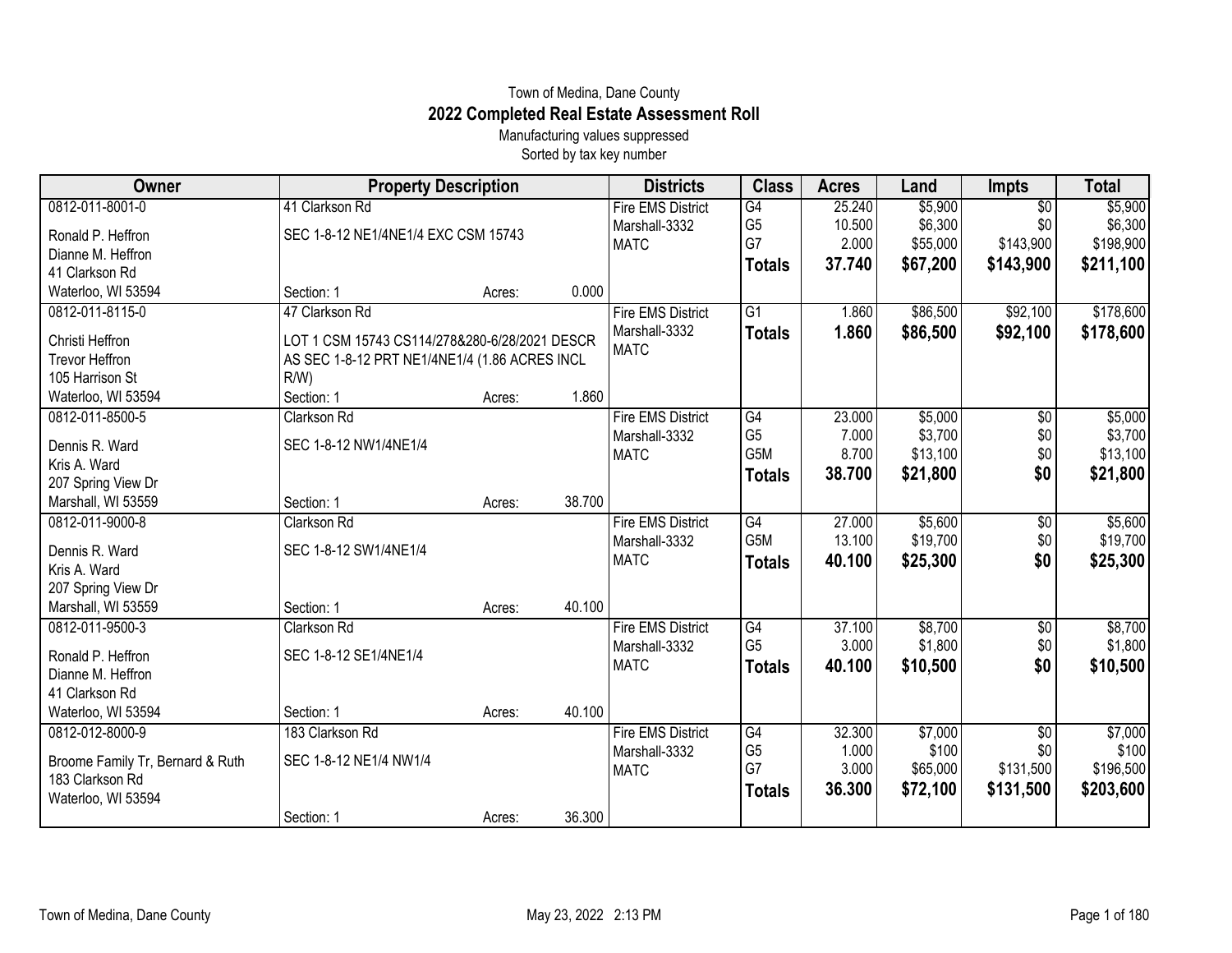| Owner                            | <b>Property Description</b>                     |        |        | <b>Districts</b>             | <b>Class</b>     | <b>Acres</b> | Land      | <b>Impts</b>    | <b>Total</b> |
|----------------------------------|-------------------------------------------------|--------|--------|------------------------------|------------------|--------------|-----------|-----------------|--------------|
| 0812-012-8500-4                  | Clarkson Rd                                     |        |        | <b>Fire EMS District</b>     | G4               | 33.900       | \$8,300   | $\overline{$0}$ | \$8,300      |
| Broome Family Tr, Bernard & Ruth | SEC 1-8-12 NW1/4 NW1/4                          |        |        | Marshall-3332                | G <sub>5</sub>   | 1.000        | \$100     | \$0             | \$100        |
| 183 Clarkson Rd                  |                                                 |        |        | <b>MATC</b>                  | <b>Totals</b>    | 34.900       | \$8,400   | \$0             | \$8,400      |
| Waterloo, WI 53594               |                                                 |        |        |                              |                  |              |           |                 |              |
|                                  | Section: 1                                      | Acres: | 34.900 |                              |                  |              |           |                 |              |
| 0812-012-9000-7                  | Clarkson Rd                                     |        |        | <b>Fire EMS District</b>     | G4               | 16.500       | \$3,700   | $\overline{50}$ | \$3,700      |
| Broome Family Tr, Bernard & Ruth | SEC 1-8-12 SW1/4 NW1/4                          |        |        | Marshall-3332                | G <sub>5</sub>   | 7.600        | \$4,600   | \$0             | \$4,600      |
| 183 Clarkson Rd                  |                                                 |        |        | <b>MATC</b>                  | G5M              | 16.000       | \$27,200  | \$0             | \$27,200     |
| Waterloo, WI 53594               |                                                 |        |        |                              | <b>Totals</b>    | 40.100       | \$35,500  | \$0             | \$35,500     |
|                                  | Section: 1                                      | Acres: | 40.100 |                              |                  |              |           |                 |              |
| 0812-012-9500-2                  |                                                 |        |        | <b>Fire EMS District</b>     | G4               | 38.200       | \$8,300   | $\overline{60}$ | \$8,300      |
| Broome Family Tr, Bernard & Ruth | SEC 1-8-12 SE1/4 NW1/4                          |        |        | Marshall-3332                | G5M              | 1.900        | \$3,300   | \$0             | \$3,300      |
| 183 Clarkson Rd                  |                                                 |        |        | <b>MATC</b>                  | <b>Totals</b>    | 40.100       | \$11,600  | \$0             | \$11,600     |
| Waterloo, WI 53594               |                                                 |        |        |                              |                  |              |           |                 |              |
|                                  | Section: 1                                      | Acres: | 40.100 |                              |                  |              |           |                 |              |
| 0812-013-8000-8                  | <b>Canal Rd</b>                                 |        |        | <b>Fire EMS District</b>     | G4               | 28.500       | \$6,600   | \$0             | \$6,600      |
| Michael W. Pache                 | SEC 1-8-12 NE1/4 SW1/4                          |        |        | Marshall-3332                | G5M              | 11.800       | \$20,100  | \$0             | \$20,100     |
| Tammy L. Pache                   |                                                 |        |        | <b>MATC</b>                  | <b>Totals</b>    | 40.300       | \$26,700  | \$0             | \$26,700     |
| 260 Canal Rd                     |                                                 |        |        |                              |                  |              |           |                 |              |
| Marshall, WI 53559               | Section: 1                                      | Acres: | 40.300 |                              |                  |              |           |                 |              |
| 0812-013-8500-3                  | Canal Rd                                        |        |        | <b>Fire EMS District</b>     | G4               | 33.300       | \$6,700   | $\overline{50}$ | \$6,700      |
|                                  |                                                 |        |        | Marshall-3332                | G <sub>5</sub>   | 3.000        | \$1,800   | \$0             | \$1,800      |
| Michael W. Pache                 | SEC 1-8-12 NW1/4 SW1/4                          |        |        | <b>MATC</b>                  | G <sub>5</sub> M | 4.000        | \$6,800   | \$0             | \$6,800      |
| Tammy L. Pache<br>260 Canal Rd   |                                                 |        |        |                              | <b>Totals</b>    | 40.300       | \$15,300  | \$0             | \$15,300     |
| Marshall, WI 53559               | Section: 1                                      | Acres: | 40.300 |                              |                  |              |           |                 |              |
| 0812-013-9002-4                  | 260 Canal Rd                                    |        |        | <b>Fire EMS District</b>     | G1               | 1.000        | \$70,000  | \$410,200       | \$480,200    |
|                                  |                                                 |        |        | Marshall-3332                | G4               | 27.540       | \$6,300   | \$0             | \$6,300      |
| Michael W. Pache                 | SEC 1-8-12 PRT SW1/4SW1/4 DESCR AS BEG AT SW    |        |        | <b>MATC</b>                  | G <sub>5</sub>   | 3.000        | \$1,600   | \$0             | \$1,600      |
| Tammy L. Pache                   | COR OF SW1/4SW1/4 TH E ALG S LN SD 1/4 1/4 542  |        |        |                              | <b>Totals</b>    | 31.540       | \$77,900  | \$410,200       | \$488,100    |
| 260 Canal Rd                     | FT TH N 488 FT TH E PARA TO SD S LN 795 FT M/L  |        |        |                              |                  |              |           |                 |              |
| Marshall, WI 53559               | Section: 1                                      | Acres: | 31.540 |                              |                  |              |           |                 |              |
| 0812-013-9301-2                  | 206 Canal Rd                                    |        |        | <b>Fire EMS District</b>     | $\overline{G1}$  | 10.000       | \$125,000 | \$195,100       | \$320,100    |
| Kerry D. Zajicek                 | LOT 1 CSM 8641 CS47/241&242-7/22/97 F/K/A LOT 1 |        |        | Marshall-3332<br><b>MATC</b> | <b>Totals</b>    | 10.000       | \$125,000 | \$195,100       | \$320,100    |
| Kimberly S. Zajicek              | CSM 7786 CS41/37&38-3/30/95 & ALSO INCL &       |        |        |                              |                  |              |           |                 |              |
| 206 Canal Rd                     | DESCR AS SEC 1-8-12 PRT SW1/4SW1/4 & PRT        |        |        |                              |                  |              |           |                 |              |
| Waterloo, WI 53594               | Section: 1                                      | Acres: | 10.000 |                              |                  |              |           |                 |              |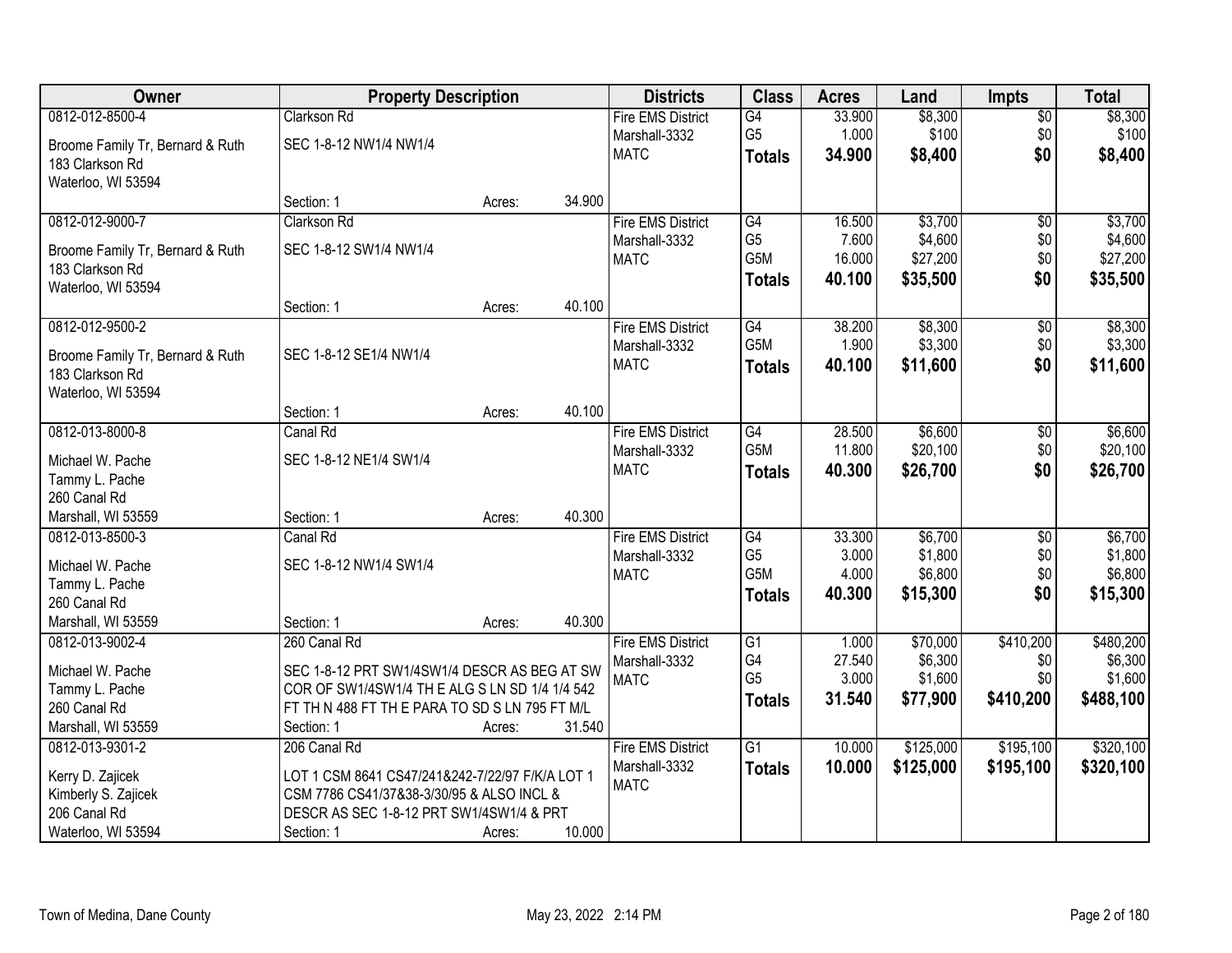| Owner              | <b>Property Description</b>                    |        |        | <b>Districts</b>         | <b>Class</b>    | <b>Acres</b> | Land     | <b>Impts</b>    | <b>Total</b> |
|--------------------|------------------------------------------------|--------|--------|--------------------------|-----------------|--------------|----------|-----------------|--------------|
| 0812-013-9503-0    | Canal Rd                                       |        |        | <b>Fire EMS District</b> | G4              | 28.000       | \$6,800  | $\overline{50}$ | \$6,800      |
| Michael W. Pache   | SEC 1-8-12 PRT SE1/4SW1/4 DESCR AS BEG AT S1/4 |        |        | Marshall-3332            | G <sub>5</sub>  | 2.000        | \$700    | \$0             | \$700        |
| Tammy L. Pache     | COR OF SEC 1 TH S88DEG33'41"W ALG S LN OF      |        |        | <b>MATC</b>              | G5M             | 4.000        | \$6,800  | \$0             | \$6,800      |
| 260 Canal Rd       | SE1/4SW1/4 1162.95 FT TH N01DEG26'23"W 428.43  |        |        |                          | Totals          | 34.000       | \$14,300 | \$0             | \$14,300     |
| Marshall, WI 53559 | Section: 1                                     | Acres: | 35.000 |                          |                 |              |          |                 |              |
| 0812-013-9680-0    | 186 Canal Rd                                   |        |        | <b>Fire EMS District</b> | $\overline{G1}$ | 4.423        | \$95,700 | \$316,700       | \$412,400    |
|                    |                                                |        |        | Marshall-3332            | <b>Totals</b>   | 4.423        | \$95,700 | \$316,700       | \$412,400    |
| William J. Osborne | LOT 1 CSM 10676 CS63/212&213-2/13/2003 DESCR   |        |        | <b>MATC</b>              |                 |              |          |                 |              |
| Sarah A. Osborne   | AS SEC 1-8-12 PRT SE1/4SW1/4 (4.423 ACRES INCL |        |        |                          |                 |              |          |                 |              |
| 186 Canal Rd       | $R/W$ )                                        |        |        |                          |                 |              |          |                 |              |
| Waterloo, WI 53594 | Section: 1                                     | Acres: | 4.423  |                          |                 |              |          |                 |              |
| 0812-014-8000-7    | Canal Rd                                       |        |        | <b>Fire EMS District</b> | G4              | 31.300       | \$7,400  | \$0             | \$7,400      |
| James Krause       | SEC 1-8-12 NE1/4 SE1/4                         |        |        | Marshall-3332            | G5M             | 9.000        | \$15,300 | $$0$$           | \$15,300     |
| Randall J. Krause  |                                                |        |        | <b>MATC</b>              | <b>Totals</b>   | 40.300       | \$22,700 | \$0             | \$22,700     |
| 550 Canal Rd       |                                                |        |        |                          |                 |              |          |                 |              |
| Marshall, WI 53559 | Section: 1                                     | Acres: | 40.300 |                          |                 |              |          |                 |              |
| 0812-014-8500-2    | Canal Rd                                       |        |        | <b>Fire EMS District</b> | G4              | 38.500       | \$9,300  | \$0             | \$9,300      |
|                    |                                                |        |        | Marshall-3332            | G5M             | 1.800        | \$3,100  | \$0             | \$3,100      |
| James Krause       | SEC 1-8-12 NW1/4 SE1/4                         |        |        | <b>MATC</b>              | <b>Totals</b>   | 40.300       | \$12,400 | \$0             | \$12,400     |
| Randall J. Krause  |                                                |        |        |                          |                 |              |          |                 |              |
| 550 Canal Rd       |                                                |        |        |                          |                 |              |          |                 |              |
| Marshall, WI 53559 | Section: 1                                     | Acres: | 40.300 |                          |                 |              |          |                 |              |
| 0812-014-9000-5    | 104 Canal Rd                                   |        |        | <b>Fire EMS District</b> | G4              | 38.000       | \$9,100  | $\overline{30}$ | \$9,100      |
| James Krause       | SEC 1-8-12 SW1/4 SE1/4                         |        |        | Marshall-3332            | G <sub>5</sub>  | 1.000        | \$100    | \$0             | \$100        |
| Randall J. Krause  |                                                |        |        | <b>MATC</b>              | G7              | 1.200        | \$43,000 | \$94,400        | \$137,400    |
| 550 Canal Rd       |                                                |        |        |                          | <b>Totals</b>   | 40.200       | \$52,200 | \$94,400        | \$146,600    |
| Marshall, WI 53559 | Section: 1                                     | Acres: | 40.200 |                          |                 |              |          |                 |              |
| 0812-014-9501-0    | Canal Rd                                       |        |        | <b>Fire EMS District</b> | G4              | 34.200       | \$7,900  | $\overline{50}$ | \$7,900      |
|                    |                                                |        |        | Marshall-3332            | G <sub>5</sub>  | 2.000        | \$100    | \$0             | \$100        |
| James Krause       | SEC 1-8-12 SE1/4 SE1/4 EXC CSM 11653           |        |        | <b>MATC</b>              | G5M             | 2.000        | \$3,400  | \$0             | \$3,400      |
| Randall J. Krause  |                                                |        |        |                          | G7              | 1.000        | \$8,000  | \$3,300         | \$11,300     |
| 550 Canal Rd       |                                                |        |        |                          | <b>Totals</b>   | 39.200       | \$19,400 | \$3,300         | \$22,700     |
| Marshall, WI 53559 | Section: 1                                     | Acres: | 0.000  |                          |                 |              |          |                 |              |
| 0812-014-9800-0    | 48 Canal Rd                                    |        |        | <b>Fire EMS District</b> | $\overline{G1}$ | 1.000        | \$70,000 | \$295,000       | \$365,000    |
| Eli Bauer          | LOT 1 CSM 11653 CS71/147&148-1/12/2006 DESCR   |        |        | Marshall-3332            | <b>Totals</b>   | 1.000        | \$70,000 | \$295,000       | \$365,000    |
| Chelsey Bauer      | AS SEC 1-8-12 PRT SE1/4SE1/4 (1.000 ACRES INCL |        |        | <b>MATC</b>              |                 |              |          |                 |              |
| 48 Canal Rd        | $R/W$ )                                        |        |        |                          |                 |              |          |                 |              |
| Waterloo, WI 53594 | Section: 1                                     | Acres: | 1.000  |                          |                 |              |          |                 |              |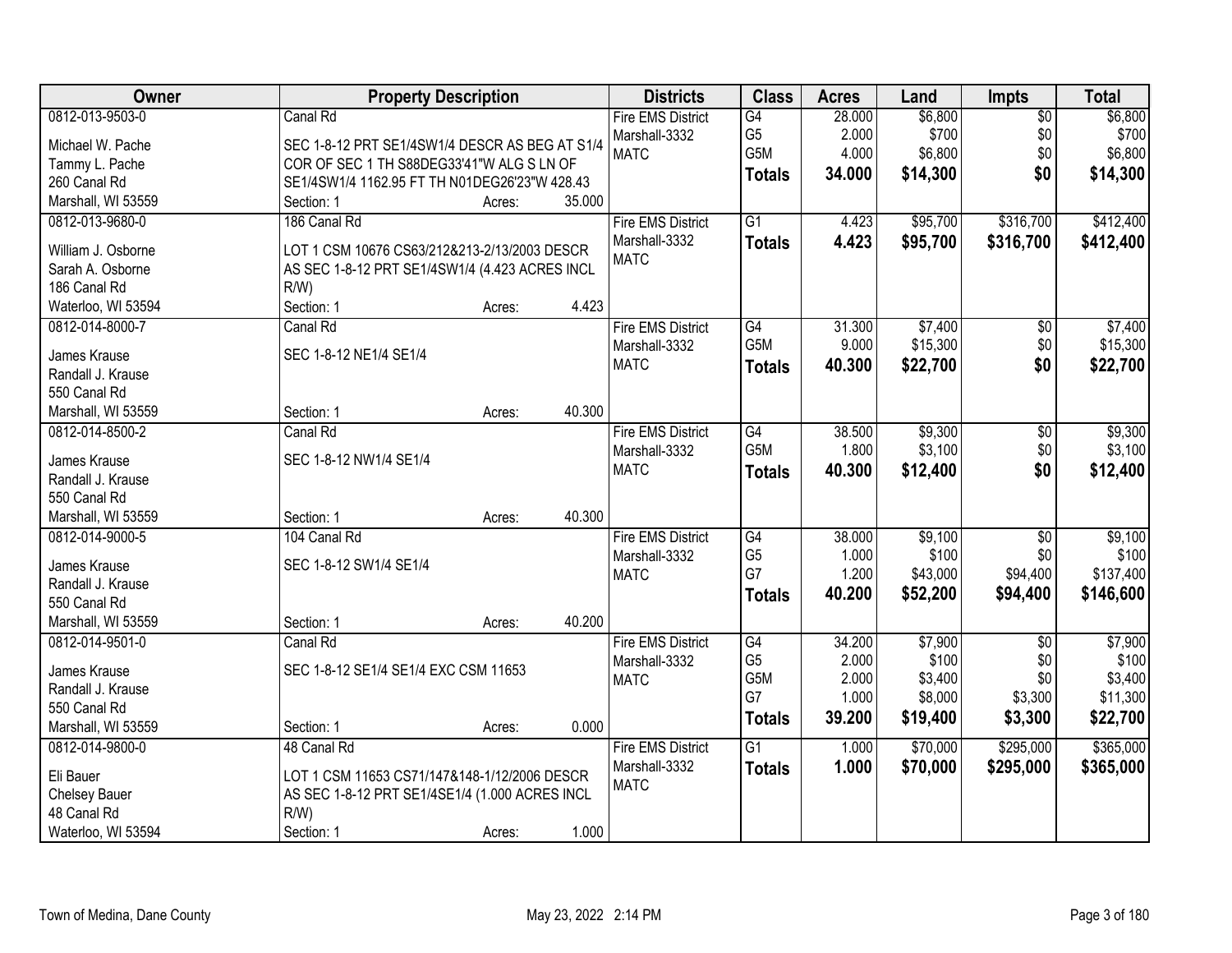| Owner                               | <b>Property Description</b>                                   |        |        | <b>Districts</b>                          | <b>Class</b>         | <b>Acres</b>    | Land               | <b>Impts</b>       | <b>Total</b>       |
|-------------------------------------|---------------------------------------------------------------|--------|--------|-------------------------------------------|----------------------|-----------------|--------------------|--------------------|--------------------|
| 0812-021-8002-0<br>Patrick F. Annen | Clarkson Rd<br>SEC 2-8-12 FR NE1/4 NE1/4 EXC DOC #3199620 EXC |        |        | <b>Fire EMS District</b><br>Marshall-3332 | G4<br>G <sub>5</sub> | 25.600<br>4.100 | \$6,500<br>\$2,200 | $\sqrt{$0}$<br>\$0 | \$6,500<br>\$2,200 |
| Beth A. Annen                       | <b>CSM 9645</b>                                               |        |        | <b>MATC</b>                               | <b>Totals</b>        | 29.700          | \$8,700            | \$0                | \$8,700            |
| 4219 Oak Park Rd                    |                                                               |        |        |                                           |                      |                 |                    |                    |                    |
| Deerfield, WI 53531                 | Section: 2                                                    | Acres: | 29.700 |                                           |                      |                 |                    |                    |                    |
| 0812-021-8100-0                     | 315 Clarkson Rd                                               |        |        | <b>Fire EMS District</b>                  | $\overline{G1}$      | 3.300           | \$87,300           | \$140,600          | \$227,900          |
|                                     |                                                               |        |        | Marshall-3332                             |                      | 3.300           | \$87,300           | \$140,600          | \$227,900          |
| Aaron J. Buchanan                   | LOT 1 CSM 9645 CS55/231&232 4/7/2000 DESCR AS                 |        |        | <b>MATC</b>                               | <b>Totals</b>        |                 |                    |                    |                    |
| Stephanie A. Buchanan               | SEC 2-8-12 PRT NE1/4NE1/4 & PRT NW1/4NE1/4 (3.3               |        |        |                                           |                      |                 |                    |                    |                    |
| 315 Clarkson Rd                     | ACRES INCL R/W)                                               |        |        |                                           |                      |                 |                    |                    |                    |
| Waterloo, WI 53594                  | Section: 2                                                    | Acres: | 3.300  |                                           |                      |                 |                    |                    |                    |
| 0812-021-8175-0                     | Clarkson Rd                                                   |        |        | <b>Fire EMS District</b>                  | G4                   | 0.950           | \$300              | \$0                | \$300              |
| Steven H. Soldner                   | SEC 2-8-12 PRT FR NE1/4 NE1/4 & PRT FR                        |        |        | Marshall-3332                             | <b>Totals</b>        | 0.950           | \$300              | \$0                | \$300              |
| 373 Clarkson Rd                     | SE1/4NE1/4 DESCR AS COM AT E1/4 COR OF SEC 2                  |        |        | <b>MATC</b>                               |                      |                 |                    |                    |                    |
| Waterloo, WI 53594                  | TH S89DEG03'18"W ALG S LN OF SE1/4NE1/4 1268.29               |        |        |                                           |                      |                 |                    |                    |                    |
|                                     | Section: 2                                                    | Acres: | 0.950  |                                           |                      |                 |                    |                    |                    |
| 0812-021-8501-0                     | 373 Clarkson Rd                                               |        |        | <b>Fire EMS District</b>                  | G4                   | 28.080          | \$6,900            | $\sqrt[6]{3}$      | \$6,900            |
|                                     |                                                               |        |        | Marshall-3332                             | G <sub>5</sub>       | 1.000           | \$100              | \$0                | \$100              |
| Steven H. Soldner                   | SEC 2-8-12 FR NW1/4NE1/4 EXC CSM 9645                         |        |        | <b>MATC</b>                               | G7                   | 2.720           | \$62,200           | \$314,500          | \$376,700          |
| 373 Clarkson Rd                     |                                                               |        |        |                                           | <b>Totals</b>        | 31.800          | \$69,200           | \$314,500          | \$383,700          |
| Waterloo, WI 53594                  |                                                               |        |        |                                           |                      |                 |                    |                    |                    |
|                                     | Section: 2                                                    | Acres: | 31.800 |                                           |                      |                 |                    |                    |                    |
| 0812-021-9000-6                     | Clarkson Rd                                                   |        |        | <b>Fire EMS District</b>                  | G4                   | 39.000          | \$10,000           | \$0                | \$10,000           |
| Steven H. Soldner                   | SEC 2-8-12 SW1/4NE1/4                                         |        |        | Marshall-3332                             | G <sub>5</sub>       | 0.600           | \$400              | \$0                | \$400              |
| 373 Clarkson Rd                     |                                                               |        |        | <b>MATC</b>                               | <b>Totals</b>        | 39.600          | \$10,400           | \$0                | \$10,400           |
| Waterloo, WI 53594                  |                                                               |        |        |                                           |                      |                 |                    |                    |                    |
|                                     | Section: 2                                                    | Acres: | 39.600 |                                           |                      |                 |                    |                    |                    |
| 0812-021-9501-0                     | Clarkson Rd                                                   |        |        | <b>Fire EMS District</b>                  | G4                   | 33.000          | \$8,300            | $\sqrt{6}$         | \$8,300            |
| Patrick F. Annen                    | SEC 2-8-12 SE1/4 NE1/4 EXC DOC #3199620                       |        |        | Marshall-3332                             | G <sub>5</sub>       | 4.150           | \$2,500            | \$0                | \$2,500            |
| Beth A. Annen                       |                                                               |        |        | <b>MATC</b>                               | G5M                  | 1.500           | \$2,600            | \$0                | \$2,600            |
| 4219 Oak Park Rd                    |                                                               |        |        |                                           | <b>Totals</b>        | 38.650          | \$13,400           | \$0                | \$13,400           |
| Deerfield, WI 53531                 | Section: 2                                                    | Acres: | 38.650 |                                           |                      |                 |                    |                    |                    |
| 0812-022-8000-7                     | Clarkson Rd                                                   |        |        | <b>Fire EMS District</b>                  | G4                   | 21.400          | \$4,400            | $\overline{50}$    | \$4,400            |
|                                     |                                                               |        |        | Marshall-3332                             | G <sub>5</sub>       | 2.400           | \$1,000            | \$0                | \$1,000            |
| Lonnie L. Benesch                   | SEC 2-8-12 FR NE1/4 NW1/4                                     |        |        | <b>MATC</b>                               | G5M                  | 7.000           | \$10,500           | \$0                | \$10,500           |
| Susan K. Benesch                    |                                                               |        |        |                                           | <b>Totals</b>        | 30.800          | \$15,900           | \$0                | \$15,900           |
| 509 Clarkson Rd                     |                                                               |        |        |                                           |                      |                 |                    |                    |                    |
| Waterloo, WI 53594                  | Section: 2                                                    | Acres: | 30.800 |                                           |                      |                 |                    |                    |                    |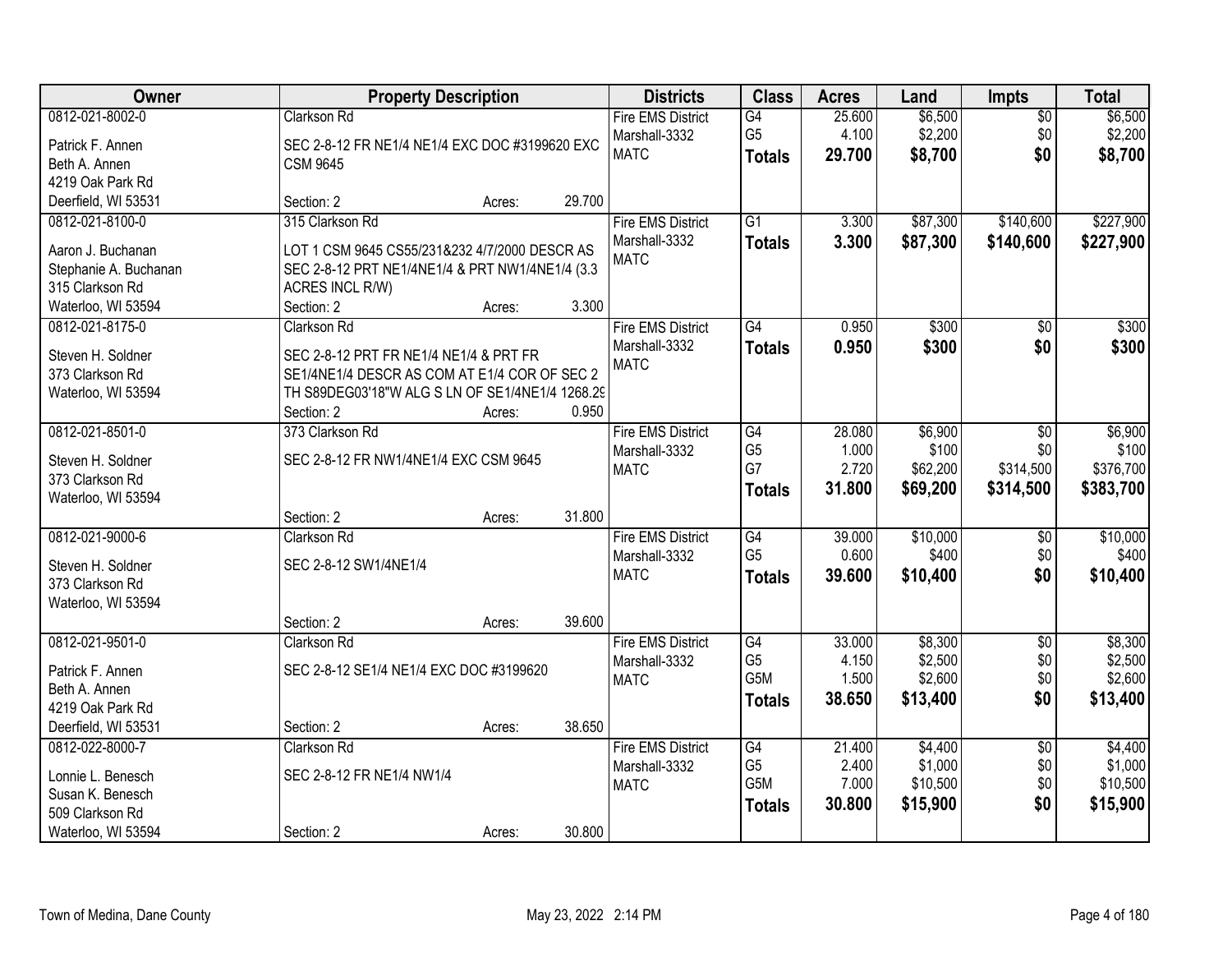| Owner                        | <b>Property Description</b>                     |        |        | <b>Districts</b>         | <b>Class</b>     | <b>Acres</b> | Land      | <b>Impts</b>    | <b>Total</b> |
|------------------------------|-------------------------------------------------|--------|--------|--------------------------|------------------|--------------|-----------|-----------------|--------------|
| 0812-022-8500-2              | 509 Clarkson Rd                                 |        |        | <b>Fire EMS District</b> | G4               | 25.800       | \$4,200   | $\overline{50}$ | \$4,200      |
| Lonnie L. Benesch            | SEC 2-8-12 FR NW1/4 NW1/4                       |        |        | Marshall-3332            | G <sub>5</sub>   | 1.000        | \$100     | \$0             | \$100        |
| Susan K. Benesch             |                                                 |        |        | <b>MATC</b>              | G7               | 3.000        | \$65,000  | \$159,600       | \$224,600    |
| 509 Clarkson Rd              |                                                 |        |        |                          | <b>Totals</b>    | 29.800       | \$69,300  | \$159,600       | \$228,900    |
| Waterloo, WI 53594           | Section: 2                                      | Acres: | 29.800 |                          |                  |              |           |                 |              |
| 0812-022-9000-5              | Clarkson Rd                                     |        |        | <b>Fire EMS District</b> | G4               | 39.700       | \$9,400   | \$0             | \$9,400      |
|                              |                                                 |        |        | Marshall-3332            | <b>Totals</b>    | 39.700       | \$9,400   | \$0             | \$9,400      |
| Lonnie L. Benesch            | SEC 2-8-12 SW1/4 NW1/4 SUBJ TO PIPELINE ESMT IN |        |        | <b>MATC</b>              |                  |              |           |                 |              |
| Susan K. Benesch             | DOC #1202486 & #4297911                         |        |        |                          |                  |              |           |                 |              |
| 509 Clarkson Rd              |                                                 |        |        |                          |                  |              |           |                 |              |
| Waterloo, WI 53594           | Section: 2                                      | Acres: | 39.700 |                          |                  |              |           |                 |              |
| 0812-022-9500-0              | Clarkson Rd                                     |        |        | <b>Fire EMS District</b> | G4               | 39.000       | \$9,200   | $\overline{50}$ | \$9,200      |
| Lonnie L. Benesch            | SEC 2-8-12 SE1/4 NW1/4                          |        |        | Marshall-3332            | G5M              | 0.700        | \$1,100   | \$0             | \$1,100      |
| Susan K. Benesch             |                                                 |        |        | <b>MATC</b>              | <b>Totals</b>    | 39.700       | \$10,300  | \$0             | \$10,300     |
| 509 Clarkson Rd              |                                                 |        |        |                          |                  |              |           |                 |              |
| Waterloo, WI 53594           | Section: 2                                      | Acres: | 39.700 |                          |                  |              |           |                 |              |
| 0812-023-8000-6              | 464 Canal Rd                                    |        |        | <b>Fire EMS District</b> | G4               | 17.000       | \$3,700   | \$0             | \$3,700      |
|                              |                                                 |        |        | Marshall-3332            | G7               | 22.100       | \$176,800 | \$645,000       | \$821,800    |
| Carbon Cycle Consulting, LLC | SEC 2-8-12 NE1/4 SW1/4                          |        |        | <b>MATC</b>              | <b>Totals</b>    | 39.100       | \$180,500 | \$645,000       | \$825,500    |
| 32291 Smyth Hollow Rd        |                                                 |        |        |                          |                  |              |           |                 |              |
| Cazenovia, WI 53925          |                                                 |        |        |                          |                  |              |           |                 |              |
|                              | Section: 2                                      | Acres: | 40.000 |                          |                  |              |           |                 |              |
| 0812-023-8500-1              | Canal Rd                                        |        |        | <b>Fire EMS District</b> | G4               | 10.500       | \$2,500   | \$0             | \$2,500      |
| James H. Krause              | SEC 2-8-12 NW1/4 SW1/4                          |        |        | Marshall-3332            | G <sub>5</sub> M | 29.400       | \$50,000  | \$0             | \$50,000     |
| Diane P. Frederick           |                                                 |        |        | <b>MATC</b>              | <b>Totals</b>    | 39.900       | \$52,500  | \$0             | \$52,500     |
| 6114 Hurd St                 |                                                 |        |        |                          |                  |              |           |                 |              |
| Marshall, WI 53559           | Section: 2                                      | Acres: | 39.900 |                          |                  |              |           |                 |              |
| 0812-023-9000-4              | Canal Rd                                        |        |        | <b>Fire EMS District</b> | G4               | 38.000       | \$8,700   | $\sqrt{$0}$     | \$8,700      |
|                              |                                                 |        |        | Marshall-3332            | G <sub>5</sub>   | 2.000        | \$700     | \$0             | \$700        |
| James H. Krause              | SEC 2-8-12 SW1/4 SW1/4                          |        |        | <b>MATC</b>              | <b>Totals</b>    | 40.000       | \$9,400   | \$0             | \$9,400      |
| Diane P. Frederick           |                                                 |        |        |                          |                  |              |           |                 |              |
| 6114 Hurd St                 |                                                 |        |        |                          |                  |              |           |                 |              |
| Marshall, WI 53559           | Section: 2                                      | Acres: | 40.000 |                          |                  |              |           |                 |              |
| 0812-023-9500-9              | 442 Canal Rd                                    |        |        | <b>Fire EMS District</b> | G4               | 37.000       | \$8,900   | $\overline{50}$ | \$8,900      |
| Carbon Cycle Consulting, LLC | SEC 2-8-12 SE1/4SW1/4 EXC CSM 4814 SUBJ TO      |        |        | Marshall-3332            | G <sub>5</sub>   | 0.900        | \$100     | \$0             | \$100        |
| 32291 Smyth Hollow Rd        | CONSERVATION ESMT IN DOC #4020532               |        |        | <b>MATC</b>              | G7               | 1.000        | \$8,000   | \$95,600        | \$103,600    |
| Cazenovia, WI 53925          |                                                 |        |        |                          | <b>Totals</b>    | 38.900       | \$17,000  | \$95,600        | \$112,600    |
|                              | Section: 2                                      | Acres: | 38.900 |                          |                  |              |           |                 |              |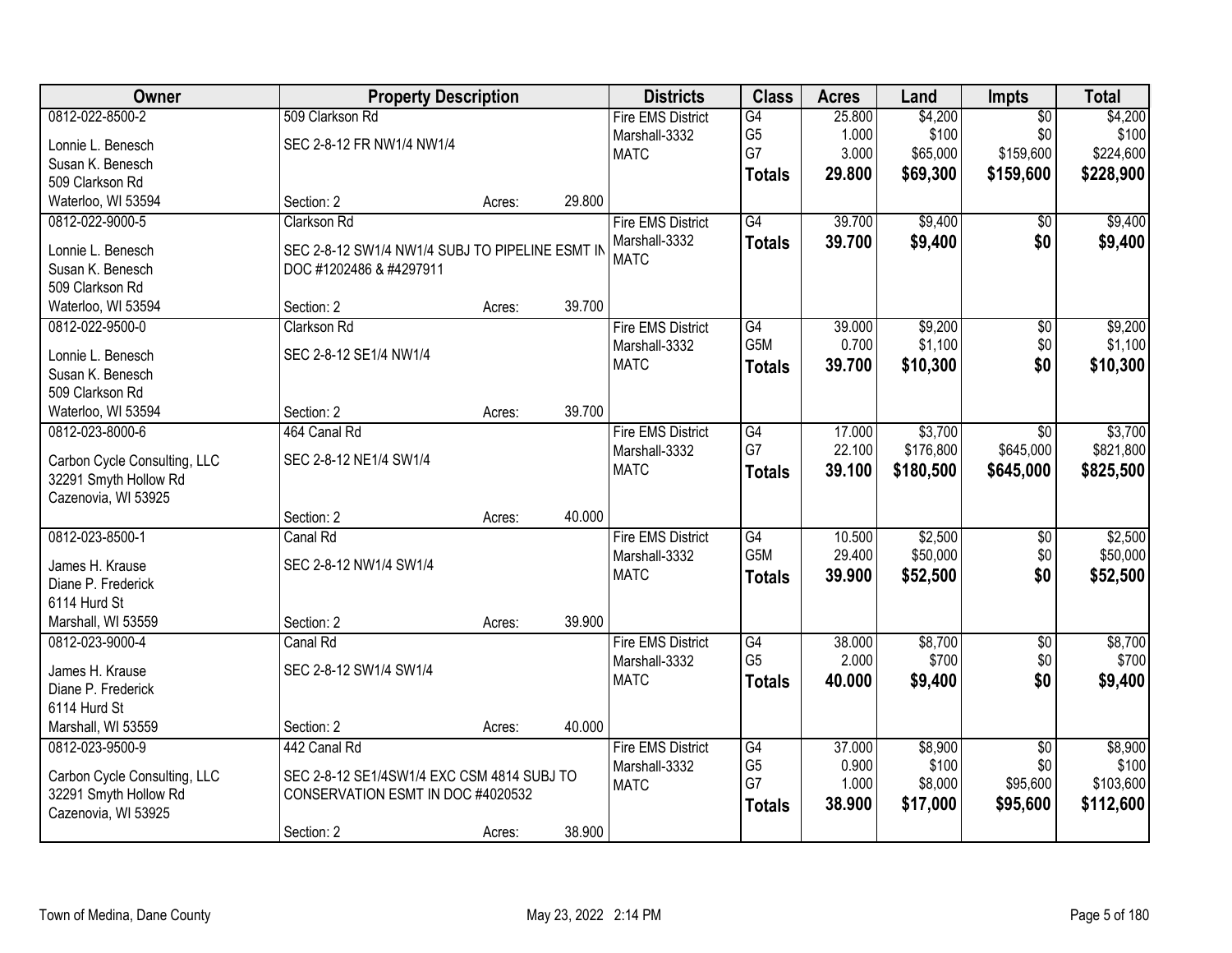| Owner               | <b>Property Description</b>                        |        | <b>Districts</b>         | <b>Class</b>    | <b>Acres</b> | Land       | <b>Impts</b>    | <b>Total</b> |
|---------------------|----------------------------------------------------|--------|--------------------------|-----------------|--------------|------------|-----------------|--------------|
| 0812-023-9760-5     | 450 Canal Rd                                       |        | <b>Fire EMS District</b> | $\overline{G1}$ | 1.210        | \$71,600   | \$208,200       | \$279,800    |
| Ralph A. Wells      | LOT 1 CSM 4814 CS21/189 R7500/59-11/15/85 DESCR    |        | Marshall-3332            | <b>Totals</b>   | 1.210        | \$71,600   | \$208,200       | \$279,800    |
| Patricia M. Wells   | AS SEC 2-8-12 PRT SE1/4SW1/4 52,650 SQ FT          |        | <b>MATC</b>              |                 |              |            |                 |              |
| 450 Canal Rd        |                                                    |        |                          |                 |              |            |                 |              |
| Marshall, WI 53559  | Section: 2<br>Acres:                               | 1.210  |                          |                 |              |            |                 |              |
| 0812-024-8000-5     | Canal Rd                                           |        | <b>Fire EMS District</b> | G4              | 13.500       | \$3,200    | $\overline{50}$ | \$3,200      |
| Patrick F. Annen    | SEC 2-8-12 N1/2 NE1/4 SE1/4 EXC COM NE COR, TH     |        | Marshall-3332            | G <sub>5</sub>  | 1.500        | \$900      | \$0             | \$900        |
| Beth A. Annen       | S 660 FT, W 660 FT NELY TO POB                     |        | <b>MATC</b>              | <b>Totals</b>   | 15.000       | \$4,100    | \$0             | \$4,100      |
| 4219 Oak Park Rd    |                                                    |        |                          |                 |              |            |                 |              |
| Deerfield, WI 53531 | Section: 2<br>Acres:                               | 15.000 |                          |                 |              |            |                 |              |
| 0812-024-8190-6     | Canal Rd                                           |        | <b>Fire EMS District</b> | G4              | 19.900       | \$4,300    | \$0             | \$4,300      |
|                     |                                                    |        | Marshall-3332            | <b>Totals</b>   | 19.900       | \$4,300    | \$0             | \$4,300      |
| Patrick F. Annen    | SEC 2-8-12 S1/2 NE1/4 SE1/4 EXC S 33 FT OF E 181.5 |        | <b>MATC</b>              |                 |              |            |                 |              |
| 4219 Oak Park Rd    | FT.                                                |        |                          |                 |              |            |                 |              |
| Deerfield, WI 53531 |                                                    |        |                          |                 |              |            |                 |              |
|                     | Section: 2<br>Acres:                               | 19.900 |                          |                 |              |            |                 |              |
| 0812-024-8440-3     | Canal Rd                                           |        | <b>Fire EMS District</b> | $\overline{G4}$ | 3.700        | \$800      | \$0             | \$800        |
| Michael W. Pache    | SEC 2-8-12 PRT NE1/4 SE1/4 COM AT NE COR, TH S.    |        | Marshall-3332            | G <sub>5</sub>  | 1.300        | \$800      | \$0             | \$800        |
| Tammy L. Pache      | 660 FT, W 660 FT, NELY TO POB ALSO E 181.5 FT OF   |        | <b>MATC</b>              | <b>Totals</b>   | 5.000        | \$1,600    | \$0             | \$1,600      |
| 260 Canal Rd        | S 33 FT                                            |        |                          |                 |              |            |                 |              |
| Marshall, WI 53559  | Section: 2<br>Acres:                               | 5.000  |                          |                 |              |            |                 |              |
| 0812-024-8500-0     | Canal Rd                                           |        | <b>Fire EMS District</b> | $\overline{G4}$ | 19.000       | \$4,600    | \$0             | \$4,600      |
| Tammy L. Pache      | SEC 2-8-12 NW1/4 SE1/4 SUBJ TO CREP ESMT IN        |        | Marshall-3332            | W <sub>8</sub>  | 21.000       | (\$33,900) | \$0             | \$0          |
| Michael W. Pache    | DOC #3814974                                       |        | <b>MATC</b>              | <b>Totals</b>   | 40.000       | \$4,600    | \$0             | \$4,600      |
| 260 Canal Rd        |                                                    |        |                          |                 |              |            |                 |              |
| Marshall, WI 53559  | Section: 2<br>Acres:                               | 40.000 |                          |                 |              |            |                 |              |
| 0812-024-9001-0     | Canal Rd                                           |        | <b>Fire EMS District</b> | G4              | 25.932       | \$6,400    | $\overline{60}$ | \$6,400      |
|                     |                                                    |        | Marshall-3332            | G <sub>5</sub>  | 0.500        | \$300      | \$0             | \$300        |
| Tammy L. Pache      | SEC 2-8-12 SW1/4 SE1/4 EXC CSM 2211 & ALSO EXC     |        | <b>MATC</b>              | W <sub>8</sub>  | 9.000        | (\$15,300) | \$0             | \$0          |
| Michael W. Pache    | CSM 10699 SUBJ TO CREP ESMT IN DOC #3814974        |        |                          | <b>Totals</b>   | 35.432       | \$6,700    | \$0             | \$6,700      |
| 260 Canal Rd        |                                                    |        |                          |                 |              |            |                 |              |
| Marshall, WI 53559  | Section: 2<br>Acres:                               | 0.000  |                          |                 |              |            |                 |              |
| 0812-024-9021-0     | Canal Rd                                           |        | <b>Fire EMS District</b> | G4              | 30.008       | \$7,000    | $\overline{50}$ | \$7,000      |
| Patrick F. Annen    | SEC 2-8-12 SE1/4 SE1/4 EXC E 181.5 FT & ALSO EXC   |        | Marshall-3332            | G7              | 0.600        | \$0        | \$0             | \$0          |
| 4219 Oak Park Rd    | <b>CSM 15765</b>                                   |        | <b>MATC</b>              | <b>Totals</b>   | 30.608       | \$7,000    | \$0             | \$7,000      |
| Deerfield, WI 53531 |                                                    |        |                          |                 |              |            |                 |              |
|                     | Section: 2<br>Acres:                               | 0.000  |                          |                 |              |            |                 |              |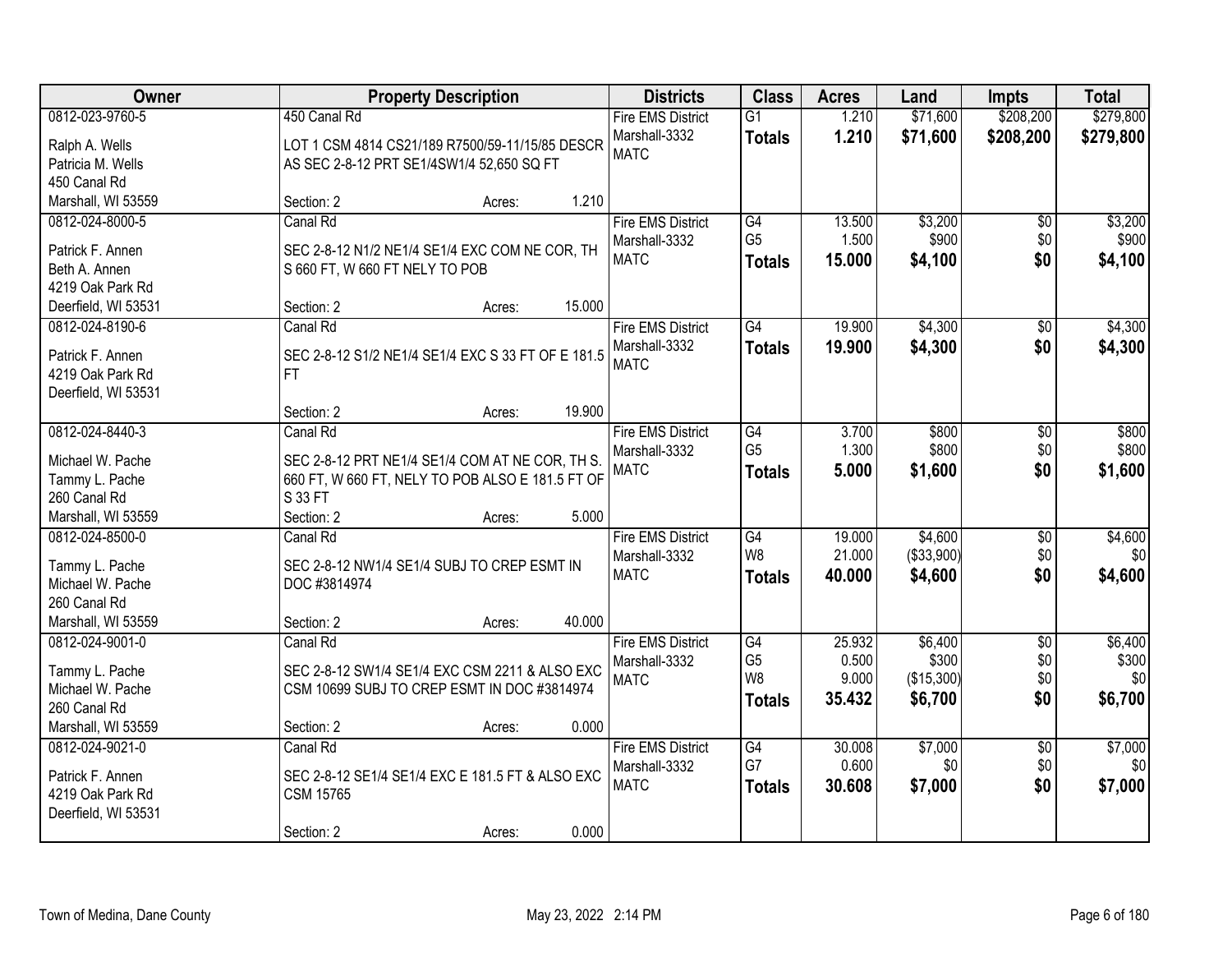| Owner                 |                                                  | <b>Property Description</b> |        | <b>Districts</b>         | <b>Class</b>    | <b>Acres</b> | Land      | <b>Impts</b>    | <b>Total</b> |
|-----------------------|--------------------------------------------------|-----------------------------|--------|--------------------------|-----------------|--------------|-----------|-----------------|--------------|
| 0812-024-9290-3       | 372 Canal Rd                                     |                             |        | <b>Fire EMS District</b> | $\overline{G1}$ | 2.120        | \$78,400  | \$284,400       | \$362,800    |
| Wayne H. Meitner      | LOT 1 CSM 2211 CS8/475-10/19/76 DESCR AS SEC     |                             |        | Marshall-3332            | <b>Totals</b>   | 2.120        | \$78,400  | \$284,400       | \$362,800    |
| Joanne E. Meitner     | 2-8-12 PRT SW1/4SE1/4 2.12 ACRES                 |                             |        | <b>MATC</b>              |                 |              |           |                 |              |
| 372 Canal Rd          |                                                  |                             |        |                          |                 |              |           |                 |              |
| Marshall, WI 53559    | Section: 2                                       | Acres:                      | 2.120  |                          |                 |              |           |                 |              |
| 0812-024-9330-0       | 352 Canal Rd                                     |                             |        | <b>Fire EMS District</b> | $\overline{G1}$ | 2.448        | \$80,900  | \$398,600       | \$479,500    |
|                       |                                                  |                             |        | Marshall-3332            | <b>Totals</b>   | 2.448        | \$80,900  | \$398,600       | \$479,500    |
| Wayne H. Meitner      | LOT 1 CSM 10699 CS63/273&274-3/19/2003 DESCR     |                             |        | <b>MATC</b>              |                 |              |           |                 |              |
| Jo Anne Meitner       | AS SEC 2-8-12 PRT SW1/4 SE1/4 (2.448 ACRES INCL  |                             |        |                          |                 |              |           |                 |              |
| 372 Canal Rd          | R/W                                              |                             |        |                          |                 |              |           |                 |              |
| Marshall, WI 53559    | Section: 2                                       | Acres:                      | 2.448  |                          |                 |              |           |                 |              |
| 0812-024-9500-8       | 266 Canal Rd                                     |                             |        | <b>Fire EMS District</b> | $\overline{G1}$ | 5.600        | \$103,000 | \$124,500       | \$227,500    |
| Michael W. Pache      | SEC 2-8-12 E 181.5 FT (11 RODS) OF SE1/4 SE1/4   |                             |        | Marshall-3332            | <b>Totals</b>   | 5.600        | \$103,000 | \$124,500       | \$227,500    |
| Tammy L. Pache        | SUBJ TO & TOG/W DRIVEWAY ESMT DOC #4164612       |                             |        | <b>MATC</b>              |                 |              |           |                 |              |
| 260 Canal Rd          |                                                  |                             |        |                          |                 |              |           |                 |              |
| Marshall, WI 53559    | Section: 2                                       | Acres:                      | 5.600  |                          |                 |              |           |                 |              |
| 0812-024-9885-0       | 286 Canal Rd                                     |                             |        | <b>Fire EMS District</b> | G4              | 0.500        | \$100     | \$0             | \$100        |
|                       |                                                  |                             |        | Marshall-3332            | G7              | 3.392        | \$68,900  | \$181,400       | \$250,300    |
| Justin P. Annen       | LOT 1 CSM 15765 CS115/1&2-7/19/2021 DESCR AS     |                             |        | <b>MATC</b>              | <b>Totals</b>   | 3.892        | \$69,000  | \$181,400       | \$250,400    |
| 286 Canal Rd          | SEC 2-8-12 PRT SE1/4SE1/4 (3.892 ACRES INCL R/W) |                             |        |                          |                 |              |           |                 |              |
| Marshall, WI 53559    |                                                  |                             |        |                          |                 |              |           |                 |              |
|                       | Section: 2                                       | Acres:                      | 3.892  |                          |                 |              |           |                 |              |
| 0812-031-8000-6       | Clarkson Rd                                      |                             |        | <b>Fire EMS District</b> | G4              | 29.500       | \$7,500   | $\overline{50}$ | \$7,500      |
| Amber A. Benesch      | SEC 3-8-12 FR NE1/4 NE1/4 SUBJ TO PIPELINE ESMT  |                             |        | Marshall-3332            | G <sub>5</sub>  | 0.500        | \$100     | \$0             | \$100        |
| Dustin E. Benesch     | IN DOC #1202487 & #4297912                       |                             |        | <b>MATC</b>              | <b>Totals</b>   | 30.000       | \$7,600   | \$0             | \$7,600      |
| 6242 State Highway 73 |                                                  |                             |        |                          |                 |              |           |                 |              |
| Marshall, WI 53559    | Section: 3                                       | Acres:                      | 30.000 |                          |                 |              |           |                 |              |
| 0812-031-8500-1       | Clarkson Rd                                      |                             |        | <b>Fire EMS District</b> | G4              | 28.600       | \$4,100   | $\overline{50}$ | \$4,100      |
|                       |                                                  |                             |        | Marshall-3332            | G <sub>5</sub>  | 2.000        | \$100     | \$0             | \$100        |
| Amber A. Benesch      | SEC 3-8-12 FR NW1/4 NE1/4                        |                             |        | <b>MATC</b>              | <b>Totals</b>   | 30.600       | \$4,200   | \$0             | \$4,200      |
| Dustin E. Benesch     |                                                  |                             |        |                          |                 |              |           |                 |              |
| 6242 State Highway 73 |                                                  |                             |        |                          |                 |              |           |                 |              |
| Marshall, WI 53559    | Section: 3                                       | Acres:                      | 30.600 |                          |                 |              |           |                 |              |
| 0812-031-9000-4       | 6242 State Highway 73                            |                             |        | <b>Fire EMS District</b> | G4              | 37.100       | \$9,100   | $\overline{50}$ | \$9,100      |
| Amber A. Benesch      | SEC 3-8-12 SW1/4 NE1/4                           |                             |        | Marshall-3332            | G7              | 3.000        | \$65,000  | \$120,200       | \$185,200    |
| Dustin E. Benesch     |                                                  |                             |        | <b>MATC</b>              | <b>Totals</b>   | 40.100       | \$74,100  | \$120,200       | \$194,300    |
| 6242 State Highway 73 |                                                  |                             |        |                          |                 |              |           |                 |              |
| Marshall, WI 53559    | Section: 3                                       | Acres:                      | 40.100 |                          |                 |              |           |                 |              |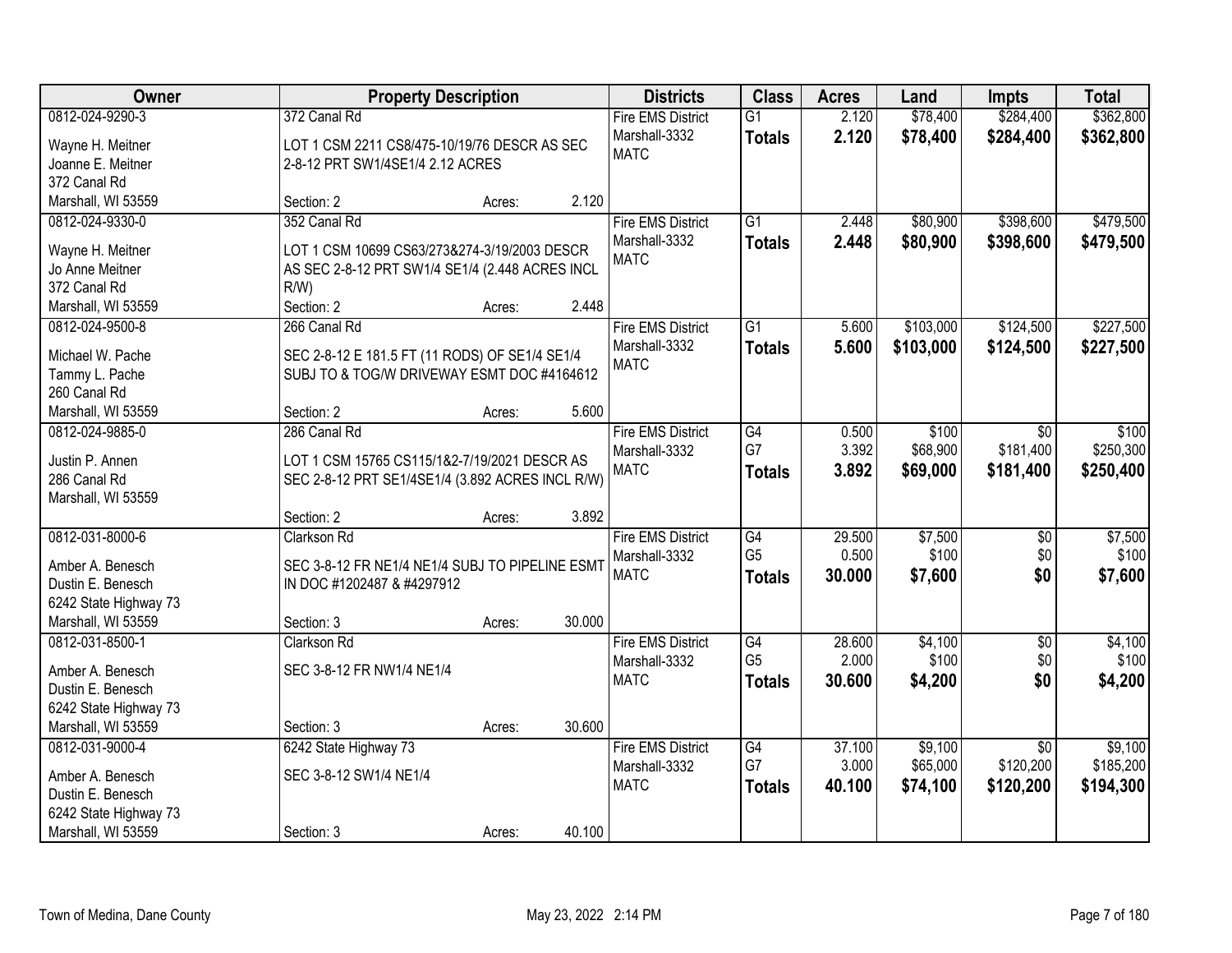| Owner                                       | <b>Property Description</b>                      |        |        | <b>Districts</b>             | <b>Class</b>     | <b>Acres</b> | Land     | <b>Impts</b>    | <b>Total</b> |
|---------------------------------------------|--------------------------------------------------|--------|--------|------------------------------|------------------|--------------|----------|-----------------|--------------|
| 0812-031-9500-9                             | State Highway 73                                 |        |        | <b>Fire EMS District</b>     | $\overline{G4}$  | 40.100       | \$10,600 | $\overline{50}$ | \$10,600     |
| Amber A. Benesch                            | SEC 3-8-12 SE1/4 NE1/4 SUBJ TO PIPELINE ESMT IN  |        |        | Marshall-3332                | <b>Totals</b>    | 40.100       | \$10,600 | \$0             | \$10,600     |
| Dustin E. Benesch                           | DOC #1202487 & #4297912                          |        |        | <b>MATC</b>                  |                  |              |          |                 |              |
| 6242 State Highway 73                       |                                                  |        |        |                              |                  |              |          |                 |              |
| Marshall, WI 53559                          | Section: 3                                       | Acres: | 40.100 |                              |                  |              |          |                 |              |
| 0812-032-8000-5                             | 6313 State Highway 73                            |        |        | <b>Fire EMS District</b>     | G4               | 24,000       | \$5,600  | $\overline{50}$ | \$5,600      |
|                                             | SEC 3-8-12 FR NE1/4 NW1/4                        |        |        | Marshall-3332                | G <sub>5</sub>   | 4.400        | \$2,200  | \$0             | \$2,200      |
| John W. Steindorf<br>Theresa R. Steindorf   |                                                  |        |        | <b>MATC</b>                  | G7               | 3.000        | \$65,000 | \$133,600       | \$198,600    |
|                                             |                                                  |        |        |                              | <b>Totals</b>    | 31.400       | \$72,800 | \$133,600       | \$206,400    |
| 6313 State Highway 73<br>Marshall, WI 53559 | Section: 3                                       |        | 31.400 |                              |                  |              |          |                 |              |
| 0812-032-8500-0                             | <b>Clarkson Rd</b>                               | Acres: |        | <b>Fire EMS District</b>     | $\overline{G4}$  | 19.000       | \$4,300  |                 | \$4,300      |
|                                             |                                                  |        |        |                              | G <sub>5</sub>   | 4.700        | \$2,300  | \$0             | \$2,300      |
| John W. Steindorf                           | SEC 3-8-12 FR NW1/4 NW1/4                        |        |        | Marshall-3332<br><b>MATC</b> | G <sub>5</sub> M | 8.000        | \$13,600 | \$0<br>\$0      | \$13,600     |
| Theresa R. Steindorf                        |                                                  |        |        |                              |                  |              |          |                 |              |
| 6313 State Highway 73                       |                                                  |        |        |                              | <b>Totals</b>    | 31.700       | \$20,200 | \$0             | \$20,200     |
| Marshall, WI 53559                          | Section: 3                                       | Acres: | 31.700 |                              |                  |              |          |                 |              |
| 0812-032-9000-3                             | <b>Clarkson Rd</b>                               |        |        | <b>Fire EMS District</b>     | G4               | 39.100       | \$9,300  | \$0             | \$9,300      |
| Rodney W. Hebel                             | SEC 3-8-12 SW1/4 NW1/4                           |        |        | Marshall-3332                | G <sub>5</sub>   | 1.000        | \$600    | \$0             | \$600        |
| Kristine M. Hebel                           |                                                  |        |        | <b>MATC</b>                  | <b>Totals</b>    | 40.100       | \$9,900  | \$0             | \$9,900      |
| 6241 State Hwy 73                           |                                                  |        |        |                              |                  |              |          |                 |              |
| Marshall, WI 53559                          | Section: 3                                       | Acres: | 40.100 |                              |                  |              |          |                 |              |
| 0812-032-9500-8                             | 6261 State Highway 73                            |        |        | <b>Fire EMS District</b>     | $\overline{G1}$  | 1.000        | \$70,000 | \$95,300        | \$165,300    |
|                                             |                                                  |        |        | Marshall-3332                |                  | 1.000        | \$70,000 | \$95,300        | \$165,300    |
| Kenneth R. Stuntebeck                       | LOT 1 CSM 1581 CS6/320-11/27/74 DESCR AS SEC     |        |        | <b>MATC</b>                  | <b>Totals</b>    |              |          |                 |              |
| 6261 State Highway 73                       | 3-8-12 PRT SE1/4NW1/4 1 ACRE                     |        |        |                              |                  |              |          |                 |              |
| Marshall, WI 53559                          |                                                  |        |        |                              |                  |              |          |                 |              |
|                                             | Section: 3                                       | Acres: | 1.000  |                              |                  |              |          |                 |              |
| 0812-032-9531-1                             | 6243 State Highway 73                            |        |        | <b>Fire EMS District</b>     | G1               | 3.000        | \$85,000 | \$237,100       | \$322,100    |
| Michael R. Rateike                          | LOT 1 CSM 8822 CS49/65&66-2/16/98 F/K/A LOTS 1 & |        |        | Marshall-3332                | G <sub>5</sub>   | 8.116        | \$4,900  | \$0             | \$4,900      |
| Emily K. Rateike                            | 2 CSM 4626 CS20/179-4/16/85 DESCR AS SEC 3-8-12  |        |        | <b>MATC</b>                  | <b>Totals</b>    | 11.116       | \$89,900 | \$237,100       | \$327,000    |
| 6243 State Highway 73                       | PRT NE1/4NW1/4 (11.116 ACRES INCL R/W)           |        |        |                              |                  |              |          |                 |              |
| Marshall, WI 53559                          | Section: 3                                       | Acres: | 11.116 |                              |                  |              |          |                 |              |
| 0812-032-9562-4                             | 6251 State Highway 73                            |        |        | <b>Fire EMS District</b>     | $\overline{G1}$  | 0.913        | \$68,500 | \$112,900       | \$181,400    |
|                                             |                                                  |        |        | Marshall-3332                | <b>Totals</b>    | 0.913        | \$68,500 | \$112,900       | \$181,400    |
| Stephen C. Miess                            | LOT 2 CSM 8822 CS49/65&66-2/16/98 F/K/A LOTS 1 & |        |        | <b>MATC</b>                  |                  |              |          |                 |              |
| 6251 State Highway 73                       | 2 CSM 4626 CS20/179-4/16/85 DESCR AS SEC 3-8-12  |        |        |                              |                  |              |          |                 |              |
| Marshall, WI 53559                          | PRT NE1/4NW1/4 (0.913 ACRES INCL R/W)            |        |        |                              |                  |              |          |                 |              |
|                                             | Section: 3                                       | Acres: | 0.913  |                              |                  |              |          |                 |              |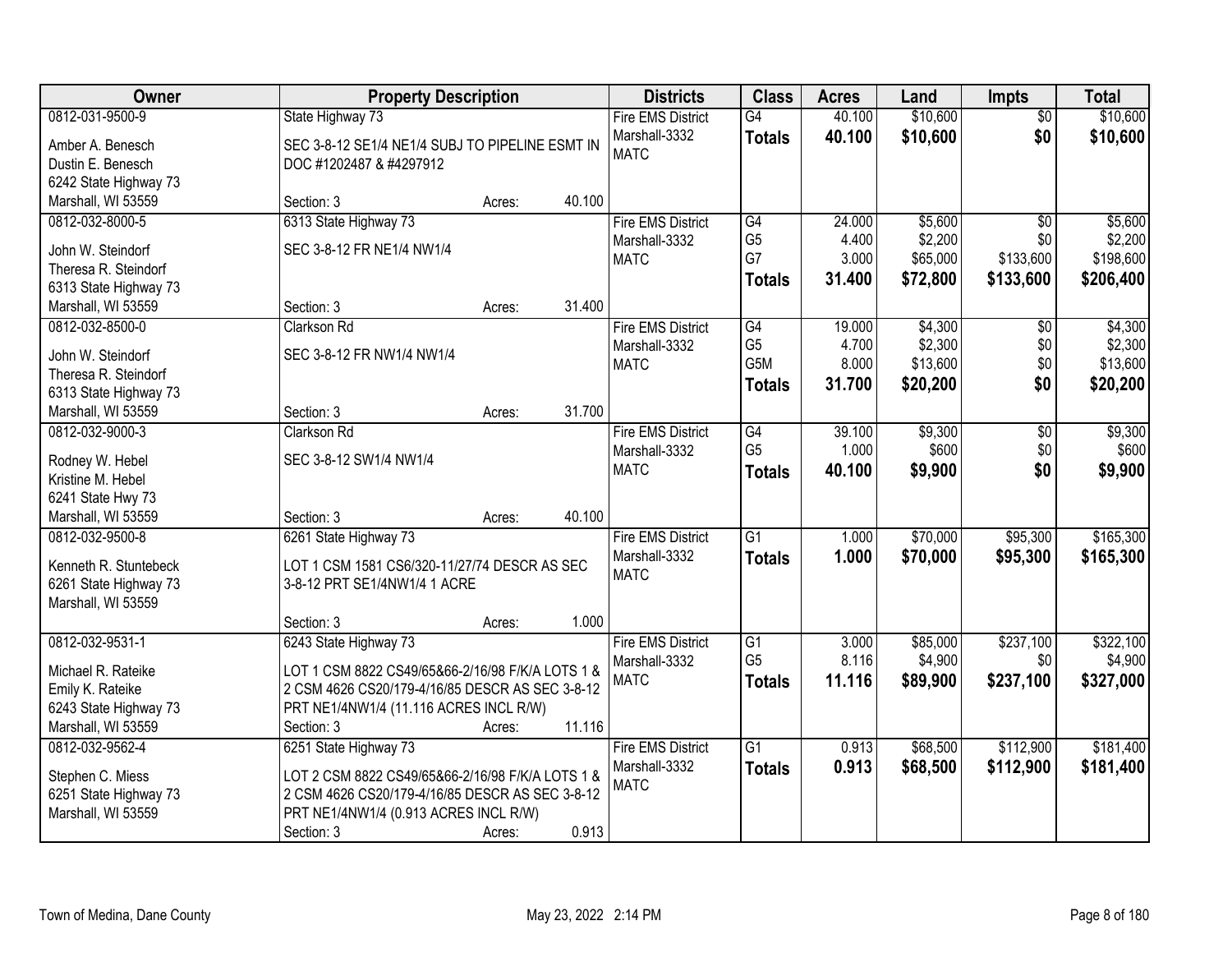| Owner                               | <b>Property Description</b>                                                                      |        |        | <b>Districts</b>                                         | <b>Class</b>                            | <b>Acres</b>             | Land                         | <b>Impts</b>            | <b>Total</b>                  |
|-------------------------------------|--------------------------------------------------------------------------------------------------|--------|--------|----------------------------------------------------------|-----------------------------------------|--------------------------|------------------------------|-------------------------|-------------------------------|
| 0812-032-9670-3<br>Rodney W. Hebel  | 6241 State Highway 73<br>SEC 3-8-12 SE1/4 NW1/4 EXC N 429 FT & EXC CSM                           |        |        | <b>Fire EMS District</b><br>Marshall-3332<br><b>MATC</b> | $\overline{G1}$<br>G4<br>G <sub>5</sub> | 2.000<br>22.600<br>0.500 | \$77,500<br>\$5,600<br>\$100 | \$344,700<br>\$0<br>\$0 | \$422,200<br>\$5,600<br>\$100 |
| Kristine M. Hebel                   | 4709                                                                                             |        |        |                                                          | <b>Totals</b>                           | 25.100                   | \$83,200                     | \$344,700               | \$427,900                     |
| 6241 State Hwy 73                   |                                                                                                  |        |        |                                                          |                                         |                          |                              |                         |                               |
| Marshall, WI 53559                  | Section: 3                                                                                       | Acres: | 25.100 |                                                          |                                         |                          |                              |                         |                               |
| 0812-032-9900-4                     | 6217 State Highway 73                                                                            |        |        | <b>Fire EMS District</b>                                 | $\overline{G1}$                         | 1.010                    | \$70,100                     | \$124,200               | \$194,300                     |
| Werner W. Truschinski               | LOT 2 CSM 4709 CS20/325 R7045/39-7/23/85 F/K/A                                                   |        |        | Marshall-3332                                            | <b>Totals</b>                           | 1.010                    | \$70,100                     | \$124,200               | \$194,300                     |
| Rita U. Truschinski                 | PRT LOT 1 CSM 1083 CS4/376-3/2/73 DESCR AS SEC                                                   |        |        | <b>MATC</b>                                              |                                         |                          |                              |                         |                               |
| 6217 State Highway 73               | 3-8-12 PRT SE1/4NW1/4 43,998 SQ FT SUBJ TO                                                       |        |        |                                                          |                                         |                          |                              |                         |                               |
| Marshall, WI 53559                  | Section: 3                                                                                       | Acres: | 1.010  |                                                          |                                         |                          |                              |                         |                               |
| 0812-032-9920-0                     | 6225 State Highway 73                                                                            |        |        | <b>Fire EMS District</b>                                 | G1                                      | 1.010                    | \$70,100                     | \$133,800               | \$203,900                     |
|                                     |                                                                                                  |        |        | Marshall-3332                                            | <b>Totals</b>                           | 1.010                    | \$70,100                     | \$133,800               | \$203,900                     |
| Siegfried R. Thies<br>Mary E. Thies | LOT 1 CSM 4709 CS20/325 R7045/39-7/23/85 F/K/A<br>PRT LOT 1 CSM 1083 CS4/376-3/2/73 DESCR AS SEC |        |        | <b>MATC</b>                                              |                                         |                          |                              |                         |                               |
| 6225 State Highway 73               | 3-8-12 PRT SE1/4NW1/4 43,998 SQ FT SUBJ TO                                                       |        |        |                                                          |                                         |                          |                              |                         |                               |
| Marshall, WI 53559                  | Section: 3                                                                                       | Acres: | 1.010  |                                                          |                                         |                          |                              |                         |                               |
| 0812-033-8002-0                     | State Highway 73                                                                                 |        |        | <b>Fire EMS District</b>                                 | $\overline{G4}$                         | 18.270                   | \$4,900                      | $\sqrt[6]{}$            | \$4,900                       |
|                                     |                                                                                                  |        |        | Marshall-3332                                            | <b>Totals</b>                           | 18.270                   | \$4,900                      | \$0                     | \$4,900                       |
| Rodney W. Hebel                     | SEC 3-8-12 N1/2 NE1/4 SW1/4 EXC PRT ANNEXED TO                                                   |        |        | <b>MATC</b>                                              |                                         |                          |                              |                         |                               |
| Hebel Family Tr, Leroy & Helen      | VIL OF MARSHALL IN DOC #4618636 & EXC DOC                                                        |        |        |                                                          |                                         |                          |                              |                         |                               |
| 6241 State Hwy 73                   | #4716156                                                                                         |        |        |                                                          |                                         |                          |                              |                         |                               |
| Marshall, WI 53559                  | Section: 3                                                                                       | Acres: | 0.000  |                                                          |                                         |                          |                              |                         |                               |
| 0812-033-8190-5                     | State Highway 73                                                                                 |        |        | <b>Fire EMS District</b>                                 | $\overline{G4}$                         | 19.500                   | \$4,600                      | $\overline{50}$         | \$4,600                       |
| James Herman Family Partnership     | SEC 3-8-12 S1/2 NE1/4 SW1/4                                                                      |        |        | Marshall-3332                                            | G <sub>5</sub>                          | 0.550                    | \$400                        | \$0                     | \$400                         |
| 349 Maple Heights Rd                |                                                                                                  |        |        | <b>MATC</b>                                              | <b>Totals</b>                           | 20.050                   | \$5,000                      | \$0                     | \$5,000                       |
| Marshall, WI 53559                  |                                                                                                  |        |        |                                                          |                                         |                          |                              |                         |                               |
|                                     | Section: 3                                                                                       | Acres: | 20.050 |                                                          |                                         |                          |                              |                         |                               |
| 0812-033-8500-9                     | State Highway 73                                                                                 |        |        | <b>Fire EMS District</b>                                 | $\overline{G4}$                         | 20.050                   | \$4,900                      | $\overline{50}$         | \$4,900                       |
| Rodney W. Hebel                     | SEC 3-8-12 N1/2 NW1/4 SW1/4                                                                      |        |        | Marshall-3332                                            | <b>Totals</b>                           | 20.050                   | \$4,900                      | \$0                     | \$4,900                       |
| Hebel Family Tr, Leroy & Helen      |                                                                                                  |        |        | <b>MATC</b>                                              |                                         |                          |                              |                         |                               |
| 6241 State Hwy 73                   |                                                                                                  |        |        |                                                          |                                         |                          |                              |                         |                               |
| Marshall, WI 53559                  | Section: 3                                                                                       | Acres: | 20.050 |                                                          |                                         |                          |                              |                         |                               |
| 0812-033-8690-0                     | State Highway 73                                                                                 |        |        | <b>Fire EMS District</b>                                 | $\overline{G4}$                         | 20.050                   | \$4,600                      | $\overline{50}$         | \$4,600                       |
|                                     |                                                                                                  |        |        | Marshall-3332                                            | <b>Totals</b>                           | 20.050                   | \$4,600                      | \$0                     | \$4,600                       |
| James Herman Family Partnership     | SEC 3-8-12 S1/2 NW1/4 SW1/4                                                                      |        |        | <b>MATC</b>                                              |                                         |                          |                              |                         |                               |
| 349 Maple Heights Rd                |                                                                                                  |        |        |                                                          |                                         |                          |                              |                         |                               |
| Marshall, WI 53559                  |                                                                                                  |        |        |                                                          |                                         |                          |                              |                         |                               |
|                                     | Section: 3                                                                                       | Acres: | 20.050 |                                                          |                                         |                          |                              |                         |                               |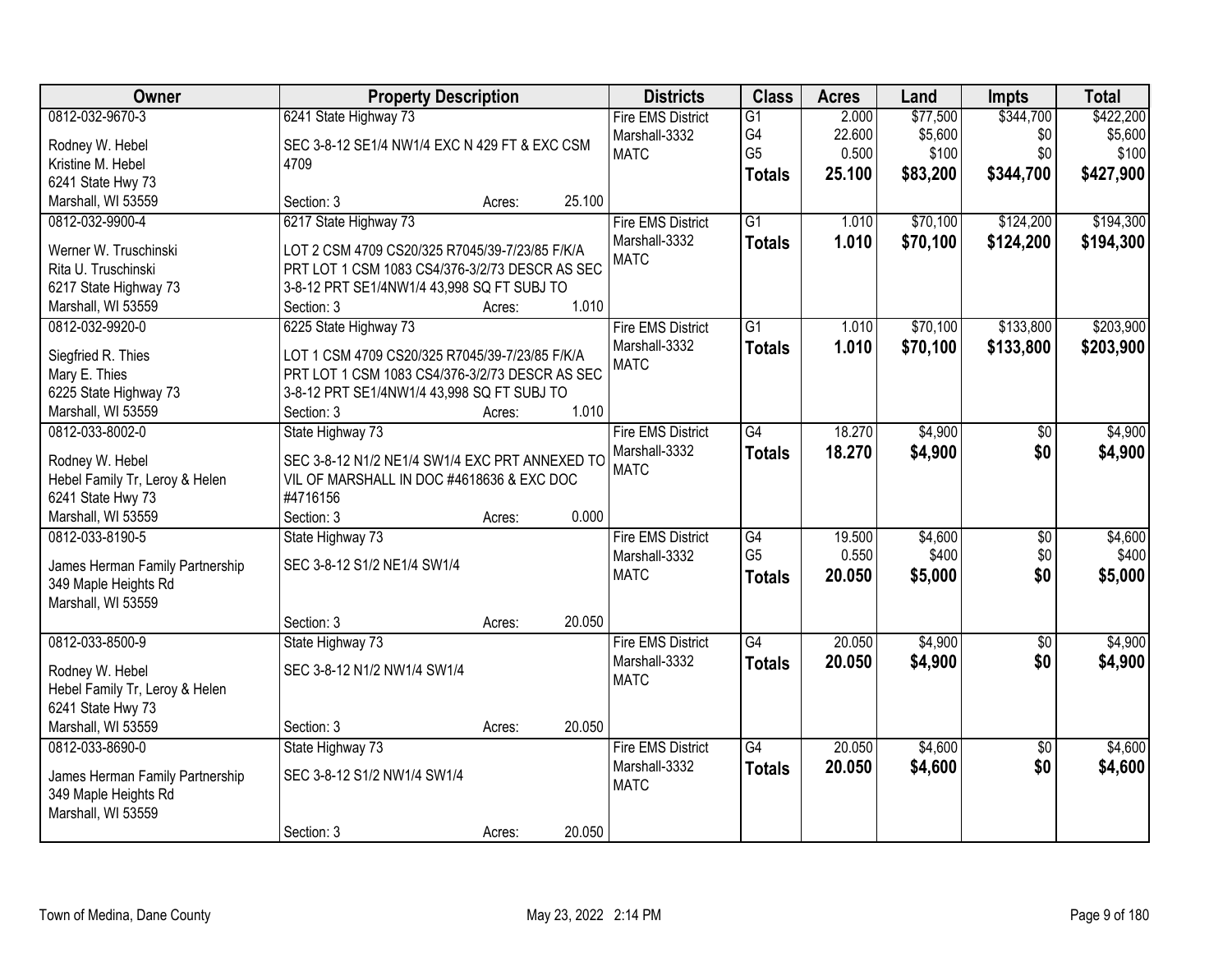| Owner                                      | <b>Property Description</b>                                                                |        |        | <b>Districts</b>         | <b>Class</b>         | <b>Acres</b>   | Land                | <b>Impts</b>     | <b>Total</b>         |
|--------------------------------------------|--------------------------------------------------------------------------------------------|--------|--------|--------------------------|----------------------|----------------|---------------------|------------------|----------------------|
| 0812-033-9000-2                            | 772 Canal Rd                                                                               |        |        | <b>Fire EMS District</b> | $\overline{G4}$      | 36.000         | \$9,000             | $\overline{50}$  | \$9,000              |
| James Herman Family Partnership            | SEC 3-8-12 SW1/4 SW1/4                                                                     |        |        | Marshall-3332            | G <sub>5</sub>       | 1.000          | \$100               | \$0              | \$100                |
| 349 Maple Heights Rd                       |                                                                                            |        |        | <b>MATC</b>              | G7                   | 3.000          | \$65,000            | \$146,200        | \$211,200            |
| Marshall, WI 53559                         |                                                                                            |        |        |                          | <b>Totals</b>        | 40.000         | \$74,100            | \$146,200        | \$220,300            |
|                                            | Section: 3                                                                                 | Acres: | 40.000 |                          |                      |                |                     |                  |                      |
| 0812-033-9500-7                            | State Highway 73                                                                           |        |        | <b>Fire EMS District</b> | G4                   | 38.000         | \$9,900             | \$0              | \$9,900              |
|                                            |                                                                                            |        |        | Marshall-3332            | G <sub>5</sub>       | 2.000          | \$100               | \$0              | \$100                |
| James Herman Family Partnership            | SEC 3-8-12 SE1/4SW1/4 EXC 0.96 ACRES & 0.27<br>ADDL ACRES RD R/W TO WI DOT IN DOC #2990753 |        |        | <b>MATC</b>              | <b>Totals</b>        | 40.000         | \$10,000            | \$0              | \$10,000             |
| 349 Maple Heights Rd<br>Marshall, WI 53559 |                                                                                            |        |        |                          |                      |                |                     |                  |                      |
|                                            | Section: 3                                                                                 | Acres: | 40.000 |                          |                      |                |                     |                  |                      |
| 0812-034-8000-3                            | State Highway 73                                                                           |        |        | <b>Fire EMS District</b> | $\overline{G4}$      | 40.000         | \$10,300            | $\sqrt[6]{}$     | \$10,300             |
|                                            |                                                                                            |        |        | Marshall-3332            |                      | 40.000         | \$10,300            | \$0              | \$10,300             |
| James H. Krause                            | SEC 3-8-12 NE1/4 SE1/4                                                                     |        |        | <b>MATC</b>              | <b>Totals</b>        |                |                     |                  |                      |
| Diane P. Frederick                         |                                                                                            |        |        |                          |                      |                |                     |                  |                      |
| 6114 Hurd St                               |                                                                                            |        |        |                          |                      |                |                     |                  |                      |
| Marshall, WI 53559                         | Section: 3                                                                                 | Acres: | 40.000 |                          |                      |                |                     |                  |                      |
| 0812-034-8500-8                            | State Highway 73                                                                           |        |        | <b>Fire EMS District</b> | G4                   | 39.100         | \$9,900             | \$0              | \$9,900              |
| James H. Krause                            | SEC 3-8-12 NW1/4 SE1/4                                                                     |        |        | Marshall-3332            | G <sub>5</sub>       | 1.000          | \$100               | \$0              | \$100                |
| Diane P. Frederick                         |                                                                                            |        |        | <b>MATC</b>              | <b>Totals</b>        | 40.100         | \$10,000            | \$0              | \$10,000             |
| 6114 Hurd St                               |                                                                                            |        |        |                          |                      |                |                     |                  |                      |
| Marshall, WI 53559                         | Section: 3                                                                                 | Acres: | 40.100 |                          |                      |                |                     |                  |                      |
| 0812-034-9000-1                            | State Highway 73                                                                           |        |        | <b>Fire EMS District</b> | $\overline{G4}$      | 16.300         | \$4,300             | \$0              | \$4,300              |
|                                            |                                                                                            |        |        | Marshall-3332            | <b>Totals</b>        | 16,300         | \$4,300             | \$0              | \$4,300              |
| James H. Krause                            | SEC 3-8-12 SW1/4 SE1/4 EXC BEG 155 FT N OF INTS                                            |        |        | <b>MATC</b>              |                      |                |                     |                  |                      |
| Diane P. Frederick                         | WLN & NLN CONVERSE AVE TH E 888.88 FT S TO S                                               |        |        |                          |                      |                |                     |                  |                      |
| 6114 Hurd St                               | LN W TO SW COR N TO POB EXC 0.13 ACRES & 0.02                                              |        |        |                          |                      |                |                     |                  |                      |
| Marshall, WI 53559                         | Section: 3                                                                                 | Acres: | 16.300 |                          |                      |                |                     |                  |                      |
| 0812-034-9500-6                            | 550 Canal Rd                                                                               |        |        | <b>Fire EMS District</b> | G4                   | 33.500         | \$8,400             | $\overline{50}$  | \$8,400              |
| James H. Krause                            | SEC 3-8-12 SE1/4 SE1/4                                                                     |        |        | Marshall-3332            | G <sub>5</sub><br>G7 | 3.500<br>3.000 | \$1,600<br>\$65,000 | \$0<br>\$234,200 | \$1,600<br>\$299,200 |
| Diane P. Frederick                         |                                                                                            |        |        | <b>MATC</b>              |                      |                |                     |                  |                      |
| 6114 Hurd St                               |                                                                                            |        |        |                          | <b>Totals</b>        | 40.000         | \$75,000            | \$234,200        | \$309,200            |
| Marshall, WI 53559                         | Section: 3                                                                                 | Acres: | 40.000 |                          |                      |                |                     |                  |                      |
| 0812-041-8010-0                            | 815 Clarkson Rd                                                                            |        |        | <b>Fire EMS District</b> | G1                   | 4.887          | \$99,200            | \$368,100        | \$467,300            |
| Nathan L. Paoli                            | LOT 1 CSM 12299 CS76/144&146-10/23/2007 F/K/A                                              |        |        | Marshall-3332            | <b>Totals</b>        | 4.887          | \$99,200            | \$368,100        | \$467,300            |
| Sarah S. Paoli                             | LOT 1 CSM 11739 CS72/26&27-4/25/2006 & ALSO                                                |        |        | <b>MATC</b>              |                      |                |                     |                  |                      |
| 815 Clarkson Rd                            | INCL & DESCR AS SEC 4-8-12 PRT OF NE1/4 NE1/4                                              |        |        |                          |                      |                |                     |                  |                      |
|                                            |                                                                                            |        |        |                          |                      |                |                     |                  |                      |
| Marshall, WI 53559                         | Section: 4                                                                                 | Acres: | 4.887  |                          |                      |                |                     |                  |                      |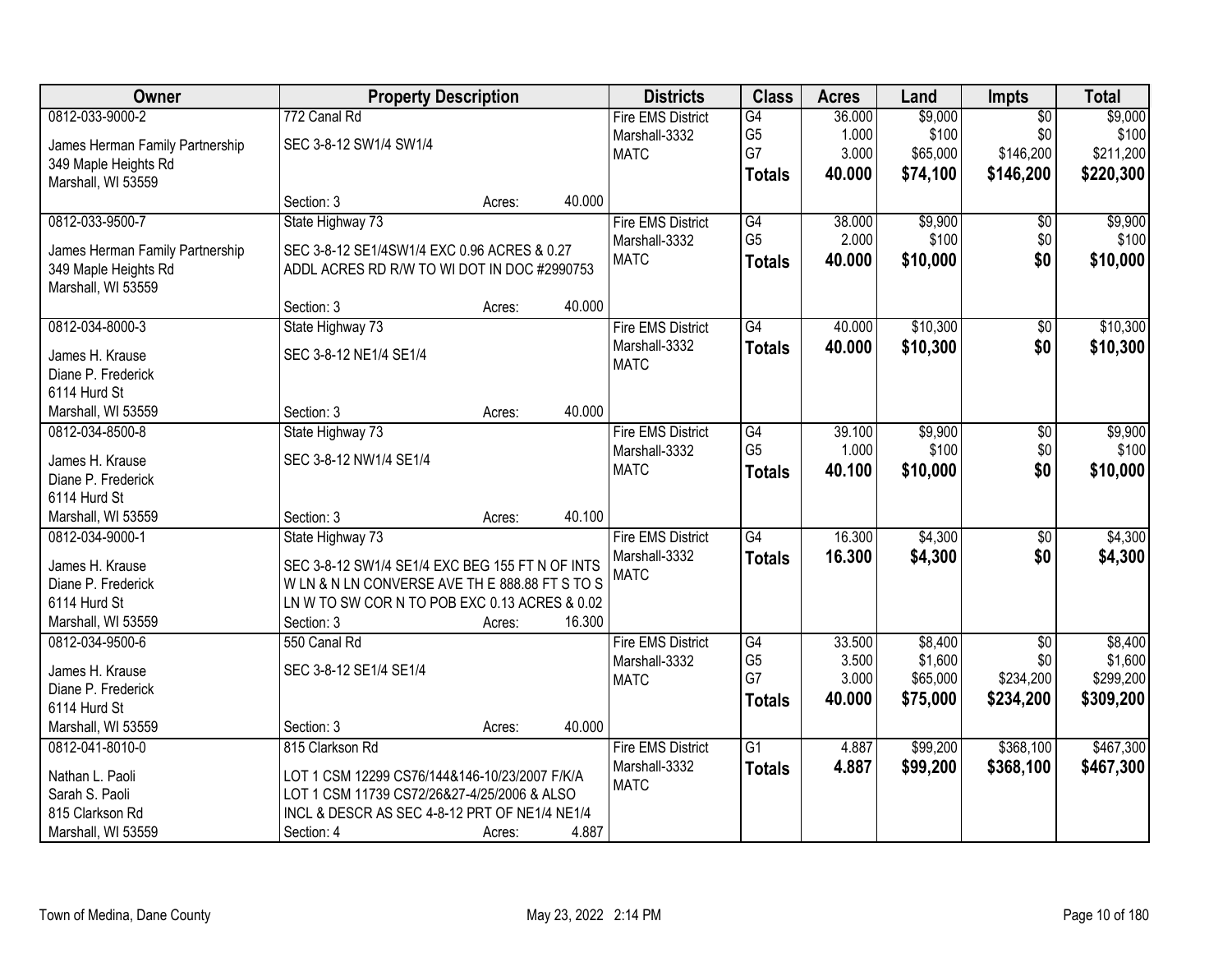| Owner                          | <b>Property Description</b>                     | <b>Districts</b>         | <b>Class</b>     | <b>Acres</b> | Land      | <b>Impts</b>    | <b>Total</b> |
|--------------------------------|-------------------------------------------------|--------------------------|------------------|--------------|-----------|-----------------|--------------|
| 0812-041-8060-0                | 825 Clarkson Rd                                 | <b>Fire EMS District</b> | $\overline{G1}$  | 5.000        | \$100,000 | \$158,400       | \$258,400    |
| Donald P. Schroeder Jr         | LOT 1 CSM 10408 CS61/214&215 5/30/2002 DESCR    | Marshall-3332            | <b>Totals</b>    | 5.000        | \$100,000 | \$158,400       | \$258,400    |
| Katherine L. Schroeder         | AS SEC 4-8-12 PRT FR NE1/4NE1/4 (5.00 ACRES     | <b>MATC</b>              |                  |              |           |                 |              |
| 825 Clarkson Rd                | INCL R/W)                                       |                          |                  |              |           |                 |              |
| Marshall, WI 53559             | 0.000<br>Section: 4<br>Acres:                   |                          |                  |              |           |                 |              |
| 0812-041-8501-0                | <b>Clarkson Rd</b>                              | <b>Fire EMS District</b> | G4               | 55.213       | \$13,300  | $\overline{50}$ | \$13,300     |
|                                |                                                 | Marshall-3332            | G <sub>5</sub>   | 2.400        | \$100     | \$0             | \$100        |
| Brian C. Henning               | SEC 4-8-12 PRT NW1/4NE1/4, PRT NE1/4NE1/4 & PRT | <b>MATC</b>              | G <sub>5</sub> M | 8.000        | \$13,600  | \$0             | \$13,600     |
| Janessa K. Henning             | SE1/4NE1/4 DESR AS BEG AT N1/4 COR OF SD SEC 4  |                          |                  | 65.613       | \$27,000  | \$0             | \$27,000     |
| 6471 County Highway Tt         | TH ALG N LN OF SD NE1/4 N88DEG07'22"E (REC AS   |                          | <b>Totals</b>    |              |           |                 |              |
| Marshall, WI 53559             | 0.000<br>Section: 4<br>Acres:                   |                          |                  |              |           |                 |              |
| 0812-041-9000-2                | Clarkson Rd                                     | <b>Fire EMS District</b> | G4               | 35.000       | \$8,700   | \$0             | \$8,700      |
|                                | SEC 4-8-12 SW1/4NE1/4                           | Marshall-3332            | G <sub>5</sub>   | 3.700        | \$2,200   | \$0             | \$2,200      |
| <b>Brian Henning</b>           |                                                 | <b>MATC</b>              | G5M              | 1.000        | \$1,700   | \$0             | \$1,700      |
| Janessa Henning                |                                                 |                          | <b>Totals</b>    | 39.700       | \$12,600  | \$0             | \$12,600     |
| 6563 County Highway Tt         | 39.700<br>Section: 4                            |                          |                  |              |           |                 |              |
| Marshall, WI 53559             | Acres:                                          |                          |                  |              |           |                 |              |
| 0812-041-9680-0                | Clarkson Rd                                     | <b>Fire EMS District</b> | G4               | 9.000        | \$2,000   | \$0             | \$2,000      |
| Rodney W. Hebel                | SEC 4-8-12 S 23 ACRES OF SE1/4 NE1/4            | Marshall-3332            | G <sub>5</sub>   | 1.400        | \$900     | \$0             | \$900        |
| Hebel Family Tr, Leroy & Helen |                                                 | <b>MATC</b>              | G5M              | 12.500       | \$21,300  | \$0             | \$21,300     |
| 6241 State Hwy 73              |                                                 |                          | <b>Totals</b>    | 22.900       | \$24,200  | \$0             | \$24,200     |
| Marshall, WI 53559             | 22.900<br>Section: 4<br>Acres:                  |                          |                  |              |           |                 |              |
| 0812-042-8001-0                | 973 Clarkson Rd                                 | <b>Fire EMS District</b> | $\overline{G2}$  | 1.000        | \$70,000  | \$138,900       | \$208,900    |
|                                |                                                 | Marshall-3332            | G4               | 28.000       | \$6,500   | \$0             | \$6,500      |
| James L. Steindorf             | SEC 4-8-12 FR NE1/4 NW1/4 EXC CSM 12674         | <b>MATC</b>              | G <sub>5</sub>   | 1.000        | \$600     | \$0             | \$600        |
| 973 Clarkson Rd                |                                                 |                          | <b>Totals</b>    | 30.000       | \$77,100  | \$138,900       | \$216,000    |
| Marshall, WI 53559             | Section: 4<br>0.000                             |                          |                  |              |           |                 |              |
|                                | Acres:                                          |                          | $\overline{G1}$  |              |           |                 |              |
| 0812-042-8110-0                | 973 Clarkson Rd                                 | <b>Fire EMS District</b> |                  | 2.230        | \$79,200  | \$418,300       | \$497,500    |
| James L. Steindorf             | LOT 1 CSM 12674 CS80/27&28-4/20/2009 DESCR AS   | Marshall-3332            | <b>Totals</b>    | 2.230        | \$79,200  | \$418,300       | \$497,500    |
| 973 Clarkson Rd                | SEC 4-8-12 PRT FR NE1/4 NW1/4 (2.23 ACRES INCL  | <b>MATC</b>              |                  |              |           |                 |              |
| Marshall, WI 53559             | $R/W$ )                                         |                          |                  |              |           |                 |              |
|                                | 2.230<br>Section: 4<br>Acres:                   |                          |                  |              |           |                 |              |
| 0812-042-8545-0                | 6315 County Highway Tt                          | <b>Fire EMS District</b> | G1               | 3.000        | \$85,000  | \$118,300       | \$203,300    |
| Allen L. Wendt                 | LOT 1 CSM 13712 CS90/171&173-5/7/2014 DESCR AS  | Marshall-3332            | G4               | 2.000        | \$500     | \$0             | \$500        |
| 6315 County Highway Tt         | SEC 4-8-12 PRT NW1/4 NW1/4 (4.977 ACRES EXCL    | <b>MATC</b>              | <b>Totals</b>    | 5.000        | \$85,500  | \$118,300       | \$203,800    |
| Marshall, WI 53559             | $R/W$ )                                         |                          |                  |              |           |                 |              |
|                                | 4.977<br>Section: 4<br>Acres:                   |                          |                  |              |           |                 |              |
|                                |                                                 |                          |                  |              |           |                 |              |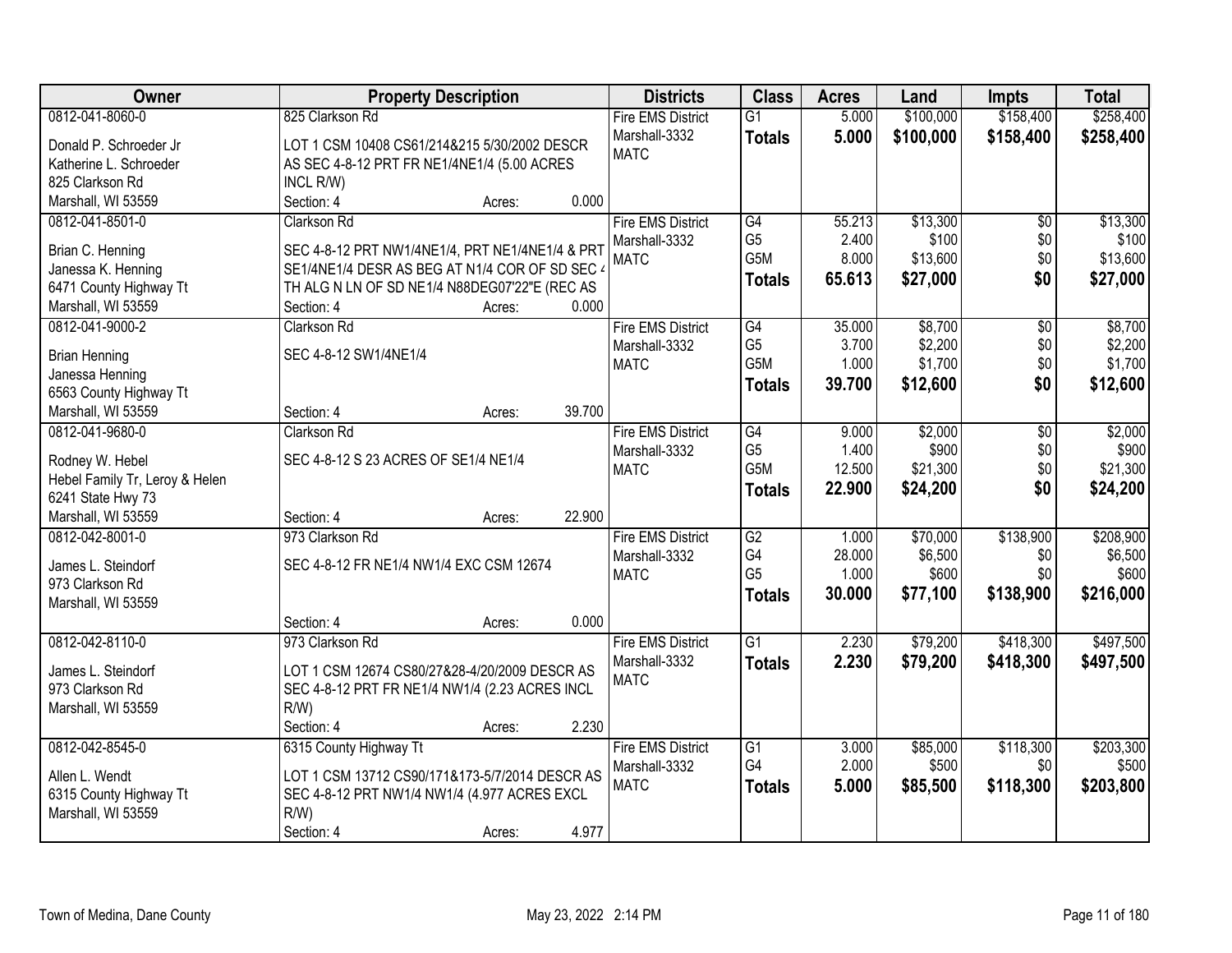| Owner                  |                                         | <b>Property Description</b>                                                                  |       | <b>Districts</b>         | <b>Class</b>    | <b>Acres</b> | Land     | <b>Impts</b>    | <b>Total</b> |
|------------------------|-----------------------------------------|----------------------------------------------------------------------------------------------|-------|--------------------------|-----------------|--------------|----------|-----------------|--------------|
| 0812-042-8610-0        | County Rd TT                            |                                                                                              |       | <b>Fire EMS District</b> | G4              | 25.230       | \$6,600  | $\overline{50}$ | \$6,600      |
| Robert C. Wendt et al  | SEC 4-8-12 FR NW1/4 NW1/4 EXC CSM 13712 |                                                                                              |       | Marshall-3332            | <b>Totals</b>   | 25.230       | \$6,600  | \$0             | \$6,600      |
| 618 Riverview Dr       |                                         |                                                                                              |       | <b>MATC</b>              |                 |              |          |                 |              |
| Marshall, WI 53559     |                                         |                                                                                              |       |                          |                 |              |          |                 |              |
|                        | Section: 4                              | Acres:                                                                                       | 0.000 |                          |                 |              |          |                 |              |
| 0812-042-9002-9        | County Rd TT                            |                                                                                              |       | <b>Fire EMS District</b> | $\overline{G5}$ | 0.202        | \$100    | $\overline{50}$ | \$100        |
| James L. Steindorf     |                                         | SEC 4-8-12 PRT SW1/4NW1/4 DESCR AS COM AT SW                                                 |       | Marshall-3332            | <b>Totals</b>   | 0.202        | \$100    | \$0             | \$100        |
| 973 Clarkson Rd        |                                         | COR SD SEC 4 TH S89DEG13'28"E ALG S LN OF SD                                                 |       | <b>MATC</b>              |                 |              |          |                 |              |
| Marshall, WI 53559     |                                         | SW1/4 1330.11 FT TO E LN OF W1/2 OF SW1/4 TH                                                 |       |                          |                 |              |          |                 |              |
|                        | Section: 4                              | Acres:                                                                                       | 0.140 |                          |                 |              |          |                 |              |
| 0812-042-9015-4        | County Rd TT                            |                                                                                              |       | <b>Fire EMS District</b> | G5              | 0.075        | \$100    | \$0             | \$100        |
|                        |                                         |                                                                                              |       | Marshall-3332            | <b>Totals</b>   | 0.075        | \$100    | \$0             | \$100        |
| Robert C. Wendt et al. |                                         | SEC 4-8-12 PRT SW1/4NW1/4 DESCR AS COM AT SW<br>COR OF SD SEC 4 TH S89DEG13'28"E ALG S LN OF |       | <b>MATC</b>              |                 |              |          |                 |              |
| 618 Riverview Dr       |                                         | SD SW1/4 1330.11 FT TO E LN OF W1/2 OF SW1/4 TH                                              |       |                          |                 |              |          |                 |              |
| Marshall, WI 53559     | Section: 4                              | Acres:                                                                                       | 0.150 |                          |                 |              |          |                 |              |
| 0812-042-9022-0        | County Rd TT                            |                                                                                              |       | <b>Fire EMS District</b> | G4              | 4.000        | \$1,100  | $\sqrt[6]{3}$   | \$1,100      |
|                        |                                         |                                                                                              |       | Marshall-3332            | G <sub>5</sub>  | 23.366       | \$14,000 | \$0             | \$14,000     |
| Alan R. Motl           | SEC 4-8-12 PRT SW1/4NW1/4, NW1/4SW1/4 & |                                                                                              |       | <b>MATC</b>              | G5M             | 6.000        | \$10,200 | \$0             | \$10,200     |
| 982 Canal Rd           |                                         | SW1/4SW1/4 DESCR AS COM SW COR SEC 4 TH                                                      |       |                          | <b>Totals</b>   | 33.366       | \$25,300 | \$0             | \$25,300     |
| Marshall, WI 53559     |                                         | S89DEG13'28"E ALG S LN SD SW1/4 1330.11 FT TO                                                |       |                          |                 |              |          |                 |              |
|                        | Section: 4                              | Acres:                                                                                       | 0.000 |                          |                 |              |          |                 |              |
| 0812-042-9030-0        | 6266 County Highway Tt                  |                                                                                              |       | <b>Fire EMS District</b> | $\overline{G1}$ | 2.134        | \$78,500 | \$360,200       | \$438,700    |
| Thomas J. Thompson     |                                         | LOT 1 CSM 11496 CS70/79&80-8/29/2005 DESCR AS                                                |       | Marshall-3332            | <b>Totals</b>   | 2.134        | \$78,500 | \$360,200       | \$438,700    |
| Rena M. Thompson       | SEC 4-8-12 PRT SW1/4NW1/4 (2.134 ACRES) |                                                                                              |       | <b>MATC</b>              |                 |              |          |                 |              |
| 6266 County Highway Tt |                                         |                                                                                              |       |                          |                 |              |          |                 |              |
| Marshall, WI 53559     | Section: 4                              | Acres:                                                                                       | 2.134 |                          |                 |              |          |                 |              |
| 0812-042-9040-0        | County Rd TT                            |                                                                                              |       | <b>Fire EMS District</b> | $\overline{G1}$ | 0.500        | \$3,800  | $\overline{50}$ | \$3,800      |
| Thomas J. Thompson     |                                         | LOT 1 CSM 13552 CS88/238&239-8/1/2013 DESCR AS                                               |       | Marshall-3332            | G4              | 2.500        | \$700    | \$0             | \$700        |
| Rena M. Thompson       |                                         | SEC 4-8-12 PRT SW1/4NW1/4 (3.000 ACRES EXCL                                                  |       | <b>MATC</b>              | <b>Totals</b>   | 3.000        | \$4,500  | \$0             | \$4,500      |
| 6266 County Highway Tt | $R/W$ )                                 |                                                                                              |       |                          |                 |              |          |                 |              |
| Marshall, WI 53559     | Section: 4                              | Acres:                                                                                       | 3.000 |                          |                 |              |          |                 |              |
| 0812-042-9070-7        |                                         |                                                                                              |       | <b>Fire EMS District</b> | $\overline{G4}$ | 5.000        | \$1,300  | $\overline{50}$ | \$1,300      |
| Robert C. Wendt et al  |                                         | SEC 4-8-12 PRT SW1/4NW1/4 LYG WLY OF HWY &                                                   |       | Marshall-3332            | <b>Totals</b>   | 5.000        | \$1,300  | \$0             | \$1,300      |
| 618 Riverview Dr       | NLY OF CRK EXC R247/64                  |                                                                                              |       | <b>MATC</b>              |                 |              |          |                 |              |
| Marshall, WI 53559     |                                         |                                                                                              |       |                          |                 |              |          |                 |              |
|                        | Section: 4                              | Acres:                                                                                       | 5.000 |                          |                 |              |          |                 |              |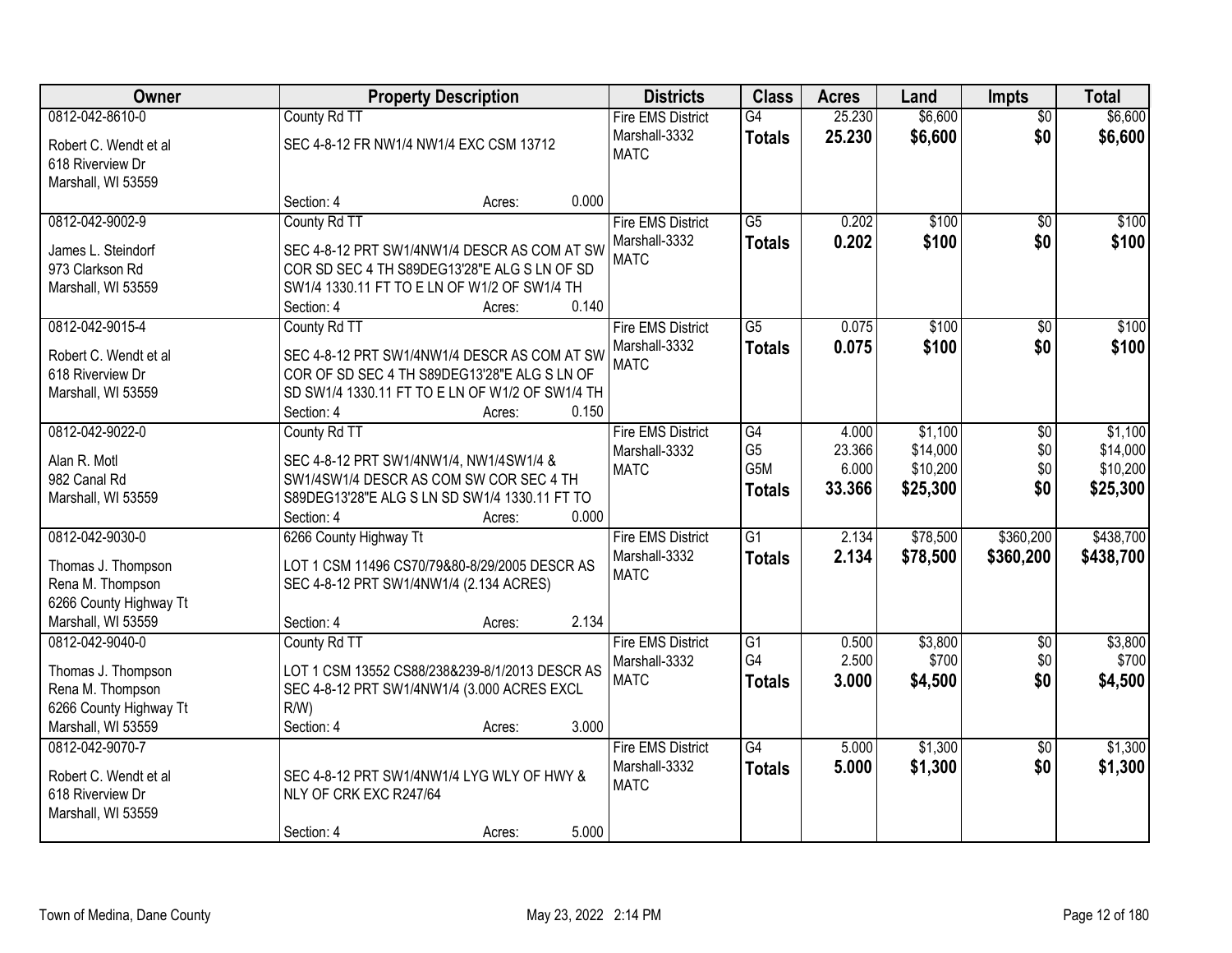| Owner                                        | <b>Property Description</b>                                                             |                  | <b>Districts</b>         | <b>Class</b>     | <b>Acres</b> | Land            | <b>Impts</b>    | <b>Total</b> |
|----------------------------------------------|-----------------------------------------------------------------------------------------|------------------|--------------------------|------------------|--------------|-----------------|-----------------|--------------|
| 0812-042-9160-8                              | County Rd TT                                                                            |                  | <b>Fire EMS District</b> | $\overline{X4}$  | 0.000        | $\overline{50}$ | $\overline{50}$ | $\sqrt{50}$  |
| Medina, Town of                              | SEC 4-8-12 PRT SW1/4NW1/4 & SEC 5 PRT                                                   |                  | Marshall-3332            | <b>Totals</b>    | 0.000        | \$0             | \$0             | \$0          |
| PO Box 37                                    | SE1/4NE1/4 COM SEC 5 E1/4 COR TH N3DEGE 227.65                                          |                  | <b>MATC</b>              |                  |              |                 |                 |              |
| Marshall, WI 53559                           | FT TH N29DEGE 171.15 FT TH N31DEGE 284.37 FT                                            |                  |                          |                  |              |                 |                 |              |
|                                              | Section: 4                                                                              | 0.000<br>Acres:  |                          |                  |              |                 |                 |              |
| 0812-042-9170-6                              | County Rd TT                                                                            |                  | <b>Fire EMS District</b> | $\overline{G1}$  | 1.412        | \$7,100         | $\overline{50}$ | \$7,100      |
|                                              |                                                                                         |                  | Marshall-3332            | <b>Totals</b>    | 1.412        | \$7,100         | \$0             | \$7,100      |
| Lavern J. Connor                             | SEC 4-8-12 PRT SW1/4NW1/4 LYG N OF CRK W OF<br>CTH TT & S OF LN BEG 1580 FT S OF NE COR |                  | <b>MATC</b>              |                  |              |                 |                 |              |
| 6241 County Highway Tt<br>Marshall, WI 53559 | NE1/4NE1/4 SEC 5 TH N56DEGW TO BANK OF CRK                                              |                  |                          |                  |              |                 |                 |              |
|                                              | Section: 4                                                                              | 0.000<br>Acres:  |                          |                  |              |                 |                 |              |
| 0812-042-9500-6                              | County Rd TT                                                                            |                  | <b>Fire EMS District</b> | G4               | 15.000       | \$2,500         | $\overline{50}$ | \$2,500      |
|                                              |                                                                                         |                  | Marshall-3332            | G <sub>5</sub> M | 4.900        | \$8,400         | \$0             | \$8,400      |
| James L. Steindorf                           | SEC 4-8-12 N1/2 SE1/4 NW1/4 20 ACRES M/L                                                |                  | <b>MATC</b>              | <b>Totals</b>    | 19.900       | \$10,900        | \$0             | \$10,900     |
| 973 Clarkson Rd                              |                                                                                         |                  |                          |                  |              |                 |                 |              |
| Marshall, WI 53559                           |                                                                                         |                  |                          |                  |              |                 |                 |              |
|                                              | Section: 4                                                                              | 19.900<br>Acres: |                          |                  |              |                 |                 |              |
| 0812-042-9690-7                              | County Rd TT                                                                            |                  | <b>Fire EMS District</b> | $\overline{G4}$  | 6.000        | \$1,500         | \$0             | \$1,500      |
| <b>Brian Henning</b>                         | SEC 4-8-12 S1/2 SE1/4NW1/4                                                              |                  | Marshall-3332            | G <sub>5</sub>   | 9.100        | \$5,500         | \$0             | \$5,500      |
| Janessa Henning                              |                                                                                         |                  | <b>MATC</b>              | G <sub>5</sub> M | 4.900        | \$8,400         | \$0             | \$8,400      |
| 6563 County Highway Tt                       |                                                                                         |                  |                          | <b>Totals</b>    | 20.000       | \$15,400        | \$0             | \$15,400     |
| Marshall, WI 53559                           | Section: 4                                                                              | 20.000<br>Acres: |                          |                  |              |                 |                 |              |
| 0812-043-8000-2                              | 924 Canal Rd                                                                            |                  | <b>Fire EMS District</b> | G4               | 22.000       | \$5,500         | $\overline{30}$ | \$5,500      |
|                                              |                                                                                         |                  | Marshall-3332            | G <sub>5</sub>   | 5.000        | \$3,000         | \$0             | \$3,000      |
| <b>Brian Henning</b>                         | SEC 4-8-12 NE1/4SW1/4 EXC SW1/4 SD 1/41/4                                               |                  | <b>MATC</b>              | G7               | 3.000        | \$65,000        | \$92,000        | \$157,000    |
| Janessa Henning<br>6563 County Highway Tt    |                                                                                         |                  |                          | <b>Totals</b>    | 30.000       | \$73,500        | \$92,000        | \$165,500    |
| Marshall, WI 53559                           | Section: 4                                                                              | 30.000<br>Acres: |                          |                  |              |                 |                 |              |
| 0812-043-8190-3                              | Canal Rd                                                                                |                  | <b>Fire EMS District</b> | $\overline{G4}$  | 9.000        | \$2,300         | $\overline{60}$ | \$2,300      |
|                                              |                                                                                         |                  | Marshall-3332            | G <sub>5</sub>   | 1.000        | \$600           | \$0             | \$600        |
| <b>Brian Henning</b>                         | SEC 4-8-12 SW1/4 OF NE1/4SW1/4                                                          |                  | <b>MATC</b>              | <b>Totals</b>    | 10.000       | \$2,900         | \$0             | \$2,900      |
| Janessa Henning                              |                                                                                         |                  |                          |                  |              |                 |                 |              |
| 6563 County Highway Tt                       |                                                                                         |                  |                          |                  |              |                 |                 |              |
| Marshall, WI 53559                           | Section: 4                                                                              | 10.000<br>Acres: |                          |                  |              |                 |                 |              |
| 0812-043-8503-0                              | County Rd TT                                                                            |                  | <b>Fire EMS District</b> | $\overline{G5}$  | 1.104        | \$700           | $\overline{50}$ | \$700        |
| <b>Brian Henning</b>                         | SEC 4-8-12 PRT NW1/4SW1/4, PRT SW1/4SW1/4, &                                            |                  | Marshall-3332            | <b>Totals</b>    | 1.104        | \$700           | \$0             | \$700        |
| Janessa Henning                              | PRT FR SW1/4NW1/4 DESCR AS COM AT SW COR OF                                             |                  | <b>MATC</b>              |                  |              |                 |                 |              |
| 6563 County Highway Tt                       | SD SEC 4 TH S89DEG13'28"E ALG S LN OF SD SW1/4                                          |                  |                          |                  |              |                 |                 |              |
| Marshall, WI 53559                           | Section: 4                                                                              | 1.104<br>Acres:  |                          |                  |              |                 |                 |              |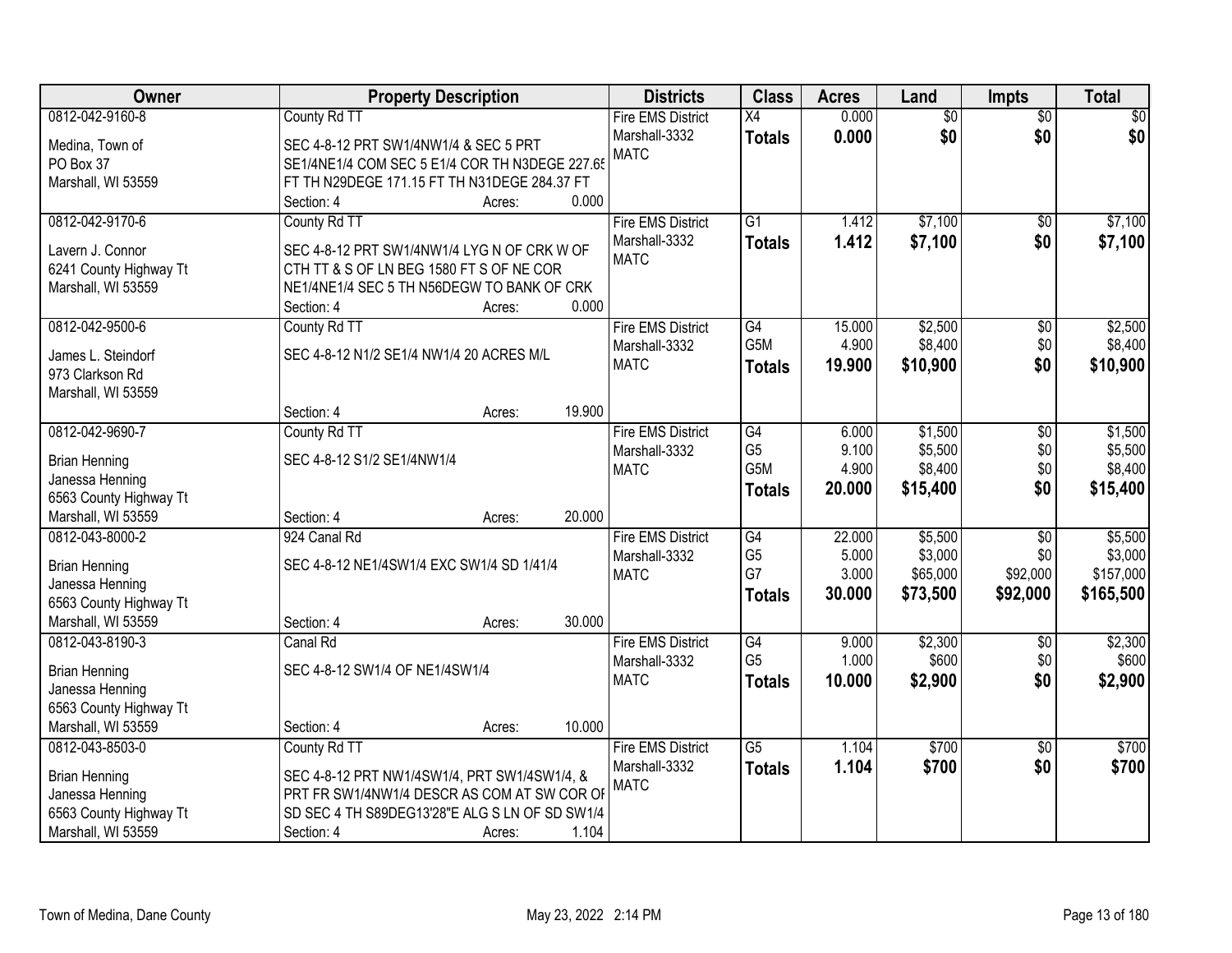| Owner                  | <b>Property Description</b>                   |        |        | <b>Districts</b>         | <b>Class</b>    | <b>Acres</b> | Land     | <b>Impts</b>    | <b>Total</b> |
|------------------------|-----------------------------------------------|--------|--------|--------------------------|-----------------|--------------|----------|-----------------|--------------|
| 0812-043-8700-5        | County Rd TT                                  |        |        | <b>Fire EMS District</b> | G4              | 7.840        | \$1,600  | $\overline{50}$ | \$1,600      |
| Alan R. Motl           | SEC 4-8-12 NW1/4SW1/4 EXC BEG SW COR TH E 165 |        |        | Marshall-3332            | G <sub>5</sub>  | 5.760        | \$3,500  | \$0             | \$3,500      |
| 982 Canal Rd           | FT NELY 1753 FT TO NE COR W TO NW COR S TO    |        |        | <b>MATC</b>              | <b>Totals</b>   | 13.600       | \$5,100  | \$0             | \$5,100      |
| Marshall, WI 53559     | POB & EXC CSM 7737 & EXC DOC #2883038 & EXC   |        |        |                          |                 |              |          |                 |              |
|                        | Section: 4                                    | Acres: | 13.600 |                          |                 |              |          |                 |              |
| 0812-043-9003-7        | Canal Rd                                      |        |        | <b>Fire EMS District</b> | G4              | 11.980       | \$2,700  | \$0             | \$2,700      |
| Alan R. Motl           | SEC 4-8-12 SW1/4 SW1/4 EXC S 621.5 FT EXC CSM |        |        | Marshall-3332            | G <sub>5</sub>  | 4.320        | \$2,600  | \$0             | \$2,600      |
| 982 Canal Rd           | 7737 & EXC DOC #2883038 & EXC DOC 3065212 &   |        |        | <b>MATC</b>              | <b>Totals</b>   | 16.300       | \$5,300  | \$0             | \$5,300      |
| Marshall, WI 53559     | <b>EXC CSM 9267</b>                           |        |        |                          |                 |              |          |                 |              |
|                        | Section: 4                                    | Acres: | 16.300 |                          |                 |              |          |                 |              |
| 0812-043-9193-8        | Canal Rd                                      |        |        | <b>Fire EMS District</b> | G4              | 6.330        | \$1,300  | \$0             | \$1,300      |
|                        |                                               |        |        | Marshall-3332            | G <sub>5</sub>  | 2.270        | \$1,400  | \$0             | \$1,400      |
| Alan R. Motl           | SEC 4-8-12 PRT SW1/4SW1/4 S 621.5 FT THF N OF |        |        | <b>MATC</b>              | <b>Totals</b>   | 8.600        | \$2,700  | \$0             | \$2,700      |
| 982 Canal Rd           | RR EXC CSM 7737 & EXC DOC #2883038 & EXC CSM  |        |        |                          |                 |              |          |                 |              |
| Marshall, WI 53559     | 9267<br>Section: 4                            | Acres: | 8.600  |                          |                 |              |          |                 |              |
| 0812-043-9220-4        | County Rd TT                                  |        |        | <b>Fire EMS District</b> | $\overline{X4}$ | 2.000        | \$0      | \$0             | \$0          |
|                        |                                               |        |        | Marshall-3332            | <b>Totals</b>   | 2.000        | \$0      | \$0             | \$0          |
| Cmstp & P Rr Co        | SEC 4-8-12 ROW THRU SW1/4 SW1/4               |        |        | <b>MATC</b>              |                 |              |          |                 |              |
| 516 W Adams St 734     |                                               |        |        |                          |                 |              |          |                 |              |
| Chicago, IL 60606      |                                               |        |        |                          |                 |              |          |                 |              |
|                        | Section: 4                                    | Acres: | 2.000  |                          |                 |              |          |                 |              |
| 0812-043-9230-2        | Canal Rd                                      |        |        | <b>Fire EMS District</b> | $\overline{G5}$ | 1.000        | \$600    | $\overline{30}$ | \$600        |
| Unknown Owner          | SEC 4-8-12 PRT SW1/4 SW1/4 S OF RR EXC CSM    |        |        | Marshall-3332            | <b>Totals</b>   | 1.000        | \$600    | \$0             | \$600        |
| c/o Village of Oregon  | 7724                                          |        |        | <b>MATC</b>              |                 |              |          |                 |              |
|                        |                                               |        |        |                          |                 |              |          |                 |              |
|                        | Section: 4                                    | Acres: | 1.000  |                          |                 |              |          |                 |              |
| 0812-043-9400-6        | 982 Canal Rd                                  |        |        | <b>Fire EMS District</b> | $\overline{G1}$ | 2.641        | \$82,300 | \$298,600       | \$380,900    |
| Alan R. Motl           | LOT 1 CSM 9267 CS52/220&222-4/20/99 DESCR AS  |        |        | Marshall-3332            | <b>Totals</b>   | 2.641        | \$82,300 | \$298,600       | \$380,900    |
| Vonda K. Motl          | SEC 4-8-12 PRT SW1/4SW1/4 (2.641 ACRES INCL   |        |        | <b>MATC</b>              |                 |              |          |                 |              |
| 982 Canal Rd           | $R/W$ )                                       |        |        |                          |                 |              |          |                 |              |
| Marshall, WI 53559     | Section: 4                                    | Acres: | 2.641  |                          |                 |              |          |                 |              |
| 0812-043-9501-0        | Canal Rd                                      |        |        | <b>Fire EMS District</b> | $\overline{G4}$ | 24.900       | \$5,500  | $\overline{30}$ | \$5,500      |
| <b>Brian Henning</b>   | SEC 4-8-12 SE1/4 SW1/4 EXC RR, R619/117 & CSM |        |        | Marshall-3332            | <b>Totals</b>   | 24.900       | \$5,500  | \$0             | \$5,500      |
| Janessa Henning        | 1901 & ALSO EXC CSM 10006                     |        |        | <b>MATC</b>              |                 |              |          |                 |              |
| 6563 County Highway Tt |                                               |        |        |                          |                 |              |          |                 |              |
| Marshall, WI 53559     | Section: 4                                    | Acres: | 24.900 |                          |                 |              |          |                 |              |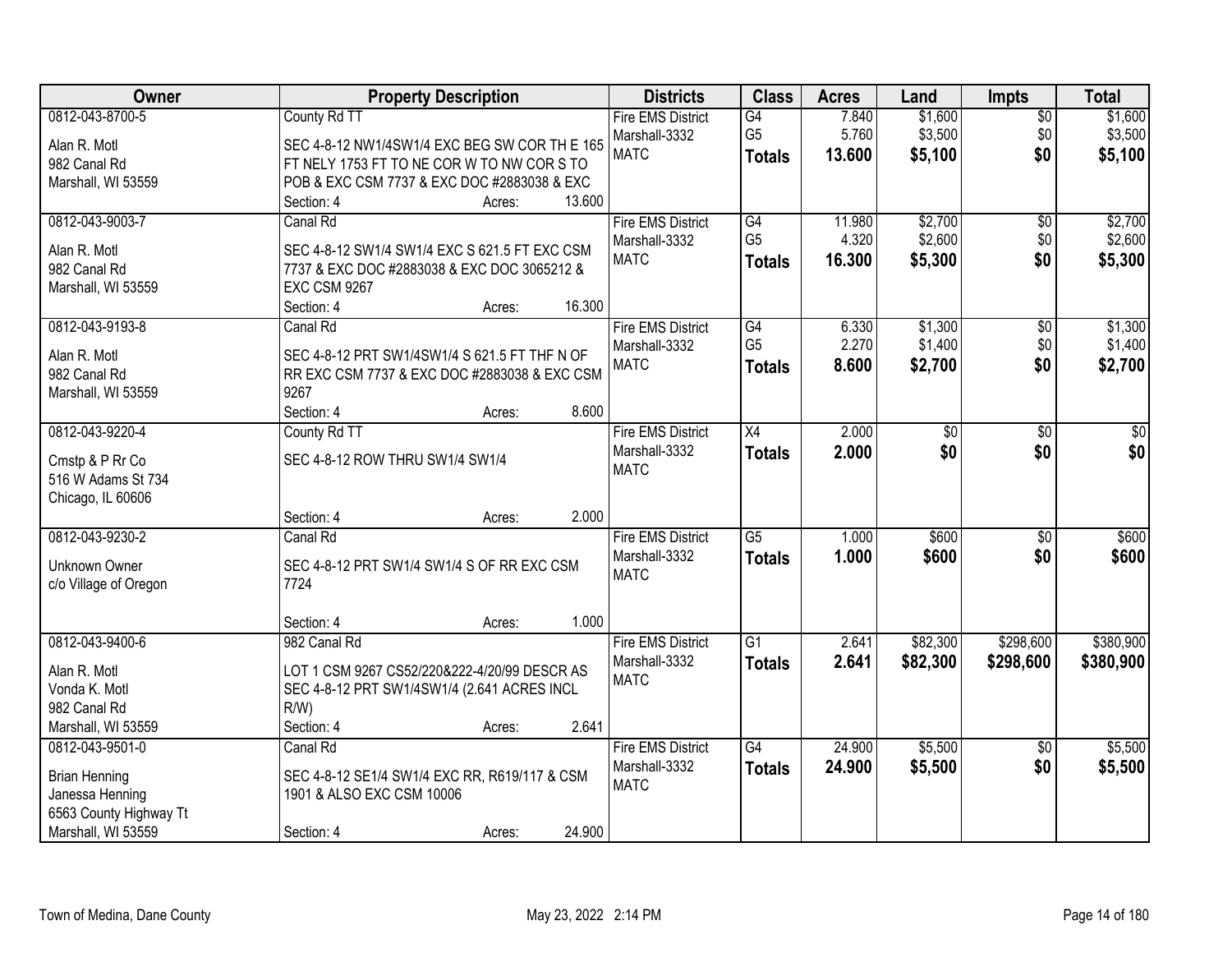| Owner                     | <b>Property Description</b>                    |        |        | <b>Districts</b>             | <b>Class</b>          | <b>Acres</b>   | Land               | <b>Impts</b>    | <b>Total</b>       |
|---------------------------|------------------------------------------------|--------|--------|------------------------------|-----------------------|----------------|--------------------|-----------------|--------------------|
| 0812-043-9710-0           | 976 Canal Rd                                   |        |        | <b>Fire EMS District</b>     | $\overline{G1}$       | 3.077          | \$85,600           | \$251,400       | \$337,000          |
| Jeffrey L. Bakken         | LOT 1 CSM 10006 CS58/198&199-4/5/2001 DESCR AS |        |        | Marshall-3332                | <b>Totals</b>         | 3.077          | \$85,600           | \$251,400       | \$337,000          |
| Paula J. Bakken           | SEC 4-8-12 PRT SE1/4SW1/4 & PRT SW1/4SW1/4     |        |        | <b>MATC</b>                  |                       |                |                    |                 |                    |
| PO Box 702                | (3.077 ACRES INCL R/W)                         |        |        |                              |                       |                |                    |                 |                    |
| Marshall, WI 53559        | Section: 4                                     | Acres: | 3.077  |                              |                       |                |                    |                 |                    |
| 0812-043-9740-5           | Canal Rd                                       |        |        | <b>Fire EMS District</b>     | $\overline{X4}$       | 0.200          | $\overline{50}$    | $\overline{50}$ | $\sqrt{50}$        |
|                           |                                                |        |        | Marshall-3332                | <b>Totals</b>         | 0.200          | \$0                | \$0             | \$0                |
| Cmstp & P Rr Co           | SEC 4-8-12 ROW THRU SE1/4 SW1/4                |        |        | <b>MATC</b>                  |                       |                |                    |                 |                    |
| 516 W Adams St 734        |                                                |        |        |                              |                       |                |                    |                 |                    |
| Chicago, IL 60606         |                                                |        | 0.200  |                              |                       |                |                    |                 |                    |
| 0812-043-9760-1           | Section: 4                                     | Acres: |        |                              |                       |                |                    |                 |                    |
|                           | Canal Rd                                       |        |        | <b>Fire EMS District</b>     | $\overline{G5}$       | 3.500          | \$2,100            | $\overline{50}$ | \$2,100            |
| <b>Mark Martin</b>        | SEC 4-8-12 PRT SE1/4SW1/4 LYG SLY OF MAUNESHA  |        |        | Marshall-3332<br><b>MATC</b> | <b>Totals</b>         | 3.500          | \$2,100            | \$0             | \$2,100            |
| W7503 Kampen Rd           | RIVER & N OF RR R/W                            |        |        |                              |                       |                |                    |                 |                    |
| Arlington, WI 53911       |                                                |        |        |                              |                       |                |                    |                 |                    |
|                           | Section: 4                                     | Acres: | 3.500  |                              |                       |                |                    |                 |                    |
| 0812-043-9900-1           | 946 Canal Rd                                   |        |        | <b>Fire EMS District</b>     | $\overline{G1}$       | 5.800          | \$104,000          | \$384,000       | \$488,000          |
| Christopher Kaufman       | LOT 1 CSM 1901 CS8/6&7-1/7/76 DESCR AS SEC     |        |        | Marshall-3332                | <b>Totals</b>         | 5.800          | \$104,000          | \$384,000       | \$488,000          |
| Jennifer Stelzer          | 4-8-12 PRT SE1/4SW1/4 (5.80 ACRES INCL R/W)    |        |        | <b>MATC</b>                  |                       |                |                    |                 |                    |
| 946 Canal Rd              |                                                |        |        |                              |                       |                |                    |                 |                    |
| Marshall, WI 53559        | Section: 4                                     | Acres: | 5.800  |                              |                       |                |                    |                 |                    |
| 0812-044-8500-6           | Canal Rd                                       |        |        | <b>Fire EMS District</b>     | G4                    | 20.000         | \$4,700            | \$0             | \$4,700            |
|                           |                                                |        |        | Marshall-3332                | G <sub>5</sub>        | 18.500         | \$11,100           | \$0             | \$11,100           |
| <b>Brian Henning</b>      | SEC 4-8-12 NW1/4SE1/4                          |        |        | <b>MATC</b>                  | G <sub>5</sub> M      | 1.500          | \$2,600            | \$0             | \$2,600            |
| Janessa Henning           |                                                |        |        |                              | <b>Totals</b>         | 40.000         | \$18,400           | \$0             | \$18,400           |
| 6563 County Highway Tt    |                                                |        |        |                              |                       |                |                    |                 |                    |
| Marshall, WI 53559        | Section: 4                                     | Acres: | 40.000 |                              |                       |                |                    |                 |                    |
| 0812-044-9750-2           | 852 Canal Rd                                   |        |        | <b>Fire EMS District</b>     | $\overline{G1}$<br>G4 | 3.000<br>8.000 | \$85,000           | \$387,200       | \$472,200          |
| Herman Living Tr, Paula J | SEC 4-8-12 SE1/4 SE1/4 EXC R2034/24            |        |        | Marshall-3332<br><b>MATC</b> | G <sub>5</sub>        | 9.000          | \$2,100<br>\$5,200 | \$0<br>\$0      | \$2,100<br>\$5,200 |
| 852 Canal Rd              |                                                |        |        |                              |                       | 20.000         | \$92,300           | \$387,200       | \$479,500          |
| Marshall, WI 53559        |                                                |        |        |                              | <b>Totals</b>         |                |                    |                 |                    |
|                           | Section: 4                                     | Acres: | 20.000 |                              |                       |                |                    |                 |                    |
| 0812-051-8000-2           |                                                |        |        | <b>Fire EMS District</b>     | G4                    | 15.000         | \$3,500            | $\overline{30}$ | \$3,500            |
| Robert C. Wendt et al     | SEC 5-8-12 FR NE1/4 NE1/4 N OF CRK EXC PRT SLY |        |        | Marshall-3332                | G <sub>5</sub>        | 15.600         | \$6,100            | \$0             | \$6,100            |
| 618 Riverview Dr          | OF LN COM 1580 FT S OF NE COR TH N56DEG30'W    |        |        | <b>MATC</b>                  | <b>Totals</b>         | 30.600         | \$9,600            | \$0             | \$9,600            |
| Marshall, WI 53559        | TO BANK OF CRK                                 |        |        |                              |                       |                |                    |                 |                    |
|                           | Section: 5                                     | Acres: | 32.300 |                              |                       |                |                    |                 |                    |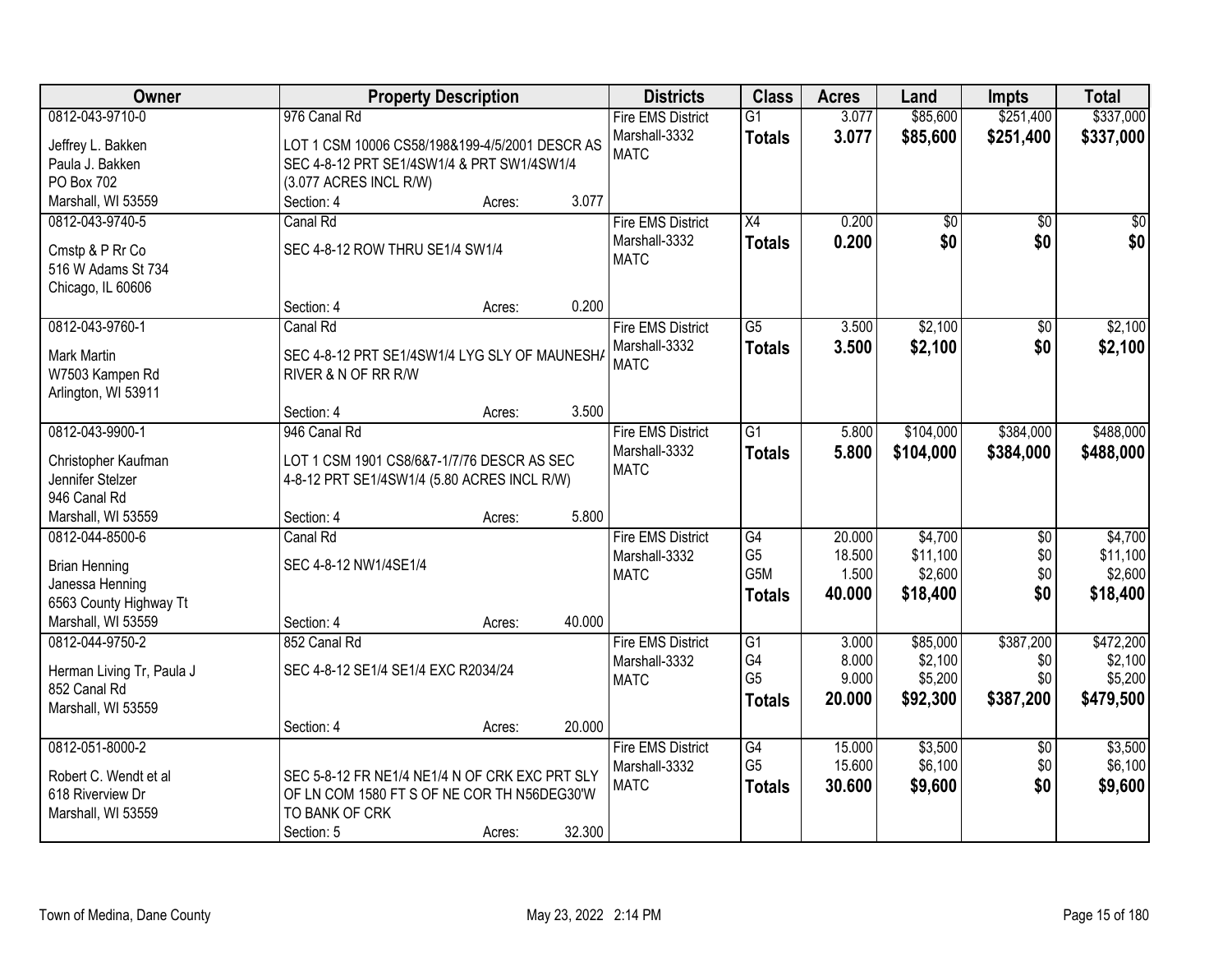| 0812-051-8300-9<br>\$7,200<br>\$7,200<br>County Rd TT<br><b>Fire EMS District</b><br>$\overline{G1}$<br>1.439<br>$\overline{50}$<br>1.439<br>\$7,200<br>\$0<br>Marshall-3332<br>\$7,200<br><b>Totals</b><br>Lavern J. Connor<br>SEC 5-8-12 PRT NE1/4NE1/4 LYG N OF CRK & S OF<br><b>MATC</b><br>6241 County Highway Tt<br>LN COM 1580 FT S OF NE COR TH N56DEGW TO<br>Marshall, WI 53559<br><b>BANK OF CRK</b><br>0.000<br>Section: 5<br>Acres:<br>$\overline{G5}$<br>\$4,200<br>0812-051-8500-7<br>County Rd TT<br><b>Fire EMS District</b><br>7.000<br>$\overline{50}$<br>Marshall-3332<br>7.000<br>\$4,200<br>\$0<br>\$4,200<br><b>Totals</b><br>SEC 5-8-12 PRT FR NW1/4 NE1/4 NLY OF CRK & ELY<br>Robert C. Wendt et al<br><b>MATC</b><br>OF DITCH<br>618 Riverview Dr<br>Marshall, WI 53559<br>13.700<br>Section: 5<br>Acres:<br>0812-051-8610-0<br>\$3,800<br><b>Fire EMS District</b><br>G4<br>15.700<br><b>Henning Rd</b><br>$\sqrt[6]{3}$<br>G <sub>5</sub><br>\$9,400<br>16.800<br>\$0<br>Marshall-3332<br>LOT 1 CSM 15896 CS116/148-150 01/04/2022 F/K/A<br>Christopher W. Nichols<br>\$0<br><b>MATC</b><br>32.500<br>\$13,200<br>\$13,200<br><b>Totals</b><br>LOT 1 CSM 12873 CS81/323&325-03/110/2010 DESCR<br>6413 Henning Rd<br>AS SEC 5-8-12 PRT FR NW1/4 NE1/4 & PRT<br>Marshall, WI 53559<br>32.500<br>Section: 5<br>Acres:<br>0812-051-8840-6<br>$\overline{G5}$<br><b>Fire EMS District</b><br>0.300<br>\$200<br>County Rd TT<br>\$0<br>Marshall-3332<br>0.300<br>\$200<br>\$0<br>\$200<br><b>Totals</b><br>Eugene C. Henning<br>SEC 5-8-12 PRT FR NW1/4NE1/4 LYG SW OF LN<br><b>MATC</b><br>6415 Henning Rd<br>N28DEG W 155 FT TO S SHORE & EXT TO C/L<br>Marshall, WI 53559<br>MAUNESHA RIV FR REF PT A LOC AS FOL COM E1/4<br>0.300<br>Section: 5<br>Acres:<br>$\overline{G5}$<br>0812-051-8860-2<br>0.300<br>\$200<br>County Rd TT<br><b>Fire EMS District</b><br>\$0<br>0.300<br>\$200<br>\$0<br>Marshall-3332<br><b>Totals</b><br>SEC 5-8-12 PRT FR NW1/4 NE1/4 SLY OF CRK EXC<br>Eugene C. Henning<br><b>MATC</b><br>6415 Henning Rd<br>198/87<br>Marshall, WI 53559<br>0.300<br>Section: 5<br>Acres:<br>$\overline{G5}$<br>\$600<br>0812-051-9000-0<br>County Rd TT<br><b>Fire EMS District</b><br>0.900<br>\$0<br>\$0<br>Marshall-3332<br>0.900<br>\$600<br><b>Totals</b><br>SEC 5-8-12 SW1/4 NE1/4 SELY OF CRK EXC 198/87<br>Eugene C. Henning<br><b>MATC</b><br>6415 Henning Rd<br>Marshall, WI 53559 | Owner | <b>Property Description</b> | <b>Districts</b> | <b>Class</b> | <b>Acres</b> | Land | <b>Impts</b> | <b>Total</b> |
|--------------------------------------------------------------------------------------------------------------------------------------------------------------------------------------------------------------------------------------------------------------------------------------------------------------------------------------------------------------------------------------------------------------------------------------------------------------------------------------------------------------------------------------------------------------------------------------------------------------------------------------------------------------------------------------------------------------------------------------------------------------------------------------------------------------------------------------------------------------------------------------------------------------------------------------------------------------------------------------------------------------------------------------------------------------------------------------------------------------------------------------------------------------------------------------------------------------------------------------------------------------------------------------------------------------------------------------------------------------------------------------------------------------------------------------------------------------------------------------------------------------------------------------------------------------------------------------------------------------------------------------------------------------------------------------------------------------------------------------------------------------------------------------------------------------------------------------------------------------------------------------------------------------------------------------------------------------------------------------------------------------------------------------------------------------------------------------------------------------------------------------------------------------------------------------------------------------------------------------------------------------------------------------------------------------------------------------------------------------------------------------------------------------------------------------|-------|-----------------------------|------------------|--------------|--------------|------|--------------|--------------|
|                                                                                                                                                                                                                                                                                                                                                                                                                                                                                                                                                                                                                                                                                                                                                                                                                                                                                                                                                                                                                                                                                                                                                                                                                                                                                                                                                                                                                                                                                                                                                                                                                                                                                                                                                                                                                                                                                                                                                                                                                                                                                                                                                                                                                                                                                                                                                                                                                                      |       |                             |                  |              |              |      |              |              |
|                                                                                                                                                                                                                                                                                                                                                                                                                                                                                                                                                                                                                                                                                                                                                                                                                                                                                                                                                                                                                                                                                                                                                                                                                                                                                                                                                                                                                                                                                                                                                                                                                                                                                                                                                                                                                                                                                                                                                                                                                                                                                                                                                                                                                                                                                                                                                                                                                                      |       |                             |                  |              |              |      |              |              |
| \$4,200<br>\$3,800<br>\$9,400<br>\$200                                                                                                                                                                                                                                                                                                                                                                                                                                                                                                                                                                                                                                                                                                                                                                                                                                                                                                                                                                                                                                                                                                                                                                                                                                                                                                                                                                                                                                                                                                                                                                                                                                                                                                                                                                                                                                                                                                                                                                                                                                                                                                                                                                                                                                                                                                                                                                                               |       |                             |                  |              |              |      |              |              |
|                                                                                                                                                                                                                                                                                                                                                                                                                                                                                                                                                                                                                                                                                                                                                                                                                                                                                                                                                                                                                                                                                                                                                                                                                                                                                                                                                                                                                                                                                                                                                                                                                                                                                                                                                                                                                                                                                                                                                                                                                                                                                                                                                                                                                                                                                                                                                                                                                                      |       |                             |                  |              |              |      |              |              |
|                                                                                                                                                                                                                                                                                                                                                                                                                                                                                                                                                                                                                                                                                                                                                                                                                                                                                                                                                                                                                                                                                                                                                                                                                                                                                                                                                                                                                                                                                                                                                                                                                                                                                                                                                                                                                                                                                                                                                                                                                                                                                                                                                                                                                                                                                                                                                                                                                                      |       |                             |                  |              |              |      |              |              |
|                                                                                                                                                                                                                                                                                                                                                                                                                                                                                                                                                                                                                                                                                                                                                                                                                                                                                                                                                                                                                                                                                                                                                                                                                                                                                                                                                                                                                                                                                                                                                                                                                                                                                                                                                                                                                                                                                                                                                                                                                                                                                                                                                                                                                                                                                                                                                                                                                                      |       |                             |                  |              |              |      |              |              |
|                                                                                                                                                                                                                                                                                                                                                                                                                                                                                                                                                                                                                                                                                                                                                                                                                                                                                                                                                                                                                                                                                                                                                                                                                                                                                                                                                                                                                                                                                                                                                                                                                                                                                                                                                                                                                                                                                                                                                                                                                                                                                                                                                                                                                                                                                                                                                                                                                                      |       |                             |                  |              |              |      |              |              |
|                                                                                                                                                                                                                                                                                                                                                                                                                                                                                                                                                                                                                                                                                                                                                                                                                                                                                                                                                                                                                                                                                                                                                                                                                                                                                                                                                                                                                                                                                                                                                                                                                                                                                                                                                                                                                                                                                                                                                                                                                                                                                                                                                                                                                                                                                                                                                                                                                                      |       |                             |                  |              |              |      |              |              |
|                                                                                                                                                                                                                                                                                                                                                                                                                                                                                                                                                                                                                                                                                                                                                                                                                                                                                                                                                                                                                                                                                                                                                                                                                                                                                                                                                                                                                                                                                                                                                                                                                                                                                                                                                                                                                                                                                                                                                                                                                                                                                                                                                                                                                                                                                                                                                                                                                                      |       |                             |                  |              |              |      |              |              |
|                                                                                                                                                                                                                                                                                                                                                                                                                                                                                                                                                                                                                                                                                                                                                                                                                                                                                                                                                                                                                                                                                                                                                                                                                                                                                                                                                                                                                                                                                                                                                                                                                                                                                                                                                                                                                                                                                                                                                                                                                                                                                                                                                                                                                                                                                                                                                                                                                                      |       |                             |                  |              |              |      |              |              |
|                                                                                                                                                                                                                                                                                                                                                                                                                                                                                                                                                                                                                                                                                                                                                                                                                                                                                                                                                                                                                                                                                                                                                                                                                                                                                                                                                                                                                                                                                                                                                                                                                                                                                                                                                                                                                                                                                                                                                                                                                                                                                                                                                                                                                                                                                                                                                                                                                                      |       |                             |                  |              |              |      |              |              |
|                                                                                                                                                                                                                                                                                                                                                                                                                                                                                                                                                                                                                                                                                                                                                                                                                                                                                                                                                                                                                                                                                                                                                                                                                                                                                                                                                                                                                                                                                                                                                                                                                                                                                                                                                                                                                                                                                                                                                                                                                                                                                                                                                                                                                                                                                                                                                                                                                                      |       |                             |                  |              |              |      |              |              |
|                                                                                                                                                                                                                                                                                                                                                                                                                                                                                                                                                                                                                                                                                                                                                                                                                                                                                                                                                                                                                                                                                                                                                                                                                                                                                                                                                                                                                                                                                                                                                                                                                                                                                                                                                                                                                                                                                                                                                                                                                                                                                                                                                                                                                                                                                                                                                                                                                                      |       |                             |                  |              |              |      |              |              |
|                                                                                                                                                                                                                                                                                                                                                                                                                                                                                                                                                                                                                                                                                                                                                                                                                                                                                                                                                                                                                                                                                                                                                                                                                                                                                                                                                                                                                                                                                                                                                                                                                                                                                                                                                                                                                                                                                                                                                                                                                                                                                                                                                                                                                                                                                                                                                                                                                                      |       |                             |                  |              |              |      |              |              |
|                                                                                                                                                                                                                                                                                                                                                                                                                                                                                                                                                                                                                                                                                                                                                                                                                                                                                                                                                                                                                                                                                                                                                                                                                                                                                                                                                                                                                                                                                                                                                                                                                                                                                                                                                                                                                                                                                                                                                                                                                                                                                                                                                                                                                                                                                                                                                                                                                                      |       |                             |                  |              |              |      |              |              |
|                                                                                                                                                                                                                                                                                                                                                                                                                                                                                                                                                                                                                                                                                                                                                                                                                                                                                                                                                                                                                                                                                                                                                                                                                                                                                                                                                                                                                                                                                                                                                                                                                                                                                                                                                                                                                                                                                                                                                                                                                                                                                                                                                                                                                                                                                                                                                                                                                                      |       |                             |                  |              |              |      |              |              |
|                                                                                                                                                                                                                                                                                                                                                                                                                                                                                                                                                                                                                                                                                                                                                                                                                                                                                                                                                                                                                                                                                                                                                                                                                                                                                                                                                                                                                                                                                                                                                                                                                                                                                                                                                                                                                                                                                                                                                                                                                                                                                                                                                                                                                                                                                                                                                                                                                                      |       |                             |                  |              |              |      |              |              |
|                                                                                                                                                                                                                                                                                                                                                                                                                                                                                                                                                                                                                                                                                                                                                                                                                                                                                                                                                                                                                                                                                                                                                                                                                                                                                                                                                                                                                                                                                                                                                                                                                                                                                                                                                                                                                                                                                                                                                                                                                                                                                                                                                                                                                                                                                                                                                                                                                                      |       |                             |                  |              |              |      |              |              |
| \$200<br>\$200<br>\$600<br>\$600                                                                                                                                                                                                                                                                                                                                                                                                                                                                                                                                                                                                                                                                                                                                                                                                                                                                                                                                                                                                                                                                                                                                                                                                                                                                                                                                                                                                                                                                                                                                                                                                                                                                                                                                                                                                                                                                                                                                                                                                                                                                                                                                                                                                                                                                                                                                                                                                     |       |                             |                  |              |              |      |              |              |
|                                                                                                                                                                                                                                                                                                                                                                                                                                                                                                                                                                                                                                                                                                                                                                                                                                                                                                                                                                                                                                                                                                                                                                                                                                                                                                                                                                                                                                                                                                                                                                                                                                                                                                                                                                                                                                                                                                                                                                                                                                                                                                                                                                                                                                                                                                                                                                                                                                      |       |                             |                  |              |              |      |              |              |
|                                                                                                                                                                                                                                                                                                                                                                                                                                                                                                                                                                                                                                                                                                                                                                                                                                                                                                                                                                                                                                                                                                                                                                                                                                                                                                                                                                                                                                                                                                                                                                                                                                                                                                                                                                                                                                                                                                                                                                                                                                                                                                                                                                                                                                                                                                                                                                                                                                      |       |                             |                  |              |              |      |              |              |
|                                                                                                                                                                                                                                                                                                                                                                                                                                                                                                                                                                                                                                                                                                                                                                                                                                                                                                                                                                                                                                                                                                                                                                                                                                                                                                                                                                                                                                                                                                                                                                                                                                                                                                                                                                                                                                                                                                                                                                                                                                                                                                                                                                                                                                                                                                                                                                                                                                      |       |                             |                  |              |              |      |              |              |
|                                                                                                                                                                                                                                                                                                                                                                                                                                                                                                                                                                                                                                                                                                                                                                                                                                                                                                                                                                                                                                                                                                                                                                                                                                                                                                                                                                                                                                                                                                                                                                                                                                                                                                                                                                                                                                                                                                                                                                                                                                                                                                                                                                                                                                                                                                                                                                                                                                      |       |                             |                  |              |              |      |              |              |
|                                                                                                                                                                                                                                                                                                                                                                                                                                                                                                                                                                                                                                                                                                                                                                                                                                                                                                                                                                                                                                                                                                                                                                                                                                                                                                                                                                                                                                                                                                                                                                                                                                                                                                                                                                                                                                                                                                                                                                                                                                                                                                                                                                                                                                                                                                                                                                                                                                      |       |                             |                  |              |              |      |              |              |
|                                                                                                                                                                                                                                                                                                                                                                                                                                                                                                                                                                                                                                                                                                                                                                                                                                                                                                                                                                                                                                                                                                                                                                                                                                                                                                                                                                                                                                                                                                                                                                                                                                                                                                                                                                                                                                                                                                                                                                                                                                                                                                                                                                                                                                                                                                                                                                                                                                      |       |                             |                  |              |              |      |              |              |
|                                                                                                                                                                                                                                                                                                                                                                                                                                                                                                                                                                                                                                                                                                                                                                                                                                                                                                                                                                                                                                                                                                                                                                                                                                                                                                                                                                                                                                                                                                                                                                                                                                                                                                                                                                                                                                                                                                                                                                                                                                                                                                                                                                                                                                                                                                                                                                                                                                      |       |                             |                  |              |              |      |              |              |
|                                                                                                                                                                                                                                                                                                                                                                                                                                                                                                                                                                                                                                                                                                                                                                                                                                                                                                                                                                                                                                                                                                                                                                                                                                                                                                                                                                                                                                                                                                                                                                                                                                                                                                                                                                                                                                                                                                                                                                                                                                                                                                                                                                                                                                                                                                                                                                                                                                      |       |                             |                  |              |              |      |              |              |
|                                                                                                                                                                                                                                                                                                                                                                                                                                                                                                                                                                                                                                                                                                                                                                                                                                                                                                                                                                                                                                                                                                                                                                                                                                                                                                                                                                                                                                                                                                                                                                                                                                                                                                                                                                                                                                                                                                                                                                                                                                                                                                                                                                                                                                                                                                                                                                                                                                      |       |                             |                  |              |              |      |              |              |
|                                                                                                                                                                                                                                                                                                                                                                                                                                                                                                                                                                                                                                                                                                                                                                                                                                                                                                                                                                                                                                                                                                                                                                                                                                                                                                                                                                                                                                                                                                                                                                                                                                                                                                                                                                                                                                                                                                                                                                                                                                                                                                                                                                                                                                                                                                                                                                                                                                      |       |                             |                  |              |              |      |              |              |
|                                                                                                                                                                                                                                                                                                                                                                                                                                                                                                                                                                                                                                                                                                                                                                                                                                                                                                                                                                                                                                                                                                                                                                                                                                                                                                                                                                                                                                                                                                                                                                                                                                                                                                                                                                                                                                                                                                                                                                                                                                                                                                                                                                                                                                                                                                                                                                                                                                      |       |                             |                  |              |              |      |              |              |
|                                                                                                                                                                                                                                                                                                                                                                                                                                                                                                                                                                                                                                                                                                                                                                                                                                                                                                                                                                                                                                                                                                                                                                                                                                                                                                                                                                                                                                                                                                                                                                                                                                                                                                                                                                                                                                                                                                                                                                                                                                                                                                                                                                                                                                                                                                                                                                                                                                      |       |                             |                  |              |              |      |              |              |
| 33.900<br>Section: 5<br>Acres:                                                                                                                                                                                                                                                                                                                                                                                                                                                                                                                                                                                                                                                                                                                                                                                                                                                                                                                                                                                                                                                                                                                                                                                                                                                                                                                                                                                                                                                                                                                                                                                                                                                                                                                                                                                                                                                                                                                                                                                                                                                                                                                                                                                                                                                                                                                                                                                                       |       |                             |                  |              |              |      |              |              |
| 0812-051-9020-6<br>County Rd TT<br><b>Fire EMS District</b><br>27.000<br>\$6,400<br>\$6,400<br>G4<br>$\overline{60}$                                                                                                                                                                                                                                                                                                                                                                                                                                                                                                                                                                                                                                                                                                                                                                                                                                                                                                                                                                                                                                                                                                                                                                                                                                                                                                                                                                                                                                                                                                                                                                                                                                                                                                                                                                                                                                                                                                                                                                                                                                                                                                                                                                                                                                                                                                                 |       |                             |                  |              |              |      |              |              |
| G <sub>5</sub><br>6.900<br>\$4,700<br>\$0<br>\$4,700<br>Marshall-3332<br>SEC 5-8-12 SW1/4NE1/4 LYG SE OF RIV & SW OF LN<br>Eugene C. Henning                                                                                                                                                                                                                                                                                                                                                                                                                                                                                                                                                                                                                                                                                                                                                                                                                                                                                                                                                                                                                                                                                                                                                                                                                                                                                                                                                                                                                                                                                                                                                                                                                                                                                                                                                                                                                                                                                                                                                                                                                                                                                                                                                                                                                                                                                         |       |                             |                  |              |              |      |              |              |
| \$0<br><b>MATC</b><br>\$11,100<br>33.900<br>\$11,100<br><b>Totals</b><br>6415 Henning Rd<br>N56DEGW 794.4 FT LONG LYG IN NE COR SD1/41/4                                                                                                                                                                                                                                                                                                                                                                                                                                                                                                                                                                                                                                                                                                                                                                                                                                                                                                                                                                                                                                                                                                                                                                                                                                                                                                                                                                                                                                                                                                                                                                                                                                                                                                                                                                                                                                                                                                                                                                                                                                                                                                                                                                                                                                                                                             |       |                             |                  |              |              |      |              |              |
| Marshall, WI 53559<br>LOC BY COM SEC E1/4 COR TH N88DEGW 110.3 FT                                                                                                                                                                                                                                                                                                                                                                                                                                                                                                                                                                                                                                                                                                                                                                                                                                                                                                                                                                                                                                                                                                                                                                                                                                                                                                                                                                                                                                                                                                                                                                                                                                                                                                                                                                                                                                                                                                                                                                                                                                                                                                                                                                                                                                                                                                                                                                    |       |                             |                  |              |              |      |              |              |
| 0.900<br>Section: 5<br>Acres:                                                                                                                                                                                                                                                                                                                                                                                                                                                                                                                                                                                                                                                                                                                                                                                                                                                                                                                                                                                                                                                                                                                                                                                                                                                                                                                                                                                                                                                                                                                                                                                                                                                                                                                                                                                                                                                                                                                                                                                                                                                                                                                                                                                                                                                                                                                                                                                                        |       |                             |                  |              |              |      |              |              |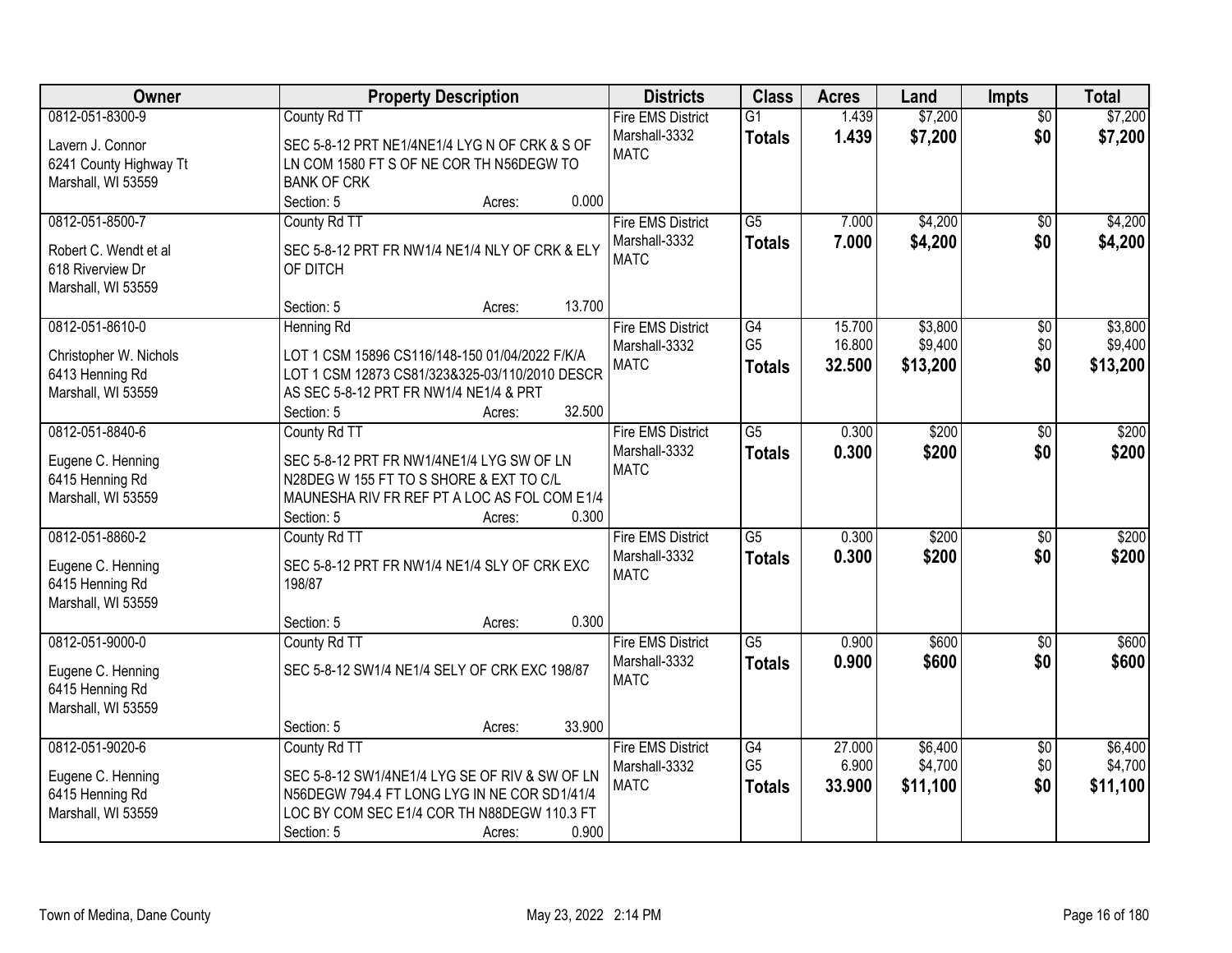| Owner                                                                                                |                                                                                                                                                                                       | <b>Property Description</b> | <b>Districts</b>                                                  | <b>Class</b>                          | <b>Acres</b>               | Land                           | <b>Impts</b>                  | <b>Total</b>                   |
|------------------------------------------------------------------------------------------------------|---------------------------------------------------------------------------------------------------------------------------------------------------------------------------------------|-----------------------------|-------------------------------------------------------------------|---------------------------------------|----------------------------|--------------------------------|-------------------------------|--------------------------------|
| 0812-051-9500-5<br>Robert C. Wendt et al<br>618 Riverview Dr<br>Marshall, WI 53559                   | SEC 5-8-12 PRT SE1/4 NE1/4 NELY OF LN COM 1580<br>FT S OF NE COR OF SEC TH N 56DEG30' W TO CRK                                                                                        |                             | <b>Fire EMS District</b><br>Marshall-3332<br><b>MATC</b>          | G4<br><b>Totals</b>                   | 2.000<br>2.000             | \$500<br>\$500                 | $\overline{50}$<br>\$0        | \$500<br>\$500                 |
|                                                                                                      | Section: 5                                                                                                                                                                            | Acres:                      | 2.000                                                             |                                       |                            |                                |                               |                                |
| 0812-051-9550-5<br>Lavern J. Connor<br>6241 County Highway Tt<br>Marshall, WI 53559                  | 6241 County Highway Tt<br>SEC 5-8-12 PRT SE1/4NE1/4 LYG N OF CRK & S OF<br>LN COM 1580 FT S OF NE COR TH N56DEGW TO<br><b>CRK</b><br>Section: 5                                       | Acres:                      | <b>Fire EMS District</b><br>Marshall-3332<br><b>MATC</b><br>0.000 | $\overline{G1}$<br><b>Totals</b>      | 7.325<br>7.325             | \$111,600<br>\$111,600         | \$190,100<br>\$190,100        | \$301,700<br>\$301,700         |
| 0812-051-9590-7                                                                                      | County Rd TT                                                                                                                                                                          |                             | <b>Fire EMS District</b>                                          | $\overline{G6}$                       | 8.000                      | \$26,400                       | $\sqrt[6]{}$                  | \$26,400                       |
| Roy E. Swenson<br>Mary B. Swenson<br>6221 County Highway Tt<br>Marshall, WI 53559                    | SEC 5-8-12 PRT NE1/4 COM SEC E1/4 COR TH<br>N3DEGE 423.7 FT TH N57DEGW 434.47 FT TH<br>N66DEGW 163 FT TH N30DEGW 135 FT TO POB TH<br>Section: 5                                       | Acres:                      | Marshall-3332<br><b>MATC</b><br>8.000                             | <b>Totals</b>                         | 8.000                      | \$26,400                       | \$0                           | \$26,400                       |
| 0812-051-9640-6                                                                                      | County Rd TT                                                                                                                                                                          |                             | <b>Fire EMS District</b>                                          | $\overline{G4}$                       | 12.800                     | \$3,100                        | $\sqrt[6]{3}$                 | \$3,100                        |
| Eugene C. Henning<br>6415 Henning Rd<br>Marshall, WI 53559                                           | SEC 5-8-12 PRT SE1/4NE1/4 COM SEC E1/4 COR TH<br>N88DEGW 110.3 FT TO POB TH N28DEGE 72.1 FT<br>ALG CLN CTH TT TH N88DEGW 559.8 FT TH<br>Section: 5                                    | 12.800<br>Acres:            | Marshall-3332<br><b>MATC</b>                                      | <b>Totals</b>                         | 12.800                     | \$3,100                        | \$0                           | \$3,100                        |
| 0812-051-9910-9<br>Roy E. Swenson<br>Mary B. Swenson<br>6221 County Highway Tt<br>Marshall, WI 53559 | 6221 County Highway Tt<br>SEC 5-8-12 PRT SE1/4NE1/4 & SEC 4-8-12 PRT<br>SW1/4NW1/4 DESCR AS COM SEC E1/4 COR TH<br>N3DEG15'E 227.99 FT TO C/L CTH TT & POB TH<br>Section: 4           | Acres:                      | <b>Fire EMS District</b><br>Marshall-3332<br><b>MATC</b><br>0.000 | $\overline{G1}$<br><b>Totals</b>      | 10.400<br>10.400           | \$127,000<br>\$127,000         | \$209,000<br>\$209,000        | \$336,000<br>\$336,000         |
| 0812-052-8080-5<br>Wings Over Wisconsin Inc<br>8 S Main St<br>Mayville, WI 53050                     | Henning Rd<br>SEC 5-8-12 PRT FR NE1/4 NW1/4 WLY OF CRK SUBJ<br>TO CONSERVATION ESMT IN DOC 3073367<br>Section: 5                                                                      | 10.400<br>Acres:            | <b>Fire EMS District</b><br>Marshall-3332<br><b>MATC</b>          | X4<br><b>Totals</b>                   | 10.400<br>10.400           | $\overline{50}$<br>\$0         | $\overline{50}$<br>\$0        | $\overline{\$0}$<br>\$0        |
| 0812-052-8220-0<br>Eugene C. Henning<br>6415 Henning Rd<br>Marshall, WI 53559                        | <b>Henning Rd</b><br>LOT 2 CSM 15896 CS116/148-150 01/04/2022 F/K/A<br>SEC 5-8-12 FR NE1/4 NW1/4 ELY OF CRK EXC CSM<br>12873 & F/K/A SEC 5-8-12 SE1/4 NW1/4 NELY OF CRK<br>Section: 5 | 27.500<br>Acres:            | <b>Fire EMS District</b><br>Marshall-3332<br><b>MATC</b>          | G4<br>G <sub>5</sub><br><b>Totals</b> | 14.600<br>12.900<br>27.500 | \$3,700<br>\$7,800<br>\$11,500 | $\overline{60}$<br>\$0<br>\$0 | \$3,700<br>\$7,800<br>\$11,500 |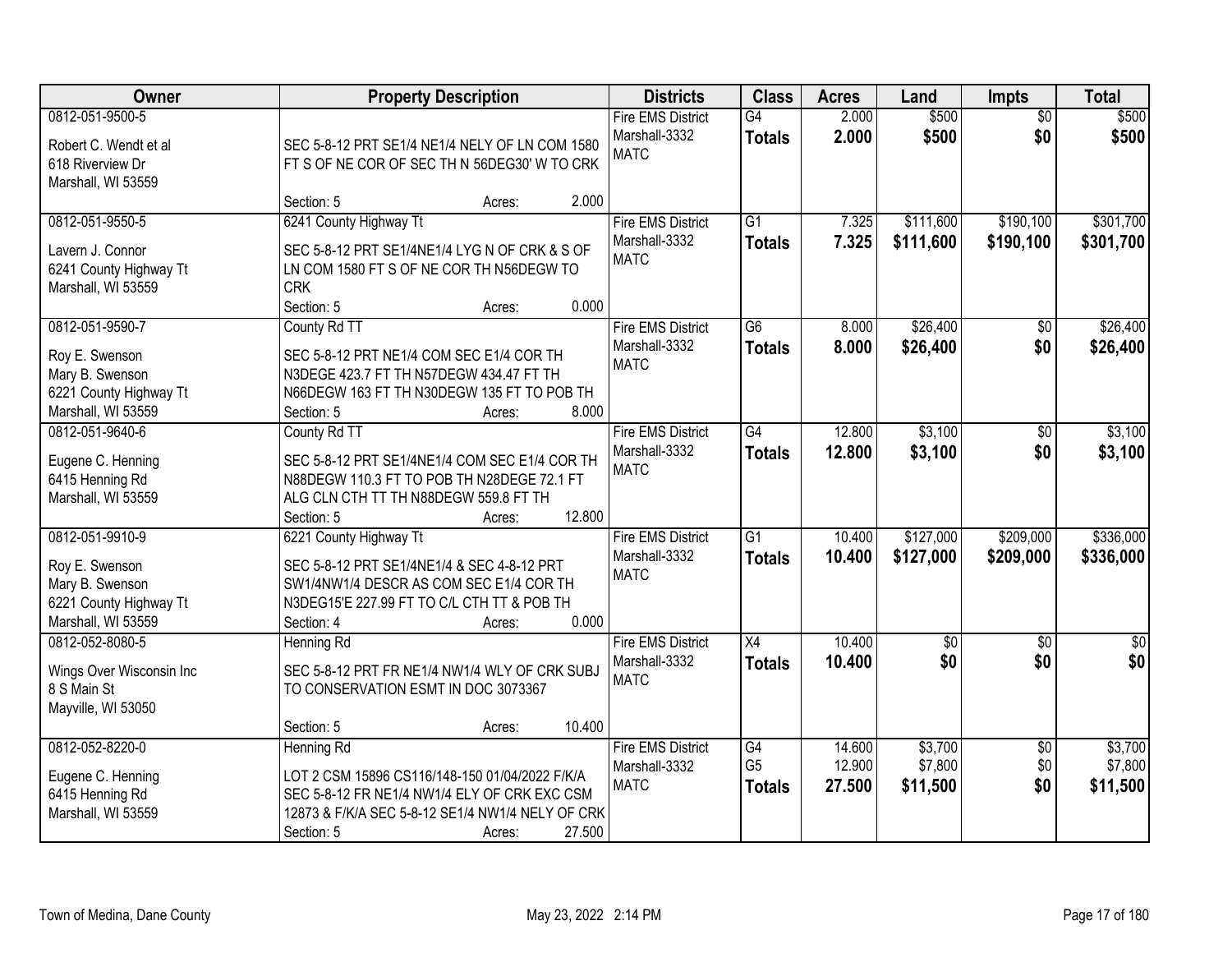| Owner                                                                                                  | <b>Property Description</b>                                                                                                                                                                 | <b>Districts</b>                                         | <b>Class</b>                                       | <b>Acres</b>             | Land                              | <b>Impts</b>                  | <b>Total</b>                      |
|--------------------------------------------------------------------------------------------------------|---------------------------------------------------------------------------------------------------------------------------------------------------------------------------------------------|----------------------------------------------------------|----------------------------------------------------|--------------------------|-----------------------------------|-------------------------------|-----------------------------------|
| 0812-052-8500-6                                                                                        | <b>Henning Rd</b>                                                                                                                                                                           | <b>Fire EMS District</b>                                 | X4                                                 | 36.100                   | $\overline{50}$                   | $\overline{50}$               | \$0                               |
| Wings Over Wisconsin Inc<br>8 S Main St<br>Mayville, WI 53050                                          | SEC 5-8-12 FR NW1/4 NW1/4 SUBJ TO<br>CONSERVATION ESMT IN DOC 3073367                                                                                                                       | Marshall-3332<br><b>MATC</b>                             | <b>Totals</b>                                      | 36.100                   | \$0                               | \$0                           | \$0                               |
|                                                                                                        | 36.100<br>Section: 5<br>Acres:                                                                                                                                                              |                                                          |                                                    |                          |                                   |                               |                                   |
| 0812-052-9000-9<br>Wings Over Wisconsin Inc<br>8 S Main St<br>Mayville, WI 53050                       | <b>Berlin Rd</b><br>SEC 5-8-12 SW1/4 NW1/4 SUBJ TO CONSERVATION<br><b>ESMT IN DOC 3073367</b>                                                                                               | <b>Fire EMS District</b><br>Marshall-3332<br><b>MATC</b> | X4<br><b>Totals</b>                                | 40.000<br>40.000         | $\overline{50}$<br>\$0            | $\overline{50}$<br>\$0        | \$0<br>\$0                        |
|                                                                                                        | 40.000<br>Section: 5<br>Acres:                                                                                                                                                              |                                                          |                                                    |                          |                                   |                               |                                   |
| 0812-052-9580-8<br>Wings Over Wisconsin Inc<br>8 S Main St<br>Mayville, WI 53050                       | <b>Berlin Rd</b><br>SEC 5-8-12 PRT SE1/4 NW1/4 LYG NW OF A LN<br>CONTD THAT IS N40DEG E FR PT 519.4 FT E OF SW<br>COR NW1/4 OF SW1/4 SUBJ TO CONSERVATION<br>21.200<br>Section: 5<br>Acres: | <b>Fire EMS District</b><br>Marshall-3332<br><b>MATC</b> | X4<br><b>Totals</b>                                | 21.200<br>21.200         | \$0<br>\$0                        | \$0<br>\$0                    | $\overline{50}$<br>\$0            |
| 0812-052-9790-4                                                                                        | County Rd TT                                                                                                                                                                                | <b>Fire EMS District</b>                                 | G4                                                 | 5.000                    | \$1,300                           | \$0                           | \$1,300                           |
| Daniel J. Truschinski<br>Ann M. Truschinski<br>1188 Berlin Rd                                          | SEC 5-8-12 SE1/4 NW1/4 SELY OF CRK                                                                                                                                                          | Marshall-3332<br><b>MATC</b>                             | G <sub>5</sub><br>G5M<br><b>Totals</b>             | 2.000<br>4.000<br>11.000 | \$1,200<br>\$6,800<br>\$9,300     | \$0<br>\$0<br>\$0             | \$1,200<br>\$6,800<br>\$9,300     |
| Marshall, WI 53559                                                                                     | 11.000<br>Section: 5<br>Acres:                                                                                                                                                              |                                                          |                                                    |                          |                                   |                               |                                   |
| 0812-053-8000-0<br>Daniel J. Truschinski<br>Ann M. Truschinski<br>1188 Berlin Rd<br>Marshall, WI 53559 | 1188 Berlin Rd<br>SEC 5-8-12 PRT NE1/4SW1/4 COM NE COR SD 1/41/4<br>TH S TO PT 925 FT S OF CRK LOCATED IN<br>SE1/4NW1/4 TH S87DEGW 613.25 FT TH S41DEGW<br>15.000<br>Section: 5<br>Acres:   | <b>Fire EMS District</b><br>Marshall-3332<br><b>MATC</b> | $\overline{G1}$<br>G <sub>5</sub><br><b>Totals</b> | 6.000<br>9.000<br>15.000 | \$105,000<br>\$5,400<br>\$110,400 | \$286,100<br>\$0<br>\$286,100 | \$391,100<br>\$5,400<br>\$396,500 |
| 0812-053-8090-2                                                                                        | <b>Berlin Rd</b>                                                                                                                                                                            | <b>Fire EMS District</b>                                 | X4                                                 | 1.500                    | $\overline{50}$                   | $\overline{50}$               | $\overline{\$0}$                  |
| Wings Over Wisconsin Inc<br>8 S Main St<br>Mayville, WI 53050                                          | SEC 5-8-12 PRT NE1/4 SW1/4 LYG NW OF LN THAT IS<br>N40DEG E FR A PT 519.4 FT E OF SW COR OF NW1/4<br>SW1/4 SUBJ TO CONSERVATION ESMT IN DOC<br>1.500<br>Section: 5<br>Acres:                | Marshall-3332<br><b>MATC</b>                             | <b>Totals</b>                                      | 1.500                    | \$0                               | \$0                           | \$0                               |
| 0812-053-8250-8<br>Statz Bros Inc<br>5875 County Highway Vv<br>Marshall, WI 53559                      | <b>Berlin Rd</b><br>SEC 5-8-12 NE1/4 SW1/4 EXC PRT LYG NW OF LN<br>THAT IS N40DEGE FR PT 519.4 FT E OF SW COR OF<br>NW1/4 SW1/4 69/156 EXC 294/345<br>19.000<br>Section: 5<br>Acres:        | <b>Fire EMS District</b><br>Marshall-3332<br><b>MATC</b> | $\overline{G4}$<br><b>Totals</b>                   | 19.000<br>19.000         | \$4,500<br>\$4,500                | $\overline{50}$<br>\$0        | \$4,500<br>\$4,500                |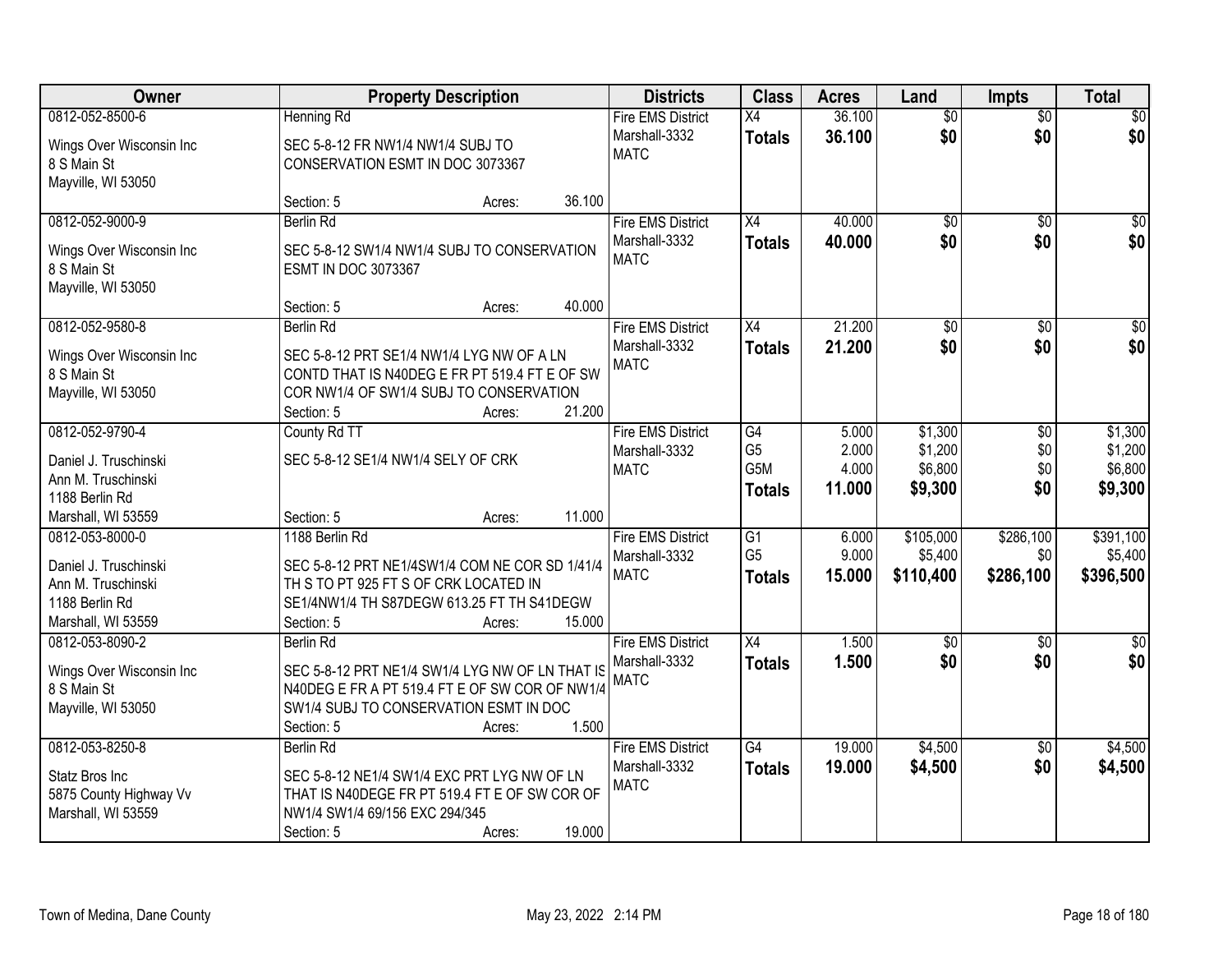| Owner                    | <b>Property Description</b>                     | <b>Districts</b>         | <b>Class</b>    | <b>Acres</b> | Land            | Impts           | <b>Total</b>    |
|--------------------------|-------------------------------------------------|--------------------------|-----------------|--------------|-----------------|-----------------|-----------------|
| 0812-053-8501-4          | <b>Berlin Rd</b>                                | <b>Fire EMS District</b> | $\overline{X4}$ | 23.300       | $\overline{50}$ | $\overline{30}$ | $\overline{50}$ |
| Wings Over Wisconsin Inc | SEC 5-8-12 PRT OF NW1/4 SW1/4 LYG NWLY OF LN    | Marshall-3332            | <b>Totals</b>   | 23.300       | \$0             | \$0             | \$0             |
| 8 S Main St              | THAT IS N40DEGE FR PT 519.4 FT E OF SW COR      | <b>MATC</b>              |                 |              |                 |                 |                 |
| Mayville, WI 53050       | 1/41/4 EXC CSM 9358 SUBJ TO CONSERVATION        |                          |                 |              |                 |                 |                 |
|                          | 23.300<br>Section: 5<br>Acres:                  |                          |                 |              |                 |                 |                 |
| 0812-053-8700-3          | 1240 Berlin Rd                                  | <b>Fire EMS District</b> | $\overline{G1}$ | 7.445        | \$112,200       | \$6,400         | \$118,600       |
|                          |                                                 | Marshall-3332            | <b>Totals</b>   | 7.445        | \$112,200       | \$6,400         | \$118,600       |
| Peter J. Jablonski       | LOT 1 CSM 9358 CS53/105&107-7/7/99 DESCR AS     | <b>MATC</b>              |                 |              |                 |                 |                 |
| Mary A. Jablonski        | SEC 5-8-12 PRT NW1/4SW1/4 (7.445 ACRES) SUBJ TO |                          |                 |              |                 |                 |                 |
| PO Box 300               | CONSERVATION ESMT IN DOC 3073367                |                          |                 |              |                 |                 |                 |
| Marshall, WI 53559       | 7.445<br>Section: 5<br>Acres:                   |                          |                 |              |                 |                 |                 |
| 0812-053-8800-2          | 1204 Berlin Rd                                  | <b>Fire EMS District</b> | $\overline{G1}$ | 5.356        | \$101,800       | \$325,800       | \$427,600       |
| Kerri Bandvik            | LOT 1 CSM 2170 CS8/408-9/20/76 F/K/A LOT 1 CSM  | Marshall-3332            | <b>Totals</b>   | 5.356        | \$101,800       | \$325,800       | \$427,600       |
| Martin Bandvik           | 2132 CS8/354-8/19/76 DESCR AS SEC 5-8-12 PRT    | <b>MATC</b>              |                 |              |                 |                 |                 |
| 1204 Berlin Rd           | NW1/4SW1/4 5.356 ACRES                          |                          |                 |              |                 |                 |                 |
| Marshall, WI 53559       | 5.356<br>Section: 5<br>Acres:                   |                          |                 |              |                 |                 |                 |
| 0812-053-8840-4          | <b>Berlin Rd</b>                                | <b>Fire EMS District</b> | $\overline{G5}$ | 1.600        | \$1,000         | \$0             | \$1,000         |
|                          |                                                 | Marshall-3332            | <b>Totals</b>   | 1.600        | \$1,000         | \$0             | \$1,000         |
| Daniel J. Truschinski    | SEC 5-8-12 PRT NW1/4 SW1/4 LYG SELY OF A LN     | <b>MATC</b>              |                 |              |                 |                 |                 |
| Ann M. Truschinski       | THAT IS N40DEGE FR A PT 519.4 FT E OF SW COR    |                          |                 |              |                 |                 |                 |
| 1188 Berlin Rd           | 1/4 1/4 TOG WITH VACATED MILL ST IN DOC 4405783 |                          |                 |              |                 |                 |                 |
| Marshall, WI 53559       | Section: 5<br>1.600<br>Acres:                   |                          |                 |              |                 |                 |                 |
| 0812-053-9030-0          | 1229 Berlin Rd                                  | <b>Fire EMS District</b> | $\overline{G1}$ | 7.810        | \$114,100       | \$418,000       | \$532,100       |
|                          |                                                 | Marshall-3332            | <b>Totals</b>   | 7.810        | \$114,100       | \$418,000       | \$532,100       |
| <b>Justin Pries</b>      | LOT 1 CSM 13895 CS92/178&179-2/10/2015 DESCR    | <b>MATC</b>              |                 |              |                 |                 |                 |
| Amanda Pries             | AS SEC 5-8-12 PRT SW1/4SW1/4 (7.81 ACRES INCL   |                          |                 |              |                 |                 |                 |
| 5709 Oxbow Bnd           | $R/W$ )                                         |                          |                 |              |                 |                 |                 |
| Madison, WI 53716        | Section: 5<br>7.810<br>Acres:                   |                          |                 |              |                 |                 |                 |
| 0812-053-9060-0          | 1175 Berlin Rd                                  | <b>Fire EMS District</b> | G1              | 2.000        | \$77,500        | \$421,100       | \$498,600       |
| Ryan D. Burke            | LOT 2 CSM 13895 CS92/178&179-2/10/2015 DESCR    | Marshall-3332            | G4              | 7.190        | \$1,900         | \$0             | \$1,900         |
| Colleen L. Burke         | AS SEC 5-8-12 PRT SW1/4SW1/4 (9.19 ACRES INCL   | <b>MATC</b>              | <b>Totals</b>   | 9.190        | \$79,400        | \$421,100       | \$500,500       |
| 1175 Berlin Rd           | R/W) TOG W/INGRESS-EGRESS ESMT IN DOC           |                          |                 |              |                 |                 |                 |
| Marshall, WI 53559       | 9.190<br>Section: 5<br>Acres:                   |                          |                 |              |                 |                 |                 |
| 0812-053-9090-0          | 1151 Berlin Rd                                  | <b>Fire EMS District</b> | $\overline{G1}$ | 3.000        | \$85,000        | \$125,100       | \$210,100       |
|                          |                                                 | Marshall-3332            | G4              | 1.930        | \$500           | \$0             | \$500           |
| F E Management, LLC      | LOT 3 CSM 13895 CS92/178&179-2/10/2015 DESCR    | <b>MATC</b>              | <b>Totals</b>   | 4.930        | \$85,500        | \$125,100       | \$210,600       |
| 4758 Jacobs Rd           | AS SEC 5-8-12 PRT SW1/4SW1/4 (4.93 ACRES INCL   |                          |                 |              |                 |                 |                 |
| Marshall, WI 53559       | R/W) SUBJ TO INGRESS-EGRESS ESMT IN DOC         |                          |                 |              |                 |                 |                 |
|                          | 4.930<br>Section: 5<br>Acres:                   |                          |                 |              |                 |                 |                 |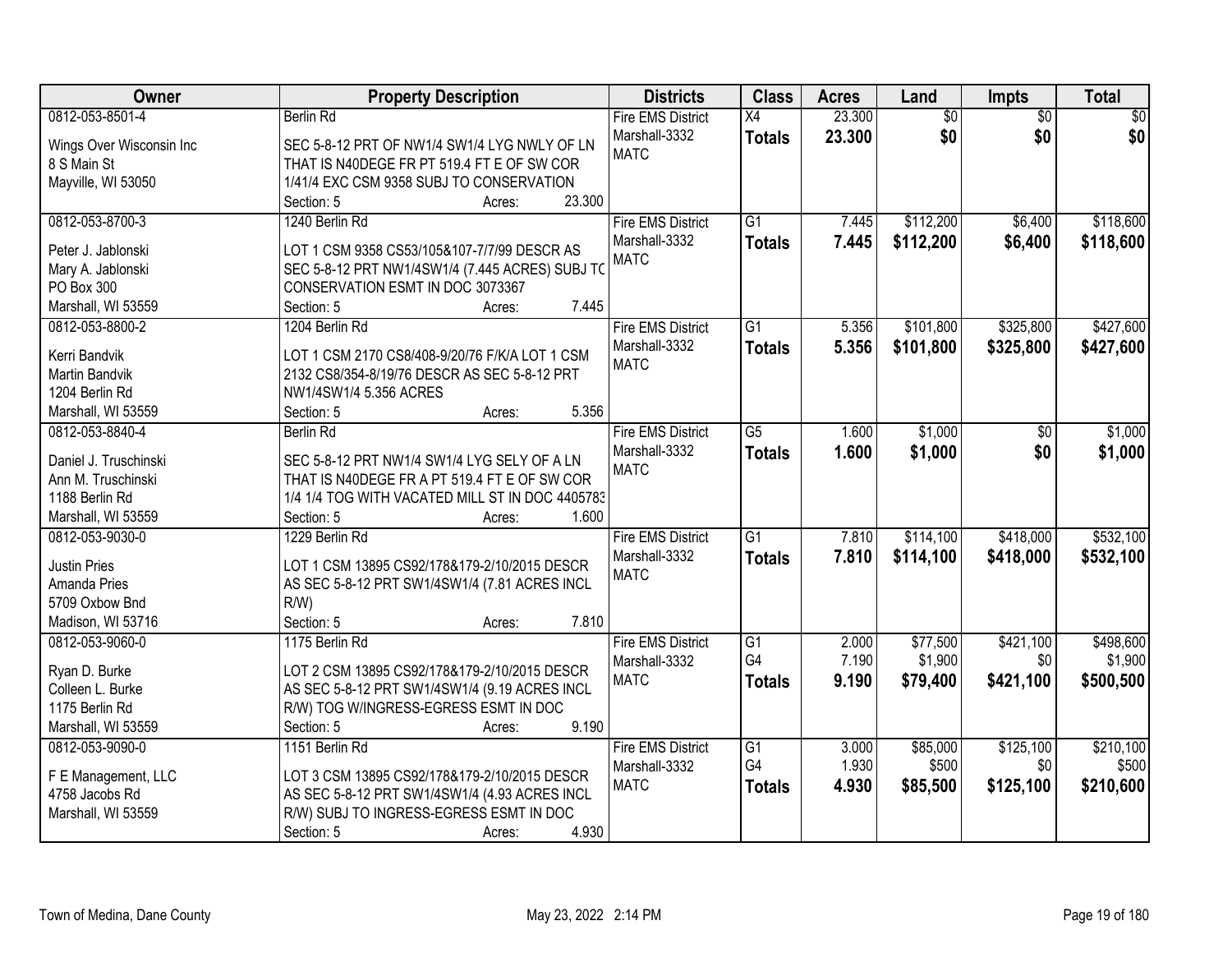| Owner                                                                                        |                                          | <b>Property Description</b>                                                                                                                                 |       | <b>Districts</b>                                         | <b>Class</b>                     | <b>Acres</b>     | Land                   | <b>Impts</b>           | <b>Total</b>           |
|----------------------------------------------------------------------------------------------|------------------------------------------|-------------------------------------------------------------------------------------------------------------------------------------------------------------|-------|----------------------------------------------------------|----------------------------------|------------------|------------------------|------------------------|------------------------|
| 0812-053-9190-9<br>Cmstp & P Rr Co<br>516 W Adams St<br>Chicago, IL 60606                    | SEC 5-8-12 RR ROW THRU SW1/4 SW1/4       |                                                                                                                                                             |       | <b>Fire EMS District</b><br>Marshall-3332<br><b>MATC</b> | X4<br><b>Totals</b>              | 2.800<br>2.800   | $\overline{50}$<br>\$0 | $\overline{50}$<br>\$0 | $\sqrt{50}$<br>\$0     |
|                                                                                              | Section: 5                               | Acres:                                                                                                                                                      | 2.800 |                                                          |                                  |                  |                        |                        |                        |
| 0812-053-9220-0<br>Statz Bros Inc<br>5875 County Highway Vv<br>Marshall, WI 53559            | Berlin Rd<br>Section: 5                  | SEC 5-8-12 SW1/4 SW1/4 EXC COM SE COR TH W 26<br>FT N 511.5 FT TO S LN OF RR E TO E LN S TO POB<br>ALSO EXC RR & ALSO EXC R296/308 & ALSO EXC<br>Acres:     | 0.000 | <b>Fire EMS District</b><br>Marshall-3332<br><b>MATC</b> | G4<br><b>Totals</b>              | 11.570<br>11.570 | \$3,000<br>\$3,000     | $\overline{50}$<br>\$0 | \$3,000<br>\$3,000     |
| 0812-053-9340-7<br>Shirley J. Martin<br>1141 Berlin Rd<br>Marshall, WI 53559                 | <b>Berlin Rd</b><br>Section: 5           | SEC 5-8-12 PRT SW1/4SW1/4 COM SE COR TH<br>S86DEG27'40"W 264.00 FT TH N 78.85 FT TO POB TH<br>N79DEG03'20"W 68.53 FT TH N0DEG05'50"W 420.97<br>Acres:       | 0.000 | <b>Fire EMS District</b><br>Marshall-3332<br><b>MATC</b> | G1<br><b>Totals</b>              | 0.652<br>0.652   | \$13,700<br>\$13,700   | $\sqrt[6]{30}$<br>\$0  | \$13,700<br>\$13,700   |
| 0812-053-9351-4<br>Joseph W. Gruber<br>Kim M. Kohler<br>1135 Berlin Rd<br>Marshall, WI 53559 | 1135 Berlin Rd<br>Section: 5             | SEC 5-8-12 PRT SW1/4 SW1/4 COM 115 FT N OF SE<br>COR TH W 132 FT TH S 115.5 FT TO S LN TH W 132<br>FT TH N 283 FT TH E 264 FT TO E LN TH S TO POB<br>Acres: | 0.000 | <b>Fire EMS District</b><br>Marshall-3332<br><b>MATC</b> | G1<br><b>Totals</b>              | 1.360<br>1.360   | \$72,700<br>\$72,700   | \$101,700<br>\$101,700 | \$174,400<br>\$174,400 |
| 0812-053-9361-2<br>Cara L. Broome<br>1125 Berlin Rd<br>Marshall, WI 53559                    | 1125 Berlin Rd<br>Section: 5             | SEC 5-8-12 PRT SW1/4SW1/4 BEG SE COR OF SW1/4<br>SW1/4 SD SEC TH N 120.5 FT TH W AT RT ANGLES<br>TO THE N & S LN 132.0 FT TH S PARA WITH THE E<br>Acres:    | 0.000 | <b>Fire EMS District</b><br>Marshall-3332<br><b>MATC</b> | $\overline{G1}$<br><b>Totals</b> | 0.360<br>0.360   | \$37,600<br>\$37,600   | \$48,900<br>\$48,900   | \$86,500<br>\$86,500   |
| 0812-053-9400-4<br>Shirley J. Martin<br>1141 Berlin Rd<br>Marshall, WI 53559                 | 1141 Berlin Rd<br>Section: 5             | SEC 5-8-12 PRT SW1/4 SW1/4 COM 283.0 FT N OF SE<br>COR TH N 80 FT W 264 FT S 80 FT E TO POB<br>Acres:                                                       | 0.000 | <b>Fire EMS District</b><br>Marshall-3332<br><b>MATC</b> | $\overline{G1}$<br><b>Totals</b> | 0.438<br>0.438   | \$45,800<br>\$45,800   | \$152,800<br>\$152,800 | \$198,600<br>\$198,600 |
| 0812-053-9410-2<br>Ty Krugman<br>Reed Krugman<br>1145 Berlin Rd<br>Marshall, WI 53559        | 1145 Berlin Rd<br>E TO POB<br>Section: 5 | SEC 5-8-12 PRT SW1/4 SW1/4 COM INT 1/41/4 E LN &<br>RRS R/W LN TH S 132 FT W 264 FT N 148.5 FT TO RR<br>Acres:                                              | 0.000 | <b>Fire EMS District</b><br>Marshall-3332<br><b>MATC</b> | $\overline{G1}$<br><b>Totals</b> | 0.880<br>0.880   | \$67,900<br>\$67,900   | \$112,300<br>\$112,300 | \$180,200<br>\$180,200 |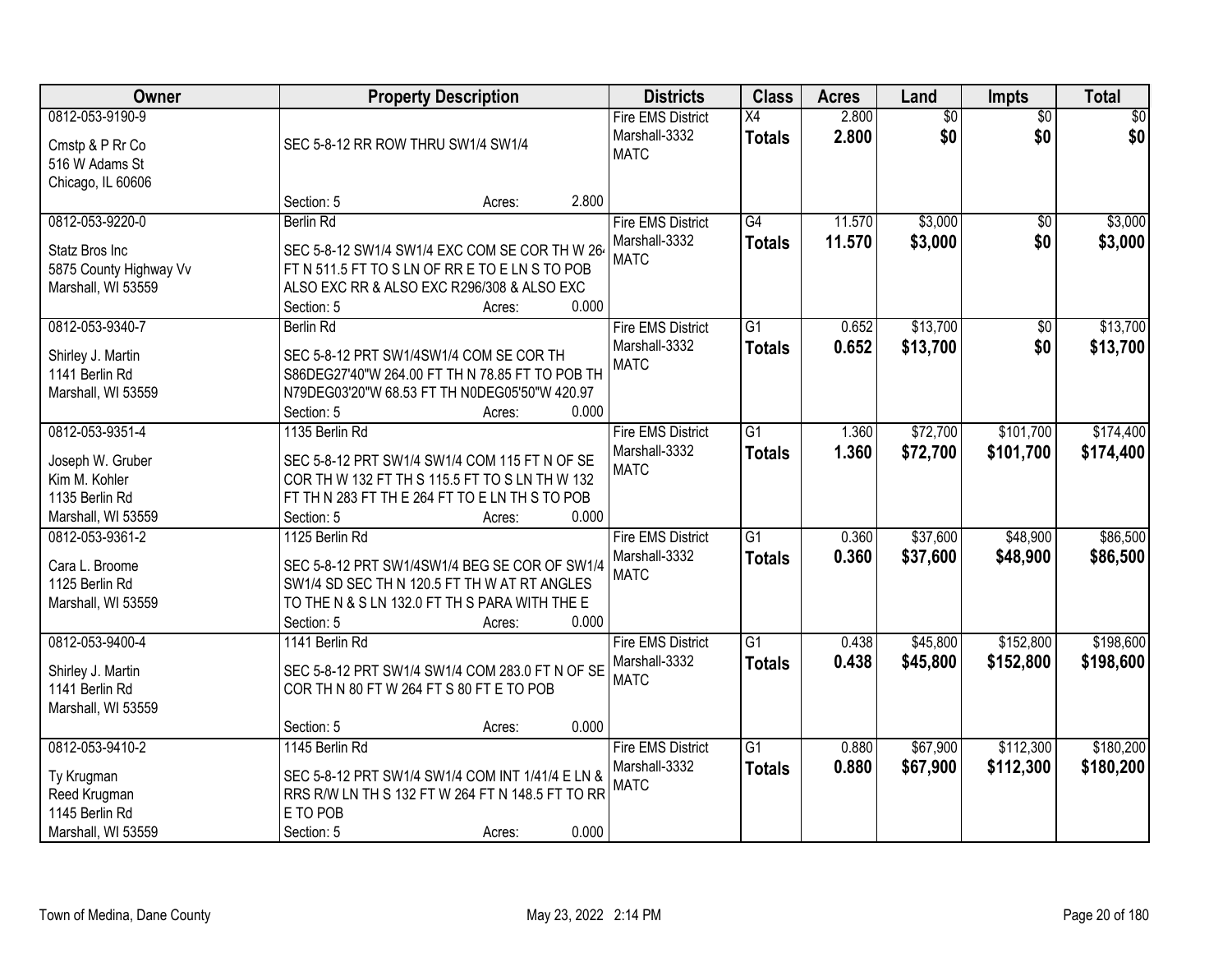| Owner                                 | <b>Property Description</b>                           |        | <b>Districts</b>             | <b>Class</b>    | <b>Acres</b> | Land     | <b>Impts</b>    | <b>Total</b> |
|---------------------------------------|-------------------------------------------------------|--------|------------------------------|-----------------|--------------|----------|-----------------|--------------|
| 0812-053-9502-1                       | Berlin Rd                                             |        | <b>Fire EMS District</b>     | G4              | 18.912       | \$5,000  | $\overline{50}$ | \$5,000      |
| Statz Bros Inc                        | SEC 5-8-12 SE1/4 SW1/4 N OF RR EXC CSM 6314 &         |        | Marshall-3332                | <b>Totals</b>   | 18.912       | \$5,000  | \$0             | \$5,000      |
| 5875 County Highway Vv                | ALSO EXC COM AT SW COR OF CSM 6314 TH                 |        | <b>MATC</b>                  |                 |              |          |                 |              |
| Marshall, WI 53559                    | N89DEG42'54"E 132 FT TH N00DEG51'51W 330.01 FT        |        |                              |                 |              |          |                 |              |
|                                       | Section: 5<br>Acres:                                  | 18.912 |                              |                 |              |          |                 |              |
| 0812-053-9670-8                       | 1152 Berlin Rd                                        |        | <b>Fire EMS District</b>     | $\overline{G2}$ | 4.288        | \$94,700 | \$414,800       | \$509,500    |
|                                       |                                                       |        | Marshall-3332                | <b>Totals</b>   | 4.288        | \$94,700 | \$414,800       | \$509,500    |
| F E Management LLC                    | LOT 1 CSM 6314 CS30/279&280 R15386/73-2/4/91          |        | <b>MATC</b>                  |                 |              |          |                 |              |
| W3872 County Highway B                | DESCR AS SEC 5-8-12 PRT SE1/4SW1/4 (4.288             |        |                              |                 |              |          |                 |              |
| Johnson Creek, WI 53038               | ACRES)                                                | 4.288  |                              |                 |              |          |                 |              |
| 0812-053-9690-4                       | Section: 5<br>Acres:                                  |        |                              | $\overline{G2}$ | 0.995        | \$6,800  |                 | \$6,800      |
|                                       | <b>Berlin Rd</b>                                      |        | <b>Fire EMS District</b>     |                 |              |          | \$0             |              |
| F E Management LLC                    | SEC 5-8-12 PRT SE1/4SW1/4 DESCR AS COM AT SE          |        | Marshall-3332<br><b>MATC</b> | <b>Totals</b>   | 0.995        | \$6,800  | \$0             | \$6,800      |
| W3872 County Highway B                | COR OF CSM 6314 TH N89DEG42'54"E 132 FT TH            |        |                              |                 |              |          |                 |              |
| Johnson Creek, WI 53038               | N00DEG51'51"W 330.01 FT TH S89DEG42'54"W 132          |        |                              |                 |              |          |                 |              |
|                                       | Section: 5<br>Acres:                                  | 1.000  |                              |                 |              |          |                 |              |
| 0812-053-9701-0                       |                                                       |        | <b>Fire EMS District</b>     | $\overline{X4}$ | 0.000        | \$0      | \$0             | \$0          |
|                                       |                                                       |        | Marshall-3332                | <b>Totals</b>   | 0.000        | \$0      | \$0             | \$0          |
| Cmstp & P Rr Co<br>516 W Adams St 734 | SEC 5-8-12 RR ROW THRU SE1/4 SW1/4 EXC DOC<br>3424461 |        | <b>MATC</b>                  |                 |              |          |                 |              |
| Chicago, IL 60606                     |                                                       |        |                              |                 |              |          |                 |              |
|                                       | Section: 5<br>Acres:                                  | 0.000  |                              |                 |              |          |                 |              |
| 0812-053-9710-9                       | 1139 Riley Dr                                         |        | <b>Fire EMS District</b>     | $\overline{G1}$ | 0.470        | \$49,100 | \$96,700        | \$145,800    |
|                                       |                                                       |        | Marshall-3332                | <b>Totals</b>   | 0.470        | \$49,100 | \$96,700        | \$145,800    |
| Mark E. Fabian                        | SEC 5-8-12 PRT SE1/4SW1/4 COM SEC S1/4 COR TH         |        | <b>MATC</b>                  |                 |              |          |                 |              |
| Debra L. Fabian                       | S86DEGW 1193.6 FT TH N 212 FT TO POB TH CONT          |        |                              |                 |              |          |                 |              |
| 1139 Riley Dr                         | N 119.5 FT TH W 131.74 FT TO W LN SD 1/41/4 TH N      |        |                              |                 |              |          |                 |              |
| Marshall, WI 53559                    | Section: 5<br>Acres:                                  | 0.000  |                              |                 |              |          |                 |              |
| 0812-053-9715-4                       | 1136 Berlin Rd                                        |        | <b>Fire EMS District</b>     | $\overline{G2}$ | 0.340        | \$35,500 | \$35,200        | \$70,700     |
| Ray A. Peterson                       | SEC 5-8-12 PRT SE1/4 SW1/4 BEG 210 FT N OF SW         |        | Marshall-3332                | <b>Totals</b>   | 0.340        | \$35,500 | \$35,200        | \$70,700     |
| 619 Morningside Ave                   | COR, TH N 119.5 FT TH E 132 FT TH S 119.5 FT TH W     |        | <b>MATC</b>                  |                 |              |          |                 |              |
| Madison, WI 53716                     | 132 FT TO POB                                         |        |                              |                 |              |          |                 |              |
|                                       | Section: 5<br>Acres:                                  | 0.340  |                              |                 |              |          |                 |              |
| 0812-053-9725-2                       | 1130 Berlin Rd                                        |        | <b>Fire EMS District</b>     | $\overline{G1}$ | 0.130        | \$13,600 | \$107,600       | \$121,200    |
|                                       |                                                       |        | Marshall-3332                | <b>Totals</b>   | 0.130        | \$13,600 | \$107,600       | \$121,200    |
| <b>Bruce Kohler</b>                   | SEC 5-8-12 PRT SE1/4 SW1/4 COM 166.5 FT N OF SW       |        | <b>MATC</b>                  |                 |              |          |                 |              |
| Barbara A. Kohler                     | COR TH E 132 FT N 43.5 FT W 132 FT S TO POB           |        |                              |                 |              |          |                 |              |
| 1130 Berlin Rd                        |                                                       |        |                              |                 |              |          |                 |              |
| Marshall, WI 53559                    | Section: 5<br>Acres:                                  | 0.130  |                              |                 |              |          |                 |              |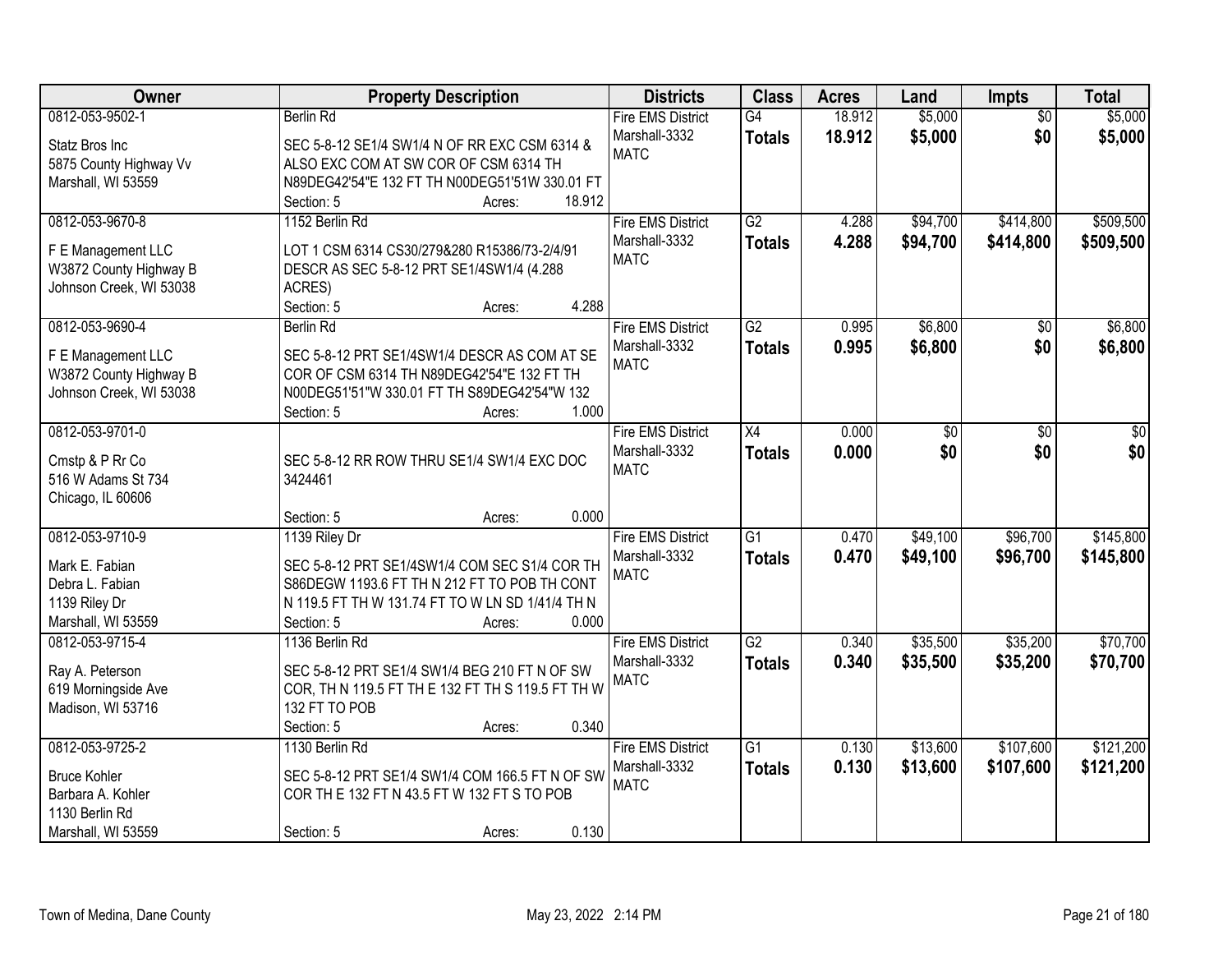| <b>Class</b><br>Owner<br><b>Property Description</b><br><b>Districts</b><br><b>Acres</b><br>Land<br><b>Impts</b>                          | <b>Total</b>               |
|-------------------------------------------------------------------------------------------------------------------------------------------|----------------------------|
| \$83,300<br>0812-053-9730-5<br>1128 Berlin Rd<br>$\overline{G2}$<br>0.180<br>\$18,800<br><b>Fire EMS District</b>                         | \$102,100                  |
| Marshall-3332<br>0.180<br>\$18,800<br>\$83,300<br><b>Totals</b><br>Ray A. Peterson<br>SEC 5-8-12 PRT SE1/4 SW1/4 COM 106 FT N OF SW       | \$102,100                  |
| <b>MATC</b><br>COR TH E 132 FT N 60.5 FT W 132 FT S 60.5 FT TO<br>619 Morningside Ave                                                     |                            |
| POB<br>Madison, WI 53716                                                                                                                  |                            |
| Section: 5<br>0.180<br>Acres:                                                                                                             |                            |
| 0812-053-9745-0<br>1124 Berlin Rd<br><b>Fire EMS District</b><br>$\overline{G1}$<br>0.310<br>\$32,400<br>\$104,600                        | \$137,000                  |
| 0.310<br>Marshall-3332<br>\$32,400<br>\$104,600<br><b>Totals</b>                                                                          | \$137,000                  |
| Sheep Dog, LLC<br>SEC 5-8-12 PRT SE1/4 SW1/4 BEG SW COR TH E 132<br><b>MATC</b>                                                           |                            |
| c/o Matt Smith<br>FT TH N 106 FT TH W 132 FT TH S TO POB & ALSO                                                                           |                            |
| 1704 Suwannee Cir<br>INCL ADDL LANDS DESCR AS BEG 132 FT E OF SW                                                                          |                            |
| 0.310<br>Waunakee, WI 53597<br>Section: 5<br>Acres:                                                                                       |                            |
| \$1,700<br>0812-053-9760-9<br>$\overline{G1}$<br>0.230<br><b>Fire EMS District</b><br><b>Riley Dr</b>                                     | $\overline{50}$<br>\$1,700 |
| \$1,700<br>Marshall-3332<br>0.230<br><b>Totals</b><br><b>Bruce Kohler</b><br>SEC 5-8-12 PRT SE1/4 SW1/4 COM 132 FT E & 132 FT             | \$0<br>\$1,700             |
| <b>MATC</b><br>N OF SW COR TH N 80 FT E 99 FT TO HWY S 80 FT W<br>Barbara A. Kohler                                                       |                            |
| TO POB<br>1130 Berlin Rd                                                                                                                  |                            |
| 0.230<br>Section: 5<br>Marshall, WI 53559<br>Acres:                                                                                       |                            |
| 0812-053-9770-7<br>$\overline{G2}$<br>\$1,100<br><b>Riley Dr</b><br><b>Fire EMS District</b><br>0.150<br>\$500                            | \$1,600                    |
| Marshall-3332<br>0.150<br>\$1,100<br>\$500<br><b>Totals</b>                                                                               | \$1,600                    |
| SEC 5-8-12 PRT SE1/4 SW1/4 COM 231 FT E OF SW<br>Barbara A. Kohler<br><b>MATC</b>                                                         |                            |
| 1130 Berlin Rd<br>COR TH W 49.5 FT N 132 FT E 49.5 FT S 132 FT TO                                                                         |                            |
| POB<br>Marshall, WI 53559                                                                                                                 |                            |
| Section: 5<br>0.150<br>Acres:                                                                                                             |                            |
| 0812-053-9780-5<br>G4<br>\$400<br>1.950<br>County Rd TT<br><b>Fire EMS District</b>                                                       | $\overline{50}$<br>\$400   |
| 1.950<br>Marshall-3332<br>\$400<br><b>Totals</b><br>LOT 2 CSM 4195 CS17/310-9/26/83 DESCR AS SEC<br>Stuntebeck Family Tr, John & Kathleen | \$0<br>\$400               |
| <b>MATC</b><br>15 Veith Rd<br>5-8-12 PRT SE1/4 SW1/4 SUBJ TO ESMT OVER W 33                                                               |                            |
| Marshall, WI 53559<br>FT & S 33 FT FOR HWY R/W 1.95 ACRES                                                                                 |                            |
| Section: 5<br>1.950<br>Acres:                                                                                                             |                            |
| 0812-053-9790-3<br>G4<br>\$400<br>1140 Riley Dr<br><b>Fire EMS District</b><br>1.950                                                      | $\sqrt{6}$<br>\$400        |
| \$400<br>Marshall-3332<br>1.950<br><b>Totals</b>                                                                                          | \$400<br>\$0               |
| LOT 1 CSM 4195 CS17/310-9/26/83 SEC 5-8-12 PRT<br>Stuntebeck Family Tr, John & Kathleen<br><b>MATC</b>                                    |                            |
| SE1/4 SW1/4 SUBJ TO ESMT OVER W 33 FT FOR HW<br>15 Veith Rd                                                                               |                            |
| Marshall, WI 53559<br>R/W 1.95 ACRES                                                                                                      |                            |
| 1.950<br>Section: 5<br>Acres:                                                                                                             |                            |
| \$77,100<br>0812-053-9800-0<br><b>Fire EMS District</b><br>$\overline{G2}$<br>\$48,200<br>1240 Mill St<br>1.950                           | \$125,300                  |
| 1.950<br>Marshall-3332<br>\$77,100<br>\$48,200<br><b>Totals</b><br>Steven G. Nampel<br>SEC 5-8-12 PRT SE1/4SW1/4 DESCR AS COM S1/4        | \$125,300                  |
| <b>MATC</b><br>3872 County Highway B<br>COR SEC 5 TH S86DEG44'00"W ALG S LN SD 1/41/4                                                     |                            |
| Johnson Creek, WI 53038<br>1095.22 FT TO SW COR CSM 4195 & C/L RILEY DR                                                                   |                            |
| 0.000<br>Section: 5<br>Acres:                                                                                                             |                            |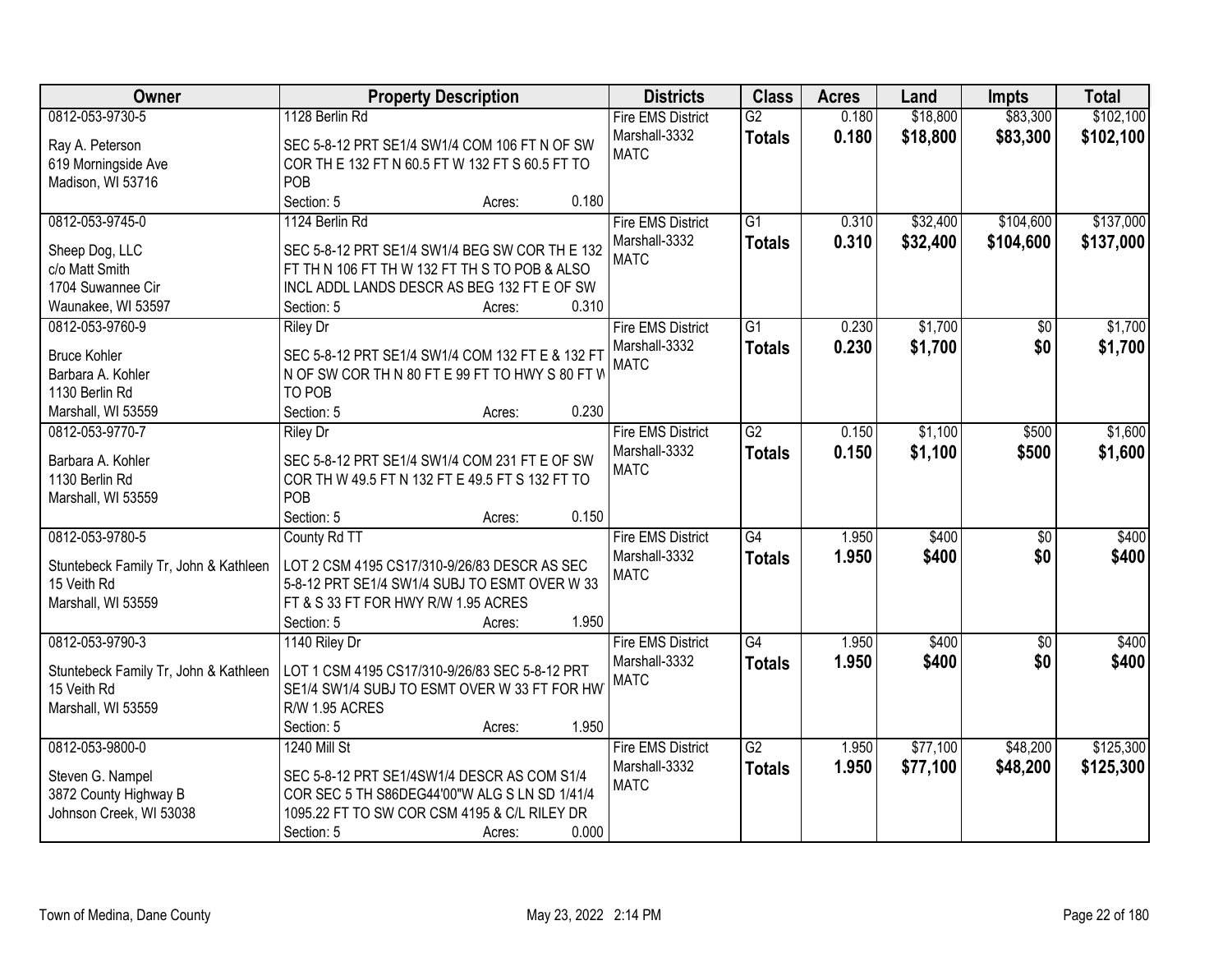| \$87,100<br>0812-053-9830-4<br>6043 County Highway Tt<br>\$100,000<br><b>Fire EMS District</b><br>$\overline{G1}$<br>5.000<br>Marshall-3332<br>5.000<br>\$100,000<br>\$87,100<br><b>Totals</b><br>Dawn A. Lehmann<br>SEC 5-8-12 PRT SE1/4SW1/4 BEG 792 FT E OF SW<br><b>MATC</b><br>6043 County Highway Tt<br>COR SD 1/41/4 TH N 338.91 FT TH E 7.92 FT TH N<br>Marshall, WI 53559<br>100 FT TO RR TH E 516.12 FT ALG S LN SD RR TH S<br>5.000<br>Section: 5<br>Acres:<br>0812-054-8001-8<br>27.800<br>\$6,900<br><b>Fire EMS District</b><br>G4<br>$\overline{50}$<br>G <sub>5</sub><br>\$100<br>1.000<br>\$0<br>Marshall-3332<br>SEC 5-8-12 NE1/4 SE1/4 EXC CSM 7737<br>Waddell Family Tr, Tom & Karen<br><b>MATC</b><br>\$0<br>28,800<br>\$7,000<br><b>Totals</b><br>1229 Sun Prairie Rd<br>Marshall, WI 53559<br>28.800<br>Section: 5<br>Acres:<br>\$134,100<br>0812-054-8401-4<br>G1<br>2.500<br>\$81,300<br>6176 County Highway Tt<br><b>Fire EMS District</b><br>G4<br>\$900<br>3.500<br>\$0<br>Marshall-3332<br>LOT 1 CSM 8622 CS47/194&196-7/2/97 F/K/A PRT LOT<br>Jerry L. Michaelsen<br><b>MATC</b><br>6.000<br>\$82,200<br>\$134,100<br><b>Totals</b><br>1 CSM 7737 CS40/268&270-2/14/95 DESCR AS SEC<br>Madalain M. Michaelsen<br>4-8-12 PRT NW1/4SW1/4 & SEC 5-8-12 PRT<br>6176 County Highway Tt<br>6.000<br>Marshall, WI 53559<br>Section: 5<br>Acres:<br>\$5,200<br>0812-054-8500-4<br><b>Fire EMS District</b><br>20.200<br>G4<br>$\sqrt[6]{}$<br>Marshall-3332<br>20.200<br>\$5,200<br>\$0<br><b>Totals</b><br>SEC 5-8-12 E1/2 NW1/4 SE1/4<br>Waddell Family Tr, Tom & Karen<br><b>MATC</b><br>1229 Sun Prairie Rd<br>Marshall, WI 53559<br>20.200<br>Section: 5<br>Acres:<br>20.200<br>\$5,400<br>0812-054-8570-0<br>$\overline{G4}$<br>$\overline{50}$<br><b>Fire EMS District</b><br>20.200<br>Marshall-3332<br>\$5,400<br>\$0<br><b>Totals</b><br>SEC 5-8-12 W1/2 NW1/4 SE1/4<br>Waddell Family Tr, Tom & Karen<br><b>MATC</b><br>1229 Sun Prairie Rd<br>Marshall, WI 53559<br>20.200<br>Section: 5<br>Acres:<br>G4<br>24.900<br>\$6,200<br>0812-054-9001-6<br><b>Fire EMS District</b><br>$\overline{50}$<br>\$6,200<br>Marshall-3332<br>24.900<br>\$0<br><b>Totals</b><br>Waddell Family Tr, Tom & Karen<br>SEC 5-8-12 SW1/4 SE1/4 N OF RR EXC S 25 FT OF W<br><b>MATC</b><br>1229 Sun Prairie Rd<br>500 FT THF EXC CSM 6897<br>Marshall, WI 53559<br>24.900<br>Section: 5<br>Acres:<br>0812-054-9200-5<br>3.000<br><b>Fire EMS District</b><br>X4<br>\$0<br>$\overline{50}$<br>$\overline{50}$<br>\$0<br>\$0<br>\$0<br>Marshall-3332<br>3.000<br><b>Totals</b><br>SEC 5-8-12 RR ROW THRU SW1/4 SE1/4<br>Cmstp & P Rr Co<br><b>MATC</b><br>516 W Adams St 734<br>Chicago, IL 60606<br>3.000 | <b>Owner</b> | <b>Property Description</b> |        | <b>Districts</b> | <b>Class</b> | <b>Acres</b> | Land | <b>Impts</b> | <b>Total</b> |
|----------------------------------------------------------------------------------------------------------------------------------------------------------------------------------------------------------------------------------------------------------------------------------------------------------------------------------------------------------------------------------------------------------------------------------------------------------------------------------------------------------------------------------------------------------------------------------------------------------------------------------------------------------------------------------------------------------------------------------------------------------------------------------------------------------------------------------------------------------------------------------------------------------------------------------------------------------------------------------------------------------------------------------------------------------------------------------------------------------------------------------------------------------------------------------------------------------------------------------------------------------------------------------------------------------------------------------------------------------------------------------------------------------------------------------------------------------------------------------------------------------------------------------------------------------------------------------------------------------------------------------------------------------------------------------------------------------------------------------------------------------------------------------------------------------------------------------------------------------------------------------------------------------------------------------------------------------------------------------------------------------------------------------------------------------------------------------------------------------------------------------------------------------------------------------------------------------------------------------------------------------------------------------------------------------------------------------------------------------------------------------------------------------------------------------------------------------------------------------------------------------------------------------------------------------------------------------------------------------------------------------------------------------------------------------------------------------------------|--------------|-----------------------------|--------|------------------|--------------|--------------|------|--------------|--------------|
| \$187,100                                                                                                                                                                                                                                                                                                                                                                                                                                                                                                                                                                                                                                                                                                                                                                                                                                                                                                                                                                                                                                                                                                                                                                                                                                                                                                                                                                                                                                                                                                                                                                                                                                                                                                                                                                                                                                                                                                                                                                                                                                                                                                                                                                                                                                                                                                                                                                                                                                                                                                                                                                                                                                                                                                            |              |                             |        |                  |              |              |      |              | \$187,100    |
|                                                                                                                                                                                                                                                                                                                                                                                                                                                                                                                                                                                                                                                                                                                                                                                                                                                                                                                                                                                                                                                                                                                                                                                                                                                                                                                                                                                                                                                                                                                                                                                                                                                                                                                                                                                                                                                                                                                                                                                                                                                                                                                                                                                                                                                                                                                                                                                                                                                                                                                                                                                                                                                                                                                      |              |                             |        |                  |              |              |      |              |              |
| \$6,900<br>\$100<br>\$7,000<br>\$215,400<br>\$900<br>\$216,300<br>\$5,200<br>\$5,200                                                                                                                                                                                                                                                                                                                                                                                                                                                                                                                                                                                                                                                                                                                                                                                                                                                                                                                                                                                                                                                                                                                                                                                                                                                                                                                                                                                                                                                                                                                                                                                                                                                                                                                                                                                                                                                                                                                                                                                                                                                                                                                                                                                                                                                                                                                                                                                                                                                                                                                                                                                                                                 |              |                             |        |                  |              |              |      |              |              |
|                                                                                                                                                                                                                                                                                                                                                                                                                                                                                                                                                                                                                                                                                                                                                                                                                                                                                                                                                                                                                                                                                                                                                                                                                                                                                                                                                                                                                                                                                                                                                                                                                                                                                                                                                                                                                                                                                                                                                                                                                                                                                                                                                                                                                                                                                                                                                                                                                                                                                                                                                                                                                                                                                                                      |              |                             |        |                  |              |              |      |              |              |
|                                                                                                                                                                                                                                                                                                                                                                                                                                                                                                                                                                                                                                                                                                                                                                                                                                                                                                                                                                                                                                                                                                                                                                                                                                                                                                                                                                                                                                                                                                                                                                                                                                                                                                                                                                                                                                                                                                                                                                                                                                                                                                                                                                                                                                                                                                                                                                                                                                                                                                                                                                                                                                                                                                                      |              |                             |        |                  |              |              |      |              |              |
|                                                                                                                                                                                                                                                                                                                                                                                                                                                                                                                                                                                                                                                                                                                                                                                                                                                                                                                                                                                                                                                                                                                                                                                                                                                                                                                                                                                                                                                                                                                                                                                                                                                                                                                                                                                                                                                                                                                                                                                                                                                                                                                                                                                                                                                                                                                                                                                                                                                                                                                                                                                                                                                                                                                      |              |                             |        |                  |              |              |      |              |              |
|                                                                                                                                                                                                                                                                                                                                                                                                                                                                                                                                                                                                                                                                                                                                                                                                                                                                                                                                                                                                                                                                                                                                                                                                                                                                                                                                                                                                                                                                                                                                                                                                                                                                                                                                                                                                                                                                                                                                                                                                                                                                                                                                                                                                                                                                                                                                                                                                                                                                                                                                                                                                                                                                                                                      |              |                             |        |                  |              |              |      |              |              |
|                                                                                                                                                                                                                                                                                                                                                                                                                                                                                                                                                                                                                                                                                                                                                                                                                                                                                                                                                                                                                                                                                                                                                                                                                                                                                                                                                                                                                                                                                                                                                                                                                                                                                                                                                                                                                                                                                                                                                                                                                                                                                                                                                                                                                                                                                                                                                                                                                                                                                                                                                                                                                                                                                                                      |              |                             |        |                  |              |              |      |              |              |
|                                                                                                                                                                                                                                                                                                                                                                                                                                                                                                                                                                                                                                                                                                                                                                                                                                                                                                                                                                                                                                                                                                                                                                                                                                                                                                                                                                                                                                                                                                                                                                                                                                                                                                                                                                                                                                                                                                                                                                                                                                                                                                                                                                                                                                                                                                                                                                                                                                                                                                                                                                                                                                                                                                                      |              |                             |        |                  |              |              |      |              |              |
|                                                                                                                                                                                                                                                                                                                                                                                                                                                                                                                                                                                                                                                                                                                                                                                                                                                                                                                                                                                                                                                                                                                                                                                                                                                                                                                                                                                                                                                                                                                                                                                                                                                                                                                                                                                                                                                                                                                                                                                                                                                                                                                                                                                                                                                                                                                                                                                                                                                                                                                                                                                                                                                                                                                      |              |                             |        |                  |              |              |      |              |              |
|                                                                                                                                                                                                                                                                                                                                                                                                                                                                                                                                                                                                                                                                                                                                                                                                                                                                                                                                                                                                                                                                                                                                                                                                                                                                                                                                                                                                                                                                                                                                                                                                                                                                                                                                                                                                                                                                                                                                                                                                                                                                                                                                                                                                                                                                                                                                                                                                                                                                                                                                                                                                                                                                                                                      |              |                             |        |                  |              |              |      |              |              |
|                                                                                                                                                                                                                                                                                                                                                                                                                                                                                                                                                                                                                                                                                                                                                                                                                                                                                                                                                                                                                                                                                                                                                                                                                                                                                                                                                                                                                                                                                                                                                                                                                                                                                                                                                                                                                                                                                                                                                                                                                                                                                                                                                                                                                                                                                                                                                                                                                                                                                                                                                                                                                                                                                                                      |              |                             |        |                  |              |              |      |              |              |
|                                                                                                                                                                                                                                                                                                                                                                                                                                                                                                                                                                                                                                                                                                                                                                                                                                                                                                                                                                                                                                                                                                                                                                                                                                                                                                                                                                                                                                                                                                                                                                                                                                                                                                                                                                                                                                                                                                                                                                                                                                                                                                                                                                                                                                                                                                                                                                                                                                                                                                                                                                                                                                                                                                                      |              |                             |        |                  |              |              |      |              |              |
|                                                                                                                                                                                                                                                                                                                                                                                                                                                                                                                                                                                                                                                                                                                                                                                                                                                                                                                                                                                                                                                                                                                                                                                                                                                                                                                                                                                                                                                                                                                                                                                                                                                                                                                                                                                                                                                                                                                                                                                                                                                                                                                                                                                                                                                                                                                                                                                                                                                                                                                                                                                                                                                                                                                      |              |                             |        |                  |              |              |      |              |              |
|                                                                                                                                                                                                                                                                                                                                                                                                                                                                                                                                                                                                                                                                                                                                                                                                                                                                                                                                                                                                                                                                                                                                                                                                                                                                                                                                                                                                                                                                                                                                                                                                                                                                                                                                                                                                                                                                                                                                                                                                                                                                                                                                                                                                                                                                                                                                                                                                                                                                                                                                                                                                                                                                                                                      |              |                             |        |                  |              |              |      |              |              |
|                                                                                                                                                                                                                                                                                                                                                                                                                                                                                                                                                                                                                                                                                                                                                                                                                                                                                                                                                                                                                                                                                                                                                                                                                                                                                                                                                                                                                                                                                                                                                                                                                                                                                                                                                                                                                                                                                                                                                                                                                                                                                                                                                                                                                                                                                                                                                                                                                                                                                                                                                                                                                                                                                                                      |              |                             |        |                  |              |              |      |              |              |
|                                                                                                                                                                                                                                                                                                                                                                                                                                                                                                                                                                                                                                                                                                                                                                                                                                                                                                                                                                                                                                                                                                                                                                                                                                                                                                                                                                                                                                                                                                                                                                                                                                                                                                                                                                                                                                                                                                                                                                                                                                                                                                                                                                                                                                                                                                                                                                                                                                                                                                                                                                                                                                                                                                                      |              |                             |        |                  |              |              |      |              |              |
|                                                                                                                                                                                                                                                                                                                                                                                                                                                                                                                                                                                                                                                                                                                                                                                                                                                                                                                                                                                                                                                                                                                                                                                                                                                                                                                                                                                                                                                                                                                                                                                                                                                                                                                                                                                                                                                                                                                                                                                                                                                                                                                                                                                                                                                                                                                                                                                                                                                                                                                                                                                                                                                                                                                      |              |                             |        |                  |              |              |      |              |              |
| \$5,400<br>\$5,400<br>\$6,200<br>\$6,200                                                                                                                                                                                                                                                                                                                                                                                                                                                                                                                                                                                                                                                                                                                                                                                                                                                                                                                                                                                                                                                                                                                                                                                                                                                                                                                                                                                                                                                                                                                                                                                                                                                                                                                                                                                                                                                                                                                                                                                                                                                                                                                                                                                                                                                                                                                                                                                                                                                                                                                                                                                                                                                                             |              |                             |        |                  |              |              |      |              |              |
|                                                                                                                                                                                                                                                                                                                                                                                                                                                                                                                                                                                                                                                                                                                                                                                                                                                                                                                                                                                                                                                                                                                                                                                                                                                                                                                                                                                                                                                                                                                                                                                                                                                                                                                                                                                                                                                                                                                                                                                                                                                                                                                                                                                                                                                                                                                                                                                                                                                                                                                                                                                                                                                                                                                      |              |                             |        |                  |              |              |      |              |              |
|                                                                                                                                                                                                                                                                                                                                                                                                                                                                                                                                                                                                                                                                                                                                                                                                                                                                                                                                                                                                                                                                                                                                                                                                                                                                                                                                                                                                                                                                                                                                                                                                                                                                                                                                                                                                                                                                                                                                                                                                                                                                                                                                                                                                                                                                                                                                                                                                                                                                                                                                                                                                                                                                                                                      |              |                             |        |                  |              |              |      |              |              |
|                                                                                                                                                                                                                                                                                                                                                                                                                                                                                                                                                                                                                                                                                                                                                                                                                                                                                                                                                                                                                                                                                                                                                                                                                                                                                                                                                                                                                                                                                                                                                                                                                                                                                                                                                                                                                                                                                                                                                                                                                                                                                                                                                                                                                                                                                                                                                                                                                                                                                                                                                                                                                                                                                                                      |              |                             |        |                  |              |              |      |              |              |
|                                                                                                                                                                                                                                                                                                                                                                                                                                                                                                                                                                                                                                                                                                                                                                                                                                                                                                                                                                                                                                                                                                                                                                                                                                                                                                                                                                                                                                                                                                                                                                                                                                                                                                                                                                                                                                                                                                                                                                                                                                                                                                                                                                                                                                                                                                                                                                                                                                                                                                                                                                                                                                                                                                                      |              |                             |        |                  |              |              |      |              |              |
|                                                                                                                                                                                                                                                                                                                                                                                                                                                                                                                                                                                                                                                                                                                                                                                                                                                                                                                                                                                                                                                                                                                                                                                                                                                                                                                                                                                                                                                                                                                                                                                                                                                                                                                                                                                                                                                                                                                                                                                                                                                                                                                                                                                                                                                                                                                                                                                                                                                                                                                                                                                                                                                                                                                      |              |                             |        |                  |              |              |      |              |              |
|                                                                                                                                                                                                                                                                                                                                                                                                                                                                                                                                                                                                                                                                                                                                                                                                                                                                                                                                                                                                                                                                                                                                                                                                                                                                                                                                                                                                                                                                                                                                                                                                                                                                                                                                                                                                                                                                                                                                                                                                                                                                                                                                                                                                                                                                                                                                                                                                                                                                                                                                                                                                                                                                                                                      |              |                             |        |                  |              |              |      |              |              |
|                                                                                                                                                                                                                                                                                                                                                                                                                                                                                                                                                                                                                                                                                                                                                                                                                                                                                                                                                                                                                                                                                                                                                                                                                                                                                                                                                                                                                                                                                                                                                                                                                                                                                                                                                                                                                                                                                                                                                                                                                                                                                                                                                                                                                                                                                                                                                                                                                                                                                                                                                                                                                                                                                                                      |              |                             |        |                  |              |              |      |              |              |
|                                                                                                                                                                                                                                                                                                                                                                                                                                                                                                                                                                                                                                                                                                                                                                                                                                                                                                                                                                                                                                                                                                                                                                                                                                                                                                                                                                                                                                                                                                                                                                                                                                                                                                                                                                                                                                                                                                                                                                                                                                                                                                                                                                                                                                                                                                                                                                                                                                                                                                                                                                                                                                                                                                                      |              |                             |        |                  |              |              |      |              |              |
|                                                                                                                                                                                                                                                                                                                                                                                                                                                                                                                                                                                                                                                                                                                                                                                                                                                                                                                                                                                                                                                                                                                                                                                                                                                                                                                                                                                                                                                                                                                                                                                                                                                                                                                                                                                                                                                                                                                                                                                                                                                                                                                                                                                                                                                                                                                                                                                                                                                                                                                                                                                                                                                                                                                      |              |                             |        |                  |              |              |      |              |              |
|                                                                                                                                                                                                                                                                                                                                                                                                                                                                                                                                                                                                                                                                                                                                                                                                                                                                                                                                                                                                                                                                                                                                                                                                                                                                                                                                                                                                                                                                                                                                                                                                                                                                                                                                                                                                                                                                                                                                                                                                                                                                                                                                                                                                                                                                                                                                                                                                                                                                                                                                                                                                                                                                                                                      |              |                             |        |                  |              |              |      |              |              |
|                                                                                                                                                                                                                                                                                                                                                                                                                                                                                                                                                                                                                                                                                                                                                                                                                                                                                                                                                                                                                                                                                                                                                                                                                                                                                                                                                                                                                                                                                                                                                                                                                                                                                                                                                                                                                                                                                                                                                                                                                                                                                                                                                                                                                                                                                                                                                                                                                                                                                                                                                                                                                                                                                                                      |              |                             |        |                  |              |              |      |              |              |
|                                                                                                                                                                                                                                                                                                                                                                                                                                                                                                                                                                                                                                                                                                                                                                                                                                                                                                                                                                                                                                                                                                                                                                                                                                                                                                                                                                                                                                                                                                                                                                                                                                                                                                                                                                                                                                                                                                                                                                                                                                                                                                                                                                                                                                                                                                                                                                                                                                                                                                                                                                                                                                                                                                                      |              |                             |        |                  |              |              |      |              |              |
|                                                                                                                                                                                                                                                                                                                                                                                                                                                                                                                                                                                                                                                                                                                                                                                                                                                                                                                                                                                                                                                                                                                                                                                                                                                                                                                                                                                                                                                                                                                                                                                                                                                                                                                                                                                                                                                                                                                                                                                                                                                                                                                                                                                                                                                                                                                                                                                                                                                                                                                                                                                                                                                                                                                      |              |                             |        |                  |              |              |      |              |              |
|                                                                                                                                                                                                                                                                                                                                                                                                                                                                                                                                                                                                                                                                                                                                                                                                                                                                                                                                                                                                                                                                                                                                                                                                                                                                                                                                                                                                                                                                                                                                                                                                                                                                                                                                                                                                                                                                                                                                                                                                                                                                                                                                                                                                                                                                                                                                                                                                                                                                                                                                                                                                                                                                                                                      |              |                             |        |                  |              |              |      |              |              |
|                                                                                                                                                                                                                                                                                                                                                                                                                                                                                                                                                                                                                                                                                                                                                                                                                                                                                                                                                                                                                                                                                                                                                                                                                                                                                                                                                                                                                                                                                                                                                                                                                                                                                                                                                                                                                                                                                                                                                                                                                                                                                                                                                                                                                                                                                                                                                                                                                                                                                                                                                                                                                                                                                                                      |              |                             |        |                  |              |              |      |              |              |
|                                                                                                                                                                                                                                                                                                                                                                                                                                                                                                                                                                                                                                                                                                                                                                                                                                                                                                                                                                                                                                                                                                                                                                                                                                                                                                                                                                                                                                                                                                                                                                                                                                                                                                                                                                                                                                                                                                                                                                                                                                                                                                                                                                                                                                                                                                                                                                                                                                                                                                                                                                                                                                                                                                                      |              |                             |        |                  |              |              |      |              |              |
|                                                                                                                                                                                                                                                                                                                                                                                                                                                                                                                                                                                                                                                                                                                                                                                                                                                                                                                                                                                                                                                                                                                                                                                                                                                                                                                                                                                                                                                                                                                                                                                                                                                                                                                                                                                                                                                                                                                                                                                                                                                                                                                                                                                                                                                                                                                                                                                                                                                                                                                                                                                                                                                                                                                      |              | Section: 5                  | Acres: |                  |              |              |      |              |              |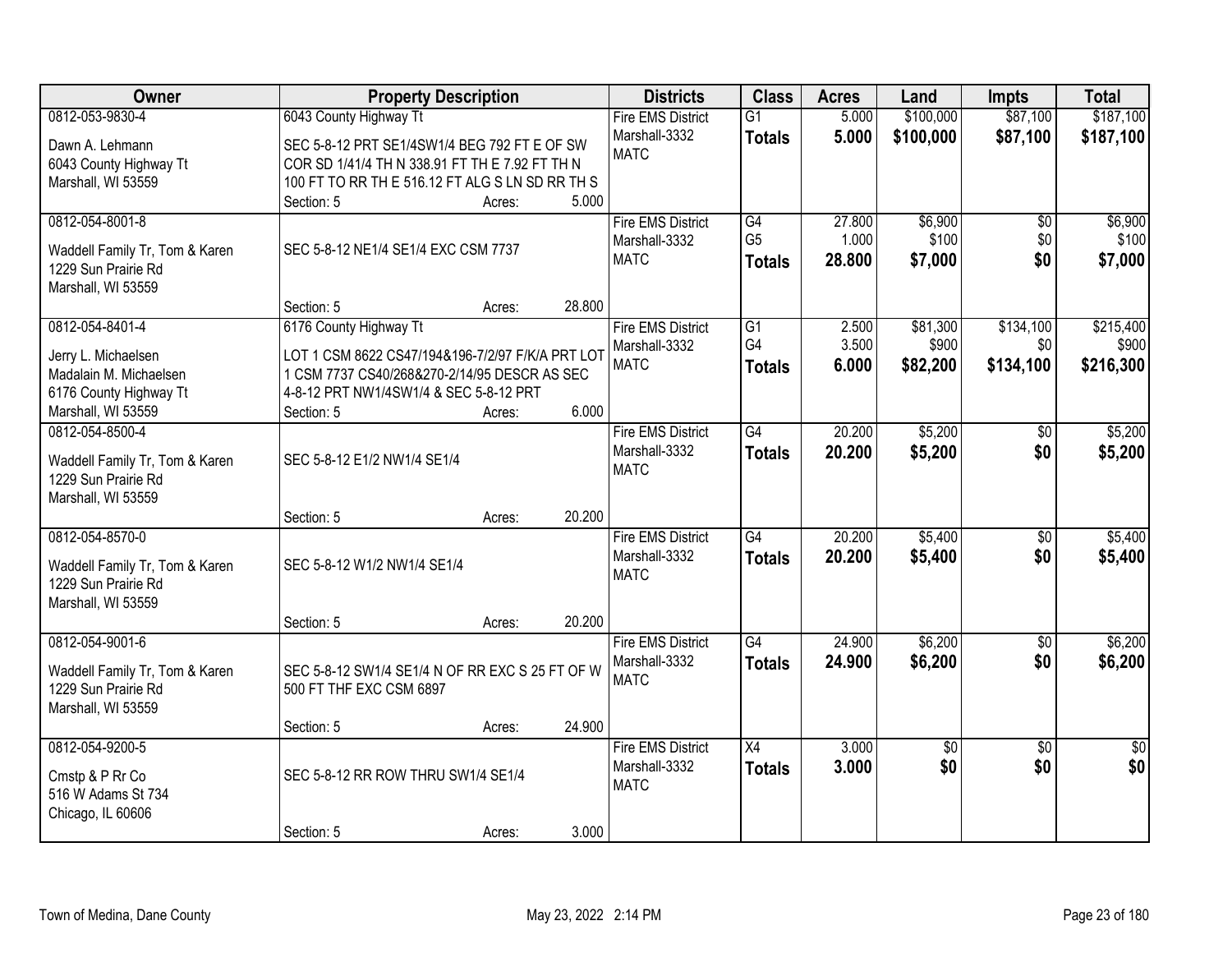| Owner                                                                                                          | <b>Property Description</b>                                                                                                                                                                                   | <b>Districts</b>                                         | <b>Class</b>                                | <b>Acres</b>                        | Land                                       | <b>Impts</b>                         | <b>Total</b>                                 |
|----------------------------------------------------------------------------------------------------------------|---------------------------------------------------------------------------------------------------------------------------------------------------------------------------------------------------------------|----------------------------------------------------------|---------------------------------------------|-------------------------------------|--------------------------------------------|--------------------------------------|----------------------------------------------|
| 0812-054-9220-1<br>Waddell Family Tr, Tom & Karen<br>1229 Sun Prairie Rd<br>Marshall, WI 53559                 | SEC 5-8-12 SW1/4 SE1/4 S OF RR                                                                                                                                                                                | <b>Fire EMS District</b><br>Marshall-3332<br><b>MATC</b> | G4<br>G <sub>5</sub><br><b>Totals</b>       | 9.700<br>1.000<br>10.700            | \$2,200<br>\$100<br>\$2,300                | \$0<br>\$0<br>\$0                    | \$2,200<br>\$100<br>\$2,300                  |
|                                                                                                                | 10.700<br>Section: 5<br>Acres:                                                                                                                                                                                |                                                          |                                             |                                     |                                            |                                      |                                              |
| 0812-054-9503-9<br>Lee T. Hellenbrand<br>Justine M. Hellenbrand<br>PO Box 561<br>Marshall, WI 53559            | 6200 County Highway Tt<br>LOT 1 CSM 7737 CS40/268&270<br>R29350/49&51-2/14/95 DESCR AS SEC 4-8-12 PRT<br>SW1/4NW1/4 & NW1/4SW1/4 & SW1/4SW1/4 & SEC<br>44.762<br>Section: 5<br>Acres:                         | <b>Fire EMS District</b><br>Marshall-3332<br><b>MATC</b> | G1<br>G4<br>G <sub>5</sub><br><b>Totals</b> | 3.000<br>26.000<br>15.762<br>44.762 | \$85,000<br>\$5,700<br>\$9,200<br>\$99,900 | \$382,400<br>\$0<br>\$0<br>\$382,400 | \$467,400<br>\$5,700<br>\$9,200<br>\$482,300 |
| 0812-054-9601-0<br>Waddell Family Tr, Tom & Karen<br>1229 Sun Prairie Rd<br>Marshall, WI 53559                 | SEC 5-8-12 SE1/4 SE1/4 EXC COM SE COR TH N<br>621.5 FT TO POB TH W TO C/L HWY TH SLY ALG HW<br>C/L TO SEC S LN TH E 822 FT TH NELY 259.4 FT TO<br>Section: 5<br>6.500<br>Acres:                               | <b>Fire EMS District</b><br>Marshall-3332<br><b>MATC</b> | G4<br>G <sub>5</sub><br><b>Totals</b>       | 6.000<br>0.500<br>6.500             | \$1,400<br>\$100<br>\$1,500                | \$0<br>\$0<br>\$0                    | \$1,400<br>\$100<br>\$1,500                  |
| 0812-054-9660-9<br>Chester G. Frederick<br>Sharon L. Frederick<br>6111 County Highway Tt<br>Marshall, WI 53559 | 6111 County Highway Tt<br>LOT 1 CSM 6897 CS34/222&223 R20458/40-10/12/92<br>DESCR AS SEC 5-8-12 PRT SE1/4SE1/4 & PRT<br>SW1/4SE1/4 (218,678 SQ FT)<br>5.400<br>Section: 5<br>Acres:                           | <b>Fire EMS District</b><br>Marshall-3332<br><b>MATC</b> | $\overline{G1}$<br><b>Totals</b>            | 5.400<br>5.400                      | \$102,000<br>\$102,000                     | \$117,000<br>\$117,000               | \$219,000<br>\$219,000                       |
| 0812-054-9720-6<br>Cmstp & P Rr Co<br>516 W Adams St 734<br>Chicago, IL 60606                                  | SEC 5-8-12 ROW THRU SE1/4 SE1/4<br>2.000<br>Section: 5<br>Acres:                                                                                                                                              | <b>Fire EMS District</b><br>Marshall-3332<br><b>MATC</b> | $\overline{X4}$<br>Totals                   | 2.000<br>2.000                      | $\overline{50}$<br>\$0                     | $\overline{50}$<br>\$0               | $\overline{50}$<br>\$0                       |
| 0812-054-9730-4<br>Lexi E. Merritt<br>Lucas J. Dobrzynski<br>4113 Carberry St<br>Madison, WI 53704             | Canal Rd<br>SEC 5-8-12 PRT SE1/4SE1/4 LYG S OF RR EXC<br>R507/468 & EXC PRT LYG W OF CTH TT<br>1.500<br>Section: 5<br>Acres:                                                                                  | <b>Fire EMS District</b><br>Marshall-3332<br><b>MATC</b> | $\overline{G5}$<br><b>Totals</b>            | 1.500<br>1.500                      | \$1,400<br>\$1,400                         | \$0<br>\$0                           | \$1,400<br>\$1,400                           |
| 0812-054-9770-6<br>Adam J. Stroschein<br>6078 County Highway Tt<br>Marshall, WI 53559                          | 6078 County Highway Tt<br>SEC 5-8-12 PRT SE1/4 SE1/4 COM 155.5 FT E OF SW<br>COR TH NELY ALG C/L HWY & SD C/L EXT 326.0 FT<br>TO S LN RR TH ELY ALG S LN RR 783.5 FT TH SWLY<br>5.000<br>Section: 5<br>Acres: | <b>Fire EMS District</b><br>Marshall-3332<br><b>MATC</b> | $\overline{G1}$<br><b>Totals</b>            | 5.000<br>5.000                      | \$90,000<br>\$90,000                       | \$79,500<br>\$79,500                 | \$169,500<br>\$169,500                       |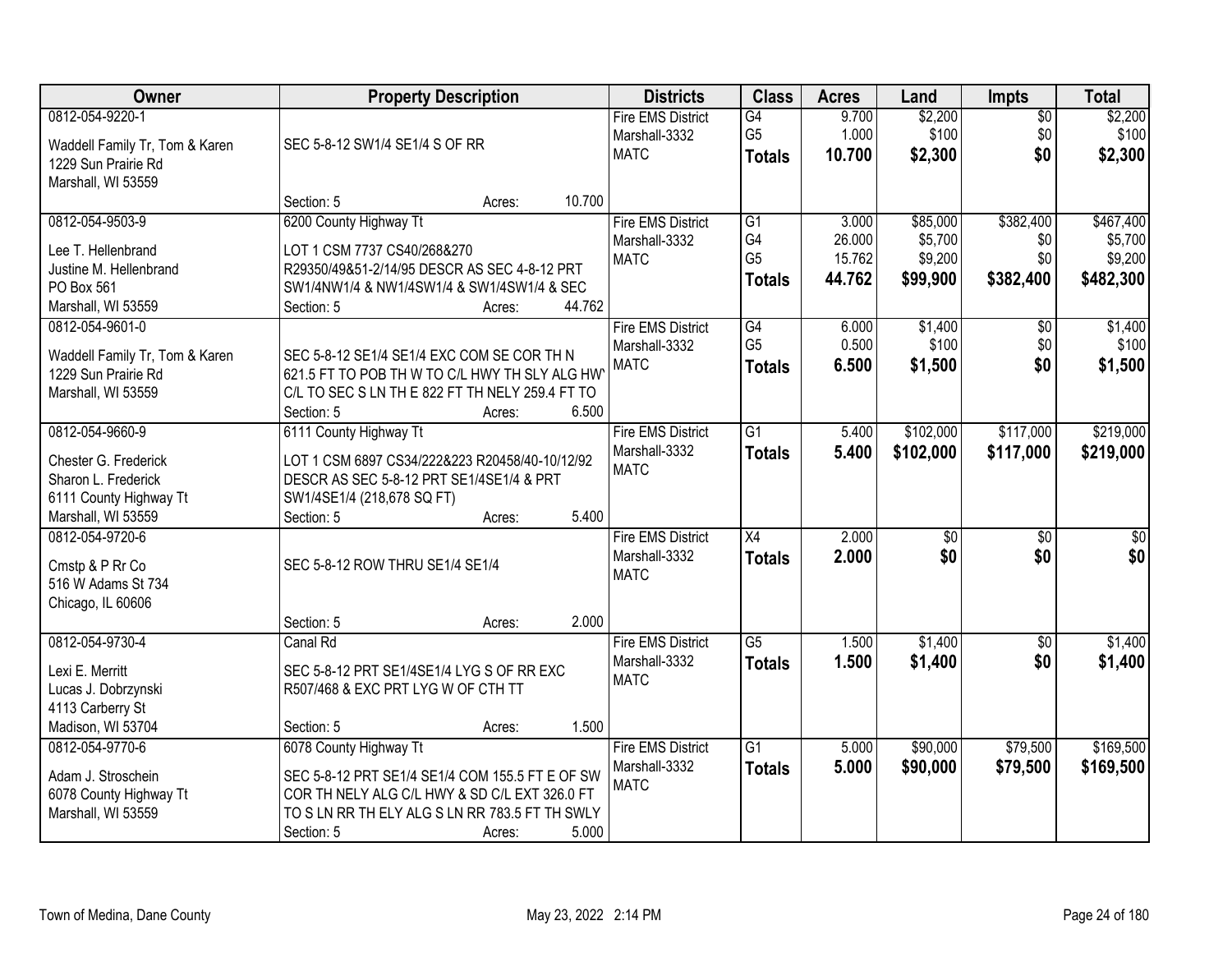| <b>Owner</b>             |                                                 | <b>Property Description</b> |        | <b>Districts</b>                          | <b>Class</b>    | <b>Acres</b> | Land            | <b>Impts</b>    | <b>Total</b>    |
|--------------------------|-------------------------------------------------|-----------------------------|--------|-------------------------------------------|-----------------|--------------|-----------------|-----------------|-----------------|
| 0812-061-8000-0          | <b>Berlin Rd</b>                                |                             |        | <b>Fire EMS District</b>                  | X4              | 37.100       | $\overline{50}$ | $\overline{50}$ | $\sqrt{50}$     |
| Wings Over Wisconsin Inc | SEC 6-8-12 FR NE1/4 NE1/4 SUBJ TO               |                             |        | Marshall-3332                             | <b>Totals</b>   | 37.100       | \$0             | \$0             | \$0             |
| 8 S Main St              | CONSERVATION ESMT IN DOC 3073367                |                             |        | <b>MATC</b>                               |                 |              |                 |                 |                 |
| Mayville, WI 53050       |                                                 |                             |        |                                           |                 |              |                 |                 |                 |
|                          | Section: 6                                      | Acres:                      | 37.100 |                                           |                 |              |                 |                 |                 |
| 0812-061-8500-5          | <b>Berlin Rd</b>                                |                             |        | <b>Fire EMS District</b>                  | X4              | 10.000       | $\overline{50}$ | $\overline{50}$ | $\sqrt{50}$     |
| Wings Over Wisconsin Inc | SEC 6-8-12 PRT NW1/4 NE1/4 COM 1481 FT W OF NE  |                             |        | Marshall-3332                             | <b>Totals</b>   | 10.000       | \$0             | \$0             | \$0             |
| 8 S Main St              | COR SEC THE TO NE COR 1/41/4 S TO SE COR W      |                             |        | <b>MATC</b>                               |                 |              |                 |                 |                 |
| Mayville, WI 53050       | TO PT 1898.4 FT W OF SE COR NE1/4 NE1/4         |                             |        |                                           |                 |              |                 |                 |                 |
|                          | Section: 6                                      | Acres:                      | 10.000 |                                           |                 |              |                 |                 |                 |
| 0812-061-8645-0          | 6329 Schlimgen Dr                               |                             |        | <b>Fire EMS District</b>                  | G1              | 2.050        | \$77,900        | \$346,600       | \$424,500       |
|                          |                                                 |                             |        | Marshall-3332                             | <b>Totals</b>   | 2.050        | \$77,900        | \$346,600       | \$424,500       |
| Michael A. Schlimgen     | LOT 1 CSM 12710 CS80/140&142-6/18/2009 DESCR    |                             |        | <b>MATC</b>                               |                 |              |                 |                 |                 |
| Cynthia A. Schlimgen     | AS SEC 6-8-12 PRT NE1/4NW1/4 & PRT NW1/4NE1/4 & |                             |        |                                           |                 |              |                 |                 |                 |
| 6329 Schlimgen Dr        | ALSO INCL PRT VAC TOWN RD (2.05 ACRES EXCL      |                             |        |                                           |                 |              |                 |                 |                 |
| Marshall, WI 53559       | Section: 6                                      | Acres:                      | 2.050  |                                           |                 |              |                 |                 |                 |
| 0812-061-8670-0          | Schlimgen Dr                                    |                             |        | <b>Fire EMS District</b>                  | $\overline{G4}$ | 3.000        | \$800           | \$0             | \$800           |
| Anthony J. Schlimgen     | SEC 6-8-12 FR NW1/4NE1/4 EXC R222/511 & EXC     |                             |        | Marshall-3332                             | G <sub>5</sub>  | 0.300        | \$100           | \$0             | \$100           |
| Jackelyn S. Schlimgen    | CSM 10403 & ALSO EXC CSM 12325 & ALSO EXC       |                             |        | <b>MATC</b>                               | <b>Totals</b>   | 3.300        | \$900           | \$0             | \$900           |
| 6343 Schlimgen Dr        | <b>CSM 12710</b>                                |                             |        |                                           |                 |              |                 |                 |                 |
| Marshall, WI 53559       | Section: 6                                      | Acres:                      | 0.000  |                                           |                 |              |                 |                 |                 |
| 0812-061-8785-0          | Schlimgen Dr                                    |                             |        | <b>Fire EMS District</b>                  | $\overline{G4}$ | 18.449       | \$4,600         | $\overline{30}$ | \$4,600         |
|                          |                                                 |                             |        | Marshall-3332                             | G <sub>5</sub>  | 0.300        | \$100           | \$0             | \$100           |
| Anthony J. Schlimgen     | LOT 1 CSM 12325 CS76/230&232-11/30/2007 DESCR   |                             |        | <b>MATC</b>                               | <b>Totals</b>   | 18.749       | \$4,700         | \$0             | \$4,700         |
| Jackelyn S. Schlimgen    | AS SEC 6-8-12 PRT NW1/4NE1/4 (18.749 ACRES      |                             |        |                                           |                 |              |                 |                 |                 |
| 6343 Schlimgen Dr        | EXCL R/W)<br>Section: 6                         |                             | 18.749 |                                           |                 |              |                 |                 |                 |
| Marshall, WI 53559       |                                                 | Acres:                      |        |                                           | $\overline{G1}$ |              |                 |                 |                 |
| 0812-061-8810-0          | 1420 Berlin Rd                                  |                             |        | <b>Fire EMS District</b><br>Marshall-3332 |                 | 2.309        | \$79,800        | \$298,300       | \$378,100       |
| Steven R. Scheel         | LOT 2 CSM 12325 CS76/230&232-11/30/2007 DESCR   |                             |        | <b>MATC</b>                               | <b>Totals</b>   | 2.309        | \$79,800        | \$298,300       | \$378,100       |
| Elizabeth A. Scheel      | AS SEC 6-8-12 PRT NW1/4NE1/4 (2.309 ACRES EXCL  |                             |        |                                           |                 |              |                 |                 |                 |
| 1420 Berlin Rd           | $R/W$ )                                         |                             |        |                                           |                 |              |                 |                 |                 |
| Marshall, WI 53559       | Section: 6                                      | Acres:                      | 2.309  |                                           |                 |              |                 |                 |                 |
| 0812-061-9000-8          | <b>Berlin Rd</b>                                |                             |        | <b>Fire EMS District</b>                  | $\overline{X4}$ | 4.000        | $\overline{50}$ | $\overline{50}$ | $\overline{50}$ |
| Wings Over Wisconsin Inc | SEC 6-8-12 E 4.0 A OF SW1/4 NE1/4 SUBJ TO       |                             |        | Marshall-3332                             | <b>Totals</b>   | 4.000        | \$0             | \$0             | \$0             |
| 8 S Main St              | CONSERVATION ESMT IN DOC 3073367                |                             |        | <b>MATC</b>                               |                 |              |                 |                 |                 |
| Mayville, WI 53050       |                                                 |                             |        |                                           |                 |              |                 |                 |                 |
|                          | Section: 6                                      | Acres:                      | 4.000  |                                           |                 |              |                 |                 |                 |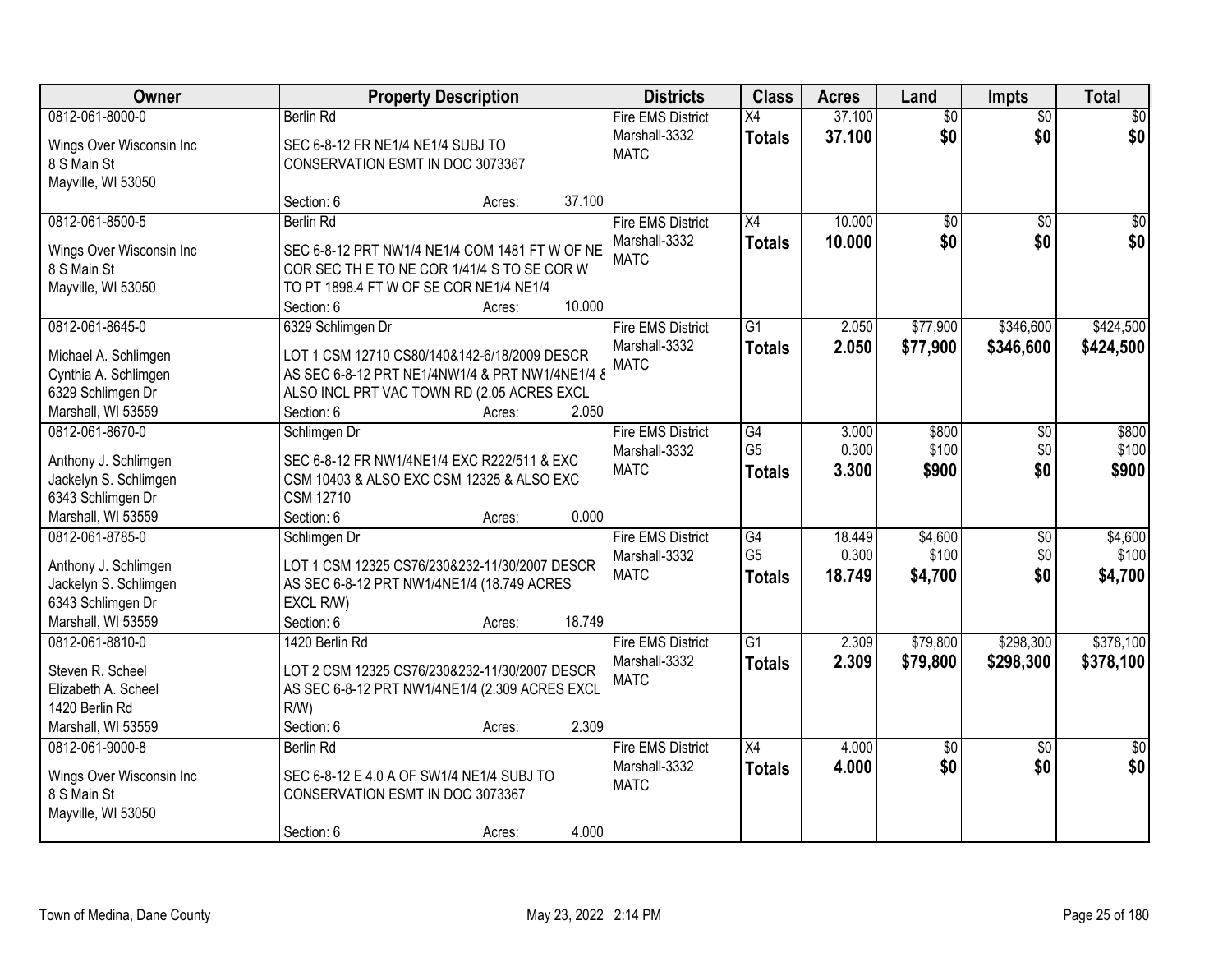| <b>Owner</b>                                                                                                | <b>Property Description</b>                                                                                                                                                                                                         | <b>Districts</b>                                         | <b>Class</b>                           | <b>Acres</b>              | Land                        | <b>Impts</b>                            | <b>Total</b>                  |
|-------------------------------------------------------------------------------------------------------------|-------------------------------------------------------------------------------------------------------------------------------------------------------------------------------------------------------------------------------------|----------------------------------------------------------|----------------------------------------|---------------------------|-----------------------------|-----------------------------------------|-------------------------------|
| 0812-061-9020-4<br>Wings Over Wisconsin Inc<br>8 S Main St<br>Mayville, WI 53050                            | <b>Berlin Rd</b><br>SEC 6-8-12 W 36.2 A OF SW1/4 NE1/4 SUBJ TO<br>CONSERVATION ESMT IN DOC 3073367                                                                                                                                  | <b>Fire EMS District</b><br>Marshall-3332<br><b>MATC</b> | $\overline{X4}$<br><b>Totals</b>       | 36.200<br>36.200          | $\overline{50}$<br>\$0      | $\overline{50}$<br>\$0                  | \$0<br>\$0                    |
|                                                                                                             | 36.200<br>Section: 6<br>Acres:                                                                                                                                                                                                      |                                                          |                                        |                           |                             |                                         |                               |
| 0812-061-9500-3<br>Wings Over Wisconsin Inc<br>8 S Main St<br>Mayville, WI 53050                            | <b>Berlin Rd</b><br>SEC 6-8-12 SE1/4 NE1/4 SUBJ TO CONSERVATION<br>ESMT IN DOC #3073367                                                                                                                                             | <b>Fire EMS District</b><br>Marshall-3332<br><b>MATC</b> | $\overline{X4}$<br><b>Totals</b>       | 40.200<br>40.200          | $\overline{50}$<br>\$0      | $\overline{50}$<br>\$0                  | \$0<br>\$0                    |
| 0812-062-8133-0<br>Anthony J. Schlimgen<br>Jackelyn S. Schlimgen<br>6343 Schlimgen Dr<br>Marshall, WI 53559 | 40.200<br>Section: 6<br>Acres:<br><b>Berlin Rd</b><br>SEC 6-8-12 FR NE1/4 NW1/4 EXC D474/592 & ALSO<br>EXC CSM 12710 & ALSO INCL PRT VAC RD R/W IN<br>DOC #4491839 & EXC CSM 13048<br>0.000<br>Section: 6<br>Acres:                 | <b>Fire EMS District</b><br>Marshall-3332<br><b>MATC</b> | G4<br>G <sub>5</sub><br><b>Totals</b>  | 28.000<br>1.000<br>29.000 | \$6,700<br>\$100<br>\$6,800 | \$0<br>\$0<br>\$0                       | \$6,700<br>\$100<br>\$6,800   |
| 0812-062-8500-4<br>WI Dnr<br>PO Box 7921<br>Madison, WI 53701-7921                                          | <b>Berlin Rd</b><br>SEC 6-8-12 N 16.5 FT OF W 990 FT OF N1/2 OF FR<br><b>NW1/4</b>                                                                                                                                                  | <b>Fire EMS District</b><br>Marshall-3332<br><b>MATC</b> | $\overline{X2}$<br><b>Totals</b>       | 0.200<br>0.200            | $\overline{50}$<br>\$0      | $\sqrt[6]{3}$<br>\$0                    | $\sqrt{50}$<br>\$0            |
| 0812-062-8730-0<br>Anthony J. Schlimgen<br>Jackelyn S. Schlimgen<br>6343 Schlimgen Dr<br>Marshall, WI 53559 | 0.200<br>Section: 6<br>Acres:<br>1560 Berlin Rd<br>LOT 1 CSM 13048 CS83/233&238-1/27/2011 F/K/A LOT<br>1 CSM 12343 CS76/289&290-12/17/2007 DESCR AS<br>SEC 6-8-12 PRT NW1/4NW1/4, PRT NE1/4NW1/4 &<br>0.966<br>Section: 6<br>Acres: | <b>Fire EMS District</b><br>Marshall-3332<br><b>MATC</b> | $\overline{G1}$<br><b>Totals</b>       | 0.966<br>0.966            | \$55,500<br>\$55,500        | \$151,100<br>\$151,100                  | \$206,600<br>\$206,600        |
| 0812-062-8740-0<br>Anthony J. Schlimgen<br>Jackelyn S. Schlimgen<br>6343 Schlimgen Dr<br>Marshall, WI 53559 | 1560 Berlin Rd<br>PRT LOT 2 CSM 13048 CS83/233&238-1/27/2011 F/K/A<br>LOT 1 CSM 12343 CS76/289&290-12/17/2007 DESCR<br>AS SEC 6-8-12 PRT NW1/4NW1/4 & PRT NE1/4NW1/4<br>0.000<br>Section: 6<br>Acres:                               | <b>Fire EMS District</b><br>Marshall-3332<br><b>MATC</b> | $\overline{G4}$<br>G7<br><b>Totals</b> | 1.750<br>0.250<br>2.000   | \$500<br>\$2,000<br>\$2,500 | $\overline{30}$<br>\$84,800<br>\$84,800 | \$500<br>\$86,800<br>\$87,300 |
| 0812-062-8750-0<br>Anthony J. Schlimgen<br>Jackelyn S. Schlimgen<br>6343 Schlimgen Dr<br>Marshall, WI 53559 | 1560 Berlin Rd<br>PRT LOT 2 CSM 13048 CS83/233&238-1/27/2011 F/K/A<br>LOT 1 CSM 12343 CS76/289&290-12/17/2007 DESCR<br>AS SEC 6-8-12 PRT NW1/4NW1/4 & PRT NE1/4NW1/4<br>0.000<br>Section: 6<br>Acres:                               | <b>Fire EMS District</b><br>Marshall-3332<br><b>MATC</b> | $\overline{G7}$<br><b>Totals</b>       | 0.360<br>0.360            | \$14,400<br>\$14,400        | \$127,100<br>\$127,100                  | \$141,500<br>\$141,500        |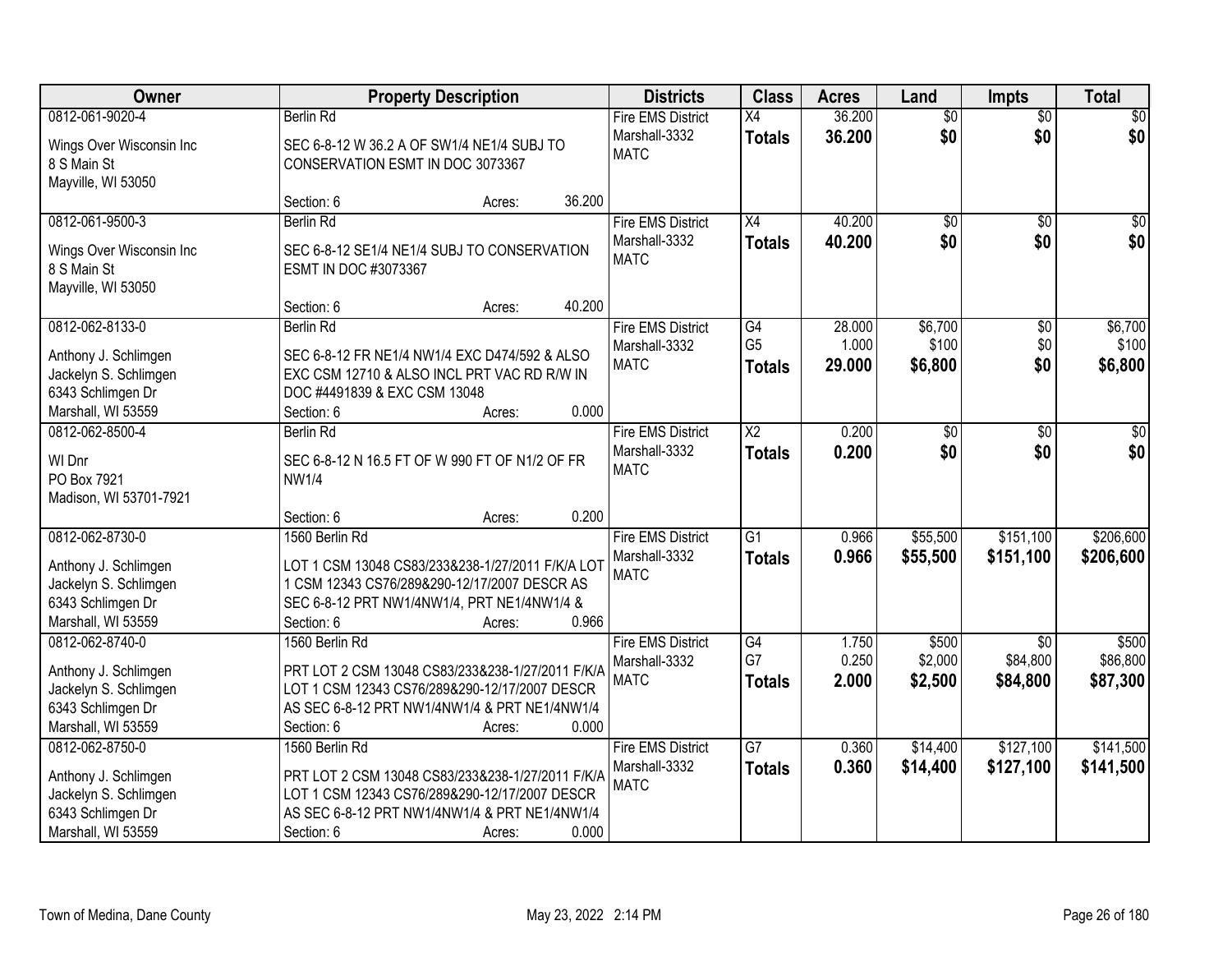| Owner                    | <b>Property Description</b>                      | <b>Districts</b>         | <b>Class</b>    | <b>Acres</b> | Land       | Impts           | <b>Total</b> |
|--------------------------|--------------------------------------------------|--------------------------|-----------------|--------------|------------|-----------------|--------------|
| 0812-062-8791-0          | 1560 Berlin Rd                                   | <b>Fire EMS District</b> | G4              | 32.000       | \$8,200    | $\overline{50}$ | \$8,200      |
| Anthony J. Schlimgen     | LOT 2 CSM 13048 CS83/233&238-1/27/2011 F/K/A LOT | Marshall-3332            | G <sub>5</sub>  | 0.650        | \$100      | \$0             | \$100        |
| Jackelyn S. Schlimgen    | 1 CSM 12343 CS76/289&290-12/17/2007 DESCR AS     | <b>MATC</b>              | G7              | 2.000        | \$16,000   | \$42,400        | \$58,400     |
| 6343 Schlimgen Dr        | SEC 6-8-12 PRT NW1/4NW1/4, PRT NE1/4NW1/4 &      |                          | <b>Totals</b>   | 34.650       | \$24,300   | \$42,400        | \$66,700     |
| Marshall, WI 53559       | 0.000<br>Section: 6<br>Acres:                    |                          |                 |              |            |                 |              |
| 0812-062-9001-0          | <b>Berlin Rd</b>                                 | <b>Fire EMS District</b> | G4              | 25.221       | \$6,700    | \$0             | \$6,700      |
|                          |                                                  | Marshall-3332            | G <sub>5</sub>  | 2.600        | \$200      | \$0             | \$200        |
| Anthony J. Schlimgen     | SEC 6-8-12 FR SW1/4NW1/4 EXC S 16 FT THF & ALSC  | <b>MATC</b>              | <b>Totals</b>   | 27.821       | \$6,900    | \$0             | \$6,900      |
| Jackelyn S. Schlimgen    | <b>EXC CSM 12343</b>                             |                          |                 |              |            |                 |              |
| 6343 Schlimgen Dr        |                                                  |                          |                 |              |            |                 |              |
| Marshall, WI 53559       | 0.000<br>Section: 6<br>Acres:                    |                          |                 |              |            |                 |              |
| 0812-062-9250-5          | <b>Berlin Rd</b>                                 | <b>Fire EMS District</b> | $\overline{G5}$ | 0.500        | \$300      | $\overline{50}$ | \$300        |
| Todd W. Butzow           | SEC 6-8-12 PRT SW1/4NW1/4 S 16 FT THF            | Marshall-3332            | <b>Totals</b>   | 0.500        | \$300      | \$0             | \$300        |
| Ginger S. Riehle         |                                                  | <b>MATC</b>              |                 |              |            |                 |              |
| 1561 Berlin Rd           |                                                  |                          |                 |              |            |                 |              |
| Marshall, WI 53559       | 0.500<br>Section: 6<br>Acres:                    |                          |                 |              |            |                 |              |
| 0812-062-9505-0          | 1461 Berlin Rd                                   | <b>Fire EMS District</b> | G1              | 1.166        | \$71,200   | \$282,600       | \$353,800    |
|                          |                                                  | Marshall-3332            | G4              | 1.552        | \$300      | \$0             | \$300        |
| Aaren T. Christen        | LOT 1 CSM 12347 CS76/300&301-12/19/2007 F/K/A    | <b>MATC</b>              | G <sub>5</sub>  | 0.770        | \$500      | \$0             | \$500        |
| Trisha L. Christen       | LOT 1 CSM 10833 CS64/290&291-8/7/2003 & ALSO     |                          | <b>Totals</b>   | 3.488        | \$72,000   | \$282,600       | \$354,600    |
| 1461 Berlin Rd           | INCL & DESCR AS SEC 6-8-12 PRT SE1/4NW1/4        |                          |                 |              |            |                 |              |
| Marshall, WI 53559       | 3.488<br>Section: 6<br>Acres:                    |                          |                 |              |            |                 |              |
| 0812-062-9540-0          | Berlin Rd                                        | <b>Fire EMS District</b> | $\overline{G4}$ | 22.000       | \$5,300    | $\overline{50}$ | \$5,300      |
| Anthony J. Schlimgen     | SEC 6-8-12 SE1/4 NW1/4 EXC COM AT CTR OF SD      | Marshall-3332            | G <sub>5</sub>  | 0.712        | \$100      | \$0             | \$100        |
| Jackelyn S. Schlimgen    | SEC TH W 1320 FT TH N 66 FT TH N62DEG23'E 1558   | <b>MATC</b>              | <b>Totals</b>   | 22.712       | \$5,400    | \$0             | \$5,400      |
| 6343 Schlimgen Dr        | FT TH S 847 FT TO POB THIS EXC & ALSO EXC CSM    |                          |                 |              |            |                 |              |
| Marshall, WI 53559       | 0.000<br>Section: 6<br>Acres:                    |                          |                 |              |            |                 |              |
| 0812-062-9750-0          | Berlin Rd                                        | <b>Fire EMS District</b> | $\overline{X4}$ | 13.800       | $\sqrt{6}$ | $\sqrt{6}$      | \$0          |
|                          |                                                  | Marshall-3332            | <b>Totals</b>   | 13.800       | \$0        | \$0             | \$0          |
| Wings Over Wisconsin Inc | SEC 6-8-12 PRT SE1/4 NW1/4 COM CEN SEC TH W      | <b>MATC</b>              |                 |              |            |                 |              |
| 8 S Main St              | 1320 FT N 66 FT N62DEGE 1558 FT S 847 FT TO POB  |                          |                 |              |            |                 |              |
| Mayville, WI 53050       | SUBJ TO CONSERVATION ESMT IN DOC 3073367         |                          |                 |              |            |                 |              |
|                          | 13.800<br>Section: 6<br>Acres:                   |                          |                 |              |            |                 |              |
| 0812-063-8000-8          | <b>Berlin Rd</b>                                 | <b>Fire EMS District</b> | X4              | 40.000       | $\sqrt{6}$ | $\overline{30}$ | \$0          |
| Wings Over Wisconsin Inc | SEC 6-8-12 NE1/4 SW1/4 SUBJ TO CONSERVATION      | Marshall-3332            | <b>Totals</b>   | 40.000       | \$0        | \$0             | \$0          |
| 8 S Main St              | <b>ESMT IN DOC 3073367</b>                       | <b>MATC</b>              |                 |              |            |                 |              |
| Mayville, WI 53050       |                                                  |                          |                 |              |            |                 |              |
|                          | 40.000<br>Section: 6<br>Acres:                   |                          |                 |              |            |                 |              |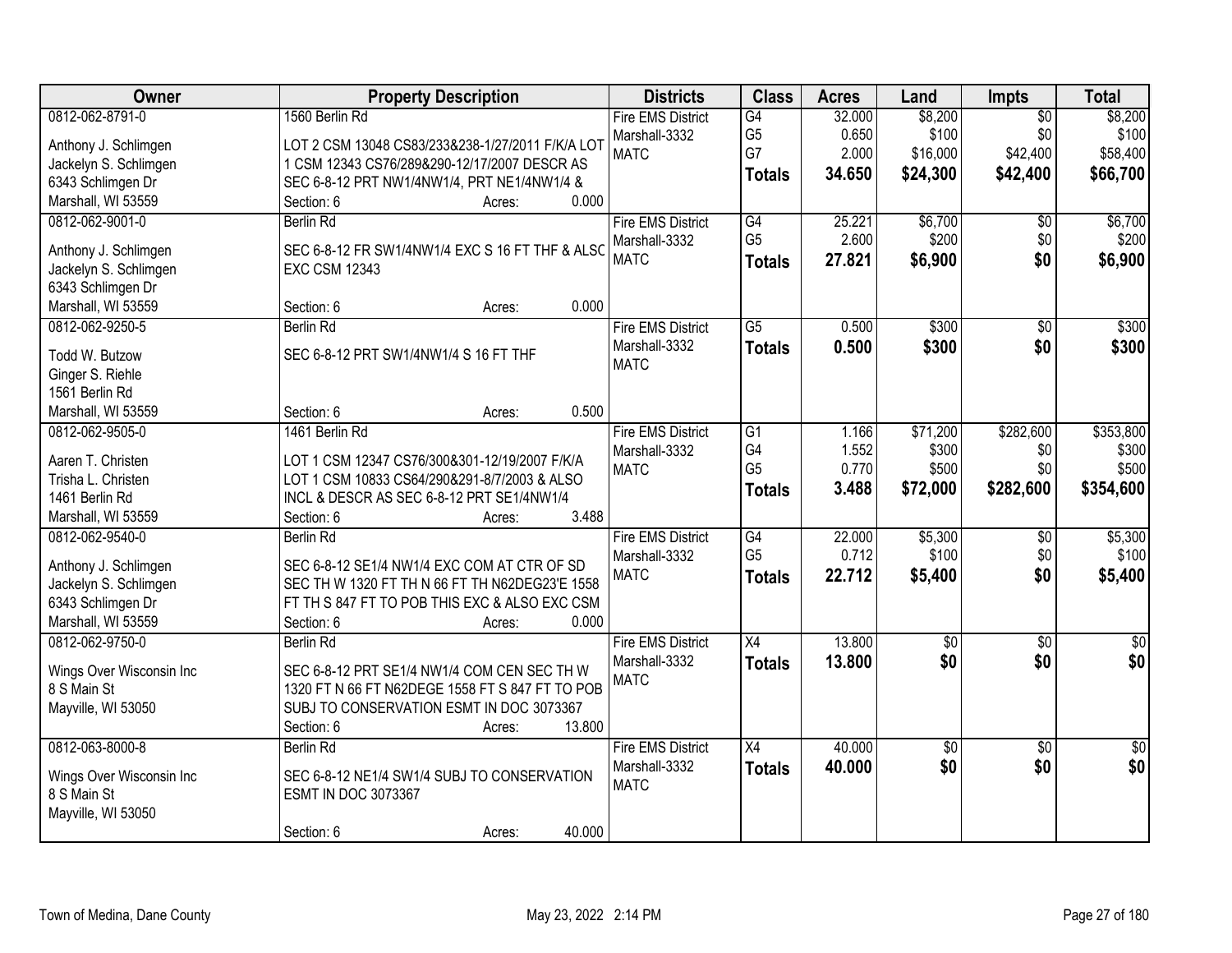| Owner                                               |                                                                                              | <b>Property Description</b> |        | <b>Districts</b>         | <b>Class</b>    | <b>Acres</b> | Land            | <b>Impts</b>    | <b>Total</b>    |
|-----------------------------------------------------|----------------------------------------------------------------------------------------------|-----------------------------|--------|--------------------------|-----------------|--------------|-----------------|-----------------|-----------------|
| 0812-063-8500-3                                     | 1561 Berlin Rd                                                                               |                             |        | <b>Fire EMS District</b> | $\overline{G1}$ | 3.500        | \$88,800        | \$362,200       | \$451,000       |
| Todd W. Butzow                                      | SEC 6-8-12 FR NW1/4 SW1/4 EXC R277/331                                                       |                             |        | Marshall-3332            | G <sub>5</sub>  | 20.418       | \$12,300        | \$0             | \$12,300        |
| Ginger S. Riehle                                    |                                                                                              |                             |        | <b>MATC</b>              | <b>Totals</b>   | 23.918       | \$101,100       | \$362,200       | \$463,300       |
| 1561 Berlin Rd                                      |                                                                                              |                             |        |                          |                 |              |                 |                 |                 |
| Marshall, WI 53559                                  | Section: 6                                                                                   | Acres:                      | 23.600 |                          |                 |              |                 |                 |                 |
| 0812-063-8600-2                                     | 1583 Berlin Rd                                                                               |                             |        | <b>Fire EMS District</b> | $\overline{G1}$ | 5.000        | \$100,000       | \$142,700       | \$242,700       |
|                                                     |                                                                                              |                             |        | Marshall-3332            | <b>Totals</b>   | 5.000        | \$100,000       | \$142,700       | \$242,700       |
| Kane Rev Tr, Bernard E & Ruth Ann<br>1583 Berlin Rd | SEC 6-8-12 PRT NW1/4SW1/4 COM SEC NW COR TH<br>S1DEG56'E 2640.00 FT TO SEC W1/4 COR & POB TH |                             |        | <b>MATC</b>              |                 |              |                 |                 |                 |
| Marshall, WI 53559                                  | N86DEG26'10"E 247.70 FT TH S1DEG24'20"E 880.00                                               |                             |        |                          |                 |              |                 |                 |                 |
|                                                     | Section: 6                                                                                   | Acres:                      | 5.000  |                          |                 |              |                 |                 |                 |
| 0812-063-9000-6                                     | <b>Berlin Rd</b>                                                                             |                             |        | <b>Fire EMS District</b> | $\overline{G5}$ | 9.100        | \$5,500         | $\overline{50}$ | \$5,500         |
|                                                     |                                                                                              |                             |        | Marshall-3332            | <b>Totals</b>   | 9.100        | \$5,500         | \$0             | \$5,500         |
| Todd W. Butzow                                      | SEC 6-8-12 FR SW1/4 SW1/4 N OF RR                                                            |                             |        | <b>MATC</b>              |                 |              |                 |                 |                 |
| Ginger S. Riehle                                    |                                                                                              |                             |        |                          |                 |              |                 |                 |                 |
| 1561 Berlin Rd                                      |                                                                                              |                             |        |                          |                 |              |                 |                 |                 |
| Marshall, WI 53559                                  | Section: 6                                                                                   | Acres:                      | 9.100  |                          |                 |              |                 |                 |                 |
| 0812-063-9170-1                                     | Berlin Rd                                                                                    |                             |        | <b>Fire EMS District</b> | $\overline{X4}$ | 1.400        | $\overline{50}$ | $\overline{50}$ | \$0             |
| Cmstp & P Rr Co                                     | SEC 6-8-12 ROW THRU SW1/4 SW1/4                                                              |                             |        | Marshall-3332            | <b>Totals</b>   | 1.400        | \$0             | \$0             | \$0             |
| 516 W Adams St 734                                  |                                                                                              |                             |        | <b>MATC</b>              |                 |              |                 |                 |                 |
| Chicago, IL 60606                                   |                                                                                              |                             |        |                          |                 |              |                 |                 |                 |
|                                                     | Section: 6                                                                                   | Acres:                      | 1.400  |                          |                 |              |                 |                 |                 |
| 0812-063-9180-9                                     | <b>Berlin Rd</b>                                                                             |                             |        | <b>Fire EMS District</b> | $\overline{G5}$ | 8.800        | \$5,300         | \$0             | \$5,300         |
| Kenneth L. Schuster                                 | SEC 6-8-12 W1/2 SW1/4 SW1/4 S OF RR                                                          |                             |        | Marshall-3332            | <b>Totals</b>   | 8.800        | \$5,300         | \$0             | \$5,300         |
| Lisa D. Schuster                                    |                                                                                              |                             |        | <b>MATC</b>              |                 |              |                 |                 |                 |
| 2001 Colorado Ave                                   |                                                                                              |                             |        |                          |                 |              |                 |                 |                 |
| Sun Prairie, WI 53590                               | Section: 6                                                                                   | Acres:                      | 8.800  |                          |                 |              |                 |                 |                 |
| 0812-063-9300-3                                     | <b>Berlin Rd</b>                                                                             |                             |        | <b>Fire EMS District</b> | $\overline{G5}$ | 8.800        | \$5,300         | $\sqrt{6}$      | \$5,300         |
|                                                     |                                                                                              |                             |        | Marshall-3332            | <b>Totals</b>   | 8.800        | \$5,300         | \$0             | \$5,300         |
| Schuster Family Tr, David & Ruth                    | SEC 6-8-12 E1/2 SW1/4 SW1/4 S OF RR                                                          |                             |        | <b>MATC</b>              |                 |              |                 |                 |                 |
| 1462 State Highway 19                               |                                                                                              |                             |        |                          |                 |              |                 |                 |                 |
| Marshall, WI 53559                                  |                                                                                              |                             |        |                          |                 |              |                 |                 |                 |
|                                                     | Section: 6                                                                                   | Acres:                      | 8.800  |                          |                 |              |                 |                 |                 |
| 0812-063-9500-1                                     | <b>Berlin Rd</b>                                                                             |                             |        | <b>Fire EMS District</b> | $\overline{X4}$ | 18.000       | $\sqrt{6}$      | $\overline{30}$ | $\overline{50}$ |
| Wings Over Wisconsin Inc                            | SEC 6-8-12 PRT SE1/4 SW1/4 LYG N OF RR SUBJ TO                                               |                             |        | Marshall-3332            | <b>Totals</b>   | 18.000       | \$0             | \$0             | \$0             |
| 8 S Main St                                         | CONSERVATION ESMT IN DOC 3073367                                                             |                             |        | <b>MATC</b>              |                 |              |                 |                 |                 |
| Mayville, WI 53050                                  |                                                                                              |                             |        |                          |                 |              |                 |                 |                 |
|                                                     | Section: 6                                                                                   | Acres:                      | 18.000 |                          |                 |              |                 |                 |                 |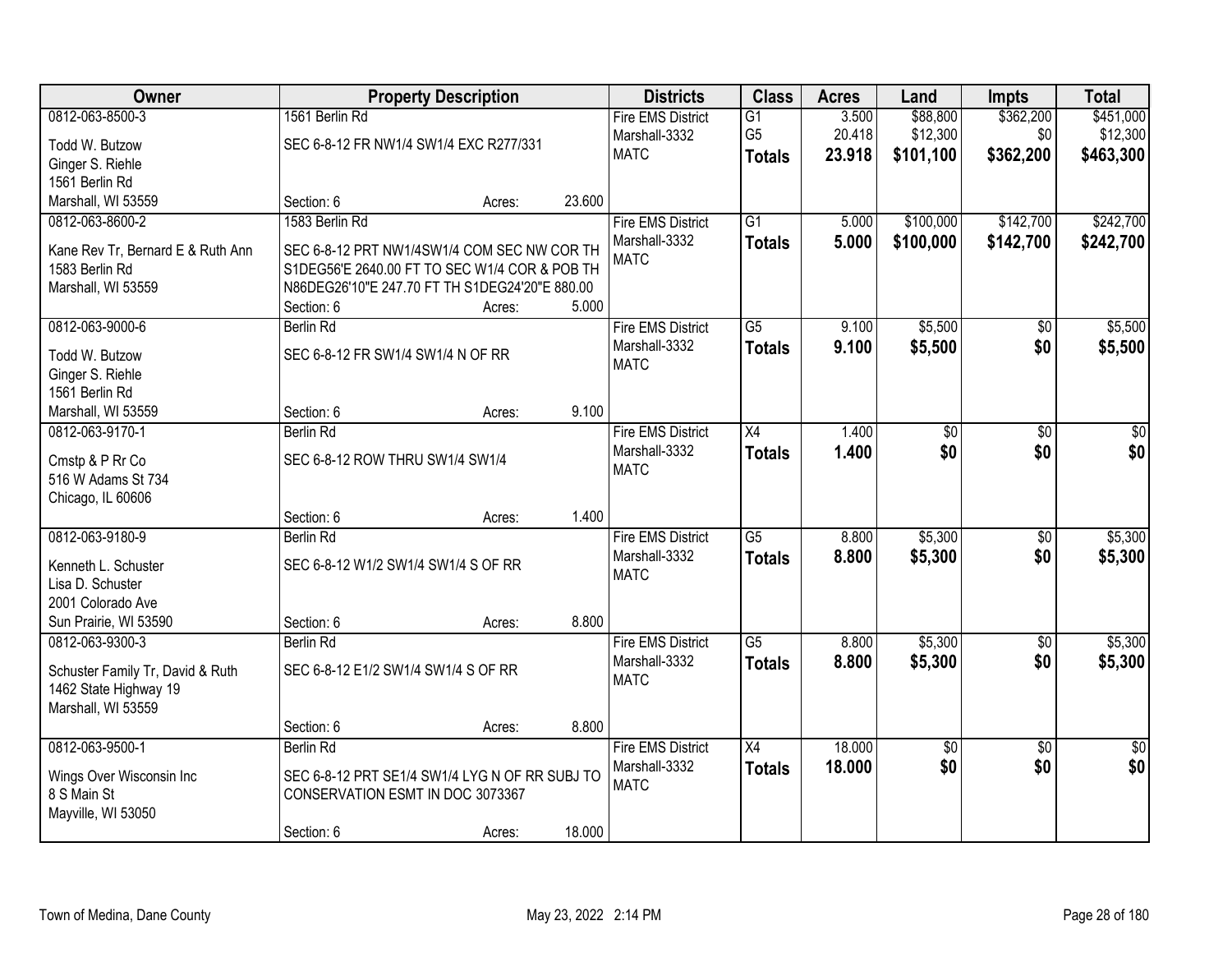| <b>Owner</b>                                                                  |                                               | <b>Property Description</b>                                                                                                                               |        | <b>Districts</b>                                         | <b>Class</b>                     | <b>Acres</b>     | Land                   | <b>Impts</b>           | <b>Total</b>           |
|-------------------------------------------------------------------------------|-----------------------------------------------|-----------------------------------------------------------------------------------------------------------------------------------------------------------|--------|----------------------------------------------------------|----------------------------------|------------------|------------------------|------------------------|------------------------|
| 0812-063-9680-4<br>Cmstp & P Rr Co<br>516 W Adams St 734                      | Berlin Rd<br>SEC 6-8-12 ROW THRU SE1/4 SW1/4  |                                                                                                                                                           |        | <b>Fire EMS District</b><br>Marshall-3332<br><b>MATC</b> | $\overline{X4}$<br><b>Totals</b> | 2.000<br>2.000   | $\overline{50}$<br>\$0 | $\overline{50}$<br>\$0 | \$0<br>\$0             |
| Chicago, IL 60606                                                             | Section: 6                                    | Acres:                                                                                                                                                    | 2.000  |                                                          |                                  |                  |                        |                        |                        |
| 0812-063-9690-2                                                               | <b>Berlin Rd</b>                              |                                                                                                                                                           |        | <b>Fire EMS District</b>                                 | G4                               | 9.500            | \$1,600                | \$0                    | \$1,600                |
| Eric B. Stensaas<br>Debra S. Stensaas<br>1386 State Highway 19                | SEC 6-8-12 SE1/4 SW1/4 EXC NLY OF RR          |                                                                                                                                                           |        | Marshall-3332<br><b>MATC</b>                             | G <sub>5</sub><br><b>Totals</b>  | 10.500<br>20.000 | \$6,300<br>\$7,900     | \$0<br>\$0             | \$6,300<br>\$7,900     |
| Marshall, WI 53559                                                            | Section: 6                                    | Acres:                                                                                                                                                    | 20.000 |                                                          |                                  |                  |                        |                        |                        |
| 0812-064-8000-7                                                               | <b>Berlin Rd</b>                              |                                                                                                                                                           |        | <b>Fire EMS District</b>                                 | X4                               | 40.100           | $\overline{50}$        | \$0                    | $\sqrt{50}$            |
| Wings Over Wisconsin Inc<br>8 S Main St<br>Mayville, WI 53050                 | <b>ESMT IN DOC 3073367</b>                    | SEC 6-8-12 NE1/4 SE1/4 SUBJ TO CONSERVATION                                                                                                               |        | Marshall-3332<br><b>MATC</b>                             | <b>Totals</b>                    | 40.100           | \$0                    | \$0                    | \$0                    |
|                                                                               | Section: 6                                    | Acres:                                                                                                                                                    | 40.100 |                                                          |                                  |                  |                        |                        |                        |
| 0812-064-8500-2                                                               | Berlin Rd                                     |                                                                                                                                                           |        | <b>Fire EMS District</b>                                 | $\overline{X4}$                  | 40.100           | $\overline{50}$        | \$0                    | $\sqrt{50}$            |
| Wings Over Wisconsin Inc<br>8 S Main St<br>Mayville, WI 53050                 | <b>ESMT IN DOC 3073367</b>                    | SEC 6-8-12 NW1/4 SE1/4 SUBJ TO CONSERVATION                                                                                                               |        | Marshall-3332<br><b>MATC</b>                             | <b>Totals</b>                    | 40.100           | \$0                    | \$0                    | \$0                    |
|                                                                               | Section: 6                                    | Acres:                                                                                                                                                    | 40.100 |                                                          |                                  |                  |                        |                        |                        |
| 0812-064-9000-5                                                               | Berlin Rd                                     |                                                                                                                                                           |        | <b>Fire EMS District</b>                                 | $\overline{X4}$                  | 6.000            | $\overline{50}$        | \$0                    | $\sqrt{50}$            |
| Wings Over Wisconsin Inc<br>8 S Main St<br>Mayville, WI 53050                 | Section: 6                                    | SEC 6-8-12 SW1/4SE1/4 EXC PRT LYG SLY OF RR &<br>11 ACRES LYG NLY OF RR DESCR IN M402/356 SUBJ<br>TO ACCESS ESMT ALG N SIDE RR R/W 49.5 FT WIDE<br>Acres: | 6.000  | Marshall-3332<br><b>MATC</b>                             | <b>Totals</b>                    | 6.000            | \$0                    | \$0                    | \$0                    |
| 0812-064-9150-4                                                               | Berlin Rd                                     |                                                                                                                                                           |        | <b>Fire EMS District</b>                                 | G4<br>G <sub>5</sub>             | 29.000<br>3.000  | \$7,000<br>\$1,800     | $\overline{50}$        | \$7,000<br>\$1,800     |
| Statz Bros Inc<br>5875 County Highway Vv<br>Marshall, WI 53559                | Section: 6                                    | SEC 6-8-12 PRT SW1/4SE1/4 LYG SLY OF RR & PRT<br>LYG NLY OF RR DESCR AS BEG 621.8 FT N & 1607.6<br>FTWSECSECORTHW1042.7 FTTHN362 FTTH<br>Acres:           | 32.000 | Marshall-3332<br><b>MATC</b>                             | <b>Totals</b>                    | 32.000           | \$8,800                | \$0<br>\$0             | \$8,800                |
| 0812-064-9180-8<br>Cmstp & P Rr Co<br>516 W Adams St 734<br>Chicago, IL 60606 | SEC 6-8-12 ROW THRU SW1/4 SE1/4<br>Section: 6 | Acres:                                                                                                                                                    | 2.000  | <b>Fire EMS District</b><br>Marshall-3332<br><b>MATC</b> | $\overline{X4}$<br><b>Totals</b> | 2.000<br>2.000   | $\overline{50}$<br>\$0 | $\overline{50}$<br>\$0 | $\overline{30}$<br>\$0 |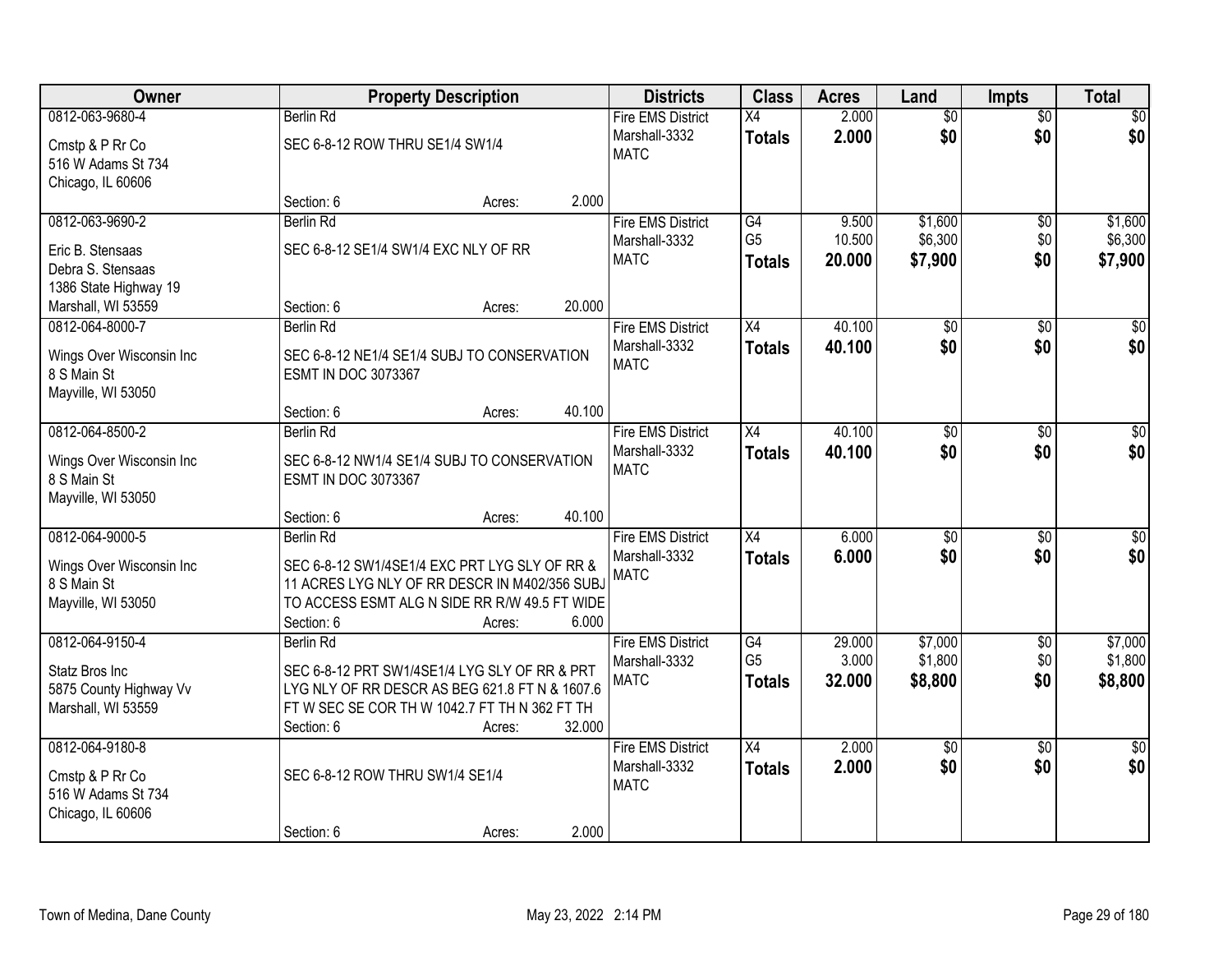| Owner                            |                                                | <b>Property Description</b> |        | <b>Districts</b>         | <b>Class</b>     | <b>Acres</b> | Land            | <b>Impts</b>    | <b>Total</b> |
|----------------------------------|------------------------------------------------|-----------------------------|--------|--------------------------|------------------|--------------|-----------------|-----------------|--------------|
| 0812-064-9500-0                  | <b>Berlin Rd</b>                               |                             |        | <b>Fire EMS District</b> | $\overline{X4}$  | 21.000       | $\overline{50}$ | $\overline{50}$ | \$0          |
| Wings Over Wisconsin Inc         | SEC 6-8-12 SE1/4SE1/4 EXC PRT LYG SLY OF RR    |                             |        | Marshall-3332            | <b>Totals</b>    | 21.000       | \$0             | \$0             | \$0          |
| 8 S Main St                      | SUBJ TO ACCESS ESMT ALG N SIDE RR R/W 49.5 FT  |                             |        | <b>MATC</b>              |                  |              |                 |                 |              |
| Mayville, WI 53050               | WIDE & 1607.6 FT LONG SE COR OF WHICH BEGINS   |                             |        |                          |                  |              |                 |                 |              |
|                                  | Section: 6                                     | Acres:                      | 21.000 |                          |                  |              |                 |                 |              |
| 0812-064-9680-3                  |                                                |                             |        | <b>Fire EMS District</b> | X4               | 2.000        | $\overline{50}$ | $\overline{50}$ | \$0          |
| Cmstp & P Rr Co                  | SEC 6-8-12 ROW THRU SE1/4 SE1/4                |                             |        | Marshall-3332            | <b>Totals</b>    | 2.000        | \$0             | \$0             | \$0          |
| 516 W Adams St 734               |                                                |                             |        | <b>MATC</b>              |                  |              |                 |                 |              |
| Chicago, IL 60606                |                                                |                             |        |                          |                  |              |                 |                 |              |
|                                  | Section: 6                                     | Acres:                      | 2.000  |                          |                  |              |                 |                 |              |
| 0812-064-9690-1                  | <b>Berlin Rd</b>                               |                             |        | <b>Fire EMS District</b> | G4               | 14.500       | \$3,600         | \$0             | \$3,600      |
| Statz Bros Inc                   | SEC 6-8-12 PRT SE1/4 SE1/4 LYG SLY OF RR       |                             |        | Marshall-3332            | G <sub>5</sub>   | 2.500        | \$1,500         | \$0             | \$1,500      |
| 5875 County Highway Vv           |                                                |                             |        | <b>MATC</b>              | <b>Totals</b>    | 17,000       | \$5,100         | \$0             | \$5,100      |
| Marshall, WI 53559               |                                                |                             |        |                          |                  |              |                 |                 |              |
|                                  | Section: 6                                     | Acres:                      | 17.000 |                          |                  |              |                 |                 |              |
| 0812-071-8000-8                  | Weidemann Dr                                   |                             |        | <b>Fire EMS District</b> | $\overline{G4}$  | 40.000       | \$10,300        | $\frac{1}{20}$  | \$10,300     |
| Statz Bros Inc                   | SEC 7-8-12 NE1/4 NE1/4                         |                             |        | Marshall-3332            | <b>Totals</b>    | 40.000       | \$10,300        | \$0             | \$10,300     |
| 5875 County Highway Vv           |                                                |                             |        | <b>MATC</b>              |                  |              |                 |                 |              |
| Marshall, WI 53559               |                                                |                             |        |                          |                  |              |                 |                 |              |
|                                  | Section: 7                                     | Acres:                      | 40.000 |                          |                  |              |                 |                 |              |
| 0812-071-8500-3                  | 1386 State Highway 19                          |                             |        | <b>Fire EMS District</b> | G4               | 37.000       | \$9,100         | $\overline{50}$ | \$9,100      |
| Eric B. Stensaas                 | SEC 7-8-12 NW1/4 NE1/4                         |                             |        | Marshall-3332            | G7               | 3.000        | \$65,000        | \$194,200       | \$259,200    |
| Debra S. Stensaas                |                                                |                             |        | <b>MATC</b>              | <b>Totals</b>    | 40.000       | \$74,100        | \$194,200       | \$268,300    |
| 1386 State Highway 19            |                                                |                             |        |                          |                  |              |                 |                 |              |
| Marshall, WI 53559               | Section: 7                                     | Acres:                      | 40.000 |                          |                  |              |                 |                 |              |
| 0812-071-9000-6                  | Weidemann Dr                                   |                             |        | <b>Fire EMS District</b> | $\overline{G5}$  | 0.770        | \$500           | \$0             | \$500        |
| Eric B. Stensaas                 | SEC 7-8-12 E 33 FT OF SW1/4 NE1/4 SUBJ TO TOWN |                             |        | Marshall-3332            | <b>Totals</b>    | 0.770        | \$500           | \$0             | \$500        |
| Debra S. Stensaas                | RD ESMT (SHOWN AS R/W)                         |                             |        | <b>MATC</b>              |                  |              |                 |                 |              |
| 1386 State Highway 19            |                                                |                             |        |                          |                  |              |                 |                 |              |
| Marshall, WI 53559               | Section: 7                                     | Acres:                      | 0.770  |                          |                  |              |                 |                 |              |
| 0812-071-9010-4                  | Weidemann Dr                                   |                             |        | <b>Fire EMS District</b> | G4               | 34.500       | \$8,800         | $\overline{50}$ | \$8,800      |
| Schuster Family Tr, David & Ruth | SEC 7-8-12 SW1/4NE1/4 EXC E 33 FT THF          |                             |        | Marshall-3332            | G <sub>5</sub>   | 1.000        | \$100           | \$0             | \$100        |
| 1462 State Highway 19            |                                                |                             |        | <b>MATC</b>              | G <sub>5</sub> M | 3.500        | \$6,000         | \$0             | \$6,000      |
| Marshall, WI 53559               |                                                |                             |        |                          | <b>Totals</b>    | 39.000       | \$14,900        | \$0             | \$14,900     |
|                                  | Section: 7                                     | Acres:                      | 39.000 |                          |                  |              |                 |                 |              |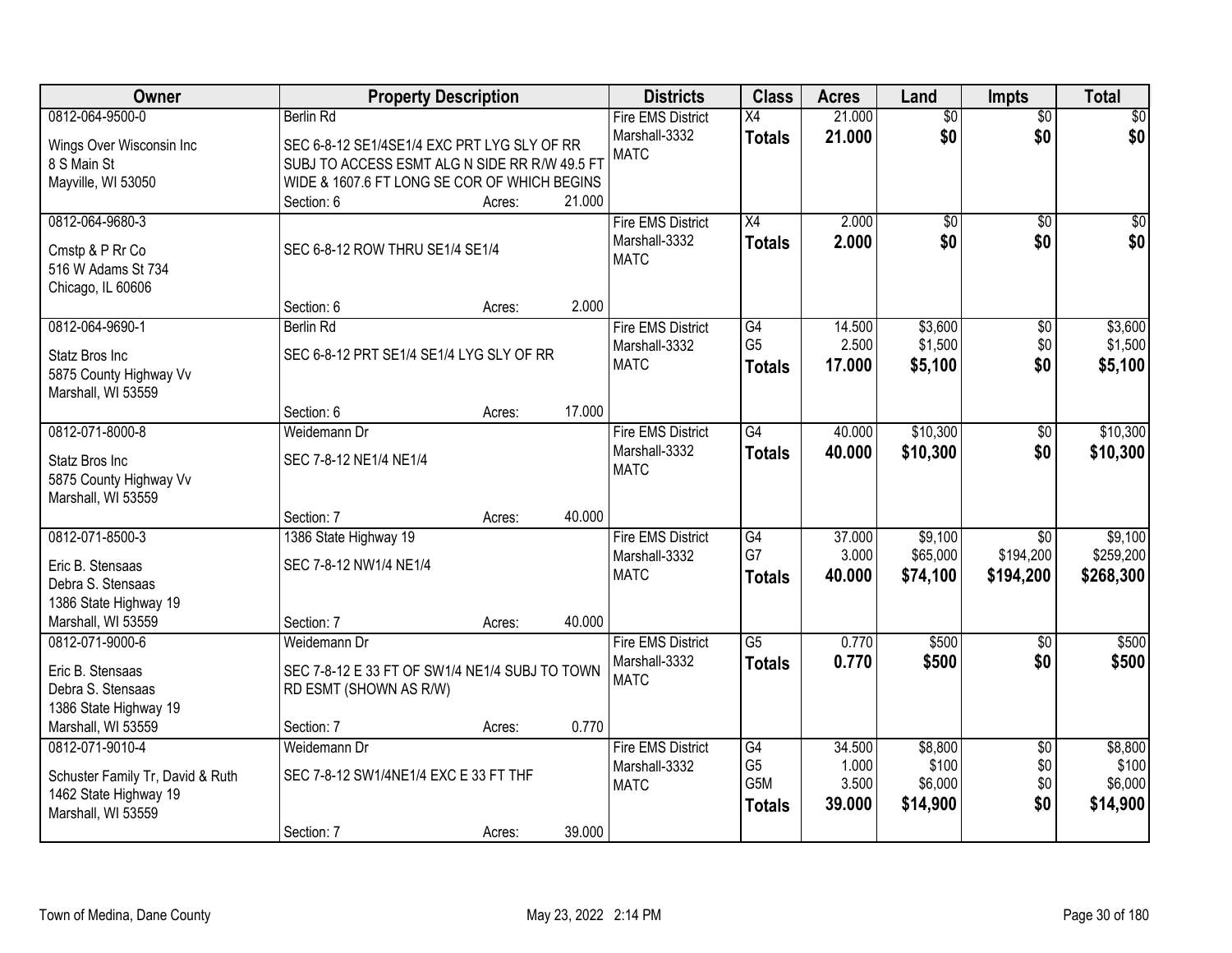| Owner                                                                                              |                                                         | <b>Property Description</b> |        | <b>Districts</b>                                         | <b>Class</b>                                 | <b>Acres</b>                        | Land                                      | <b>Impts</b>                         | <b>Total</b>                              |
|----------------------------------------------------------------------------------------------------|---------------------------------------------------------|-----------------------------|--------|----------------------------------------------------------|----------------------------------------------|-------------------------------------|-------------------------------------------|--------------------------------------|-------------------------------------------|
| 0812-071-9500-1<br>Skalitzky Acres LLC<br>1376 State Highway 19<br>Marshall, WI 53559              | SEC 7-8-12 SE1/4 NE1/4                                  |                             |        | <b>Fire EMS District</b><br>Marshall-3332<br><b>MATC</b> | G4<br>G <sub>5</sub><br><b>Totals</b>        | 39.280<br>0.720<br>40.000           | \$9,700<br>\$500<br>\$10,200              | $\sqrt{$0}$<br>\$0<br>\$0            | \$9,700<br>\$500<br>\$10,200              |
|                                                                                                    | Section: 7                                              | Acres:                      | 40.000 |                                                          |                                              |                                     |                                           |                                      |                                           |
| 0812-072-8000-7<br>Eric B. Stensaas<br>Debra S. Stensaas<br>1386 State Highway 19                  | Weidemann Dr<br>SEC 7-8-12 NE1/4 NW1/4                  |                             |        | <b>Fire EMS District</b><br>Marshall-3332<br><b>MATC</b> | G4<br>G5M<br><b>Totals</b>                   | 39.000<br>1.000<br>40.000           | \$6,700<br>\$1,700<br>\$8,400             | \$0<br>\$0<br>\$0                    | \$6,700<br>\$1,700<br>\$8,400             |
| Marshall, WI 53559                                                                                 | Section: 7                                              | Acres:                      | 40.000 |                                                          |                                              |                                     |                                           |                                      |                                           |
| 0812-072-8500-2<br>Schuster Family Tr, David & Ruth<br>1462 State Highway 19<br>Marshall, WI 53559 | State Highway 19<br>SEC 7-8-12 E1/2 FR NW1/4 NW1/4      |                             |        | <b>Fire EMS District</b><br>Marshall-3332<br><b>MATC</b> | G4<br>G <sub>5</sub><br><b>Totals</b>        | 12.000<br>1.600<br>13,600           | \$2,700<br>\$1,000<br>\$3,700             | \$0<br>\$0<br>\$0                    | \$2,700<br>\$1,000<br>\$3,700             |
|                                                                                                    | Section: 7                                              | Acres:                      | 13.600 |                                                          |                                              |                                     |                                           |                                      |                                           |
| 0812-072-8560-0<br>Kenneth L. Schuster<br>Lisa D. Schuster<br>2001 Colorado Ave                    | State Highway 19<br>SEC 7-8-12 W1/2 FR NW1/4 NW1/4      |                             |        | <b>Fire EMS District</b><br>Marshall-3332<br><b>MATC</b> | $\overline{G4}$<br><b>Totals</b>             | 13.600<br>13.600                    | \$3,100<br>\$3,100                        | $\frac{1}{20}$<br>\$0                | \$3,100<br>\$3,100                        |
| Sun Prairie, WI 53590                                                                              | Section: 7                                              | Acres:                      | 13.600 |                                                          |                                              |                                     |                                           |                                      |                                           |
| 0812-072-9000-5<br>Schuster Family Tr, David & Ruth<br>1462 State Highway 19<br>Marshall, WI 53559 | State Highway 19<br>SEC 7-8-12 E1/2 FR SW1/4 NW1/4      |                             |        | <b>Fire EMS District</b><br>Marshall-3332<br><b>MATC</b> | G4<br><b>Totals</b>                          | 12.900<br>12.900                    | \$2,900<br>\$2,900                        | $\overline{50}$<br>\$0               | \$2,900<br>\$2,900                        |
|                                                                                                    | Section: 7                                              | Acres:                      | 12.900 |                                                          |                                              |                                     |                                           |                                      |                                           |
| 0812-072-9060-3<br>Kenneth L. Schuster<br>Lisa D. Schuster<br>2001 Colorado Ave                    | State Highway 19<br>SEC 7-8-12 W1/2 FR SW1/4 NW1/4      |                             |        | <b>Fire EMS District</b><br>Marshall-3332<br><b>MATC</b> | G4<br>G5M<br><b>Totals</b>                   | 11.900<br>1.000<br>12.900           | \$2,700<br>\$1,700<br>\$4,400             | $\sqrt{6}$<br>\$0<br>\$0             | \$2,700<br>\$1,700<br>\$4,400             |
| Sun Prairie, WI 53590                                                                              | Section: 7                                              | Acres:                      | 12.900 |                                                          |                                              |                                     |                                           |                                      |                                           |
| 0812-072-9500-0<br>Schuster Family Tr, David & Ruth<br>1462 State Highway 19<br>Marshall, WI 53559 | State Highway 19<br>SEC 7-8-12 SE1/4NW1/4<br>Section: 7 | Acres:                      | 40.000 | <b>Fire EMS District</b><br>Marshall-3332<br><b>MATC</b> | G4<br>G <sub>5</sub><br>G5M<br><b>Totals</b> | 24.000<br>13.800<br>2.200<br>40.000 | \$4,300<br>\$8,300<br>\$3,800<br>\$16,400 | $\overline{50}$<br>\$0<br>\$0<br>\$0 | \$4,300<br>\$8,300<br>\$3,800<br>\$16,400 |
|                                                                                                    |                                                         |                             |        |                                                          |                                              |                                     |                                           |                                      |                                           |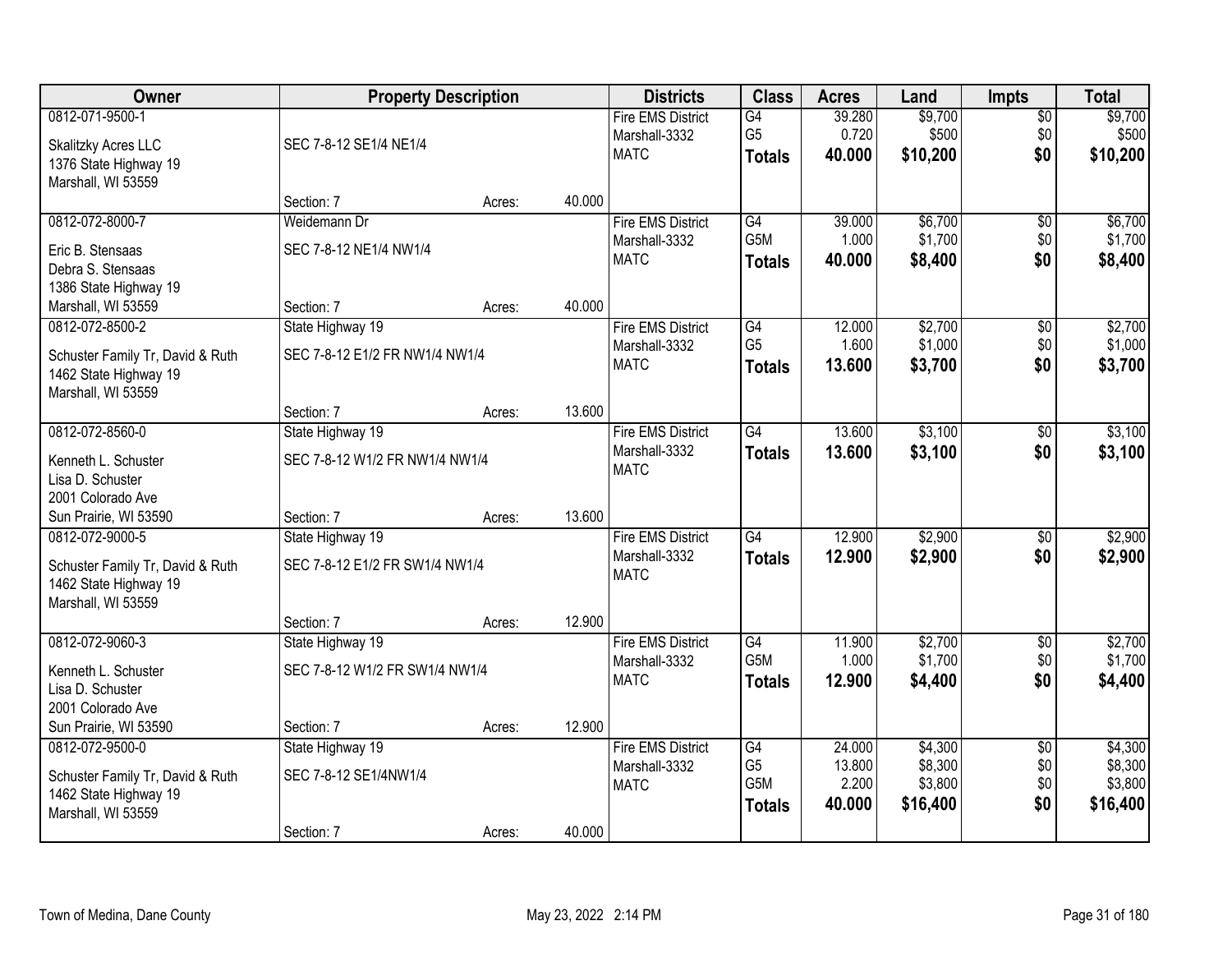| <b>Owner</b>                                                                                             | <b>Property Description</b>                                                                                                                                                                                  | <b>Districts</b>                                         | <b>Class</b>                                       | <b>Acres</b>                       | Land                                       | Impts                                            | <b>Total</b>                                 |
|----------------------------------------------------------------------------------------------------------|--------------------------------------------------------------------------------------------------------------------------------------------------------------------------------------------------------------|----------------------------------------------------------|----------------------------------------------------|------------------------------------|--------------------------------------------|--------------------------------------------------|----------------------------------------------|
| 0812-073-8000-6<br>Schuster Family Tr, David & Ruth<br>1462 State Highway 19<br>Marshall, WI 53559       | 1462 State Highway 19<br>SEC 7-8-12 NE1/4 SW1/4 EXC COM SW COR, TH N TO<br>C/L HWY, NELY ALG HWY TO PT 973.5 FT W OF E LN<br>SLY TO SLN W TO POB EXC TO DOT IN DOC 3135487<br>29.380<br>Section: 7<br>Acres: | <b>Fire EMS District</b><br>Marshall-3332<br><b>MATC</b> | G4<br>G <sub>5</sub><br>G7<br><b>Totals</b>        | 20.380<br>6.000<br>3.000<br>29.380 | \$4,800<br>\$3,600<br>\$65,000<br>\$73,400 | $\overline{50}$<br>\$0<br>\$250,000<br>\$250,000 | \$4,800<br>\$3,600<br>\$315,000<br>\$323,400 |
| 0812-073-8230-0<br>Gary O. Yelk<br>Judith H. Yelk<br>1515 State Highway 19<br>Marshall, WI 53559         | 1515 State Highway 19<br>LOT 3 CSM 10993 CS66/33&35-2/26/2004 DESCR AS<br>SEC 7-8-12 PRT NW1/4SW1/4 & PRT NE1/4SW1/4<br>(4.662 ACRES EXCL R/W)<br>4.662<br>Section: 7<br>Acres:                              | <b>Fire EMS District</b><br>Marshall-3332<br><b>MATC</b> | $\overline{G1}$<br><b>Totals</b>                   | 4.662<br>4.662                     | \$97,500<br>\$97,500                       | \$118,500<br>\$118,500                           | \$216,000<br>\$216,000                       |
| 0812-073-8260-0<br>Statz Bros Inc<br>5875 County Highway Vv<br>Marshall, WI 53559                        | State Highway 19<br>SEC 7-8-12 PRT NE1/4SW1/4 COM SW COR TH N TO<br>HWY C/L TH NELY ALG SD C/L TO PT 1188 FT ELY<br>OF SEC W LN TH SLY TO S LN TH W TO POB EXC<br>0.000<br>Section: 7<br>Acres:              | <b>Fire EMS District</b><br>Marshall-3332<br><b>MATC</b> | $\overline{G4}$<br><b>Totals</b>                   | 0.320<br>0.320                     | \$100<br>\$100                             | \$0<br>\$0                                       | \$100<br>\$100                               |
| 0812-073-8501-0<br>Schuster Family Tr, David & Ruth<br>1462 State Highway 19<br>Marshall, WI 53559       | State Highway 19<br>SEC 7-8-12 PRT NW1/4SW1/4 N 693 FT OF E 82.5 FT<br>THF EXC TO DOT IN DOC 3135487<br>0.000<br>Section: 7<br>Acres:                                                                        | <b>Fire EMS District</b><br>Marshall-3332<br><b>MATC</b> | G4<br><b>Totals</b>                                | 0.841<br>0.841                     | \$100<br>\$100                             | $\sqrt[6]{}$<br>\$0                              | \$100<br>\$100                               |
| 0812-073-8530-0<br>Rick R. Held<br>1560 State Highway 19<br>Marshall, WI 53559                           | 1560 State Highway 19<br>LOT 1 CSM 10993 CS66/33&35-2/26/2004 DESCR AS<br>SEC 7-8-12 PRT NW1/4SW1/4 & PRT NE1/4SW1/4<br>(5.016 ACRES EXCL R/W)<br>5.016<br>Section: 7<br>Acres:                              | <b>Fire EMS District</b><br>Marshall-3332<br><b>MATC</b> | $\overline{G1}$<br><b>Totals</b>                   | 5.016<br>5.016                     | \$100, 100<br>\$100,100                    | \$467,400<br>\$467,400                           | \$567,500<br>\$567,500                       |
| 0812-073-8551-0<br>Statz Bros Inc<br>5875 County Highway Vv<br>Marshall, WI 53559                        | State Highway 19<br>SEC 7-8-12 FR NW1/4 SW1/4 EXC N 693.0 FT OF E<br>82.5 FT EXC R/W & ALSO EXC ADDL 1.09 ACRES TO<br>WI DOT FOR RD R/W IN DOC #3176939 & ALSO EXC<br>Section: 7<br>0.000<br>Acres:          | <b>Fire EMS District</b><br>Marshall-3332<br><b>MATC</b> | G4<br>G <sub>5</sub><br><b>Totals</b>              | 4.000<br>1.000<br>5.000            | \$800<br>\$100<br>\$900                    | $\overline{60}$<br>\$0<br>\$0                    | \$800<br>\$100<br>\$900                      |
| 0812-073-8560-0<br>Kenneth L. Schuster<br>Lisa D. Schuster<br>2001 Colorado Ave<br>Sun Prairie, WI 53590 | State Highway 19<br>SEC 7-8-12 FR NW1/4 SW1/4 THAT PRT N OF STH 19<br>EXC N 693.0 FT OF E 82.5 FT EXC R/W & ALSO EXC<br>ADDL 1.09 ACRES TO WI DOT FOR RD R/W IN DOC<br>0.000<br>Section: 7<br>Acres:         | <b>Fire EMS District</b><br>Marshall-3332<br><b>MATC</b> | $\overline{G4}$<br>G <sub>5</sub><br><b>Totals</b> | 6.000<br>0.850<br>6.850            | \$1,400<br>\$100<br>\$1,500                | $\overline{50}$<br>\$0<br>\$0                    | \$1,400<br>\$100<br>\$1,500                  |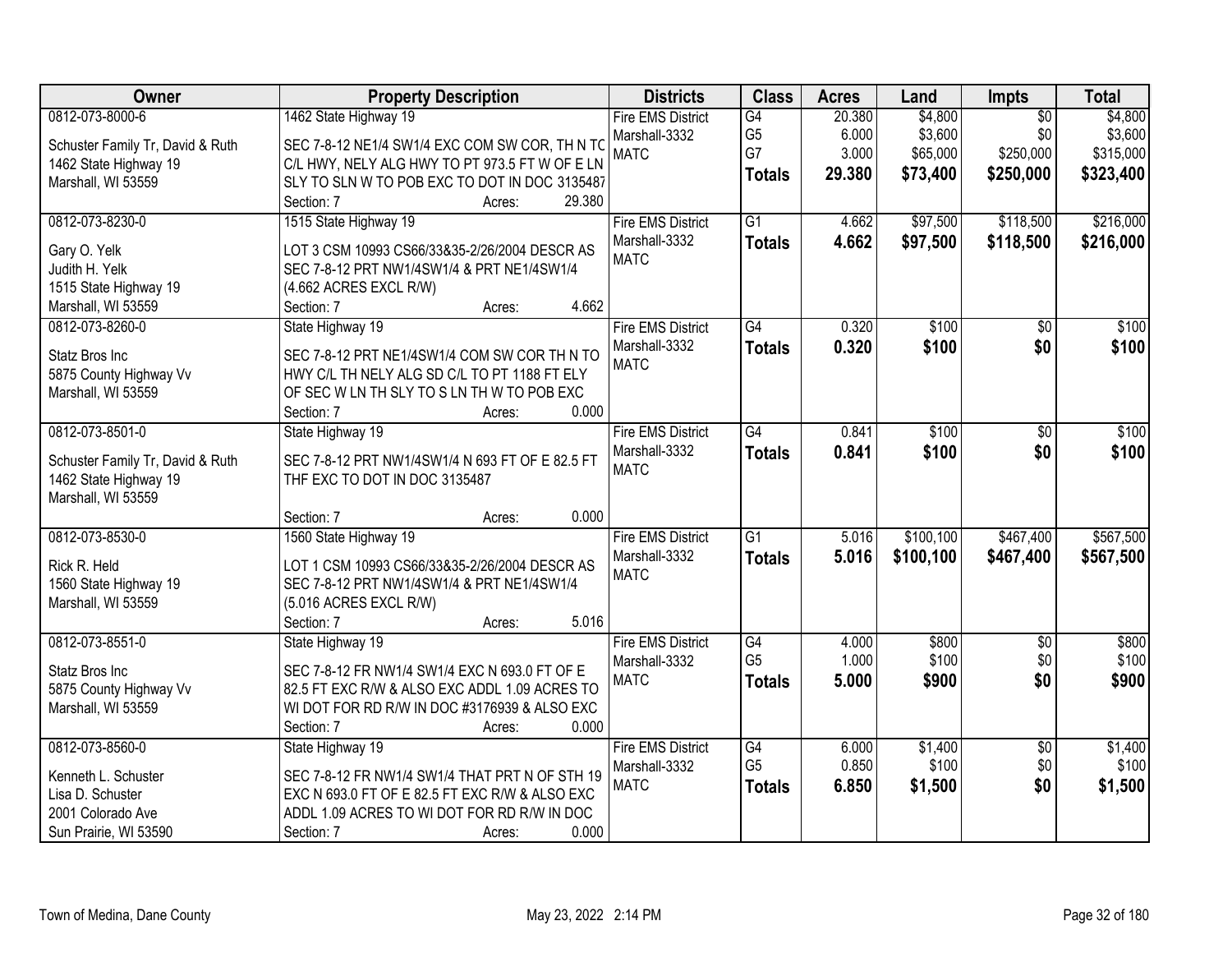| Owner                            | <b>Property Description</b>                      | <b>Districts</b>         | <b>Class</b>    | <b>Acres</b> | Land     | <b>Impts</b>    | <b>Total</b>    |
|----------------------------------|--------------------------------------------------|--------------------------|-----------------|--------------|----------|-----------------|-----------------|
| 0812-073-8850-0                  | 1567 State Highway 19                            | <b>Fire EMS District</b> | $\overline{G1}$ | 4.586        | \$96,900 | \$417,600       | \$514,500       |
| Kelly Fink-Pickarts              | LOT 2 CSM 10993 CS66/33&35-2/26/2004 DESCR AS    | Marshall-3332            | <b>Totals</b>   | 4.586        | \$96,900 | \$417,600       | \$514,500       |
| 1567 State Highway 19            | SEC 7-8-12 PRT NW1/4SW1/4 & PRT NE1/4SW1/4       | <b>MATC</b>              |                 |              |          |                 |                 |
| Marshall, WI 53559               | (4.586 ACRES EXCL R/W) TOG W/ACCESS ESMT IN      |                          |                 |              |          |                 |                 |
|                                  | 4.586<br>Section: 7<br>Acres:                    |                          |                 |              |          |                 |                 |
| 0812-073-9000-4                  | State Highway 19                                 | <b>Fire EMS District</b> | G4              | 22,400       | \$5,300  | $\overline{60}$ | \$5,300         |
| Statz Bros Inc                   | SEC 7-8-12 FR SW1/4 SW1/4                        | Marshall-3332            | G <sub>5</sub>  | 0.500        | \$300    | \$0             | \$300           |
| 5875 County Highway Vv           |                                                  | <b>MATC</b>              | <b>Totals</b>   | 22.900       | \$5,600  | \$0             | \$5,600         |
| Marshall, WI 53559               |                                                  |                          |                 |              |          |                 |                 |
|                                  | 22.900<br>Section: 7<br>Acres:                   |                          |                 |              |          |                 |                 |
| 0812-073-9500-9                  | State Highway 19                                 | <b>Fire EMS District</b> | $\overline{G4}$ | 10.000       | \$2,500  | $\overline{50}$ | \$2,500         |
|                                  |                                                  | Marshall-3332            | <b>Totals</b>   | 10.000       | \$2,500  | \$0             | \$2,500         |
| Statz Bros Inc                   | SEC 7-8-12 PRT SE1/4 SW1/4 COM SW COR, TH E TO   | <b>MATC</b>              |                 |              |          |                 |                 |
| 5875 County Highway Vv           | PT 924 FT W OF SE COR, NLY TO NLN, W TO NW       |                          |                 |              |          |                 |                 |
| Marshall, WI 53559               | COR, S TO POB                                    |                          |                 |              |          |                 |                 |
|                                  | 10.000<br>Section: 7<br>Acres:                   |                          |                 |              |          |                 |                 |
| 0812-073-9590-1                  | State Highway 19                                 | <b>Fire EMS District</b> | $\overline{G4}$ | 30.000       | \$7,500  | \$0             | \$7,500         |
| Schuster Family Tr, David & Ruth | SEC 7-8-12 SE1/4 SW1/4 EXC COM SW COR THE TO     | Marshall-3332            | <b>Totals</b>   | 30.000       | \$7,500  | \$0             | \$7,500         |
| 1462 State Highway 19            | PT 924 FT W OF SE COR NLY TO N LN W TO NW COF    | <b>MATC</b>              |                 |              |          |                 |                 |
| Marshall, WI 53559               | S TO POB                                         |                          |                 |              |          |                 |                 |
|                                  | 30.000<br>Section: 7<br>Acres:                   |                          |                 |              |          |                 |                 |
| 0812-074-8001-0                  | 1376 State Highway 19                            | <b>Fire EMS District</b> | $\overline{G4}$ | 32.220       | \$7,700  | $\overline{50}$ | \$7,700         |
| Skalitzky Acres LLC              | SEC 7-8-12 NE1/4SE1/4 EXC BEG HWY C/L 198 FT S   | Marshall-3332            | G <sub>5</sub>  | 0.850        | \$500    | \$0             | \$500           |
| 1376 State Highway 19            | OF INTERS HWY & SEC E LN TH N 198 FT TH WLY      | <b>MATC</b>              | G7              | 1.500        | \$47,500 | \$185,900       | \$233,400       |
| Marshall, WI 53559               | ALG HWY 467.5 FT TH S 198 FT TH ELY 467.5 FT TO  |                          | <b>Totals</b>   | 34.570       | \$55,700 | \$185,900       | \$241,600       |
|                                  | Section: 7<br>34.570<br>Acres:                   |                          |                 |              |          |                 |                 |
| 0812-074-8450-1                  | 1331 State Highway 19                            | <b>Fire EMS District</b> | G1              | 1.158        | \$71,200 | \$114,300       | \$185,500       |
| John P. Skalitzky                | SEC 7-8-12 PRT NE1/4 SE1/4 COM IN C/L HWY 165 F1 | Marshall-3332            | <b>Totals</b>   | 1.158        | \$71,200 | \$114,300       | \$185,500       |
| Lisa M. Skalitzky                | WLY FR E LN TH WLY 302.5 FT S 198 FT ELY 302.5   | <b>MATC</b>              |                 |              |          |                 |                 |
| 1331 State Highway 19            | FT N 198 FT TO POB EXC TO DOT IN DOC 3110677     |                          |                 |              |          |                 |                 |
| Marshall, WI 53559               | 1.150<br>Section: 7<br>Acres:                    |                          |                 |              |          |                 |                 |
| 0812-074-8460-9                  | State Highway 19                                 | <b>Fire EMS District</b> | $\overline{X4}$ | 0.800        | \$0      | $\overline{50}$ | $\overline{50}$ |
|                                  |                                                  | Marshall-3332            | <b>Totals</b>   | 0.800        | \$0      | \$0             | \$0             |
| Deansville Cemetery Association  | SEC 7-8-12 PRT NE1/4 SE1/4 COM ON E LN IN CTR    | <b>MATC</b>              |                 |              |          |                 |                 |
| Not Provided                     | HWY 198 FT S OF INTS HWY & E LN TH N 198 FT WLY  |                          |                 |              |          |                 |                 |
| Not Provided, WI 99999           | ALG HWY 165 FT SLY 198 FT ELY 165 FT TO POB      |                          |                 |              |          |                 |                 |
|                                  | 0.800<br>Section: 7<br>Acres:                    |                          |                 |              |          |                 |                 |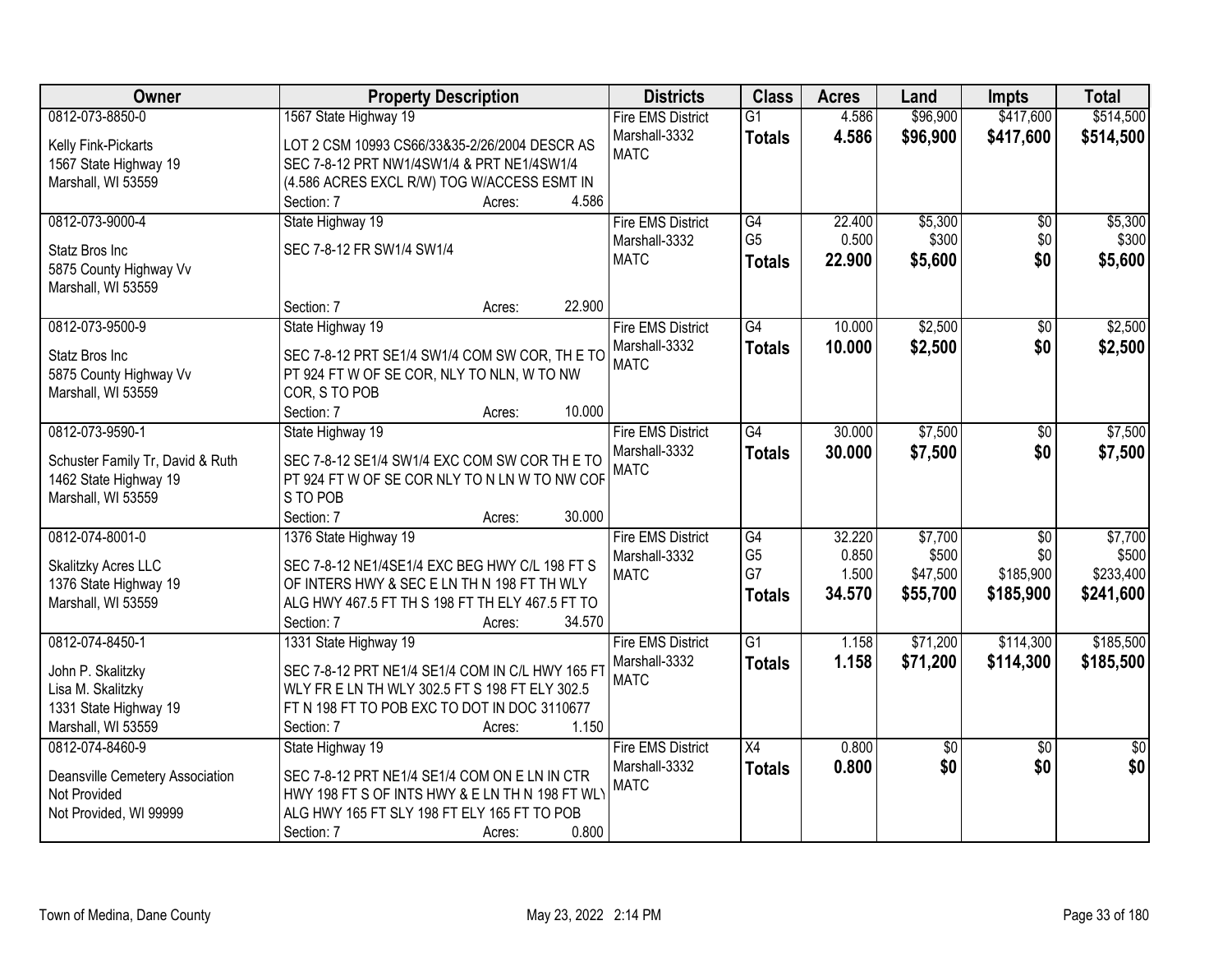| Owner                                | <b>Property Description</b>                       |        |        | <b>Districts</b>         | <b>Class</b>    | <b>Acres</b> | Land      | <b>Impts</b>    | <b>Total</b> |
|--------------------------------------|---------------------------------------------------|--------|--------|--------------------------|-----------------|--------------|-----------|-----------------|--------------|
| 0812-074-8500-0                      | State Highway 19                                  |        |        | <b>Fire EMS District</b> | $\overline{G5}$ | 0.300        | \$200     | $\overline{50}$ | \$200        |
| Eric B. Stensaas                     | SEC 7-8-12 E 33 FT N OF HWY OF NW1/4 SE1/4 EXC    |        |        | Marshall-3332            | <b>Totals</b>   | 0.300        | \$200     | \$0             | \$200        |
| Debra S. Stensaas                    | TO WI DOT IN DOC #3040833 FOR RD R/W SUBJ TO      |        |        | <b>MATC</b>              |                 |              |           |                 |              |
| 1386 State Highway 19                | TOWN RD ESMT (SHOWN AS R/W)                       |        |        |                          |                 |              |           |                 |              |
| Marshall, WI 53559                   | Section: 7                                        | Acres: | 0.300  |                          |                 |              |           |                 |              |
| 0812-074-8511-0                      | 1426 State Highway 19                             |        |        | <b>Fire EMS District</b> | G2              | 8.000        | \$48,000  | $\overline{50}$ | \$48,000     |
| Schuster Family Tr, David & Ruth     | SEC 7-8-12 NW1/4SE1/4 EXC E 33 FT N OF HWY EXC    |        |        | Marshall-3332            | G4              | 26.300       | \$6,900   | \$0             | \$6,900      |
| 1462 State Highway 19                | ADDL 2.20 ACRES FOR RD R/W IN DOC #3156077        |        |        | <b>MATC</b>              | G7              | 1.500        | \$57,800  | \$98,500        | \$156,300    |
| Marshall, WI 53559                   |                                                   |        |        |                          | <b>Totals</b>   | 35.800       | \$112,700 | \$98,500        | \$211,200    |
|                                      | Section: 7                                        | Acres: | 35.800 |                          |                 |              |           |                 |              |
| 0812-074-9000-3                      |                                                   |        |        | <b>Fire EMS District</b> | G4              | 37.500       | \$8,700   | $\overline{50}$ | \$8,700      |
| Maly Rev Tr                          | SEC 7-8-12 SW1/4SE1/4                             |        |        | Marshall-3332            | G <sub>5</sub>  | 2.500        | \$1,500   | \$0             | \$1,500      |
| 5516 County Highway N                |                                                   |        |        | <b>MATC</b>              | <b>Totals</b>   | 40.000       | \$10,200  | \$0             | \$10,200     |
| Sun Prairie, WI 53590                |                                                   |        |        |                          |                 |              |           |                 |              |
|                                      | Section: 7                                        | Acres: | 40.000 |                          |                 |              |           |                 |              |
| 0812-074-9500-8                      |                                                   |        |        | <b>Fire EMS District</b> | G4              | 28.000       | \$6,700   | \$0             | \$6,700      |
|                                      |                                                   |        |        | Marshall-3332            | G <sub>5</sub>  | 4.000        | \$1,900   | \$0             | \$1,900      |
| Maly Rev Tr                          | SEC 7-8-12 SE1/4SE1/4 WLY OF HWY                  |        |        | <b>MATC</b>              | <b>Totals</b>   | 32.000       | \$8,600   | \$0             | \$8,600      |
| 5516 County Highway N                |                                                   |        |        |                          |                 |              |           |                 |              |
| Sun Prairie, WI 53590                | Section: 7                                        | Acres: | 32.000 |                          |                 |              |           |                 |              |
| 0812-074-9820-1                      | 5816 County Highway Tt                            |        |        | <b>Fire EMS District</b> | $\overline{G1}$ | 7.130        | \$110,700 | \$184,500       | \$295,200    |
|                                      |                                                   |        |        | Marshall-3332            | <b>Totals</b>   | 7.130        | \$110,700 | \$184,500       | \$295,200    |
| Dopson Living Tr, Gary E & Beverly A | LOT 2 CSM 5002 CS22/197&198 R8560/81-8/4/86 F/K/A |        |        | <b>MATC</b>              |                 |              |           |                 |              |
| 5816 County Highway Tt               | LOT 1 CSM 4679 CS20/273&274-6/14/85 DESCR AS      |        |        |                          |                 |              |           |                 |              |
| Marshall, WI 53559                   | SEC 7-8-12 PRT SE1/4SE1/4 310,607 SQ FT           |        |        |                          |                 |              |           |                 |              |
|                                      | Section: 7                                        | Acres: | 7.130  |                          |                 |              |           |                 |              |
| 0812-074-9835-4                      | 5814 County Highway Tt                            |        |        | <b>Fire EMS District</b> | $\overline{G1}$ | 0.720        | \$64,000  | \$124,600       | \$188,600    |
| Christopher L. Dopson                | LOT 1 CSM 5002 CS22/197&198 R8560/81-8/4/86 F/K/A |        |        | Marshall-3332            | <b>Totals</b>   | 0.720        | \$64,000  | \$124,600       | \$188,600    |
| Birgit M. Dopson                     | LOT 1 CSM 4679 CS20/273&274-6/14/85 DESCR AS      |        |        | <b>MATC</b>              |                 |              |           |                 |              |
| 5814 County Highway Tt               | SEC 7-8-12 PRT SE1/4SE1/4 31,242 SQ FT            |        |        |                          |                 |              |           |                 |              |
| Marshall, WI 53559                   | Section: 7                                        | Acres: | 0.720  |                          |                 |              |           |                 |              |
| 0812-081-8001-0                      | County Rd TT                                      |        |        | <b>Fire EMS District</b> | G4              | 18.822       | \$4,500   | $\overline{30}$ | \$4,500      |
| Lexi E. Merritt                      | SEC 8-8-12 NE1/4 NE1/4 EXC CSM 11498              |        |        | Marshall-3332            | G5M             | 18.823       | \$32,000  | \$0             | \$32,000     |
| Lucas J. Dobrzynski                  |                                                   |        |        | <b>MATC</b>              | <b>Totals</b>   | 37.645       | \$36,500  | \$0             | \$36,500     |
| 4113 Carberry St                     |                                                   |        |        |                          |                 |              |           |                 |              |
| Madison, WI 53704                    | Section: 8                                        | Acres: | 0.000  |                          |                 |              |           |                 |              |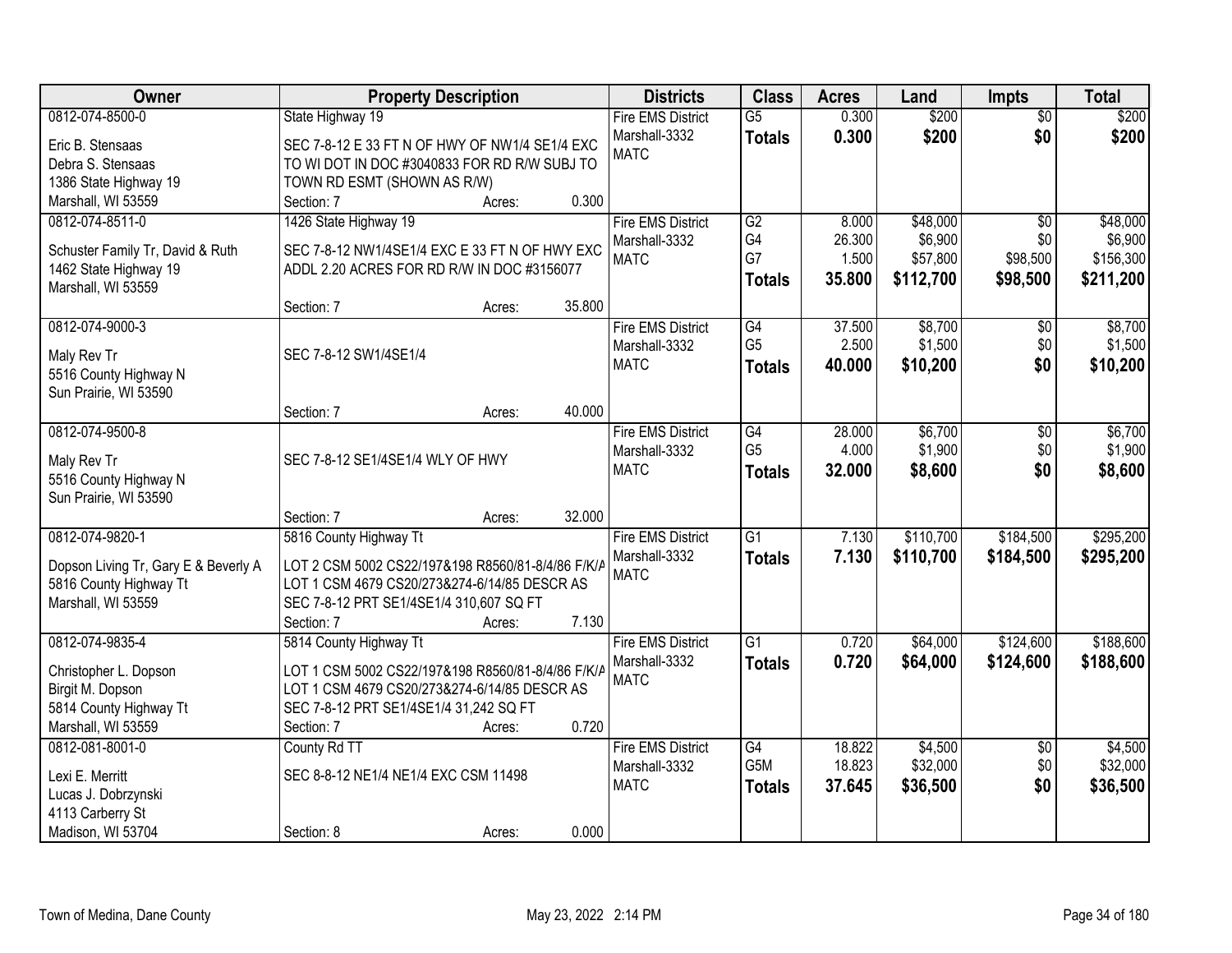| Owner                            | <b>Property Description</b>                                                       | <b>Districts</b>             | <b>Class</b>    | <b>Acres</b> | Land            | <b>Impts</b>    | <b>Total</b>     |
|----------------------------------|-----------------------------------------------------------------------------------|------------------------------|-----------------|--------------|-----------------|-----------------|------------------|
| 0812-081-8090-0                  | County Rd TT                                                                      | <b>Fire EMS District</b>     | $\overline{G5}$ | 2.544        | \$2,300         | $\overline{50}$ | \$2,300          |
| Lexi E. Merritt                  | LOT 1 CSM 11498 CS70/83&84-8/29/2005 DESCR AS                                     | Marshall-3332                | <b>Totals</b>   | 2.544        | \$2,300         | \$0             | \$2,300          |
| Lucas J. Dobrzynski              | SEC 8-8-12 PRT NE1/4NE1/4 (2.544 ACRES)                                           | <b>MATC</b>                  |                 |              |                 |                 |                  |
| 4113 Carberry St                 |                                                                                   |                              |                 |              |                 |                 |                  |
| Madison, WI 53704                | 2.544<br>Section: 8<br>Acres:                                                     |                              |                 |              |                 |                 |                  |
| 0812-081-8500-1                  | County Rd TT                                                                      | <b>Fire EMS District</b>     | G4              | 36.000       | \$8,200         | $\overline{50}$ | \$8,200          |
|                                  |                                                                                   | Marshall-3332                | G <sub>5</sub>  | 4.000        | \$1,900         | \$0             | \$1,900          |
| Ditw Farms LLC                   | SEC 8-8-12 NW1/4 NE1/4                                                            | <b>MATC</b>                  | <b>Totals</b>   | 40.000       | \$10,100        | \$0             | \$10,100         |
| 2150 State Highway 19            |                                                                                   |                              |                 |              |                 |                 |                  |
| Sun Prairie, WI 53590            | 40.000                                                                            |                              |                 |              |                 |                 |                  |
|                                  | Section: 8<br>Acres:                                                              |                              |                 |              |                 |                 |                  |
| 0812-081-9330-5                  | 1132 State Highway 19                                                             | <b>Fire EMS District</b>     | G1              | 4.917        | \$99,400        | \$169,500       | \$268,900        |
| Fountain Rev Living Tr, Jack E & | SEC 8-8-12 PRT SW1/4NE1/4 & PRT NW1/4SE1/4 BEG                                    | Marshall-3332<br><b>MATC</b> | <b>Totals</b>   | 4.917        | \$99,400        | \$169,500       | \$268,900        |
| Lavonne L                        | 330.5 FT S OF NE COR TH SLY 934 FT TH S82DEGW                                     |                              |                 |              |                 |                 |                  |
| PO Box 614                       | ALG NLY R/W LN HWY 19 478.9 FT TH N24DEGE                                         |                              |                 |              |                 |                 |                  |
| Marshall, WI 53559               | Section: 8<br>5.240<br>Acres:                                                     |                              |                 |              |                 |                 |                  |
| 0812-081-9500-9                  | 1112 State Highway 19                                                             | <b>Fire EMS District</b>     | G4              | 21.500       | \$4,600         | $\sqrt{6}$      | \$4,600          |
| Michael W. Clayton               | SEC 8-8-12 PRT SE1/4NE1/4 COM SEC E1/4 COR TH                                     | Marshall-3332                | G5M             | 10.150       | \$17,300        | \$0             | \$17,300         |
| Bonnie A. Clayton                | N 63.05 FT TO C/L STH 19 TO POB TH CONT N                                         | <b>MATC</b>                  | G7              | 1.000        | \$8,000         | \$3,400         | \$11,400         |
| 1090 State Highway 19            | 774.25 FT TH S29DEGW 461.65 FT TH S47DEGW 571                                     |                              | <b>Totals</b>   | 32.650       | \$29,900        | \$3,400         | \$33,300         |
| Marshall, WI 53559               | Section: 8<br>32.650<br>Acres:                                                    |                              |                 |              |                 |                 |                  |
| 0812-081-9600-8                  | 1112 State Highway 19                                                             | <b>Fire EMS District</b>     | $\overline{G1}$ | 3.200        | \$86,500        | \$223,700       | \$310,200        |
|                                  |                                                                                   | Marshall-3332                | <b>Totals</b>   | 3.200        | \$86,500        | \$223,700       | \$310,200        |
| Larry L. Olson                   | LOT 1 CSM 2475 CS9/402-7/8/77 DESCR SEC 8-8-12                                    | <b>MATC</b>                  |                 |              |                 |                 |                  |
| 1112 State Highway 19            | PRT SE1/4NE1/4 EXC TO DOT IN DOC 3135488                                          |                              |                 |              |                 |                 |                  |
| Marshall, WI 53559               | RE-RECORDED AS DOC #3158893 SUBJ TO ESMT IN                                       |                              |                 |              |                 |                 |                  |
|                                  | 3.200<br>Section: 8<br>Acres:                                                     |                              |                 |              |                 |                 |                  |
| 0812-081-9830-0                  | State Highway 19                                                                  | <b>Fire EMS District</b>     | $\overline{X2}$ | 0.800        | $\overline{50}$ | $\overline{50}$ | $\overline{\$0}$ |
| WI Dot                           | SEC 8-8-12 SE1/4NE1/4 EXC CSM 2475, EXC CSM                                       | Marshall-3332                | <b>Totals</b>   | 0.800        | \$0             | \$0             | \$0              |
| 2101 Wright St                   | 7724, EXC R830/132, EXC R830/136, EXC                                             | <b>MATC</b>                  |                 |              |                 |                 |                  |
| Madison, WI 53704                | R6859/49&50                                                                       |                              |                 |              |                 |                 |                  |
|                                  | 0.800<br>Section: 8<br>Acres:                                                     |                              |                 |              |                 |                 |                  |
| 0812-082-8000-5                  | 6022 County Highway Tt                                                            | <b>Fire EMS District</b>     | G4              | 32,000       | \$7,800         | $\overline{50}$ | \$7,800          |
|                                  |                                                                                   | Marshall-3332                | G <sub>5</sub>  | 2.500        | \$400           | \$0             | \$400            |
| Ditw Farms LLC                   | SEC 8-8-12 NE1/4 NW1/4 EXC COM NW COR TH S                                        | <b>MATC</b>                  | <b>Totals</b>   | 34.500       | \$8,200         | \$0             | \$8,200          |
| 2150 State Highway 19            | 470.25 FT TH E 505 FT TH N 107.25 FT TH W 10 FT<br>TH N 363 FT TH W 495 FT TO POB |                              |                 |              |                 |                 |                  |
| Sun Prairie, WI 53590            | 34.500                                                                            |                              |                 |              |                 |                 |                  |
|                                  | Section: 8<br>Acres:                                                              |                              |                 |              |                 |                 |                  |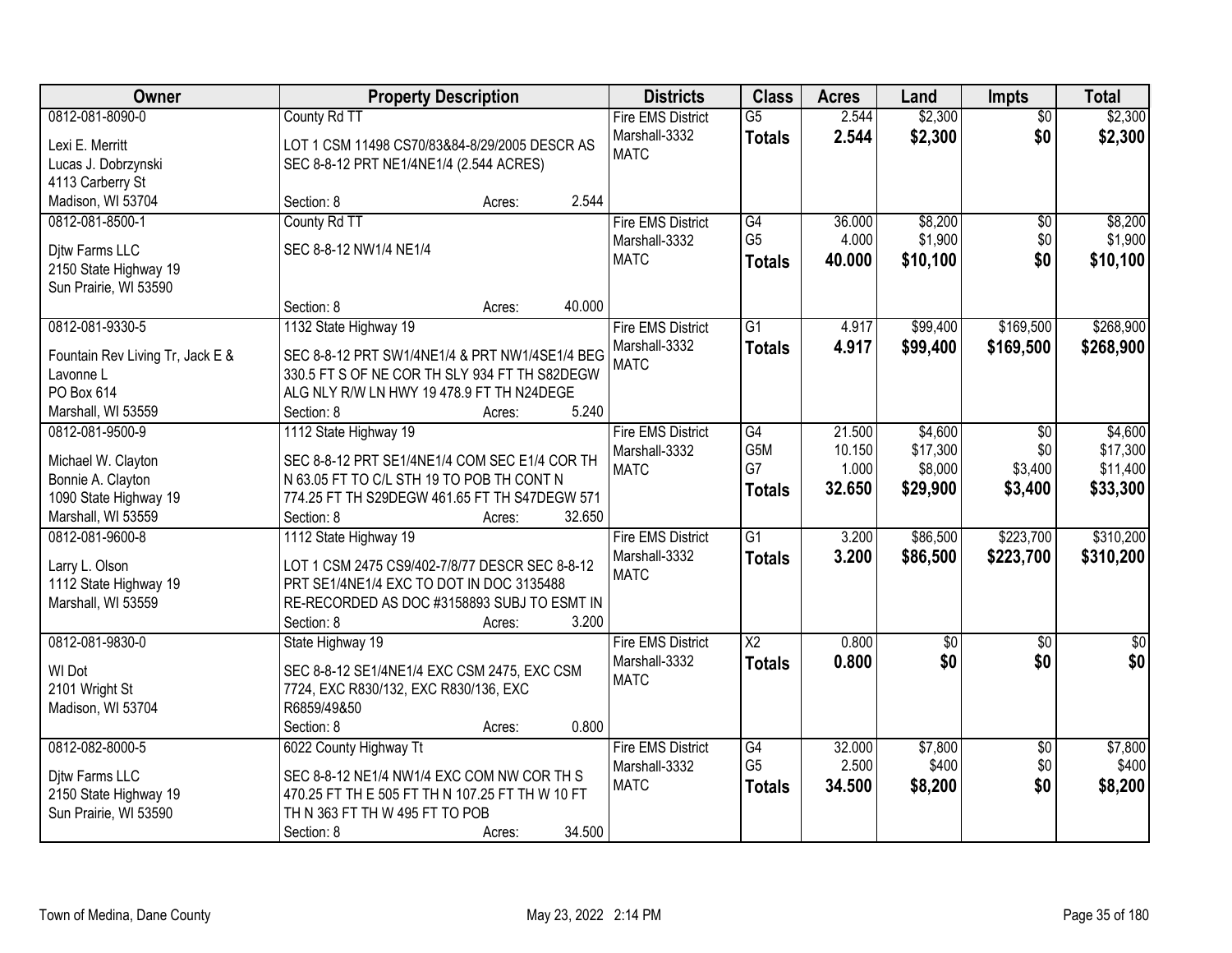| Owner                  | <b>Property Description</b>                      | <b>Districts</b>         | <b>Class</b>    | <b>Acres</b> | Land     | <b>Impts</b>    | <b>Total</b> |
|------------------------|--------------------------------------------------|--------------------------|-----------------|--------------|----------|-----------------|--------------|
| 0812-082-8080-9        | 6020 County Highway Tt                           | <b>Fire EMS District</b> | $\overline{G1}$ | 1.250        | \$71,900 | \$134,500       | \$206,400    |
| Frank W. Webster       | SEC 8-8-12 PRT NE1/4 NW1/4 COM ON NLN 330 FT E   | Marshall-3332            | <b>Totals</b>   | 1.250        | \$71,900 | \$134,500       | \$206,400    |
| Christina L. Webster   | OF NW COR TH S 330 FT E 165 FT N 330 FT W 165    | <b>MATC</b>              |                 |              |          |                 |              |
| 6020 County Highway Tt | FT TO POB                                        |                          |                 |              |          |                 |              |
| Marshall, WI 53559     | 1.250<br>Section: 8<br>Acres:                    |                          |                 |              |          |                 |              |
| 0812-082-8090-7        | 6014 County Highway Tt                           | <b>Fire EMS District</b> | $\overline{G1}$ | 1.000        | \$70,000 | \$127,900       | \$197,900    |
|                        |                                                  | Marshall-3332            | <b>Totals</b>   | 1.000        | \$70,000 | \$127,900       | \$197,900    |
| John D. Chadwick       | SEC 8-8-12 PRT NE1/4 NW1/4 COM 198 FT E OF NW    | <b>MATC</b>              |                 |              |          |                 |              |
| Tiffany S. Chadwick    | COR TH S 330 FT E 132 FT N 330 FT W 132 FT TO    |                          |                 |              |          |                 |              |
| 6014 County Highway Tt | POB                                              |                          |                 |              |          |                 |              |
| Marshall, WI 53559     | 1.000<br>Section: 8<br>Acres:                    |                          |                 |              |          |                 |              |
| 0812-082-8110-2        | County Rd TT                                     | <b>Fire EMS District</b> | G1              | 0.530        | \$4,000  | \$0             | \$4,000      |
| John D. Chadwick       | SEC 8-8-12 PRT NE1/4 NW1/4 COM NW COR TH E 198   | Marshall-3332            | <b>Totals</b>   | 0.530        | \$4,000  | \$0             | \$4,000      |
| Tiffany S. Chadwick    | FT S 168 FT NWLY ALG C/L 16 FT DITCH 221 FT TO   | <b>MATC</b>              |                 |              |          |                 |              |
| 6014 County Highway Tt | W LN 1/41/4 NLY ALG W LN 65 FT TO POB            |                          |                 |              |          |                 |              |
| Marshall, WI 53559     | 0.000<br>Section: 8<br>Acres:                    |                          |                 |              |          |                 |              |
| 0812-082-8140-6        | 6006 County Highway Tt                           | <b>Fire EMS District</b> | $\overline{G1}$ | 0.860        | \$67,500 | \$96,100        | \$163,600    |
|                        |                                                  | Marshall-3332            | <b>Totals</b>   | 0.860        | \$67,500 | \$96,100        | \$163,600    |
| Joshua L. Myren        | SEC 8-8-12 PRT NE1/4 NW1/4 COM NW COR TH E 198   | <b>MATC</b>              |                 |              |          |                 |              |
| Roberta L. Myren       | FT TH S 330 FT TH W 198 FT TH N 330 FT TO POB    |                          |                 |              |          |                 |              |
| 6006 County Highway Tt | EXC R7454/49                                     |                          |                 |              |          |                 |              |
| Marshall, WI 53559     | 0.860<br>Section: 8<br>Acres:                    |                          |                 |              |          |                 |              |
| 0812-082-8160-2        | County Rd TT                                     | <b>Fire EMS District</b> | $\overline{G1}$ | 0.408        | \$3,100  | $\overline{50}$ | \$3,100      |
| Alice M. Cramer        | SEC 8-8-12 PRT NE1/4NW1/4 COM 330 FT S OF NW     | Marshall-3332            | <b>Totals</b>   | 0.408        | \$3,100  | \$0             | \$3,100      |
| 6000 County Highway Tt | COR SD NE1/4NW1/4 & POB TH S ALG HWY ON A LN     | <b>MATC</b>              |                 |              |          |                 |              |
| Marshall, WI 53559     | BETWEEN NE1/4NW1/4 & NW1/4NW1/4 SD SEC 33 FT     |                          |                 |              |          |                 |              |
|                        | 0.000<br>Section: 8<br>Acres:                    |                          |                 |              |          |                 |              |
| 0812-082-8170-0        | 6000 County Highway Tt                           | <b>Fire EMS District</b> | $\overline{G1}$ | 1.250        | \$71,900 | \$149,800       | \$221,700    |
|                        |                                                  | Marshall-3332            |                 | 1.250        | \$71,900 | \$149,800       |              |
| Alice M. Cramer        | SEC 8-8-12 PRT NE1/4 NW1/4 BEG 363 FT S OF NW    | <b>MATC</b>              | <b>Totals</b>   |              |          |                 | \$221,700    |
| 6000 County Highway Tt | COR TH S 107.25 FT TH E 505 FT TH N 107.25 FT TH |                          |                 |              |          |                 |              |
| Marshall, WI 53559     | W 505 FT TO POB                                  |                          |                 |              |          |                 |              |
|                        | 1.250<br>Section: 8<br>Acres:                    |                          |                 |              |          |                 |              |
| 0812-082-8500-0        | 1125 Berlin Rd                                   | <b>Fire EMS District</b> | $\overline{G1}$ | 0.100        | \$1,600  | $\overline{50}$ | \$1,600      |
| Cara L. Broome         | SEC 8-8-12 PRT NW1/4NW1/4 BEG NE COR TH W 132    | Marshall-3332            | <b>Totals</b>   | 0.100        | \$1,600  | \$0             | \$1,600      |
| 1125 Berlin Rd         | FT TO C/L DITCH SELY ALG C/L DITCH TO C/L HWY    | <b>MATC</b>              |                 |              |          |                 |              |
| Marshall, WI 53559     | N 71 FT TO POB                                   |                          |                 |              |          |                 |              |
|                        | 0.100<br>Section: 8                              |                          |                 |              |          |                 |              |
|                        | Acres:                                           |                          |                 |              |          |                 |              |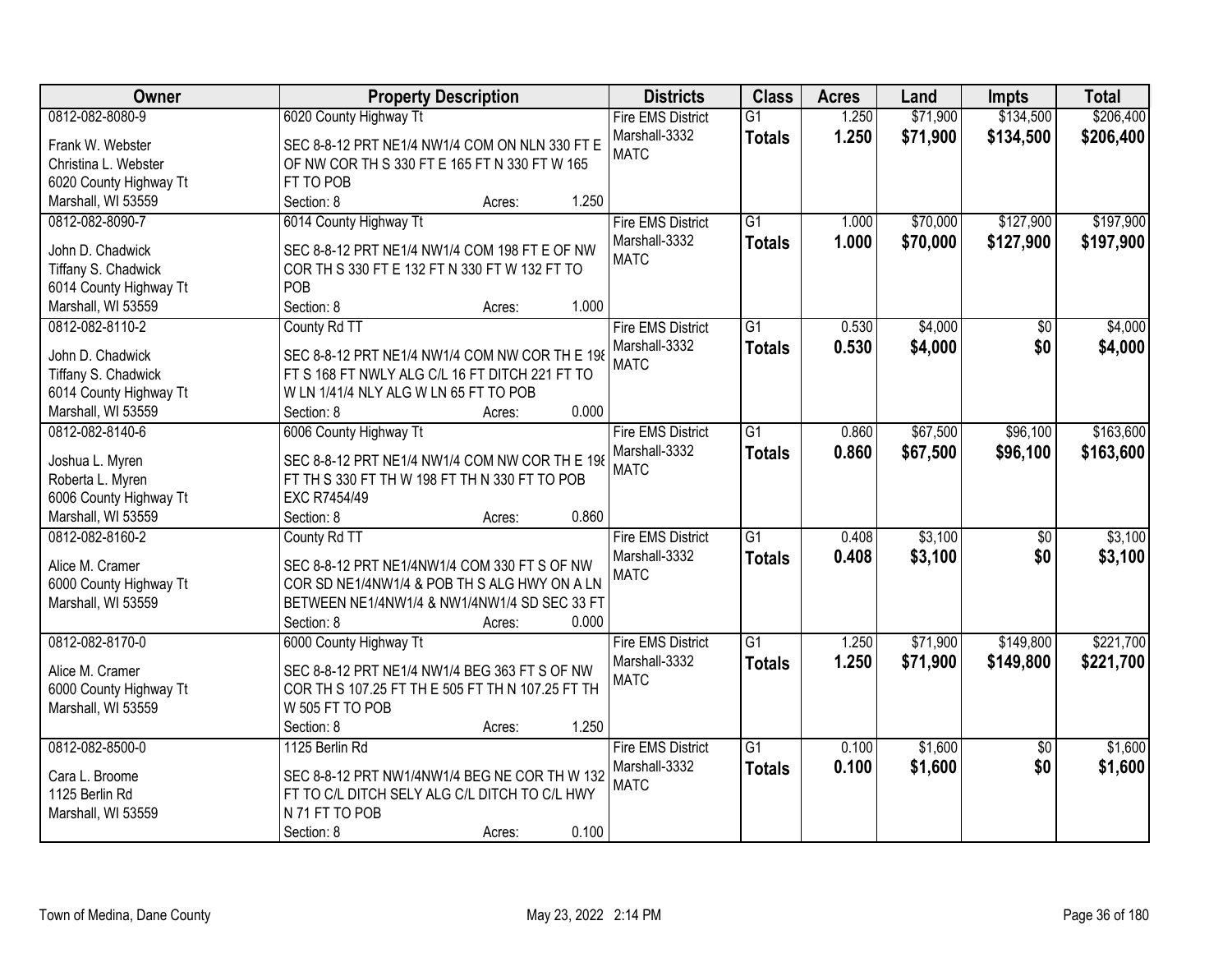| Owner                                | <b>Property Description</b>                          | <b>Districts</b>             | <b>Class</b>                      | <b>Acres</b>    | Land             | <b>Impts</b>           | <b>Total</b>     |
|--------------------------------------|------------------------------------------------------|------------------------------|-----------------------------------|-----------------|------------------|------------------------|------------------|
| 0812-082-8520-6                      | County Rd TT                                         | <b>Fire EMS District</b>     | G4                                | 38.900          | \$9,600          | $\overline{50}$        | \$9,600          |
| Statz Bros Inc                       | SEC 8-8-12 NW1/4 NW1/4 EXC COM NE COR TH W           | Marshall-3332                | G <sub>5</sub>                    | 1.000           | \$100            | \$0                    | \$100            |
| 5875 County Highway Vv               | 132 FT TO C/L DITCH SELY ALG C/L DITCH TO C/L        | <b>MATC</b>                  | <b>Totals</b>                     | 39.900          | \$9,700          | \$0                    | \$9,700          |
| Marshall, WI 53559                   | HWY N 71 FT TO POB M 402/556                         |                              |                                   |                 |                  |                        |                  |
|                                      | Section: 8<br>39.900<br>Acres:                       |                              |                                   |                 |                  |                        |                  |
| 0812-082-9000-3                      | County Rd TT                                         | <b>Fire EMS District</b>     | G4                                | 39.000          | \$10,300         | $\overline{50}$        | \$10,300         |
| Statz Bros Inc                       | SEC 8-8-12 SW1/4 NW1/4                               | Marshall-3332                | G <sub>5</sub>                    | 0.750           | \$100            | \$0                    | \$100            |
| 5875 County Highway Vv               |                                                      | <b>MATC</b>                  | <b>Totals</b>                     | 39.750          | \$10,400         | \$0                    | \$10,400         |
| Marshall, WI 53559                   |                                                      |                              |                                   |                 |                  |                        |                  |
|                                      | 39.750<br>Section: 8<br>Acres:                       |                              |                                   |                 |                  |                        |                  |
| 0812-082-9560-6                      | 5972 County Highway Tt                               | <b>Fire EMS District</b>     | $\overline{G1}$                   | 5.000           | \$100,000        | \$120,100              | \$220,100        |
| Jeffrey D. Pulley                    | SEC 8-8-12 PRT SE1/4 NW1/4 THE N 396 FT OF W 660     | Marshall-3332                | <b>Totals</b>                     | 5.000           | \$100,000        | \$120,100              | \$220,100        |
| 1113 Graedel Ct                      | FT EXC W 330 FT OF S 132 FT THF                      | <b>MATC</b>                  |                                   |                 |                  |                        |                  |
| Madison, WI 53704                    |                                                      |                              |                                   |                 |                  |                        |                  |
|                                      | 5.000<br>Section: 8<br>Acres:                        |                              |                                   |                 |                  |                        |                  |
| 0812-082-9650-7                      | 5964 County Highway Tt                               | <b>Fire EMS District</b>     | $\overline{G1}$                   | 1.000           | \$70,000         | \$128,900              | \$198,900        |
|                                      |                                                      | Marshall-3332                | <b>Totals</b>                     | 1.000           | \$70,000         | \$128,900              | \$198,900        |
| Jeffrey D. Pulley                    | SEC 8-8-12 PRT SE1/4 NW1/4 COM 264 FT S OF NW        | <b>MATC</b>                  |                                   |                 |                  |                        |                  |
| 1113 Graedel Ct<br>Madison, WI 53704 | COR TH S 132 FT E 330 FT N 132 FT W 330 FT TO<br>POB |                              |                                   |                 |                  |                        |                  |
|                                      | Section: 8<br>1.000<br>Acres:                        |                              |                                   |                 |                  |                        |                  |
| 0812-082-9670-3                      | 5958 County Highway Tt                               | <b>Fire EMS District</b>     | $\overline{G1}$                   | 0.540           | \$54,400         | \$153,700              | \$208,100        |
|                                      |                                                      | Marshall-3332                | Totals                            | 0.540           | \$54,400         | \$153,700              | \$208,100        |
| Karen A. Ricker                      | SEC 8-8-12 S 135 FT OF N 531 FT OF W 175 FT OF       | <b>MATC</b>                  |                                   |                 |                  |                        |                  |
| 5958 County Highway Tt               | SE1/4 NW1/4                                          |                              |                                   |                 |                  |                        |                  |
| Marshall, WI 53559                   |                                                      |                              |                                   |                 |                  |                        |                  |
|                                      | 0.540<br>Section: 8<br>Acres:                        |                              |                                   |                 |                  |                        |                  |
| 0812-082-9780-0                      | County Rd TT                                         | <b>Fire EMS District</b>     | $\overline{G4}$<br>G <sub>5</sub> | 14.000<br>0.929 | \$3,600<br>\$100 | $\overline{60}$<br>\$0 | \$3,600<br>\$100 |
| Kersten Farms, LLC                   | LOT 1 CSM 13383 CS86/340&342-10/22/2012 DESCR        | Marshall-3332<br><b>MATC</b> |                                   |                 |                  |                        |                  |
| PO Box 15                            | AS SEC 8-8-12 PRT SE1/4NW1/4, PRT SW1/4NE1/4,        |                              | <b>Totals</b>                     | 14.929          | \$3,700          | \$0                    | \$3,700          |
| Marshall, WI 53559                   | PRT NE1/4SW1/4 & PRT NW1/4SE1/4 (14.929 ACRES        |                              |                                   |                 |                  |                        |                  |
|                                      | Section: 8<br>14.929<br>Acres:                       |                              |                                   |                 |                  |                        |                  |
| 0812-082-9815-0                      | 1216 State Highway 19                                | <b>Fire EMS District</b>     | $\overline{G1}$                   | 2.000           | \$77,500         | \$356,400              | \$433,900        |
| Mark A. Bursaw                       | LOT 2 CSM 13383 CS86/340&342-10/22/2012 DESCR        | Marshall-3332                | G4                                | 12.883          | \$2,900          | \$0                    | \$2,900          |
| Aleacia C. Bursaw                    | AS SEC 8-8-12 PRT SE1/4NW1/4, PRT SW1/4NE1/4,        | <b>MATC</b>                  | G <sub>5</sub>                    | 4.100           | \$2,500          | \$0                    | \$2,500          |
| 1216 State Highway 19                | PRT NE1/4SW1/4 & PRT NW1/4SE1/4 (18.983 ACRES        |                              | <b>Totals</b>                     | 18.983          | \$82,900         | \$356,400              | \$439,300        |
| Marshall, WI 53559                   | 18.983<br>Section: 8<br>Acres:                       |                              |                                   |                 |                  |                        |                  |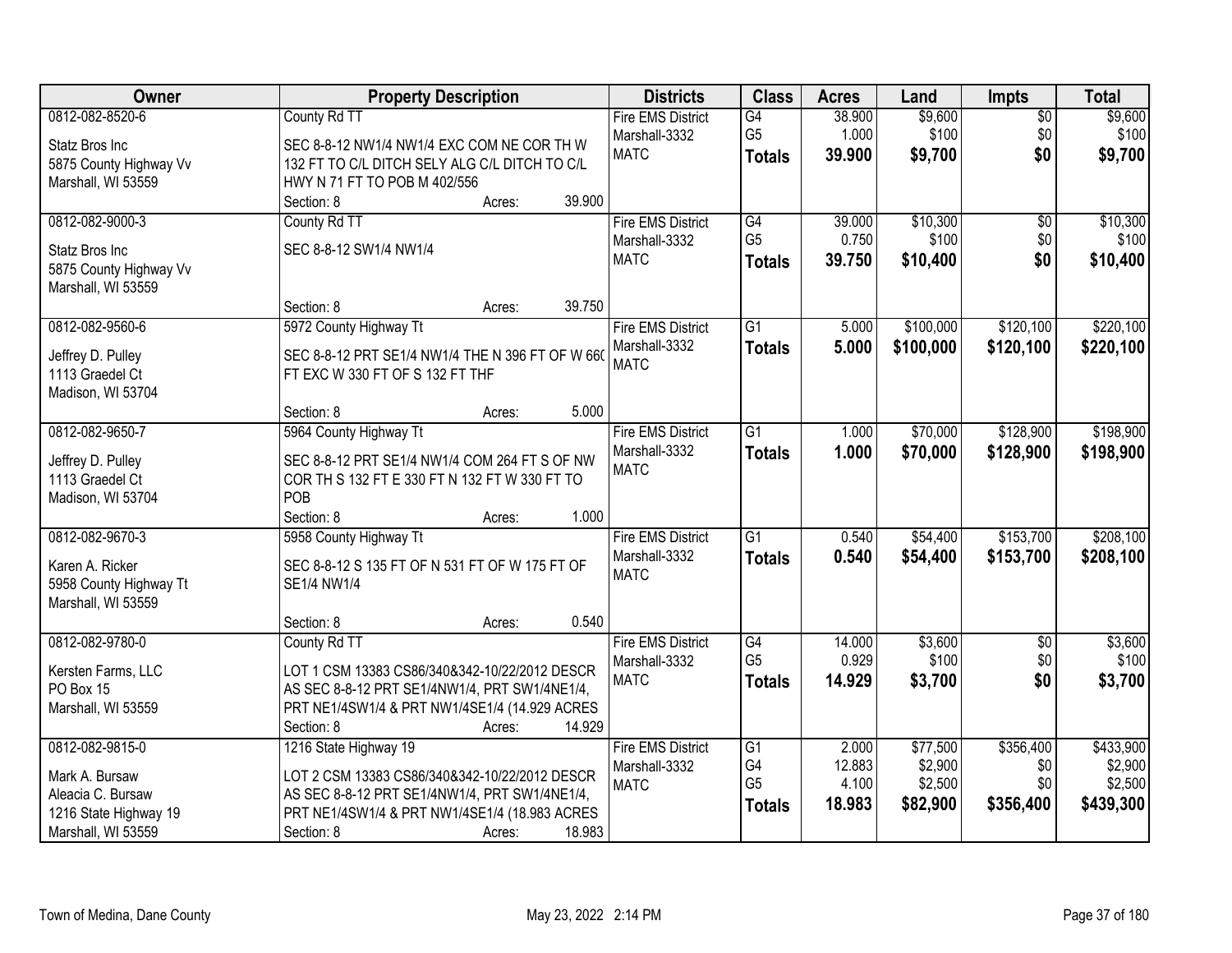| Owner                   | <b>Property Description</b>                      | <b>Districts</b>         | <b>Class</b>    | <b>Acres</b> | Land      | <b>Impts</b>    | <b>Total</b> |
|-------------------------|--------------------------------------------------|--------------------------|-----------------|--------------|-----------|-----------------|--------------|
| 0812-082-9845-0         | State Highway 19                                 | <b>Fire EMS District</b> | G4              | 34.217       | \$8,400   | $\overline{50}$ | \$8,400      |
| Kersten Farms, LLC      | LOT 3 CSM 13383 CS86/340&342-10/22/2012 DESCR    | Marshall-3332            | G <sub>5</sub>  | 1.000        | \$100     | \$0             | \$100        |
| PO Box 15               | AS SEC 8-8-12 PRT SE1/4NW1/4, PRT SW1/4NE1/4,    | <b>MATC</b>              | <b>Totals</b>   | 35.217       | \$8,500   | \$0             | \$8,500      |
| Marshall, WI 53559      | PRT NE1/4SW1/4 & PRT NW1/4SE1/4 (35.217 ACRES    |                          |                 |              |           |                 |              |
|                         | 35.217<br>Section: 8<br>Acres:                   |                          |                 |              |           |                 |              |
| 0812-083-8161-0         | 1221 State Highway 19                            | <b>Fire EMS District</b> | $\overline{G1}$ | 2.000        | \$77,500  | \$172,400       | \$249,900    |
|                         |                                                  | Marshall-3332            | G4              | 24.000       | \$5,900   | \$0             | \$5,900      |
| Tk2 Enterprises LLC     | SEC 8-8-12 PRT NE1/4 SW1/4 LYG S OF STH 19 EXC   | <b>MATC</b>              | G <sub>5</sub>  | 0.500        | \$100     | \$0             | \$100        |
| 1843 Us Highway 12 & 18 | 0.92 ACRES ADDL LAND FOR RD R/W TO WI DOT IN     |                          | <b>Totals</b>   | 26.500       | \$83,500  | \$172,400       | \$255,900    |
| Deerfield, WI 53531     | DOC #3161075 & ALSO EXC CSM 11195 SUBJ TO 40'    |                          |                 |              |           |                 |              |
|                         | 0.000<br>Section: 8<br>Acres:                    |                          |                 |              |           |                 |              |
| 0812-083-8400-0         | 1209 State Highway 19                            | <b>Fire EMS District</b> | G1              | 5.970        | \$104,900 | \$465,000       | \$569,900    |
| Timothy M. Kluever      | LOT 1 CSM 11195 CS67/251&253-10/4/2004 DESCR     | Marshall-3332            | <b>Totals</b>   | 5.970        | \$104,900 | \$465,000       | \$569,900    |
| 1209 State Highway 19   | AS SEC 8-8-12 PRT NE1/4SW1/4 (5.97 ACRES) TOG    | <b>MATC</b>              |                 |              |           |                 |              |
| Marshall, WI 53559      | W/40' INGRESS-EGRESS ESMT                        |                          |                 |              |           |                 |              |
|                         | Section: 8<br>5.970<br>Acres:                    |                          |                 |              |           |                 |              |
| 0812-083-8500-9         | State Highway 19                                 | <b>Fire EMS District</b> | G4              | 5.520        | \$1,400   | $\sqrt[6]{}$    | \$1,400      |
|                         |                                                  | Marshall-3332            | <b>Totals</b>   | 5.520        | \$1,400   | \$0             | \$1,400      |
| Statz Bros Inc          | SEC 8-8-12 NW1/4SW1/4 EXC S OF HWY CL & EXC      | <b>MATC</b>              |                 |              |           |                 |              |
| 5875 County Highway Vv  | CSM 1373 EXC R806/57 & EXC TO DOT IN DOC         |                          |                 |              |           |                 |              |
| Marshall, WI 53559      | 3102833                                          |                          |                 |              |           |                 |              |
|                         | 5.520<br>Section: 8<br>Acres:                    |                          |                 |              |           |                 |              |
| 0812-083-8570-5         | 1292 State Highway 19                            | <b>Fire EMS District</b> | $\overline{G1}$ | 0.950        | \$69,100  | \$104,500       | \$173,600    |
| Karen Pike              | LOT 1 CSM 1373 CS6/18-1/25/74 DESCR AS SEC       | Marshall-3332            | <b>Totals</b>   | 0.950        | \$69,100  | \$104,500       | \$173,600    |
| 1292 State Highway 19   | 8-8-12 PRT NW1/4SW1/4 (1.407 ACRES) EXC TO DOT   | <b>MATC</b>              |                 |              |           |                 |              |
| Marshall, WI 53559      | IN DOC 3114146                                   |                          |                 |              |           |                 |              |
|                         | Section: 8<br>0.000<br>Acres:                    |                          |                 |              |           |                 |              |
| 0812-083-8660-6         | 1313 State Highway 19                            | <b>Fire EMS District</b> | $\overline{G1}$ | 0.750        | \$65,600  | \$198,700       | \$264,300    |
| Scott L. Jalensky       | SEC 8-8-12 PRT NW1/4 SW1/4 COM 66 FT E OF W LN   | Marshall-3332            | <b>Totals</b>   | 0.750        | \$65,600  | \$198,700       | \$264,300    |
| Alyssa D. Thunhorst     | & 33 FT S OF C/L HWY TH E 110 FT TH S 99 FT TH W | <b>MATC</b>              |                 |              |           |                 |              |
| 1313 State Highway 19   | 110 FT TH N 99 FT TO POB & ALSO INCL ADDL        |                          |                 |              |           |                 |              |
| Marshall, WI 53559      | 0.000<br>Section: 8<br>Acres:                    |                          |                 |              |           |                 |              |
| 0812-083-8680-2         | 1293 State Highway 19                            | <b>Fire EMS District</b> | $\overline{G1}$ | 1.089        | \$70,700  | \$149,800       | \$220,500    |
|                         |                                                  | Marshall-3332            | G4              | 3.000        | \$800     | \$0             | \$800        |
| Barbara A. Raether      | LOT 3 CSM 3307 CS13/54-9/24/79 DESCR AS SEC      | <b>MATC</b>              | <b>Totals</b>   | 4.089        | \$71,500  | \$149,800       | \$221,300    |
| 1293 State Highway 19   | 8-8-12 PRT NW1/4SW1/4 CONT 5.111 ACRES EXC TO    |                          |                 |              |           |                 |              |
| Marshall, WI 53559      | DOT IN DOC 3127961                               |                          |                 |              |           |                 |              |
|                         | 4.420<br>Section: 8<br>Acres:                    |                          |                 |              |           |                 |              |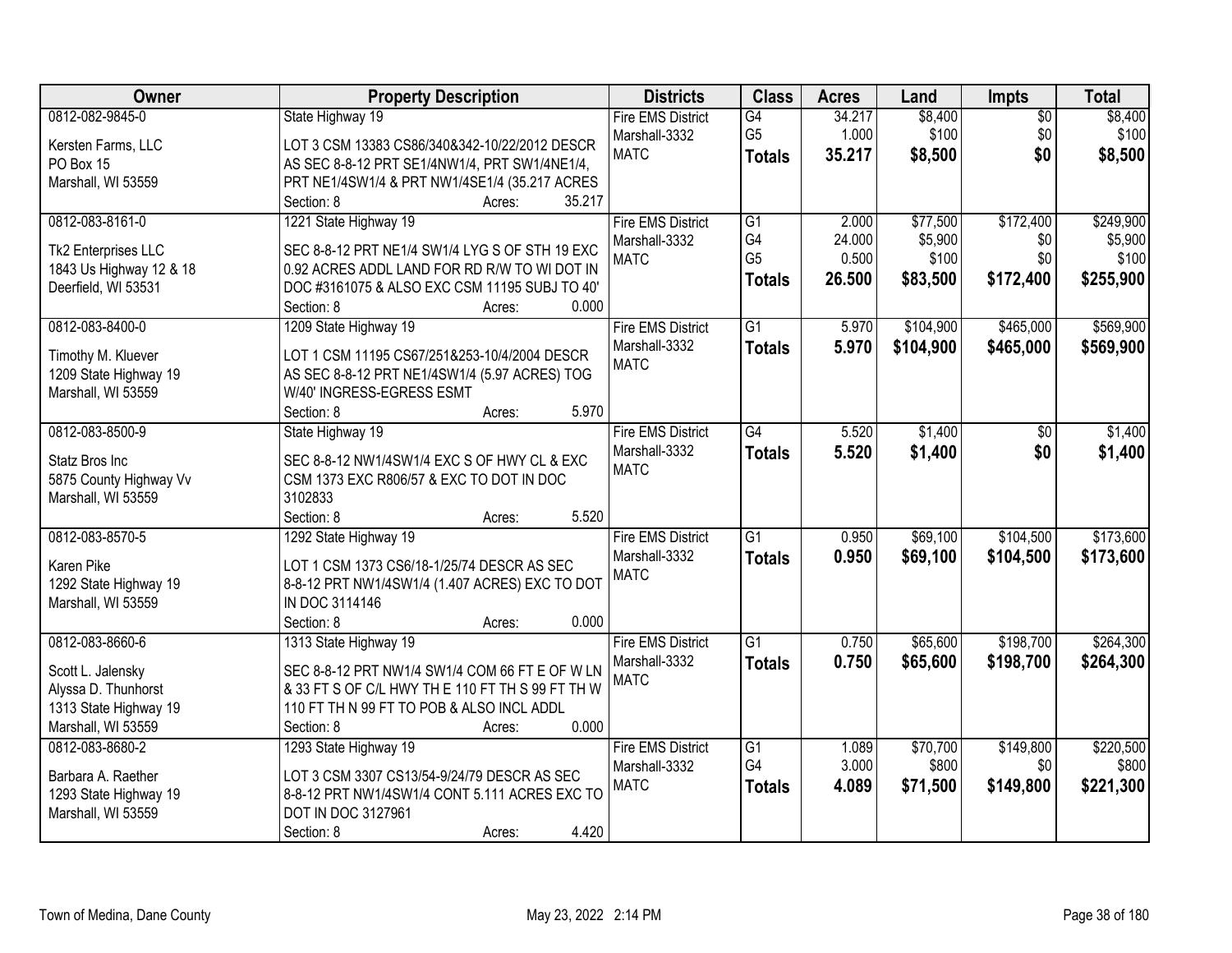| Owner                                   | <b>Property Description</b>                     | <b>Districts</b>         | <b>Class</b>    | <b>Acres</b> | Land      | <b>Impts</b>    | <b>Total</b> |
|-----------------------------------------|-------------------------------------------------|--------------------------|-----------------|--------------|-----------|-----------------|--------------|
| 0812-083-8690-0                         | 5900 County Highway Tt                          | <b>Fire EMS District</b> | $\overline{G1}$ | 0.627        | \$59,000  | \$157,100       | \$216,100    |
| Randall J. Marohl                       | LOT 2 CSM 3307 CS13/54-9/24/79 DESCR AS SEC     | Marshall-3332            | <b>Totals</b>   | 0.627        | \$59,000  | \$157,100       | \$216,100    |
| Gloria L. Marohl                        | 8-8-12 PRT NW1/4SW1/4 (0.784 ACRES INCL RD R/W) | <b>MATC</b>              |                 |              |           |                 |              |
| 5900 County Highway Tt                  | SUBJ WL AGRMT IN R4904/7 EXC TO WI DOT IN DOC   |                          |                 |              |           |                 |              |
| Marshall, WI 53559                      | 0.710<br>Section: 8<br>Acres:                   |                          |                 |              |           |                 |              |
| 0812-083-8700-7                         | 5888 County Highway Tt                          | <b>Fire EMS District</b> | $\overline{G1}$ | 0.784        | \$66,200  | \$155,900       | \$222,100    |
|                                         |                                                 | Marshall-3332            | <b>Totals</b>   | 0.784        | \$66,200  | \$155,900       | \$222,100    |
| Tim Gehrmann                            | LOT 1 CSM 3307 CS13/54-9/24/79 DESCR AS SEC     | <b>MATC</b>              |                 |              |           |                 |              |
| Xanthe L. Gehrmann                      | 8-8-12 PRT NW1/4SW1/4 (0.784 ACRES INCL RD R/W) |                          |                 |              |           |                 |              |
| 5888 County Highway Tt                  |                                                 |                          |                 |              |           |                 |              |
| Marshall, WI 53559                      | 0.784<br>Section: 8<br>Acres:                   |                          |                 |              |           |                 |              |
| 0812-083-8710-5                         | 5884 County Highway Tt                          | <b>Fire EMS District</b> | G1              | 4.971        | \$99,800  | \$177,200       | \$277,000    |
| John J. Hegge III                       | LOT 3 CSM 1814 CS7/227-9/26/75 DESCR AS SEC     | Marshall-3332            | <b>Totals</b>   | 4.971        | \$99,800  | \$177,200       | \$277,000    |
| Lien Le O. Donald                       | 8-8-12 PRT NW1/4SW1/4 (4.971 ACRES)             | <b>MATC</b>              |                 |              |           |                 |              |
| 5884 County Highway Tt                  |                                                 |                          |                 |              |           |                 |              |
| Marshall, WI 53559                      | 4.971<br>Section: 8<br>Acres:                   |                          |                 |              |           |                 |              |
| 0812-083-8720-3                         | 5880 County Highway Tt                          | <b>Fire EMS District</b> | $\overline{G1}$ | 4.972        | \$99,800  | \$169,400       | \$269,200    |
|                                         |                                                 | Marshall-3332            | <b>Totals</b>   | 4.972        | \$99,800  | \$169,400       | \$269,200    |
| Richard L. Hegge                        | LOT 2 CSM 1814 CS7/227-9/26/75 DESCR AS SEC     | <b>MATC</b>              |                 |              |           |                 |              |
| Silvia U. Hegge                         | 8-8-12 PRT NW1/4SW1/4 (4.972 ACRES)             |                          |                 |              |           |                 |              |
| 5880 County Highway Tt                  |                                                 |                          |                 |              |           |                 |              |
| Marshall, WI 53559                      | 4.972<br>Section: 8<br>Acres:                   |                          |                 |              |           |                 |              |
| 0812-083-8740-9                         | 5876 County Highway Tt                          | <b>Fire EMS District</b> | $\overline{G1}$ | 4.973        | \$99,800  | \$170,900       | \$270,700    |
| Gary A. Korth                           | LOT 1 CSM 1814 CS7/227-9/26/75 DESCR AS SEC     | Marshall-3332            | <b>Totals</b>   | 4.973        | \$99,800  | \$170,900       | \$270,700    |
| Susan A. Korth                          | 8-8-12 PRT NW1/4SW1/4 (4.973 ACRES)             | <b>MATC</b>              |                 |              |           |                 |              |
| 5876 County Highway Tt                  |                                                 |                          |                 |              |           |                 |              |
| Marshall, WI 53559                      | 4.973<br>Section: 8<br>Acres:                   |                          |                 |              |           |                 |              |
| 0812-083-8930-9                         | 1263 State Highway 19                           | <b>Fire EMS District</b> | $\overline{G1}$ | 7.660        | \$113,300 | \$457,300       | \$570,600    |
|                                         |                                                 |                          |                 |              |           |                 |              |
| Zackary A. Baker                        | LOT 4 CSM 3307 CS13/54-9/24/79 DESCR AS SEC     | Marshall-3332            | <b>Totals</b>   | 7.660        | \$113,300 | \$457,300       | \$570,600    |
| Allura L. Baker                         | 8-8-12 PRT NW1/4SW1/4 (8.921 ACRES INCL RD R/W) | <b>MATC</b>              |                 |              |           |                 |              |
| 1263 State Highway 19                   | EXC TO DOT IN DOC 3136016                       |                          |                 |              |           |                 |              |
| Marshall, WI 53559                      | 7.660<br>Section: 8<br>Acres:                   |                          |                 |              |           |                 |              |
| 0812-083-9001-0                         | County Rd TT                                    | <b>Fire EMS District</b> | G4              | 32.800       | \$8,700   | $\overline{50}$ | \$8,700      |
|                                         | SEC 8-8-12 SW1/4SW1/4 EXC R56/504 TOG           | Marshall-3332            | G <sub>5</sub>  | 5.700        | \$3,400   | \$0             | \$3,400      |
| D&C Langer LLC<br>1196 County Highway T | W/ACCESS ESMT AGRMT IN DOC #4370299 & EXC       | <b>MATC</b>              | <b>Totals</b>   | 38.500       | \$12,100  | \$0             | \$12,100     |
| Marshall, WI 53559                      | DOC #4673140                                    |                          |                 |              |           |                 |              |
|                                         | 0.000                                           |                          |                 |              |           |                 |              |
|                                         | Section: 8<br>Acres:                            |                          |                 |              |           |                 |              |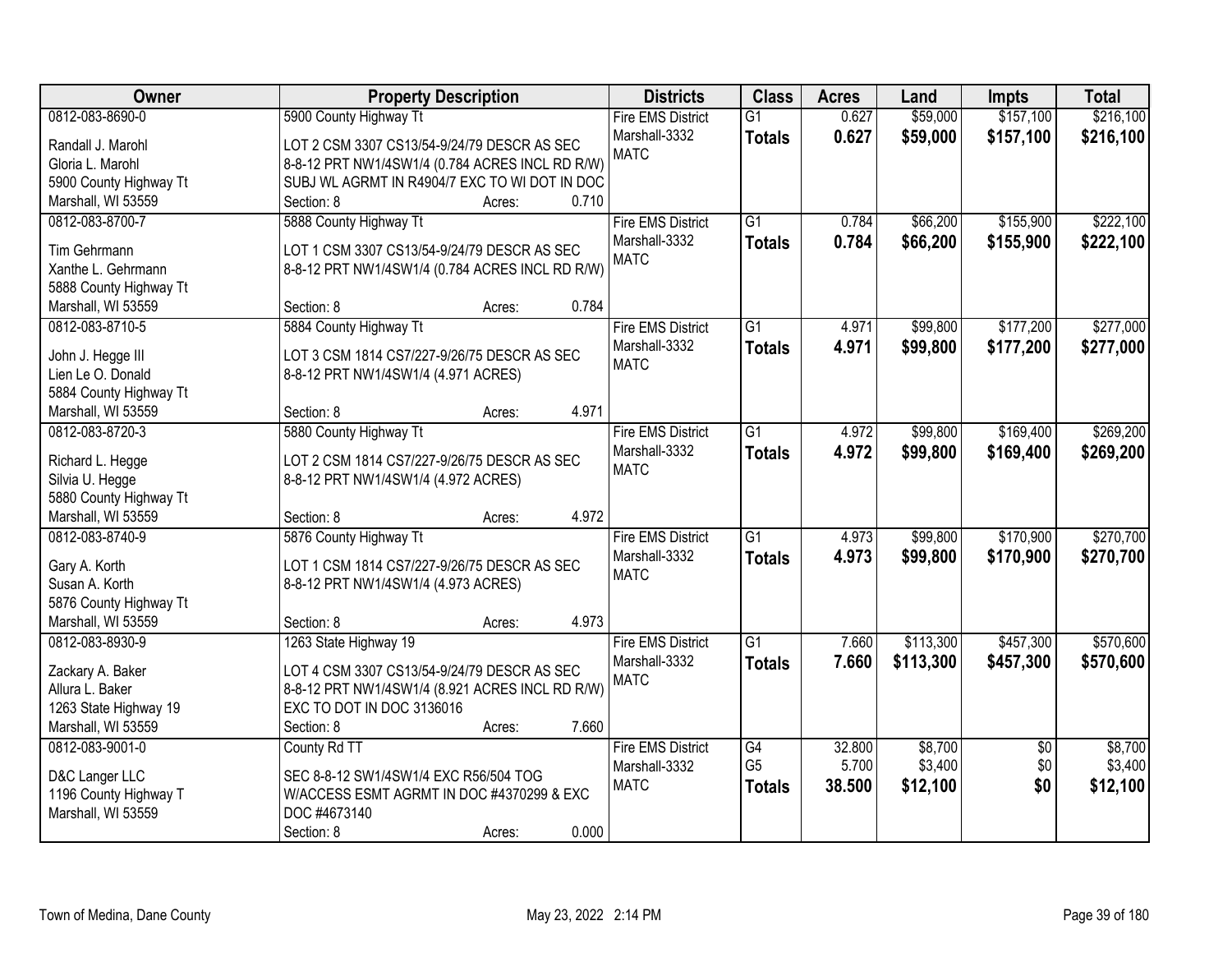| <b>Owner</b>                                | <b>Property Description</b>                                                                 | <b>Districts</b>             | <b>Class</b>         | <b>Acres</b>    | Land             | <b>Impts</b>    | <b>Total</b> |
|---------------------------------------------|---------------------------------------------------------------------------------------------|------------------------------|----------------------|-----------------|------------------|-----------------|--------------|
| 0812-083-9100-0                             |                                                                                             | <b>Fire EMS District</b>     | $\overline{G1}$      | 0.300           | \$2,300          | \$100           | \$2,400      |
| Darell E. Loy                               | SEC 8-8-12 PRT SW1/4SW1/4 DESC AS BEG W 1/4                                                 | Marshall-3332                | <b>Totals</b>        | 0.300           | \$2,300          | \$100           | \$2,400      |
| Kathryn M. Loy                              | COR SEC 8 TH S02DEG22'55"W 1329.47 FT TO NW                                                 | <b>MATC</b>                  |                      |                 |                  |                 |              |
| 5864 County Highway Tt                      | COR SW1/4 SW1/4 TH N88DEG08'42"E ALG N LN 1/4                                               |                              |                      |                 |                  |                 |              |
| Marshall, WI 53559                          | 0.000<br>Section: 8<br>Acres:                                                               |                              |                      |                 |                  |                 |              |
| 0812-083-9111-0                             | 5864 County Highway Tt                                                                      | <b>Fire EMS District</b>     | $\overline{G1}$      | 1.140           | \$71,100         | \$73,800        | \$144,900    |
| Darell E. Loy                               | SEC 8-8-12 PRT SW1/4 SW1/4 & SEC 7 PRT SE1/4                                                | Marshall-3332                | <b>Totals</b>        | 1.140           | \$71,100         | \$73,800        | \$144,900    |
| Kathryn M. Loy                              | SE1/4 BEG NW COR SD SW1/4SW1/4 TH E 156 FT TH                                               | <b>MATC</b>                  |                      |                 |                  |                 |              |
| 5864 County Highway Tt                      | S 373 FT TH W TO C/L HWY TT TH NELY TO POB                                                  |                              |                      |                 |                  |                 |              |
| Marshall, WI 53559                          | 0.000<br>Section: 7<br>Acres:                                                               |                              |                      |                 |                  |                 |              |
| 0812-083-9120-0                             | 5864 County Highway Tt                                                                      | <b>Fire EMS District</b>     | $\overline{G4}$      | 0.200           | \$100            | $\overline{50}$ | \$100        |
|                                             |                                                                                             | Marshall-3332                | <b>Totals</b>        | 0.200           | \$100            | \$0             | \$100        |
| D&C Langer LLC                              | SEC 8-8-12 PRT SW1/4 SW1/4 DESC AS BEG W1/4                                                 | <b>MATC</b>                  |                      |                 |                  |                 |              |
| 1196 County Highway T<br>Marshall, WI 53559 | COR SEC 8 TH S02DEG22'55"W1329.47 FT TO NW<br>COR SW1/4 SW1/4 TH N88DEG08'42"E ALG N LN 1/4 |                              |                      |                 |                  |                 |              |
|                                             | 0.000<br>Section: 7<br>Acres:                                                               |                              |                      |                 |                  |                 |              |
| 0812-083-9500-7                             | County Rd TT                                                                                | <b>Fire EMS District</b>     | $\overline{G4}$      | 40.200          | \$9,500          | \$0             | \$9,500      |
|                                             |                                                                                             | Marshall-3332                | <b>Totals</b>        | 40.200          | \$9,500          | \$0             | \$9,500      |
| Tk2 Enterprises LLC                         | SEC 8-8-12 SE1/4 SW1/4                                                                      | <b>MATC</b>                  |                      |                 |                  |                 |              |
| 1843 Us Highway 12 & 18                     |                                                                                             |                              |                      |                 |                  |                 |              |
| Deerfield, WI 53531                         |                                                                                             |                              |                      |                 |                  |                 |              |
|                                             | 40.200<br>Section: 8<br>Acres:                                                              |                              |                      |                 |                  |                 |              |
| 0812-084-8001-0                             | State Highway 19                                                                            | <b>Fire EMS District</b>     | G4<br>G <sub>5</sub> | 24.000<br>0.360 | \$5,900<br>\$100 | $\overline{50}$ | \$5,900      |
| Schroeder Farms of WI Inc                   | SEC 8-8-12 NE1/4 SE1/4 EXC COM E1/4 COR TH N 63                                             | Marshall-3332<br><b>MATC</b> |                      | 24.360          |                  | \$0<br>\$0      | \$100        |
| $(39-1980208)$                              | FT TO C/L STH 19 TH S84DEGW 369.1 FT ALG C/L TO                                             |                              | <b>Totals</b>        |                 | \$6,000          |                 | \$6,000      |
| N150 County Highway C                       | POB TH S82DEGW 265.8 FT S1DEGE 175.5 FT                                                     |                              |                      |                 |                  |                 |              |
| Deforest, WI 53532                          | 0.000<br>Section: 8<br>Acres:                                                               |                              |                      |                 |                  |                 |              |
| 0812-084-8040-5                             | 1079 State Highway 19                                                                       | <b>Fire EMS District</b>     | $\overline{G1}$      | 0.796           | \$66,400         | \$341,500       | \$407,900    |
| James M. Hannon                             | SEC 8-8-12 PRT NE1/4 SE1/4 COM E1/4 COR TH N 63                                             | Marshall-3332                | <b>Totals</b>        | 0.796           | \$66,400         | \$341,500       | \$407,900    |
| Sue E. Hannon                               | FT TO C/L HWY 19 TH S84DEGW 369.1 FT ALG C/L                                                | <b>MATC</b>                  |                      |                 |                  |                 |              |
| 1079 State Highway 19                       | TO POB TH S82DEGW 265.8 FT S1DEGE 175.5 FT                                                  |                              |                      |                 |                  |                 |              |
| Marshall, WI 53559                          | 0.840<br>Section: 8<br>Acres:                                                               |                              |                      |                 |                  |                 |              |
| 0812-084-8100-0                             | State Highway 19                                                                            | <b>Fire EMS District</b>     | G4                   | 13.241          | \$3,000          | $\overline{50}$ | \$3,000      |
| Linda Hannon                                | LOT 1 CSM 11821 CS72/208&210-6/14/2006 DESCR                                                | Marshall-3332                | G <sub>5</sub>       | 0.500           | \$100            | \$0             | \$100        |
| 843 Arbor Springs Pkwy                      | AS SEC 8-8-12 PRT NE1/4SE1/4 (13.741 ACRES)                                                 | <b>MATC</b>                  | <b>Totals</b>        | 13.741          | \$3,100          | \$0             | \$3,100      |
| Newnan, GA 30265                            |                                                                                             |                              |                      |                 |                  |                 |              |
|                                             | 13.741<br>Section: 8<br>Acres:                                                              |                              |                      |                 |                  |                 |              |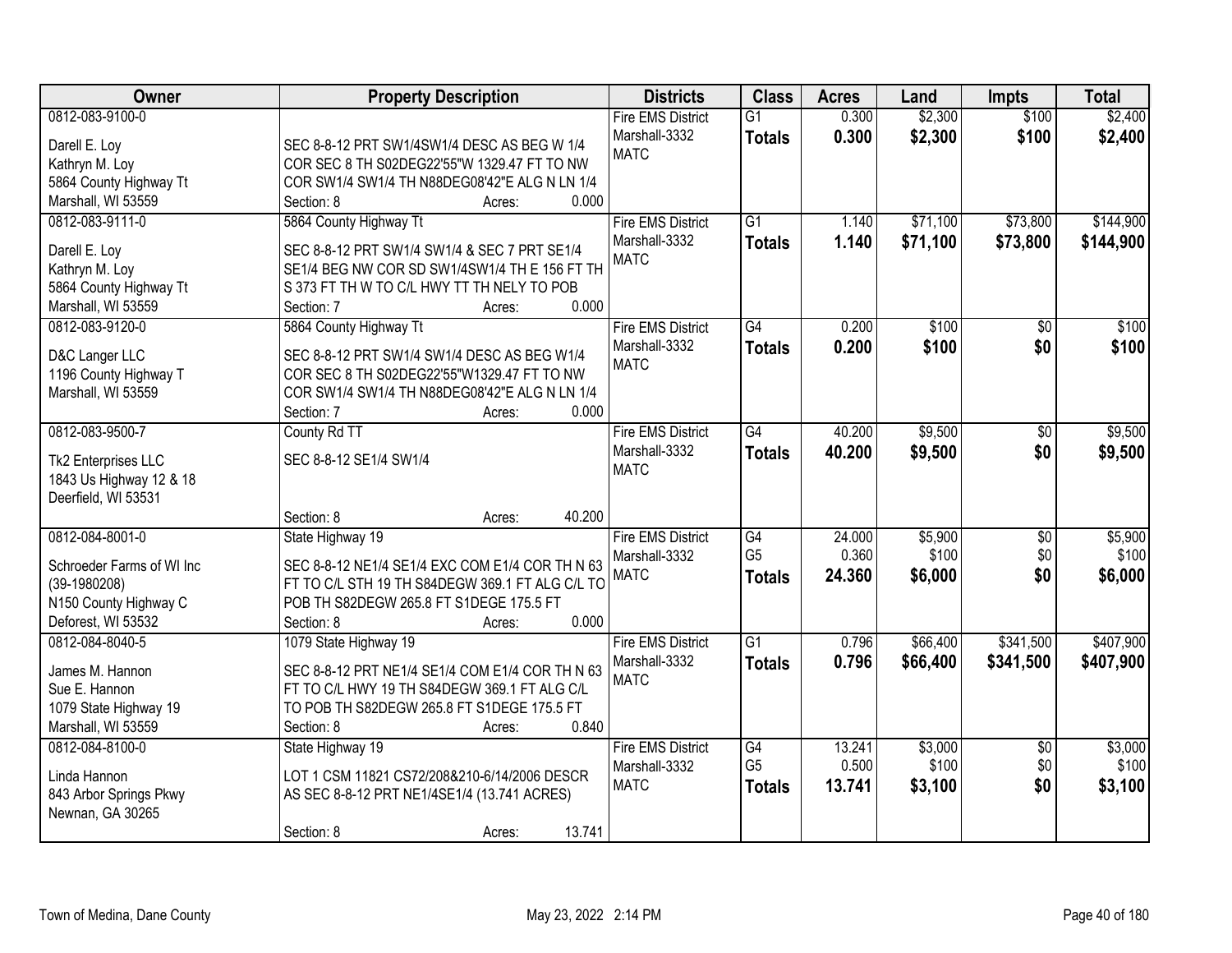| Owner<br><b>Property Description</b><br><b>Districts</b><br><b>Class</b><br><b>Acres</b><br>Land<br><b>Impts</b>                                                            | <b>Total</b>               |
|-----------------------------------------------------------------------------------------------------------------------------------------------------------------------------|----------------------------|
| 0812-084-8503-5<br>\$80,500<br><b>Fire EMS District</b><br>$\overline{G1}$<br>2.400                                                                                         | \$9,700<br>\$90,200        |
| G <sub>5</sub><br>7.010<br>\$4,200<br>Marshall-3332<br>Patrick D. Fitzgibbon<br>SEC 8-8-12 PRT E1/2 NW1/4SE1/4 LYG S OF STH 19                                              | \$4,200<br>\$0             |
| <b>MATC</b><br>\$84,700<br>9.410<br><b>Totals</b><br>536 Lum Ave<br>EXC DOC #2892668 & EXC CSM 8904 & EXC DOC                                                               | \$9,700<br>\$94,400        |
| 3136934 & ALSO EXC 0.16 ACRES TO WI DOT IN DOC<br>Waterloo, WI 53594                                                                                                        |                            |
| 9.410<br>Section: 8<br>Acres:                                                                                                                                               |                            |
| \$73,800<br>0812-084-8650-7<br>1173 State Highway 19<br><b>Fire EMS District</b><br>$\overline{G1}$<br>1.500                                                                | \$101,700<br>\$175,500     |
| G4<br>14.500<br>\$3,200<br>Marshall-3332<br>Todd M. Madaus<br>SEC 8-8-12 W1/2 NW1/4 SE1/4 S OF HWY EXC 0.26                                                                 | \$0<br>\$3,200             |
| G <sub>5</sub><br>1.540<br>\$900<br><b>MATC</b><br>ACRES ADDL LAND FOR RD R/W TO WI DOT IN DOC<br>233 Hillside Dr                                                           | \$900<br>\$0               |
| 17.540<br>\$77,900<br><b>Totals</b><br>Marshall, WI 53559<br>#3169924                                                                                                       | \$101,700<br>\$179,600     |
| Section: 8<br>17.540<br>Acres:                                                                                                                                              |                            |
| 0812-084-8801-0<br>\$28,200<br>1121 State Highway 19<br><b>Fire EMS District</b><br>$\overline{G1}$<br>4.648                                                                | \$193,400<br>\$221,600     |
| G <sub>2</sub><br>3.000<br>\$85,000<br>Marshall-3332<br>Kaufman Tr                                                                                                          | \$158,700<br>\$243,700     |
| LOT 1 CSM 9463 CS54/44&45-10/11/99 F/K/A LOT 1<br><b>MATC</b><br>7.648<br>\$113,200<br><b>Totals</b><br>1121 State Highway 19<br>CSM 8904 CS49/267&269-5/7/98 & ALSO INCL & | \$352,100<br>\$465,300     |
| Marshall, WI 53559<br>DESCR AS SEC 8-8-12 PRT NW1/4SE1/4 &                                                                                                                  |                            |
| 7.648<br>Section: 8<br>Acres:                                                                                                                                               |                            |
| 0812-084-9001-0<br>State Highway 19<br><b>Fire EMS District</b><br>$\overline{G4}$<br>20.200<br>\$4,500                                                                     | \$4,500<br>$\sqrt{6}$      |
| Marshall-3332<br>20.200<br>\$4,500<br><b>Totals</b>                                                                                                                         | \$0<br>\$4,500             |
| SEC 8-8-12 E1/2 SW1/4SE1/4 EXC DOC 3136934<br>Patrick D. Fitzgibbon<br><b>MATC</b>                                                                                          |                            |
| 536 Lum Ave                                                                                                                                                                 |                            |
| Waterloo, WI 53594                                                                                                                                                          |                            |
| 20.200<br>Section: 8<br>Acres:                                                                                                                                              |                            |
| $\overline{G4}$<br>20.270<br>0812-084-9060-9<br>\$4,600<br>State Highway 19<br><b>Fire EMS District</b>                                                                     | \$4,600<br>\$0             |
| 20.270<br>\$4,600<br>Marshall-3332<br><b>Totals</b><br>SEC 8-8-12 W1/2 SW1/4SE1/4<br>Kaufman Tr<br><b>MATC</b>                                                              | \$0<br>\$4,600             |
| 1121 State Highway 19                                                                                                                                                       |                            |
| Marshall, WI 53559                                                                                                                                                          |                            |
| 20.270<br>Section: 8<br>Acres:                                                                                                                                              |                            |
| $\overline{G4}$<br>40.200<br>\$9,400<br>0812-084-9500-6<br><b>Fire EMS District</b><br>State Highway 19                                                                     | \$9,400<br>$\overline{60}$ |
| Marshall-3332<br>40.200<br>\$9,400<br><b>Totals</b><br>SEC 8-8-12 SE1/4 SE1/4<br>Schroeder Farms of WI Inc                                                                  | \$0<br>\$9,400             |
| <b>MATC</b><br>$(39-1980208)$                                                                                                                                               |                            |
| N150 County Highway C                                                                                                                                                       |                            |
| 40.200<br>Deforest, WI 53532<br>Section: 8<br>Acres:                                                                                                                        |                            |
| 0812-091-8000-4<br><b>Fire EMS District</b><br>$\overline{G4}$<br>\$2,000<br>8.100                                                                                          | \$2,000<br>$\overline{50}$ |
| G <sub>5</sub><br>2.490<br>\$1,300<br>Marshall-3332<br>Carbon Cycle Consulting, LLC<br>LOT 3 CSM 4499 CS19/235-10/15/84 SEC 9-8-12 PRT                                      | \$1,300<br>\$0             |
| <b>MATC</b><br>10.590<br>\$3,300<br><b>Totals</b><br>32291 Smyth Hollow Rd<br>NE1/4 NE1/4 SUBJ TO PUB R/W OVER NLY 33 FT THF                                                | \$0<br>\$3,300             |
| Cazenovia, WI 53925                                                                                                                                                         |                            |
| 10.590<br>Section: 9<br>Acres:                                                                                                                                              |                            |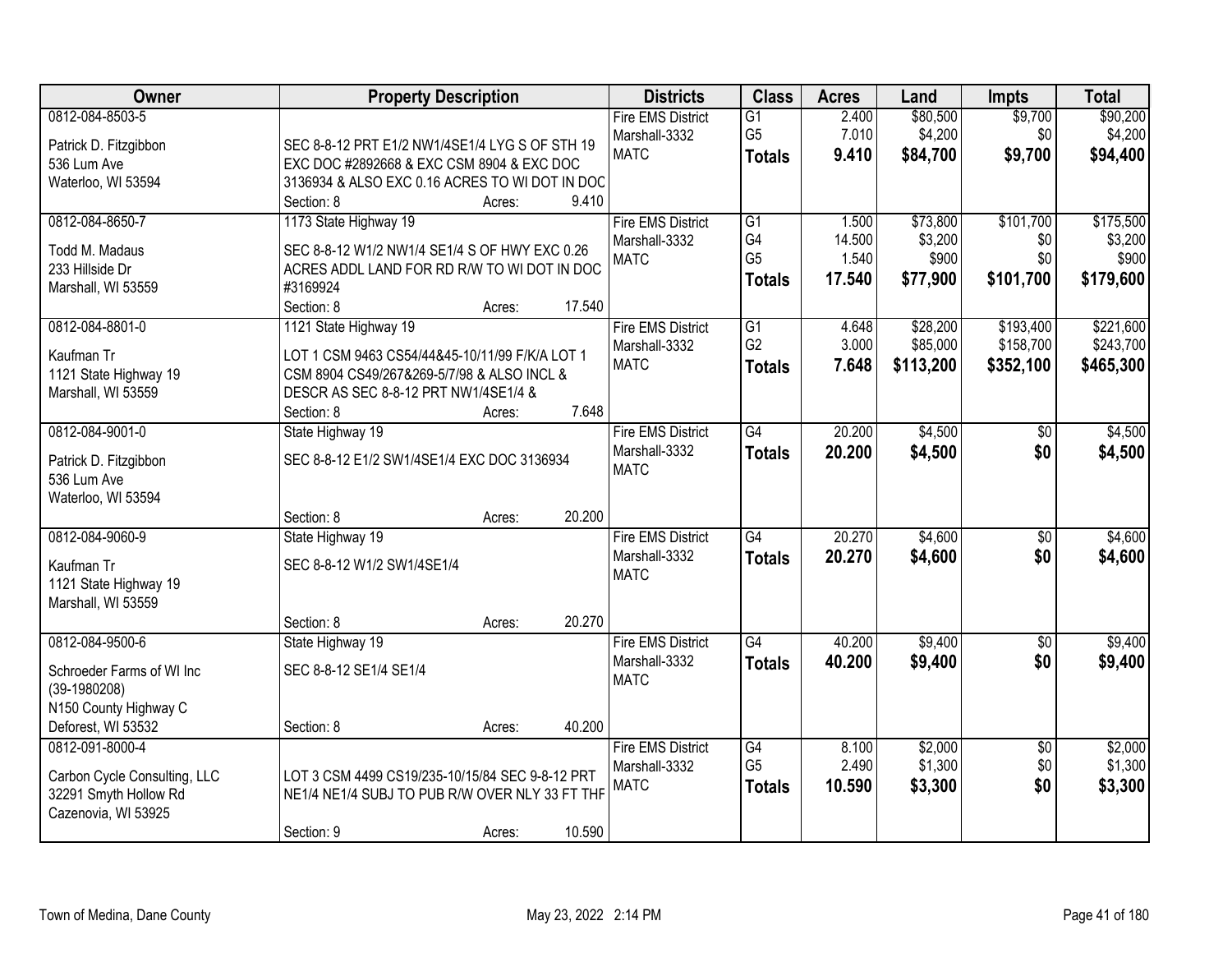| Owner                    | <b>Property Description</b>                     | <b>Districts</b>         | <b>Class</b>    | <b>Acres</b> | Land            | <b>Impts</b>    | <b>Total</b> |
|--------------------------|-------------------------------------------------|--------------------------|-----------------|--------------|-----------------|-----------------|--------------|
| 0812-091-8050-4          | 833 Canal Rd                                    | <b>Fire EMS District</b> | $\overline{G1}$ | 4.200        | \$94,000        | \$196,200       | \$290,200    |
| <b>Edward Stuntebeck</b> | LOT 2 CSM 4499 CS19/235 R6176/35-10/15/84 SEC   | Marshall-3332            | <b>Totals</b>   | 4.200        | \$94,000        | \$196,200       | \$290,200    |
| Marlene Stuntebeck       | 9-8-12 PRT NE1/4 NE1/4 SUBJ TO PUBLIC R/W OVER  | <b>MATC</b>              |                 |              |                 |                 |              |
| 833 Canal Rd             | NLY 33 FT THF                                   |                          |                 |              |                 |                 |              |
| Marshall, WI 53559       | 4.200<br>Section: 9<br>Acres:                   |                          |                 |              |                 |                 |              |
| 0812-091-8080-8          | 855 Canal Rd                                    | <b>Fire EMS District</b> | $\overline{G1}$ | 5.200        | \$101,000       | \$496,100       | \$597,100    |
|                          |                                                 | Marshall-3332            | <b>Totals</b>   | 5.200        | \$101,000       | \$496,100       | \$597,100    |
| Benjamin L. Krebs        | LOT 1 CSM 4499 CS19/235 R6176/35-10/15/84 SEC   | <b>MATC</b>              |                 |              |                 |                 |              |
| Elizabeth M. Krebs       | 9-8-12 PRT NE1/4 NE1/4 SUBJ TO PUBL R/W OVER    |                          |                 |              |                 |                 |              |
| 855 Canal Rd             | NLY 33 FT THF                                   |                          |                 |              |                 |                 |              |
| Marshall, WI 53527       | 5.200<br>Section: 9<br>Acres:                   |                          |                 |              |                 |                 |              |
| 0812-091-8180-7          | State Highway 19                                | <b>Fire EMS District</b> | X4              | 2.000        | \$0             | \$0             | \$0          |
| Cmstp & P Rr Co          | SEC 9-8-12 ROW THRU NE1/4 NE1/4                 | Marshall-3332            | <b>Totals</b>   | 2.000        | \$0             | \$0             | \$0          |
| 516 W Adams St 734       |                                                 | <b>MATC</b>              |                 |              |                 |                 |              |
| Chicago, IL 60606        |                                                 |                          |                 |              |                 |                 |              |
|                          | 2.000<br>Section: 9<br>Acres:                   |                          |                 |              |                 |                 |              |
| 0812-091-8650-8          | State Highway 19                                | <b>Fire EMS District</b> | X4              | 2.000        | $\overline{50}$ | \$0             | \$0          |
|                          |                                                 | Marshall-3332            | <b>Totals</b>   | 2.000        | \$0             | \$0             | \$0          |
| Cmstp & P Rr Co          | SEC 9-8-12 ROW THRU NW1/4 NE1/4                 | <b>MATC</b>              |                 |              |                 |                 |              |
| 516 W Adams St 734       |                                                 |                          |                 |              |                 |                 |              |
| Chicago, IL 60606        |                                                 |                          |                 |              |                 |                 |              |
|                          | 2.000<br>Section: 9<br>Acres:                   |                          |                 |              |                 |                 |              |
| 0812-091-8660-6          | State Highway 19                                | <b>Fire EMS District</b> | $\overline{G5}$ | 3.300        | \$2,000         | \$0             | \$2,000      |
| Ellen M. James           | SEC 9-8-12 PRT NW1/4 NE1/4 SLY OF RR & WLY OF   | Marshall-3332            | G <sub>6</sub>  | 3.900        | \$13,300        | \$0             | \$13,300     |
| 942 State Highway 19     | <b>CRK</b>                                      | <b>MATC</b>              | <b>Totals</b>   | 7.200        | \$15,300        | \$0             | \$15,300     |
| Marshall, WI 53559       |                                                 |                          |                 |              |                 |                 |              |
|                          | Section: 9<br>7.200<br>Acres:                   |                          |                 |              |                 |                 |              |
| 0812-091-9000-2          | State Highway 19                                | <b>Fire EMS District</b> | $\overline{G5}$ | 31.600       | \$19,000        | $\overline{60}$ | \$19,000     |
|                          |                                                 | Marshall-3332            | G6              | 1.000        | \$3,400         | \$0             | \$3,400      |
| Ellen M. James           | SEC 9-8-12 PRT SW1/4 NE1/4 NWLY OF LN COM ON    | <b>MATC</b>              | <b>Totals</b>   | 32.600       | \$22,400        | \$0             | \$22,400     |
| 942 State Highway 19     | C/L HWY 2468.4 FT NWLY OF E LN SEC TH N32DEGE   |                          |                 |              |                 |                 |              |
| Marshall, WI 53559       | <b>TO CRK</b>                                   |                          |                 |              |                 |                 |              |
|                          | 32.600<br>Section: 9<br>Acres:                  |                          |                 |              |                 |                 |              |
| 0812-091-9620-2          | State Highway 19                                | <b>Fire EMS District</b> | $\overline{G5}$ | 0.193        | \$100           | $\overline{50}$ | \$100        |
| Ellen M. James           | SEC 9-8-12 PRT SE1/4 NE1/4 WLY OF CRK & N OF LN | Marshall-3332            | <b>Totals</b>   | 0.193        | \$100           | \$0             | \$100        |
| 942 State Highway 19     | COM ON C/L HWY 2468.4 FT NWLY OF E LN TH N      | <b>MATC</b>              |                 |              |                 |                 |              |
| Marshall, WI 53559       | 32DEGE TO POB                                   |                          |                 |              |                 |                 |              |
|                          | 0.500<br>Section: 9<br>Acres:                   |                          |                 |              |                 |                 |              |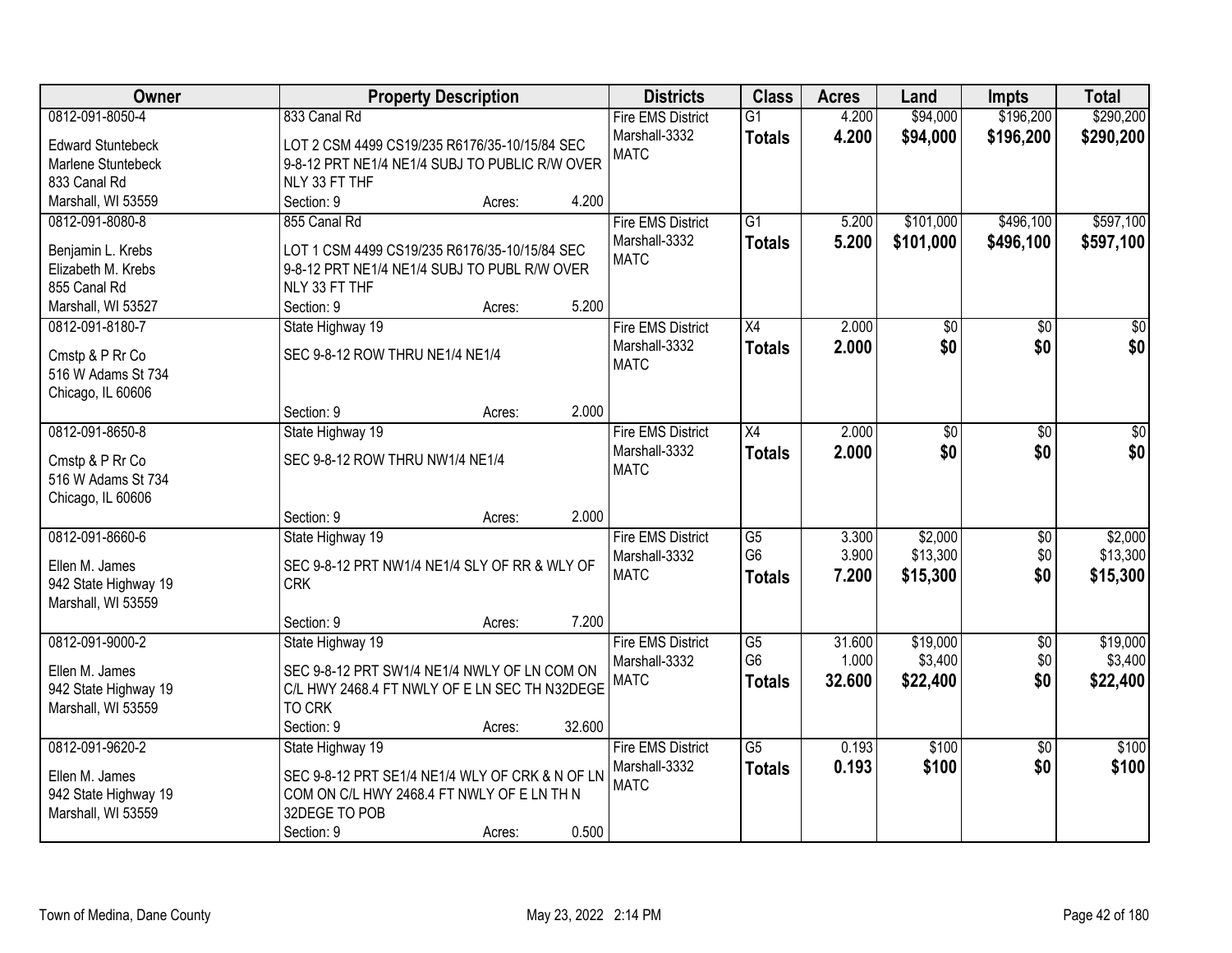| Owner                                                                                                     |                                                                          | <b>Property Description</b>                                                                                                                      |        | <b>Districts</b>                                         | <b>Class</b>                                              | <b>Acres</b>                        | Land                                       | <b>Impts</b>                         | <b>Total</b>                               |
|-----------------------------------------------------------------------------------------------------------|--------------------------------------------------------------------------|--------------------------------------------------------------------------------------------------------------------------------------------------|--------|----------------------------------------------------------|-----------------------------------------------------------|-------------------------------------|--------------------------------------------|--------------------------------------|--------------------------------------------|
| 0812-092-8000-3                                                                                           | Canal Rd                                                                 |                                                                                                                                                  |        | <b>Fire EMS District</b>                                 | $\overline{G5}$                                           | 1.764                               | \$1,100                                    | $\overline{50}$                      | \$1,100                                    |
| <b>Mark Martin</b><br>W7503 Kampen Rd<br>Arlington, WI 53911                                              | SEC 9-8-12 NE1/4 NW1/4 NLY OF RR                                         |                                                                                                                                                  |        | Marshall-3332<br><b>MATC</b>                             | <b>Totals</b>                                             | 1.764                               | \$1,100                                    | \$0                                  | \$1,100                                    |
|                                                                                                           | Section: 9                                                               | Acres:                                                                                                                                           | 2.250  |                                                          |                                                           |                                     |                                            |                                      |                                            |
| 0812-092-8100-2                                                                                           | State Highway 19                                                         |                                                                                                                                                  |        | <b>Fire EMS District</b>                                 | X4                                                        | 2.000                               | $\overline{50}$                            | $\overline{50}$                      | $\sqrt{50}$                                |
| Cmstp & P Rr Co<br>516 W Adams St 734<br>Chicago, IL 60606                                                | SEC 9-8-12 ROW THRU NE1/4 NW1/4                                          |                                                                                                                                                  |        | Marshall-3332<br><b>MATC</b>                             | <b>Totals</b>                                             | 2.000                               | \$0                                        | \$0                                  | \$0                                        |
|                                                                                                           | Section: 9                                                               | Acres:                                                                                                                                           | 2.000  |                                                          |                                                           |                                     |                                            |                                      |                                            |
| 0812-092-8130-6<br>Ellen M. James<br>942 State Highway 19<br>Marshall, WI 53559                           | Canal Rd<br>SEC 9-8-12 NE1/4 NW1/4 S OF RR                               |                                                                                                                                                  |        | <b>Fire EMS District</b><br>Marshall-3332<br><b>MATC</b> | G4<br>G <sub>5</sub><br>G <sub>5</sub> M<br><b>Totals</b> | 19.500<br>10.250<br>6.000<br>35.750 | \$4,900<br>\$6,200<br>\$10,200<br>\$21,300 | $\overline{50}$<br>\$0<br>\$0<br>\$0 | \$4,900<br>\$6,200<br>\$10,200<br>\$21,300 |
|                                                                                                           | Section: 9                                                               | Acres:                                                                                                                                           | 35.750 |                                                          |                                                           |                                     |                                            |                                      |                                            |
| 0812-092-8501-7<br>Gregory P. Schoenicke                                                                  | 1005 Canal Rd                                                            | LOT 1 CSM 7724 CS40/233&235 R29270/1&3-1/30/95                                                                                                   |        | <b>Fire EMS District</b><br>Marshall-3332                | $\overline{G1}$<br>G <sub>5</sub>                         | 2.000<br>18.188                     | \$77,500<br>\$10,900                       | \$369,300<br>\$0                     | \$446,800<br>\$10,900                      |
| Joyce K. Schoenicke                                                                                       |                                                                          | F/K/A LOT 1 CSM 4166 CS17/256-8/5/83 & ALSO INCL                                                                                                 |        | <b>MATC</b>                                              | <b>Totals</b>                                             | 20.188                              | \$88,400                                   | \$369,300                            | \$457,700                                  |
| 1005 Canal Rd                                                                                             |                                                                          | & DESCR AS SEC 4-8-12 PRT SW1/4SW1/4 & SEC                                                                                                       |        |                                                          |                                                           |                                     |                                            |                                      |                                            |
| Marshall, WI 53559                                                                                        | Section: 9                                                               | Acres:                                                                                                                                           | 20.188 |                                                          |                                                           |                                     |                                            |                                      |                                            |
| 0812-092-8561-5<br>Michael W. Clayton<br>Bonnie A. Clayton<br>1090 State Highway 19                       | 1090 State Highway 19                                                    | LOT 2 CSM 7724 CS40/233&235 R29270/1&3-1/30/95<br>F/K/A LOT 1 CSM 4166 CS17/256-8/5/83 & ALSO INCL<br>& DESCR AS SEC 4-8-12 PRT SW1/4SW1/4 & SEC |        | <b>Fire EMS District</b><br>Marshall-3332<br><b>MATC</b> | $\overline{G1}$<br><b>Totals</b>                          | 11.190<br>11.190                    | \$131,000<br>\$131,000                     | \$184,200<br>\$184,200               | \$315,200<br>\$315,200                     |
| Marshall, WI 53559                                                                                        | Section: 9                                                               | Acres:                                                                                                                                           | 11.190 |                                                          |                                                           |                                     |                                            |                                      |                                            |
| 0812-092-8780-0<br>Bonnie A. Clayton<br>Michael W. Clayton<br>1090 State Highway 19                       | Canal Rd<br>R597/98                                                      | SEC 9-8-12 NW1/4 NW1/4 EXC R830/132&136 &                                                                                                        |        | <b>Fire EMS District</b><br>Marshall-3332<br><b>MATC</b> | $\overline{G4}$<br><b>Totals</b>                          | 9.300<br>9.300                      | \$2,300<br>\$2,300                         | $\sqrt{6}$<br>\$0                    | \$2,300<br>\$2,300                         |
| Marshall, WI 53559                                                                                        | Section: 9                                                               | Acres:                                                                                                                                           | 9.300  |                                                          |                                                           |                                     |                                            |                                      |                                            |
| 0812-092-9000-1<br>Bonnie A. Clayton<br>Michael W. Clayton<br>1090 State Highway 19<br>Marshall, WI 53559 | State Highway 19<br>SEC 9-8-12 SW1/4NW1/4 LYG N OF HWY EXC<br>Section: 9 | R830/132&136 & CSM 3688 EXC CSM 4166 & ALSO<br>EXC 0.65 ACRES ADDL LAND TO WI DOT FOR HWY<br>Acres:                                              | 30.670 | <b>Fire EMS District</b><br>Marshall-3332<br><b>MATC</b> | $\overline{G4}$<br><b>Totals</b>                          | 30.670<br>30.670                    | \$7,400<br>\$7,400                         | $\overline{30}$<br>\$0               | \$7,400<br>\$7,400                         |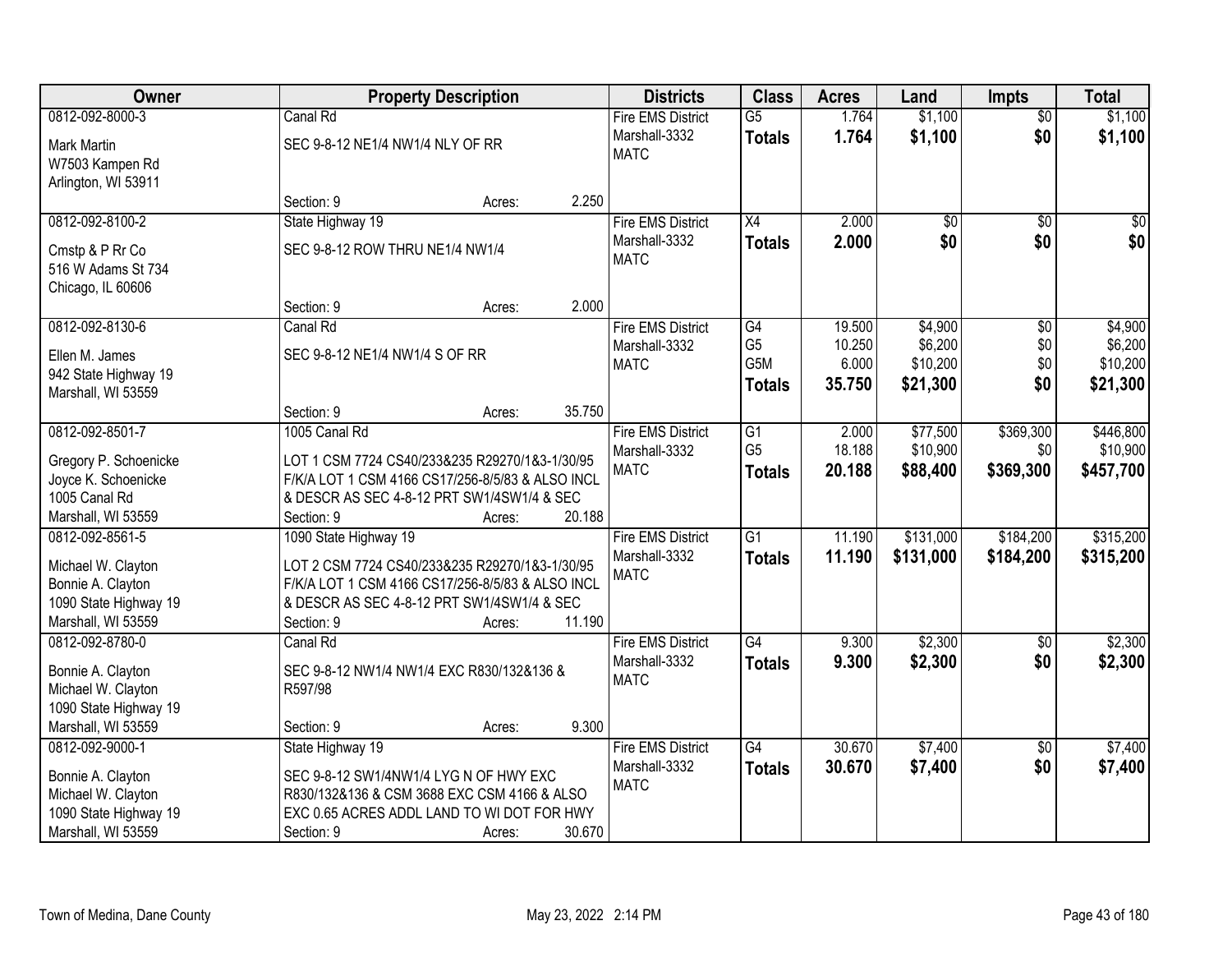| Owner                 | <b>Property Description</b>                     | <b>Districts</b>         | <b>Class</b>     | <b>Acres</b> | Land      | <b>Impts</b>    | <b>Total</b> |
|-----------------------|-------------------------------------------------|--------------------------|------------------|--------------|-----------|-----------------|--------------|
| 0812-092-9110-8       | State Highway 19                                | <b>Fire EMS District</b> | $\overline{G4}$  | 1.100        | \$200     | $\overline{50}$ | \$200        |
| Michael W. Clayton    | SEC 9-8-12 PRT W1/2 NW1/4 COM SEC W1/4 COR TH   | Marshall-3332            | <b>Totals</b>    | 1.100        | \$200     | \$0             | \$200        |
| Bonnie A. Clayton     | N 63.05 FT TO C/L STH 19 TH CONT N 914.5 FT TO  | <b>MATC</b>              |                  |              |           |                 |              |
| 1090 State Highway 19 | POB TH CONT N 373.67 FT TH N63DEGE 307.21 FT    |                          |                  |              |           |                 |              |
| Marshall, WI 53559    | 1.100<br>Section: 9<br>Acres:                   |                          |                  |              |           |                 |              |
| 0812-092-9180-4       | State Highway 19                                | <b>Fire EMS District</b> | $\overline{G4}$  | 2.400        | \$400     | $\overline{50}$ | \$400        |
|                       |                                                 | Marshall-3332            | <b>Totals</b>    | 2.400        | \$400     | \$0             | \$400        |
| Michael W. Clayton    | SEC 9-8-12 PRT SW1/4NW1/4 COM SEC W1/4 COR TH   | <b>MATC</b>              |                  |              |           |                 |              |
| Bonnie A. Clayton     | N 63.05 FT TO C/L STH 19 & POB TH CONT N 774.25 |                          |                  |              |           |                 |              |
| 1090 State Highway 19 | FT TH N28DEGE 280.29 FT TH S 1008.99 FT TO C/L  |                          |                  |              |           |                 |              |
| Marshall, WI 53559    | 2.400<br>Section: 9<br>Acres:                   |                          |                  |              |           |                 |              |
| 0812-092-9390-0       | 1006 State Highway 19                           | <b>Fire EMS District</b> | $\overline{G1}$  | 5.760        | \$103,800 | \$144,500       | \$248,300    |
|                       | LOT 1 CSM 3688 CS15/107-4/28/81 DESCR AS SEC    | Marshall-3332            | <b>Totals</b>    | 5.760        | \$103,800 | \$144,500       | \$248,300    |
|                       | 9-8-12 PRT SW1/4NW1/4 6.142 ACRES EXC ADDL 0.19 | <b>MATC</b>              |                  |              |           |                 |              |
|                       | ACRES TO WI DOT FOR RD R/W IN DOC #3176940      |                          |                  |              |           |                 |              |
|                       | 5.760<br>Section: 9<br>Acres:                   |                          |                  |              |           |                 |              |
| 0812-092-9501-0       | 942 State Highway 19                            | <b>Fire EMS District</b> | $\overline{G1}$  | 1.500        | \$73,800  | \$142,300       | \$216,100    |
|                       |                                                 | Marshall-3332            | G4               | 29.300       | \$7,300   | \$0             | \$7,300      |
| Ellen M. James        | SEC 9-8-12 SE1/4 NW1/4 NLY OF HWY EXC 1.21      | <b>MATC</b>              | G <sub>5</sub>   | 1.800        | \$1,100   | \$0             | \$1,100      |
| 942 State Highway 19  | ACRES ADDL LANDS TO WI DOT FOR RD R/W IN        |                          | G <sub>5</sub> M | 4.000        | \$6,000   | \$0             | \$6,000      |
| Marshall, WI 53559    | DOC #3258369 & 3258370                          |                          | <b>Totals</b>    | 36.600       | \$88,200  | \$142,300       | \$230,500    |
|                       | 36.600<br>Section: 9<br>Acres:                  |                          |                  |              |           |                 |              |
| 0812-093-0350-5       | State Highway 19                                | <b>Fire EMS District</b> | $\overline{X4}$  | 0.000        | \$0       | \$0             | $\sqrt{50}$  |
| Medina, Town of       | SKYLINE TERRACE OUTLOTS 6 & 7 & PUBLIC          | Marshall-3332            | <b>Totals</b>    | 0.000        | \$0       | \$0             | \$0          |
| PO Box 37             | WALKWAY                                         | <b>MATC</b>              |                  |              |           |                 |              |
| Marshall, WI 53559    |                                                 |                          |                  |              |           |                 |              |
|                       | 0.000<br>Section: 9<br>Acres:                   |                          |                  |              |           |                 |              |
| 0812-093-0364-9       | 5913 Lochinvars Trl                             | <b>Fire EMS District</b> | $\overline{G1}$  | 0.793        | \$64,300  | \$235,700       | \$300,000    |
|                       |                                                 | Marshall-3332            | <b>Totals</b>    | 0.793        | \$64,300  | \$235,700       | \$300,000    |
| Todd A. Weinberger    | LOT 1 CSM 7034 CS35/200&201 R21930/22-3/9/93    | <b>MATC</b>              |                  |              |           |                 |              |
| Carrie L. Weinberger  | F/K/A SKYLINE TERRACE OUTLOT 1 DESCR AS SEC     |                          |                  |              |           |                 |              |
| 5913 Lochinvars Trl   | 9-8-12 PRT NE1/4SW1/4 & PRT SE1/4NW1/4 (0.793   |                          |                  |              |           |                 |              |
| Marshall, WI 53559    | 0.793<br>Section: 9<br>Acres:                   |                          |                  |              |           |                 |              |
| 0812-093-0368-5       | 5921 Lochinvars Trl                             | <b>Fire EMS District</b> | $\overline{G1}$  | 0.820        | \$65,000  | \$159,400       | \$224,400    |
| William L. Tobler     | LOT 2 CSM 7034 CS35/200&201 R21930/22-3/9/93    | Marshall-3332            | <b>Totals</b>    | 0.820        | \$65,000  | \$159,400       | \$224,400    |
| 5921 Lochinvars Trl   | F/K/A SKYLINE TERRACE OUTLOT 1 DESCR AS SEC     | <b>MATC</b>              |                  |              |           |                 |              |
| Marshall, WI 53559    | 9-8-12 PRT NE1/4SW1/4 & PRT SE1/4NW1/4 EXC 0.08 |                          |                  |              |           |                 |              |
|                       | 0.820<br>Section: 9<br>Acres:                   |                          |                  |              |           |                 |              |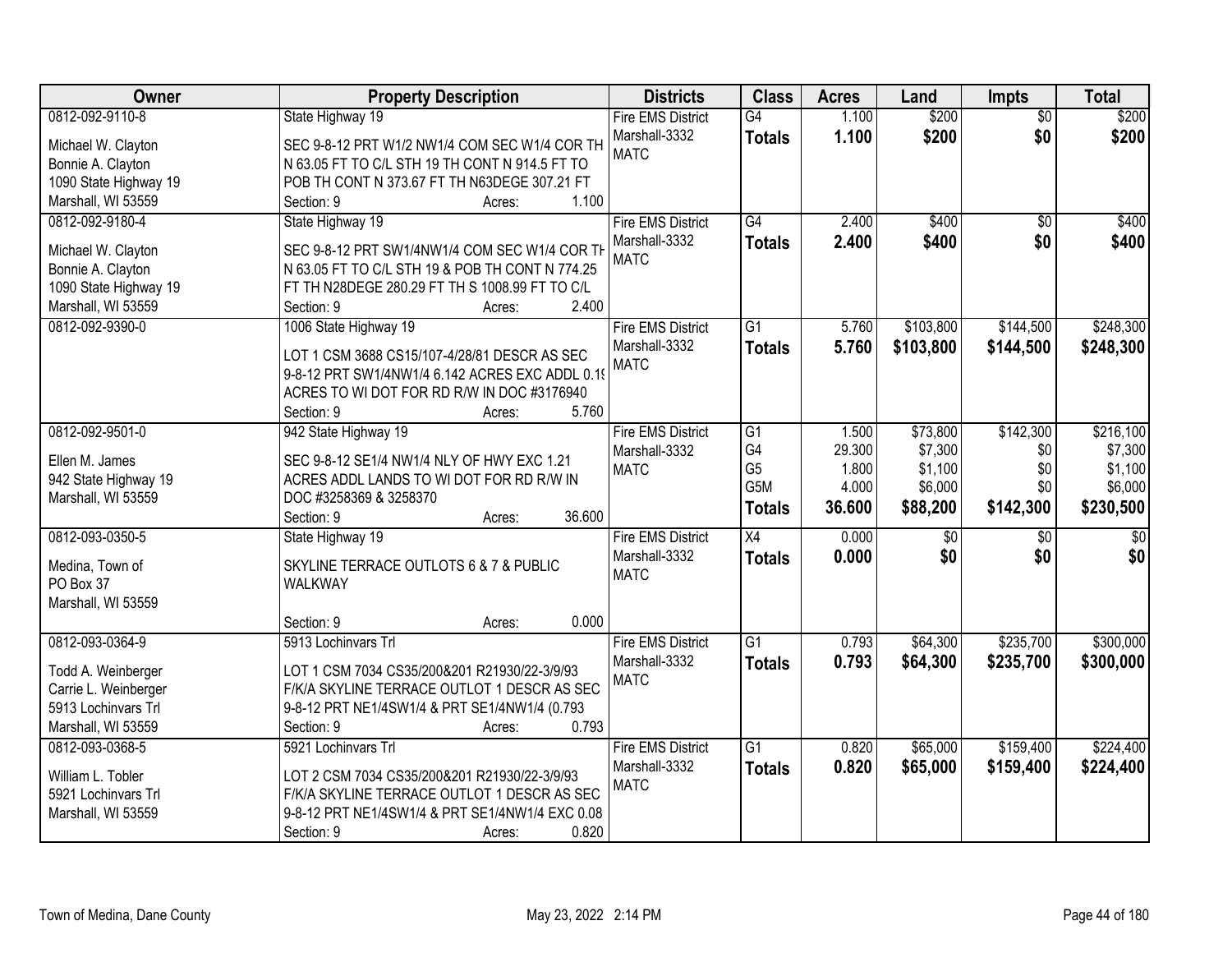| Owner                      | <b>Property Description</b> |        |       | <b>Districts</b>             | <b>Class</b>    | <b>Acres</b> | Land     | <b>Impts</b> | <b>Total</b> |
|----------------------------|-----------------------------|--------|-------|------------------------------|-----------------|--------------|----------|--------------|--------------|
| 0812-093-0371-0            | 5907 Lochinvars Trl         |        |       | <b>Fire EMS District</b>     | $\overline{G1}$ | 0.710        | \$59,700 | \$179,700    | \$239,400    |
| Mahlon E. Phifer           | SKYLINE TERRACE LOT 1       |        |       | Marshall-3332                | <b>Totals</b>   | 0.710        | \$59,700 | \$179,700    | \$239,400    |
| 5907 Lochinvars Trl        |                             |        |       | <b>MATC</b>                  |                 |              |          |              |              |
| Marshall, WI 53559         |                             |        |       |                              |                 |              |          |              |              |
|                            | Section: 9                  | Acres: | 0.000 |                              |                 |              |          |              |              |
| 0812-093-0382-7            | 5901 Lochinvars Trl         |        |       | <b>Fire EMS District</b>     | $\overline{G1}$ | 0.712        | \$59,900 | \$244,200    | \$304,100    |
| Ryan J. Neff               | SKYLINE TERRACE LOT 2       |        |       | Marshall-3332                | <b>Totals</b>   | 0.712        | \$59,900 | \$244,200    | \$304,100    |
| 5901 Lochinvars Trl        |                             |        |       | <b>MATC</b>                  |                 |              |          |              |              |
| Marshall, WI 53559         |                             |        |       |                              |                 |              |          |              |              |
|                            | Section: 9                  | Acres: | 0.000 |                              |                 |              |          |              |              |
| 0812-093-0392-5            | 5895 Lochinvars Trl         |        |       | <b>Fire EMS District</b>     | G1              | 0.769        | \$63,600 | \$181,700    | \$245,300    |
| Scott B. Reed              | SKYLINE TERRACE OUTLOT 2    |        |       | Marshall-3332                | <b>Totals</b>   | 0.769        | \$63,600 | \$181,700    | \$245,300    |
| <b>Caridad Reed</b>        |                             |        |       | <b>MATC</b>                  |                 |              |          |              |              |
| 5895 Lochinvars Trl        |                             |        |       |                              |                 |              |          |              |              |
| Marshall, WI 53559         | Section: 9                  | Acres: | 0.000 |                              |                 |              |          |              |              |
| 0812-093-0403-1            | 5889 Lochinvars Trl         |        |       | <b>Fire EMS District</b>     | $\overline{G1}$ | 0.673        | \$56,600 | \$191,900    | \$248,500    |
| Daniel R. Unruh            | SKYLINE TERRACE LOT 3       |        |       | Marshall-3332                | <b>Totals</b>   | 0.673        | \$56,600 | \$191,900    | \$248,500    |
| 5889 Lochinvars Trl        |                             |        |       | <b>MATC</b>                  |                 |              |          |              |              |
| Marshall, WI 53559         |                             |        |       |                              |                 |              |          |              |              |
|                            | Section: 9                  | Acres: | 0.000 |                              |                 |              |          |              |              |
| 0812-093-0414-8            | 5883 Lochinvars Trl         |        |       | <b>Fire EMS District</b>     | $\overline{G1}$ | 0.571        | \$48,000 | \$169,100    | \$217,100    |
| Joseph P. Padrutt          | SKYLINE TERRACE LOT 4       |        |       | Marshall-3332<br><b>MATC</b> | <b>Totals</b>   | 0.571        | \$48,000 | \$169,100    | \$217,100    |
| Diane M. Padrutt           |                             |        |       |                              |                 |              |          |              |              |
| 5883 Lochinvars Trl        |                             |        |       |                              |                 |              |          |              |              |
| Marshall, WI 53559         | Section: 9                  | Acres: | 0.000 |                              |                 |              |          |              |              |
| 0812-093-0425-5            | 5877 Lochinvars Trl         |        |       | <b>Fire EMS District</b>     | $\overline{G1}$ | 0.536        | \$45,100 | \$133,100    | \$178,200    |
| Stephen Wielock            | SKYLINE TERRACE LOT 5       |        |       | Marshall-3332<br><b>MATC</b> | <b>Totals</b>   | 0.536        | \$45,100 | \$133,100    | \$178,200    |
| Teresa A. Vandenwildenberg |                             |        |       |                              |                 |              |          |              |              |
| 5877 Lochinvars Trl        |                             |        |       |                              |                 |              |          |              |              |
| Marshall, WI 53559         | Section: 9                  | Acres: | 0.000 |                              |                 |              |          |              |              |
| 0812-093-0436-2            | 5873 Lochinvars Trl         |        |       | <b>Fire EMS District</b>     | G1              | 0.559        | \$47,000 | \$150,300    | \$197,300    |
| Heidi Hubble               | SKYLINE TERRACE LOT 6       |        |       | Marshall-3332                | <b>Totals</b>   | 0.559        | \$47,000 | \$150,300    | \$197,300    |
| Michael Skaar              |                             |        |       | <b>MATC</b>                  |                 |              |          |              |              |
| 5873 Lochinvars Trl        |                             |        |       |                              |                 |              |          |              |              |
| Marshall, WI 53559         | Section: 9                  | Acres: | 0.000 |                              |                 |              |          |              |              |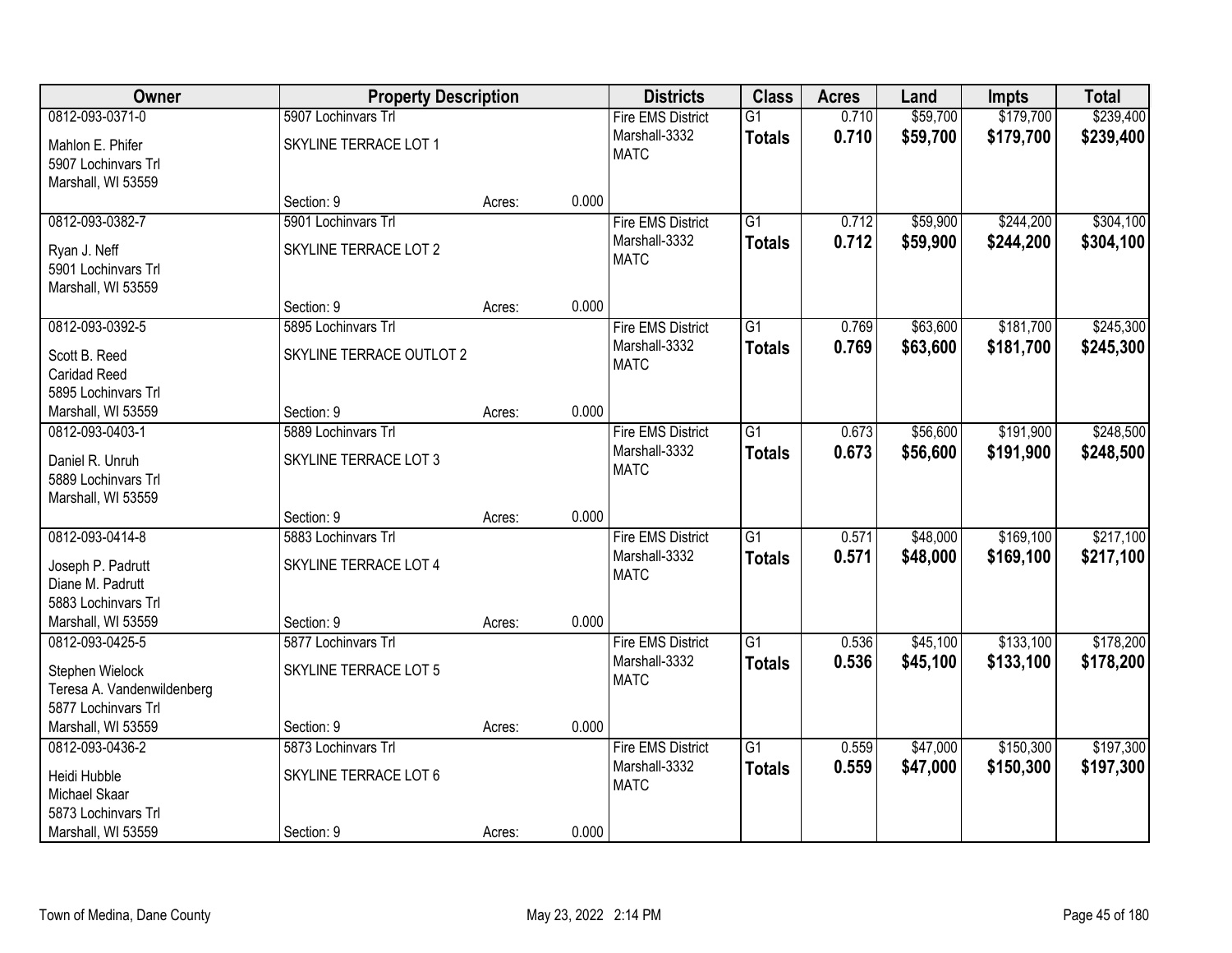| Owner                                     | <b>Property Description</b>                 |        |       | <b>Districts</b>             | <b>Class</b>    | <b>Acres</b> | Land     | <b>Impts</b> | <b>Total</b> |
|-------------------------------------------|---------------------------------------------|--------|-------|------------------------------|-----------------|--------------|----------|--------------|--------------|
| 0812-093-0447-9                           | 5869 Lochinvars Trl                         |        |       | <b>Fire EMS District</b>     | $\overline{G1}$ | 0.607        | \$51,000 | \$257,000    | \$308,000    |
| Dennis J. Kloepping                       | SKYLINE TERRACE LOT 7 & ALSO INCL PRT VAC   |        |       | Marshall-3332                | <b>Totals</b>   | 0.607        | \$51,000 | \$257,000    | \$308,000    |
| Barbara A. Kloepping                      | LOCHINVARS TRL IN DOC #3155535 DESCR AS COM |        |       | <b>MATC</b>                  |                 |              |          |              |              |
| 5869 Lochinvars Trl                       | AT SWLY COR OF SD LOT 7 TH ALG WLY R/W OF   |        |       |                              |                 |              |          |              |              |
| Marshall, WI 53559                        | Section: 9                                  | Acres: | 0.000 |                              |                 |              |          |              |              |
| 0812-093-0458-6                           | 5863 Lochinvars Trl                         |        |       | <b>Fire EMS District</b>     | $\overline{G1}$ | 0.611        | \$51,400 | \$189,800    | \$241,200    |
| Michael L. Wildman                        | SKYLINE TERRACE LOT 8                       |        |       | Marshall-3332                | <b>Totals</b>   | 0.611        | \$51,400 | \$189,800    | \$241,200    |
| Amy S. Bausch-Wildman                     |                                             |        |       | <b>MATC</b>                  |                 |              |          |              |              |
| 5863 Lochinvars Trl                       |                                             |        |       |                              |                 |              |          |              |              |
| Marshall, WI 53559                        | Section: 9                                  | Acres: | 0.000 |                              |                 |              |          |              |              |
| 0812-093-0469-3                           | 5857 Lochinvars Trl                         |        |       | <b>Fire EMS District</b>     | G1              | 0.585        | \$49,200 | \$169,000    | \$218,200    |
|                                           |                                             |        |       | Marshall-3332                | <b>Totals</b>   | 0.585        | \$49,200 | \$169,000    | \$218,200    |
| Thomas R. Lattanzio                       | SKYLINE TERRACE LOT 9                       |        |       | <b>MATC</b>                  |                 |              |          |              |              |
| 5857 Lochinvars Trl<br>Marshall, WI 53559 |                                             |        |       |                              |                 |              |          |              |              |
|                                           | Section: 9                                  | Acres: | 0.000 |                              |                 |              |          |              |              |
| 0812-093-0480-8                           | 5851 Lochinvars Trl                         |        |       | <b>Fire EMS District</b>     | $\overline{G1}$ | 0.600        | \$50,400 | \$175,300    | \$225,700    |
|                                           |                                             |        |       | Marshall-3332                | <b>Totals</b>   | 0.600        | \$50,400 | \$175,300    | \$225,700    |
| Jesse Maier                               | SKYLINE TERRACE LOT 10                      |        |       | <b>MATC</b>                  |                 |              |          |              |              |
| 5851 Lochinvars Trl                       |                                             |        |       |                              |                 |              |          |              |              |
| Marshall, WI 53559                        | Section: 9                                  |        | 0.000 |                              |                 |              |          |              |              |
| 0812-093-0491-5                           | 5845 Lochinvars Trl                         | Acres: |       | <b>Fire EMS District</b>     | $\overline{G1}$ | 0.661        | \$55,600 | \$210,800    | \$266,400    |
|                                           |                                             |        |       | Marshall-3332                |                 | 0.661        | \$55,600 | \$210,800    | \$266,400    |
| Sandy L. Jacobson                         | SKYLINE TERRACE LOT 11                      |        |       | <b>MATC</b>                  | <b>Totals</b>   |              |          |              |              |
| 5845 Lochinvars Trl                       |                                             |        |       |                              |                 |              |          |              |              |
| Marshall, WI 53559                        |                                             |        |       |                              |                 |              |          |              |              |
|                                           | Section: 9                                  | Acres: | 0.000 |                              |                 |              |          |              |              |
| 0812-093-0502-1                           | 5839 Lochinvars Trl                         |        |       | <b>Fire EMS District</b>     | $\overline{G1}$ | 0.669        | \$56,200 | \$214,200    | \$270,400    |
| Kirk A. Milam                             | SKYLINE TERRACE LOT 12                      |        |       | Marshall-3332<br><b>MATC</b> | <b>Totals</b>   | 0.669        | \$56,200 | \$214,200    | \$270,400    |
| Rebecca F. Milam                          |                                             |        |       |                              |                 |              |          |              |              |
| 5839 Lochinvars Trl                       |                                             |        |       |                              |                 |              |          |              |              |
| Marshall, WI 53559                        | Section: 9                                  | Acres: | 0.000 |                              |                 |              |          |              |              |
| 0812-093-0513-8                           | 5833 Lochinvars Trl                         |        |       | <b>Fire EMS District</b>     | $\overline{G1}$ | 0.711        | \$59,800 | \$181,700    | \$241,500    |
| Michael R. Haas                           | SKYLINE TERRACE LOT 13                      |        |       | Marshall-3332                | <b>Totals</b>   | 0.711        | \$59,800 | \$181,700    | \$241,500    |
| 5833 Lochinvars Trl                       |                                             |        |       | <b>MATC</b>                  |                 |              |          |              |              |
| Marshall, WI 53559                        |                                             |        |       |                              |                 |              |          |              |              |
|                                           | Section: 9                                  | Acres: | 0.000 |                              |                 |              |          |              |              |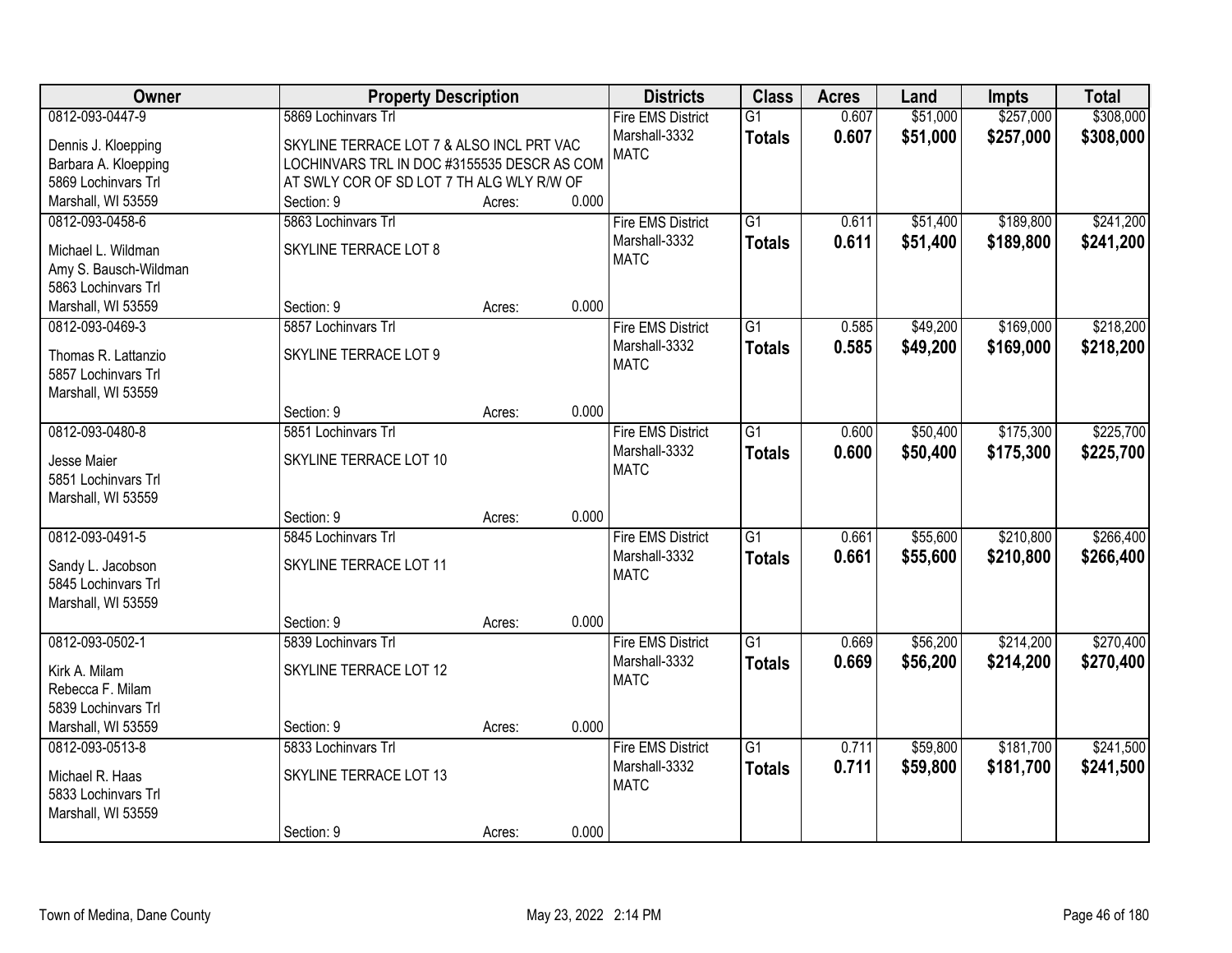| Owner                                                              | <b>Property Description</b>                   |        |       | <b>Districts</b>                                         | <b>Class</b>                     | <b>Acres</b>   | Land                 | <b>Impts</b>           | <b>Total</b>           |
|--------------------------------------------------------------------|-----------------------------------------------|--------|-------|----------------------------------------------------------|----------------------------------|----------------|----------------------|------------------------|------------------------|
| 0812-093-0524-5<br>Jeffrey T. Frey<br>5827 Lochinvars Trl          | 5827 Lochinvars Trl<br>SKYLINE TERRACE LOT 14 |        |       | <b>Fire EMS District</b><br>Marshall-3332<br><b>MATC</b> | $\overline{G1}$<br><b>Totals</b> | 0.846<br>0.846 | \$65,800<br>\$65,800 | \$290,400<br>\$290,400 | \$356,200<br>\$356,200 |
| Marshall, WI 53559                                                 | Section: 9                                    | Acres: | 0.000 |                                                          |                                  |                |                      |                        |                        |
| 0812-093-0535-2                                                    | 5823 Lochinvars Trl                           |        |       | <b>Fire EMS District</b>                                 | $\overline{G1}$                  | 0.657          | \$55,200             | \$173,700              | \$228,900              |
| Jeffrey D. Mailloux<br>Kimberly E. Abraham<br>5823 Lochinvars Trl  | SKYLINE TERRACE LOT 15                        |        |       | Marshall-3332<br><b>MATC</b>                             | <b>Totals</b>                    | 0.657          | \$55,200             | \$173,700              | \$228,900              |
| Marshall, WI 53559                                                 | Section: 9                                    | Acres: | 0.000 |                                                          |                                  |                |                      |                        |                        |
| 0812-093-0546-9                                                    | 5817 Lochinvars Trl                           |        |       | <b>Fire EMS District</b>                                 | $\overline{G1}$                  | 1.099          | \$68,200             | \$222,100              | \$290,300              |
| Timothy R. Deforest<br>Michelle L. Deforest<br>5817 Lochinvars Trl | SKYLINE TERRACE LOT 16                        |        |       | Marshall-3332<br><b>MATC</b>                             | <b>Totals</b>                    | 1.099          | \$68,200             | \$222,100              | \$290,300              |
| Marshall, WI 53559                                                 | Section: 9                                    | Acres: | 0.000 |                                                          |                                  |                |                      |                        |                        |
| 0812-093-0557-6                                                    | Lochinvars Trl                                |        |       | <b>Fire EMS District</b>                                 | $\overline{G1}$                  | 1.201          | \$68,900             | \$0                    | \$68,900               |
| Popp Tr, Mark J<br>Popp Tr, Debra A<br>5812 Lochinvars Trl         | SKYLINE TERRACE LOT 17                        |        |       | Marshall-3332<br><b>MATC</b>                             | <b>Totals</b>                    | 1.201          | \$68,900             | \$0                    | \$68,900               |
| Marshall, WI 53559                                                 | Section: 9                                    | Acres: | 0.000 |                                                          |                                  |                |                      |                        |                        |
| 0812-093-0568-3                                                    | 5812 Lochinvars Trl                           |        |       | <b>Fire EMS District</b><br>Marshall-3332                | $\overline{G1}$<br><b>Totals</b> | 0.851<br>0.851 | \$59,300<br>\$59,300 | \$269,600<br>\$269,600 | \$328,900<br>\$328,900 |
| Popp Tr, Mark J<br>Popp Tr, Debra A<br>5812 Lochinvars Trl         | SKYLINE TERRACE LOT 18                        |        |       | <b>MATC</b>                                              |                                  |                |                      |                        |                        |
| Marshall, WI 53559                                                 | Section: 9                                    | Acres: | 0.000 |                                                          |                                  |                |                      |                        |                        |
| 0812-093-0579-0                                                    | 5818 Lochinvars Trl                           |        |       | <b>Fire EMS District</b>                                 | $\overline{G1}$                  | 0.864          | \$59,700             | \$228,000              | \$287,700              |
| Gregory H. Motl<br>Jacqueline M. Motl<br>5818 Lochinvars Trl       | SKYLINE TERRACE LOT 19                        |        |       | Marshall-3332<br><b>MATC</b>                             | <b>Totals</b>                    | 0.864          | \$59,700             | \$228,000              | \$287,700              |
| Marshall, WI 53559                                                 | Section: 9                                    | Acres: | 0.000 |                                                          |                                  |                |                      |                        |                        |
| 0812-093-0590-5                                                    | 5824 Lochinvars Trl                           |        |       | <b>Fire EMS District</b>                                 | $\overline{G1}$                  | 0.714          | \$51,000             | \$198,100              | \$249,100              |
| Nathaniel Feirer<br>Rebecca Feirer<br>5824 Lochinvars Trl          | SKYLINE TERRACE LOT 20                        |        |       | Marshall-3332<br><b>MATC</b>                             | <b>Totals</b>                    | 0.714          | \$51,000             | \$198,100              | \$249,100              |
| Marshall, WI 53559                                                 | Section: 9                                    | Acres: | 0.000 |                                                          |                                  |                |                      |                        |                        |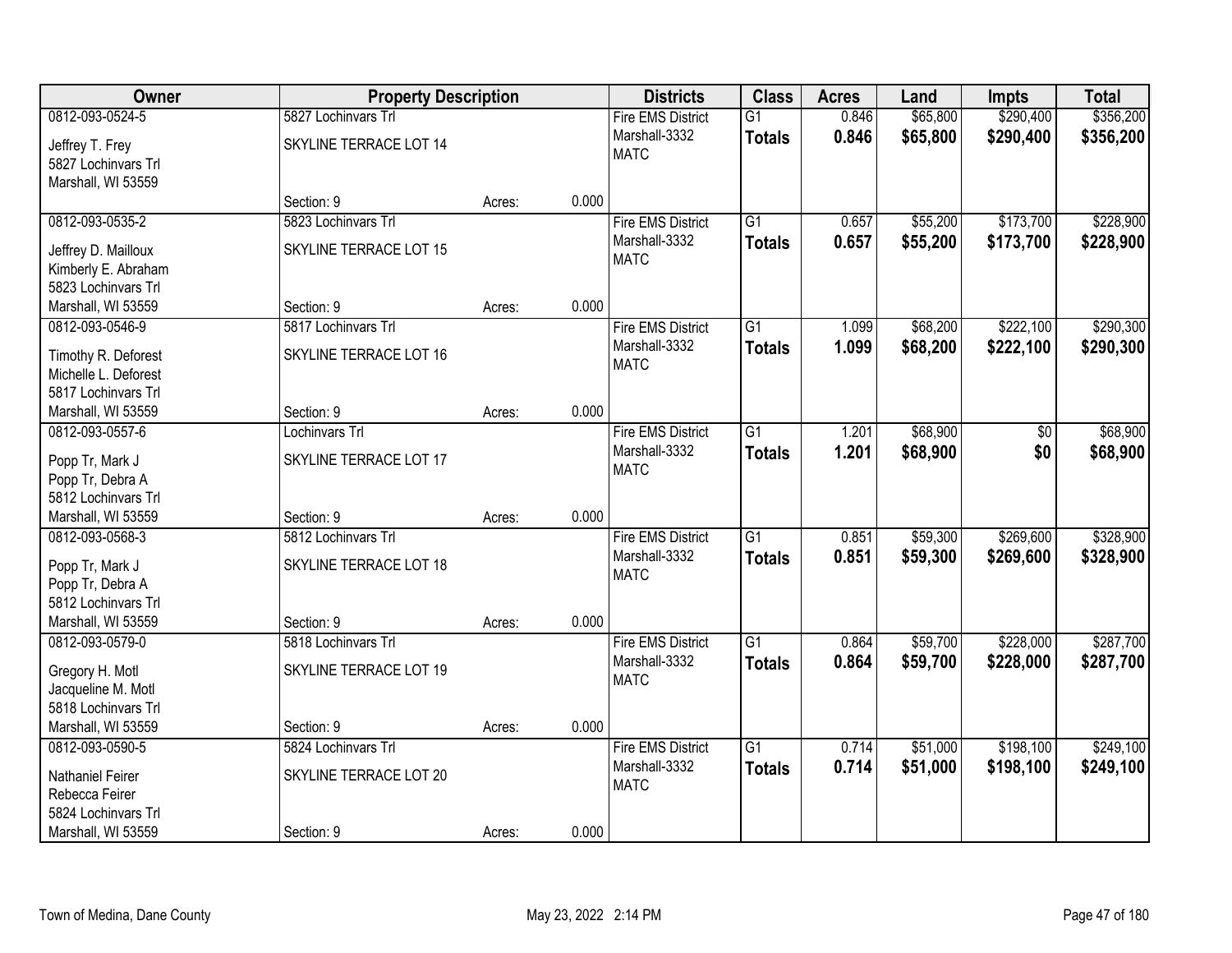| Owner                               | <b>Property Description</b>                 |        |       | <b>Districts</b>             | <b>Class</b>    | <b>Acres</b> | Land     | <b>Impts</b> | <b>Total</b> |
|-------------------------------------|---------------------------------------------|--------|-------|------------------------------|-----------------|--------------|----------|--------------|--------------|
| 0812-093-0601-1                     | 5830 Lochinvars Trl                         |        |       | <b>Fire EMS District</b>     | $\overline{G1}$ | 0.834        | \$55,600 | \$166,600    | \$222,200    |
| Jennifer Banuelos                   | SKYLINE TERRACE LOT 21 & SWLY 14 FT LOT 22  |        |       | Marshall-3332                | <b>Totals</b>   | 0.834        | \$55,600 | \$166,600    | \$222,200    |
| 5830 Lochinvars Trl                 |                                             |        |       | <b>MATC</b>                  |                 |              |          |              |              |
| Marshall, WI 53559                  |                                             |        |       |                              |                 |              |          |              |              |
|                                     | Section: 9                                  | Acres: | 0.000 |                              |                 |              |          |              |              |
| 0812-093-0612-8                     | 5836 Lochinvars Trl                         |        |       | <b>Fire EMS District</b>     | $\overline{G1}$ | 0.727        | \$52,000 | \$156,700    | \$208,700    |
| Benjamin S. Kripps                  | SKYLINE TERRACE LOT 22 EXC SWLY 14 FT       |        |       | Marshall-3332                | <b>Totals</b>   | 0.727        | \$52,000 | \$156,700    | \$208,700    |
| Karen K. Kripps                     |                                             |        |       | <b>MATC</b>                  |                 |              |          |              |              |
| 5836 Lochinvars Trl                 |                                             |        |       |                              |                 |              |          |              |              |
| Marshall, WI 53559                  | Section: 9                                  | Acres: | 0.000 |                              |                 |              |          |              |              |
| 0812-093-0623-5                     | 5842 Lochinvars Trl                         |        |       | <b>Fire EMS District</b>     | $\overline{G1}$ | 0.825        | \$65,200 | \$172,000    | \$237,200    |
| Shobi Samuel                        | SKYLINE TERRACE LOT 23                      |        |       | Marshall-3332                | <b>Totals</b>   | 0.825        | \$65,200 | \$172,000    | \$237,200    |
| 5842 Lochinvars Trl                 |                                             |        |       | <b>MATC</b>                  |                 |              |          |              |              |
| Marshall, WI 53559                  |                                             |        |       |                              |                 |              |          |              |              |
|                                     | Section: 9                                  | Acres: | 0.000 |                              |                 |              |          |              |              |
| 0812-093-0634-2                     | Lochinvars Trl                              |        |       | <b>Fire EMS District</b>     | $\overline{G1}$ | 0.845        | \$55,900 | \$0          | \$55,900     |
| Lazers Rev Tr, Steven M & Donnita R | SKYLINE TERRACE LOT 24                      |        |       | Marshall-3332                | <b>Totals</b>   | 0.845        | \$55,900 | \$0          | \$55,900     |
| N3490 1st Ave                       |                                             |        |       | <b>MATC</b>                  |                 |              |          |              |              |
| Hancock, WI 54943                   |                                             |        |       |                              |                 |              |          |              |              |
|                                     | Section: 9                                  | Acres: | 0.000 |                              |                 |              |          |              |              |
| 0812-093-0645-9                     | 5854 Lochinvars Trl                         |        |       | <b>Fire EMS District</b>     | $\overline{G1}$ | 0.895        | \$57,100 | \$258,000    | \$315,100    |
| Jerrad N. Hamilton                  | SKYLINE TERRACE LOT 25                      |        |       | Marshall-3332                | <b>Totals</b>   | 0.895        | \$57,100 | \$258,000    | \$315,100    |
| 5854 Lochinvars Trl                 |                                             |        |       | <b>MATC</b>                  |                 |              |          |              |              |
| Marshall, WI 53559                  |                                             |        |       |                              |                 |              |          |              |              |
|                                     | Section: 9                                  | Acres: | 0.000 |                              |                 |              |          |              |              |
| 0812-093-0656-6                     | 5860 Lochinvars Trl                         |        |       | <b>Fire EMS District</b>     | $\overline{G1}$ | 1.019        | \$63,900 | \$133,900    | \$197,800    |
| Daniel L. Nelson                    | SKYLINE TERRACE LOT 26                      |        |       | Marshall-3332<br><b>MATC</b> | <b>Totals</b>   | 1.019        | \$63,900 | \$133,900    | \$197,800    |
| Lynda J. Nelson                     |                                             |        |       |                              |                 |              |          |              |              |
| 5860 Lochinvars Trl                 |                                             |        |       |                              |                 |              |          |              |              |
| Marshall, WI 53559                  | Section: 9                                  | Acres: | 0.000 |                              |                 |              |          |              |              |
| 0812-093-0668-2                     | 5870 Lochinvars Trl                         |        |       | <b>Fire EMS District</b>     | $\overline{G1}$ | 1.819        | \$69,000 | \$266,500    | \$335,500    |
| Claudia V. Dextre Bazan             | SKYLINE TERRACE LOT 27 & LOT 28 EXC PRT LOT |        |       | Marshall-3332<br><b>MATC</b> | <b>Totals</b>   | 1.819        | \$69,000 | \$266,500    | \$335,500    |
| 5870 Lochinvars Trl                 | 27 IN DOC #3155536 FOR RD R/W               |        |       |                              |                 |              |          |              |              |
| Marshall, WI 53559                  |                                             |        |       |                              |                 |              |          |              |              |
|                                     | Section: 9                                  | Acres: | 0.000 |                              |                 |              |          |              |              |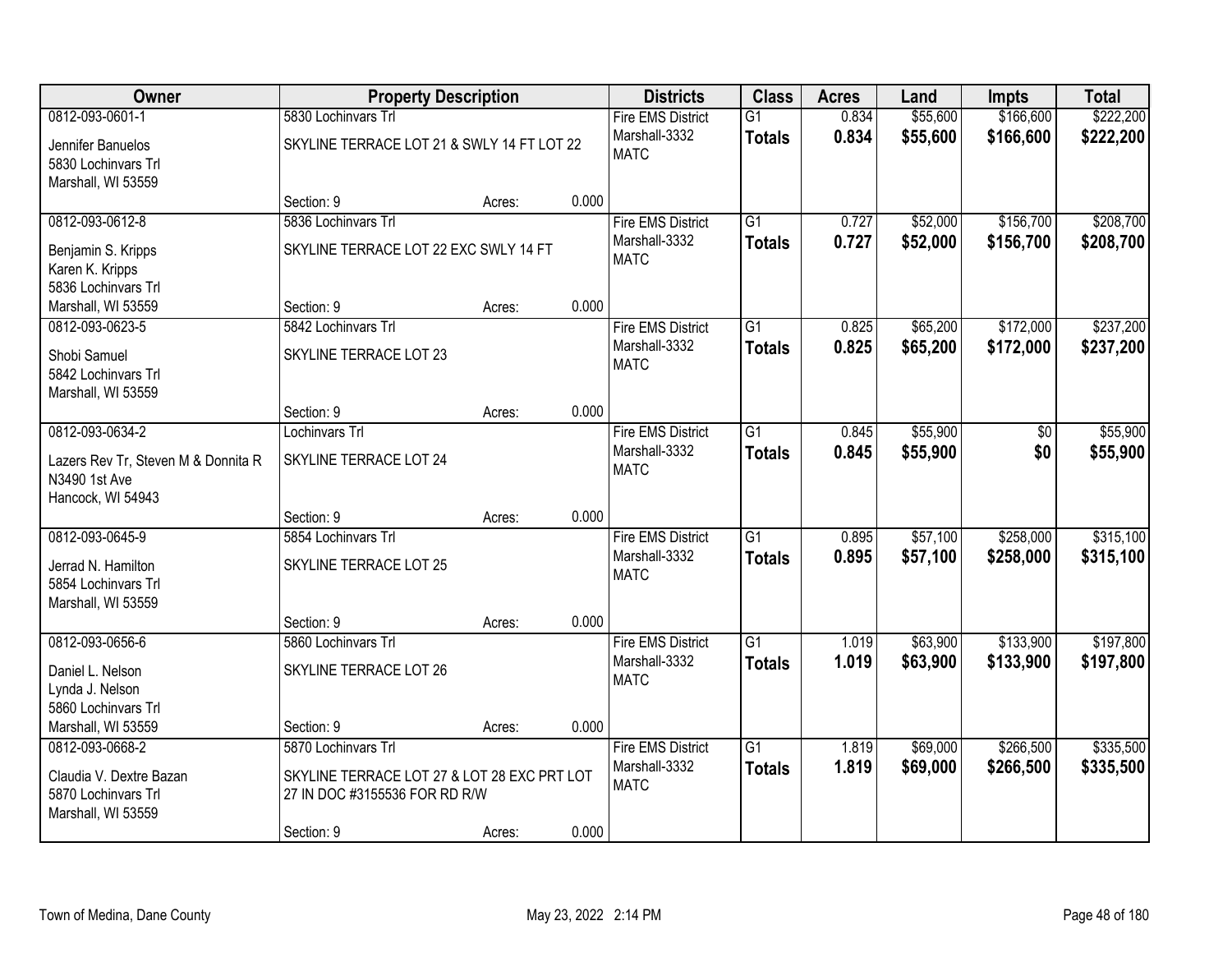| Owner                                    | <b>Property Description</b>                  |        |       | <b>Districts</b>         | <b>Class</b>    | <b>Acres</b> | Land     | <b>Impts</b>    | <b>Total</b> |
|------------------------------------------|----------------------------------------------|--------|-------|--------------------------|-----------------|--------------|----------|-----------------|--------------|
| 0812-093-0689-7                          | 5878 Lochinvars Trl                          |        |       | <b>Fire EMS District</b> | $\overline{G1}$ | 0.751        | \$53,600 | \$242,300       | \$295,900    |
| Peter J. Jablonski                       | SKYLINE TERRACE LOT 29                       |        |       | Marshall-3332            | <b>Totals</b>   | 0.751        | \$53,600 | \$242,300       | \$295,900    |
| 5878 Lochinvars Trl                      |                                              |        |       | <b>MATC</b>              |                 |              |          |                 |              |
| Marshall, WI 53559                       |                                              |        |       |                          |                 |              |          |                 |              |
|                                          | Section: 9                                   | Acres: | 0.000 |                          |                 |              |          |                 |              |
| 0812-093-0703-8                          | 5884 Lochinvars Trl                          |        |       | <b>Fire EMS District</b> | $\overline{G1}$ | 0.815        | \$44,700 | $\overline{50}$ | \$44,700     |
| Sherrie L. Kirichkow                     | SKYLINE TERRACE OUTLOT 3                     |        |       | Marshall-3332            | <b>Totals</b>   | 0.815        | \$44,700 | \$0             | \$44,700     |
| Sherrie L. Bunker                        |                                              |        |       | <b>MATC</b>              |                 |              |          |                 |              |
| 5884 Lochinvars Trl                      |                                              |        |       |                          |                 |              |          |                 |              |
| Marshall, WI 53559                       | Section: 9                                   | Acres: | 0.000 |                          |                 |              |          |                 |              |
| 0812-093-0714-5                          | 5884 Lochinvars Trl                          |        |       | <b>Fire EMS District</b> | $\overline{G1}$ | 0.311        | \$19,800 | \$116,300       | \$136,100    |
|                                          |                                              |        |       | Marshall-3332            | <b>Totals</b>   | 0.311        | \$19,800 | \$116,300       | \$136,100    |
| Sherrie L. Kirichkow                     | SKYLINE TERRACE OUTLOT 4 EXC NLY 80 FT THF   |        |       | <b>MATC</b>              |                 |              |          |                 |              |
| Sherrie L. Bunker<br>5884 Lochinvars Trl |                                              |        |       |                          |                 |              |          |                 |              |
| Marshall, WI 53559                       | Section: 9                                   | Acres: | 0.000 |                          |                 |              |          |                 |              |
| 0812-093-0730-5                          | 5896 Lochinvars Trl                          |        |       | <b>Fire EMS District</b> | $\overline{G1}$ | 1.371        | \$66,100 | \$137,800       | \$203,900    |
|                                          |                                              |        |       | Marshall-3332            | <b>Totals</b>   | 1.371        | \$66,100 | \$137,800       | \$203,900    |
| Gary T. Lukens                           | SKYLINE TERRACE LOT 30 EXC NLY 15 FT THF &   |        |       | <b>MATC</b>              |                 |              |          |                 |              |
| Kathryn A. Lukens                        | NLY 80 FT OF OUTLOT 4                        |        |       |                          |                 |              |          |                 |              |
| 5896 Lochinvars Trl                      |                                              |        |       |                          |                 |              |          |                 |              |
| Marshall, WI 53559                       | Section: 9                                   | Acres: | 0.000 |                          |                 |              |          |                 |              |
| 0812-093-0741-2                          | 5900 Lochinvars Trl                          |        |       | <b>Fire EMS District</b> | $\overline{G1}$ | 1.667        | \$68,000 | \$190,700       | \$258,700    |
| David C. Harper                          | SKYLINE TERRACE NLY 15 FT OF LOT 30 & ALL OF |        |       | Marshall-3332            | <b>Totals</b>   | 1.667        | \$68,000 | \$190,700       | \$258,700    |
| Sandra L. Kowalczyk                      | <b>LOT 31</b>                                |        |       | <b>MATC</b>              |                 |              |          |                 |              |
| 5900 Lochinvars Trl                      |                                              |        |       |                          |                 |              |          |                 |              |
| Marshall, WI 53559                       | Section: 9                                   | Acres: | 0.000 |                          |                 |              |          |                 |              |
| 0812-093-0752-9                          | 5904 Lochinvars Trl                          |        |       | <b>Fire EMS District</b> | $\overline{G1}$ | 0.784        | \$64,000 | \$182,500       | \$246,500    |
| Eric Olds                                | SKYLINE TERRACE LOT 32                       |        |       | Marshall-3332            | <b>Totals</b>   | 0.784        | \$64,000 | \$182,500       | \$246,500    |
| Nicole Olds                              |                                              |        |       | <b>MATC</b>              |                 |              |          |                 |              |
| 5904 Lochinvars Trl                      |                                              |        |       |                          |                 |              |          |                 |              |
| Marshall, WI 53559                       | Section: 9                                   | Acres: | 0.000 |                          |                 |              |          |                 |              |
| 0812-093-0763-6                          | 955 Hayloft Ct                               |        |       | <b>Fire EMS District</b> | $\overline{G1}$ | 1.282        | \$77,100 | \$164,600       | \$241,700    |
|                                          | SKYLINE TERRACE LOT 33                       |        |       | Marshall-3332            | <b>Totals</b>   | 1.282        | \$77,100 | \$164,600       | \$241,700    |
| Jeffrey S. Weber<br>Jody L. Weber        |                                              |        |       | <b>MATC</b>              |                 |              |          |                 |              |
| 955 Hayloft Ct                           |                                              |        |       |                          |                 |              |          |                 |              |
| Marshall, WI 53559                       | Section: 9                                   | Acres: | 0.000 |                          |                 |              |          |                 |              |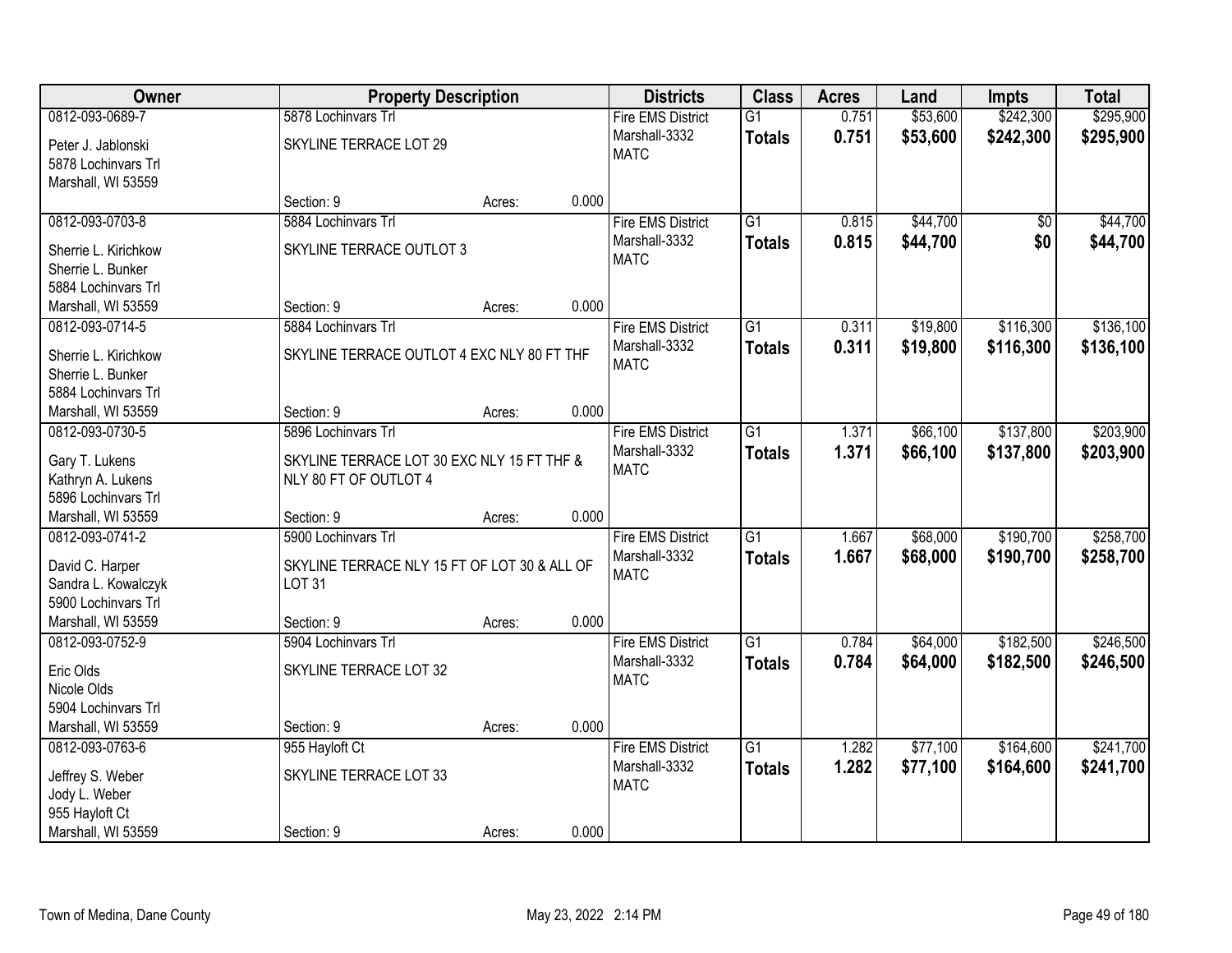| Owner                                 | <b>Property Description</b>                    |        | <b>Districts</b>                          | <b>Class</b>    | <b>Acres</b> | Land            | <b>Impts</b>    | <b>Total</b> |
|---------------------------------------|------------------------------------------------|--------|-------------------------------------------|-----------------|--------------|-----------------|-----------------|--------------|
| 0812-093-0774-3                       | 956 Hayloft Ct                                 |        | <b>Fire EMS District</b>                  | $\overline{G1}$ | 1.528        | \$79,000        | \$174,900       | \$253,900    |
| Jack A. Erb                           | SKYLINE TERRACE LOT 34                         |        | Marshall-3332                             | <b>Totals</b>   | 1.528        | \$79,000        | \$174,900       | \$253,900    |
| Kim M. Erb                            |                                                |        | <b>MATC</b>                               |                 |              |                 |                 |              |
| 956 Hayloft Ct                        |                                                |        |                                           |                 |              |                 |                 |              |
| Marshall, WI 53559                    | Section: 9                                     | Acres: | 0.000                                     |                 |              |                 |                 |              |
| 0812-093-0785-0                       | 958 Hayloft Ct                                 |        | <b>Fire EMS District</b>                  | $\overline{G1}$ | 0.701        | \$58,900        | \$204,300       | \$263,200    |
| Mark R. Mennicke                      | SKYLINE TERRACE LOT 35                         |        | Marshall-3332                             | <b>Totals</b>   | 0.701        | \$58,900        | \$204,300       | \$263,200    |
| Mary S. Mennicke                      |                                                |        | <b>MATC</b>                               |                 |              |                 |                 |              |
| 958 Hayloft Ct                        |                                                |        |                                           |                 |              |                 |                 |              |
| Marshall, WI 53559                    | Section: 9                                     | Acres: | 0.000                                     |                 |              |                 |                 |              |
| 0812-093-0795-8                       | State Highway 19                               |        | <b>Fire EMS District</b>                  | X4              | 36.714       | $\overline{50}$ | \$0             | $\sqrt{50}$  |
|                                       |                                                |        | Marshall-3332                             | <b>Totals</b>   | 36.714       | \$0             | \$0             | \$0          |
| Jt School District #2 V Marshall, Tn  | SKYLINE TERRACE OUTLOT 5 EXC 0.05 ACRES TO     |        | <b>MATC</b>                               |                 |              |                 |                 |              |
| Cottage Grove Deer                    | WI DOT FOR RD R/W IN DOC #3156078              |        |                                           |                 |              |                 |                 |              |
| PO Box 76                             |                                                |        | 0.000                                     |                 |              |                 |                 |              |
| Marshall, WI 53559<br>0812-093-0796-0 | Section: 9                                     | Acres: |                                           |                 |              |                 |                 |              |
|                                       | <b>Hayloft Ct</b>                              |        | <b>Fire EMS District</b><br>Marshall-3332 | X4              | 1.031        | \$0             | \$0             | $\sqrt{50}$  |
| Medina, Town of                       | SKYLINE TERRACE PUBLIC WALKWAY                 |        | <b>MATC</b>                               | <b>Totals</b>   | 1.031        | \$0             | \$0             | \$0          |
| PO Box 37                             |                                                |        |                                           |                 |              |                 |                 |              |
| Marshall, WI 53559                    |                                                |        |                                           |                 |              |                 |                 |              |
|                                       | Section:                                       | Acres: | 0.000                                     |                 |              |                 |                 |              |
| 0812-093-8000-2                       | State Highway 19                               |        | <b>Fire EMS District</b>                  | G4              | 7.000        | \$1,800         | $\overline{50}$ | \$1,800      |
| Schroeder Farms of WI Inc             | SEC 9-8-12 PRT NE1/4 SW1/4 EXC COM 250 FT E OF |        | Marshall-3332                             | Totals          | 7.000        | \$1,800         | \$0             | \$1,800      |
| $(39-1980208)$                        | NW COR TH S 1054 FT S32DEGW TO S LN 1/4 1/4 E  |        | <b>MATC</b>                               |                 |              |                 |                 |              |
| N150 County Highway C                 | TO SE COR N TO HWY NWLY ALG HWY TO POB EXC     |        |                                           |                 |              |                 |                 |              |
| Deforest, WI 53532                    | Section: 9                                     | Acres: | 7.000                                     |                 |              |                 |                 |              |
| 0812-093-8030-6                       | 957 State Highway 19                           |        | <b>Fire EMS District</b>                  | $\overline{G1}$ | 1.600        | \$74,500        | \$159,500       | \$234,000    |
| Samuel G. Anderson                    | SEC 9-8-12 PRT SE1/4 NW1/4 & NE1/4 SW1/4 COM   |        | Marshall-3332                             | G4              | 1.730        | \$400           | \$0             | \$400        |
| Paulette I. Kerr                      | SEC W1/4 COR TH N 33 FT TH N84DEGE 1874.9 FT   |        | <b>MATC</b>                               | <b>Totals</b>   | 3.330        | \$74,900        | \$159,500       | \$234,400    |
| 957 State Highway 19                  | TO POB TH CONT N84DEGE 224.6 FT TH ALG CRV     |        |                                           |                 |              |                 |                 |              |
| Marshall, WI 53559                    | Section: 9                                     | Acres: | 3.000                                     |                 |              |                 |                 |              |
| 0812-093-8070-8                       | State Highway 19                               |        | <b>Fire EMS District</b>                  | G4              | 1.430        | \$400           | $\overline{30}$ | \$400        |
|                                       |                                                |        | Marshall-3332                             | <b>Totals</b>   | 1.430        | \$400           | \$0             | \$400        |
| Samuel G. Anderson                    | LOT 1 CSM 1731 CS7/111-7/7/75 DESCR AS SEC     |        | <b>MATC</b>                               |                 |              |                 |                 |              |
| Paulette I. Kerr                      | 9-8-12 PRT SE1/4NW1/4 & PRT NE1/4SW1/4 EXC TO  |        |                                           |                 |              |                 |                 |              |
| 957 State Highway 19                  | WI DOT FOR HWY R/W IN DOC #3196850             |        | 1.350                                     |                 |              |                 |                 |              |
| Marshall, WI 53559                    | Section: 9                                     | Acres: |                                           |                 |              |                 |                 |              |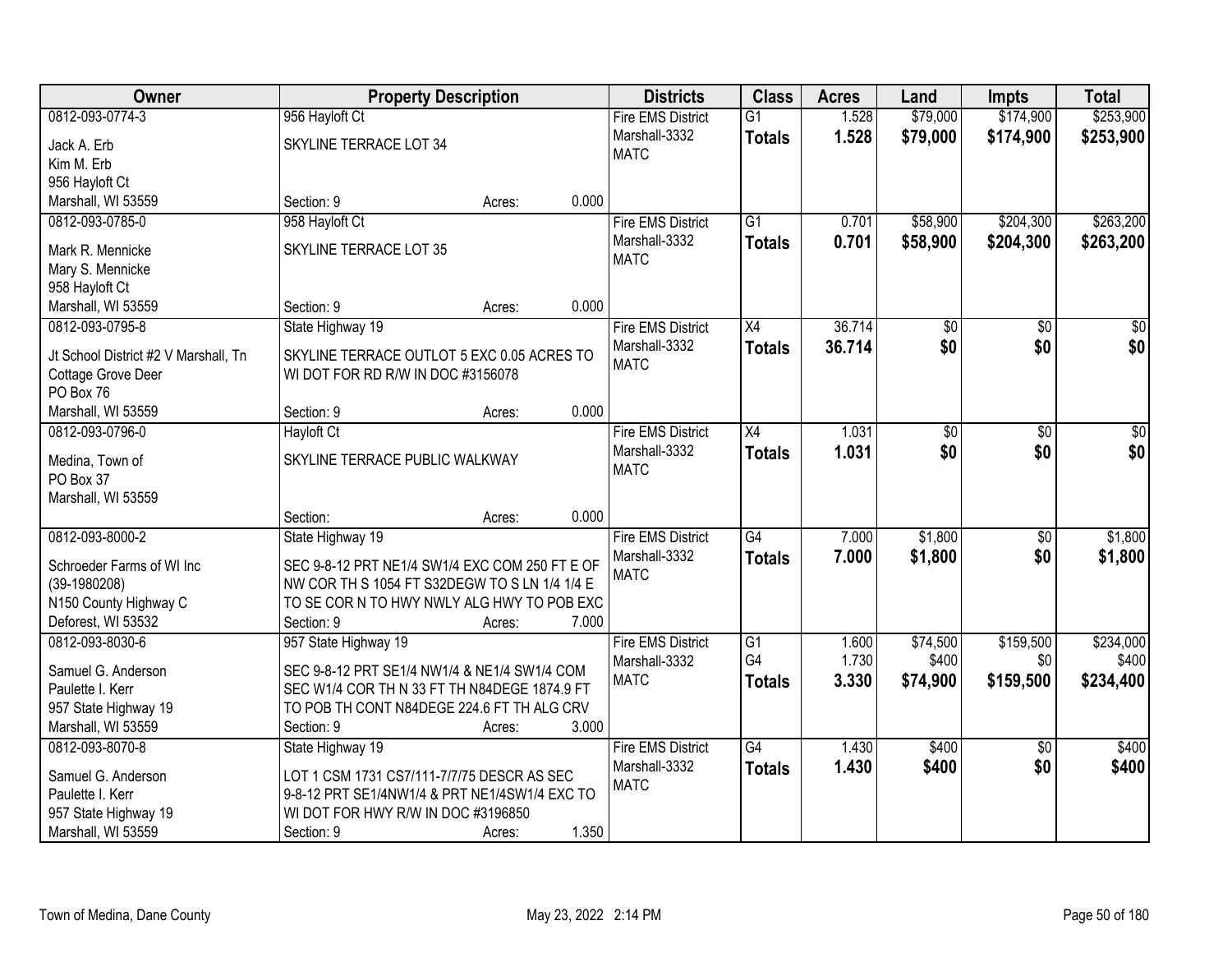| Owner                                                                                                         | <b>Property Description</b>                                                                                                                                                          |                  | <b>Districts</b>                                         | <b>Class</b>                          | <b>Acres</b>              | Land                           | <b>Impts</b>                  | <b>Total</b>                   |
|---------------------------------------------------------------------------------------------------------------|--------------------------------------------------------------------------------------------------------------------------------------------------------------------------------------|------------------|----------------------------------------------------------|---------------------------------------|---------------------------|--------------------------------|-------------------------------|--------------------------------|
| 0812-093-8500-7                                                                                               | State Highway 19                                                                                                                                                                     |                  | <b>Fire EMS District</b>                                 | G4                                    | 39.100                    | \$8,200                        | $\overline{50}$               | \$8,200                        |
| Schroeder Farms of WI Inc<br>$(39-1980208)$<br>N150 County Highway C                                          | SEC 9-8-12 NW1/4SW1/4 EXC TO DOT IN 3102835 &<br>3102836                                                                                                                             |                  | Marshall-3332<br><b>MATC</b>                             | <b>Totals</b>                         | 39.100                    | \$8,200                        | \$0                           | \$8,200                        |
| Deforest, WI 53532                                                                                            | Section: 9                                                                                                                                                                           | 39.100<br>Acres: |                                                          |                                       |                           |                                |                               |                                |
| 0812-093-9000-0<br>Schroeder Farms of WI Inc<br>$(39-1980208)$<br>N150 County Highway C                       | State Highway 19<br>SEC 9-8-12 SW1/4 SW1/4 EXC COM 498.6 FT E OF SW<br>COR TH N32DEGE TO E LN S TO SE COR W TO POB                                                                   |                  | <b>Fire EMS District</b><br>Marshall-3332<br><b>MATC</b> | G4<br><b>Totals</b>                   | 27.160<br>27.160          | \$6,500<br>\$6,500             | $\overline{50}$<br>\$0        | \$6,500<br>\$6,500             |
| Deforest, WI 53532                                                                                            | Section: 9                                                                                                                                                                           | 27.160<br>Acres: |                                                          |                                       |                           |                                |                               |                                |
| 0812-093-9620-0<br>Schroeder Farms of WI Inc<br>$(39-1980208)$<br>N150 County Highway C<br>Deforest, WI 53532 | Lochinvars Trl<br>SEC 9-8-12 PRT SE1/4 SW1/4 LYG WLY OF LN COM<br>AT PT 498.6 FT E OF SW COR SW1/4 SW1/4 & RNG<br>N32DEGE TO N LN SE1/4SW1/4<br>Section: 9                           | 0.500<br>Acres:  | <b>Fire EMS District</b><br>Marshall-3332<br><b>MATC</b> | G4<br><b>Totals</b>                   | 0.003<br>0.003            | \$100<br>\$100                 | \$0<br>\$0                    | \$100<br>\$100                 |
| 0812-094-8500-6<br>Marshall, Village of<br>130 S Pardee St<br>Marshall, WI 53559                              | 870 State Highway 19<br>SEC 9-8-12 PRT S1/2 NE1/4 & PRT SE1/4 COM SEC<br>SE COR TH N3DEG34'E ALG SD SEC 9 E LN 952.5 FT<br>TO PT OF INTS WITH C/L OF STH 19 TH N58DEGW<br>Section: 9 | 12.400<br>Acres: | <b>Fire EMS District</b><br>Marshall-3332<br><b>MATC</b> | X3<br><b>Totals</b>                   | 31.595<br>31.595          | \$0<br>\$0                     | $\sqrt{6}$<br>\$0             | $\sqrt{50}$<br>\$0             |
| 0812-094-8560-4<br>Ellen M. James<br>942 State Highway 19<br>Marshall, WI 53559                               | State Highway 19<br>SEC 9-8-12 PRT NW1/4 SE1/4 COM ON C/L HWY AT<br>PT 2468.4 FT NWLY OF E LN TH NWLY ALG HWY TO<br>W LN N TO NW CORE TO PT ON N LN N32DEGE<br>Section: 9            | 3.150<br>Acres:  | <b>Fire EMS District</b><br>Marshall-3332<br><b>MATC</b> | $\overline{G5}$<br><b>Totals</b>      | 2.915<br>2.915            | \$1,800<br>\$1,800             | $\overline{50}$<br>\$0        | \$1,800<br>\$1,800             |
| 0812-101-8000-1<br>James Herman Family Partnership<br>349 Maple Heights Rd<br>Marshall, WI 53559              | Canal Rd<br>SEC 10-8-12 NE1/4 NE1/4<br>Section: 10                                                                                                                                   | 40.000<br>Acres: | <b>Fire EMS District</b><br>Marshall-3332<br><b>MATC</b> | G4<br>G <sub>5</sub><br><b>Totals</b> | 37.000<br>3.000<br>40,000 | \$8,700<br>\$1,300<br>\$10,000 | $\overline{50}$<br>\$0<br>\$0 | \$8,700<br>\$1,300<br>\$10,000 |
| 0812-101-9500-4<br>James Herman Family Partnership<br>349 Maple Heights Rd<br>Marshall, WI 53559              | Canal Rd<br>SEC 10-8-12 SE1/4 NE1/4 N OF RR<br>Section: 10                                                                                                                           | 18.000<br>Acres: | <b>Fire EMS District</b><br>Marshall-3332<br><b>MATC</b> | G4<br>G <sub>5</sub><br><b>Totals</b> | 17.000<br>1.000<br>18.000 | \$4,000<br>\$600<br>\$4,600    | $\overline{50}$<br>\$0<br>\$0 | \$4,000<br>\$600<br>\$4,600    |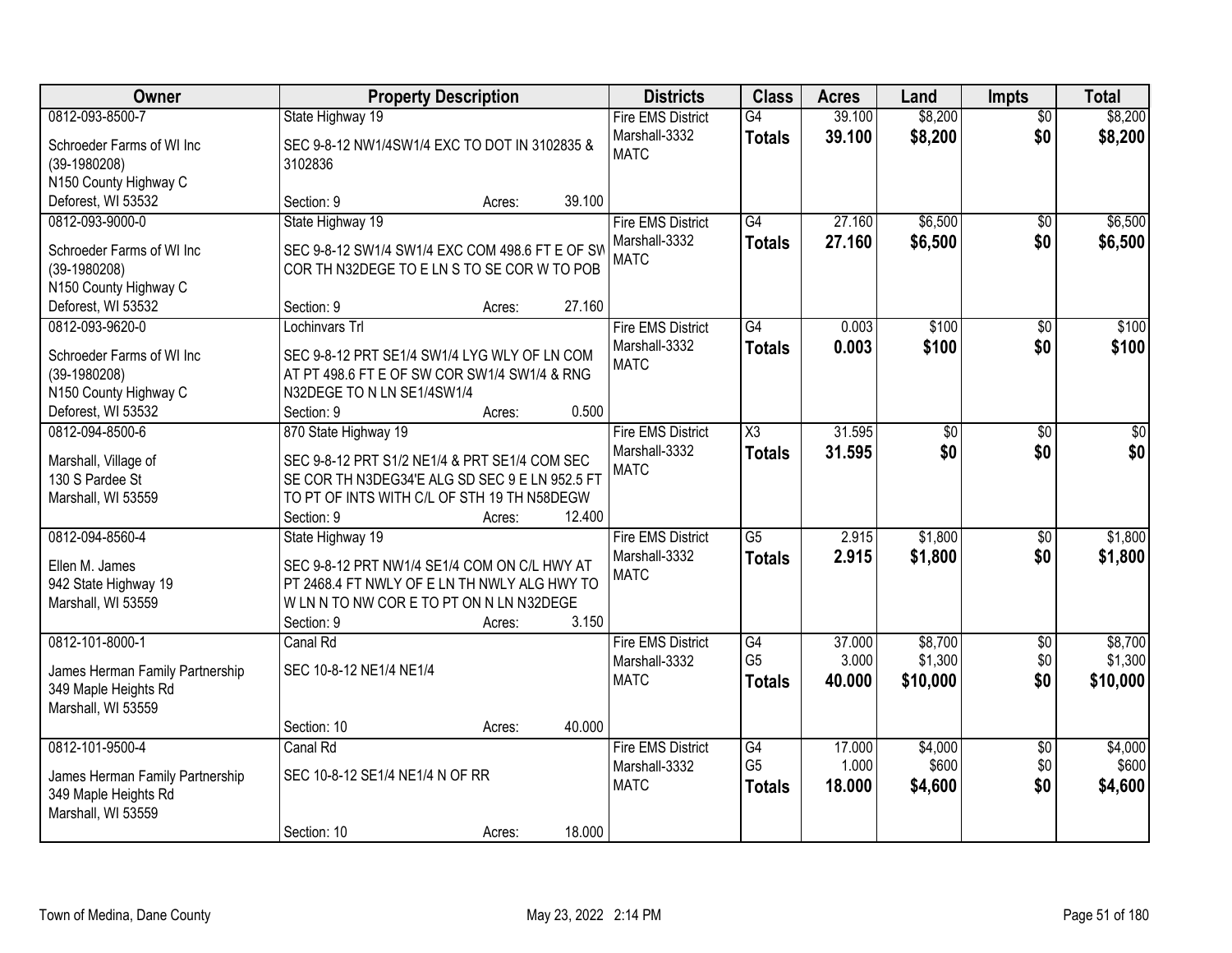| <b>Owner</b>                               | <b>Property Description</b>                    |        |       | <b>Districts</b>         | <b>Class</b>    | <b>Acres</b> | Land            | Impts           | <b>Total</b> |
|--------------------------------------------|------------------------------------------------|--------|-------|--------------------------|-----------------|--------------|-----------------|-----------------|--------------|
| 0812-101-9670-9                            | Canal Rd                                       |        |       | <b>Fire EMS District</b> | X4              | 3.000        | $\overline{60}$ | $\overline{50}$ | \$0          |
| Cmstp & P Rr Co                            | SEC 10-8-12 ROW THRU SE1/4 NE1/4               |        |       | Marshall-3332            | <b>Totals</b>   | 3.000        | \$0             | \$0             | \$0          |
| 516 W Adams St 734                         |                                                |        |       | <b>MATC</b>              |                 |              |                 |                 |              |
| Chicago, IL 60606                          |                                                |        |       |                          |                 |              |                 |                 |              |
|                                            | Section: 10                                    | Acres: | 3.000 |                          |                 |              |                 |                 |              |
| 0812-111-6001-2                            | 283 Maple Hts Rd                               |        |       | <b>Fire EMS District</b> | $\overline{G1}$ | 0.899        | \$71,800        | \$270,800       | \$342,600    |
| Bradley J. Thering                         | MAPLE HEIGHTS LOT 1                            |        |       | Marshall-3332            | <b>Totals</b>   | 0.899        | \$71,800        | \$270,800       | \$342,600    |
| 283 Maple Heights Rd                       |                                                |        |       | <b>MATC</b>              |                 |              |                 |                 |              |
| Marshall, WI 53559                         |                                                |        |       |                          |                 |              |                 |                 |              |
|                                            | Section: 11                                    | Acres: | 0.894 |                          |                 |              |                 |                 |              |
| 0812-111-6012-9                            | 287 Maple Hts Rd                               |        |       | <b>Fire EMS District</b> | G1              | 1.038        | \$75,300        | \$254,500       | \$329,800    |
| James L. Holmes                            | MAPLE HEIGHTS LOT 2                            |        |       | Marshall-3332            | <b>Totals</b>   | 1.038        | \$75,300        | \$254,500       | \$329,800    |
| Jan M. Holmes                              |                                                |        |       | <b>MATC</b>              |                 |              |                 |                 |              |
| 287 Maple Heights Rd                       |                                                |        |       |                          |                 |              |                 |                 |              |
| Marshall, WI 53559                         | Section: 11                                    | Acres: | 1.004 |                          |                 |              |                 |                 |              |
| 0812-111-6023-6                            | 291 Maple Hts Rd                               |        |       | <b>Fire EMS District</b> | $\overline{G1}$ | 1.020        | \$75,200        | \$284,000       | \$359,200    |
|                                            |                                                |        |       | Marshall-3332            | <b>Totals</b>   | 1.020        | \$75,200        | \$284,000       | \$359,200    |
| Daniel J. Motl<br>Christine L. Motl        | MAPLE HEIGHTS LOT 3                            |        |       | <b>MATC</b>              |                 |              |                 |                 |              |
| 291 Maple Heights Rd                       |                                                |        |       |                          |                 |              |                 |                 |              |
| Marshall, WI 53559                         | Section: 11                                    | Acres: | 0.980 |                          |                 |              |                 |                 |              |
| 0812-111-6040-5                            | 295 Maple Hts Rd                               |        |       | <b>Fire EMS District</b> | $\overline{G1}$ | 2.289        | \$84,700        | \$348,000       | \$432,700    |
|                                            |                                                |        |       | Marshall-3332            | <b>Totals</b>   | 2.289        | \$84,700        | \$348,000       | \$432,700    |
| James B. Kasuboske                         | LOT 1 CSM 7257 CS37/58&59 R24952/70-10/18/93   |        |       | <b>MATC</b>              |                 |              |                 |                 |              |
| Jane M. Kasuboske                          | F/K/A MAPLE HEIGHTS LOT 4 DESCR AS SEC 11-8-12 |        |       |                          |                 |              |                 |                 |              |
| 295 Maple Heights Rd<br>Marshall, WI 53559 | PRT SE1/4NE1/4 (99,704 SQ FT)<br>Section: 11   |        | 2.280 |                          |                 |              |                 |                 |              |
| 0812-111-6050-3                            | 297 Maple Hts Rd                               | Acres: |       | <b>Fire EMS District</b> | $\overline{G1}$ | 1.446        | \$78,300        | \$278,100       | \$356,400    |
|                                            |                                                |        |       | Marshall-3332            | <b>Totals</b>   | 1.446        | \$78,300        | \$278,100       | \$356,400    |
| Amber J. Cerrato                           | LOT 2 CSM 7257 CS37/58&59-10/18/93 F/K/A MAPLE |        |       | <b>MATC</b>              |                 |              |                 |                 |              |
| Alfredo C. Lanza                           | HEIGHTS LOT 4 DESCR AS SEC 11-8-12 PRT         |        |       |                          |                 |              |                 |                 |              |
| 297 Maple Heights Rd                       | SE1/4NE1/4 (62,979 SQ FT)                      |        |       |                          |                 |              |                 |                 |              |
| Marshall, WI 53559                         | Section: 11                                    | Acres: | 1.446 |                          |                 |              |                 |                 |              |
| 0812-111-6055-8                            | 299 Maple Hts Rd                               |        |       | <b>Fire EMS District</b> | $\overline{G1}$ | 0.947        | \$73,300        | \$231,600       | \$304,900    |
| Dean S. De Noma                            | MAPLE HEIGHTS LOT 5                            |        |       | Marshall-3332            | <b>Totals</b>   | 0.947        | \$73,300        | \$231,600       | \$304,900    |
| Kristine J. De Noma                        |                                                |        |       | <b>MATC</b>              |                 |              |                 |                 |              |
| 299 Maple Heights Rd                       |                                                |        |       |                          |                 |              |                 |                 |              |
| Marshall, WI 53559                         | Section: 11                                    | Acres: | 1.015 |                          |                 |              |                 |                 |              |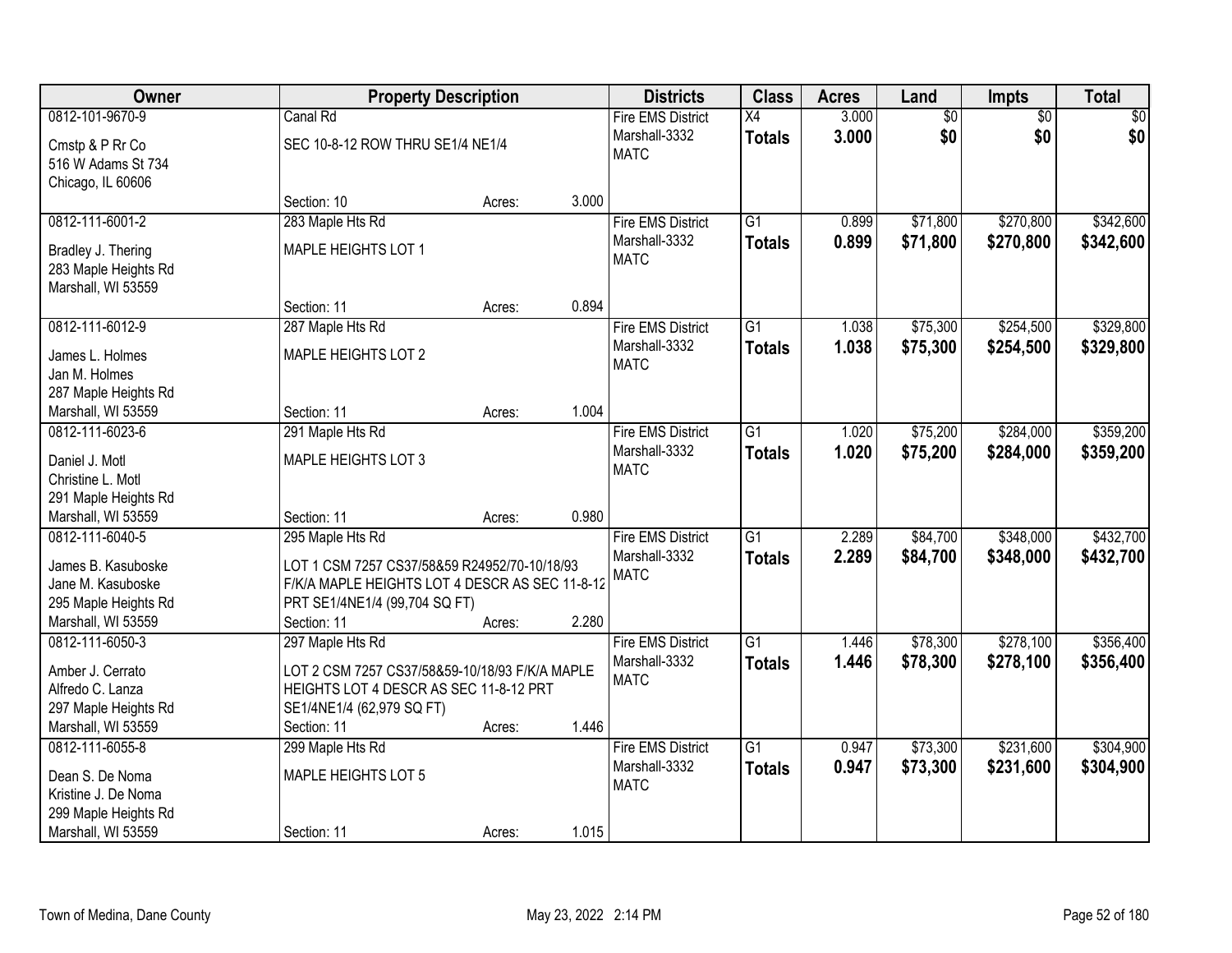| <b>Owner</b>            |                                              | <b>Property Description</b> |       | <b>Districts</b>         | <b>Class</b>    | <b>Acres</b> | Land     | <b>Impts</b>    | <b>Total</b> |
|-------------------------|----------------------------------------------|-----------------------------|-------|--------------------------|-----------------|--------------|----------|-----------------|--------------|
| 0812-111-6066-5         | 307 Maple Hts Rd                             |                             |       | <b>Fire EMS District</b> | $\overline{G1}$ | 1.031        | \$75,200 | \$225,500       | \$300,700    |
| John D. Hellenbrand     | MAPLE HEIGHTS LOT 6 SUBJ TO ESMT TO WIS ELEC |                             |       | Marshall-3332            | <b>Totals</b>   | 1.031        | \$75,200 | \$225,500       | \$300,700    |
| 307 Maple Heights Rd    | POWER CO & GENERAL TELE CO IN R3711/1        |                             |       | <b>MATC</b>              |                 |              |          |                 |              |
| Marshall, WI 53559      |                                              |                             |       |                          |                 |              |          |                 |              |
|                         | Section: 11                                  | Acres:                      | 1.015 |                          |                 |              |          |                 |              |
| 0812-111-6077-2         | 311 Maple Hts Rd                             |                             |       | <b>Fire EMS District</b> | $\overline{G1}$ | 1.013        | \$75,100 | \$233,100       | \$308,200    |
| Gail A. Dumpelmann      | MAPLE HEIGHTS LOT 7                          |                             |       | Marshall-3332            | <b>Totals</b>   | 1.013        | \$75,100 | \$233,100       | \$308,200    |
| 311 Maple Heights Rd    |                                              |                             |       | <b>MATC</b>              |                 |              |          |                 |              |
| Marshall, WI 53559      |                                              |                             |       |                          |                 |              |          |                 |              |
|                         | Section: 11                                  | Acres:                      | 1.015 |                          |                 |              |          |                 |              |
| 0812-111-6088-9         | 315 Maple Hts Rd                             |                             |       | <b>Fire EMS District</b> | G1              | 1.068        | \$75,500 | \$224,900       | \$300,400    |
| Keith J. Gasner         | MAPLE HEIGHTS LOT 8                          |                             |       | Marshall-3332            | <b>Totals</b>   | 1.068        | \$75,500 | \$224,900       | \$300,400    |
| Kay E. Gasner           |                                              |                             |       | <b>MATC</b>              |                 |              |          |                 |              |
| 315 Maple Heights Rd    |                                              |                             |       |                          |                 |              |          |                 |              |
| Marshall, WI 53559-0817 | Section: 11                                  | Acres:                      | 1.056 |                          |                 |              |          |                 |              |
| 0812-111-6099-6         | 319 Maple Hts Rd                             |                             |       | <b>Fire EMS District</b> | $\overline{G1}$ | 1.680        | \$80,100 | \$327,000       | \$407,100    |
| Jeffrey E. Luther       | MAPLE HEIGHTS LOT 9                          |                             |       | Marshall-3332            | <b>Totals</b>   | 1.680        | \$80,100 | \$327,000       | \$407,100    |
| Candice K. Luther       |                                              |                             |       | <b>MATC</b>              |                 |              |          |                 |              |
| 319 Maple Heights Rd    |                                              |                             |       |                          |                 |              |          |                 |              |
| Marshall, WI 53559      | Section: 11                                  | Acres:                      | 1.803 |                          |                 |              |          |                 |              |
| 0812-111-6110-0         | 323 Maple Hts Rd                             |                             |       | <b>Fire EMS District</b> | $\overline{G1}$ | 1.136        | \$76,000 | \$245,000       | \$321,000    |
| Thomas A. Kelman        | MAPLE HEIGHTS LOT 10                         |                             |       | Marshall-3332            | <b>Totals</b>   | 1.136        | \$76,000 | \$245,000       | \$321,000    |
| 323 Maple Heights Rd    |                                              |                             |       | <b>MATC</b>              |                 |              |          |                 |              |
| Marshall, WI 53559      |                                              |                             |       |                          |                 |              |          |                 |              |
|                         | Section: 11                                  | Acres:                      | 1.187 |                          |                 |              |          |                 |              |
| 0812-111-6132-4         | 333 Maple Hts Rd                             |                             |       | <b>Fire EMS District</b> | $\overline{G1}$ | 1.230        | \$76,700 | \$290,400       | \$367,100    |
| <b>Richard Bird</b>     | MAPLE HEIGHTS LOT 12 SUBJ TO ESMT TO WIS     |                             |       | Marshall-3332            | <b>Totals</b>   | 1.230        | \$76,700 | \$290,400       | \$367,100    |
| Patricia Bird           | ELEC POWER CO & GENERAL TELE CO IN R3711/1   |                             |       | <b>MATC</b>              |                 |              |          |                 |              |
| 333 Maple Heights Rd    |                                              |                             |       |                          |                 |              |          |                 |              |
| Marshall, WI 53559      | Section: 11                                  | Acres:                      | 1.360 |                          |                 |              |          |                 |              |
| 0812-111-6141-3         | Maple Heights Rd                             |                             |       | <b>Fire EMS District</b> | $\overline{G1}$ | 0.722        | \$3,600  | $\overline{30}$ | \$3,600      |
| Matthew R. Kleinheinz   | MAPLE HEIGHTS OUTLOT 1 DRG ESMT FOR PLAT     |                             |       | Marshall-3332            | <b>Totals</b>   | 0.722        | \$3,600  | \$0             | \$3,600      |
| Elise M. Kleinheinz     | OWNERS USE SUBJ TO ESMT TO WIS ELEC POWER    |                             |       | <b>MATC</b>              |                 |              |          |                 |              |
| 214 Midvale Dr          | CO & GENERAL TELE CO IN R3711/1              |                             |       |                          |                 |              |          |                 |              |
| Marshall, WI 53559      | Section: 11                                  | Acres:                      | 0.000 |                          |                 |              |          |                 |              |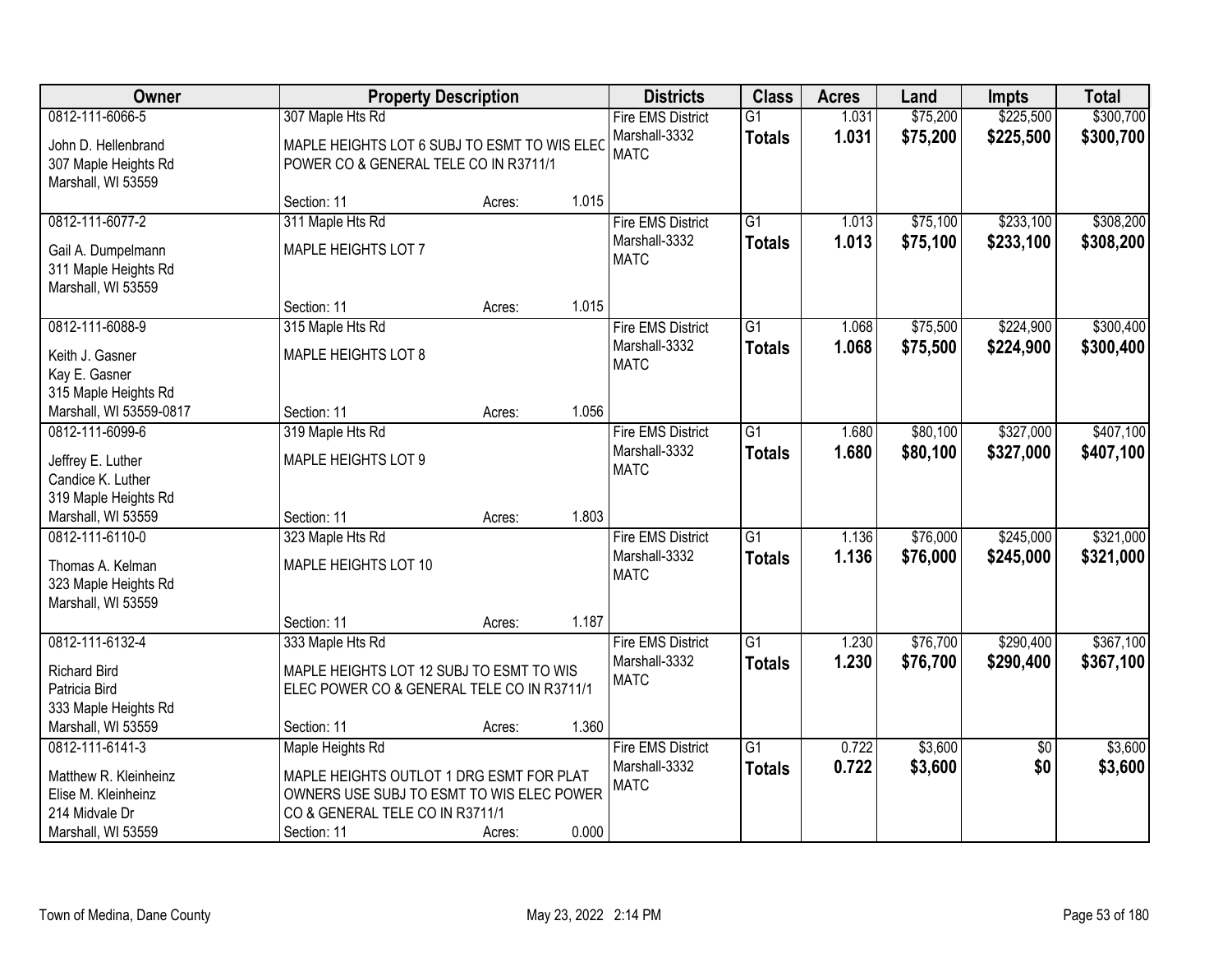| Owner                                      |                                                | <b>Property Description</b> |       | <b>Districts</b>             | <b>Class</b>    | <b>Acres</b> | Land     | <b>Impts</b> | <b>Total</b> |
|--------------------------------------------|------------------------------------------------|-----------------------------|-------|------------------------------|-----------------|--------------|----------|--------------|--------------|
| 0812-111-6153-9                            | 341 Maple Hts Rd                               |                             |       | <b>Fire EMS District</b>     | $\overline{G1}$ | 1.376        | \$77,800 | \$258,400    | \$336,200    |
| Robert R. Henning                          | MAPLE HEIGHTS LOT 13                           |                             |       | Marshall-3332                | <b>Totals</b>   | 1.376        | \$77,800 | \$258,400    | \$336,200    |
| Pamela S. Henning                          |                                                |                             |       | <b>MATC</b>                  |                 |              |          |              |              |
| 341 Maple Heights Rd                       |                                                |                             |       |                              |                 |              |          |              |              |
| Marshall, WI 53559                         | Section: 11                                    | Acres:                      | 1.610 |                              |                 |              |          |              |              |
| 0812-111-6164-6                            | 345 Maple Hts Rd                               |                             |       | <b>Fire EMS District</b>     | $\overline{G1}$ | 1.147        | \$76,100 | \$287,200    | \$363,300    |
|                                            |                                                |                             |       | Marshall-3332                | <b>Totals</b>   | 1.147        | \$76,100 | \$287,200    | \$363,300    |
| Siebold Living Tr                          | MAPLE HEIGHTS LOT 14                           |                             |       | <b>MATC</b>                  |                 |              |          |              |              |
| 345 Maple Heights Rd                       |                                                |                             |       |                              |                 |              |          |              |              |
| Marshall, WI 53559                         |                                                |                             |       |                              |                 |              |          |              |              |
|                                            | Section: 11                                    | Acres:                      | 1.135 |                              |                 |              |          |              |              |
| 0812-111-6175-3                            | 349 Maple Hts Rd                               |                             |       | <b>Fire EMS District</b>     | $\overline{G1}$ | 2.046        | \$82,800 | \$286,400    | \$369,200    |
| Sutkay Rev Tr, Michael L & Penny J         | MAPLE HEIGHTS LOT 15                           |                             |       | Marshall-3332<br><b>MATC</b> | <b>Totals</b>   | 2.046        | \$82,800 | \$286,400    | \$369,200    |
| 349 Maple Heights Rd                       |                                                |                             |       |                              |                 |              |          |              |              |
| Marshall, WI 53559                         |                                                |                             |       |                              |                 |              |          |              |              |
|                                            | Section: 11                                    | Acres:                      | 2.046 |                              |                 |              |          |              |              |
| 0812-111-6200-1                            | 355 Maple Hts Rd                               |                             |       | <b>Fire EMS District</b>     | $\overline{G1}$ | 1.452        | \$78,400 | \$267,200    | \$345,600    |
| Stanley Tr, Linda S                        | LOT 1 CSM 7178 CS36/220&221-7/27/93 F/K/A LOTS |                             |       | Marshall-3332                | <b>Totals</b>   | 1.452        | \$78,400 | \$267,200    | \$345,600    |
| 355 Maple Heights Rd                       | 16 & 19 PLAT OF MAPLE HEIGHTS DESCR AS SEC     |                             |       | <b>MATC</b>                  |                 |              |          |              |              |
| Marshall, WI 53559                         | 11-8-12 PRT SE1/4NE1/4 (63,234 SQ FT)          |                             |       |                              |                 |              |          |              |              |
|                                            | Section: 11                                    | Acres:                      | 1.452 |                              |                 |              |          |              |              |
| 0812-111-6210-9                            | 286 Maple Hts Rd                               |                             |       | <b>Fire EMS District</b>     | $\overline{G1}$ | 1.083        | \$75,600 | \$219,200    | \$294,800    |
|                                            |                                                |                             |       | Marshall-3332                | <b>Totals</b>   | 1.083        | \$75,600 | \$219,200    | \$294,800    |
| Ryan J. Wilson                             | LOT 2 CSM 7178 CS36/220&221 R23825/34-7/27/93  |                             |       | <b>MATC</b>                  |                 |              |          |              |              |
| Kasey L. Wilson                            | F/K/A LOTS 16 & 19 PLAT OF MAPLE HEIGHTS       |                             |       |                              |                 |              |          |              |              |
| 286 Maple Heights Rd                       | DESCR AS SEC 11-8-12 SE1/4NE1/4 (47,185 SQ FT) |                             |       |                              |                 |              |          |              |              |
| Marshall, WI 53559                         | Section: 11                                    | Acres:                      | 1.083 |                              |                 |              |          |              |              |
| 0812-111-6217-2                            | 365 Maple Hts Rd                               |                             |       | <b>Fire EMS District</b>     | $\overline{G1}$ | 1.059        | \$75,400 | \$315,900    | \$391,300    |
| Christopher Van Hove                       | MAPLE HEIGHTS LOT 17 SUBJ TO ESMT TO WIS       |                             |       | Marshall-3332                | <b>Totals</b>   | 1.059        | \$75,400 | \$315,900    | \$391,300    |
| Catherine Van Hove                         | ELEC POWER CO & GENERAL TELE CO IN R3711/1     |                             |       | <b>MATC</b>                  |                 |              |          |              |              |
| 365 Maple Heights Rd                       |                                                |                             |       |                              |                 |              |          |              |              |
| Marshall, WI 53559                         | Section: 11                                    | Acres:                      | 1.067 |                              |                 |              |          |              |              |
| 0812-111-6228-9                            | 292 Maple Hts Rd                               |                             |       | <b>Fire EMS District</b>     | $\overline{G1}$ | 0.894        | \$71,700 | \$410,000    | \$481,700    |
|                                            |                                                |                             |       | Marshall-3332                | <b>Totals</b>   | 0.894        | \$71,700 | \$410,000    | \$481,700    |
| Darren E. Frank                            | MAPLE HEIGHTS LOT 18 SUBJ TO ESMT TO WIS       |                             |       | <b>MATC</b>                  |                 |              |          |              |              |
| Jennifer L. Frank                          | ELEC POWER CO & GENERAL TELE CO IN R3711/1     |                             |       |                              |                 |              |          |              |              |
| 292 Maple Heights Rd<br>Marshall, WI 53559 | Section: 11                                    |                             | 0.935 |                              |                 |              |          |              |              |
|                                            |                                                | Acres:                      |       |                              |                 |              |          |              |              |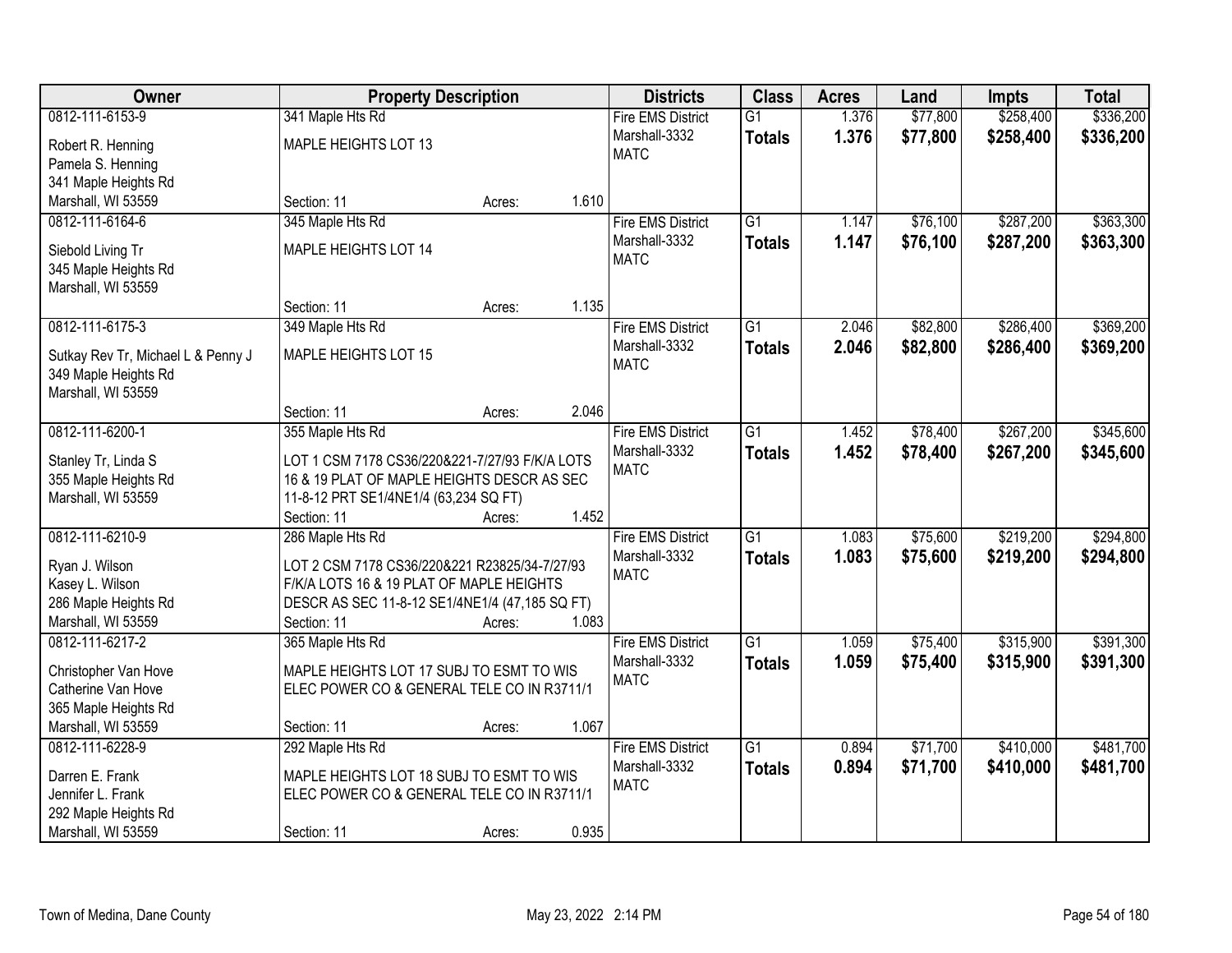| <b>Owner</b>                               | <b>Property Description</b>                  |        |       | <b>Districts</b>             | <b>Class</b>    | <b>Acres</b> | Land     | <b>Impts</b> | <b>Total</b> |
|--------------------------------------------|----------------------------------------------|--------|-------|------------------------------|-----------------|--------------|----------|--------------|--------------|
| 0812-111-6250-1                            | 280 Maple Hts Rd                             |        |       | <b>Fire EMS District</b>     | $\overline{G1}$ | 1.133        | \$76,000 | \$221,300    | \$297,300    |
| Jerome D. Kiley                            | MAPLE HEIGHTS LOT 20                         |        |       | Marshall-3332                | <b>Totals</b>   | 1.133        | \$76,000 | \$221,300    | \$297,300    |
| Mary E. Kiley                              |                                              |        |       | <b>MATC</b>                  |                 |              |          |              |              |
| 280 Maple Heights Rd                       |                                              |        |       |                              |                 |              |          |              |              |
| Marshall, WI 53559                         | Section: 11                                  | Acres: | 1.134 |                              |                 |              |          |              |              |
| 0812-111-6261-8                            | 274 Maple Hts Rd                             |        |       | <b>Fire EMS District</b>     | $\overline{G1}$ | 1.503        | \$78,800 | \$301,500    | \$380,300    |
|                                            |                                              |        |       | Marshall-3332                | <b>Totals</b>   | 1.503        | \$78,800 | \$301,500    | \$380,300    |
| Scott W. Griepentrog                       | MAPLE HEIGHTS LOT 21 SUBJ TO ESMT TO WIS     |        |       | <b>MATC</b>                  |                 |              |          |              |              |
| Ellen L. Griepentrog                       | ELEC POWER CO & GENERAL TELE CO IN R3711/1 & |        |       |                              |                 |              |          |              |              |
| 274 Maple Heights Rd                       | R3576/26                                     |        |       |                              |                 |              |          |              |              |
| Marshall, WI 53559                         | Section: 11                                  | Acres: | 1.437 |                              |                 |              |          |              |              |
| 0812-111-6272-5                            | 268 Maple Hts Rd                             |        |       | <b>Fire EMS District</b>     | G1              | 0.977        | \$74,200 | \$208,500    | \$282,700    |
| <b>Blank Tr</b>                            | <b>MAPLE HEIGHTS LOT 22</b>                  |        |       | Marshall-3332                | <b>Totals</b>   | 0.977        | \$74,200 | \$208,500    | \$282,700    |
| 268 Maple Heights Rd                       |                                              |        |       | <b>MATC</b>                  |                 |              |          |              |              |
| Marshall, WI 53559                         |                                              |        |       |                              |                 |              |          |              |              |
|                                            | Section: 11                                  | Acres: | 0.923 |                              |                 |              |          |              |              |
| 0812-111-6283-2                            | 362 Maple Hts Rd                             |        |       | <b>Fire EMS District</b>     | $\overline{G1}$ | 0.720        | \$64,600 | \$266,400    | \$331,000    |
|                                            |                                              |        |       | Marshall-3332                | <b>Totals</b>   | 0.720        | \$64,600 | \$266,400    | \$331,000    |
| Philip V. Meli<br>Linda S. Meli            | MAPLE HEIGHTS LOT 23                         |        |       | <b>MATC</b>                  |                 |              |          |              |              |
|                                            |                                              |        |       |                              |                 |              |          |              |              |
| 362 Maple Heights Rd<br>Marshall, WI 53559 | Section: 11                                  |        | 0.743 |                              |                 |              |          |              |              |
| 0812-111-6294-9                            |                                              | Acres: |       |                              | $\overline{G1}$ | 0.911        |          | \$425,500    | \$497,700    |
|                                            | 346 Maple Hts Rd                             |        |       | <b>Fire EMS District</b>     |                 |              | \$72,200 |              |              |
| Jesse Skalitzky                            | MAPLE HEIGHTS LOT 24                         |        |       | Marshall-3332<br><b>MATC</b> | <b>Totals</b>   | 0.911        | \$72,200 | \$425,500    | \$497,700    |
| Paul Skalitzky                             |                                              |        |       |                              |                 |              |          |              |              |
| 346 Maple Heights Rd                       |                                              |        |       |                              |                 |              |          |              |              |
| Marshall, WI 53559                         | Section: 11                                  | Acres: | 0.887 |                              |                 |              |          |              |              |
| 0812-111-6305-5                            | 334 Maple Hts Rd                             |        |       | <b>Fire EMS District</b>     | $\overline{G1}$ | 0.721        | \$64,700 | \$279,700    | \$344,400    |
| Jeffrey S. Ostrom                          | MAPLE HEIGHTS LOT 25                         |        |       | Marshall-3332                | <b>Totals</b>   | 0.721        | \$64,700 | \$279,700    | \$344,400    |
| Cindy S. Ostrom                            |                                              |        |       | <b>MATC</b>                  |                 |              |          |              |              |
| 334 Maple Heights Rd                       |                                              |        |       |                              |                 |              |          |              |              |
| Marshall, WI 53559                         | Section: 11                                  | Acres: | 0.824 |                              |                 |              |          |              |              |
| 0812-111-6316-2                            | 318 Maple Hts Rd                             |        |       | <b>Fire EMS District</b>     | $\overline{G1}$ | 0.742        | \$66,600 | \$281,600    | \$348,200    |
|                                            |                                              |        |       | Marshall-3332                | <b>Totals</b>   | 0.742        | \$66,600 | \$281,600    | \$348,200    |
| Richard M. Gaspari III                     | <b>MAPLE HEIGHTS LOT 26</b>                  |        |       | <b>MATC</b>                  |                 |              |          |              |              |
| Abigail P. Gaspari                         |                                              |        |       |                              |                 |              |          |              |              |
| 318 Maple Heights Rd                       |                                              |        |       |                              |                 |              |          |              |              |
| Marshall, WI 53559                         | Section: 11                                  | Acres: | 0.845 |                              |                 |              |          |              |              |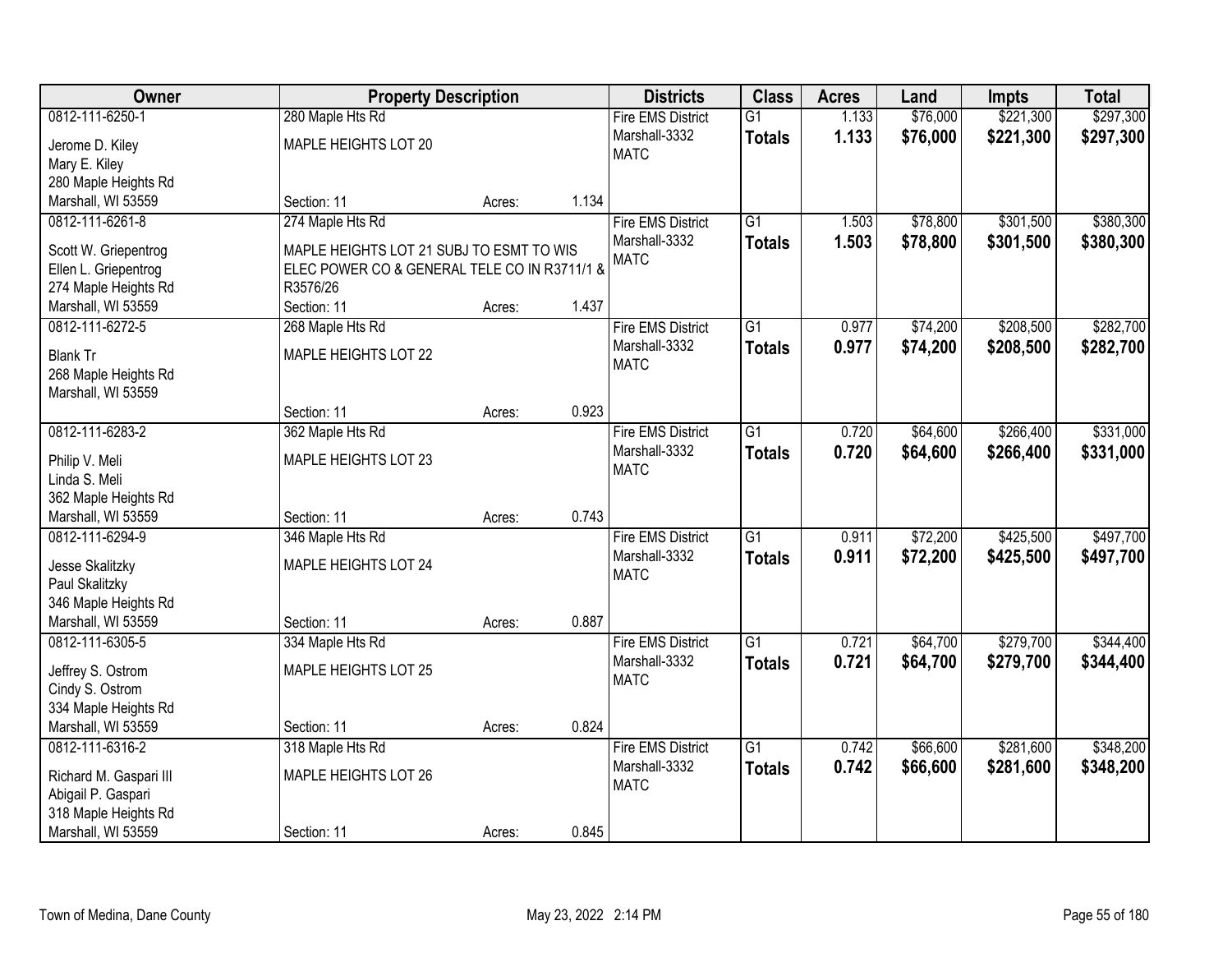| 0812-111-8000-9<br>285 Canal Rd<br><b>Fire EMS District</b><br>G1<br>3.000<br>\$85,000<br>1.000<br>G <sub>5</sub><br>\$300<br>\$300<br>Marshall-3332<br>\$0<br>SEC 11-8-12 N 379.5 FT OF E 462 FT OF NE1/4 NE1/4<br>Donovan J. Smith<br>\$322,500<br><b>MATC</b><br>4.000<br>\$85,300<br>\$407,800<br><b>Totals</b><br>Dannielle M. Smith<br>515 Hubbell St<br>Marshall, WI 53559<br>Section: 11<br>4.000<br>Acres:<br>309 Canal Rd<br>\$6,000<br>0812-111-8050-9<br><b>Fire EMS District</b><br>G4<br>26.950<br>$\overline{50}$<br>G <sub>5</sub><br>6.250<br>\$1,900<br>\$0<br>Marshall-3332<br>Detert Jt Rev Tr, Charles & Janet<br>SEC 11-8-12 NE1/4 NE1/4 EXC N 379.5 FT OF E 462<br>G7<br>3.000<br>\$65,000<br>\$254,900<br>\$319,900<br><b>MATC</b><br>309 Canal Rd<br>FT.<br>36.200<br>\$72,900<br>\$254,900<br><b>Totals</b><br>Marshall, WI 53559<br>36.200<br>Section: 11<br>Acres:<br>\$8,200<br>0812-111-8500-4<br>33.000<br>$\overline{50}$<br>Canal Rd<br><b>Fire EMS District</b><br>G4<br>G <sub>5</sub><br>\$100<br>\$0<br>1.500<br>Marshall-3332<br>Detert Jt Rev Tr, Charles & Janet<br>SEC 11-8-12 NW1/4 NE1/4 EXC COM NW COR TH E<br><b>MATC</b><br>34.500<br>\$8,300<br>\$0<br><b>Totals</b><br>445.5 FT SWLY TO PT ON W LN 195 FT N OF SW COR<br>309 Canal Rd<br>N TO POB<br>Marshall, WI 53559 | <b>Owner</b> | <b>Property Description</b> |        | <b>Districts</b> | <b>Class</b> | <b>Acres</b> | Land | <b>Impts</b> | <b>Total</b>    |
|-------------------------------------------------------------------------------------------------------------------------------------------------------------------------------------------------------------------------------------------------------------------------------------------------------------------------------------------------------------------------------------------------------------------------------------------------------------------------------------------------------------------------------------------------------------------------------------------------------------------------------------------------------------------------------------------------------------------------------------------------------------------------------------------------------------------------------------------------------------------------------------------------------------------------------------------------------------------------------------------------------------------------------------------------------------------------------------------------------------------------------------------------------------------------------------------------------------------------------------------------------------------------------------------------------------------------|--------------|-----------------------------|--------|------------------|--------------|--------------|------|--------------|-----------------|
|                                                                                                                                                                                                                                                                                                                                                                                                                                                                                                                                                                                                                                                                                                                                                                                                                                                                                                                                                                                                                                                                                                                                                                                                                                                                                                                         |              |                             |        |                  |              |              |      | \$322,500    | \$407,500       |
|                                                                                                                                                                                                                                                                                                                                                                                                                                                                                                                                                                                                                                                                                                                                                                                                                                                                                                                                                                                                                                                                                                                                                                                                                                                                                                                         |              |                             |        |                  |              |              |      |              |                 |
|                                                                                                                                                                                                                                                                                                                                                                                                                                                                                                                                                                                                                                                                                                                                                                                                                                                                                                                                                                                                                                                                                                                                                                                                                                                                                                                         |              |                             |        |                  |              |              |      |              |                 |
|                                                                                                                                                                                                                                                                                                                                                                                                                                                                                                                                                                                                                                                                                                                                                                                                                                                                                                                                                                                                                                                                                                                                                                                                                                                                                                                         |              |                             |        |                  |              |              |      |              |                 |
|                                                                                                                                                                                                                                                                                                                                                                                                                                                                                                                                                                                                                                                                                                                                                                                                                                                                                                                                                                                                                                                                                                                                                                                                                                                                                                                         |              |                             |        |                  |              |              |      |              |                 |
|                                                                                                                                                                                                                                                                                                                                                                                                                                                                                                                                                                                                                                                                                                                                                                                                                                                                                                                                                                                                                                                                                                                                                                                                                                                                                                                         |              |                             |        |                  |              |              |      |              | \$6,000         |
|                                                                                                                                                                                                                                                                                                                                                                                                                                                                                                                                                                                                                                                                                                                                                                                                                                                                                                                                                                                                                                                                                                                                                                                                                                                                                                                         |              |                             |        |                  |              |              |      |              | \$1,900         |
|                                                                                                                                                                                                                                                                                                                                                                                                                                                                                                                                                                                                                                                                                                                                                                                                                                                                                                                                                                                                                                                                                                                                                                                                                                                                                                                         |              |                             |        |                  |              |              |      |              |                 |
|                                                                                                                                                                                                                                                                                                                                                                                                                                                                                                                                                                                                                                                                                                                                                                                                                                                                                                                                                                                                                                                                                                                                                                                                                                                                                                                         |              |                             |        |                  |              |              |      |              | \$327,800       |
|                                                                                                                                                                                                                                                                                                                                                                                                                                                                                                                                                                                                                                                                                                                                                                                                                                                                                                                                                                                                                                                                                                                                                                                                                                                                                                                         |              |                             |        |                  |              |              |      |              |                 |
|                                                                                                                                                                                                                                                                                                                                                                                                                                                                                                                                                                                                                                                                                                                                                                                                                                                                                                                                                                                                                                                                                                                                                                                                                                                                                                                         |              |                             |        |                  |              |              |      |              | \$8,200         |
|                                                                                                                                                                                                                                                                                                                                                                                                                                                                                                                                                                                                                                                                                                                                                                                                                                                                                                                                                                                                                                                                                                                                                                                                                                                                                                                         |              |                             |        |                  |              |              |      |              | \$100           |
|                                                                                                                                                                                                                                                                                                                                                                                                                                                                                                                                                                                                                                                                                                                                                                                                                                                                                                                                                                                                                                                                                                                                                                                                                                                                                                                         |              |                             |        |                  |              |              |      |              | \$8,300         |
|                                                                                                                                                                                                                                                                                                                                                                                                                                                                                                                                                                                                                                                                                                                                                                                                                                                                                                                                                                                                                                                                                                                                                                                                                                                                                                                         |              |                             |        |                  |              |              |      |              |                 |
| Section: 11<br>Acres:                                                                                                                                                                                                                                                                                                                                                                                                                                                                                                                                                                                                                                                                                                                                                                                                                                                                                                                                                                                                                                                                                                                                                                                                                                                                                                   |              |                             | 34.500 |                  |              |              |      |              |                 |
| \$1,200<br>0812-111-8591-0<br><b>Fire EMS District</b><br>$\overline{G4}$<br>5.010<br>Canal Rd<br>\$0                                                                                                                                                                                                                                                                                                                                                                                                                                                                                                                                                                                                                                                                                                                                                                                                                                                                                                                                                                                                                                                                                                                                                                                                                   |              |                             |        |                  |              |              |      |              | \$1,200         |
| Marshall-3332<br>5.010<br>\$1,200<br>\$0<br><b>Totals</b><br>SEC 11-8-12 PRT NW1/4NE1/4 BEG NW COR TH E<br>Buchanan Farm LLC                                                                                                                                                                                                                                                                                                                                                                                                                                                                                                                                                                                                                                                                                                                                                                                                                                                                                                                                                                                                                                                                                                                                                                                            |              |                             |        |                  |              |              |      |              | \$1,200         |
| <b>MATC</b><br>315 Clarkson Rd<br>445.5 FT TH SWLY TO PT ON W LN 195 FT N OF SW                                                                                                                                                                                                                                                                                                                                                                                                                                                                                                                                                                                                                                                                                                                                                                                                                                                                                                                                                                                                                                                                                                                                                                                                                                         |              |                             |        |                  |              |              |      |              |                 |
| COR THIN TO POB EXC .25 ACRE SQ LOC IN NW<br>Waterloo, WI 53594                                                                                                                                                                                                                                                                                                                                                                                                                                                                                                                                                                                                                                                                                                                                                                                                                                                                                                                                                                                                                                                                                                                                                                                                                                                         |              |                             |        |                  |              |              |      |              |                 |
| 0.000<br>Section: 11<br>Acres:                                                                                                                                                                                                                                                                                                                                                                                                                                                                                                                                                                                                                                                                                                                                                                                                                                                                                                                                                                                                                                                                                                                                                                                                                                                                                          |              |                             |        |                  |              |              |      |              |                 |
| 0812-111-8621-0<br>G4<br>0.067<br>\$100<br>$\overline{50}$<br>Canal Rd<br><b>Fire EMS District</b>                                                                                                                                                                                                                                                                                                                                                                                                                                                                                                                                                                                                                                                                                                                                                                                                                                                                                                                                                                                                                                                                                                                                                                                                                      |              |                             |        |                  |              |              |      |              | \$100           |
| Marshall-3332<br>0.067<br>\$100<br>\$0<br><b>Totals</b>                                                                                                                                                                                                                                                                                                                                                                                                                                                                                                                                                                                                                                                                                                                                                                                                                                                                                                                                                                                                                                                                                                                                                                                                                                                                 |              |                             |        |                  |              |              |      |              | \$100           |
| Buchanan Farm LLC<br>SEC 11-8-12 PRT NW1/4NE1/4 .25 ACRE SQ LOC IN<br><b>MATC</b><br>NW COR THF EXC CSM 14265 TOG W/JT DRIVEWAY<br>315 Clarkson Rd                                                                                                                                                                                                                                                                                                                                                                                                                                                                                                                                                                                                                                                                                                                                                                                                                                                                                                                                                                                                                                                                                                                                                                      |              |                             |        |                  |              |              |      |              |                 |
| Waterloo, WI 53594<br><b>AGRMT IN DOC #5257005</b>                                                                                                                                                                                                                                                                                                                                                                                                                                                                                                                                                                                                                                                                                                                                                                                                                                                                                                                                                                                                                                                                                                                                                                                                                                                                      |              |                             |        |                  |              |              |      |              |                 |
| 0.067<br>Section: 11<br>Acres:                                                                                                                                                                                                                                                                                                                                                                                                                                                                                                                                                                                                                                                                                                                                                                                                                                                                                                                                                                                                                                                                                                                                                                                                                                                                                          |              |                             |        |                  |              |              |      |              |                 |
| 0812-111-9001-0<br>26.600<br>\$6,500<br><b>Fire EMS District</b><br>G4<br>$\sqrt{6}$<br>Cherry Ln                                                                                                                                                                                                                                                                                                                                                                                                                                                                                                                                                                                                                                                                                                                                                                                                                                                                                                                                                                                                                                                                                                                                                                                                                       |              |                             |        |                  |              |              |      |              | \$6,500         |
| G <sub>5</sub><br>3.941<br>\$2,400<br>\$0 <br>Marshall-3332                                                                                                                                                                                                                                                                                                                                                                                                                                                                                                                                                                                                                                                                                                                                                                                                                                                                                                                                                                                                                                                                                                                                                                                                                                                             |              |                             |        |                  |              |              |      |              | \$2,400         |
| SEC 11-8-12 SW1/4 NE1/4 EXC RR EXC E 123.75 FT<br>Detert Jt Rev Tr, Charles & Janet<br>\$0<br><b>MATC</b><br>30.541<br>\$8,900<br><b>Totals</b><br>LYG S RR & 45.3 FT S OF RR LYG BETW CREEK & E<br>309 Canal Rd                                                                                                                                                                                                                                                                                                                                                                                                                                                                                                                                                                                                                                                                                                                                                                                                                                                                                                                                                                                                                                                                                                        |              |                             |        |                  |              |              |      |              | \$8,900         |
| 123.75 FT ALSO, PRT SE1/4 NE1/4 LYG N OF RR &<br>Marshall, WI 53559                                                                                                                                                                                                                                                                                                                                                                                                                                                                                                                                                                                                                                                                                                                                                                                                                                                                                                                                                                                                                                                                                                                                                                                                                                                     |              |                             |        |                  |              |              |      |              |                 |
| 0.000<br>Section: 11<br>Acres:                                                                                                                                                                                                                                                                                                                                                                                                                                                                                                                                                                                                                                                                                                                                                                                                                                                                                                                                                                                                                                                                                                                                                                                                                                                                                          |              |                             |        |                  |              |              |      |              |                 |
| $\overline{X4}$<br>0812-111-9190-8<br><b>Fire EMS District</b><br>2.000<br>$\overline{50}$<br>Canal Rd<br>\$0                                                                                                                                                                                                                                                                                                                                                                                                                                                                                                                                                                                                                                                                                                                                                                                                                                                                                                                                                                                                                                                                                                                                                                                                           |              |                             |        |                  |              |              |      |              | $\overline{50}$ |
| \$0<br>2.000<br>\$0<br>Marshall-3332<br><b>Totals</b>                                                                                                                                                                                                                                                                                                                                                                                                                                                                                                                                                                                                                                                                                                                                                                                                                                                                                                                                                                                                                                                                                                                                                                                                                                                                   |              |                             |        |                  |              |              |      |              | \$0             |
| SEC 11-8-12 ROW THRU SW1/4 NE1/4<br>Cmstp & P Rr Co<br><b>MATC</b>                                                                                                                                                                                                                                                                                                                                                                                                                                                                                                                                                                                                                                                                                                                                                                                                                                                                                                                                                                                                                                                                                                                                                                                                                                                      |              |                             |        |                  |              |              |      |              |                 |
| 516 W Adams St 734                                                                                                                                                                                                                                                                                                                                                                                                                                                                                                                                                                                                                                                                                                                                                                                                                                                                                                                                                                                                                                                                                                                                                                                                                                                                                                      |              |                             |        |                  |              |              |      |              |                 |
| Chicago, IL 60606<br>2.000<br>Section: 11<br>Acres:                                                                                                                                                                                                                                                                                                                                                                                                                                                                                                                                                                                                                                                                                                                                                                                                                                                                                                                                                                                                                                                                                                                                                                                                                                                                     |              |                             |        |                  |              |              |      |              |                 |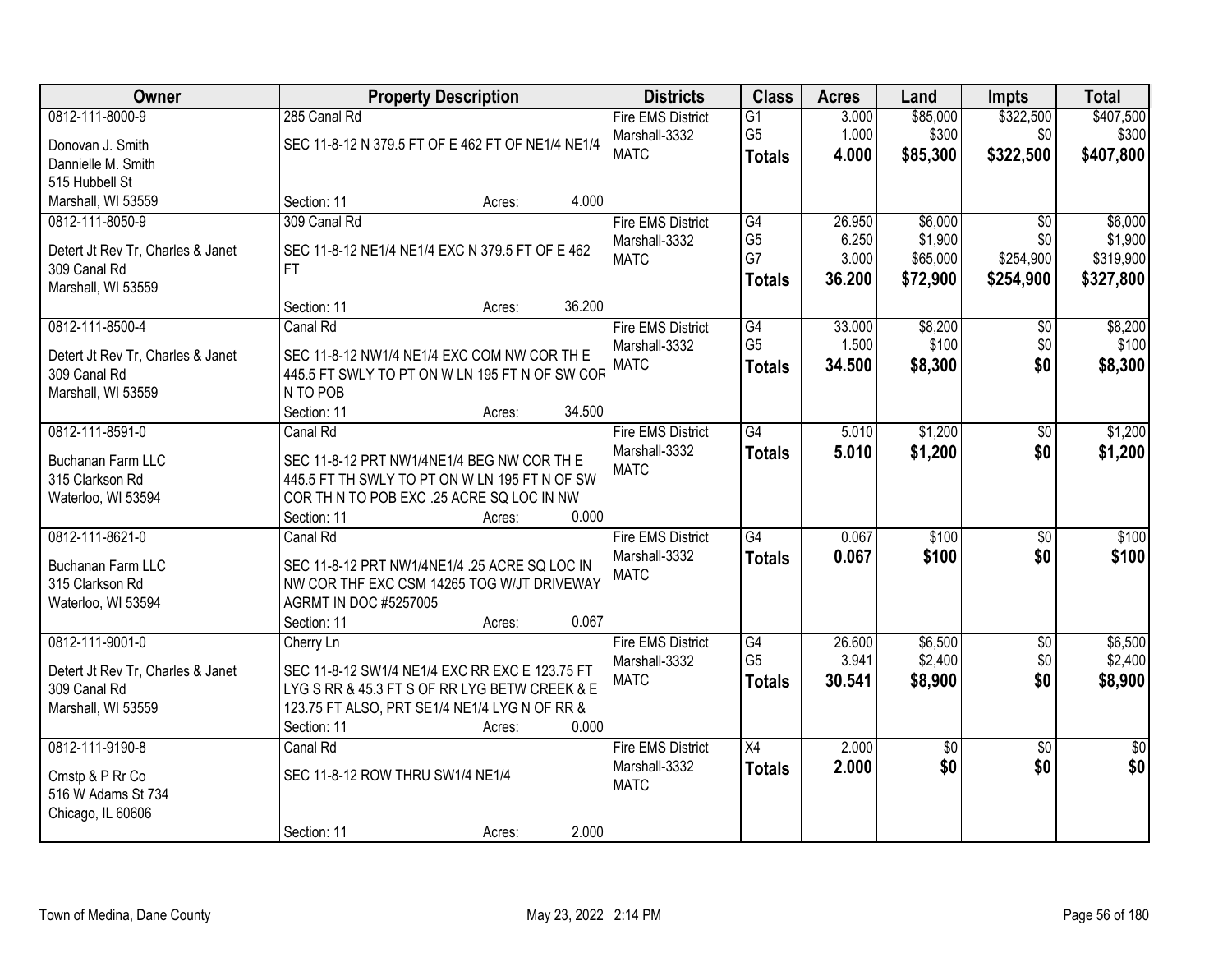| <b>Owner</b>                      |                                                 | <b>Property Description</b> |        | <b>Districts</b>             | <b>Class</b>         | <b>Acres</b>    | Land               | <b>Impts</b>      | <b>Total</b>       |
|-----------------------------------|-------------------------------------------------|-----------------------------|--------|------------------------------|----------------------|-----------------|--------------------|-------------------|--------------------|
| 0812-111-9300-0                   | Maple Heights Rd                                |                             |        | <b>Fire EMS District</b>     | $\overline{G1}$      | 8.990           | \$125,000          | $\overline{30}$   | \$125,000          |
| Matthew R. Kleinheinz             | LOT 1 CSM 10367 CS61/98&99-4/18/2002 F/K/A CSM  |                             |        | Marshall-3332                | <b>Totals</b>        | 8.990           | \$125,000          | \$0               | \$125,000          |
| Elise M. Kleinheinz               | 7027 CS35/185&186-3/4/93 & ALSO INCL & DESCR AS |                             |        | <b>MATC</b>                  |                      |                 |                    |                   |                    |
| 214 Midvale Dr                    | SEC 11-8-12 PRT SW1/4NE1/4 & PRT SE1/4NE1/4     |                             |        |                              |                      |                 |                    |                   |                    |
| Marshall, WI 53559                | Section: 11                                     | Acres:                      | 8.990  |                              |                      |                 |                    |                   |                    |
| 0812-111-9650-1                   | Cherry Ln                                       |                             |        | <b>Fire EMS District</b>     | $\overline{X4}$      | 3.000           | \$0                | $\overline{50}$   | $\overline{50}$    |
|                                   |                                                 |                             |        | Marshall-3332                | <b>Totals</b>        | 3.000           | \$0                | \$0               | \$0                |
| Cmstp & P Rr Co                   | SEC 11-8-12 RR ROW THRU SE1/4 NE1/4             |                             |        | <b>MATC</b>                  |                      |                 |                    |                   |                    |
| 516 W Adams St 734                |                                                 |                             |        |                              |                      |                 |                    |                   |                    |
| Chicago, IL 60606                 | Section: 11                                     |                             | 3.000  |                              |                      |                 |                    |                   |                    |
| 0812-112-8025-0                   | 399 Canal Rd                                    | Acres:                      |        | <b>Fire EMS District</b>     | $\overline{G1}$      | 0.760           | \$59,200           | \$135,000         | \$194,200          |
|                                   |                                                 |                             |        | Marshall-3332                | G4                   | 0.475           | \$100              | \$0               | \$100              |
| Carla J. Buchanan                 | LOT 1 CSM 14265 CS97/81&82-6/21/2016 DESCR AS   |                             |        | <b>MATC</b>                  |                      | 1.235           |                    | \$135,000         |                    |
| 399 Canal Rd                      | SEC 11-8-12 PRT NW1/4NE1/4 & PRT NE1/4NW1/4     |                             |        |                              | <b>Totals</b>        |                 | \$59,300           |                   | \$194,300          |
| Marshall, WI 53559                | (1.235 ACRES INCL R/W) SUBJ TO JT DRIVEWAY      |                             |        |                              |                      |                 |                    |                   |                    |
|                                   | Section: 11                                     | Acres:                      | 1.235  |                              |                      |                 |                    |                   |                    |
| 0812-112-8040-0                   | Canal Rd                                        |                             |        | <b>Fire EMS District</b>     | $\overline{G4}$      | 36.674          | \$8,700            | $\sqrt{6}$        | \$8,700            |
| Buchanan Farm LLC                 | SEC 11-8-12 NE1/4NW1/4 EXC .25 ACRE SQ LOC IN   |                             |        | Marshall-3332                | G <sub>5</sub>       | 1.700           | \$1,000            | \$0               | \$1,000            |
| 315 Clarkson Rd                   | NE COR THF & EXC BEG SE COR SD 1/41/4 TH N 195  |                             |        | <b>MATC</b>                  | G7                   | 0.620           | \$5,000            | \$11,500          | \$16,500           |
| Waterloo, WI 53594                | FT TH SWLY TO PT ON S LN SD 1/41/4 70.2 FT W OF |                             |        |                              | <b>Totals</b>        | 38.994          | \$14,700           | \$11,500          | \$26,200           |
|                                   | Section: 11                                     | Acres:                      | 38.994 |                              |                      |                 |                    |                   |                    |
| 0812-112-8370-1                   | Canal Rd                                        |                             |        | <b>Fire EMS District</b>     | G4                   | 0.200           | \$100              | $\overline{50}$   | \$100              |
|                                   |                                                 |                             |        | Marshall-3332                | <b>Totals</b>        | 0.200           | \$100              | \$0               | \$100              |
| Detert Jt Rev Tr, Charles & Janet | SEC 11-8-12 PRT NE1/4 NW1/4 COM SE COR TH N     |                             |        | <b>MATC</b>                  |                      |                 |                    |                   |                    |
| 309 Canal Rd                      | 195 FT, SW TO PT ON S LN 70.2 FT W OF POB E TO  |                             |        |                              |                      |                 |                    |                   |                    |
| Marshall, WI 53559                | POB                                             |                             | 0.200  |                              |                      |                 |                    |                   |                    |
|                                   | Section: 11                                     | Acres:                      |        |                              |                      |                 |                    |                   |                    |
| 0812-112-8500-3                   | 491 Canal Rd                                    |                             |        | <b>Fire EMS District</b>     | G4<br>G <sub>5</sub> | 34.700<br>2.500 | \$8,300<br>\$1,000 | $\sqrt{6}$<br>\$0 | \$8,300<br>\$1,000 |
| James Herman Family Partnership   | SEC 11-8-12 NW1/4 NW1/4                         |                             |        | Marshall-3332<br><b>MATC</b> | G7                   | 3.000           | \$65,000           | \$103,700         | \$168,700          |
| 349 Maple Heights Rd              |                                                 |                             |        |                              | <b>Totals</b>        | 40.200          | \$74,300           | \$103,700         | \$178,000          |
| Marshall, WI 53559                |                                                 |                             |        |                              |                      |                 |                    |                   |                    |
|                                   | Section: 11                                     | Acres:                      | 40.200 |                              |                      |                 |                    |                   |                    |
| 0812-112-9000-6                   | Canal Rd                                        |                             |        | <b>Fire EMS District</b>     | $\overline{G4}$      | 17.000          | \$3,900            | $\overline{30}$   | \$3,900            |
| James Herman Family Partnership   | SEC 11-8-12 SW1/4 NW1/4 N OF RR                 |                             |        | Marshall-3332                | <b>Totals</b>        | 17.000          | \$3,900            | \$0               | \$3,900            |
| 349 Maple Heights Rd              |                                                 |                             |        | <b>MATC</b>                  |                      |                 |                    |                   |                    |
| Marshall, WI 53559                |                                                 |                             |        |                              |                      |                 |                    |                   |                    |
|                                   | Section: 11                                     | Acres:                      | 17.000 |                              |                      |                 |                    |                   |                    |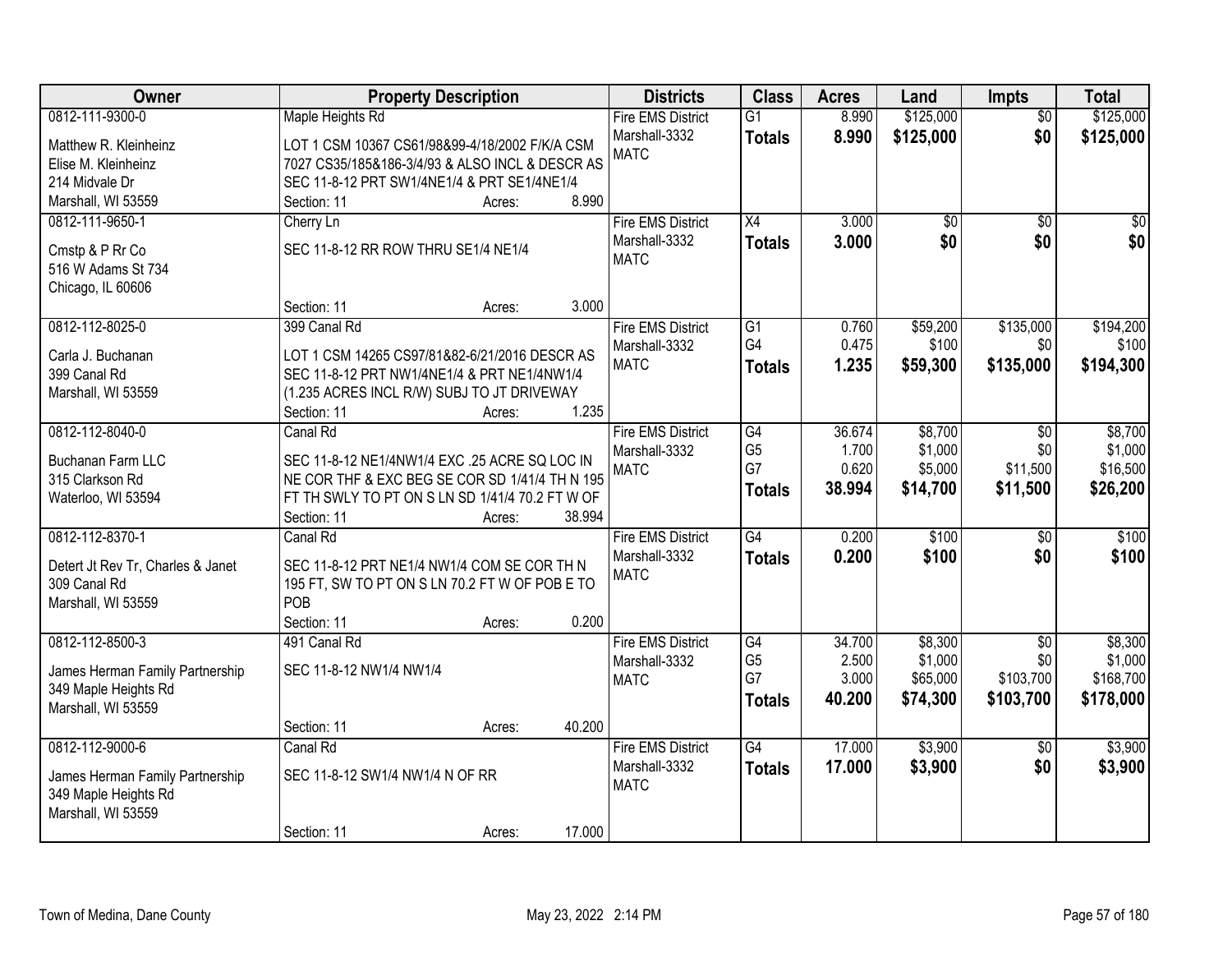| Owner                             |                                          | <b>Property Description</b>                   |        | <b>Districts</b>         | <b>Class</b>    | <b>Acres</b> | Land                          | <b>Impts</b>    | <b>Total</b> |
|-----------------------------------|------------------------------------------|-----------------------------------------------|--------|--------------------------|-----------------|--------------|-------------------------------|-----------------|--------------|
| 0812-112-9180-9                   | Canal Rd                                 |                                               |        | <b>Fire EMS District</b> | X4              | 3.000        | $\overline{60}$               | $\overline{50}$ | \$0          |
| Cmstp & P Rr Co                   | SEC 11-8-12 RR ROW THRU SW1/4 NW1/4      |                                               |        | Marshall-3332            | <b>Totals</b>   | 3.000        | \$0                           | \$0             | \$0          |
| 516 W Adams St 734                |                                          |                                               |        | <b>MATC</b>              |                 |              |                               |                 |              |
| Chicago, IL 60606                 |                                          |                                               |        |                          |                 |              |                               |                 |              |
|                                   | Section: 11                              | Acres:                                        | 3.000  |                          |                 |              |                               |                 |              |
| 0812-112-9500-1                   | Canal Rd                                 |                                               |        | <b>Fire EMS District</b> | G4              | 20.000       | \$4,800                       | $\overline{50}$ | \$4,800      |
| Detert Jt Rev Tr, Charles & Janet |                                          | SEC 11-8-12 SE1/4NW1/4 EXC RR, EXC BEG NW COR |        | Marshall-3332            | G <sub>5</sub>  | 3.000        | \$1,800                       | \$0             | \$1,800      |
| 309 Canal Rd                      |                                          | TH S TO RR TH ELY ALG RR 1072.5 FT TH NELY TO |        | <b>MATC</b>              | <b>Totals</b>   | 23.000       | \$6,600                       | \$0             | \$6,600      |
| Marshall, WI 53559                |                                          | PT ON N LN 70.2 FT W OF NE COR TH W TO POB    |        |                          |                 |              |                               |                 |              |
|                                   | Section: 11                              | Acres:                                        | 23.000 |                          |                 |              |                               |                 |              |
| 0812-112-9510-9                   | Canal Rd                                 |                                               |        | <b>Fire EMS District</b> | G4              | 14.500       | \$3,500                       | \$0             | \$3,500      |
| Buchanan Farm LLC                 |                                          | SEC 11-8-12 SE1/4 NW1/4 COM NW COR TH S TO RR |        | Marshall-3332            | <b>Totals</b>   | 14.500       | \$3,500                       | \$0             | \$3,500      |
| 315 Clarkson Rd                   |                                          | TH ELY ALG RR 1072.5 FT TH NELY TO A PT ON N  |        | <b>MATC</b>              |                 |              |                               |                 |              |
| Waterloo, WI 53594                |                                          | LN 70.2 FT W 0F NE COR TH W TO POB TOG W/JT   |        |                          |                 |              |                               |                 |              |
|                                   | Section: 11                              | Acres:                                        | 14.500 |                          |                 |              |                               |                 |              |
| 0812-112-9680-4                   | Canal Rd                                 |                                               |        | <b>Fire EMS District</b> | $\overline{X4}$ | 3.000        | $\overline{50}$               | \$0             | $\sqrt{50}$  |
| Cmstp & P Rr Co                   | SEC 11-8-12 RR ROW THRU SE1/4 NW1/4      |                                               |        | Marshall-3332            | <b>Totals</b>   | 3.000        | \$0                           | \$0             | \$0          |
| 516 W Adams St 734                |                                          |                                               |        | <b>MATC</b>              |                 |              |                               |                 |              |
| Chicago, IL 60606                 |                                          |                                               |        |                          |                 |              |                               |                 |              |
|                                   | Section: 11                              | Acres:                                        | 3.000  |                          |                 |              |                               |                 |              |
| 0812-114-8001-0                   | 5933 Cherry Ln                           |                                               |        | <b>Fire EMS District</b> | $\overline{G1}$ | 2.250        | \$84,400                      | \$184,000       | \$268,400    |
|                                   |                                          |                                               |        | Marshall-3332            | <b>Totals</b>   | 2.250        | \$84,400                      | \$184,000       | \$268,400    |
| Tracie A. Jokala                  |                                          | LOT 1 CSM 1054 CS4/339-2/1/73 & ALSO INCL ADJ |        | <b>MATC</b>              |                 |              |                               |                 |              |
| 5399 Cherry Ln                    |                                          | LANDS DESCR AS SEC 11-8-12 PRT NE1/4SE1/4     |        |                          |                 |              |                               |                 |              |
| Marshall, WI 53559                | Section: 11                              | COM AT E1/4 COR OF SD SEC 11 TH S87DEG54'W    | 0.000  |                          |                 |              |                               |                 |              |
| 0812-114-8030-0                   | Cherry Ln                                | Acres:                                        |        | <b>Fire EMS District</b> |                 |              |                               |                 |              |
|                                   |                                          |                                               |        | Marshall-3332            |                 |              | Assessed with 0812-114-8001-0 |                 |              |
| Tracie A. Jokala                  |                                          | SEC 11-8-12 PRT NE1/4SE1/4 DESCR AS COM AT    |        | <b>MATC</b>              |                 |              |                               |                 |              |
| 5399 Cherry Ln                    |                                          | E1/4 COR OF SD SEC 11 TH S01DEG12'43"W ALG E  |        |                          |                 |              |                               |                 |              |
| Marshall, WI 53559                |                                          | LN OF SD NE1/4SE1/4 199.98 FT TO POB TH CONT  |        |                          |                 |              |                               |                 |              |
|                                   | Section: 11                              | Acres:                                        | 0.000  |                          |                 |              |                               |                 |              |
| 0812-114-8050-0                   | 5917 Cherry Ln                           |                                               |        | <b>Fire EMS District</b> | $\overline{G1}$ | 7.213        | \$116,100                     | \$382,900       | \$499,000    |
| Marc J. Studer                    |                                          | LOT 1 CSM 9431 CS53/293&294-9/8/99 DESCR AS   |        | Marshall-3332            | <b>Totals</b>   | 7.213        | \$116,100                     | \$382,900       | \$499,000    |
| Kami M. Studer                    | SEC 11-8-12 PRT NE1/4SE1/4 (7.213 ACRES) |                                               |        | <b>MATC</b>              |                 |              |                               |                 |              |
| 5917 Cherry Ln                    |                                          |                                               |        |                          |                 |              |                               |                 |              |
| Marshall, WI 53559                | Section: 11                              | Acres:                                        | 7.213  |                          |                 |              |                               |                 |              |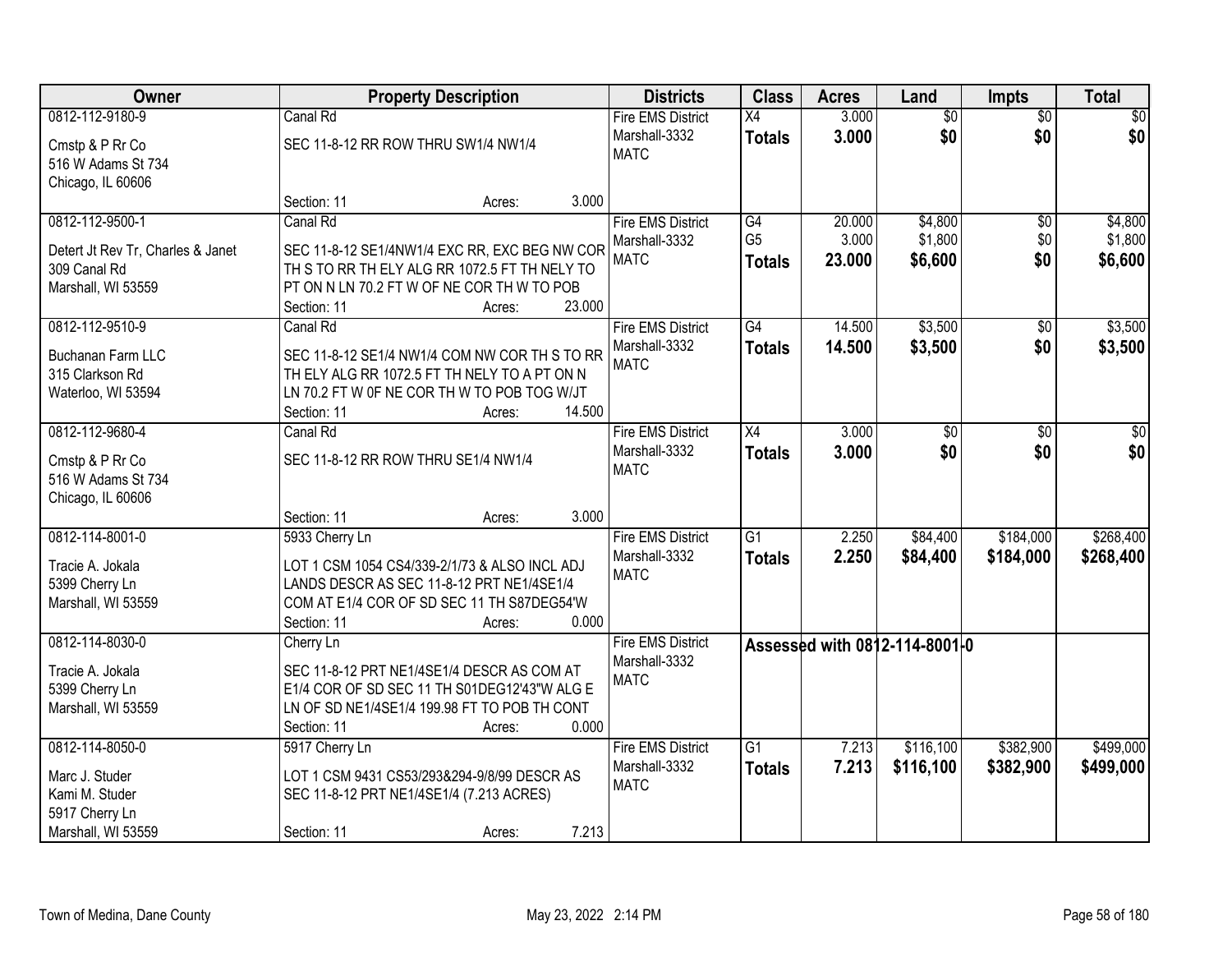| 0812-114-8441-0<br>\$80,300<br>\$124,100<br>\$204,400<br>5907 Cherry Ln<br><b>Fire EMS District</b><br>$\overline{G1}$<br>1.700<br>1.700<br>Marshall-3332<br>\$80,300<br>\$124,100<br>\$204,400<br><b>Totals</b><br>Brian J. Meunier<br>SEC 11-8-12 PRT NE1/4SE1/4 BEG 482 FT S OF NE<br><b>MATC</b><br>COR NE1/4SE1/4 TH WLY 218 FT TH SLY 225 FT TH<br>Mary G. Meunier<br>ELY 218 FT TH NLY 225 FT TO POB & ALSO INCL<br>5907 Cherry Ln<br>Marshall, WI 53559<br>1.700<br>Section: 11<br>Acres:<br>\$5,100<br><b>Fire EMS District</b><br>23.900<br>\$5,100<br>0812-114-8500-1<br>G4<br>$\overline{50}$<br>Cherry Ln<br>G <sub>5</sub><br>7.000<br>\$4,200<br>\$0<br>Marshall-3332<br>SEC 11-8-12 NW1/4 SE1/4<br>Wedeward Living Tr<br>G5M<br>\$17,000<br>\$0<br>10.000<br><b>MATC</b><br>371 Waterloo Rd<br>\$0<br>40.900<br>\$26,300<br>\$26,300<br><b>Totals</b><br>Marshall, WI 53559<br>40.900<br>Section: 11<br>Acres:<br>\$8,000<br>0812-114-9001-3<br>G4<br>32.110<br>371 Waterloo Rd<br><b>Fire EMS District</b><br>\$0<br>G <sub>5</sub><br>\$2,500<br>5.000<br>\$0<br>Marshall-3332<br>SEC 11-8-12 SW1/4SE1/4 EXC CSM 8509 & EXC DOC<br>Wedeward Living Tr<br>G7<br>2.000<br>\$16,000<br>\$18,700<br><b>MATC</b><br>371 Waterloo Rd<br>2838667<br>39.110<br>\$26,500<br>\$18,700<br>\$45,200<br>Totals<br>Marshall, WI 53559<br>39.110<br>Section: 11<br>Acres:<br>0812-114-9290-4<br><b>Fire EMS District</b><br>0.170<br>X4<br>\$0<br>\$0<br>Cherry Ln<br>\$0<br>\$0<br>0.170<br>\$0<br>Marshall-3332<br>\$0<br><b>Totals</b><br>SEC 11-8-12 PRT SW1/4SE1/4 DESCR AS COM S1/4<br>Medina, Town of<br><b>MATC</b><br>COR SEC 11 TH N88DEG46'53"E ALG S LN SE1/4<br>PO Box 37<br>Marshall, WI 53559<br>461.62 FT TO POB TH N01DEG13'07"W 33.00 FT TH<br>0.170<br>Section: 11<br>Acres:<br>\$151,200<br>0812-114-9300-1<br>368 Waterloo Rd<br>$\overline{G1}$<br>1.020<br>\$70,200<br><b>Fire EMS District</b><br>G <sub>4</sub><br>1.000<br>\$300<br>\$0<br>Marshall-3332<br>John W. Wedeward<br>LOT 1 CSM 8509 CS46/245&246-3/18/97 DESCR AS<br>2.020<br>\$151,200<br><b>MATC</b><br>\$70,500<br>\$221,700<br><b>Totals</b><br>Lori L. Wedeward<br>SEC 11-8-12 PRT SW1/4SE1/4 (2.02 ACRES)<br>368 Waterloo Rd<br>2.020<br>Marshall, WI 53559<br>Section: 11<br>Acres: |
|------------------------------------------------------------------------------------------------------------------------------------------------------------------------------------------------------------------------------------------------------------------------------------------------------------------------------------------------------------------------------------------------------------------------------------------------------------------------------------------------------------------------------------------------------------------------------------------------------------------------------------------------------------------------------------------------------------------------------------------------------------------------------------------------------------------------------------------------------------------------------------------------------------------------------------------------------------------------------------------------------------------------------------------------------------------------------------------------------------------------------------------------------------------------------------------------------------------------------------------------------------------------------------------------------------------------------------------------------------------------------------------------------------------------------------------------------------------------------------------------------------------------------------------------------------------------------------------------------------------------------------------------------------------------------------------------------------------------------------------------------------------------------------------------------------------------------------------------------------------------------------------------------------------------------------------------------------------------------------------------------------------------------------------------------------------------------------------------------------------------------------------------------------------------------------------------------------------------------------------------------------------------------------|
|                                                                                                                                                                                                                                                                                                                                                                                                                                                                                                                                                                                                                                                                                                                                                                                                                                                                                                                                                                                                                                                                                                                                                                                                                                                                                                                                                                                                                                                                                                                                                                                                                                                                                                                                                                                                                                                                                                                                                                                                                                                                                                                                                                                                                                                                                    |
|                                                                                                                                                                                                                                                                                                                                                                                                                                                                                                                                                                                                                                                                                                                                                                                                                                                                                                                                                                                                                                                                                                                                                                                                                                                                                                                                                                                                                                                                                                                                                                                                                                                                                                                                                                                                                                                                                                                                                                                                                                                                                                                                                                                                                                                                                    |
|                                                                                                                                                                                                                                                                                                                                                                                                                                                                                                                                                                                                                                                                                                                                                                                                                                                                                                                                                                                                                                                                                                                                                                                                                                                                                                                                                                                                                                                                                                                                                                                                                                                                                                                                                                                                                                                                                                                                                                                                                                                                                                                                                                                                                                                                                    |
|                                                                                                                                                                                                                                                                                                                                                                                                                                                                                                                                                                                                                                                                                                                                                                                                                                                                                                                                                                                                                                                                                                                                                                                                                                                                                                                                                                                                                                                                                                                                                                                                                                                                                                                                                                                                                                                                                                                                                                                                                                                                                                                                                                                                                                                                                    |
|                                                                                                                                                                                                                                                                                                                                                                                                                                                                                                                                                                                                                                                                                                                                                                                                                                                                                                                                                                                                                                                                                                                                                                                                                                                                                                                                                                                                                                                                                                                                                                                                                                                                                                                                                                                                                                                                                                                                                                                                                                                                                                                                                                                                                                                                                    |
| \$4,200<br>\$17,000<br>\$8,000<br>\$2,500<br>\$34,700                                                                                                                                                                                                                                                                                                                                                                                                                                                                                                                                                                                                                                                                                                                                                                                                                                                                                                                                                                                                                                                                                                                                                                                                                                                                                                                                                                                                                                                                                                                                                                                                                                                                                                                                                                                                                                                                                                                                                                                                                                                                                                                                                                                                                              |
|                                                                                                                                                                                                                                                                                                                                                                                                                                                                                                                                                                                                                                                                                                                                                                                                                                                                                                                                                                                                                                                                                                                                                                                                                                                                                                                                                                                                                                                                                                                                                                                                                                                                                                                                                                                                                                                                                                                                                                                                                                                                                                                                                                                                                                                                                    |
|                                                                                                                                                                                                                                                                                                                                                                                                                                                                                                                                                                                                                                                                                                                                                                                                                                                                                                                                                                                                                                                                                                                                                                                                                                                                                                                                                                                                                                                                                                                                                                                                                                                                                                                                                                                                                                                                                                                                                                                                                                                                                                                                                                                                                                                                                    |
|                                                                                                                                                                                                                                                                                                                                                                                                                                                                                                                                                                                                                                                                                                                                                                                                                                                                                                                                                                                                                                                                                                                                                                                                                                                                                                                                                                                                                                                                                                                                                                                                                                                                                                                                                                                                                                                                                                                                                                                                                                                                                                                                                                                                                                                                                    |
|                                                                                                                                                                                                                                                                                                                                                                                                                                                                                                                                                                                                                                                                                                                                                                                                                                                                                                                                                                                                                                                                                                                                                                                                                                                                                                                                                                                                                                                                                                                                                                                                                                                                                                                                                                                                                                                                                                                                                                                                                                                                                                                                                                                                                                                                                    |
|                                                                                                                                                                                                                                                                                                                                                                                                                                                                                                                                                                                                                                                                                                                                                                                                                                                                                                                                                                                                                                                                                                                                                                                                                                                                                                                                                                                                                                                                                                                                                                                                                                                                                                                                                                                                                                                                                                                                                                                                                                                                                                                                                                                                                                                                                    |
|                                                                                                                                                                                                                                                                                                                                                                                                                                                                                                                                                                                                                                                                                                                                                                                                                                                                                                                                                                                                                                                                                                                                                                                                                                                                                                                                                                                                                                                                                                                                                                                                                                                                                                                                                                                                                                                                                                                                                                                                                                                                                                                                                                                                                                                                                    |
|                                                                                                                                                                                                                                                                                                                                                                                                                                                                                                                                                                                                                                                                                                                                                                                                                                                                                                                                                                                                                                                                                                                                                                                                                                                                                                                                                                                                                                                                                                                                                                                                                                                                                                                                                                                                                                                                                                                                                                                                                                                                                                                                                                                                                                                                                    |
|                                                                                                                                                                                                                                                                                                                                                                                                                                                                                                                                                                                                                                                                                                                                                                                                                                                                                                                                                                                                                                                                                                                                                                                                                                                                                                                                                                                                                                                                                                                                                                                                                                                                                                                                                                                                                                                                                                                                                                                                                                                                                                                                                                                                                                                                                    |
|                                                                                                                                                                                                                                                                                                                                                                                                                                                                                                                                                                                                                                                                                                                                                                                                                                                                                                                                                                                                                                                                                                                                                                                                                                                                                                                                                                                                                                                                                                                                                                                                                                                                                                                                                                                                                                                                                                                                                                                                                                                                                                                                                                                                                                                                                    |
|                                                                                                                                                                                                                                                                                                                                                                                                                                                                                                                                                                                                                                                                                                                                                                                                                                                                                                                                                                                                                                                                                                                                                                                                                                                                                                                                                                                                                                                                                                                                                                                                                                                                                                                                                                                                                                                                                                                                                                                                                                                                                                                                                                                                                                                                                    |
|                                                                                                                                                                                                                                                                                                                                                                                                                                                                                                                                                                                                                                                                                                                                                                                                                                                                                                                                                                                                                                                                                                                                                                                                                                                                                                                                                                                                                                                                                                                                                                                                                                                                                                                                                                                                                                                                                                                                                                                                                                                                                                                                                                                                                                                                                    |
|                                                                                                                                                                                                                                                                                                                                                                                                                                                                                                                                                                                                                                                                                                                                                                                                                                                                                                                                                                                                                                                                                                                                                                                                                                                                                                                                                                                                                                                                                                                                                                                                                                                                                                                                                                                                                                                                                                                                                                                                                                                                                                                                                                                                                                                                                    |
|                                                                                                                                                                                                                                                                                                                                                                                                                                                                                                                                                                                                                                                                                                                                                                                                                                                                                                                                                                                                                                                                                                                                                                                                                                                                                                                                                                                                                                                                                                                                                                                                                                                                                                                                                                                                                                                                                                                                                                                                                                                                                                                                                                                                                                                                                    |
| \$221,400<br>\$300                                                                                                                                                                                                                                                                                                                                                                                                                                                                                                                                                                                                                                                                                                                                                                                                                                                                                                                                                                                                                                                                                                                                                                                                                                                                                                                                                                                                                                                                                                                                                                                                                                                                                                                                                                                                                                                                                                                                                                                                                                                                                                                                                                                                                                                                 |
|                                                                                                                                                                                                                                                                                                                                                                                                                                                                                                                                                                                                                                                                                                                                                                                                                                                                                                                                                                                                                                                                                                                                                                                                                                                                                                                                                                                                                                                                                                                                                                                                                                                                                                                                                                                                                                                                                                                                                                                                                                                                                                                                                                                                                                                                                    |
|                                                                                                                                                                                                                                                                                                                                                                                                                                                                                                                                                                                                                                                                                                                                                                                                                                                                                                                                                                                                                                                                                                                                                                                                                                                                                                                                                                                                                                                                                                                                                                                                                                                                                                                                                                                                                                                                                                                                                                                                                                                                                                                                                                                                                                                                                    |
|                                                                                                                                                                                                                                                                                                                                                                                                                                                                                                                                                                                                                                                                                                                                                                                                                                                                                                                                                                                                                                                                                                                                                                                                                                                                                                                                                                                                                                                                                                                                                                                                                                                                                                                                                                                                                                                                                                                                                                                                                                                                                                                                                                                                                                                                                    |
|                                                                                                                                                                                                                                                                                                                                                                                                                                                                                                                                                                                                                                                                                                                                                                                                                                                                                                                                                                                                                                                                                                                                                                                                                                                                                                                                                                                                                                                                                                                                                                                                                                                                                                                                                                                                                                                                                                                                                                                                                                                                                                                                                                                                                                                                                    |
|                                                                                                                                                                                                                                                                                                                                                                                                                                                                                                                                                                                                                                                                                                                                                                                                                                                                                                                                                                                                                                                                                                                                                                                                                                                                                                                                                                                                                                                                                                                                                                                                                                                                                                                                                                                                                                                                                                                                                                                                                                                                                                                                                                                                                                                                                    |
|                                                                                                                                                                                                                                                                                                                                                                                                                                                                                                                                                                                                                                                                                                                                                                                                                                                                                                                                                                                                                                                                                                                                                                                                                                                                                                                                                                                                                                                                                                                                                                                                                                                                                                                                                                                                                                                                                                                                                                                                                                                                                                                                                                                                                                                                                    |
|                                                                                                                                                                                                                                                                                                                                                                                                                                                                                                                                                                                                                                                                                                                                                                                                                                                                                                                                                                                                                                                                                                                                                                                                                                                                                                                                                                                                                                                                                                                                                                                                                                                                                                                                                                                                                                                                                                                                                                                                                                                                                                                                                                                                                                                                                    |
| G4<br><b>Fire EMS District</b><br>73.290<br>\$18,300<br>$\overline{50}$<br>\$18,300<br>0812-114-9501-0<br>Cherry Ln                                                                                                                                                                                                                                                                                                                                                                                                                                                                                                                                                                                                                                                                                                                                                                                                                                                                                                                                                                                                                                                                                                                                                                                                                                                                                                                                                                                                                                                                                                                                                                                                                                                                                                                                                                                                                                                                                                                                                                                                                                                                                                                                                                |
| G <sub>5</sub><br>4.000<br>\$200<br>\$0<br>\$200<br>Marshall-3332                                                                                                                                                                                                                                                                                                                                                                                                                                                                                                                                                                                                                                                                                                                                                                                                                                                                                                                                                                                                                                                                                                                                                                                                                                                                                                                                                                                                                                                                                                                                                                                                                                                                                                                                                                                                                                                                                                                                                                                                                                                                                                                                                                                                                  |
| SEC 11-8-12 PRT E1/2 SE1/4 & SEC 14-8-12 PRT<br>Sheehy Living Tr, James P<br>G <sub>5</sub> M<br>1.000<br>\$1,700<br>\$1,700<br>\$0<br><b>MATC</b>                                                                                                                                                                                                                                                                                                                                                                                                                                                                                                                                                                                                                                                                                                                                                                                                                                                                                                                                                                                                                                                                                                                                                                                                                                                                                                                                                                                                                                                                                                                                                                                                                                                                                                                                                                                                                                                                                                                                                                                                                                                                                                                                 |
| NE1/4NE1/4 DESCR AS BEG AT NE COR OF SD SEC<br>85 E Waterloo Rd<br>\$0<br>78.290<br>\$20,200<br>\$20,200<br><b>Totals</b>                                                                                                                                                                                                                                                                                                                                                                                                                                                                                                                                                                                                                                                                                                                                                                                                                                                                                                                                                                                                                                                                                                                                                                                                                                                                                                                                                                                                                                                                                                                                                                                                                                                                                                                                                                                                                                                                                                                                                                                                                                                                                                                                                          |
| 14 TH S01DEG18'23"W ALG E LN OF NE1/4NE1/4 OF<br>Waterloo, WI 53594                                                                                                                                                                                                                                                                                                                                                                                                                                                                                                                                                                                                                                                                                                                                                                                                                                                                                                                                                                                                                                                                                                                                                                                                                                                                                                                                                                                                                                                                                                                                                                                                                                                                                                                                                                                                                                                                                                                                                                                                                                                                                                                                                                                                                |
| 78.290<br>Section: 11<br>Acres:                                                                                                                                                                                                                                                                                                                                                                                                                                                                                                                                                                                                                                                                                                                                                                                                                                                                                                                                                                                                                                                                                                                                                                                                                                                                                                                                                                                                                                                                                                                                                                                                                                                                                                                                                                                                                                                                                                                                                                                                                                                                                                                                                                                                                                                    |
| 0812-121-8000-7<br>\$5,600<br>\$5,600<br>47 Canal Rd<br><b>Fire EMS District</b><br>G4<br>22.000<br>$\overline{50}$                                                                                                                                                                                                                                                                                                                                                                                                                                                                                                                                                                                                                                                                                                                                                                                                                                                                                                                                                                                                                                                                                                                                                                                                                                                                                                                                                                                                                                                                                                                                                                                                                                                                                                                                                                                                                                                                                                                                                                                                                                                                                                                                                                |
| G <sub>5</sub><br>5.100<br>\$2,600<br>\$0<br>\$2,600<br>Marshall-3332<br>Eduard H. Straubhaar<br>SEC 12-8-12 PRT NE1/4 NE1/4 LYG N OF RR EXC 66                                                                                                                                                                                                                                                                                                                                                                                                                                                                                                                                                                                                                                                                                                                                                                                                                                                                                                                                                                                                                                                                                                                                                                                                                                                                                                                                                                                                                                                                                                                                                                                                                                                                                                                                                                                                                                                                                                                                                                                                                                                                                                                                    |
| G7<br>2.000<br>\$55,000<br>\$193,000<br>\$138,000<br><b>MATC</b><br>47 Canal Rd<br>FT R/W RNG FR RR TO N LN SD1/41/4                                                                                                                                                                                                                                                                                                                                                                                                                                                                                                                                                                                                                                                                                                                                                                                                                                                                                                                                                                                                                                                                                                                                                                                                                                                                                                                                                                                                                                                                                                                                                                                                                                                                                                                                                                                                                                                                                                                                                                                                                                                                                                                                                               |
| 29.100<br>\$63,200<br>\$138,000<br>\$201,200<br><b>Totals</b><br>Waterloo, WI 53594                                                                                                                                                                                                                                                                                                                                                                                                                                                                                                                                                                                                                                                                                                                                                                                                                                                                                                                                                                                                                                                                                                                                                                                                                                                                                                                                                                                                                                                                                                                                                                                                                                                                                                                                                                                                                                                                                                                                                                                                                                                                                                                                                                                                |
| 29.100<br>Section: 12<br>Acres:                                                                                                                                                                                                                                                                                                                                                                                                                                                                                                                                                                                                                                                                                                                                                                                                                                                                                                                                                                                                                                                                                                                                                                                                                                                                                                                                                                                                                                                                                                                                                                                                                                                                                                                                                                                                                                                                                                                                                                                                                                                                                                                                                                                                                                                    |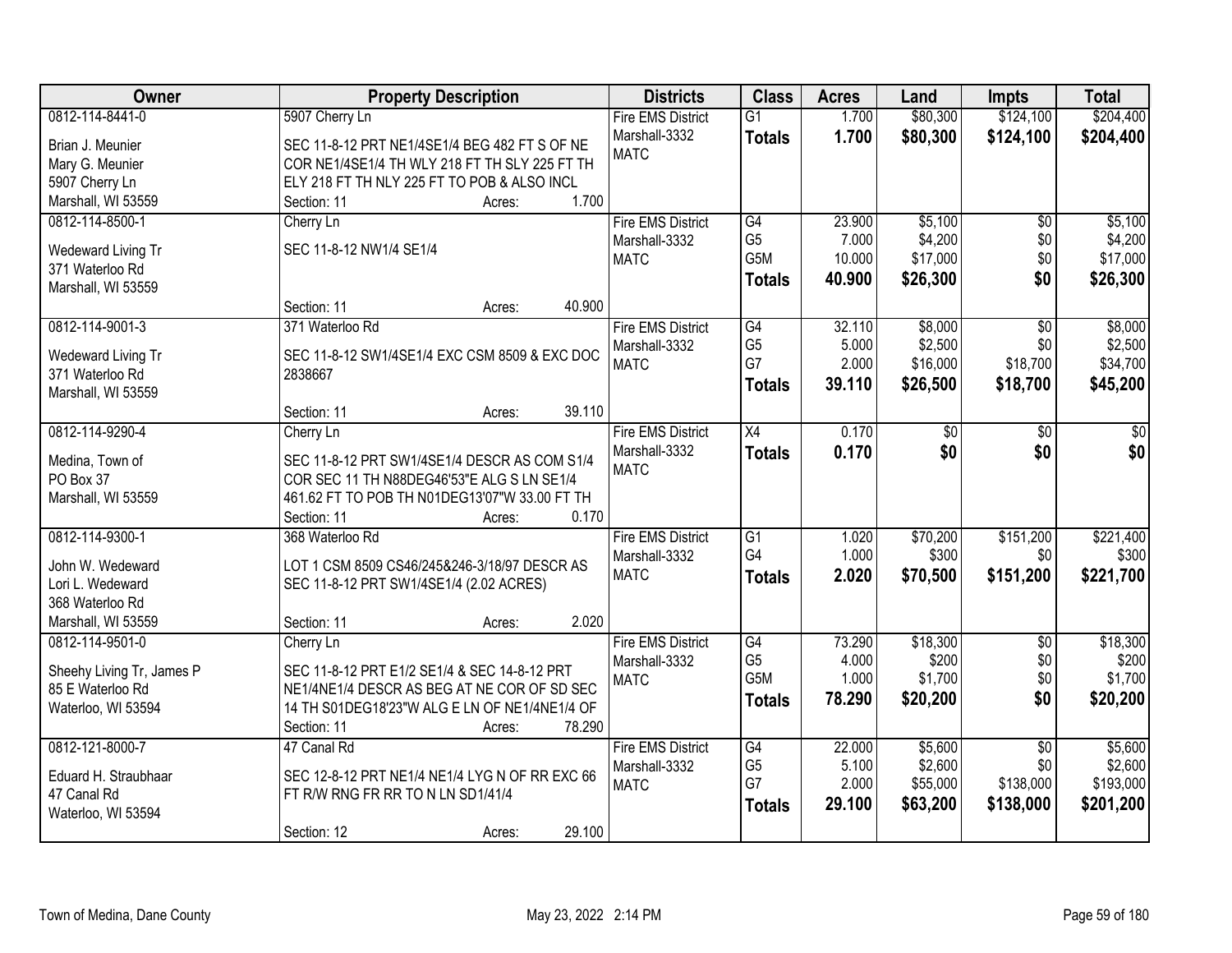| Owner                |                                                 | <b>Property Description</b> |        | <b>Districts</b>         | <b>Class</b>   | <b>Acres</b> | Land             | <b>Impts</b>    | <b>Total</b> |
|----------------------|-------------------------------------------------|-----------------------------|--------|--------------------------|----------------|--------------|------------------|-----------------|--------------|
| 0812-121-8050-7      | Canal Rd                                        |                             |        | <b>Fire EMS District</b> | G4             | 2.000        | \$500            | $\sqrt{$0}$     | \$500        |
| Lewellin Woods LLC   | SEC 12-8-12 NE1/4 NE1/4 S OF RR & 66 FT R/W RNG |                             |        | Marshall-3332            | G <sub>5</sub> | 2.000        | \$1,200          | \$0             | \$1,200      |
| 411 Indian Hills Dr  | N & NELY TO N LN SD 1/4 1/4 FR S LN RR R/W      |                             |        | <b>MATC</b>              | W <sub>6</sub> | 4.000        | $($ \$6,800) $ $ | \$0             | \$0          |
| Waterloo, WI 53594   |                                                 |                             |        |                          | <b>Totals</b>  | 8.000        | \$1,700          | \$0             | \$1,700      |
|                      | Section: 12                                     | Acres:                      | 8.000  |                          |                |              |                  |                 |              |
| 0812-121-8220-1      | State Highway 19                                |                             |        | <b>Fire EMS District</b> | X4             | 3.000        | $\overline{50}$  | $\overline{30}$ | \$0          |
| Cmstp & P Rr Co      | SESC 12-8-12 RR R/W THRU NE1/4NE1/4             |                             |        | Marshall-3332            | <b>Totals</b>  | 3.000        | \$0              | \$0             | \$0          |
| 516 W Adams St 734   |                                                 |                             |        | <b>MATC</b>              |                |              |                  |                 |              |
| Chicago, IL 60606    |                                                 |                             |        |                          |                |              |                  |                 |              |
|                      | Section: 12                                     | Acres:                      | 3.000  |                          |                |              |                  |                 |              |
| 0812-121-8501-0      | Canal Rd                                        |                             |        | <b>Fire EMS District</b> | G4             | 24.500       | \$5,000          | \$0             | \$5,000      |
| Eduard H. Straubhaar | SEC 12-8-12 NW1/4NE1/4 EXC PRT LYG S OF RR R/W  |                             |        | Marshall-3332            | G <sub>5</sub> | 1.000        | \$100            | \$0             | \$100        |
| 47 Canal Rd          | & ELY OF LN BEG 1376 FT E OF SW COR SE1/4NW1/4  |                             |        | <b>MATC</b>              | G5M            | 1.000        | \$1,700          | \$0             | \$1,700      |
| Waterloo, WI 53594   | & RNG NELY TO POE SD LN ON RR S R/W LN 116      |                             |        |                          | <b>Totals</b>  | 26.500       | \$6,800          | \$0             | \$6,800      |
|                      | Section: 12                                     | Acres:                      | 0.000  |                          |                |              |                  |                 |              |
| 0812-121-8720-6      | Canal Rd                                        |                             |        | <b>Fire EMS District</b> | X4             | 3.000        | \$0              | $\frac{1}{20}$  | \$0          |
| Cmstp & P Rr Co      | SEC 12-8-12 ROW THRU NW1/4 NE1/4                |                             |        | Marshall-3332            | <b>Totals</b>  | 3.000        | \$0              | \$0             | \$0          |
| 516 W Adams St 734   |                                                 |                             |        | <b>MATC</b>              |                |              |                  |                 |              |
| Chicago, IL 60606    |                                                 |                             |        |                          |                |              |                  |                 |              |
|                      | Section: 12                                     | Acres:                      | 3.000  |                          |                |              |                  |                 |              |
| 0812-121-8810-7      | Canal Rd                                        |                             |        | <b>Fire EMS District</b> | W <sub>6</sub> | 5.000        | (\$17,000)       | $\overline{50}$ | $\sqrt{50}$  |
| Lewellin Woods LLC   | SEC 12-8-12 PRT NW1/4 NE1/4 SLY OF RR ELY 720   |                             |        | Marshall-3332            | Totals         | 5.000        | \$0              | \$0             | \$0          |
| 411 Indian Hills Dr  | FT M/L                                          |                             |        | <b>MATC</b>              |                |              |                  |                 |              |
| Waterloo, WI 53594   |                                                 |                             |        |                          |                |              |                  |                 |              |
|                      | Section: 12                                     | Acres:                      | 5.000  |                          |                |              |                  |                 |              |
| 0812-121-9000-5      | State Highway 19                                |                             |        | <b>Fire EMS District</b> | W <sub>6</sub> | 30.500       | (\$103,700)      | \$0             | \$0          |
| Lewellin Woods LLC   | SEC 12-8-12 SW1/4 NE1/4 EXC WLY 9.6 A           |                             |        | Marshall-3332            | <b>Totals</b>  | 30.500       | \$0              | \$0             | \$0          |
| 411 Indian Hills Dr  |                                                 |                             |        | <b>MATC</b>              |                |              |                  |                 |              |
| Waterloo, WI 53594   |                                                 |                             |        |                          |                |              |                  |                 |              |
|                      | Section: 12                                     | Acres:                      | 30.500 |                          |                |              |                  |                 |              |
| 0812-121-9500-0      | State Highway 19                                |                             |        | <b>Fire EMS District</b> | G4             | 13.800       | \$3,100          | $\overline{50}$ | \$3,100      |
| Lewellin Woods LLC   | SEC 12-8-12 SE1/4 NE1/4 WLY OF CRK              |                             |        | Marshall-3332            | G <sub>5</sub> | 12.500       | \$7,500          | \$0             | \$7,500      |
| 411 Indian Hills Dr  |                                                 |                             |        | <b>MATC</b>              | W <sub>6</sub> | 9.000        | (\$15,300)       | \$0             | \$0          |
| Waterloo, WI 53594   |                                                 |                             |        |                          | <b>Totals</b>  | 35.300       | \$10,600         | \$0             | \$10,600     |
|                      | Section: 12                                     | Acres:                      | 35.300 |                          |                |              |                  |                 |              |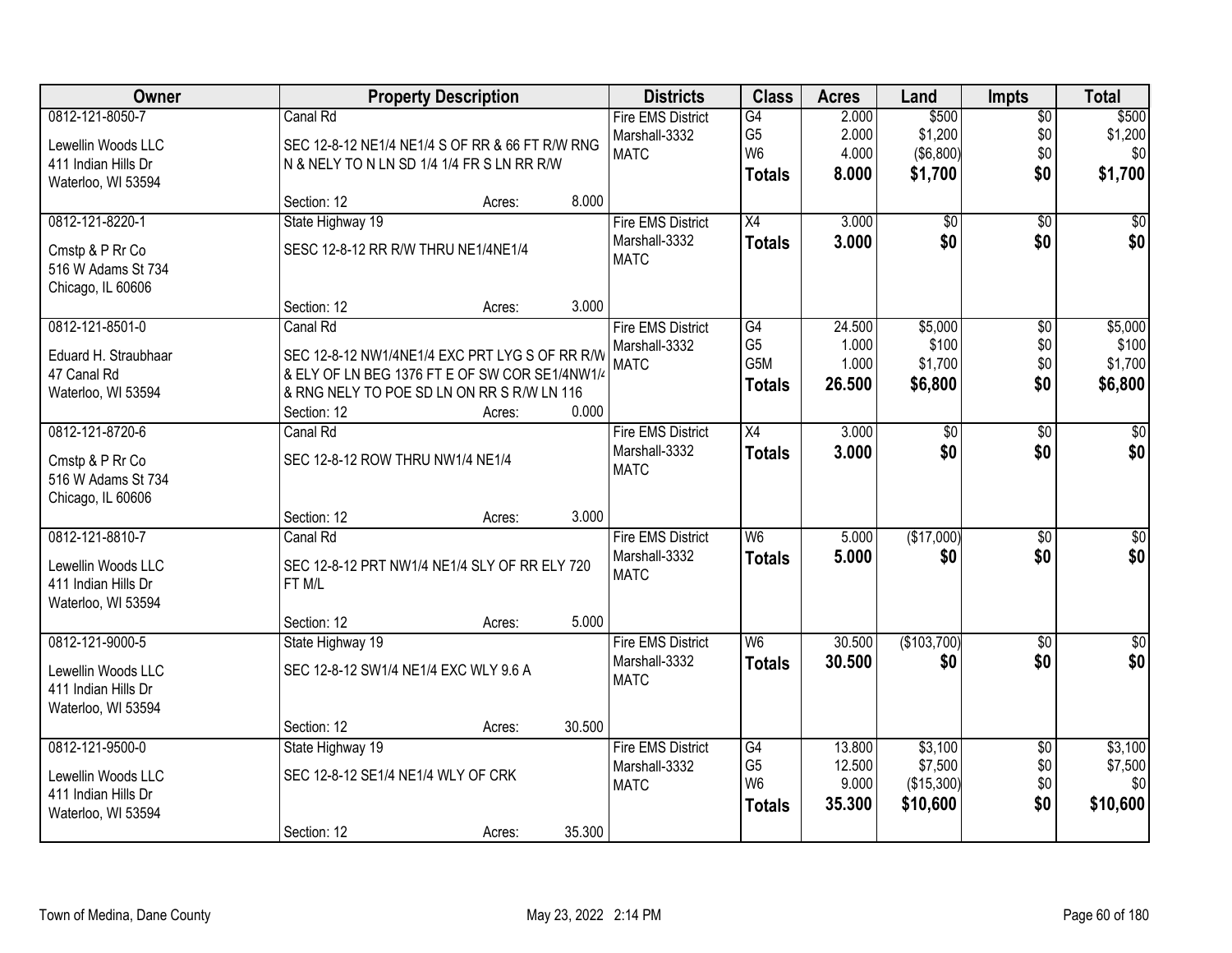| Owner                        |                                     | <b>Property Description</b>                     |        | <b>Districts</b>             | <b>Class</b>          | <b>Acres</b>   | Land             | <b>Impts</b>    | <b>Total</b>     |
|------------------------------|-------------------------------------|-------------------------------------------------|--------|------------------------------|-----------------------|----------------|------------------|-----------------|------------------|
| 0812-121-9850-7              | State Highway 19                    |                                                 |        | <b>Fire EMS District</b>     | G4                    | 2.000          | \$500            | $\overline{50}$ | \$500            |
| Mckay Nursery Holding Co Inc | SEC 12-8-12 SE1/4 NE1/4 E OF CRK    |                                                 |        | Marshall-3332<br><b>MATC</b> | G <sub>5</sub>        | 2.800<br>4.800 | \$1,700          | \$0<br>\$0      | \$1,700          |
| PO Box 185                   |                                     |                                                 |        |                              | <b>Totals</b>         |                | \$2,200          |                 | \$2,200          |
| Waterloo, WI 53594           |                                     |                                                 |        |                              |                       |                |                  |                 |                  |
|                              | Section: 12                         | Acres:                                          | 4.800  |                              |                       |                |                  |                 |                  |
| 0812-122-8001-0              | Canal Rd                            |                                                 |        | <b>Fire EMS District</b>     | G4                    | 27.400         | \$6,900          | $\overline{50}$ | \$6,900          |
| Eduard H. Straubhaar         |                                     | SEC 12-8-12 NE1/4NW1/4 EXC RR & ALSO EXC DOC    |        | Marshall-3332<br><b>MATC</b> | G <sub>5</sub><br>G5M | 1.000<br>1.000 | \$100<br>\$1,700 | \$0<br>\$0      | \$100<br>\$1,700 |
| 47 Canal Rd                  |                                     | #4489057 SUBJ TO DRIVEWAY ESMT DOC #4489058     |        |                              | <b>Totals</b>         | 29.400         | \$8,700          | \$0             | \$8,700          |
| Waterloo, WI 53594           |                                     |                                                 |        |                              |                       |                |                  |                 |                  |
|                              | Section: 12                         | Acres:                                          | 0.000  |                              |                       |                |                  |                 |                  |
| 0812-122-8240-6              | Canal Rd                            |                                                 |        | <b>Fire EMS District</b>     | X4                    | 3.100          | $\overline{50}$  | \$0             | $\overline{\$0}$ |
| Cmstp & P Rr Co              | SEC 12-8-12 RR ROW THRU NE1/4 NW1/4 |                                                 |        | Marshall-3332<br><b>MATC</b> | <b>Totals</b>         | 3.100          | \$0              | \$0             | \$0              |
| 516 W Adams St 734           |                                     |                                                 |        |                              |                       |                |                  |                 |                  |
| Chicago, IL 60606            |                                     |                                                 |        |                              |                       |                |                  |                 |                  |
|                              | Section: 12                         | Acres:                                          | 3.100  |                              |                       |                |                  |                 |                  |
| 0812-122-8245-0              | 97 Canal Rd                         |                                                 |        | <b>Fire EMS District</b>     | G4                    | 54.600         | \$13,000         | \$0             | \$13,000         |
| <b>Trek Trails LLC</b>       |                                     | SEC 12-8-12 PRT NE1/4NW1/4, PRT SE1/4NW1/4, PRT |        | Marshall-3332                | G5M<br>G7             | 31.300         | \$53,200         | \$0             | \$53,200         |
| c/o Marjorie Bruha Tax       |                                     | NW1/4NE1/4, PRT SW1/4NE1/4 & NE1/4SW1/4 & PRT   |        | <b>MATC</b>                  |                       | 1.000          | \$8,000          | \$29,900        | \$37,900         |
| 801 W Madison St             |                                     | NW1/4SE1/4 DESCR AS COM AT NW COR OF NE1/4      |        |                              | <b>Totals</b>         | 86.900         | \$74,200         | \$29,900        | \$104,100        |
| Waterloo, WI 53594           | Section: 12                         | Acres:                                          | 37.000 |                              |                       |                |                  |                 |                  |
| 0812-122-8501-0              | 211 Canal Rd                        |                                                 |        | <b>Fire EMS District</b>     | $\overline{G1}$       | 2.000          | \$77,500         | \$321,600       | \$399,100        |
| Charles F. Maenner           |                                     | SEC 12-8-12 NW1/4NW1/4 EXC RR & R2295/33 & EXC  |        | Marshall-3332                | G4                    | 17.800         | \$4,400          | \$0             | \$4,400          |
| Anna M. Maenner              | CSM 9066 & EXC PRT LYG S OF RR R/W  |                                                 |        | <b>MATC</b>                  | G <sub>5</sub>        | 16.900         | \$10,200         | \$0             | \$10,200         |
| 211 Canal Rd                 |                                     |                                                 |        |                              | <b>Totals</b>         | 36.700         | \$92,100         | \$321,600       | \$413,700        |
| Waterloo, WI 53594-9303      | Section: 12                         | Acres:                                          | 36.700 |                              |                       |                |                  |                 |                  |
| 0812-122-8640-2              | Canal Rd                            |                                                 |        | <b>Fire EMS District</b>     | $\overline{X4}$       | 0.030          | \$0              | \$0             | $\frac{1}{6}$    |
| Medina, Town of              |                                     | SEC 12-8-12 PRT NW1/4NW1/4 COM SEC NW COR TH    |        | Marshall-3332                | <b>Totals</b>         | 0.030          | \$0              | \$0             | \$0              |
| PO Box 37                    |                                     | S2DEG01'34"W 158 FT TO S LN BANK MAUNESHA       |        | <b>MATC</b>                  |                       |                |                  |                 |                  |
| Marshall, WI 53559           |                                     | RIVER TH ALG SD S LN N64DEG50'E 27.34 FT TO     |        |                              |                       |                |                  |                 |                  |
|                              | Section: 12                         | Acres:                                          | 0.000  |                              |                       |                |                  |                 |                  |
| 0812-122-8750-9              | Canal Rd                            |                                                 |        | <b>Fire EMS District</b>     | $\overline{X4}$       | 2.000          | $\overline{50}$  | $\overline{50}$ | $\frac{1}{6}$    |
| Cmstp & P Rr Co              | SEC 12-8-12 RR ROW THRU NW1/4 NW1/4 |                                                 |        | Marshall-3332                | <b>Totals</b>         | 2.000          | \$0              | \$0             | \$0              |
| 516 W Adams St 734           |                                     |                                                 |        | <b>MATC</b>                  |                       |                |                  |                 |                  |
| Chicago, IL 60606            |                                     |                                                 |        |                              |                       |                |                  |                 |                  |
|                              | Section: 12                         | Acres:                                          | 2.000  |                              |                       |                |                  |                 |                  |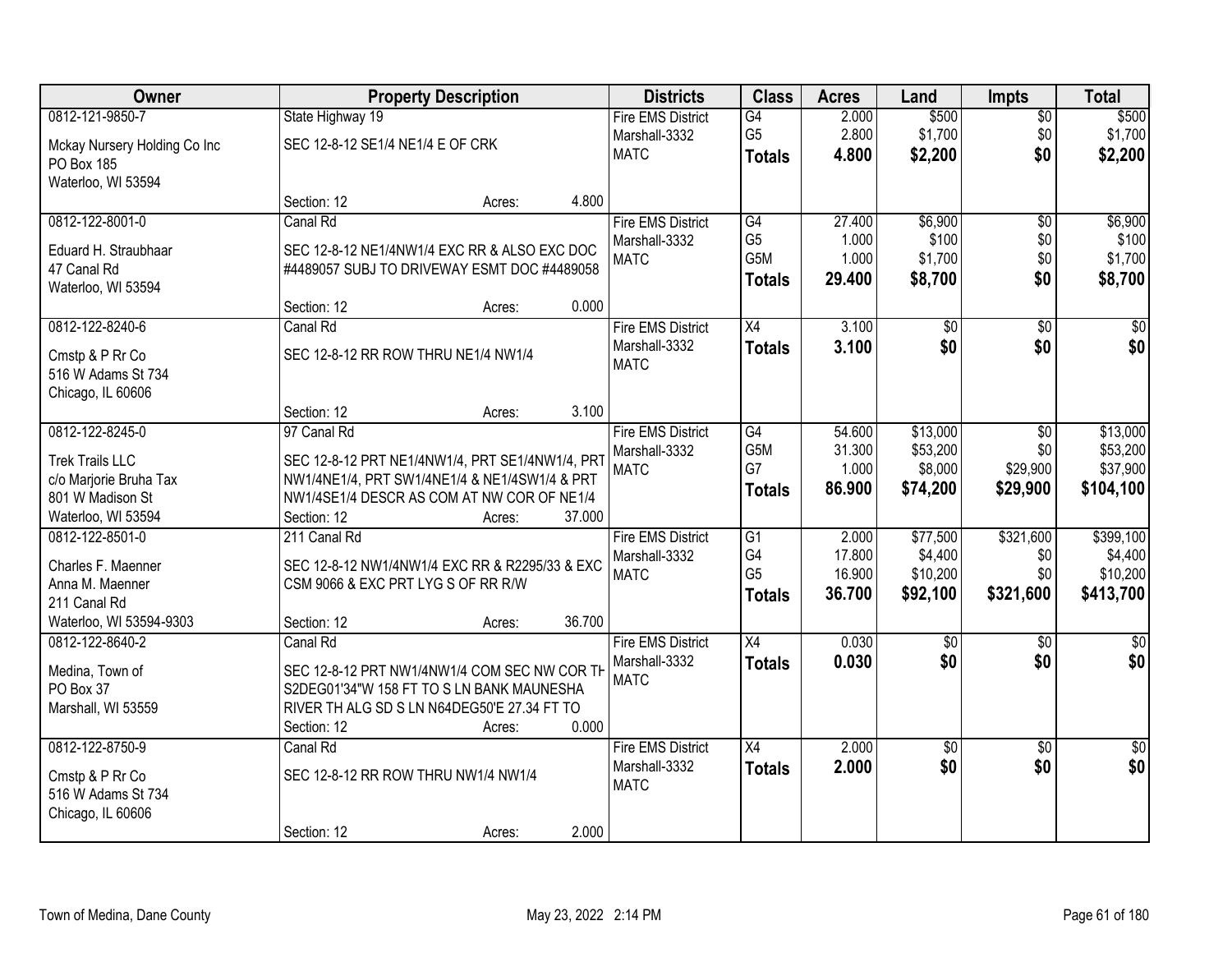| Owner                               |                                     | <b>Property Description</b>                     |        | <b>Districts</b>         | <b>Class</b>           | <b>Acres</b> | Land            | <b>Impts</b>    | <b>Total</b>     |
|-------------------------------------|-------------------------------------|-------------------------------------------------|--------|--------------------------|------------------------|--------------|-----------------|-----------------|------------------|
| 0812-122-8800-8                     | Canal Rd                            |                                                 |        | <b>Fire EMS District</b> | G4                     | 0.800        | \$200           | $\overline{50}$ | \$200            |
| Charles F. Maenner                  |                                     | SEC 12-8-12 NW1/4 NW1/4 EXC RR & R2295/33 & EXC |        | Marshall-3332            | G <sub>5</sub>         | 0.200        | \$100           | \$0             | \$100            |
| Anna M. Maenner                     |                                     | CSM 9066 & ALSO EXC PRT LYG N OF RR R/W         |        | <b>MATC</b>              | <b>Totals</b>          | 1.000        | \$300           | \$0             | \$300            |
| 211 Canal Rd                        |                                     |                                                 |        |                          |                        |              |                 |                 |                  |
| Waterloo, WI 53594-9303             | Section: 12                         | Acres:                                          | 1.000  |                          |                        |              |                 |                 |                  |
| 0812-122-9001-3                     | Canal Rd                            |                                                 |        | <b>Fire EMS District</b> | G4                     | 19.700       | \$3,800         | $\overline{50}$ | \$3,800          |
|                                     |                                     | SEC 12-8-12 SW1/4NW1/4 EXC RR & EXC CSM 9066    |        | Marshall-3332            | <b>Totals</b>          | 19.700       | \$3,800         | \$0             | \$3,800          |
| Charles F. Maenner                  |                                     |                                                 |        | <b>MATC</b>              |                        |              |                 |                 |                  |
| Anna M. Maenner<br>211 Canal Rd     |                                     |                                                 |        |                          |                        |              |                 |                 |                  |
| Waterloo, WI 53594-9303             | Section: 12                         | Acres:                                          | 19.700 |                          |                        |              |                 |                 |                  |
| 0812-122-9050-4                     | Canal Rd                            |                                                 |        | <b>Fire EMS District</b> | X4                     | 1.000        | \$0             | \$0             | \$0              |
|                                     |                                     |                                                 |        | Marshall-3332            | <b>Totals</b>          | 1.000        | \$0             | \$0             | \$0              |
| Cmstp & P Rr Co                     | SEC 12-8-12 RR ROW THRU SW1/4 NW1/4 |                                                 |        | <b>MATC</b>              |                        |              |                 |                 |                  |
| 516 W Adams St 734                  |                                     |                                                 |        |                          |                        |              |                 |                 |                  |
| Chicago, IL 60606                   |                                     |                                                 |        |                          |                        |              |                 |                 |                  |
|                                     | Section: 12                         | Acres:                                          | 1.000  |                          |                        |              |                 |                 |                  |
| 0812-122-9100-3                     | 5982 Cherry Ln                      |                                                 |        | <b>Fire EMS District</b> | $\overline{G1}$        | 4.412        | \$100,600       | \$300,600       | \$401,200        |
| Jerome J. Anacker                   |                                     | LOT 1 CSM 9066 CS51/10&11-10/15/98 DESCR AS     |        | Marshall-3332            | <b>Totals</b>          | 4.412        | \$100,600       | \$300,600       | \$401,200        |
| Dawn M. Neuberger                   |                                     | SEC 12-8-12 PRT SW1/4NW1/4 & PRT NW1/4NW1/4     |        | <b>MATC</b>              |                        |              |                 |                 |                  |
| 5982 Cherry Ln                      | (4.412 ACRES)                       |                                                 |        |                          |                        |              |                 |                 |                  |
| Marshall, WI 53559                  | Section: 12                         | Acres:                                          | 4.412  |                          |                        |              |                 |                 |                  |
| 0812-122-9200-2                     | Canal Rd                            |                                                 |        | <b>Fire EMS District</b> | $\overline{G4}$        | 15.360       | \$2,600         | $\overline{50}$ | \$2,600          |
| Charles F. Maenner                  |                                     | LOT 2 CSM 9066 CS51/10&11-10/15/98 DESCR AS     |        | Marshall-3332            | <b>Totals</b>          | 15.360       | \$2,600         | \$0             | \$2,600          |
| Anna M. Maenner                     |                                     | SEC 12-8-12 PRT SW1/4NW1/4 & PRT NW1/4NW1/4     |        | <b>MATC</b>              |                        |              |                 |                 |                  |
| 211 Canal Rd                        | (15.36 ACRES)                       |                                                 |        |                          |                        |              |                 |                 |                  |
| Waterloo, WI 53594-9303             | Section: 12                         | Acres:                                          | 15.360 |                          |                        |              |                 |                 |                  |
| 0812-123-8100-4                     | 5862 Cherry Ln                      |                                                 |        | <b>Fire EMS District</b> | $\overline{\chi_3}$    | 6.000        | $\overline{60}$ | $\overline{30}$ | $\overline{\$0}$ |
|                                     |                                     | SEC 12-8-12 NE1/4 SW1/4 THE N 1056 FT OF W 330  |        | Marshall-3332            | <b>Totals</b>          | 6.000        | \$0             | \$0             | \$0              |
| Dane County<br>5201 Fen Oak Dr #208 | FT.                                 |                                                 |        | <b>MATC</b>              |                        |              |                 |                 |                  |
| Madison, WI 53718                   |                                     |                                                 |        |                          |                        |              |                 |                 |                  |
|                                     | Section: 12                         | Acres:                                          | 6.000  |                          |                        |              |                 |                 |                  |
| 0812-123-8230-7                     | Cherry Ln                           |                                                 |        | <b>Fire EMS District</b> | $\overline{\text{X3}}$ | 10.000       | $\overline{50}$ | $\overline{50}$ | $\frac{1}{2}$    |
|                                     |                                     |                                                 |        | Marshall-3332            | <b>Totals</b>          | 10.000       | \$0             | \$0             | \$0              |
| Dane County                         | SEC 12-8-12 S 330 FT OF NE1/4 SW1/4 |                                                 |        | <b>MATC</b>              |                        |              |                 |                 |                  |
| 5201 Fen Oak Dr #208                |                                     |                                                 |        |                          |                        |              |                 |                 |                  |
| Madison, WI 53718                   |                                     |                                                 |        |                          |                        |              |                 |                 |                  |
|                                     | Section: 12                         | Acres:                                          | 10.000 |                          |                        |              |                 |                 |                  |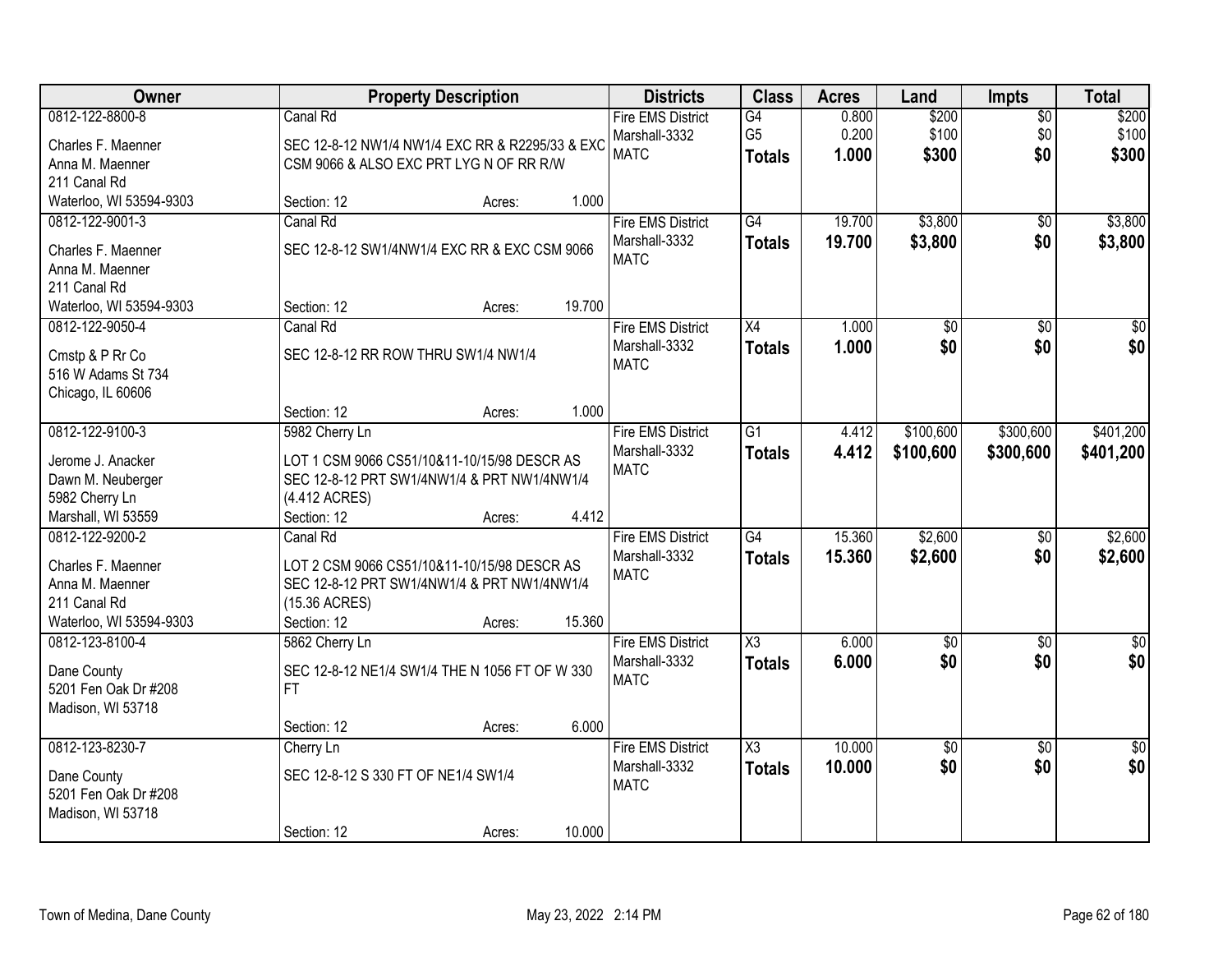| Owner                                                                               | <b>Property Description</b>                                                                                                                                                                  | <b>Districts</b>                                                   | <b>Class</b>                                | <b>Acres</b>                       | Land                                       | <b>Impts</b>                       | <b>Total</b>                                 |
|-------------------------------------------------------------------------------------|----------------------------------------------------------------------------------------------------------------------------------------------------------------------------------------------|--------------------------------------------------------------------|---------------------------------------------|------------------------------------|--------------------------------------------|------------------------------------|----------------------------------------------|
| 0812-123-8501-0                                                                     | Cherry Ln                                                                                                                                                                                    | <b>Fire EMS District</b>                                           | X3                                          | 37.500                             | $\overline{50}$                            | $\overline{50}$                    | \$0                                          |
| Dane County<br>5201 Fen Oak Dr #208<br>Madison, WI 53718                            | SEC 12-8-12 NW1/4 SW1/4 EXC CSM 12410                                                                                                                                                        | Marshall-3332<br><b>MATC</b>                                       | <b>Totals</b>                               | 37.500                             | \$0                                        | \$0                                | \$0                                          |
|                                                                                     | Section: 12<br>Acres:                                                                                                                                                                        | 0.000                                                              |                                             |                                    |                                            |                                    |                                              |
| 0812-123-9001-0                                                                     | Cherry Ln                                                                                                                                                                                    | <b>Fire EMS District</b>                                           | X3                                          | 31.027                             | $\overline{50}$                            | $\overline{50}$                    | \$0                                          |
| Dane County<br>5201 Fen Oak Dr #208<br>Madison, WI 53718                            | SEC 12-8-12 SW1/4SW1/4 EXC CSM 12410                                                                                                                                                         | Marshall-3332<br><b>MATC</b>                                       | <b>Totals</b>                               | 31.027                             | \$0                                        | \$0                                | \$0                                          |
|                                                                                     | Section: 12<br>Acres:                                                                                                                                                                        | 0.000                                                              |                                             |                                    |                                            |                                    |                                              |
| 0812-123-9145-0<br>Dane County<br>5862 Cherry Ln<br>Marshall, WI 53559              | 5850 Cherry Ln<br>LOT 1 CSM 14245 CS97/8&11-5/23/2016 F/K/A LOT 1<br>CSM 12410 CS77/176&178-3/10/2008 DESCR AS SEC<br>12-8-12 PRT NW1/4SW1/4 & PRT SW1/4SW1/4 (2.83<br>Section: 12<br>Acres: | <b>Fire EMS District</b><br>Marshall-3332<br><b>MATC</b><br>2.830  | $\overline{\text{X3}}$<br><b>Totals</b>     | 2.830<br>2.830                     | \$0<br>\$0                                 | \$0<br>\$0                         | $\overline{50}$<br>\$0                       |
| 0812-123-9185-0                                                                     | Cherry Ln                                                                                                                                                                                    | <b>Fire EMS District</b>                                           | $\overline{\chi_3}$                         | 8.640                              | \$0                                        | $\sqrt{6}$                         | $\sqrt{50}$                                  |
| Dane County<br>5201 Fen Oak Dr #208<br>Madison, WI 53718                            | LOT 2 CSM 14245 CS97/8&11-5/23/2016 F/K/A LOT 1<br>CSM 12410 CS77/176&178-3/10/2008 DESCR AS SEC<br>12-8-12 PRT NW1/4SW1/4 & PRT SW1/4SW1/4 (8.64<br>Section: 12<br>Acres:                   | Marshall-3332<br><b>MATC</b><br>8.640                              | <b>Totals</b>                               | 8.640                              | \$0                                        | \$0                                | \$0                                          |
| 0812-123-9500-8                                                                     | Cherry Ln                                                                                                                                                                                    | <b>Fire EMS District</b>                                           | $\overline{\chi_3}$                         | 40.000                             | $\overline{50}$                            | $\overline{50}$                    | $\overline{50}$                              |
| Dane County<br>5201 Fen Oak Dr #208<br>Madison, WI 53718                            | SEC 12-8-12 SE1/4 SW1/4                                                                                                                                                                      | Marshall-3332<br><b>MATC</b>                                       | <b>Totals</b>                               | 40.000                             | \$0                                        | \$0                                | \$0                                          |
|                                                                                     | Section: 12<br>Acres:                                                                                                                                                                        | 40.000                                                             |                                             |                                    |                                            |                                    |                                              |
| 0812-124-8000-4<br>Mckay Nursery Holding Co Inc<br>PO Box 185<br>Waterloo, WI 53594 | 10 State Highway 19<br>SEC 12-8-12 PRT NE1/4 SE1/4 E OF CRK EXC COM<br>SW COR TH E TO C/L HWY NELY ALG HWY 389 FT W<br>TO CRK SLY ALG CRK TO POB<br>Section: 12<br>Acres:                    | <b>Fire EMS District</b><br>Marshall-3332<br><b>MATC</b><br>20.500 | G1<br>G4<br>G <sub>5</sub><br><b>Totals</b> | 1.000<br>14.000<br>5.500<br>20.500 | \$70,000<br>\$3,500<br>\$3,300<br>\$76,800 | \$87,700<br>\$0<br>\$0<br>\$87,700 | \$157,700<br>\$3,500<br>\$3,300<br>\$164,500 |
| 0812-124-8270-8                                                                     | 50 State Highway 19                                                                                                                                                                          | <b>Fire EMS District</b>                                           | $\overline{G2}$                             | 0.200                              | \$26,100                                   | \$133,100                          | \$159,200                                    |
| Neon Moon LLC<br>W11695 Jackson St<br>Waterloo, WI 53594                            | SEC 12-8-12 PRT NE1/4 SE1/4 COM SW COR THE TC<br>C/L HWY NELY ALG HWY 184 FT W TO CRK SLY ALG<br>CRK TO POB<br>Section: 12<br>Acres:                                                         | Marshall-3332<br><b>MATC</b><br>0.000                              | <b>Totals</b>                               | 0.200                              | \$26,100                                   | \$133,100                          | \$159,200                                    |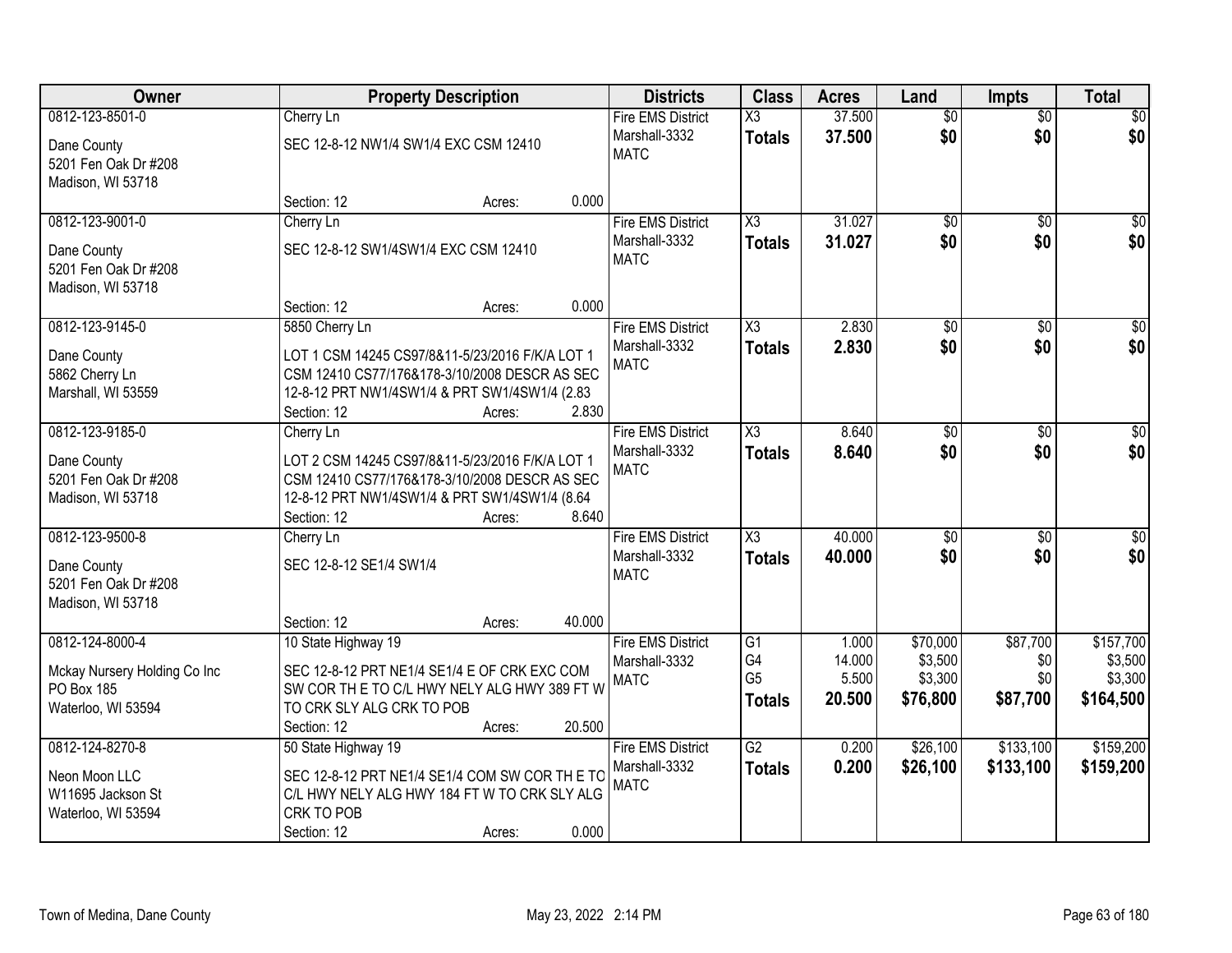| Owner                                     | <b>Property Description</b>                                            | <b>Districts</b>         | <b>Class</b>    | <b>Acres</b> | Land        | <b>Impts</b>    | <b>Total</b> |
|-------------------------------------------|------------------------------------------------------------------------|--------------------------|-----------------|--------------|-------------|-----------------|--------------|
| 0812-124-8280-6                           | State Highway 19                                                       | <b>Fire EMS District</b> | $\overline{G2}$ | 0.396        | \$36,500    | $\overline{50}$ | \$36,500     |
| Neon Moon LLC                             | SEC 12-8-12 PRT NE1/4SE1/4 COM SW COR SD                               | Marshall-3332            | <b>Totals</b>   | 0.396        | \$36,500    | \$0             | \$36,500     |
| W11695 Jackson St                         | 1/41/4 TH E TO C/L HWY TH NE ALG SD C/L 184 FT                         | <b>MATC</b>              |                 |              |             |                 |              |
| Waterloo, WI 53594                        | TO POB TH CONT ALG SD C/L NELY 205 FT TH W TO                          |                          |                 |              |             |                 |              |
|                                           | 0.000<br>Section: 12<br>Acres:                                         |                          |                 |              |             |                 |              |
| 0812-124-8501-0                           | Canal Rd                                                               | <b>Fire EMS District</b> | G <sub>1</sub>  | 0.200        | \$7,000     | \$11,700        | \$18,700     |
| Lewellin Woods LLC                        | SEC 12-8-12 PRT SE1/4 DESCR AS COM NE COR                              | Marshall-3332            | G <sub>5</sub>  | 34.550       | \$31,200    | \$0             | \$31,200     |
| 411 Indian Hills Dr                       | SEC 12 TH S ALG E LN SD SEC 12 TO A PT ON SLY                          | <b>MATC</b>              | W <sub>6</sub>  | 41.000       | (\$139,400) | \$0             | \$0          |
| Waterloo, WI 53594                        | LINE RR R/W TH WLY ALG SD SLY LINE TO A PT                             |                          | <b>Totals</b>   | 75.750       | \$38,200    | \$11,700        | \$49,900     |
|                                           | 75.750<br>Section: 12<br>Acres:                                        |                          |                 |              |             |                 |              |
| 0812-124-8730-0                           | State Highway 19                                                       | <b>Fire EMS District</b> | $\overline{G5}$ | 0.309        | \$200       | $\sqrt[6]{}$    | \$200        |
|                                           |                                                                        | Marshall-3332            | <b>Totals</b>   | 0.309        | \$200       | \$0             | \$200        |
| Lewellin Woods LLC<br>411 Indian Hills Dr | SEC 12-8-12 NW1/4 SE1/4 EXC N 1056 FT OF W 41.25<br>FT EXC DOC 3069913 | <b>MATC</b>              |                 |              |             |                 |              |
| Waterloo, WI 53594                        |                                                                        |                          |                 |              |             |                 |              |
|                                           | 0.250<br>Section: 12<br>Acres:                                         |                          |                 |              |             |                 |              |
| 0812-124-9120-0                           | State Highway 19                                                       | <b>Fire EMS District</b> | $\overline{G5}$ | 0.790        | \$500       | \$0             | \$500        |
|                                           |                                                                        | Marshall-3332            | <b>Totals</b>   | 0.790        | \$500       | \$0             | \$500        |
| Lewellin Woods LLC                        | SEC 12-8-12 SW1/4 SE1/4 NWLY OF CRK EXC DOC                            | <b>MATC</b>              |                 |              |             |                 |              |
| 411 Indian Hills Dr                       | 3069913                                                                |                          |                 |              |             |                 |              |
| Waterloo, WI 53594                        |                                                                        |                          |                 |              |             |                 |              |
|                                           | 0.750<br>Section: 12<br>Acres:                                         |                          | $\overline{G1}$ |              |             |                 |              |
| 0812-124-9330-3                           | 88 E Waterloo Rd                                                       | <b>Fire EMS District</b> |                 | 3.600        | \$89,500    | \$146,800       | \$236,300    |
| Bublitz Le, Marjorie A                    | LOT 1 CSM 1746 CS7/132-7/21/75 DESCR AS SEC                            | Marshall-3332            | <b>Totals</b>   | 3.600        | \$89,500    | \$146,800       | \$236,300    |
| Debra S. Lehnherr                         | 12-8-12 PRT SW1/4SE1/4 & PRT SEC 13-8-12 PRT                           | <b>MATC</b>              |                 |              |             |                 |              |
| 88 E Waterloo Rd                          | NW1/4NE1/4 (3.6 ACRES)                                                 |                          |                 |              |             |                 |              |
| Waterloo, WI 53594                        | 3.600<br>Section: 12<br>Acres:                                         |                          |                 |              |             |                 |              |
| 0812-124-9500-7                           | 14 E Waterloo Rd                                                       | <b>Fire EMS District</b> | G4              | 10.620       | \$2,600     | $\overline{50}$ | \$2,600      |
| Elizabeth A. Riley                        | LOT 2 CSM 3117 CS12/150-3/2/79 DESCR AS SEC                            | Marshall-3332            | G <sub>5</sub>  | 1.000        | \$100       | \$0             | \$100        |
| 413 Minnetonka Way                        | 12-8-12 PRT SE1/4SE1/4 (13.62 ACRES INCL RD R/W)                       | <b>MATC</b>              | G7              | 2.000        | \$16,000    | \$15,600        | \$31,600     |
| Waterloo, WI 53594                        |                                                                        |                          | <b>Totals</b>   | 13.620       | \$18,700    | \$15,600        | \$34,300     |
|                                           | 13.620<br>Section: 12<br>Acres:                                        |                          |                 |              |             |                 |              |
| 0812-124-9540-9                           | 50 E Waterloo Rd                                                       | <b>Fire EMS District</b> | G1              | 2.000        | \$77,500    | \$187,700       | \$265,200    |
| Gary J. Johnson                           | LOT 1 CSM 3117 CS12/150-3/2/79 DESCR AS SEC                            | Marshall-3332            | G4              | 10.900       | \$2,500     | \$0             | \$2,500      |
| Jean M. Johnson                           | 12-8-12 PRT SE1/4SE1/4 (24.741 ACRES INCL RD                           | <b>MATC</b>              | G <sub>5</sub>  | 2.501        | \$1,400     | \$0             | \$1,400      |
| 50 E Waterloo Rd                          | R/WS)                                                                  |                          | G5M             | 9.340        | \$15,900    | \$0             | \$15,900     |
| Waterloo, WI 53594                        | 24.741<br>Section: 12<br>Acres:                                        |                          | <b>Totals</b>   | 24.741       | \$97,300    | \$187,700       | \$285,000    |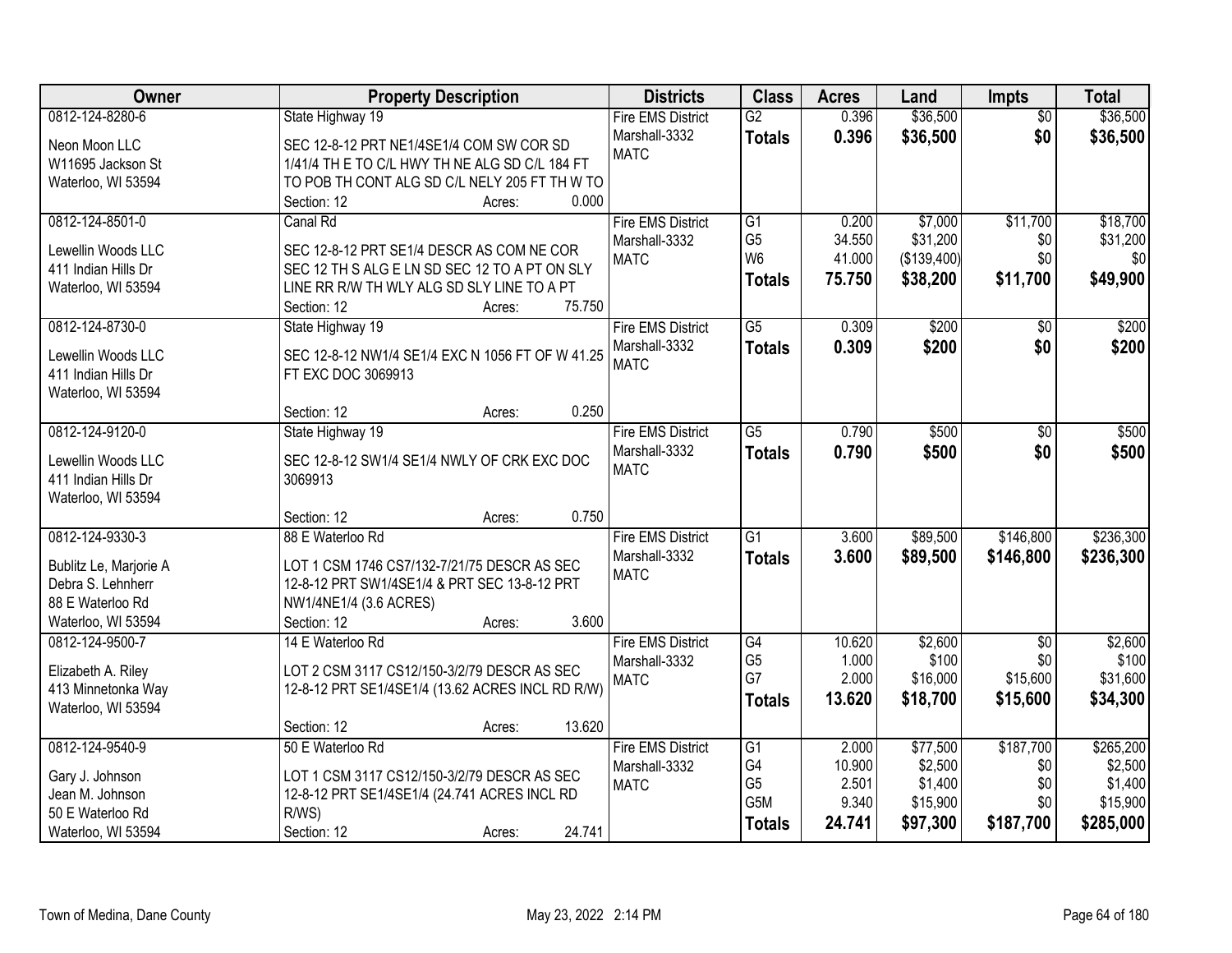| 0812-124-9600-6<br>$\overline{G5}$<br>1.000<br>$\overline{50}$<br>State Highway 19<br><b>Fire EMS District</b><br>1.000<br>\$0<br>Marshall-3332<br>\$600<br>\$600<br><b>Totals</b><br>SEC 12-8-12 PRT SE1/4 SE1/4 COM NW COR TH S<br>Neon Moon LLC<br><b>MATC</b><br>150 FT E TO C/L HWY NELY ALG HWY TO N LN W TO<br>W11695 Jackson St<br>POB<br>Waterloo, WI 53594<br>Section: 12<br>1.000<br>Acres:<br>State Highway 19<br>\$100<br>0812-124-9640-8<br><b>Fire EMS District</b><br>$\overline{G5}$<br>0.200<br>\$0<br>0.200<br>\$100<br>\$0<br>Marshall-3332<br><b>Totals</b><br>OUTLOT 1 CSM 3117 CS12/150-3/2/79 DESCR AS<br>Gary J. Johnson<br><b>MATC</b><br>Jean M. Johnson<br>SEC 12-8-12 PRT SE1/4SE1/4 (0.2 ACRES)<br>50 E Waterloo Rd<br>0.200<br>Waterloo, WI 53594<br>Section: 12<br>Acres:<br>0812-131-8001-4<br>E Waterloo Rd<br>G4<br>30.330<br>\$7,500<br>$\overline{60}$<br><b>Fire EMS District</b><br>G <sub>5</sub><br>2.370<br>\$1,100<br>\$0<br>Marshall-3332<br>SEC 13-8-12 NE1/4 NE1/4 EXC CSM 6263 EXC THAT<br>Mckay Nursery Holding Co Inc<br>G5M<br>2.300<br>\$3,900<br>\$0<br><b>MATC</b><br>PO Box 185<br>PRT LYG NW OF WATERLOO RD<br>35.000<br>\$12,500<br>\$0<br>\$12,500<br><b>Totals</b><br>Waterloo, WI 53594<br>35.000<br>Section: 13<br>Acres:<br>0812-131-8060-3<br>$\overline{G1}$<br>\$100,000<br>\$160,500<br>27 E Waterloo Rd<br><b>Fire EMS District</b><br>5.000<br>Marshall-3332<br>5.000<br>\$100,000<br>\$160,500<br>\$260,500<br><b>Totals</b><br>Nathan J. Uttech<br>LOT 1 CSM 6263 CS30/164&165 R15115/29-11/30/90<br><b>MATC</b><br>27 E Waterloo Rd<br>DESCR AS SEC 13-8-12 PRT NE1/4NE1/4 (5.00<br>ACRES)<br>Waterloo, WI 53594<br>5.000<br>Section: 13<br>Acres:<br>$\overline{G1}$<br>\$1,800<br>0812-131-8110-2<br>0.350<br>27 E Waterloo Rd<br><b>Fire EMS District</b><br>\$0<br>\$1,800<br>0.350<br>\$0<br>Marshall-3332<br><b>Totals</b><br>Nathan J. Uttech<br>SEC 13-8-12 PRT NE1/4NE1/4 LYG NW OF<br><b>MATC</b><br>27 E Waterloo Rd<br>WATERLOO RD<br>Waterloo, WI 53594<br>0.350<br>Section: 13<br>Acres:<br>G4<br>\$1,100<br>0812-131-8500-0<br>88 E Waterloo Rd<br><b>Fire EMS District</b><br>4.000<br>\$0<br>\$1,100<br>\$0<br>Marshall-3332<br>4.000<br><b>Totals</b><br>PRT LOT 2 CSM 1746 CS7/132-7/21/75 DESCR AS<br>Bublitz Le, Marjorie A<br><b>MATC</b><br>Debra S. Lehnherr<br>SEC 13-8-12 PRT NW1/4NE1/4 & SEC 12-8-12 PRT<br>88 E Waterloo Rd<br>SW1/4SE1/4 COM SEC 13 NE COR TH N87DEGW<br>4.100<br>Waterloo, WI 53594<br>Section: 13<br>Acres:<br>$\overline{G1}$<br>\$104,000<br>\$217,800<br>0812-131-8550-0<br>100 E Waterloo Rd<br><b>Fire EMS District</b><br>5.800<br>5.800<br>Marshall-3332<br>\$104,000<br>\$217,800<br>\$321,800<br><b>Totals</b><br>Mathew J. Pitzer<br>PRT LOT 2 CSM 1746 CS7/132-7/21/75 DESCR AS<br><b>MATC</b><br>Jordan K. Pitzer<br>SEC 13-8-12 PRT NW1/4NE1/4 & SEC 12-8-12 PRT<br>SW1/4SE1/4 COM SEC 13 NE COR TH N87DEGW<br>100 E Waterloo Rd | Owner              | <b>Property Description</b> | <b>Districts</b> | <b>Class</b> | <b>Acres</b> | Land  | <b>Impts</b> | <b>Total</b> |
|---------------------------------------------------------------------------------------------------------------------------------------------------------------------------------------------------------------------------------------------------------------------------------------------------------------------------------------------------------------------------------------------------------------------------------------------------------------------------------------------------------------------------------------------------------------------------------------------------------------------------------------------------------------------------------------------------------------------------------------------------------------------------------------------------------------------------------------------------------------------------------------------------------------------------------------------------------------------------------------------------------------------------------------------------------------------------------------------------------------------------------------------------------------------------------------------------------------------------------------------------------------------------------------------------------------------------------------------------------------------------------------------------------------------------------------------------------------------------------------------------------------------------------------------------------------------------------------------------------------------------------------------------------------------------------------------------------------------------------------------------------------------------------------------------------------------------------------------------------------------------------------------------------------------------------------------------------------------------------------------------------------------------------------------------------------------------------------------------------------------------------------------------------------------------------------------------------------------------------------------------------------------------------------------------------------------------------------------------------------------------------------------------------------------------------------------------------------------------------------------------------------------------------------------------------------------------------------------------------------------------------------------------------------------------------------------------------------------------------------------------------------------------------------------------------------------------------------------------------------------------------------------------------------------------------------------------------------------|--------------------|-----------------------------|------------------|--------------|--------------|-------|--------------|--------------|
|                                                                                                                                                                                                                                                                                                                                                                                                                                                                                                                                                                                                                                                                                                                                                                                                                                                                                                                                                                                                                                                                                                                                                                                                                                                                                                                                                                                                                                                                                                                                                                                                                                                                                                                                                                                                                                                                                                                                                                                                                                                                                                                                                                                                                                                                                                                                                                                                                                                                                                                                                                                                                                                                                                                                                                                                                                                                                                                                                                     |                    |                             |                  |              |              | \$600 |              | \$600        |
|                                                                                                                                                                                                                                                                                                                                                                                                                                                                                                                                                                                                                                                                                                                                                                                                                                                                                                                                                                                                                                                                                                                                                                                                                                                                                                                                                                                                                                                                                                                                                                                                                                                                                                                                                                                                                                                                                                                                                                                                                                                                                                                                                                                                                                                                                                                                                                                                                                                                                                                                                                                                                                                                                                                                                                                                                                                                                                                                                                     |                    |                             |                  |              |              |       |              |              |
|                                                                                                                                                                                                                                                                                                                                                                                                                                                                                                                                                                                                                                                                                                                                                                                                                                                                                                                                                                                                                                                                                                                                                                                                                                                                                                                                                                                                                                                                                                                                                                                                                                                                                                                                                                                                                                                                                                                                                                                                                                                                                                                                                                                                                                                                                                                                                                                                                                                                                                                                                                                                                                                                                                                                                                                                                                                                                                                                                                     |                    |                             |                  |              |              |       |              |              |
|                                                                                                                                                                                                                                                                                                                                                                                                                                                                                                                                                                                                                                                                                                                                                                                                                                                                                                                                                                                                                                                                                                                                                                                                                                                                                                                                                                                                                                                                                                                                                                                                                                                                                                                                                                                                                                                                                                                                                                                                                                                                                                                                                                                                                                                                                                                                                                                                                                                                                                                                                                                                                                                                                                                                                                                                                                                                                                                                                                     |                    |                             |                  |              |              |       |              |              |
| \$100<br>\$100<br>\$7,500<br>\$1,100<br>\$3,900                                                                                                                                                                                                                                                                                                                                                                                                                                                                                                                                                                                                                                                                                                                                                                                                                                                                                                                                                                                                                                                                                                                                                                                                                                                                                                                                                                                                                                                                                                                                                                                                                                                                                                                                                                                                                                                                                                                                                                                                                                                                                                                                                                                                                                                                                                                                                                                                                                                                                                                                                                                                                                                                                                                                                                                                                                                                                                                     |                    |                             |                  |              |              |       |              |              |
|                                                                                                                                                                                                                                                                                                                                                                                                                                                                                                                                                                                                                                                                                                                                                                                                                                                                                                                                                                                                                                                                                                                                                                                                                                                                                                                                                                                                                                                                                                                                                                                                                                                                                                                                                                                                                                                                                                                                                                                                                                                                                                                                                                                                                                                                                                                                                                                                                                                                                                                                                                                                                                                                                                                                                                                                                                                                                                                                                                     |                    |                             |                  |              |              |       |              |              |
|                                                                                                                                                                                                                                                                                                                                                                                                                                                                                                                                                                                                                                                                                                                                                                                                                                                                                                                                                                                                                                                                                                                                                                                                                                                                                                                                                                                                                                                                                                                                                                                                                                                                                                                                                                                                                                                                                                                                                                                                                                                                                                                                                                                                                                                                                                                                                                                                                                                                                                                                                                                                                                                                                                                                                                                                                                                                                                                                                                     |                    |                             |                  |              |              |       |              |              |
|                                                                                                                                                                                                                                                                                                                                                                                                                                                                                                                                                                                                                                                                                                                                                                                                                                                                                                                                                                                                                                                                                                                                                                                                                                                                                                                                                                                                                                                                                                                                                                                                                                                                                                                                                                                                                                                                                                                                                                                                                                                                                                                                                                                                                                                                                                                                                                                                                                                                                                                                                                                                                                                                                                                                                                                                                                                                                                                                                                     |                    |                             |                  |              |              |       |              |              |
|                                                                                                                                                                                                                                                                                                                                                                                                                                                                                                                                                                                                                                                                                                                                                                                                                                                                                                                                                                                                                                                                                                                                                                                                                                                                                                                                                                                                                                                                                                                                                                                                                                                                                                                                                                                                                                                                                                                                                                                                                                                                                                                                                                                                                                                                                                                                                                                                                                                                                                                                                                                                                                                                                                                                                                                                                                                                                                                                                                     |                    |                             |                  |              |              |       |              |              |
|                                                                                                                                                                                                                                                                                                                                                                                                                                                                                                                                                                                                                                                                                                                                                                                                                                                                                                                                                                                                                                                                                                                                                                                                                                                                                                                                                                                                                                                                                                                                                                                                                                                                                                                                                                                                                                                                                                                                                                                                                                                                                                                                                                                                                                                                                                                                                                                                                                                                                                                                                                                                                                                                                                                                                                                                                                                                                                                                                                     |                    |                             |                  |              |              |       |              |              |
|                                                                                                                                                                                                                                                                                                                                                                                                                                                                                                                                                                                                                                                                                                                                                                                                                                                                                                                                                                                                                                                                                                                                                                                                                                                                                                                                                                                                                                                                                                                                                                                                                                                                                                                                                                                                                                                                                                                                                                                                                                                                                                                                                                                                                                                                                                                                                                                                                                                                                                                                                                                                                                                                                                                                                                                                                                                                                                                                                                     |                    |                             |                  |              |              |       |              |              |
|                                                                                                                                                                                                                                                                                                                                                                                                                                                                                                                                                                                                                                                                                                                                                                                                                                                                                                                                                                                                                                                                                                                                                                                                                                                                                                                                                                                                                                                                                                                                                                                                                                                                                                                                                                                                                                                                                                                                                                                                                                                                                                                                                                                                                                                                                                                                                                                                                                                                                                                                                                                                                                                                                                                                                                                                                                                                                                                                                                     |                    |                             |                  |              |              |       |              |              |
|                                                                                                                                                                                                                                                                                                                                                                                                                                                                                                                                                                                                                                                                                                                                                                                                                                                                                                                                                                                                                                                                                                                                                                                                                                                                                                                                                                                                                                                                                                                                                                                                                                                                                                                                                                                                                                                                                                                                                                                                                                                                                                                                                                                                                                                                                                                                                                                                                                                                                                                                                                                                                                                                                                                                                                                                                                                                                                                                                                     |                    |                             |                  |              |              |       |              |              |
| \$260,500<br>\$1,800<br>\$1,800<br>\$1,100<br>\$1,100<br>\$321,800                                                                                                                                                                                                                                                                                                                                                                                                                                                                                                                                                                                                                                                                                                                                                                                                                                                                                                                                                                                                                                                                                                                                                                                                                                                                                                                                                                                                                                                                                                                                                                                                                                                                                                                                                                                                                                                                                                                                                                                                                                                                                                                                                                                                                                                                                                                                                                                                                                                                                                                                                                                                                                                                                                                                                                                                                                                                                                  |                    |                             |                  |              |              |       |              |              |
|                                                                                                                                                                                                                                                                                                                                                                                                                                                                                                                                                                                                                                                                                                                                                                                                                                                                                                                                                                                                                                                                                                                                                                                                                                                                                                                                                                                                                                                                                                                                                                                                                                                                                                                                                                                                                                                                                                                                                                                                                                                                                                                                                                                                                                                                                                                                                                                                                                                                                                                                                                                                                                                                                                                                                                                                                                                                                                                                                                     |                    |                             |                  |              |              |       |              |              |
|                                                                                                                                                                                                                                                                                                                                                                                                                                                                                                                                                                                                                                                                                                                                                                                                                                                                                                                                                                                                                                                                                                                                                                                                                                                                                                                                                                                                                                                                                                                                                                                                                                                                                                                                                                                                                                                                                                                                                                                                                                                                                                                                                                                                                                                                                                                                                                                                                                                                                                                                                                                                                                                                                                                                                                                                                                                                                                                                                                     |                    |                             |                  |              |              |       |              |              |
|                                                                                                                                                                                                                                                                                                                                                                                                                                                                                                                                                                                                                                                                                                                                                                                                                                                                                                                                                                                                                                                                                                                                                                                                                                                                                                                                                                                                                                                                                                                                                                                                                                                                                                                                                                                                                                                                                                                                                                                                                                                                                                                                                                                                                                                                                                                                                                                                                                                                                                                                                                                                                                                                                                                                                                                                                                                                                                                                                                     |                    |                             |                  |              |              |       |              |              |
|                                                                                                                                                                                                                                                                                                                                                                                                                                                                                                                                                                                                                                                                                                                                                                                                                                                                                                                                                                                                                                                                                                                                                                                                                                                                                                                                                                                                                                                                                                                                                                                                                                                                                                                                                                                                                                                                                                                                                                                                                                                                                                                                                                                                                                                                                                                                                                                                                                                                                                                                                                                                                                                                                                                                                                                                                                                                                                                                                                     |                    |                             |                  |              |              |       |              |              |
|                                                                                                                                                                                                                                                                                                                                                                                                                                                                                                                                                                                                                                                                                                                                                                                                                                                                                                                                                                                                                                                                                                                                                                                                                                                                                                                                                                                                                                                                                                                                                                                                                                                                                                                                                                                                                                                                                                                                                                                                                                                                                                                                                                                                                                                                                                                                                                                                                                                                                                                                                                                                                                                                                                                                                                                                                                                                                                                                                                     |                    |                             |                  |              |              |       |              |              |
|                                                                                                                                                                                                                                                                                                                                                                                                                                                                                                                                                                                                                                                                                                                                                                                                                                                                                                                                                                                                                                                                                                                                                                                                                                                                                                                                                                                                                                                                                                                                                                                                                                                                                                                                                                                                                                                                                                                                                                                                                                                                                                                                                                                                                                                                                                                                                                                                                                                                                                                                                                                                                                                                                                                                                                                                                                                                                                                                                                     |                    |                             |                  |              |              |       |              |              |
|                                                                                                                                                                                                                                                                                                                                                                                                                                                                                                                                                                                                                                                                                                                                                                                                                                                                                                                                                                                                                                                                                                                                                                                                                                                                                                                                                                                                                                                                                                                                                                                                                                                                                                                                                                                                                                                                                                                                                                                                                                                                                                                                                                                                                                                                                                                                                                                                                                                                                                                                                                                                                                                                                                                                                                                                                                                                                                                                                                     |                    |                             |                  |              |              |       |              |              |
|                                                                                                                                                                                                                                                                                                                                                                                                                                                                                                                                                                                                                                                                                                                                                                                                                                                                                                                                                                                                                                                                                                                                                                                                                                                                                                                                                                                                                                                                                                                                                                                                                                                                                                                                                                                                                                                                                                                                                                                                                                                                                                                                                                                                                                                                                                                                                                                                                                                                                                                                                                                                                                                                                                                                                                                                                                                                                                                                                                     |                    |                             |                  |              |              |       |              |              |
|                                                                                                                                                                                                                                                                                                                                                                                                                                                                                                                                                                                                                                                                                                                                                                                                                                                                                                                                                                                                                                                                                                                                                                                                                                                                                                                                                                                                                                                                                                                                                                                                                                                                                                                                                                                                                                                                                                                                                                                                                                                                                                                                                                                                                                                                                                                                                                                                                                                                                                                                                                                                                                                                                                                                                                                                                                                                                                                                                                     |                    |                             |                  |              |              |       |              |              |
|                                                                                                                                                                                                                                                                                                                                                                                                                                                                                                                                                                                                                                                                                                                                                                                                                                                                                                                                                                                                                                                                                                                                                                                                                                                                                                                                                                                                                                                                                                                                                                                                                                                                                                                                                                                                                                                                                                                                                                                                                                                                                                                                                                                                                                                                                                                                                                                                                                                                                                                                                                                                                                                                                                                                                                                                                                                                                                                                                                     |                    |                             |                  |              |              |       |              |              |
|                                                                                                                                                                                                                                                                                                                                                                                                                                                                                                                                                                                                                                                                                                                                                                                                                                                                                                                                                                                                                                                                                                                                                                                                                                                                                                                                                                                                                                                                                                                                                                                                                                                                                                                                                                                                                                                                                                                                                                                                                                                                                                                                                                                                                                                                                                                                                                                                                                                                                                                                                                                                                                                                                                                                                                                                                                                                                                                                                                     |                    |                             |                  |              |              |       |              |              |
|                                                                                                                                                                                                                                                                                                                                                                                                                                                                                                                                                                                                                                                                                                                                                                                                                                                                                                                                                                                                                                                                                                                                                                                                                                                                                                                                                                                                                                                                                                                                                                                                                                                                                                                                                                                                                                                                                                                                                                                                                                                                                                                                                                                                                                                                                                                                                                                                                                                                                                                                                                                                                                                                                                                                                                                                                                                                                                                                                                     |                    |                             |                  |              |              |       |              |              |
|                                                                                                                                                                                                                                                                                                                                                                                                                                                                                                                                                                                                                                                                                                                                                                                                                                                                                                                                                                                                                                                                                                                                                                                                                                                                                                                                                                                                                                                                                                                                                                                                                                                                                                                                                                                                                                                                                                                                                                                                                                                                                                                                                                                                                                                                                                                                                                                                                                                                                                                                                                                                                                                                                                                                                                                                                                                                                                                                                                     |                    |                             |                  |              |              |       |              |              |
|                                                                                                                                                                                                                                                                                                                                                                                                                                                                                                                                                                                                                                                                                                                                                                                                                                                                                                                                                                                                                                                                                                                                                                                                                                                                                                                                                                                                                                                                                                                                                                                                                                                                                                                                                                                                                                                                                                                                                                                                                                                                                                                                                                                                                                                                                                                                                                                                                                                                                                                                                                                                                                                                                                                                                                                                                                                                                                                                                                     |                    |                             |                  |              |              |       |              |              |
|                                                                                                                                                                                                                                                                                                                                                                                                                                                                                                                                                                                                                                                                                                                                                                                                                                                                                                                                                                                                                                                                                                                                                                                                                                                                                                                                                                                                                                                                                                                                                                                                                                                                                                                                                                                                                                                                                                                                                                                                                                                                                                                                                                                                                                                                                                                                                                                                                                                                                                                                                                                                                                                                                                                                                                                                                                                                                                                                                                     |                    |                             |                  |              |              |       |              |              |
|                                                                                                                                                                                                                                                                                                                                                                                                                                                                                                                                                                                                                                                                                                                                                                                                                                                                                                                                                                                                                                                                                                                                                                                                                                                                                                                                                                                                                                                                                                                                                                                                                                                                                                                                                                                                                                                                                                                                                                                                                                                                                                                                                                                                                                                                                                                                                                                                                                                                                                                                                                                                                                                                                                                                                                                                                                                                                                                                                                     |                    |                             |                  |              |              |       |              |              |
|                                                                                                                                                                                                                                                                                                                                                                                                                                                                                                                                                                                                                                                                                                                                                                                                                                                                                                                                                                                                                                                                                                                                                                                                                                                                                                                                                                                                                                                                                                                                                                                                                                                                                                                                                                                                                                                                                                                                                                                                                                                                                                                                                                                                                                                                                                                                                                                                                                                                                                                                                                                                                                                                                                                                                                                                                                                                                                                                                                     |                    |                             |                  |              |              |       |              |              |
|                                                                                                                                                                                                                                                                                                                                                                                                                                                                                                                                                                                                                                                                                                                                                                                                                                                                                                                                                                                                                                                                                                                                                                                                                                                                                                                                                                                                                                                                                                                                                                                                                                                                                                                                                                                                                                                                                                                                                                                                                                                                                                                                                                                                                                                                                                                                                                                                                                                                                                                                                                                                                                                                                                                                                                                                                                                                                                                                                                     |                    |                             |                  |              |              |       |              |              |
|                                                                                                                                                                                                                                                                                                                                                                                                                                                                                                                                                                                                                                                                                                                                                                                                                                                                                                                                                                                                                                                                                                                                                                                                                                                                                                                                                                                                                                                                                                                                                                                                                                                                                                                                                                                                                                                                                                                                                                                                                                                                                                                                                                                                                                                                                                                                                                                                                                                                                                                                                                                                                                                                                                                                                                                                                                                                                                                                                                     |                    |                             |                  |              |              |       |              |              |
|                                                                                                                                                                                                                                                                                                                                                                                                                                                                                                                                                                                                                                                                                                                                                                                                                                                                                                                                                                                                                                                                                                                                                                                                                                                                                                                                                                                                                                                                                                                                                                                                                                                                                                                                                                                                                                                                                                                                                                                                                                                                                                                                                                                                                                                                                                                                                                                                                                                                                                                                                                                                                                                                                                                                                                                                                                                                                                                                                                     |                    |                             |                  |              |              |       |              |              |
|                                                                                                                                                                                                                                                                                                                                                                                                                                                                                                                                                                                                                                                                                                                                                                                                                                                                                                                                                                                                                                                                                                                                                                                                                                                                                                                                                                                                                                                                                                                                                                                                                                                                                                                                                                                                                                                                                                                                                                                                                                                                                                                                                                                                                                                                                                                                                                                                                                                                                                                                                                                                                                                                                                                                                                                                                                                                                                                                                                     |                    |                             |                  |              |              |       |              |              |
|                                                                                                                                                                                                                                                                                                                                                                                                                                                                                                                                                                                                                                                                                                                                                                                                                                                                                                                                                                                                                                                                                                                                                                                                                                                                                                                                                                                                                                                                                                                                                                                                                                                                                                                                                                                                                                                                                                                                                                                                                                                                                                                                                                                                                                                                                                                                                                                                                                                                                                                                                                                                                                                                                                                                                                                                                                                                                                                                                                     |                    |                             |                  |              |              |       |              |              |
|                                                                                                                                                                                                                                                                                                                                                                                                                                                                                                                                                                                                                                                                                                                                                                                                                                                                                                                                                                                                                                                                                                                                                                                                                                                                                                                                                                                                                                                                                                                                                                                                                                                                                                                                                                                                                                                                                                                                                                                                                                                                                                                                                                                                                                                                                                                                                                                                                                                                                                                                                                                                                                                                                                                                                                                                                                                                                                                                                                     |                    |                             |                  |              |              |       |              |              |
| Acres:                                                                                                                                                                                                                                                                                                                                                                                                                                                                                                                                                                                                                                                                                                                                                                                                                                                                                                                                                                                                                                                                                                                                                                                                                                                                                                                                                                                                                                                                                                                                                                                                                                                                                                                                                                                                                                                                                                                                                                                                                                                                                                                                                                                                                                                                                                                                                                                                                                                                                                                                                                                                                                                                                                                                                                                                                                                                                                                                                              | Waterloo, WI 53594 | 5.800<br>Section: 13        |                  |              |              |       |              |              |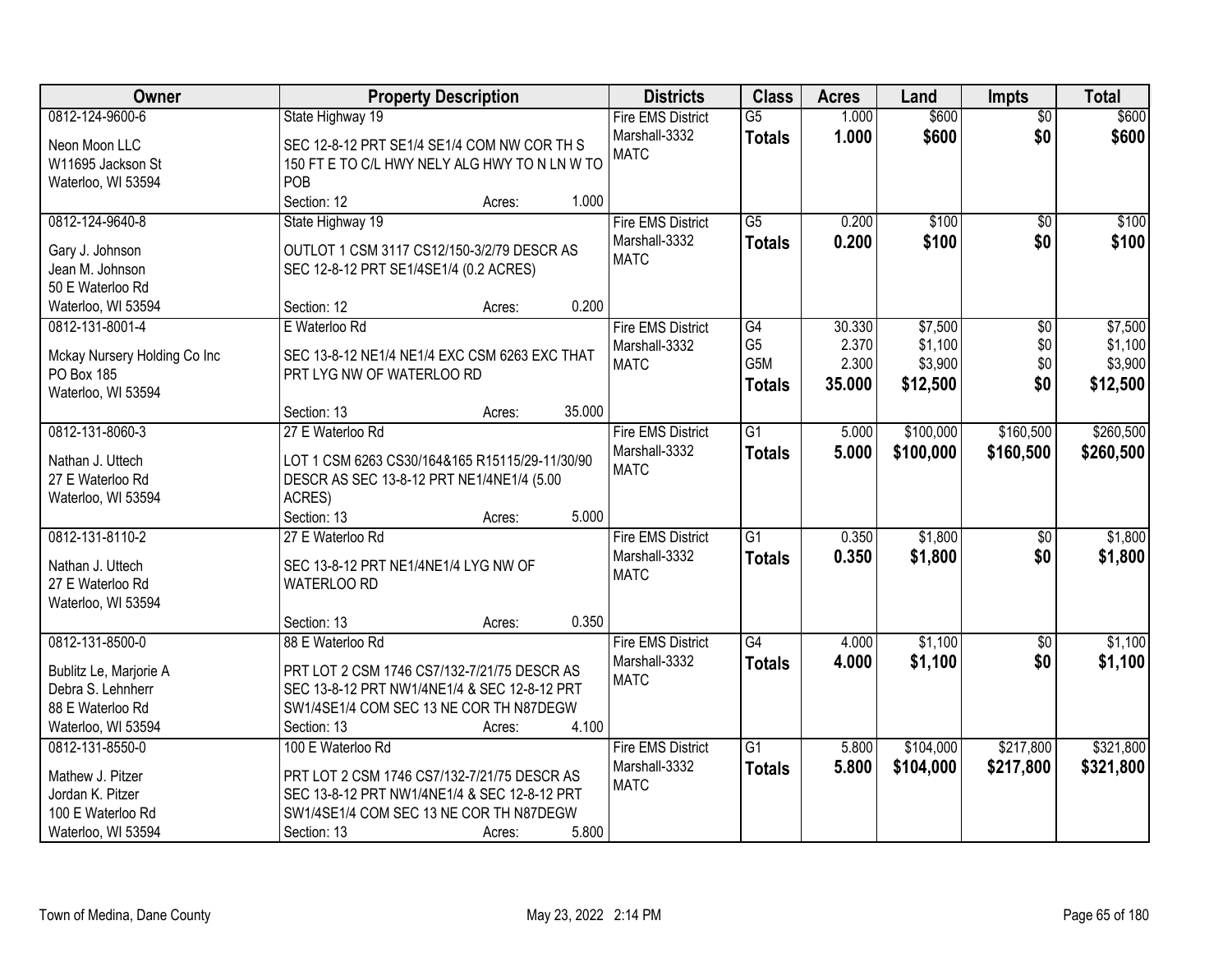| <b>Owner</b>                                             | <b>Property Description</b>                         | <b>Districts</b>             | <b>Class</b>          | <b>Acres</b>   | Land             | <b>Impts</b>    | <b>Total</b>     |
|----------------------------------------------------------|-----------------------------------------------------|------------------------------|-----------------------|----------------|------------------|-----------------|------------------|
| 0812-131-8580-4                                          | State Highway 19                                    | <b>Fire EMS District</b>     | $\overline{G5}$       | 2.000          | \$1,200          | $\overline{50}$ | \$1,200          |
| Mathew J. Pitzer                                         | SEC 13-8-12 PRT NW1/4NE1/4 LYG N & NW OF C/L        | Marshall-3332                | <b>Totals</b>         | 2.000          | \$1,200          | \$0             | \$1,200          |
| Jordan K. Pitzer                                         | STH 19 & ALSO SEC 12-8-12 TH PRT SW1/4SE1/4 LYG     | <b>MATC</b>                  |                       |                |                  |                 |                  |
| 100 E Waterloo Rd                                        | NWLY FROM C/L STH 19 & SELY FROM RIVER              |                              |                       |                |                  |                 |                  |
| Waterloo, WI 53594                                       | 2.000<br>Section: 12<br>Acres:                      |                              |                       |                |                  |                 |                  |
| 0812-131-8700-8                                          | 125 E Waterloo Rd                                   | <b>Fire EMS District</b>     | $\overline{G1}$       | 2.660          | \$82,500         | \$161,800       | \$244,300        |
|                                                          |                                                     | Marshall-3332                | <b>Totals</b>         | 2.660          | \$82,500         | \$161,800       | \$244,300        |
| Keller Jt Rev Tr, Robert & Virginia<br>125 E Waterloo Rd | LOT 1 CSM 2425 CS9/322-6/3/77 DESCR AS SEC          | <b>MATC</b>                  |                       |                |                  |                 |                  |
| Waterloo, WI 53594                                       | 13-8-12 PRT NW1/4NE1/4 (2.66 ACRES)                 |                              |                       |                |                  |                 |                  |
|                                                          | 2.660<br>Section: 13<br>Acres:                      |                              |                       |                |                  |                 |                  |
| 0812-131-8730-2                                          | 85 E Waterloo Rd                                    | <b>Fire EMS District</b>     | $\overline{G4}$       | 21.100         | \$4,400          | \$0             | \$4,400          |
|                                                          |                                                     | Marshall-3332                | G <sub>5</sub>        | 1.000          | \$100            | \$0             | \$100            |
| Sheehy Living Tr, James P                                | SEC 13-8-12 NW1/4NE1/4 EXC CSM 1746, CSM 2425,      | <b>MATC</b>                  | G7                    | 3.000          | \$65,000         | \$373,100       | \$438,100        |
| 85 E Waterloo Rd                                         | R819/574&585                                        |                              | <b>Totals</b>         | 25.100         | \$69,500         | \$373,100       | \$442,600        |
| Waterloo, WI 53594                                       |                                                     |                              |                       |                |                  |                 |                  |
|                                                          | 25.100<br>Section: 13<br>Acres:                     |                              |                       |                |                  |                 |                  |
| 0812-131-9000-3                                          | Doschadis Rd                                        | <b>Fire EMS District</b>     | $\overline{G4}$       | 36.000         | \$8,900          | \$0             | \$8,900          |
| Sheehy Living Tr, James P                                | SEC 13-8-12 SW1/4NE1/4                              | Marshall-3332<br><b>MATC</b> | G <sub>5</sub><br>G5M | 2.000<br>2.000 | \$700<br>\$3,400 | \$0<br>\$0      | \$700<br>\$3,400 |
| 85 E Waterloo Rd                                         |                                                     |                              |                       | 40.000         |                  | \$0             |                  |
| Waterloo, WI 53594                                       |                                                     |                              | <b>Totals</b>         |                | \$13,000         |                 | \$13,000         |
|                                                          | 40.000<br>Section: 13<br>Acres:                     |                              |                       |                |                  |                 |                  |
| 0812-131-9500-8                                          | Doschadis Rd                                        | <b>Fire EMS District</b>     | G4                    | 33.000         | \$7,600          | $\overline{50}$ | \$7,600          |
| Mckay Nursery Holding Co Inc                             | SEC 13-8-12 SE1/4 NE1/4                             | Marshall-3332                | G <sub>5</sub> M      | 7.000          | \$11,900         | \$0             | \$11,900         |
| PO Box 185                                               |                                                     | <b>MATC</b>                  | <b>Totals</b>         | 40.000         | \$19,500         | \$0             | \$19,500         |
| Waterloo, WI 53594                                       |                                                     |                              |                       |                |                  |                 |                  |
|                                                          | 40.000<br>Section: 13<br>Acres:                     |                              |                       |                |                  |                 |                  |
| 0812-132-8060-2                                          | State Highway 19                                    | <b>Fire EMS District</b>     | G4                    | 6.000          | \$1,300          | $\sqrt{6}$      | \$1,300          |
| Rebecca M. Anderson                                      | SEC 13-8-12 PRT NE1/4 NW1/4 COM NW COR TH S         | Marshall-3332                | G <sub>5</sub>        | 12.500         | \$7,500          | \$0             | \$7,500          |
| 4905 Tonyawatha Trl                                      | TO N LN HWY 19 TH ELY ALG HWY TO NW COR OF          | <b>MATC</b>                  | <b>Totals</b>         | 18.500         | \$8,800          | \$0             | \$8,800          |
| Monona, WI 53716                                         | INTS OF SD HWY & OLD HWY 19 TH WLY ALG N LN         |                              |                       |                |                  |                 |                  |
|                                                          | 18.500<br>Section: 13<br>Acres:                     |                              |                       |                |                  |                 |                  |
| 0812-132-8251-0                                          | Doschadis Rd                                        | <b>Fire EMS District</b>     | G4                    | 2.650          | \$700            | $\overline{30}$ | \$700            |
|                                                          |                                                     | Marshall-3332                | G <sub>5</sub>        | 2.000          | \$1,200          | \$0             | \$1,200          |
| Sheehy Living Tr, James P                                | SEC 13-8-12 NE1/4NW1/4 EXC COM NW COR TH S TO       | <b>MATC</b>                  | G7                    | 2.000          | \$16,000         | \$44,900        | \$60,900         |
| 85 E Waterloo Rd                                         | N LN HWY 19 TH ELY ALG N LN TO NW COR OF INTS       |                              | <b>Totals</b>         | 6.650          | \$17,900         | \$44,900        | \$62,800         |
| Waterloo, WI 53594                                       | OF SD HWY & OLD HWY 19 TH WLY ALG N LN OLD<br>0.000 |                              |                       |                |                  |                 |                  |
|                                                          | Section: 13<br>Acres:                               |                              |                       |                |                  |                 |                  |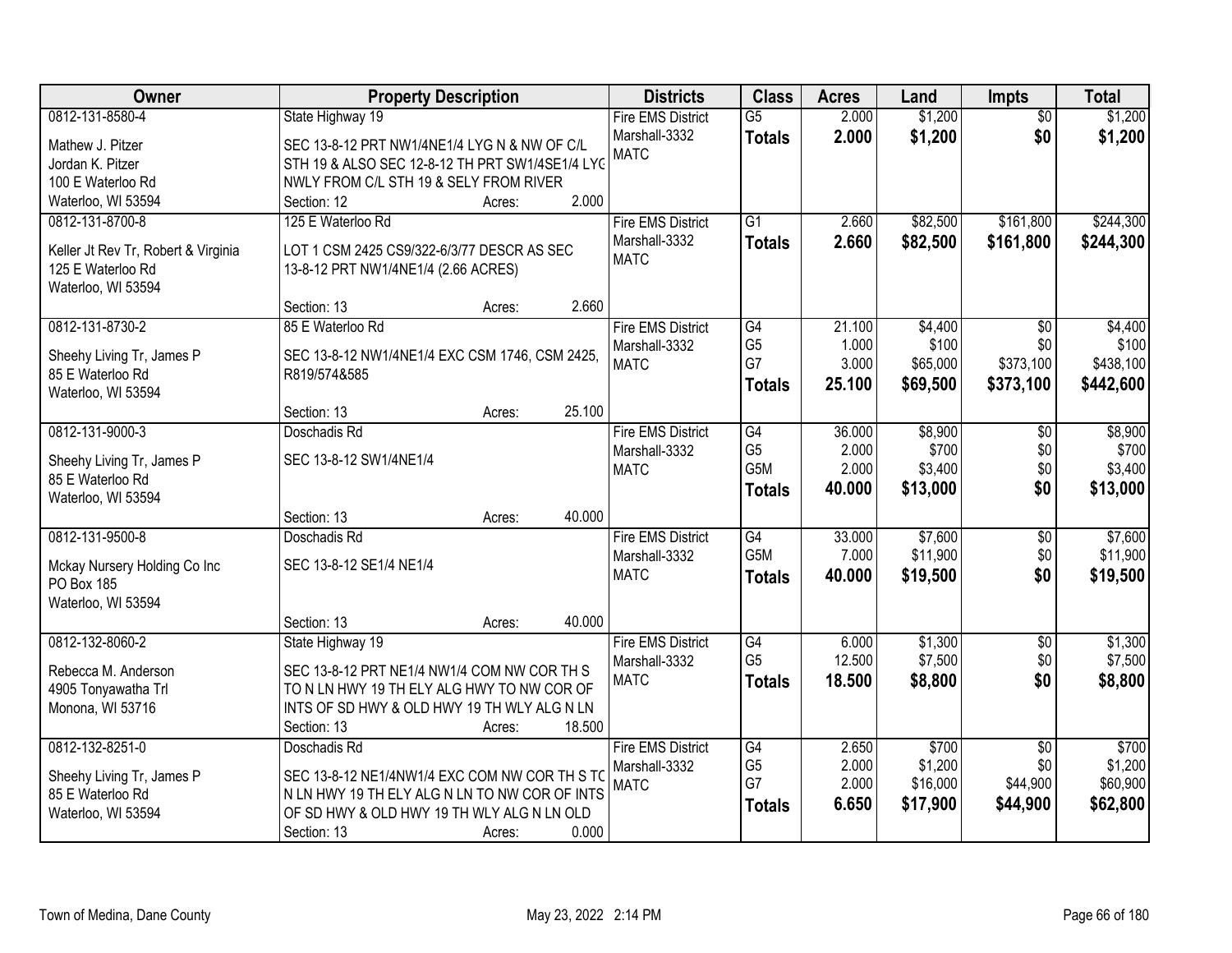| Owner                                | <b>Property Description</b>                                         |                  | <b>Districts</b>             | <b>Class</b>    | <b>Acres</b> | Land            | <b>Impts</b>    | <b>Total</b> |
|--------------------------------------|---------------------------------------------------------------------|------------------|------------------------------|-----------------|--------------|-----------------|-----------------|--------------|
| 0812-132-8275-0                      | State Highway 19                                                    |                  | <b>Fire EMS District</b>     | $\overline{G5}$ | 8.770        | \$5,300         | $\overline{50}$ | \$5,300      |
| Mathew J. Pitzer<br>Jordan K. Pitzer | SEC 13-8-12 PRT NE1/4NW1/4 LYG N OF STH 19 & E<br>OF DD IN D607/404 |                  | Marshall-3332<br><b>MATC</b> | <b>Totals</b>   | 8.770        | \$5,300         | \$0             | \$5,300      |
| 100 E Waterloo Rd                    |                                                                     |                  |                              |                 |              |                 |                 |              |
| Waterloo, WI 53594                   | Section: 13                                                         | 0.000<br>Acres:  |                              |                 |              |                 |                 |              |
| 0812-132-8370-7                      | State Highway 19                                                    |                  | <b>Fire EMS District</b>     | X4              | 0.500        | $\overline{50}$ | $\overline{50}$ | \$0          |
| Medina, Town of                      | SEC 13-8-12 E 49.5 FT OF NE1/4 NW1/4 S OF OLD                       |                  | Marshall-3332                | <b>Totals</b>   | 0.500        | \$0             | \$0             | \$0          |
| PO Box 37                            | <b>STH 19</b>                                                       |                  | <b>MATC</b>                  |                 |              |                 |                 |              |
| Marshall, WI 53559                   |                                                                     |                  |                              |                 |              |                 |                 |              |
|                                      | Section: 13                                                         | Acres:           | 0.500                        |                 |              |                 |                 |              |
| 0812-132-8500-9                      | 226 State Highway 19                                                |                  | <b>Fire EMS District</b>     | G4              | 19.000       | \$4,400         | \$0             | \$4,400      |
| Rebecca M. Anderson                  | SEC 13-8-12 NW1/4 NW1/4 EXC COM NW COR TH E                         |                  | Marshall-3332                | G <sub>5</sub>  | 3.700        | \$1,700         | \$0             | \$1,700      |
| 4905 Tonyawatha Trl                  | 569.25 FT TH SWLY 874.5 FT TO C/L HWY TH WLY                        |                  | <b>MATC</b>                  | G5M             | 2.000        | \$3,400         | \$0             | \$3,400      |
| Monona, WI 53716                     | ALG C/L HWY 354.75 FT TO W LN TH N 594 FT TO                        |                  |                              | G7              | 3.000        | \$65,000        | \$192,600       | \$257,600    |
|                                      | Section: 13                                                         | 27.700<br>Acres: |                              | <b>Totals</b>   | 27.700       | \$74,500        | \$192,600       | \$267,100    |
| 0812-132-8570-5                      | 5784 Cherry Ln                                                      |                  | <b>Fire EMS District</b>     | X3              | 8.000        | \$0             | \$0             | $\sqrt{50}$  |
|                                      |                                                                     |                  | Marshall-3332                | <b>Totals</b>   | 8.000        | \$0             | \$0             | \$0          |
| Dane County                          | SEC 13-8-12 PRT NW1/4 NW1/4 BEG NW COR TH E                         |                  | <b>MATC</b>                  |                 |              |                 |                 |              |
| 5201 Fen Oak Dr #208                 | 569.25 FT TH SWLY 874.5 FT TO C/L HWY TH WLY                        |                  |                              |                 |              |                 |                 |              |
| Madison, WI 53718                    | ALG C/L HWY 338.25 FT TO W LN TH N 594 FT TO<br>Section: 13         | 8.000            |                              |                 |              |                 |                 |              |
| 0812-132-9000-2                      | State Highway 19                                                    | Acres:           | <b>Fire EMS District</b>     | G4              | 1.300        | \$300           | $\overline{50}$ | \$300        |
|                                      |                                                                     |                  | Marshall-3332                |                 | 1.300        | \$300           | \$0             | \$300        |
| Sheehy Living Tr, James P            | SEC 13-8-12 N 120 FT OF SW1/4NW1/4                                  |                  | <b>MATC</b>                  | Totals          |              |                 |                 |              |
| 85 E Waterloo Rd                     |                                                                     |                  |                              |                 |              |                 |                 |              |
| Waterloo, WI 53594                   |                                                                     |                  |                              |                 |              |                 |                 |              |
|                                      | Section: 13                                                         | Acres:           | 1.300                        |                 |              |                 |                 |              |
| 0812-132-9140-3                      | Cherry Ln                                                           |                  | <b>Fire EMS District</b>     | G4              | 28.300       | \$6,800         | $\sqrt{6}$      | \$6,800      |
| Sheehy Living Tr, James P            | SEC 13-8-12 SW1/4NW1/4 EXC N 120 FT THF & EXC                       |                  | Marshall-3332                | G <sub>5</sub>  | 2.000        | \$100           | \$0             | \$100        |
| 85 E Waterloo Rd                     | R1883/59                                                            |                  | <b>MATC</b>                  | <b>Totals</b>   | 30.300       | \$6,900         | \$0             | \$6,900      |
| Waterloo, WI 53594                   |                                                                     |                  |                              |                 |              |                 |                 |              |
|                                      | Section: 13                                                         | 30.300<br>Acres: |                              |                 |              |                 |                 |              |
| 0812-132-9220-6                      | 5721 Doschadis Rd                                                   |                  | <b>Fire EMS District</b>     | G1              | 2.800        | \$93,500        | \$257,000       | \$350,500    |
| Robert J. Campbell                   | SEC 13-8-12 PRT S1/2 NW1/4 BEG SEC CTR TH                           |                  | Marshall-3332                | G <sub>6</sub>  | 24.970       | \$84,900        | \$0             | \$84,900     |
| Heidi C. Campbell                    | S87DEGW TO SW COR SD 1/4 TH N 66.06 FT ALG                          |                  | <b>MATC</b>                  | <b>Totals</b>   | 27.770       | \$178,400       | \$257,000       | \$435,400    |
| 5721 Doschadis Rd                    | SEC W LN & C/L CHERRY LN TH N87DEGE 989.36 FT                       |                  |                              |                 |              |                 |                 |              |
| Waterloo, WI 53594                   | Section: 13                                                         | 27.770<br>Acres: |                              |                 |              |                 |                 |              |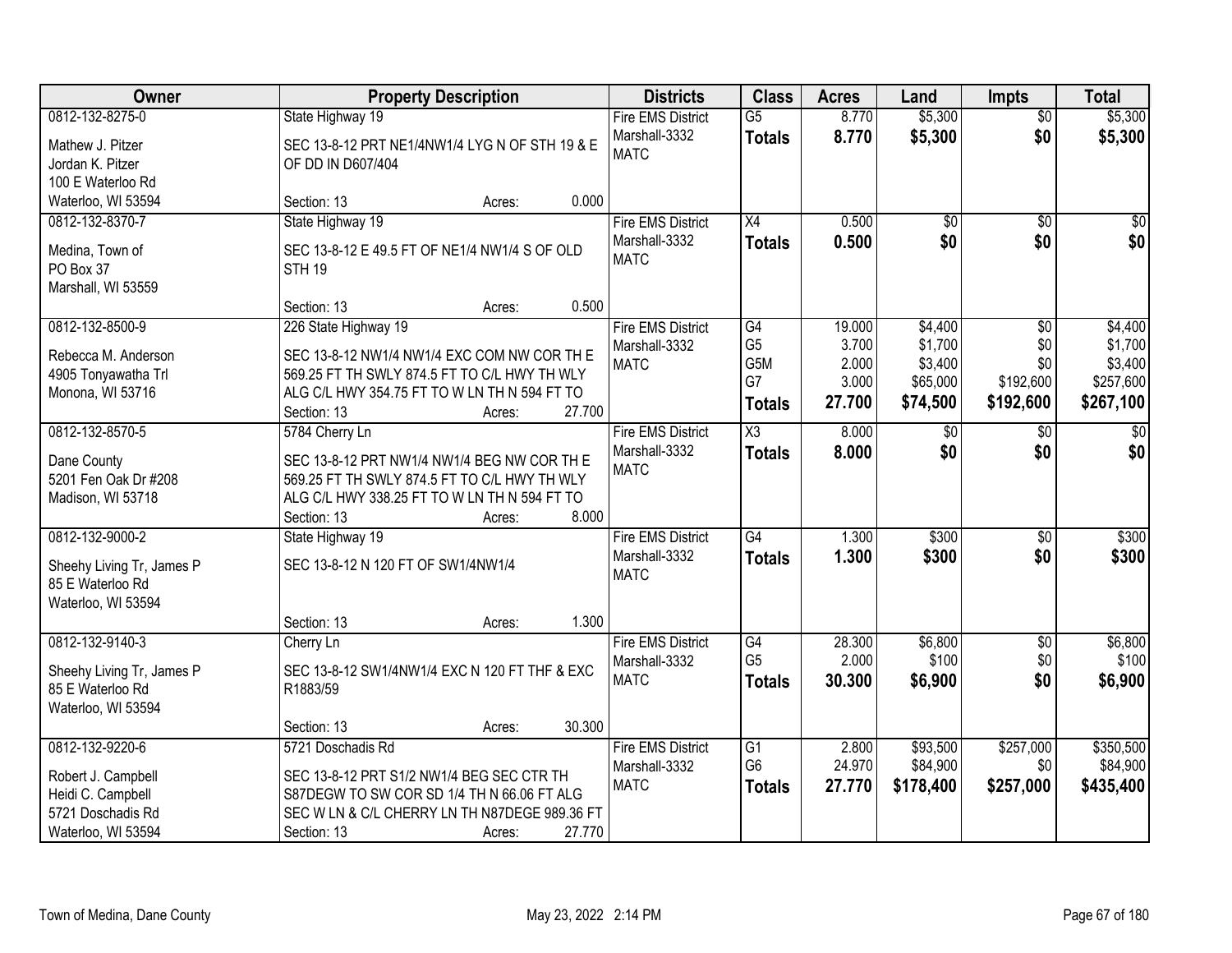| Owner                                                                      |                                                                                         | <b>Property Description</b> |        | <b>Districts</b>                                         | <b>Class</b>                    | <b>Acres</b>    | Land                   | <b>Impts</b>           | <b>Total</b>     |
|----------------------------------------------------------------------------|-----------------------------------------------------------------------------------------|-----------------------------|--------|----------------------------------------------------------|---------------------------------|-----------------|------------------------|------------------------|------------------|
| 0812-132-9500-7<br>Medina, Town of<br>PO Box 37<br>Marshall, WI 53559      | SEC 13-8-12 E 49 1/2 FT OF SE1/4 NW1/4                                                  |                             |        | <b>Fire EMS District</b><br>Marshall-3332<br><b>MATC</b> | X4<br><b>Totals</b>             | 1.500<br>1.500  | $\overline{50}$<br>\$0 | $\overline{50}$<br>\$0 | \$0<br>\$0       |
|                                                                            | Section: 13                                                                             | Acres:                      | 1.500  |                                                          |                                 |                 |                        |                        |                  |
| 0812-132-9510-5                                                            | State Highway 19                                                                        |                             |        | Fire EMS District                                        | G4                              | 13.095          | \$3,100                | $\overline{50}$        | \$3,100          |
| Sheehy Living Tr, James P<br>85 E Waterloo Rd<br>Waterloo, WI 53594        | SEC 13-8-12 SE1/4NW1/4 EXC W 492.9 FT OF N 120<br>FT EXC E 49 1/2 FT THF & EXC R1883/59 |                             |        | Marshall-3332<br><b>MATC</b>                             | G <sub>5</sub><br><b>Totals</b> | 1.200<br>14.295 | \$700<br>\$3,800       | \$0<br>\$0             | \$700<br>\$3,800 |
|                                                                            | Section: 13                                                                             | Acres:                      | 14.295 |                                                          |                                 |                 |                        |                        |                  |
| 0812-132-9580-1                                                            | State Highway 19                                                                        |                             |        | <b>Fire EMS District</b>                                 | G4                              | 1.400           | \$400                  | \$0                    | \$400            |
| Sheehy Living Tr, James P<br>85 E Waterloo Rd<br>Waterloo, WI 53594        | SEC 13-8-12 PRT SE1/4NW1/4 W 492.9 FT OF N 120<br>FT THF                                |                             |        | Marshall-3332<br><b>MATC</b>                             | <b>Totals</b>                   | 1.400           | \$400                  | \$0                    | \$400            |
|                                                                            | Section: 13                                                                             | Acres:                      | 1.400  |                                                          |                                 |                 |                        |                        |                  |
| 0812-133-8000-3                                                            | Doschadis Rd                                                                            |                             |        | <b>Fire EMS District</b>                                 | G4                              | 10.400          | \$2,500                | \$0                    | \$2,500          |
| Darrick Gottschalk                                                         | SEC 13-8-12 E1/2 NE1/4 SW1/4 EXC CSM 2935                                               |                             |        | Marshall-3332                                            | G <sub>5</sub>                  | 1.800           | \$100                  | \$0                    | \$100            |
| N6672 County Rd O                                                          |                                                                                         |                             |        | <b>MATC</b>                                              | G5M                             | 4.500           | \$7,700                | \$0<br>\$0             | \$7,700          |
| Marshall, WI 53559                                                         |                                                                                         |                             |        |                                                          | <b>Totals</b>                   | 16.700          | \$10,300               |                        | \$10,300         |
|                                                                            | Section: 13                                                                             | Acres:                      | 16.700 |                                                          |                                 |                 |                        |                        |                  |
| 0812-133-8010-1                                                            | 5673 Doschadis Rd                                                                       |                             |        | <b>Fire EMS District</b>                                 | $\overline{G1}$                 | 3.030           | \$85,200               | \$154,600              | \$239,800        |
| Tim E. Jensen                                                              | LOT 1 CSM 2935 CS11/325&326-8/16/78 DESCR AS                                            |                             |        | Marshall-3332<br><b>MATC</b>                             | <b>Totals</b>                   | 3.030           | \$85,200               | \$154,600              | \$239,800        |
| Jody A. Ekern                                                              | SEC 13-8-12 PRT NE1/4SW1/4 CONT 3.03 ACRES                                              |                             |        |                                                          |                                 |                 |                        |                        |                  |
| 5673 Doschadis Rd                                                          | <b>INCL R/W</b>                                                                         |                             |        |                                                          |                                 |                 |                        |                        |                  |
| Waterloo, WI 53594                                                         | Section: 13                                                                             | Acres:                      | 3.030  |                                                          |                                 |                 |                        |                        |                  |
| 0812-133-8070-9                                                            | 5721 Doschadis Rd                                                                       |                             |        | <b>Fire EMS District</b>                                 | $\overline{G6}$                 | 10.000          | \$34,000               | $\sqrt{6}$             | \$34,000         |
| Robert J. Campbell                                                         | SEC 13-8-12 E1/2 W1/2 NE1/4 SW1/4                                                       |                             |        | Marshall-3332                                            | <b>Totals</b>                   | 10.000          | \$34,000               | \$0                    | \$34,000         |
| Heidi C. Campbell                                                          |                                                                                         |                             |        | <b>MATC</b>                                              |                                 |                 |                        |                        |                  |
| 5721 Doschadis Rd                                                          |                                                                                         |                             |        |                                                          |                                 |                 |                        |                        |                  |
| Waterloo, WI 53594                                                         | Section: 13                                                                             | Acres:                      | 10.000 |                                                          |                                 |                 |                        |                        |                  |
| 0812-133-8100-2                                                            | Cherry Ln                                                                               |                             |        | <b>Fire EMS District</b>                                 | $\overline{G4}$                 | 10.000          | \$2,100                | $\overline{50}$        | \$2,100          |
| Keller Living Tr, Philip A & Helen<br>5594 Cherry Ln<br>Marshall, WI 53559 | SEC 13-8-12 W1/4 NE1/4 SW1/4                                                            |                             |        | Marshall-3332<br><b>MATC</b>                             | <b>Totals</b>                   | 10.000          | \$2,100                | \$0                    | \$2,100          |
|                                                                            | Section: 13                                                                             | Acres:                      | 10.000 |                                                          |                                 |                 |                        |                        |                  |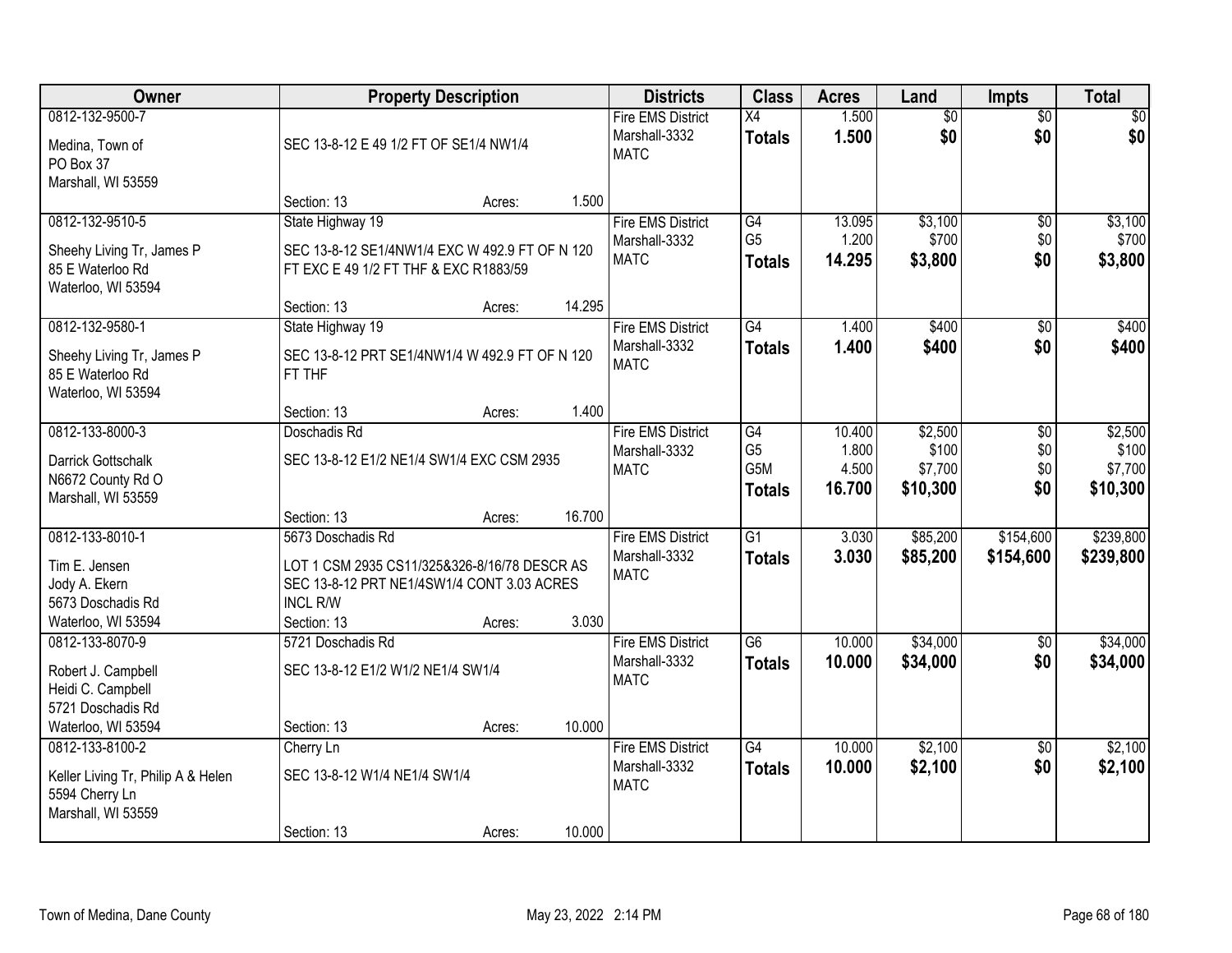| <b>Owner</b>                                                  | <b>Property Description</b> |        |        | <b>Districts</b>         | <b>Class</b>    | <b>Acres</b> | Land     | <b>Impts</b>    | <b>Total</b> |
|---------------------------------------------------------------|-----------------------------|--------|--------|--------------------------|-----------------|--------------|----------|-----------------|--------------|
| 0812-133-8500-8                                               | 5649 Cherry Ln              |        |        | <b>Fire EMS District</b> | G4              | 21.300       | \$4,700  | $\overline{60}$ | \$4,700      |
| Keller Living Tr, Philip A & Helen                            | SEC 13-8-12 NW1/4 SW1/4     |        |        | Marshall-3332            | G <sub>5</sub>  | 12.500       | \$4,400  | \$0             | \$4,400      |
| 5594 Cherry Ln                                                |                             |        |        | <b>MATC</b>              | G5M             | 6.200        | \$10,600 | \$0             | \$10,600     |
| Marshall, WI 53559                                            |                             |        |        |                          | <b>Totals</b>   | 40.000       | \$19,700 | \$0             | \$19,700     |
|                                                               | Section: 13                 | Acres: | 40.000 |                          |                 |              |          |                 |              |
| 0812-133-9000-1                                               | 5594 Cherry Ln              |        |        | <b>Fire EMS District</b> | $\overline{G1}$ | 1.000        | \$70,000 | \$131,200       | \$201,200    |
| Keller Living Tr, Philip A & Helen                            | SEC 13-8-12 SW1/4 SW1/4     |        |        | Marshall-3332            | G4              | 12.500       | \$3,000  | \$0             | \$3,000      |
| 5594 Cherry Ln                                                |                             |        |        | <b>MATC</b>              | G <sub>5</sub>  | 22.000       | \$6,600  | \$0             | \$6,600      |
| Marshall, WI 53559                                            |                             |        |        |                          | G5M             | 4.300        | \$7,300  | \$0             | \$7,300      |
|                                                               | Section: 13                 | Acres: | 39.800 |                          | <b>Totals</b>   | 39.800       | \$86,900 | \$131,200       | \$218,100    |
| 0812-133-9500-6                                               | Cherry Ln                   |        |        | <b>Fire EMS District</b> | G4              | 31.560       | \$7,000  | $\sqrt[6]{30}$  | \$7,000      |
| Keller Living Tr, Philip A & Helen                            | SEC 13-8-12 SE1/4 SW1/4     |        |        | Marshall-3332            | G <sub>5</sub>  | 8.240        | \$3,100  | \$0             | \$3,100      |
| 5594 Cherry Ln                                                |                             |        |        | <b>MATC</b>              | <b>Totals</b>   | 39.800       | \$10,100 | \$0             | \$10,100     |
| Marshall, WI 53559                                            |                             |        |        |                          |                 |              |          |                 |              |
|                                                               | Section: 13                 | Acres: | 39.800 |                          |                 |              |          |                 |              |
| 0812-134-8000-2                                               | Doschadis Rd                |        |        | <b>Fire EMS District</b> | G4              | 34.500       | \$6,200  | \$0             | \$6,200      |
| Theobald Rev Tr, Richard C & Marion M SEC 13-8-12 NE1/4 SE1/4 |                             |        |        | Marshall-3332            | G5M             | 5.500        | \$9,400  | \$0             | \$9,400      |
| 120 E Medina Rd                                               |                             |        |        | <b>MATC</b>              | <b>Totals</b>   | 40.000       | \$15,600 | \$0             | \$15,600     |
| Marshall, WI 53559                                            |                             |        |        |                          |                 |              |          |                 |              |
|                                                               | Section: 13                 | Acres: | 40.000 |                          |                 |              |          |                 |              |
| 0812-134-8500-7                                               | 5624 Doschadis Rd           |        |        | <b>Fire EMS District</b> | $\overline{G4}$ | 37.000       | \$8,700  | $\overline{50}$ | \$8,700      |
| Darrick Gottschalk                                            | SEC 13-8-12 NW1/4 SE1/4     |        |        | Marshall-3332            | G7              | 3.000        | \$24,000 | \$9,400         | \$33,400     |
| N6672 County Rd O                                             |                             |        |        | <b>MATC</b>              | <b>Totals</b>   | 40.000       | \$32,700 | \$9,400         | \$42,100     |
| Marshall, WI 53559                                            |                             |        |        | Drainage District 1      |                 |              |          |                 |              |
|                                                               | Section: 13                 | Acres: | 40.000 |                          |                 |              |          |                 |              |
| 0812-134-9000-0                                               | Doschadis Rd                |        |        | <b>Fire EMS District</b> | G4              | 36.000       | \$8,400  | $\overline{60}$ | \$8,400      |
| Darrick Gottschalk                                            | SEC 13-8-12 SW1/4 SE1/4     |        |        | Marshall-3332            | G5M             | 4.000        | \$6,800  | \$0             | \$6,800      |
| N6672 County Rd O                                             |                             |        |        | <b>MATC</b>              | <b>Totals</b>   | 40.000       | \$15,200 | \$0             | \$15,200     |
| Marshall, WI 53559                                            |                             |        |        | Drainage District 1      |                 |              |          |                 |              |
|                                                               | Section: 13                 | Acres: | 40.000 |                          |                 |              |          |                 |              |
| 0812-134-9500-5                                               | Doschadis Rd                |        |        | <b>Fire EMS District</b> | G4              | 24.000       | \$3,900  | $\overline{50}$ | \$3,900      |
| Theobald Rev Tr, Richard C & Marion M SEC 13-8-12 SE1/4 SE1/4 |                             |        |        | Marshall-3332            | G <sub>5</sub>  | 1.000        | \$600    | \$0             | \$600        |
| 120 E Medina Rd                                               |                             |        |        | <b>MATC</b>              | G5M             | 15.000       | \$25,500 | \$0             | \$25,500     |
| Marshall, WI 53559                                            |                             |        |        | Drainage District 1      | <b>Totals</b>   | 40.000       | \$30,000 | \$0             | \$30,000     |
|                                                               | Section: 13                 | Acres: | 40.000 |                          |                 |              |          |                 |              |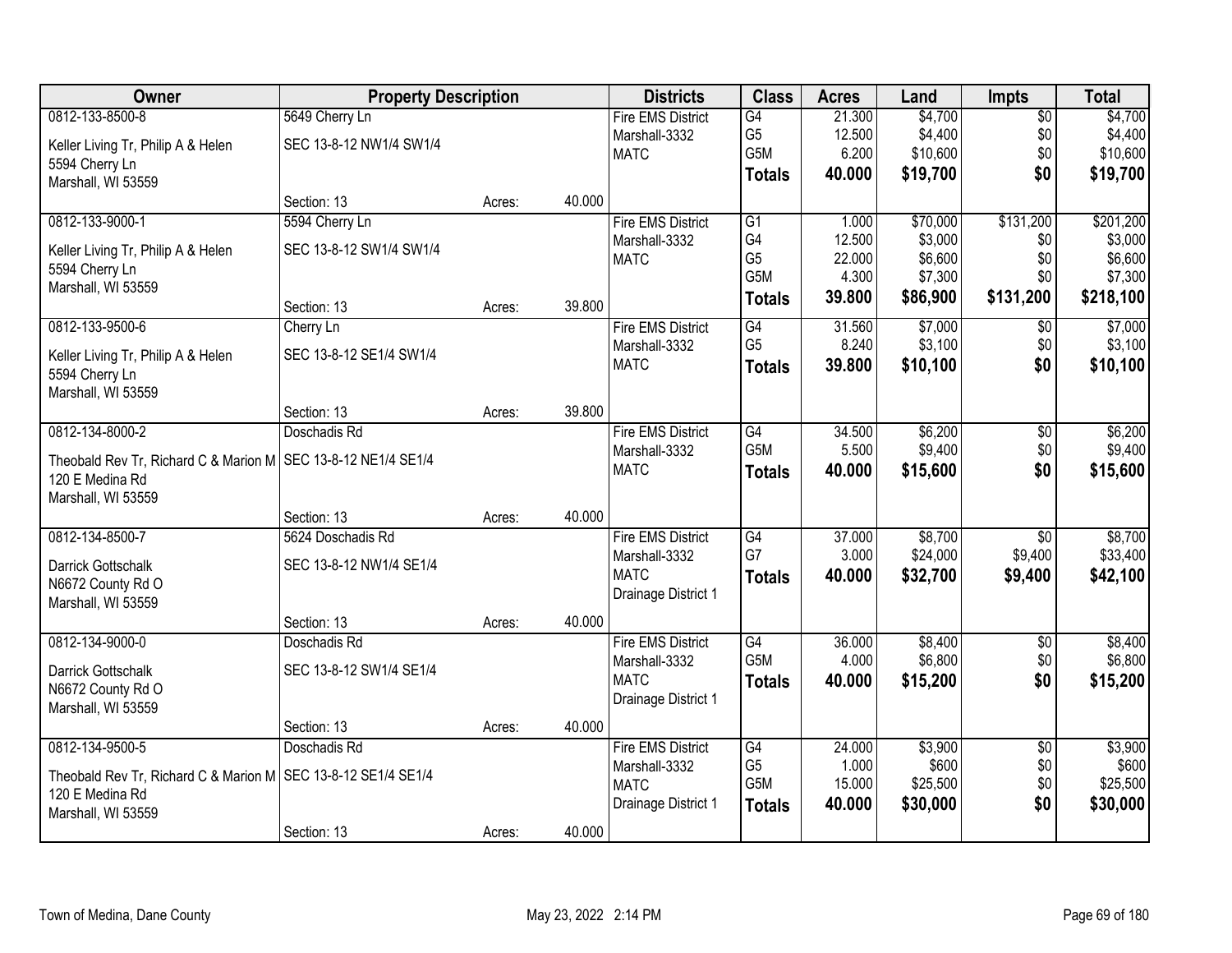| <b>Owner</b>                          | <b>Property Description</b>                   | <b>Districts</b>                          | <b>Class</b>          | <b>Acres</b>    | Land                | <b>Impts</b>     | <b>Total</b>         |
|---------------------------------------|-----------------------------------------------|-------------------------------------------|-----------------------|-----------------|---------------------|------------------|----------------------|
| 0812-141-8030-0                       | 307 Waterloo Rd                               | <b>Fire EMS District</b><br>Marshall-3332 | $\overline{G1}$<br>G4 | 2.700<br>26.300 | \$82,800<br>\$4,800 | \$195,300<br>\$0 | \$278,100<br>\$4,800 |
| Dale D. Horne                         | SEC 14-8-12 NE1/4 NE1/4 EXC HWY IN D732/424 & | <b>MATC</b>                               | G <sub>5</sub>        | 1.500           | \$100               | \$0              | \$100                |
| Janell J. Horne                       | ALSO EXC DOC #3177321                         |                                           | <b>Totals</b>         | 30.500          | \$87,700            | \$195,300        | \$283,000            |
| 307 Waterloo Rd                       |                                               |                                           |                       |                 |                     |                  |                      |
| Marshall, WI 53559                    | 30.500<br>Section: 14<br>Acres:               |                                           |                       |                 |                     |                  |                      |
| 0812-141-8500-8                       | 371 Waterloo Rd                               | <b>Fire EMS District</b>                  | G4                    | 33.300          | \$7,500             | $\overline{50}$  | \$7,500              |
| Wedeward Living Tr                    | SEC 14-8-12 NW1/4 NE1/4 EXC HWY IN D732/432   | Marshall-3332                             | G <sub>5</sub>        | 1.000           | \$100               | \$0              | \$100                |
| 371 Waterloo Rd                       |                                               | <b>MATC</b>                               | G5M                   | 1.500           | \$2,600             | \$0              | \$2,600              |
| Marshall, WI 53559                    |                                               |                                           | G7                    | 3.000           | \$65,000            | \$146,200        | \$211,200            |
|                                       | 38.800<br>Section: 14<br>Acres:               |                                           | <b>Totals</b>         | 38.800          | \$75,200            | \$146,200        | \$221,400            |
| 0812-141-9000-1                       | State Highway 19                              | <b>Fire EMS District</b>                  | G4                    | 38.100          | \$9,100             | \$0              | \$9,100              |
| Wedeward Living Tr<br>371 Waterloo Rd | SEC 14-8-12 SW1/4 NE1/4 EXC HWY IN D732/432   | Marshall-3332<br><b>MATC</b>              | <b>Totals</b>         | 38.100          | \$9,100             | \$0              | \$9,100              |
| Marshall, WI 53559                    |                                               |                                           |                       |                 |                     |                  |                      |
|                                       | 38.100<br>Section: 14<br>Acres:               |                                           |                       |                 |                     |                  |                      |
| 0812-141-9500-6                       | 5679 Cherry Ln                                | <b>Fire EMS District</b>                  | G4                    | 34.200          | \$6,400             | \$0              | \$6,400              |
| 5679 Cherry Lane LLC                  | SEC 14-8-12 SE1/4NE1/4 EXC STH 19 R/W IN      | Marshall-3332                             | G <sub>5</sub><br>G7  | 1.000<br>3.000  | \$100               | \$0<br>\$160,500 | \$100                |
| PO Box 2629                           | D732/435                                      | <b>MATC</b>                               |                       |                 | \$65,000            |                  | \$225,500            |
| Addison, TX 75001                     |                                               |                                           | <b>Totals</b>         | 38.200          | \$71,500            | \$160,500        | \$232,000            |
|                                       | 38.200<br>Section: 14<br>Acres:               |                                           |                       |                 |                     |                  |                      |
| 0812-142-8610-4                       | 521 Waterloo Rd                               | <b>Fire EMS District</b>                  | $\overline{G1}$       | 5.286           | \$101,400           | \$137,700        | \$239,100            |
| Eric Murphy                           | LOT 1 CSM 1655 CS7/1-4/15/75 DESCR AS SEC     | Marshall-3332                             | <b>Totals</b>         | 5.286           | \$101,400           | \$137,700        | \$239,100            |
| 521 Waterloo Rd                       | 14-8-12 PRT NW1/4NW1/4 & PRT SEC 15-8-12      | <b>MATC</b>                               |                       |                 |                     |                  |                      |
| Marshall, WI 53559                    | NE1/4NE1/4 (5.286 ACRES)                      |                                           |                       |                 |                     |                  |                      |
|                                       | 5.286<br>Section: 14<br>Acres:                |                                           |                       |                 |                     |                  |                      |
| 0812-142-8760-3                       | State Highway 19                              | <b>Fire EMS District</b>                  | $\overline{G1}$       | 1.528           | \$11,100            | $\overline{60}$  | \$11,100             |
| Christopher Vandeberg                 | SEC 14-8-12 PRT W1/2 NW1/4 COM SEC NW COR TH  | Marshall-3332                             | <b>Totals</b>         | 1.528           | \$11,100            | \$0              | \$11,100             |
| Amanda Vandeberg                      | S1DEGE 965.6 FT TH S64DEGE 297.3 FT TO C/L    | <b>MATC</b>                               |                       |                 |                     |                  |                      |
| 496 Koch Dr                           | RIVER & POB TH S63DEGE 208.01 FT TH S65DEGE   |                                           |                       |                 |                     |                  |                      |
| Marshall, WI 53559                    | 1.528<br>Section: 14<br>Acres:                |                                           |                       |                 |                     |                  |                      |
| 0812-142-8800-4                       | 496 Koch Dr                                   | <b>Fire EMS District</b>                  | $\overline{G1}$       | 0.783           | \$66,100            | \$134,900        | \$201,000            |
|                                       |                                               | Marshall-3332                             | <b>Totals</b>         | 0.783           | \$66,100            | \$134,900        | \$201,000            |
| Christopher Vandeberg                 | SEC 14-8-12 PRT NW1/4 NW1/4 COM SEC NW COR    | <b>MATC</b>                               |                       |                 |                     |                  |                      |
| Amanda Vandeberg                      | TH S 941.8 FT TH S65DEGE 536 FT TO POB STH 19 |                                           |                       |                 |                     |                  |                      |
| 496 Koch Dr                           | C/L TH S65DEGE ALG HWY 200.7 FT TH N24DEGE    |                                           |                       |                 |                     |                  |                      |
| Marshall, WI 53559                    | 0.783<br>Section: 14<br>Acres:                |                                           |                       |                 |                     |                  |                      |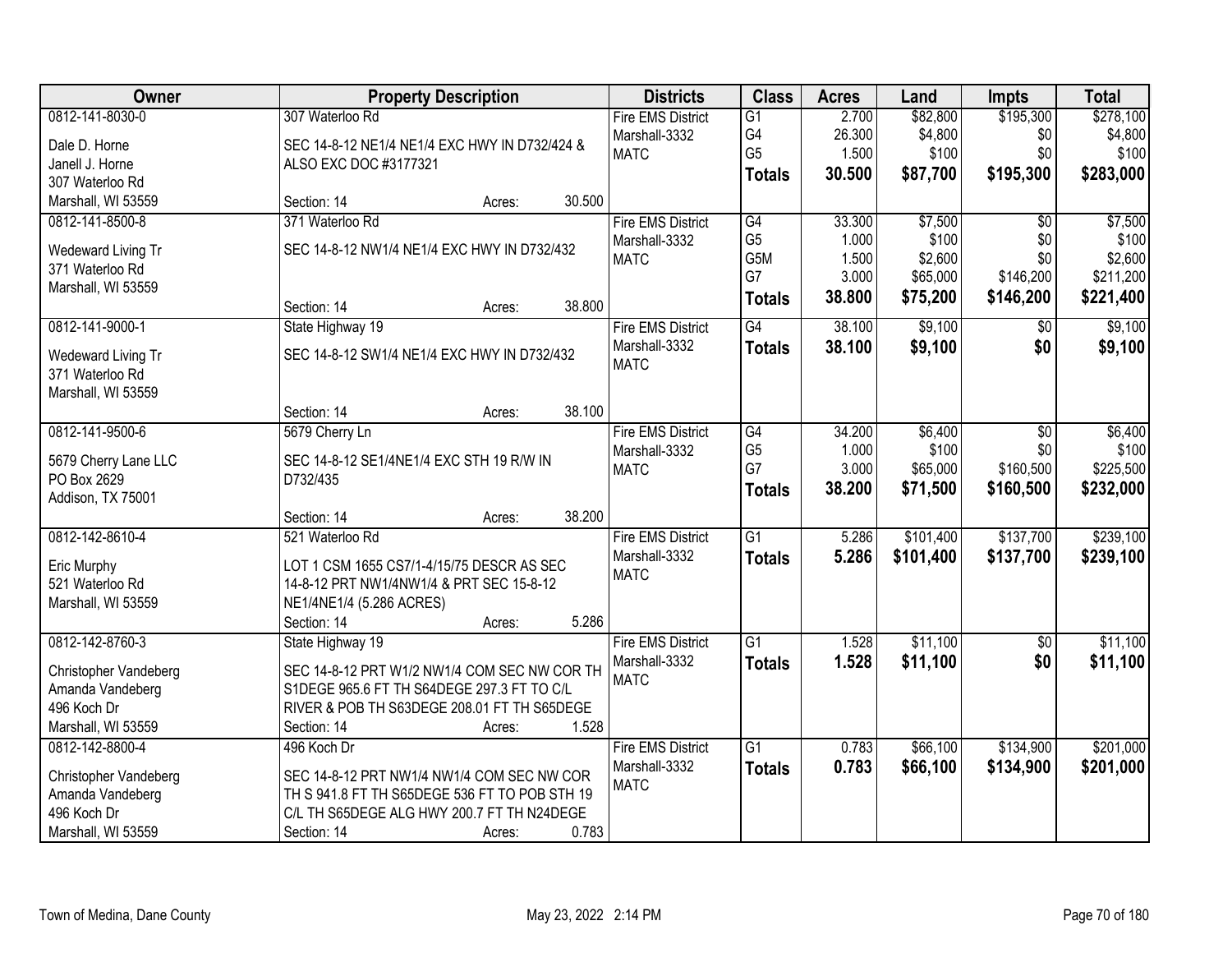| Owner                                                      | <b>Property Description</b>                                                                  | <b>Districts</b>                          | <b>Class</b>         | <b>Acres</b>     | Land                | <b>Impts</b>       | <b>Total</b>        |
|------------------------------------------------------------|----------------------------------------------------------------------------------------------|-------------------------------------------|----------------------|------------------|---------------------|--------------------|---------------------|
| 0812-142-9640-6<br>Wedeward Living Tr                      | State Highway 19<br>SEC 14-8-12 SE1/4 NW1/4 EXC HWY IN D732/432                              | <b>Fire EMS District</b><br>Marshall-3332 | G4<br>G5M            | 20.500<br>18.000 | \$4,800<br>\$30,600 | $\sqrt{$0}$<br>\$0 | \$4,800<br>\$30,600 |
| 371 Waterloo Rd<br>Marshall, WI 53559                      |                                                                                              | <b>MATC</b>                               | <b>Totals</b>        | 38.500           | \$35,400            | \$0                | \$35,400            |
|                                                            | 38.500<br>Section: 14<br>Acres:                                                              |                                           |                      |                  |                     |                    |                     |
| 0812-143-8740-6                                            | <b>Box Elder Rd</b>                                                                          | <b>Fire EMS District</b>                  | $\overline{G4}$      | 0.900            | \$200               | $\overline{50}$    | \$200               |
| Nancy J. Klecker<br>Margaret S. Llontop<br>309 Waterloo Rd | SEC 14-8-12 PRT NW1/4 SW1/4 SWLY OF HWY                                                      | Marshall-3332<br><b>MATC</b>              | <b>Totals</b>        | 0.900            | \$200               | \$0                | \$200               |
| Marshall, WI 53559                                         | 0.900<br>Section: 14<br>Acres:                                                               |                                           |                      |                  |                     |                    |                     |
| 0812-143-8815-0                                            | State Highway 19                                                                             | <b>Fire EMS District</b>                  | G4                   | 57.840           | \$13,300            | $\overline{50}$    | \$13,300            |
|                                                            |                                                                                              | Marshall-3332                             | G <sub>5</sub>       | 0.400            | \$100               | \$0                | \$100               |
| Jeremy Laufenberg                                          | LOT 1 CSM 15376 CS110/115&121-3/26/2020 F/K/A                                                | <b>MATC</b>                               | G5M                  | 4.000            | \$6,800             | \$0                | \$6,800             |
| 431 W Lake St<br>Lake Mills, WI 53551                      | LOT 1 CSM 11032 CS66/145&147-4/15/2004 & ALSO<br>INCL & DESCR AS SEC 14-8-12 PRT SW1/4NW1/4, |                                           | <b>Totals</b>        | 62.240           | \$20,200            | \$0                | \$20,200            |
|                                                            | 62.240<br>Section: 14<br>Acres:                                                              |                                           |                      |                  |                     |                    |                     |
| 0812-143-8840-0                                            | 5580 Box Elder Rd                                                                            | <b>Fire EMS District</b>                  | $\overline{G1}$      | 2.890            | \$84,200            | \$255,400          | \$339,600           |
|                                                            |                                                                                              | Marshall-3332                             | G4                   | 7.030            | \$1,800             | \$0                | \$1,800             |
| Thomas R. Laufenberg                                       | LOT 2 CSM 15376 CS110/115&121-3/26/2020 F/K/A                                                | <b>MATC</b>                               | <b>Totals</b>        | 9.920            | \$86,000            | \$255,400          | \$341,400           |
| 5580 Box Elder Rd                                          | LOT 1 CSM 11032 CS66/145&147-4/15/2004 & ALSO                                                |                                           |                      |                  |                     |                    |                     |
| Marshall, WI 53559                                         | INCL & DESCR AS SEC 14-8-12 PRT SW1/4NW1/4,<br>9.920<br>Section: 14                          |                                           |                      |                  |                     |                    |                     |
| 0812-143-8865-0                                            | Acres:<br>5604 Box Elder Rd                                                                  | <b>Fire EMS District</b>                  | $\overline{G4}$      | 1.980            | \$400               | $\overline{50}$    | \$400               |
|                                                            |                                                                                              | Marshall-3332                             | G <sub>5</sub>       | 1.400            | \$700               | \$0                | \$700               |
| Jeremy Laufenberg                                          | LOT 3 CSM 15376 CS110/115&121-3/26/2020 F/K/A                                                | <b>MATC</b>                               | G5M                  | 1.000            | \$1,700             | \$0                | \$1,700             |
| 431 W Lake St                                              | LOT 1 CSM 11032 CS66/145&147-4/15/2004 & ALSO                                                |                                           | G7                   | 3.000            | \$65,000            | \$156,000          | \$221,000           |
| Lake Mills, WI 53551                                       | INCL & DESCR AS SEC 14-8-12 PRT SW1/4NW1/4,                                                  |                                           | <b>Totals</b>        | 7.380            | \$67,800            | \$156,000          | \$223,800           |
|                                                            | Section: 14<br>7.380<br>Acres:                                                               |                                           |                      |                  |                     |                    |                     |
| 0812-143-9100-8                                            | Missouri Rd                                                                                  | <b>Fire EMS District</b>                  | G4<br>G <sub>5</sub> | 19.000<br>1.500  | \$4,700<br>\$100    | $\sqrt{6}$<br>\$0  | \$4,700<br>\$100    |
| Nancy J. Klecker                                           | SEC 14-8-12 PRT SW1/4 SW1/4 COM SW COR TH E                                                  | Marshall-3332<br><b>MATC</b>              |                      | 20.500           |                     | \$0                |                     |
| Margaret S. Llontop                                        | 685.08 FT N 1059.3 FT TO C/L HWY NW ALG C/L HWY                                              |                                           | <b>Totals</b>        |                  | \$4,800             |                    | \$4,800             |
| 309 Waterloo Rd                                            | TO N LN W TO NW COR S TO POB EXC R10742/38                                                   |                                           |                      |                  |                     |                    |                     |
| Marshall, WI 53559                                         | 20.500<br>Section: 14<br>Acres:                                                              |                                           |                      |                  |                     |                    |                     |
| 0812-143-9250-7                                            | 5565 Box Elder Rd                                                                            | <b>Fire EMS District</b>                  | X4                   | 0.500            | $\sqrt{$0}$         | $\overline{30}$    | $\overline{50}$     |
| Town O. Medina                                             | SEC 14-8-12 PRT SW1/4SW1/4 BEG IN CTR MISSOUR                                                | Marshall-3332                             | <b>Totals</b>        | 0.500            | \$0                 | \$0                | \$0                 |
| PO Box 37                                                  | RD AT SW COR SW1/4SW1/4 TH N87DEG54'23"E                                                     | <b>MATC</b>                               |                      |                  |                     |                    |                     |
| Marshall, WI 53559                                         | 686.66 FT TH N01DEG47'33"E 12.00 FT TH                                                       |                                           |                      |                  |                     |                    |                     |
|                                                            | 0.500<br>Section: 14<br>Acres:                                                               |                                           |                      |                  |                     |                    |                     |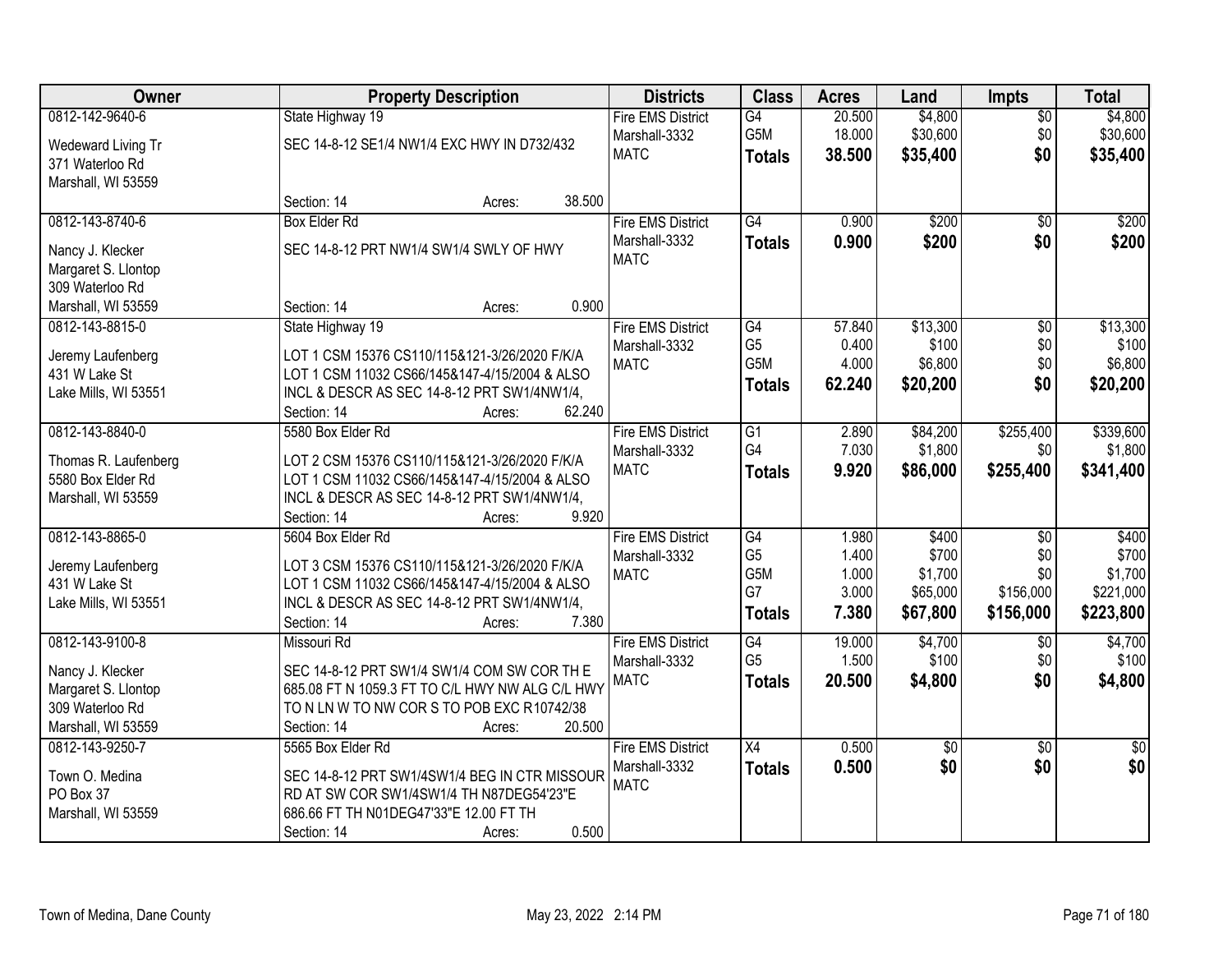| Owner                   | <b>Property Description</b>                    | <b>Districts</b>         | <b>Class</b>     | <b>Acres</b> | Land     | <b>Impts</b>    | <b>Total</b> |
|-------------------------|------------------------------------------------|--------------------------|------------------|--------------|----------|-----------------|--------------|
| 0812-143-9375-0         | <b>Box Elder Rd</b>                            | <b>Fire EMS District</b> | G4               | 1.619        | \$400    | $\overline{50}$ | \$400        |
| Jannine Klecker         | SEC 14-8-12 PRT SW1/4 SW1/4 COM NE COR TH W    | Marshall-3332            | G <sub>5</sub>   | 0.100        | \$100    | \$0             | \$100        |
| 5565 Box Elder Rd       | 90.75 FT SW TO PT ON S LN 115.5 FT W OF SE COR | <b>MATC</b>              | <b>Totals</b>    | 1.719        | \$500    | \$0             | \$500        |
| Marshall, WI 53559      | N TO POB EXC PRT LYG NLY OF BOX ELDER RD       |                          |                  |              |          |                 |              |
|                         | 0.000<br>Section: 14<br>Acres:                 |                          |                  |              |          |                 |              |
| 0812-143-9460-0         | <b>Box Elder Rd</b>                            | <b>Fire EMS District</b> | G4               | 11.130       | \$2,700  | $\overline{50}$ | \$2,700      |
|                         |                                                | Marshall-3332            | <b>Totals</b>    | 11.130       | \$2,700  | \$0             | \$2,700      |
| Jeremy Laufenberg       | LOT 4 CSM 15376 CS110/115&121-3/26/2020 F/K/A  | <b>MATC</b>              |                  |              |          |                 |              |
| 431 W Lake St           | LOT 1 CSM 11032 CS66/145&147-4/15/2004 & ALSO  |                          |                  |              |          |                 |              |
| Lake Mills, WI 53551    | INCL & DESCR AS SEC 14-8-12 PRT SW1/4NW1/4,    |                          |                  |              |          |                 |              |
|                         | 11.130<br>Section: 14<br>Acres:                |                          |                  |              |          |                 |              |
| 0812-143-9630-0         | <b>Box Elder Rd</b>                            | <b>Fire EMS District</b> | G4               | 1.250        | \$300    | \$0             | \$300        |
| Nancy J. Klecker        | LOT 1 CSM 12389 CS77/104&108-2/13/2008 DESCR   | Marshall-3332            | G <sub>5</sub> M | 8.270        | \$12,400 | \$0             | \$12,400     |
| 309 Waterloo Rd         | AS SEC 14-8-12 PRT NW1/4SW1/4, PRT NE1/4SW1/4, | <b>MATC</b>              | <b>Totals</b>    | 9.520        | \$12,700 | \$0             | \$12,700     |
| Marshall, WI 53559      | PRT SE1/4SW1/4 & PRT SW1/4SW1/4 (9.52 ACRES    |                          |                  |              |          |                 |              |
|                         | Section: 14<br>9.520                           |                          |                  |              |          |                 |              |
| 0812-143-9645-0         | Acres:<br><b>Box Elder Rd</b>                  |                          | G4               |              | \$300    |                 | \$300        |
|                         |                                                | <b>Fire EMS District</b> |                  | 1.250        |          | \$0             |              |
| Christopher D. Gjestson | LOT 2 CSM 12389 CS77/104&108-2/13/2008 DESCR   | Marshall-3332            | G <sub>5</sub>   | 1.000        | \$600    | \$0             | \$600        |
| PO Box 242              | AS SEC 14-8-12 PRT NW1/4SW1/4, PRT NE1/4SW1/4, | <b>MATC</b>              | G5M              | 7.270        | \$12,400 | \$0             | \$12,400     |
| Marshall, WI 53559      | PRT SE1/4SW1/4 & PRT SW1/4SW1/4 (9.52 ACRES    |                          | <b>Totals</b>    | 9.520        | \$13,300 | \$0             | \$13,300     |
|                         | 9.520<br>Section: 14<br>Acres:                 |                          |                  |              |          |                 |              |
| 0812-143-9660-0         | <b>Box Elder Rd</b>                            | <b>Fire EMS District</b> | G4               | 10.690       | \$2,900  | $\overline{50}$ | \$2,900      |
|                         |                                                | Marshall-3332            | G <sub>5</sub>   | 0.880        | \$100    | \$0             | \$100        |
| Nancy J. Klecker        | LOT 3 CSM 12389 CS77/104&108-2/13/2008 DESCR   | <b>MATC</b>              | G7               | 0.860        | \$6,900  | \$16,100        | \$23,000     |
| Margaret S. Llontop     | AS SEC 14-8-12 PRT NW1/4SW1/4, PRT NE1/4SW1/4, |                          | <b>Totals</b>    | 12.430       | \$9,900  | \$16,100        | \$26,000     |
| 309 Waterloo Rd         | PRT SE1/4SW1/4 & PRT SW1/4SW1/4 (12.43 ACRES   |                          |                  |              |          |                 |              |
| Marshall, WI 53559      | 12.430<br>Section: 14<br>Acres:                |                          |                  |              |          |                 |              |
| 0812-143-9700-0         | 5565 Box Elder Rd                              | <b>Fire EMS District</b> | G4               | 5.130        | \$1,300  | $\sqrt{6}$      | \$1,300      |
| Jannine Klecker         | SEC 14-8-12 SE1/4 SW1/4 EXC COM 709.5 FT W OF  | Marshall-3332            | G <sub>5</sub>   | 0.500        | \$100    | \$0             | \$100        |
| 5565 Box Elder Rd       | SE COR TH E 660 FT TO C/L HWY NW ALG HWY 631   | <b>MATC</b>              | G7               | 2.000        | \$55,000 | \$95,400        | \$150,400    |
| Marshall, WI 53559      | FT SW TO POB & ALSO EXC PRT LYG NLY OF BOX     |                          | <b>Totals</b>    | 7.630        | \$56,400 | \$95,400        | \$151,800    |
|                         | 0.000<br>Section: 14<br>Acres:                 |                          |                  |              |          |                 |              |
| 0812-143-9810-9         | 5555 Box Elder Rd                              | <b>Fire EMS District</b> | $\overline{G1}$  | 2.550        | \$65,300 | \$127,500       | \$192,800    |
|                         |                                                | Marshall-3332            |                  | 2.550        | \$65,300 |                 |              |
| Kyle J. Stark           | LOT 1 CSM 485 CS2/289&290-2/11/71 DESCR AS SEC | <b>MATC</b>              | <b>Totals</b>    |              |          | \$127,500       | \$192,800    |
| 5555 Box Elder Rd       | 14-8-12 PRT SE1/4SW1/4 (2.41 ACRES SUBJ TO RD  |                          |                  |              |          |                 |              |
| Marshall, WI 53559      | $R/W$ )                                        |                          |                  |              |          |                 |              |
|                         | 2.410<br>Section: 14<br>Acres:                 |                          |                  |              |          |                 |              |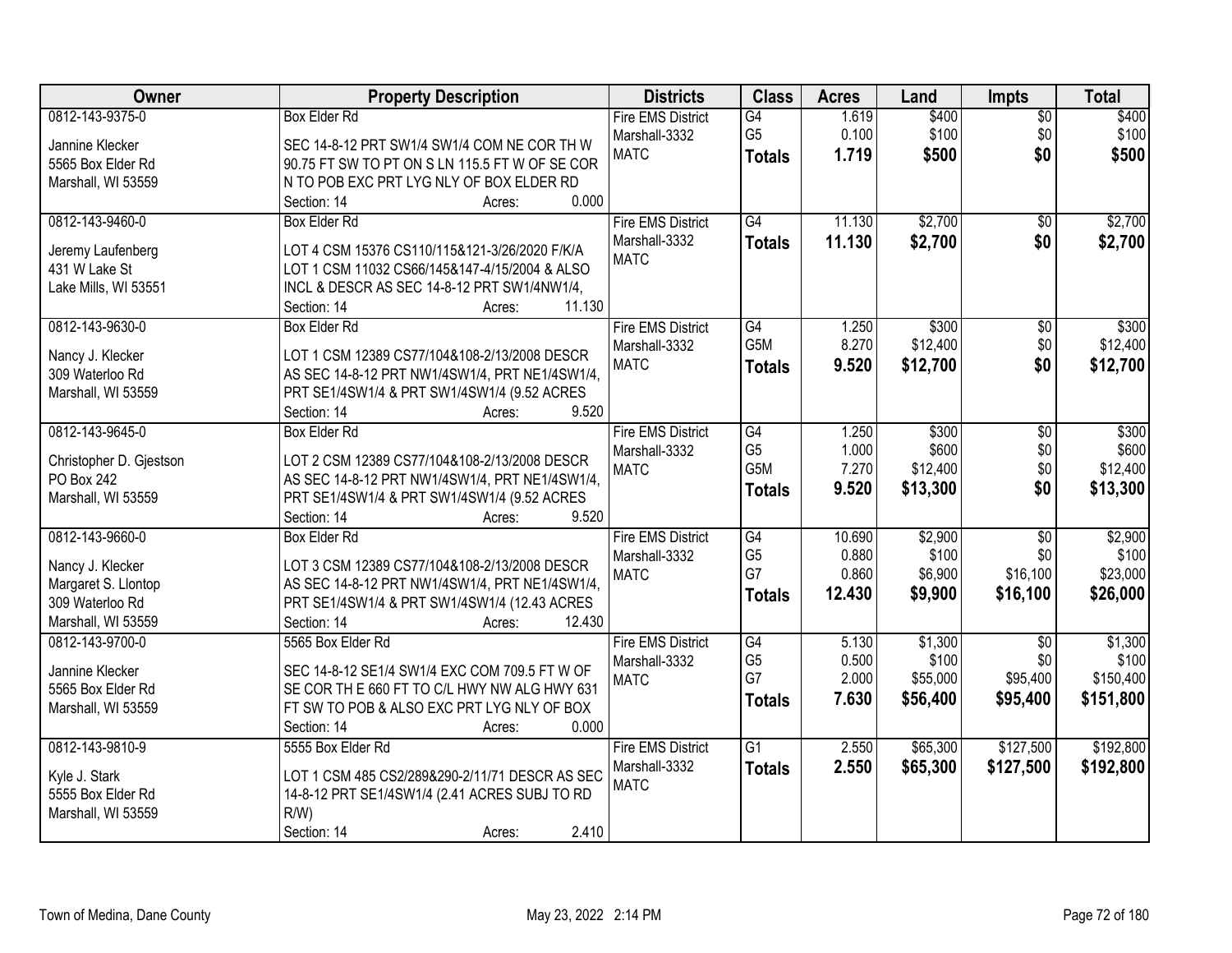| Owner                                                                          | <b>Property Description</b>                                                                                                                                                           | <b>Districts</b>                                         | <b>Class</b>                    | <b>Acres</b>            | Land                    | <b>Impts</b>                  | <b>Total</b>            |
|--------------------------------------------------------------------------------|---------------------------------------------------------------------------------------------------------------------------------------------------------------------------------------|----------------------------------------------------------|---------------------------------|-------------------------|-------------------------|-------------------------------|-------------------------|
| 0812-144-8030-0<br>5679 Cherry Lane LLC                                        | Cherry Ln<br>SEC 14-8-12 PRT NE1/4SE1/4 DESCR AS COM AT                                                                                                                               | <b>Fire EMS District</b><br>Marshall-3332<br><b>MATC</b> | G4<br>G <sub>5</sub>            | 2.600<br>0.240<br>2.840 | \$700<br>\$100<br>\$800 | $\overline{$0}$<br>\$0<br>\$0 | \$700<br>\$100<br>\$800 |
| PO Box 2629                                                                    | E1/4 COR SD SEC 14 TH N89DEG12'18"W TO W R/W                                                                                                                                          |                                                          | <b>Totals</b>                   |                         |                         |                               |                         |
| Addison, TX 75001                                                              | LN OF CHERRY LN 33.03 FT & POB TH<br>0.000<br>Section: 14<br>Acres:                                                                                                                   |                                                          |                                 |                         |                         |                               |                         |
| 0812-144-8420-0                                                                | 5635 Cherry Ln                                                                                                                                                                        | <b>Fire EMS District</b><br>Marshall-3332                | X4<br><b>Totals</b>             | 19.130<br>19.130        | $\overline{50}$<br>\$0  | $\overline{50}$<br>\$0        | \$0<br>\$0              |
| Enbridge Energy Limited Partnership<br>119 N 25th St E                         | LOT 1 CSM 15313 CS109/210&215-12/19/2019 DESCR<br>AS SEC 14-8-12 PRT NE1/4SE1/4, PRT SE1/4SE1/4 &                                                                                     | <b>MATC</b>                                              |                                 |                         |                         |                               |                         |
| Superior, WI 54880                                                             | SEC 23-8-12 PRT NE1/4NE1/4 (19.130 ACRES TO C/L<br>19.130<br>Section: 14<br>Acres:                                                                                                    |                                                          |                                 |                         |                         |                               |                         |
| 0812-144-8460-0                                                                |                                                                                                                                                                                       | <b>Fire EMS District</b>                                 | X4                              | 8.735                   | $\overline{50}$         | $\sqrt[6]{}$                  | $\overline{30}$         |
| Wisconsin Electric Power Co<br>231 W Michigan St<br>Milwaukee, WI 53201        | LOT 2 CSM 15313 CS109/210&215-12/19/2019 DESCR<br>AS SEC 14-8-12 PRT NE1/4SE1/4, PRT SE1/4SE1/4 &<br>SEC 23-8-12 PRT NE1/4NE1/4 (8.735 ACRES TO C/L<br>8.735<br>Section: 14<br>Acres: | Marshall-3332<br><b>MATC</b>                             | <b>Totals</b>                   | 8.735                   | \$0                     | \$0                           | \$0                     |
| 0812-144-8502-0                                                                | <b>Box Elder Rd</b>                                                                                                                                                                   | <b>Fire EMS District</b>                                 | $\overline{G4}$                 | 81.000                  | \$20,700                | \$0                           | \$20,700                |
| Rodney W. Hebel<br>6241 State Hwy 73<br>Marshall, WI 53559                     | SEC 14-8-12 PRT SE1/4SW1/4, PRT NE1/4SW1/4, PRT<br>NW1/4SE1/4 & PRT SW1/4SE1/4 DESCR AS BEG AT<br>S1/4 COR OF SD SEC 14 TH S85DEG58'16"W 49.50 FT                                     | Marshall-3332<br><b>MATC</b>                             | G <sub>5</sub><br><b>Totals</b> | 0.860<br>81.860         | \$100<br>\$20,800       | \$0<br>\$0                    | \$100<br>\$20,800       |
|                                                                                | 81.860<br>Section: 14<br>Acres:                                                                                                                                                       |                                                          |                                 |                         |                         |                               |                         |
| 0812-144-8811-9                                                                | <b>Box Elder Rd</b>                                                                                                                                                                   | <b>Fire EMS District</b>                                 | G4                              | 55.000                  | \$13,900                | \$0                           | \$13,900                |
| Ronald A. Jacobson<br>Leola M. Foti<br>5529 Box Elder Rd<br>Marshall, WI 53559 | SEC 14-8-12 PRT SE1/4 & SEC 23-8-12 PRT<br>NE1/4NE1/4 & PRT NW1/4NE1/4 DESCR AS COM E1/4<br>SEC 14 TH ALG N LN SD SE1/4 SEC 14<br>55.640<br>Section: 14<br>Acres:                     | Marshall-3332<br><b>MATC</b>                             | G <sub>5</sub><br><b>Totals</b> | 0.640<br>55.640         | \$100<br>\$14,000       | \$0<br>\$0                    | \$100<br>\$14,000       |
| 0812-144-9171-2                                                                | <b>Box Elder Rd</b>                                                                                                                                                                   | <b>Fire EMS District</b>                                 | $\overline{G4}$                 | 20.850                  | \$5,600                 | $\overline{$0}$               | \$5,600                 |
| Ronald A. Jacobson<br>Leola M. Foti<br>5529 Box Elder Rd                       | SEC 14-8-12 PRT SW1/4SE1/4 & SEC 23-8-12 PRT<br>NW1/4NE1/4 DESCR AS COM S1/4 COR SEC 14 TH<br>S3DEG41'54"W ALG W LN NE1/4 SEC 23 14.10 FT TO                                          | Marshall-3332<br><b>MATC</b>                             | G <sub>5</sub><br><b>Totals</b> | 0.750<br>21.600         | \$100<br>\$5,700        | \$0<br>\$0                    | \$100<br>\$5,700        |
| Marshall, WI 53559<br>0812-144-9840-0                                          | 21.600<br>Section: 14<br>Acres:                                                                                                                                                       | <b>Fire EMS District</b>                                 | X4                              | 13.040                  | $\overline{50}$         | $\overline{30}$               | $\overline{50}$         |
| Wisconsin Electric Power Co<br>231 W Michigan St<br>Milwaukee, WI 53201        | LOT 3 CSM 15313 CS109/210&215-12/19/2019 DESCR<br>AS SEC 14-8-12 PRT NE1/4SE1/4, PRT SE1/4SE1/4 &<br>SEC 23-8-12 PRT NE1/4NE1/4 (13.040 ACRES)<br>13.040<br>Section: 14<br>Acres:     | Marshall-3332<br><b>MATC</b>                             | <b>Totals</b>                   | 13.040                  | \$0                     | \$0                           | \$0                     |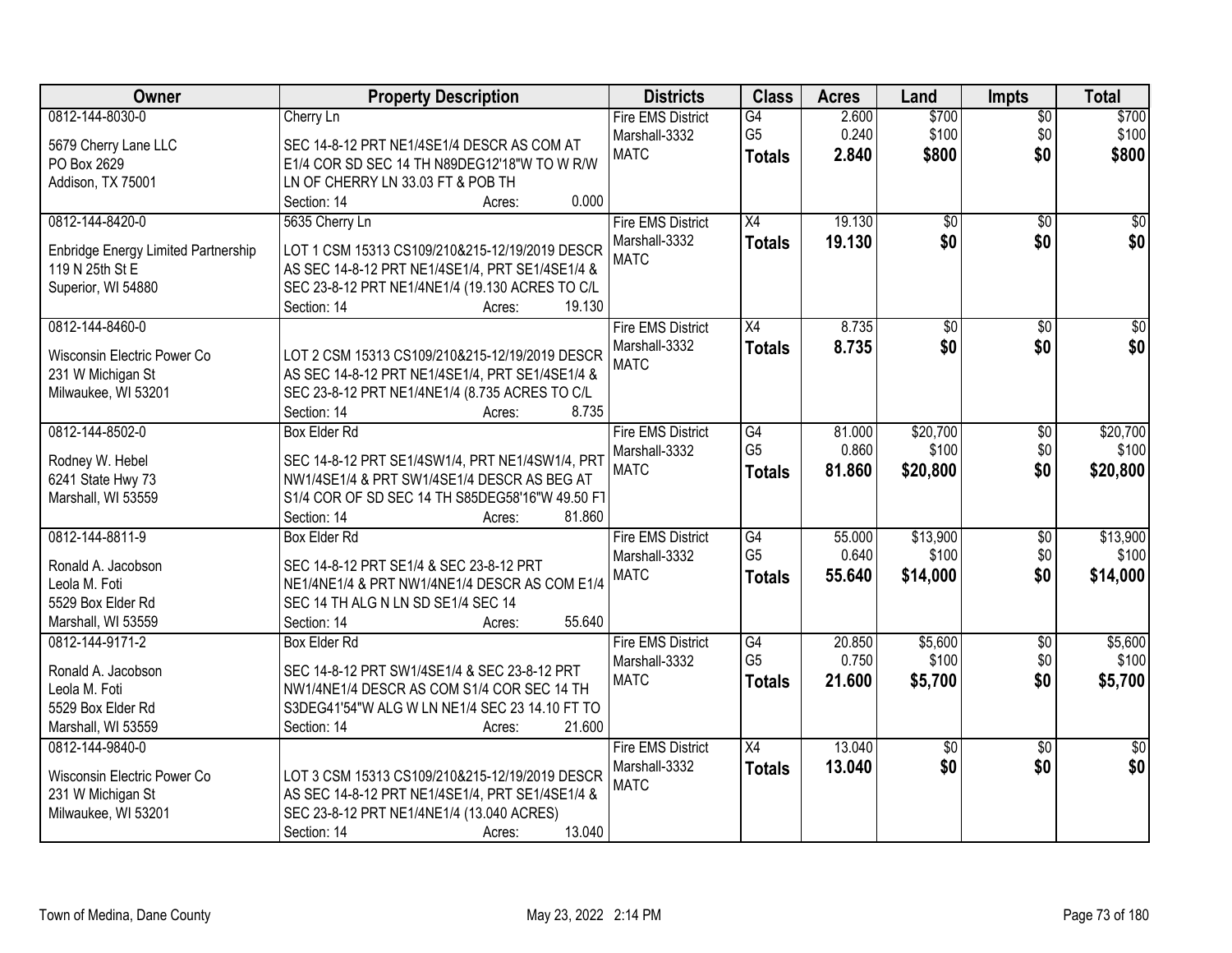| 0812-144-9865-0<br>2.434<br>$\overline{50}$<br><b>Fire EMS District</b><br>X4<br>$\overline{50}$<br>2.434<br>\$0<br>\$0<br>Marshall-3332<br><b>Totals</b><br>LOT 4 CSM 15313 CS109/210&215-12/19/2019 DESCR<br>Wisconsin Electric Power Co<br><b>MATC</b><br>AS SEC 14-8-12 PRT NE1/4SE1/4, PRT SE1/4SE1/4 &<br>231 W Michigan St | \$0<br>\$0      |
|-----------------------------------------------------------------------------------------------------------------------------------------------------------------------------------------------------------------------------------------------------------------------------------------------------------------------------------|-----------------|
|                                                                                                                                                                                                                                                                                                                                   |                 |
|                                                                                                                                                                                                                                                                                                                                   |                 |
|                                                                                                                                                                                                                                                                                                                                   |                 |
| Milwaukee, WI 53201<br>SEC 23-8-12 PRT NE1/4NE1/4 (2.434 ACRES)                                                                                                                                                                                                                                                                   |                 |
| 2.434<br>Section: 14<br>Acres:                                                                                                                                                                                                                                                                                                    |                 |
| 0812-151-8051-0<br><b>Fire EMS District</b><br>G4<br>\$1,500<br>Waterloo Rd<br>6.000<br>\$0                                                                                                                                                                                                                                       | \$1,500         |
| 3.334<br>X4<br>\$0<br>\$0<br>Marshall-3332<br>St Marys Cemetery Association<br>LOT 1 CSM 12863 CS81/284&286-2/24/2010 DESCR                                                                                                                                                                                                       | \$0             |
| \$0<br><b>MATC</b><br>9.334<br>\$1,500<br><b>Totals</b><br>568 Riverview<br>AS SEC 15-8-12 PRT NE1/4NE1/4 EXC 1ST ADDN TO                                                                                                                                                                                                         | \$1,500         |
| Marshall, WI 53559<br>ST MARY'S CEMETERY                                                                                                                                                                                                                                                                                          |                 |
| 0.000<br>Section: 15<br>Acres:                                                                                                                                                                                                                                                                                                    |                 |
| 0812-151-8075-0<br>0.367<br><b>Fire EMS District</b><br>$\overline{X4}$<br>$\overline{50}$<br>W Karem Dr<br>$\sqrt[6]{}$                                                                                                                                                                                                          | $\overline{30}$ |
| \$0<br>\$0<br>Marshall-3332<br>0.367<br><b>Totals</b><br>SEC 15-8-12 PRT NE1/4NE1/4 COM AT NE COR OF<br>St Marys Cemetery Association                                                                                                                                                                                             | \$0             |
| <b>MATC</b><br>568 Riverview<br>SD SEC 15 TH ALG N LN OF SD NE1/4                                                                                                                                                                                                                                                                 |                 |
| S87DEG53'57"W 546.43 FT TH S01DEG21'25"E 578.99<br>Marshall, WI 53559                                                                                                                                                                                                                                                             |                 |
| 0.342<br>Section: 15<br>Acres:                                                                                                                                                                                                                                                                                                    |                 |
| 0812-151-8327-0<br><b>Fire EMS District</b><br>$\overline{G1}$<br>\$20,600<br>\$50,800<br>539 Karem Dr<br>0.281                                                                                                                                                                                                                   | \$71,400        |
| 0.281<br>Marshall-3332<br>\$20,600<br>\$50,800<br><b>Totals</b>                                                                                                                                                                                                                                                                   | \$71,400        |
| Bailey Farms Properties, LLC<br>LOT 1 CSM 10043 CS58/291&296-5/11/2001 F/K/A LOT<br><b>MATC</b>                                                                                                                                                                                                                                   |                 |
| 3180 Bailey Rd<br>3 CSM 9594 CS55/92&95-2/3/2000 & ALSO F/K/A LOTS                                                                                                                                                                                                                                                                |                 |
| Sun Prairie, WI 53590<br>1 & 2 CSM 4604 CS20/134&135-3/21/85 & F/K/A PRT                                                                                                                                                                                                                                                          |                 |
| 0.281<br>Section: 15<br>Acres:                                                                                                                                                                                                                                                                                                    |                 |
| $\overline{G3}$<br>2.897<br>0812-151-8335-0<br>$\overline{50}$<br>\$0<br>549 Karem Dr<br><b>Fire EMS District</b>                                                                                                                                                                                                                 | $\overline{50}$ |
| \$0<br>2.897<br>\$0<br>Marshall-3332<br><b>Totals</b><br>Bailey Farms Properties, LLC<br>LOT 2 CSM 10043 CS58/291&296-5/11/2001 F/K/A LOT                                                                                                                                                                                         | \$0             |
| <b>MATC</b><br>3180 Bailey Rd<br>3 CSM 9594 CS55/92&95-2/3/2000 & ALSO F/K/A LOTS                                                                                                                                                                                                                                                 |                 |
| Sun Prairie, WI 53590<br>1 & 2 CSM 4604 CS20/134&135-3/21/85 DESCR AS                                                                                                                                                                                                                                                             |                 |
| 0.000<br>Section: 15<br>Acres:                                                                                                                                                                                                                                                                                                    |                 |
| 0812-151-8390-0<br>$\overline{G1}$<br>\$46,100<br>\$124,400<br><b>Fire EMS District</b><br>0.768<br>537 Karem Dr                                                                                                                                                                                                                  | \$170,500       |
| Marshall-3332<br>0.768<br>\$46,100<br>\$124,400<br><b>Totals</b><br>Bailey Farms Properties, LLC<br>LOT 3 CSM 4604 CS20/134&135 R6605/9-3/21/85                                                                                                                                                                                   | \$170,500       |
| <b>MATC</b><br>3180 Bailey Rd<br>DESCR AS SEC 15-8-12 PRT E1/2 NE1/4 33,474 SQ                                                                                                                                                                                                                                                    |                 |
| Sun Prairie, WI 53590<br>FT.                                                                                                                                                                                                                                                                                                      |                 |
| Section: 15<br>0.768<br>Acres:                                                                                                                                                                                                                                                                                                    |                 |
| \$152,500<br>0812-151-8411-4<br>$\overline{G1}$<br>\$53,500<br>534 Karem Dr<br><b>Fire EMS District</b><br>1.854                                                                                                                                                                                                                  | \$206,000       |
| 1.854<br>Marshall-3332<br>\$53,500<br>\$152,500<br><b>Totals</b><br>LOT 1 CSM 8483 CS46/170&171-2/12/97 F/K/A LOTS 1<br>Bailey Farms Properties, LLC                                                                                                                                                                              | \$206,000       |
| <b>MATC</b><br>& 2 CSM 8374 CS45/217&218-10/15/96 F/K/A LOTS 2 &<br>3180 Bailey Rd                                                                                                                                                                                                                                                |                 |
| Sun Prairie, WI 53590<br>3 CSM 6939 CS34/310&311-11/20/92 F/K/A LOTS1, 2 &                                                                                                                                                                                                                                                        |                 |
| 1.854<br>Section: 15<br>Acres:                                                                                                                                                                                                                                                                                                    |                 |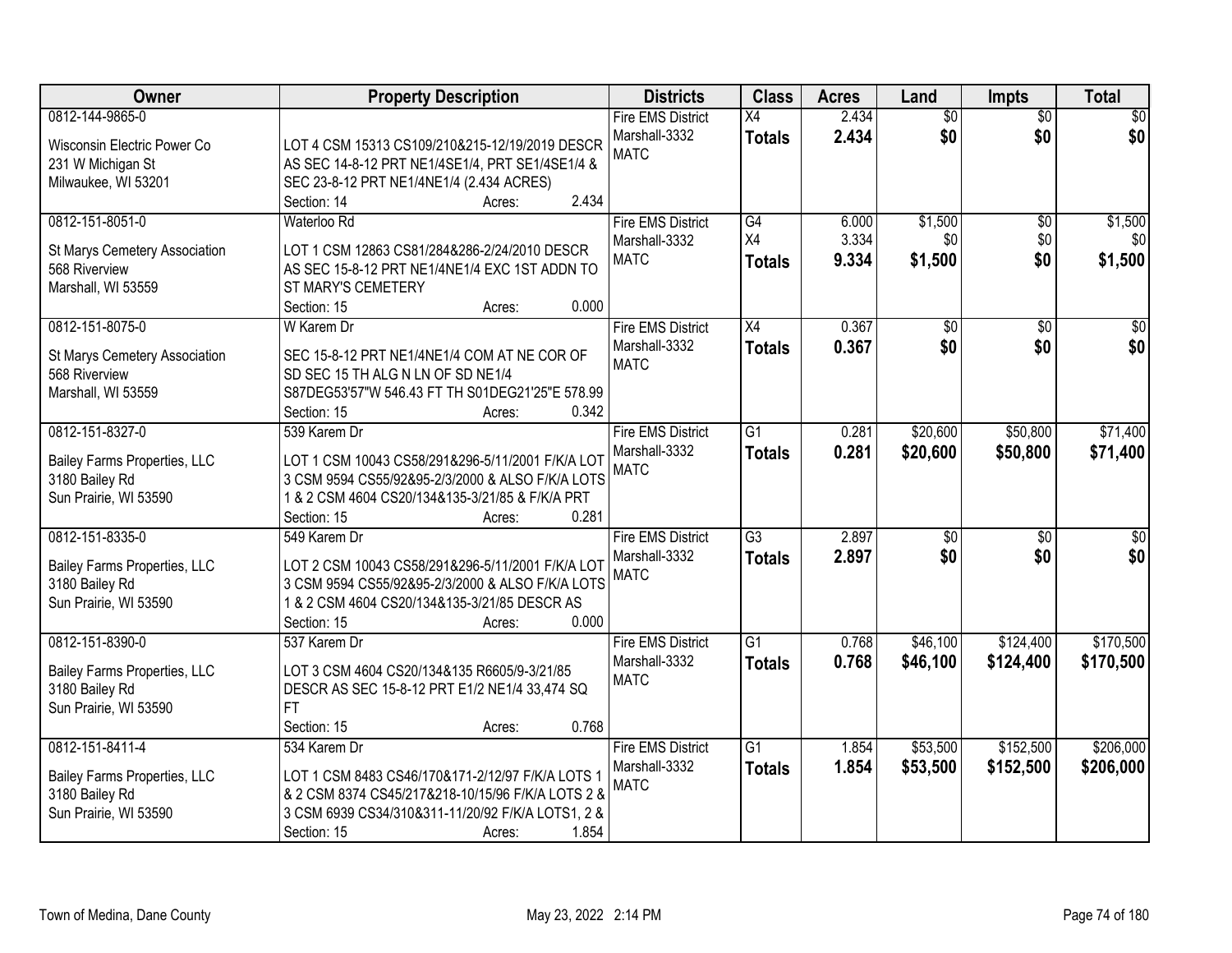| Owner                                       | <b>Property Description</b>                                                         | <b>Districts</b>         | <b>Class</b>    | <b>Acres</b> | Land     | <b>Impts</b>    | <b>Total</b> |
|---------------------------------------------|-------------------------------------------------------------------------------------|--------------------------|-----------------|--------------|----------|-----------------|--------------|
| 0812-151-8421-2                             | 533 Waterloo Rd                                                                     | <b>Fire EMS District</b> | G2              | 0.623        | \$41,200 | \$10,900        | \$52,100     |
| Boyer Enterprises, LLC                      | LOT 2 CSM 8483 CS46/170&171-2/12/97 F/K/A LOTS 1                                    | Marshall-3332            | <b>Totals</b>   | 0.623        | \$41,200 | \$10,900        | \$52,100     |
| 6302 Milwaukee St                           | & 2 CSM 8374 CS45/217&218-10/15/96 F/K/A LOTS 2 &                                   | <b>MATC</b>              |                 |              |          |                 |              |
| Madison, WI 53718                           | 3 CSM 6939 CS34/310&311-11/20/92 F/K/A LOTS 1, 2 8                                  |                          |                 |              |          |                 |              |
|                                             | 0.623<br>Section: 15<br>Acres:                                                      |                          |                 |              |          |                 |              |
| 0812-151-8431-0                             | 531 Waterloo Rd                                                                     | <b>Fire EMS District</b> | G2              | 2.165        | \$47,200 | \$192,000       | \$239,200    |
| Bailey Farms Properties, LLC                | LOT 3 CSM 8483 CS46/170&171-2/12/97 F/K/A LOTS 1                                    | Marshall-3332            | <b>Totals</b>   | 2.165        | \$47,200 | \$192,000       | \$239,200    |
| 3180 Bailey Rd                              | & 2 CSM 8374 CS45/217&218-10/15/96 F/K/A LOTS 2 &                                   | <b>MATC</b>              |                 |              |          |                 |              |
| Sun Prairie, WI 53590                       | 3 CSM 6939 CS34/310&311-11/20/92 F/K/A LOTS1, 2 &                                   |                          |                 |              |          |                 |              |
|                                             | 2.165<br>Section: 15<br>Acres:                                                      |                          |                 |              |          |                 |              |
| 0812-151-8461-4                             | 526 Karem Dr                                                                        | <b>Fire EMS District</b> | $\overline{G1}$ | 0.590        | \$39,900 | \$109,100       | \$149,000    |
|                                             |                                                                                     | Marshall-3332            | <b>Totals</b>   | 0.590        | \$39,900 | \$109,100       | \$149,000    |
| Sylvester Blibo                             | LOT 3 CSM 6584 CS32/184&185 R17097/50-11/7/91                                       | <b>MATC</b>              |                 |              |          |                 |              |
| Ruth Blibo                                  | F/K/A LOTS 1, 2, 3 & 4 CSM 4605                                                     |                          |                 |              |          |                 |              |
| 501 S Page St                               | CS20/136&137-3/21/85 DESCR AS SEC 15-8-12 PRT                                       |                          |                 |              |          |                 |              |
| Stoughton, WI 53589                         | 0.590<br>Section: 15<br>Acres:                                                      |                          |                 |              |          |                 |              |
| 0812-151-8486-5                             | 529 Waterloo Rd                                                                     | <b>Fire EMS District</b> | $\overline{G1}$ | 0.624        | \$41,200 | \$203,400       | \$244,600    |
| George P. Boyer Jr                          | LOT 2 CSM 6757 CS33/302&303-6/9/92 F/K/A LOTS 1 8                                   | Marshall-3332            | <b>Totals</b>   | 0.624        | \$41,200 | \$203,400       | \$244,600    |
| Sarah Boyer                                 | 2 CSM 6584 CS32/184&185-11/7/91 F/K/A LOTS 1, 2, 3                                  | <b>MATC</b>              |                 |              |          |                 |              |
| 6302 Milwaukee St                           | & 4 CSM 4605 CS20/136&137-3/21/85 DESCR AS SEC                                      |                          |                 |              |          |                 |              |
| Madison, WI 53718                           | 0.624<br>Section: 15<br>Acres:                                                      |                          |                 |              |          |                 |              |
| 0812-151-8492-7                             | 525 Waterloo Rd                                                                     | <b>Fire EMS District</b> | $\overline{G1}$ | 1.134        | \$49,700 | \$180,300       | \$230,000    |
|                                             |                                                                                     | Marshall-3332            | <b>Totals</b>   | 1.134        | \$49,700 | \$180,300       | \$230,000    |
| Boyer Enterprises, LLC<br>6302 Milwaukee St | LOT 1 CSM 6939 CS34/310&311-11/20/92 F/K/A LOTS                                     | <b>MATC</b>              |                 |              |          |                 |              |
|                                             | 1, 2, 4 & PRT OF LOT 3 CSM 6584<br>CS32/184&185-11/7/91 & F/K/A LOTS 1 & 3 CSM 6757 |                          |                 |              |          |                 |              |
| Madison, WI 53718                           | 1.134<br>Section: 15<br>Acres:                                                      |                          |                 |              |          |                 |              |
| 0812-151-8498-1                             | 524 Karem Dr                                                                        | <b>Fire EMS District</b> | $\overline{G1}$ | 0.590        | \$39,900 | \$53,900        | \$93,800     |
|                                             |                                                                                     | Marshall-3332            |                 | 0.590        | \$39,900 | \$53,900        | \$93,800     |
| Bailey Farms Properties, LLC                | LOT 4 CSM 6939 CS34/310&311 R20985/9-11/20/92                                       | <b>MATC</b>              | <b>Totals</b>   |              |          |                 |              |
| 3180 Bailey Rd                              | F/K/A LOTS 1, 2, 4 & PRT OF LOT 3 CSM 6584                                          |                          |                 |              |          |                 |              |
| Sun Prairie, WI 53590                       | CS32/184&185-11/7/91 & F/K/A LOTS 1 & 3 CSM 6757                                    |                          |                 |              |          |                 |              |
|                                             | 0.590<br>Section: 15<br>Acres:                                                      |                          |                 |              |          |                 |              |
| 0812-151-8521-1                             | State Highway 19                                                                    | <b>Fire EMS District</b> | G4              | 7.300        | \$1,400  | $\overline{30}$ | \$1,400      |
| James Herman Family Partnership             | SEC 15-8-12 NW1/4NE1/4 EXC COM S56DEGE 874.6                                        | Marshall-3332            | G <sub>5</sub>  | 1.369        | \$800    | \$0             | \$800        |
| 349 Maple Heights Rd                        | FT FR INTERS C/L HWY 19 & HWY 73 TH N56DEGW                                         | <b>MATC</b>              | <b>Totals</b>   | 8.669        | \$2,200  | \$0             | \$2,200      |
| Marshall, WI 53559                          | TO INTERS HWY 19 & W LN TH N TO NW COR TH                                           |                          |                 |              |          |                 |              |
|                                             | 5.500<br>Section: 15<br>Acres:                                                      |                          |                 |              |          |                 |              |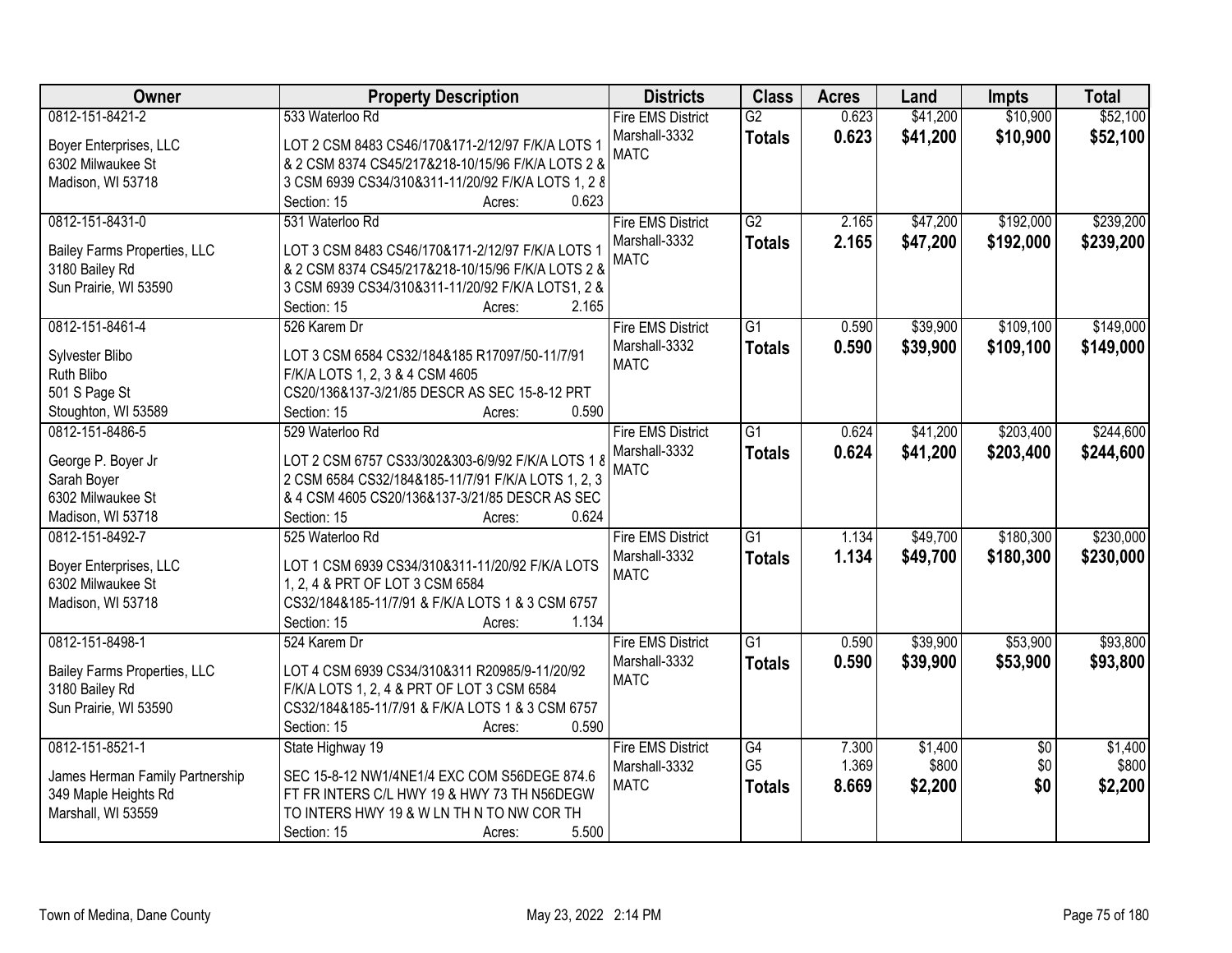| Owner                           | <b>Property Description</b>                        | <b>Districts</b>         | <b>Class</b>    | <b>Acres</b> | Land            | <b>Impts</b>    | <b>Total</b> |
|---------------------------------|----------------------------------------------------|--------------------------|-----------------|--------------|-----------------|-----------------|--------------|
| 0812-151-8796-0                 | 634 State Highway 19                               | <b>Fire EMS District</b> | X4              | 0.000        | $\overline{50}$ | $\overline{50}$ | \$0          |
| Medina, Town of                 | SEC 15-8-12 PRT NW1/4NE1/4 COM N1/4 COR SEC 15     | Marshall-3332            | <b>Totals</b>   | 0.000        | \$0             | \$0             | \$0          |
| c/o Clerk                       | TH S00DEG55'E 792 FT TO C/L STH 19 TH              | <b>MATC</b>              |                 |              |                 |                 |              |
| PO Box 37                       | S57DEG20'E 446 FT TO POB TH N32DEG40'E 259.5       |                          |                 |              |                 |                 |              |
| Marshall, WI 53559-0037         | 0.000<br>Section: 15<br>Acres:                     |                          |                 |              |                 |                 |              |
| 0812-151-9010-7                 | <b>Box Elder Rd</b>                                | <b>Fire EMS District</b> | G4              | 3.500        | \$600           | \$0             | \$600        |
|                                 |                                                    | Marshall-3332            | G <sub>5</sub>  | 3.000        | \$900           | \$0             | \$900        |
| James Herman Family Partnership | SEC 15-8-12 SW1/4NE1/4 EXC CEMETERY EXC CSM        | <b>MATC</b>              | <b>Totals</b>   | 6.500        | \$1,500         | \$0             | \$1,500      |
| 349 Maple Heights Rd            | 4686 EXC CSM 4906 & EXC R29826/47                  |                          |                 |              |                 |                 |              |
| Marshall, WI 53559              |                                                    |                          |                 |              |                 |                 |              |
|                                 | 6.500<br>Section: 15<br>Acres:                     |                          |                 |              |                 |                 |              |
| 0812-151-9045-6                 | <b>Box Elder Rd</b>                                | <b>Fire EMS District</b> | $\overline{G5}$ | 1.210        | \$1,100         | $\sqrt[6]{}$    | \$1,100      |
| James Herman Family Partnership | LOT 4 CSM 4906 CS22/15&16 R8002/88-4/15/86         | Marshall-3332            | <b>Totals</b>   | 1.210        | \$1,100         | \$0             | \$1,100      |
| 349 Maple Heights Rd            | DESCR AS SEC 15-8-12 PRT NW1/4NE1/4 &              | <b>MATC</b>              |                 |              |                 |                 |              |
| Marshall, WI 53559              | SW1/4NE1/4 1.21 ACRES                              |                          |                 |              |                 |                 |              |
|                                 | 1.210<br>Section: 15<br>Acres:                     |                          |                 |              |                 |                 |              |
| 0812-151-9055-4                 | <b>Box Elder Rd</b>                                | <b>Fire EMS District</b> | $\overline{X4}$ | 2.000        | $\overline{50}$ | $\sqrt[6]{3}$   | $\sqrt{50}$  |
|                                 |                                                    | Marshall-3332            | <b>Totals</b>   | 2.000        | \$0             | \$0             | \$0          |
| Medina Cemetery Association     | LOT 3 CSM 4906 CS22/15&16 R8002/88-4/15/86         | <b>MATC</b>              |                 |              |                 |                 |              |
| c/o Thomas Bergholz             | DESCR AS SEC 15-8-12 PRT NW1/4NE1/4 &              |                          |                 |              |                 |                 |              |
| 215 W Main St                   | SW1/4NE1/4 (2.00 ACRES)                            |                          |                 |              |                 |                 |              |
| Marshall, WI 53559              | 2.000<br>Section: 15<br>Acres:                     |                          |                 |              |                 |                 |              |
| 0812-151-9060-7                 | State Highway 19                                   | <b>Fire EMS District</b> | $\overline{X4}$ | 4.705        | $\overline{50}$ | \$0             | $\sqrt{50}$  |
| Medina Cemetery Association     | SEC 15-8-12 PRT W1/2 NE1/4 DESCR AS COM N1/4       | Marshall-3332            | <b>Totals</b>   | 4.705        | \$0             | \$0             | \$0          |
| c/o Thomas Bergholz             | COR SEC 15 TH S1DEG45'W 799.92 FT TH               | <b>MATC</b>              |                 |              |                 |                 |              |
| 215 W Main St                   | S54DEG10'E ALG C/L HWY 754.9 FT TO POB TH          |                          |                 |              |                 |                 |              |
| Marshall, WI 53559              | 0.000<br>Section: 15<br>Acres:                     |                          |                 |              |                 |                 |              |
| 0812-151-9190-0                 | <b>Box Elder Rd</b>                                | <b>Fire EMS District</b> | $\overline{G4}$ | 2.120        | \$300           | $\overline{50}$ | \$300        |
|                                 |                                                    | Marshall-3332            | <b>Totals</b>   | 2.120        | \$300           | \$0             | \$300        |
| Klompmaker Property LLC         | LOT 1 CSM 10906 CS65/155&156-11/7/2003 F/K/A PRT   | <b>MATC</b>              |                 |              |                 |                 |              |
| Darrell A. Klompmaker           | OF LOT 2 CSM 4906 CS22/15&16 R8002/88-4/15/86      |                          |                 |              |                 |                 |              |
| 5675 Box Elder Rd               | DESCR AS SEC 15-8-12 PRT SW1/4NE1/4 (2.12<br>2.120 |                          |                 |              |                 |                 |              |
| Marshall, WI 53559              | Section: 15<br>Acres:                              |                          |                 |              |                 |                 |              |
| 0812-151-9206-0                 | <b>Box Elder Rd</b>                                | <b>Fire EMS District</b> | G4              | 12.830       | \$2,100         | $\overline{30}$ | \$2,100      |
| Klompmaker Property LLC         | LOT 2 CSM 10906 CS65/155&156-11/7/2003 F/K/A LOT   | Marshall-3332            | <b>Totals</b>   | 12.830       | \$2,100         | \$0             | \$2,100      |
| Darrell A. Klompmaker           | 2 CSM 4906 CS22/15&16 R8002/88-4/15/86 DESCR AS    | <b>MATC</b>              |                 |              |                 |                 |              |
| 5675 Box Elder Rd               | SEC 15-8-12 PRT SW1/4NE1/4 EXC PRT ANNEXED         |                          |                 |              |                 |                 |              |
| Marshall, WI 53559              | 0.000<br>Section: 15<br>Acres:                     |                          |                 |              |                 |                 |              |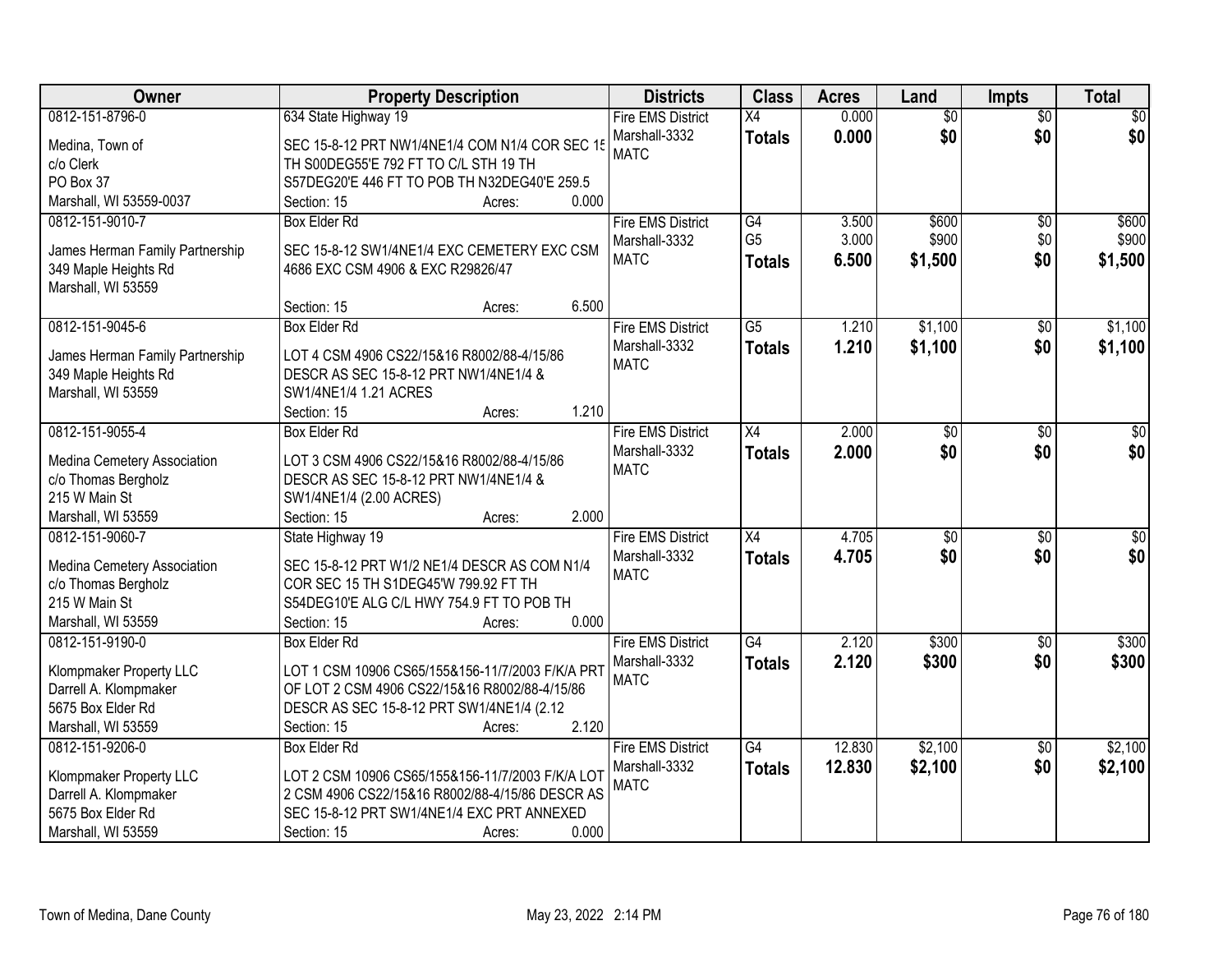| Owner                           | <b>Property Description</b>                      | <b>Districts</b>         | <b>Class</b>    | <b>Acres</b> | Land      | Impts           | <b>Total</b> |
|---------------------------------|--------------------------------------------------|--------------------------|-----------------|--------------|-----------|-----------------|--------------|
| 0812-151-9330-0                 | 5675 Box Elder Rd                                | <b>Fire EMS District</b> | G4              | 1.000        | \$300     | $\overline{50}$ | \$300        |
| Klompmaker Property LLC         | LOT 1 CSM 4686 CS20/283 R6918/43-6/21/85 DESCR   | Marshall-3332            | G7              | 0.970        | \$7,800   | \$2,500         | \$10,300     |
| Darrell A. Klompmaker           | AS SEC 15-8-12 PRT NW1/4SE1/4 & SW1/4NE1/4       | <b>MATC</b>              | <b>Totals</b>   | 1.970        | \$8,100   | \$2,500         | \$10,600     |
| 5675 Box Elder Rd               | (1.970 ACRES)                                    |                          |                 |              |           |                 |              |
| Marshall, WI 53559              | 1.970<br>Section: 15<br>Acres:                   |                          |                 |              |           |                 |              |
| 0812-151-9640-5                 | State Highway 19                                 | <b>Fire EMS District</b> | G4              | 12.000       | \$2,000   | \$0             | \$2,000      |
|                                 |                                                  | Marshall-3332            | G <sub>5</sub>  | 3.570        | \$2,200   | \$0             | \$2,200      |
| James Herman Family Partnership | SEC 15-8-12 SE1/4NE1/4 EXC E 574.2 FT OF N 134.2 | <b>MATC</b>              | <b>Totals</b>   | 15.570       | \$4,200   | \$0             | \$4,200      |
| 349 Maple Heights Rd            | FT ALGO EXC LYG SE OF C/L WATERLOO CREEK &       |                          |                 |              |           |                 |              |
| Marshall, WI 53559              | EXC R29826/47                                    |                          |                 |              |           |                 |              |
|                                 | 26.000<br>Section: 15<br>Acres:                  |                          |                 |              |           |                 |              |
| 0812-151-9770-8                 | <b>Box Elder Rd</b>                              | <b>Fire EMS District</b> | $\overline{G1}$ | 1.630        | \$8,200   | $\overline{50}$ | \$8,200      |
| Nancy L. Alt et al              | SEC 15-8-12 PRT SE1/4 NE1/4 LYG SE OF C/L CRK 2A | Marshall-3332            | <b>Totals</b>   | 1.630        | \$8,200   | \$0             | \$8,200      |
| 5668 Box Elder Rd               | M/L IN SW COR COM CTR CRK AT SW COR TH E 500     | <b>MATC</b>              |                 |              |           |                 |              |
| Marshall, WI 53559              | FT N 220 FT W TO CTR CRK TH ALG CRK TO POB       |                          |                 |              |           |                 |              |
|                                 | 2.000<br>Section: 15<br>Acres:                   |                          |                 |              |           |                 |              |
| 0812-151-9810-9                 | 5640 Box Elder Rd                                | <b>Fire EMS District</b> | G1              | 3.000        | \$85,000  | \$292,600       | \$377,600    |
|                                 |                                                  | Marshall-3332            | G <sub>6</sub>  | 10.900       | \$41,400  | \$0             | \$41,400     |
| Philip Schmidt                  | SEC 15-8-12 PRT SE1/4 NE1/4 LYG SE OF C/L        | <b>MATC</b>              | <b>Totals</b>   | 13.900       | \$126,400 | \$292,600       | \$419,000    |
| Ann C. Neder                    | WATERLOO CREEK EXC 2 ACRES PCL IN SW COR         |                          |                 |              |           |                 |              |
| 5640 Box Elder Rd               | <b>THF</b>                                       |                          |                 |              |           |                 |              |
| Marshall, WI 53559              | 12.000<br>Section: 15<br>Acres:                  |                          |                 |              |           |                 |              |
| 0812-153-8000-9                 | State Highway 73                                 | <b>Fire EMS District</b> | $\overline{G4}$ | 11.700       | \$2,800   | $\overline{60}$ | \$2,800      |
| Scheel Income Tr, George D      | SEC 15-8-12 NE1/4 SW1/4 SUBJ TO CONSERVATION     | Marshall-3332            | G <sub>5</sub>  | 28.200       | \$14,000  | \$0             | \$14,000     |
| 5676 State Highway 73           | & ACCESS ESMTS IN DOC 4685296                    | <b>MATC</b>              | <b>Totals</b>   | 39.900       | \$16,800  | \$0             | \$16,800     |
| Marshall, WI 53559              |                                                  |                          |                 |              |           |                 |              |
|                                 | 39.900<br>Section: 15<br>Acres:                  |                          |                 |              |           |                 |              |
| 0812-153-8501-0                 | 5676 State Highway 73                            | <b>Fire EMS District</b> | G4              | 32.108       | \$7,800   | $\sqrt{6}$      | \$7,800      |
|                                 |                                                  | Marshall-3332            | G <sub>5</sub>  | 1.000        | \$100     | \$0             | \$100        |
| Scheel Income Tr, George D      | SEC 15-8-12 NW1/4 SW1/4 EXC TO WI DOT IN         | <b>MATC</b>              | G7              | 3.000        | \$65,000  | \$399,000       | \$464,000    |
| 5676 State Highway 73           | R23543/9 & EXC CSM 10910 ALSO SUBJ TO TEMP       |                          | <b>Totals</b>   | 36.108       | \$72,900  | \$399,000       | \$471,900    |
| Marshall, WI 53559              | ESMT IN DOC 3935856 ALSO SUBJ TO                 |                          |                 |              |           |                 |              |
|                                 | 0.000<br>Section: 15<br>Acres:                   |                          |                 |              |           |                 |              |
| 0812-153-9001-0                 | State Highway 73                                 | <b>Fire EMS District</b> | $\overline{G4}$ | 18.718       | \$4,600   | $\overline{30}$ | \$4,600      |
| Scheel Income Tr, George D      | SEC 15-8-12 SW1/4 SW1/4 EXC S 10 ACRES EXC TO    | Marshall-3332            | G <sub>5</sub>  | 5.600        | \$2,300   | \$0             | \$2,300      |
| 5676 State Highway 73           | WI DOT IN R23543/9 EXC CSM 10910 SUBJ TO         | <b>MATC</b>              | <b>Totals</b>   | 24.318       | \$6,900   | \$0             | \$6,900      |
| Marshall, WI 53559              | CONSERVATION & ACCESS ESMTS IN DOC 4685296       | Drainage District 28     |                 |              |           |                 |              |
|                                 | 0.000<br>Section: 15<br>Acres:                   |                          |                 |              |           |                 |              |
|                                 |                                                  |                          |                 |              |           |                 |              |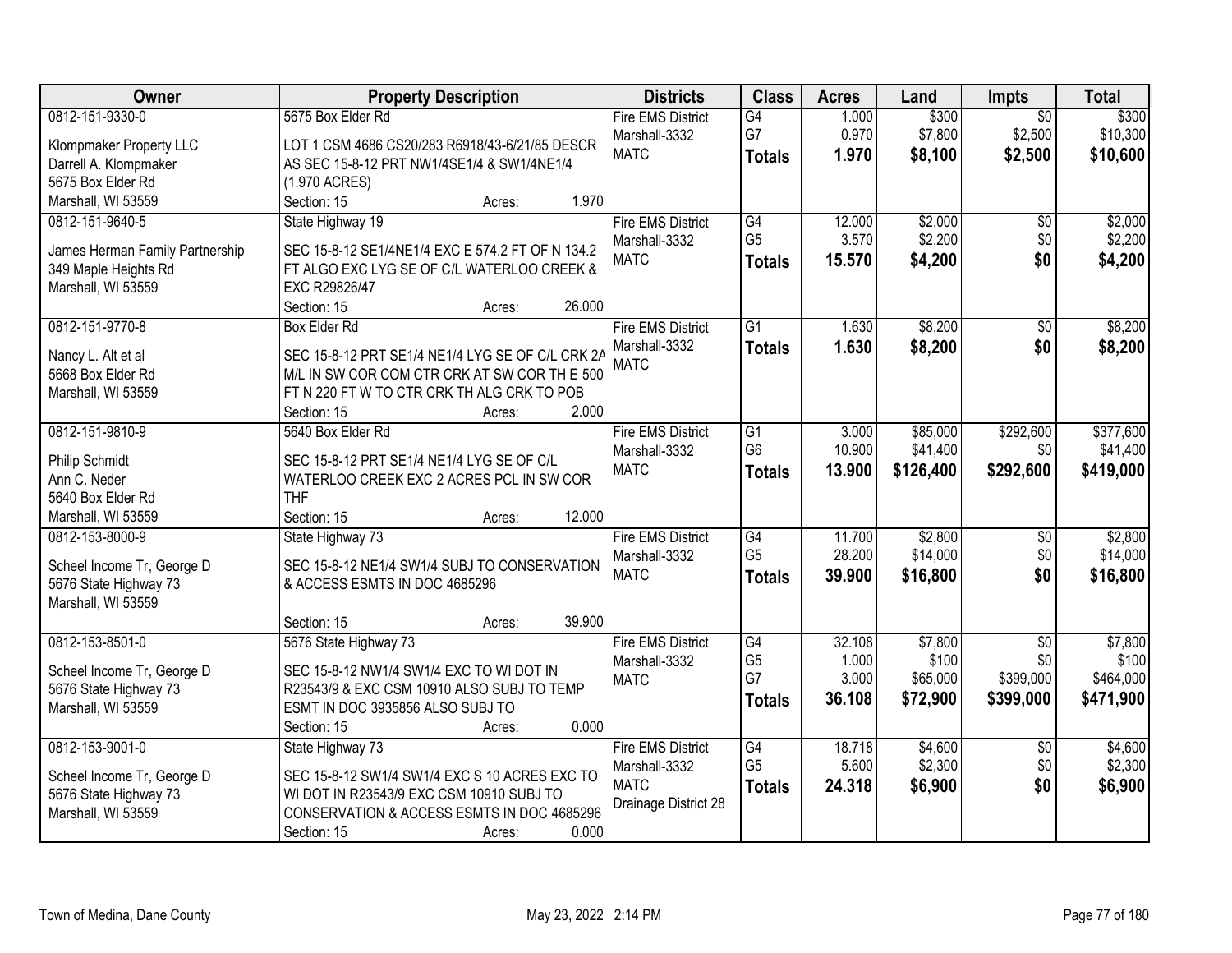| Owner                                                                                                          | <b>Property Description</b>                                                                                                                                                           |        |        | <b>Districts</b>                                                                 | <b>Class</b>                                       | <b>Acres</b>                       | Land                                     | Impts                                | <b>Total</b>                               |
|----------------------------------------------------------------------------------------------------------------|---------------------------------------------------------------------------------------------------------------------------------------------------------------------------------------|--------|--------|----------------------------------------------------------------------------------|----------------------------------------------------|------------------------------------|------------------------------------------|--------------------------------------|--------------------------------------------|
| 0812-153-9090-0                                                                                                | 5610 State Highway 73                                                                                                                                                                 |        |        | <b>Fire EMS District</b><br>Marshall-3332                                        | $\overline{G1}$<br><b>Totals</b>                   | 5.390<br>5.390                     | \$102,000<br>\$102,000                   | \$256,000<br>\$256,000               | \$358,000<br>\$358,000                     |
| Darryl Scheel<br>5610 State Highway 73<br>Marshall, WI 53559                                                   | LOT 1 CSM 10910 CS65/164&165-11/12/2003 DESCR<br>AS SEC 15-8-12 PRT W1/2 SW1/4 (5.39 ACRES)                                                                                           |        |        | <b>MATC</b><br>Drainage District 28                                              |                                                    |                                    |                                          |                                      |                                            |
|                                                                                                                | Section: 15                                                                                                                                                                           | Acres: | 5.390  |                                                                                  |                                                    |                                    |                                          |                                      |                                            |
| 0812-153-9220-1<br>Carolyn S. Meyer<br>Mark A. Meyer<br>N630 Blackhawk Bluff Dr                                | State Highway 73<br>SEC 15-8-12 S1/2 S1/2 SW1/4SW1/4 EXC TO WI DOT<br>IN R22640/4 & R24920/12                                                                                         |        |        | <b>Fire EMS District</b><br>Marshall-3332<br><b>MATC</b><br>Drainage District 28 | $\overline{G4}$<br><b>Totals</b>                   | 9.480<br>9.480                     | \$2,200<br>\$2,200                       | \$0<br>\$0                           | \$2,200<br>\$2,200                         |
| Milton, WI 53563                                                                                               | Section: 15                                                                                                                                                                           | Acres: | 9.480  |                                                                                  |                                                    |                                    |                                          |                                      |                                            |
| 0812-153-9500-2<br>Scheel Income Tr, George D<br>5676 State Highway 73<br>Marshall, WI 53559                   | State Highway 73<br>SEC 15-8-12 SE1/4 SW1/4 SUBJ TO CONSERVATION<br>& ACCESS ESMTS IN DOC 4685296                                                                                     |        |        | <b>Fire EMS District</b><br>Marshall-3332<br><b>MATC</b><br>Drainage District 28 | $\overline{G4}$<br>G <sub>5</sub><br><b>Totals</b> | 25.000<br>15.000<br>40.000         | \$6,100<br>\$9,000<br>\$15,100           | $\overline{50}$<br>\$0<br>\$0        | \$6,100<br>\$9,000<br>\$15,100             |
|                                                                                                                | Section: 15                                                                                                                                                                           | Acres: | 40.000 |                                                                                  |                                                    |                                    |                                          |                                      |                                            |
| 0812-154-8000-8<br><b>Philip Schmidt</b><br>Ann C. Neder<br>5640 Box Elder Rd<br>Marshall, WI 53559            | <b>Box Elder Rd</b><br>SEC 15-8-12 PRT NE1/4 SE1/4 E 3 RD OF FOL DESC,<br>BEG NW COR TH S 120.12 FT TO C/L HWY TH ALG<br>HWY S54DEGE 1099.56 FT TH N33DEGE 900.9 FT TO<br>Section: 15 | Acres: | 1.000  | <b>Fire EMS District</b><br>Marshall-3332<br><b>MATC</b>                         | $\overline{G1}$<br><b>Totals</b>                   | 1.000<br>1.000                     | \$7,500<br>\$7,500                       | \$0<br>\$0                           | \$7,500<br>\$7,500                         |
| 0812-154-8010-6<br>Nancy L. Alt et al<br>5668 Box Elder Rd<br>Marshall, WI 53559                               | 5668 Box Elder Rd<br>SEC 15-8-12 NE1/4 SE1/4 COM NW COR TH S 120.1<br>FT TO C/L HWY TH SELY ALG C/L HWY TO PT 533.9<br>FT NWLY FR E LN TH NELY TO NE COR TH W TO<br>Section: 15       | Acres: | 12.200 | <b>Fire EMS District</b><br>Marshall-3332<br><b>MATC</b>                         | $\overline{G1}$<br>G4<br><b>Totals</b>             | 5.000<br>7.200<br>12.200           | \$100,000<br>\$1,900<br>\$101,900        | \$124,400<br>\$0<br>\$124,400        | \$224,400<br>\$1,900<br>\$226,300          |
| 0812-154-8140-9<br>James L. Hellenbrand<br>Donna Rae M. Hellenbrand<br>5659 Box Elder Rd<br>Marshall, WI 53559 | 5659 Box Elder Rd<br>SEC 15-8-12 NE1/4 SE1/4 SWLY OF HWY<br>Section: 15                                                                                                               | Acres: | 21.300 | <b>Fire EMS District</b><br>Marshall-3332<br><b>MATC</b>                         | G1<br>G4<br>G <sub>5</sub><br><b>Totals</b>        | 2.000<br>17.500<br>1.800<br>21.300 | \$77,500<br>\$4,100<br>\$100<br>\$81,700 | \$159,500<br>\$0<br>\$0<br>\$159,500 | \$237,000<br>\$4,100<br>\$100<br>\$241,200 |
| 0812-154-8520-9<br>Klompmaker Property LLC<br>Darrell A. Klompmaker<br>5675 Box Elder Rd<br>Marshall, WI 53559 | 5675 Box Elder Rd<br>LOT 1 CSM 3235 CS12/336-7/16/79 DESCR AS SEC<br>15-8-12 PRT NW1/4 SE1/4 10.06 ACRES<br>Section: 15                                                               | Acres: | 10.060 | <b>Fire EMS District</b><br>Marshall-3332<br><b>MATC</b>                         | $\overline{G1}$<br>G4<br><b>Totals</b>             | 2.560<br>7.500<br>10.060           | \$57,200<br>\$1,900<br>\$59,100          | \$351,700<br>\$0<br>\$351,700        | \$408,900<br>\$1,900<br>\$410,800          |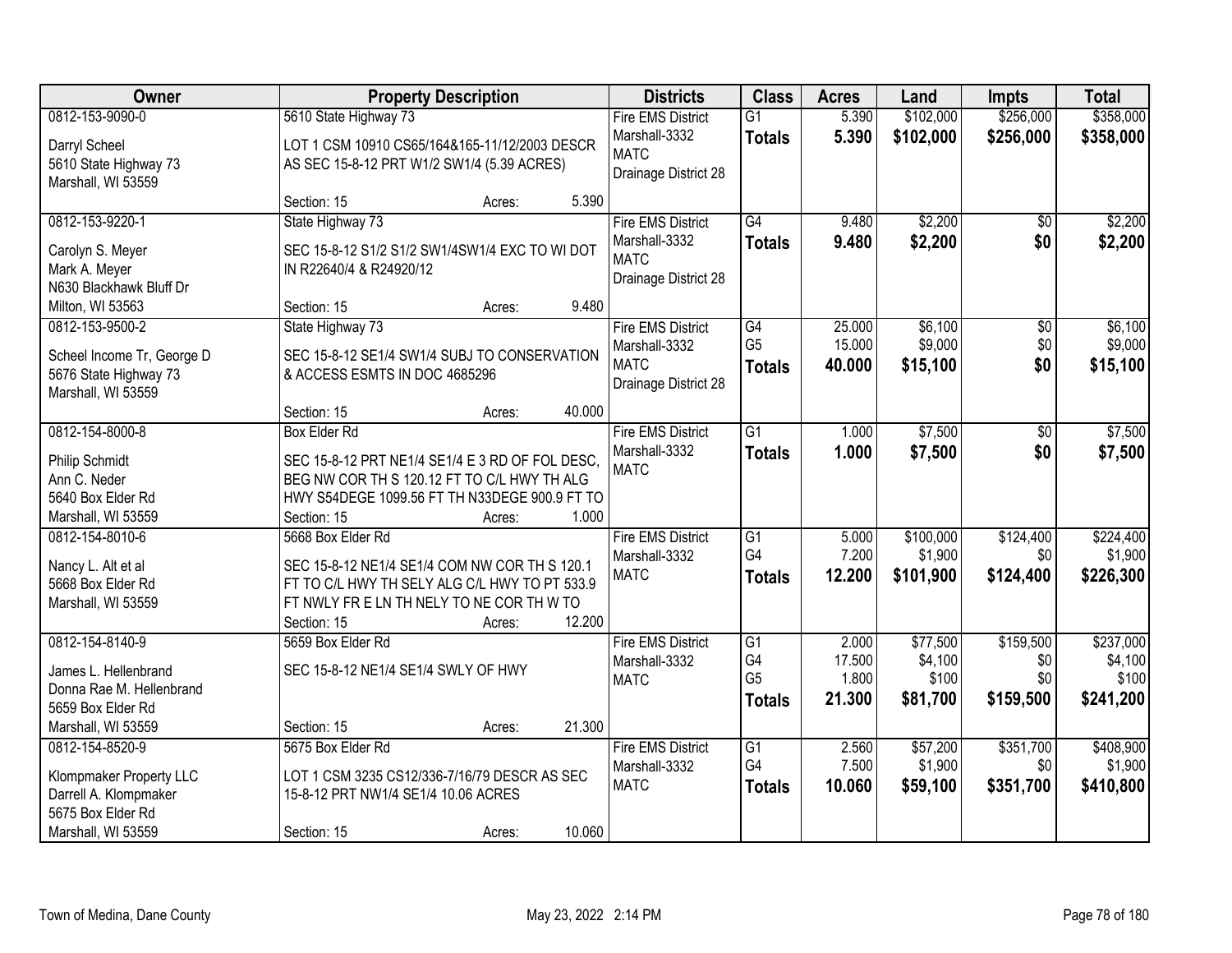| <b>Owner</b>                          | <b>Property Description</b>                     |        |        | <b>Districts</b>                    | <b>Class</b>         | <b>Acres</b>   | Land                 | <b>Impts</b>     | <b>Total</b>          |
|---------------------------------------|-------------------------------------------------|--------|--------|-------------------------------------|----------------------|----------------|----------------------|------------------|-----------------------|
| 0812-154-8530-0                       | <b>Box Elder Rd</b>                             |        |        | <b>Fire EMS District</b>            | $\overline{G5}$      | 0.070          | \$100                | $\overline{50}$  | \$100                 |
| Klompmaker Property LLC               | OL 1 CSM 3235 CS12/336-7/16/79 DESCR AS SEC     |        |        | Marshall-3332                       | <b>Totals</b>        | 0.070          | \$100                | \$0              | \$100                 |
| Darrell A. Klompmaker                 | 15-8-12 PRT NW1/4SE1/4                          |        |        | <b>MATC</b>                         |                      |                |                      |                  |                       |
| 5675 Box Elder Rd                     |                                                 |        |        | Drainage District 28                |                      |                |                      |                  |                       |
| Marshall, WI 53559                    | Section: 15                                     | Acres: | 0.070  |                                     |                      |                |                      |                  |                       |
| 0812-154-8670-8                       | 5673 Box Elder Rd                               |        |        | <b>Fire EMS District</b>            | G4                   | 4.500          | \$900                | $\overline{50}$  | \$900                 |
| Klompmaker Property LLC               | SEC 15-8-12 PRT NW1/4SE1/4 W 850 FT OF N 850 FT |        |        | Marshall-3332                       | G7                   | 3.000          | \$45,500             | \$168,700        | \$214,200             |
| Darrell A. Klompmaker                 | <b>EXC CSM 3235</b>                             |        |        | <b>MATC</b>                         | <b>Totals</b>        | 7.500          | \$46,400             | \$168,700        | \$215,100             |
| 5675 Box Elder Rd                     |                                                 |        |        | Drainage District 28                |                      |                |                      |                  |                       |
| Marshall, WI 53559                    | Section: 15                                     | Acres: | 7.500  |                                     |                      |                |                      |                  |                       |
| 0812-154-8710-9                       | 5671 Box Elder Rd                               |        |        | <b>Fire EMS District</b>            | G2                   | 2.000          | \$15,000             | \$45,900         | \$60,900              |
|                                       |                                                 |        |        | Marshall-3332                       | G4                   | 8.500          | \$2,200              | \$0              | \$2,200               |
| Klompmaker Property LLC               | SEC 15-8-12 NW1/4SE1/4 EXC W 850 FT OF N 850 FT |        |        | <b>MATC</b>                         | G <sub>5</sub>       | 6.800          | \$4,100              | \$0              | \$4,100               |
| Darrell A. Klompmaker                 | THF, CSM 3235 & R2555/16                        |        |        | Drainage District 28                | <b>Totals</b>        | 17.300         | \$21,300             | \$45,900         | \$67,200              |
| 5675 Box Elder Rd                     |                                                 |        |        |                                     |                      |                |                      |                  |                       |
| Marshall, WI 53559                    | Section: 15                                     | Acres: | 17.300 |                                     |                      |                |                      |                  |                       |
| 0812-154-9000-6                       | 5669 Box Elder Rd                               |        |        | <b>Fire EMS District</b>            | $\overline{G5}$      | 8.100          | \$4,900              | $\sqrt{6}$       | \$4,900               |
| Klompmaker Property LLC               | SEC 15-8-12 PRT W1/2 SE1/4 COM SEC S1/4 COR TH  |        |        | Marshall-3332                       | G <sub>6</sub><br>G7 | 5.000<br>4.000 | \$17,000<br>\$52,500 | \$0<br>\$178,000 | \$17,000<br>\$230,500 |
| Darrell A. Klompmaker                 | N87DEGE 731.95 FT TO POB TH CONT N87DEGE        |        |        | <b>MATC</b><br>Drainage District 28 |                      |                |                      |                  |                       |
| 5675 Box Elder Rd                     | 603.43 FT TH N1DEGE 2479.71 FT TH N53DEGW       |        |        |                                     | <b>Totals</b>        | 17.100         | \$74,400             | \$178,000        | \$252,400             |
| Marshall, WI 53559                    | Section: 15                                     | Acres: | 17.100 |                                     |                      |                |                      |                  |                       |
| 0812-154-9030-0                       | <b>Box Elder Rd</b>                             |        |        | <b>Fire EMS District</b>            | G4                   | 4.000          | \$900                | \$0              | \$900                 |
| Klompmaker Property LLC               | SEC 15-8-12 SW1/4SE1/4 EXC R2555/16             |        |        | Marshall-3332                       | G <sub>5</sub>       | 22.700         | \$20,000             | \$0              | \$20,000              |
| Darrell A. Klompmaker                 |                                                 |        |        | <b>MATC</b>                         | <b>Totals</b>        | 26,700         | \$20,900             | \$0              | \$20,900              |
| 5675 Box Elder Rd                     |                                                 |        |        | Drainage District 28                |                      |                |                      |                  |                       |
| Marshall, WI 53559                    | Section: 15                                     | Acres: | 26.700 |                                     |                      |                |                      |                  |                       |
| 0812-154-9500-1                       | Missouri Rd                                     |        |        | <b>Fire EMS District</b>            | G4                   | 33.500         | \$7,600              | $\sqrt{6}$       | \$7,600               |
| James L. Hellenbrand                  | SEC 15-8-12 SE1/4 SE1/4                         |        |        | Marshall-3332                       | G <sub>5</sub>       | 1.000          | \$100                | \$0              | \$100                 |
| Donna Rae M. Hellenbrand              |                                                 |        |        | <b>MATC</b>                         | G5M                  | 5.500          | \$9,400              | \$0              | \$9,400               |
| 5659 Box Elder Rd                     |                                                 |        |        |                                     | <b>Totals</b>        | 40,000         | \$17,100             | \$0              | \$17,100              |
| Marshall, WI 53559                    | Section: 15                                     | Acres: | 40.000 |                                     |                      |                |                      |                  |                       |
| 0812-161-8600-3                       | County Rd T                                     |        |        | <b>Fire EMS District</b>            | G4                   | 18.823         | \$4,700              | $\overline{50}$  | \$4,700               |
|                                       |                                                 |        |        | Marshall-3332                       | G <sub>5</sub>       | 1.000          | \$100                | \$0              | \$100                 |
| James Herman Family Partnership et al | SEC 16-8-12 NW1/4NE1/4 N OF HWY EXC HWY IN      |        |        | <b>MATC</b>                         | <b>Totals</b>        | 19.823         | \$4,800              | \$0              | \$4,800               |
| 349 Maple Heights Rd                  | R4002/33 EXC TH PRT ANNEXED TO VILLAGE IN       |        |        |                                     |                      |                |                      |                  |                       |
| Marshall, WI 53559                    | R15750/70                                       |        |        |                                     |                      |                |                      |                  |                       |
|                                       | Section: 16                                     | Acres: | 19.823 |                                     |                      |                |                      |                  |                       |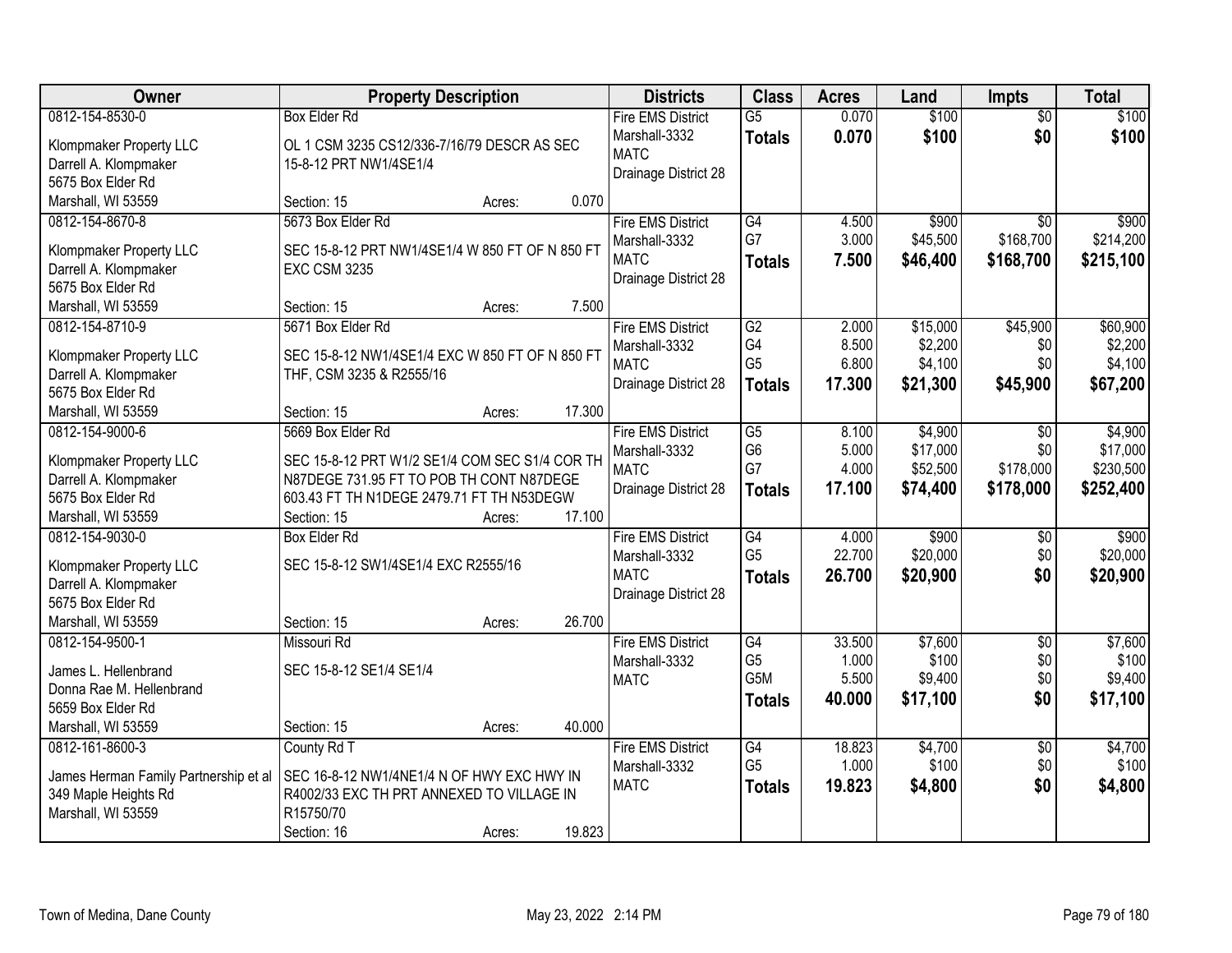| Owner                                 | <b>Property Description</b>                    |        | <b>Districts</b>         | <b>Class</b>    | <b>Acres</b> | Land      | <b>Impts</b>    | <b>Total</b> |
|---------------------------------------|------------------------------------------------|--------|--------------------------|-----------------|--------------|-----------|-----------------|--------------|
| 0812-161-8721-7                       | County Rd T                                    |        | <b>Fire EMS District</b> | G4              | 5.493        | \$1,300   | $\overline{$0}$ | \$1,300      |
| James Herman Family Partnership et al | SEC 16-8-12 NW1/4NE1/4 S OF HWY EXC DOC        |        | Marshall-3332            | G <sub>5</sub>  | 0.500        | \$300     | \$0             | \$300        |
| 349 Maple Heights Rd                  | #2805001, EXC DOC #2805002, EXC DOC #2805003   |        | <b>MATC</b>              | <b>Totals</b>   | 5.993        | \$1,600   | \$0             | \$1,600      |
| Marshall, WI 53559                    |                                                |        |                          |                 |              |           |                 |              |
|                                       | Section: 16<br>Acres:                          | 5.993  |                          |                 |              |           |                 |              |
| 0812-161-9065-0                       | County Rd T                                    |        | <b>Fire EMS District</b> | G4              | 32.300       | \$8,300   | \$0             | \$8,300      |
| James Herman Family Partnership et al | SEC 16-8-12 SW1/4NE1/4 EXC DOC #2805001, EXC   |        | Marshall-3332            | G <sub>5</sub>  | 1.000        | \$600     | \$0             | \$600        |
| 349 Maple Heights Rd                  | DOC #2805002, EXC DOC #2805003                 |        | <b>MATC</b>              | <b>Totals</b>   | 33.300       | \$8,900   | \$0             | \$8,900      |
| Marshall, WI 53559                    |                                                |        |                          |                 |              |           |                 |              |
|                                       | Section: 16<br>Acres:                          | 33.300 |                          |                 |              |           |                 |              |
| 0812-161-9670-7                       | State Highway 73                               |        | <b>Fire EMS District</b> | G4              | 26.000       | \$6,600   | \$0             | \$6,600      |
| James Herman Family Partnership et al | SEC 16-8-12 SE1/4NE1/4 EXC THAT PRT ANNEXED    |        | Marshall-3332            | <b>Totals</b>   | 26.000       | \$6,600   | \$0             | \$6,600      |
| 349 Maple Heights Rd                  | BY VILLAGE OF MARSHALL & EXC DOC #2805001,     |        | <b>MATC</b>              |                 |              |           |                 |              |
| Marshall, WI 53559                    | DOC #2805002, DOC #2805003                     |        |                          |                 |              |           |                 |              |
|                                       | Section: 16<br>Acres:                          | 26.000 |                          |                 |              |           |                 |              |
| 0812-162-8000-8                       | County Rd T                                    |        | <b>Fire EMS District</b> | G4              | 10.800       | \$2,700   | \$0             | \$2,700      |
| James Herman Family Partnership et al | SEC 16-8-12 NE1/4NW1/4 N OF HWY COM NE COR     |        | Marshall-3332            | G <sub>5</sub>  | 5.000        | \$2,800   | \$0             | \$2,800      |
| 349 Maple Heights Rd                  | TH W TO PT 3662.9 FT W OF NE COR OF NE1/4NE1/4 |        | <b>MATC</b>              | <b>Totals</b>   | 15.800       | \$5,500   | \$0             | \$5,500      |
| Marshall, WI 53559                    | S TO C/L HWY NELY ALG HWY TO E LN N TO POB     |        |                          |                 |              |           |                 |              |
|                                       | Section: 16<br>Acres:                          | 15.800 |                          |                 |              |           |                 |              |
| 0812-162-8060-6                       | 964 County Highway T                           |        | <b>Fire EMS District</b> | $\overline{G1}$ | 7.160        | \$110,800 | \$287,700       | \$398,500    |
| Kyle Frisch                           | SEC 16-8-12 W 285 FT OF E 23.8 ACRES OF NE1/4  |        | Marshall-3332            | <b>Totals</b>   | 7.160        | \$110,800 | \$287,700       | \$398,500    |
| Nikki Frisch                          | NW1/4 LYG NW OF HWY T                          |        | <b>MATC</b>              |                 |              |           |                 |              |
| 964 County Highway T                  |                                                |        |                          |                 |              |           |                 |              |
| Marshall, WI 53559                    | Section: 16<br>Acres:                          | 7.160  |                          |                 |              |           |                 |              |
| 0812-162-8091-9                       | County Rd T                                    |        | <b>Fire EMS District</b> | G4              | 4.000        | \$1,100   | $\sqrt{$0}$     | \$1,100      |
| Roger K. Chadwick                     | SEC 16-8-12 W 355.74 FT OF NE1/4NW1/4 N OF HWY |        | Marshall-3332            | G <sub>5</sub>  | 2.970        | \$1,800   | \$0             | \$1,800      |
| Elaine A. Gruchow                     | <b>EXC CSM 7198</b>                            |        | <b>MATC</b>              | <b>Totals</b>   | 6.970        | \$2,900   | \$0             | \$2,900      |
| 136 N Beebe St                        |                                                |        |                          |                 |              |           |                 |              |
| Marshall, WI 53559                    | Section: 16<br>Acres:                          | 6.970  |                          |                 |              |           |                 |              |
| 0812-162-8210-4                       | 982 County Highway T                           |        | <b>Fire EMS District</b> | G1              | 2.126        | \$78,400  | \$123,200       | \$201,600    |
| Beth A. Saunders                      | LOT 1 CSM 7198 CS36/273&274 R24081/25-8/13/93  |        | Marshall-3332            | <b>Totals</b>   | 2.126        | \$78,400  | \$123,200       | \$201,600    |
| Phillip M. Buss                       | DESCR AS SEC 16-8-12 PRT NE1/4NW1/4 & PRT      |        | <b>MATC</b>              |                 |              |           |                 |              |
| 982 County Highway T                  | NW1/4NW1/4 (2.126 ACRES) SUBJ TO & TOG         |        |                          |                 |              |           |                 |              |
| Marshall, WI 53559                    | Section: 16<br>Acres:                          | 2.126  |                          |                 |              |           |                 |              |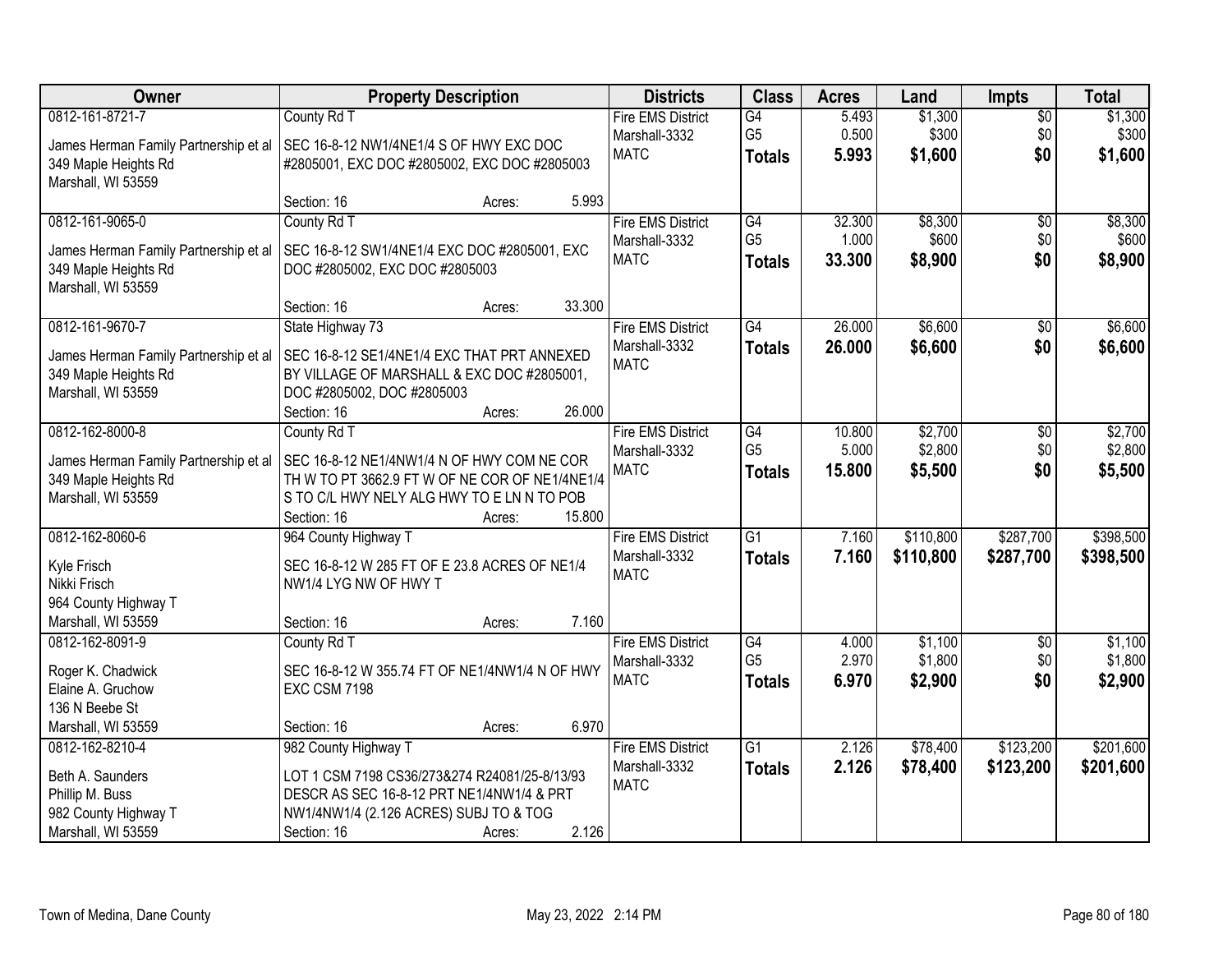| Owner                                 | <b>Property Description</b>                    | <b>Districts</b>         | <b>Class</b>    | <b>Acres</b> | Land      | <b>Impts</b>    | <b>Total</b> |
|---------------------------------------|------------------------------------------------|--------------------------|-----------------|--------------|-----------|-----------------|--------------|
| 0812-162-8230-0                       | 976 County Highway T                           | <b>Fire EMS District</b> | $\overline{G1}$ | 1.215        | \$71,600  | \$52,400        | \$124,000    |
| Pamela G. Saunders                    | LOT 2 CSM 7198 CS36/273&274 R24081/25-8/13/93  | Marshall-3332            | <b>Totals</b>   | 1.215        | \$71,600  | \$52,400        | \$124,000    |
| 976 County Highway T                  | DESCR AS SEC 16-8-12 PRT NE1/4NW1/4 & PRT      | <b>MATC</b>              |                 |              |           |                 |              |
| Marshall, WI 53559                    | NW1/4NW1/4 (1.215 ACRES) TOG W/DRIVEWAY ESM    |                          |                 |              |           |                 |              |
|                                       | 1.215<br>Section: 16<br>Acres:                 |                          |                 |              |           |                 |              |
| 0812-162-8290-8                       | County Rd T                                    | <b>Fire EMS District</b> | $\overline{G4}$ | 4.000        | \$900     | $\overline{30}$ | \$900        |
|                                       |                                                | Marshall-3332            | G <sub>5</sub>  | 1.600        | \$1,000   | \$0             | \$1,000      |
| James Herman Family Partnership et al | SEC 16-8-12 PRT NE1/4NW1/4 COM SE COR TH N TO  | <b>MATC</b>              | <b>Totals</b>   | 5.600        | \$1,900   | \$0             | \$1,900      |
| 349 Maple Heights Rd                  | C/L HWY SWLY ALG HWY TO PT 306.9 FT E OF W LN  |                          |                 |              |           |                 |              |
| Marshall, WI 53559                    | S TO S LN E TO POB EXC HWY IN R4002/33         |                          |                 |              |           |                 |              |
|                                       | 5.600<br>Section: 16<br>Acres:                 |                          |                 |              |           |                 |              |
| 0812-162-8501-2                       | County Rd T                                    | <b>Fire EMS District</b> | G4              | 24.800       | \$5,800   | \$0             | \$5,800      |
| Roger K. Chadwick                     | SEC 16-8-12 NW1/4 NW1/4 EXC PRT LYG S OF CTH T | Marshall-3332            | G <sub>5</sub>  | 10.000       | \$6,000   | \$0             | \$6,000      |
| Elaine A. Gruchow                     | & W OF OAK PARK RD EXC CSM 7198                | <b>MATC</b>              | G5M             | 5.000        | \$8,500   | \$0             | \$8,500      |
| 136 N Beebe St                        |                                                |                          | <b>Totals</b>   | 39.800       | \$20,300  | \$0             | \$20,300     |
| Marshall, WI 53559                    | 39.800<br>Section: 16<br>Acres:                |                          |                 |              |           |                 |              |
| 0812-162-9000-6                       | 5737 Oak Park Rd                               | <b>Fire EMS District</b> | $\overline{G1}$ | 6.889        | \$109,400 | \$112,800       | \$222,200    |
|                                       |                                                | Marshall-3332            | <b>Totals</b>   | 6.889        | \$109,400 | \$112,800       | \$222,200    |
| James M. Krapf                        | LOT 1 CSM 2562 CS10/131-9/1/77 DESCR AS SEC    | <b>MATC</b>              |                 |              |           |                 |              |
| Jennifer S. Krapf                     | 16-8-12 PRT SW1/4NW1/4 EXC 0.101 ACRE FOR HWY  |                          |                 |              |           |                 |              |
| 5737 Oak Park Rd                      | IN R4006/72                                    |                          |                 |              |           |                 |              |
| Marshall, WI 53559                    | 6.899<br>Section: 16<br>Acres:                 |                          |                 |              |           |                 |              |
| 0812-162-9040-8                       | County Rd T                                    | <b>Fire EMS District</b> | $\overline{G1}$ | 2.500        | \$40,600  | $\overline{50}$ | \$40,600     |
|                                       | SEC 16-8-12 PRT SW1/4NW1/4 COM SEC NW COR TH   | Marshall-3332            | <b>Totals</b>   | 2.500        | \$40,600  | \$0             | \$40,600     |
| Jose L. Segura                        | S1DEGW 1323.44 FT TO POB TH N88DEGE 1040 FT    | <b>MATC</b>              |                 |              |           |                 |              |
| 405 Tulip Ln                          | TO CTH T C/L TH ALG SD C/L S76DEGW 605.94 FT   |                          |                 |              |           |                 |              |
| Madison, WI 53713                     | 2.500                                          |                          |                 |              |           |                 |              |
|                                       | Section: 16<br>Acres:                          |                          |                 |              |           |                 |              |
| 0812-162-9160-3                       | 1049 County Highway T                          | <b>Fire EMS District</b> | $\overline{G2}$ | 5.520        | \$77,000  | \$75,300        | \$152,300    |
| Patricia Hernandez                    | LOT 1 CSM 2803 CS11/122-5/9/78 F/K/A PRT LOT 2 | Marshall-3332            | <b>Totals</b>   | 5.520        | \$77,000  | \$75,300        | \$152,300    |
| Salvador C. Acevedo                   | CSM 2562 CS10/131-9/1/77 DESCR AS SEC 16-8-12  | <b>MATC</b>              |                 |              |           |                 |              |
| 59 Fairlane Ct                        | PRT SW1/4NW1/4 5.52 ACRES INCL RD R/W          |                          |                 |              |           |                 |              |
| Madison, WI 53713                     | 5.520<br>Section: 16<br>Acres:                 |                          |                 |              |           |                 |              |
| 0812-162-9210-2                       | Oak Park Rd                                    | <b>Fire EMS District</b> | $\overline{G4}$ | 6.320        | \$1,600   | $\overline{50}$ | \$1,600      |
|                                       |                                                | Marshall-3332            | <b>Totals</b>   | 6.320        | \$1,600   | \$0             | \$1,600      |
| Richard I. Frandle                    | LOT 2 CSM 2879 CS11/243-7/5/78 F/K/A LOT 2 CSM | <b>MATC</b>              |                 |              |           |                 |              |
| 1309 Winterset Dr                     | 2803 CS11/122-5/9/78 & F/K/A LOT 2 CSM 2562    |                          |                 |              |           |                 |              |
| Clarksville, TN 37040                 | CS10/131-9/1/77 DESCR AS SEC 16-8-12 PRT       |                          |                 |              |           |                 |              |
|                                       | 6.320<br>Section: 16<br>Acres:                 |                          |                 |              |           |                 |              |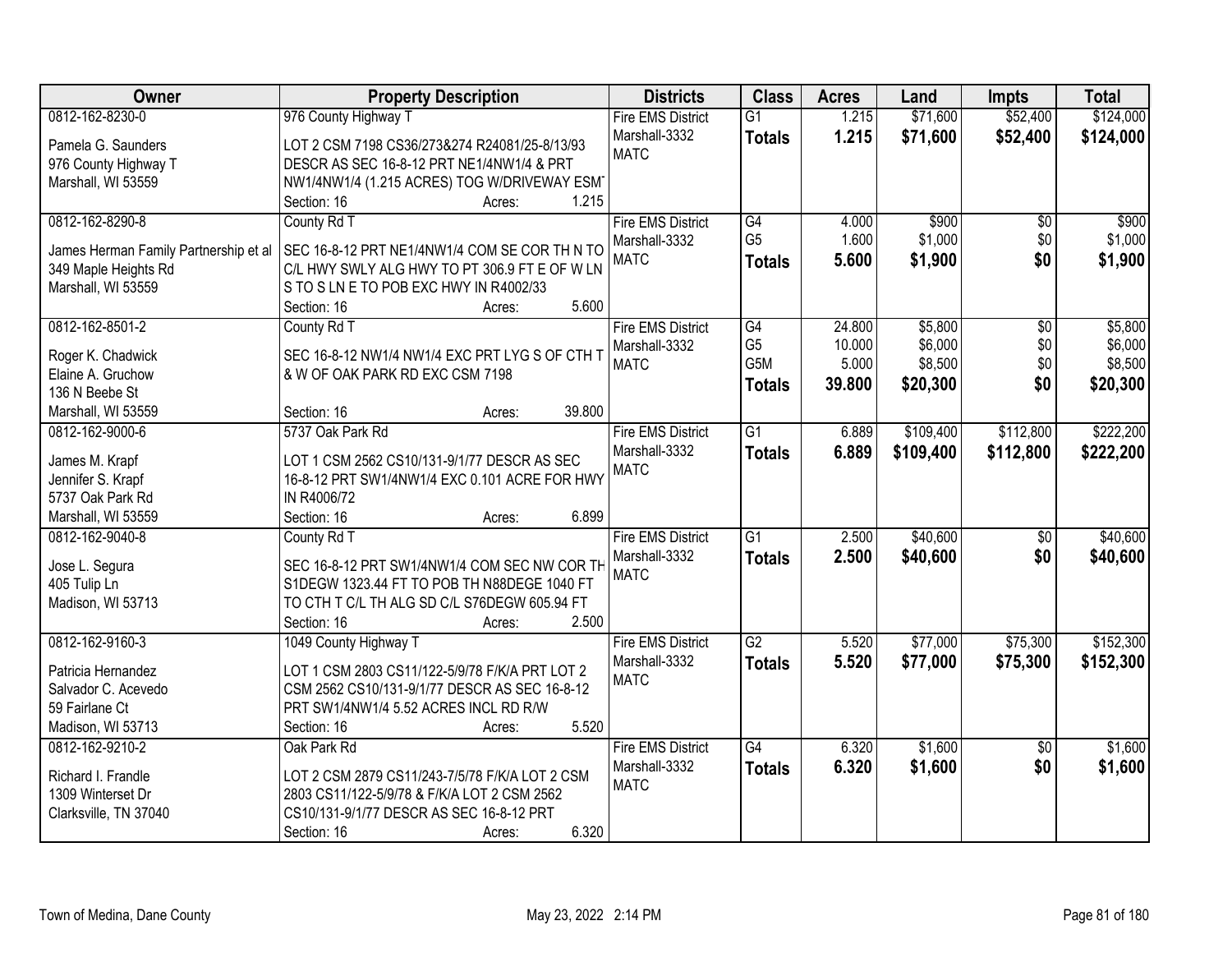| Owner                                 | <b>Property Description</b>                       | <b>Districts</b>         | <b>Class</b>    | <b>Acres</b> | Land      | Impts           | <b>Total</b> |
|---------------------------------------|---------------------------------------------------|--------------------------|-----------------|--------------|-----------|-----------------|--------------|
| 0812-162-9220-0                       | 5691 Oak Park Rd                                  | <b>Fire EMS District</b> | $\overline{G1}$ | 6.640        | \$108,200 | \$189,300       | \$297,500    |
| Airgood Living Trust                  | LOT 3 CSM 2879 CS11/243-7/5/78 F/K/A LOT 2 CSM    | Marshall-3332            | <b>Totals</b>   | 6.640        | \$108,200 | \$189,300       | \$297,500    |
| 5691 Oak Park Rd                      | 2803 CS11/122-5/9/78 F/K/A LOT 2 CSM 2562         | <b>MATC</b>              |                 |              |           |                 |              |
| Marshall, WI 53559                    | CS10/131-9/1/77 DESCR AS SEC 16-8-12 PRT          |                          |                 |              |           |                 |              |
|                                       | 6.640<br>Section: 16<br>Acres:                    |                          |                 |              |           |                 |              |
| 0812-162-9230-8                       | 5683 Oak Park Rd                                  | <b>Fire EMS District</b> | $\overline{G1}$ | 6.610        | \$108,100 | \$181,600       | \$289,700    |
|                                       |                                                   | Marshall-3332            | <b>Totals</b>   | 6.610        | \$108,100 | \$181,600       | \$289,700    |
| Cory J. Petersen                      | LOT 4 CSM 2879 CS11/243-7/5/78 F/K/A LOT 2 CSM    | <b>MATC</b>              |                 |              |           |                 |              |
| Jodi L. Petersen                      | 2803 CS11/122-5/9/78 F/K/A LOT 2 CSM 2562         |                          |                 |              |           |                 |              |
| 5683 Oak Park Rd                      | CS10/131-9/1/77 DESCR AS SEC 16-8-12 PRT          |                          |                 |              |           |                 |              |
| Marshall, WI 53559                    | 6.610<br>Section: 16<br>Acres:                    |                          |                 |              |           |                 |              |
| 0812-162-9430-6                       | 5717 Oak Park Rd                                  | <b>Fire EMS District</b> | $\overline{G1}$ | 5.740        | \$103,700 | \$285,600       | \$389,300    |
| Kirk A. Upperman                      | LOT 1 CSM 2879 CS11/243-7/5/78 F/K/A LOT 2 CSM    | Marshall-3332            | <b>Totals</b>   | 5.740        | \$103,700 | \$285,600       | \$389,300    |
| Vivian Olmo-Upperman                  | 2803 CS11/122-5/9/78 & F/K/A LOT 2 CSM 2562       | <b>MATC</b>              |                 |              |           |                 |              |
| 5717 Oak Park Rd                      | CS10/131-9/1/77 DESCR AS SEC 16-8-12 PRT          |                          |                 |              |           |                 |              |
| Marshall, WI 53559                    | 5.740<br>Section: 16<br>Acres:                    |                          |                 |              |           |                 |              |
| 0812-162-9500-1                       | County Rd T                                       | <b>Fire EMS District</b> | G4              | 22.800       | \$5,300   | \$0             | \$5,300      |
|                                       |                                                   | Marshall-3332            | G <sub>5</sub>  | 8.000        | \$4,800   | \$0             | \$4,800      |
| James Herman Family Partnership et al | SEC 16-8-12 SE1/4 NW1/4 EXC W 306.9 FT            | <b>MATC</b>              | <b>Totals</b>   | 30.800       | \$10,100  | \$0             | \$10,100     |
| 349 Maple Heights Rd                  |                                                   |                          |                 |              |           |                 |              |
| Marshall, WI 53559                    |                                                   |                          |                 |              |           |                 |              |
|                                       | 26.000<br>Section: 16<br>Acres:                   |                          |                 |              |           |                 |              |
| 0812-162-9610-0                       | 5740 Oak Park Rd                                  | <b>Fire EMS District</b> | $\overline{G1}$ | 1.860        | \$76,500  | \$47,700        | \$124,200    |
| Audrey Wood                           | LOT 1 CSM 655 CS3/172-9/15/71 DESCR AS SEC        | Marshall-3332            | <b>Totals</b>   | 1.860        | \$76,500  | \$47,700        | \$124,200    |
| 5740 Oak Park Rd                      | 16-8-12 PRT E1/2 NW1/4 (2.12 ACRES)               | <b>MATC</b>              |                 |              |           |                 |              |
| Marshall, WI 53559                    |                                                   |                          |                 |              |           |                 |              |
|                                       | 2.120<br>Section: 16<br>Acres:                    |                          |                 |              |           |                 |              |
| 0812-162-9650-0                       | 5720 Oak Park Rd                                  | <b>Fire EMS District</b> | G1              | 7.860        | \$114,300 | \$169,600       | \$283,900    |
|                                       |                                                   | Marshall-3332            | <b>Totals</b>   | 7.860        | \$114,300 | \$169,600       | \$283,900    |
| Larsen Tr                             | SEC 16-8-12 PRT SE1/4NW1/4 COM SW COR SD          | <b>MATC</b>              |                 |              |           |                 |              |
| 5720 Oak Park Rd                      | 1/41/4 TH E 306.9 FT TH N1DEGE 1116 FT TH W 306.9 |                          |                 |              |           |                 |              |
| Marshall, WI 53559                    | FT TH S1DEGW 1116 FT TO POB 7.86 ACRES            |                          |                 |              |           |                 |              |
|                                       | 7.860<br>Section: 16<br>Acres:                    |                          |                 |              |           |                 |              |
| 0812-163-8001-0                       | Oak Park Rd                                       | <b>Fire EMS District</b> | G4              | 28.500       | \$6,900   | $\overline{30}$ | \$6,900      |
| Wingra Real Estate LLC                | SEC 16-8-12 NE1/4SW1/4 (SUBJ TO MINERAL CLAIM     | Marshall-3332            | G <sub>5</sub>  | 11.250       | \$6,400   | \$0             | \$6,400      |
| PO Box 44284                          | TO WINGRA STONE CO IN R10901/78)                  | <b>MATC</b>              | <b>Totals</b>   | 39.750       | \$13,300  | \$0             | \$13,300     |
| Madison, WI 53744-4284                |                                                   | Drainage District 28     |                 |              |           |                 |              |
|                                       | 40.000<br>Section: 16<br>Acres:                   |                          |                 |              |           |                 |              |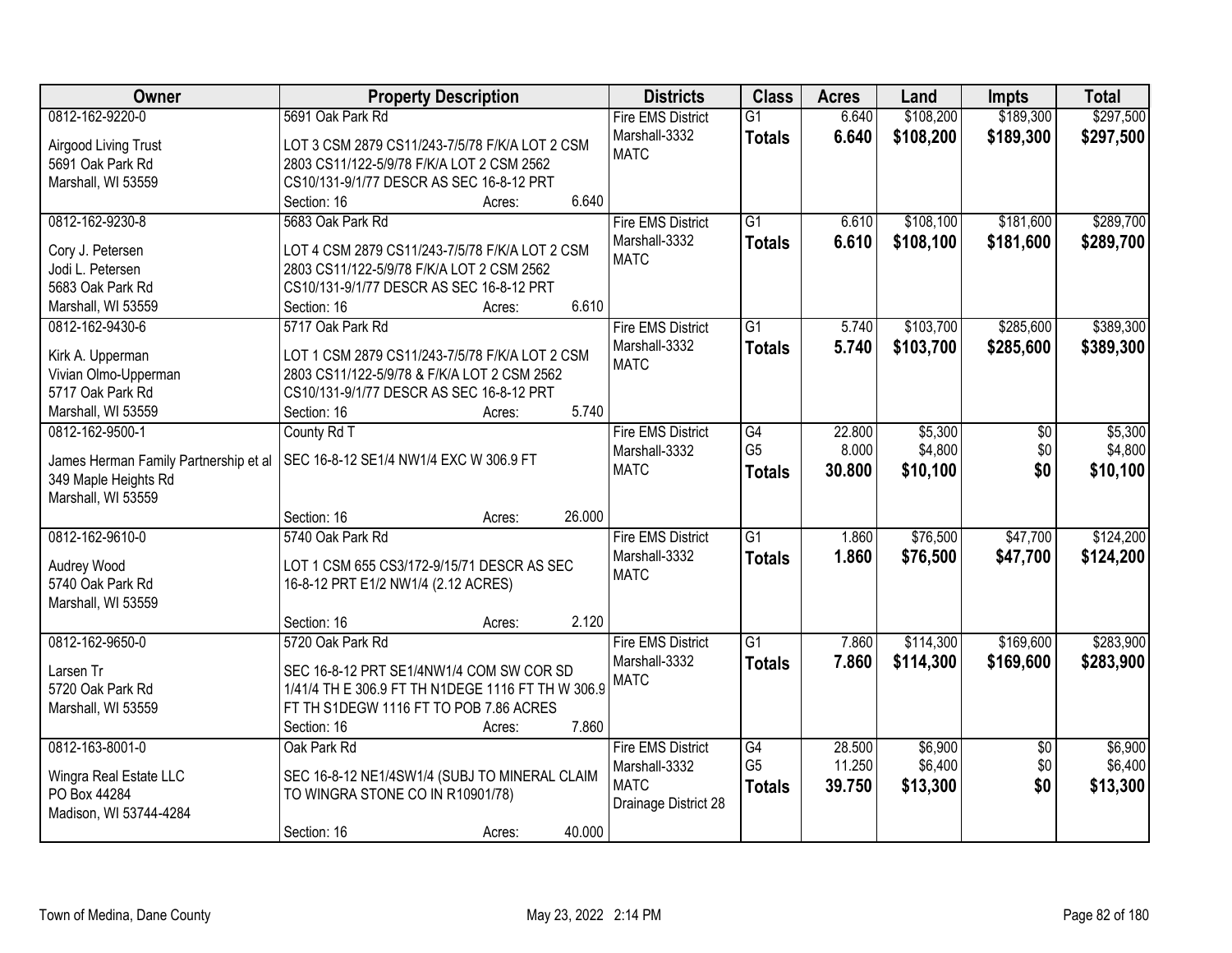| Owner                                  |                                                 | <b>Property Description</b> |        | <b>Districts</b>         | <b>Class</b>    | <b>Acres</b> | Land      | Impts           | <b>Total</b> |
|----------------------------------------|-------------------------------------------------|-----------------------------|--------|--------------------------|-----------------|--------------|-----------|-----------------|--------------|
| 0812-163-8500-2                        | 5665 Oak Park Rd                                |                             |        | <b>Fire EMS District</b> | $\overline{G1}$ | 5.500        | \$102,500 | \$190,100       | \$292,600    |
| Brian C. Baker                         | LOT 1 CSM 2154 CS8/388-9/3/76 DESCR AS SEC      |                             |        | Marshall-3332            | <b>Totals</b>   | 5.500        | \$102,500 | \$190,100       | \$292,600    |
| Vickie L. Baker                        | 16-8-12 PRT NW1/4SW1/4 (5.5 ACRES INCL R/W)     |                             |        | <b>MATC</b>              |                 |              |           |                 |              |
| 5665 Oak Park Rd                       |                                                 |                             |        |                          |                 |              |           |                 |              |
| Marshall, WI 53559                     | Section: 16                                     | Acres:                      | 5.500  |                          |                 |              |           |                 |              |
| 0812-163-8540-4                        | Oak Park Rd                                     |                             |        | <b>Fire EMS District</b> | $\overline{G4}$ | 18.400       | \$4,300   | $\overline{50}$ | \$4,300      |
|                                        |                                                 |                             |        | Marshall-3332            | <b>Totals</b>   | 18.400       | \$4,300   | \$0             | \$4,300      |
| Kleven Rev Living Marital Tr, Donald L | SEC 16-8-12 N 26 ACRES OF NW1/4 SW1/4 EXC CSM   |                             |        | <b>MATC</b>              |                 |              |           |                 |              |
| Sr & Patsy A                           | 2154, CSM 2579 & 2586 ALSO & INCL N 66.03 FT OF |                             |        |                          |                 |              |           |                 |              |
| 118 Summit Ct                          | LOT 1 CSM 2579 CS10/161-9/15/77                 |                             |        |                          |                 |              |           |                 |              |
| Columbus, WI 53925                     | Section: 16                                     | Acres:                      | 18.400 |                          |                 |              |           |                 |              |
| 0812-163-8710-8                        | Oak Park Rd                                     |                             |        | <b>Fire EMS District</b> | G4              | 8.000        | \$1,900   | \$0             | \$1,900      |
| Kleven Rev Living Marital Tr, Donald L | SEC 16-8-12 NW1/4 SW1/4 WLY OF OAK PARK RD      |                             |        | Marshall-3332            | <b>Totals</b>   | 8.000        | \$1,900   | \$0             | \$1,900      |
| Sr & Patsy A                           | EXC N 26 ACRES THF & CSM 2586                   |                             |        | <b>MATC</b>              |                 |              |           |                 |              |
| 118 Summit Ct                          |                                                 |                             |        |                          |                 |              |           |                 |              |
| Columbus, WI 53925                     | Section: 16                                     | Acres:                      | 8.000  |                          |                 |              |           |                 |              |
| 0812-163-8830-3                        | 5633 Oak Park Rd                                |                             |        | <b>Fire EMS District</b> | G1              | 2.250        | \$79,400  | \$231,800       | \$311,200    |
|                                        |                                                 |                             |        | Marshall-3332            | G <sub>5</sub>  | 2.750        | \$12,700  | \$0             | \$12,700     |
| Rochelle C. Rosa                       | LOT 1 CSM 2586 CS10/173-9/21/77 DESCR AS SEC    |                             |        | <b>MATC</b>              | <b>Totals</b>   | 5.000        | \$92,100  | \$231,800       | \$323,900    |
| 5633 Oak Park Rd                       | 16-8-12 PRT W1/2 SW1/4 (5 ACRES INCL RD R/W)    |                             |        |                          |                 |              |           |                 |              |
| Marshall, WI 53559                     |                                                 |                             |        |                          |                 |              |           |                 |              |
|                                        | Section: 16                                     | Acres:                      | 5.000  |                          |                 |              |           |                 |              |
| 0812-163-8870-5                        | Oak Park Rd                                     |                             |        | <b>Fire EMS District</b> | $\overline{G4}$ | 1.000        | \$200     | $\overline{50}$ | \$200        |
| Arber L. Ward                          | SEC 16-8-12 PRT NW1/4 SW1/4 LYG E OF C/L TWN    |                             |        | Marshall-3332            | <b>Totals</b>   | 1.000        | \$200     | \$0             | \$200        |
| Carole A. Ward                         | <b>RD</b>                                       |                             |        | <b>MATC</b>              |                 |              |           |                 |              |
| 5560 Oak Park Rd                       |                                                 |                             |        | Drainage District 28     |                 |              |           |                 |              |
| Marshall, WI 53559                     | Section: 16                                     | Acres:                      | 1.000  |                          |                 |              |           |                 |              |
| 0812-163-8930-2                        | 5645 Oak Park Rd                                |                             |        | <b>Fire EMS District</b> | G1              | 1.500        | \$73,800  | \$154,900       | \$228,700    |
|                                        |                                                 |                             |        | Marshall-3332            | <b>Totals</b>   | 1.500        | \$73,800  | \$154,900       | \$228,700    |
| Maas Living Tr                         | LOT 1 CSM 2579 CS10/161-9/15/77 DESCR AS SEC    |                             |        | <b>MATC</b>              |                 |              |           |                 |              |
| 5645 Oak Park Rd                       | 16-8-12 PRT NW1/4SW1/4 (2.18 ACRES) EXC N 66.03 |                             |        |                          |                 |              |           |                 |              |
| Marshall, WI 53559                     | <b>FT</b>                                       |                             |        |                          |                 |              |           |                 |              |
|                                        | Section: 16                                     | Acres:                      | 1.500  |                          |                 |              |           |                 |              |
| 0812-163-9000-5                        | 5560 Oak Park Rd                                |                             |        | <b>Fire EMS District</b> | G4              | 7.000        | \$500     | $\overline{30}$ | \$500        |
| Arber L. Ward                          | SEC 16-8-12 PRT SW1/4SW1/4 LYG E OF CL TWN RD   |                             |        | Marshall-3332            | G <sub>5</sub>  | 1.000        | \$600     | \$0             | \$600        |
| Carole A. Ward                         | SUBJ TO R/W OVER S 33 FT THF                    |                             |        | <b>MATC</b>              | G7              | 1.000        | \$8,000   | \$18,600        | \$26,600     |
| 5560 Oak Park Rd                       |                                                 |                             |        | Drainage District 28     | <b>Totals</b>   | 9.000        | \$9,100   | \$18,600        | \$27,700     |
| Marshall, WI 53559                     | Section: 16                                     | Acres:                      | 9.000  |                          |                 |              |           |                 |              |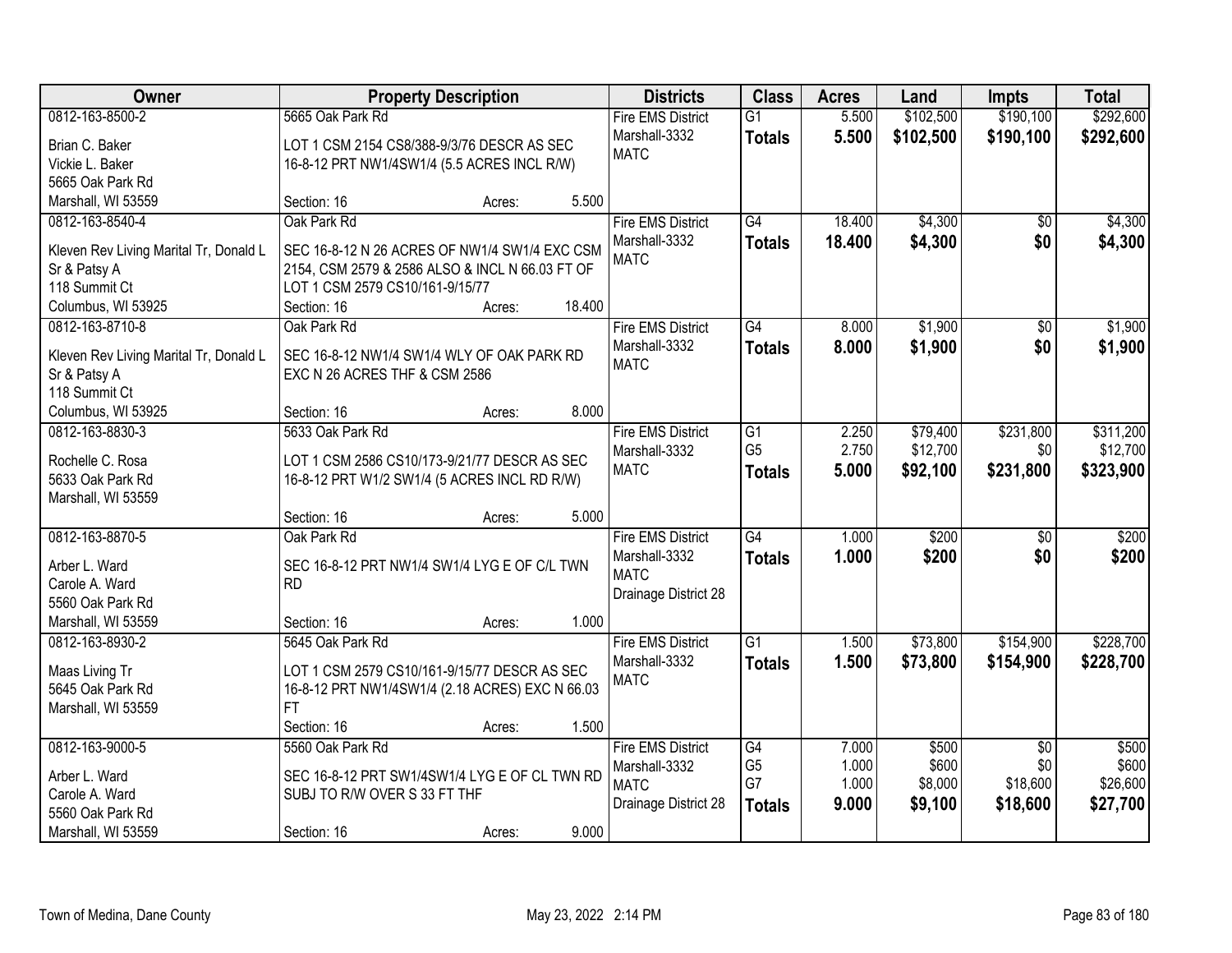| 0812-163-9050-5<br>Oak Park Rd<br>\$6,700<br><b>Fire EMS District</b><br>G4<br>26.100<br>$\sqrt{$0}$                                                                 |                  |
|----------------------------------------------------------------------------------------------------------------------------------------------------------------------|------------------|
|                                                                                                                                                                      | \$6,700          |
| 0.500<br>\$100<br>\$0<br>G <sub>5</sub><br>Marshall-3332<br>Kleven Rev Living Marital Tr, Donald L<br>SEC 16-8-12 SW1/4 SW1/4 WLY OF OAK PARK RD                     | \$100            |
| <b>MATC</b><br>\$0<br>26,600<br>\$6,800<br><b>Totals</b><br>EXC CSM 1929 & CSM 2586 SUBJ TO R/W OVER S 33<br>Sr & Patsy A                                            | \$6,800          |
| Drainage District 28<br>118 Summit Ct<br>FT THF                                                                                                                      |                  |
| 26.600<br>Columbus, WI 53925<br>Section: 16<br>Acres:                                                                                                                |                  |
| 5555 Oak Park Rd<br><b>Fire EMS District</b><br>$\overline{G1}$<br>2.000<br>\$77,500<br>\$186,500<br>0812-163-9300-2                                                 | \$264,000        |
| G4<br>3.455<br>\$800<br>\$0<br>Marshall-3332                                                                                                                         | \$800            |
| Peter A. Nasett<br>LOT 1 CSM 1929 CS8/50-2/25/76 DESCR AS SEC<br><b>MATC</b><br>5.455<br>\$186,500<br>\$78,300<br><b>Totals</b>                                      | \$264,800        |
| Jessica Nasett<br>16-8-12 PRT SW1/4SW1/4 (5.455 ACRES)<br>Drainage District 28<br>5555 Oak Park Rd                                                                   |                  |
| 5.455<br>Marshall, WI 53559<br>Section: 16<br>Acres:                                                                                                                 |                  |
| \$2,700<br>0812-163-9500-0<br>Oak Park Rd<br>$\overline{G4}$<br>12.000<br>$\overline{50}$<br><b>Fire EMS District</b>                                                | \$2,700          |
| G <sub>5</sub><br>\$16,800<br>\$0<br>28.000<br>Marshall-3332                                                                                                         | \$16,800         |
| SEC 16-8-12 SE1/4 SW1/4<br>Kersten Farms, LLC<br><b>MATC</b><br>\$19,500<br>\$0<br>40.000                                                                            | \$19,500         |
| <b>Totals</b><br>PO Box 15<br>Drainage District 28                                                                                                                   |                  |
| Marshall, WI 53559                                                                                                                                                   |                  |
| 40.000<br>Section: 16<br>Acres:                                                                                                                                      |                  |
| 5671 State Highway 73<br>$\overline{G1}$<br>\$78,200<br>\$151,300<br>0812-164-8000-6<br><b>Fire EMS District</b><br>2.098                                            | \$229,500        |
| G4<br>4.000<br>\$1,100<br>\$0<br>Marshall-3332<br>SEC 16-8-12 PRT N1/2SE1/4 DESCR AS BEG AT E 1/4<br>David F. Easley                                                 | \$1,100          |
| \$151,300<br><b>MATC</b><br>6.098<br>\$79,300<br><b>Totals</b><br>Joan E. Easley<br>COR SD SEC 16 TH W ALG N LN SE1/4 SD SEC                                         | \$230,600        |
| 5671 State Highway 73<br>1346.7 FT TH S 200.0 FT TH E 986.5 FT TH N 33.7 FT                                                                                          |                  |
| 6.000<br>Marshall, WI 53559<br>Section: 16<br>Acres:                                                                                                                 |                  |
| G4<br>18.370<br>\$4,900<br>0812-164-8152-0<br>$\overline{50}$<br>State Highway 73<br><b>Fire EMS District</b>                                                        | \$4,900          |
| 18.370<br>Marshall-3332<br>\$4,900<br>\$0<br><b>Totals</b>                                                                                                           | \$4,900          |
| Wingra Real Estate LLC<br>SEC 16-8-12 NE1/4 SE1/4 EXC R662/368 & CSM 2451<br><b>MATC</b>                                                                             |                  |
| PO Box 44284<br>(SUBJ TO MINERAL CLAIM TO WINGRA STONE CO IN                                                                                                         |                  |
| Madison, WI 53744-4284<br>R10901/78) EXC CSM 7013 ALSO WLY 78 FT LOT 1                                                                                               |                  |
| 18.370<br>Section: 16<br>Acres:                                                                                                                                      |                  |
| $\overline{G2}$<br>\$30,600<br>$\overline{60}$<br>0812-164-8321-0<br>5659 State Highway 73<br><b>Fire EMS District</b><br>0.890                                      | \$30,600         |
| G4<br>\$0<br>11.110<br>\$2,900<br>Marshall-3332<br>LOT 1 CSM 7013 CS35/153&154 R21791/1-2/18/93<br>Wingra Real Estate LLC<br>G <sub>5</sub><br>\$900<br>1.500<br>\$0 | \$2,900<br>\$900 |
| <b>MATC</b><br>PO Box 44284<br>DESCR AS SEC 16-8-12 PRT NE1/4SE1/4 (16.23<br>\$0                                                                                     |                  |
| 13.500<br>\$34,400<br><b>Totals</b><br>ACRES) EXC TO WI DOT IN R22438/68 & EXC WLY 78<br>Madison, WI 53744-4284                                                      | \$34,400         |
| 14.390<br>Section: 16<br>Acres:                                                                                                                                      |                  |
| $\overline{G2}$<br>0812-164-8322-0<br>5659 State Highway 73<br>0.000<br>\$10,200<br><b>Fire EMS District</b><br>\$0                                                  | \$10,200         |
| 0.000<br>\$0<br>\$10,200<br>Marshall-3332<br><b>Totals</b><br>Wingra Stone Co<br>LOT 1 CSM 7013 CS35/153&154 R21791/1-2/18/93                                        | \$10,200         |
| <b>MATC</b><br>PO Box 44284<br>DESCR AS SEC 16-8-12 PRT NE1/4SE1/4 (16.23                                                                                            |                  |
| ACRES) EXC TO WI DOT IN R22438/68 & EXC WLY 78<br>Madison, WI 53744-4284                                                                                             |                  |
| 14.390<br>Section: 16<br>Acres:                                                                                                                                      |                  |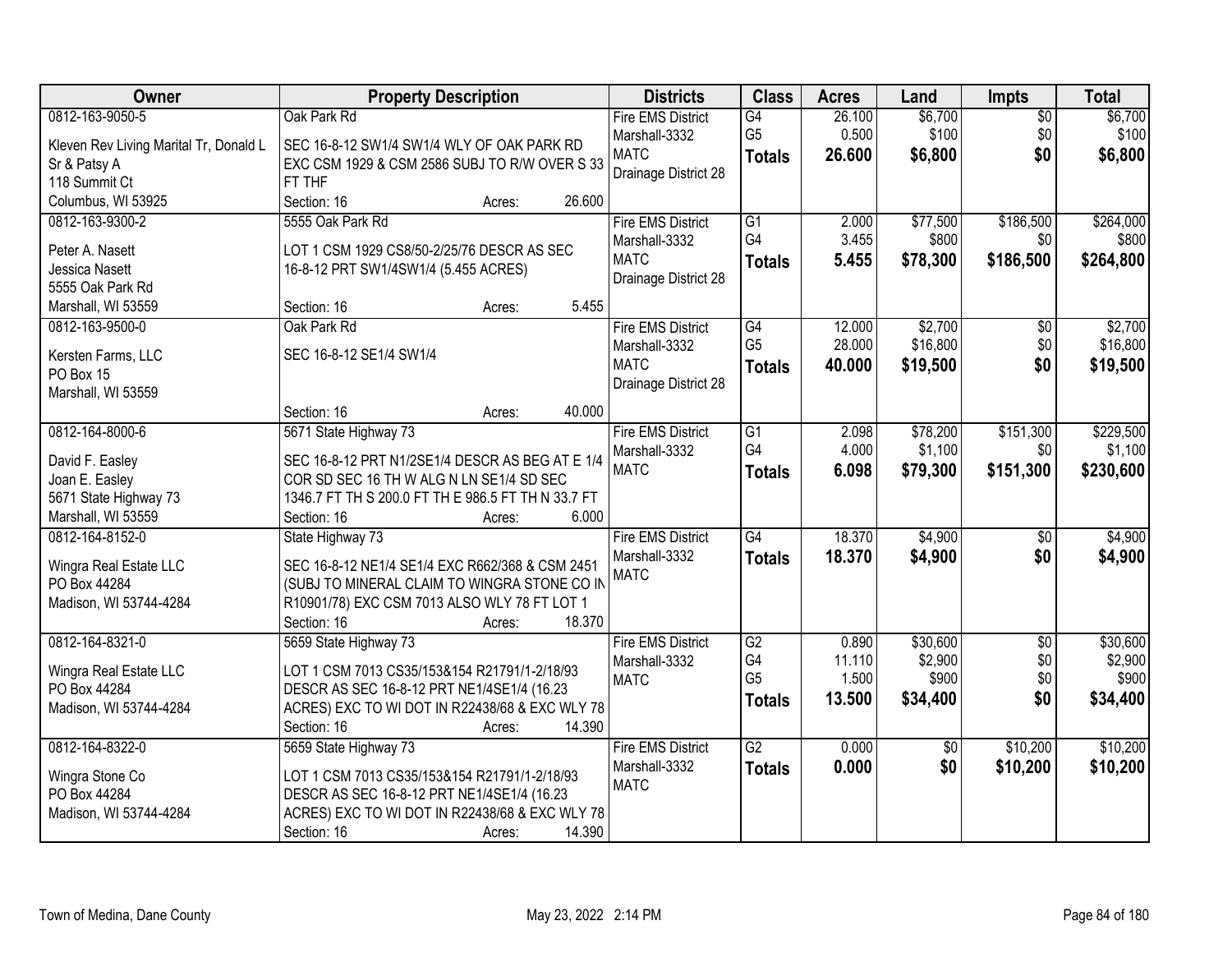| Owner                                  |                                               | <b>Property Description</b> |        | <b>Districts</b>         | <b>Class</b>    | <b>Acres</b> | Land            | <b>Impts</b>    | <b>Total</b> |
|----------------------------------------|-----------------------------------------------|-----------------------------|--------|--------------------------|-----------------|--------------|-----------------|-----------------|--------------|
| 0812-164-8350-3                        | 5613 State Highway 73                         |                             |        | <b>Fire EMS District</b> | $\overline{G1}$ | 0.910        | \$68,400        | \$207,000       | \$275,400    |
| Earl R. Hensen                         | LOT 1 CSM 2451 CS9/366-6/24/72 DESCR AS SEC   |                             |        | Marshall-3332            | <b>Totals</b>   | 0.910        | \$68,400        | \$207,000       | \$275,400    |
| Mary M. Hensen                         | 16-8-12 PRT NE1/4SE1/4 (1.15 ACRES) EXC TO WI |                             |        | <b>MATC</b>              |                 |              |                 |                 |              |
| 5613 State Highway 73                  | DOT IN R22640/10                              |                             |        |                          |                 |              |                 |                 |              |
| Marshall, WI 53559                     | Section: 16                                   | Acres:                      | 0.950  |                          |                 |              |                 |                 |              |
| 0812-164-8501-0                        | 5680 Oak Park Rd                              |                             |        | <b>Fire EMS District</b> | $\overline{G3}$ | 40.600       | $\overline{50}$ | $\overline{50}$ | $\sqrt{50}$  |
|                                        |                                               |                             |        | Marshall-3332            | <b>Totals</b>   | 40.600       | \$0             | \$0             | \$0          |
| Wingra Real Estate LLC<br>PO Box 44284 | SEC 16-8-12 NW1/4SE1/4 (SUBJ TO MINERAL CLAIM |                             |        | <b>MATC</b>              |                 |              |                 |                 |              |
| Madison, WI 53744-4284                 | TO WINGRA STONE CO IN R10901/78)              |                             |        |                          |                 |              |                 |                 |              |
|                                        | Section: 16                                   | Acres:                      | 0.000  |                          |                 |              |                 |                 |              |
| 0812-164-9000-4                        | State Highway 73                              |                             |        | <b>Fire EMS District</b> | G4              | 39.200       | \$10,200        | $\overline{50}$ | \$10,200     |
|                                        |                                               |                             |        | Marshall-3332            |                 | 39.200       | \$10,200        | \$0             | \$10,200     |
| Kersten Farms, LLC                     | SEC 16-8-12 SW1/4 SE1/4                       |                             |        | <b>MATC</b>              | <b>Totals</b>   |              |                 |                 |              |
| PO Box 15                              |                                               |                             |        |                          |                 |              |                 |                 |              |
| Marshall, WI 53559                     |                                               |                             |        |                          |                 |              |                 |                 |              |
|                                        | Section: 16                                   | Acres:                      | 40.200 |                          |                 |              |                 |                 |              |
| 0812-164-9500-9                        | 5603 State Highway 73                         |                             |        | <b>Fire EMS District</b> | G4              | 34.910       | \$8,700         | \$0             | \$8,700      |
| Kersten Farms, LLC                     | SEC 16-8-12 SE1/4 SE1/4 EXC TO WI DOT IN      |                             |        | Marshall-3332            | G7              | 3.000        | \$65,000        | \$155,300       | \$220,300    |
| PO Box 15                              | R22438/71                                     |                             |        | <b>MATC</b>              | <b>Totals</b>   | 37.910       | \$73,700        | \$155,300       | \$229,000    |
| Marshall, WI 53559                     |                                               |                             |        |                          |                 |              |                 |                 |              |
|                                        | Section: 16                                   | Acres:                      | 37.910 |                          |                 |              |                 |                 |              |
| 0812-171-8000-7                        | County Rd T                                   |                             |        | <b>Fire EMS District</b> | G4              | 15.200       | \$3,300         | $\overline{50}$ | \$3,300      |
|                                        | SEC 17-8-12 NE1/4 NE1/4                       |                             |        | Marshall-3332            | G <sub>5</sub>  | 22.000       | \$13,200        | \$0             | \$13,200     |
| Roger K. Chadwick<br>Elaine A. Gruchow |                                               |                             |        | <b>MATC</b>              | G5M             | 3.000        | \$5,100         | \$0             | \$5,100      |
| 136 N Beebe St                         |                                               |                             |        |                          | <b>Totals</b>   | 40.200       | \$21,600        | \$0             | \$21,600     |
| Marshall, WI 53559                     | Section: 17                                   | Acres:                      | 40.200 |                          |                 |              |                 |                 |              |
| 0812-171-8500-2                        | County Rd T                                   |                             |        | <b>Fire EMS District</b> | $\overline{G4}$ | 40.200       | \$8,400         | $\sqrt{6}$      | \$8,400      |
|                                        |                                               |                             |        | Marshall-3332            | <b>Totals</b>   | 40.200       | \$8,400         | \$0             | \$8,400      |
| Donald L. Matthews II                  | SEC 17-8-12 NW1/4NE1/4                        |                             |        | <b>MATC</b>              |                 |              |                 |                 |              |
| Beverly J. Matthews                    |                                               |                             |        |                          |                 |              |                 |                 |              |
| 5226 S 600 W                           |                                               |                             |        |                          |                 |              |                 |                 |              |
| West Point, IN 47992                   | Section: 17                                   | Acres:                      | 40.200 |                          |                 |              |                 |                 |              |
| 0812-171-9011-0                        | 1142 County Highway T                         |                             |        | <b>Fire EMS District</b> | G4              | 12.507       | \$3,000         | $\overline{30}$ | \$3,000      |
| Donald L. Matthews II                  | SEC 17-8-12 THAT PRT SW1/4NE1/4 LYG N OF C/L  |                             |        | Marshall-3332            | <b>Totals</b>   | 12.507       | \$3,000         | \$0             | \$3,000      |
| Beverly J. Matthews                    | CTH T EXC CSM 12477                           |                             |        | <b>MATC</b>              |                 |              |                 |                 |              |
| 5226 S 600 W                           |                                               |                             |        |                          |                 |              |                 |                 |              |
| West Point, IN 47992                   | Section: 17                                   | Acres:                      | 0.000  |                          |                 |              |                 |                 |              |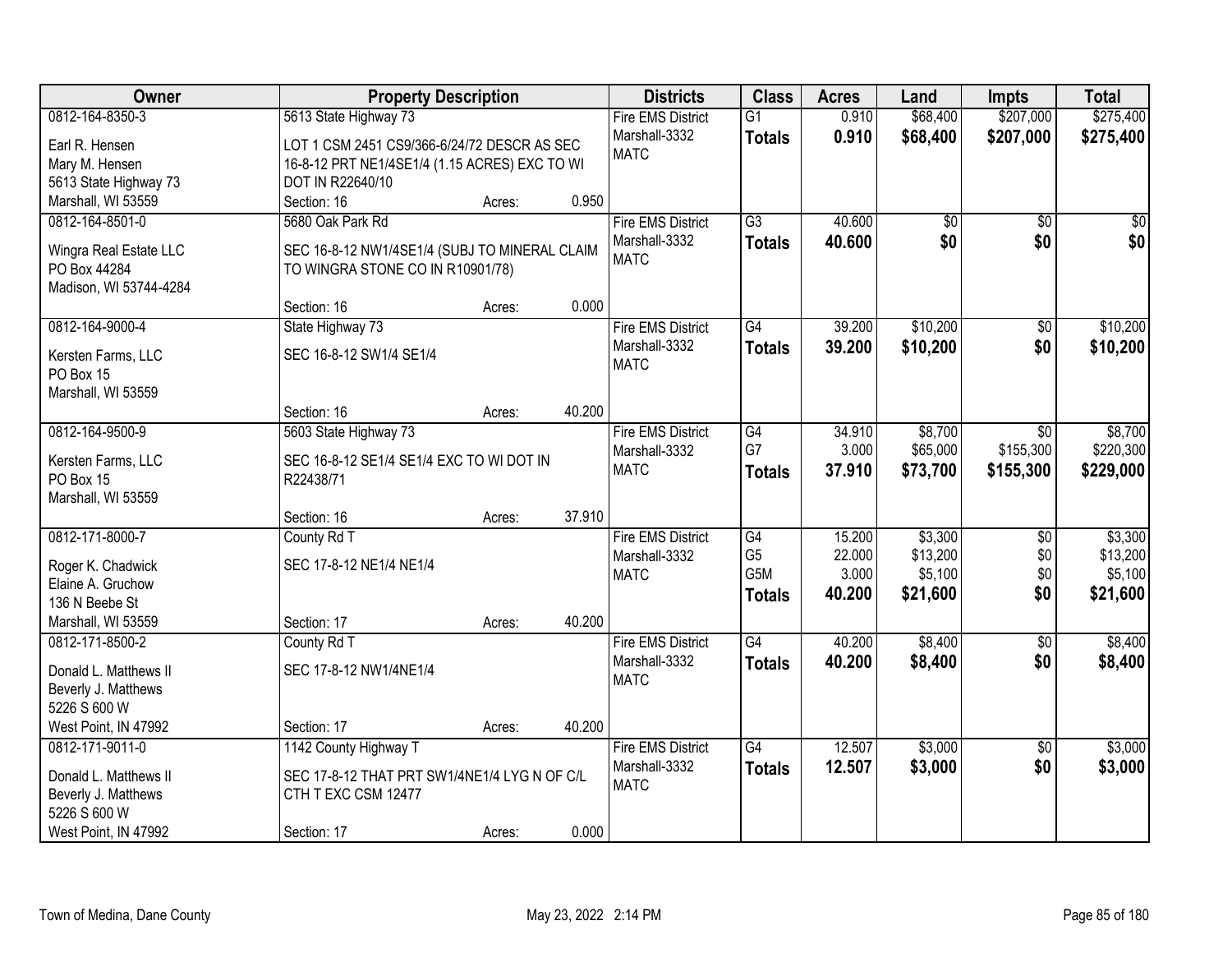| Owner                                       | <b>Property Description</b>                      | <b>Districts</b>             | <b>Class</b>                    | <b>Acres</b>    | Land             | Impts           | <b>Total</b>     |
|---------------------------------------------|--------------------------------------------------|------------------------------|---------------------------------|-----------------|------------------|-----------------|------------------|
| 0812-171-9210-1                             | Langer <sub>Rd</sub>                             | <b>Fire EMS District</b>     | G4                              | 18.901          | \$4,300          | $\overline{60}$ | \$4,300          |
| Carolyn J. Faren                            | SEC 17-8-12 THAT PRT SW1/4NE1/4 LYG S OF C/L     | Marshall-3332<br><b>MATC</b> | G <sub>5</sub><br><b>Totals</b> | 1.000<br>19.901 | \$100<br>\$4,400 | \$0<br>\$0      | \$100<br>\$4,400 |
| 5641 Langer Rd                              | CTH <sub>T</sub>                                 |                              |                                 |                 |                  |                 |                  |
| Marshall, WI 53559                          |                                                  |                              |                                 |                 |                  |                 |                  |
|                                             | 20.901<br>Section: 17<br>Acres:                  |                              |                                 |                 |                  |                 |                  |
| 0812-171-9470-0                             | 1142 County Highway T                            | <b>Fire EMS District</b>     | $\overline{G1}$                 | 2.000           | \$77,500         | \$249,800       | \$327,300        |
| Robert G. Keip                              | LOT 1 CSM 12477 CS78/59&60-6/6/2008 DESCR AS     | Marshall-3332                | G4                              | 4.013           | \$700            | \$0             | \$700            |
| Jillian J. Keip                             | SEC 17-8-12 PRT SW1/4NE1/4 (6.013 ACRES)         | <b>MATC</b>                  | <b>Totals</b>                   | 6.013           | \$78,200         | \$249,800       | \$328,000        |
| 1142 County Highway T                       |                                                  |                              |                                 |                 |                  |                 |                  |
| Marshall, WI 53559                          | 6.013<br>Section: 17<br>Acres:                   |                              |                                 |                 |                  |                 |                  |
| 0812-171-9500-0                             | County Rd T                                      | <b>Fire EMS District</b>     | $\overline{G4}$                 | 6.000           | \$1,300          | \$0             | \$1,300          |
| Roger K. Chadwick                           | SEC 17-8-12 SE1/4 NE1/4 N OF HWY EXC 0.535 ACRE  | Marshall-3332                | G <sub>5</sub>                  | 3.465           | \$1,600          | \$0             | \$1,600          |
| Elaine A. Gruchow                           | FOR HWY IN R3956/79                              | <b>MATC</b>                  | <b>Totals</b>                   | 9.465           | \$2,900          | \$0             | \$2,900          |
| 136 N Beebe St                              |                                                  |                              |                                 |                 |                  |                 |                  |
| Marshall, WI 53559                          | 9.465<br>Section: 17<br>Acres:                   |                              |                                 |                 |                  |                 |                  |
| 0812-171-9535-9                             | 1077 County Highway T                            | <b>Fire EMS District</b>     | $\overline{G1}$                 | 4.930           | \$99,500         | \$216,100       | \$315,600        |
|                                             | SEC 17-8-12 SE1/4 NE1/4 S OF HWY COM INTS E LN   | Marshall-3332                | <b>Totals</b>                   | 4.930           | \$99,500         | \$216,100       | \$315,600        |
| Hanson Rev Tr, Arthur M<br>1077 County Rd T | SEC & C/L HWY T TH SLY ALG C/L TO PT 437 FT E    | <b>MATC</b>                  |                                 |                 |                  |                 |                  |
| Marshall, WI 53559                          | OF W LN S 398.67 FT E 888.75 FT N TO POB EXC     |                              |                                 |                 |                  |                 |                  |
|                                             | 4.900<br>Section: 17<br>Acres:                   |                              |                                 |                 |                  |                 |                  |
| 0812-171-9680-3                             | County Rd T                                      | <b>Fire EMS District</b>     | G4                              | 18.219          | \$3,000          | \$0             | \$3,000          |
|                                             |                                                  | Marshall-3332                | G <sub>5</sub>                  | 0.500           | \$300            | \$0             | \$300            |
| Craig A. Gottschalk                         | SEC 17-8-12 PRT SE1/4 NE1/4 BEG SEC E1/4 COR TH  | <b>MATC</b>                  | <b>Totals</b>                   | 18.719          | \$3,300          | \$0             | \$3,300          |
| Mark W. Gottschalk                          | N 516.06 FT TH S88DEGW 888.75 FT N 398.67 FT     |                              |                                 |                 |                  |                 |                  |
| 5268 County Highway Tt                      | S76DEGW ALG CTH T C/L 437 FT S 803.33 FT E 1324  |                              |                                 |                 |                  |                 |                  |
| Marshall, WI 53559<br>0812-171-9930-0       | 18.719<br>Section: 17<br>Acres:                  | <b>Fire EMS District</b>     | $\overline{G1}$                 |                 | \$98,800         | \$160,600       | \$259,400        |
|                                             | 1071 County Highway T                            | Marshall-3332                |                                 | 4.842<br>4.842  |                  |                 |                  |
| Jerry F. Porter                             | SEC 17-8-12 PRT SE1/4 NE1/4 COM AT E1/4 COR SD   | <b>MATC</b>                  | <b>Totals</b>                   |                 | \$98,800         | \$160,600       | \$259,400        |
| Marian K. Hanefeld Porter                   | SEC TH N8DEGW 516.06 FT TO POB TH N88DEGE        |                              |                                 |                 |                  |                 |                  |
| 1071 County Highway T                       | 2.97 FT TH N 580.67 FT TH S75DEGW 420.74 FT TH S |                              |                                 |                 |                  |                 |                  |
| Marshall, WI 53559                          | 0.000<br>Section: 17<br>Acres:                   |                              |                                 |                 |                  |                 |                  |
| 0812-172-8000-6                             | County Rd T                                      | <b>Fire EMS District</b>     | $\overline{G4}$                 | 40.300          | \$9,400          | $\overline{50}$ | \$9,400          |
| D&C Langer LLC                              | SEC 17-8-12 NE1/4NW1/4                           | Marshall-3332                | <b>Totals</b>                   | 40.300          | \$9,400          | \$0             | \$9,400          |
| 1196 County Highway T                       |                                                  | <b>MATC</b>                  |                                 |                 |                  |                 |                  |
| Marshall, WI 53559                          |                                                  |                              |                                 |                 |                  |                 |                  |
|                                             | 40.300<br>Section: 17<br>Acres:                  |                              |                                 |                 |                  |                 |                  |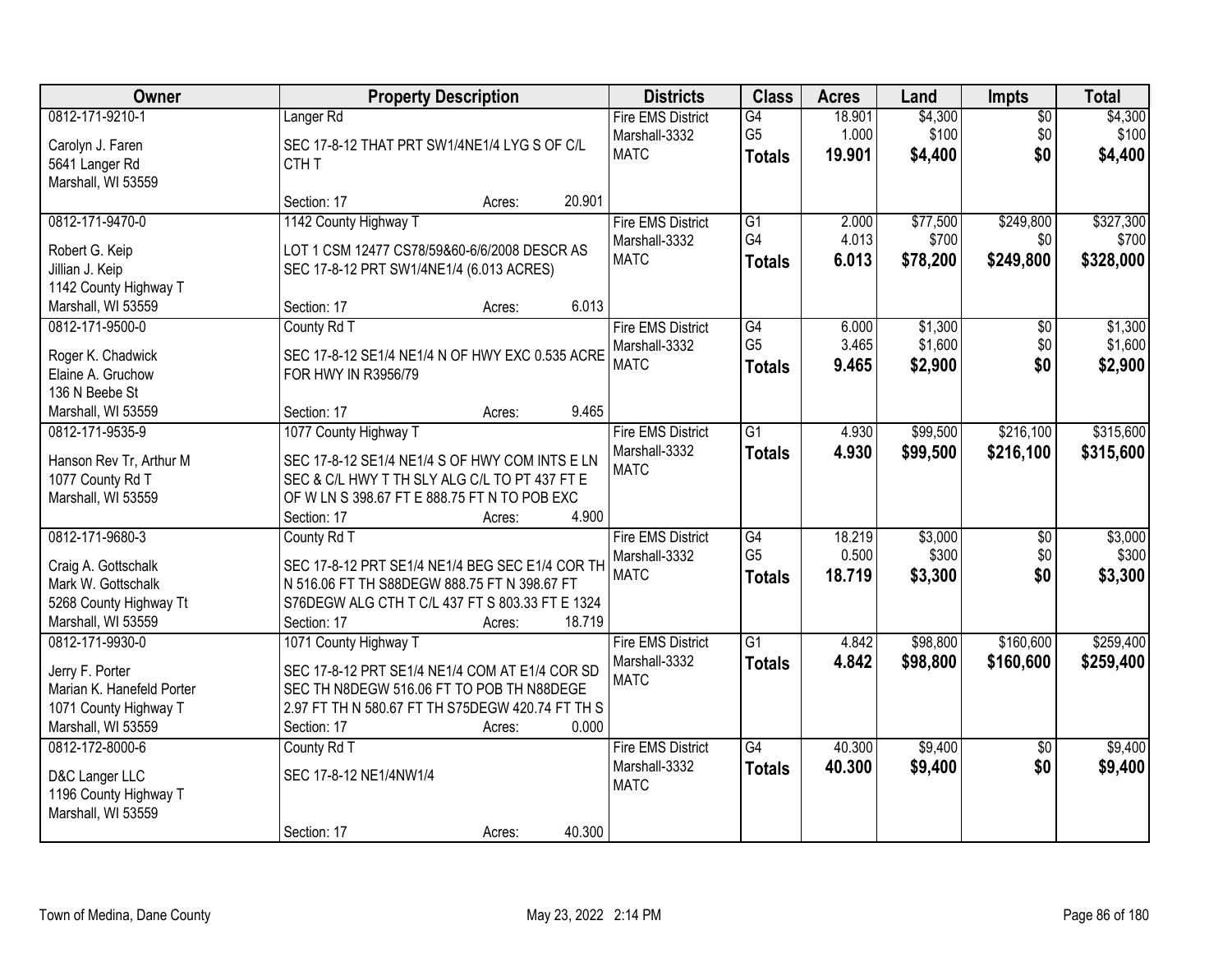| Owner                 | <b>Property Description</b>                    |        |        | <b>Districts</b>         | <b>Class</b>                       | <b>Acres</b>    | Land                 | <b>Impts</b>           | <b>Total</b>           |
|-----------------------|------------------------------------------------|--------|--------|--------------------------|------------------------------------|-----------------|----------------------|------------------------|------------------------|
| 0812-172-8500-1       | County Rd T                                    |        |        | <b>Fire EMS District</b> | G4                                 | 39.300          | \$8,600              | $\sqrt{$0}$            | \$8,600                |
| D&C Langer LLC        | SEC 17-8-12 NW1/4NW1/4                         |        |        | Marshall-3332            | G5M                                | 1.000           | \$1,700              | \$0                    | \$1,700                |
| 1196 County Highway T |                                                |        |        | <b>MATC</b>              | <b>Totals</b>                      | 40.300          | \$10,300             | \$0                    | \$10,300               |
| Marshall, WI 53559    |                                                |        |        |                          |                                    |                 |                      |                        |                        |
|                       | Section: 17                                    | Acres: | 40.300 |                          |                                    |                 |                      |                        |                        |
| 0812-172-9000-4       | County Rd T                                    |        |        | <b>Fire EMS District</b> | G4                                 | 19.000          | \$4,400              | \$0                    | \$4,400                |
| D&C Langer LLC        | SEC 17-8-12 SW1/4NW1/4 EXC S 20.15 ACRES       |        |        | Marshall-3332            | G <sub>5</sub> M                   | 1.150           | \$2,000              | \$0                    | \$2,000                |
| 1196 County Highway T |                                                |        |        | <b>MATC</b>              | <b>Totals</b>                      | 20.150          | \$6,400              | \$0                    | \$6,400                |
| Marshall, WI 53559    |                                                |        |        |                          |                                    |                 |                      |                        |                        |
|                       | Section: 17                                    | Acres: | 20.150 |                          |                                    |                 |                      |                        |                        |
| 0812-172-9190-5       | 1278 County Highway T                          |        |        | <b>Fire EMS District</b> | $\overline{G4}$                    | 20.150          | \$4,500              | \$0                    | \$4,500                |
| Douglas F. Lutz       | SEC 17-8-12 S1/2 SW1/4 NW1/4                   |        |        | Marshall-3332            | <b>Totals</b>                      | 20.150          | \$4,500              | \$0                    | \$4,500                |
| Jennifer A. Gardner   |                                                |        |        | <b>MATC</b>              |                                    |                 |                      |                        |                        |
| 1278 County Highway T |                                                |        |        |                          |                                    |                 |                      |                        |                        |
| Marshall, WI 53559    | Section: 17                                    | Acres: | 20.150 |                          |                                    |                 |                      |                        |                        |
| 0812-172-9500-9       | 1196 County Highway T                          |        |        | <b>Fire EMS District</b> | G4                                 | 34.580          | \$8,500              | \$0                    | \$8,500                |
| D&C Langer LLC        | SEC 17-8-12 SE1/4 NW1/4 EXC 0.213 ACRE FOR HWY |        |        | Marshall-3332            | G <sub>5</sub>                     | 2.000           | \$100                | \$0                    | \$100                  |
| 1196 County Highway T | IN R3956/77                                    |        |        | <b>MATC</b>              | G7                                 | 3.000           | \$65,000             | \$211,900              | \$276,900              |
| Marshall, WI 53559    |                                                |        |        |                          | <b>Totals</b>                      | 39.580          | \$73,600             | \$211,900              | \$285,500              |
|                       | Section: 17                                    | Acres: | 39.580 |                          |                                    |                 |                      |                        |                        |
| 0812-173-8000-5       | 5641 Langer Rd                                 |        |        | <b>Fire EMS District</b> | G4                                 | 29.300          | \$6,500              | $\overline{50}$        | \$6,500                |
| Carolyn J. Faren      | SEC 17-8-12 NE1/4SW1/4                         |        |        | Marshall-3332            | G <sub>5</sub><br>G7               | 8.000           | \$4,300              | \$0                    | \$4,300                |
| 5641 Langer Rd        |                                                |        |        | <b>MATC</b>              |                                    | 3.000<br>40.300 | \$65,000<br>\$75,800 | \$225,600<br>\$225,600 | \$290,600<br>\$301,400 |
| Marshall, WI 53559    |                                                |        |        |                          | <b>Totals</b>                      |                 |                      |                        |                        |
|                       | Section: 17                                    | Acres: | 40.300 |                          |                                    |                 |                      |                        |                        |
| 0812-173-8500-0       | 1278 County Highway T                          |        |        | <b>Fire EMS District</b> | G4                                 | 23.500          | \$5,300              | $\overline{50}$        | \$5,300                |
| Douglas F. Lutz       | SEC 17-8-12 NW1/4 SW1/4                        |        |        | Marshall-3332            | G <sub>5</sub><br>G7               | 15.000<br>1.700 | \$7,900<br>\$50,500  | \$0<br>\$260,100       | \$7,900<br>\$310,600   |
| Jennifer A. Gardner   |                                                |        |        | <b>MATC</b>              | <b>Totals</b>                      | 40.200          | \$63,700             | \$260,100              | \$323,800              |
| 1278 County Highway T |                                                |        |        |                          |                                    |                 |                      |                        |                        |
| Marshall, WI 53559    | Section: 17                                    | Acres: | 40.200 |                          |                                    |                 |                      |                        |                        |
| 0812-173-9000-3       | 1278 County Highway T                          |        |        | <b>Fire EMS District</b> | G4                                 | 8.000           | \$1,500              | $\overline{60}$        | \$1,500                |
| Douglas F. Lutz       | SEC 17-8-12 SW1/4 SW1/4                        |        |        | Marshall-3332            | G <sub>5</sub><br>G <sub>5</sub> M | 24.000          | \$14,400             | \$0                    | \$14,400               |
| Jennifer A. Gardner   |                                                |        |        | <b>MATC</b>              |                                    | 8.000<br>40.000 | \$13,600<br>\$29,500 | \$0<br>\$0             | \$13,600<br>\$29,500   |
| 1278 County Highway T |                                                |        |        |                          | <b>Totals</b>                      |                 |                      |                        |                        |
| Marshall, WI 53559    | Section: 17                                    | Acres: | 40.000 |                          |                                    |                 |                      |                        |                        |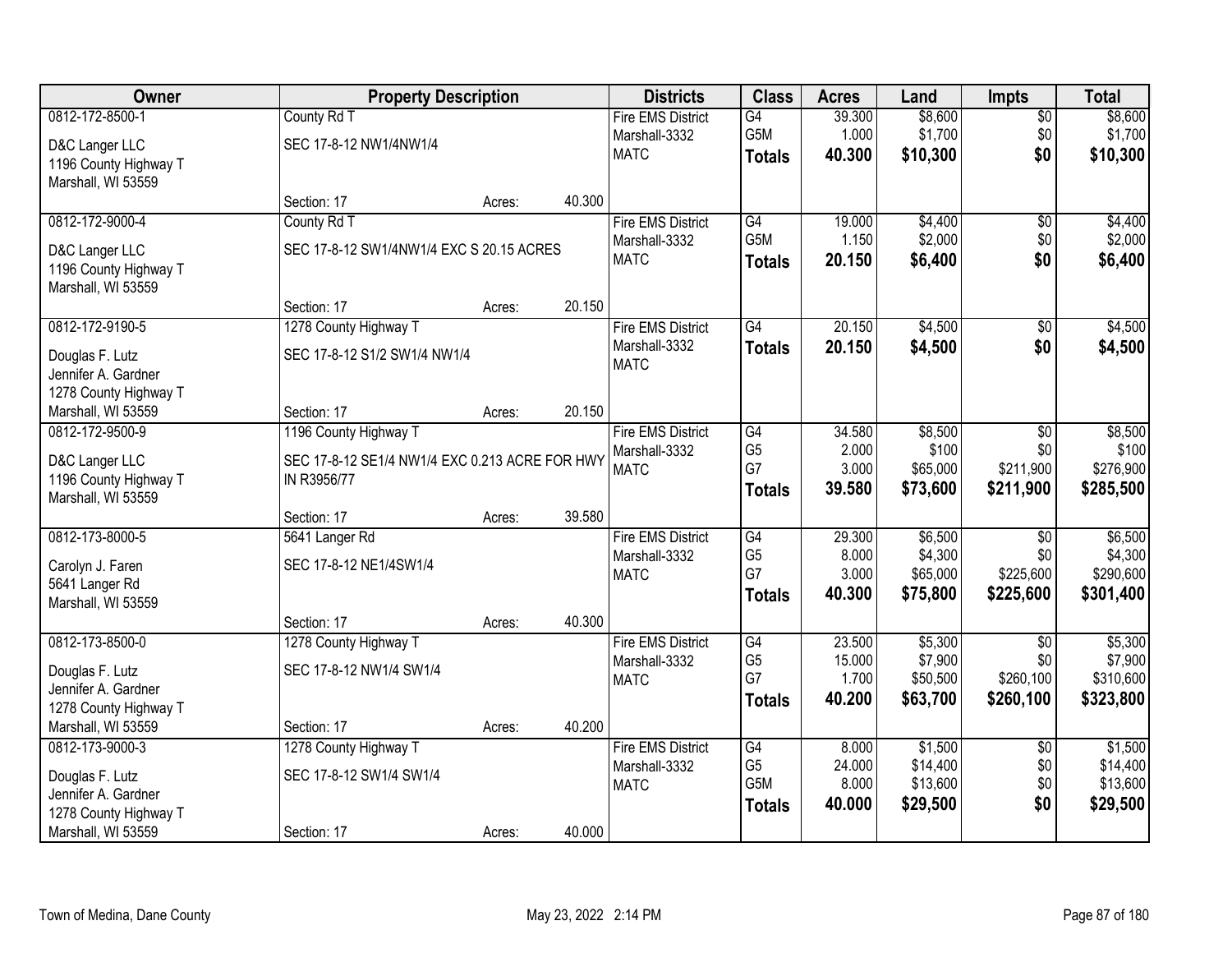| Owner                                 |                                                                                               | <b>Property Description</b> |        | <b>Districts</b>         | <b>Class</b>                      | <b>Acres</b>   | Land             | <b>Impts</b>           | <b>Total</b>     |
|---------------------------------------|-----------------------------------------------------------------------------------------------|-----------------------------|--------|--------------------------|-----------------------------------|----------------|------------------|------------------------|------------------|
| 0812-173-9501-0                       | Langer <sub>Rd</sub>                                                                          |                             |        | <b>Fire EMS District</b> | G4                                | 38.000         | \$8,800          | $\overline{50}$        | \$8,800          |
| Carolyn J. Faren                      | SEC 17-8-12 SE1/4 SW1/4 EXC DOC #4566327                                                      |                             |        | Marshall-3332            | <b>Totals</b>                     | 38.000         | \$8,800          | \$0                    | \$8,800          |
| 5641 Langer Rd                        |                                                                                               |                             |        | <b>MATC</b>              |                                   |                |                  |                        |                  |
| Marshall, WI 53559                    |                                                                                               |                             |        |                          |                                   |                |                  |                        |                  |
|                                       | Section: 17                                                                                   | Acres:                      | 0.000  |                          |                                   |                |                  |                        |                  |
| 0812-174-8000-4                       | County Rd T                                                                                   |                             |        | <b>Fire EMS District</b> | G4                                | 39.000         | \$8,800          | $\overline{50}$        | \$8,800          |
| Craig A. Gottschalk                   | SEC 17-8-12 NE1/4 SE1/4 (SUBJ TO OPTION & LEASE                                               |                             |        | Marshall-3332            | G <sub>5</sub>                    | 1.200          | \$700            | \$0                    | \$700            |
| Mark W. Gottschalk                    | AGREE TO CHICAGO TITLE INS CO IN R3558/54)                                                    |                             |        | <b>MATC</b>              | <b>Totals</b>                     | 40.200         | \$9,500          | \$0                    | \$9,500          |
| 5268 County Highway Tt                |                                                                                               |                             |        |                          |                                   |                |                  |                        |                  |
| Marshall, WI 53559                    | Section: 17                                                                                   | Acres:                      | 40.200 |                          |                                   |                |                  |                        |                  |
| 0812-174-8500-9                       | Langer <sub>Rd</sub>                                                                          |                             |        | <b>Fire EMS District</b> | G4                                | 38.000         | \$8,600          | \$0                    | \$8,600          |
| Carolyn J. Faren                      | SEC 17-8-12 NW1/4SE1/4                                                                        |                             |        | Marshall-3332            | G <sub>5</sub>                    | 2.300          | \$900            | \$0                    | \$900            |
| 5641 Langer Rd                        |                                                                                               |                             |        | <b>MATC</b>              | <b>Totals</b>                     | 40.300         | \$9,500          | \$0                    | \$9,500          |
| Marshall, WI 53559                    |                                                                                               |                             |        |                          |                                   |                |                  |                        |                  |
|                                       | Section: 17                                                                                   | Acres:                      | 40.300 |                          |                                   |                |                  |                        |                  |
| 0812-174-9002-0                       | Langer <sub>Rd</sub>                                                                          |                             |        | <b>Fire EMS District</b> | G4                                | 33.300         | \$7,600          | \$0                    | \$7,600          |
|                                       |                                                                                               |                             |        | Marshall-3332            | G <sub>5</sub>                    | 0.700          | \$100            | \$0                    | \$100            |
| Julie L. Hornby<br>Jonathan F. Hornby | SEC 17-8-12 SW1/4 SE1/4 EXC CSM 6795 & ALSO EX(<br>DOC #4582983 ALSO INCL ADDL LANDS DESCR AS |                             |        | <b>MATC</b>              | <b>Totals</b>                     | 34.000         | \$7,700          | \$0                    | \$7,700          |
| 5560 Langer Rd                        | SEC 20-8-12 N 3.5 FT OF NW1/4NE1/4 EXC WLY 66.15                                              |                             |        |                          |                                   |                |                  |                        |                  |
| Marshall, WI 53559                    | Section: 17                                                                                   | Acres:                      | 0.000  |                          |                                   |                |                  |                        |                  |
| 0812-174-9190-3                       | 5574 Langer Rd                                                                                |                             |        | <b>Fire EMS District</b> | $\overline{G1}$                   | 5.000          | \$100,000        | \$220,200              | \$320,200        |
|                                       |                                                                                               |                             |        | Marshall-3332            | <b>Totals</b>                     | 5.000          | \$100,000        | \$220,200              | \$320,200        |
| <b>Tory Strauss</b>                   | LOT 1 CSM 6795 CS33/396&397 R19428/17-7/8/92                                                  |                             |        | <b>MATC</b>              |                                   |                |                  |                        |                  |
| Michele Strauss                       | DESCR AS SEC 17-8-12 PRT SW1/4SE1/4 (5.00                                                     |                             |        |                          |                                   |                |                  |                        |                  |
| 5574 Langer Rd<br>Marshall, WI 53559  | ACRES)<br>Section: 17                                                                         |                             | 5.000  |                          |                                   |                |                  |                        |                  |
| 0812-174-9500-7                       | 5547 Oak Park Rd                                                                              | Acres:                      |        | <b>Fire EMS District</b> | G4                                | 33.000         | \$5,400          | \$0                    | \$5,400          |
|                                       |                                                                                               |                             |        | Marshall-3332            | G <sub>5</sub>                    | 4.200          | \$2,500          | \$0                    | \$2,500          |
| Craig A. Gottschalk                   | SEC 17-8-12 SE1/4 SE1/4 & SEC 16-8-12 PRT                                                     |                             |        | <b>MATC</b>              | G7                                | 3.000          | \$65,000         | \$14,600               | \$79,600         |
| Mark W. Gottschalk                    | SW1/4SW1/4 R/W ACROSS S 33 FT THF LYG W OF                                                    |                             |        |                          | <b>Totals</b>                     | 40.200         | \$72,900         | \$14,600               | \$87,500         |
| 5268 County Highway Tt                | OAK PARK RD (SUBJ TO OPTION & LEASE AGREE TO                                                  |                             |        |                          |                                   |                |                  |                        |                  |
| Marshall, WI 53559                    | Section: 17                                                                                   | Acres:                      | 40.200 |                          |                                   |                |                  |                        |                  |
| 0812-181-8070-0                       | 5769 County Highway Tt                                                                        |                             |        | <b>Fire EMS District</b> | $\overline{G4}$<br>G <sub>5</sub> | 4.500<br>1.000 | \$1,200<br>\$600 | $\overline{50}$<br>\$0 | \$1,200<br>\$600 |
| Maly Rev Tr                           | SEC 18-8-12 NE1/4NE1/4 EXC CSM 9803                                                           |                             |        | Marshall-3332            |                                   |                |                  |                        |                  |
| 5516 County Highway N                 |                                                                                               |                             |        | <b>MATC</b>              | <b>Totals</b>                     | 5.500          | \$1,800          | \$0                    | \$1,800          |
| Sun Prairie, WI 53590                 |                                                                                               |                             |        |                          |                                   |                |                  |                        |                  |
|                                       | Section: 18                                                                                   | Acres:                      | 5.500  |                          |                                   |                |                  |                        |                  |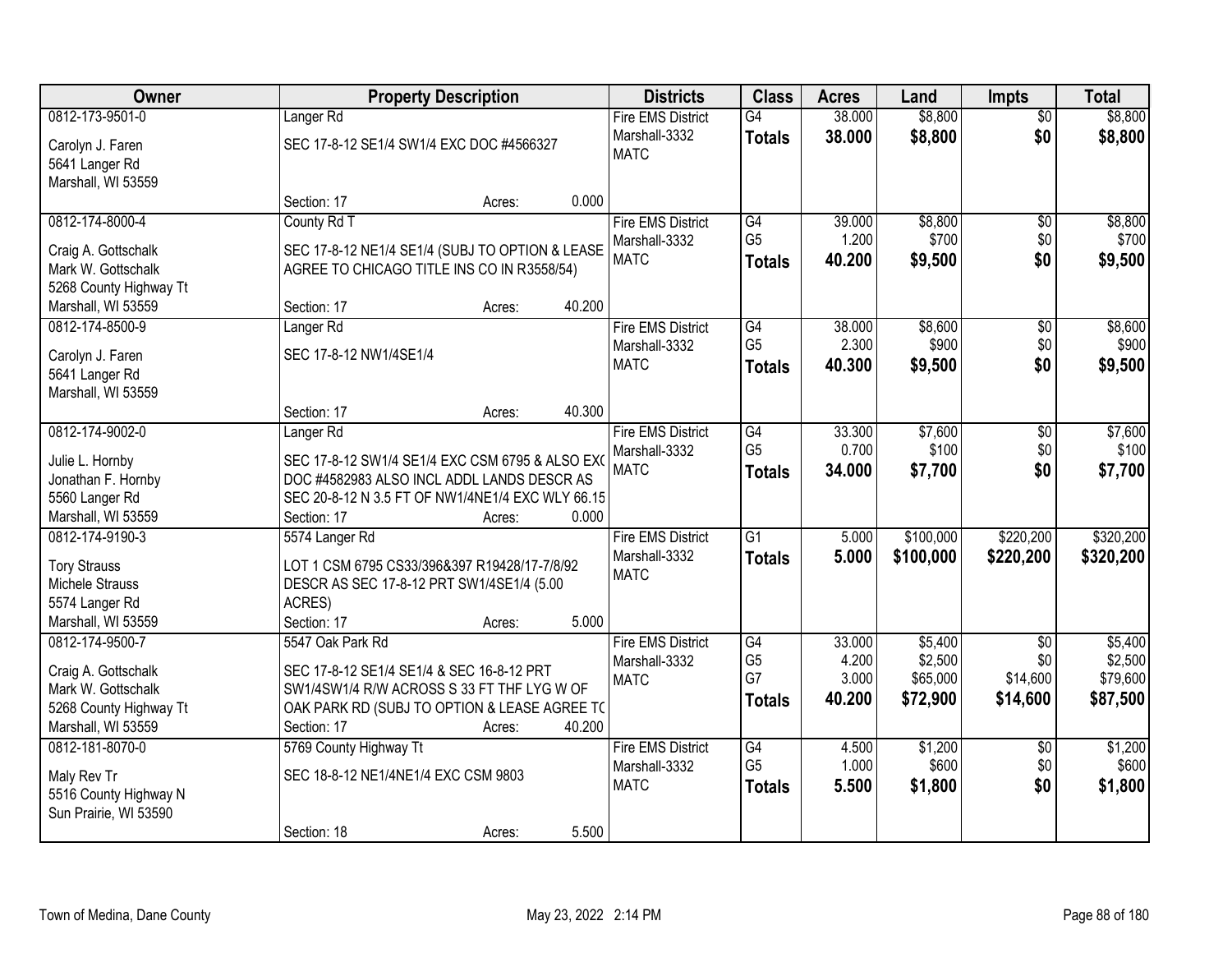| Owner                  | <b>Property Description</b>                                           | <b>Districts</b>             | <b>Class</b>    | <b>Acres</b> | Land     | <b>Impts</b>    | <b>Total</b> |
|------------------------|-----------------------------------------------------------------------|------------------------------|-----------------|--------------|----------|-----------------|--------------|
| 0812-181-8180-0        | 5769 County Highway Tt                                                | <b>Fire EMS District</b>     | $\overline{G1}$ | 2.639        | \$82,300 | \$145,000       | \$227,300    |
| Thomas L. Senger       | LOT 1 CSM 9803 CS56/320&322-8/29/2000 DESCR AS                        | Marshall-3332                | <b>Totals</b>   | 2.639        | \$82,300 | \$145,000       | \$227,300    |
| Gina K. Roesler Senger | SEC 18-8-12 PRT NE1/4NE1/4 & PRT NW1/4NE1/4                           | <b>MATC</b>                  |                 |              |          |                 |              |
| 5769 County Highway Tt | (2.639 ACRES INCL R/W)                                                |                              |                 |              |          |                 |              |
| Marshall, WI 53559     | 2.639<br>Section: 18<br>Acres:                                        |                              |                 |              |          |                 |              |
| 0812-181-8210-0        | 5772 County Highway Tt                                                | <b>Fire EMS District</b>     | $\overline{G1}$ | 2.444        | \$80,800 | \$14,700        | \$95,500     |
|                        |                                                                       | Marshall-3332                | <b>Totals</b>   | 2.444        | \$80,800 | \$14,700        | \$95,500     |
| Thomas L. Senger       | LOT 2 CSM 9803 CS56/320&322-8/29/2000 DESCR AS                        | <b>MATC</b>                  |                 |              |          |                 |              |
| Gina K. Roesler Senger | SEC 18-8-12 PRT NE1/4NE1/4 & PRT NW1/4NE1/4                           |                              |                 |              |          |                 |              |
| 5769 County Highway Tt | (2.444 ACRES INCL R/W)                                                |                              |                 |              |          |                 |              |
| Marshall, WI 53559     | 2.444<br>Section: 18<br>Acres:                                        |                              |                 |              |          |                 |              |
| 0812-181-8320-0        | County Rd TT                                                          | <b>Fire EMS District</b>     | $\overline{G1}$ | 1.000        | \$70,000 | $\overline{50}$ | \$70,000     |
| Maly Rev Tr            | LOT 1 CSM 15316 CS109/224&226-1/6/2020 F/K/A LOT                      | Marshall-3332                | G4              | 1.090        | \$300    | \$0             | \$300        |
| 5516 County Highway N  | 3 CSM 9803 CS56/320&322-8/29/2000 DESCR AS SEC                        | <b>MATC</b>                  | <b>Totals</b>   | 2.090        | \$70,300 | \$0             | \$70,300     |
| Sun Prairie, WI 53590  | 18-8-12 PRT NE1/4NE1/4 & PRT NW1/4NE1/4 (2.09                         |                              |                 |              |          |                 |              |
|                        | 2.090<br>Section: 18<br>Acres:                                        |                              |                 |              |          |                 |              |
| 0812-181-8345-0        | County Rd TT                                                          | <b>Fire EMS District</b>     | G1              | 1.000        | \$70,000 | \$0             | \$70,000     |
|                        |                                                                       | Marshall-3332                | G4              | 1.170        | \$300    | \$0             | \$300        |
| Maly Rev Tr            | LOT 2 CSM 15316 CS109/224&226-1/6/2020 F/K/A LOT                      | <b>MATC</b>                  | <b>Totals</b>   | 2.170        | \$70,300 | \$0             | \$70,300     |
| 5516 County Highway N  | 3 CSM 9803 CS56/320&322-8/29/2000 DESCR AS SEC                        |                              |                 |              |          |                 |              |
| Sun Prairie, WI 53590  | 18-8-12 PRT NE1/4NE1/4 & PRT NW1/4NE1/4 (2.17<br>2.170<br>Section: 18 |                              |                 |              |          |                 |              |
| 0812-181-8370-0        | Acres:                                                                | <b>Fire EMS District</b>     | $\overline{G4}$ | 23.620       | \$6,000  | $\overline{50}$ | \$6,000      |
|                        |                                                                       |                              | G <sub>5</sub>  | 2.620        | \$1,100  | \$0             | \$1,100      |
| Maly Rev Tr            | LOT 3 CSM 15316 CS109/224&226-1/6/2020 F/K/A LOT                      | Marshall-3332<br><b>MATC</b> |                 | 26.240       |          | \$0             |              |
| 5516 County Highway N  | 3 CSM 9803 CS56/320&322-8/29/2000 DESCR AS SEC                        |                              | <b>Totals</b>   |              | \$7,100  |                 | \$7,100      |
| Sun Prairie, WI 53590  | 18-8-12 PRT NE1/4NE1/4 & PRT NW1/4NE1/4 (26.24                        |                              |                 |              |          |                 |              |
|                        | 26.240<br>Section: 18<br>Acres:                                       |                              |                 |              |          |                 |              |
| 0812-181-8501-0        | County Rd TT                                                          | <b>Fire EMS District</b>     | G4              | 38.470       | \$9,200  | $\overline{50}$ | \$9,200      |
| Maly Rev Tr            | SEC 18-8-12 NW1/4NE1/4 EXC CSM 9803                                   | Marshall-3332                | <b>Totals</b>   | 38.470       | \$9,200  | \$0             | \$9,200      |
| 5516 County Highway N  |                                                                       | <b>MATC</b>                  |                 |              |          |                 |              |
| Sun Prairie, WI 53590  |                                                                       |                              |                 |              |          |                 |              |
|                        | 38.470<br>Section: 18<br>Acres:                                       |                              |                 |              |          |                 |              |
| 0812-181-9000-3        | County Rd TT                                                          | <b>Fire EMS District</b>     | G4              | 13.000       | \$3,400  | $\overline{30}$ | \$3,400      |
|                        |                                                                       | Marshall-3332                | G5M             | 1.200        | \$2,100  | \$0             | \$2,100      |
| Cletus A. Meinholz     | SEC 18-8-12 PRT SW1/4 NE1/4 ELY OF HWY EXC                            | <b>MATC</b>                  | <b>Totals</b>   | 14.200       | \$5,500  | \$0             | \$5,500      |
| Priscilla A. Meinholz  | COM CTR SEC TH N 185 FT NELY ALG C/L TT 1151                          |                              |                 |              |          |                 |              |
| 1351 County Highway T  | FT SELY AT R < 406 FT SWLY 991 FT TO S LN W 455                       |                              |                 |              |          |                 |              |
| Marshall, WI 53559     | 14.200<br>Section: 18<br>Acres:                                       |                              |                 |              |          |                 |              |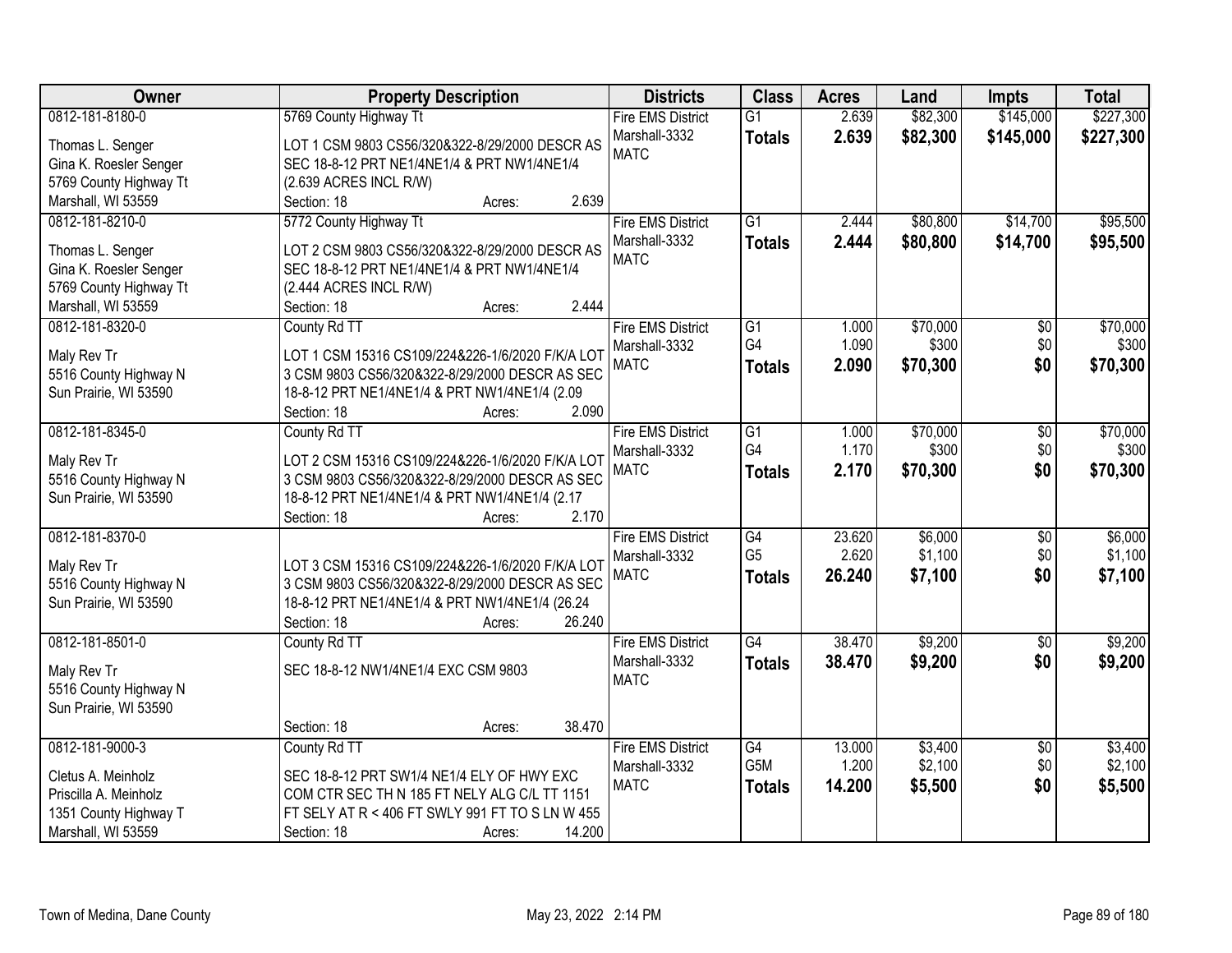| Owner                                                                                                              | <b>Property Description</b>                                                                                                                                                          |        |        | <b>Districts</b>                                         | <b>Class</b>                          | <b>Acres</b>              | Land                        | Impts                         | <b>Total</b>                |
|--------------------------------------------------------------------------------------------------------------------|--------------------------------------------------------------------------------------------------------------------------------------------------------------------------------------|--------|--------|----------------------------------------------------------|---------------------------------------|---------------------------|-----------------------------|-------------------------------|-----------------------------|
| 0812-181-9030-7<br>Schuster Family Tr, David & Ruth<br>1462 State Highway 19<br>Marshall, WI 53559                 | County Rd TT<br>SEC 18-8-12 SW1/4 NE1/4 NLY OF HWY EXC 5.8 A<br><b>DESC IN D828/137</b>                                                                                              |        |        | <b>Fire EMS District</b><br>Marshall-3332<br><b>MATC</b> | G4<br>G <sub>5</sub><br><b>Totals</b> | 11.000<br>0.400<br>11.400 | \$2,900<br>\$100<br>\$3,000 | $\overline{50}$<br>\$0<br>\$0 | \$2,900<br>\$100<br>\$3,000 |
|                                                                                                                    | Section: 18                                                                                                                                                                          | Acres: | 11.400 |                                                          |                                       |                           |                             |                               |                             |
| 0812-181-9170-8<br>Fred C. Kleinschmidt<br>Colleen M. Kleinschmidt<br>5709 County Highway Tt<br>Marshall, WI 53559 | 5709 County Highway Tt<br>SEC 18-8-12 PRT SW1/4 NE1/4 COM 1606.84 FT S OF<br>N 1/4 COR SEC TH N51DEG01'00"E 103.65 FT<br>S65DEG01'00"E 342.45 FT S54DEG18'E 217.17 FT<br>Section: 18 | Acres: | 0.000  | <b>Fire EMS District</b><br>Marshall-3332<br><b>MATC</b> | $\overline{G1}$<br><b>Totals</b>      | 6.173<br>6.173            | \$105,900<br>\$105,900      | \$203,000<br>\$203,000        | \$308,900<br>\$308,900      |
| 0812-181-9410-0                                                                                                    | County Highway Tt                                                                                                                                                                    |        |        | <b>Fire EMS District</b>                                 | G1                                    | 6.004                     | \$78,800                    | \$0                           | \$78,800                    |
| <b>Brittney Topp</b><br><b>Bradley Topp</b><br>PO Box 843<br>Sun Prairie, WI 53590                                 | LOT 1 CSM 15603 CS113/14&15-2/2/2021 F/K/A LOTS<br>1, 2 & 3 CSM 8849 CS49/137&138-3/24/98 DESCR AS<br>SEC 18-8-12 PRT SW1/4NE1/4 (6.004 ACRES)<br>Section: 18                        | Acres: | 6.004  | Marshall-3332<br><b>MATC</b>                             | <b>Totals</b>                         | 6.004                     | \$78,800                    | \$0                           | \$78,800                    |
| 0812-181-9420-0                                                                                                    | 5718 County Highway Tt                                                                                                                                                               |        |        | <b>Fire EMS District</b>                                 | G1                                    | 4.054                     | \$92,900                    | \$108,700                     | \$201,600                   |
| Vogel Family Rev Living Tr<br>5718 County Highway Tt<br>Marshall, WI 53559                                         | LOT 2 CSM 15603 CS113/14&15-2/2/2021 F/K/A LOTS<br>1, 2 & 3 CSM 8849 CS49/137&138-3/24/98 DESCR AS<br>SEC 18-8-12 PRT SW1/4NE1/4 (4.054 ACRES)<br>Section: 18                        | Acres: | 4.054  | Marshall-3332<br><b>MATC</b>                             | <b>Totals</b>                         | 4.054                     | \$92,900                    | \$108,700                     | \$201,600                   |
| 0812-181-9500-8                                                                                                    | County Rd TT                                                                                                                                                                         |        |        | <b>Fire EMS District</b>                                 | $\overline{G4}$                       | 39.000                    | \$10,000                    | $\overline{50}$               | \$10,000                    |
| Cletus A. Meinholz<br>Priscilla A. Meinholz<br>1351 County Highway T<br>Marshall, WI 53559                         | SEC 18-8-12 SE1/4 NE1/4<br>Section: 18                                                                                                                                               | Acres: | 40.100 | Marshall-3332<br><b>MATC</b>                             | G <sub>5</sub> M<br><b>Totals</b>     | 1.100<br>40.100           | \$1,900<br>\$11,900         | \$0<br>\$0                    | \$1,900<br>\$11,900         |
| 0812-182-8000-4                                                                                                    | County Rd TT                                                                                                                                                                         |        |        | <b>Fire EMS District</b>                                 | $\overline{G4}$                       | 40.100                    | \$10,400                    | $\overline{50}$               | \$10,400                    |
| Schuster Family Tr, David & Ruth<br>1462 State Highway 19<br>Marshall, WI 53559                                    | SEC 18-8-12 NE1/4 NW1/4                                                                                                                                                              |        |        | Marshall-3332<br><b>MATC</b>                             | <b>Totals</b>                         | 40.100                    | \$10,400                    | \$0                           | \$10,400                    |
|                                                                                                                    | Section: 18                                                                                                                                                                          | Acres: | 40.100 |                                                          |                                       |                           |                             |                               |                             |
| 0812-182-8500-9<br>Schuster Family Tr, David & Ruth<br>1462 State Highway 19<br>Marshall, WI 53559                 | State Highway 19<br>SEC 18-8-12 FR NW1/4 NW1/4<br>Section: 18                                                                                                                        | Acres: | 22.800 | <b>Fire EMS District</b><br>Marshall-3332<br><b>MATC</b> | $\overline{G4}$<br><b>Totals</b>      | 22.800<br>22.800          | \$6,100<br>\$6,100          | $\overline{50}$<br>\$0        | \$6,100<br>\$6,100          |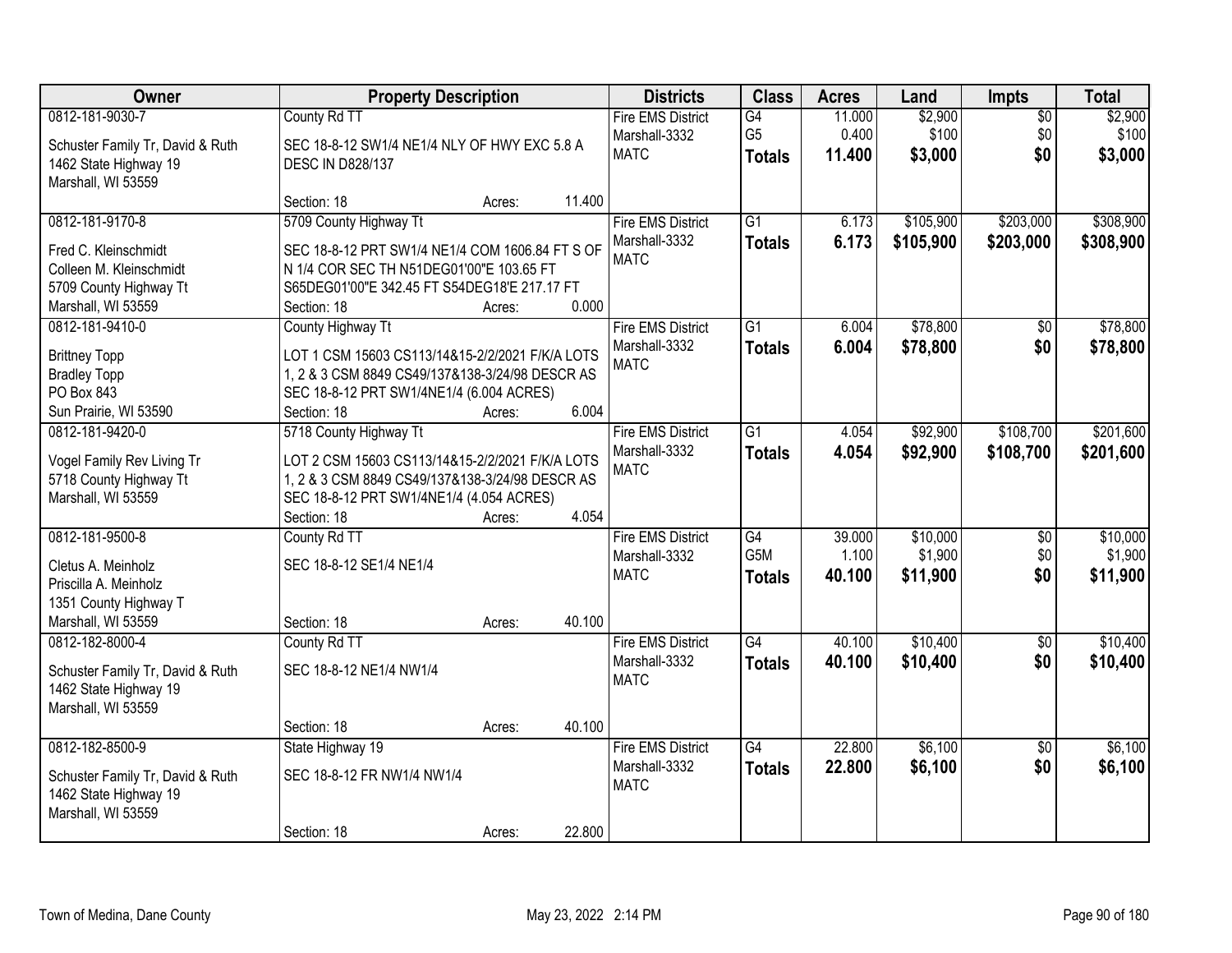| Owner                                                                                  | <b>Property Description</b>                                                                                                                                                          | <b>Districts</b>                          | <b>Class</b>                    | <b>Acres</b>    | Land             | <b>Impts</b>    | <b>Total</b>     |
|----------------------------------------------------------------------------------------|--------------------------------------------------------------------------------------------------------------------------------------------------------------------------------------|-------------------------------------------|---------------------------------|-----------------|------------------|-----------------|------------------|
| 0812-182-9000-2                                                                        | County Rd TT                                                                                                                                                                         | <b>Fire EMS District</b>                  | $\overline{G4}$                 | 6.500           | \$1,700          | $\overline{50}$ | \$1,700          |
| Schuster Family Tr, David & Ruth                                                       | SEC 18-8-12 FR SW1/4 NW1/4 EXC S 959.6 FT                                                                                                                                            | Marshall-3332<br><b>MATC</b>              | <b>Totals</b>                   | 6.500           | \$1,700          | \$0             | \$1,700          |
| 1462 State Highway 19                                                                  |                                                                                                                                                                                      |                                           |                                 |                 |                  |                 |                  |
| Marshall, WI 53559                                                                     | 6.500<br>Section: 18<br>Acres:                                                                                                                                                       |                                           |                                 |                 |                  |                 |                  |
| 0812-182-9170-7                                                                        | County Rd TT                                                                                                                                                                         | <b>Fire EMS District</b>                  | $\overline{G4}$                 | 17.300          | \$4,600          | $\overline{50}$ | \$4,600          |
| Rademacher Living Tr, Keith R & Joan N<br>Rademacher Living Tr, Brian K &<br>Nichole R | SEC 18-8-12 S 959.6 FT OF FR SW1/4 NW1/4                                                                                                                                             | Marshall-3332<br><b>MATC</b>              | <b>Totals</b>                   | 17.300          | \$4,600          | \$0             | \$4,600          |
| 5010 Town Hall Dr                                                                      | 17.300<br>Section: 18<br>Acres:                                                                                                                                                      |                                           |                                 |                 |                  |                 |                  |
| Cottage Grove, WI 53527                                                                |                                                                                                                                                                                      |                                           |                                 |                 |                  |                 |                  |
| 0812-182-9500-7                                                                        | County Rd TT                                                                                                                                                                         | <b>Fire EMS District</b>                  | G4                              | 10.400          | \$2,600          | \$0             | \$2,600          |
| Schuster Family Tr, David & Ruth<br>1462 State Highway 19<br>Marshall, WI 53559        | SEC 18-8-12 SE1/4 NW1/4 EXC S 959.64 FT                                                                                                                                              | Marshall-3332<br><b>MATC</b>              | G <sub>5</sub><br><b>Totals</b> | 0.500<br>10.900 | \$300<br>\$2,900 | \$0<br>\$0      | \$300<br>\$2,900 |
|                                                                                        | 10.900<br>Section: 18<br>Acres:                                                                                                                                                      |                                           |                                 |                 |                  |                 |                  |
| 0812-182-9670-2                                                                        | County Rd TT                                                                                                                                                                         | <b>Fire EMS District</b><br>Marshall-3332 | G4<br>G <sub>5</sub>            | 29.000<br>0.200 | \$6,800<br>\$100 | \$0<br>\$0      | \$6,800<br>\$100 |
| Rademacher Living Tr, Brian K &<br>Nichole <sub>R</sub>                                | Rademacher Living Tr, Keith R & Joan N   SEC 18-8-12 S 959.6 FT OF SE1/4 NW1/4 EXC R89/357                                                                                           | <b>MATC</b>                               | <b>Totals</b>                   | 29.200          | \$6,900          | \$0             | \$6,900          |
| 5010 Town Hall Dr                                                                      | 29.200<br>Section: 18<br>Acres:                                                                                                                                                      |                                           |                                 |                 |                  |                 |                  |
| Cottage Grove, WI 53527                                                                |                                                                                                                                                                                      |                                           |                                 |                 |                  |                 |                  |
| 0812-183-8000-3                                                                        | 5670 County Highway Tt                                                                                                                                                               | <b>Fire EMS District</b>                  | $\overline{G1}$                 | 1.587           | \$74,400         | \$99,700        | \$174,100        |
| Otto W. Oemig<br>Betty J. Oemig<br>5670 County Highway Tt<br>Marshall, WI 53559        | SEC 18-8-12 PRT SE1/4 NW1/4 & PRT NE1/4SW1/4<br>BEG 194.6 FT N OF SE COR SD 1/41/4 TH S48DEGW<br>401.5 FT TH S46DEGE 408.8 FT TH N 355.55 FT TO<br>1.587<br>Section: 18<br>Acres:    | Marshall-3332<br><b>MATC</b>              | <b>Totals</b>                   | 1.587           | \$74,400         | \$99,700        | \$174,100        |
| 0812-183-8020-9                                                                        | County Rd TT                                                                                                                                                                         | <b>Fire EMS District</b>                  | G4                              | 6.500           | \$1,600          | \$0             | \$1,600          |
| Rademacher Living Tr, Brian K &<br>Nichole R                                           | Rademacher Living Tr, Keith R & Joan N SEC 18-8-12 PRT NE1/4SW1/4 BEG NW COR SD<br>1/41/4 TH S 122.1 FT TH S60DEGE 709.5 FT TO C/L<br>CTH TT TH NE ALG SD C/L TO N LN SD 1/41/4 TH W | Marshall-3332<br><b>MATC</b>              | G <sub>5</sub><br><b>Totals</b> | 0.500<br>7.000  | \$100<br>\$1,700 | \$0<br>\$0      | \$100<br>\$1,700 |
| 5010 Town Hall Dr<br>Cottage Grove, WI 53527                                           | 7.000<br>Section: 18<br>Acres:                                                                                                                                                       |                                           |                                 |                 |                  |                 |                  |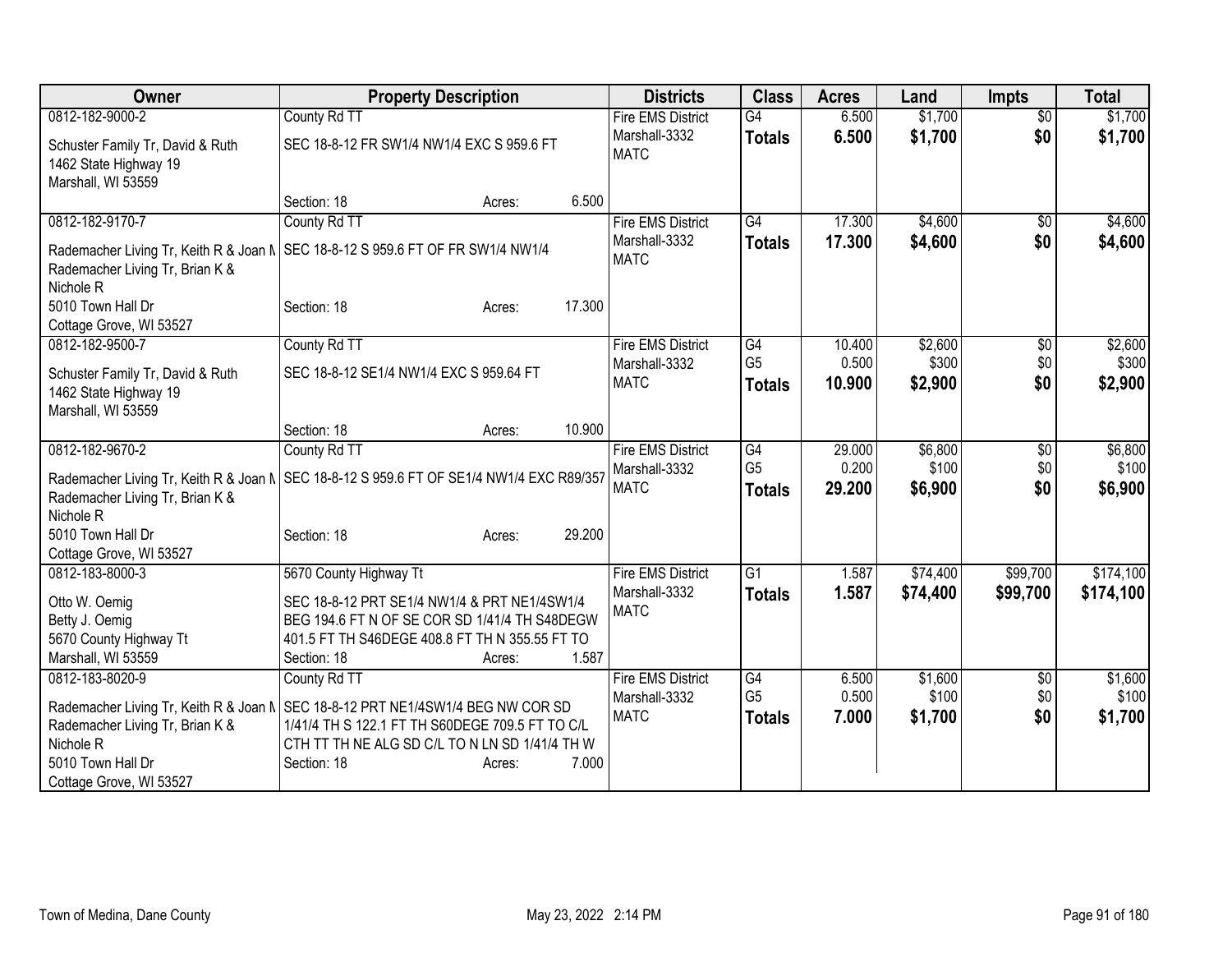| Owner                           | <b>Property Description</b>                                                               | <b>Districts</b>         | <b>Class</b>    | <b>Acres</b> | Land     | <b>Impts</b>    | <b>Total</b> |
|---------------------------------|-------------------------------------------------------------------------------------------|--------------------------|-----------------|--------------|----------|-----------------|--------------|
| 0812-183-8160-0                 | 1521 Helen Ln                                                                             | <b>Fire EMS District</b> | $\overline{G1}$ | 4.030        | \$92,700 | \$74,900        | \$167,600    |
| Carl M. Munson et al            | LOT 2 CSM 11251 CS68/54&56-11/10/2004 DESCR AS                                            | Marshall-3332            | <b>Totals</b>   | 4.030        | \$92,700 | \$74,900        | \$167,600    |
| Attn: Munson Drywall Inc        | SEC 18-8-12 PRT NW1/4SW1/4, PRT NE1/4SW1/4 &                                              | <b>MATC</b>              |                 |              |          |                 |              |
| 1385 County Highway T           | PRT SW1/4SW1/4 (4.030 ACRES)                                                              |                          |                 |              |          |                 |              |
| Marshall, WI 53559              | 4.030<br>Section: 18<br>Acres:                                                            |                          |                 |              |          |                 |              |
| 0812-183-8175-3                 | 5651 County Highway Tt                                                                    | <b>Fire EMS District</b> | $\overline{G1}$ | 1.500        | \$73,800 | \$223,600       | \$297,400    |
|                                 |                                                                                           | Marshall-3332            | <b>Totals</b>   | 1.500        | \$73,800 | \$223,600       | \$297,400    |
| Richard Olson                   | LOT 1 CSM 1805 CS7/217-9/19/75 DESCR AS SEC                                               | <b>MATC</b>              |                 |              |          |                 |              |
| Vicki Olson                     | 18-8-12 PRT NE1/4SW1/4 (1.5 ACRES)                                                        |                          |                 |              |          |                 |              |
| 5651 County Highway Tt          |                                                                                           |                          |                 |              |          |                 |              |
| Marshall, WI 53559              | 1.500<br>Section: 18<br>Acres:                                                            |                          |                 |              |          |                 |              |
| 0812-183-8190-0                 | 1514 Helen Ln                                                                             | <b>Fire EMS District</b> | G1              | 1.127        | \$71,000 | \$320,100       | \$391,100    |
| Daniel P. Nickel                | LOT 3 CSM 11251 CS68/54&56-11/10/2004 DESCR AS                                            | Marshall-3332            | <b>Totals</b>   | 1.127        | \$71,000 | \$320,100       | \$391,100    |
| <b>Julie Nickel</b>             | SEC 18-8-12 PRT NW1/4SW1/4, PRT NE1/4SW1/4 &                                              | <b>MATC</b>              |                 |              |          |                 |              |
| PO Box 375                      | PRT SW1/4SW1/4 (1.127 ACRES)                                                              |                          |                 |              |          |                 |              |
| Marshall, WI 53559              | 1.127<br>Section: 18<br>Acres:                                                            |                          |                 |              |          |                 |              |
| 0812-183-8230-5                 | 5646 County Highway Tt                                                                    | <b>Fire EMS District</b> | $\overline{G1}$ | 2.000        | \$77,500 | \$267,800       | \$345,300    |
|                                 |                                                                                           | Marshall-3332            | G4              | 6.000        | \$1,300  | \$0             | \$1,300      |
| Theodore R. Sauer               | SEC 18-8-12 PRT NE1/4 SW1/4 LYG SE OF CTH TT                                              | <b>MATC</b>              | G <sub>5</sub>  | 12.000       | \$7,200  | \$0             | \$7,200      |
| Lisa A. Sauer                   | C/L EXC R89/357, R346/514                                                                 |                          | G5M             | 6.000        | \$9,000  | \$0             | \$9,000      |
| 5646 County Highway Tt          |                                                                                           |                          | <b>Totals</b>   | 26.000       | \$95,000 | \$267,800       | \$362,800    |
| Marshall, WI 53559              | 26.000<br>Section: 18<br>Acres:                                                           |                          |                 |              |          |                 |              |
| 0812-183-8860-3                 | County Rd TT                                                                              | <b>Fire EMS District</b> | $\overline{G6}$ | 0.305        | \$1,000  | $\overline{50}$ | \$1,000      |
| Damon K. Driscoll               | SEC 18-8-12 PRT NW1/4SW1/4 LYG SE OF CTH TT                                               | Marshall-3332            | <b>Totals</b>   | 0.305        | \$1,000  | \$0             | \$1,000      |
| 5566 County Highway Tt          |                                                                                           | <b>MATC</b>              |                 |              |          |                 |              |
| Marshall, WI 53559              |                                                                                           |                          |                 |              |          |                 |              |
|                                 | 1.000<br>Section: 18<br>Acres:                                                            |                          |                 |              |          |                 |              |
| 0812-183-8970-0                 | 5593 County Rd TT                                                                         | <b>Fire EMS District</b> | G4              | 25.600       | \$6,700  | $\overline{30}$ | \$6,700      |
|                                 |                                                                                           | Marshall-3332            | G7              | 0.500        | \$4,000  | \$10,400        | \$14,400     |
|                                 | Rademacher Living Tr, Keith R & Joan N   LOT 1 CSM 12723 CS80/190&191-7/13/2009 F/K/A LOT | <b>MATC</b>              | <b>Totals</b>   | 26.100       | \$10,700 | \$10,400        | \$21,100     |
| 5010 Town Hall Dr               | 1 CSM 11251 CS68/54&56-11/10/2004 DESCR AS SEC                                            |                          |                 |              |          |                 |              |
| Cottage Grove, WI 53527         | 18-8-12 PRT NW1/4SW1/4, PRT NE1/4SW1/4 & PRT                                              |                          |                 |              |          |                 |              |
|                                 | Section: 18<br>26.091<br>Acres:                                                           |                          |                 |              |          |                 |              |
| 0812-183-8990-0                 | County Rd TT                                                                              | <b>Fire EMS District</b> | $\overline{G4}$ | 0.323        | \$100    | $\overline{50}$ | \$100        |
|                                 | Rademacher Living Tr, Keith R & Joan N LOT 2 CSM 12723 CS80/190&191-7/13/2009 F/K/A LOT   | Marshall-3332            | <b>Totals</b>   | 0.323        | \$100    | \$0             | \$100        |
| Rademacher Living Tr, Brian K & | 1 CSM 11251 CS68/54&56-11/10/2004 DESCR AS SEC                                            | <b>MATC</b>              |                 |              |          |                 |              |
| Nichole R                       | 18-8-12 PRT NW1/4SW1/4, PRT NE1/4SW1/4 & PRT                                              |                          |                 |              |          |                 |              |
| 5010 Town Hall Dr               | 0.349<br>Section: 18<br>Acres:                                                            |                          |                 |              |          |                 |              |
| Cottage Grove, WI 53527         |                                                                                           |                          |                 |              |          |                 |              |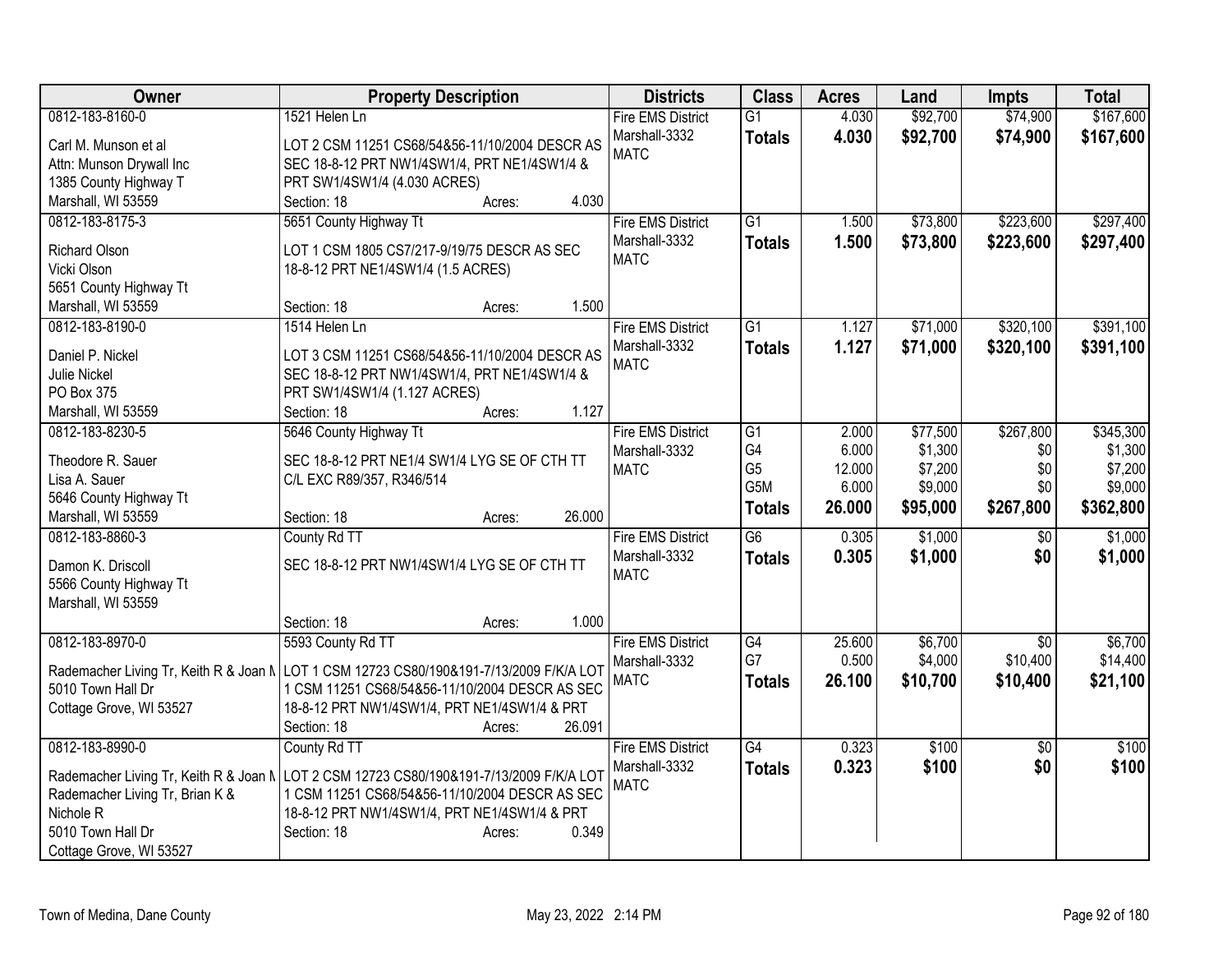| Owner                                  | <b>Property Description</b>                                             | <b>Districts</b>         | <b>Class</b>        | <b>Acres</b> | Land      | <b>Impts</b>    | <b>Total</b> |
|----------------------------------------|-------------------------------------------------------------------------|--------------------------|---------------------|--------------|-----------|-----------------|--------------|
| 0812-183-9000-1                        | 5566 County Highway Tt                                                  | <b>Fire EMS District</b> | G1                  | 5.750        | \$103,800 | \$374,000       | \$477,800    |
| Damon K. Driscoll                      | SEC 18-8-12 PRT SW1/4SW1/4 LYG S OF CTH TT & N                          | Marshall-3332            | G <sub>6</sub>      | 13.250       | \$45,100  | \$0             | \$45,100     |
| 5566 County Highway Tt                 | OF CTH T EXC DOC 1504163 (R770/334)                                     | <b>MATC</b>              | <b>Totals</b>       | 19.000       | \$148,900 | \$374,000       | \$522,900    |
| Marshall, WI 53559                     |                                                                         |                          |                     |              |           |                 |              |
|                                        | 19.000<br>Section: 18<br>Acres:                                         |                          |                     |              |           |                 |              |
| 0812-183-9160-8                        | 5593 County Highway Tt                                                  | <b>Fire EMS District</b> | $\overline{G5}$     | 0.900        | \$3,800   | $\overline{50}$ | \$3,800      |
| Carl M. Munson et al                   | LOT 1 CSM 3844 CS16/27&28 R3262/38&39-12/3/81                           | Marshall-3332            | <b>Totals</b>       | 0.900        | \$3,800   | \$0             | \$3,800      |
| Attn: Munson Drywall Inc               | DESCR AS SEC 18-8-12 PRT SW1/4SW1/4 EXC PRT                             | <b>MATC</b>              |                     |              |           |                 |              |
| 1385 County Highway T                  | IN TOWN OF SUN PRAIRIE SUBJ TO & TOG W/JT                               |                          |                     |              |           |                 |              |
| Marshall, WI 53559                     | 0.000<br>Section: 18<br>Acres:                                          |                          |                     |              |           |                 |              |
| 0812-183-9190-0                        | County Rd TT                                                            | <b>Fire EMS District</b> | G4                  | 0.020        | \$100     | \$0             | \$100        |
| Rademacher Living Tr, Keith R & Joan N | SEC 18-8-12 PRT FR SW1/4 SW1/4 LYG SOUTH OF                             | Marshall-3332            | <b>Totals</b>       | 0.020        | \$100     | \$0             | \$100        |
| 5010 Town Hall Dr                      | CSM 3844 & NWLY CTH TT                                                  | <b>MATC</b>              |                     |              |           |                 |              |
| Cottage Grove, WI 53527                |                                                                         |                          |                     |              |           |                 |              |
|                                        | 0.000<br>Section: 18<br>Acres:                                          |                          |                     |              |           |                 |              |
| 0812-183-9250-9                        | County Rd TT                                                            | <b>Fire EMS District</b> | $\overline{\chi_3}$ | 0.813        | \$0       | \$0             | \$0          |
| Dane County                            | SEC 18-8-12 PRT SW1/4 ALL LAND LYG 60 FT N OF                           | Marshall-3332            | <b>Totals</b>       | 0.813        | \$0       | \$0             | \$0          |
| c/o Dane County Parks                  | LN BEG SEC SW COR TH N86DEGE 176.6 FT TH ALG                            | <b>MATC</b>              |                     |              |           |                 |              |
|                                        | CRV TO L RAD 818.51 FT L/C 413.6 FT TO POE 0.813                        |                          |                     |              |           |                 |              |
|                                        | 0.813<br>Section: 18<br>Acres:                                          |                          |                     |              |           |                 |              |
| 0812-183-9330-2                        | County Rd T                                                             | <b>Fire EMS District</b> | $\overline{G1}$     | 1.600        | \$8,000   | $\overline{50}$ | \$8,000      |
|                                        |                                                                         | Marshall-3332            | <b>Totals</b>       | 1.600        | \$8,000   | \$0             | \$8,000      |
| Mary E. Foster                         | SEC 18-8-12 PRT SW1/4SW1/4 SLY OF CTH T SUBJ                            | <b>MATC</b>              |                     |              |           |                 |              |
| 5532 Ridge Rd<br>Marshall, WI 53559    | TO ESMT TO GENERAL TELE CO OF WIS IN R3893/63                           |                          |                     |              |           |                 |              |
|                                        | 1.600<br>Section: 18<br>Acres:                                          |                          |                     |              |           |                 |              |
| 0812-183-9500-6                        | County Rd T                                                             | <b>Fire EMS District</b> | $\overline{G6}$     | 5.000        | \$16,600  | $\overline{50}$ | \$16,600     |
|                                        |                                                                         | Marshall-3332            | <b>Totals</b>       | 5.000        | \$16,600  | \$0             | \$16,600     |
| Patricia E. Jesse                      | SEC 18-8-12 PRT E1/2SW1/4 COM SEC S1/4 COR TH                           | <b>MATC</b>              |                     |              |           |                 |              |
| 1454 Cth T                             | N 694 FT TH S66DEGW ALG C/L CTH T 186 FT TO                             |                          |                     |              |           |                 |              |
| Marshall, WI 53559                     | POB TH N 300 FT TH E 137.45 FT TH N 310 FT TH W<br>5.000<br>Section: 18 |                          |                     |              |           |                 |              |
| 0812-183-9550-6                        | Acres:<br>County Rd T                                                   | <b>Fire EMS District</b> | G5                  | 7.241        | \$4,400   | $\overline{50}$ | \$4,400      |
|                                        |                                                                         | Marshall-3332            | G <sub>6</sub>      | 6.000        | \$22,800  | \$0             | \$22,800     |
| Theodore R. Sauer                      | SEC 18-8-12 SE1/4 SW1/4 NLY OF CTH T EXC                                | <b>MATC</b>              | <b>Totals</b>       | 13.241       | \$27,200  | \$0             | \$27,200     |
| Lisa A. Sauer                          | R346/514 & EXC 0.159 ACRE FOR HWY IN R4002/27                           |                          |                     |              |           |                 |              |
| 5646 County Highway Tt                 |                                                                         |                          |                     |              |           |                 |              |
| Marshall, WI 53559                     | 13.241<br>Section: 18<br>Acres:                                         |                          |                     |              |           |                 |              |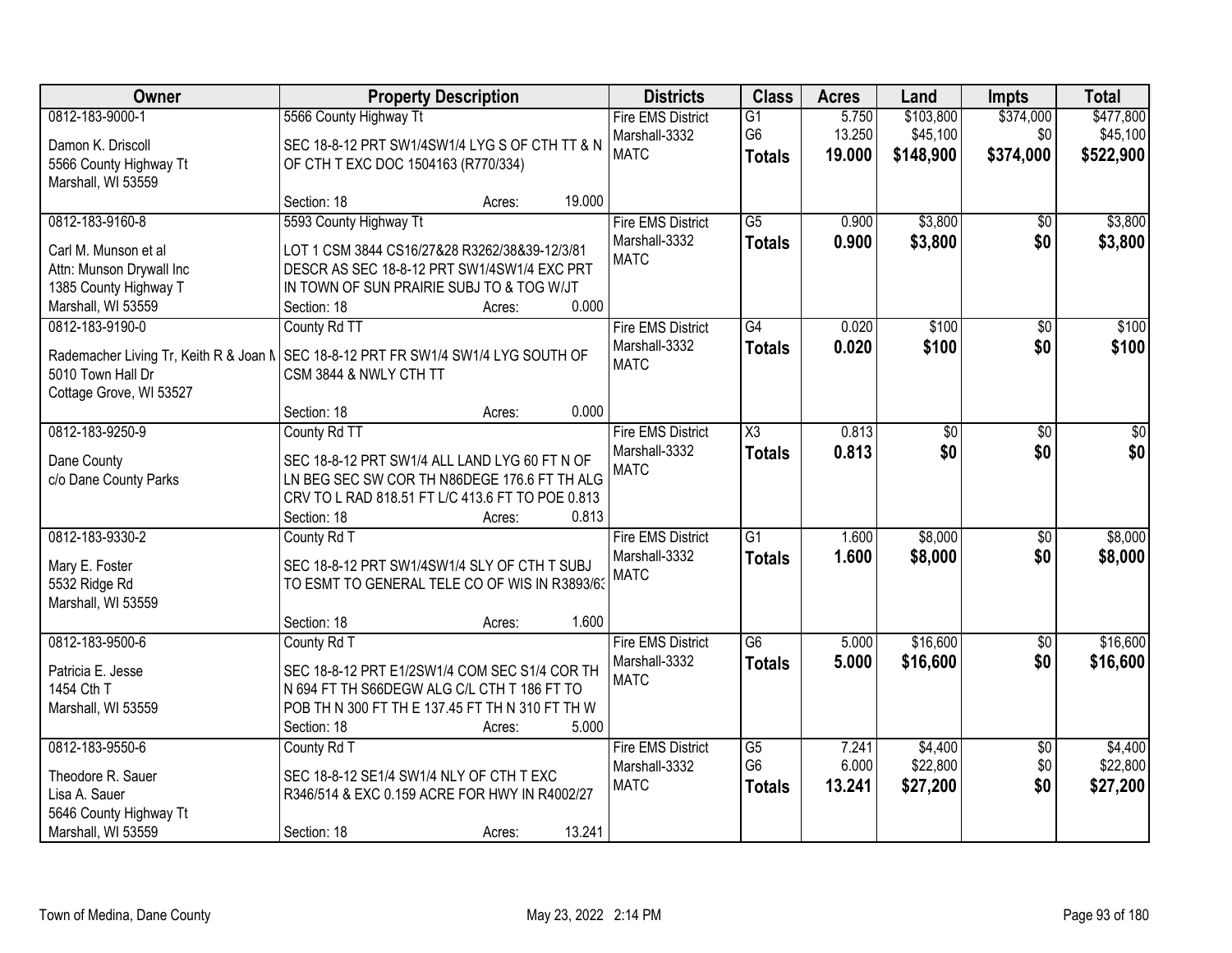| Owner                    | <b>Property Description</b>                     |        | <b>Districts</b>             | <b>Class</b>     | <b>Acres</b> | Land       | <b>Impts</b>    | <b>Total</b> |
|--------------------------|-------------------------------------------------|--------|------------------------------|------------------|--------------|------------|-----------------|--------------|
| 0812-183-9730-8          | 1475 County Highway T                           |        | <b>Fire EMS District</b>     | G4               | 14.500       | \$3,800    | $\overline{50}$ | \$3,800      |
| John R. Lutz             | SEC 18-8-12 PRT SE1/4SW1/4 LYG SLY OF HWY C/L   |        | Marshall-3332                | G <sub>5</sub>   | 2.500        | \$1,000    | \$0             | \$1,000      |
| Cheryl R. Lutz           |                                                 |        | <b>MATC</b>                  | G7               | 3.000        | \$65,000   | \$280,300       | \$345,300    |
| 1477 County Highway T    |                                                 |        |                              | <b>Totals</b>    | 20.000       | \$69,800   | \$280,300       | \$350,100    |
| Marshall, WI 53559       | Section: 18                                     | 20.000 |                              |                  |              |            |                 |              |
|                          | Acres:                                          |        |                              | $\overline{G1}$  |              |            |                 | \$232,400    |
| 0812-183-9970-8          | 1454 County Highway T                           |        | <b>Fire EMS District</b>     |                  | 0.754        | \$65,600   | \$166,800       |              |
| Patricia E. Jesse        | SEC 18-8-12 PRT SE1/4 SW1/4 COM AT S1/4 SD SEC, |        | Marshall-3332                | <b>Totals</b>    | 0.754        | \$65,600   | \$166,800       | \$232,400    |
| 1454 Cth T               | TH N 694 FT TH S66DEGW 36 FT TO POB TH          |        | <b>MATC</b>                  |                  |              |            |                 |              |
| Marshall, WI 53559       | S66DEGW 150 FT TH N 300 FT TH E 137.45 FT TH S  |        |                              |                  |              |            |                 |              |
|                          | Section: 18<br>Acres:                           | 0.754  |                              |                  |              |            |                 |              |
| 0812-184-8001-1          | 1351 County Highway T                           |        | <b>Fire EMS District</b>     | G4               | 29.000       | \$6,700    | \$0             | \$6,700      |
|                          |                                                 |        | Marshall-3332                | G <sub>5</sub>   | 1.500        | \$100      | \$0             | \$100        |
| Cletus A. Meinholz       | SEC 18-8-12 NE1/4SE1/4 EXC CSM 8217             |        | <b>MATC</b>                  | G5M              | 1.000        | \$1,700    | \$0             | \$1,700      |
| Priscilla A. Meinholz    |                                                 |        |                              | G7               | 3.000        | \$65,000   | \$179,600       | \$244,600    |
| 1351 County Highway T    |                                                 |        |                              | <b>Totals</b>    | 34.500       | \$73,500   | \$179,600       | \$253,100    |
| Marshall, WI 53559       | Section: 18<br>Acres:                           | 34.500 |                              |                  |              |            |                 |              |
| 0812-184-8105-6          | 1374 County Highway T                           |        | <b>Fire EMS District</b>     | G1               | 2.190        | \$78,900   | \$170,000       | \$248,900    |
| Jason G. Meinholz        | LOT 1 CSM 8217 CS44/144&145                     |        | Marshall-3332                | G4               | 3.310        | \$900      | \$0             | \$900        |
| 1374 County Highway T    | R32941/39&40-5/21/96 DESCR AS SEC 18-8-12 PRT   |        | <b>MATC</b>                  | <b>Totals</b>    | 5.500        | \$79,800   | \$170,000       | \$249,800    |
| Marshall, WI 53559       | NE1/4SE1/4 (5.5 ACRES INCL R/W)                 |        |                              |                  |              |            |                 |              |
|                          | Section: 18<br>Acres:                           | 5.500  |                              |                  |              |            |                 |              |
| 0812-184-8501-0          | County Rd T                                     |        | <b>Fire EMS District</b>     | $\overline{G4}$  | 27.980       | \$7,500    | $\overline{50}$ | \$7,500      |
|                          |                                                 |        |                              | G <sub>5</sub> M | 9.520        | \$14,300   | \$0             | \$14,300     |
| Mary E. Munson et al     | SEC 18-8-12 NW1/4SE1/4 EXC CSM 12714            |        | Marshall-3332<br><b>MATC</b> |                  |              |            |                 |              |
| Attn: Munson Drywall Inc |                                                 |        |                              | <b>Totals</b>    | 37.500       | \$21,800   | \$0             | \$21,800     |
| 1385 County Highway T    |                                                 |        |                              |                  |              |            |                 |              |
| Marshall, WI 53559       | Section: 18<br>Acres:                           | 0.000  |                              |                  |              |            |                 |              |
| 0812-184-8915-0          | 1394 County Highway T                           |        | <b>Fire EMS District</b>     | $\overline{G1}$  | 2.000        | \$77,500   | \$110,200       | \$187,700    |
|                          |                                                 |        | Marshall-3332                | G <sub>5</sub>   | 0.471        | \$300      | \$0             | \$300        |
| Carl M. Munson et al     | LOT 1 CSM 12714 CS80/155&156-6/25/2009 DESCR    |        | <b>MATC</b>                  | <b>Totals</b>    | 2.471        | \$77,800   | \$110,200       | \$188,000    |
| Attn: Munson Drywall Inc | AS SEC 18-8-12 PRT NW1/4SE1/4 (2.471 ACRES EXCL |        |                              |                  |              |            |                 |              |
| 1385 County Highway T    | R/W                                             |        |                              |                  |              |            |                 |              |
| Marshall, WI 53559       | Section: 18<br>Acres:                           | 2.471  |                              |                  |              |            |                 |              |
| 0812-184-9000-0          | County Rd T                                     |        | <b>Fire EMS District</b>     | G4               | 14.200       | \$3,600    | $\overline{50}$ | \$3,600      |
| Carl M. Munson et al     | SEC 18-8-12 PRT SW1/4 SE1/4 LYG SE OF C/L CTH T |        | Marshall-3332                | G <sub>5</sub>   | 1.800        | \$100      | \$0             | \$100        |
| Attn: Munson Drywall Inc |                                                 |        | <b>MATC</b>                  | W <sub>8</sub>   | 21.000       | (\$35,700) | \$0             | \$0          |
| 1385 County Highway T    |                                                 |        |                              | <b>Totals</b>    | 37.000       | \$3,700    | \$0             | \$3,700      |
| Marshall, WI 53559       | Section: 18                                     | 37.000 |                              |                  |              |            |                 |              |
|                          | Acres:                                          |        |                              |                  |              |            |                 |              |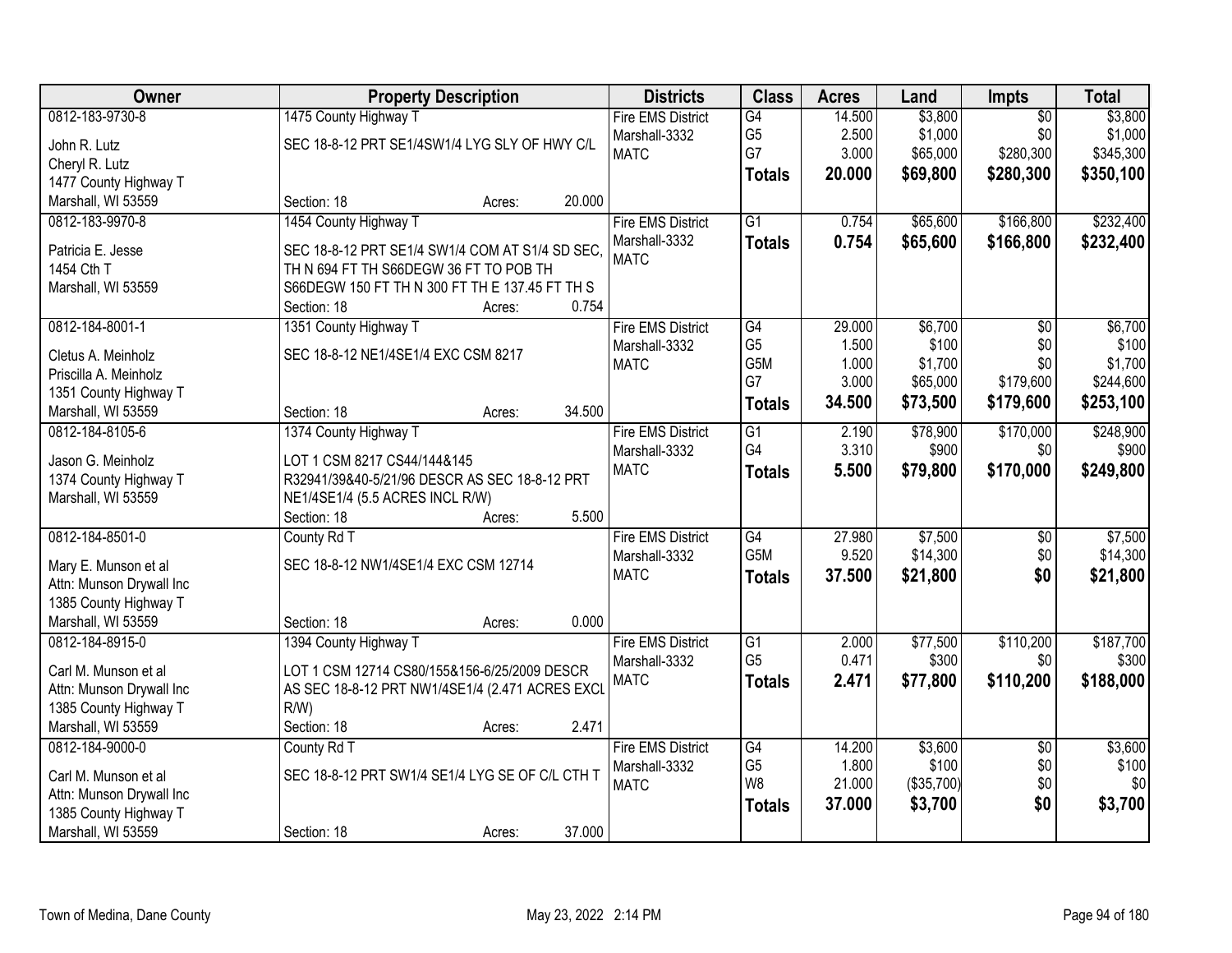| Owner                                                                                                              | <b>Property Description</b>                                                                                                                                                             |                  |        | <b>Districts</b>                                                                              | <b>Class</b>                                            | <b>Acres</b>                        | Land                                          | <b>Impts</b>                         | <b>Total</b>                             |
|--------------------------------------------------------------------------------------------------------------------|-----------------------------------------------------------------------------------------------------------------------------------------------------------------------------------------|------------------|--------|-----------------------------------------------------------------------------------------------|---------------------------------------------------------|-------------------------------------|-----------------------------------------------|--------------------------------------|------------------------------------------|
| 0812-184-9050-0                                                                                                    | 1454 County Rd T                                                                                                                                                                        |                  |        | <b>Fire EMS District</b>                                                                      | $\overline{G1}$                                         | 3.215                               | \$39,500                                      | \$27,800                             | \$67,300                                 |
| Patricia E. Jesse<br>1454 Cth T<br>Marshall, WI 53559                                                              | SEC 18-8-12 PRT SW1/4SE1/4 LYG NW OF C/L CTH T<br>(R479/91)                                                                                                                             |                  |        | Marshall-3332<br><b>MATC</b>                                                                  | <b>Totals</b>                                           | 3.215                               | \$39,500                                      | \$27,800                             | \$67,300                                 |
|                                                                                                                    | Section: 18                                                                                                                                                                             | Acres:           | 3.000  |                                                                                               |                                                         |                                     |                                               |                                      |                                          |
| 0812-184-9500-5<br>Cletus A. Meinholz<br>Priscilla A. Meinholz                                                     | County Rd T<br>SEC 18-8-12 SE1/4SE1/4 SUBJ TO INGRESS-EGRESS<br><b>ESMT IN R33198/9</b>                                                                                                 |                  |        | <b>Fire EMS District</b><br>Marshall-3332<br><b>MATC</b>                                      | G4<br>G <sub>5</sub><br><b>Totals</b>                   | 39.000<br>1.000<br>40.000           | \$9,000<br>\$100<br>\$9,100                   | $\overline{50}$<br>\$0<br>\$0        | \$9,000<br>\$100<br>\$9,100              |
| 1351 County Highway T<br>Marshall, WI 53559                                                                        | Section: 18                                                                                                                                                                             | Acres:           | 40.000 |                                                                                               |                                                         |                                     |                                               |                                      |                                          |
| 0812-191-8000-3<br>Carl M. Munson et al<br>Attn: Munson Drywall Inc<br>1385 County Highway T                       | Langer <sub>Rd</sub><br>SEC 19-8-12 NE1/4NE1/4 EXC PRT SELY OF DD TOG<br>W/INGRESS-EGRESS ESMT IN R33198/9                                                                              |                  |        | <b>Fire EMS District</b><br>Marshall-3332<br><b>MATC</b>                                      | G4<br>G5M<br><b>Totals</b>                              | 35.000<br>3.400<br>38.400           | \$8,100<br>\$5,800<br>\$13,900                | \$0<br>\$0<br>\$0                    | \$8,100<br>\$5,800<br>\$13,900           |
| Marshall, WI 53559<br>0812-191-8370-6                                                                              | Section: 19                                                                                                                                                                             | Acres:           | 38.400 |                                                                                               | $\overline{G4}$                                         | 0.500                               | \$100                                         |                                      | \$100                                    |
| Parpart Rev Tr<br>234 Juniper St<br>Marshall, WI 53559                                                             | Langer <sub>Rd</sub><br>SEC 19-8-12 PRT NE1/4NE1/4 COM SEC NE COR TH<br>S00DEG12'42"W ALG E LN SD NE1/4 947.21 FT TO C/I<br>OF A DD & POB TH CONT S00DEG12'42"W ALG SD E<br>Section: 19 | Acres:           | 0.500  | <b>Fire EMS District</b><br>Marshall-3332<br><b>MATC</b>                                      | <b>Totals</b>                                           | 0.500                               | \$100                                         | $\overline{50}$<br>\$0               | \$100                                    |
| 0812-191-8500-8<br>Carl M. Munson et al<br>Attn: Munson Drywall Inc<br>1385 County Highway T<br>Marshall, WI 53559 | 1385 County Highway T<br>SEC 19-8-12 NW1/4 NE1/4<br>Section: 19                                                                                                                         | Acres:           | 39.400 | <b>Fire EMS District</b><br>Marshall-3332<br><b>MATC</b>                                      | G1<br>G <sub>4</sub><br>W <sub>8</sub><br><b>Totals</b> | 3.000<br>23.400<br>13.000<br>39.400 | \$85,000<br>\$5,600<br>(\$44,200)<br>\$90,600 | \$316,600<br>\$0<br>\$0<br>\$316,600 | \$401,600<br>\$5,600<br>\$0<br>\$407,200 |
| 0812-191-9000-1<br>Carl M. Munson et al<br>Attn: Munson Drywall Inc<br>1385 County Highway T<br>Marshall, WI 53559 | County Rd T<br>SEC 19-8-12 SW1/4 NE1/4<br>Section: 19                                                                                                                                   |                  | 39.300 | <b>Fire EMS District</b><br>Marshall-3332<br><b>MATC</b>                                      | G4<br>G5M<br><b>Totals</b>                              | 37.600<br>1.700<br>39.300           | \$8,700<br>\$2,900<br>\$11,600                | $\overline{50}$<br>\$0<br>\$0        | \$8,700<br>\$2,900<br>\$11,600           |
| 0812-191-9500-6<br>Carl M. Munson et al<br>Attn: Munson Drywall Inc<br>1385 County Highway T<br>Marshall, WI 53559 | Langer <sub>Rd</sub><br>SEC 19-8-12 SE1/4 NE1/4<br>Section: 19                                                                                                                          | Acres:<br>Acres: | 38.800 | <b>Fire EMS District</b><br>Marshall-3332<br><b>MATC</b><br>Separation 2<br>Drainage District | G4<br>G <sub>5</sub><br>G5M<br><b>Totals</b>            | 4.900<br>30.900<br>3.000<br>38.800  | \$800<br>\$18,600<br>\$5,100<br>\$24,500      | $\overline{50}$<br>\$0<br>\$0<br>\$0 | \$800<br>\$18,600<br>\$5,100<br>\$24,500 |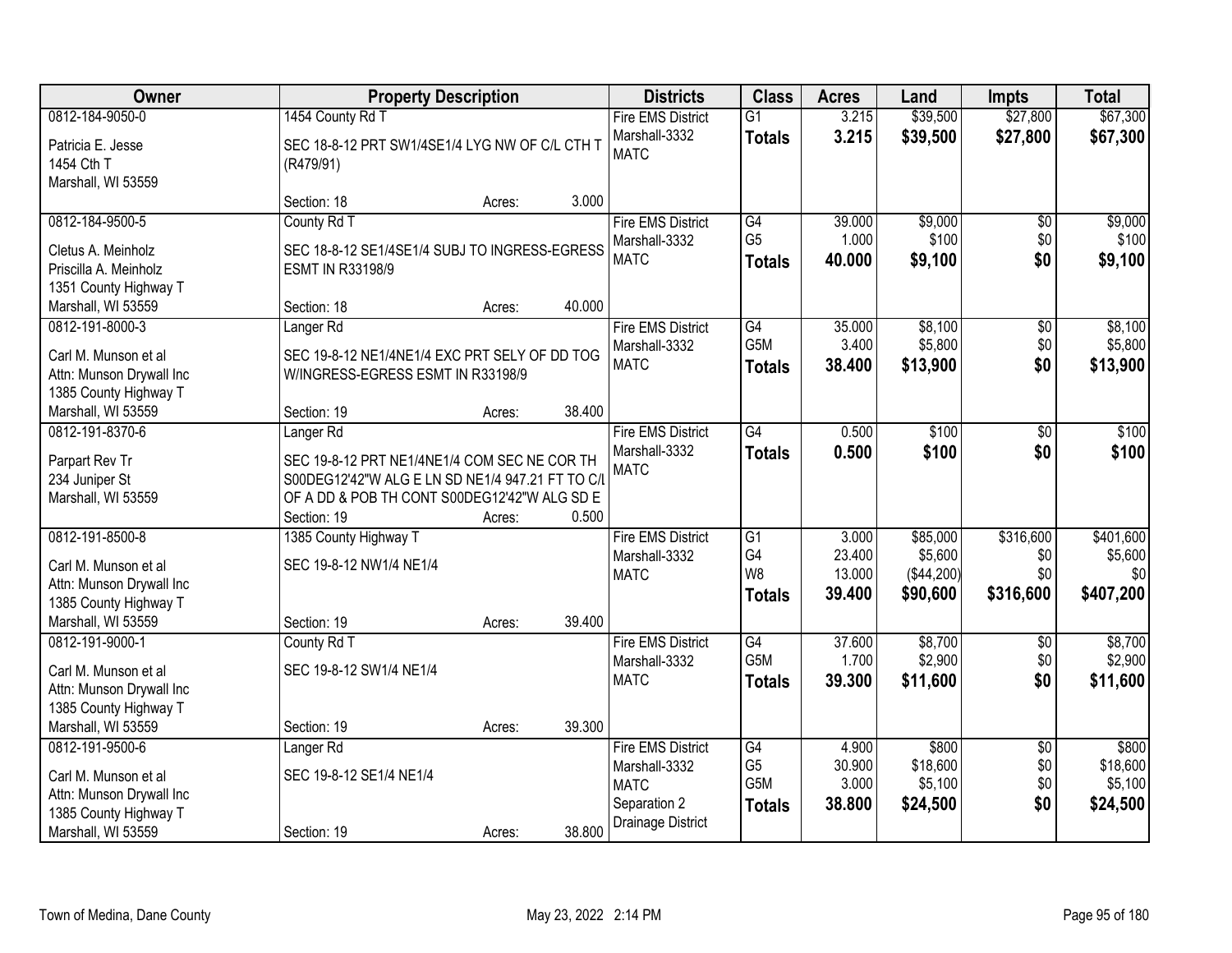| Owner                          | <b>Property Description</b>                    |        | <b>Districts</b>         | <b>Class</b>    | <b>Acres</b> | Land      | Impts           | <b>Total</b> |
|--------------------------------|------------------------------------------------|--------|--------------------------|-----------------|--------------|-----------|-----------------|--------------|
| 0812-192-8000-2                | 1477 County Highway T                          |        | <b>Fire EMS District</b> | $\overline{G4}$ | 33.400       | \$7,300   | $\overline{50}$ | \$7,300      |
| John R. Lutz                   | SEC 19-8-12 NE1/4NW1/4                         |        | Marshall-3332            | G <sub>5</sub>  | 4.500        | \$2,700   | \$0             | \$2,700      |
| Cheryl R. Lutz                 |                                                |        | <b>MATC</b>              | G7              | 2.000        | \$16,000  | \$41,200        | \$57,200     |
| 1477 County Highway T          |                                                |        |                          | <b>Totals</b>   | 39.900       | \$26,000  | \$41,200        | \$67,200     |
| Marshall, WI 53559             | Section: 19<br>Acres:                          | 39.900 |                          |                 |              |           |                 |              |
| 0812-192-8500-7                | 5532 Ridge Rd                                  |        | <b>Fire EMS District</b> | $\overline{G1}$ | 7.500        | \$112,500 | \$180,200       | \$292,700    |
|                                |                                                |        | Marshall-3332            |                 |              |           |                 |              |
| Mary E. Foster                 | SEC 19-8-12 N 7.5 ACRES OF FR NW1/4 NW1/4 SUBJ |        | <b>MATC</b>              | <b>Totals</b>   | 7.500        | \$112,500 | \$180,200       | \$292,700    |
| 5532 Ridge Rd                  | TO ESMT TO GENERAL TELE CO OF WIS IN R3893/64  |        |                          |                 |              |           |                 |              |
| Marshall, WI 53559             |                                                |        |                          |                 |              |           |                 |              |
|                                | Section: 19<br>Acres:                          | 7.500  |                          |                 |              |           |                 |              |
| 0812-192-8670-2                | 5520 Ridge Rd                                  |        | <b>Fire EMS District</b> | G1              | 7.500        | \$112,500 | \$432,600       | \$545,100    |
|                                | SEC 19-8-12 S 7.5 ACRES OF N 15 ACRES OF FR    |        | Marshall-3332            | <b>Totals</b>   | 7.500        | \$112,500 | \$432,600       | \$545,100    |
| Nathan Cripps<br>5520 Ridge Rd | NW1/4 NW1/4                                    |        | <b>MATC</b>              |                 |              |           |                 |              |
| Marshall, WI 53559             |                                                |        |                          |                 |              |           |                 |              |
|                                | Section: 19                                    | 7.500  |                          |                 |              |           |                 |              |
|                                | Acres:                                         |        |                          |                 |              |           |                 |              |
| 0812-192-8700-5                | 5510 Ridge Rd                                  |        | <b>Fire EMS District</b> | $\overline{G1}$ | 5.490        | \$102,500 | \$133,600       | \$236,100    |
| Stephen P. Clark               | SEC 19-8-12 PRT W1/2 NW1/4 COM SEC NW COR TH   |        | Marshall-3332            | <b>Totals</b>   | 5.490        | \$102,500 | \$133,600       | \$236,100    |
| Jean E. Clark                  | S1DEGE 745.83 FT TO POB TH CONT S1DEGE 269.98  |        | <b>MATC</b>              |                 |              |           |                 |              |
| 5510 Ridge Rd                  | FT TH N89DEGE 886.31 FT TH N1DEGW 269.92 FT    |        |                          |                 |              |           |                 |              |
| Marshall, WI 53559             | Section: 19<br>Acres:                          | 5.490  |                          |                 |              |           |                 |              |
| 0812-192-8730-9                | 5486 Ridge Rd                                  |        | <b>Fire EMS District</b> | $\overline{G1}$ | 5.500        | \$102,500 | \$230,100       | \$332,600    |
|                                |                                                |        | Marshall-3332            | <b>Totals</b>   | 5.500        | \$102,500 | \$230,100       | \$332,600    |
| Douglas Brabant                | LOT 1 CSM 1999 CS8/153&154-5/10/76 DESCR AS    |        | <b>MATC</b>              |                 |              |           |                 |              |
| Tami Brabant                   | SEC 19-8-12 PRT W1/2 NW1/4 5.5 ACRES           |        |                          |                 |              |           |                 |              |
| 5486 Ridge Rd                  |                                                |        |                          |                 |              |           |                 |              |
| Marshall, WI 53559             | Section: 19<br>Acres:                          | 5.500  |                          |                 |              |           |                 |              |
| 0812-192-9000-0                | 5478 Ridge Rd                                  |        | <b>Fire EMS District</b> | $\overline{G1}$ | 5.520        | \$102,600 | \$168,900       | \$271,500    |
| Terry L. Grossman              | LOT 2 CSM 1999 CS8/153&154-5/10/76 DESCR AS    |        | Marshall-3332            | <b>Totals</b>   | 5.520        | \$102,600 | \$168,900       | \$271,500    |
| 5478 Ridge Rd                  | SEC 19-8-12 PRT W1/2 NW1/4                     |        | <b>MATC</b>              |                 |              |           |                 |              |
| Marshall, WI 53559             |                                                |        |                          |                 |              |           |                 |              |
|                                | Section: 19<br>Acres:                          | 5.520  |                          |                 |              |           |                 |              |
| 0812-192-9150-9                | 5470 Ridge Rd                                  |        | <b>Fire EMS District</b> | $\overline{G1}$ | 2.040        | \$77,800  | \$208,600       | \$286,400    |
|                                |                                                |        | Marshall-3332            | G4              | 3.500        | \$800     | \$0             | \$800        |
| Joseph T. Brandl               | LOT 3 CSM 1999 CS8/153&154-5/10/76 DESCR AS    |        | <b>MATC</b>              | <b>Totals</b>   | 5.540        | \$78,600  | \$208,600       | \$287,200    |
| Tara L. Meier                  | SEC 19-8-12 PRT W1/2 NW1/4 (5.54 ACRES)        |        |                          |                 |              |           |                 |              |
| 5470 Ridge Rd                  |                                                |        |                          |                 |              |           |                 |              |
| Marshall, WI 53559             | Section: 19<br>Acres:                          | 5.540  |                          |                 |              |           |                 |              |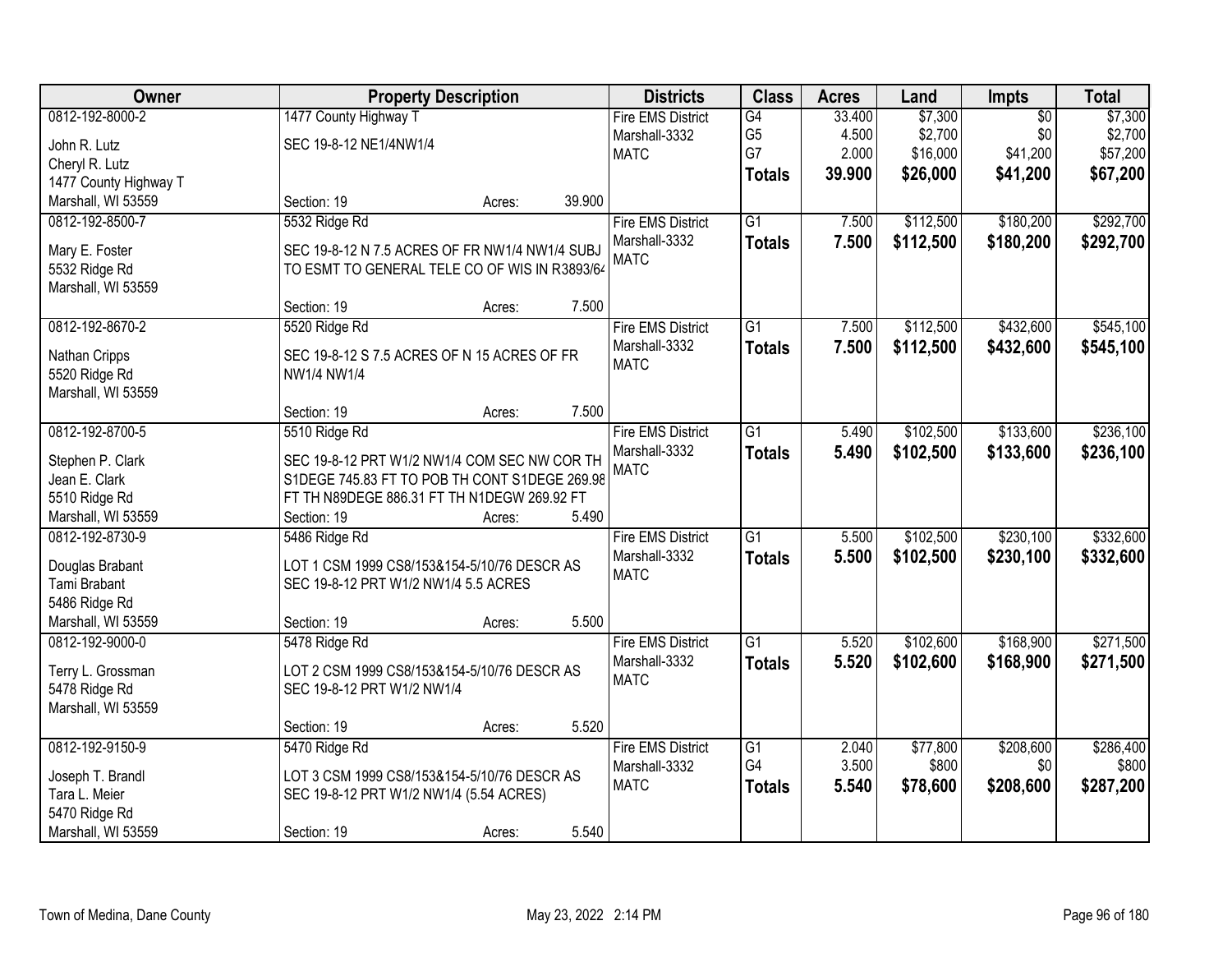| Owner                  | <b>Property Description</b>                     |        |        | <b>Districts</b>         | <b>Class</b>    | <b>Acres</b> | Land      | <b>Impts</b>    | <b>Total</b> |
|------------------------|-------------------------------------------------|--------|--------|--------------------------|-----------------|--------------|-----------|-----------------|--------------|
| 0812-192-9180-3        | 5460 Ridge Rd                                   |        |        | <b>Fire EMS District</b> | G1              | 6.130        | \$105,700 | \$187,800       | \$293,500    |
| Cramblit Tr, Jack L    | LOT 4 CSM 1999 CS8/153&154-5/10/76 DESCR AS     |        |        | Marshall-3332            | G4              | 5.000        | \$1,100   | \$0             | \$1,100      |
| 2394 Glade run         | SEC 19-8-12 PRT W1/2 NW1/4 11.13 ACRES          |        |        | <b>MATC</b>              | <b>Totals</b>   | 11.130       | \$106,800 | \$187,800       | \$294,600    |
| The Villages, FL 32162 |                                                 |        |        |                          |                 |              |           |                 |              |
|                        | Section: 19                                     | Acres: | 11.130 |                          |                 |              |           |                 |              |
| 0812-192-9230-2        | 5416 Ridge Rd                                   |        |        | <b>Fire EMS District</b> | G1              | 5.580        | \$102,900 | \$215,600       | \$318,500    |
| Gregg G. Burmeister    | SEC 19-8-12 PRT W1/2 NW1/4 COM SEC NW COR TH    |        |        | Marshall-3332            | <b>Totals</b>   | 5.580        | \$102,900 | \$215,600       | \$318,500    |
| Barbara J. Burmeister  | S1DEGE 2365.76 FT TO POB TH CONT S1DEGE         |        |        | <b>MATC</b>              |                 |              |           |                 |              |
| 5416 Ridge Rd          | 269.98 FT TH N89DEGE 903.54 FT TH N1DEGW        |        |        |                          |                 |              |           |                 |              |
| Marshall, WI 53559     | Section: 19                                     | Acres: | 5.580  |                          |                 |              |           |                 |              |
| 0812-192-9500-5        | 1477 County Highway T                           |        |        | <b>Fire EMS District</b> | G4              | 11.100       | \$2,300   | $\overline{50}$ | \$2,300      |
|                        |                                                 |        |        | Marshall-3332            | G5M             | 28.700       | \$48,800  | \$0             | \$48,800     |
| John R. Lutz           | SEC 19-8-12 SE1/4 NW1/4                         |        |        | <b>MATC</b>              | <b>Totals</b>   | 39.800       | \$51,100  | \$0             | \$51,100     |
| Cheryl R. Lutz         |                                                 |        |        |                          |                 |              |           |                 |              |
| 1477 County Highway T  |                                                 |        |        |                          |                 |              |           |                 |              |
| Marshall, WI 53559     | Section: 19                                     | Acres: | 39.800 |                          |                 |              |           |                 |              |
| 0812-193-8002-9        | Ridge Rd                                        |        |        | <b>Fire EMS District</b> | $\overline{G4}$ | 32.000       | \$6,600   | $\overline{50}$ | \$6,600      |
| <b>Traut Farm LLC</b>  | SEC 19-8-12 NE1/4SW1/4 EXC CSM 7884             |        |        | Marshall-3332            | <b>Totals</b>   | 32.000       | \$6,600   | \$0             | \$6,600      |
| 605 Chase Blvd 206     |                                                 |        |        | <b>MATC</b>              |                 |              |           |                 |              |
| Sun Prairie, WI 53590  |                                                 |        |        |                          |                 |              |           |                 |              |
|                        | Section: 19                                     | Acres: | 32.000 |                          |                 |              |           |                 |              |
| 0812-193-8061-8        | 1526 Traut Rd                                   |        |        | <b>Fire EMS District</b> | $\overline{G1}$ | 4.814        | \$98,600  | \$212,700       | \$311,300    |
| Bonnie M. Simpson      | LOT 1 CSM 9254 CS52/186&187-4/12/99 F/K/A LOT 1 |        |        | Marshall-3332            | <b>Totals</b>   | 4.814        | \$98,600  | \$212,700       | \$311,300    |
| 1526 Traut Rd          | CSM 7884 CS41/291&293-7/10/95 DESCR AS SEC      |        |        | <b>MATC</b>              |                 |              |           |                 |              |
| Marshall, WI 53559     | 19-8-12 PRT NE1/4SW1/4 (4.814 ACRES)            |        |        |                          |                 |              |           |                 |              |
|                        | Section: 19                                     | Acres: | 4.814  |                          |                 |              |           |                 |              |
| 0812-193-8082-3        | 1525 Traut Rd                                   |        |        | <b>Fire EMS District</b> | $\overline{G1}$ | 2.516        | \$81,400  | \$129,400       | \$210,800    |
| Jenifer Koberstein     | LOT 2 CSM 9254 CS52/186&187-4/12/99 F/K/A LOT 1 |        |        | Marshall-3332            | <b>Totals</b>   | 2.516        | \$81,400  | \$129,400       | \$210,800    |
| 1525 Traut Rd          | CSM 7884 CS41/291&293-7/10/95 DESCR AS SEC      |        |        | <b>MATC</b>              |                 |              |           |                 |              |
| Marshall, WI 53559     | 19-8-12 PRT NE1/4SW1/4 (2.516 ACRES)            |        |        |                          |                 |              |           |                 |              |
|                        | Section: 19                                     | Acres: | 2.516  |                          |                 |              |           |                 |              |
| 0812-193-8511-3        | 1530 Traut Rd                                   |        |        | <b>Fire EMS District</b> | $\overline{G1}$ | 4.005        | \$102,500 | \$196,700       | \$299,200    |
|                        |                                                 |        |        | Marshall-3332            | <b>Totals</b>   | 4.005        | \$102,500 | \$196,700       | \$299,200    |
| Matthew W. Pedersen    | LOT 1 CSM 8620 CS47/189&190-7/2/97 F/K/A LOT 2  |        |        | <b>MATC</b>              |                 |              |           |                 |              |
| Jessica A. Pedersen    | CSM 7884 CS41/291&293-7/10/95 DESCR AS SEC      |        |        |                          |                 |              |           |                 |              |
| 1530 Traut Rd          | 19-8-12 PRT NW1/4SW1/4 (4.005 ACRES)            |        |        |                          |                 |              |           |                 |              |
| Marshall, WI 53559     | Section: 19                                     | Acres: | 4.005  |                          |                 |              |           |                 |              |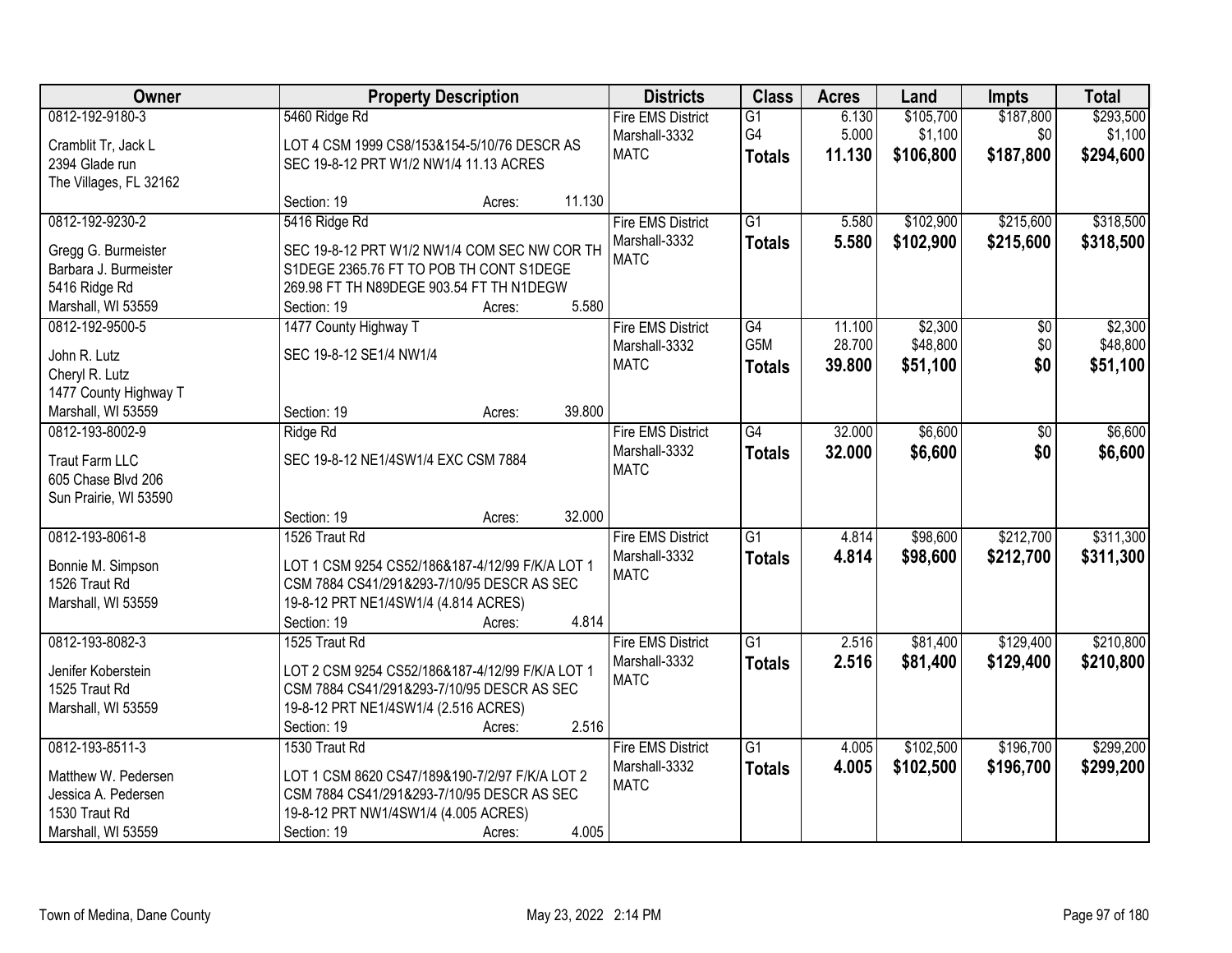| Owner                              | <b>Property Description</b>                          | <b>Districts</b>         | <b>Class</b>     | <b>Acres</b> | Land      | <b>Impts</b>    | <b>Total</b> |
|------------------------------------|------------------------------------------------------|--------------------------|------------------|--------------|-----------|-----------------|--------------|
| 0812-193-8532-8                    | 1570 Traut Rd                                        | <b>Fire EMS District</b> | $\overline{G1}$  | 6.484        | \$107,400 | \$256,500       | \$363,900    |
| Max A. Brosig                      | LOT 2 CSM 8620 CS47/189&190-7/2/97 F/K/A LOT 2       | Marshall-3332            | <b>Totals</b>    | 6.484        | \$107,400 | \$256,500       | \$363,900    |
| Cindy R. Brosig                    | CSM 7884 CS41/291&293-7/10/95 DESCR AS SEC           | <b>MATC</b>              |                  |              |           |                 |              |
| 1570 Traut Rd                      | 19-8-12 PRT NW1/4SW1/4 (6.484 ACRES)                 |                          |                  |              |           |                 |              |
| Marshall, WI 53559                 | 6.484<br>Section: 19<br>Acres:                       |                          |                  |              |           |                 |              |
| 0812-193-8681-8                    | Ridge Rd                                             | <b>Fire EMS District</b> | G4               | 15.000       | \$3,400   | \$0             | \$3,400      |
|                                    |                                                      | Marshall-3332            | G <sub>5</sub>   | 1.000        | \$100     | \$0             | \$100        |
| <b>Traut Farm LLC</b>              | SEC 19-8-12 FR NW1/4SW1/4 EXC CSM 7884               | <b>MATC</b>              | <b>Totals</b>    | 16.000       | \$3,500   | \$0             | \$3,500      |
| 605 Chase Blvd 206                 |                                                      |                          |                  |              |           |                 |              |
| Sun Prairie, WI 53590              |                                                      |                          |                  |              |           |                 |              |
|                                    | 16.000<br>Section: 19<br>Acres:                      |                          |                  |              |           |                 |              |
| 0812-193-9000-9                    | Ridge Rd                                             | <b>Fire EMS District</b> | G4               | 20.200       | \$4,800   | \$0             | \$4,800      |
| <b>Traut Farm LLC</b>              | SEC 19-8-12 FR SW1/4 SW1/4 EXC CSM 3132              | Marshall-3332            | G <sub>5</sub>   | 2.000        | \$200     | \$0             | \$200        |
| 605 Chase Blvd 206                 |                                                      | <b>MATC</b>              | <b>Totals</b>    | 22.200       | \$5,000   | \$0             | \$5,000      |
| Sun Prairie, WI 53590              |                                                      |                          |                  |              |           |                 |              |
|                                    | 22.200<br>Section: 19<br>Acres:                      |                          |                  |              |           |                 |              |
| 0812-193-9210-5                    | 5294 Ridge Rd                                        | <b>Fire EMS District</b> | $\overline{G1}$  | 6.030        | \$105,200 | \$212,100       | \$317,300    |
|                                    |                                                      | Marshall-3332            | <b>Totals</b>    | 6.030        | \$105,200 | \$212,100       | \$317,300    |
| Dennis D. Zimmerman                | LOT 1 CSM 3132 CS12/173&174-3/28/79 DESCR AS         | <b>MATC</b>              |                  |              |           |                 |              |
| Tami S. Zimmerman<br>5294 Ridge Rd | SEC 19-8-12 PRT SW1/4SW1/4 6.03 ACRES INCL RD<br>R/W |                          |                  |              |           |                 |              |
| Marshall, WI 53559                 | 6.030<br>Section: 19                                 |                          |                  |              |           |                 |              |
| 0812-193-9500-4                    | Acres:<br>Ridge Rd                                   | <b>Fire EMS District</b> | G4               | 40.000       | \$8,500   | $\overline{50}$ | \$8,500      |
|                                    |                                                      | Marshall-3332            |                  |              |           |                 |              |
| <b>Traut Farm LLC</b>              | SEC 19-8-12 SE1/4 SW1/4                              | <b>MATC</b>              | <b>Totals</b>    | 40.000       | \$8,500   | \$0             | \$8,500      |
| 605 Chase Blvd 206                 |                                                      | Separation 2             |                  |              |           |                 |              |
| Sun Prairie, WI 53590              |                                                      | Drainage District        |                  |              |           |                 |              |
|                                    | 40.000<br>Section: 19<br>Acres:                      |                          |                  |              |           |                 |              |
| 0812-194-8000-0                    | Langer <sub>Rd</sub>                                 | <b>Fire EMS District</b> | $\overline{G4}$  | 35.400       | \$8,000   | $\overline{60}$ | \$8,000      |
| Reisop Farms LLC                   | SEC 19-8-12 NE1/4SE1/4                               | Marshall-3332            | G <sub>5</sub> M | 4.500        | \$7,700   | \$0             | \$7,700      |
| 306 W Quarry St                    |                                                      | <b>MATC</b>              | <b>Totals</b>    | 39.900       | \$15,700  | \$0             | \$15,700     |
| Deerfield, WI 53531                |                                                      | Separation 2             |                  |              |           |                 |              |
|                                    | 39.900<br>Section: 19<br>Acres:                      | Drainage District        |                  |              |           |                 |              |
| 0812-194-8500-5                    | <b>Traut Rd</b>                                      | <b>Fire EMS District</b> | $\overline{G4}$  | 39.900       | \$7,400   | $\overline{50}$ | \$7,400      |
|                                    |                                                      | Marshall-3332            | <b>Totals</b>    | 39.900       | \$7,400   | \$0             | \$7,400      |
| <b>Traut Farm LLC</b>              | SEC 19-8-12 NW1/4 SE1/4                              | <b>MATC</b>              |                  |              |           |                 |              |
| 605 Chase Blvd 206                 |                                                      | Separation 2             |                  |              |           |                 |              |
| Sun Prairie, WI 53590              |                                                      | Drainage District        |                  |              |           |                 |              |
|                                    | 39.900<br>Section: 19<br>Acres:                      |                          |                  |              |           |                 |              |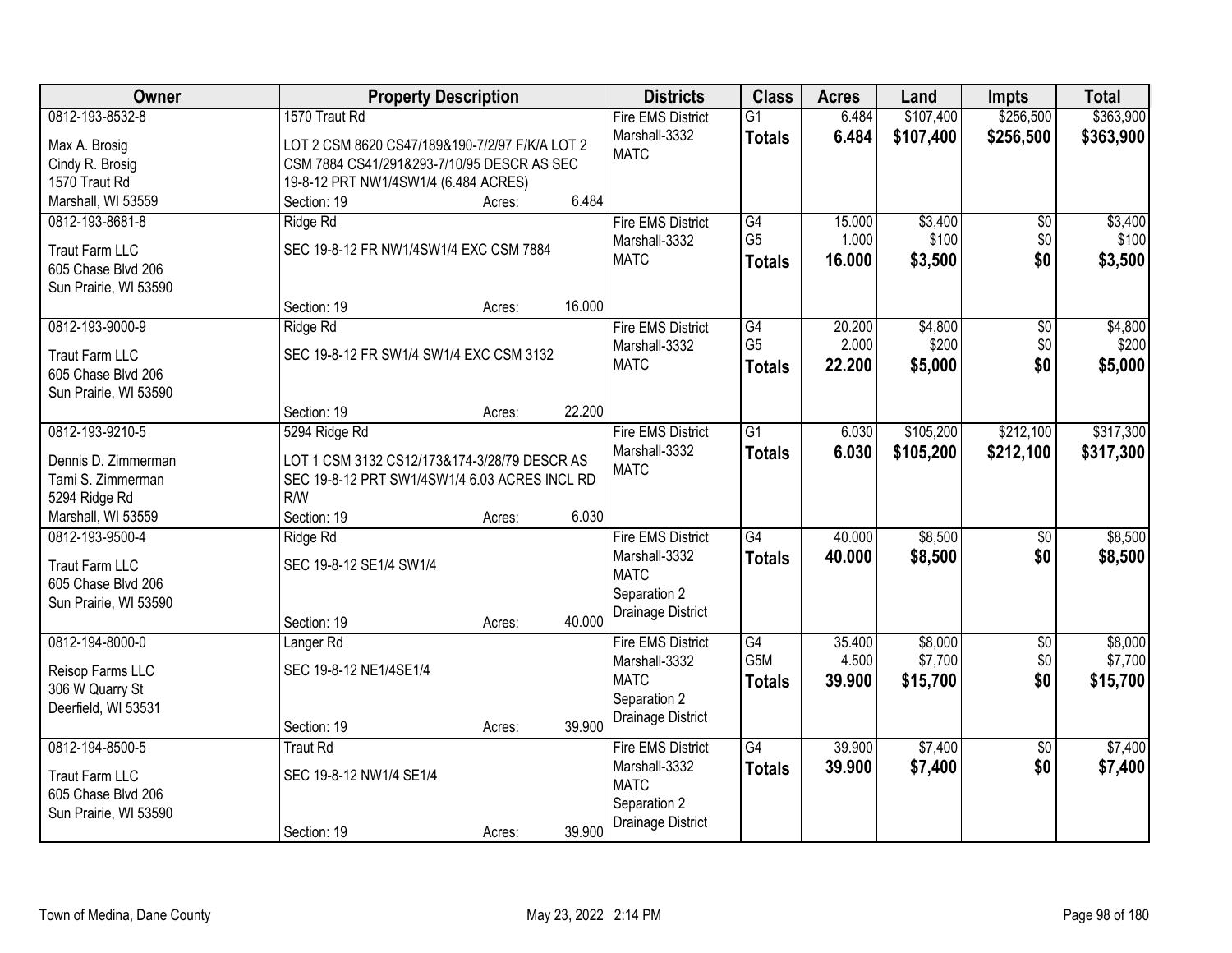| <b>Owner</b>          | <b>Property Description</b>                    |        |        | <b>Districts</b>         | <b>Class</b>     | <b>Acres</b> | Land       | <b>Impts</b>    | <b>Total</b> |
|-----------------------|------------------------------------------------|--------|--------|--------------------------|------------------|--------------|------------|-----------------|--------------|
| 0812-194-9000-8       | Langer <sub>Rd</sub>                           |        |        | <b>Fire EMS District</b> | G4               | 27.700       | \$6,200    | $\overline{$0}$ | \$6,200      |
| Riesop Farms, LLC     | SEC 19-8-12 SW1/4 SE1/4                        |        |        | Marshall-3332            | G <sub>5</sub>   | 9.500        | \$5,700    | \$0             | \$5,700      |
| 306 W Quarry St       |                                                |        |        | <b>MATC</b>              | G5M              | 3.500        | \$6,000    | \$0             | \$6,000      |
| Deerfield, WI 53531   |                                                |        |        | Separation 2             | <b>Totals</b>    | 40.700       | \$17,900   | \$0             | \$17,900     |
|                       | Section: 19                                    | Acres: | 40.000 | Drainage District        |                  |              |            |                 |              |
| 0812-194-9500-3       | Langer <sub>Rd</sub>                           |        |        | <b>Fire EMS District</b> | G4               | 34.500       | \$6,200    | $\overline{50}$ | \$6,200      |
|                       |                                                |        |        | Marshall-3332            | G <sub>5</sub>   | 2.100        | \$1,300    | \$0             | \$1,300      |
| Reisop Farms LLC      | SEC 19-8-12 SE1/4SE1/4                         |        |        | <b>MATC</b>              | G <sub>5</sub> M | 3.400        | \$5,800    | \$0             | \$5,800      |
| 306 W Quarry St       |                                                |        |        |                          |                  | 40.000       | \$13,300   | \$0             |              |
| Deerfield, WI 53531   |                                                |        |        |                          | <b>Totals</b>    |              |            |                 | \$13,300     |
|                       | Section: 19                                    | Acres: | 40.000 |                          |                  |              |            |                 |              |
| 0812-201-8001-9       | 5475 Oak Park Rd                               |        |        | <b>Fire EMS District</b> | G4               | 27.500       | \$5,000    | \$0             | \$5,000      |
| Raymond J. Casper     | SEC 20-8-12 PRT E1/2 NE1/4 & SEC 21-8-12 PRT   |        |        | Marshall-3332            | G <sub>5</sub>   | 8.000        | \$4,800    | \$0             | \$4,800      |
| Anita M. Casper       | SW1/4NW1/4 BEG AT NE COR SD SEC 20 TH          |        |        | <b>MATC</b>              | G5M              | 3.700        | \$6,300    | \$0             | \$6,300      |
| 5278 Oak Park Rd      | S88DEG30'35"W ALG N LN NE1/4NE1/4 SD SEC 20    |        |        | Drainage District 28     | G7               | 1.000        | \$8,000    | \$54,500        | \$62,500     |
| Marshall, WI 53559    | Section: 20                                    | Acres: | 40.200 |                          | <b>Totals</b>    | 40.200       | \$24,100   | \$54,500        | \$78,600     |
| 0812-201-8501-0       | Langer <sub>Rd</sub>                           |        |        | <b>Fire EMS District</b> | G4               | 37.480       | \$9,300    | $\sqrt{6}$      | \$9,300      |
|                       |                                                |        |        | Marshall-3332            | G7               | 1.000        | \$8,000    | \$94,200        | \$102,200    |
| Jonathan F. Hornby    | SEC 20-8-12 NW1/4 NE1/4 EXC DOC #4582984 EXC   |        |        | <b>MATC</b>              |                  | 38.480       |            |                 |              |
| Julie Hornby          | <b>CSM 12736</b>                               |        |        |                          | <b>Totals</b>    |              | \$17,300   | \$94,200        | \$111,500    |
| 5560 Langer Rd        |                                                |        |        |                          |                  |              |            |                 |              |
| Marshall, WI 53559    | Section: 20                                    | Acres: | 0.000  |                          |                  |              |            |                 |              |
| 0812-201-8625-0       | 5560 Langer Rd                                 |        |        | <b>Fire EMS District</b> | $\overline{G1}$  | 2.187        | \$78,900   | \$330,800       | \$409,700    |
| Jonathan F. Hornby    | LOT 1 CSM 12736 CS80/225&227-8/6/2009 DESCR AS |        |        | Marshall-3332            | <b>Totals</b>    | 2.187        | \$78,900   | \$330,800       | \$409,700    |
| Julie Hornby          | SEC 17-8-12 PRT SW1/4SE1/4 & PRT SE1/4SW1/4 &  |        |        | <b>MATC</b>              |                  |              |            |                 |              |
| 5560 Langer Rd        | SEC 20-8-12 PRT NW1/4 NE1/4 (2.187 ACRES EXCL  |        |        |                          |                  |              |            |                 |              |
| Marshall, WI 53559    | Section: 20                                    | Acres: | 2.187  |                          |                  |              |            |                 |              |
| 0812-201-9000-8       |                                                |        |        | <b>Fire EMS District</b> | G4               | 36.100       | \$5,900    | $\sqrt{6}$      | \$5,900      |
|                       | Langer <sub>Rd</sub>                           |        |        | Marshall-3332            | G <sub>5</sub>   | 2.000        | \$1,200    | \$0             | \$1,200      |
| Eugene F. Wilcenski   | SEC 20-8-12 SW1/4 NE1/4                        |        |        | <b>MATC</b>              | W <sub>8</sub>   | 2.000        | ( \$3,400) | \$0             | \$0          |
| Patricia A. Wilcenski |                                                |        |        |                          |                  |              |            |                 |              |
| 5422 Langer Rd        |                                                |        |        |                          | <b>Totals</b>    | 40.100       | \$7,100    | \$0             | \$7,100      |
| Marshall, WI 53559    | Section: 20                                    | Acres: | 40.100 |                          |                  |              |            |                 |              |
| 0812-201-9501-2       | Oak Park Rd                                    |        |        | <b>Fire EMS District</b> | G4               | 20.000       | \$4,100    | $\overline{50}$ | \$4,100      |
| Raymond J. Casper     | SEC 20-8-12 SE1/4 NE1/4 EXC R18506/22 EXC      |        |        | Marshall-3332            | G <sub>5</sub>   | 2.970        | \$1,800    | \$0             | \$1,800      |
| Anita M. Casper       | R20977/13                                      |        |        | <b>MATC</b>              | G5M              | 2.230        | \$3,800    | \$0             | \$3,800      |
| 5278 Oak Park Rd      |                                                |        |        |                          | <b>Totals</b>    | 25.200       | \$9,700    | \$0             | \$9,700      |
| Marshall, WI 53559    | Section: 20                                    | Acres: | 25.200 |                          |                  |              |            |                 |              |
|                       |                                                |        |        |                          |                  |              |            |                 |              |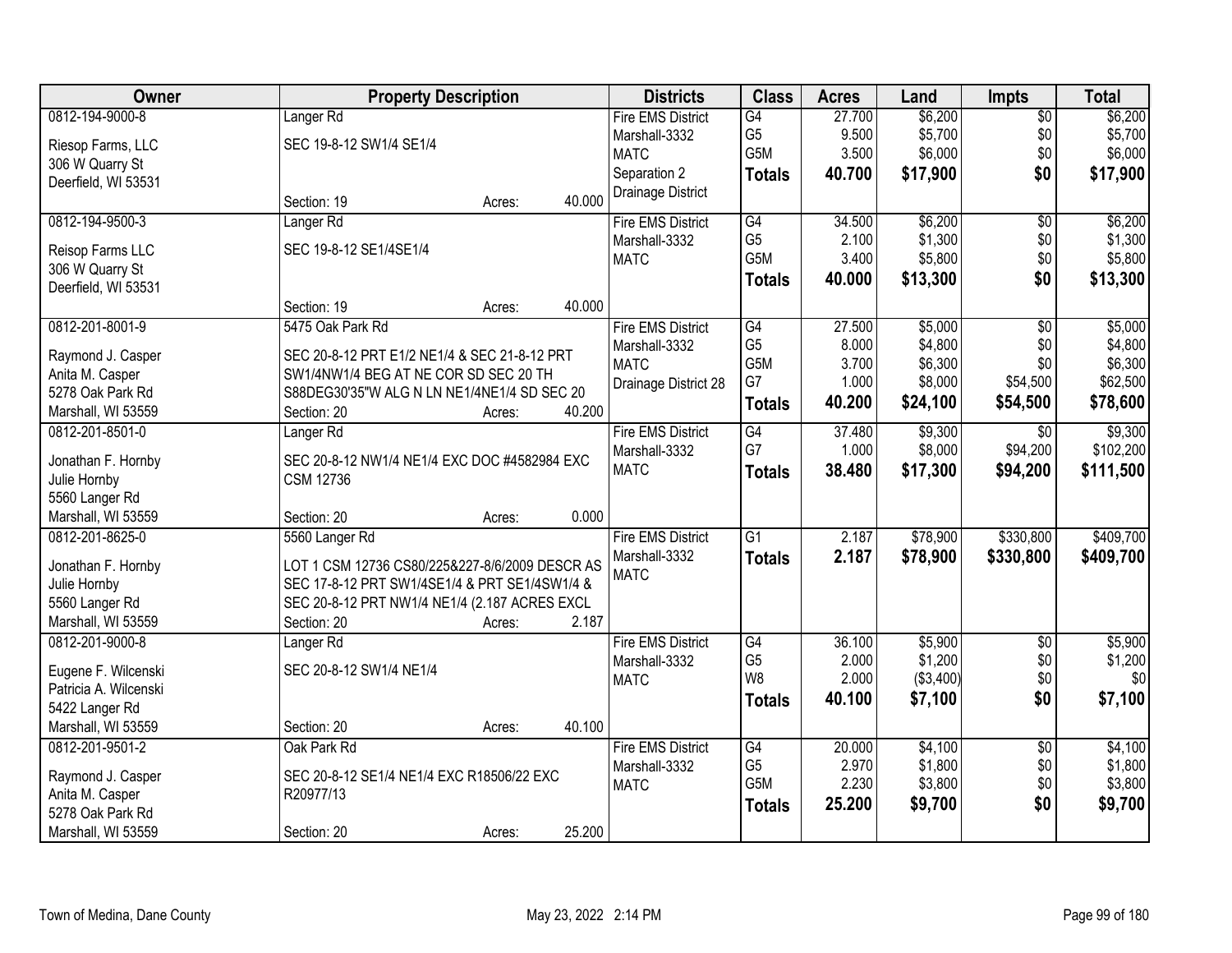| Owner                    | <b>Property Description</b>                    | <b>Districts</b>         | <b>Class</b>    | <b>Acres</b> | Land      | Impts           | <b>Total</b> |
|--------------------------|------------------------------------------------|--------------------------|-----------------|--------------|-----------|-----------------|--------------|
| 0812-201-9640-4          | Oak Park Rd                                    | <b>Fire EMS District</b> | $\overline{G4}$ | 12.500       | \$2,300   | $\overline{50}$ | \$2,300      |
| Raymond J. Casper        | SEC 20-8-12 PRT SE1/4NE1/4 COM AT NE COR SD    | Marshall-3332            | G <sub>5</sub>  | 1.500        | \$900     | \$0             | \$900        |
| Anita M. Casper          | SEC 20 TH S88DEG30'35"W ALG N LN SD NE1/4      | <b>MATC</b>              | G7              | 1.000        | \$8,000   | \$9,000         | \$17,000     |
| 5278 Oak Park Rd         | 1327.37 FT TH S0DEG15'01"E ALG W LN E1/2NE1/4  |                          | <b>Totals</b>   | 15.000       | \$11,200  | \$9,000         | \$20,200     |
| Marshall, WI 53559       | 15.000<br>Section: 20<br>Acres:                |                          |                 |              |           |                 |              |
| 0812-202-8000-9          | 5546 Langer Rd                                 | <b>Fire EMS District</b> | $\overline{G1}$ | 3.300        | \$87,300  | \$321,400       | \$408,700    |
|                          |                                                | Marshall-3332            | G4              | 34.300       | \$7,900   | \$0             | \$7,900      |
| Robert J. Strasburg      | SEC 20-8-12 NE1/4NW1/4                         | <b>MATC</b>              | G <sub>5</sub>  | 2.000        | \$100     | \$0             | \$100        |
| Julie A. Strasburg       |                                                |                          |                 |              |           |                 |              |
| 5546 Langer Rd           |                                                |                          | <b>Totals</b>   | 39.600       | \$95,300  | \$321,400       | \$416,700    |
| Marshall, WI 53559       | 39.600<br>Section: 20<br>Acres:                |                          |                 |              |           |                 |              |
| 0812-202-8502-2          | Langer <sub>Rd</sub>                           | <b>Fire EMS District</b> | $\overline{G4}$ | 26.095       | \$5,400   | $\overline{50}$ | \$5,400      |
|                          |                                                | Marshall-3332            | <b>Totals</b>   | 26.095       | \$5,400   | \$0             | \$5,400      |
| Parpart Rev Tr           | SEC 20-8-12 NW1/4NW1/4 EXC R9256/53 EXC CSM    | <b>MATC</b>              |                 |              |           |                 |              |
| 234 Juniper St           | 5152 EXC CSM 5221 EXC R11774/53 & EXC CSM 8530 |                          |                 |              |           |                 |              |
| Marshall, WI 53559       |                                                |                          |                 |              |           |                 |              |
|                          | 26.095<br>Section: 20<br>Acres:                |                          |                 |              |           |                 |              |
| 0812-202-8600-3          | Langer <sub>Rd</sub>                           | <b>Fire EMS District</b> | $\overline{G4}$ | 2.800        | \$600     | \$0             | \$600        |
| Carl M. Munson et al     | SEC 20-8-12 PRT NW1/4NW1/4 BEG AT NW COR SD    | Marshall-3332            | <b>Totals</b>   | 2.800        | \$600     | \$0             | \$600        |
| Attn: Munson Drywall Inc | SEC 20 TH S00DEG12'42"W ALG W LN SD NW1/4      | <b>MATC</b>              |                 |              |           |                 |              |
| 1385 County Highway T    | 947.21 FT TO C/L OF A DD TH N16DEG35'50"E ALG  |                          |                 |              |           |                 |              |
| Marshall, WI 53559       | 2.800<br>Section: 20<br>Acres:                 |                          |                 |              |           |                 |              |
| 0812-202-8910-8          | 5529 Langer Rd                                 | <b>Fire EMS District</b> | $\overline{G1}$ | 5.570        | \$102,900 | \$277,900       | \$380,800    |
|                          |                                                | Marshall-3332            | <b>Totals</b>   | 5.570        | \$102,900 | \$277,900       | \$380,800    |
| Gary A. Wilson           | LOT 1 CSM 5152 CS23/195&196 R9408/80-1/19/87   | <b>MATC</b>              |                 |              |           |                 |              |
| Ann M. Wilson            | DESCR AS SEC 20-8-12 PRT NW1/4NW1/4 5.00       |                          |                 |              |           |                 |              |
| 5529 Langer Rd           | <b>ACRES</b>                                   |                          |                 |              |           |                 |              |
| Marshall, WI 53559       | 5.570<br>Section: 20<br>Acres:                 |                          |                 |              |           |                 |              |
| 0812-202-8925-1          | Langer <sub>Rd</sub>                           | <b>Fire EMS District</b> | $\overline{G1}$ | 2.950        | \$14,800  | \$900           | \$15,700     |
| Gary A. Wilson           | SEC 20-8-12 PRT NW1/4NW1/4 COM SEC N1/4 COR    | Marshall-3332            | <b>Totals</b>   | 2.950        | \$14,800  | \$900           | \$15,700     |
| Ann M. Wilson            | TH S88DEG49'15"W ALG N LN SD NW1/4 1321.95 FT  | <b>MATC</b>              |                 |              |           |                 |              |
| 5529 Langer Rd           | TH S00DEG01'27"W 232.80 FT TO NE COR CSM 5152  |                          |                 |              |           |                 |              |
| Marshall, WI 53559       | 2.950<br>Section: 20<br>Acres:                 |                          |                 |              |           |                 |              |
| 0812-202-8980-4          | 5545 Langer Rd                                 | <b>Fire EMS District</b> | $\overline{G1}$ | 2.155        | \$78,700  | \$239,200       | \$317,900    |
|                          |                                                | Marshall-3332            | <b>Totals</b>   | 2.155        | \$78,700  | \$239,200       | \$317,900    |
| Kelly A. Rabe            | LOT 1 CSM 8530 CS46/303&304-4/3/97 DESCR AS    | <b>MATC</b>              |                 |              |           |                 |              |
| Gerard H. Rabe           | SEC 20-8-12 PRT NW1/4NW1/4 (2.155 ACRES) TOG   |                          |                 |              |           |                 |              |
| 5545 Langer Rd           | W/INGRESS ESMT IN DOC 3876466                  |                          |                 |              |           |                 |              |
| Marshall, WI 53559       | 2.155<br>Section: 20<br>Acres:                 |                          |                 |              |           |                 |              |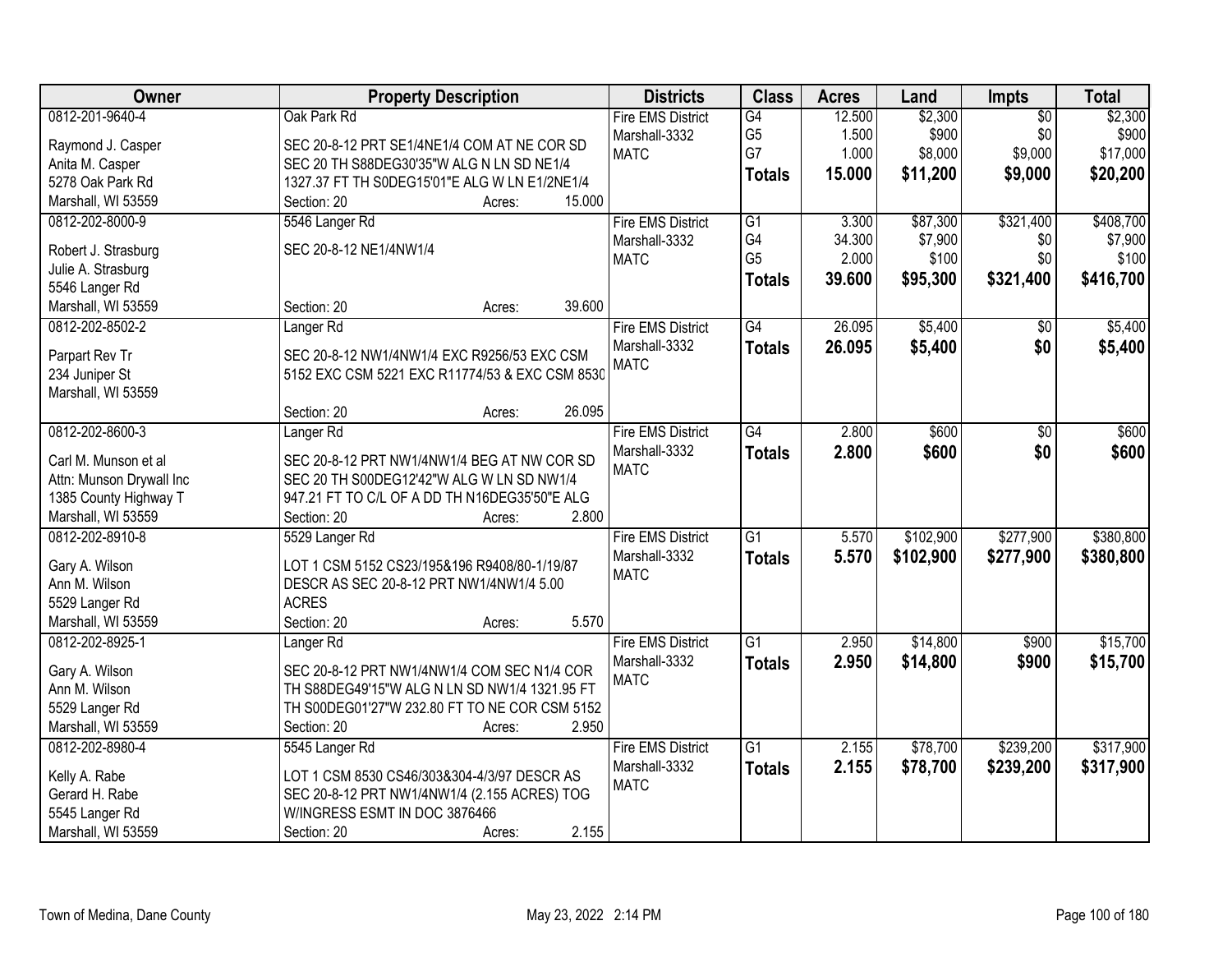| Owner                 | <b>Property Description</b>                    | <b>Districts</b>         | <b>Class</b>    | <b>Acres</b> | Land       | Impts           | <b>Total</b> |
|-----------------------|------------------------------------------------|--------------------------|-----------------|--------------|------------|-----------------|--------------|
| 0812-202-9000-7       | 5481 Langer Rd                                 | <b>Fire EMS District</b> | G1              | 3.000        | \$85,000   | \$348,700       | \$433,700    |
| Patrick D. Fortunato  | LOT 1 CSM 5221 CS23/319&320 R9898/79-4/28/87   | Marshall-3332            | G <sub>5</sub>  | 12.240       | \$11,000   | \$0             | \$11,000     |
| Diane M. Fortunato    | DESCR AS SEC 20-8-12 PRT NW1/4NW1/4 & PRT      | <b>MATC</b>              | <b>Totals</b>   | 15.240       | \$96,000   | \$348,700       | \$444,700    |
| 5481 Langer Rd        | SW1/4NW1/4 15.24 ACRES                         |                          |                 |              |            |                 |              |
| Marshall, WI 53559    | 15.240<br>Section: 20<br>Acres:                |                          |                 |              |            |                 |              |
| 0812-202-9040-9       | Langer <sub>Rd</sub>                           | <b>Fire EMS District</b> | $\overline{G4}$ | 23.860       | \$6,400    | $\overline{50}$ | \$6,400      |
|                       |                                                | Marshall-3332            | <b>Totals</b>   | 23.860       | \$6,400    | \$0             | \$6,400      |
| Parpart Rev Tr        | SEC 20-8-12 SW1/4 NW1/4 EXC CSM 5221           | <b>MATC</b>              |                 |              |            |                 |              |
| 234 Juniper St        |                                                |                          |                 |              |            |                 |              |
| Marshall, WI 53559    |                                                |                          |                 |              |            |                 |              |
|                       | 23.860<br>Section: 20<br>Acres:                |                          |                 |              |            |                 |              |
| 0812-202-9501-0       | Langer <sub>Rd</sub>                           | <b>Fire EMS District</b> | G4              | 24.260       | \$6,400    | $\overline{50}$ | \$6,400      |
| Eugene F. Wilcenski   | SEC 20-8-12 SE1/4 NW1/4 EXC CSM 13994          | Marshall-3332            | W8              | 11.000       | (\$18,700) | \$0             | \$0          |
| Patricia A. Wilcenski |                                                | <b>MATC</b>              | <b>Totals</b>   | 35.260       | \$6,400    | \$0             | \$6,400      |
| 5422 Langer Rd        |                                                |                          |                 |              |            |                 |              |
| Marshall, WI 53559    | 0.000<br>Section: 20<br>Acres:                 |                          |                 |              |            |                 |              |
| 0812-202-9720-0       | 5422 Langer Rd                                 | <b>Fire EMS District</b> | $\overline{G1}$ | 1.000        | \$70,000   | \$343,200       | \$413,200    |
|                       |                                                | Marshall-3332            | G4              | 2.340        | \$500      | \$0             | \$500        |
| Eugene F. Wilcenski   | LOT 1 CSM 13994 CS93/239&240-6/22/2015 DESCR   | <b>MATC</b>              | <b>Totals</b>   | 3.340        | \$70,500   | \$343,200       | \$413,700    |
| Patricia A. Wilcenski | AS SEC 20-8-12 PRT SE1/4NW1/4 (4.34 ACRES EXCL |                          |                 |              |            |                 |              |
| 5422 Langer Rd        | $R/W$ )                                        |                          |                 |              |            |                 |              |
| Marshall, WI 53559    | 4.340<br>Section: 20<br>Acres:                 |                          |                 |              |            |                 |              |
| 0812-203-8000-8       | Langer <sub>Rd</sub>                           | <b>Fire EMS District</b> | $\overline{G4}$ | 31.100       | \$5,300    | $\overline{50}$ | \$5,300      |
| Eugene F. Wilcenski   | SEC 20-8-12 NE1/4 SW1/4                        | Marshall-3332            | G <sub>5</sub>  | 1.000        | \$600      | \$0             | \$600        |
| Patricia A. Wilcenski |                                                | <b>MATC</b>              | W <sub>8</sub>  | 8.000        | (\$13,600) | \$0             | \$0          |
| 5422 Langer Rd        |                                                |                          | <b>Totals</b>   | 40.100       | \$5,900    | \$0             | \$5,900      |
| Marshall, WI 53559    | 40.100<br>Section: 20<br>Acres:                |                          |                 |              |            |                 |              |
| 0812-203-8510-1       | 5408 Langer Rd                                 | <b>Fire EMS District</b> | G1              | 4.000        | \$92,500   | \$67,900        | \$160,400    |
|                       |                                                | Marshall-3332            | G4              | 6.000        | \$1,200    | \$0             | \$1,200      |
| Scott W. Fischer      | LOT 1 CSM 7084 CS35/321&323-4/26/93 DESCR AS   | <b>MATC</b>              | <b>Totals</b>   | 10.000       | \$93,700   | \$67,900        | \$161,600    |
| Carla S. Fischer      | SEC 20-8-12 PRT NW1/4SW1/4 (10.000 ACRES)      |                          |                 |              |            |                 |              |
| 5408 Langer Rd        |                                                |                          |                 |              |            |                 |              |
| Marshall, WI 53559    | 10.000<br>Section: 20<br>Acres:                |                          |                 |              |            |                 |              |
| 0812-203-8571-0       | Langer <sub>Rd</sub>                           | <b>Fire EMS District</b> | $\overline{G4}$ | 21.501       | \$3,500    | $\overline{30}$ | \$3,500      |
| Riesop Farms, LLC     | SEC 20-8-12 NW1/4SW1/4 EXC CSM 7084 & ALSO EX( | Marshall-3332            | <b>Totals</b>   | 21.501       | \$3,500    | \$0             | \$3,500      |
| 306 W Quarry St       | <b>CSM 15775</b>                               | <b>MATC</b>              |                 |              |            |                 |              |
| Deerfield, WI 53531   |                                                |                          |                 |              |            |                 |              |
|                       | 0.000<br>Section: 20<br>Acres:                 |                          |                 |              |            |                 |              |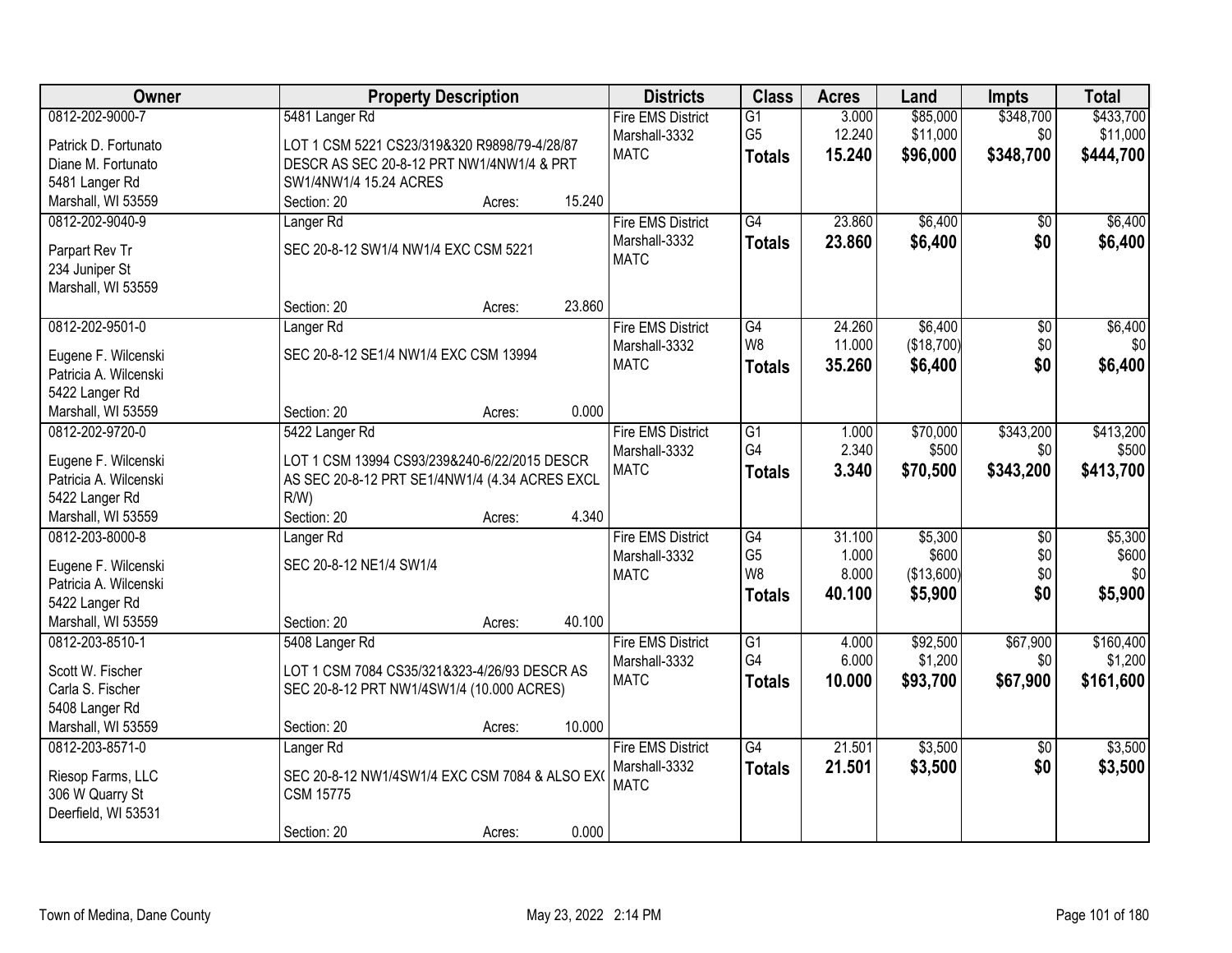| Owner                 | <b>Property Description</b>                        | <b>Districts</b>         | <b>Class</b>                      | <b>Acres</b> | Land      | <b>Impts</b>    | <b>Total</b> |
|-----------------------|----------------------------------------------------|--------------------------|-----------------------------------|--------------|-----------|-----------------|--------------|
| 0812-203-8810-0       | Langer <sub>Rd</sub>                               | <b>Fire EMS District</b> | $\overline{G4}$                   | 4.103        | \$900     | $\overline{50}$ | \$900        |
| Riesop Farms, LLC     | LOT 1 CSM 15775 CS115/43&45-7/30/2021 DESCR AS     | Marshall-3332            | <b>Totals</b>                     | 4.103        | \$900     | \$0             | \$900        |
| 306 W Quarry St       | SEC 20-8-12 PRT NW1/4SW1/4 & PRT SW1/4SW1/4        | <b>MATC</b>              |                                   |              |           |                 |              |
| Deerfield, WI 53531   | (4.103 ACRES) TOG W/SHARED ACCESS ESMT IN          |                          |                                   |              |           |                 |              |
|                       | 4.103<br>Section: 20<br>Acres:                     |                          |                                   |              |           |                 |              |
| 0812-203-8825-0       | Langer <sub>Rd</sub>                               | <b>Fire EMS District</b> | $\overline{G4}$                   | 4.961        | \$1,100   | \$0             | \$1,100      |
|                       |                                                    | Marshall-3332            | <b>Totals</b>                     | 4.961        | \$1,100   | \$0             | \$1,100      |
| Riesop Farms, LLC     | LOT 2 CSM 15775 CS115/43&45-7/30/2021 DESCR AS     | <b>MATC</b>              |                                   |              |           |                 |              |
| 306 W Quarry St       | SEC 20-8-12 PRT NW1/4SW1/4 & PRT SW1/4SW1/4        |                          |                                   |              |           |                 |              |
| Deerfield, WI 53531   | (4.961 ACRES) SUBJ TO & TOG W/SHARED ACCESS        |                          |                                   |              |           |                 |              |
|                       | 4.961<br>Section: 20<br>Acres:                     |                          |                                   |              |           |                 |              |
| 0812-203-8840-0       | Langer <sub>Rd</sub>                               | <b>Fire EMS District</b> | G4                                | 3.005        | \$500     | \$0             | \$500        |
| Riesop Farms, LLC     | LOT 3 CSM 15775 CS115/43&45-7/30/2021 DESCR AS     | Marshall-3332            | <b>Totals</b>                     | 3.005        | \$500     | \$0             | \$500        |
| 306 W Quarry St       | SEC 20-8-12 PRT NW1/4SW1/4 & PRT SW1/4SW1/4        | <b>MATC</b>              |                                   |              |           |                 |              |
|                       |                                                    |                          |                                   |              |           |                 |              |
| Deerfield, WI 53531   | (3.005 ACRES) TOG W/SHARED ACCESS ESMT IN<br>3.005 |                          |                                   |              |           |                 |              |
|                       | Section: 20<br>Acres:                              |                          |                                   |              |           |                 |              |
| 0812-203-9100-0       | Langer Rd                                          | <b>Fire EMS District</b> | G4                                | 36.630       | \$8,200   | \$0             | \$8,200      |
| Riesop Farms, LLC     | SEC 20-8-12 SW1/4SW1/4 EXC CSM 15775               | Marshall-3332            | <b>Totals</b>                     | 36.630       | \$8,200   | \$0             | \$8,200      |
| 306 W Quarry St       |                                                    | <b>MATC</b>              |                                   |              |           |                 |              |
| Deerfield, WI 53531   |                                                    |                          |                                   |              |           |                 |              |
|                       | 0.000<br>Section: 20<br>Acres:                     |                          |                                   |              |           |                 |              |
| 0812-203-9501-0       | Oak Park Rd                                        | <b>Fire EMS District</b> | G4                                | 19.550       | \$3,700   | $\overline{50}$ | \$3,700      |
|                       |                                                    | Marshall-3332            | <b>Totals</b>                     | 19.550       | \$3,700   | \$0             | \$3,700      |
| Steven J. Dorshorst   | SEC 20-8-12 SE1/4SW1/4 EXC DOC #2793555            | <b>MATC</b>              |                                   |              |           |                 |              |
| Judy L. Dorshorst     |                                                    |                          |                                   |              |           |                 |              |
| 4955 Knutson Dr       |                                                    |                          |                                   |              |           |                 |              |
| Deerfield, WI 53531   | 19.550<br>Section: 20<br>Acres:                    |                          |                                   |              |           |                 |              |
| 0812-203-9530-5       | 1238 Schenck Rd                                    | <b>Fire EMS District</b> | $\overline{G5}$                   | 32.240       | \$19,400  | $\sqrt{6}$      | \$19,400     |
| Daniel L. Hellenbrand | SEC 20-8-12 PRT SE1/4SW1/4 & SEC 29-8-12 PRT       | Marshall-3332            | G7                                | 3.000        | \$65,000  | \$180,200       | \$245,200    |
| Dawn M. Hellenbrand   | NE1/4NW1/4 & PRT NW1/4NW1/4 & PRT SE1/4NW1/4 &     | <b>MATC</b>              | <b>Totals</b>                     | 35.240       | \$84,400  | \$180,200       | \$264,600    |
| 1238 Schenck Rd       | PRT SW1/4NW1/4 DESCR AS BEG AT NW COR SEC          |                          |                                   |              |           |                 |              |
| Marsall, WI 53559     | Section: 20<br>35.240<br>Acres:                    |                          |                                   |              |           |                 |              |
| 0812-204-8000-7       | 5343 Oak Park Rd                                   | <b>Fire EMS District</b> |                                   | 2.400        | \$80,500  | \$460,800       | \$541,300    |
|                       |                                                    |                          | $\overline{G1}$<br>G <sub>5</sub> | 9.500        | \$5,700   | \$0             | \$5,700      |
| Nathan Condon         | SEC 20-8-12 NE1/4 SE1/4 EXC R463/41                | Marshall-3332            | G <sub>6</sub>                    |              |           |                 |              |
| Sylina Condon         |                                                    | <b>MATC</b>              |                                   | 27.000       | \$102,600 | \$0             | \$102,600    |
| 5343 Oak Park Rd      |                                                    |                          | <b>Totals</b>                     | 38.900       | \$188,800 | \$460,800       | \$649,600    |
| Marshall, WI 53559    | 38.900<br>Section: 20<br>Acres:                    |                          |                                   |              |           |                 |              |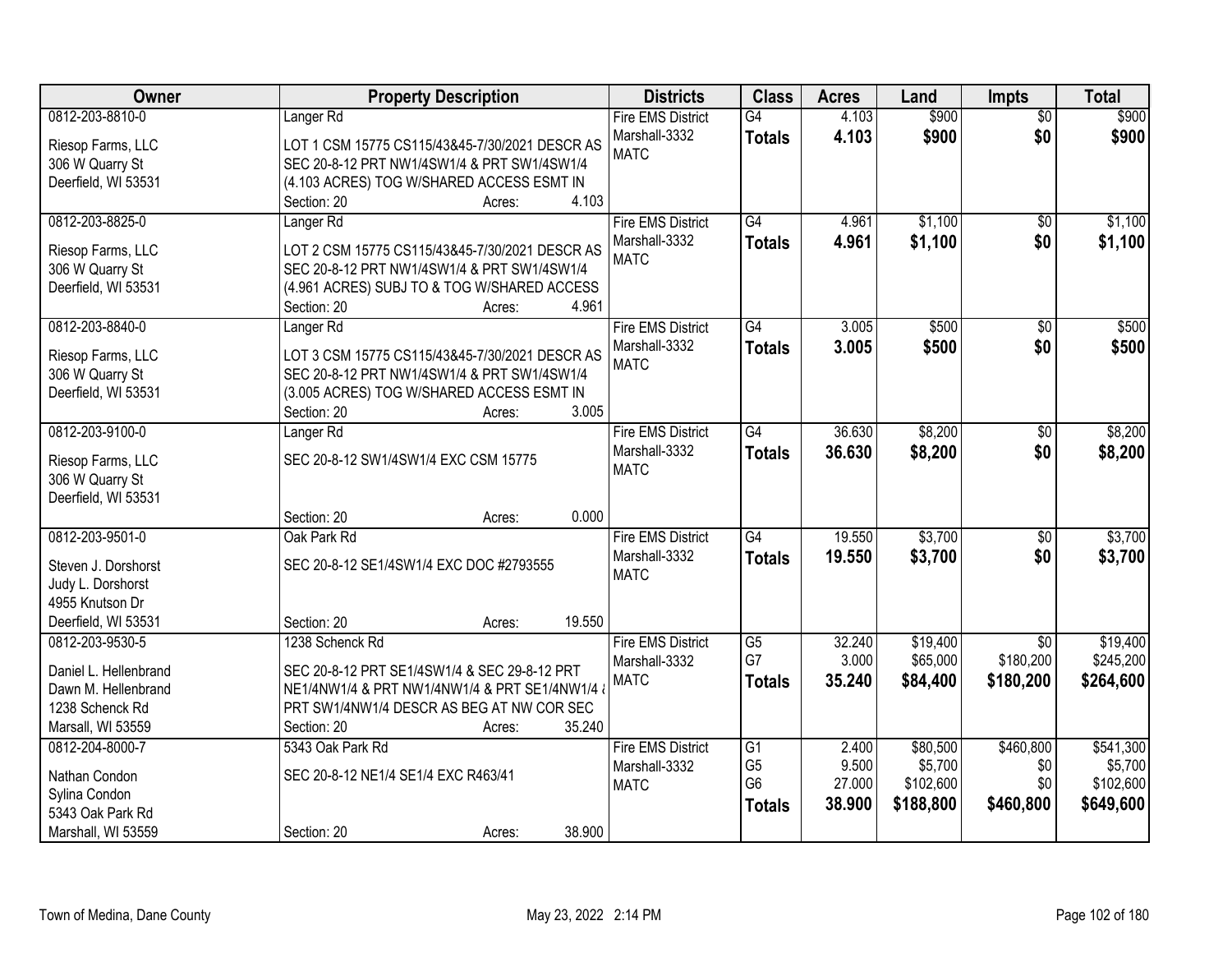| Owner                                 | <b>Property Description</b>                      | <b>Districts</b>         | <b>Class</b>     | <b>Acres</b> | Land     | Impts           | <b>Total</b> |
|---------------------------------------|--------------------------------------------------|--------------------------|------------------|--------------|----------|-----------------|--------------|
| 0812-204-8500-2                       | Oak Park Rd                                      | <b>Fire EMS District</b> | $\overline{G5}$  | 28.000       | \$16,800 | $\overline{50}$ | \$16,800     |
| Nathan Condon                         | SEC 20-8-12 NW1/4 SE1/4                          | Marshall-3332            | G <sub>6</sub>   | 12.300       | \$41,800 | \$0             | \$41,800     |
| Sylina Condon                         |                                                  | <b>MATC</b>              | <b>Totals</b>    | 40.300       | \$58,600 | \$0             | \$58,600     |
| 5343 Oak Park Rd                      |                                                  |                          |                  |              |          |                 |              |
| Marshall, WI 53559                    | 40.300<br>Section: 20<br>Acres:                  |                          |                  |              |          |                 |              |
| 0812-204-9000-5                       | Oak Park Rd                                      | <b>Fire EMS District</b> | G4               | 33.470       | \$5,900  | $\overline{50}$ | \$5,900      |
|                                       |                                                  | Marshall-3332            | G <sub>5</sub>   | 2.830        | \$1,700  | \$0             | \$1,700      |
| Rademacher Living Tr, Brian K &       | SEC 20-8-12 SW1/4 SE1/4                          | <b>MATC</b>              | G <sub>5</sub> M | 4.000        | \$6,800  | \$0             | \$6,800      |
| Nichole <sub>R</sub>                  |                                                  |                          | <b>Totals</b>    | 40.300       | \$14,400 | \$0             | \$14,400     |
| 4930 Town Hall Dr                     |                                                  |                          |                  |              |          |                 |              |
| Cottage Grove, WI 53527               | 40.300<br>Section: 20<br>Acres:                  |                          |                  |              |          |                 |              |
| 0812-204-9500-0                       | 5314 Oak Park Rd                                 | <b>Fire EMS District</b> | G1               | 2.290        | \$79,700 | \$130,800       | \$210,500    |
| Neil P. Burns                         | SEC 20-8-12 PRT E1/2 SE1/4 COM SEC SE COR TH     | Marshall-3332            | G4               | 6.000        | \$1,600  | \$0             | \$1,600      |
| Marsha L. Burns                       | N00DEG13'37"W 574.35 FT TO POB TH                | <b>MATC</b>              | <b>Totals</b>    | 8.290        | \$81,300 | \$130,800       | \$212,100    |
| 5314 Oak Park Rd                      | N73DEG17'38"W 584.72 FT TO C/L OAK PARK RD TH    |                          |                  |              |          |                 |              |
|                                       | 0.000<br>Section: 20                             |                          |                  |              |          |                 |              |
| Marshall, WI 53559<br>0812-204-9530-4 | Acres:<br>Oak Park Rd                            |                          | G4               |              | \$100    |                 |              |
|                                       |                                                  | <b>Fire EMS District</b> |                  | 0.800        |          | \$0             | \$100        |
| Nathan Condon                         | SEC 20-8-12 SE1/4 SE1/4 EXC R408/322, R463/41 &  | Marshall-3332            | G5M              | 6.000        | \$10,200 | \$0             | \$10,200     |
| Sylina Condon                         | R941/355                                         | <b>MATC</b>              | <b>Totals</b>    | 6.800        | \$10,300 | \$0             | \$10,300     |
| 5343 Oak Park Rd                      |                                                  |                          |                  |              |          |                 |              |
| Marshall, WI 53559                    | 6.000<br>Section: 20<br>Acres:                   |                          |                  |              |          |                 |              |
| 0812-204-9650-9                       | 5317 Oak Park Rd                                 | <b>Fire EMS District</b> | $\overline{G1}$  | 2.000        | \$77,500 | \$12,900        | \$90,400     |
|                                       |                                                  | Marshall-3332            | G4               | 8.000        | \$1,300  | \$0             | \$1,300      |
| Jerald J. Bordson                     | SEC 20-8-12 PRT SE1/4SE1/4 COM SEC SE COR TH     | <b>MATC</b>              | G <sub>5</sub>   | 0.910        | \$600    | \$0             | \$600        |
| 5317 Oak Park Rd                      | S88DEGW 922.43 FT TO POB TH CONT S88DEGW         |                          | G5M              | 5.790        | \$9,900  | \$0             | \$9,900      |
| Marshall, WI 53559                    | 404.29 FT TO W LN SD 1/41/4 TH N 1101.21 FT TH   |                          | <b>Totals</b>    | 16.700       | \$89,300 | \$12,900        | \$102,200    |
|                                       | 16.700<br>Section: 20<br>Acres:                  |                          |                  |              |          |                 |              |
| 0812-204-9800-7                       | 5278 Oak Park Rd                                 | <b>Fire EMS District</b> | G4               | 8.000        | \$1,800  | $\overline{50}$ | \$1,800      |
| Raymond J. Casper                     | SEC 20-8-12 PRT SE1/4SE1/4 COM SEC SE COR TH     | Marshall-3332            | G <sub>5</sub>   | 0.500        | \$100    | \$0             | \$100        |
| Anita M. Casper                       | S88DEGW 922.43 FT TO C/L OAK PARK RD TH          | <b>MATC</b>              | G7               | 3.000        | \$65,000 | \$176,000       | \$241,000    |
| 5278 Oak Park Rd                      | N24DEGE ALG SD C/L 853.33 FT TH S73DEGE 584.72   |                          | <b>Totals</b>    | 11.500       | \$66,900 | \$176,000       | \$242,900    |
| Marshall, WI 53559                    | 11.500<br>Section: 20<br>Acres:                  |                          |                  |              |          |                 |              |
| 0812-211-8000-8                       | 5519 State Highway 73                            | <b>Fire EMS District</b> | G4               | 35.350       | \$8,600  | $\overline{30}$ | \$8,600      |
|                                       |                                                  | Marshall-3332            | G7               | 3.000        | \$65,000 | \$102,000       | \$167,000    |
| Timm H. Kersten                       | SEC 21-8-12 NE1/4NE1/4 EXC TO WI DOT IN R23339/1 | <b>MATC</b>              | <b>Totals</b>    | 38.350       | \$73,600 | \$102,000       | \$175,600    |
| Mary K. Kersten                       | & R23354/12                                      | Drainage District 28     |                  |              |          |                 |              |
| PO Box 15                             |                                                  |                          |                  |              |          |                 |              |
| Marshall, WI 53559                    | 38.350<br>Section: 21<br>Acres:                  |                          |                  |              |          |                 |              |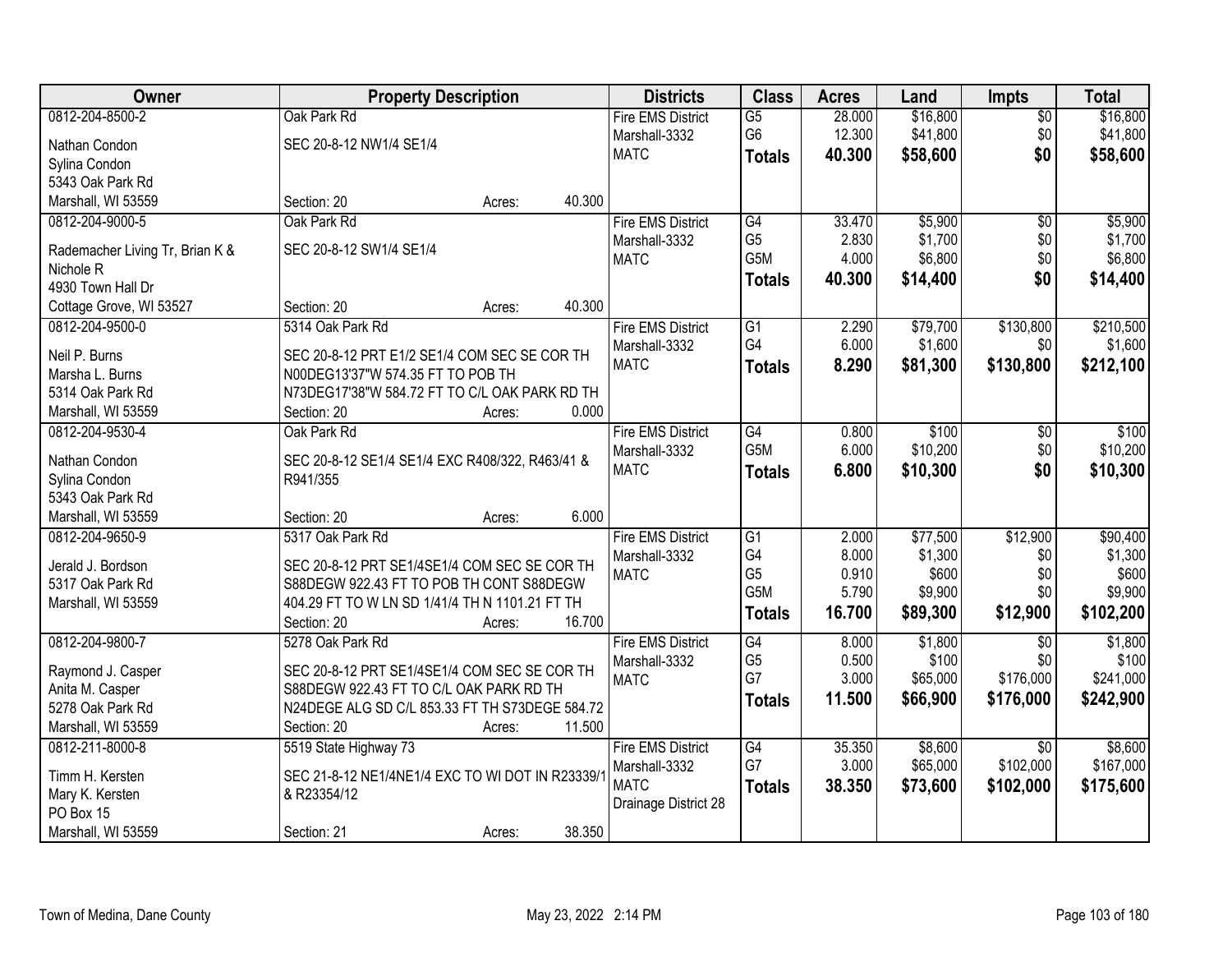| Owner                             | <b>Property Description</b>                      |        |        | <b>Districts</b>         | <b>Class</b>     | <b>Acres</b> | Land     | <b>Impts</b>    | <b>Total</b> |
|-----------------------------------|--------------------------------------------------|--------|--------|--------------------------|------------------|--------------|----------|-----------------|--------------|
| 0812-211-8500-3                   | State Highway 73                                 |        |        | <b>Fire EMS District</b> | G4               | 40.000       | \$9,900  | $\overline{50}$ | \$9,900      |
| Timm H. Kersten                   | SEC 21-8-12 NW1/4 NE1/4                          |        |        | Marshall-3332            | <b>Totals</b>    | 40.000       | \$9,900  | \$0             | \$9,900      |
| Mary K. Kersten                   |                                                  |        |        | <b>MATC</b>              |                  |              |          |                 |              |
| PO Box 15                         |                                                  |        |        | Drainage District 28     |                  |              |          |                 |              |
| Marshall, WI 53559                | Section: 21                                      | Acres: | 40.000 |                          |                  |              |          |                 |              |
| 0812-211-9000-6                   | State Highway 73                                 |        |        | <b>Fire EMS District</b> | G4               | 25.300       | \$4,100  | \$0             | \$4,100      |
| Timm H. Kersten                   | SEC 21-8-12 SW1/4 NE1/4                          |        |        | Marshall-3332            | G <sub>5</sub> M | 14.600       | \$24,800 | \$0             | \$24,800     |
| Mary K. Kersten                   |                                                  |        |        | <b>MATC</b>              | <b>Totals</b>    | 39.900       | \$28,900 | \$0             | \$28,900     |
| PO Box 15                         |                                                  |        |        | Drainage District 28     |                  |              |          |                 |              |
| Marshall, WI 53559                | Section: 21                                      | Acres: | 39.900 |                          |                  |              |          |                 |              |
| 0812-211-9500-1                   | State Highway 73                                 |        |        | <b>Fire EMS District</b> | G4               | 15.000       | \$3,400  | \$0             | \$3,400      |
|                                   |                                                  |        |        | Marshall-3332            | G <sub>5</sub>   | 3.480        | \$2,100  | \$0             | \$2,100      |
| Timm H. Kersten                   | SEC 21-8-12 N1/2 SE1/4 NE1/4                     |        |        | <b>MATC</b>              | G <sub>5</sub> M | 0.700        | \$1,200  | \$0             | \$1,200      |
| Mary K. Kersten                   |                                                  |        |        | Drainage District 28     | <b>Totals</b>    | 19.180       | \$6,700  | \$0             | \$6,700      |
| PO Box 15                         |                                                  |        |        |                          |                  |              |          |                 |              |
| Marshall, WI 53559                | Section: 21                                      | Acres: | 19.180 |                          |                  |              |          |                 |              |
| 0812-211-9690-2                   | State Highway 73                                 |        |        | <b>Fire EMS District</b> | G4               | 8.000        | \$1,600  | $\sqrt[6]{3}$   | \$1,600      |
| Timm H. Kersten                   | SEC 21-8-12 S1/2 SE1/4NE1/4 EXC TO WI DOT IN     |        |        | Marshall-3332            | G5M              | 10.730       | \$18,300 | \$0             | \$18,300     |
| Mary K. Kersten                   | R23935/1                                         |        |        | <b>MATC</b>              | <b>Totals</b>    | 18.730       | \$19,900 | \$0             | \$19,900     |
| PO Box 15                         |                                                  |        |        | Drainage District 28     |                  |              |          |                 |              |
| Marshall, WI 53559                | Section: 21                                      | Acres: | 18.730 |                          |                  |              |          |                 |              |
| 0812-212-8000-7                   | Oak Park Rd                                      |        |        | <b>Fire EMS District</b> | G4               | 18.000       | \$4,000  | $\overline{50}$ | \$4,000      |
| Kersten Farms, LLC                | SEC 21-8-12 NE1/4 NW1/4                          |        |        | Marshall-3332            | G <sub>5</sub>   | 22.000       | \$13,200 | \$0             | \$13,200     |
| PO Box 15                         |                                                  |        |        | <b>MATC</b>              | <b>Totals</b>    | 40.000       | \$17,200 | \$0             | \$17,200     |
| Marshall, WI 53559                |                                                  |        |        | Drainage District 28     |                  |              |          |                 |              |
|                                   | Section: 21                                      | Acres: | 40.000 |                          |                  |              |          |                 |              |
| 0812-212-8500-2                   | 5541 Oak Park Rd                                 |        |        | <b>Fire EMS District</b> | $\overline{G1}$  | 1.500        | \$73,800 | \$130,700       | \$204,500    |
|                                   | SEC 21-8-12 NW1/4 NW1/4                          |        |        | Marshall-3332            | G4               | 33.000       | \$7,600  | \$0             | \$7,600      |
| Maxine Taylor<br>5541 Oak Park Rd |                                                  |        |        | <b>MATC</b>              | G <sub>5</sub>   | 5.500        | \$2,200  | \$0             | \$2,200      |
|                                   |                                                  |        |        | Drainage District 28     | <b>Totals</b>    | 40,000       | \$83,600 | \$130,700       | \$214,300    |
| Marshall, WI 53559                | Section: 21                                      | Acres: | 40.000 |                          |                  |              |          |                 |              |
| 0812-212-9000-5                   | Oak Park Rd                                      |        |        | <b>Fire EMS District</b> | G4               | 16.450       | \$2,700  | $\overline{60}$ | \$2,700      |
|                                   |                                                  |        |        | Marshall-3332            | G <sub>5</sub>   | 0.750        | \$100    | \$0             | \$100        |
| Gary W. Jackson                   | SEC 21-8-12 N 914.1 FT OF SW1/4 NW1/4 LYG ELY OF |        |        | <b>MATC</b>              | Totals           | 17.200       | \$2,800  | \$0             | \$2,800      |
| 970 Sherman Dr                    | <b>HWY</b>                                       |        |        | Drainage District 28     |                  |              |          |                 |              |
| Marshall, WI 53559                |                                                  |        |        |                          |                  |              |          |                 |              |
|                                   | Section: 21                                      | Acres: | 17.200 |                          |                  |              |          |                 |              |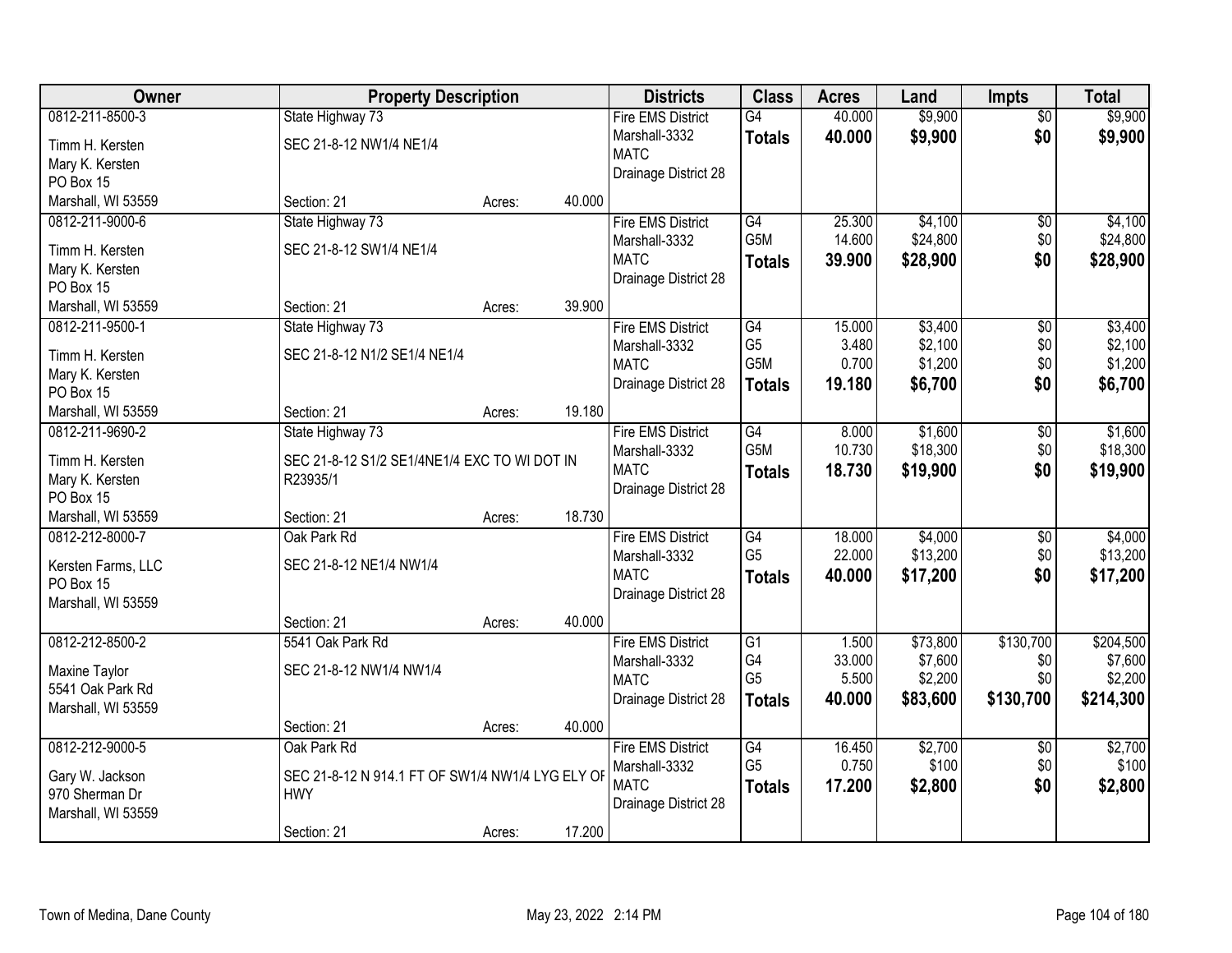| Owner              | <b>Property Description</b>                    | <b>Districts</b>             | <b>Class</b>    | <b>Acres</b> | Land      | <b>Impts</b>    | <b>Total</b> |
|--------------------|------------------------------------------------|------------------------------|-----------------|--------------|-----------|-----------------|--------------|
| 0812-212-9140-6    | Oak Park Rd                                    | <b>Fire EMS District</b>     | G4              | 4.000        | \$1,000   | $\overline{50}$ | \$1,000      |
| Raymond J. Casper  | SEC 21-8-12 SW1/4 NW1/4 WLY OF HWY EXC         | Marshall-3332                | G <sub>5</sub>  | 1.000        | \$600     | \$0             | \$600        |
| Anita M. Casper    | R18506/22 EXC CSM 6969                         | <b>MATC</b>                  | G5M             | 5.000        | \$8,500   | \$0             | \$8,500      |
| 5278 Oak Park Rd   |                                                | Drainage District 28         | <b>Totals</b>   | 10.000       | \$10,100  | \$0             | \$10,100     |
| Marshall, WI 53559 | 10.000<br>Section: 21<br>Acres:                |                              |                 |              |           |                 |              |
| 0812-212-9155-9    | 5461 Oak Park Rd                               | <b>Fire EMS District</b>     | $\overline{G1}$ | 5.382        | \$101,900 | \$153,500       | \$255,400    |
|                    |                                                | Marshall-3332                | <b>Totals</b>   | 5.382        | \$101,900 | \$153,500       | \$255,400    |
| Dean M. Miller     | LOT 1 CSM 6969 CS35/50&51 R21293/12-12/18/92   | <b>MATC</b>                  |                 |              |           |                 |              |
| Jennifer B. Miller | DESCR AS SEC 21-8-12 PRT SW1/4NW1/4 (5.382     | Drainage District 28         |                 |              |           |                 |              |
| 5461 Oak Park Rd   | ACRES)                                         |                              |                 |              |           |                 |              |
| Marshall, WI 53559 | 5.380<br>Section: 21<br>Acres:                 |                              |                 |              |           |                 |              |
| 0812-212-9300-2    | Oak Park Rd                                    | <b>Fire EMS District</b>     | G4              | 7.200        | \$1,200   | \$0             | \$1,200      |
| Raymond J. Casper  | SEC 21-8-12 SW1/4NW1/4 ELY OF HWY EXC N 914.1  | Marshall-3332                | G <sub>5</sub>  | 0.500        | \$100     | \$0             | \$100        |
| Anita M. Casper    | FT.                                            | <b>MATC</b>                  | <b>Totals</b>   | 7.700        | \$1,300   | \$0             | \$1,300      |
| 5278 Oak Park Rd   |                                                | Drainage District 28         |                 |              |           |                 |              |
| Marshall, WI 53559 | 7.700<br>Section: 21<br>Acres:                 |                              |                 |              |           |                 |              |
| 0812-212-9500-0    | Oak Park Rd                                    | <b>Fire EMS District</b>     | G4              | 14.600       | \$2,400   |                 | \$2,400      |
|                    |                                                |                              | G <sub>5</sub>  |              | \$7,800   | \$0             | \$7,800      |
| Gary W. Jackson    | SEC 21-8-12 N 914.1 FT OF SE1/4 NW1/4          | Marshall-3332<br><b>MATC</b> |                 | 13.000       |           | \$0             |              |
| 970 Sherman Dr     |                                                |                              | <b>Totals</b>   | 27.600       | \$10,200  | \$0             | \$10,200     |
| Marshall, WI 53559 |                                                | Drainage District 28         |                 |              |           |                 |              |
|                    | 27.600<br>Section: 21<br>Acres:                |                              |                 |              |           |                 |              |
| 0812-212-9720-4    | Oak Park Rd                                    | <b>Fire EMS District</b>     | G4              | 9.000        | \$1,500   | \$0             | \$1,500      |
|                    |                                                | Marshall-3332                | G <sub>5</sub>  | 2.300        | \$2,100   | \$0             | \$2,100      |
| Raymond J. Casper  | SEC 21-8-12 SE1/4NW1/4 EXC N 914.1 FT EXC      | <b>MATC</b>                  | <b>Totals</b>   | 11.300       | \$3,600   | \$0             | \$3,600      |
| Anita M. Casper    | R10382/14                                      | Drainage District 28         |                 |              |           |                 |              |
| 5278 Oak Park Rd   | 11.300                                         |                              |                 |              |           |                 |              |
| Marshall, WI 53559 | Section: 21<br>Acres:                          |                              |                 |              |           |                 |              |
| 0812-212-9870-3    | Oak Park Rd                                    | <b>Fire EMS District</b>     | G4              | 1.000        | \$200     | $\sqrt{$0}$     | \$200        |
| Gary W. Jackson    | SEC 21-8-12 PRT SE1/4NW1/4 THE EASTERN MOST    | Marshall-3332                | <b>Totals</b>   | 1.000        | \$200     | \$0             | \$200        |
| 970 Sherman Dr     | ACRE OF S 20 ACRES OF E 65 ACRES OF S1/2 NW1/4 | <b>MATC</b>                  |                 |              |           |                 |              |
| Marshall, WI 53559 | 1 ACRE APPROX 406 FT N & S BY 108 FT E & W     | Drainage District 28         |                 |              |           |                 |              |
|                    | 1.000<br>Section: 21<br>Acres:                 |                              |                 |              |           |                 |              |
| 0812-213-8000-6    | Oak Park Rd                                    | <b>Fire EMS District</b>     | G4              | 33.800       | \$5,500   | $\overline{50}$ | \$5,500      |
|                    |                                                | Marshall-3332                | G <sub>5</sub>  | 2.000        | \$1,200   | \$0             | \$1,200      |
| Gary W. Jackson    | SEC 21-8-12 NE1/4SW1/4                         | <b>MATC</b>                  | G5M             | 4.000        | \$6,800   | \$0             | \$6,800      |
| 970 Sherman Dr     |                                                | Drainage District 28         | <b>Totals</b>   | 39.800       | \$13,500  | \$0             | \$13,500     |
| Marshall, WI 53559 |                                                |                              |                 |              |           |                 |              |
|                    | 39.800<br>Section: 21<br>Acres:                |                              |                 |              |           |                 |              |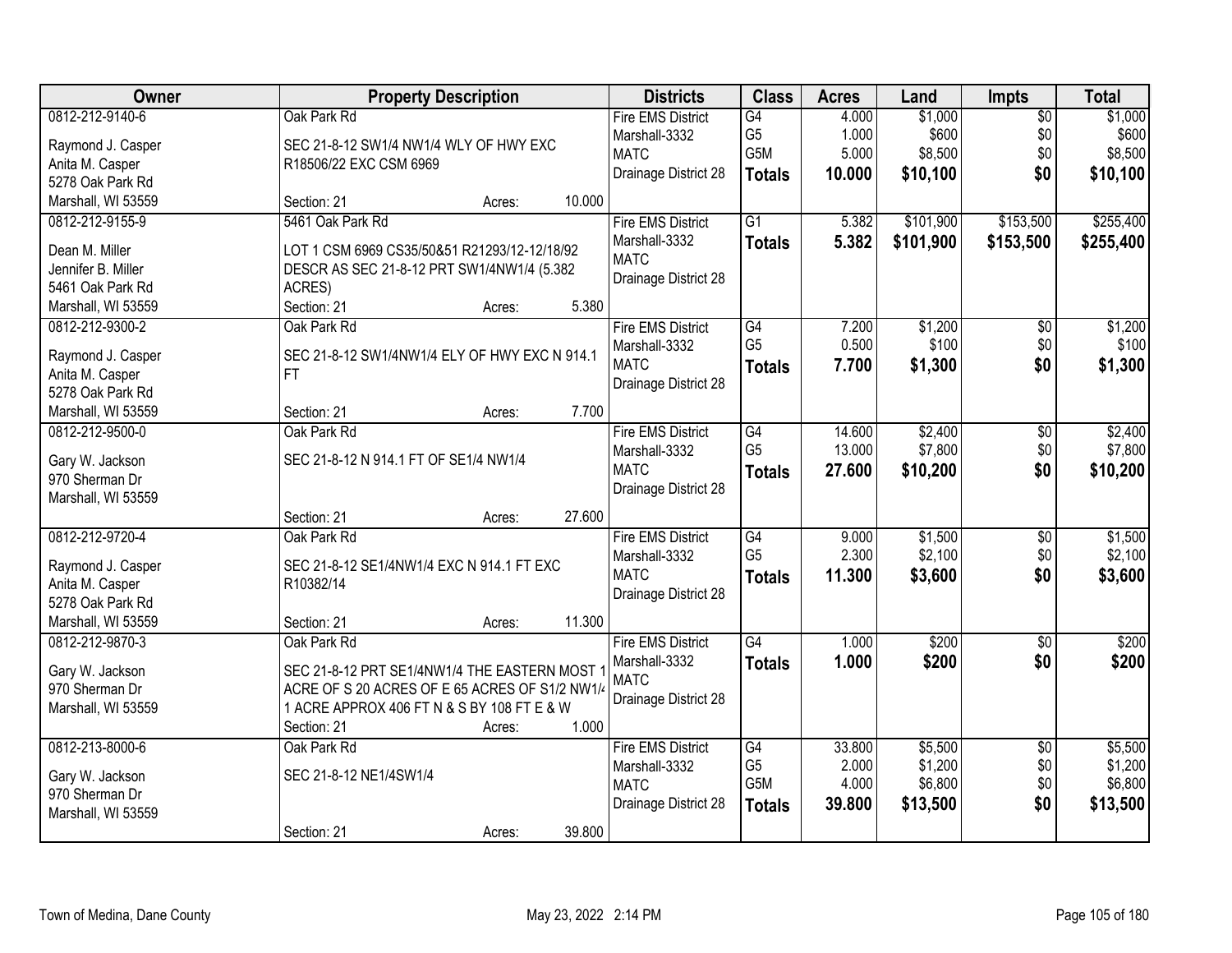| Owner              | <b>Property Description</b>                    |        |        | <b>Districts</b>         | <b>Class</b>     | <b>Acres</b> | Land     | Impts           | <b>Total</b> |
|--------------------|------------------------------------------------|--------|--------|--------------------------|------------------|--------------|----------|-----------------|--------------|
| 0812-213-8501-0    | Oak Park Rd                                    |        |        | <b>Fire EMS District</b> | $\overline{G4}$  | 22.200       | \$5,500  | $\overline{50}$ | \$5,500      |
| Raymond J. Casper  | SEC 21-8-12 NW1/4SW1/4 EXC CSM 12432           |        |        | Marshall-3332            | G <sub>5</sub>   | 7.830        | \$3,900  | \$0             | \$3,900      |
| Anita M. Casper    |                                                |        |        | <b>MATC</b>              | G5M              | 4.000        | \$6,800  | \$0             | \$6,800      |
| 5278 Oak Park Rd   |                                                |        |        | Drainage District 28     | <b>Totals</b>    | 34.030       | \$16,200 | \$0             | \$16,200     |
|                    |                                                |        | 0.000  |                          |                  |              |          |                 |              |
| Marshall, WI 53559 | Section: 21                                    | Acres: |        |                          |                  |              |          |                 |              |
| 0812-213-8715-0    | 5374 Oak Park Rd                               |        |        | <b>Fire EMS District</b> | $\overline{G1}$  | 2.000        | \$77,500 | \$91,500        | \$169,000    |
| Brian J. Casper    | LOT 1 CSM 12432 CS77/246&247-4/3/2008 DESCR AS |        |        | Marshall-3332            | G4               | 3.770        | \$800    | \$0             | \$800        |
| 5374 Oak Park Rd   | SEC 21-8-12 PRT NW1/4SW1/4 (5.779 ACRES INCL   |        |        | <b>MATC</b>              | <b>Totals</b>    | 5.770        | \$78,300 | \$91,500        | \$169,800    |
| Marshall, WI 53559 | $R/W$ )                                        |        |        | Drainage District 28     |                  |              |          |                 |              |
|                    | Section: 21                                    | Acres: | 5.779  |                          |                  |              |          |                 |              |
| 0812-213-9000-4    | Oak Park Rd                                    |        |        | <b>Fire EMS District</b> | G4               | 30.000       | \$6,800  | \$0             | \$6,800      |
|                    | SEC 21-8-12 SW1/4SW1/4                         |        |        | Marshall-3332            | G <sub>5</sub> M | 9.700        | \$14,600 | \$0             | \$14,600     |
| Raymond J. Casper  |                                                |        |        | <b>MATC</b>              | <b>Totals</b>    | 39.700       | \$21,400 | \$0             | \$21,400     |
| Anita M. Casper    |                                                |        |        | Drainage District 28     |                  |              |          |                 |              |
| 5278 Oak Park Rd   |                                                |        |        |                          |                  |              |          |                 |              |
| Marshall, WI 53559 | Section: 21                                    | Acres: | 39.700 |                          |                  |              |          |                 |              |
| 0812-213-9500-9    | Sherman Dr                                     |        |        | <b>Fire EMS District</b> | G4               | 36.000       | \$6,000  | \$0             | \$6,000      |
| Gary W. Jackson    | SEC 21-8-12 SE1/4SW1/4 EXC R271/398            |        |        | Marshall-3332            | G <sub>5</sub>   | 1.000        | \$600    | \$0             | \$600        |
| 970 Sherman Dr     |                                                |        |        | <b>MATC</b>              | <b>Totals</b>    | 37.000       | \$6,600  | \$0             | \$6,600      |
| Marshall, WI 53559 |                                                |        |        | Drainage District 28     |                  |              |          |                 |              |
|                    | Section: 21                                    | Acres: | 37.000 |                          |                  |              |          |                 |              |
| 0812-214-8001-0    | 5367 State Highway 73                          |        |        | <b>Fire EMS District</b> | G4               | 26.780       | \$5,700  | \$0             | \$5,700      |
|                    |                                                |        |        | Marshall-3332            | G7               | 3.000        | \$65,000 | \$278,200       | \$343,200    |
| Timm H. Kersten    | SEC 21-8-12 NE1/4 SE1/4 EXC TO WI DOT IN       |        |        | <b>MATC</b>              | <b>Totals</b>    | 29.780       | \$70,700 | \$278,200       | \$348,900    |
| Mary K. Kersten    | R23935/1 & ALSO EXC DOC #3230486               |        |        |                          |                  |              |          |                 |              |
| PO Box 15          |                                                |        |        |                          |                  |              |          |                 |              |
| Marshall, WI 53559 | Section: 21                                    | Acres: | 29.780 |                          |                  |              |          |                 |              |
| 0812-214-8290-0    | 5367 State Highway 73                          |        |        | <b>Fire EMS District</b> | G4               | 4.630        | \$1,200  | $\overline{50}$ | \$1,200      |
| Timm H. Kersten    | SEC 21-8-12 PRT NE1/4 SE1/4 DESCR AS COM AT SE |        |        | Marshall-3332            | G7               | 3.000        | \$65,000 | \$580,200       | \$645,200    |
| Mary K. Kersten    | COR OF SEC 21 TH N00DEG13'57"E 1324.94 FT TO   |        |        | <b>MATC</b>              | <b>Totals</b>    | 7.630        | \$66,200 | \$580,200       | \$646,400    |
| PO Box 15          | SE COR OF NE1/4SE1/4 OF SD SEC TH              |        |        |                          |                  |              |          |                 |              |
| Marshall, WI 53559 | Section: 21                                    | Acres: | 7.630  |                          |                  |              |          |                 |              |
| 0812-214-8500-0    | State Highway 73                               |        |        | <b>Fire EMS District</b> | $\overline{G4}$  | 39.800       | \$8,700  | $\overline{30}$ | \$8,700      |
|                    |                                                |        |        | Marshall-3332            | <b>Totals</b>    | 39.800       | \$8,700  | \$0             | \$8,700      |
| Timm H. Kersten    | SEC 21-8-12 NW1/4 SE1/4                        |        |        | <b>MATC</b>              |                  |              |          |                 |              |
| Mary K. Kersten    |                                                |        |        | Drainage District 28     |                  |              |          |                 |              |
| PO Box 15          |                                                |        |        |                          |                  |              |          |                 |              |
| Marshall, WI 53559 | Section: 21                                    | Acres: | 39.800 |                          |                  |              |          |                 |              |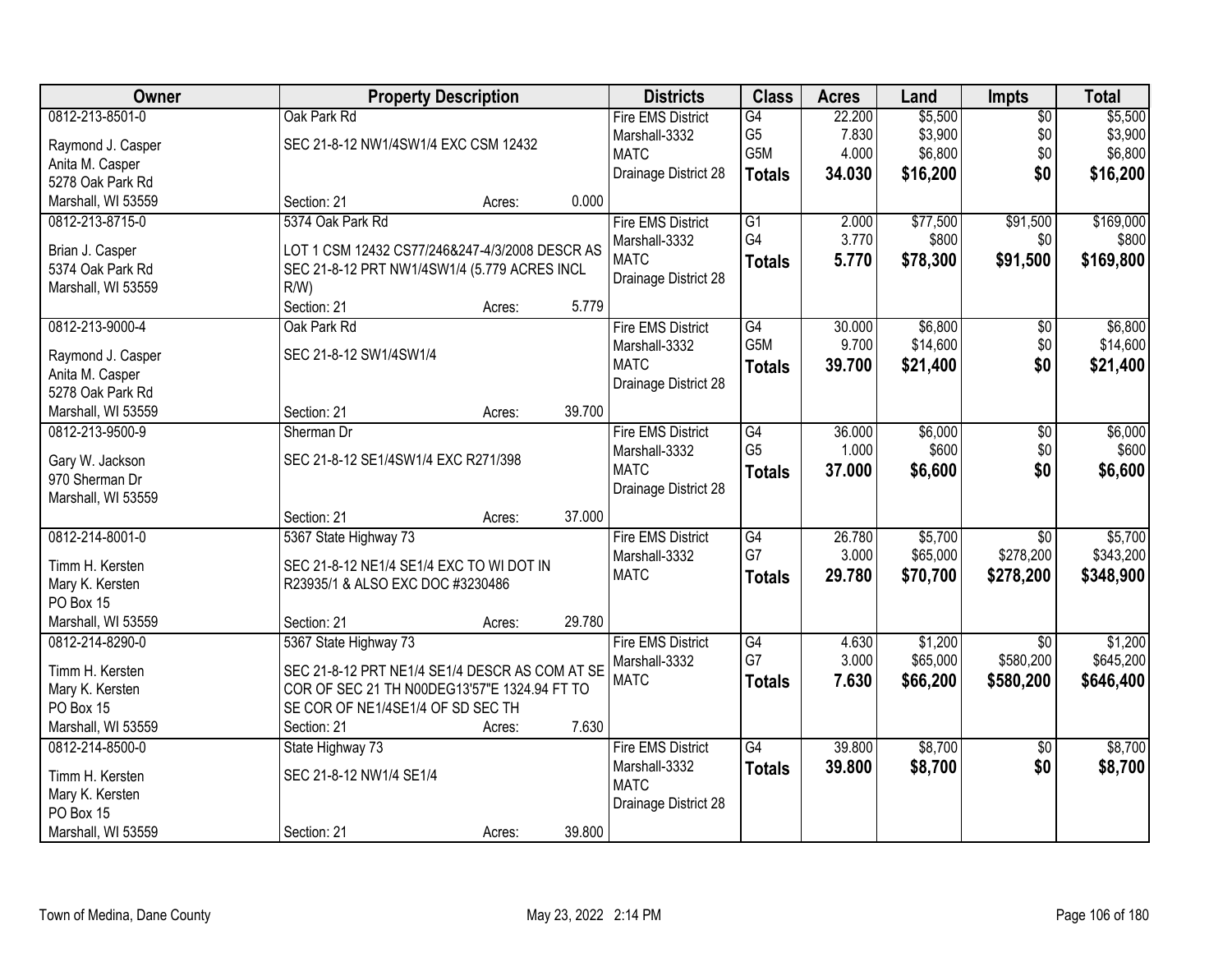| Owner                                    | <b>Property Description</b>                     | <b>Districts</b>         | <b>Class</b>                      | <b>Acres</b>    | Land               | <b>Impts</b>           | <b>Total</b>       |
|------------------------------------------|-------------------------------------------------|--------------------------|-----------------------------------|-----------------|--------------------|------------------------|--------------------|
| 0812-214-9000-3                          | State Highway 73                                | <b>Fire EMS District</b> | $\overline{G4}$                   | 28.800          | \$6,900            | $\overline{50}$        | \$6,900            |
| Timm H. Kersten                          | SEC 21-8-12 PRT SW1/4SE1/4 COM SE COR SD 1/41/4 | Marshall-3332            | <b>Totals</b>                     | 28.800          | \$6,900            | \$0                    | \$6,900            |
| Mary K. Kersten                          | TH W ALG S LN TO PT 678.8 FT E OF SEC S1/4 COR  | <b>MATC</b>              |                                   |                 |                    |                        |                    |
| PO Box 15                                | TH N23DEGW 734.7 FT TH N74DEGW 100 FT TH        | Drainage District 28     |                                   |                 |                    |                        |                    |
| Marshall, WI 53559                       | 28.800<br>Section: 21<br>Acres:                 |                          |                                   |                 |                    |                        |                    |
| 0812-214-9100-2                          | Sherman Dr                                      | <b>Fire EMS District</b> | G4                                | 1.900           | \$400              | $\overline{50}$        | \$400              |
|                                          |                                                 | Marshall-3332            | <b>Totals</b>                     | 1.900           | \$400              | \$0                    | \$400              |
| Gary W. Jackson                          | SEC 21-8-12 SW1/4SE1/4 EXC R271/398 & R303/203  | <b>MATC</b>              |                                   |                 |                    |                        |                    |
| 970 Sherman Dr                           |                                                 | Drainage District 28     |                                   |                 |                    |                        |                    |
| Marshall, WI 53559                       |                                                 |                          |                                   |                 |                    |                        |                    |
|                                          | 1.900<br>Section: 21<br>Acres:                  |                          |                                   |                 |                    |                        |                    |
| 0812-214-9180-6                          | 970 Sherman Dr                                  | <b>Fire EMS District</b> | G1                                | 2.000           | \$77,500           | \$290,800              | \$368,300          |
| Gary W. Jackson                          | SEC 21-8-12 PRT SW1/4SE1/4 & PRT SE1/4SW1/4     | Marshall-3332            | G4<br>G5M                         | 1.000           | \$300              | \$0<br>\$0             | \$300<br>\$13,800  |
| Kathleen M. Jackson                      | COM SEC S1/4 COR TH W 132.6 FT TH N4DEGW        | <b>MATC</b>              |                                   | 8.100           | \$13,800           |                        |                    |
| 970 Sherman Dr                           | 524.5 FT TH N28DEGE 319.4 FT TH S74DEGE 428.2   | Drainage District 28     | <b>Totals</b>                     | 11.100          | \$91,600           | \$290,800              | \$382,400          |
| Marshall, WI 53559                       | 11.100<br>Section: 21<br>Acres:                 |                          |                                   |                 |                    |                        |                    |
| 0812-214-9500-8                          | State Highway 73                                | <b>Fire EMS District</b> | $\overline{G4}$                   | 33.880          | \$8,400            | \$0                    | \$8,400            |
|                                          |                                                 | Marshall-3332            | <b>Totals</b>                     | 33,880          | \$8,400            | \$0                    | \$8,400            |
| Timm H. Kersten                          | SEC 21-8-12 SE1/4 SE1/4 EXC CSM 773 & R3096/64  | <b>MATC</b>              |                                   |                 |                    |                        |                    |
| Mary K. Kersten                          | EXC TO WI DOT IN R23354/12 & R23395/1           |                          |                                   |                 |                    |                        |                    |
| PO Box 15                                | 33.880                                          |                          |                                   |                 |                    |                        |                    |
| Marshall, WI 53559                       | Section: 21<br>Acres:                           |                          |                                   |                 |                    |                        |                    |
| 0812-214-9840-7                          | 5305 State Highway 73                           | <b>Fire EMS District</b> | $\overline{G1}$<br>G4             | 2.000<br>2.630  | \$77,500<br>\$600  | \$122,100<br>\$0       | \$199,600<br>\$600 |
| Scott J. Pellett                         | CSM 773 CS3/326-2/21/72 F/K/A LOT CSM 544       | Marshall-3332            |                                   |                 |                    |                        |                    |
| Lucille I. Pellett                       | CS3/45-5/28/71 DESCR AS SEC 21-8-12 PRT         | <b>MATC</b>              | <b>Totals</b>                     | 4.630           | \$78,100           | \$122,100              | \$200,200          |
| 5305 State Highway 73                    | SE1/4SE1/4 & ALSO INCL ADDL LANDS DESCR AS      |                          |                                   |                 |                    |                        |                    |
| Marshall, WI 53559-9756                  | 4.630<br>Section: 21<br>Acres:                  |                          |                                   |                 |                    |                        |                    |
| 0812-221-8000-6                          | Missouri Rd                                     | <b>Fire EMS District</b> | $\overline{G4}$                   | 39.100          | \$9,100            | $\overline{50}$        | \$9,100            |
|                                          | SEC 22-8-12 NE1/4 NE1/4                         | Marshall-3332            | G <sub>5</sub>                    | 1.000           | \$100              | \$0                    | \$100              |
| Carolyn S. Meyer                         |                                                 | <b>MATC</b>              | <b>Totals</b>                     | 40.100          | \$9,200            | \$0                    | \$9,200            |
| Mark A. Meyer<br>N630 Blackhawk Bluff Dr |                                                 |                          |                                   |                 |                    |                        |                    |
| Milton, WI 53563                         | 40.100<br>Section: 22                           |                          |                                   |                 |                    |                        |                    |
|                                          | Acres:                                          |                          |                                   |                 |                    |                        |                    |
| 0812-221-8500-1                          | Missouri Rd                                     | <b>Fire EMS District</b> | $\overline{G4}$<br>G <sub>5</sub> | 37,500<br>2.500 | \$8,700<br>\$1,500 | $\overline{50}$<br>\$0 | \$8,700<br>\$1,500 |
| Carolyn S. Meyer                         | SEC 22-8-12 NW1/4 NE1/4                         | Marshall-3332            |                                   |                 |                    |                        |                    |
| Mark A. Meyer                            |                                                 | <b>MATC</b>              | <b>Totals</b>                     | 40.000          | \$10,200           | \$0                    | \$10,200           |
| N630 Blackhawk Bluff Dr                  |                                                 |                          |                                   |                 |                    |                        |                    |
| Milton, WI 53563                         | 40.000<br>Section: 22<br>Acres:                 |                          |                                   |                 |                    |                        |                    |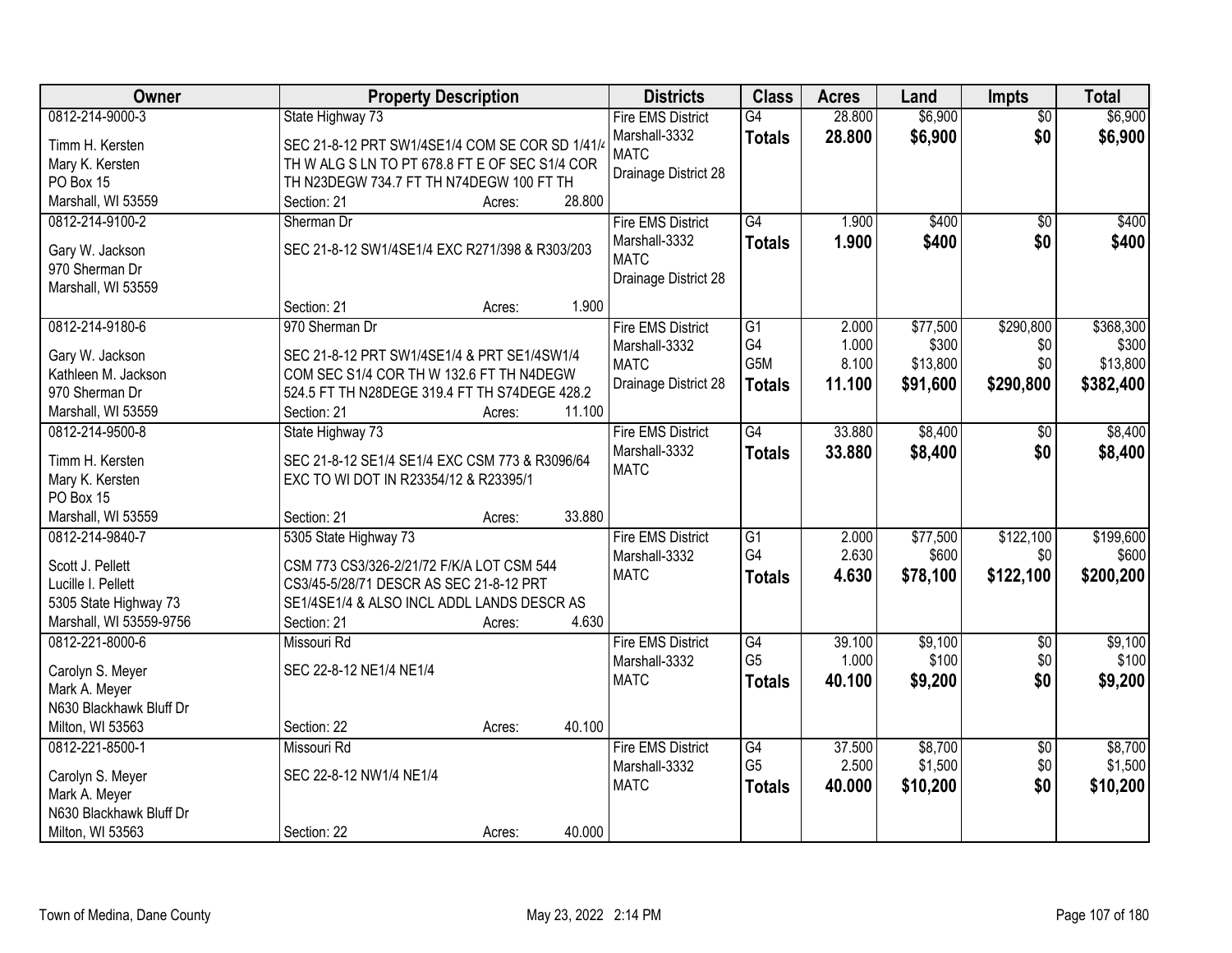| Owner                                  |                                                      | <b>Property Description</b> |        | <b>Districts</b>             | <b>Class</b>         | <b>Acres</b> | Land      | <b>Impts</b>    | <b>Total</b> |
|----------------------------------------|------------------------------------------------------|-----------------------------|--------|------------------------------|----------------------|--------------|-----------|-----------------|--------------|
| 0812-221-9000-4                        | Missouri Rd                                          |                             |        | <b>Fire EMS District</b>     | $\overline{G4}$      | 18.000       | \$4,300   | $\overline{50}$ | \$4,300      |
| Richard L. Grams                       | SEC 22-8-12 PRT SW1/4NE1/4 N 20 ACRES THF            |                             |        | Marshall-3332                | G5M                  | 2.000        | \$3,400   | \$0             | \$3,400      |
| Sandra A. Grams                        |                                                      |                             |        | <b>MATC</b>                  | <b>Totals</b>        | 20.000       | \$7,700   | \$0             | \$7,700      |
| 271 Cottage Grove Rd                   |                                                      |                             |        |                              |                      |              |           |                 |              |
| Marshall, WI 53559                     | Section: 22                                          | Acres:                      | 20.000 |                              |                      |              |           |                 |              |
| 0812-221-9190-5                        | Missouri Rd                                          |                             |        | <b>Fire EMS District</b>     | G4                   | 7.000        | \$1,600   | \$0             | \$1,600      |
|                                        |                                                      |                             |        | Marshall-3332                | G <sub>5</sub>       | 13.000       | \$10,800  | \$0             | \$10,800     |
| Patrick J. Lemahieu                    | SEC 22-8-12 SW1/4 NE1/4 EXC R251/293                 |                             |        | <b>MATC</b>                  | <b>Totals</b>        | 20.000       | \$12,400  | \$0             | \$12,400     |
| Eloise Anderson                        |                                                      |                             |        |                              |                      |              |           |                 |              |
| 5347 Missouri Rd                       |                                                      |                             | 20.000 |                              |                      |              |           |                 |              |
| Marshall, WI 53559                     | Section: 22                                          | Acres:                      |        |                              |                      |              |           |                 |              |
| 0812-221-9500-9                        | Missouri Rd                                          |                             |        | <b>Fire EMS District</b>     | G4<br>G <sub>5</sub> | 19.500       | \$4,600   | $\overline{50}$ | \$4,600      |
| Richard L. Grams                       | SEC 22-8-12 PRT SE1/4NE1/4 N 20 ACRES THF            |                             |        | Marshall-3332<br><b>MATC</b> |                      | 0.500        | \$100     | \$0             | \$100        |
| Sandra A. Grams                        |                                                      |                             |        |                              | <b>Totals</b>        | 20,000       | \$4,700   | \$0             | \$4,700      |
| 271 Cottage Grove Rd                   |                                                      |                             |        |                              |                      |              |           |                 |              |
| Marshall, WI 53559                     | Section: 22                                          | Acres:                      | 20.000 |                              |                      |              |           |                 |              |
| 0812-221-9691-9                        | Missouri Rd                                          |                             |        | <b>Fire EMS District</b>     | G4                   | 10.980       | \$2,500   | \$0             | \$2,500      |
|                                        |                                                      |                             |        | Marshall-3332                | <b>Totals</b>        | 10.980       | \$2,500   | \$0             | \$2,500      |
| Patrick J. Lemahieu<br>Eloise Anderson | SEC 22-8-12 SE1/4 NE1/4 EXC R251/293 EXC CSM<br>7205 |                             |        | <b>MATC</b>                  |                      |              |           |                 |              |
| 5347 Missouri Rd                       |                                                      |                             |        |                              |                      |              |           |                 |              |
| Marshall, WI 53559                     | Section: 22                                          | Acres:                      | 10.980 |                              |                      |              |           |                 |              |
| 0812-221-9890-8                        | 5433 Missouri Rd                                     |                             |        | <b>Fire EMS District</b>     | $\overline{G1}$      | 9.116        | \$108,500 | \$158,000       | \$266,500    |
|                                        |                                                      |                             |        | Marshall-3332                |                      | 9.116        |           |                 |              |
| Zak S. Grams                           | LOT 1 CSM 7205 CS36/290&291-8/24/93 DESCR AS         |                             |        | <b>MATC</b>                  | <b>Totals</b>        |              | \$108,500 | \$158,000       | \$266,500    |
| 5433 Missouri Rd                       | SEC 22-8-12 PRT SE1/4NE1/4 (9.116 ACRES)             |                             |        |                              |                      |              |           |                 |              |
| Marshall, WI 53559                     |                                                      |                             |        |                              |                      |              |           |                 |              |
|                                        | Section: 22                                          | Acres:                      | 9.116  |                              |                      |              |           |                 |              |
| 0812-222-8000-5                        | State Highway 73                                     |                             |        | <b>Fire EMS District</b>     | G4                   | 22.000       | \$5,100   | $\sqrt{6}$      | \$5,100      |
| Carolyn S. Meyer                       | SEC 22-8-12 NE1/4 NW1/4 EXC R2920/20                 |                             |        | Marshall-3332                | G <sub>5</sub>       | 16.100       | \$9,700   | \$0             | \$9,700      |
| Mark A. Meyer                          |                                                      |                             |        | <b>MATC</b>                  | <b>Totals</b>        | 38.100       | \$14,800  | \$0             | \$14,800     |
| N630 Blackhawk Bluff Dr                |                                                      |                             |        | Drainage District 28         |                      |              |           |                 |              |
| Milton, WI 53563                       | Section: 22                                          | Acres:                      | 38.100 |                              |                      |              |           |                 |              |
| 0812-222-8500-0                        | State Highway 73                                     |                             |        | <b>Fire EMS District</b>     | G4                   | 33.000       | \$6,000   | $\overline{30}$ | \$6,000      |
|                                        |                                                      |                             |        | Marshall-3332                | G <sub>5</sub>       | 3.010        | \$1,800   | \$0             | \$1,800      |
| Carolyn S. Meyer                       | SEC 22-8-12 NW1/4 NW1/4 EXC R2920/20 EXC TO WI       |                             |        | <b>MATC</b>                  | <b>Totals</b>        | 36.010       | \$7,800   | \$0             | \$7,800      |
| Mark A. Meyer                          | DOT IN R22640/4 & R24920/12                          |                             |        | Drainage District 28         |                      |              |           |                 |              |
| N630 Blackhawk Bluff Dr                |                                                      |                             |        |                              |                      |              |           |                 |              |
| Milton, WI 53563                       | Section: 22                                          | Acres:                      | 36.010 |                              |                      |              |           |                 |              |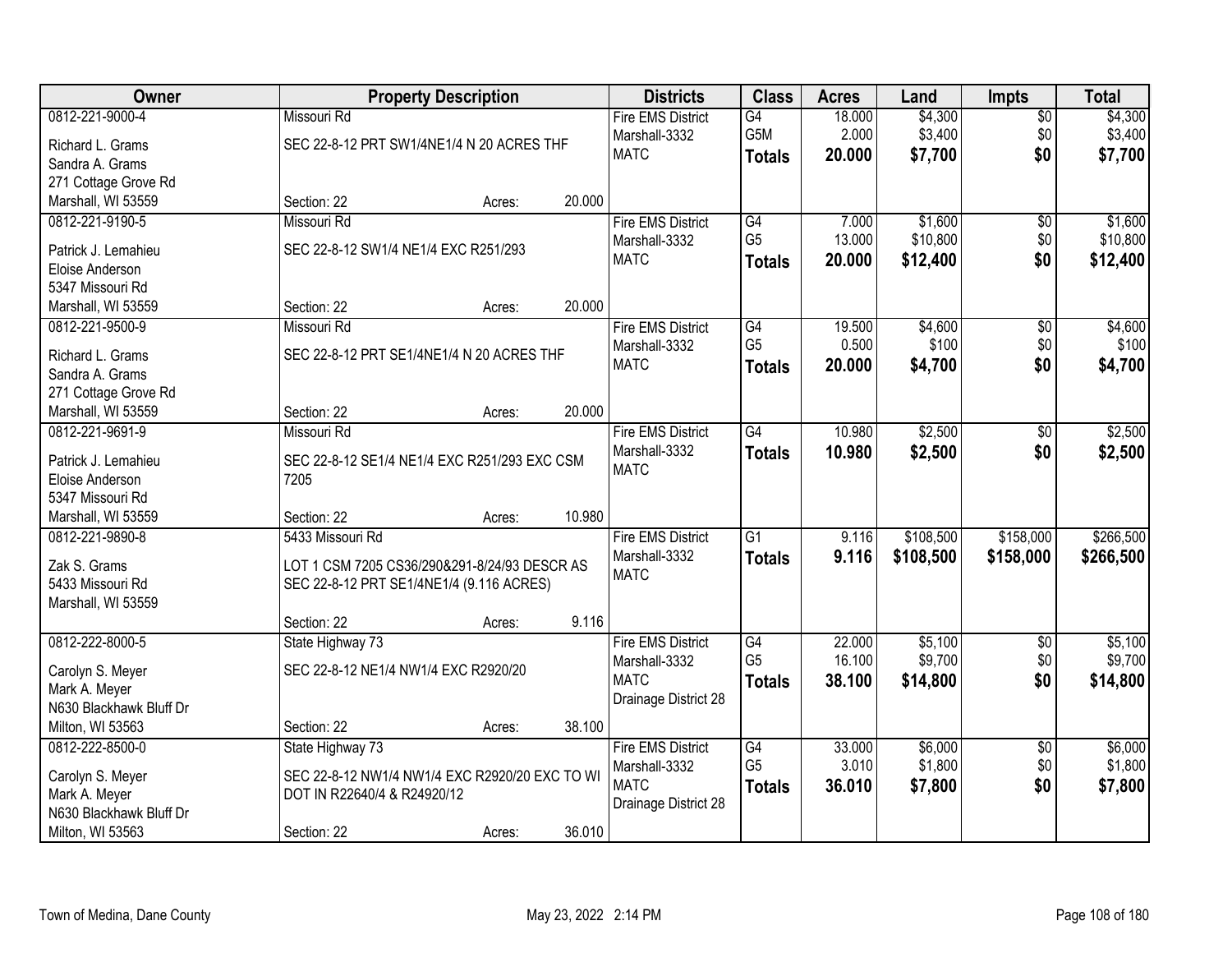| Owner                       | <b>Property Description</b>                                       | <b>Districts</b>         | <b>Class</b>    | <b>Acres</b> | Land      | <b>Impts</b>    | <b>Total</b> |
|-----------------------------|-------------------------------------------------------------------|--------------------------|-----------------|--------------|-----------|-----------------|--------------|
| 0812-222-9010-0             | 5468 State Highway 73                                             | <b>Fire EMS District</b> | $\overline{G1}$ | 2.972        | \$19,900  | \$34,300        | \$54,200     |
| Wallen Living Tr, Richard M | LOT 1 CSM 9317 CS53/1&2-6/3/99 DESCR AS SEC                       | Marshall-3332            | <b>Totals</b>   | 2.972        | \$19,900  | \$34,300        | \$54,200     |
| 5468 State Highway 73       | 22-8-12 PRT NW1/4NW1/4, PRT NE1/4NW1/4, PRT                       | <b>MATC</b>              |                 |              |           |                 |              |
| Marshall, WI 53559          | SW1/4NW1/4 & PRT SE1/4NW1/4 (2.972 ACRES)                         | Drainage District 28     |                 |              |           |                 |              |
|                             | 2.972<br>Section: 22<br>Acres:                                    |                          |                 |              |           |                 |              |
| 0812-222-9060-0             | 5470 State Highway 73                                             | <b>Fire EMS District</b> | $\overline{G1}$ | 1.018        | \$70,100  | \$98,700        | \$168,800    |
|                             |                                                                   | Marshall-3332            | <b>Totals</b>   | 1.018        | \$70,100  | \$98,700        | \$168,800    |
| Wallen Living Tr, Richard M | LOT 2 CSM 9317 CS53/1&2-6/3/99 DESCR AS SEC                       | <b>MATC</b>              |                 |              |           |                 |              |
| 5468 State Highway 73       | 22-8-12 PRT NW1/4NW1/4, PRT NE1/4NW1/4, PRT                       | Drainage District 28     |                 |              |           |                 |              |
| Marshall, WI 53559          | SW1/4NW1/4 & PRT SE1/4NW1/4 (1.018 ACRES)<br>1.018<br>Section: 22 |                          |                 |              |           |                 |              |
| 0812-222-9110-0             | Acres:<br>5470 State Highway 73                                   | <b>Fire EMS District</b> | G1              | 3.000        | \$85,000  | \$221,000       | \$306,000    |
|                             |                                                                   | Marshall-3332            | G <sub>5</sub>  | 11.058       | \$41,500  | \$0             | \$41,500     |
| Wallen Living Tr, Richard M | LOT 3 CSM 9317 CS53/1&2-6/3/99 DESCR AS SEC                       | <b>MATC</b>              |                 | 14.058       | \$126,500 | \$221,000       | \$347,500    |
| 5468 State Highway 73       | 22-8-12 PRT NW1/4NW1/4, PRT NE1/4NW1/4, PRT                       | Drainage District 28     | <b>Totals</b>   |              |           |                 |              |
| Marshall, WI 53559          | SW1/4NW1/4 & PRT SE1/4NW1/4 (14.058 ACRES)                        |                          |                 |              |           |                 |              |
|                             | 14.060<br>Section: 22<br>Acres:                                   |                          |                 |              |           |                 |              |
| 0812-222-9220-0             | State Highway 73                                                  | <b>Fire EMS District</b> | G4              | 18.000       | \$4,000   | \$0             | \$4,000      |
| Carolyn S. Meyer            | LOT 2 CSM 13811 CS91/217&218-9/15/2014 F/K/A LOT                  | Marshall-3332            | G <sub>5</sub>  | 1.000        | \$600     | \$0             | \$600        |
| Mark A. Meyer               | 1 CSM 12395 CS77/123&125-2/21/2008 DESCR AS                       | <b>MATC</b>              | G5M             | 1.200        | \$2,100   | \$0             | \$2,100      |
| N630 Blackhawk Bluff Dr     | SEC 22-8-12 PRT S1/2 NW1/4 (20.200 ACRES)                         | Drainage District 28     | <b>Totals</b>   | 20.200       | \$6,700   | \$0             | \$6,700      |
| Milton, WI 53563            | 20.200<br>Section: 22<br>Acres:                                   |                          |                 |              |           |                 |              |
| 0812-222-9310-0             | 5410 State Highway 73                                             | <b>Fire EMS District</b> | $\overline{G1}$ | 3.670        | \$90,000  | \$350,400       | \$440,400    |
|                             |                                                                   | Marshall-3332            | G4              | 6.770        | \$1,500   | \$0             | \$1,500      |
| John A. Miller              | LOT 1 CSM 13811 CS91/217&218-9/15/2014 F/K/A LOT                  | <b>MATC</b>              | <b>Totals</b>   | 10.440       | \$91,500  | \$350,400       | \$441,900    |
| Miller Tr, Susan E          | 1 CSM 12395 CS77/123&125-2/21/2008 DESCR AS                       | Drainage District 28     |                 |              |           |                 |              |
| 5410 State Highway 73       | SEC 22-8-12 PRT S1/2 NW1/4 (10.440 ACRES)                         |                          |                 |              |           |                 |              |
| Marshall, WI 53559          | 10.440<br>Section: 22<br>Acres:                                   |                          |                 |              |           |                 |              |
| 0812-222-9500-8             | State Highway 73                                                  | <b>Fire EMS District</b> | G4              | 7.000        | \$1,600   | $\overline{50}$ | \$1,600      |
| Carolyn S. Meyer            | SEC 22-8-12 SE1/4 NW1/4 EXC R515/600, R939/376 &                  | Marshall-3332            | G <sub>5</sub>  | 16.500       | \$9,900   | \$0             | \$9,900      |
| Mark A. Meyer               | R29/20/20                                                         | <b>MATC</b>              | G5M             | 9.184        | \$15,600  | \$0             | \$15,600     |
| N630 Blackhawk Bluff Dr     |                                                                   | Drainage District 28     | G7              | 1.000        | \$8,000   | \$6,300         | \$14,300     |
| Milton, WI 53563            | 33.684<br>Section: 22<br>Acres:                                   |                          | <b>Totals</b>   | 33.684       | \$35,100  | \$6,300         | \$41,400     |
| 0812-222-9710-0             | State Highway 73                                                  | <b>Fire EMS District</b> | $\overline{G5}$ | 1.550        | \$1,400   | $\overline{30}$ | \$1,400      |
|                             |                                                                   | Marshall-3332            | <b>Totals</b>   | 1.550        | \$1,400   | \$0             | \$1,400      |
| Carolyn S. Meyer            | SEC 22-8-12 PRT S1/2 NW1/4 BEG SEC W1/4 COR TH                    | <b>MATC</b>              |                 |              |           |                 |              |
| Mark A. Meyer               | E 1219.4 FT TH N6DEGE 400.68 FT TH S87DEGE                        | Drainage District 28     |                 |              |           |                 |              |
| N630 Blackhawk Bluff Dr     | 295.06 FT TH N9DEGE 210.8 FT TH N81DEGW 386.23                    |                          |                 |              |           |                 |              |
| Milton, WI 53563            | 0.000<br>Section: 22<br>Acres:                                    |                          |                 |              |           |                 |              |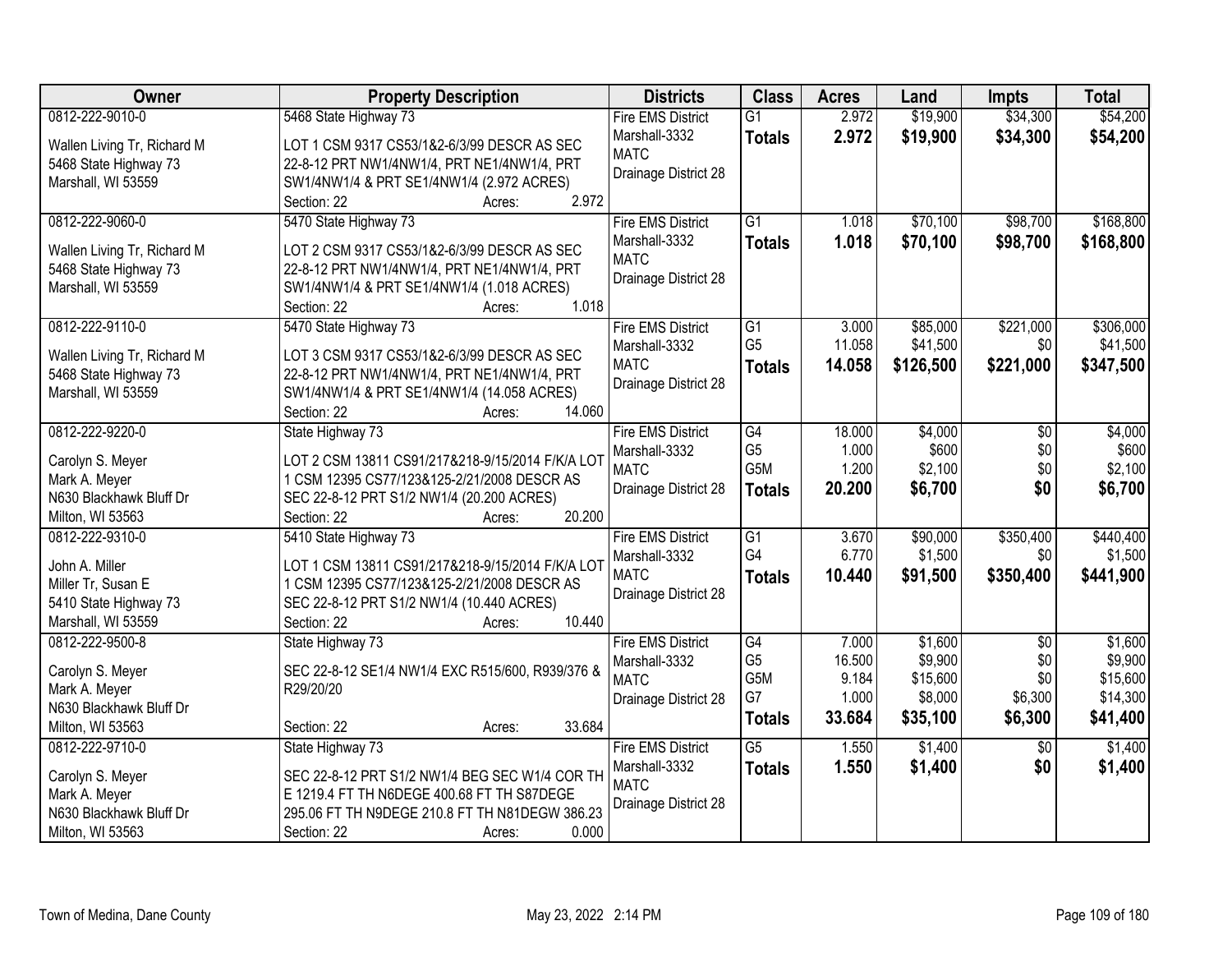| \$1,000<br>0812-222-9740-0<br>$\overline{G5}$<br>1.550<br>\$1,000<br>State Highway 73<br><b>Fire EMS District</b><br>$\overline{50}$<br>\$0<br>Marshall-3332<br>1.550<br>\$1,000<br>\$1,000<br><b>Totals</b><br>SEC 22-8-12 PRT S1/2 NW1/4 COM SEC W1/4 COR TH<br>Carolyn S. Meyer<br><b>MATC</b><br>N3DEGE 100 FT TO POB TH CON N3DEGE 551.14 FT<br>Mark A. Meyer<br>Drainage District 28<br>N630 Blackhawk Bluff Dr<br>TH E 1173.96 FT TH E 391.78 FT TH S9DEGW 60.27<br>0.000<br>Milton, WI 53563<br>Section: 22<br>Acres:<br>\$6,900<br>5519 State Highway 73<br><b>Fire EMS District</b><br>G4<br>30.000<br>0812-223-8000-4<br>\$0<br>G <sub>5</sub><br>10.000<br>\$6,600<br>\$0<br>Marshall-3332<br>SEC 22-8-12 NE1/4 SW1/4<br>Timm H. Kersten<br>\$0<br><b>MATC</b><br>\$13,500<br>\$13,500<br>40.000<br><b>Totals</b><br>Mary K. Kersten<br>Drainage District 28<br>PO Box 15<br>40.000<br>Marshall, WI 53559<br>Section: 22<br>Acres:<br>\$6,100<br>0812-223-8500-9<br>5376 State Highway 73<br>$\overline{G4}$<br>24.350<br>$\overline{50}$<br><b>Fire EMS District</b><br>G <sub>5</sub><br>\$3,600<br>5.900<br>\$0<br>Marshall-3332<br>Timm H. Kersten<br>SEC 22-8-12 NW1/4 SW1/4 EXC TO WI DOT IN<br>G5M<br>5.000<br>\$8,500<br>\$0<br><b>MATC</b><br>Mary K. Kersten<br>R23354/12 & R23395/1<br>G7<br>3.000<br>\$65,000<br>\$438,300<br>PO Box 15<br>38.250<br>\$83,200<br>\$438,300<br>\$521,500<br><b>Totals</b><br>38.250<br>Marshall, WI 53559<br>Section: 22<br>Acres:<br>G4<br>\$4,600<br>0812-223-9002-0<br>State Highway 73<br><b>Fire EMS District</b><br>20.450<br>\$4,600<br>\$0<br>G <sub>5</sub><br>6.500<br>\$3,900<br>\$0<br>Marshall-3332<br>Robert S. Hoisington<br>SEC 22-8-12 SW1/4 SW1/4 EXC TO WI DOT IN<br>G5M<br>\$12,800<br><b>MATC</b><br>7.500<br>\$0<br>R22640/7 & R25257/39 & EXC CSM 7622 & EXC CSM<br>Connie Hoisington<br>\$0<br>Drainage District 28<br>34.450<br>\$21,300<br>\$21,300<br><b>Totals</b><br>7979<br>5328 State Highway 73<br>Section: 22<br>34.450<br>Marshall, WI 53559<br>Acres:<br>$\overline{G1}$<br>\$73,700<br>\$104,100<br>0812-223-9100-1<br>5344 State Highway 73<br>1.492<br><b>Fire EMS District</b><br>1.492<br>Marshall-3332<br>\$73,700<br>\$104,100<br>\$177,800<br><b>Totals</b><br>Kersten Farms, LLC<br>LOT 1 CSM 7622 CS39/308&309<br><b>MATC</b><br>R28596/18&19-10/10/94 DESCR AS SEC 22-8-12 PRT<br>PO Box 15<br>Drainage District 28<br>Marshall, WI 53559<br>SW1/4SW1/4 (1.492 ACRES)<br>1.492<br>Section: 22<br>Acres:<br>$\overline{G1}$<br>\$78,300<br>\$161,000<br>0812-223-9150-1<br>5328 State Highway 73<br><b>Fire EMS District</b><br>2.100<br>2.100<br>\$78,300<br>\$161,000<br>Marshall-3332<br>\$239,300<br><b>Totals</b><br>LOT 1 CSM 7979 CS42/204&205-10/10/95 DESCR AS<br>Robert S. Hoisington<br><b>MATC</b><br>Connie Hoisington<br>SEC 22-8-12 PRT SW1/4SW1/4 (2.1 ACRES)<br>Drainage District 28<br>5328 State Highway 73<br>Marshall, WI 53559<br>2.100<br>Section: 22<br>Acres:<br>0812-223-9500-7<br><b>Fire EMS District</b><br>13.800<br>\$3,100<br>State Highway 73<br>G4<br>$\overline{30}$<br>G <sub>5</sub><br>4.500<br>\$2,700<br>\$0<br>Marshall-3332<br>SEC 22-8-12 E1/2 SE1/4 SW1/4<br>David E. Hoisington Jr<br>G5M<br>1.600<br>\$2,700<br>\$0<br><b>MATC</b><br>3900 N Southwood Dr | Owner | <b>Property Description</b> |  | <b>Districts</b>     | <b>Class</b>  | <b>Acres</b> | Land    | <b>Impts</b> | <b>Total</b> |
|-------------------------------------------------------------------------------------------------------------------------------------------------------------------------------------------------------------------------------------------------------------------------------------------------------------------------------------------------------------------------------------------------------------------------------------------------------------------------------------------------------------------------------------------------------------------------------------------------------------------------------------------------------------------------------------------------------------------------------------------------------------------------------------------------------------------------------------------------------------------------------------------------------------------------------------------------------------------------------------------------------------------------------------------------------------------------------------------------------------------------------------------------------------------------------------------------------------------------------------------------------------------------------------------------------------------------------------------------------------------------------------------------------------------------------------------------------------------------------------------------------------------------------------------------------------------------------------------------------------------------------------------------------------------------------------------------------------------------------------------------------------------------------------------------------------------------------------------------------------------------------------------------------------------------------------------------------------------------------------------------------------------------------------------------------------------------------------------------------------------------------------------------------------------------------------------------------------------------------------------------------------------------------------------------------------------------------------------------------------------------------------------------------------------------------------------------------------------------------------------------------------------------------------------------------------------------------------------------------------------------------------------------------------------------------------------------------------------------------------------------------------------------------------------------------------------------------------------------------------------------------------------------------------------------------------------------------------------------------------------------------------------------------------------------------------------------------------------------------------------------------------------------------------------------------------------------------------------------------------------------------------------------------------------------------------|-------|-----------------------------|--|----------------------|---------------|--------------|---------|--------------|--------------|
|                                                                                                                                                                                                                                                                                                                                                                                                                                                                                                                                                                                                                                                                                                                                                                                                                                                                                                                                                                                                                                                                                                                                                                                                                                                                                                                                                                                                                                                                                                                                                                                                                                                                                                                                                                                                                                                                                                                                                                                                                                                                                                                                                                                                                                                                                                                                                                                                                                                                                                                                                                                                                                                                                                                                                                                                                                                                                                                                                                                                                                                                                                                                                                                                                                                                                                             |       |                             |  |                      |               |              |         |              |              |
|                                                                                                                                                                                                                                                                                                                                                                                                                                                                                                                                                                                                                                                                                                                                                                                                                                                                                                                                                                                                                                                                                                                                                                                                                                                                                                                                                                                                                                                                                                                                                                                                                                                                                                                                                                                                                                                                                                                                                                                                                                                                                                                                                                                                                                                                                                                                                                                                                                                                                                                                                                                                                                                                                                                                                                                                                                                                                                                                                                                                                                                                                                                                                                                                                                                                                                             |       |                             |  |                      |               |              |         |              |              |
|                                                                                                                                                                                                                                                                                                                                                                                                                                                                                                                                                                                                                                                                                                                                                                                                                                                                                                                                                                                                                                                                                                                                                                                                                                                                                                                                                                                                                                                                                                                                                                                                                                                                                                                                                                                                                                                                                                                                                                                                                                                                                                                                                                                                                                                                                                                                                                                                                                                                                                                                                                                                                                                                                                                                                                                                                                                                                                                                                                                                                                                                                                                                                                                                                                                                                                             |       |                             |  |                      |               |              |         |              |              |
|                                                                                                                                                                                                                                                                                                                                                                                                                                                                                                                                                                                                                                                                                                                                                                                                                                                                                                                                                                                                                                                                                                                                                                                                                                                                                                                                                                                                                                                                                                                                                                                                                                                                                                                                                                                                                                                                                                                                                                                                                                                                                                                                                                                                                                                                                                                                                                                                                                                                                                                                                                                                                                                                                                                                                                                                                                                                                                                                                                                                                                                                                                                                                                                                                                                                                                             |       |                             |  |                      |               |              |         |              |              |
| \$6,900<br>\$6,600<br>\$6,100<br>\$3,600<br>\$8,500<br>\$503,300<br>\$3,900<br>\$12,800<br>\$177,800<br>\$239,300<br>\$3,100<br>\$2,700<br>\$2,700                                                                                                                                                                                                                                                                                                                                                                                                                                                                                                                                                                                                                                                                                                                                                                                                                                                                                                                                                                                                                                                                                                                                                                                                                                                                                                                                                                                                                                                                                                                                                                                                                                                                                                                                                                                                                                                                                                                                                                                                                                                                                                                                                                                                                                                                                                                                                                                                                                                                                                                                                                                                                                                                                                                                                                                                                                                                                                                                                                                                                                                                                                                                                          |       |                             |  |                      |               |              |         |              |              |
|                                                                                                                                                                                                                                                                                                                                                                                                                                                                                                                                                                                                                                                                                                                                                                                                                                                                                                                                                                                                                                                                                                                                                                                                                                                                                                                                                                                                                                                                                                                                                                                                                                                                                                                                                                                                                                                                                                                                                                                                                                                                                                                                                                                                                                                                                                                                                                                                                                                                                                                                                                                                                                                                                                                                                                                                                                                                                                                                                                                                                                                                                                                                                                                                                                                                                                             |       |                             |  |                      |               |              |         |              |              |
|                                                                                                                                                                                                                                                                                                                                                                                                                                                                                                                                                                                                                                                                                                                                                                                                                                                                                                                                                                                                                                                                                                                                                                                                                                                                                                                                                                                                                                                                                                                                                                                                                                                                                                                                                                                                                                                                                                                                                                                                                                                                                                                                                                                                                                                                                                                                                                                                                                                                                                                                                                                                                                                                                                                                                                                                                                                                                                                                                                                                                                                                                                                                                                                                                                                                                                             |       |                             |  |                      |               |              |         |              |              |
|                                                                                                                                                                                                                                                                                                                                                                                                                                                                                                                                                                                                                                                                                                                                                                                                                                                                                                                                                                                                                                                                                                                                                                                                                                                                                                                                                                                                                                                                                                                                                                                                                                                                                                                                                                                                                                                                                                                                                                                                                                                                                                                                                                                                                                                                                                                                                                                                                                                                                                                                                                                                                                                                                                                                                                                                                                                                                                                                                                                                                                                                                                                                                                                                                                                                                                             |       |                             |  |                      |               |              |         |              |              |
|                                                                                                                                                                                                                                                                                                                                                                                                                                                                                                                                                                                                                                                                                                                                                                                                                                                                                                                                                                                                                                                                                                                                                                                                                                                                                                                                                                                                                                                                                                                                                                                                                                                                                                                                                                                                                                                                                                                                                                                                                                                                                                                                                                                                                                                                                                                                                                                                                                                                                                                                                                                                                                                                                                                                                                                                                                                                                                                                                                                                                                                                                                                                                                                                                                                                                                             |       |                             |  |                      |               |              |         |              |              |
|                                                                                                                                                                                                                                                                                                                                                                                                                                                                                                                                                                                                                                                                                                                                                                                                                                                                                                                                                                                                                                                                                                                                                                                                                                                                                                                                                                                                                                                                                                                                                                                                                                                                                                                                                                                                                                                                                                                                                                                                                                                                                                                                                                                                                                                                                                                                                                                                                                                                                                                                                                                                                                                                                                                                                                                                                                                                                                                                                                                                                                                                                                                                                                                                                                                                                                             |       |                             |  |                      |               |              |         |              |              |
|                                                                                                                                                                                                                                                                                                                                                                                                                                                                                                                                                                                                                                                                                                                                                                                                                                                                                                                                                                                                                                                                                                                                                                                                                                                                                                                                                                                                                                                                                                                                                                                                                                                                                                                                                                                                                                                                                                                                                                                                                                                                                                                                                                                                                                                                                                                                                                                                                                                                                                                                                                                                                                                                                                                                                                                                                                                                                                                                                                                                                                                                                                                                                                                                                                                                                                             |       |                             |  |                      |               |              |         |              |              |
|                                                                                                                                                                                                                                                                                                                                                                                                                                                                                                                                                                                                                                                                                                                                                                                                                                                                                                                                                                                                                                                                                                                                                                                                                                                                                                                                                                                                                                                                                                                                                                                                                                                                                                                                                                                                                                                                                                                                                                                                                                                                                                                                                                                                                                                                                                                                                                                                                                                                                                                                                                                                                                                                                                                                                                                                                                                                                                                                                                                                                                                                                                                                                                                                                                                                                                             |       |                             |  |                      |               |              |         |              |              |
|                                                                                                                                                                                                                                                                                                                                                                                                                                                                                                                                                                                                                                                                                                                                                                                                                                                                                                                                                                                                                                                                                                                                                                                                                                                                                                                                                                                                                                                                                                                                                                                                                                                                                                                                                                                                                                                                                                                                                                                                                                                                                                                                                                                                                                                                                                                                                                                                                                                                                                                                                                                                                                                                                                                                                                                                                                                                                                                                                                                                                                                                                                                                                                                                                                                                                                             |       |                             |  |                      |               |              |         |              |              |
|                                                                                                                                                                                                                                                                                                                                                                                                                                                                                                                                                                                                                                                                                                                                                                                                                                                                                                                                                                                                                                                                                                                                                                                                                                                                                                                                                                                                                                                                                                                                                                                                                                                                                                                                                                                                                                                                                                                                                                                                                                                                                                                                                                                                                                                                                                                                                                                                                                                                                                                                                                                                                                                                                                                                                                                                                                                                                                                                                                                                                                                                                                                                                                                                                                                                                                             |       |                             |  |                      |               |              |         |              |              |
|                                                                                                                                                                                                                                                                                                                                                                                                                                                                                                                                                                                                                                                                                                                                                                                                                                                                                                                                                                                                                                                                                                                                                                                                                                                                                                                                                                                                                                                                                                                                                                                                                                                                                                                                                                                                                                                                                                                                                                                                                                                                                                                                                                                                                                                                                                                                                                                                                                                                                                                                                                                                                                                                                                                                                                                                                                                                                                                                                                                                                                                                                                                                                                                                                                                                                                             |       |                             |  |                      |               |              |         |              |              |
|                                                                                                                                                                                                                                                                                                                                                                                                                                                                                                                                                                                                                                                                                                                                                                                                                                                                                                                                                                                                                                                                                                                                                                                                                                                                                                                                                                                                                                                                                                                                                                                                                                                                                                                                                                                                                                                                                                                                                                                                                                                                                                                                                                                                                                                                                                                                                                                                                                                                                                                                                                                                                                                                                                                                                                                                                                                                                                                                                                                                                                                                                                                                                                                                                                                                                                             |       |                             |  |                      |               |              |         |              |              |
|                                                                                                                                                                                                                                                                                                                                                                                                                                                                                                                                                                                                                                                                                                                                                                                                                                                                                                                                                                                                                                                                                                                                                                                                                                                                                                                                                                                                                                                                                                                                                                                                                                                                                                                                                                                                                                                                                                                                                                                                                                                                                                                                                                                                                                                                                                                                                                                                                                                                                                                                                                                                                                                                                                                                                                                                                                                                                                                                                                                                                                                                                                                                                                                                                                                                                                             |       |                             |  |                      |               |              |         |              |              |
|                                                                                                                                                                                                                                                                                                                                                                                                                                                                                                                                                                                                                                                                                                                                                                                                                                                                                                                                                                                                                                                                                                                                                                                                                                                                                                                                                                                                                                                                                                                                                                                                                                                                                                                                                                                                                                                                                                                                                                                                                                                                                                                                                                                                                                                                                                                                                                                                                                                                                                                                                                                                                                                                                                                                                                                                                                                                                                                                                                                                                                                                                                                                                                                                                                                                                                             |       |                             |  |                      |               |              |         |              |              |
|                                                                                                                                                                                                                                                                                                                                                                                                                                                                                                                                                                                                                                                                                                                                                                                                                                                                                                                                                                                                                                                                                                                                                                                                                                                                                                                                                                                                                                                                                                                                                                                                                                                                                                                                                                                                                                                                                                                                                                                                                                                                                                                                                                                                                                                                                                                                                                                                                                                                                                                                                                                                                                                                                                                                                                                                                                                                                                                                                                                                                                                                                                                                                                                                                                                                                                             |       |                             |  |                      |               |              |         |              |              |
|                                                                                                                                                                                                                                                                                                                                                                                                                                                                                                                                                                                                                                                                                                                                                                                                                                                                                                                                                                                                                                                                                                                                                                                                                                                                                                                                                                                                                                                                                                                                                                                                                                                                                                                                                                                                                                                                                                                                                                                                                                                                                                                                                                                                                                                                                                                                                                                                                                                                                                                                                                                                                                                                                                                                                                                                                                                                                                                                                                                                                                                                                                                                                                                                                                                                                                             |       |                             |  |                      |               |              |         |              |              |
|                                                                                                                                                                                                                                                                                                                                                                                                                                                                                                                                                                                                                                                                                                                                                                                                                                                                                                                                                                                                                                                                                                                                                                                                                                                                                                                                                                                                                                                                                                                                                                                                                                                                                                                                                                                                                                                                                                                                                                                                                                                                                                                                                                                                                                                                                                                                                                                                                                                                                                                                                                                                                                                                                                                                                                                                                                                                                                                                                                                                                                                                                                                                                                                                                                                                                                             |       |                             |  |                      |               |              |         |              |              |
|                                                                                                                                                                                                                                                                                                                                                                                                                                                                                                                                                                                                                                                                                                                                                                                                                                                                                                                                                                                                                                                                                                                                                                                                                                                                                                                                                                                                                                                                                                                                                                                                                                                                                                                                                                                                                                                                                                                                                                                                                                                                                                                                                                                                                                                                                                                                                                                                                                                                                                                                                                                                                                                                                                                                                                                                                                                                                                                                                                                                                                                                                                                                                                                                                                                                                                             |       |                             |  |                      |               |              |         |              |              |
|                                                                                                                                                                                                                                                                                                                                                                                                                                                                                                                                                                                                                                                                                                                                                                                                                                                                                                                                                                                                                                                                                                                                                                                                                                                                                                                                                                                                                                                                                                                                                                                                                                                                                                                                                                                                                                                                                                                                                                                                                                                                                                                                                                                                                                                                                                                                                                                                                                                                                                                                                                                                                                                                                                                                                                                                                                                                                                                                                                                                                                                                                                                                                                                                                                                                                                             |       |                             |  |                      |               |              |         |              |              |
|                                                                                                                                                                                                                                                                                                                                                                                                                                                                                                                                                                                                                                                                                                                                                                                                                                                                                                                                                                                                                                                                                                                                                                                                                                                                                                                                                                                                                                                                                                                                                                                                                                                                                                                                                                                                                                                                                                                                                                                                                                                                                                                                                                                                                                                                                                                                                                                                                                                                                                                                                                                                                                                                                                                                                                                                                                                                                                                                                                                                                                                                                                                                                                                                                                                                                                             |       |                             |  |                      |               |              |         |              |              |
|                                                                                                                                                                                                                                                                                                                                                                                                                                                                                                                                                                                                                                                                                                                                                                                                                                                                                                                                                                                                                                                                                                                                                                                                                                                                                                                                                                                                                                                                                                                                                                                                                                                                                                                                                                                                                                                                                                                                                                                                                                                                                                                                                                                                                                                                                                                                                                                                                                                                                                                                                                                                                                                                                                                                                                                                                                                                                                                                                                                                                                                                                                                                                                                                                                                                                                             |       |                             |  |                      |               |              |         |              |              |
|                                                                                                                                                                                                                                                                                                                                                                                                                                                                                                                                                                                                                                                                                                                                                                                                                                                                                                                                                                                                                                                                                                                                                                                                                                                                                                                                                                                                                                                                                                                                                                                                                                                                                                                                                                                                                                                                                                                                                                                                                                                                                                                                                                                                                                                                                                                                                                                                                                                                                                                                                                                                                                                                                                                                                                                                                                                                                                                                                                                                                                                                                                                                                                                                                                                                                                             |       |                             |  |                      |               |              |         |              |              |
|                                                                                                                                                                                                                                                                                                                                                                                                                                                                                                                                                                                                                                                                                                                                                                                                                                                                                                                                                                                                                                                                                                                                                                                                                                                                                                                                                                                                                                                                                                                                                                                                                                                                                                                                                                                                                                                                                                                                                                                                                                                                                                                                                                                                                                                                                                                                                                                                                                                                                                                                                                                                                                                                                                                                                                                                                                                                                                                                                                                                                                                                                                                                                                                                                                                                                                             |       |                             |  |                      |               |              |         |              |              |
|                                                                                                                                                                                                                                                                                                                                                                                                                                                                                                                                                                                                                                                                                                                                                                                                                                                                                                                                                                                                                                                                                                                                                                                                                                                                                                                                                                                                                                                                                                                                                                                                                                                                                                                                                                                                                                                                                                                                                                                                                                                                                                                                                                                                                                                                                                                                                                                                                                                                                                                                                                                                                                                                                                                                                                                                                                                                                                                                                                                                                                                                                                                                                                                                                                                                                                             |       |                             |  |                      |               |              |         |              |              |
|                                                                                                                                                                                                                                                                                                                                                                                                                                                                                                                                                                                                                                                                                                                                                                                                                                                                                                                                                                                                                                                                                                                                                                                                                                                                                                                                                                                                                                                                                                                                                                                                                                                                                                                                                                                                                                                                                                                                                                                                                                                                                                                                                                                                                                                                                                                                                                                                                                                                                                                                                                                                                                                                                                                                                                                                                                                                                                                                                                                                                                                                                                                                                                                                                                                                                                             |       |                             |  |                      |               |              |         |              |              |
|                                                                                                                                                                                                                                                                                                                                                                                                                                                                                                                                                                                                                                                                                                                                                                                                                                                                                                                                                                                                                                                                                                                                                                                                                                                                                                                                                                                                                                                                                                                                                                                                                                                                                                                                                                                                                                                                                                                                                                                                                                                                                                                                                                                                                                                                                                                                                                                                                                                                                                                                                                                                                                                                                                                                                                                                                                                                                                                                                                                                                                                                                                                                                                                                                                                                                                             |       |                             |  |                      |               |              |         |              |              |
|                                                                                                                                                                                                                                                                                                                                                                                                                                                                                                                                                                                                                                                                                                                                                                                                                                                                                                                                                                                                                                                                                                                                                                                                                                                                                                                                                                                                                                                                                                                                                                                                                                                                                                                                                                                                                                                                                                                                                                                                                                                                                                                                                                                                                                                                                                                                                                                                                                                                                                                                                                                                                                                                                                                                                                                                                                                                                                                                                                                                                                                                                                                                                                                                                                                                                                             |       |                             |  |                      |               |              |         |              |              |
|                                                                                                                                                                                                                                                                                                                                                                                                                                                                                                                                                                                                                                                                                                                                                                                                                                                                                                                                                                                                                                                                                                                                                                                                                                                                                                                                                                                                                                                                                                                                                                                                                                                                                                                                                                                                                                                                                                                                                                                                                                                                                                                                                                                                                                                                                                                                                                                                                                                                                                                                                                                                                                                                                                                                                                                                                                                                                                                                                                                                                                                                                                                                                                                                                                                                                                             |       |                             |  |                      |               |              |         |              |              |
|                                                                                                                                                                                                                                                                                                                                                                                                                                                                                                                                                                                                                                                                                                                                                                                                                                                                                                                                                                                                                                                                                                                                                                                                                                                                                                                                                                                                                                                                                                                                                                                                                                                                                                                                                                                                                                                                                                                                                                                                                                                                                                                                                                                                                                                                                                                                                                                                                                                                                                                                                                                                                                                                                                                                                                                                                                                                                                                                                                                                                                                                                                                                                                                                                                                                                                             |       |                             |  |                      |               |              |         |              |              |
|                                                                                                                                                                                                                                                                                                                                                                                                                                                                                                                                                                                                                                                                                                                                                                                                                                                                                                                                                                                                                                                                                                                                                                                                                                                                                                                                                                                                                                                                                                                                                                                                                                                                                                                                                                                                                                                                                                                                                                                                                                                                                                                                                                                                                                                                                                                                                                                                                                                                                                                                                                                                                                                                                                                                                                                                                                                                                                                                                                                                                                                                                                                                                                                                                                                                                                             |       |                             |  |                      |               |              |         |              |              |
|                                                                                                                                                                                                                                                                                                                                                                                                                                                                                                                                                                                                                                                                                                                                                                                                                                                                                                                                                                                                                                                                                                                                                                                                                                                                                                                                                                                                                                                                                                                                                                                                                                                                                                                                                                                                                                                                                                                                                                                                                                                                                                                                                                                                                                                                                                                                                                                                                                                                                                                                                                                                                                                                                                                                                                                                                                                                                                                                                                                                                                                                                                                                                                                                                                                                                                             |       |                             |  |                      |               |              |         |              |              |
|                                                                                                                                                                                                                                                                                                                                                                                                                                                                                                                                                                                                                                                                                                                                                                                                                                                                                                                                                                                                                                                                                                                                                                                                                                                                                                                                                                                                                                                                                                                                                                                                                                                                                                                                                                                                                                                                                                                                                                                                                                                                                                                                                                                                                                                                                                                                                                                                                                                                                                                                                                                                                                                                                                                                                                                                                                                                                                                                                                                                                                                                                                                                                                                                                                                                                                             |       |                             |  |                      |               |              |         |              |              |
| Oconomowoc, WI 53066                                                                                                                                                                                                                                                                                                                                                                                                                                                                                                                                                                                                                                                                                                                                                                                                                                                                                                                                                                                                                                                                                                                                                                                                                                                                                                                                                                                                                                                                                                                                                                                                                                                                                                                                                                                                                                                                                                                                                                                                                                                                                                                                                                                                                                                                                                                                                                                                                                                                                                                                                                                                                                                                                                                                                                                                                                                                                                                                                                                                                                                                                                                                                                                                                                                                                        |       |                             |  | Drainage District 28 | <b>Totals</b> | 19.900       | \$8,500 | \$0          | \$8,500      |
| 19.900<br>Section: 22<br>Acres:                                                                                                                                                                                                                                                                                                                                                                                                                                                                                                                                                                                                                                                                                                                                                                                                                                                                                                                                                                                                                                                                                                                                                                                                                                                                                                                                                                                                                                                                                                                                                                                                                                                                                                                                                                                                                                                                                                                                                                                                                                                                                                                                                                                                                                                                                                                                                                                                                                                                                                                                                                                                                                                                                                                                                                                                                                                                                                                                                                                                                                                                                                                                                                                                                                                                             |       |                             |  |                      |               |              |         |              |              |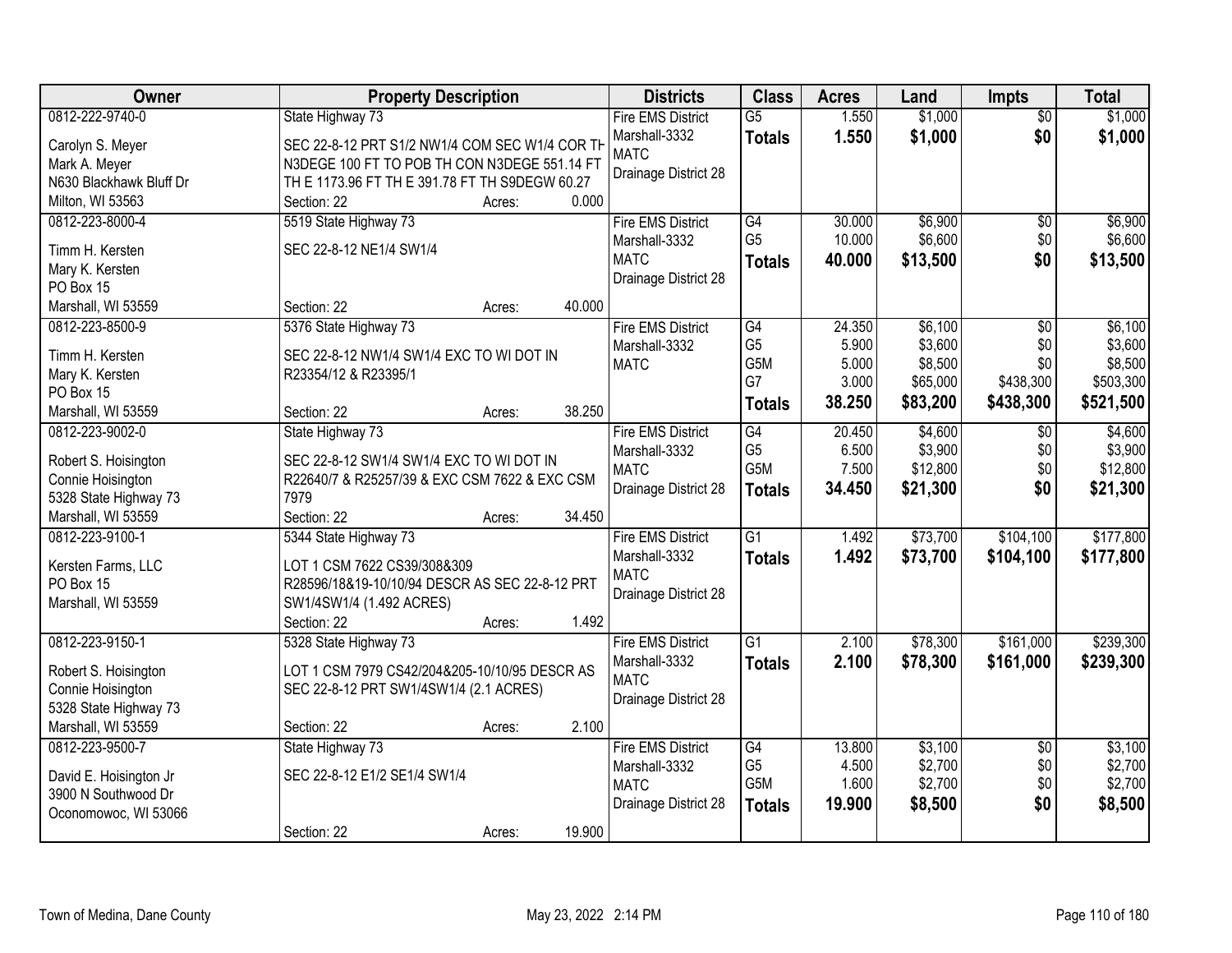| Owner                  |                                                  | <b>Property Description</b> |        |                          | <b>Class</b>     | <b>Acres</b> | Land      | <b>Impts</b>    | <b>Total</b> |
|------------------------|--------------------------------------------------|-----------------------------|--------|--------------------------|------------------|--------------|-----------|-----------------|--------------|
| 0812-223-9570-3        | State Highway 73                                 |                             |        | <b>Fire EMS District</b> | G4               | 15.800       | \$3,600   | $\overline{$0}$ | \$3,600      |
| Robert S. Hoisington   | SEC 22-8-12 W1/2 SE1/4 SW1/4                     |                             |        | Marshall-3332            | G5M              | 4.100        | \$7,000   | \$0             | \$7,000      |
| Connie Hoisington      |                                                  |                             |        | <b>MATC</b>              | <b>Totals</b>    | 19.900       | \$10,600  | \$0             | \$10,600     |
| 5328 State Highway 73  |                                                  |                             |        | Drainage District 28     |                  |              |           |                 |              |
| Marshall, WI 53559     | Section: 22                                      | Acres:                      | 19.900 |                          |                  |              |           |                 |              |
| 0812-224-8001-0        | 5347 Missouri Rd                                 |                             |        | <b>Fire EMS District</b> | $\overline{G1}$  | 1.000        | \$70,000  | \$337,100       | \$407,100    |
|                        |                                                  |                             |        | Marshall-3332            | G4               | 15.800       | \$4,200   | \$0             | \$4,200      |
| Patrick J. Lemahieu    | SEC 22-8-12 NE1/4 SE1/4 EXC CSM 15870            |                             |        | <b>MATC</b>              | G <sub>5</sub>   | 4.000        | \$200     | \$0             | \$200        |
| Eloise Anderson        |                                                  |                             |        |                          | G <sub>5</sub> M | 16.904       | \$28,800  | \$0             | \$28,800     |
| 5347 Missouri Rd       |                                                  |                             |        |                          | <b>Totals</b>    | 37.704       | \$103,200 | \$337,100       | \$440,300    |
| Marshall, WI 53559     | Section: 22                                      | Acres:                      | 0.000  |                          |                  |              |           |                 |              |
| 0812-224-8110-0        | Missouri Rd                                      |                             |        | <b>Fire EMS District</b> | $\overline{G1}$  | 2.296        | \$16,500  | $\sqrt[6]{3}$   | \$16,500     |
| Patrick J. Lemahieu    | LOT 1 CSM 15870 CS116/60-61 11/29/2021 F/K/A SEC |                             |        | Marshall-3332            | <b>Totals</b>    | 2.296        | \$16,500  | \$0             | \$16,500     |
| Eloise Anderson        | 22-8-12 NE1/4 SE1/4 (2.296 A)                    |                             |        | <b>MATC</b>              |                  |              |           |                 |              |
| 5347 Missouri Rd       |                                                  |                             |        |                          |                  |              |           |                 |              |
| Marshall, WI 53559     | Section: 22                                      | Acres:                      | 2.296  |                          |                  |              |           |                 |              |
| 0812-224-8500-8        | Missouri Rd                                      |                             |        | <b>Fire EMS District</b> | G4               | 21.500       | \$4,900   | \$0             | \$4,900      |
| Patrick J. Lemahieu    | SEC 22-8-12 NW1/4 SE1/4                          |                             |        | Marshall-3332            | G5M              | 18.500       | \$31,500  | \$0             | \$31,500     |
| Eloise Anderson        |                                                  |                             |        | <b>MATC</b>              | <b>Totals</b>    | 40.000       | \$36,400  | \$0             | \$36,400     |
| 5347 Missouri Rd       |                                                  |                             |        |                          |                  |              |           |                 |              |
| Marshall, WI 53559     | Section: 22                                      | Acres:                      | 40.000 |                          |                  |              |           |                 |              |
| 0812-224-9000-1        | 618 Vitse Ln                                     |                             |        | <b>Fire EMS District</b> | $\overline{G1}$  | 2.000        | \$77,500  | \$61,000        | \$138,500    |
|                        |                                                  |                             |        | Marshall-3332            | G4               | 18.500       | \$4,400   | \$0             | \$4,400      |
| David E. Hoisington Jr | SEC 22-8-12 SW1/4 SE1/4                          |                             |        | <b>MATC</b>              | G <sub>5</sub> M | 19.300       | \$32,800  | \$0             | \$32,800     |
| 3900 N Southwood Dr    |                                                  |                             |        | Drainage District 28     | <b>Totals</b>    | 39.800       | \$114,700 | \$61,000        | \$175,700    |
| Oconomowoc, WI 53066   |                                                  |                             |        |                          |                  |              |           |                 |              |
|                        | Section: 22                                      | Acres:                      | 39.800 |                          |                  |              |           |                 |              |
| 0812-224-9500-6        | Vitse Ln                                         |                             |        | <b>Fire EMS District</b> | $\overline{G4}$  | 38.400       | \$10,000  | $\overline{$0}$ | \$10,000     |
| David E. Hoisington Jr | SEC 22-8-12 SE1/4 SE1/4                          |                             |        | Marshall-3332            | G <sub>5</sub>   | 1.400        | \$100     | \$0             | \$100        |
| 3900 N Southwood Dr    |                                                  |                             |        | <b>MATC</b>              | <b>Totals</b>    | 39.800       | \$10,100  | \$0             | \$10,100     |
| Oconomowoc, WI 53066   |                                                  |                             |        |                          |                  |              |           |                 |              |
|                        | Section: 22                                      | Acres:                      | 39.800 |                          |                  |              |           |                 |              |
| 0812-231-8015-0        | 5516 Box Elder Rd                                |                             |        | <b>Fire EMS District</b> | G1               | 4.500        | \$96,300  | \$181,800       | \$278,100    |
|                        |                                                  |                             |        | Marshall-3332            | G4               | 1.638        | \$400     | \$0             | \$400        |
| Susan M. Meffert       | LOT 1 CSM 14697 CS102/142&143-1/25/2018 DESCR    |                             |        | <b>MATC</b>              | <b>Totals</b>    | 6.138        | \$96,700  | \$181,800       | \$278,500    |
| 5516 Box Elder Rd      | AS SEC 23-8-12 PRT NE1/4NE1/4 & SEC 24-8-12 PRT  |                             |        |                          |                  |              |           |                 |              |
| Marshall, WI 53559     | NW1/4NW1/4 (6.92 ACRES INCL R/W)                 |                             |        |                          |                  |              |           |                 |              |
|                        | Section: 23                                      | Acres:                      | 6.138  |                          |                  |              |           |                 |              |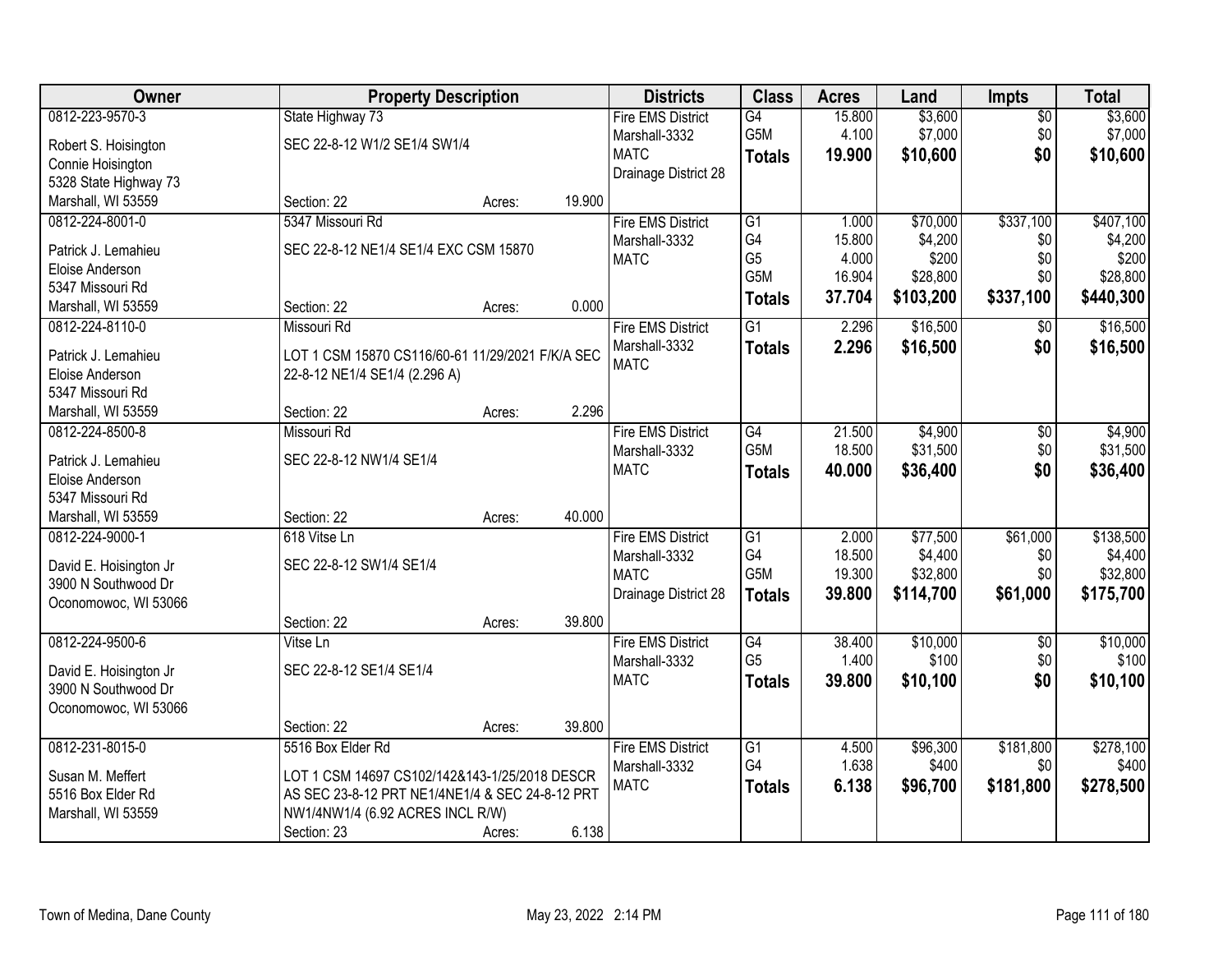| Owner                           | <b>Property Description</b>                     | <b>Districts</b>             | <b>Class</b>         | <b>Acres</b>    | Land               | <b>Impts</b>           | <b>Total</b>       |
|---------------------------------|-------------------------------------------------|------------------------------|----------------------|-----------------|--------------------|------------------------|--------------------|
| 0812-231-8060-2                 | 5524 Box Elder Rd                               | <b>Fire EMS District</b>     | $\overline{G1}$      | 6.230           | \$106,200          | \$141,200              | \$247,400          |
| James M. Welch                  | LOT 1 CSM 5567 CS25/237&238                     | Marshall-3332                | <b>Totals</b>        | 6.230           | \$106,200          | \$141,200              | \$247,400          |
| Mary J. Welch                   | R11590/73&74-6/21/88 DESCR AS SEC 14-8-12 PRT   | <b>MATC</b>                  |                      |                 |                    |                        |                    |
| 5524 Box Elder Rd               | SE1/4SE1/4 & SEC 23-8-12 PRT NE1/4NE1/4 CONT    |                              |                      |                 |                    |                        |                    |
| Marshall, WI 53559              | 6.230<br>Section: 23<br>Acres:                  |                              |                      |                 |                    |                        |                    |
| 0812-231-8160-1                 | 5525 Box Elder Rd                               | <b>Fire EMS District</b>     | G1                   | 1.000           | \$70,000           | \$227,900              | \$297,900          |
|                                 |                                                 | Marshall-3332                | G4                   | 17.700          | \$4,100            | \$0                    | \$4,100            |
| Darrick Gottschalk et al.       | SEC 23-8-12 NE1/4NE1/4 EXC PRT LYG N OF         | <b>MATC</b>                  | G <sub>5</sub>       | 2.400           | \$1,300            | \$0                    | \$1,300            |
| 5525 Box Elder Rd               | BOXELDER RD & EXC CSM 2392                      |                              | <b>Totals</b>        | 21.100          | \$75,400           | \$227,900              | \$303,300          |
| Marshall, WI 53559              |                                                 |                              |                      |                 |                    |                        |                    |
|                                 | 21.100<br>Section: 23<br>Acres:                 |                              |                      |                 |                    |                        |                    |
| 0812-231-8420-6                 | 5521 Box Elder Rd                               | <b>Fire EMS District</b>     | $\overline{G1}$      | 1.610           | \$74,600           | \$138,900              | \$213,500          |
| Robert J. Burbach               | LOT 1 CSM 2392 CS9/278-5/18/77 DESCR AS SEC     | Marshall-3332                | G4                   | 3.500           | \$800              | \$0                    | \$800              |
| 5521 Box Elder Rd               | 23-8-12 PRT NE1/4NE1/4 (5.61 ACRES INCL RD R/W) | <b>MATC</b>                  | G <sub>5</sub>       | 0.500           | \$300              | \$0                    | \$300              |
| Marshall, WI 53559              | SUBJ TO ESMT ACROSS SAME TO LANDS S OF          |                              | <b>Totals</b>        | 5.610           | \$75,700           | \$138,900              | \$214,600          |
|                                 | Section: 23<br>5.610<br>Acres:                  |                              |                      |                 |                    |                        |                    |
| 0812-231-8640-0                 | 5533 Box Elder Rd                               | <b>Fire EMS District</b>     | G2                   | 0.500           | \$20,900           | \$20,200               | \$41,100           |
|                                 |                                                 | Marshall-3332                | G4                   | 19.500          | \$4,600            | \$0                    | \$4,600            |
| Ronald A. Jacobson              | SEC 23-8-12 PRT NW1/4NE1/4 DESCR AS COM NE      | <b>MATC</b>                  | G <sub>5</sub>       | 1.140           | \$100              | \$0                    | \$100              |
| Leola M. Foti                   | COR SD NE1/4 TH S89DEG18'53"W ON & ALG N LN     |                              | <b>Totals</b>        | 21.140          | \$25,600           | \$20,200               | \$45,800           |
| 5529 Box Elder Rd               | SD NE1/4 1336.14 FT TO PT ON E LN NW1/4NE1/4 TH |                              |                      |                 |                    |                        |                    |
| Marshall, WI 53559              | 21.140<br>Section: 23<br>Acres:                 |                              |                      |                 |                    |                        |                    |
| 0812-231-8740-9                 | <b>Tower Line Rd</b>                            | <b>Fire EMS District</b>     | $\overline{G4}$      | 9.500           | \$2,400            | $\overline{50}$        | \$2,400            |
| James Herman Family Partnership | SEC 23-8-12 NW1/4 NE1/4 EXC R11817/97 EXC CSM   | Marshall-3332                | G <sub>5</sub>       | 0.260           | \$100              | \$0                    | \$100              |
| 349 Maple Heights Rd            | 6901 & EXC R29670/72                            | <b>MATC</b>                  | <b>Totals</b>        | 9.760           | \$2,500            | \$0                    | \$2,500            |
| Marshall, WI 53559              |                                                 |                              |                      |                 |                    |                        |                    |
|                                 | 9.760<br>Section: 23<br>Acres:                  |                              |                      |                 |                    |                        |                    |
| 0812-231-8950-5                 | 5529 Box Elder Rd                               | <b>Fire EMS District</b>     | G1                   | 6.401           | \$107,000          | \$119,900              | \$226,900          |
|                                 |                                                 | Marshall-3332                | <b>Totals</b>        | 6.401           | \$107,000          | \$119,900              | \$226,900          |
| Ronald A. Jacobson              | LOT 1 CSM 6901 CS34/230&231 R20518/10-10/15/92  | <b>MATC</b>                  |                      |                 |                    |                        |                    |
| Leola M. Foti                   | DESCR AS SEC 23-8-12 PRT NW1/4NE1/4 (6.401      |                              |                      |                 |                    |                        |                    |
| 5529 Box Elder Rd               | ACRES)<br>6.401                                 |                              |                      |                 |                    |                        |                    |
| Marshall, WI 53559              | Section: 23<br>Acres:                           |                              |                      |                 |                    |                        |                    |
| 0812-231-9000-2                 | <b>Tower Line Rd</b>                            | <b>Fire EMS District</b>     | G4<br>G <sub>5</sub> | 33.000<br>3.200 | \$8,500<br>\$1,400 | $\overline{30}$<br>\$0 | \$8,500<br>\$1,400 |
| James Herman Family Partnership | SEC 23-8-12 SW1/4 NE1/4 EXC CSM 2166            | Marshall-3332<br><b>MATC</b> |                      |                 |                    |                        |                    |
| 349 Maple Heights Rd            |                                                 |                              | <b>Totals</b>        | 36.200          | \$9,900            | \$0                    | \$9,900            |
| Marshall, WI 53559              |                                                 |                              |                      |                 |                    |                        |                    |
|                                 | 36.200<br>Section: 23<br>Acres:                 |                              |                      |                 |                    |                        |                    |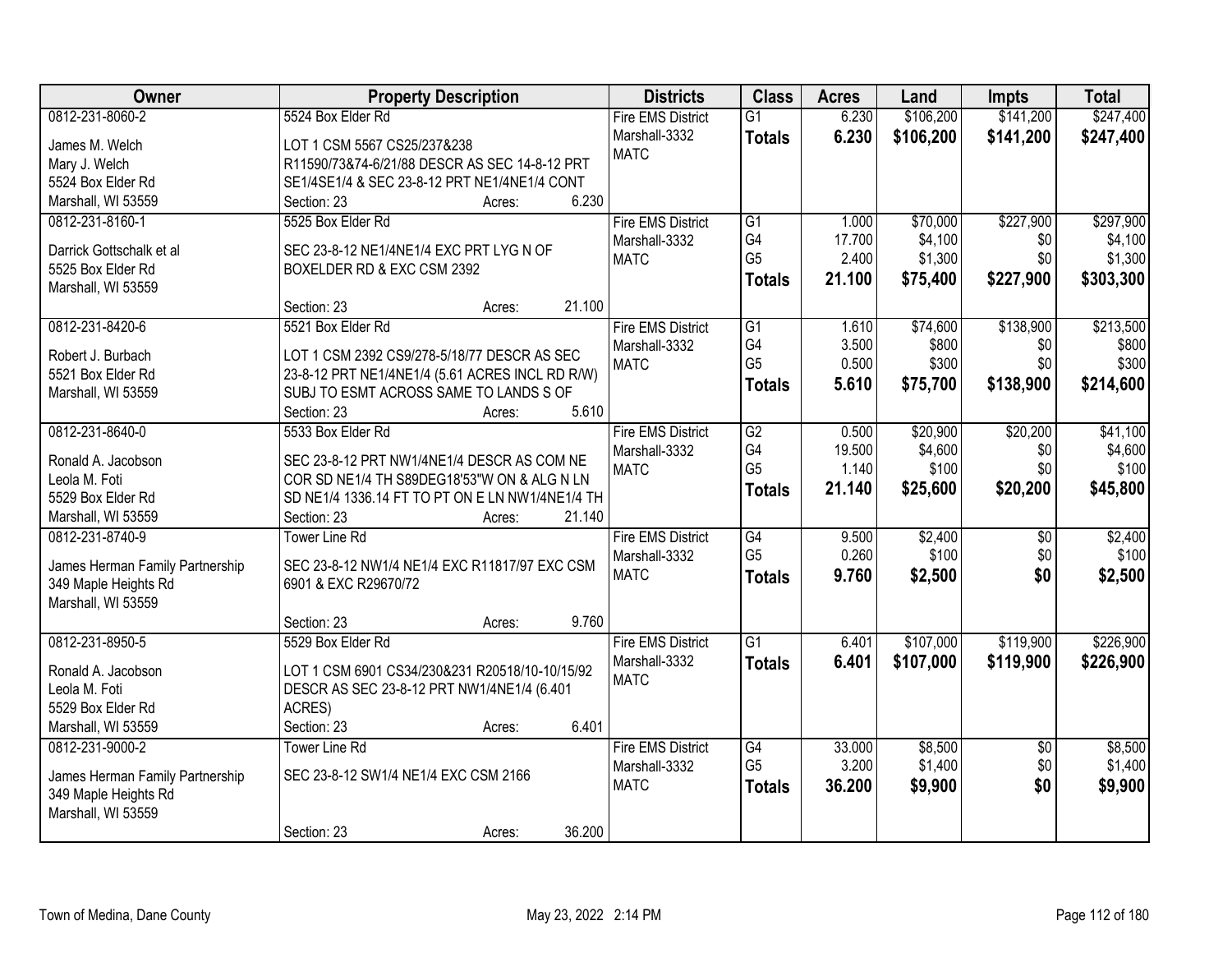| Owner                                         |                                                 | <b>Property Description</b> |        | <b>Districts</b>             | <b>Class</b>     | <b>Acres</b> | Land      | <b>Impts</b>    | <b>Total</b> |
|-----------------------------------------------|-------------------------------------------------|-----------------------------|--------|------------------------------|------------------|--------------|-----------|-----------------|--------------|
| 0812-231-9220-6                               | 5426 Tower Line Rd                              |                             |        | <b>Fire EMS District</b>     | $\overline{G1}$  | 7.400        | \$112,000 | \$173,600       | \$285,600    |
| Cody D. Gulrud                                | LOT 2 CSM 2166 CS8/403&404-9/17/76 DESCR AS     |                             |        | Marshall-3332                | <b>Totals</b>    | 7.400        | \$112,000 | \$173,600       | \$285,600    |
| Nidia E. Gulrud                               | SEC 23-8-12 PRT W/12 E/2 (7.4 ACRES)            |                             |        | <b>MATC</b>                  |                  |              |           |                 |              |
| 5426 Tower Line Rd                            |                                                 |                             |        |                              |                  |              |           |                 |              |
| Marshall, WI 53559                            | Section: 23                                     | Acres:                      | 7.400  |                              |                  |              |           |                 |              |
| 0812-231-9500-7                               | <b>Box Elder Rd</b>                             |                             |        | <b>Fire EMS District</b>     | G4               | 36.000       | \$8,000   | \$0             | \$8,000      |
|                                               | SEC 23-8-12 SE1/4NE1/4                          |                             |        | Marshall-3332                | G <sub>5</sub>   | 3.000        | \$1,800   | \$0             | \$1,800      |
| Darrick Gottschalk et al<br>5525 Box Elder Rd |                                                 |                             |        | <b>MATC</b>                  | G <sub>5</sub> M | 1.500        | \$2,600   | \$0             | \$2,600      |
| Marshall, WI 53559                            |                                                 |                             |        |                              | <b>Totals</b>    | 40.500       | \$12,400  | \$0             | \$12,400     |
|                                               | Section: 23                                     | Acres:                      | 40.500 |                              |                  |              |           |                 |              |
| 0812-232-8000-3                               | <b>Box Elder Rd</b>                             |                             |        | <b>Fire EMS District</b>     | G4               | 25.600       | \$6,200   | \$0             | \$6,200      |
|                                               |                                                 |                             |        | Marshall-3332                | G <sub>5</sub>   | 13.500       | \$38,900  | \$0             | \$38,900     |
| Jannine Klecker                               | SEC 23-8-12 NE1/4 NW1/4                         |                             |        | <b>MATC</b>                  | G7               | 1.000        | \$8,000   | \$6,600         | \$14,600     |
| 5565 Box Elder Rd                             |                                                 |                             |        |                              | <b>Totals</b>    | 40.100       | \$53,100  | \$6,600         | \$59,700     |
| Marshall, WI 53559                            |                                                 |                             |        |                              |                  |              |           |                 |              |
|                                               | Section: 23                                     | Acres:                      | 40.100 |                              |                  |              |           |                 |              |
| 0812-232-8500-8                               | <b>Box Elder Rd</b>                             |                             |        | <b>Fire EMS District</b>     | G4               | 10.000       | \$2,300   | \$0             | \$2,300      |
| Jannine Klecker                               | SEC 23-8-12 E 330 FT OF NW1/4 NW1/4             |                             |        | Marshall-3332<br><b>MATC</b> | <b>Totals</b>    | 10.000       | \$2,300   | \$0             | \$2,300      |
| 5565 Box Elder Rd                             |                                                 |                             |        |                              |                  |              |           |                 |              |
| Marshall, WI 53559                            |                                                 |                             |        |                              |                  |              |           |                 |              |
|                                               | Section: 23                                     | Acres:                      | 10.000 |                              |                  |              |           |                 |              |
| 0812-232-8530-2                               | 5536 Missouri Rd                                |                             |        | <b>Fire EMS District</b>     | X4               | 30.200       | \$0       | \$0             | $\sqrt{50}$  |
| Town O. Medina                                | SEC 23-8-12 NW1/4 NW1/4 EXC E 330 FT            |                             |        | Marshall-3332                | <b>Totals</b>    | 30.200       | \$0       | \$0             | \$0          |
| PO Box 37                                     |                                                 |                             |        | <b>MATC</b>                  |                  |              |           |                 |              |
| Marshall, WI 53559                            |                                                 |                             |        |                              |                  |              |           |                 |              |
|                                               | Section: 23                                     | Acres:                      | 30.200 |                              |                  |              |           |                 |              |
| 0812-232-9000-1                               | Missouri Rd                                     |                             |        | <b>Fire EMS District</b>     | G4               | 6.000        | \$1,500   | $\sqrt{$0}$     | \$1,500      |
|                                               |                                                 |                             |        | Marshall-3332                | G <sub>5</sub> M | 2.000        | \$3,400   | \$0             | \$3,400      |
| Jannine Klecker<br>5565 Box Elder Rd          | SEC 23-8-12 E 330 FT OF SW1/4 NW1/4             |                             |        | <b>MATC</b>                  | <b>Totals</b>    | 8.000        | \$4,900   | \$0             | \$4,900      |
| Marshall, WI 53559                            |                                                 |                             |        |                              |                  |              |           |                 |              |
|                                               | Section: 23                                     | Acres:                      | 10.000 |                              |                  |              |           |                 |              |
| 0812-232-9031-0                               | Missouri Rd                                     |                             |        | <b>Fire EMS District</b>     | $\overline{G4}$  | 5.734        | \$1,500   | $\overline{50}$ | \$1,500      |
|                                               |                                                 |                             |        | Marshall-3332                | <b>Totals</b>    | 5.734        | \$1,500   | \$0             | \$1,500      |
| Mary J. Olson                                 | SEC 23-8-12 PRT SW1/4 NW1/4 COM NW COR TH S     |                             |        | <b>MATC</b>                  |                  |              |           |                 |              |
| 5470 Missouri Rd                              | TO PT 875.6 FT N OF SW COR TH E 994.6 FT N TO N |                             |        |                              |                  |              |           |                 |              |
| Marshall, WI 53559                            | LN W TO POB EXC CSM 13621                       |                             |        |                              |                  |              |           |                 |              |
|                                               | Section: 23                                     | Acres:                      | 0.000  |                              |                  |              |           |                 |              |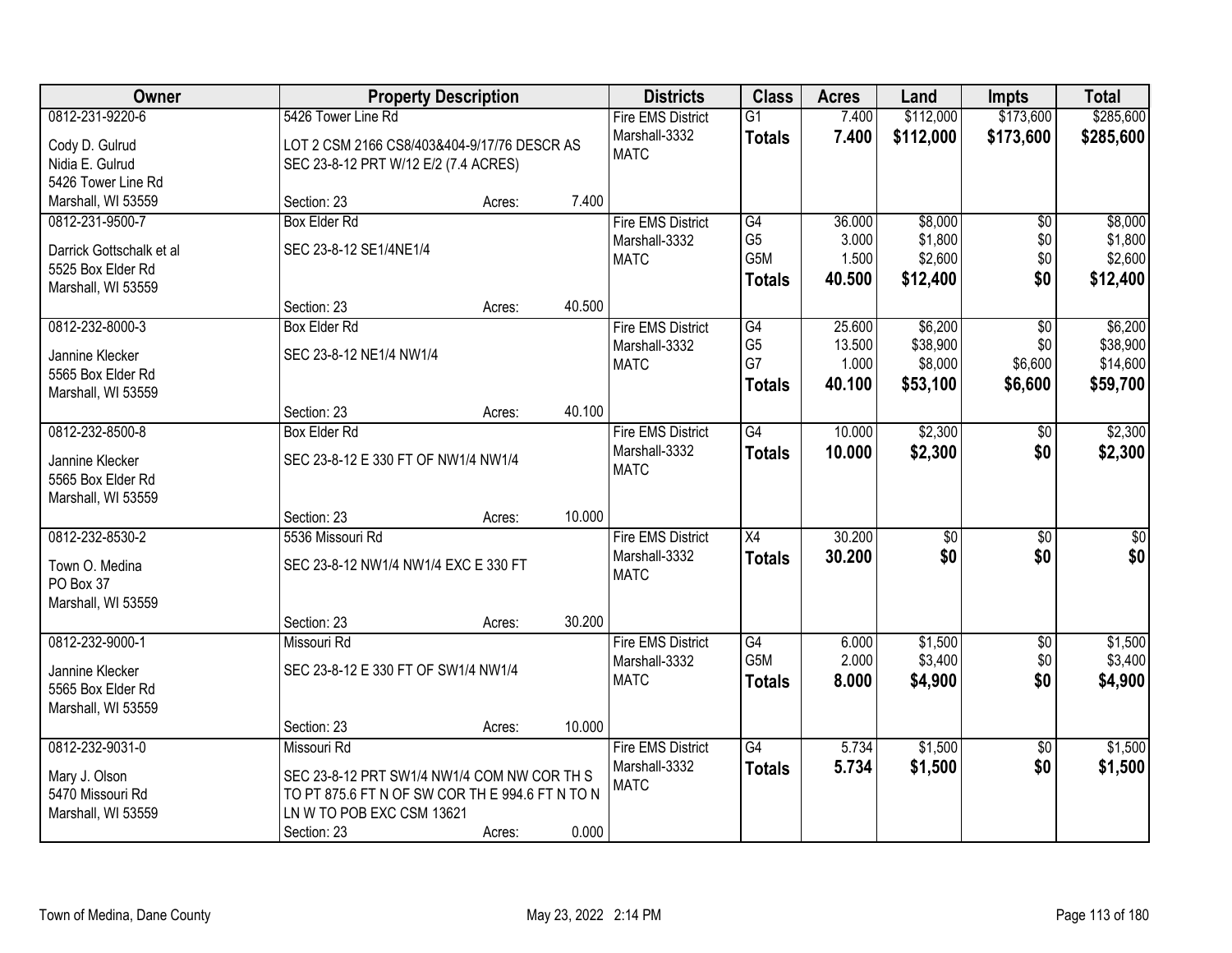| Owner                                  | <b>Property Description</b>                      | <b>Districts</b>         | <b>Class</b>                      | <b>Acres</b>    | Land             | <b>Impts</b>           | <b>Total</b>     |
|----------------------------------------|--------------------------------------------------|--------------------------|-----------------------------------|-----------------|------------------|------------------------|------------------|
| 0812-232-9150-0                        | 5470 Missouri Rd                                 | <b>Fire EMS District</b> | $\overline{G1}$                   | 2.366           | \$80,200         | \$280,200              | \$360,400        |
| Mary J. Olson                          | LOT 1 CSM 13621 CS89/174&175-11/20/2013 DESCR    | Marshall-3332            | <b>Totals</b>                     | 2.366           | \$80,200         | \$280,200              | \$360,400        |
| 5470 Missouri Rd                       | AS SEC 23-8-12 PRT SW1/4 NW1/4 (2.366 ACRES      | <b>MATC</b>              |                                   |                 |                  |                        |                  |
| Marshall, WI 53559                     | INCL R/W)                                        |                          |                                   |                 |                  |                        |                  |
|                                        | Section: 23<br>2.366<br>Acres:                   |                          |                                   |                 |                  |                        |                  |
| 0812-232-9170-6                        | Missouri Rd                                      | <b>Fire EMS District</b> | G4                                | 19.000          | \$4,900          | \$0                    | \$4,900          |
|                                        |                                                  | Marshall-3332            | G <sub>5</sub>                    | 0.500           | \$100            | \$0                    | \$100            |
| Walterscheit Rev Intervivos Family Tr, | SEC 23-8-12 W 994.6 FT OF S 875.6 FT OF SW1/4    | <b>MATC</b>              | <b>Totals</b>                     | 19.500          | \$5,000          | \$0                    | \$5,000          |
| Jon R & Jacqueli                       | <b>NW1/4</b>                                     |                          |                                   |                 |                  |                        |                  |
| 5346 Missouri Rd                       |                                                  |                          |                                   |                 |                  |                        |                  |
| Marshall, WI 53559                     | 20.000<br>Section: 23<br>Acres:                  |                          |                                   |                 |                  |                        |                  |
| 0812-232-9500-6                        | <b>Tower Line Rd</b>                             | <b>Fire EMS District</b> | G4                                | 17.500          | \$4,600          | $\overline{50}$        | \$4,600          |
| Jannine Klecker                        | SEC 23-8-12 SE1/4NW1/4 EXC COM SE COR SD         | Marshall-3332            | G <sub>5</sub><br>G5M             | 0.500<br>4.000  | \$100            | \$0<br>\$0             | \$100<br>\$6,800 |
| 5565 Box Elder Rd                      | 1/41/4 TH N 700 FT TH S88DEGW 1013.25 FT TH S TO | <b>MATC</b>              |                                   |                 | \$6,800          |                        |                  |
| Marshall, WI 53559                     | S LN SD 1/41/4 TH E 1013 FT TO POB               |                          | <b>Totals</b>                     | 22.000          | \$11,500         | \$0                    | \$11,500         |
|                                        | 22.000<br>Section: 23<br>Acres:                  |                          |                                   |                 |                  |                        |                  |
| 0812-232-9780-8                        | 5419 Tower Line Rd                               | <b>Fire EMS District</b> | $\overline{G1}$                   | 1.000           | \$70,000         | \$152,200              | \$222,200        |
|                                        |                                                  | Marshall-3332            | G <sub>6</sub>                    | 5.043           | \$17,100         | \$0                    | \$17,100         |
| James G. Dingman                       | SEC 23-8-12 PRT SE1/4NW1/4 COM SEC CTR TH N      | <b>MATC</b>              | <b>Totals</b>                     | 6.043           | \$87,100         | \$152,200              | \$239,300        |
| Jennifer Dingman                       | 250 FT TH W 1013 FT TH S 313.75 FT TO S LN NW1/4 |                          |                                   |                 |                  |                        |                  |
| 5419 Tower Line Rd                     | TH N86DEGE ALG SD S LN 1015 FT TO POB            |                          |                                   |                 |                  |                        |                  |
| Marshall, WI 53559                     | 6.043<br>Section: 23<br>Acres:                   |                          |                                   |                 |                  |                        |                  |
| 0812-232-9900-2                        | 5433 Tower Line Rd                               | <b>Fire EMS District</b> | $\overline{G1}$                   | 5.120           | \$100,600        | \$180,500              | \$281,100        |
| Ryan E. Chadwick                       | SEC 23-8-12 PRT SE1/4NW1/4 COM SEC CTR TH N      | Marshall-3332            | <b>Totals</b>                     | 5.120           | \$100,600        | \$180,500              | \$281,100        |
| Melissa S. Chadwick                    | 250 FT TO POB TH CONT N 220 FT TH W 1013 FT TH   | <b>MATC</b>              |                                   |                 |                  |                        |                  |
| 5433 Towerline Rd                      | S 220 FT TH E 1013 FT TO POB 5.12 ACRES          |                          |                                   |                 |                  |                        |                  |
| Marshall, WI 53559                     | 5.120<br>Section: 23<br>Acres:                   |                          |                                   |                 |                  |                        |                  |
| 0812-232-9930-6                        | 5443 Tower Line Rd                               | <b>Fire EMS District</b> | $\overline{G1}$                   | 5.080           | \$100,400        | \$167,000              | \$267,400        |
|                                        |                                                  | Marshall-3332            | <b>Totals</b>                     | 5.080           | \$100,400        | \$167,000              | \$267,400        |
| Todd M. Wollin                         | SEC 23-8-12 PRT SE1/4NW1/4 COM SE COR SD 1/4     | <b>MATC</b>              |                                   |                 |                  |                        |                  |
| Holly A. Wollin                        | TH N 470 FT TO POB TH CONT N 230 FT TH           |                          |                                   |                 |                  |                        |                  |
| 5443 Tower Line Rd                     | S88DEGW 1013.25 FT TH S 207 FT TH E 1013 FT TO   |                          |                                   |                 |                  |                        |                  |
| Marshall, WI 53559                     | 5.080<br>Section: 23<br>Acres:                   |                          |                                   |                 |                  |                        |                  |
| 0812-233-8000-2                        | 5359 Tower Line Rd                               | <b>Fire EMS District</b> | $\overline{G4}$<br>G <sub>5</sub> | 15.400<br>1.000 | \$3,800<br>\$100 | $\overline{50}$<br>\$0 | \$3,800          |
| David J. Kiesow                        | SEC 23-8-12 NE1/4 SW1/4                          | Marshall-3332            |                                   |                 |                  | \$0                    | \$100            |
| 5359 Tower Line Rd                     |                                                  | <b>MATC</b>              | G5M<br>G7                         | 22.000          | \$37,400         |                        | \$37,400         |
| Marshall, WI 53559                     |                                                  |                          |                                   | 2.000           | \$55,000         | \$101,900              | \$156,900        |
|                                        | 40.400<br>Section: 23<br>Acres:                  |                          | <b>Totals</b>                     | 40.400          | \$96,300         | \$101,900              | \$198,200        |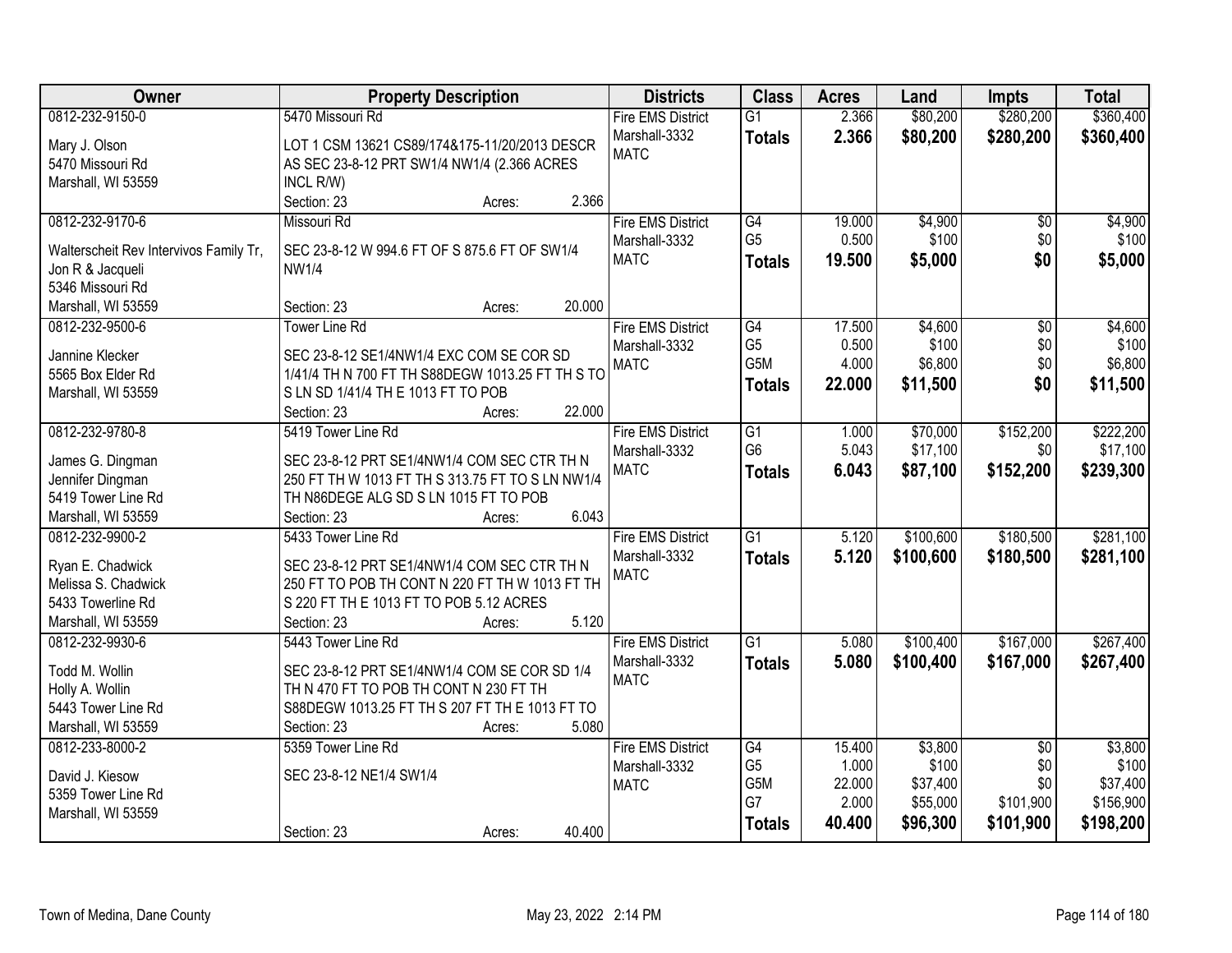| Owner                                  | <b>Property Description</b>                     | <b>Districts</b>         | <b>Class</b>         | <b>Acres</b>    | Land               | <b>Impts</b>           | <b>Total</b>       |
|----------------------------------------|-------------------------------------------------|--------------------------|----------------------|-----------------|--------------------|------------------------|--------------------|
| 0812-233-8500-7                        | 5346 Missouri Rd                                | <b>Fire EMS District</b> | $\overline{G1}$      | 2.000           | \$77,500           | \$209,400              | \$286,900          |
| Walterscheit Rev Intervivos Family Tr, | SEC 23-8-12 NW1/4SW1/4 EXC CSM 794              | Marshall-3332            | G4                   | 27.300          | \$6,500            | \$0                    | \$6,500            |
| Jon R & Jacqueli                       |                                                 | <b>MATC</b>              | G <sub>5</sub>       | 4.500           | \$2,500            | \$0                    | \$2,500            |
| 5346 Missouri Rd                       |                                                 |                          | G5M                  | 4.500           | \$7,700            | \$0                    | \$7,700            |
| Marshall, WI 53559                     | 38.300<br>Section: 23<br>Acres:                 |                          | <b>Totals</b>        | 38.300          | \$94,200           | \$209,400              | \$303,600          |
| 0812-233-8640-8                        | 5384 Missouri Rd                                | <b>Fire EMS District</b> | $\overline{G1}$      | 2.000           | \$77,500           | \$111,400              | \$188,900          |
|                                        |                                                 |                          |                      |                 |                    |                        |                    |
| Marcos Dominguez                       | LOT 1 CSM 794 CS4/2-4/5/72 DESCR AS SEC 23-8-12 | Marshall-3332            | <b>Totals</b>        | 2.000           | \$77,500           | \$111,400              | \$188,900          |
| Sarah Dominguez                        | PRT NW1/4SW1/4 2 ACRES                          | <b>MATC</b>              |                      |                 |                    |                        |                    |
| 5384 Missouri Rd                       |                                                 |                          |                      |                 |                    |                        |                    |
| Marshall, WI 53559                     | 2.000<br>Section: 23<br>Acres:                  |                          |                      |                 |                    |                        |                    |
| 0812-233-9000-0                        | Missouri Rd                                     | <b>Fire EMS District</b> | $\overline{G2}$      | 0.500           | \$3,800            | \$72,300               | \$76,100           |
|                                        |                                                 | Marshall-3332            | G4                   | 19.000          | \$4,700            | \$0                    | \$4,700            |
| Walterscheit Rev Intervivos Family Tr, | SEC 23-8-12 N1/2 SW1/4 SW1/4                    | <b>MATC</b>              | G <sub>5</sub>       | 0.700           | \$200              | \$0                    | \$200              |
| Jon R & Jacqueli                       |                                                 |                          | <b>Totals</b>        | 20.200          | \$8,700            | \$72,300               | \$81,000           |
| 5346 Missouri Rd                       |                                                 |                          |                      |                 |                    |                        |                    |
| Marshall, WI 53559                     | 20.200<br>Section: 23<br>Acres:                 |                          |                      |                 |                    |                        |                    |
| 0812-233-9191-0                        | 5308 Missouri Rd                                | <b>Fire EMS District</b> | $\overline{G1}$      | 1.180           | \$71,400           | \$146,200              | \$217,600          |
| Michael G. Haag                        | SEC 23-8-12 THAT PRT S1/2 SW1/4SW1/4 LYG NWLY   | Marshall-3332            | <b>Totals</b>        | 1.180           | \$71,400           | \$146,200              | \$217,600          |
| Diane T. Haag                          | OF THE PARCEL DESC IN DOC 4870090               | <b>MATC</b>              |                      |                 |                    |                        |                    |
| 5308 Missouri Rd                       |                                                 |                          |                      |                 |                    |                        |                    |
| Marshall, WI 53559                     | 1.180<br>Section: 23<br>Acres:                  |                          |                      |                 |                    |                        |                    |
| 0812-233-9201-0                        | 5282 Missouri Rd                                | <b>Fire EMS District</b> | $\overline{G4}$      | 9.600           | \$2,200            | $\overline{50}$        | \$2,200            |
|                                        |                                                 | Marshall-3332            | G5M                  | 1.450           | \$2,500            | \$0                    | \$2,500            |
| Haag Living Tr                         | SEC 23-8-12 THAT PRT S1/2 SW1/4SW1/4 LYG S      | <b>MATC</b>              | G7                   | 2.000           | \$55,000           | \$128,100              | \$183,100          |
| 5282 Missouri Rd                       | PARCEL DESC IN DOC 4870090                      |                          | <b>Totals</b>        | 13.050          | \$59,700           | \$128,100              | \$187,800          |
| Marshall, WI 53559                     |                                                 |                          |                      |                 |                    |                        |                    |
|                                        | 0.000<br>Section: 23<br>Acres:                  |                          |                      |                 |                    |                        |                    |
| 0812-233-9430-0                        | Missouri Rd                                     | <b>Fire EMS District</b> | $\overline{G6}$      | 3.370           | \$11,500           | $\overline{50}$        | \$11,500           |
| Michael G. Haag                        | SEC 23-8-12 PRT S1/2 SW1/4 SW1/4 DESC IN DOC    | Marshall-3332            | G7                   | 1.000           | \$8,000            | \$14,700               | \$22,700           |
| Diane T. Haag                          | 4870090 AS COM SEC SW COR TH N02DEG53'44"E      | <b>MATC</b>              | <b>Totals</b>        | 4.370           | \$19,500           | \$14,700               | \$34,200           |
| 5308 Missouri Rd                       | 600.07 FT ALG SEC W LN TO POB TH CONT           |                          |                      |                 |                    |                        |                    |
| Marshall, WI 53559                     | 0.000<br>Section: 23                            |                          |                      |                 |                    |                        |                    |
|                                        | Acres:                                          |                          |                      |                 |                    |                        |                    |
| 0812-233-9501-4                        | 5311 Tower Line Rd                              | <b>Fire EMS District</b> | G4<br>G <sub>5</sub> | 20.000<br>3.905 | \$5,200<br>\$2,200 | $\overline{50}$<br>\$0 | \$5,200<br>\$2,200 |
| Mike K. Chadwick                       | SEC 23-8-12 SE1/4 SW1/4 EXC CSM 7539            | Marshall-3332            | G5M                  | 12.000          | \$20,400           | \$0                    | \$20,400           |
| Ellen J. Chadwick                      |                                                 | <b>MATC</b>              |                      |                 |                    |                        |                    |
| 4952 Towerline Rd                      |                                                 |                          | G7                   | 2.000           | \$16,000           | \$30,500               | \$46,500           |
| Marshall, WI 53559                     | 37.905<br>Section: 23<br>Acres:                 |                          | <b>Totals</b>        | 37.905          | \$43,800           | \$30,500               | \$74,300           |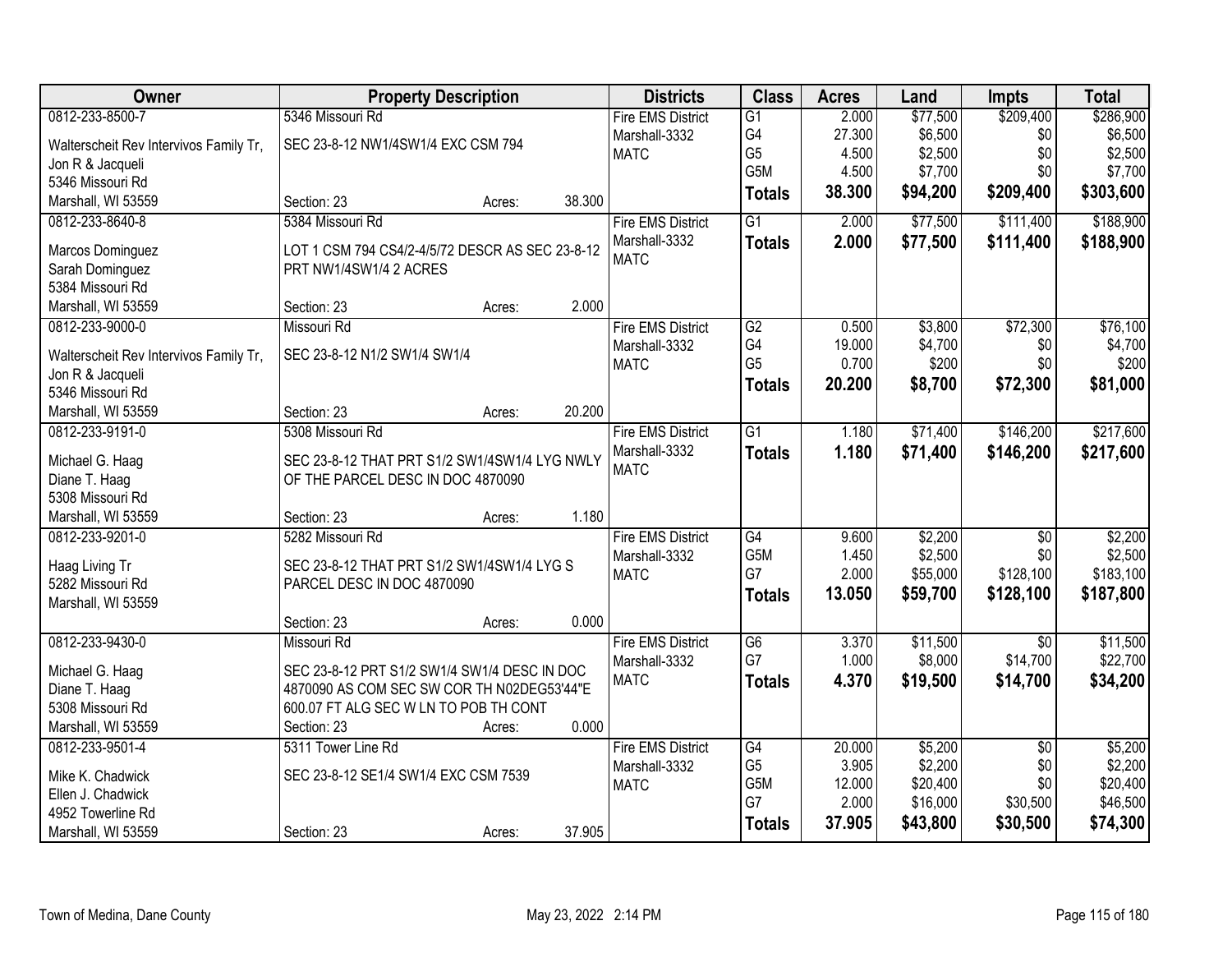| Owner                                                                                       | <b>Property Description</b>                                                                |        |        | <b>Districts</b>         | <b>Class</b>    | <b>Acres</b> | Land     | <b>Impts</b>    | <b>Total</b> |
|---------------------------------------------------------------------------------------------|--------------------------------------------------------------------------------------------|--------|--------|--------------------------|-----------------|--------------|----------|-----------------|--------------|
| 0812-233-9850-2                                                                             | 5301 Tower Line Rd                                                                         |        |        | <b>Fire EMS District</b> | G1              | 1.395        | \$73,000 | \$137,500       | \$210,500    |
| Kathleen H. Keller                                                                          | LOT 1 CSM 7539 CS39/108&109 R28090/5&6-8/2/94                                              |        |        | Marshall-3332            | G4              | 1.200        | \$300    | \$0             | \$300        |
| 5301 Tower Line Rd                                                                          | DESCR AS SEC 23-8-12 PRT SE1/4SW1/4 (2.595)                                                |        |        | <b>MATC</b>              | <b>Totals</b>   | 2.595        | \$73,300 | \$137,500       | \$210,800    |
| Marshall, WI 53559                                                                          | ACRES INCL R/W)                                                                            |        |        |                          |                 |              |          |                 |              |
|                                                                                             | Section: 23                                                                                | Acres: | 2.595  |                          |                 |              |          |                 |              |
| 0812-234-8000-1                                                                             | <b>Box Elder Rd</b>                                                                        |        |        | <b>Fire EMS District</b> | G4              | 22.900       | \$5,400  | \$0             | \$5,400      |
| Darrick Gottschalk et al.                                                                   | SEC 23-8-12 NE1/4SE1/4                                                                     |        |        | Marshall-3332            | G5M             | 18.300       | \$31,100 | \$0             | \$31,100     |
| 5525 Box Elder Rd                                                                           |                                                                                            |        |        | <b>MATC</b>              | <b>Totals</b>   | 41.200       | \$36,500 | \$0             | \$36,500     |
| Marshall, WI 53559                                                                          |                                                                                            |        |        |                          |                 |              |          |                 |              |
|                                                                                             | Section: 23                                                                                | Acres: | 41.200 |                          |                 |              |          |                 |              |
| 0812-234-8500-6                                                                             | <b>Tower Line Rd</b>                                                                       |        |        | <b>Fire EMS District</b> | G4              | 32.500       | \$7,800  | $\overline{50}$ | \$7,800      |
| James Herman Family Partnership                                                             | SEC 23-8-12 NW1/4 SE1/4 EXC CSM 2166                                                       |        |        | Marshall-3332            | G <sub>5</sub>  | 1.000        | \$100    | \$0             | \$100        |
| 349 Maple Heights Rd                                                                        |                                                                                            |        |        | <b>MATC</b>              | G5M             | 3.000        | \$5,100  | \$0             | \$5,100      |
| Marshall, WI 53559                                                                          |                                                                                            |        |        |                          | <b>Totals</b>   | 36.500       | \$13,000 | \$0             | \$13,000     |
|                                                                                             | Section: 23                                                                                | Acres: | 36.500 |                          |                 |              |          |                 |              |
| 0812-234-8610-3                                                                             | 5412 Tower Line Rd                                                                         |        |        | <b>Fire EMS District</b> | $\overline{G1}$ | 0.945        | \$69,000 | \$315,000       | \$384,000    |
|                                                                                             |                                                                                            |        |        | Marshall-3332            | <b>Totals</b>   | 0.945        | \$69,000 | \$315,000       | \$384,000    |
| Brady K. Morris<br>5412 Tower Line Rd                                                       | LOT 1 CSM 2166 CS8/403&404-9/17/76 DESCR AS<br>SEC 23-8-12 PRT SW1/4NE1/4 & PRT NW1/4SE1/4 |        |        | <b>MATC</b>              |                 |              |          |                 |              |
| Marshall, WI 53559                                                                          | CONT .945 ACRE                                                                             |        |        |                          |                 |              |          |                 |              |
|                                                                                             | Section: 23                                                                                | Acres: | 0.945  |                          |                 |              |          |                 |              |
| 0812-234-9000-9                                                                             | <b>Tower Line Rd</b>                                                                       |        |        | <b>Fire EMS District</b> | G4              | 40.300       | \$10,200 | $\overline{50}$ | \$10,200     |
|                                                                                             |                                                                                            |        |        | Marshall-3332            | G <sub>5</sub>  | 1.000        | \$100    | \$0             | \$100        |
| Kersten Farms, LLC                                                                          | SEC 23-8-12 SW1/4 SE1/4 EXC S 16.5 FT THF                                                  |        |        | <b>MATC</b>              | <b>Totals</b>   | 41.300       | \$10,300 | \$0             | \$10,300     |
| PO Box 15                                                                                   |                                                                                            |        |        |                          |                 |              |          |                 |              |
| Marshall, WI 53559                                                                          |                                                                                            |        |        |                          |                 |              |          |                 |              |
|                                                                                             | Section: 23                                                                                | Acres: | 41.300 |                          |                 |              |          |                 |              |
| 0812-234-9501-0                                                                             | <b>Tower Line Rd</b>                                                                       |        |        | <b>Fire EMS District</b> | G6              | 18.654       | \$63,400 | $\sqrt{6}$      | \$63,400     |
| Kuhl Jt Irrev Living Tr, Robert M & Alther   SEC 23-8-12 PRT SW1/4SE1/4 S 16.5 FT THF & ALL |                                                                                            |        |        | Marshall-3332            | <b>Totals</b>   | 18.654       | \$63,400 | \$0             | \$63,400     |
| C                                                                                           | OF SE1/4 SE1/4 EXC THAT PRT OF W 24.75 FT LYG N                                            |        |        | <b>MATC</b>              |                 |              |          |                 |              |
| 5260 Tower Line Rd                                                                          | OF S 16.5 FT THF SUBJ TO & TOG W/SHARED                                                    |        |        | Drainage District 1      |                 |              |          |                 |              |
| Marshall, WI 53559                                                                          | Section: 23                                                                                | Acres: | 18.654 |                          |                 |              |          |                 |              |
| 0812-234-9620-9                                                                             | <b>Tower Line Rd</b>                                                                       |        |        | <b>Fire EMS District</b> | G4              | 0.800        | \$200    | $\overline{50}$ | \$200        |
| Kersten Farms, LLC                                                                          | SEC 23-8-12 PRT SE1/4SE1/4 W 24.75 FT EXC S 16.5                                           |        |        | Marshall-3332            | <b>Totals</b>   | 0.800        | \$200    | \$0             | \$200        |
| PO Box 15                                                                                   | FT THF                                                                                     |        |        | <b>MATC</b>              |                 |              |          |                 |              |
| Marshall, WI 53559                                                                          |                                                                                            |        |        | Drainage District 1      |                 |              |          |                 |              |
|                                                                                             | Section: 23                                                                                | Acres: | 0.800  |                          |                 |              |          |                 |              |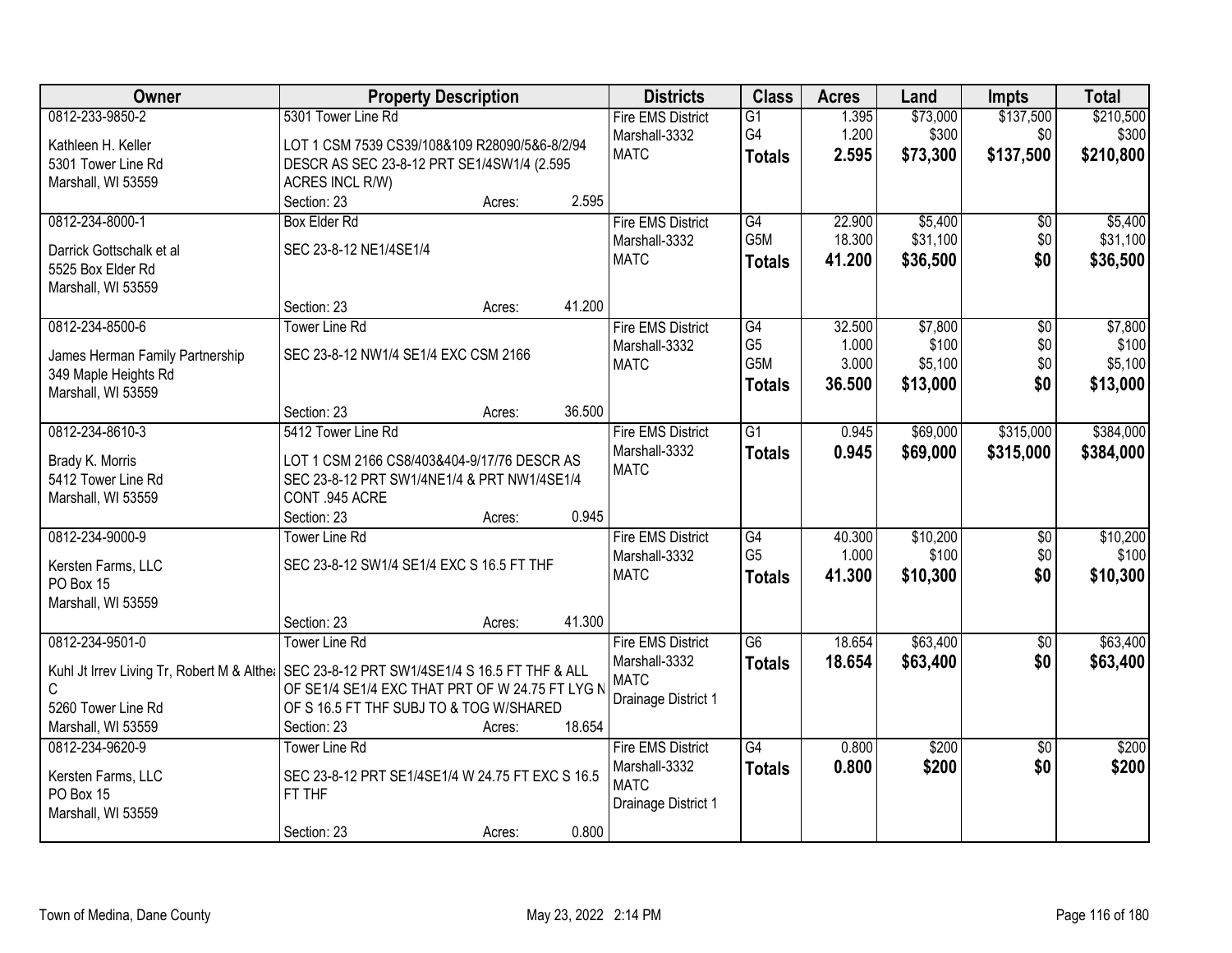| Owner                                                                | <b>Property Description</b>                   |        |        | <b>Districts</b>             | <b>Class</b>     | <b>Acres</b> | Land      | <b>Impts</b>    | <b>Total</b> |
|----------------------------------------------------------------------|-----------------------------------------------|--------|--------|------------------------------|------------------|--------------|-----------|-----------------|--------------|
| 0812-241-8000-2                                                      | <b>Box Elder Rd</b>                           |        |        | <b>Fire EMS District</b>     | G4               | 23.500       | \$4,100   | $\overline{$0}$ | \$4,100      |
| Theobald Rev Tr, Richard C & Marion M   SEC 24-8-12 NE1/4 NE1/4      |                                               |        |        | Marshall-3332                | G <sub>5</sub>   | 10.100       | \$6,100   | \$0             | \$6,100      |
| 120 E Medina Rd                                                      |                                               |        |        | <b>MATC</b>                  | G5M              | 6.000        | \$10,200  | \$0             | \$10,200     |
| Marshall, WI 53559                                                   |                                               |        |        | Drainage District 1          | <b>Totals</b>    | 39.600       | \$20,400  | \$0             | \$20,400     |
|                                                                      | Section: 24                                   | Acres: | 39.600 |                              |                  |              |           |                 |              |
| 0812-241-8500-7                                                      | <b>Box Elder Rd</b>                           |        |        | <b>Fire EMS District</b>     | G4               | 6.000        | \$1,000   | $\overline{50}$ | \$1,000      |
|                                                                      |                                               |        |        | Marshall-3332                | G <sub>5</sub>   | 11.900       | \$7,200   | \$0             | \$7,200      |
| Theobald Rev Tr, Richard C & Marion M   SEC 24-8-12 E1/2 NW1/4 NE1/4 |                                               |        |        | <b>MATC</b>                  | G5M              | 2.000        | \$3,400   | \$0             | \$3,400      |
| 120 E Medina Rd                                                      |                                               |        |        |                              |                  |              |           |                 |              |
| Marshall, WI 53559                                                   |                                               |        |        | Drainage District 1          | <b>Totals</b>    | 19.900       | \$11,600  | \$0             | \$11,600     |
|                                                                      | Section: 24                                   | Acres: | 19.900 |                              |                  |              |           |                 |              |
| 0812-241-8570-3                                                      | <b>Box Elder Rd</b>                           |        |        | <b>Fire EMS District</b>     | G4               | 13.400       | \$3,000   | \$0             | \$3,000      |
| Sheryl Moreland                                                      | SEC 24-8-12 W 1/2 NW1/4 NE1/4                 |        |        | Marshall-3332                | G5M              | 6.500        | \$10,400  | \$0             | \$10,400     |
| Kevin M. Moreland                                                    |                                               |        |        | <b>MATC</b>                  | <b>Totals</b>    | 19.900       | \$13,400  | \$0             | \$13,400     |
| 5428 Box Elder Rd                                                    |                                               |        |        | Drainage District 1          |                  |              |           |                 |              |
| Marshall, WI 53559                                                   | Section: 24                                   | Acres: | 19.900 |                              |                  |              |           |                 |              |
| 0812-241-9001-9                                                      | 5428 Box Elder Rd                             |        |        | <b>Fire EMS District</b>     | G1               | 7.000        | \$110,000 | \$375,300       | \$485,300    |
|                                                                      |                                               |        |        |                              | G4               | 15.000       | \$2,900   | \$0             | \$2,900      |
| Kevin M. Moreland                                                    | SEC 24-8-12 PRT SE1/4NW1/4 & PRT SW1/4NE1/4   |        |        | Marshall-3332<br><b>MATC</b> | G <sub>5</sub>   | 27.640       | \$16,600  | \$0             | \$16,600     |
| Sheryl F. Moreland                                                   | COM SEC N1/4 COR TH S00DEG51'45"W ALG N1/4 LN |        |        |                              | G5M              | 5.000        | \$8,500   | \$0             | \$8,500      |
| 5428 Box Elder Rd                                                    | 1328.79 FT TO POB TH N88DEG00'50"E 1324.75 FT |        |        | Drainage District 1          |                  |              |           |                 |              |
| Marshall, WI 53559                                                   | Section: 24                                   | Acres: | 54.650 |                              | <b>Totals</b>    | 54.640       | \$138,000 | \$375,300       | \$513,300    |
| 0812-241-9500-5                                                      | <b>Box Elder Rd</b>                           |        |        | <b>Fire EMS District</b>     | G4               | 37.600       | \$6,600   | \$0             | \$6,600      |
|                                                                      |                                               |        |        | Marshall-3332                | G <sub>5</sub> M | 2.000        | \$3,400   | \$0             | \$3,400      |
| Theobald Rev Tr, Richard C & Marion M SEC 24-8-12 SE1/4 NE1/4        |                                               |        |        | <b>MATC</b>                  | <b>Totals</b>    | 39.600       | \$10,000  | \$0             | \$10,000     |
| 120 E Medina Rd                                                      |                                               |        |        | Drainage District 1          |                  |              |           |                 |              |
| Marshall, WI 53559                                                   |                                               |        |        |                              |                  |              |           |                 |              |
|                                                                      | Section: 24                                   | Acres: | 39.600 |                              |                  |              |           |                 |              |
| 0812-242-8000-1                                                      | <b>Box Elder Rd</b>                           |        |        | <b>Fire EMS District</b>     | G4               | 38.600       | \$9,900   | $\sqrt{6}$      | \$9,900      |
| Nelson Tr                                                            | SEC 24-8-12 NE1/4 NW1/4                       |        |        | Marshall-3332                | G <sub>5</sub> M | 1.000        | \$1,700   | \$0             | \$1,700      |
| 4502 Pine Crest Ln                                                   |                                               |        |        | <b>MATC</b>                  | <b>Totals</b>    | 39.600       | \$11,600  | \$0             | \$11,600     |
| Windsor, WI 53598                                                    |                                               |        |        |                              |                  |              |           |                 |              |
|                                                                      | Section: 24                                   | Acres: | 39.600 |                              |                  |              |           |                 |              |
| 0812-242-8501-0                                                      | <b>Box Elder Rd</b>                           |        |        | <b>Fire EMS District</b>     | G4               | 21.022       | \$4,800   | $\overline{50}$ | \$4,800      |
|                                                                      |                                               |        |        | Marshall-3332                | G <sub>5</sub>   | 4.000        | \$1,900   | \$0             | \$1,900      |
| Nelson Tr                                                            | SEC 24-8-12 NW1/4 NW1/4 EXC PRT LYG SWLY OF   |        |        | <b>MATC</b>                  | G <sub>5</sub> M | 2.300        | \$3,900   | \$0             | \$3,900      |
| 4502 Pine Crest Ln                                                   | HWY & ALSO EXC CSM 14697                      |        |        |                              | <b>Totals</b>    | 27.322       | \$10,600  | \$0             | \$10,600     |
| Windsor, WI 53598                                                    |                                               |        |        |                              |                  |              |           |                 |              |
|                                                                      | Section: 24                                   | Acres: | 27.322 |                              |                  |              |           |                 |              |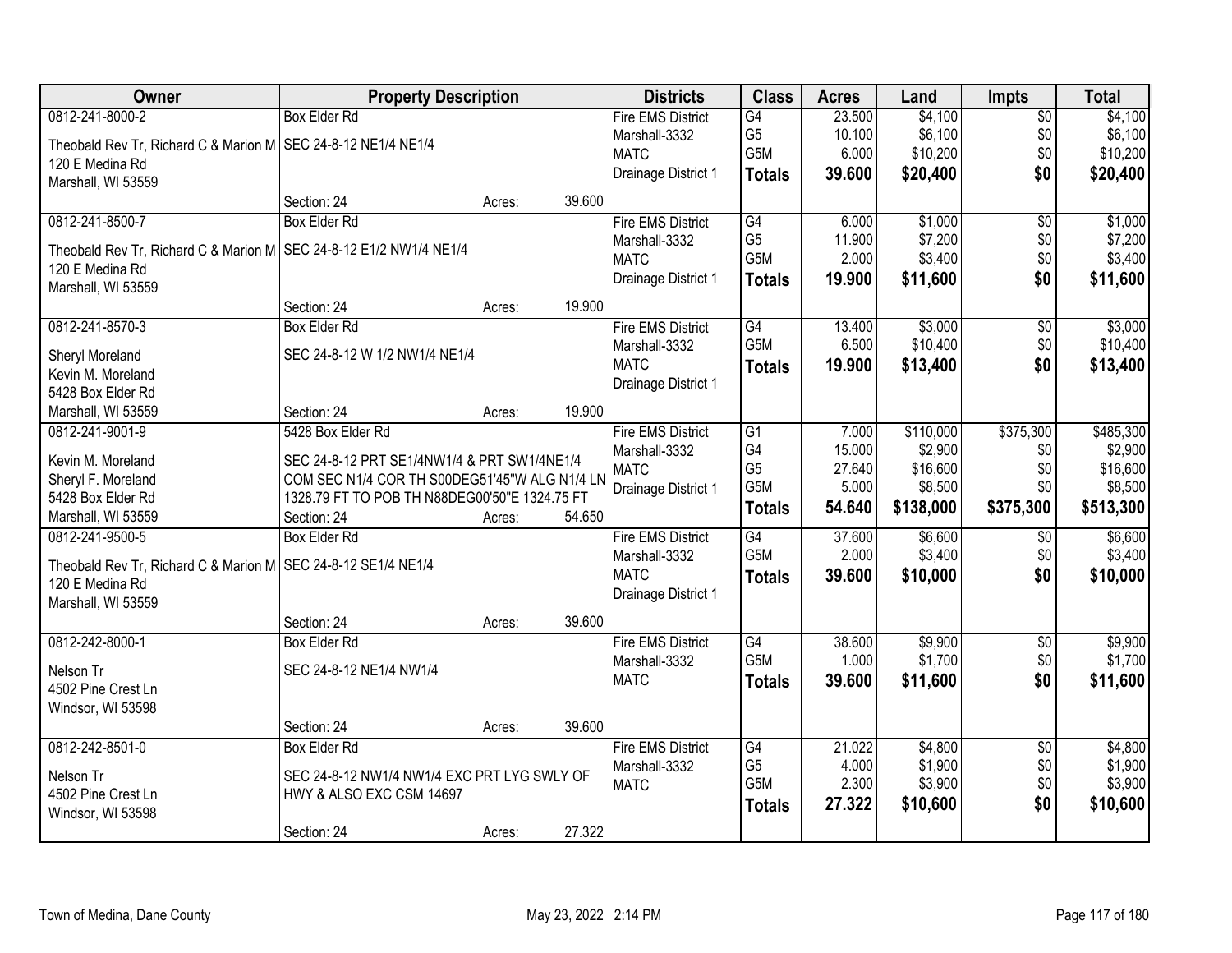| <b>Owner</b>          | <b>Property Description</b>                     | <b>Districts</b>             | <b>Class</b>          | <b>Acres</b>   | Land                | <b>Impts</b>     | <b>Total</b>         |
|-----------------------|-------------------------------------------------|------------------------------|-----------------------|----------------|---------------------|------------------|----------------------|
| 0812-242-8690-7       | 5503 Box Elder Rd                               | <b>Fire EMS District</b>     | $\overline{G1}$       | 3.000          | \$85,000            | \$105,300        | \$190,300            |
| Sue A. Zingshiem      | SEC 24-8-12 PRT NW1/4 NW1/4 LYG SWLY OF C/L     | Marshall-3332                | G4                    | 4.000          | \$1,000             | \$0              | \$1,000              |
| 5501 Box Elder Rd     | <b>HWY</b>                                      | <b>MATC</b>                  | G <sub>5</sub>        | 2.504          | \$7,800             | \$0              | \$7,800              |
| Marshall, WI 53559    |                                                 |                              | <b>Totals</b>         | 9.504          | \$93,800            | \$105,300        | \$199,100            |
|                       | 9.504<br>Section: 24<br>Acres:                  |                              |                       |                |                     |                  |                      |
| 0812-242-9001-8       |                                                 | <b>Fire EMS District</b>     | $\overline{G1}$       | 0.550          | \$8,200             | $\overline{50}$  | \$8,200              |
| Kevin M. Moreland     | SEC 24-8-12 PRT SW1/4NW1/4 COM SEC N1/4 COR     | Marshall-3332                | <b>Totals</b>         | 0.550          | \$8,200             | \$0              | \$8,200              |
| Sheryl F. Moreland    | TH S00DEG51'45"W ALG N-S 1/4 LN 1328.79 TH      | <b>MATC</b>                  |                       |                |                     |                  |                      |
| 5428 Box Elder Rd     | S88DEG00'10"W 1326.88 FT TH S00DEG34'50"W       |                              |                       |                |                     |                  |                      |
| Marshall, WI 53559    | 0.550<br>Section: 24<br>Acres:                  |                              |                       |                |                     |                  |                      |
| 0812-242-9040-1       | 5465 Box Elder Rd                               | <b>Fire EMS District</b>     | $\overline{G1}$       | 1.500          | \$73,800            | \$97,300         | \$171,100            |
|                       |                                                 | Marshall-3332                | G4                    | 18.000         | \$4,000             | \$0              | \$4,000              |
| Mark J. Albrecht      | SEC 24-8-12 PRT SW1/4NW1/4 DESCR AS BEG AT      | <b>MATC</b>                  | G <sub>5</sub>        | 4.850          | \$2,500             | \$0              | \$2,500              |
| 5465 Box Elder Rd     | W1/4 COR SD SEC 24 TH S89DEG29'48"E ALG S LN    |                              | G5M                   | 15.000         | \$25,500            | \$0              | \$25,500             |
| Marshall, WI 53559    | SW1/4NW1/4 SD SEC 24 1322.06 FT (REC AS         |                              | <b>Totals</b>         | 39.350         | \$105,800           | \$97,300         | \$203,100            |
|                       | 39.350<br>Section: 24<br>Acres:                 |                              |                       |                |                     |                  |                      |
| 0812-242-9480-9       | <b>Box Elder Rd</b>                             | <b>Fire EMS District</b>     | $\overline{G4}$       | 1.200          | \$200               | $\sqrt{6}$       | \$200                |
| David A. Gottschalk   | SEC 24-8-12 SW1/4NW1/4 EXC D173/126, R11593/64, | Marshall-3332                | <b>Totals</b>         | 1.200          | \$200               | \$0              | \$200                |
| Brenda J. Gottschalk  | R32416/62                                       | <b>MATC</b>                  |                       |                |                     |                  |                      |
| 5525 Box Elder Rd     |                                                 |                              |                       |                |                     |                  |                      |
| Marshall, WI 53559    | 1.200<br>Section: 24<br>Acres:                  |                              |                       |                |                     |                  |                      |
| 0812-242-9661-0       | 5434 Box Elder Rd                               | <b>Fire EMS District</b>     | $\overline{G1}$       | 2.000          | \$77,500            | \$212,100        | \$289,600            |
| Arturo R. Garza       | SEC 24-8-12 PRT SE1/4NW1/4 & PRT SW1/4NW1/4     | Marshall-3332                | G4                    | 13.550         | \$3,200             | \$0              | \$3,200              |
| Martha O. Garza       | DESCR AS COM AT N1/4 COR SEC 24 TH              | <b>MATC</b>                  | <b>Totals</b>         | 15.550         | \$80,700            | \$212,100        | \$292,800            |
| 5434 Box Elder Rd     | S00DEG51'45"W 1328.79 FT TH N88DEG00'50"E       |                              |                       |                |                     |                  |                      |
| Marshall, WI 53559    | 15.550<br>Section: 24<br>Acres:                 |                              |                       |                |                     |                  |                      |
| 0812-242-9690-5       | 5413 Box Elder Rd                               | <b>Fire EMS District</b>     | $\overline{G1}$       | 3.250          | \$86,900            | \$174,600        | \$261,500            |
|                       |                                                 | Marshall-3332                | <b>Totals</b>         | 3.250          | \$86,900            | \$174,600        | \$261,500            |
| George W. Lulling     | SEC 24-8-12 PRT SE1/4NW1/4 LYG SWLY OF BOX      | <b>MATC</b>                  |                       |                |                     |                  |                      |
| Mary L. Lulling       | <b>ELDER ROAD</b>                               |                              |                       |                |                     |                  |                      |
| 5413 Box Elder Rd     |                                                 |                              |                       |                |                     |                  |                      |
| Marshall, WI 53559    | 3.250<br>Section: 24<br>Acres:                  |                              |                       |                |                     |                  |                      |
| 0812-242-9800-1       | 5418 Box Elder Rd                               | <b>Fire EMS District</b>     | $\overline{G1}$<br>G4 | 2.000<br>4.700 | \$77,500<br>\$1,300 | \$124,800<br>\$0 | \$202,300<br>\$1,300 |
| Duane H. Stroschein   | SEC 24-8-12 PRT SE1/4 NW1/4 S 300 FT LYG E OF   | Marshall-3332<br><b>MATC</b> |                       |                |                     |                  |                      |
| Barbara S. Stroschein | BOX ELDER RD & PRT SW1/4 NE1/4 BEG SEC CTR      |                              | <b>Totals</b>         | 6.700          | \$78,800            | \$124,800        | \$203,600            |
| 5418 Box Elder Rd     | TH N 66 FT TH SE TO PT 66 FT E OF POB TH W TO   |                              |                       |                |                     |                  |                      |
| Marshall, WI 53559    | 6.700<br>Section: 24<br>Acres:                  |                              |                       |                |                     |                  |                      |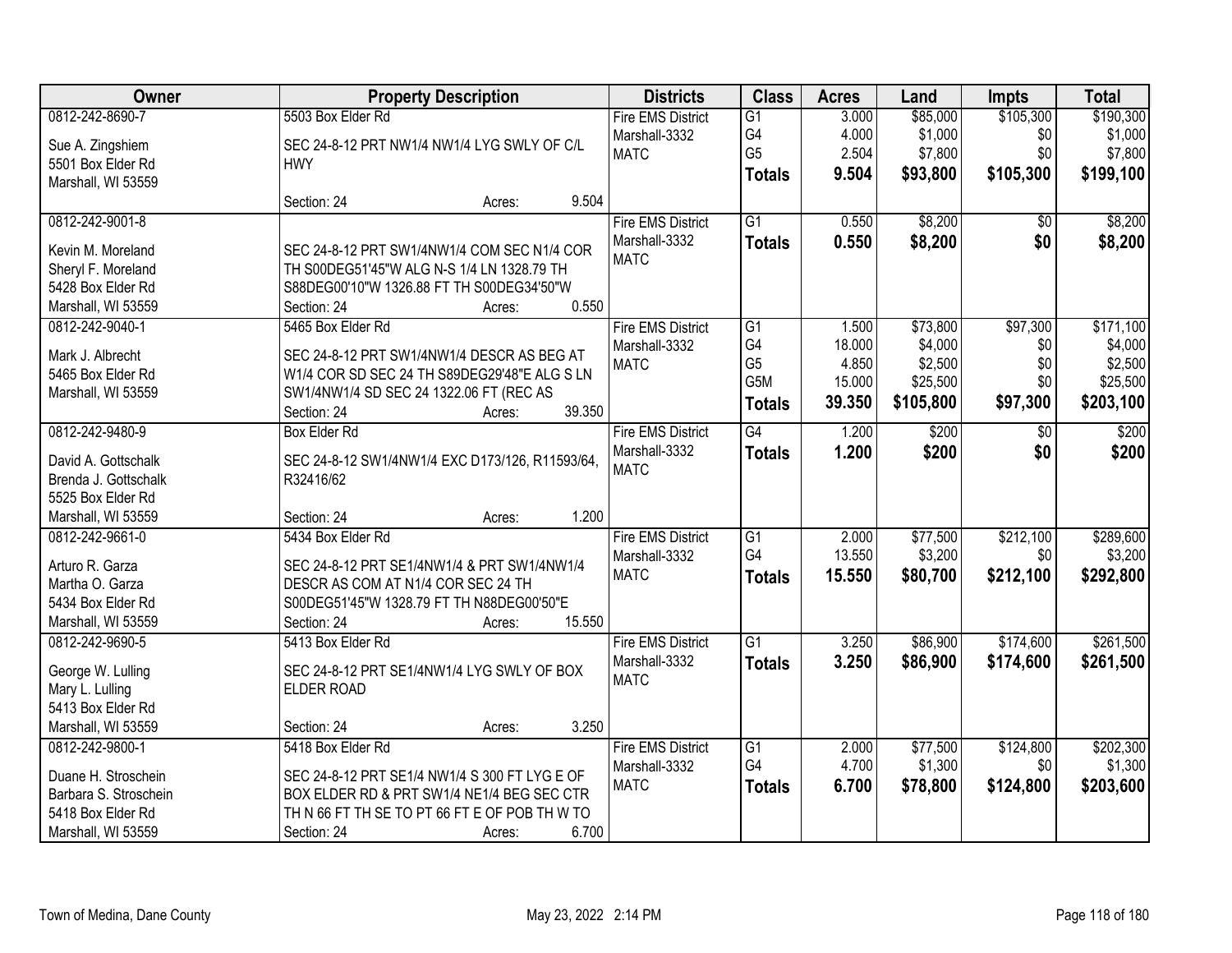| <b>Owner</b>                                                                         | <b>Property Description</b>                       |        |        | <b>Districts</b>             | <b>Class</b>    | <b>Acres</b> | Land            | <b>Impts</b>    | <b>Total</b>    |
|--------------------------------------------------------------------------------------|---------------------------------------------------|--------|--------|------------------------------|-----------------|--------------|-----------------|-----------------|-----------------|
| 0812-243-8000-0                                                                      | 5396 Box Elder Rd                                 |        |        | <b>Fire EMS District</b>     | $\overline{G1}$ | 5.353        | \$101,800       | \$7,400         | \$109,200       |
| Roland Hensler                                                                       | LOT 1 CSM 7200 CS36/277&279 R24134/9-8/19/93      |        |        | Marshall-3332                | <b>Totals</b>   | 5.353        | \$101,800       | \$7,400         | \$109,200       |
| Susan Hensler                                                                        | DESCR AS SEC 24-8-12 PRT NE1/4SW1/4 (233,180 SC   |        |        | <b>MATC</b>                  |                 |              |                 |                 |                 |
| 354 Fir Ln                                                                           | FT)                                               |        |        |                              |                 |              |                 |                 |                 |
| Marshall, WI 53559                                                                   | Section: 24                                       | Acres: | 5.353  |                              |                 |              |                 |                 |                 |
| 0812-243-8090-2                                                                      | 5401 Box Elder Rd                                 |        |        | <b>Fire EMS District</b>     | $\overline{G1}$ | 5.920        | \$104,600       | \$248,000       | \$352,600       |
|                                                                                      |                                                   |        |        | Marshall-3332                | <b>Totals</b>   | 5.920        | \$104,600       | \$248,000       | \$352,600       |
| Roy R. Zimmerman                                                                     | SEC 24-8-12 PRT NE1/4 SW1/4 N 500 FT OF SD 1/41/4 |        |        | <b>MATC</b>                  |                 |              |                 |                 |                 |
| Paula L. Zimmerman                                                                   | LYG W OF BOX ELDER RD C/L                         |        |        |                              |                 |              |                 |                 |                 |
| 5401 Box Elder Rd                                                                    |                                                   |        |        |                              |                 |              |                 |                 |                 |
| Marshall, WI 53559                                                                   | Section: 24                                       | Acres: | 5.500  |                              |                 |              |                 |                 |                 |
| 0812-243-8170-5                                                                      | <b>Box Elder Rd</b>                               |        |        | <b>Fire EMS District</b>     | X2              | 13.981       | \$0             | \$0             | \$0             |
| WI Dnr                                                                               | SEC 24-8-12 PRT NE1/4SW1/4 LYG W OF BOX ELDER     |        |        | Marshall-3332<br><b>MATC</b> | <b>Totals</b>   | 13.981       | \$0             | \$0             | \$0             |
| PO Box 7921                                                                          | RD EXC N 500 FT THF                               |        |        |                              |                 |              |                 |                 |                 |
| Madison, WI 53701-7921                                                               |                                                   |        |        |                              |                 |              |                 |                 |                 |
|                                                                                      | Section: 24                                       | Acres: | 0.000  |                              |                 |              |                 |                 |                 |
| 0812-243-8340-9                                                                      | 5366 Box Elder Rd                                 |        |        | <b>Fire EMS District</b>     | G1              | 2.000        | \$77,500        | \$213,300       | \$290,800       |
| Michael J. Hirschinger                                                               | SEC 24-8-12 PRT E1/2 SW1/4 LYG NE OF BOX ELDER    |        |        | Marshall-3332                | G <sub>6</sub>  | 15.600       | \$59,300        | \$0             | \$59,300        |
| Christine M. Welsch                                                                  | RD C/L EXC N 275 FT THF                           |        |        | <b>MATC</b>                  | <b>Totals</b>   | 17.600       | \$136,800       | \$213,300       | \$350,100       |
| 5366 Box Elder Rd                                                                    |                                                   |        |        | Drainage District 1          |                 |              |                 |                 |                 |
| Marshall, WI 53559                                                                   | Section: 24                                       | Acres: | 17.600 |                              |                 |              |                 |                 |                 |
| 0812-243-8500-5                                                                      | <b>Box Elder Rd</b>                               |        |        | <b>Fire EMS District</b>     | $\overline{G4}$ | 5.000        | \$1,000         | $\overline{50}$ | \$1,000         |
|                                                                                      |                                                   |        |        | Marshall-3332                | G5M             | 9.000        | \$15,300        | \$0             | \$15,300        |
| Roy R. Zimmerman                                                                     | SEC 24-8-12 PRT NW1/4 SW1/4 N 500 FT LYG W OF     |        |        | <b>MATC</b>                  | <b>Totals</b>   | 14.000       | \$16,300        | \$0             | \$16,300        |
| Paula L. Zimmerman                                                                   | <b>BOX ELDER RD</b>                               |        |        |                              |                 |              |                 |                 |                 |
| 5401 Box Elder Rd                                                                    |                                                   |        |        |                              |                 |              |                 |                 |                 |
| Marshall, WI 53559                                                                   | Section: 24                                       | Acres: | 14.000 |                              |                 |              |                 |                 |                 |
| 0812-243-8680-8                                                                      | <b>Box Elder Rd</b>                               |        |        | <b>Fire EMS District</b>     | $\overline{X2}$ | 25.390       | $\overline{50}$ | $\overline{50}$ | $\overline{50}$ |
| WI Dnr                                                                               | SEC 24-8-12 NW1/4 SW1/4 EXC N 500 FT THF          |        |        | Marshall-3332                | <b>Totals</b>   | 25.390       | \$0             | \$0             | \$0             |
| PO Box 7921                                                                          |                                                   |        |        | <b>MATC</b>                  |                 |              |                 |                 |                 |
| Madison, WI 53701-7921                                                               |                                                   |        |        |                              |                 |              |                 |                 |                 |
|                                                                                      | Section: 24                                       | Acres: | 0.000  |                              |                 |              |                 |                 |                 |
| 0812-243-9001-0                                                                      | <b>Tower Line Rd</b>                              |        |        | <b>Fire EMS District</b>     | $\overline{G6}$ | 3.167        | \$10,800        | $\overline{50}$ | \$10,800        |
|                                                                                      |                                                   |        |        | Marshall-3332                | <b>Totals</b>   | 3.167        | \$10,800        | \$0             | \$10,800        |
| Kuhl Jt Irrev Living Tr, Robert M & Alther   SEC 24-8-12 SW1/4 SW1/4 EXC DOC 5387627 |                                                   |        |        | <b>MATC</b>                  |                 |              |                 |                 |                 |
| C<br>5260 Tower Line Rd                                                              |                                                   |        |        | Drainage District 1          |                 |              |                 |                 |                 |
|                                                                                      | Section: 24                                       |        | 3.167  |                              |                 |              |                 |                 |                 |
| Marshall, WI 53559                                                                   |                                                   | Acres: |        |                              |                 |              |                 |                 |                 |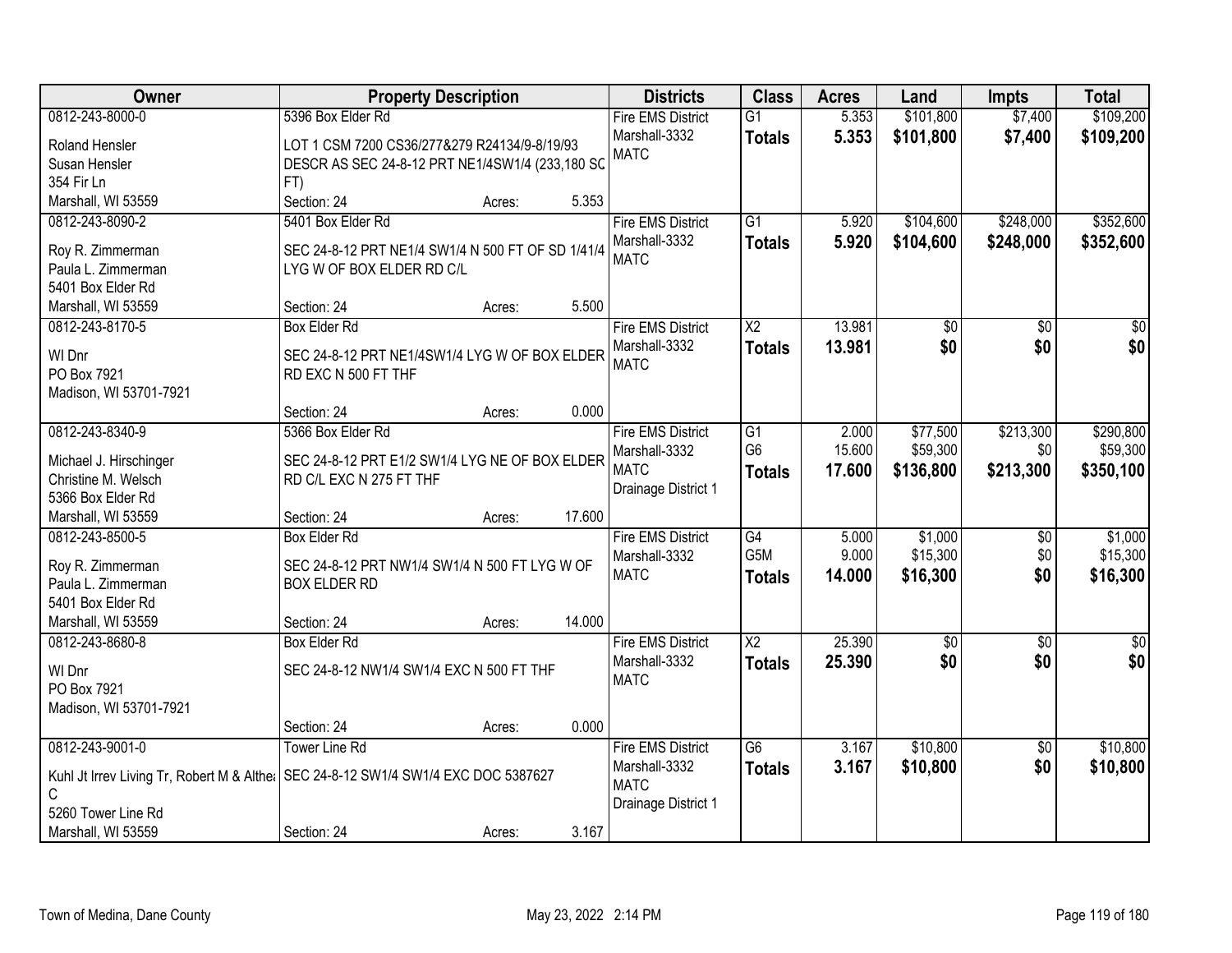| Owner                                                                | <b>Property Description</b>                      | <b>Districts</b>         | <b>Class</b>                        | <b>Acres</b> | Land            | <b>Impts</b>    | <b>Total</b> |
|----------------------------------------------------------------------|--------------------------------------------------|--------------------------|-------------------------------------|--------------|-----------------|-----------------|--------------|
| 0812-243-9100-0                                                      | <b>Tower Line Rd</b>                             | <b>Fire EMS District</b> | G4                                  | 37.097       | \$7,800         | $\overline{50}$ | \$7,800      |
| Kersten Farms, LLC                                                   | SEC 24-8-12 PRT SW1/4 SW1/4 & SEC 23-8-12 PRT    | Marshall-3332            | G <sub>5</sub>                      | 4.000        | \$3,600         | \$0             | \$3,600      |
| PO Box 15                                                            | SE1/4 SE1/4 & SEC 26-8-12 PRT NE1/4 NE1/4 DESC   | <b>MATC</b>              | G5M                                 | 3.333        | \$5,700         | \$0             | \$5,700      |
| Marshall, WI 53559                                                   | IN DOC 5387627 PCL B AS BEG NE COR NE1/4NE1/4    | Drainage District 1      | <b>Totals</b>                       | 44.430       | \$17,100        | \$0             | \$17,100     |
|                                                                      | Section: 24<br>44.430<br>Acres:                  |                          |                                     |              |                 |                 |              |
| 0812-243-9540-5                                                      | <b>Box Elder Rd</b>                              | <b>Fire EMS District</b> | $\overline{X4}$                     | 5.400        | $\overline{50}$ | $\overline{30}$ | \$0          |
| Medina, Town of                                                      | SEC 24-8-12 PRT SE1/4SW1/4 COM SEC S1/4 COR TH   | Marshall-3332            | <b>Totals</b>                       | 5.400        | \$0             | \$0             | \$0          |
| PO Box 37                                                            | N6DEGE 918.7 FT TO C/L BOX ELDER RD TH           | <b>MATC</b>              |                                     |              |                 |                 |              |
| Marshall, WI 53559                                                   | N59DEGW 129.1 FT & POB TH NWLY ALG C/L ON CRY    | Drainage District 1      |                                     |              |                 |                 |              |
|                                                                      | 5.400<br>Section: 24<br>Acres:                   |                          |                                     |              |                 |                 |              |
| 0812-243-9550-3                                                      | Berlin Rd                                        | <b>Fire EMS District</b> | X <sub>2</sub>                      | 31.889       | \$0             | \$0             | $\sqrt{50}$  |
| WI Dnr                                                               | SEC 24-8-12 SE1/4 SW1/4 R232/94 EXC R268/367 EXC | Marshall-3332            | <b>Totals</b>                       | 31.889       | \$0             | \$0             | \$0          |
| PO Box 7921                                                          | PCL R518/622                                     | <b>MATC</b>              |                                     |              |                 |                 |              |
| Madison, WI 53701-7921                                               |                                                  | Drainage District 1      |                                     |              |                 |                 |              |
|                                                                      | 0.000<br>Section: 24<br>Acres:                   |                          |                                     |              |                 |                 |              |
| 0812-244-8000-9                                                      | 5318 Haakenson Rd                                | <b>Fire EMS District</b> | $\overline{G4}$                     | 37.000       | \$6,500         | $\sqrt[6]{}$    | \$6,500      |
|                                                                      |                                                  | Marshall-3332            | G <sub>5</sub>                      | 0.700        | \$400           | \$0             | \$400        |
| Theobald Rev Tr, Richard C & Marion M   SEC 24-8-12 NE1/4 SE1/4      |                                                  | <b>MATC</b>              | G5M                                 | 1.500        | \$2,600         | \$0             | \$2,600      |
| 120 E Medina Rd<br>Marshall, WI 53559                                |                                                  | Drainage District 1      | G7                                  | 1.000        | \$8,000         | \$1,500         | \$9,500      |
|                                                                      | 40.200<br>Section: 24<br>Acres:                  |                          | <b>Totals</b>                       | 40.200       | \$17,500        | \$1,500         | \$19,000     |
| 0812-244-8500-4                                                      | 5318 Box Elder Rd                                | <b>Fire EMS District</b> | G4                                  | 16.000       | \$2,800         | $\overline{50}$ | \$2,800      |
|                                                                      |                                                  | Marshall-3332            | G <sub>5</sub>                      | 1.050        | \$700           | \$0             | \$700        |
| Theobald Rev Tr, Richard C & Marion M   SEC 24-8-12 E1/2 NW1/4 SE1/4 |                                                  | <b>MATC</b>              | G7                                  | 3.000        | \$65,000        | \$106,900       | \$171,900    |
| 120 E Medina Rd                                                      |                                                  | Drainage District 1      | <b>Totals</b>                       | 20.050       | \$68,500        | \$106,900       | \$175,400    |
| Marshall, WI 53559                                                   |                                                  |                          |                                     |              |                 |                 |              |
|                                                                      | 20.050<br>Section: 24<br>Acres:                  |                          |                                     |              |                 |                 |              |
| 0812-244-8570-0                                                      | <b>Box Elder Rd</b>                              | <b>Fire EMS District</b> | $\overline{G4}$<br>G <sub>5</sub> M | 6.500        | \$1,700         | $\overline{50}$ | \$1,700      |
| Duane H. Stroschein                                                  | SEC 24-8-12 W1/2 NW 1/4 SE1/4 EXC R492/9 & ALSO  | Marshall-3332            |                                     | 0.900        | \$1,600         | \$0             | \$1,600      |
| Barbara S. Stroschein                                                | INCL PRT NW1/4SE1/4 DESCR AS COM AT S1/4 COR     | <b>MATC</b>              | <b>Totals</b>                       | 7.400        | \$3,300         | \$0             | \$3,300      |
| 5418 Box Elder Rd                                                    | SEC 24 TH N00DEG51'45"E ALG W LN SE1/4 SD SEC    |                          |                                     |              |                 |                 |              |
| Marshall, WI 53559                                                   | 7.400<br>Section: 24<br>Acres:                   |                          |                                     |              |                 |                 |              |
| 0812-244-8690-5                                                      | 5320 Box Elder Rd                                | <b>Fire EMS District</b> | G1                                  | 2.220        | \$79,200        | \$393,800       | \$473,000    |
| Thomas R. Schneider                                                  | LOT 1 CSM 8088 CS43/139&140 R31944/39&40-2/5/96  | Marshall-3332            | G <sub>6</sub>                      | 15.063       | \$57,200        | \$0             | \$57,200     |
| Melanie A. Schneider                                                 | DESCR AS SEC 24-8-12 PRT NW1/4SE1/4 & PRT        | <b>MATC</b>              | <b>Totals</b>                       | 17.283       | \$136,400       | \$393,800       | \$530,200    |
| 5320 Box Elder Rd                                                    | SW1/4SE1/4 (17.283 ACRES INCL R/W OF BOX ELDER   | Drainage District 1      |                                     |              |                 |                 |              |
| Marshall, WI 53559                                                   | 17.283<br>Section: 24<br>Acres:                  |                          |                                     |              |                 |                 |              |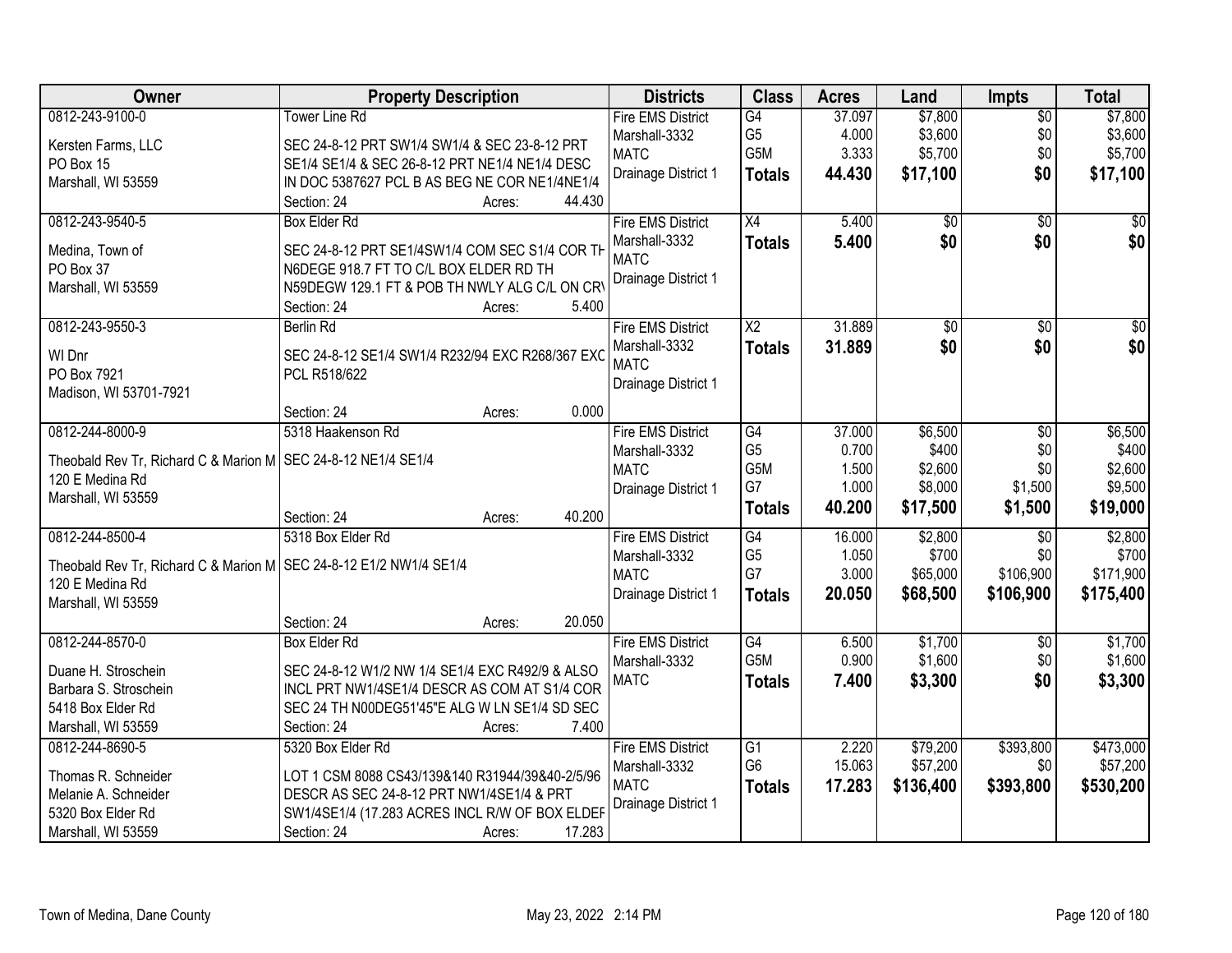| <b>Owner</b>                 | <b>Property Description</b>                      | <b>Districts</b>             | <b>Class</b>    | <b>Acres</b> | Land     | Impts           | <b>Total</b> |
|------------------------------|--------------------------------------------------|------------------------------|-----------------|--------------|----------|-----------------|--------------|
| 0812-244-9000-7              | 5288 Box Elder Rd                                | <b>Fire EMS District</b>     | G1              | 2.000        | \$77,500 | \$389,900       | \$467,400    |
| Jesse D. James               | SEC 24-8-12 PRT SW1/4SE1/4 EXC PRT LYG SLY OF    | Marshall-3332                | G4              | 6.000        | \$1,000  | \$0             | \$1,000      |
| Sheila K. James              | HWY & EXC 33 FT R/W C/L DESC AS BEG ON N LN      | <b>MATC</b>                  | G <sub>5</sub>  | 7.000        | \$4,000  | \$0             | \$4,000      |
| 5288 Box Elder Rd            | SW1/4 SE1/4 1821.5 FT W OF NE COR SE1/4 SE1/4 TH | Drainage District 1          | G5M             | 3.000        | \$5,100  | \$0             | \$5,100      |
| Marshall, WI 53559           | 17.500<br>Section: 24<br>Acres:                  |                              | <b>Totals</b>   | 18.000       | \$87,600 | \$389,900       | \$477,500    |
| 0812-244-9040-9              | <b>Box Elder Rd</b>                              | <b>Fire EMS District</b>     | X4              | 0.000        | \$0      | \$0             | \$0          |
|                              | SEC 24-8-12 PRT SW1/4SE1/4 33 FT STRIP LYG NW    | Marshall-3332                | <b>Totals</b>   | 0.000        | \$0      | \$0             | \$0          |
| Medina, Town of<br>PO Box 37 | OF FOL-DESCR COM N LN SD 1/41/4 AT PT 1865.78    | <b>MATC</b>                  |                 |              |          |                 |              |
| Marshall, WI 53559           | FTW OF NE COR S1/2 SE1/4 TH S54DEGW 394.75 FT    |                              |                 |              |          |                 |              |
|                              | 0.000<br>Section: 24<br>Acres:                   |                              |                 |              |          |                 |              |
| 0812-244-9045-4              | <b>Box Elder Rd</b>                              | <b>Fire EMS District</b>     | $\overline{G5}$ | 0.500        | \$300    | $\overline{50}$ | \$300        |
|                              |                                                  | Marshall-3332                | <b>Totals</b>   | 0.500        | \$300    | \$0             | \$300        |
| Richard C. Theobald          | SEC 24-8-12 PRT SW1/4 SE1/4 A 33 FT R/W C/L COM  | <b>MATC</b>                  |                 |              |          |                 |              |
| Marion Theobald              | ON N LN 1821.5 FT W OF NE COR SE1/4 SE1/4 TH     |                              |                 |              |          |                 |              |
| 120 E Medina Rd              | S64DEGW 252 FT S54DEGW 470 FT TO HWY             |                              |                 |              |          |                 |              |
| Marshall, WI 53559           | 0.500<br>Section: 24<br>Acres:                   |                              |                 |              |          |                 |              |
| 0812-244-9170-2              | <b>Box Elder Rd</b>                              | <b>Fire EMS District</b>     | G5              | 16.000       | \$9,600  | \$0             | \$9,600      |
| David L. James               | SEC 24-8-12 SW1/4 SE1/4 SWLY OF HWY              | Marshall-3332<br><b>MATC</b> | <b>Totals</b>   | 16.000       | \$9,600  | \$0             | \$9,600      |
| Denise M. James              |                                                  | Drainage District 1          |                 |              |          |                 |              |
| 5226 Box Elder Rd            |                                                  |                              |                 |              |          |                 |              |
| Marshall, WI 53559           | 16.000<br>Section: 24<br>Acres:                  |                              |                 |              |          |                 |              |
| 0812-244-9500-2              | <b>Box Elder Rd</b>                              | <b>Fire EMS District</b>     | $\overline{G4}$ | 18.700       | \$4,800  | $\overline{50}$ | \$4,800      |
| <b>Battist Farms Inc</b>     | SEC 24-8-12 PRT SE1/4SE1/4 BEG SEC SE COR TH W   | Marshall-3332                | G <sub>5</sub>  | 0.200        | \$100    | \$0             | \$100        |
| W9334 County Highway B       | 617.48 FT TH N1DEG13'E 1327 FT TO N LN SD 1/41/4 | <b>MATC</b>                  | <b>Totals</b>   | 18,900       | \$4,900  | \$0             | \$4,900      |
| Waterloo, WI 53594           | TH N86DEG51'E 617.48 FT TH S1DEG13'W 1327.6 FT   | Drainage District 1          |                 |              |          |                 |              |
|                              | Section: 24<br>18.900<br>Acres:                  |                              |                 |              |          |                 |              |
| 0812-244-9560-0              | Box Elder Rd                                     | <b>Fire EMS District</b>     | G4              | 1.000        | \$200    | $\overline{60}$ | \$200        |
| Jesse D. James               | SEC 24-8-12 PRT SE1/4SE1/4 EXC R830/330          | Marshall-3332                | G <sub>5</sub>  | 9.400        | \$5,700  | \$0             | \$5,700      |
| Sheila K. James              |                                                  | <b>MATC</b>                  | G5M             | 11.000       | \$18,700 | \$0             | \$18,700     |
| 5288 Box Elder Rd            |                                                  | Drainage District 1          | <b>Totals</b>   | 21.400       | \$24,600 | \$0             | \$24,600     |
| Marshall, WI 53559           | 21.400<br>Section: 24<br>Acres:                  |                              |                 |              |          |                 |              |
| 0812-251-8000-0              | 9591 Veith Rd                                    | <b>Fire EMS District</b>     | G4              | 18.300       | \$4,700  | $\overline{30}$ | \$4,700      |
|                              |                                                  | Marshall-3332                | G <sub>5</sub>  | 0.500        | \$100    | \$0             | \$100        |
| <b>Battist Farms Inc</b>     | SEC 25-8-12 PRT NE1/4NE1/4 BEG SEC NE COR TH     | <b>MATC</b>                  | <b>Totals</b>   | 18.800       | \$4,800  | \$0             | \$4,800      |
| W9334 County Highway B       | S1DEG13'W 1323.3 FT TO C/L VEITH RD TH           |                              |                 |              |          |                 |              |
| Waterloo, WI 53594           | S87DEG48'W 616.8 FT TH N1DEG13'E TO SEC N LN     |                              |                 |              |          |                 |              |
|                              | 18.800<br>Section: 25<br>Acres:                  |                              |                 |              |          |                 |              |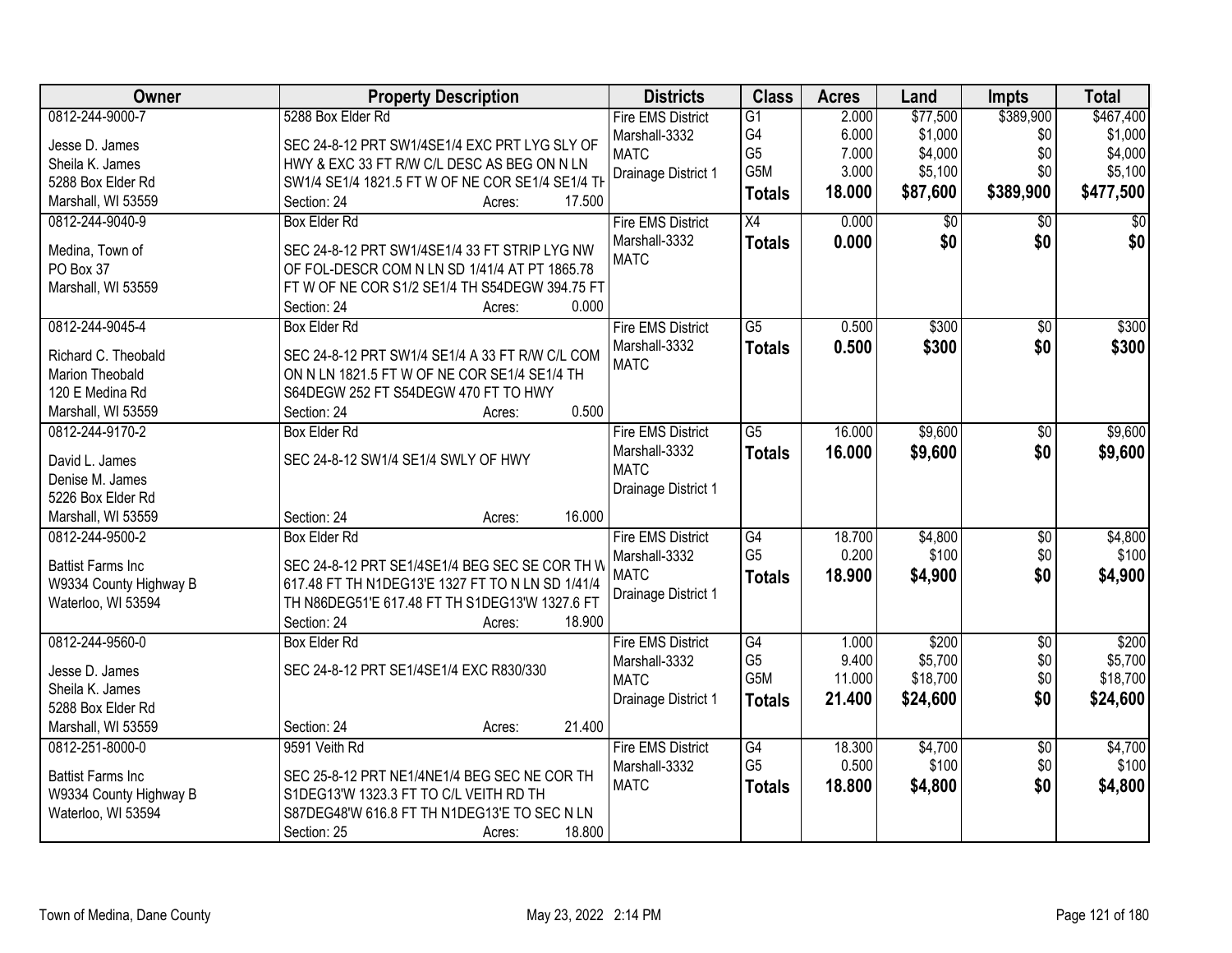| Owner                                     |                                                | <b>Property Description</b> |        |                          | <b>Class</b>     | <b>Acres</b> | Land     | <b>Impts</b>    | <b>Total</b> |
|-------------------------------------------|------------------------------------------------|-----------------------------|--------|--------------------------|------------------|--------------|----------|-----------------|--------------|
| 0812-251-8061-0                           | 5226 Box Elder Rd                              |                             |        | <b>Fire EMS District</b> | G4               | 1.900        | \$500    | $\overline{50}$ | \$500        |
| Jesse D. James                            | SEC 25-8-12 PRT NE1/4NE1/4 LYG ELY OF HWY EXC  |                             |        | Marshall-3332            | G5M              | 2.387        | \$4,100  | \$0             | \$4,100      |
| Sheila K. James                           | D830/330 & CSM 1496 & ALSO EXC CSM 10794       |                             |        | <b>MATC</b>              | <b>Totals</b>    | 4.287        | \$4,600  | \$0             | \$4,600      |
| 5288 Box Elder Rd                         |                                                |                             |        |                          |                  |              |          |                 |              |
| Marshall, WI 53559                        | Section: 25                                    | Acres:                      | 0.000  |                          |                  |              |          |                 |              |
| 0812-251-8085-9                           | 5258 Box Elder Rd                              |                             |        | <b>Fire EMS District</b> | $\overline{G1}$  | 1.010        | \$70,100 | \$188,100       | \$258,200    |
| Ashley Jackson                            | LOT 1 CSM 1496 CS6/203-8/6/74 DESCR AS SEC     |                             |        | Marshall-3332            | <b>Totals</b>    | 1.010        | \$70,100 | \$188,100       | \$258,200    |
| 5258 Box Elder Rd                         | 25-8-12 PRT NE1/4NE1/4                         |                             |        | <b>MATC</b>              |                  |              |          |                 |              |
| Marshall, WI 53559                        |                                                |                             |        |                          |                  |              |          |                 |              |
|                                           | Section: 25                                    | Acres:                      | 1.010  |                          |                  |              |          |                 |              |
| 0812-251-8130-3                           | <b>Box Elder Rd</b>                            |                             |        | <b>Fire EMS District</b> | G4               | 3.500        | \$900    | $\overline{50}$ | \$900        |
|                                           | SEC 25-8-12 NE1/4 NE1/4 WLY OF HWY             |                             |        | Marshall-3332            | G <sub>5</sub>   | 0.500        | \$100    | \$0             | \$100        |
| James H. Stuntebeck<br>Jill M. Stuntebeck |                                                |                             |        | <b>MATC</b>              | G <sub>5</sub> M | 3.400        | \$5,800  | \$0             | \$5,800      |
| 5183 Box Elder Rd                         |                                                |                             |        |                          | <b>Totals</b>    | 7.400        | \$6,800  | \$0             | \$6,800      |
| Marshall, WI 53559                        | Section: 25                                    | Acres:                      | 7.400  |                          |                  |              |          |                 |              |
| 0812-251-8300-0                           | 5226 Box Elder Rd                              |                             |        | <b>Fire EMS District</b> | $\overline{G1}$  | 2.000        | \$77,500 | \$265,700       | \$343,200    |
|                                           |                                                |                             |        | Marshall-3332            | G4               | 3.770        | \$1,000  | \$0             | \$1,000      |
| Denise James                              | LOT 1 CSM 10794 CS64/182&184-6/26/2003 DESCR   |                             |        | <b>MATC</b>              | <b>Totals</b>    | 5.770        | \$78,500 | \$265,700       | \$344,200    |
| David James                               | AS SEC 25-8-12 PRT NE1/4NE1/4 (5.77 ACRES EXCL |                             |        |                          |                  |              |          |                 |              |
| 5226 Box Elder Rd                         | $R/W$ )                                        |                             |        |                          |                  |              |          |                 |              |
| Marshall, WI 53559                        | Section: 25                                    | Acres:                      | 5.770  |                          |                  |              |          |                 |              |
| 0812-251-8500-5                           | <b>Box Elder Rd</b>                            |                             |        | <b>Fire EMS District</b> | G4               | 37.000       | \$7,000  | \$0             | \$7,000      |
| James H. Stuntebeck                       | SEC 25-8-12 NW1/4 NE1/4                        |                             |        | Marshall-3332            | G <sub>5</sub> M | 3.000        | \$5,100  | \$0             | \$5,100      |
| Jill M. Stuntebeck                        |                                                |                             |        | <b>MATC</b>              | <b>Totals</b>    | 40.000       | \$12,100 | \$0             | \$12,100     |
| 5183 Box Elder Rd                         |                                                |                             |        | Drainage District 1      |                  |              |          |                 |              |
| Marshall, WI 53559                        | Section: 25                                    | Acres:                      | 40.000 |                          |                  |              |          |                 |              |
| 0812-251-9000-8                           | 5183 Box Elder Rd                              |                             |        | <b>Fire EMS District</b> | $\overline{G4}$  | 35.970       | \$8,200  | $\overline{60}$ | \$8,200      |
| James H. Stuntebeck                       | SEC 25-8-12 SW1/4 NE1/4 EXC CSM 5315 ALSO      |                             |        | Marshall-3332            | G <sub>5</sub>   | 0.500        | \$100    | \$0             | \$100        |
| Jill M. Stuntebeck                        | <b>INGRESS EGRESS ESMT</b>                     |                             |        | <b>MATC</b>              | G7               | 3.000        | \$65,000 | \$142,300       | \$207,300    |
| 5183 Box Elder Rd                         |                                                |                             |        |                          | <b>Totals</b>    | 39.470       | \$73,300 | \$142,300       | \$215,600    |
| Marshall, WI 53559                        | Section: 25                                    | Acres:                      | 39.470 |                          |                  |              |          |                 |              |
| 0812-251-9450-4                           | 5185 Box Elder Rd                              |                             |        | <b>Fire EMS District</b> | $\overline{G1}$  | 0.600        | \$28,800 | \$90,200        | \$119,000    |
|                                           |                                                |                             |        | Marshall-3332            | <b>Totals</b>    | 0.600        | \$28,800 | \$90,200        | \$119,000    |
| James H. Stuntebeck                       | LOT 1 CSM 5315 CS24/140&141-7/31/87 DESCR AS   |                             |        | <b>MATC</b>              |                  |              |          |                 |              |
| Jill M. Stuntebeck                        | SEC 25-8-12 PRT SW1/4NE1/4 CONT 27,725 SQ FT   |                             |        |                          |                  |              |          |                 |              |
| 5183 Box Elder Rd                         | SUBJ TO RD R/W ALG ELY PRT JT DRIVE & WATER    |                             | 0.600  |                          |                  |              |          |                 |              |
| Marshall, WI 53559                        | Section: 25                                    | Acres:                      |        |                          |                  |              |          |                 |              |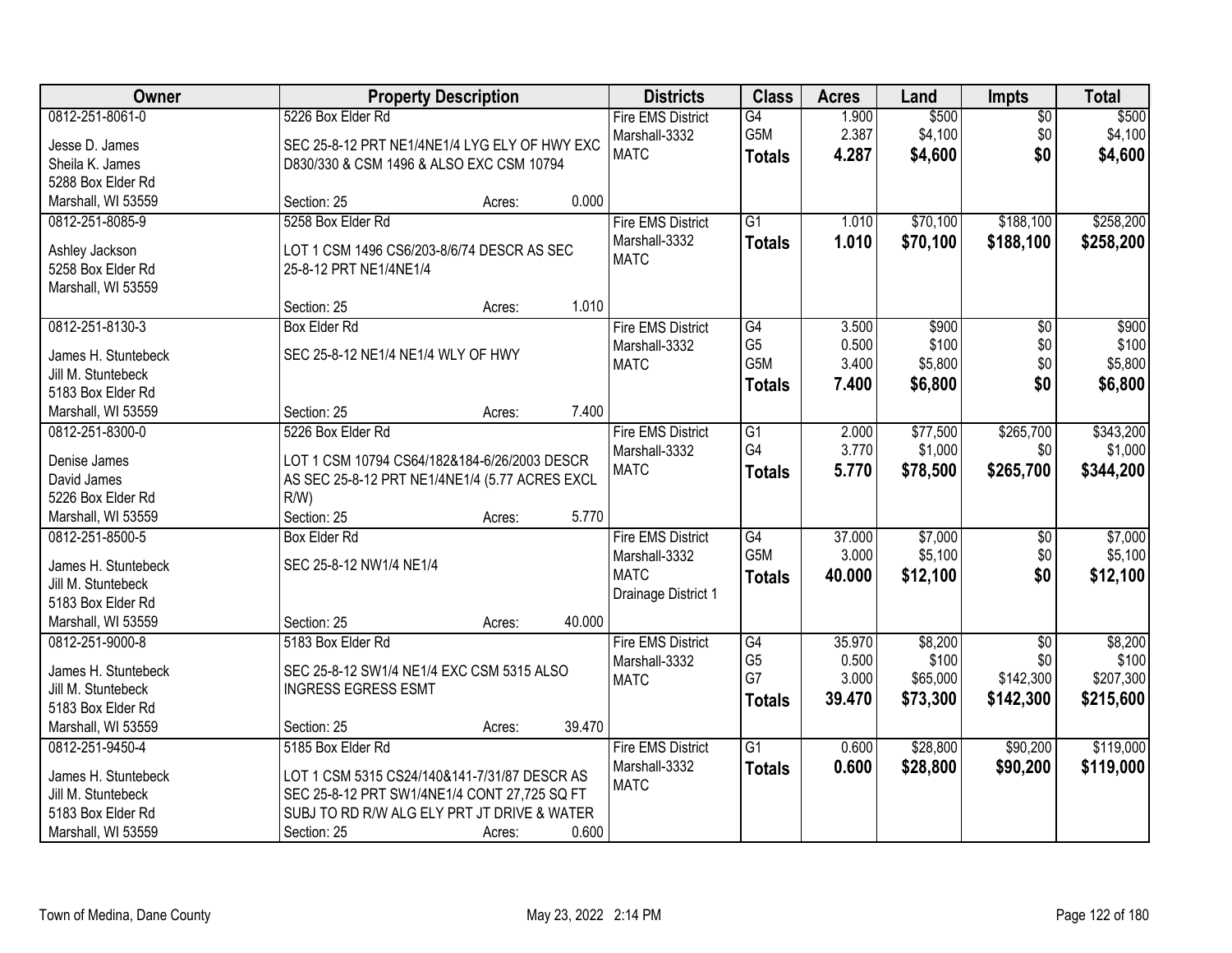| 0812-251-9505-0<br>\$358,700<br>15 Veith Rd<br><b>Fire EMS District</b><br>$\overline{G1}$<br>4.270<br>\$94,500<br>Marshall-3332<br>4.270<br>\$94,500<br>\$358,700<br><b>Totals</b> | \$453,200<br>\$453,200 |
|-------------------------------------------------------------------------------------------------------------------------------------------------------------------------------------|------------------------|
|                                                                                                                                                                                     |                        |
| Stuntebeck Family Tr, John & Kathleen<br>LOT 1 CSM 9891 CS57/224&226-11/29/2000 DESCR                                                                                               |                        |
| <b>MATC</b><br>15 Veith Rd<br>AS SEC 25-8-12 PRT SE1/4NE1/4 (4.27 ACRES INCL                                                                                                        |                        |
| Marshall, WI 53559<br>$R/W$ )                                                                                                                                                       |                        |
| 4.270<br>Section: 25<br>Acres:                                                                                                                                                      |                        |
| 33 Veith Rd<br><b>Fire EMS District</b><br>\$6,400<br>0812-251-9551-0<br>G4<br>24.000<br>$\overline{30}$                                                                            | \$6,400                |
| G <sub>5</sub><br>\$3,800<br>6.330<br>\$0<br>Marshall-3332<br>SEC 25-8-12 SE1/4 NE1/4 EXC CSM 9891 & EXC CSM<br>Stuntebeck Family Tr, John & Kathleen                               | \$3,800                |
| G5M<br>\$3,400<br>2.000<br>\$0<br><b>MATC</b><br>15 Veith Rd<br>12727                                                                                                               | \$3,400                |
| G7<br>\$8,000<br>1.000<br>\$38,500<br>Marshall, WI 53559                                                                                                                            | \$46,500               |
| 33.330<br>\$21,600<br>\$38,500<br><b>Totals</b><br>0.000<br>Section: 25<br>Acres:                                                                                                   | \$60,100               |
| 0812-251-9575-0<br>$\overline{G1}$<br>\$81,300<br>\$149,900<br>33 Veith Rd<br><b>Fire EMS District</b><br>2.501                                                                     | \$231,200              |
| Marshall-3332<br>2.501<br>\$81,300<br>\$149,900<br><b>Totals</b><br>Lance M. Stuntebeck<br>LOT 1 CSM 12727 CS80/197&199-7/21/2009 DESCR                                             | \$231,200              |
| <b>MATC</b><br>AS SEC 25-8-12 PRT SE1/4NE1/4 (2.501 ACRES)<br>Jessica J. Stuntebeck                                                                                                 |                        |
| 33 Veith Rd                                                                                                                                                                         |                        |
| 2.501<br>Marshall, WI 53559<br>Section: 25<br>Acres:                                                                                                                                |                        |
| <b>Box Elder Rd</b><br><b>Fire EMS District</b><br>\$4,200<br>0812-252-8000-9<br>G4<br>23.000<br>\$0                                                                                | \$4,200                |
| G <sub>5</sub><br>8.600<br>\$5,200<br>\$0<br>Marshall-3332<br>SEC 25-8-12 NE1/4 NW1/4<br>James H. Stuntebeck                                                                        | \$5,200                |
| G5M<br>\$13,600<br>\$0<br><b>MATC</b><br>8.000<br>Jill M. Stuntebeck                                                                                                                | \$13,600               |
| \$0<br>Drainage District 1<br>39.600<br>\$23,000<br><b>Totals</b><br>5183 Box Elder Rd                                                                                              | \$23,000               |
| 39.600<br>Marshall, WI 53559<br>Section: 25<br>Acres:                                                                                                                               |                        |
| G5<br>0812-252-8500-4<br><b>Box Elder Rd</b><br><b>Fire EMS District</b><br>9.000<br>\$5,400<br>\$0                                                                                 | \$5,400                |
| G <sub>6</sub><br>\$36,700<br>\$0<br>10.800<br>Marshall-3332                                                                                                                        | \$36,700               |
| SEC 25-8-12 E1/2 NW1/4 NW1/4<br>James H. Stuntebeck<br><b>MATC</b><br>19.800<br>\$42,100<br>\$0<br><b>Totals</b><br>Jill M. Stuntebeck                                              | \$42,100               |
| Drainage District 1<br>5183 Box Elder Rd                                                                                                                                            |                        |
| 19.800<br>Marshall, WI 53559<br>Section: 25<br>Acres:                                                                                                                               |                        |
| <b>Fire EMS District</b><br>G4<br>\$3,300<br>0812-252-8570-0<br>17.000<br><b>Tower Line Rd</b><br>\$0                                                                               | \$3,300                |
| G5M<br>2.800<br>\$4,800<br>\$0<br>Marshall-3332                                                                                                                                     | \$4,800                |
| SEC 25-8-12 W1/2 NW1/4 NW1/4<br>Kersten Farms, LLC<br><b>MATC</b><br>19.800<br>\$8,100<br>\$0<br><b>Totals</b>                                                                      | \$8,100                |
| PO Box 15<br>Drainage District 1<br>Marshall, WI 53559                                                                                                                              |                        |
| 19.800<br>Section: 25<br>Acres:                                                                                                                                                     |                        |
| 0812-252-9000-7<br>$\overline{G4}$<br>37.000<br>\$8,300<br><b>Box Elder Rd</b><br><b>Fire EMS District</b><br>$\overline{50}$                                                       | \$8,300                |
| G <sub>5</sub><br>2.600<br>\$1,600<br>\$0<br>Marshall-3332                                                                                                                          | \$1,600                |
| SEC 25-8-12 SW1/4NW1/4<br>Brenda R. Maier<br>\$0<br><b>MATC</b><br>39.600<br>\$9,900<br><b>Totals</b>                                                                               | \$9,900                |
| 405 S Ludington St<br>Columbus, WI 53925                                                                                                                                            |                        |
| 39.600<br>Section: 25<br>Acres:                                                                                                                                                     |                        |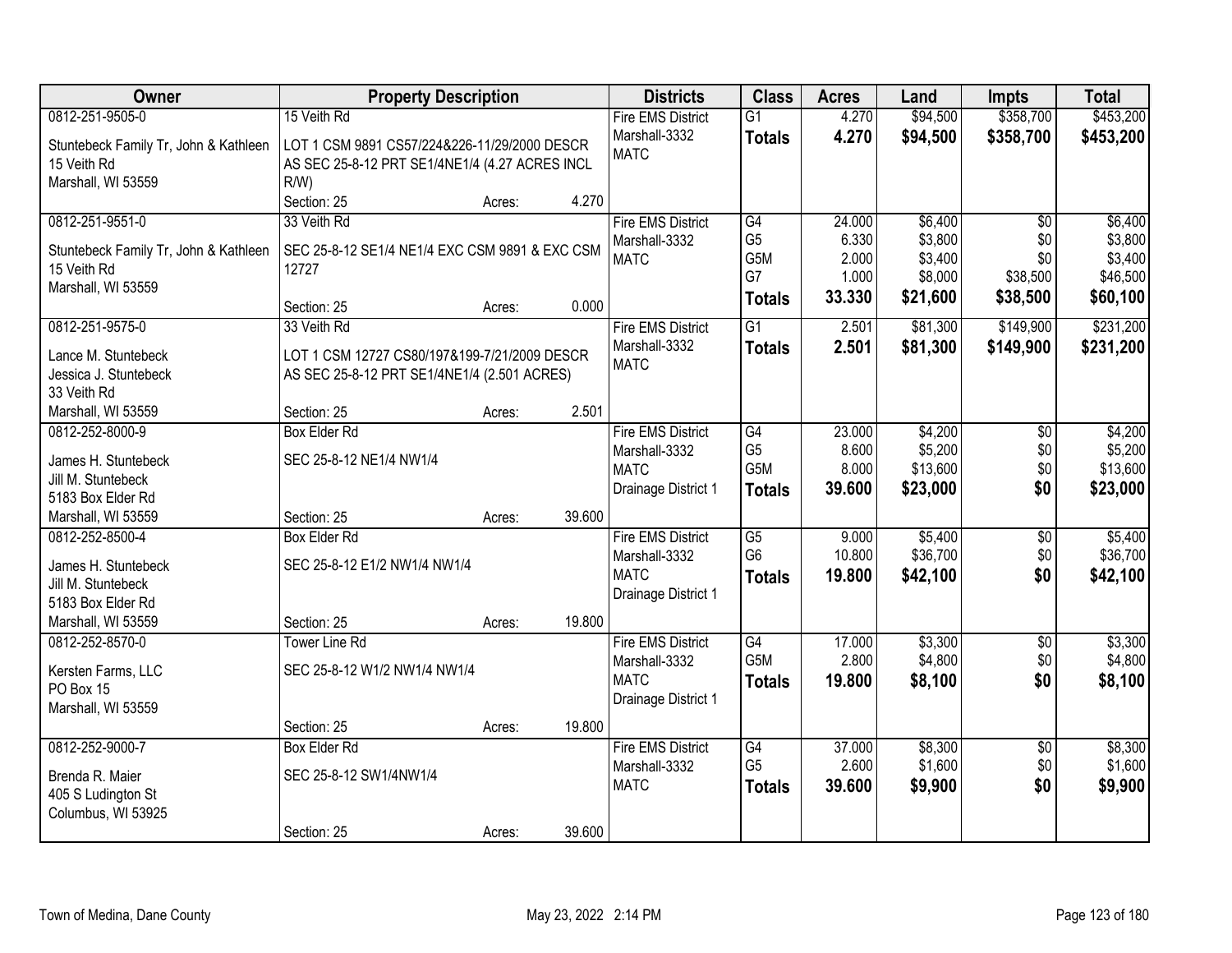| Owner                                                                | <b>Property Description</b>               |        |        | <b>Districts</b>             | <b>Class</b>         | <b>Acres</b>    | Land               | <b>Impts</b>           | <b>Total</b>       |
|----------------------------------------------------------------------|-------------------------------------------|--------|--------|------------------------------|----------------------|-----------------|--------------------|------------------------|--------------------|
| 0812-252-9500-2                                                      | <b>Box Elder Rd</b>                       |        |        | <b>Fire EMS District</b>     | $\overline{G4}$      | 13.800          | \$2,900            | $\overline{50}$        | \$2,900            |
| James H. Stuntebeck                                                  | SEC 25-8-12 N1/2 SE1/4 NW1/4              |        |        | Marshall-3332                | G5M                  | 6.000           | \$10,200           | \$0                    | \$10,200           |
| Jill M. Stuntebeck                                                   |                                           |        |        | <b>MATC</b>                  | <b>Totals</b>        | 19.800          | \$13,100           | \$0                    | \$13,100           |
| 5183 Box Elder Rd                                                    |                                           |        |        | Drainage District 1          |                      |                 |                    |                        |                    |
| Marshall, WI 53559                                                   | Section: 25                               | Acres: | 19.800 |                              |                      |                 |                    |                        |                    |
| 0812-252-9690-3                                                      | <b>Box Elder Rd</b>                       |        |        | <b>Fire EMS District</b>     | $\overline{G4}$      | 19.800          | \$4,200            | \$0                    | \$4,200            |
|                                                                      |                                           |        |        | Marshall-3332                | <b>Totals</b>        | 19.800          | \$4,200            | \$0                    | \$4,200            |
| Brenda R. Maier                                                      | SEC 25-8-12 S1/2 SE1/4NW1/4               |        |        | <b>MATC</b>                  |                      |                 |                    |                        |                    |
| 405 S Ludington St<br>Columbus, WI 53925                             |                                           |        |        | Drainage District 1          |                      |                 |                    |                        |                    |
|                                                                      | Section: 25                               | Acres: | 19.800 |                              |                      |                 |                    |                        |                    |
| 0812-253-8001-0                                                      | 5117 Box Elder Rd                         |        |        | <b>Fire EMS District</b>     | $\overline{G4}$      | 16.198          | \$3,600            | $\overline{50}$        | \$3,600            |
|                                                                      |                                           |        |        | Marshall-3332                | G7                   | 3.000           | \$65,000           | \$139,800              | \$204,800          |
| Brenda R. Maier                                                      | SEC 25-8-12 NE1/4SW1/4 EXC S 20 ACRES THF |        |        | <b>MATC</b>                  | <b>Totals</b>        | 19.198          | \$68,600           | \$139,800              | \$208,400          |
| 405 S Ludington St                                                   |                                           |        |        | Drainage District 1          |                      |                 |                    |                        |                    |
| Columbus, WI 53925                                                   |                                           |        |        |                              |                      |                 |                    |                        |                    |
|                                                                      | Section: 25                               | Acres: | 19.198 |                              |                      |                 |                    |                        |                    |
| 0812-253-8200-0                                                      | <b>Box Elder Rd</b>                       |        |        | <b>Fire EMS District</b>     | $\overline{G4}$      | 20.017          | \$3,900            | \$0                    | \$3,900            |
| <b>Wilkes LLC</b>                                                    | SEC 25-8-12 PRT NE1/4SW1/4 S 20 ACRES THF |        |        | Marshall-3332                | <b>Totals</b>        | 20.017          | \$3,900            | \$0                    | \$3,900            |
| N7836 Newville Rd                                                    |                                           |        |        | <b>MATC</b>                  |                      |                 |                    |                        |                    |
| Waterloo, WI 53594                                                   |                                           |        |        | Drainage District 1          |                      |                 |                    |                        |                    |
|                                                                      | Section: 25                               | Acres: | 20.017 |                              |                      |                 |                    |                        |                    |
| 0812-253-8500-3                                                      | <b>Box Elder Rd</b>                       |        |        | <b>Fire EMS District</b>     | $\overline{G4}$      | 7.300           | \$1,600            | \$0                    | \$1,600            |
| Brenda R. Maier                                                      | SEC 25-8-12 NW1/4SW1/4                    |        |        | Marshall-3332                | G <sub>5</sub>       | 32.000          | \$12,900           | \$0                    | \$12,900           |
| 405 S Ludington St                                                   |                                           |        |        | <b>MATC</b>                  | <b>Totals</b>        | 39.300          | \$14,500           | \$0                    | \$14,500           |
| Columbus, WI 53925                                                   |                                           |        |        | Drainage District 1          |                      |                 |                    |                        |                    |
|                                                                      | Section: 25                               | Acres: | 39.300 |                              |                      |                 |                    |                        |                    |
| 0812-253-9000-6                                                      | E Medina Rd                               |        |        | <b>Fire EMS District</b>     | $\overline{G4}$      | 5.200           | \$1,000            | $\overline{50}$        | \$1,000            |
|                                                                      |                                           |        |        | Marshall-3332                | G <sub>5</sub>       | 14.500          | \$11,000           | \$0                    | \$11,000           |
| Theobald Rev Tr, Richard C & Marion M   SEC 25-8-12 E1/2 SW1/4 SW1/4 |                                           |        |        | <b>MATC</b>                  | <b>Totals</b>        | 19.700          | \$12,000           | \$0                    | \$12,000           |
| 120 E Medina Rd                                                      |                                           |        |        | Drainage District 1          |                      |                 |                    |                        |                    |
| Marshall, WI 53559                                                   |                                           |        |        |                              |                      |                 |                    |                        |                    |
|                                                                      | Section: 25                               | Acres: | 19.650 |                              |                      |                 |                    |                        |                    |
| 0812-253-9070-2                                                      | <b>Box Elder Rd</b>                       |        |        | <b>Fire EMS District</b>     | G4<br>G <sub>5</sub> | 5.170<br>14.430 | \$1,200<br>\$4,300 | $\overline{50}$<br>\$0 | \$1,200<br>\$4,300 |
| Brenda R. Maier                                                      | SEC 25-8-12 W1/2 SW1/4 SW1/4              |        |        | Marshall-3332<br><b>MATC</b> |                      |                 |                    |                        |                    |
| 405 S Ludington St                                                   |                                           |        |        | Drainage District 1          | <b>Totals</b>        | 19.600          | \$5,500            | \$0                    | \$5,500            |
| Columbus, WI 53925                                                   |                                           |        |        |                              |                      |                 |                    |                        |                    |
|                                                                      | Section: 25                               | Acres: | 19.600 |                              |                      |                 |                    |                        |                    |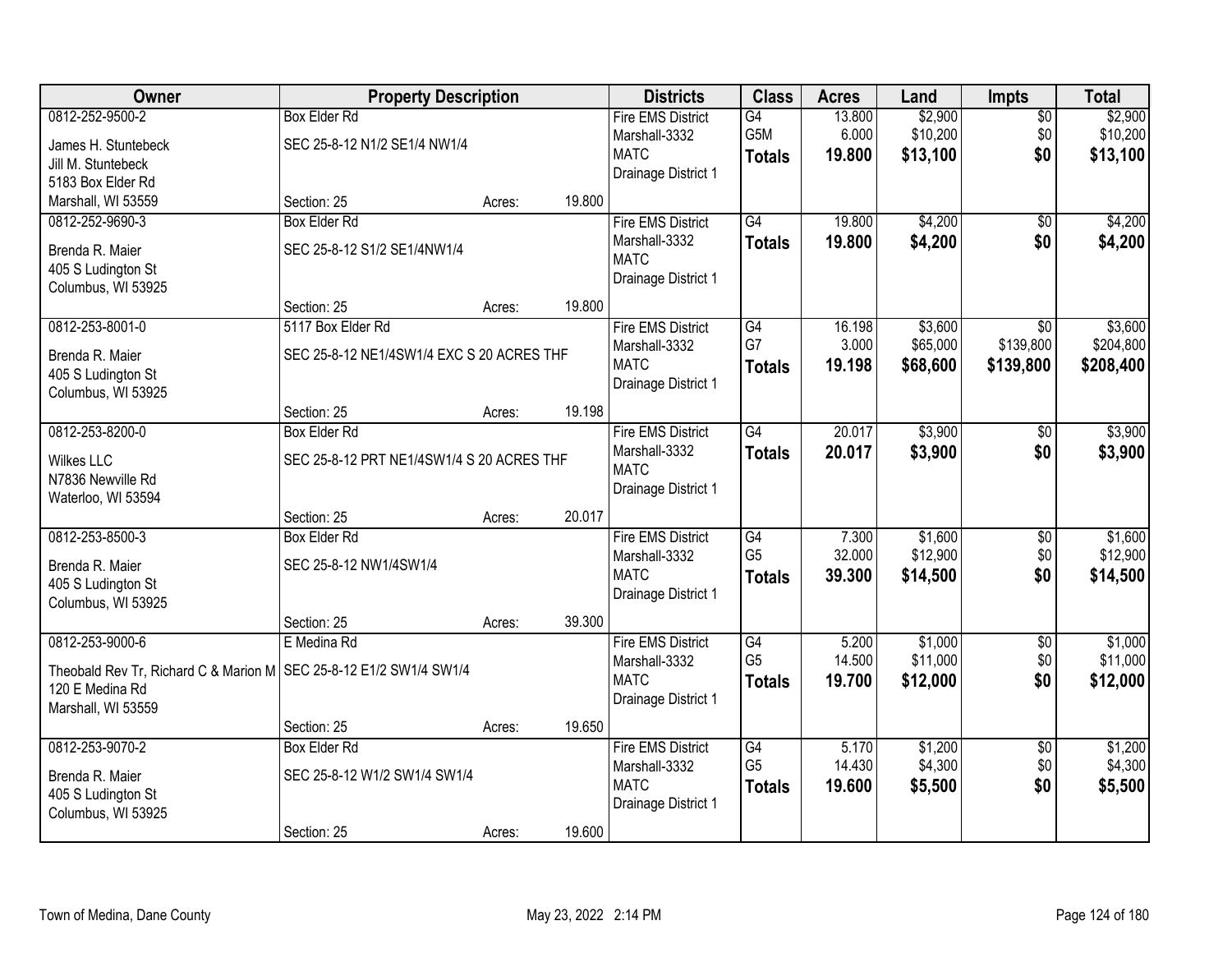| Owner                                                                                       | <b>Property Description</b>                     |        |        | <b>Districts</b>         | <b>Class</b>    | <b>Acres</b> | Land     | <b>Impts</b>    | <b>Total</b> |
|---------------------------------------------------------------------------------------------|-------------------------------------------------|--------|--------|--------------------------|-----------------|--------------|----------|-----------------|--------------|
| 0812-253-9500-1                                                                             | Medina Rd                                       |        |        | <b>Fire EMS District</b> | G4              | 19.300       | \$4,400  | $\overline{50}$ | \$4,400      |
| Theobald Rev Tr, Richard C & Marion M   SEC 25-8-12 SE1/4 SW1/4                             |                                                 |        |        | Marshall-3332            | G <sub>5</sub>  | 20.000       | \$17,200 | \$0             | \$17,200     |
| 120 E Medina Rd                                                                             |                                                 |        |        | <b>MATC</b>              | <b>Totals</b>   | 39.300       | \$21,600 | \$0             | \$21,600     |
| Marshall, WI 53559                                                                          |                                                 |        |        |                          |                 |              |          |                 |              |
|                                                                                             | Section: 25                                     | Acres: | 39.300 |                          |                 |              |          |                 |              |
| 0812-254-8000-7                                                                             | <b>Box Elder Rd</b>                             |        |        | <b>Fire EMS District</b> | G4              | 34.200       | \$8,000  | $\overline{50}$ | \$8,000      |
| Stuntebeck Family Tr, John & Kathleen                                                       | SEC 25-8-12 NE1/4 SE1/4                         |        |        | Marshall-3332            | G <sub>5</sub>  | 1.000        | \$100    | \$0             | \$100        |
| 15 Veith Rd                                                                                 |                                                 |        |        | <b>MATC</b>              | G5M             | 5.000        | \$8,500  | \$0             | \$8,500      |
| Marshall, WI 53559                                                                          |                                                 |        |        |                          | <b>Totals</b>   | 40.200       | \$16,600 | \$0             | \$16,600     |
|                                                                                             | Section: 25                                     | Acres: | 40.200 |                          |                 |              |          |                 |              |
| 0812-254-8500-2                                                                             | <b>Box Elder Rd</b>                             |        |        | <b>Fire EMS District</b> | G4              | 37.100       | \$8,500  | \$0             | \$8,500      |
| <b>Wilkes LLC</b>                                                                           | SEC 25-8-12 NW1/4SE1/4                          |        |        | Marshall-3332            | G <sub>5</sub>  | 3.000        | \$200    | \$0             | \$200        |
| N7836 Newville Rd                                                                           |                                                 |        |        | <b>MATC</b>              | <b>Totals</b>   | 40.100       | \$8,700  | \$0             | \$8,700      |
| Waterloo, WI 53594                                                                          |                                                 |        |        | Drainage District 1      |                 |              |          |                 |              |
|                                                                                             | Section: 25                                     | Acres: | 40.100 |                          |                 |              |          |                 |              |
| 0812-254-9000-5                                                                             | 120 E Medina Rd                                 |        |        | <b>Fire EMS District</b> | G4              | 35.700       | \$8,500  | \$0             | \$8,500      |
| Theobald Rev Tr, Richard C & Marion M SEC 25-8-12 SW1/4 SE1/4                               |                                                 |        |        | Marshall-3332            | G <sub>5</sub>  | 1.500        | \$100    | \$0             | \$100        |
| 120 E Medina Rd                                                                             |                                                 |        |        | <b>MATC</b>              | G7              | 3.000        | \$65,000 | \$232,300       | \$297,300    |
| Marshall, WI 53559                                                                          |                                                 |        |        |                          | <b>Totals</b>   | 40.200       | \$73,600 | \$232,300       | \$305,900    |
|                                                                                             | Section: 25                                     | Acres: | 40.200 |                          |                 |              |          |                 |              |
| 0812-254-9500-0                                                                             | 56 E Medina Rd                                  |        |        | <b>Fire EMS District</b> | G4              | 36.300       | \$8,700  | $\overline{50}$ | \$8,700      |
| David Chadwick                                                                              | SEC 25-8-12 SE1/4 SE1/4                         |        |        | Marshall-3332            | G <sub>5</sub>  | 1.000        | \$100    | \$0             | \$100        |
| Lillian Chadwick                                                                            |                                                 |        |        | <b>MATC</b>              | G7              | 3.000        | \$65,000 | \$141,600       | \$206,600    |
| 56 E Medina Rd                                                                              |                                                 |        |        |                          | <b>Totals</b>   | 40.300       | \$73,800 | \$141,600       | \$215,400    |
| Marshall, WI 53559                                                                          | Section: 25                                     | Acres: | 40.300 |                          |                 |              |          |                 |              |
| 0812-261-8001-0                                                                             | <b>Tower Line Rd</b>                            |        |        | <b>Fire EMS District</b> | $\overline{G6}$ | 24.601       | \$83,600 | \$0             | \$83,600     |
| Kuhl Jt Irrev Living Tr, Robert M & Alther   SEC 26-8-12 NE1/4 NE1/4 SUBJ TO & TOG W/SHARED |                                                 |        |        | Marshall-3332            | <b>Totals</b>   | 24.601       | \$83,600 | \$0             | \$83,600     |
| C                                                                                           | ACCESS AGRMT IN DOC #5370306 EXC DOC            |        |        | <b>MATC</b>              |                 |              |          |                 |              |
| 5260 Tower Line Rd                                                                          | 5387627                                         |        |        | Drainage District 1      |                 |              |          |                 |              |
| Marshall, WI 53559                                                                          | Section: 26                                     | Acres: | 24.601 |                          |                 |              |          |                 |              |
| 0812-261-8550-0                                                                             | <b>Tower Line Rd</b>                            |        |        | <b>Fire EMS District</b> | G4              | 86.843       | \$21,300 | $\overline{50}$ | \$21,300     |
| Kersten Farms, LLC                                                                          | SEC 26-8-12 PRT NW1/4 NE1/4 PRT NE1/4 NE1/4 PRT |        |        | Marshall-3332            | G <sub>5</sub>  | 0.500        | \$100    | \$0             | \$100        |
| PO Box 15                                                                                   | SW1/4 NE1/4 & SEC 23-8-12 PRT SE1/4 SE1/4 DESC  |        |        | <b>MATC</b>              | <b>Totals</b>   | 87.343       | \$21,400 | \$0             | \$21,400     |
| Marshall, WI 53559                                                                          | IN DOC 5387627 AS BEG S1/4 COR SEC 23 TH        |        |        |                          |                 |              |          |                 |              |
|                                                                                             | Section: 26                                     | Acres: | 87.343 |                          |                 |              |          |                 |              |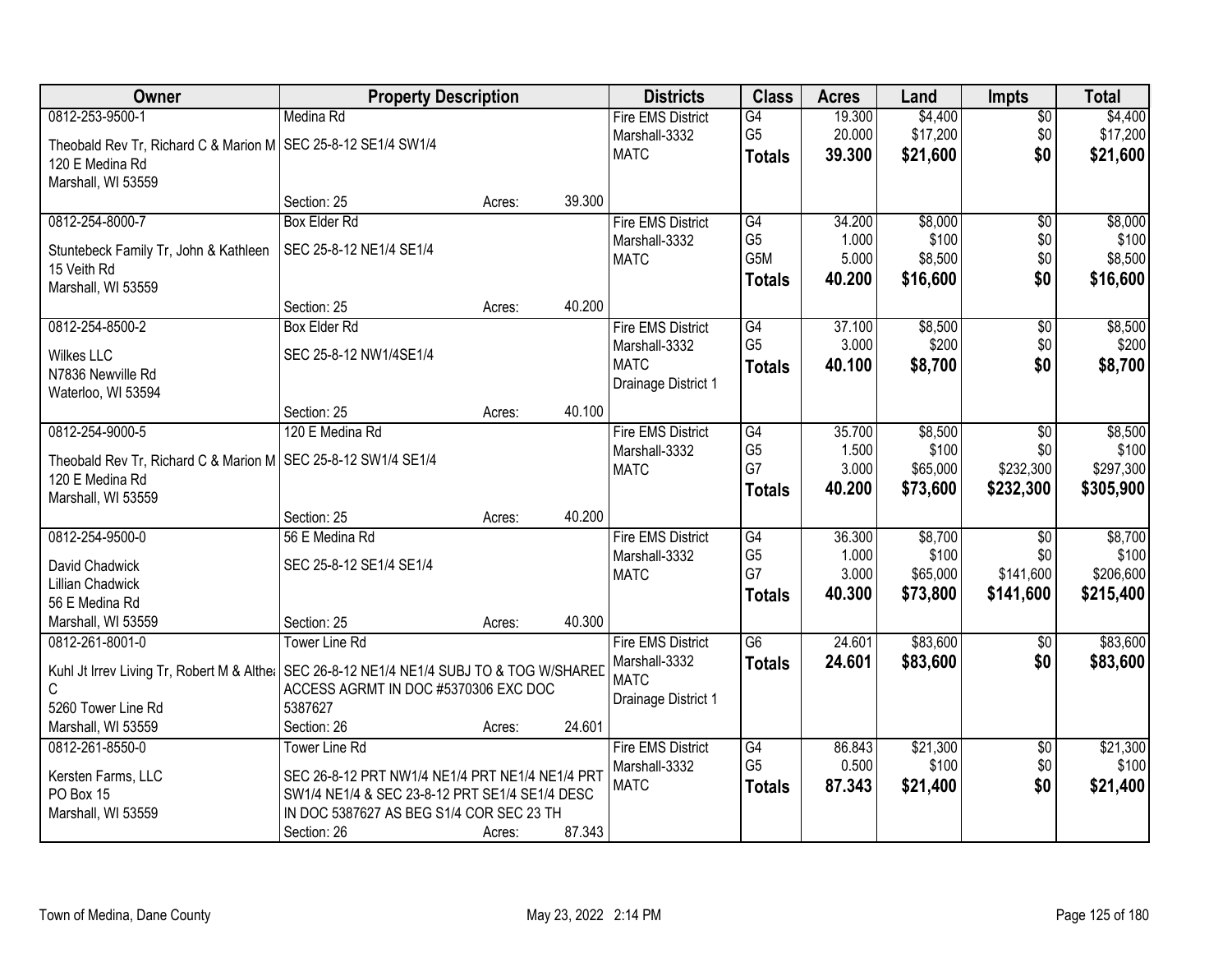| Owner                   | <b>Property Description</b>                                                               |        | <b>Districts</b>         | <b>Class</b>    | <b>Acres</b> | Land     | <b>Impts</b>    | <b>Total</b> |
|-------------------------|-------------------------------------------------------------------------------------------|--------|--------------------------|-----------------|--------------|----------|-----------------|--------------|
| 0812-261-8680-0         | 5260 Tower Line Rd                                                                        |        | <b>Fire EMS District</b> | G4              | 4.450        | \$1,100  | $\overline{50}$ | \$1,100      |
|                         | Kuhl Jt Irrev Living Tr, Robert M & Althet LOT 1 CSM 14601 CS101/90&91-9/13/2017 DESCR AS |        | Marshall-3332            | G <sub>5</sub>  | 1.000        | \$100    | \$0             | \$100        |
| C                       | SEC 26-8-12 PRT NW1/4NE1/4 & PRT SW1/4NE1/4                                               |        | <b>MATC</b>              | G5M             | 2.800        | \$4,200  | \$0             | \$4,200      |
| 5260 Tower Line Rd      | (11.250 ACRES)                                                                            |        |                          | G7              | 3.000        | \$65,000 | \$183,200       | \$248,200    |
| Marshall, WI 53559      | Section: 26<br>Acres:                                                                     | 11.250 |                          | <b>Totals</b>   | 11.250       | \$70,400 | \$183,200       | \$253,600    |
| 0812-261-9220-0         | <b>Tower Line Rd</b>                                                                      |        | <b>Fire EMS District</b> | $\overline{G1}$ | 4.618        | \$97,100 | $\overline{50}$ | \$97,100     |
|                         |                                                                                           |        | Marshall-3332            | <b>Totals</b>   | 4.618        | \$97,100 | \$0             | \$97,100     |
| Kyle Dunwald            | LOT 2 CSM 14601 CS101/90&91-9/13/2017 DESCR AS                                            |        | <b>MATC</b>              |                 |              |          |                 |              |
| Karen Kavanaugh         | SEC 26-8-12 PRT NW1/4NE1/4 & PRT SW1/4NE1/4                                               |        |                          |                 |              |          |                 |              |
| 1031 Vilas Ave          | (4.618 ACRES)                                                                             |        |                          |                 |              |          |                 |              |
| Madison, WI 53715       | Section: 26<br>Acres:                                                                     | 4.618  |                          |                 |              |          |                 |              |
| 0812-261-9230-0         | 5180 Tower Line Rd                                                                        |        | <b>Fire EMS District</b> | G1              | 4.610        | \$97,100 | \$137,900       | \$235,000    |
| Logan A. Mcdermot       | LOT 3 CSM 14601 CS101/90&91-9/13/2017 DESCR AS                                            |        | Marshall-3332            | <b>Totals</b>   | 4.610        | \$97,100 | \$137,900       | \$235,000    |
| Kayla R. Mcdermot       | SEC 26-8-12 PRT NW1/4NE1/4 & PRT SW1/4NE1/4                                               |        | <b>MATC</b>              |                 |              |          |                 |              |
| 5180 Tower Line Rd      | (4.610 ACRES)                                                                             |        |                          |                 |              |          |                 |              |
| Marshall, WI 53559      | Section: 26<br>Acres:                                                                     | 4.610  |                          |                 |              |          |                 |              |
| 0812-261-9240-0         | 5150 Tower Line Rd                                                                        |        | <b>Fire EMS District</b> | $\overline{G1}$ | 4.717        | \$97,900 | \$259,600       | \$357,500    |
|                         |                                                                                           |        | Marshall-3332            | <b>Totals</b>   | 4.717        | \$97,900 | \$259,600       | \$357,500    |
| Valli Warren            | LOT 4 CSM 14601 CS101/90&91-9/13/2017 DESCR AS                                            |        | <b>MATC</b>              |                 |              |          |                 |              |
| 1824 W Main St          | SEC 26-8-12 PRT NW1/4NE1/4 & PRT SW1/4NE1/4                                               |        |                          |                 |              |          |                 |              |
| Stoughton, WI 53589     | (4.717 ACRES)                                                                             |        |                          |                 |              |          |                 |              |
|                         | Section: 26<br>Acres:                                                                     | 4.717  |                          |                 |              |          |                 |              |
| 0812-261-9500-1         | <b>Tower Line Rd</b>                                                                      |        | <b>Fire EMS District</b> | G4              | 7.800        | \$1,900  | \$0             | \$1,900      |
| Nancy L. Brattlie et al | SEC 26-8-12 SE1/4 NE1/4                                                                   |        | Marshall-3332            | G <sub>5</sub>  | 10.000       | \$6,000  | \$0             | \$6,000      |
| 974 County Highway B    |                                                                                           |        | <b>MATC</b>              | G5M             | 23.000       | \$39,100 | \$0             | \$39,100     |
| Cambridge, WI 53523     |                                                                                           |        | Drainage District 1      | <b>Totals</b>   | 40.800       | \$47,000 | \$0             | \$47,000     |
|                         | Section: 26<br>Acres:                                                                     | 40.800 |                          |                 |              |          |                 |              |
| 0812-262-8000-7         | 5241 Tower Line Rd                                                                        |        | <b>Fire EMS District</b> | G4              | 36.000       | \$8,900  | $\overline{30}$ | \$8,900      |
| Kiesow Living Tr        | SEC 26-8-12 NE1/4 NW1/4                                                                   |        | Marshall-3332            | G <sub>5</sub>  | 0.900        | \$100    | \$0             | \$100        |
| 1459 Chadsworth Dr      |                                                                                           |        | <b>MATC</b>              | G7              | 3.000        | \$65,000 | \$127,500       | \$192,500    |
| Sun Prairie, WI 53590   |                                                                                           |        |                          | <b>Totals</b>   | 39.900       | \$74,000 | \$127,500       | \$201,500    |
|                         | Section: 26<br>Acres:                                                                     | 39.900 |                          |                 |              |          |                 |              |
| 0812-262-8500-2         | Missouri Rd                                                                               |        | <b>Fire EMS District</b> | G4              | 38.500       | \$8,500  | $\overline{50}$ | \$8,500      |
|                         |                                                                                           |        | Marshall-3332            | G <sub>5</sub>  | 1.500        | \$400    | \$0             | \$400        |
| Haag Living Tr          | SEC 26-8-12 NW1/4 NW1/4                                                                   |        | <b>MATC</b>              | <b>Totals</b>   | 40.000       | \$8,900  | \$0             | \$8,900      |
| 5282 Missouri Rd        |                                                                                           |        |                          |                 |              |          |                 |              |
| Marshall, WI 53559      |                                                                                           |        |                          |                 |              |          |                 |              |
|                         | Section: 26<br>Acres:                                                                     | 40.000 |                          |                 |              |          |                 |              |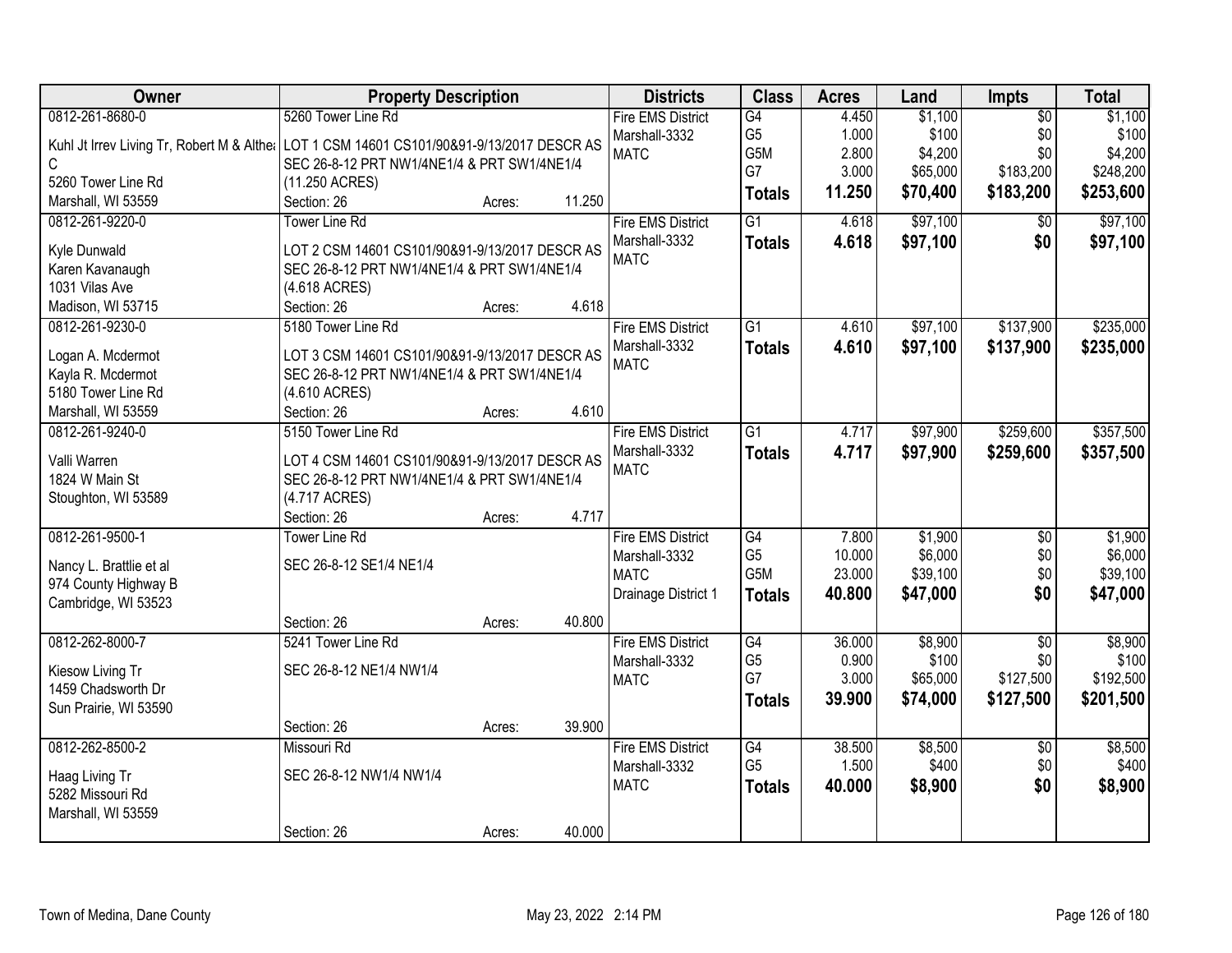| Owner                              | <b>Property Description</b>                            | <b>Districts</b>         | <b>Class</b>         | <b>Acres</b> | Land      | Impts           | <b>Total</b> |
|------------------------------------|--------------------------------------------------------|--------------------------|----------------------|--------------|-----------|-----------------|--------------|
| 0812-262-9001-0                    | Missouri Rd                                            | <b>Fire EMS District</b> | G4                   | 23.200       | \$4,300   | $\overline{50}$ | \$4,300      |
| Haag Living Tr                     | SEC 26-8-12 SW1/4 NW1/4 EXC DOC 4758072                | Marshall-3332            | G <sub>5</sub>       | 1.000        | \$100     | \$0             | \$100        |
| 5282 Missouri Rd                   |                                                        | <b>MATC</b>              | G5M                  | 13.800       | \$23,500  | \$0             | \$23,500     |
| Marshall, WI 53559                 |                                                        |                          | <b>Totals</b>        | 38.000       | \$27,900  | \$0             | \$27,900     |
|                                    | 0.000<br>Section: 26<br>Acres:                         |                          |                      |              |           |                 |              |
| 0812-262-9220-0                    | 5174 Missouri Rd                                       | <b>Fire EMS District</b> | $\overline{G1}$      | 2.000        | \$77,500  | \$182,500       | \$260,000    |
|                                    |                                                        | Marshall-3332            | <b>Totals</b>        | 2.000        | \$77,500  | \$182,500       | \$260,000    |
| Gregg P. Geier                     | SEC 26-8-12 PRT SW1/4NW1/4 DESC AS COM W 1/4           | <b>MATC</b>              |                      |              |           |                 |              |
| 5174 Missouri Rd                   | COR SD SEC 26 TH N2DEG14'E 220 FT ALG W LN SD          |                          |                      |              |           |                 |              |
| Marshall, WI 53559                 | SEC TH S87DEG52'20"E 33 FT M/L TO PT ON E R/W<br>0.000 |                          |                      |              |           |                 |              |
|                                    | Section: 26<br>Acres:                                  |                          |                      |              |           |                 |              |
| 0812-262-9500-0                    | <b>Tower Line Rd</b>                                   | <b>Fire EMS District</b> | G4<br>G <sub>5</sub> | 31.900       | \$7,900   | \$0             | \$7,900      |
| Kiesow Living Tr                   | SEC 26-8-12 SE1/4 NW1/4                                | Marshall-3332            |                      | 8.000        | \$4,600   | \$0             | \$4,600      |
| 1459 Chadsworth Dr                 |                                                        | <b>MATC</b>              | <b>Totals</b>        | 39.900       | \$12,500  | \$0             | \$12,500     |
| Sun Prairie, WI 53590              |                                                        |                          |                      |              |           |                 |              |
|                                    | 39.900<br>Section: 26<br>Acres:                        |                          |                      |              |           |                 |              |
| 0812-263-8020-0                    | 5101 Tower Line Rd                                     | <b>Fire EMS District</b> | $\overline{G1}$      | 5.000        | \$100,000 | \$258,200       | \$358,200    |
|                                    | LOT 1 CSM 10630 CS63/89&90-12/27/2002 DESCR AS         | Marshall-3332            | <b>Totals</b>        | 5.000        | \$100,000 | \$258,200       | \$358,200    |
| Stephen J. Kelly<br>Susan M. Kelly | SEC 26-8-12 PRT NE1/4SW1/4 & PRT NW1/4SW1/4            | <b>MATC</b>              |                      |              |           |                 |              |
| 5101 Tower Line Rd                 | (5.000 ACRES INCL R/W) TOG W/JT DRIVEWAY ESMT          |                          |                      |              |           |                 |              |
| Marshall, WI 53559                 | 0.000<br>Section: 26<br>Acres:                         |                          |                      |              |           |                 |              |
| 0812-263-8060-0                    | 5067 Tower Line Rd                                     | <b>Fire EMS District</b> | $\overline{G1}$      | 1.000        | \$70,000  | \$230,600       | \$300,600    |
|                                    |                                                        | Marshall-3332            | G4                   | 6.106        | \$1,600   | \$0             | \$1,600      |
| Andrew J. Ukasick                  | LOT 2 CSM 10630 CS63/89&90-12/27/2002 DESCR AS         | <b>MATC</b>              | G <sub>5</sub>       | 6.500        | \$3,600   | \$0             | \$3,600      |
| 5067 Tower Line Rd                 | SEC 26-8-12 PRT NE1/4SW1/4 & PRT NW1/4SW1/4            |                          | G5M                  | 19.000       | \$32,300  | \$0             | \$32,300     |
| Marshall, WI 53559                 | (32.606 ACRES INCL R/W) SUBJ TO JT DRIVEWAY            |                          |                      | 32.606       | \$107,500 | \$230,600       | \$338,100    |
|                                    | 0.000<br>Section: 26<br>Acres:                         |                          | <b>Totals</b>        |              |           |                 |              |
| 0812-263-8502-0                    | Missouri Rd                                            | <b>Fire EMS District</b> | G4                   | 32.226       | \$7,300   | $\sqrt{6}$      | \$7,300      |
| Kersten Farms, LLC                 | LOT 2 CSM 13581 CS89/26&29-9/10/2013 F/K/A LOT 1       | Marshall-3332            | G <sub>5</sub>       | 2.500        | \$1,200   | \$0             | \$1,200      |
| PO Box 15                          | CSM 10631 CS63/91&92-12/27/2002 & ALSO INCL &          | <b>MATC</b>              | <b>Totals</b>        | 34.726       | \$8,500   | \$0             | \$8,500      |
| Marshall, WI 53559                 | DESCR AS SEC 26-8-12 PRT NW1/4 SW1/4 & PRT             |                          |                      |              |           |                 |              |
|                                    | 34.726<br>Section: 26<br>Acres:                        |                          |                      |              |           |                 |              |
| 0812-263-8510-0                    | 5094 Missouri Rd                                       | <b>Fire EMS District</b> | G1                   | 3.921        | \$91,900  | \$181,900       | \$273,800    |
|                                    |                                                        | Marshall-3332            | G4                   | 2.000        | \$500     | \$0             | \$500        |
| Shelly J. Schroedl                 | LOT 1 CSM 13581 CS89/26&29-9/10/2013 F/K/A LOT 1       | <b>MATC</b>              | <b>Totals</b>        | 5.921        | \$92,400  | \$181,900       | \$274,300    |
| Nicholas J. Schroedl               | CSM 10631 CS63/91&92-12/27/2002 & ALSO INCL &          |                          |                      |              |           |                 |              |
| 5094 Missouri Rd                   | DESCR AS SEC 26-8-12 PRT NW1/4 SW1/4 & PRT             |                          |                      |              |           |                 |              |
| Marshall, WI 53559                 | 5.921<br>Section: 26<br>Acres:                         |                          |                      |              |           |                 |              |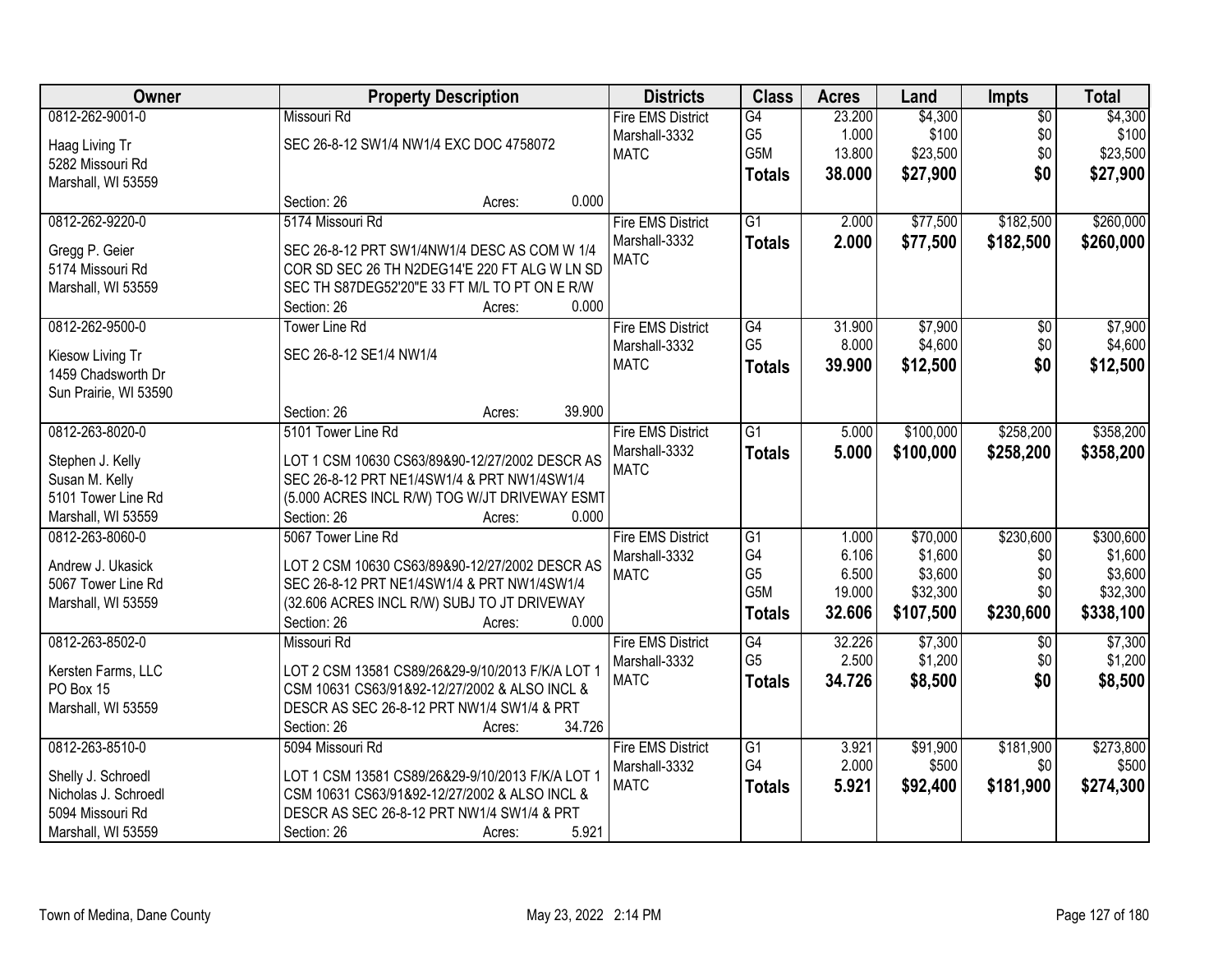| Owner                                    | <b>Property Description</b>                      |        |        | <b>Districts</b>             | <b>Class</b>         | <b>Acres</b>    | Land             | <b>Impts</b>           | <b>Total</b>     |
|------------------------------------------|--------------------------------------------------|--------|--------|------------------------------|----------------------|-----------------|------------------|------------------------|------------------|
| 0812-263-8530-0                          | 5112 Missouri Rd                                 |        |        | <b>Fire EMS District</b>     | $\overline{G1}$      | 2.389           | \$80,400         | \$389,600              | \$470,000        |
| Andrew Schuster                          | LOT 3 CSM 13581 CS89/26&29-9/12/2013 F/K/A LOT 1 |        |        | Marshall-3332                | <b>Totals</b>        | 2.389           | \$80,400         | \$389,600              | \$470,000        |
| <b>Holly Schuster</b>                    | CSM 10631 CS63/91&92-12/27/2002 & ALSO INCL &    |        |        | <b>MATC</b>                  |                      |                 |                  |                        |                  |
| 5112 Missouri Rd                         | DESCR AS SEC 26-8-12 PRT NW1/4 SW1/4 & PRT       |        |        |                              |                      |                 |                  |                        |                  |
| Marshall, WI 53559                       | Section: 26                                      | Acres: | 2.389  |                              |                      |                 |                  |                        |                  |
| 0812-263-9000-4                          | 5057 Tower Line Rd                               |        |        | <b>Fire EMS District</b>     | G4                   | 38.800          | \$8,100          | \$0                    | \$8,100          |
|                                          |                                                  |        |        | Marshall-3332                | G <sub>5</sub>       | 1.500           | \$100            | \$0                    | \$100            |
| David K. Horstmeyer                      | SEC 26-8-12 SW1/4 SW1/4                          |        |        | <b>MATC</b>                  | <b>Totals</b>        | 40.300          | \$8,200          | \$0                    | \$8,200          |
| Shannon L. Horstmeyer                    |                                                  |        |        |                              |                      |                 |                  |                        |                  |
| 5057 Tower Line Rd<br>Marshall, WI 53559 | Section: 26                                      |        | 40.300 |                              |                      |                 |                  |                        |                  |
| 0812-263-9500-9                          | 5057 Tower Line Rd                               | Acres: |        | <b>Fire EMS District</b>     | G4                   | 30.100          | \$7,400          | $\overline{50}$        | \$7,400          |
|                                          |                                                  |        |        | Marshall-3332                | G <sub>5</sub>       | 7.000           | \$3,100          | \$0                    | \$3,100          |
| David K. Horstmeyer                      | SEC 26-8-12 SE1/4 SW1/4                          |        |        | <b>MATC</b>                  | G7                   | 3.000           | \$65,000         | \$189,900              | \$254,900        |
| Shannon L. Horstmeyer                    |                                                  |        |        |                              | <b>Totals</b>        | 40.100          | \$75,500         | \$189,900              | \$265,400        |
| 5057 Tower Line Rd                       |                                                  |        |        |                              |                      |                 |                  |                        |                  |
| Marshall, WI 53559                       | Section: 26                                      | Acres: | 40.100 |                              |                      |                 |                  |                        |                  |
| 0812-264-8000-5                          | E Medina Rd                                      |        |        | <b>Fire EMS District</b>     | G4                   | 34.400          | \$7,500          | \$0                    | \$7,500          |
| Nancy L. Brattlie et al                  | SEC 26-8-12 NE1/4 SE1/4                          |        |        | Marshall-3332                | G <sub>5</sub>       | 0.500           | \$300            | \$0                    | \$300            |
| 974 County Highway B                     |                                                  |        |        | <b>MATC</b>                  | G5M                  | 5.500           | \$9,400          | \$0                    | \$9,400          |
| Cambridge, WI 53523                      |                                                  |        |        | Drainage District 1          | <b>Totals</b>        | 40.400          | \$17,200         | \$0                    | \$17,200         |
|                                          | Section: 26                                      | Acres: | 40.400 |                              |                      |                 |                  |                        |                  |
| 0812-264-8500-0                          | 5138 Tower Line Rd                               |        |        | <b>Fire EMS District</b>     | G4                   | 36.700          | \$9,000          | $\overline{50}$        | \$9,000          |
|                                          |                                                  |        |        | Marshall-3332                | G <sub>5</sub>       | 1.000           | \$100            | \$0                    | \$100            |
| Ross E. Brown                            | SEC 26-8-12 NW1/4SE1/4                           |        |        | <b>MATC</b>                  | G7                   | 3.000           | \$65,000         | \$277,700              | \$342,700        |
| Linda E. Brown                           |                                                  |        |        |                              | <b>Totals</b>        | 40.700          | \$74,100         | \$277,700              | \$351,800        |
| 5138 Tower Line Rd                       |                                                  |        |        |                              |                      |                 |                  |                        |                  |
| Marshall, WI 53559                       | Section: 26                                      | Acres: | 40.700 |                              |                      |                 |                  |                        |                  |
| 0812-264-9000-3                          | <b>Tower Line Rd</b>                             |        |        | <b>Fire EMS District</b>     | G4<br>G <sub>5</sub> | 21.800<br>1.000 | \$5,600<br>\$100 | $\overline{50}$<br>\$0 | \$5,600<br>\$100 |
| Ross E. Brown                            | SEC 26-8-12 SW1/4 SE1/4 EXC S 328.16 FT OF W     |        |        | Marshall-3332<br><b>MATC</b> | G5M                  | 4.200           | \$7,200          | \$0                    | \$7,200          |
| Linda E. Brown                           | 180.75 FT & EXC CSMS 474, 1144, 2276             |        |        |                              |                      | 27,000          | \$12,900         | \$0                    | \$12,900         |
| 5138 Tower Line Rd                       |                                                  |        |        |                              | <b>Totals</b>        |                 |                  |                        |                  |
| Marshall, WI 53559                       | Section: 26                                      | Acres: | 27.000 |                              |                      |                 |                  |                        |                  |
| 0812-264-9220-7                          | 5020 Tower Line Rd                               |        |        | <b>Fire EMS District</b>     | $\overline{G1}$      | 1.360           | \$72,700         | \$95,100               | \$167,800        |
| Peter M. Ponti                           | SEC 26-8-12 PRT SW1/4SE1/4 S 328.16 FT OF W      |        |        | Marshall-3332                | <b>Totals</b>        | 1.360           | \$72,700         | \$95,100               | \$167,800        |
| 5020 Tower Line Rd                       | 180.75 FT THF                                    |        |        | <b>MATC</b>                  |                      |                 |                  |                        |                  |
| Marshall, WI 53559                       |                                                  |        |        |                              |                      |                 |                  |                        |                  |
|                                          | Section: 26                                      | Acres: | 1.360  |                              |                      |                 |                  |                        |                  |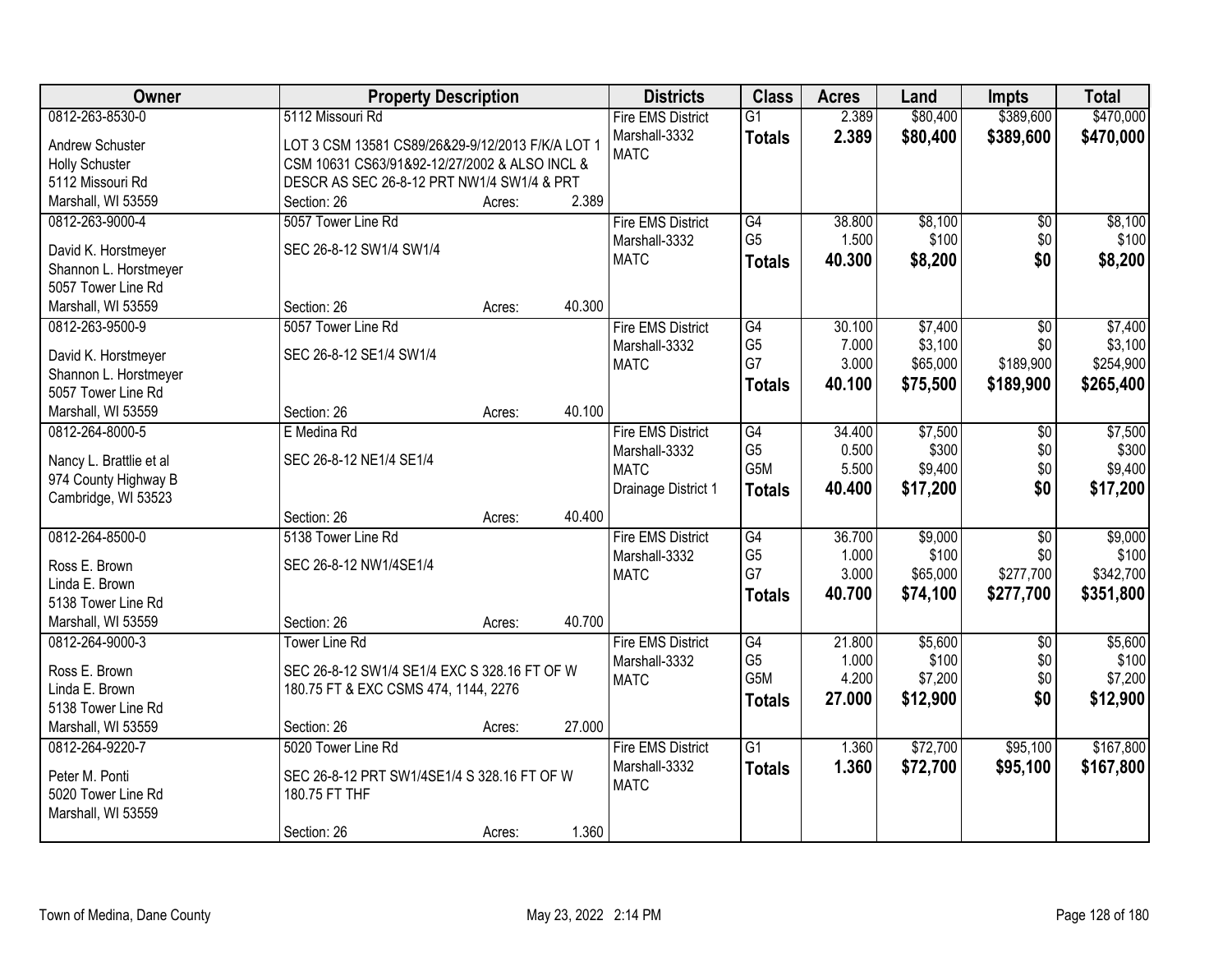| Owner                                                                                      |                                                                                                                                                                                    | <b>Property Description</b> |        |                                                          | <b>Class</b>                                              | <b>Acres</b>                       | Land                                    | Impts                                | <b>Total</b>                            |
|--------------------------------------------------------------------------------------------|------------------------------------------------------------------------------------------------------------------------------------------------------------------------------------|-----------------------------|--------|----------------------------------------------------------|-----------------------------------------------------------|------------------------------------|-----------------------------------------|--------------------------------------|-----------------------------------------|
| 0812-264-9290-3<br>Cummings Le F. William et al<br>5031 Crestview Rd<br>Marshall, WI 53559 | 5031 Crestview Rd<br>LOT 1 CSM 474 CS2/273&274-1/20/71 DESCR AS SEC<br>26-8-12 PRT SW1/4 SE1/4 (1.00 ACRES)                                                                        |                             |        | <b>Fire EMS District</b><br>Marshall-3332<br><b>MATC</b> | $\overline{G1}$<br><b>Totals</b>                          | 1.001<br>1.001                     | \$70,000<br>\$70,000                    | $\overline{50}$<br>\$0               | \$70,000<br>\$70,000                    |
|                                                                                            | Section: 26                                                                                                                                                                        | Acres:                      | 1.001  |                                                          |                                                           |                                    |                                         |                                      |                                         |
| 0812-264-9300-0<br>Cummings Le F. William et al<br>5031 Crestview Rd<br>Marshall, WI 53559 | 5031 Crestview Rd<br>LOT 2 CSM 474 CS2/273&274-1/20/71 DESCR AS SEC<br>26-8-12 PRT SW1/4SE1/4 (1.00 ACRES)                                                                         |                             |        | <b>Fire EMS District</b><br>Marshall-3332<br><b>MATC</b> | $\overline{G1}$<br><b>Totals</b>                          | 1.001<br>1.001                     | \$70,000<br>\$70,000                    | \$158,900<br>\$158,900               | \$228,900<br>\$228,900                  |
|                                                                                            | Section: 26                                                                                                                                                                        | Acres:                      | 1.001  |                                                          |                                                           |                                    |                                         |                                      |                                         |
| 0812-264-9310-8<br>Cummings Le F. William et al<br>5031 Crestview Rd<br>Marshall, WI 53559 | <b>Crestview Rd</b><br>LOT 3 CSM 474 CS2/273&274-1/20/71 DESCR AS SEC<br>26-8-12 PRT SW1/4SE1/4 (1.17 ACRES)                                                                       |                             |        | <b>Fire EMS District</b><br>Marshall-3332<br><b>MATC</b> | G1<br><b>Totals</b>                                       | 1.173<br>1.173                     | \$57,000<br>\$57,000                    | \$0<br>\$0                           | \$57,000<br>\$57,000                    |
|                                                                                            | Section: 26                                                                                                                                                                        | Acres:                      | 1.173  |                                                          |                                                           |                                    |                                         |                                      |                                         |
| 0812-264-9320-6<br><b>Todd Schleef</b><br>Kay Schleef<br>5030 Crestview Rd                 | 5030 Crestview Rd<br>LOT 2 CSM 1144 CS5/21-5/4/73 F/K/A LOT 4 CSM 474<br>CS2/273-1/20/71 DESCR AS SEC 26-8-12 PRT<br>SW1/4SE1/4                                                    |                             |        | <b>Fire EMS District</b><br>Marshall-3332<br><b>MATC</b> | G1<br><b>Totals</b>                                       | 1.052<br>1.052                     | \$70,400<br>\$70,400                    | \$132,800<br>\$132,800               | \$203,200<br>\$203,200                  |
| Marshall, WI 53559                                                                         | Section: 26                                                                                                                                                                        | Acres:                      | 0.000  |                                                          |                                                           |                                    |                                         |                                      |                                         |
| 0812-264-9330-4<br>Jeffrey J. Nelson<br>4320 Melody Ln 106<br>Madison, WI 53704            | 5040 Crestview Rd<br>LOT 1 CSM 1144 CS5/21-5/4/73 F/K/A LOT 4 CSM 474<br>CS2/273&274-1/20/71 DESCR AS SEC 26-8-12 PRT<br>SW1/4SE1/4 & ALSO INCL ADDL LANDS DESCR AS<br>Section: 26 | Acres:                      | 0.000  | <b>Fire EMS District</b><br>Marshall-3332<br><b>MATC</b> | $\overline{G1}$<br><b>Totals</b>                          | 0.848<br>0.848                     | \$67,300<br>\$67,300                    | \$99,300<br>\$99,300                 | \$166,600<br>\$166,600                  |
| 0812-264-9340-2<br>Matthew J. Stuntebeck<br>648 Converse Ave<br>Marshall, WI 53559         | 330 E Medina Rd<br>LOT 1 CSM 2276 CS9/98-1/19/77 SEC 26-8-12 PRT<br>SE1/4 6 ACRES INCL R/W<br>Section: 26                                                                          | Acres:                      | 6.000  | <b>Fire EMS District</b><br>Marshall-3332<br><b>MATC</b> | $\overline{G1}$<br><b>Totals</b>                          | 6.000<br>6.000                     | \$105,000<br>\$105,000                  | \$67,800<br>\$67,800                 | \$172,800<br>\$172,800                  |
| 0812-264-9500-8<br>Nancy L. Brattlie et al<br>974 County Highway B<br>Cambridge, WI 53523  | E Medina Rd<br>SEC 26-8-12 SE1/4 SE1/4 EXC CSM 3072<br>Section: 26                                                                                                                 | Acres:                      | 34.700 | <b>Fire EMS District</b><br>Marshall-3332<br><b>MATC</b> | $\overline{G4}$<br>G <sub>5</sub><br>G5M<br><b>Totals</b> | 31.450<br>0.750<br>2.500<br>34.700 | \$6,700<br>\$100<br>\$4,300<br>\$11,100 | $\overline{50}$<br>\$0<br>\$0<br>\$0 | \$6,700<br>\$100<br>\$4,300<br>\$11,100 |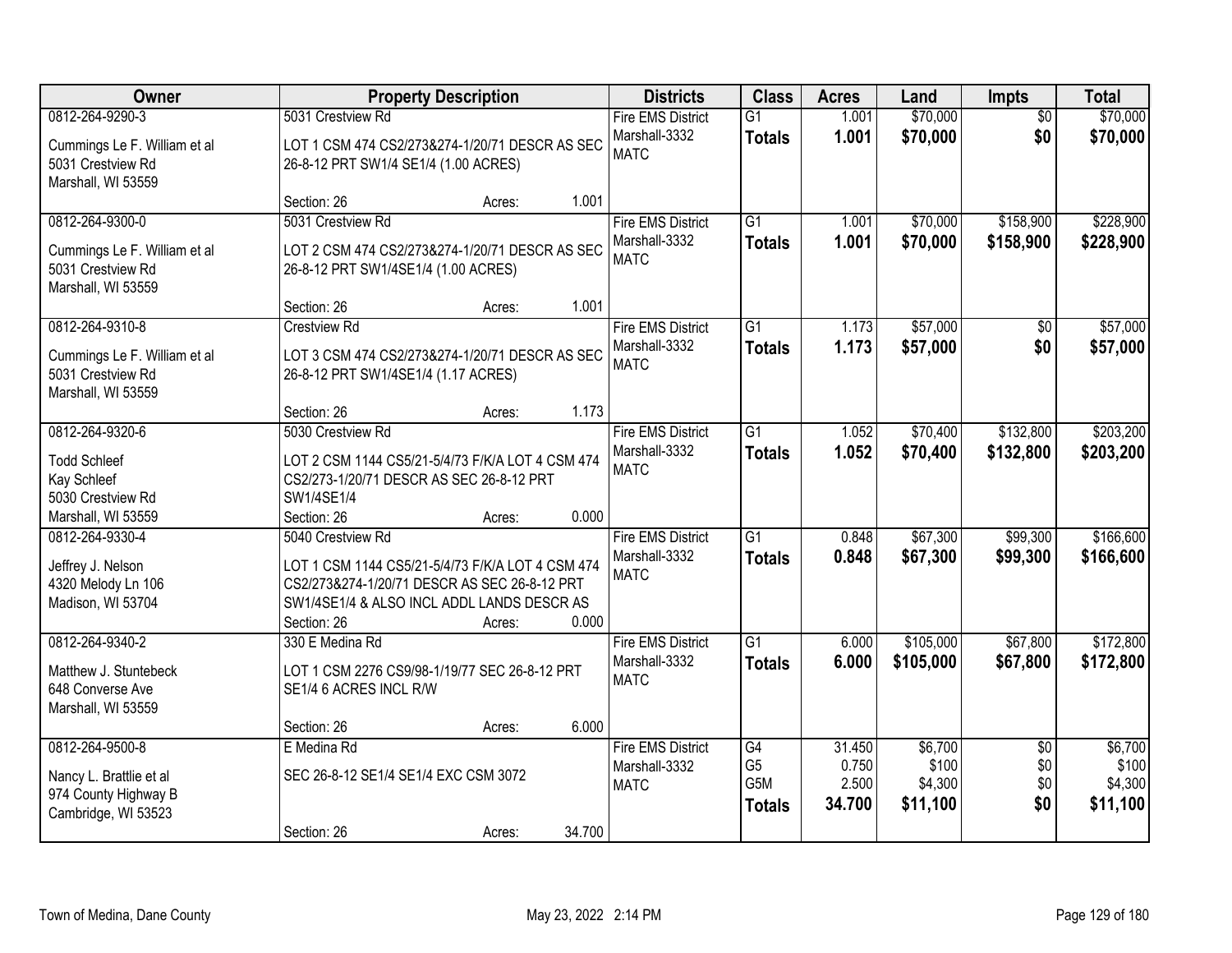| Owner              | <b>Property Description</b>                  |        |        | <b>Districts</b>         | <b>Class</b>    | <b>Acres</b> | Land      | <b>Impts</b>    | <b>Total</b> |
|--------------------|----------------------------------------------|--------|--------|--------------------------|-----------------|--------------|-----------|-----------------|--------------|
| 0812-264-9710-4    | 320 E Medina Rd                              |        |        | <b>Fire EMS District</b> | $\overline{G1}$ | 5.450        | \$102,300 | \$139,600       | \$241,900    |
| Anthony Warpinski  | LOT 1 CSM 3072 CS12/80-12/20/78 DESCR AS SEC |        |        | Marshall-3332            | <b>Totals</b>   | 5.450        | \$102,300 | \$139,600       | \$241,900    |
| Eveeylin Warpinski | 26-8-12 PRT SE1/4 5.45 ACRES                 |        |        | <b>MATC</b>              |                 |              |           |                 |              |
| 320 E Medina Rd    |                                              |        |        |                          |                 |              |           |                 |              |
| Marshall, WI 53559 | Section: 26                                  | Acres: | 5.450  |                          |                 |              |           |                 |              |
| 0812-271-8000-6    | 5225 Missouri Rd                             |        |        | <b>Fire EMS District</b> | G4              | 29.000       | \$6,800   | $\overline{50}$ | \$6,800      |
| Dorothy J. Meyer   | SEC 27-8-12 NE1/4 NE1/4                      |        |        | Marshall-3332            | G <sub>5</sub>  | 2.000        | \$100     | \$0             | \$100        |
| 984 Sherman Dr     |                                              |        |        | <b>MATC</b>              | G5M             | 5.600        | \$9,500   | \$0             | \$9,500      |
| Marshall, WI 53559 |                                              |        |        | Drainage District 28     | G7              | 3.000        | \$65,000  | \$52,100        | \$117,100    |
|                    | Section: 27                                  | Acres: | 39.600 |                          | <b>Totals</b>   | 39.600       | \$81,400  | \$52,100        | \$133,500    |
| 0812-271-8500-1    | Sherman Dr                                   |        |        | <b>Fire EMS District</b> | G4              | 28.500       | \$6,400   | $\sqrt[6]{}$    | \$6,400      |
| Dorothy J. Meyer   | SEC 27-8-12 NW1/4 NE1/4                      |        |        | Marshall-3332            | G <sub>5</sub>  | 1.000        | \$100     | \$0             | \$100        |
| 984 Sherman Dr     |                                              |        |        | <b>MATC</b>              | G5M             | 10.100       | \$17,200  | \$0             | \$17,200     |
| Marshall, WI 53559 |                                              |        |        | Drainage District 28     | <b>Totals</b>   | 39.600       | \$23,700  | \$0             | \$23,700     |
|                    | Section: 27                                  | Acres: | 39.600 |                          |                 |              |           |                 |              |
| 0812-271-9000-4    | Sherman Dr                                   |        |        | <b>Fire EMS District</b> | $\overline{G4}$ | 38.600       | \$8,700   | \$0             | \$8,700      |
| Dorothy J. Meyer   | SEC 27-8-12 SW1/4 NE1/4                      |        |        | Marshall-3332            | G <sub>5</sub>  | 1.000        | \$100     | \$0             | \$100        |
| 984 Sherman Dr     |                                              |        |        | <b>MATC</b>              | <b>Totals</b>   | 39.600       | \$8,800   | \$0             | \$8,800      |
| Marshall, WI 53559 |                                              |        |        | Drainage District 28     |                 |              |           |                 |              |
|                    | Section: 27                                  | Acres: | 39.600 |                          |                 |              |           |                 |              |
| 0812-271-9500-9    | Missouri Rd                                  |        |        | <b>Fire EMS District</b> | $\overline{G4}$ | 37.600       | \$9,200   | \$0             | \$9,200      |
| Timm H. Kersten    | SEC 27-8-12 SE1/4 NE1/4                      |        |        | Marshall-3332            | G <sub>5</sub>  | 2.000        | \$100     | \$0             | \$100        |
| Darren E. Kersten  |                                              |        |        | <b>MATC</b>              | <b>Totals</b>   | 39.600       | \$9,300   | \$0             | \$9,300      |
| PO Box 15          |                                              |        |        | Drainage District 28     |                 |              |           |                 |              |
| Marshall, WI 53559 | Section: 27                                  | Acres: | 39.600 |                          |                 |              |           |                 |              |
| 0812-272-8001-0    | Sherman Dr                                   |        |        | <b>Fire EMS District</b> | G4              | 29.834       | \$6,700   | $\overline{50}$ | \$6,700      |
| Kersten Farms, LLC | SEC 27-8-12 NE1/4 NW1/4 EXC CSM 14788        |        |        | Marshall-3332            | G <sub>5</sub>  | 7.500        | \$4,000   | \$0             | \$4,000      |
| PO Box 15          |                                              |        |        | <b>MATC</b>              | <b>Totals</b>   | 37.334       | \$10,700  | \$0             | \$10,700     |
| Marshall, WI 53559 |                                              |        |        | Drainage District 28     |                 |              |           |                 |              |
|                    | Section: 27                                  | Acres: | 37.334 |                          |                 |              |           |                 |              |
| 0812-272-8501-0    | Sherman Dr                                   |        |        | <b>Fire EMS District</b> | $\overline{G4}$ | 9.063        | \$1,600   | $\overline{50}$ | \$1,600      |
| Kersten Farms, LLC | SEC 27-8-12 E1/2 NW1/4 NW1/4 EXC CSM 14788   |        |        | Marshall-3332            | G <sub>5</sub>  | 8.500        | \$4,900   | \$0             | \$4,900      |
| PO Box 15          |                                              |        |        | <b>MATC</b>              | <b>Totals</b>   | 17.563       | \$6,500   | \$0             | \$6,500      |
| Marshall, WI 53559 |                                              |        |        | Drainage District 28     |                 |              |           |                 |              |
|                    | Section: 27                                  | Acres: | 17.563 |                          |                 |              |           |                 |              |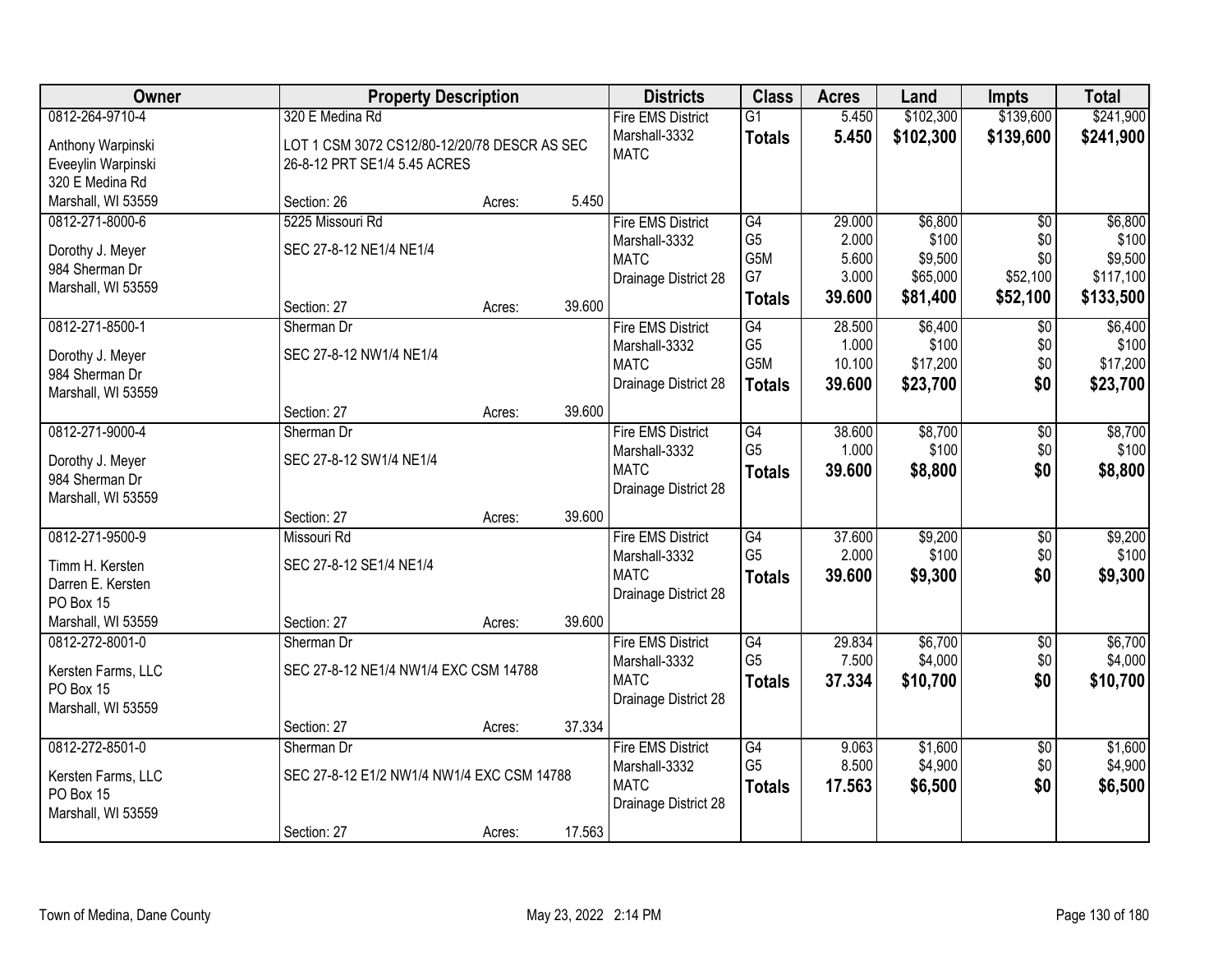| Owner                                       | <b>Property Description</b>                                                         |        |        | <b>Districts</b>         | <b>Class</b>    | <b>Acres</b> | Land     | Impts           | <b>Total</b> |
|---------------------------------------------|-------------------------------------------------------------------------------------|--------|--------|--------------------------|-----------------|--------------|----------|-----------------|--------------|
| 0812-272-8570-6                             | Missouri Rd                                                                         |        |        | <b>Fire EMS District</b> | G4              | 12.500       | \$2,800  | $\overline{50}$ | \$2,800      |
| Kersten Farms, LLC                          | SEC 27-8-12 W1/2 NW1/4 NW1/4 EXC CSM 2713 EXC                                       |        |        | Marshall-3332            | G <sub>5</sub>  | 1.100        | \$700    | \$0             | \$700        |
| PO Box 15                                   | TO WI DOT IN R22298/70 & R24920/9                                                   |        |        | <b>MATC</b>              | G5M             | 2.000        | \$3,400  | \$0             | \$3,400      |
| Marshall, WI 53559                          |                                                                                     |        |        | Drainage District 28     | <b>Totals</b>   | 15.600       | \$6,900  | \$0             | \$6,900      |
|                                             | Section: 27                                                                         | Acres: | 15.600 |                          |                 |              |          |                 |              |
| 0812-272-8600-9                             | 5274 State Highway 73                                                               |        |        | <b>Fire EMS District</b> | $\overline{G1}$ | 1.670        | \$75,000 | \$137,000       | \$212,000    |
|                                             | LOT 1 CSM 2713 CS10/382-1/9/78 DESCR AS SEC                                         |        |        | Marshall-3332            | <b>Totals</b>   | 1.670        | \$75,000 | \$137,000       | \$212,000    |
| <b>Kyle Davis</b>                           |                                                                                     |        |        | <b>MATC</b>              |                 |              |          |                 |              |
| 5274 State Highway 73<br>Marshall, WI 53559 | 27-8-12 PRT NW1/4NW1/4 (2 ACRES INCL R/W) EXC<br>TO WI DOT IN R22438/74 & R25257/37 |        |        | Drainage District 28     |                 |              |          |                 |              |
|                                             | Section: 27                                                                         | Acres: | 1.670  |                          |                 |              |          |                 |              |
| 0812-272-8870-0                             | 728 Sherman Dr                                                                      |        |        | <b>Fire EMS District</b> | G1              | 1.500        | \$73,800 | \$135,000       | \$208,800    |
|                                             |                                                                                     |        |        | Marshall-3332            | G4              | 2.995        | \$800    | \$0             | \$800        |
| Kroneman Rev Tr, Lyndon C                   | LOT 1 CSM 14788 CS103/174&175-5/4/2018 DESCR                                        |        |        | <b>MATC</b>              |                 |              |          |                 |              |
| 312 Prairie Grass Trl                       | AS SEC 27-8-12 PRT NW1/4NW1/4 & PRT NE1/4NW1/4                                      |        |        | Drainage District 28     | <b>Totals</b>   | 4.495        | \$74,600 | \$135,000       | \$209,600    |
| Deforest, WI 53531                          | (5.000 ACRES INCL R/W)                                                              |        |        |                          |                 |              |          |                 |              |
|                                             | Section: 27                                                                         | Acres: | 4.495  |                          |                 |              |          |                 |              |
| 0812-272-9000-3                             | 727 Sherman Dr                                                                      |        |        | <b>Fire EMS District</b> | $\overline{G1}$ | 3.828        | \$91,200 | \$364,800       | \$456,000    |
| Eric Zoellick                               | LOT 2 CSM 5943 CS28/154&155 R13314/49-9/14/89                                       |        |        | Marshall-3332            | <b>Totals</b>   | 3.828        | \$91,200 | \$364,800       | \$456,000    |
| Katie Zoellick                              |                                                                                     |        |        | <b>MATC</b>              |                 |              |          |                 |              |
| 727 Sherman Dr                              | DESCR AS SEC 27-8-12 PRT SW1/4NW1/4 (3.828<br>ACRES)                                |        |        | Drainage District 28     |                 |              |          |                 |              |
| Marshall, WI 53559                          | Section: 27                                                                         |        | 3.828  |                          |                 |              |          |                 |              |
| 0812-272-9040-5                             | 761 Sherman Dr                                                                      | Acres: |        | <b>Fire EMS District</b> | $\overline{G1}$ | 2.758        | \$83,200 | \$331,000       | \$414,200    |
|                                             |                                                                                     |        |        | Marshall-3332            |                 |              |          |                 |              |
| Mark A. Petranyi                            | LOT 1 CSM 5943 CS28/154&155-9/14/89 DESCR AS                                        |        |        | <b>MATC</b>              | <b>Totals</b>   | 2.758        | \$83,200 | \$331,000       | \$414,200    |
| Mary K. Petranyi                            | SEC 27-8-12 PRT SW1/4NW1/4 (2.758 ACRES)                                            |        |        | Drainage District 28     |                 |              |          |                 |              |
| 761 Sherman Dr                              |                                                                                     |        |        |                          |                 |              |          |                 |              |
| Marshall, WI 53559                          | Section: 27                                                                         | Acres: | 2.758  |                          |                 |              |          |                 |              |
| 0812-272-9070-9                             | Sherman Dr                                                                          |        |        | <b>Fire EMS District</b> | G4              | 28.150       | \$4,600  | $\overline{50}$ | \$4,600      |
| Rochelle R. Chadwick                        | SEC 27-8-12 SW1/4NW1/4 EXC R260/133 & R9521/7                                       |        |        | Marshall-3332            | G <sub>5</sub>  | 0.500        | \$100    | \$0             | \$100        |
| 907 Sherman Dr                              | EXC TO WI DOT IN R22298/70 & R24920/9                                               |        |        | <b>MATC</b>              | G5M             | 2.000        | \$3,000  | \$0             | \$3,000      |
| Marshall, WI 53559                          |                                                                                     |        |        | Drainage District 28     | <b>Totals</b>   | 30.650       | \$7,700  | \$0             | \$7,700      |
|                                             | Section: 27                                                                         | Acres: | 30.250 |                          |                 |              |          |                 |              |
| 0812-272-9500-8                             | 717 Sherman Dr                                                                      |        |        | <b>Fire EMS District</b> | G4              | 32.500       | \$7,100  | $\overline{50}$ | \$7,100      |
|                                             |                                                                                     |        |        | Marshall-3332            | G <sub>5</sub>  | 4.300        | \$2,100  | \$0             | \$2,100      |
| Shane A. Baker                              | SEC 27-8-12 SE1/4 NW1/4                                                             |        |        | <b>MATC</b>              | G7              | 3.000        | \$65,000 | \$258,400       | \$323,400    |
| Kelly M. Baker                              |                                                                                     |        |        | Drainage District 28     | <b>Totals</b>   | 39.800       | \$74,200 | \$258,400       | \$332,600    |
| 717 Sherman Dr                              |                                                                                     |        |        |                          |                 |              |          |                 |              |
| Marshall, WI 53559                          | Section: 27                                                                         | Acres: | 39.800 |                          |                 |              |          |                 |              |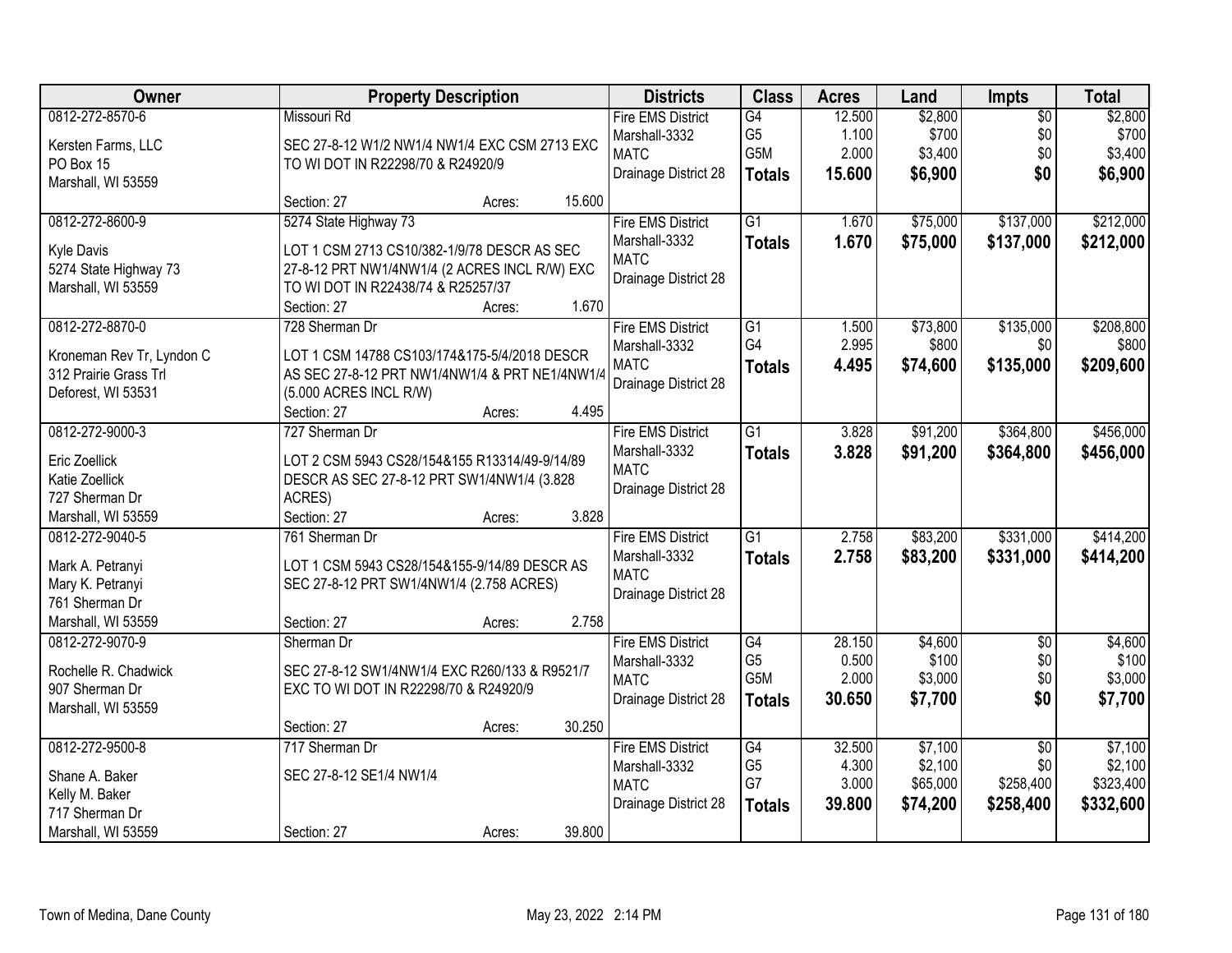| Owner                 | <b>Property Description</b>         |        |        | <b>Districts</b>         | <b>Class</b>                       | <b>Acres</b>   | Land               | <b>Impts</b>    | <b>Total</b> |
|-----------------------|-------------------------------------|--------|--------|--------------------------|------------------------------------|----------------|--------------------|-----------------|--------------|
| 0812-273-8000-4       | Sherman Dr                          |        |        | <b>Fire EMS District</b> | G4                                 | 34.500         | \$7,000            | $\overline{$0}$ | \$7,000      |
| Shane A. Baker        | SEC 27-8-12 NE1/4 SW1/4             |        |        | Marshall-3332            | G <sub>5</sub>                     | 3.700          | \$1,600            | \$0             | \$1,600      |
| Kelly M. Baker        |                                     |        |        | <b>MATC</b>              | G5M                                | 2.000          | \$3,400            | \$0             | \$3,400      |
| 717 Sherman Dr        |                                     |        |        | Drainage District 28     | <b>Totals</b>                      | 40.200         | \$12,000           | \$0             | \$12,000     |
| Marshall, WI 53559    | Section: 27                         | Acres: | 40.200 |                          |                                    |                |                    |                 |              |
| 0812-273-8500-9       | Sherman Dr                          |        |        | <b>Fire EMS District</b> | G4                                 | 20.000         | \$4,500            | $\overline{50}$ | \$4,500      |
|                       |                                     |        |        | Marshall-3332            | G <sub>5</sub>                     | 14.100         | \$8,500            | \$0             | \$8,500      |
| John N. Ward          | SEC 27-8-12 NW1/4 SW1/4             |        |        | <b>MATC</b>              | G5M                                | 6.000          | \$10,200           | \$0             | \$10,200     |
| Jacquelyn C. Ward     |                                     |        |        |                          |                                    |                |                    |                 |              |
| 5052 State Highway 73 |                                     |        |        | Drainage District 28     | <b>Totals</b>                      | 40.100         | \$23,200           | \$0             | \$23,200     |
| Marshall, WI 53559    | Section: 27                         | Acres: | 40.100 |                          |                                    |                |                    |                 |              |
| 0812-273-9000-2       | State Highway 73                    |        |        | <b>Fire EMS District</b> | G4                                 | 20.600         | \$4,600            | $\overline{50}$ | \$4,600      |
|                       |                                     |        |        | Marshall-3332            | G <sub>5</sub>                     | 14.400         | \$8,700            | \$0             | \$8,700      |
| John N. Ward          | SEC 27-8-12 SW1/4 SW1/4             |        |        | <b>MATC</b>              | G <sub>5</sub> M                   | 5.000          | \$8,500            | \$0             | \$8,500      |
| Jacquelyn C. Ward     |                                     |        |        | Drainage District 28     | <b>Totals</b>                      | 40.000         | \$21,800           | \$0             | \$21,800     |
| 5052 State Highway 73 |                                     |        | 40.000 |                          |                                    |                |                    |                 |              |
| Marshall, WI 53559    | Section: 27                         | Acres: |        |                          |                                    |                |                    |                 |              |
| 0812-273-9500-7       | 666 Raygen Rd                       |        |        | <b>Fire EMS District</b> | G4                                 | 39.000         | \$8,900            | \$0             | \$8,900      |
| Susan Y. Hansen       | SEC 27-8-12 SE1/4 SW1/4             |        |        | Marshall-3332            | G7                                 | 1.000          | \$15,000           | \$29,600        | \$44,600     |
| Ludwig K. Hansen      |                                     |        |        | <b>MATC</b>              | <b>Totals</b>                      | 40.000         | \$23,900           | \$29,600        | \$53,500     |
| 666 Raygen Rd         |                                     |        |        | Drainage District 28     |                                    |                |                    |                 |              |
| Marshall, WI 53559    | Section: 27                         | Acres: | 40.000 |                          |                                    |                |                    |                 |              |
| 0812-274-8001-2       | Missouri Rd                         |        |        | <b>Fire EMS District</b> | G4                                 | 36.000         | \$8,300            | \$0             | \$8,300      |
|                       |                                     |        |        | Marshall-3332            | G <sub>5</sub>                     | 0.835          | \$100              | \$0             | \$100        |
| Timm H. Kersten       | SEC 27-8-12 NE1/4SE1/4 EXC CSM 8919 |        |        | <b>MATC</b>              | <b>Totals</b>                      | 36.835         | \$8,400            | \$0             | \$8,400      |
| Darren E. Kersten     |                                     |        |        | Drainage District 28     |                                    |                |                    |                 |              |
| PO Box 15             |                                     |        | 36.835 |                          |                                    |                |                    |                 |              |
| Marshall, WI 53559    | Section: 27                         | Acres: |        |                          |                                    |                |                    |                 |              |
| 0812-274-8500-8       | Sherman Dr                          |        |        | <b>Fire EMS District</b> | $\overline{G4}$                    | 35.000         | \$7,900            | $\overline{50}$ | \$7,900      |
| Dorothy J. Meyer      | SEC 27-8-12 NW1/4 SE1/4             |        |        | Marshall-3332            | G <sub>5</sub><br>G <sub>5</sub> M | 2.000<br>3.000 | \$1,200<br>\$5,100 | \$0             | \$1,200      |
| 984 Sherman Dr        |                                     |        |        | <b>MATC</b>              |                                    |                |                    | \$0             | \$5,100      |
| Marshall, WI 53559    |                                     |        |        | Drainage District 28     | <b>Totals</b>                      | 40.000         | \$14,200           | \$0             | \$14,200     |
|                       | Section: 27                         | Acres: | 40.000 |                          |                                    |                |                    |                 |              |
| 0812-274-9000-1       | <b>Missouri Rd</b>                  |        |        | <b>Fire EMS District</b> | G4                                 | 21.300         | \$4,900            | $\overline{50}$ | \$4,900      |
|                       | SEC 27-8-12 SW1/4 SE1/4             |        |        | Marshall-3332            | G <sub>5</sub>                     | 6.100          | \$3,700            | \$0             | \$3,700      |
| Susan Y. Hansen       |                                     |        |        | <b>MATC</b>              | G5M                                | 11.900         | \$20,300           | \$0             | \$20,300     |
| Ludwig K. Hansen      |                                     |        |        | Drainage District 28     | G7                                 | 1.000          | \$40,000           | \$101,700       | \$141,700    |
| 666 Raygen Rd         |                                     |        |        |                          | <b>Totals</b>                      | 40.300         | \$68,900           | \$101,700       | \$170,600    |
| Marshall, WI 53559    | Section: 27                         | Acres: | 40.300 |                          |                                    |                |                    |                 |              |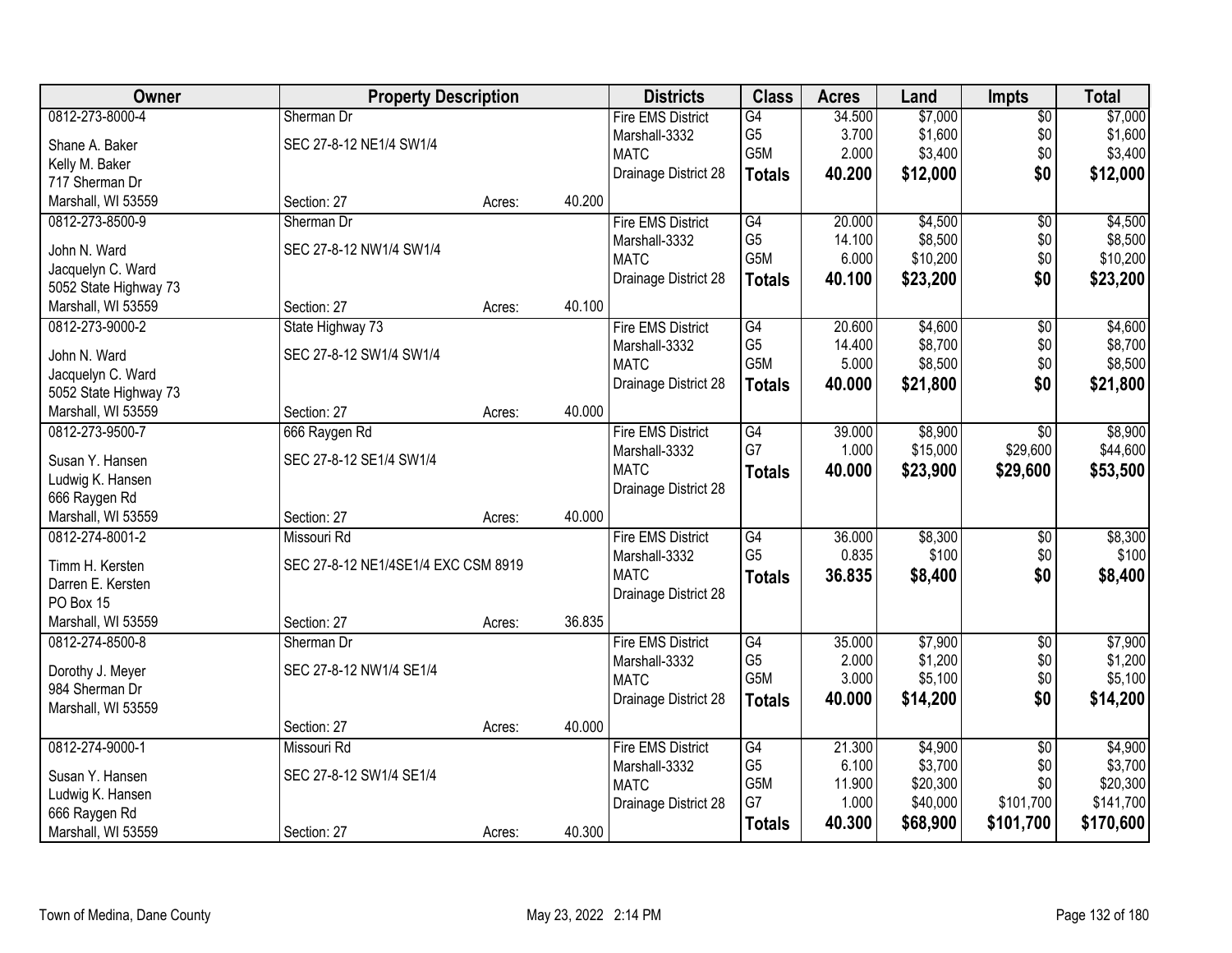| Owner                                       | <b>Property Description</b>                                                              | <b>Districts</b>             | <b>Class</b>    | <b>Acres</b> | Land      | Impts           | <b>Total</b> |
|---------------------------------------------|------------------------------------------------------------------------------------------|------------------------------|-----------------|--------------|-----------|-----------------|--------------|
| 0812-274-9810-1                             | Tower Line Rd                                                                            | <b>Fire EMS District</b>     | G4              | 7.750        | \$1,700   | $\overline{50}$ | \$1,700      |
| David K. Horstmeyer                         | SEC 27-8-12 PRT SE1/4 SE1/4 LYG SELY OF HWY C/L                                          | Marshall-3332                | G <sub>5</sub>  | 0.750        | \$100     | \$0             | \$100        |
| Shannon L. Horstmeyer                       | 8.5 ACRES                                                                                | <b>MATC</b>                  | <b>Totals</b>   | 8.500        | \$1,800   | \$0             | \$1,800      |
| 5057 Tower Line Rd                          |                                                                                          |                              |                 |              |           |                 |              |
| Marshall, WI 53559                          | 8.500<br>Section: 27<br>Acres:                                                           |                              |                 |              |           |                 |              |
| 0812-274-9940-0                             | 5025 Missouri Rd                                                                         | <b>Fire EMS District</b>     | $\overline{G1}$ | 1.000        | \$70,000  | \$290,200       | \$360,200    |
|                                             |                                                                                          | Marshall-3332                | G <sub>5</sub>  | 15.320       | \$13,800  | \$0             | \$13,800     |
| Brent H. Mosher                             | LOT 1 CSM 13863 CS92/68&70-12/4/2014 F/K/A LOT 1                                         | <b>MATC</b>                  | <b>Totals</b>   | 16.320       | \$83,800  | \$290,200       | \$374,000    |
| Regina R. Mosher                            | CSM 8919 CS49/303&304-5/27/98 DESCR AS SEC                                               | Drainage District 28         |                 |              |           |                 |              |
| 5025 Missouri Rd                            | 27-8-12 PRT SE1/4SE1/4 & PRT NE1/4SE1/4 (16.320                                          |                              |                 |              |           |                 |              |
| Marshall, WI 53559                          | 16.320<br>Section: 27<br>Acres:                                                          |                              |                 |              |           |                 |              |
| 0812-274-9980-0                             | Missouri Rd                                                                              | <b>Fire EMS District</b>     | $\overline{G4}$ | 20.000       | \$4,600   | $\overline{50}$ | \$4,600      |
| Kersten Farms, LLC                          | LOT 2 CSM 13863 CS92/68&70-12/4/2014 F/K/A LOT 1                                         | Marshall-3332                | G <sub>5</sub>  | 0.740        | \$500     | \$0             | \$500        |
| PO Box 15                                   | CSM 8919 CS49/303&304-5/27/98 DESCR AS SEC                                               | <b>MATC</b>                  | <b>Totals</b>   | 20.740       | \$5,100   | \$0             | \$5,100      |
| Marshall, WI 53559                          | 27-8-12 PRT SE1/4SE1/4 & PRT NE1/4SE1/4 (20.742                                          | Drainage District 28         |                 |              |           |                 |              |
|                                             | 20.742<br>Section: 27<br>Acres:                                                          |                              |                 |              |           |                 |              |
| 0812-281-8000-4                             | 5251 State Highway 73                                                                    | <b>Fire EMS District</b>     | $\overline{G1}$ | 5.110        | \$100,600 | \$175,800       | \$276,400    |
|                                             |                                                                                          | Marshall-3332                | <b>Totals</b>   | 5.110        | \$100,600 | \$175,800       | \$276,400    |
| Vincent M. Jeffords                         | LOT 1 CSM 698 CS3/231-11/5/71 & ADJ LANDS<br>DESCR AS SEC 28-8-12 PRT NE1/4NE1/4 COM SEC | <b>MATC</b>                  |                 |              |           |                 |              |
| Jody L. Jeffords                            |                                                                                          |                              |                 |              |           |                 |              |
| 5251 State Highway 73<br>Marshall, WI 53559 | NE COR TH S3DEGW 607.36 FT ALG C/L STH 73 TH<br>Section: 28<br>5.110                     |                              |                 |              |           |                 |              |
| 0812-281-8042-4                             | Acres:<br>Sherman Dr                                                                     |                              | $\overline{G4}$ | 47.652       | \$11,600  | $\overline{50}$ | \$11,600     |
|                                             |                                                                                          | <b>Fire EMS District</b>     | G <sub>5</sub>  | 1.500        | \$100     | \$0             | \$100        |
| Timm H. Kersten                             | SEC 28-8-12 PRT NE1/4NE1/4 & NW1/4NE1/4 DESCR                                            | Marshall-3332<br><b>MATC</b> |                 |              |           | \$0             |              |
| Darren E. Kersten                           | AS COM NE COR SEC 28 TH S87DEG03'50"W ALG N                                              |                              | <b>Totals</b>   | 49.152       | \$11,700  |                 | \$11,700     |
| PO Box 15                                   | LN NE1/4NE1/4 367.55 FT TO POB TH                                                        |                              |                 |              |           |                 |              |
| Marshall, WI 53559                          | 49.152<br>Section: 28<br>Acres:                                                          |                              |                 |              |           |                 |              |
| 0812-281-8430-4                             | State Highway 73                                                                         | <b>Fire EMS District</b>     | $\overline{G1}$ | 1.000        | \$5,000   | $\overline{50}$ | \$5,000      |
| Vincent M. Jeffords                         | SEC 28-8-12 PRT NE1/4NE1/4 DESCR AS COM AT NE                                            | Marshall-3332                | <b>Totals</b>   | 1.000        | \$5,000   | \$0             | \$5,000      |
| Jody L. Jeffords                            | COR OF SEC 28 TH S87DEG03'50"W ALG N LN OF                                               | <b>MATC</b>                  |                 |              |           |                 |              |
| 5251 State Highway 73                       | NE1/4NE1/4 367.55 FT TH S01DEG08'08"W 581.26 FT                                          |                              |                 |              |           |                 |              |
| Marshall, WI 53559                          | 1.000<br>Section: 28<br>Acres:                                                           |                              |                 |              |           |                 |              |
| 0812-281-8550-9                             | 898 Sherman Dr                                                                           | <b>Fire EMS District</b>     | $\overline{G1}$ | 9.747        | \$123,700 | \$406,600       | \$530,300    |
|                                             |                                                                                          | Marshall-3332                | <b>Totals</b>   | 9.747        | \$123,700 | \$406,600       | \$530,300    |
| Gonzalo A. Reina Carratu                    | LOT 1 CSM 9185 CS52/20&21-1/25/99 DESCR AS SEC                                           | <b>MATC</b>                  |                 |              |           |                 |              |
| Jennifer L. Reina                           | 28-8-12 PRT NE1/4NE1/4, NW1/4NE1/4, SW1/4NE1/4 &                                         |                              |                 |              |           |                 |              |
| 898 Sherman Dr                              | SE1/4NE1/4 (9.747 ACRES)                                                                 |                              |                 |              |           |                 |              |
| Marshall, WI 53559                          | 9.747<br>Section: 28<br>Acres:                                                           |                              |                 |              |           |                 |              |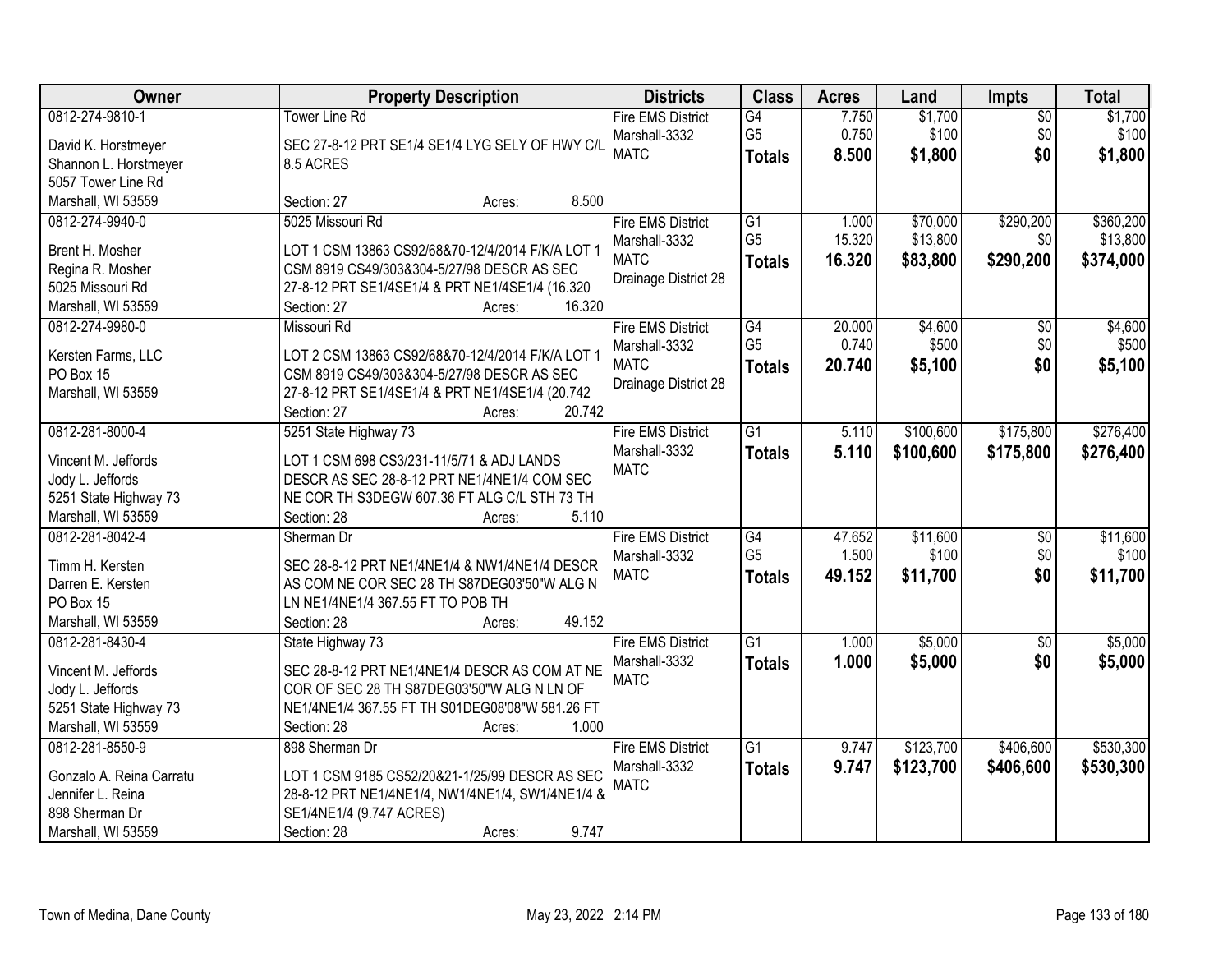| Owner                | <b>Property Description</b>                            | <b>Districts</b>         | <b>Class</b>    | <b>Acres</b> | Land      | <b>Impts</b>    | <b>Total</b> |
|----------------------|--------------------------------------------------------|--------------------------|-----------------|--------------|-----------|-----------------|--------------|
| 0812-281-8590-1      | 966 Sherman Dr                                         | <b>Fire EMS District</b> | $\overline{G1}$ | 3.630        | \$89,700  | \$278,400       | \$368,100    |
| Ronald P. Hanko      | LOT 1 CSM 5426 CS24/371&373                            | Marshall-3332            | <b>Totals</b>   | 3.630        | \$89,700  | \$278,400       | \$368,100    |
| Kimberlee J. Hanko   | R10908/52-54-12/11/87 F/K/A PRT LOT 1 CSM 2050         | <b>MATC</b>              |                 |              |           |                 |              |
| 966 Sherman Dr       | CS8/229-6/11/76 DESCR AS SEC 28-8-12 PRT               |                          |                 |              |           |                 |              |
| Marshall, WI 53559   | 3.630<br>Section: 28<br>Acres:                         |                          |                 |              |           |                 |              |
| 0812-281-8660-6      | 960 Sherman Dr                                         | <b>Fire EMS District</b> | $\overline{G1}$ | 1.640        | \$74,800  | \$203,200       | \$278,000    |
|                      |                                                        | Marshall-3332            | <b>Totals</b>   | 1.640        | \$74,800  | \$203,200       | \$278,000    |
| John M. Geishert     | LOT 2 CSM 5426 CS24/371&373 R10908/52-54 F/K/A         | <b>MATC</b>              |                 |              |           |                 |              |
| Jerilyn M. Geishert  | LOT 1 CSM 2050 CS8/229-6/11/76 DESCR AS SEC            |                          |                 |              |           |                 |              |
| 960 Sherman Dr       | 28-8-12 PRT NW1/4NE1/4 70,616 SQ FT SUBJ TO JT         |                          |                 |              |           |                 |              |
| Marshall, WI 53559   | 1.640<br>Section: 28<br>Acres:                         |                          |                 |              |           |                 |              |
| 0812-281-8710-0      | 958 Sherman Dr                                         | <b>Fire EMS District</b> | $\overline{G1}$ | 5.925        | \$104,600 | \$198,200       | \$302,800    |
| Rex A. Connely       | LOT 1 CSM 14197 CS96/130&132-3/16/2016 F/K/A LOT       | Marshall-3332            | <b>Totals</b>   | 5.925        | \$104,600 | \$198,200       | \$302,800    |
| Rani L. Connely      | 2 CSM 2050 CS8/229-6/11/76 & ALSO INCL & DESCR         | <b>MATC</b>              |                 |              |           |                 |              |
| 958 Sherman Dr       | AS SEC 28-8-12 PRT NW1/4NE1/4 (5.925 ACRES INCL        |                          |                 |              |           |                 |              |
| Marshall, WI 53559   | 5.925<br>Section: 28<br>Acres:                         |                          |                 |              |           |                 |              |
| 0812-281-9001-1      | 907 Sherman Dr                                         | <b>Fire EMS District</b> | $\overline{G1}$ | 3.000        | \$85,000  | \$275,700       | \$360,700    |
|                      |                                                        | Marshall-3332            | G <sub>5</sub>  | 5.448        | \$3,300   | \$0             | \$3,300      |
| Rochelle R. Chadwick | LOT 2 CSM 9185 CS52/20&21-1/25/99 DESCR AS SEC         | <b>MATC</b>              |                 |              |           |                 |              |
| 907 Sherman Dr       | 28-8-12 PRT NE1/4NE1/4, NW1/4NE1/4, SW1/4NE1/4 &       |                          | <b>Totals</b>   | 8.448        | \$88,300  | \$275,700       | \$364,000    |
| Marshall, WI 53559   | SE1/4NE1/4 (8.448 ACRES)                               | Drainage District 28     |                 |              |           |                 |              |
|                      | 8.448<br>Section: 28<br>Acres:                         |                          |                 |              |           |                 |              |
| 0812-281-9100-1      | State Highway 73                                       | <b>Fire EMS District</b> | G4              | 52.068       | \$12,500  | $\overline{60}$ | \$12,500     |
|                      |                                                        | Marshall-3332            | G <sub>5</sub>  | 0.500        | \$100     | \$0             | \$100        |
| Timm H. Kersten      | SEC 28-8-12 PRT SW1/4NE1/4 & PRT SE1/4NE1/4            | <b>MATC</b>              | <b>Totals</b>   | 52.568       | \$12,600  | \$0             | \$12,600     |
| Mary K. Kersten      | COM AT E1/4 COR OF SEC 28 TH S87DEG29'05"W             | Drainage District 28     |                 |              |           |                 |              |
| PO Box 15            | ALG S LN OF SE1/4NE1/4 1010.30 FT TO W LN OF<br>52.568 |                          |                 |              |           |                 |              |
| Marshall, WI 53559   | Section: 28<br>Acres:                                  |                          |                 |              |           |                 |              |
| 0812-281-9501-6      | 5168 State Highway 73                                  | <b>Fire EMS District</b> | G1              | 2.500        | \$81,300  | \$131,300       | \$212,600    |
| Joshua E. Ward       | SEC 28-8-12 SE1/4 NE1/4 EXC TO WI DOT IN               | Marshall-3332            | G4              | 6.860        | \$1,500   | \$0             | \$1,500      |
| 5168 Statehighway 73 | R22298/70 & R24920/9 & EXC CSM 9185 & ALSO EXC         | <b>MATC</b>              | G <sub>5</sub>  | 1.140        | \$700     | \$0             | \$700        |
| Marshall, WI 53559   | DOC #3093626 RERECORDED AS DOC 3108458                 | Drainage District 28     | <b>Totals</b>   | 10.500       | \$83,500  | \$131,300       | \$214,800    |
|                      | 10.500<br>Section: 28<br>Acres:                        |                          |                 |              |           |                 |              |
| 0812-282-8000-3      | 970 Sherman Dr                                         | <b>Fire EMS District</b> | $\overline{G1}$ | 1.017        | \$5,300   | $\overline{50}$ | \$5,300      |
|                      |                                                        | Marshall-3332            | <b>Totals</b>   | 1.017        | \$5,300   | \$0             | \$5,300      |
| Gary W. Jackson      | SEC 28-8-12 PRT NE1/4NW1/4 BEG SEC N1/4 COR TH         | <b>MATC</b>              |                 |              |           |                 |              |
| Kathleen M. Jackson  | W 66 FT TH S TO TN RD TH E 66 FT TH N TO POB           | Drainage District 28     |                 |              |           |                 |              |
| 970 Sherman Dr       |                                                        |                          |                 |              |           |                 |              |
| Marshall, WI 53559   | 0.000<br>Section: 28<br>Acres:                         |                          |                 |              |           |                 |              |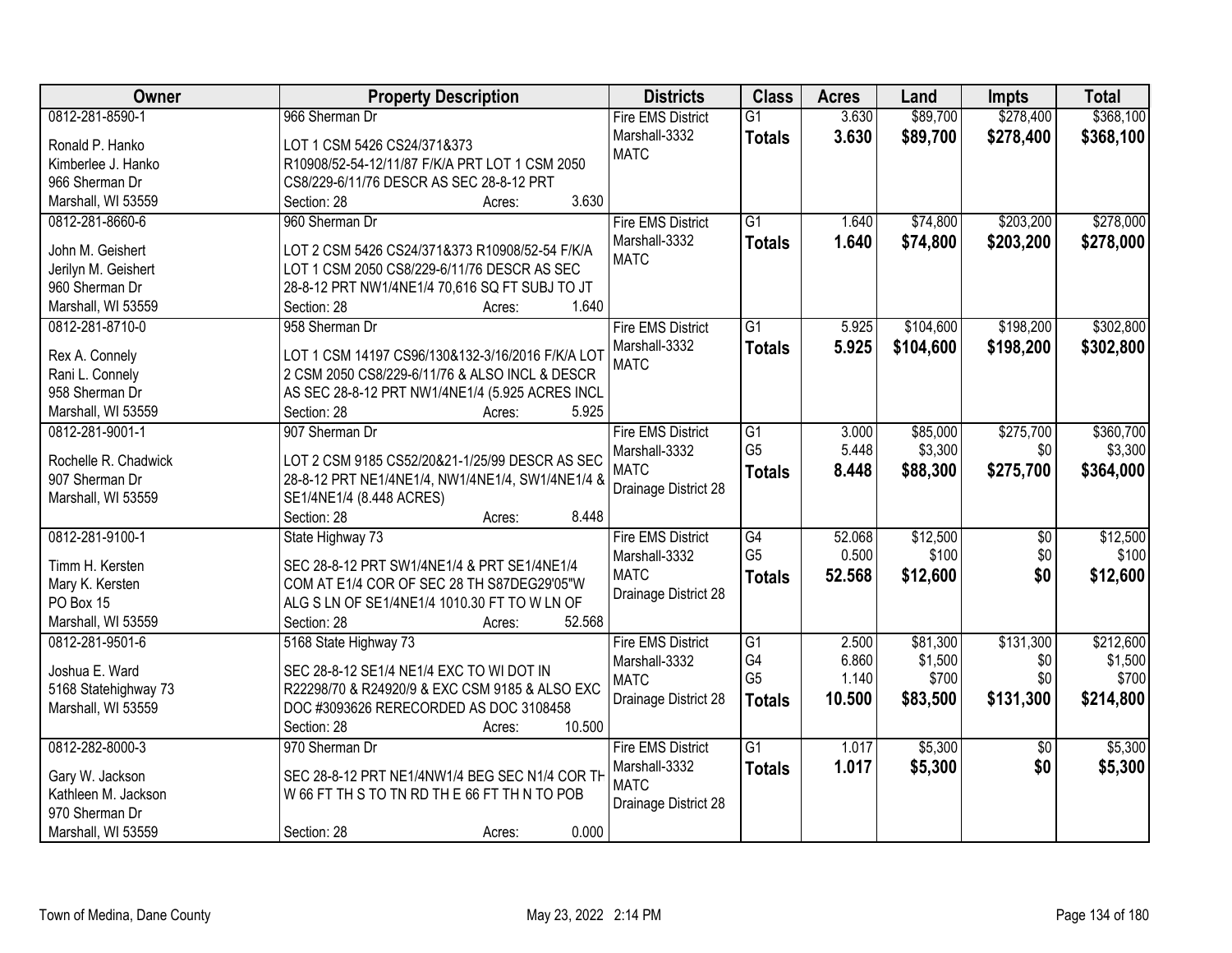| <b>Owner</b>                           | <b>Property Description</b>                   |        |         | <b>Districts</b>             | <b>Class</b>         | <b>Acres</b>    | Land               | <b>Impts</b>      | <b>Total</b>       |
|----------------------------------------|-----------------------------------------------|--------|---------|------------------------------|----------------------|-----------------|--------------------|-------------------|--------------------|
| 0812-282-8010-1                        | 984 Sherman Dr                                |        |         | <b>Fire EMS District</b>     | $\overline{G1}$      | 1.700           | \$75,300           | \$114,800         | \$190,100          |
| Dorothy J. Meyer                       | SEC 28-8-12 NE1/4 NW1/4 EXC PCL R588/435      |        |         | Marshall-3332                | G4                   | 24.000          | \$5,700            | \$0               | \$5,700            |
| 984 Sherman Dr                         |                                               |        |         | <b>MATC</b>                  | G <sub>5</sub>       | 0.500           | \$100              | \$0               | \$100              |
| Marshall, WI 53559                     |                                               |        |         | Drainage District 28         | G5M                  | 13.000          | \$22,100           | \$0               | \$22,100           |
|                                        | Section: 28                                   | Acres: | 39.200  |                              | <b>Totals</b>        | 39.200          | \$103,200          | \$114,800         | \$218,000          |
| 0812-282-8500-8                        | Oak Park Rd                                   |        |         | <b>Fire EMS District</b>     | G4                   | 39.700          | \$9,000            | $\overline{50}$   | \$9,000            |
| Rademacher Living Tr, Brian K &        | SEC 28-8-12 NW1/4 NW1/4                       |        |         | Marshall-3332                | <b>Totals</b>        | 39.700          | \$9,000            | \$0               | \$9,000            |
| Nichole <sub>R</sub>                   |                                               |        |         | <b>MATC</b>                  |                      |                 |                    |                   |                    |
| 4930 Town Hall Dr                      |                                               |        |         | Drainage District 28         |                      |                 |                    |                   |                    |
| Cottage Grove, WI 53527                | Section: 28                                   | Acres: | 39.700  |                              |                      |                 |                    |                   |                    |
| 0812-282-9005-0                        | Oak Park Rd                                   |        |         | <b>Fire EMS District</b>     | $\overline{G4}$      | 129.751         | \$29,700           | \$0               | \$29,700           |
| Rademacher Living Tr, Brian K &        | SEC 28-8-12 PRT SW1/4SW1/4, PRT NW1/4SW1/4,   |        |         | Marshall-3332                | <b>Totals</b>        | 129.751         | \$29,700           | \$0               | \$29,700           |
| Nichole <sub>R</sub>                   | PRT SW1/4NW1/4 & SEC 29-8-12 PRT SE1/4NE1/4 & |        |         | <b>MATC</b>                  |                      |                 |                    |                   |                    |
| 4930 Town Hall Dr                      | PRT SW1/4NE1/4 DESCR AS BEG AT SW COR OF      |        |         | Drainage District 28         |                      |                 |                    |                   |                    |
| Cottage Grove, WI 53527                | Section: 28                                   | Acres: | 129.751 |                              |                      |                 |                    |                   |                    |
| 0812-282-9250-0                        | Oak Park Rd                                   |        |         | <b>Fire EMS District</b>     | G5                   | 0.350           | \$200              | \$0               | \$200              |
|                                        |                                               |        |         | Marshall-3332                | <b>Totals</b>        | 0.350           | \$200              | \$0               | \$200              |
| Wayne A. Reamer                        | SEC 28-8-12 SW1/4NW1/4 EXC DOC #4638711 SUBJ  |        |         | <b>MATC</b>                  |                      |                 |                    |                   |                    |
| Patricia A. Reamer<br>5142 Oak Park Rd | TO EASE IN DOC #4638710                       |        |         | Drainage District 28         |                      |                 |                    |                   |                    |
| Marshall, WI 53559                     | Section: 28                                   | Acres: | 0.000   |                              |                      |                 |                    |                   |                    |
| 0812-282-9500-6                        | Sherman Dr                                    |        |         | <b>Fire EMS District</b>     | $\overline{G4}$      | 39.900          | \$8,800            | $\overline{50}$   | \$8,800            |
|                                        |                                               |        |         | Marshall-3332                | <b>Totals</b>        | 39.900          | \$8,800            | \$0               | \$8,800            |
| Dorothy J. Meyer                       | SEC 28-8-12 SE1/4 NW1/4                       |        |         | <b>MATC</b>                  |                      |                 |                    |                   |                    |
| 984 Sherman Dr                         |                                               |        |         | Drainage District 28         |                      |                 |                    |                   |                    |
| Marshall, WI 53559                     |                                               |        |         |                              |                      |                 |                    |                   |                    |
|                                        | Section: 28                                   | Acres: | 39.900  |                              |                      |                 |                    |                   |                    |
| 0812-283-8000-2                        | State Highway 73                              |        |         | <b>Fire EMS District</b>     | G4<br>G <sub>5</sub> | 36.000<br>4.000 | \$8,300<br>\$2,400 | $\sqrt{6}$<br>\$0 | \$8,300<br>\$2,400 |
| Kersten Farms, LLC                     | SEC 28-8-12 NE1/4SW1/4                        |        |         | Marshall-3332<br><b>MATC</b> |                      |                 |                    |                   |                    |
| PO Box 15                              |                                               |        |         | Drainage District 28         | <b>Totals</b>        | 40.000          | \$10,700           | \$0               | \$10,700           |
| Marshall, WI 53559                     |                                               |        |         |                              |                      |                 |                    |                   |                    |
|                                        | Section: 28                                   | Acres: | 40.000  |                              |                      |                 |                    |                   |                    |
| 0812-283-8630-0                        | Oak Park Rd                                   |        |         | <b>Fire EMS District</b>     | G4                   | 1.000           | \$300              | $\overline{50}$   | \$300              |
| Wayne A. Reamer                        | SEC 28-8-12 NW1/4SW1/4 EXC DOC #4638711 SUBJ  |        |         | Marshall-3332                | G <sub>5</sub>       | 0.500           | \$300              | \$0               | \$300              |
| Patricia A. Reamer                     | TO EASE IN DOC #4638710                       |        |         | <b>MATC</b>                  | G5M                  | 11.000          | \$18,700           | \$0               | \$18,700           |
| 5142 Oak Park Rd                       |                                               |        |         | Drainage District 28         | <b>Totals</b>        | 12.500          | \$19,300           | \$0               | \$19,300           |
| Marshall, WI 53559                     | Section: 28                                   | Acres: | 0.000   |                              |                      |                 |                    |                   |                    |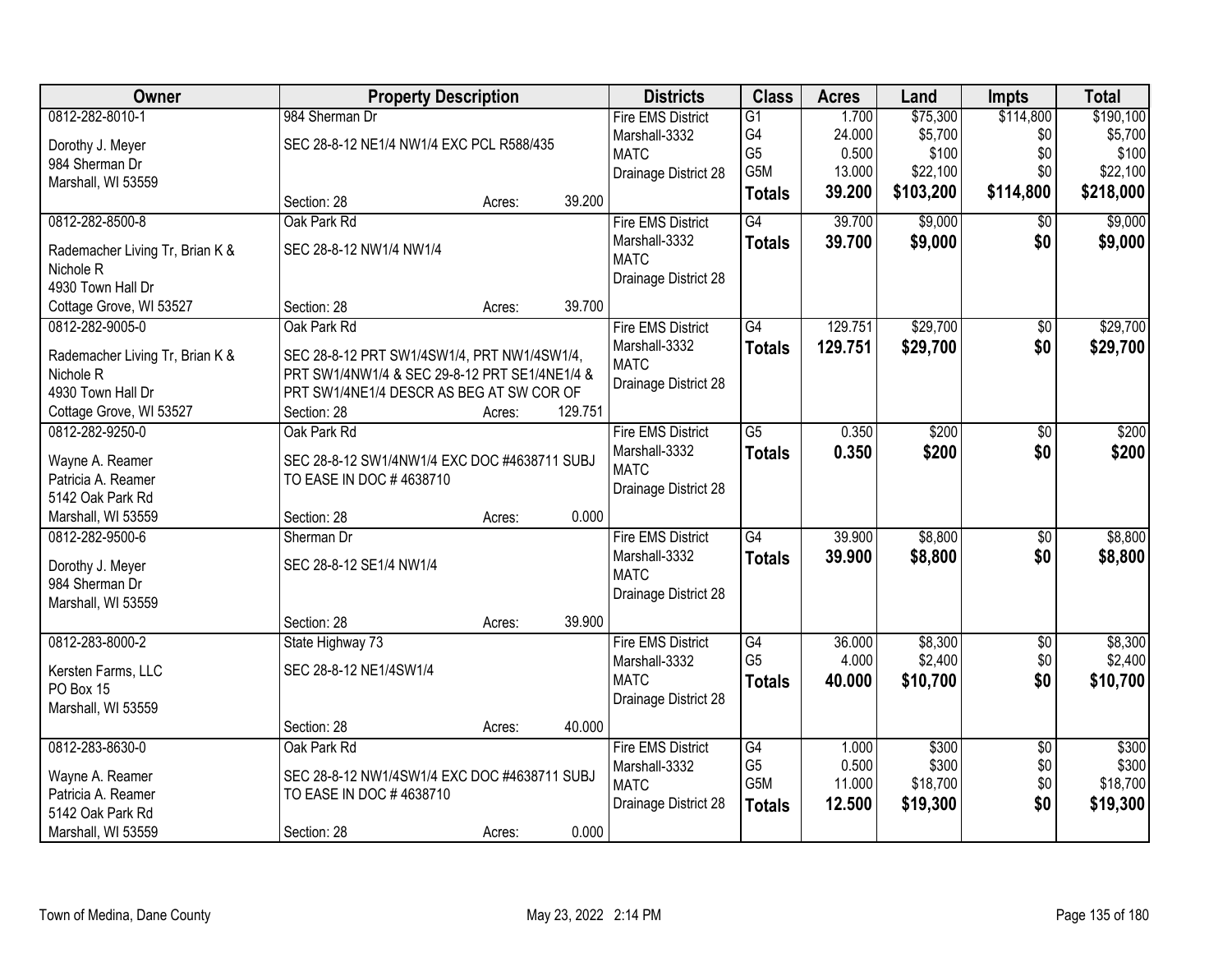| Owner                                       | <b>Property Description</b>                                                | <b>Districts</b>             | <b>Class</b>     | <b>Acres</b> | Land     | <b>Impts</b>    | <b>Total</b> |
|---------------------------------------------|----------------------------------------------------------------------------|------------------------------|------------------|--------------|----------|-----------------|--------------|
| 0812-283-9055-0                             | Oak Park Rd                                                                | <b>Fire EMS District</b>     | G4               | 0.400        | \$100    | \$0             | \$100        |
| Wayne A. Reamer                             | SEC 28-8-12 SW1/4SW1/4 EXC DOC #4638711                                    | Marshall-3332<br><b>MATC</b> | G5M              | 7.000        | \$11,900 | \$0             | \$11,900     |
| Patricia A. Reamer                          |                                                                            |                              | <b>Totals</b>    | 7.400        | \$12,000 | \$0             | \$12,000     |
| 5142 Oak Park Rd                            |                                                                            | Drainage District 28         |                  |              |          |                 |              |
| Marshall, WI 53559                          | 0.000<br>Section: 28<br>Acres:                                             |                              |                  |              |          |                 |              |
| 0812-283-9500-5                             | State Highway 73                                                           | <b>Fire EMS District</b>     | G4               | 20.000       | \$4,500  | \$0             | \$4,500      |
| Kersten Farms, LLC                          | SEC 28-8-12 SE1/4SW1/4                                                     | Marshall-3332                | G <sub>5</sub>   | 20.000       | \$12,000 | \$0             | \$12,000     |
| PO Box 15                                   |                                                                            | <b>MATC</b>                  | <b>Totals</b>    | 40.000       | \$16,500 | \$0             | \$16,500     |
| Marshall, WI 53559                          |                                                                            | Drainage District 28         |                  |              |          |                 |              |
|                                             | 40.000<br>Section: 28<br>Acres:                                            |                              |                  |              |          |                 |              |
| 0812-284-8000-1                             | State Highway 73                                                           | <b>Fire EMS District</b>     | $\overline{G4}$  | 28.000       | \$5,900  | $\overline{50}$ | \$5,900      |
| John N. Ward                                | SEC 28-8-12 NE1/4SE1/4 ELY OF HWY EXC TO WI                                | Marshall-3332                | G <sub>5</sub>   | 2.600        | \$1,600  | \$0             | \$1,600      |
| Jacquelyn C. Ward                           | DOT IN R23200/5                                                            | <b>MATC</b>                  | G <sub>5</sub> M | 1.000        | \$1,700  | \$0             | \$1,700      |
| 5052 State Highway 73                       |                                                                            | Drainage District 28         | <b>Totals</b>    | 31.600       | \$9,200  | \$0             | \$9,200      |
| Marshall, WI 53559                          | 31.600<br>Section: 28<br>Acres:                                            |                              |                  |              |          |                 |              |
| 0812-284-8090-3                             | State Highway 73                                                           | <b>Fire EMS District</b>     | $\overline{G4}$  | 4.280        | \$1,000  | \$0             | \$1,000      |
| Kersten Farms, LLC                          | SEC 28-8-12 E1/2 SE1/4 WLY OF HWY EXC TO WI DO                             | Marshall-3332                | <b>Totals</b>    | 4.280        | \$1,000  | \$0             | \$1,000      |
| PO Box 15                                   | IN R22439/1                                                                | <b>MATC</b>                  |                  |              |          |                 |              |
| Marshall, WI 53559                          |                                                                            | Drainage District 28         |                  |              |          |                 |              |
|                                             | 4.280<br>Section: 28<br>Acres:                                             |                              |                  |              |          |                 |              |
| 0812-284-8500-6                             | State Highway 73                                                           | <b>Fire EMS District</b>     | $\overline{G4}$  | 33.000       | \$7,400  | \$0             | \$7,400      |
|                                             | SEC 28-8-12 NW1/4SE1/4                                                     | Marshall-3332                | G <sub>5</sub>   | 7.000        | \$4,200  | \$0             | \$4,200      |
| Kersten Farms, LLC<br>PO Box 15             |                                                                            | <b>MATC</b>                  | <b>Totals</b>    | 40.000       | \$11,600 | \$0             | \$11,600     |
| Marshall, WI 53559                          |                                                                            | Drainage District 28         |                  |              |          |                 |              |
|                                             | 40.000<br>Section: 28<br>Acres:                                            |                              |                  |              |          |                 |              |
| 0812-284-9001-0                             | 5039 State Highway 73                                                      | <b>Fire EMS District</b>     | G4               | 19.833       | \$3,800  | $\overline{50}$ | \$3,800      |
|                                             | SEC 28-8-12 SW1/4SE1/4 WLY OF HWY EXC CSM                                  | Marshall-3332                | G <sub>5</sub>   | 7.200        | \$4,300  | \$0             | \$4,300      |
| Kersten Farms, LLC<br>PO Box 15             | 4650 EXC TO WI DOT IN R22439/1 EXC CSM 14823                               | <b>MATC</b>                  | G7               | 3.000        | \$65,000 | \$128,500       | \$193,500    |
| Marshall, WI 53559                          |                                                                            | Drainage District 28         | <b>Totals</b>    | 30.033       | \$73,100 | \$128,500       | \$201,600    |
|                                             | 30.033<br>Section: 28<br>Acres:                                            |                              |                  |              |          |                 |              |
| 0812-284-9330-0                             | 5015 State Highway 73                                                      | <b>Fire EMS District</b>     | G1               | 4.000        | \$92,500 | \$140,600       | \$233,100    |
|                                             |                                                                            | Marshall-3332                | <b>Totals</b>    | 4.000        | \$92,500 | \$140,600       | \$233,100    |
| Jeffrey A. Kneusel                          | LOT 1 CSM 14823 CS103/321&323-6/8/2018 F/K/A PRT                           | <b>MATC</b>                  |                  |              |          |                 |              |
| Jazmyn F. Kneusel                           | OF LOT 1 CSM 4650 CS20/222-5/15/85 DESCR AS                                | Drainage District 28         |                  |              |          |                 |              |
| 5015 State Highway 73<br>Marshall, WI 53559 | SEC 28-8-12 PRT SW1/4SE1/4 (4.000 ACRES)<br>4.000<br>Section: 28<br>Acres: |                              |                  |              |          |                 |              |
|                                             |                                                                            |                              |                  |              |          |                 |              |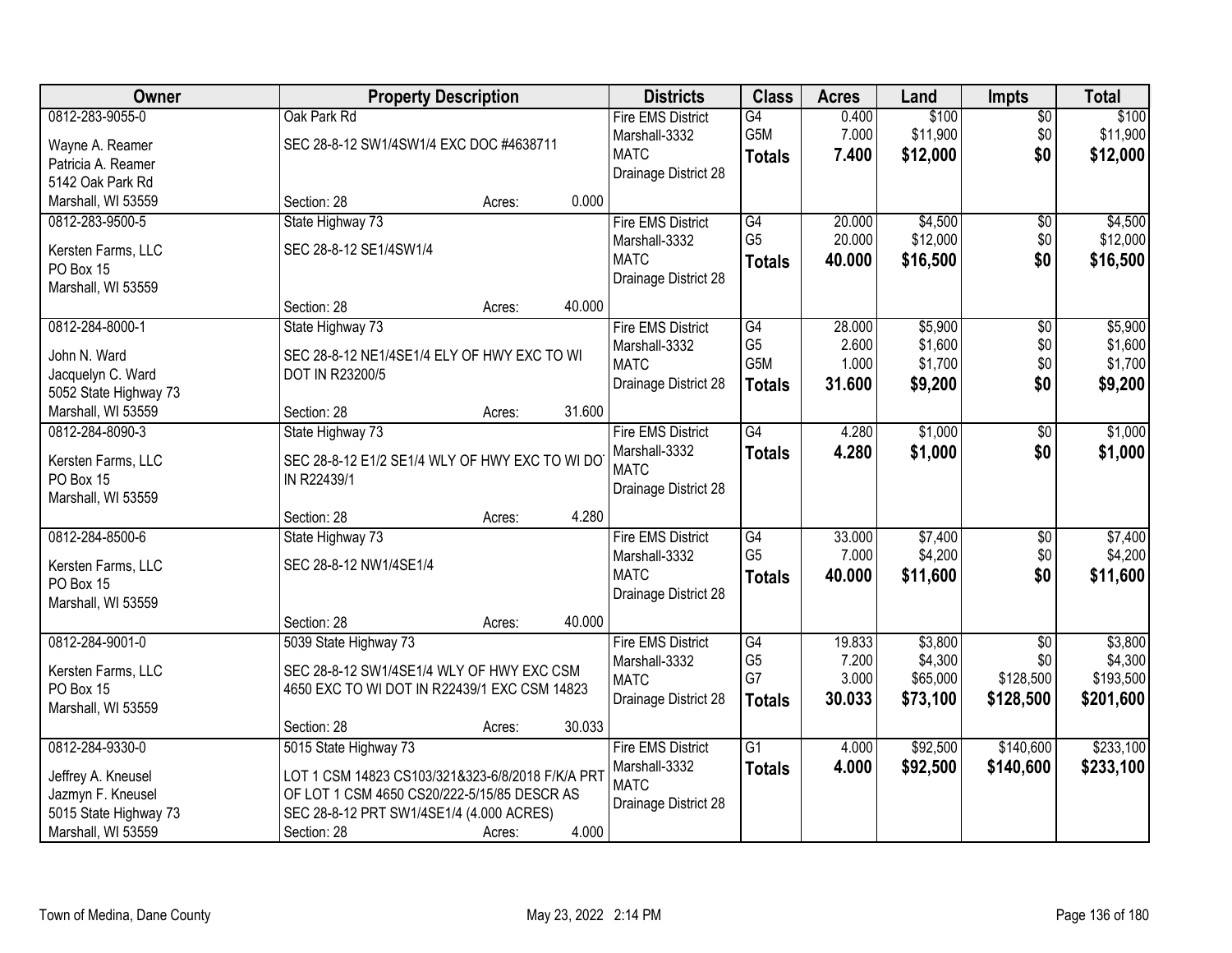| Owner                                      | <b>Property Description</b>                     |        | <b>Districts</b>             | <b>Class</b>    | <b>Acres</b> | Land     | <b>Impts</b>    | <b>Total</b> |
|--------------------------------------------|-------------------------------------------------|--------|------------------------------|-----------------|--------------|----------|-----------------|--------------|
| 0812-284-9350-6                            | Sherman Dr                                      |        | <b>Fire EMS District</b>     | $\overline{G4}$ | 2.160        | \$600    | $\overline{50}$ | \$600        |
| John N. Ward                               | SEC 28-8-12 SW1/4SE1/4 ELY OF HWY EXC TO WI     |        | Marshall-3332<br><b>MATC</b> | <b>Totals</b>   | 2.160        | \$600    | \$0             | \$600        |
| Jacquelyn C. Ward                          | DOT IN R23200/5                                 |        |                              |                 |              |          |                 |              |
| 5052 State Highway 73                      |                                                 |        |                              |                 |              |          |                 |              |
| Marshall, WI 53559                         | Section: 28<br>Acres:                           | 2.160  |                              |                 |              |          |                 |              |
| 0812-284-9500-4                            | 5052 State Highway 73                           |        | <b>Fire EMS District</b>     | G1              | 1.500        | \$73,800 | \$391,300       | \$465,100    |
| John N. Ward                               | SEC 28-8-12 SE1/4SE1/4 EXC TH PRT LYG W OF HWY  |        | Marshall-3332                | G4              | 25.000       | \$5,700  | \$0             | \$5,700      |
| Jacquelyn C. Ward                          | EXC TO WI DOT IN R23200/5                       |        | <b>MATC</b>                  | G <sub>5</sub>  | 12.940       | \$7,800  | \$0             | \$7,800      |
| 5052 State Highway 73                      |                                                 |        |                              | <b>Totals</b>   | 39.440       | \$87,300 | \$391,300       | \$478,600    |
| Marshall, WI 53559                         | Section: 28<br>Acres:                           | 39.440 |                              |                 |              |          |                 |              |
| 0812-291-8001-0                            | Oak Park Rd                                     |        | <b>Fire EMS District</b>     | G4              | 32.168       | \$7,600  | $\sqrt[6]{}$    | \$7,600      |
|                                            |                                                 |        | Marshall-3332                | G <sub>5</sub>  | 1.000        | \$100    | \$0             | \$100        |
| Rademacher Living Tr, Brian K &            | SEC 29-8-12 NE1/4 NE1/4 EXC CSM 2956 & ALSO EXC |        | <b>MATC</b>                  | <b>Totals</b>   | 33.168       | \$7,700  | \$0             | \$7,700      |
| Nichole <sub>R</sub>                       | <b>CSM 14493</b>                                |        | Drainage District 28         |                 |              |          |                 |              |
| 4930 Town Hall Dr                          | Section: 29<br>Acres:                           | 33.168 |                              |                 |              |          |                 |              |
| Cottage Grove, WI 53527<br>0812-291-8090-0 | 5273 Oak Park Rd                                |        | <b>Fire EMS District</b>     | $\overline{G1}$ | 1.658        | \$74,900 | \$67,400        | \$142,300    |
|                                            |                                                 |        | Marshall-3332                |                 |              |          |                 |              |
| <b>Trevor Hix</b>                          | LOT 1 CSM 14493 CS100/14&16-4/18/2017 DESCR AS  |        | <b>MATC</b>                  | <b>Totals</b>   | 1.658        | \$74,900 | \$67,400        | \$142,300    |
| 5273 Oak Park Rd                           | SEC 29-8-12 PRT NE1/4NE1/4 (1.658 ACRES INCL    |        | Drainage District 28         |                 |              |          |                 |              |
| Marshall, WI 53559                         | R/W                                             |        |                              |                 |              |          |                 |              |
|                                            | Section: 29<br>Acres:                           | 1.658  |                              |                 |              |          |                 |              |
| 0812-291-8110-0                            | Oak Park Rd                                     |        | <b>Fire EMS District</b>     | $\overline{G}$  | 1.844        | \$14,800 | \$36,000        | \$50,800     |
| Smrcka Living Tr, Thomas C & Judith A      | LOT 2 CSM 14493 CS100/14&16-4/18/2017 DESCR AS  |        | Marshall-3332                | <b>Totals</b>   | 1.844        | \$14,800 | \$36,000        | \$50,800     |
| W9540 Blue Jay Way                         | SEC 29-8-12 PRT NE1/4NE1/4 (1.844 ACRES INCL    |        | <b>MATC</b>                  |                 |              |          |                 |              |
| Cambridge, WI 53523                        | $R/W$ )                                         |        | Drainage District 28         |                 |              |          |                 |              |
|                                            | Section: 29<br>Acres:                           | 1.844  |                              |                 |              |          |                 |              |
| 0812-291-8130-0                            | Oak Park Rd                                     |        | <b>Fire EMS District</b>     | $\overline{G4}$ | 1.844        | \$500    | $\overline{50}$ | \$500        |
|                                            |                                                 |        | Marshall-3332                | <b>Totals</b>   | 1.844        | \$500    | \$0             | \$500        |
| Salomon Acosta                             | LOT 3 CSM 14493 CS100/14&16-4/18/2017 DESCR AS  |        | <b>MATC</b>                  |                 |              |          |                 |              |
| 301 Parkway Dr Unit 4                      | SEC 29-8-12 PRT NE1/4NE1/4 (1.844 ACRES INCL    |        | Drainage District 28         |                 |              |          |                 |              |
| Marshall, WI 53559                         | $R/W$ )<br>Section: 29                          | 1.844  |                              |                 |              |          |                 |              |
| 0812-291-8150-0                            | Acres:<br>Oak Park Rd                           |        | <b>Fire EMS District</b>     | G4              | 0.590        | \$200    | $\overline{50}$ | \$200        |
|                                            |                                                 |        | Marshall-3332                |                 | 0.590        | \$200    | \$0             | \$200        |
| Rademacher Living Tr, Brian K &            | OUTLOT 1 CSM 14493 CS100/14&16-4/18/2017        |        | <b>MATC</b>                  | <b>Totals</b>   |              |          |                 |              |
| Nichole <sub>R</sub>                       | DESCR AS SEC 29-8-12 PRT NE1/4NE1/4 (0.590      |        | Drainage District 28         |                 |              |          |                 |              |
| 4930 Town Hall Dr                          | ACRES INCL R/W)                                 |        |                              |                 |              |          |                 |              |
| Cottage Grove, WI 53527                    | Section: 29<br>Acres:                           | 0.590  |                              |                 |              |          |                 |              |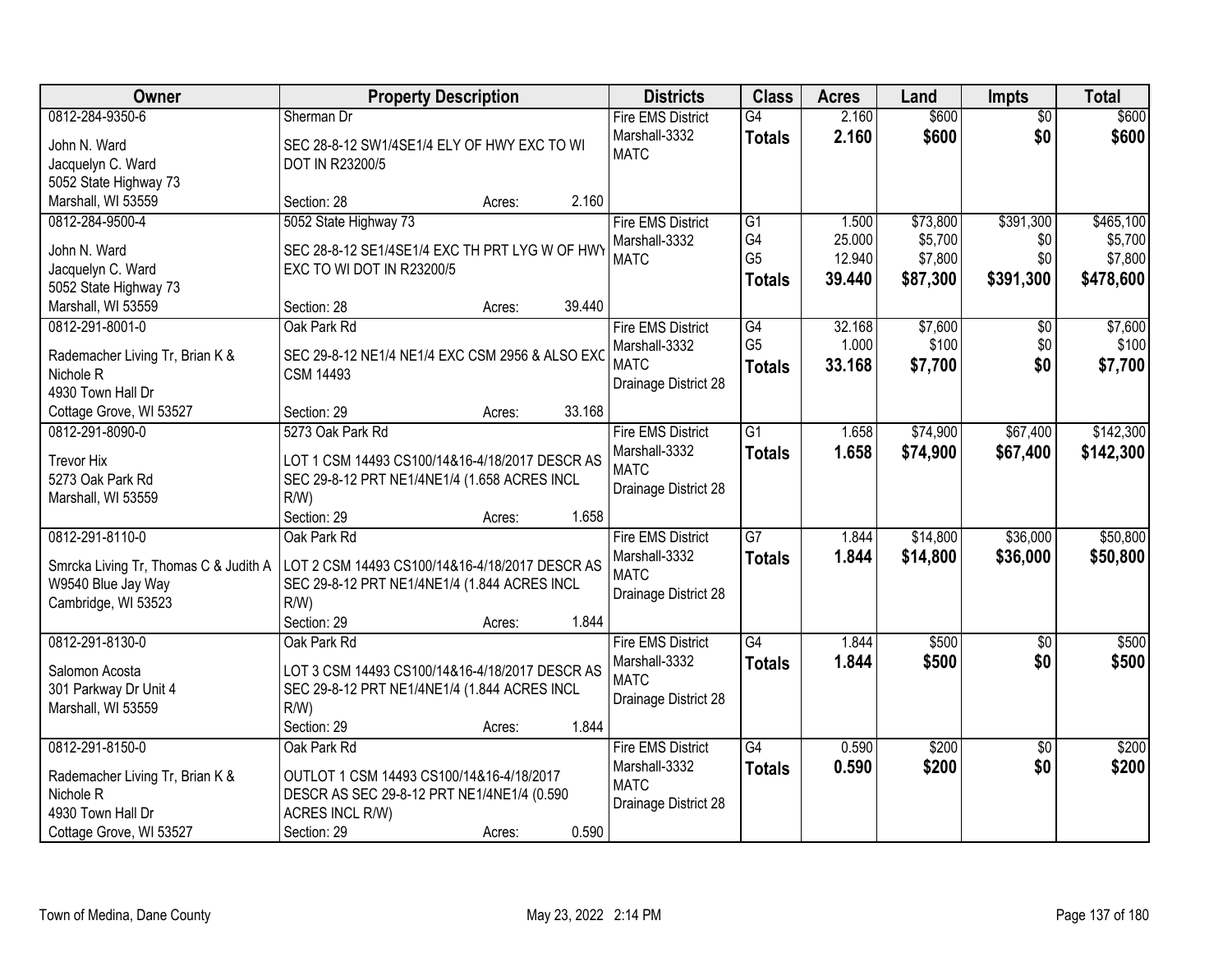| Owner                           |                                              | <b>Property Description</b> |        | <b>Districts</b>         | <b>Class</b>                      | <b>Acres</b> | Land             | <b>Impts</b>    | <b>Total</b> |
|---------------------------------|----------------------------------------------|-----------------------------|--------|--------------------------|-----------------------------------|--------------|------------------|-----------------|--------------|
| 0812-291-8500-7                 | 5235 Oak Park Rd                             |                             |        | <b>Fire EMS District</b> | $\overline{G1}$                   | 9.500        | \$143,800        | \$223,200       | \$367,000    |
| James F. Ruland                 | LOT 1 CSM 2956 CS11/361-9/12/78 DESCR AS SEC |                             |        | Marshall-3332            | <b>Totals</b>                     | 9.500        | \$143,800        | \$223,200       | \$367,000    |
| Donna J. Ruland                 | 29-8-12 PRT N1/2 NE1/4 9.5 ACRES INCL RD R/W |                             |        | <b>MATC</b>              |                                   |              |                  |                 |              |
| 5235 Oak Park Rd                |                                              |                             |        | Drainage District 28     |                                   |              |                  |                 |              |
| Marshall, WI 53559              | Section: 29                                  | Acres:                      | 9.500  |                          |                                   |              |                  |                 |              |
| 0812-291-8540-9                 | Schenck Rd                                   |                             |        | <b>Fire EMS District</b> | G4                                | 4.500        | \$1,100          | \$0             | \$1,100      |
|                                 |                                              |                             |        | Marshall-3332            | G <sub>5</sub>                    | 0.300        | \$100            | \$0             | \$100        |
| Steven J. Dorshorst             | SEC 29-8-12 E 20 ACRES OF NW1/4NE1/4 EXC CSM |                             |        | <b>MATC</b>              | <b>Totals</b>                     | 4.800        | \$1,200          | \$0             | \$1,200      |
| Judy L. Dorshorst               | 1883 & CSM 2956 EXC R19870/61                |                             |        |                          |                                   |              |                  |                 |              |
| 4955 Knutson Dr                 |                                              |                             | 4.800  |                          |                                   |              |                  |                 |              |
| Deerfield, WI 53531             | Section: 29                                  | Acres:                      |        |                          |                                   |              |                  |                 |              |
| 0812-291-8550-7                 | Schenck Rd                                   |                             |        | <b>Fire EMS District</b> | $\overline{G4}$<br>G <sub>5</sub> | 19.700       | \$4,400<br>\$100 | $\sqrt[6]{}$    | \$4,400      |
| Steven J. Dorshorst             | SEC 29-8-12 NW1/4 NE1/4 EXC ELY 20 ACRES     |                             |        | Marshall-3332            |                                   | 0.500        |                  | \$0             | \$100        |
| Judy L. Dorshorst               |                                              |                             |        | <b>MATC</b>              | <b>Totals</b>                     | 20.200       | \$4,500          | \$0             | \$4,500      |
| 4955 Knutson Dr                 |                                              |                             |        |                          |                                   |              |                  |                 |              |
| Deerfield, WI 53531             | Section: 29                                  | Acres:                      | 20.200 |                          |                                   |              |                  |                 |              |
| 0812-291-8831-7                 | 5225 Oak Park Rd                             |                             |        | <b>Fire EMS District</b> | $\overline{G1}$                   | 5.620        | \$114,700        | \$192,000       | \$306,700    |
| Matthew J. Bodden               | LOT 1 CSM 1883 CS7/335-12/12/75 DESCR AS SEC |                             |        | Marshall-3332            | <b>Totals</b>                     | 5.620        | \$114,700        | \$192,000       | \$306,700    |
| Dana A. Bodden                  | 29-8-12 PRT NW1/4NE1/4 (5.62 ACRES INCL R/W) |                             |        | <b>MATC</b>              |                                   |              |                  |                 |              |
| 5225 Oak Park Rd                |                                              |                             |        |                          |                                   |              |                  |                 |              |
| Marshall, WI 53559              | Section: 29                                  | Acres:                      | 5.620  |                          |                                   |              |                  |                 |              |
| 0812-291-8880-8                 | Oak Park Rd                                  |                             |        | <b>Fire EMS District</b> | $\overline{G4}$                   | 0.130        | \$100            | \$0             | \$100        |
|                                 |                                              |                             |        | Marshall-3332            | <b>Totals</b>                     | 0.130        | \$100            | \$0             | \$100        |
| Rademacher Living Tr, Brian K & | SEC 29-8-12 PRT NW1/4NE1/4 TRIANGULAR PRCL   |                             |        | <b>MATC</b>              |                                   |              |                  |                 |              |
| Nichole <sub>R</sub>            | LYG SELY OAK PARK RD                         |                             |        |                          |                                   |              |                  |                 |              |
| 4930 Town Hall Dr               |                                              |                             |        |                          |                                   |              |                  |                 |              |
| Cottage Grove, WI 53527         | Section: 29                                  | Acres:                      | 0.130  |                          |                                   |              |                  |                 |              |
| 0812-291-9021-0                 | 5142 Oak Park Rd                             |                             |        | <b>Fire EMS District</b> | G4                                | 2.976        | \$800            | $\overline{50}$ | \$800        |
| Wayne A. Reamer                 | SEC 29-8-12 SW1/4NE1/4 EXC DOC #4638711 EXC  |                             |        | Marshall-3332            | G7                                | 2.400        | \$59,000         | \$227,900       | \$286,900    |
| Patricia A. Reamer              | <b>CSM 13072</b>                             |                             |        | <b>MATC</b>              | <b>Totals</b>                     | 5.376        | \$59,800         | \$227,900       | \$287,700    |
| 5142 Oak Park Rd                |                                              |                             |        | Drainage District 28     |                                   |              |                  |                 |              |
| Marshall, WI 53559              | Section: 29                                  | Acres:                      | 0.000  |                          |                                   |              |                  |                 |              |
| 0812-291-9050-0                 | 1143 Schenck Rd                              |                             |        | <b>Fire EMS District</b> | G1                                | 2.239        | \$79,300         | \$461,800       | \$541,100    |
|                                 |                                              |                             |        | Marshall-3332            | <b>Totals</b>                     | 2.239        | \$79,300         | \$461,800       | \$541,100    |
| Keith A. Reamer                 | LOT 1 CSM 13072 CS83/321&322-3/25/2011 DESCR |                             |        | <b>MATC</b>              |                                   |              |                  |                 |              |
| Nancy N. Reamer                 | AS SEC 29-8-12 PRT SW1/4NE1/4 (2.239 ACRES)  |                             |        | Drainage District 28     |                                   |              |                  |                 |              |
| 1143 Schenck Ln                 |                                              |                             |        |                          |                                   |              |                  |                 |              |
| Marshall, WI 53559              | Section: 29                                  | Acres:                      | 2.239  |                          |                                   |              |                  |                 |              |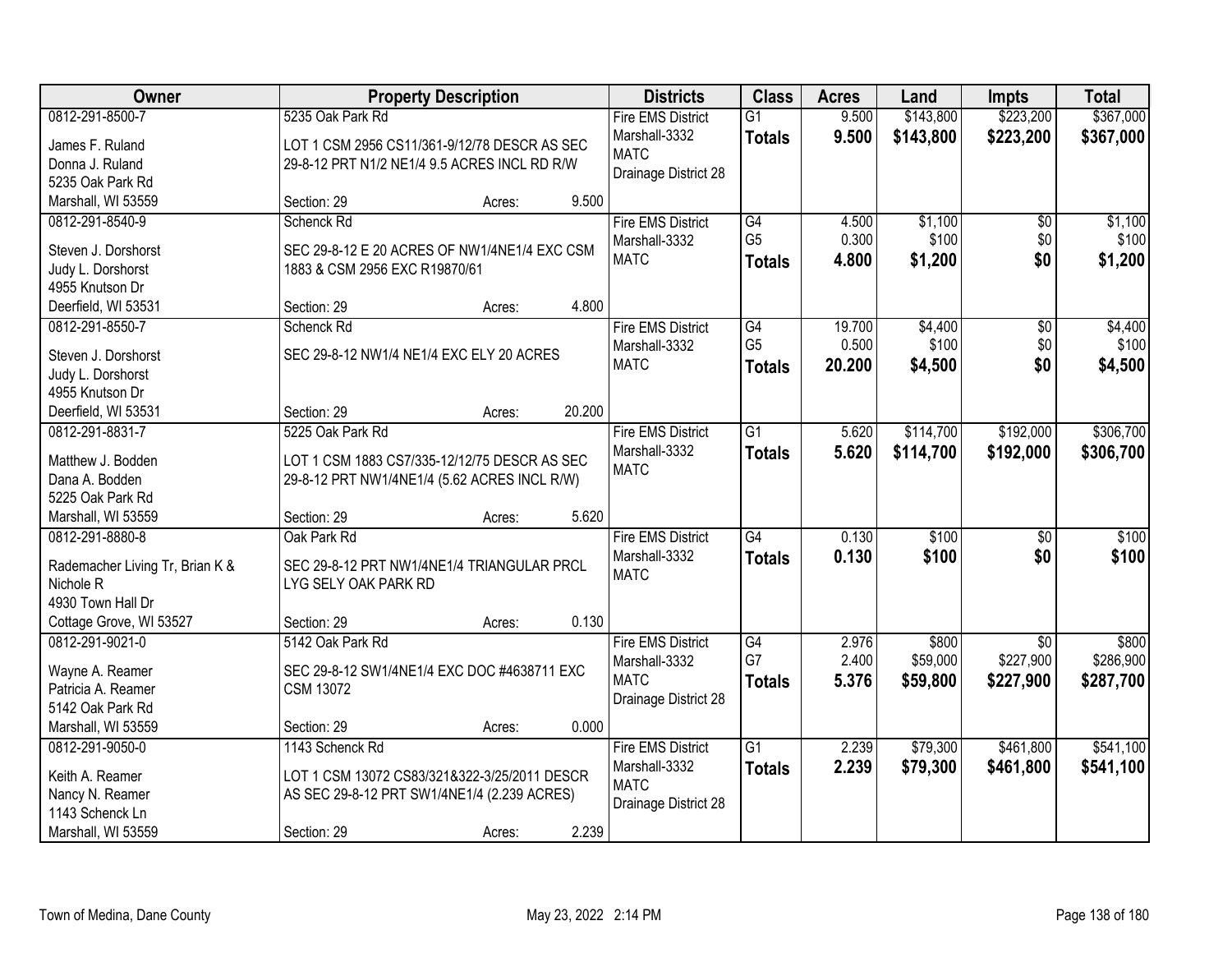| Owner                | <b>Property Description</b>                   | <b>Districts</b>         | <b>Class</b>     | <b>Acres</b> | Land     | Impts           | <b>Total</b> |
|----------------------|-----------------------------------------------|--------------------------|------------------|--------------|----------|-----------------|--------------|
| 0812-291-9125-0      | Oak Park Rd                                   | <b>Fire EMS District</b> | G4               | 19.835       | \$4,600  | $\overline{50}$ | \$4,600      |
| Keith A. Reamer      | LOT 2 CSM 13072 CS/83 321&322-3/25/2011 DESCR | Marshall-3332            | G <sub>5</sub>   | 1.500        | \$900    | \$0             | \$900        |
| Nancy N. Reamer      | AS SEC 29-8-12 PRT SW1/4NE1/4 (29.335 ACRES   | <b>MATC</b>              | G5M              | 8.000        | \$13,600 | \$0             | \$13,600     |
| 1143 Schenck Ln      | EXCL R/W)                                     | Drainage District 28     | <b>Totals</b>    | 29.335       | \$19,100 | \$0             | \$19,100     |
| Marshall, WI 53559   | 29.355<br>Section: 29<br>Acres:               |                          |                  |              |          |                 |              |
| 0812-291-9685-0      | 5142 Oak Park Rd                              | <b>Fire EMS District</b> | G4               | 10.700       | \$2,900  | $\overline{30}$ | \$2,900      |
|                      |                                               | Marshall-3332            | G7               | 2.100        | \$21,000 | \$28,500        | \$49,500     |
| Wayne A. Reamer      | SEC 29-8-12 SE1/4NE1/4 EXC DOC #4638711 SUBJ  | <b>MATC</b>              |                  |              |          |                 |              |
| Patricia A. Reamer   | TO EASE IN DOC # 4638710                      | Drainage District 28     | <b>Totals</b>    | 12.800       | \$23,900 | \$28,500        | \$52,400     |
| 5142 Oak Park Rd     |                                               |                          |                  |              |          |                 |              |
| Marshall, WI 53559   | 0.000<br>Section: 29<br>Acres:                |                          |                  |              |          |                 |              |
| 0812-292-8001-0      | Schenck Rd                                    | <b>Fire EMS District</b> | G4               | 36.860       | \$8,600  | \$0             | \$8,600      |
|                      |                                               | Marshall-3332            | G <sub>5</sub>   | 0.300        | \$100    | \$0             | \$100        |
| Steven J. Dorshorst  | SEC 29-8-12 NE1/4NW1/4 EXC DOC #2793555       | <b>MATC</b>              | G7               | 0.140        | \$1,100  | \$1,300         | \$2,400      |
| Judy L. Dorshorst    |                                               |                          | <b>Totals</b>    | 37.300       | \$9,800  | \$1,300         | \$11,100     |
| 4955 Knutson Dr      | 37.300                                        |                          |                  |              |          |                 |              |
| Deerfield, WI 53531  | Section: 20<br>Acres:                         |                          |                  |              |          |                 |              |
| 0812-292-8660-3      | Schenck Rd                                    | <b>Fire EMS District</b> | G4               | 12.100       | \$2,700  | \$0             | \$2,700      |
| Steven J. Dorshorst  | SEC 29-8-12 NW1/4NW1/4 EXC DOC #2793555 TOG   | Marshall-3332            | G <sub>5</sub>   | 12.000       | \$7,200  | \$0             | \$7,200      |
| Judy L. Dorshorst    | W/ROW ESMT FOR INGRESS-EGRESS IN DOC          | <b>MATC</b>              | G5M              | 4.000        | \$6,000  | \$0             | \$6,000      |
| 4955 Knutson Dr      | #2793556                                      |                          | <b>Totals</b>    | 28.100       | \$15,900 | \$0             | \$15,900     |
| Deerfield, WI 53531  | 28.100<br>Section: 20<br>Acres:               |                          |                  |              |          |                 |              |
| 0812-292-9040-1      | Schenck Rd                                    | <b>Fire EMS District</b> | G4               | 15.300       | \$3,400  | \$0             | \$3,400      |
|                      |                                               | Marshall-3332            | <b>Totals</b>    | 15.300       | \$3,400  | \$0             | \$3,400      |
| Steven J. Dorshorst  | SEC 29-8-12 SW1/4 NW1/4 EXC W 25 ACRES THF &  | <b>MATC</b>              |                  |              |          |                 |              |
| Judy L. Dorshorst    | EXC DOC #2793555 TOG W/ROW ESMT FOR           | Separation 2             |                  |              |          |                 |              |
| 4955 Knutson Dr      | INGRESS-ESMT IN DOC #2793556                  | Drainage District        |                  |              |          |                 |              |
| Deerfield, WI 53531  | 15.300<br>Section: 20<br>Acres:               |                          |                  |              |          |                 |              |
| 0812-292-9050-9      | Ridge Rd                                      | <b>Fire EMS District</b> | G4               | 20.000       | \$4,500  | $\sqrt{6}$      | \$4,500      |
| Long Island Farm Inc | SEC 29-8-12 W 25 ACRES OF SW1/4NW1/4 ALSO     | Marshall-3332            | G <sub>5</sub> M | 5.000        | \$8,500  | \$0             | \$8,500      |
| 5146 Ridge Rd        | ESMT 1 RD WIDE ON N EDGE OF S1/2 NW1/4 FOR    | <b>MATC</b>              | <b>Totals</b>    | 25.000       | \$13,000 | \$0             | \$13,000     |
| Marshall, WI 53559   | ACCESS TO PUBL HWY R202/313                   | Separation 2             |                  |              |          |                 |              |
|                      | 25.000<br>Section: 29<br>Acres:               | Drainage District        |                  |              |          |                 |              |
| 0812-292-9502-0      | Schenck Rd                                    | <b>Fire EMS District</b> | G4               | 23.940       | \$5,700  | $\overline{50}$ | \$5,700      |
|                      |                                               | Marshall-3332            | <b>Totals</b>    | 23.940       | \$5,700  | \$0             | \$5,700      |
| Steven J. Dorshorst  | SEC 29-8-12 SE1/4 NW1/4 EXC DOC #2793555 EXC  | <b>MATC</b>              |                  |              |          |                 |              |
| Judy L. Dorshorst    | <b>CSM 11114</b>                              |                          |                  |              |          |                 |              |
| 4955 Knutson Dr      |                                               |                          |                  |              |          |                 |              |
| Deerfield, WI 53531  | 0.000<br>Section: 20<br>Acres:                |                          |                  |              |          |                 |              |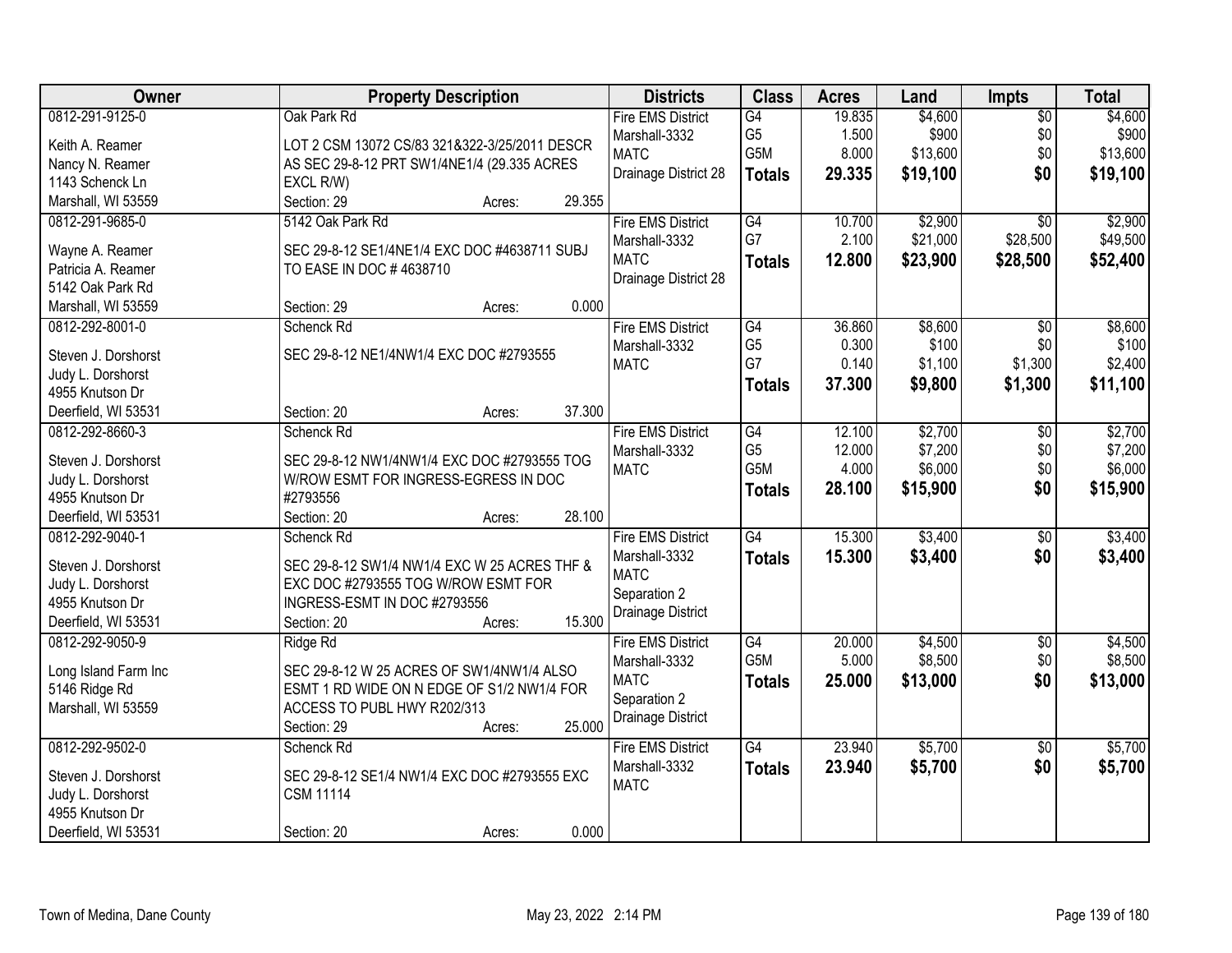| <b>Owner</b>                                  | <b>Property Description</b>                   | <b>Districts</b>         | <b>Class</b>    | <b>Acres</b> | Land      | <b>Impts</b>    | <b>Total</b> |
|-----------------------------------------------|-----------------------------------------------|--------------------------|-----------------|--------------|-----------|-----------------|--------------|
| 0812-292-9530-0                               | 1203 Schenck Rd                               | <b>Fire EMS District</b> | $\overline{G1}$ | 2.225        | \$89,200  | \$507,800       | \$597,000    |
| Todd A. Brunson                               | LOT 1 CSM 11114 CS67/30&31-7/8/2004 DESCR AS  | Marshall-3332            | <b>Totals</b>   | 2.225        | \$89,200  | \$507,800       | \$597,000    |
| Kelly W. Brunson                              | SEC 29-8-12 PRT SE1/4NW1/4 (2.225 ACRES) SUBJ | <b>MATC</b>              |                 |              |           |                 |              |
| 1203 Schenck Rd                               | TO & TOG W/DRIVEWAY ESMT & AGRMT IN DOC       |                          |                 |              |           |                 |              |
| Marshall, WI 53559                            | 0.000<br>Section: 29<br>Acres:                |                          |                 |              |           |                 |              |
| 0812-292-9535-0                               | 1199 Schenck Rd                               | <b>Fire EMS District</b> | $\overline{G1}$ | 3.187        | \$96,400  | \$453,900       | \$550,300    |
|                                               | LOT 2 CSM 11114 CS67/30&31-7/8/2004 DESCR AS  | Marshall-3332            | <b>Totals</b>   | 3.187        | \$96,400  | \$453,900       | \$550,300    |
| Joseph J. Veith<br>Christine L. Gribble-Veith | SEC 29-8-12 PRT SE1/4NW1/4 (3.187 ACRES) SUBJ | <b>MATC</b>              |                 |              |           |                 |              |
| 1199 Schenck Rd                               | TO & TOG W/DRIVEWAY ESMT & AGRMT IN DOC       |                          |                 |              |           |                 |              |
| Marshall, WI 53559                            | 0.000<br>Section: 29<br>Acres:                |                          |                 |              |           |                 |              |
| 0812-292-9540-0                               | 1195 Schenck Rd                               | <b>Fire EMS District</b> | $\overline{G1}$ | 4.605        | \$107,000 | \$707,900       | \$814,900    |
|                                               |                                               | Marshall-3332            | <b>Totals</b>   | 4.605        | \$107,000 | \$707,900       | \$814,900    |
| Hansen Living Tr                              | LOT 3 CSM 11114 CS67/30&31-7/8/2004 DESCR AS  | <b>MATC</b>              |                 |              |           |                 |              |
| 1195 Schenck Rd                               | SEC 29-8-12 PRT SE1/4NW1/4 (4.605 ACRES) SUBJ |                          |                 |              |           |                 |              |
| Marshall, WI 53559                            | TO & TOG W/DRIVEWAY ESMT & AGRMT IN DOC       |                          |                 |              |           |                 |              |
|                                               | 4.605<br>Section: 29<br>Acres:                |                          |                 |              |           |                 |              |
| 0812-292-9545-0                               | 1191 Schenck Rd                               | <b>Fire EMS District</b> | $\overline{G1}$ | 6.243        | \$119,300 | \$411,200       | \$530,500    |
| Richard A. Dolan et al                        | LOT 4 CSM 11114 CS67/30&31-7/8/2004 DESCR AS  | Marshall-3332            | <b>Totals</b>   | 6.243        | \$119,300 | \$411,200       | \$530,500    |
| c/o Richard A. Dolan                          | SEC 29-8-12 PRT SE1/4NW1/4 (6.243 ACRES) SUBJ | <b>MATC</b>              |                 |              |           |                 |              |
| Attn: Richard Dolan                           | TO & TOG W/DRIVEWAY ESMT & AGRMT IN DOC       |                          |                 |              |           |                 |              |
| 1191 Schenck Rd                               | 6.243<br>Section: 29<br>Acres:                |                          |                 |              |           |                 |              |
| Marshall, WI 53559                            |                                               |                          |                 |              |           |                 |              |
| 0812-293-8000-0                               | Lea Dr                                        | <b>Fire EMS District</b> | G4              | 38.200       | \$7,100   | $\sqrt{6}$      | \$7,100      |
|                                               | SEC 29-8-12 NE1/4 SW1/4                       | Marshall-3332            | G <sub>5</sub>  | 2.000        | \$1,200   | \$0             | \$1,200      |
| Lea Family Tr, Patricia C<br>1244 Lea Dr      |                                               | <b>MATC</b>              | <b>Totals</b>   | 40.200       | \$8,300   | \$0             | \$8,300      |
| Marshall, WI 53559                            |                                               | Separation 2             |                 |              |           |                 |              |
|                                               | 40.200<br>Section: 29<br>Acres:               | Drainage District        |                 |              |           |                 |              |
| 0812-293-8500-5                               | 1244 Lea Dr                                   | <b>Fire EMS District</b> | $\overline{G1}$ | 1.000        | \$70,000  | \$180,000       | \$250,000    |
|                                               |                                               | Marshall-3332            | G4              | 21.000       | \$4,900   | \$0             | \$4,900      |
| Lea Family Tr, Patricia C                     | SEC 29-8-12 NW1/4 SW1/4                       | <b>MATC</b>              | G <sub>5</sub>  | 18.300       | \$11,000  | \$0             | \$11,000     |
| 1244 Lea Dr                                   |                                               | Separation 2             | <b>Totals</b>   | 40.300       | \$85,900  | \$180,000       | \$265,900    |
| Marshall, WI 53559                            |                                               | Drainage District        |                 |              |           |                 |              |
|                                               | 40.300<br>Section: 29<br>Acres:               |                          |                 |              |           |                 |              |
| 0812-293-9000-8                               | Lea Dr                                        | <b>Fire EMS District</b> | $\overline{G4}$ | 28.500       | \$6,700   | $\overline{50}$ | \$6,700      |
| Lea Family Tr, Patricia C                     | SEC 29-8-12 SW1/4 SW1/4                       | Marshall-3332            | G <sub>5</sub>  | 11.800       | \$7,100   | \$0             | \$7,100      |
| 1244 Lea Dr                                   |                                               | <b>MATC</b>              | <b>Totals</b>   | 40.300       | \$13,800  | \$0             | \$13,800     |
| Marshall, WI 53559                            |                                               | Separation 2             |                 |              |           |                 |              |
|                                               | 40.300<br>Section: 29<br>Acres:               | Drainage District        |                 |              |           |                 |              |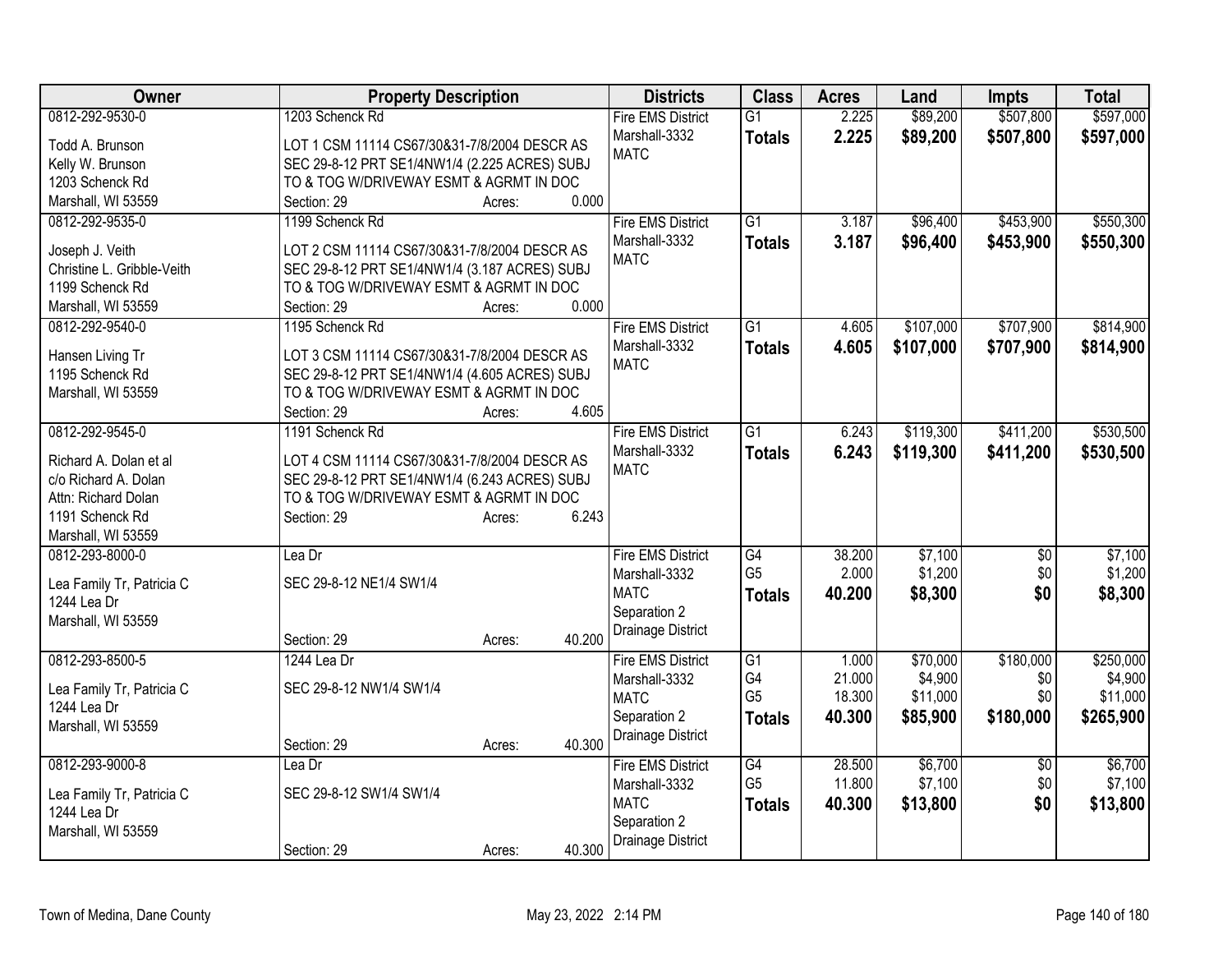| Owner                                  | <b>Property Description</b>                       | <b>Districts</b>             | <b>Class</b>    | <b>Acres</b> | Land      | <b>Impts</b>    | <b>Total</b> |
|----------------------------------------|---------------------------------------------------|------------------------------|-----------------|--------------|-----------|-----------------|--------------|
| 0812-293-9500-3                        | 1244 Lea Dr                                       | <b>Fire EMS District</b>     | G4              | 12.000       | \$2,800   | \$0             | \$2,800      |
| Lea Family Tr, Patricia C              | SEC 29-8-12 SE1/4 SW1/4 EXC COM SEC S1/4 COR      | Marshall-3332                | G <sub>5</sub>  | 10.700       | \$6,400   | \$0             | \$6,400      |
| 1244 Lea Dr                            | TH S89DEG07'22"W ALG S LN SEC 29 33.04 FT TO      | <b>MATC</b>                  | <b>Totals</b>   | 22.700       | \$9,200   | \$0             | \$9,200      |
| Marshall, WI 53559                     | POB TH CONT S89DEG07'22"W ON SD SEC LN            | Separation 2                 |                 |              |           |                 |              |
|                                        | 22.700<br>Section: 29<br>Acres:                   | Drainage District            |                 |              |           |                 |              |
| 0812-293-9770-7                        | 5015 Oak Park Rd                                  | <b>Fire EMS District</b>     | $\overline{G5}$ | 12.000       | \$7,200   | \$0             | \$7,200      |
| <b>Andrew Kirch</b>                    | SEC 29-8-12 PRT S1/2 SE1/4SW1/4 COM SEC S1/4      | Marshall-3332                | G <sub>6</sub>  | 5.500        | \$18,700  | \$0             | \$18,700     |
| Shannan Shade                          | COR TH S89DEG07'22"W ALG S LN SEC 29 33.04 FT     | <b>MATC</b>                  | <b>Totals</b>   | 17.500       | \$25,900  | \$0             | \$25,900     |
| 5455 County Highway Tt                 | TO POB TH CONT S89DEG07'22"W ON SD SEC LN         | Separation 2                 |                 |              |           |                 |              |
| Marshall, WI 53559                     | 17.500<br>Section: 29<br>Acres:                   | Drainage District            |                 |              |           |                 |              |
| 0812-294-8000-9                        | Oak Park Rd                                       | <b>Fire EMS District</b>     | G4              | 1.500        | \$300     | \$0             | \$300        |
|                                        |                                                   | Marshall-3332                | <b>Totals</b>   | 1.500        | \$300     | \$0             | \$300        |
| Wayne A. Reamer                        | SEC 29-8-12 N 49.5 FT OF NE1/4SE1/4 SUBJ TO EASE  | <b>MATC</b>                  |                 |              |           |                 |              |
| Patricia A. Reamer                     | IN DOC #4638710                                   | Drainage District 28         |                 |              |           |                 |              |
| 5142 Oak Park Rd                       |                                                   |                              |                 |              |           |                 |              |
| Marshall, WI 53559                     | 1.500<br>Section: 29<br>Acres:                    |                              |                 |              |           |                 |              |
| 0812-294-8130-2                        | Oak Park Rd                                       | <b>Fire EMS District</b>     | G4              | 33.006       | \$7,700   | $\sqrt[6]{3}$   | \$7,700      |
| Elliott Rev Tr, Kenneth N & Kathleen M | SEC 29-8-12 NE1/4 SE1/4 EXC N 49.5 FT, R2260/67 & | Marshall-3332<br><b>MATC</b> | <b>Totals</b>   | 33.006       | \$7,700   | \$0             | \$7,700      |
| 5082 Oak Park Rd                       | R2268/69                                          | Drainage District 28         |                 |              |           |                 |              |
| Marshall, WI 53559                     |                                                   |                              |                 |              |           |                 |              |
|                                        | 33.006<br>Section: 29<br>Acres:                   |                              |                 |              |           |                 |              |
| 0812-294-8500-4                        | Oak Park Rd                                       | <b>Fire EMS District</b>     | $\overline{G5}$ | 0.500        | \$300     | $\overline{50}$ | \$300        |
| Wayne A. Reamer                        | SEC 29-8-12 PRT NW1/4SE1/4 COM NE COR TH W TC     | Marshall-3332                | <b>Totals</b>   | 0.500        | \$300     | \$0             | \$300        |
| Patricia A. Reamer                     | C/L HWY SLY ALG C/L HWY 148.5 FT TH E 49.5 FT TH  | <b>MATC</b>                  |                 |              |           |                 |              |
| 5142 Oak Park Rd                       | NLY PARA C/L HWY 99 FT TH E TO E LN TH N 49.5     | Drainage District 28         |                 |              |           |                 |              |
| Marshall, WI 53559                     | 0.500<br>Section: 29<br>Acres:                    |                              |                 |              |           |                 |              |
| 0812-294-8531-7                        | Oak Park Rd                                       | <b>Fire EMS District</b>     | G4              | 6.900        | \$1,100   | $\sqrt{6}$      | \$1,100      |
|                                        |                                                   | Marshall-3332                | G <sub>5</sub>  | 9.800        | \$5,900   | \$0             | \$5,900      |
| Mark W. Johnson                        | SEC 29-8-12 PRT NW1/4SE1/4 LYG W OF OAK PARK      | <b>MATC</b>                  | G5M             | 2.300        | \$3,900   | \$0             | \$3,900      |
| 5081 Oak Park Rd                       | RD EXC CSM 6026                                   | Separation 2                 | Totals          | 19.000       | \$10,900  | \$0             | \$10,900     |
| Marshall, WI 53559                     | 19.000<br>Section: 29<br>Acres:                   | Drainage District            |                 |              |           |                 |              |
| 0812-294-8770-8                        | 5081 Oak Park Rd                                  | <b>Fire EMS District</b>     | G <sub>1</sub>  | 5.000        | \$110,000 | \$184,400       | \$294,400    |
|                                        |                                                   | Marshall-3332                |                 | 5.000        | \$110,000 | \$184,400       | \$294,400    |
| Mark W. Johnson                        | LOT 1 CSM 6026 CS28/330&331 R13838/43&44-2/8/90   | <b>MATC</b>                  | <b>Totals</b>   |              |           |                 |              |
| 5081 Oak Park Rd                       | DESCR AS SEC 29-8-12 PRT W1/2 SE1/4 CONT 5.0      | Separation 2                 |                 |              |           |                 |              |
| Marshall, WI 53559                     | ACRES INCL RD R/W                                 | Drainage District            |                 |              |           |                 |              |
|                                        | 5.000<br>Section: 29<br>Acres:                    |                              |                 |              |           |                 |              |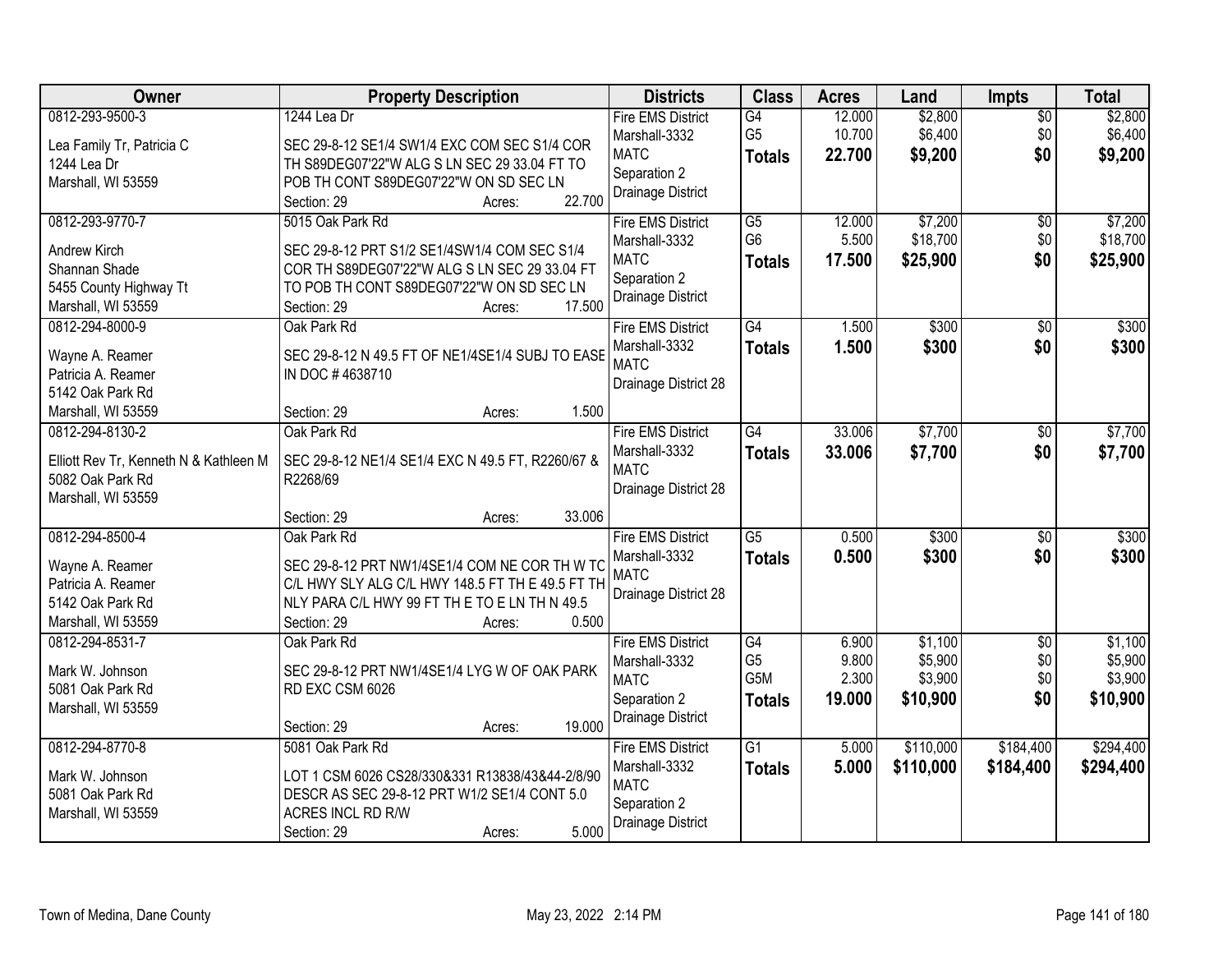| Owner                                  | <b>Property Description</b>                     | <b>Districts</b>         | <b>Class</b>    | <b>Acres</b> | Land     | <b>Impts</b>    | <b>Total</b> |
|----------------------------------------|-------------------------------------------------|--------------------------|-----------------|--------------|----------|-----------------|--------------|
| 0812-294-8800-1                        | Oak Park Rd                                     | <b>Fire EMS District</b> | $\overline{G4}$ | 11.500       | \$2,900  | $\overline{50}$ | \$2,900      |
| Elliott Rev Tr, Kenneth N & Kathleen M | SEC 29-8-12 PRT NW1/4 SE1/4 LYG SE OF OAK PARK  | Marshall-3332            | <b>Totals</b>   | 11.500       | \$2,900  | \$0             | \$2,900      |
| 5082 Oak Park Rd                       | RD C/L EXC BEG NE COR TH W TO C/L HWY TH SLY    | <b>MATC</b>              |                 |              |          |                 |              |
| Marshall, WI 53559                     | ALG C/L HWY 148.5 FT TH E 49.5 FT TH NLY PARA   | Drainage District 28     |                 |              |          |                 |              |
|                                        | Section: 29<br>11.500<br>Acres:                 |                          |                 |              |          |                 |              |
| 0812-294-8815-4                        | 5088 Oak Park Rd                                | <b>Fire EMS District</b> | $\overline{G1}$ | 1.290        | \$72,200 | \$212,600       | \$284,800    |
|                                        |                                                 | Marshall-3332            | <b>Totals</b>   | 1.290        | \$72,200 | \$212,600       | \$284,800    |
| Douglas I. Mitchell                    | LOT 1 CSM 2456 CS9/372-6/28/77 DESCR AS SEC     | <b>MATC</b>              |                 |              |          |                 |              |
| Brenda L. Mitchell                     | 29-8-12 PRT NW1/4SE1/4 1.29 ACRES INCL RD R/W   | Drainage District 28     |                 |              |          |                 |              |
| 5088 Oak Park Rd                       |                                                 |                          |                 |              |          |                 |              |
| Marshall, WI 53559                     | 1.290<br>Section: 29<br>Acres:                  |                          |                 |              |          |                 |              |
| 0812-294-8825-2                        | 5102 Oak Park Rd                                | <b>Fire EMS District</b> | $\overline{G1}$ | 1.000        | \$70,000 | \$216,600       | \$286,600    |
| Andrew P. Milock                       | LOT 2 CSM 2749 CS11/41-2/17/78 DESCR AS SEC     | Marshall-3332            | <b>Totals</b>   | 1.000        | \$70,000 | \$216,600       | \$286,600    |
| Angela N. Milock                       | 29-8-12 PRT NW1/4SE1/4 1 ACRE INCL R/W          | <b>MATC</b>              |                 |              |          |                 |              |
| 5102 Oak Park Rd                       |                                                 | Drainage District 28     |                 |              |          |                 |              |
| Marshall, WI 53559                     | 1.000<br>Section: 29<br>Acres:                  |                          |                 |              |          |                 |              |
| 0812-294-8835-0                        | 5114 Oak Park Rd                                | <b>Fire EMS District</b> | $\overline{G1}$ | 2.000        | \$77,500 | \$428,400       | \$505,900    |
|                                        |                                                 | Marshall-3332            | <b>Totals</b>   | 2.000        | \$77,500 | \$428,400       | \$505,900    |
| Dennis J. Flint                        | LOT 1 CSM 2749 CS11/41-2/17/78 DESCR AS SEC     | <b>MATC</b>              |                 |              |          |                 |              |
| Dorothy J. Flint                       | 29-8-12 PRT NW1/4SE1/4 2 ACRES INCL R/W         | Drainage District 28     |                 |              |          |                 |              |
| PO Box 696                             |                                                 |                          |                 |              |          |                 |              |
| Marshall, WI 53559                     | 2.000<br>Section: 29<br>Acres:                  |                          |                 |              |          |                 |              |
| 0812-294-9000-7                        | 5082 Oak Park Rd                                | <b>Fire EMS District</b> | G4              | 35.811       | \$7,500  | $\overline{50}$ | \$7,500      |
| Elliott Rev Tr, Kenneth N & Kathleen M | SEC 29-8-12 PRT SE1/4 S 80 ACRES LYG E OF OAK   | Marshall-3332            | G <sub>5</sub>  | 1.000        | \$100    | \$0             | \$100        |
| 5082 Oak Park Rd                       | PARK RD C/L EXC SE1/4SE1/4, EXC LOT 1 CSM 2456, | <b>MATC</b>              | G7              | 3.000        | \$65,000 | \$233,200       | \$298,200    |
| Marshall, WI 53559                     | LOT 1 CSM 2750 & THAT PRT SW1/4SE1/4 COM SEC    | Drainage District 28     | <b>Totals</b>   | 39.811       | \$72,600 | \$233,200       | \$305,800    |
|                                        | 39.811<br>Section: 29<br>Acres:                 |                          |                 |              |          |                 |              |
| 0812-294-9081-0                        | 5081 Oak Park Rd                                | <b>Fire EMS District</b> | $\overline{G1}$ | 0.800        | \$68,400 | $\sqrt{6}$      | \$68,400     |
|                                        |                                                 | Marshall-3332            | G4              | 0.200        | \$100    | \$0             | \$100        |
| Mark W. Johnson                        | SEC 29-8-12 PRT SW1/4SE1/4 LYG W OF OAK PARK    | <b>MATC</b>              | <b>Totals</b>   | 1.000        | \$68,500 | \$0             | \$68,500     |
| 5081 Oak Park Rd                       | RD EXC CSM 3012 & EXC CSM 6026                  |                          |                 |              |          |                 |              |
| Marshall, WI 53559                     |                                                 |                          |                 |              |          |                 |              |
|                                        | 0.780<br>Section: 29<br>Acres:                  |                          |                 |              |          |                 |              |
| 0812-294-9140-8                        | 5075 Oak Park Rd                                | <b>Fire EMS District</b> | $\overline{G1}$ | 1.500        | \$75,400 | \$244,600       | \$320,000    |
| Daniel Brown                           | LOT 4 CSM 3012 CS11/451-10/23/78 DESCR AS SEC   | Marshall-3332            | <b>Totals</b>   | 1.500        | \$75,400 | \$244,600       | \$320,000    |
| Rita Brown                             | 29-8-12 PRT SW1/4SE1/4 1.5 ACRES                | <b>MATC</b>              |                 |              |          |                 |              |
| 5075 Oak Park Rd                       |                                                 |                          |                 |              |          |                 |              |
| Marshall, WI 53559                     | 1.500<br>Section: 29<br>Acres:                  |                          |                 |              |          |                 |              |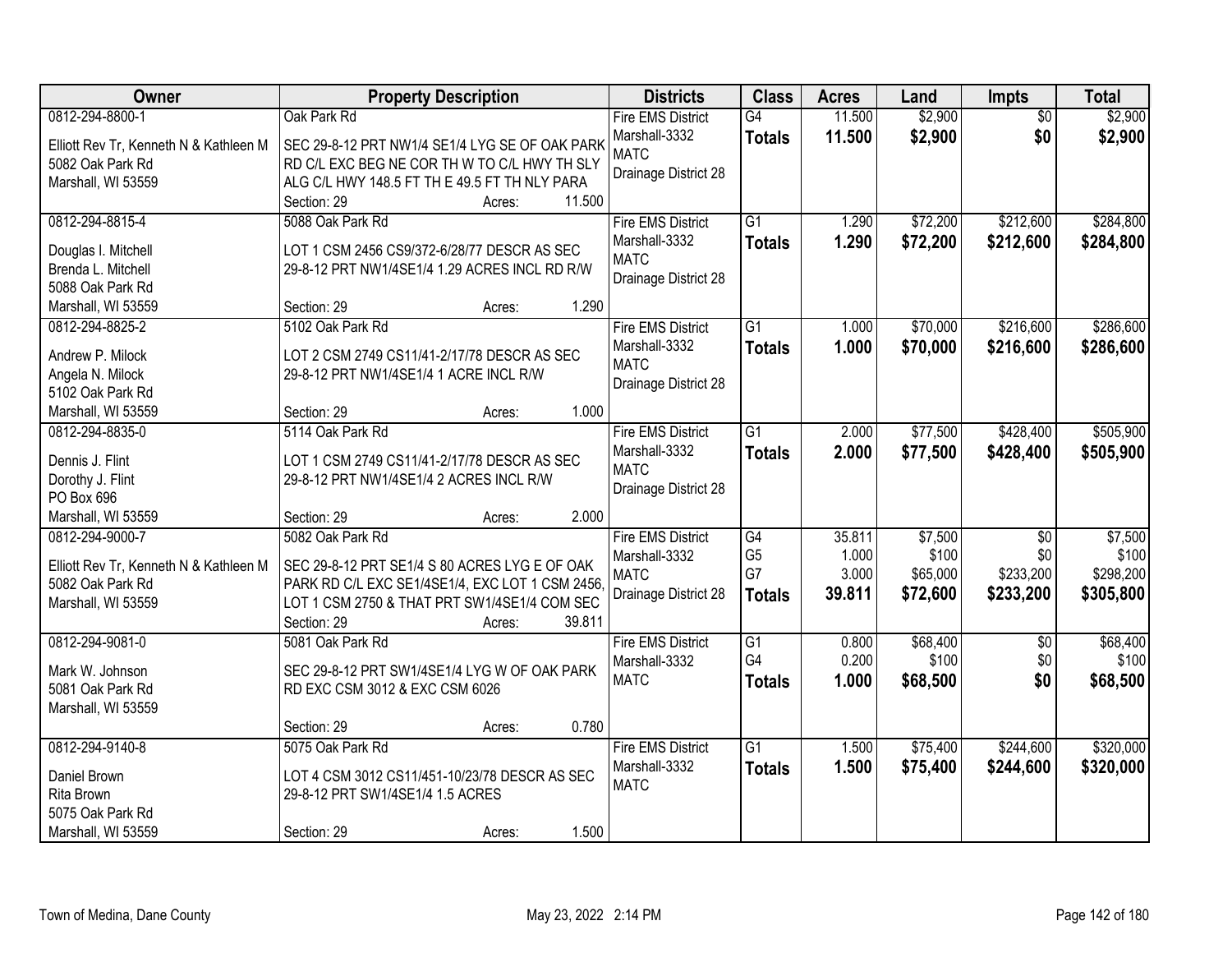| Owner                                  | <b>Property Description</b>                                     |        |        | <b>Districts</b>             | <b>Class</b>    | <b>Acres</b> | Land     | Impts           | <b>Total</b> |
|----------------------------------------|-----------------------------------------------------------------|--------|--------|------------------------------|-----------------|--------------|----------|-----------------|--------------|
| 0812-294-9150-6                        | 5082 Oak Park Rd                                                |        |        | <b>Fire EMS District</b>     | $\overline{G1}$ | 0.625        | \$58,900 | $\overline{50}$ | \$58,900     |
| Elliott Rev Tr, Kenneth N & Kathleen M | LOT 1 CSM 4360 CS18/296 R5719/15-6/1/84 SEC                     |        |        | Marshall-3332                | <b>Totals</b>   | 0.625        | \$58,900 | \$0             | \$58,900     |
| 5082 Oak Park Rd                       | 29-8-12 PRT SW1/4SE1/4                                          |        |        | <b>MATC</b>                  |                 |              |          |                 |              |
| Marshall, WI 53559                     |                                                                 |        |        | Drainage District 28         |                 |              |          |                 |              |
|                                        | Section: 29                                                     | Acres: | 0.625  |                              |                 |              |          |                 |              |
| 0812-294-9160-4                        | 5065 Oak Park Rd                                                |        |        | <b>Fire EMS District</b>     | $\overline{G1}$ | 1.200        | \$81,500 | \$134,800       | \$216,300    |
| Edward B. Key                          | LOT 3 CSM 3012 CS11/451-10/23/78 DESCR AS SEC                   |        |        | Marshall-3332                | <b>Totals</b>   | 1.200        | \$81,500 | \$134,800       | \$216,300    |
| Barbara A. Key                         | 29-8-12 PRT SW1/4SE1/4 1.2 ACRES                                |        |        | <b>MATC</b>                  |                 |              |          |                 |              |
| 5065 Oak Park Rd                       |                                                                 |        |        |                              |                 |              |          |                 |              |
| Marshall, WI 53559                     | Section: 29                                                     | Acres: | 1.200  |                              |                 |              |          |                 |              |
| 0812-294-9180-0                        | 1184 Lea Dr                                                     |        |        | <b>Fire EMS District</b>     | G1              | 0.890        | \$77,800 | \$220,000       | \$297,800    |
|                                        |                                                                 |        |        | Marshall-3332                | <b>Totals</b>   | 0.890        | \$77,800 | \$220,000       | \$297,800    |
| Leigh A. Burnett                       | LOT 2 CSM 3012 CS11/451-10/23/78 DESCR AS SEC                   |        |        | <b>MATC</b>                  |                 |              |          |                 |              |
| Michael R. Easley Jr                   | 29-8-12 PRT SW1/4SE1/4 EXC RD R/W .89 ACRE                      |        |        |                              |                 |              |          |                 |              |
| 1184 Lea Dr                            |                                                                 |        |        |                              |                 |              |          |                 |              |
| Marshall, WI 53559                     | Section: 29                                                     | Acres: | 0.890  |                              |                 |              |          |                 |              |
| 0812-294-9190-8                        | 5043 Oak Park Rd                                                |        |        | <b>Fire EMS District</b>     | $\overline{G1}$ | 0.780        | \$75,500 | \$214,000       | \$289,500    |
| Peter J. Speropulos                    | LOT 1 CSM 3012 CS11/451-10/23/78 DESCR AS SEC                   |        |        | Marshall-3332<br><b>MATC</b> | <b>Totals</b>   | 0.780        | \$75,500 | \$214,000       | \$289,500    |
| Tricia Speropulos                      | 29-8-12 PRT SW1/4SE1/4 (0.78 ACRES)                             |        |        |                              |                 |              |          |                 |              |
| 5043 Oak Park Rd                       |                                                                 |        |        |                              |                 |              |          |                 |              |
| Marshall, WI 53559                     | Section: 29                                                     | Acres: | 0.780  |                              |                 |              |          |                 |              |
| 0812-294-9260-3                        | 5012 Oak Park Rd                                                |        |        | <b>Fire EMS District</b>     | $\overline{G1}$ | 1.250        | \$71,900 | \$180,600       | \$252,500    |
| Jason Rychecky                         | LOT 1 CSM 2750 CS11/42-2/17/78 DESCR AS SEC                     |        |        | Marshall-3332                | <b>Totals</b>   | 1.250        | \$71,900 | \$180,600       | \$252,500    |
| Michelle Rychecky                      | 29-8-12 PRT SW1/4SE1/4 (1.25 ACRES INCL R/W)                    |        |        | <b>MATC</b>                  |                 |              |          |                 |              |
| 5012 Oak Park Rd                       |                                                                 |        |        | Drainage District 28         |                 |              |          |                 |              |
| Marshall, WI 53559                     | Section: 29                                                     | Acres: | 1.250  |                              |                 |              |          |                 |              |
| 0812-294-9270-1                        | Oak Park Rd                                                     |        |        | <b>Fire EMS District</b>     | $\overline{G1}$ | 0.550        | \$4,100  | $\overline{50}$ | \$4,100      |
|                                        |                                                                 |        |        | Marshall-3332                | <b>Totals</b>   | 0.550        | \$4,100  | \$0             | \$4,100      |
| Jason Rychecky                         | SEC 29-8-12 PRT SW1/4SE1/4 COM SEC S1/4 COR TH                  |        |        | <b>MATC</b>                  |                 |              |          |                 |              |
| Michelle Rychecky<br>5012 Oak Park Rd  | N20DEG23'40"E 390.00 FT TO POB TH CONT                          |        |        | Drainage District 28         |                 |              |          |                 |              |
|                                        | N20DEG23'40"E 7.40 FT TH S69DEG36'20"E 220.00 FT<br>Section: 29 |        | 0.550  |                              |                 |              |          |                 |              |
| Marshall, WI 53559<br>0812-294-9500-2  | Oak Park Rd                                                     | Acres: |        | <b>Fire EMS District</b>     | G4              | 35.000       | \$8,400  | $\overline{30}$ | \$8,400      |
|                                        |                                                                 |        |        | Marshall-3332                | G <sub>5</sub>  | 1.500        | \$900    | \$0             | \$900        |
| Elliott Rev Tr, Kenneth N & Kathleen M | SEC 29-8-12 SE1/4SE1/4                                          |        |        | <b>MATC</b>                  | G5M             | 3.500        | \$6,000  | \$0             | \$6,000      |
| 5082 Oak Park Rd                       |                                                                 |        |        | Drainage District 28         | <b>Totals</b>   | 40.000       | \$15,300 | \$0             | \$15,300     |
| Marshall, WI 53559                     |                                                                 |        |        |                              |                 |              |          |                 |              |
|                                        | Section: 29                                                     | Acres: | 40.000 |                              |                 |              |          |                 |              |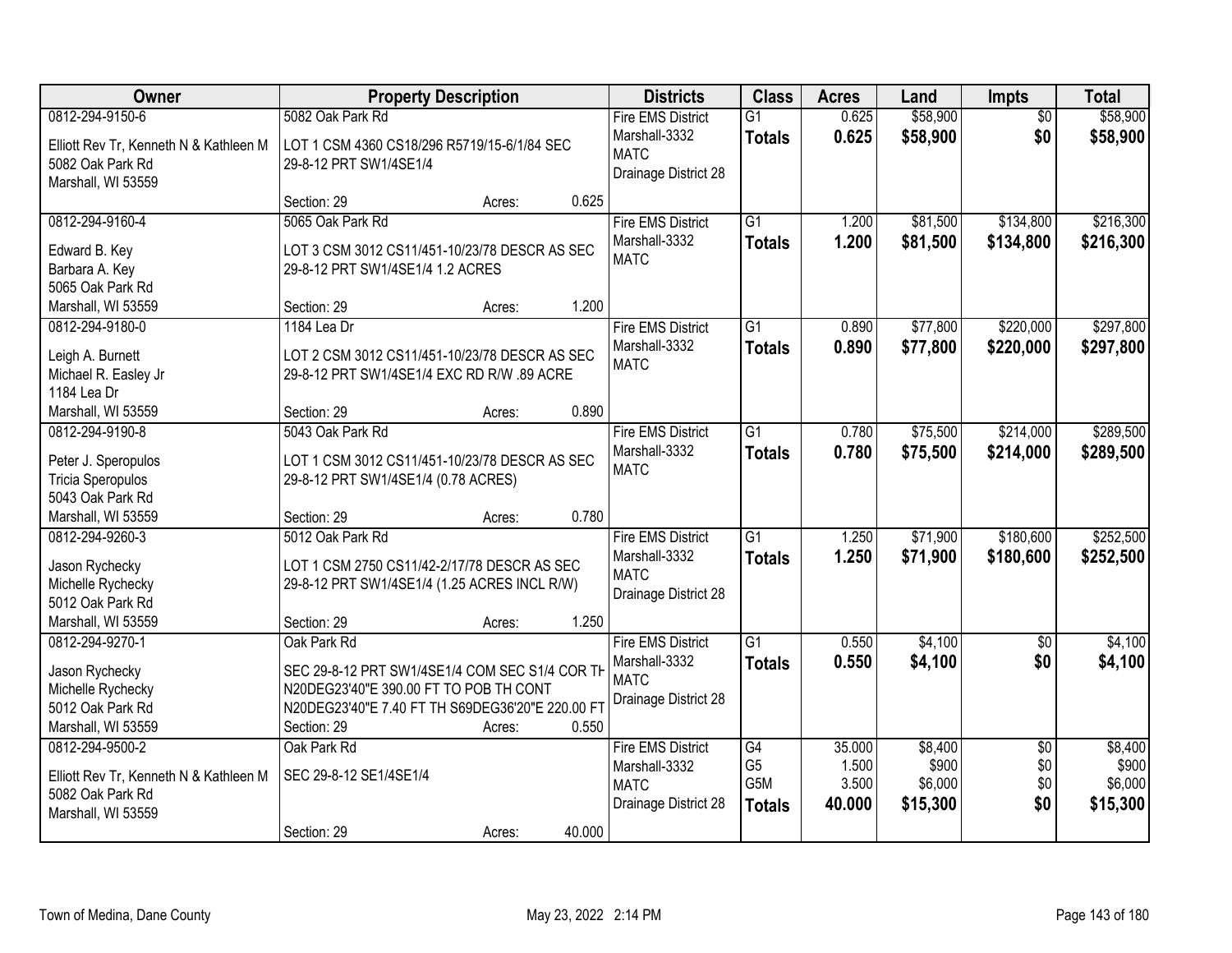| Owner                    | <b>Property Description</b>                  |        |        | <b>Districts</b>         | <b>Class</b>    | <b>Acres</b> | Land     | <b>Impts</b>    | <b>Total</b> |
|--------------------------|----------------------------------------------|--------|--------|--------------------------|-----------------|--------------|----------|-----------------|--------------|
| 0812-301-8000-9          | Ridge Rd                                     |        |        | <b>Fire EMS District</b> | G4              | 40.000       | \$9,000  | $\overline{50}$ | \$9,000      |
| <b>Huggett Farms LLC</b> | SEC 30-8-12 NE1/4NE1/4                       |        |        | Marshall-3332            | <b>Totals</b>   | 40.000       | \$9,000  | \$0             | \$9,000      |
| 5146 Ridge Rd            |                                              |        |        | <b>MATC</b>              |                 |              |          |                 |              |
| Marshall, WI 53559       |                                              |        |        |                          |                 |              |          |                 |              |
|                          | Section: 30                                  | Acres: | 40.000 |                          |                 |              |          |                 |              |
| 0812-301-8500-4          | Ridge Rd                                     |        |        | <b>Fire EMS District</b> | G4              | 35.500       | \$8,000  | \$0             | \$8,000      |
| <b>Huggett Farms LLC</b> | SEC 30-8-12 NW1/4NE1/4                       |        |        | Marshall-3332            | G <sub>5</sub>  | 4.500        | \$2,700  | \$0             | \$2,700      |
| 5146 Ridge Rd            |                                              |        |        | <b>MATC</b>              | <b>Totals</b>   | 40.000       | \$10,700 | \$0             | \$10,700     |
| Marshall, WI 53559       |                                              |        |        |                          |                 |              |          |                 |              |
|                          | Section: 30                                  | Acres: | 40.000 |                          |                 |              |          |                 |              |
| 0812-301-9000-7          | Ridge Rd                                     |        |        | <b>Fire EMS District</b> | $\overline{G4}$ | 40.100       | \$9,000  | $\sqrt[6]{}$    | \$9,000      |
| <b>Huggett Farms LLC</b> | SEC 30-8-12 SW1/4NE1/4                       |        |        | Marshall-3332            | <b>Totals</b>   | 40.100       | \$9,000  | \$0             | \$9,000      |
| 5146 Ridge Rd            |                                              |        |        | <b>MATC</b>              |                 |              |          |                 |              |
| Marshall, WI 53559       |                                              |        |        |                          |                 |              |          |                 |              |
|                          | Section: 30                                  | Acres: | 40.100 |                          |                 |              |          |                 |              |
| 0812-301-9500-2          | Schenck Rd                                   |        |        | <b>Fire EMS District</b> | $\overline{G4}$ | 40.200       | \$9,000  | $\sqrt[6]{3}$   | \$9,000      |
| Huggett Farms LLC        | SEC 30-8-12 SE1/4NE1/4                       |        |        | Marshall-3332            | <b>Totals</b>   | 40.200       | \$9,000  | \$0             | \$9,000      |
| 5146 Ridge Rd            |                                              |        |        | <b>MATC</b>              |                 |              |          |                 |              |
| Marshall, WI 53559       |                                              |        |        |                          |                 |              |          |                 |              |
|                          | Section: 30                                  | Acres: | 40.200 |                          |                 |              |          |                 |              |
| 0812-302-8000-8          | Ridge Rd                                     |        |        | <b>Fire EMS District</b> | G4              | 35.000       | \$7,900  | \$0             | \$7,900      |
| <b>Huggett Farms LLC</b> | SEC 30-8-12 NE1/4NW1/4 TOG W/INGRESS-EGRESS  |        |        | Marshall-3332            | G <sub>5</sub>  | 5.000        | \$3,000  | \$0             | \$3,000      |
| 5146 Ridge Rd            | ESMT IN DOC #3197019                         |        |        | <b>MATC</b>              | <b>Totals</b>   | 40.000       | \$10,900 | \$0             | \$10,900     |
| Marshall, WI 53559       |                                              |        |        | Separation 2             |                 |              |          |                 |              |
|                          | Section: 30                                  | Acres: | 40.000 | Drainage District        |                 |              |          |                 |              |
| 0812-302-8501-2          | Ridge Rd                                     |        |        | <b>Fire EMS District</b> | $\overline{G4}$ | 14.250       | \$3,300  | $\overline{$0}$ | \$3,300      |
| <b>Huggett Farms LLC</b> | SEC 30-8-12 FR NW1/4NW1/4 EXC CSM 9303 SUBJ  |        |        | Marshall-3332            | G <sub>5</sub>  | 5.500        | \$3,300  | \$0             | \$3,300      |
| 5146 Ridge Rd            | TO ACCESS ESMT AGRMT IN DOC #5165665         |        |        | <b>MATC</b>              | <b>Totals</b>   | 19.750       | \$6,600  | \$0             | \$6,600      |
| Marshall, WI 53559       |                                              |        |        | Separation 2             |                 |              |          |                 |              |
|                          | Section: 30                                  | Acres: | 19.750 | Drainage District        |                 |              |          |                 |              |
| 0812-302-8630-6          | 5274 Ridge Rd                                |        |        | <b>Fire EMS District</b> | G1              | 2.750        | \$83,100 | \$519,800       | \$602,900    |
| David J. Doyle           | LOT 1 CSM 9303 CS52/304&305-5/24/99 DESCR AS |        |        | Marshall-3332            | G4              | 5.000        | \$1,300  | \$0             | \$1,300      |
| Laura K. Doyle           | SEC 30-8-12 PRT NW1/4NW1/4 (8.75 ACRES INCL  |        |        | <b>MATC</b>              | G <sub>5</sub>  | 1.000        | \$100    | \$0             | \$100        |
| 5274 Ridge Rd            | R/W) SUBJ TO INGRESS-EGRESS ESMT IN DOC      |        |        | Separation 2             | <b>Totals</b>   | 8.750        | \$84,500 | \$519,800       | \$604,300    |
| Marshall, WI 53559       | Section: 30                                  | Acres: | 8.750  | Drainage District        |                 |              |          |                 |              |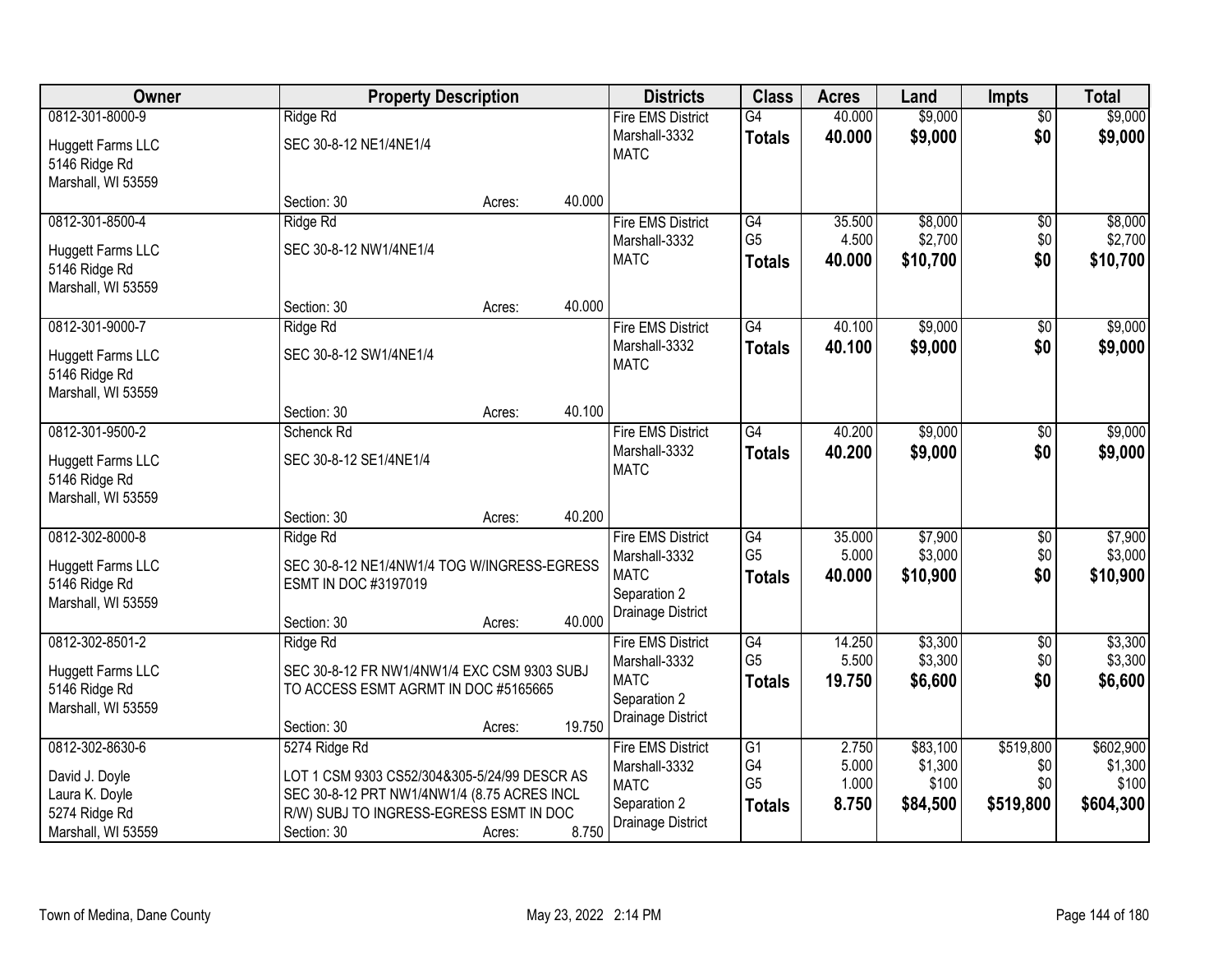| Owner                    |                                           | <b>Property Description</b> |        | <b>Districts</b>         | <b>Class</b>    | <b>Acres</b> | Land     | <b>Impts</b>    | <b>Total</b> |
|--------------------------|-------------------------------------------|-----------------------------|--------|--------------------------|-----------------|--------------|----------|-----------------|--------------|
| 0812-302-9000-6          | Ridge Rd                                  |                             |        | <b>Fire EMS District</b> | $\overline{G4}$ | 1.000        | \$200    | $\overline{50}$ | \$200        |
| <b>Huggett Farms LLC</b> | SEC 30-8-12 FR SW1/4 NW1/4                |                             |        | Marshall-3332            | G <sub>5</sub>  | 27.500       | \$16,500 | \$0             | \$16,500     |
| 5146 Ridge Rd            |                                           |                             |        | <b>MATC</b>              | <b>Totals</b>   | 28.500       | \$16,700 | \$0             | \$16,700     |
| Marshall, WI 53559       |                                           |                             |        | Separation 2             |                 |              |          |                 |              |
|                          | Section: 30                               | Acres:                      | 28.500 | Drainage District        |                 |              |          |                 |              |
| 0812-302-9500-1          | 5146 Ridge Rd                             |                             |        | <b>Fire EMS District</b> | G4              | 28.000       | \$6,300  | $\overline{50}$ | \$6,300      |
| <b>Huggett Farms LLC</b> | SEC 30-8-12 SE1/4NW1/4                    |                             |        | Marshall-3332            | G <sub>5</sub>  | 9.000        | \$5,400  | \$0             | \$5,400      |
| 5146 Ridge Rd            |                                           |                             |        | <b>MATC</b>              | G7              | 3.000        | \$65,000 | \$264,600       | \$329,600    |
| Marshall, WI 53559       |                                           |                             |        | Separation 2             | <b>Totals</b>   | 40.000       | \$76,700 | \$264,600       | \$341,300    |
|                          | Section: 30                               | Acres:                      | 40.000 | Drainage District        |                 |              |          |                 |              |
| 0812-303-8000-7          | Ridge Rd                                  |                             |        | <b>Fire EMS District</b> | G4              | 37.500       | \$8,400  | \$0             | \$8,400      |
| <b>Huggett Farms LLC</b> | SEC 30-8-12 FR NE1/4 SW1/4                |                             |        | Marshall-3332            | G <sub>5</sub>  | 2.600        | \$1,600  | \$0             | \$1,600      |
| 5146 Ridge Rd            |                                           |                             |        | <b>MATC</b>              | <b>Totals</b>   | 40.100       | \$10,000 | \$0             | \$10,000     |
| Marshall, WI 53559       |                                           |                             |        | Separation 2             |                 |              |          |                 |              |
|                          | Section: 30                               | Acres:                      | 40.100 | Drainage District        |                 |              |          |                 |              |
| 0812-303-8500-2          | Ridge Rd                                  |                             |        | <b>Fire EMS District</b> | $\overline{G5}$ | 0.500        | \$300    | \$0             | \$300        |
| Huggett Farms LLC        | SEC 30-8-12 PRT FR NW1/4SW1/4 N 33 FT THF |                             |        | Marshall-3332            | <b>Totals</b>   | 0.500        | \$300    | \$0             | \$300        |
| 5146 Ridge Rd            |                                           |                             |        | <b>MATC</b>              |                 |              |          |                 |              |
| Marshall, WI 53559       |                                           |                             |        | Separation 2             |                 |              |          |                 |              |
|                          | Section: 30                               | Acres:                      | 0.500  | Drainage District        |                 |              |          |                 |              |
| 0812-303-8530-6          | Ridge Rd                                  |                             |        | <b>Fire EMS District</b> | G4              | 28.000       | \$6,300  | $\overline{50}$ | \$6,300      |
| <b>Huggett Farms LLC</b> | SEC 30-8-12 FR NW1/4SW1/4 EXC N 33 FT THF |                             |        | Marshall-3332            | <b>Totals</b>   | 28.000       | \$6,300  | \$0             | \$6,300      |
| 5146 Ridge Rd            |                                           |                             |        | <b>MATC</b>              |                 |              |          |                 |              |
| Marshall, WI 53559       |                                           |                             |        | Separation 2             |                 |              |          |                 |              |
|                          | Section: 30                               | Acres:                      | 28.000 | Drainage District        |                 |              |          |                 |              |
| 0812-303-9000-5          | Ridge Rd                                  |                             |        | <b>Fire EMS District</b> | G4              | 27.000       | \$6,000  | $\sqrt{6}$      | \$6,000      |
| <b>Huggett Farms LLC</b> | SEC 30-8-12 FR SW1/4 SW1/4                |                             |        | Marshall-3332            | G <sub>5</sub>  | 1.500        | \$900    | \$0             | \$900        |
| 5146 Ridge Rd            |                                           |                             |        | <b>MATC</b>              | <b>Totals</b>   | 28.500       | \$6,900  | \$0             | \$6,900      |
| Marshall, WI 53559       |                                           |                             |        | Separation 2             |                 |              |          |                 |              |
|                          | Section: 30                               | Acres:                      | 28.500 | Drainage District        |                 |              |          |                 |              |
| 0812-303-9500-0          | Ridge Rd                                  |                             |        | <b>Fire EMS District</b> | G4              | 39.900       | \$9,000  | $\overline{50}$ | \$9,000      |
| Huggett Farms LLC        | SEC 30-8-12 SE1/4 SW1/4                   |                             |        | Marshall-3332            | <b>Totals</b>   | 39.900       | \$9,000  | \$0             | \$9,000      |
| 5146 Ridge Rd            |                                           |                             |        | <b>MATC</b>              |                 |              |          |                 |              |
| Marshall, WI 53559       |                                           |                             |        | Separation 2             |                 |              |          |                 |              |
|                          | Section: 30                               | Acres:                      | 39.900 | Drainage District        |                 |              |          |                 |              |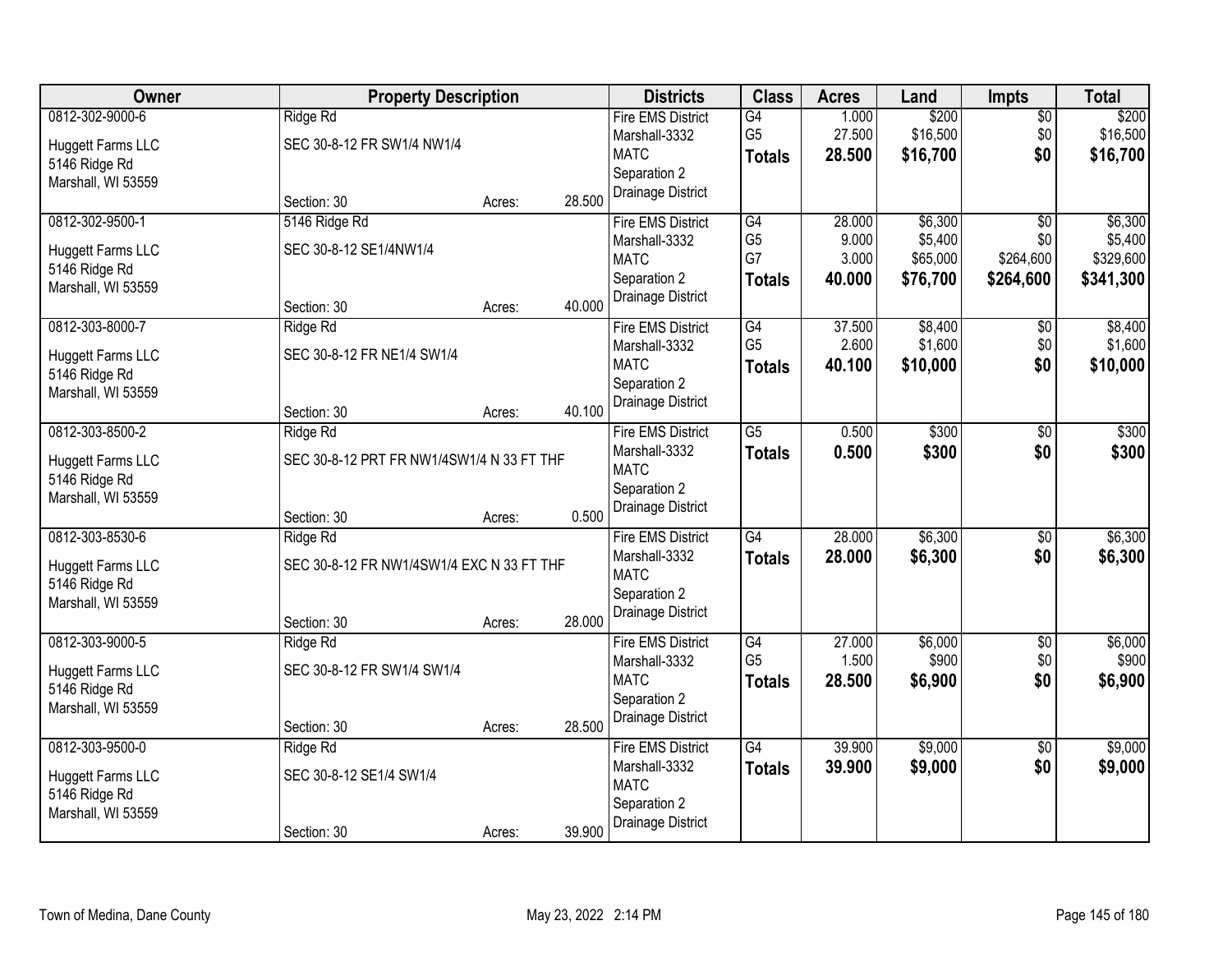| Owner                                                                              | <b>Property Description</b>                                               |                  | <b>Districts</b>                                                                              | <b>Class</b>                          | <b>Acres</b>               | Land                            | <b>Impts</b>                | <b>Total</b>                    |
|------------------------------------------------------------------------------------|---------------------------------------------------------------------------|------------------|-----------------------------------------------------------------------------------------------|---------------------------------------|----------------------------|---------------------------------|-----------------------------|---------------------------------|
| 0812-304-8000-6<br><b>Huggett Farms LLC</b><br>5146 Ridge Rd<br>Marshall, WI 53559 | Ridge Rd<br>SEC 30-8-12 E1/2 NE1/4SE1/4 SUBJ TO R/W OVER N<br>16.5 FT THF |                  | <b>Fire EMS District</b><br>Marshall-3332<br><b>MATC</b><br>Separation 2                      | $\overline{G4}$<br><b>Totals</b>      | 20.100<br>20.100           | \$4,500<br>\$4,500              | $\overline{50}$<br>\$0      | \$4,500<br>\$4,500              |
|                                                                                    | Section: 30                                                               | 20.100<br>Acres: | Drainage District                                                                             |                                       |                            |                                 |                             |                                 |
| 0812-304-8070-2<br><b>Huggett Farms LLC</b><br>5146 Ridge Rd<br>Marshall, WI 53559 | Ridge Rd<br>SEC 30-8-12 W1/2 NE1/4SE1/4<br>Section: 30                    | 20.100<br>Acres: | <b>Fire EMS District</b><br>Marshall-3332<br><b>MATC</b><br>Separation 2<br>Drainage District | G4<br><b>Totals</b>                   | 20.100<br>20.100           | \$4,500<br>\$4,500              | $\overline{50}$<br>\$0      | \$4,500<br>\$4,500              |
| 0812-304-8500-1<br>Huggett Farms LLC<br>5146 Ridge Rd<br>Marshall, WI 53559        | Ridge Rd<br>SEC 30-8-12 NW1/4 SE1/4<br>Section: 30                        | 40.100<br>Acres: | <b>Fire EMS District</b><br>Marshall-3332<br><b>MATC</b><br>Separation 2<br>Drainage District | G4<br>G <sub>5</sub><br><b>Totals</b> | 23.500<br>16.600<br>40.100 | \$5,300<br>\$10,000<br>\$15,300 | $\sqrt[6]{3}$<br>\$0<br>\$0 | \$5,300<br>\$10,000<br>\$15,300 |
| 0812-304-9000-4<br><b>Huggett Farms LLC</b><br>5146 Ridge Rd<br>Marshall, WI 53559 | Ridge Rd<br>SEC 30-8-12 SW1/4 SE1/4<br>Section: 30                        | 40.000<br>Acres: | <b>Fire EMS District</b><br>Marshall-3332<br><b>MATC</b><br>Separation 2<br>Drainage District | G4<br>G <sub>5</sub><br><b>Totals</b> | 35.000<br>5.000<br>40.000  | \$7,900<br>\$3,000<br>\$10,900  | \$0<br>\$0<br>\$0           | \$7,900<br>\$3,000<br>\$10,900  |
| 0812-304-9500-9<br>Huggett Farms LLC<br>5146 Ridge Rd<br>Marshall, WI 53559        | Oak Park Rd<br>SEC 30-8-12 E1/2 SE1/4SE1/4<br>Section: 30                 | 20.100<br>Acres: | <b>Fire EMS District</b><br>Marshall-3332<br><b>MATC</b><br>Separation 2<br>Drainage District | G4<br><b>Totals</b>                   | 20.100<br>20.100           | \$4,500<br>\$4,500              | \$0<br>\$0                  | \$4,500<br>\$4,500              |
| 0812-304-9570-5<br><b>Huggett Farms LLC</b><br>5146 Ridge Rd<br>Marshall, WI 53559 | Oak Park Rd<br>SEC 30-8-12 W1/2 SE1/4SE1/4<br>Section: 30                 | 20.100<br>Acres: | <b>Fire EMS District</b><br>Marshall-3332<br><b>MATC</b><br>Separation 2<br>Drainage District | $\overline{G4}$<br><b>Totals</b>      | 20.100<br>20.100           | \$4,500<br>\$4,500              | \$0<br>\$0                  | \$4,500<br>\$4,500              |
| 0812-311-8001-0<br>Scott Reamer<br>1161 W Medina Rd<br>Marshall, WI 53559          | Knutson Dr<br>SEC 31-8-12 NE1/4 NE1/4 EXC DOC 4148245<br>Section: 31      | 0.000<br>Acres:  | <b>Fire EMS District</b><br>Marshall-3332<br><b>MATC</b><br>Separation 2<br>Drainage District | G4<br>G <sub>5</sub><br><b>Totals</b> | 10.000<br>29.002<br>39.002 | \$2,400<br>\$17,400<br>\$19,800 | \$0<br>\$0<br>\$0           | \$2,400<br>\$17,400<br>\$19,800 |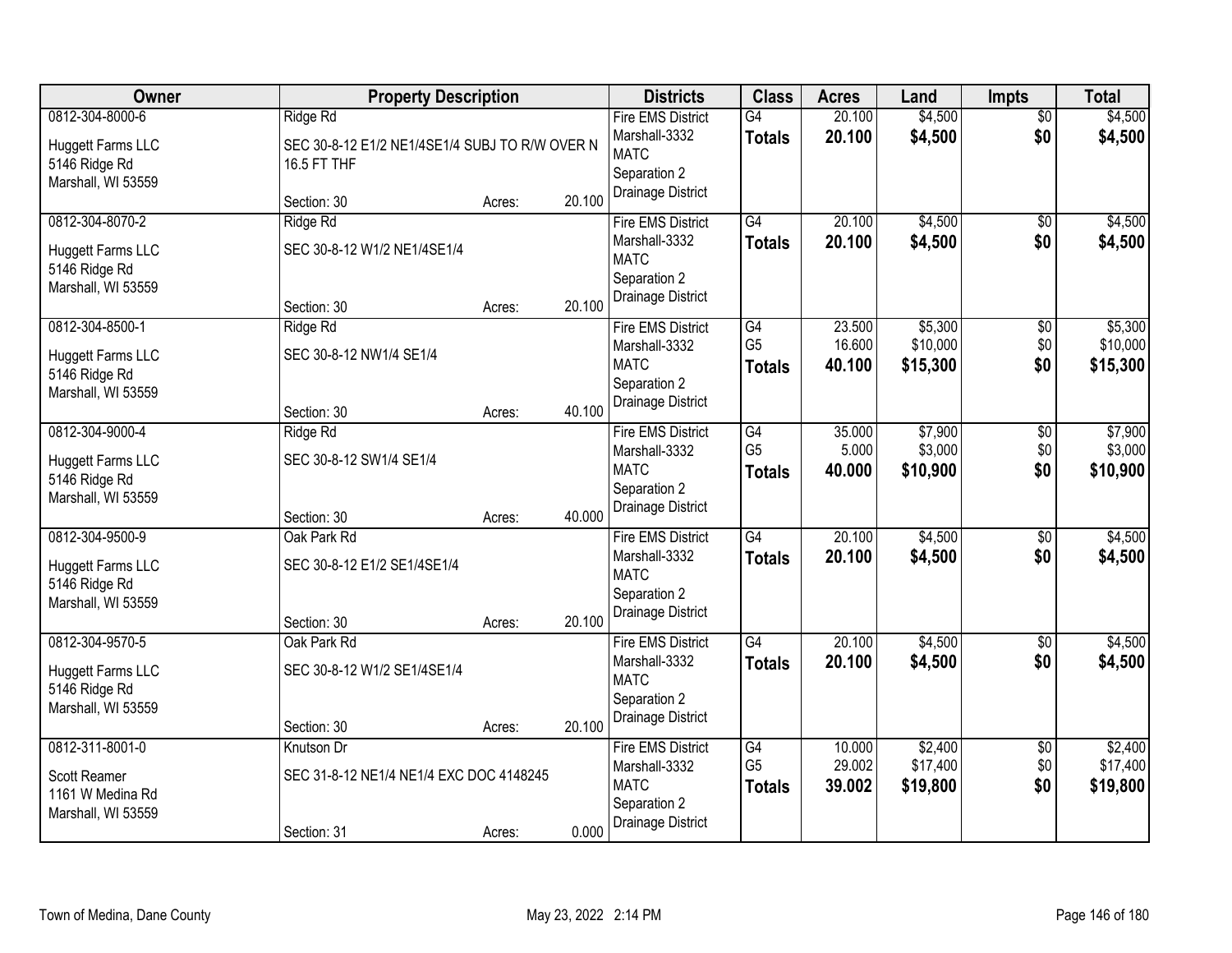| Owner                                                                                                        | <b>Property Description</b>                                                                                                                                                                            | <b>Districts</b>                                                                                     | <b>Class</b>                                 | <b>Acres</b>                       | Land                                     | <b>Impts</b>                                   | <b>Total</b>                             |
|--------------------------------------------------------------------------------------------------------------|--------------------------------------------------------------------------------------------------------------------------------------------------------------------------------------------------------|------------------------------------------------------------------------------------------------------|----------------------------------------------|------------------------------------|------------------------------------------|------------------------------------------------|------------------------------------------|
| 0812-311-8120-0<br><b>Huggett Farms LLC</b><br>5146 Ridge Rd<br>Marshall, WI 53559                           | Knutson Dr<br>SEC 31-8-12 PRT NE1/4 NE1/4 DESCR AS A STRIP<br>OF LAND 2 RODS (33 FT) IN WIDTH ALG W 2 RODS<br>(33 FT) SD NE1/4 NE1/4 & EXT S FR NW COR<br>0.000<br>Section: 31<br>Acres:               | <b>Fire EMS District</b><br>Marshall-3332<br><b>MATC</b><br>Separation 2<br>Drainage District        | $\overline{G5}$<br><b>Totals</b>             | 0.898<br>0.898                     | \$600<br>\$600                           | $\overline{50}$<br>\$0                         | \$600<br>\$600                           |
| 0812-311-8500-2<br>Steven J. Dorshorst<br>4955 Knutson Rd<br>Deerfield, WI 53531                             | Medina Rd<br>SEC 31-8-12 NW1/4NE1/4 EXC CSM 5149<br>38.640<br>Section: 31<br>Acres:                                                                                                                    | <b>Fire EMS District</b><br>Marshall-3332<br><b>MATC</b><br>Separation 2<br>Drainage District        | G4<br>G <sub>5</sub><br>G7<br><b>Totals</b>  | 35.640<br>1.000<br>2.000<br>38.640 | \$8,000<br>\$600<br>\$16,000<br>\$24,600 | $\overline{30}$<br>\$0<br>\$46,700<br>\$46,700 | \$8,000<br>\$600<br>\$62,700<br>\$71,300 |
| 0812-311-8900-8<br>Steven J. Dorshorst<br>Judy L. Dorshorst<br>4955 Knutson Dr<br>Deerfield, WI 53531        | 4955 Knutson Dr<br>LOT 1 CSM 5149 CS23/188&190 R9365/27-1/8/87<br>DESCR AS SEC 31-8-12 PRT NW1/4NE1/4 1.26<br><b>ACRES</b><br>1.260<br>Section: 31<br>Acres:                                           | <b>Fire EMS District</b><br>Marshall-3332<br><b>MATC</b><br>Separation 2<br>Drainage District        | $\overline{G1}$<br><b>Totals</b>             | 1.260<br>1.260                     | \$72,000<br>\$72,000                     | \$225,300<br>\$225,300                         | \$297,300<br>\$297,300                   |
| 0812-311-9035-0<br>Michael R. Truskowski<br>Caroline A. Truskowski<br>4933 Knutson Dr<br>Deerfield, WI 53531 | 4933 Knutson Dr<br>LOT 1 CSM 15353 CS110/29&31-2/13/2020 F/K/A LOT<br>1 CSM 10547 CS62/232&233-10/3/2002 & ALSO INCL &<br>DESCR AS SEC 31-8-12 PRT SW1/4NE1/4 (3.000<br>3.000<br>Section: 31<br>Acres: | <b>Fire EMS District</b><br>Marshall-3332<br><b>MATC</b><br>Separation 2<br>Drainage District        | $\overline{G1}$<br>G4<br><b>Totals</b>       | 2.000<br>1.000<br>3.000            | \$77,500<br>\$300<br>\$77,800            | \$374,500<br>\$0<br>\$374,500                  | \$452,000<br>\$300<br>\$452,300          |
| 0812-311-9060-0<br>Brent A. Brattlie<br>Nicholas R. Brattlie<br>4231 Bannon Rd<br>Marshall, WI 53559         | SEC 31-8-12 SW1/4 NE1/4 EXC CSM 10547 EXC CSM<br>15149 & ALSO EXC CSM 15353<br>32.270<br>Section: 31<br>Acres:                                                                                         | <b>Fire EMS District</b><br>Marshall-3332<br><b>MATC</b><br>Separation 2<br>Drainage District        | G4<br>G <sub>5</sub><br><b>Totals</b>        | 31.306<br>0.964<br>32.270          | \$8,100<br>\$100<br>\$8,200              | \$0<br>\$0<br>\$0                              | \$8,100<br>\$100<br>\$8,200              |
| 0812-311-9350-0<br>Scott J. Zimmerman<br>1394 Medina Rd<br>Deerfield, WI 53531                               | 1394 W Medina Rd<br>LOT 1 CSM 15149 CS107/205&207-6/13/2019 DESCR<br>AS SEC 31-8-12 PRT SW1/4NE1/4 (3.178 ACRES)<br>3.178<br>Section: 31<br>Acres:                                                     | <b>Fire EMS District</b><br>Marshall-3332<br><b>MATC</b><br>Separation 2<br><b>Drainage District</b> | $\overline{G1}$<br><b>Totals</b>             | 3.178<br>3.178                     | \$86,300<br>\$86,300                     | \$112,200<br>\$112,200                         | \$198,500<br>\$198,500                   |
| 0812-311-9501-0<br>Scott Reamer<br>1161 W Medina Rd<br>Marshall, WI 53559                                    | W Medina Rd<br>SEC 31-8-12 SE1/4 NE1/4 EXC W 33 FT TO TN OF<br>MEDINA EXC CSM 13853<br>0.000<br>Section: 31<br>Acres:                                                                                  | <b>Fire EMS District</b><br>Marshall-3332<br><b>MATC</b><br>Separation 2<br>Drainage District        | G4<br>G <sub>5</sub><br>G5M<br><b>Totals</b> | 32.700<br>1.000<br>2.500<br>36.200 | \$8,200<br>\$100<br>\$4,300<br>\$12,600  | $\overline{50}$<br>\$0<br>\$0<br>\$0           | \$8,200<br>\$100<br>\$4,300<br>\$12,600  |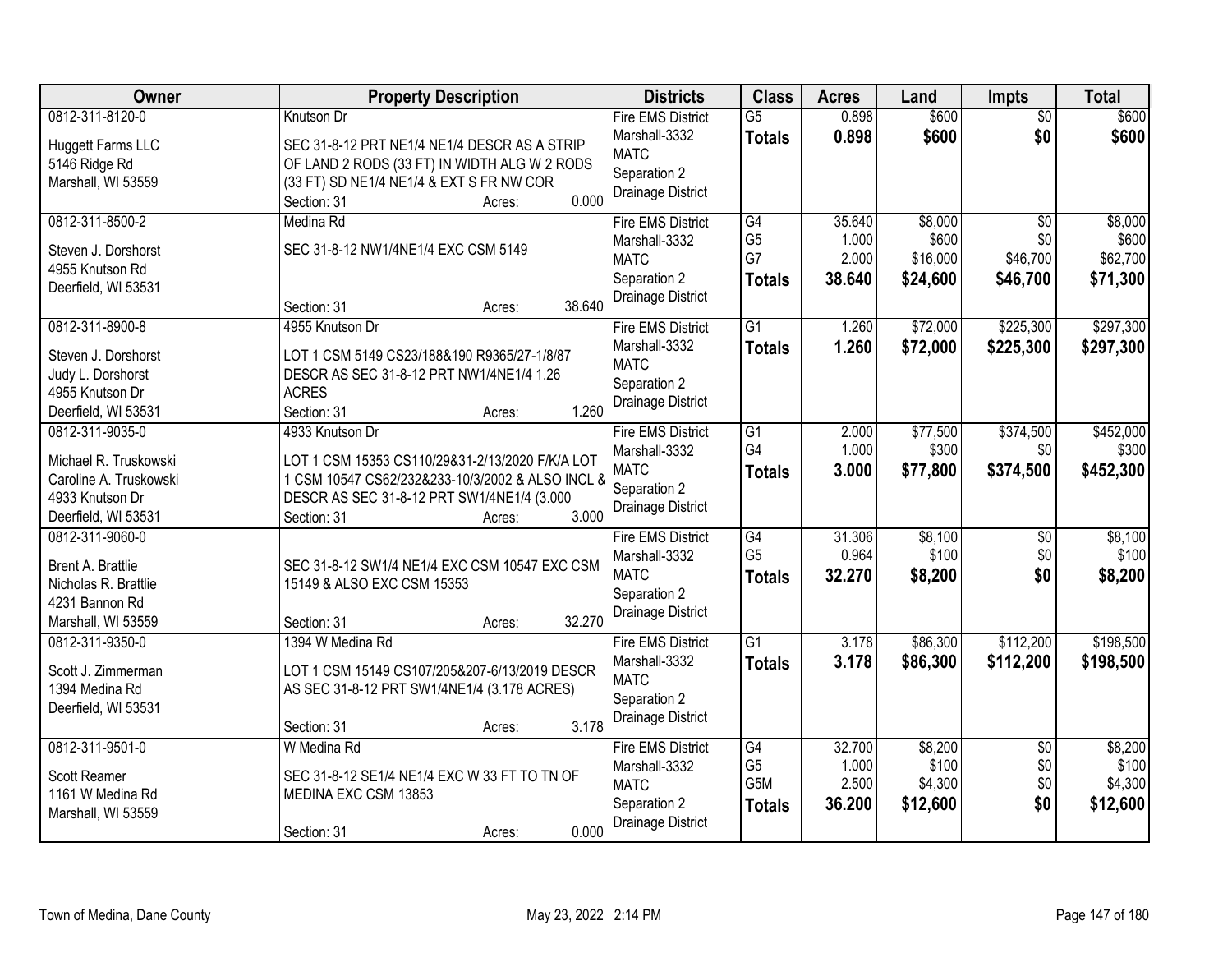| Owner                                     | <b>Property Description</b>                  |        |        | <b>Districts</b>         | <b>Class</b>    | <b>Acres</b> | Land     | <b>Impts</b>    | <b>Total</b> |
|-------------------------------------------|----------------------------------------------|--------|--------|--------------------------|-----------------|--------------|----------|-----------------|--------------|
| 0812-312-8000-6                           | Ridge Rd                                     |        |        | <b>Fire EMS District</b> | $\overline{G4}$ | 39.800       | \$7,100  | $\overline{50}$ | \$7,100      |
| Steven J. Dorshorst                       | SEC 31-8-12 NE1/4NW1/4                       |        |        | Marshall-3332            | <b>Totals</b>   | 39.800       | \$7,100  | \$0             | \$7,100      |
| 4955 Knutson Dr                           |                                              |        |        | <b>MATC</b>              |                 |              |          |                 |              |
| Deerfield, WI 53531                       |                                              |        |        | Separation 2             |                 |              |          |                 |              |
|                                           | Section: 31                                  | Acres: | 39.800 | Drainage District        |                 |              |          |                 |              |
| 0812-312-8500-1                           | Ridge Rd                                     |        |        | <b>Fire EMS District</b> | G4              | 28.700       | \$6,500  | \$0             | \$6,500      |
| Huggett Farms LLC                         | SEC 31-8-12 FR NW1/4 NW1/4                   |        |        | Marshall-3332            | <b>Totals</b>   | 28.700       | \$6,500  | \$0             | \$6,500      |
| 5146 Ridge Rd                             |                                              |        |        | <b>MATC</b>              |                 |              |          |                 |              |
| Marshall, WI 53559                        |                                              |        |        | Separation 2             |                 |              |          |                 |              |
|                                           | Section: 31                                  | Acres: | 28.700 | Drainage District        |                 |              |          |                 |              |
| 0812-312-9000-4                           | W Medina Rd                                  |        |        | <b>Fire EMS District</b> | G4              | 28.500       | \$5,200  | \$0             | \$5,200      |
| <b>Huggett Farms LLC</b>                  | SEC 31-8-12 FR SW1/4 NW1/4                   |        |        | Marshall-3332            | G <sub>5</sub>  | 0.600        | \$100    | \$0             | \$100        |
| 5146 Ridge Rd                             |                                              |        |        | <b>MATC</b>              | <b>Totals</b>   | 29.100       | \$5,300  | \$0             | \$5,300      |
| Marshall, WI 53559                        |                                              |        |        | Separation 2             |                 |              |          |                 |              |
|                                           | Section: 31                                  | Acres: | 29.100 | Drainage District        |                 |              |          |                 |              |
| 0812-312-9500-9                           | W Medina Rd                                  |        |        | <b>Fire EMS District</b> | G4              | 35.500       | \$8,000  | $\sqrt[6]{3}$   | \$8,000      |
|                                           |                                              |        |        | Marshall-3332            | G <sub>5</sub>  | 2.600        | \$1,100  | \$0             | \$1,100      |
| Brent A. Brattlie<br>Nicholas R. Brattlie | SEC 31-8-12 SE1/4 NW1/4                      |        |        | <b>MATC</b>              | G5M             | 2.000        | \$3,400  | \$0             | \$3,400      |
| 4231 Bannon Rd                            |                                              |        |        | Separation 2             | <b>Totals</b>   | 40.100       | \$12,500 | \$0             | \$12,500     |
| Marshall, WI 53559                        | Section: 31                                  | Acres: | 40.100 | Drainage District        |                 |              |          |                 |              |
| 0812-313-8001-0                           | 1465 W Medina Rd                             |        |        | <b>Fire EMS District</b> | $\overline{G1}$ | 1.380        | \$72,900 | \$250,600       | \$323,500    |
|                                           |                                              |        |        | Marshall-3332            | <b>Totals</b>   | 1.380        | \$72,900 | \$250,600       | \$323,500    |
| Roy H. Grant                              | LOT 1 CSM 9711 CS56/90&91-6/9/2000 DESCR AS  |        |        | <b>MATC</b>              |                 |              |          |                 |              |
| Lois A. Grant                             | SEC 31-8-12 PRT NE1/4SW1/4 (1.380 ACRES EXCL |        |        | Separation 2             |                 |              |          |                 |              |
| 1465 W Medina Rd                          | R/W                                          |        |        | Drainage District        |                 |              |          |                 |              |
| Deerfield, WI 53531                       | Section: 31                                  | Acres: | 1.380  |                          |                 |              |          |                 |              |
| 0812-313-8030-0                           | W Medina Rd                                  |        |        | <b>Fire EMS District</b> | G4              | 37.920       | \$8,700  | $\sqrt{6}$      | \$8,700      |
| Wesley J. Dorshorst                       | SEC 31-8-12 NE1/4 SW1/4 EXC CSM 9711         |        |        | Marshall-3332            | G <sub>5</sub>  | 0.800        | \$100    | \$0             | \$100        |
| Rhondi S. Dorshorst                       |                                              |        |        | <b>MATC</b>              | <b>Totals</b>   | 38.720       | \$8,800  | \$0             | \$8,800      |
| 1361 W Medina Rd                          |                                              |        |        | Separation 2             |                 |              |          |                 |              |
| Deerfield, WI 53531                       | Section: 31                                  | Acres: | 38.720 | Drainage District        |                 |              |          |                 |              |
| 0812-313-8500-0                           | Medina Rd                                    |        |        | <b>Fire EMS District</b> | G4              | 28.400       | \$5,700  | $\overline{60}$ | \$5,700      |
| Wesley J. Dorshorst                       | SEC 31-8-12 FR NW1/4 SW1/4                   |        |        | Marshall-3332            | G <sub>5</sub>  | 0.800        | \$100    | \$0             | \$100        |
| Rhondi S. Dorshorst                       |                                              |        |        | <b>MATC</b>              | <b>Totals</b>   | 29.200       | \$5,800  | \$0             | \$5,800      |
| 1361 W Medina Rd                          |                                              |        |        | Separation 2             |                 |              |          |                 |              |
| Deerfield, WI 53531                       | Section: 31                                  | Acres: | 29.200 | Drainage District        |                 |              |          |                 |              |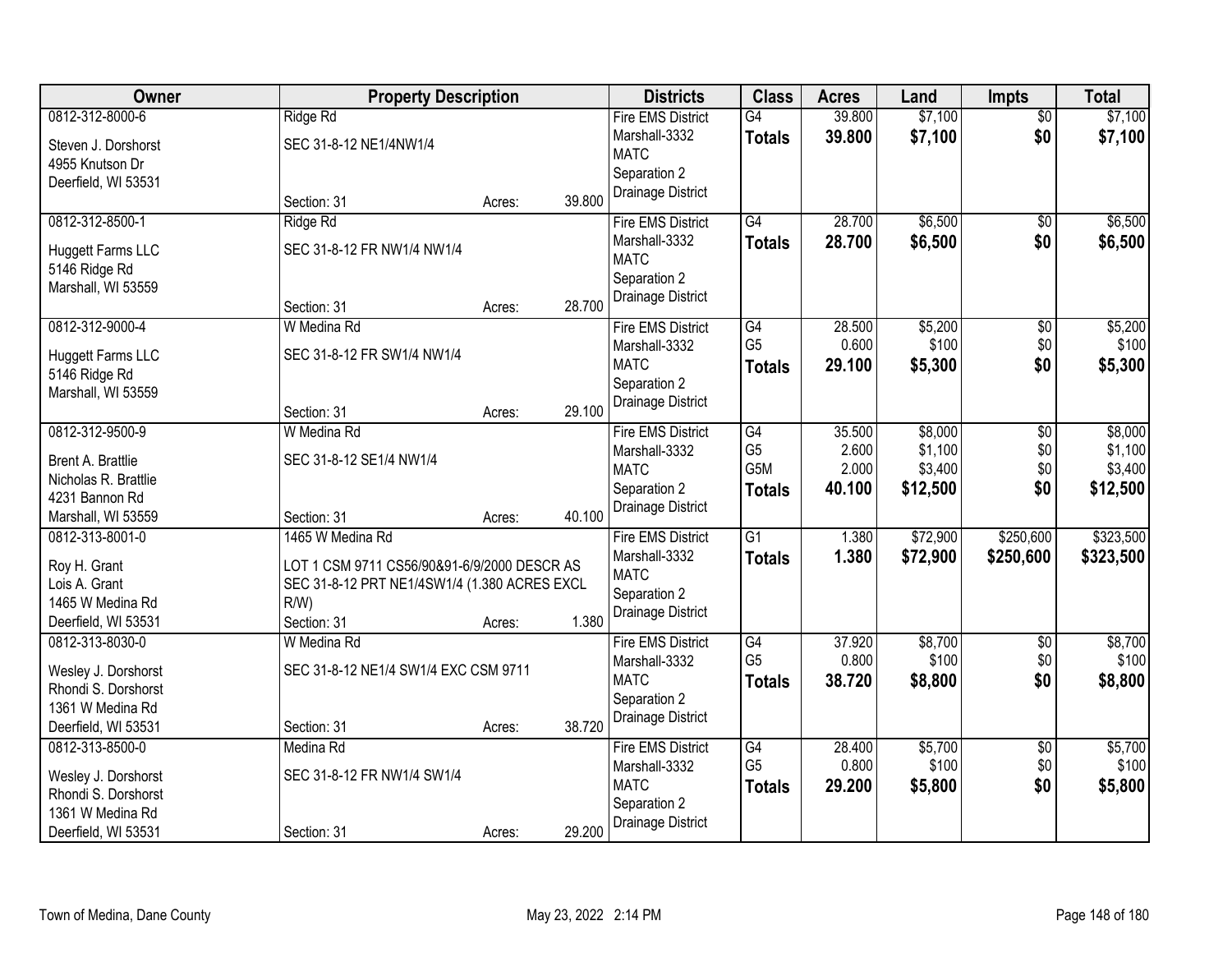| Owner                                   | <b>Property Description</b>                                                                 | <b>Districts</b>         | <b>Class</b>    | <b>Acres</b> | Land     | <b>Impts</b>    | <b>Total</b> |
|-----------------------------------------|---------------------------------------------------------------------------------------------|--------------------------|-----------------|--------------|----------|-----------------|--------------|
| 0812-313-9000-3                         | W Medina Rd                                                                                 | <b>Fire EMS District</b> | $\overline{G4}$ | 26.200       | \$5,300  | $\overline{50}$ | \$5,300      |
| Wesley J. Dorshorst                     | SEC 31-8-12 FR SW1/4 SW1/4                                                                  | Marshall-3332            | <b>Totals</b>   | 26.200       | \$5,300  | \$0             | \$5,300      |
| Rhondi S. Dorshorst                     |                                                                                             | <b>MATC</b>              |                 |              |          |                 |              |
| 1361 W Medina Rd                        |                                                                                             | Separation 2             |                 |              |          |                 |              |
| Deerfield, WI 53531                     | 26.200<br>Section: 31<br>Acres:                                                             | Drainage District        |                 |              |          |                 |              |
| 0812-313-9500-8                         | W Medina Rd                                                                                 | <b>Fire EMS District</b> | G4              | 35.000       | \$7,900  | \$0             | \$7,900      |
| Wesley J. Dorshorst                     | SEC 31-8-12 SE1/4 SW1/4                                                                     | Marshall-3332            | <b>Totals</b>   | 35.000       | \$7,900  | \$0             | \$7,900      |
| Rhondi S. Dorshorst                     |                                                                                             | <b>MATC</b>              |                 |              |          |                 |              |
| 1361 W Medina Rd                        |                                                                                             | Separation 2             |                 |              |          |                 |              |
| Deerfield, WI 53531                     | 35.000<br>Section: 31<br>Acres:                                                             | Drainage District        |                 |              |          |                 |              |
| 0812-314-8000-4                         | W Medina Rd                                                                                 | <b>Fire EMS District</b> | G4              | 9.550        | \$2,100  | $\overline{50}$ | \$2,100      |
|                                         |                                                                                             | Marshall-3332            | G <sub>5</sub>  | 0.500        | \$100    | \$0             | \$100        |
| Wesley J. Dorshorst                     | SEC 31-8-12 NE1/4 NE1/4 SE1/4                                                               | <b>MATC</b>              | <b>Totals</b>   | 10.050       | \$2,200  | \$0             | \$2,200      |
| 1361 W Medina Rd                        |                                                                                             | Separation 2             |                 |              |          |                 |              |
| Deerfield, WI 53531                     | 10.050<br>Section: 31<br>Acres:                                                             | Drainage District        |                 |              |          |                 |              |
| 0812-314-8071-9                         | 1361 W Medina Rd                                                                            | <b>Fire EMS District</b> | $\overline{G1}$ | 1.000        | \$70,000 | \$469,100       | \$539,100    |
|                                         |                                                                                             | Marshall-3332            | G4              | 25.500       | \$5,500  | \$0             | \$5,500      |
| Wesley J. Dorshorst                     | SEC 31-8-12 NE1/4SE1/4 EXC NE1/4 & EXC DOC                                                  | <b>MATC</b>              | G <sub>5</sub>  | 0.500        | \$300    | \$0             | \$300        |
| Rhondi S. Dorshorst                     | 3093864                                                                                     | Separation 2             | <b>Totals</b>   | 27.000       | \$75,800 | \$469,100       | \$544,900    |
| 1361 W Medina Rd                        |                                                                                             | Drainage District        |                 |              |          |                 |              |
| Deerfield, WI 53531                     | 27.000<br>Section: 31<br>Acres:                                                             |                          |                 |              |          |                 |              |
| 0812-314-8501-8                         | W Medina Rd                                                                                 | <b>Fire EMS District</b> | G4              | 27.800       | \$6,200  | \$0             | \$6,200      |
| Wesley J. Dorshorst                     | SEC 31-8-12 NW1/4 SE1/4 EXC CSM 3270 & EXC                                                  | Marshall-3332            | G <sub>5</sub>  | 2.000        | \$1,200  | \$0             | \$1,200      |
| Rhondi S. Dorshorst                     | R10186/82-84 TOG WITH PRT LOT 1 CSM 3270 COM                                                | <b>MATC</b>              | <b>Totals</b>   | 29.800       | \$7,400  | \$0             | \$7,400      |
| 1361 W Medina Rd                        | E1/4 COR SEC 31 TH N88DEG33'11"W ALG E-W LN                                                 | Separation 2             |                 |              |          |                 |              |
| Deerfield, WI 53531                     | 29.800<br>Section: 31<br>Acres:                                                             | Drainage District        |                 |              |          |                 |              |
| 0812-314-8540-1                         | 4865 Dorshorst Ln                                                                           | <b>Fire EMS District</b> | $\overline{G1}$ | 1.600        | \$74,500 | \$209,200       | \$283,700    |
| Michael R. Pohlman                      | LOT 1 CSM 3270 CS12/394&395-8/13/79 F/K/A LOT 1                                             | Marshall-3332            | <b>Totals</b>   | 1.600        | \$74,500 | \$209,200       | \$283,700    |
| Mary L. Pohlman                         | CSM 3262 CS12/384&385-8/3/79 DESCR AS SEC                                                   | <b>MATC</b>              |                 |              |          |                 |              |
| 4865 Dorshorst Ln                       | 31-8-12 PRT NW1/4SE1/4 ALSO PRT SEC 31-8-12                                                 | Separation 2             |                 |              |          |                 |              |
| Deerfield, WI 53531                     | 1.600<br>Section: 31<br>Acres:                                                              | Drainage District        |                 |              |          |                 |              |
| 0812-314-8801-5                         | Dorshorst Ln                                                                                | <b>Fire EMS District</b> | $\overline{G7}$ | 0.750        | \$6,000  | \$7,100         | \$13,100     |
|                                         |                                                                                             | Marshall-3332            | <b>Totals</b>   | 0.750        | \$6,000  | \$7,100         | \$13,100     |
| Wesley J. Dorshorst                     | SEC 31-8-12 PRT NE1/4SE1/4, NW1/4SE1/4 &                                                    | <b>MATC</b>              |                 |              |          |                 |              |
| Rhondi S. Dorshorst<br>1361 W Medina Rd | SW1/4SE1/4 DESCR AS COM S1/4 COR SEC 31 TH<br>S88DEG31'28"E ALG S LN SE1/4 SD SEC 264 FT TH | Separation 2             |                 |              |          |                 |              |
| Deerfield, WI 53531                     | 0.750                                                                                       | Drainage District        |                 |              |          |                 |              |
|                                         | Section: 31<br>Acres:                                                                       |                          |                 |              |          |                 |              |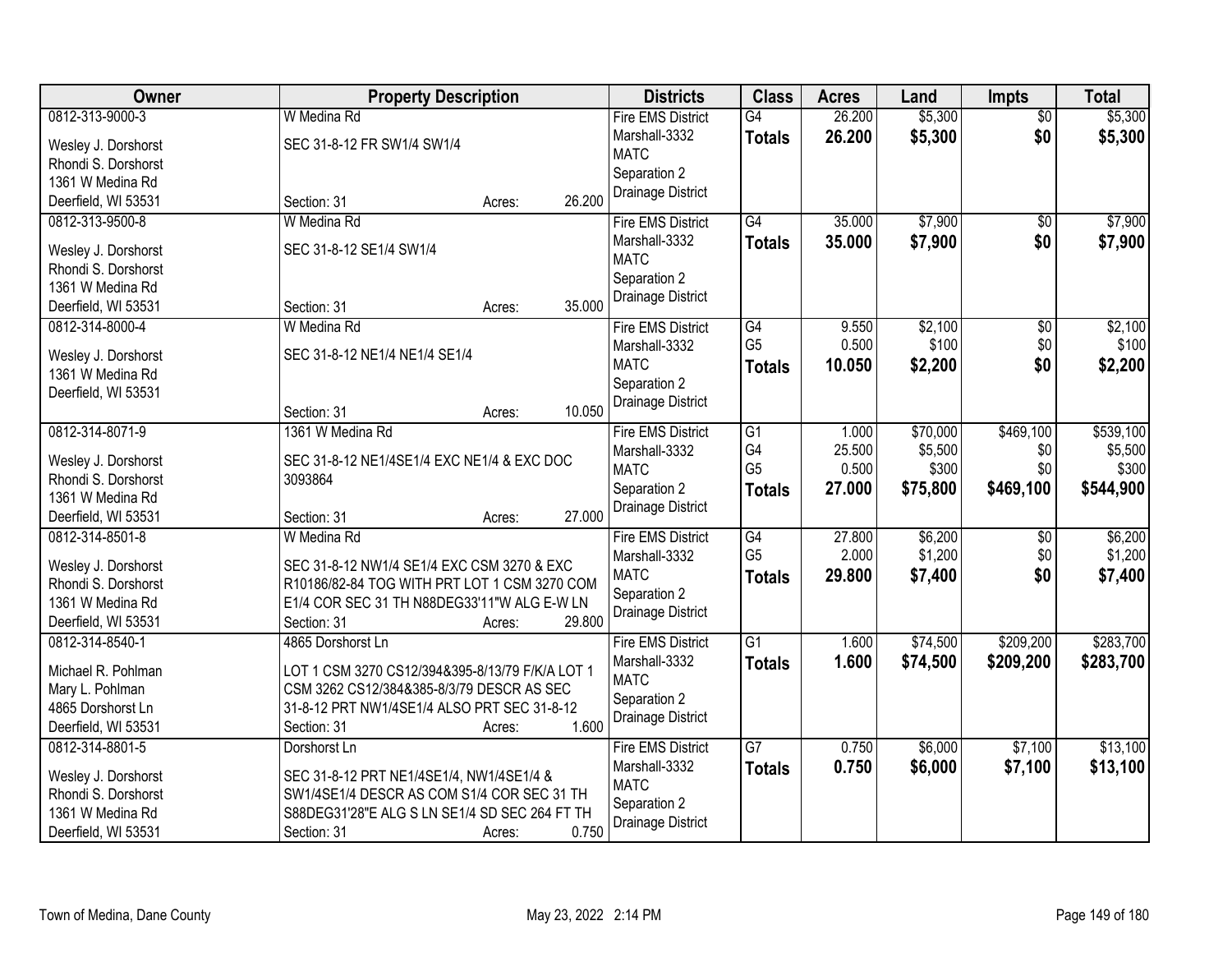| Owner                               | <b>Property Description</b>                                   |        |        | <b>Districts</b>                          | <b>Class</b>         | <b>Acres</b>    | Land                | Impts                  | <b>Total</b>        |
|-------------------------------------|---------------------------------------------------------------|--------|--------|-------------------------------------------|----------------------|-----------------|---------------------|------------------------|---------------------|
| 0812-314-9001-1<br>Anthony W. Hudy  | 4822 Dorshorst Ln<br>SEC 31-8-12 PRT NE1/4SE1/4, NW1/4SE1/4 & |        |        | <b>Fire EMS District</b><br>Marshall-3332 | G4<br>G <sub>5</sub> | 26.430<br>6.000 | \$5,400<br>\$18,600 | $\overline{50}$<br>\$0 | \$5,400<br>\$18,600 |
| Mary J. Hudy                        | SW1/4SE1/4 DESCR AS COM S1/4 COR SEC 31 TH                    |        |        | <b>MATC</b>                               | G7                   | 3.000           | \$65,000            | \$193,900              | \$258,900           |
| 4822 Dorshorst Ln                   | S88DEG31'28"E ALG S LN SE1/4 SD SEC 1321.99 FT                |        |        | Separation 2                              | <b>Totals</b>        | 35.430          | \$89,000            | \$193,900              | \$282,900           |
| Deerfield, WI 53531                 | Section: 31                                                   | Acres: | 35.430 | Drainage District                         |                      |                 |                     |                        |                     |
| 0812-314-9071-7                     | Dorshorst Ln                                                  |        |        | <b>Fire EMS District</b>                  | $\overline{G4}$      | 7.750           | \$1,700             | \$0                    | \$1,700             |
|                                     |                                                               |        |        | Marshall-3332                             | <b>Totals</b>        | 7.750           | \$1,700             | \$0                    | \$1,700             |
| Wesley J. Dorshorst                 | SEC 31-8-12 PRT SW1/4SE1/4 BEG SW COR TH N TO                 |        |        | <b>MATC</b>                               |                      |                 |                     |                        |                     |
| Rhondi S. Dorshorst                 | NW COR E 660 FT SWLY TO PT ON S LN 264 FT E OF                |        |        | Separation 2                              |                      |                 |                     |                        |                     |
| 1361 W Medina Rd                    | SW COR W TO POB EXC DOC 3093864                               |        |        | Drainage District                         |                      |                 |                     |                        |                     |
| Deerfield, WI 53531                 | Section: 31                                                   | Acres: | 7.750  |                                           |                      |                 |                     |                        |                     |
| 0812-314-9500-7                     | W Medina Rd                                                   |        |        | <b>Fire EMS District</b>                  | G4                   | 27.700          | \$6,600             | $\overline{50}$        | \$6,600             |
| Wesley J. Dorshorst                 | SEC 31-8-12 SE1/4 SE1/4                                       |        |        | Marshall-3332                             | G <sub>5</sub>       | 3.800           | \$2,300             | \$0                    | \$2,300             |
| Rhondi S. Dorshorst                 |                                                               |        |        | <b>MATC</b>                               | G <sub>5</sub> M     | 3.500           | \$6,000             | \$0                    | \$6,000             |
| 1361 W Medina Rd                    |                                                               |        |        | Separation 2                              | <b>Totals</b>        | 35.000          | \$14,900            | \$0                    | \$14,900            |
| Deerfield, WI 53531                 | Section: 31                                                   | Acres: | 35.000 | Drainage District                         |                      |                 |                     |                        |                     |
| 0812-321-8000-5                     | W Medina Rd                                                   |        |        | <b>Fire EMS District</b>                  | G4                   | 36.100          | \$8,200             | \$0                    | \$8,200             |
|                                     |                                                               |        |        | Marshall-3332                             | G5M                  | 4.000           | \$6,800             | \$0                    | \$6,800             |
| Abc Klecker Family Real Estate, LLC | SEC 32-8-12 NE1/4 NE1/4                                       |        |        | <b>MATC</b>                               | <b>Totals</b>        | 40.100          | \$15,000            | \$0                    | \$15,000            |
| 703 Ruskin St                       |                                                               |        |        |                                           |                      |                 |                     |                        |                     |
| Madison, WI 53704                   |                                                               |        |        |                                           |                      |                 |                     |                        |                     |
|                                     | Section: 32                                                   | Acres: | 40.100 |                                           |                      |                 |                     |                        |                     |
| 0812-321-8500-0                     | Oak Park Rd                                                   |        |        | <b>Fire EMS District</b>                  | G4                   | 20.000          | \$4,700             | $\overline{50}$        | \$4,700             |
| Abc Klecker Family Real Estate, LLC | SEC 32-8-12 E1/2 NW1/4 NE1/4                                  |        |        | Marshall-3332                             | <b>Totals</b>        | 20.000          | \$4,700             | \$0                    | \$4,700             |
| 703 Ruskin St                       |                                                               |        |        | <b>MATC</b>                               |                      |                 |                     |                        |                     |
| Madison, WI 53704                   |                                                               |        |        | Drainage District 28                      |                      |                 |                     |                        |                     |
|                                     | Section: 32                                                   | Acres: | 20.000 |                                           |                      |                 |                     |                        |                     |
| 0812-321-8570-6                     | Oak Park Rd                                                   |        |        | <b>Fire EMS District</b>                  | G4                   | 13.000          | \$2,900             | $\overline{50}$        | \$2,900             |
| Rodell R. Reamer                    | SEC 32-8-12 W1/2 NW1/4 NE1/4                                  |        |        | Marshall-3332                             | G <sub>5</sub>       | 1.000           | \$100               | \$0                    | \$100               |
| Carol J. Reamer                     |                                                               |        |        | <b>MATC</b>                               | G5M                  | 6.000           | \$10,200            | \$0                    | \$10,200            |
| 1133 W Medina Rd                    |                                                               |        |        | Drainage District 28                      | <b>Totals</b>        | 20.000          | \$13,200            | \$0                    | \$13,200            |
| Marshall, WI 53559                  | Section: 32                                                   | Acres: | 20.000 |                                           |                      |                 |                     |                        |                     |
| 0812-321-9000-3                     | W Medina Rd                                                   |        |        | <b>Fire EMS District</b>                  | $\overline{G4}$      | 32.200          | \$7,900             | $\overline{50}$        | \$7,900             |
|                                     |                                                               |        |        | Marshall-3332                             | G <sub>5</sub>       | 2.000           | \$100               | \$0                    | \$100               |
| Rodell R. Reamer                    | SEC 32-8-12 SW1/4 NE1/4 EXC S 165 FT OF W 214.5               |        |        | <b>MATC</b>                               | G5M                  | 5.000           | \$8,500             | \$0                    | \$8,500             |
| Carol J. Reamer                     | <b>FT</b>                                                     |        |        |                                           | <b>Totals</b>        | 39.200          | \$16,500            | \$0                    | \$16,500            |
| 1133 W Medina Rd                    |                                                               |        |        |                                           |                      |                 |                     |                        |                     |
| Marshall, WI 53559                  | Section: 32                                                   | Acres: | 39.200 |                                           |                      |                 |                     |                        |                     |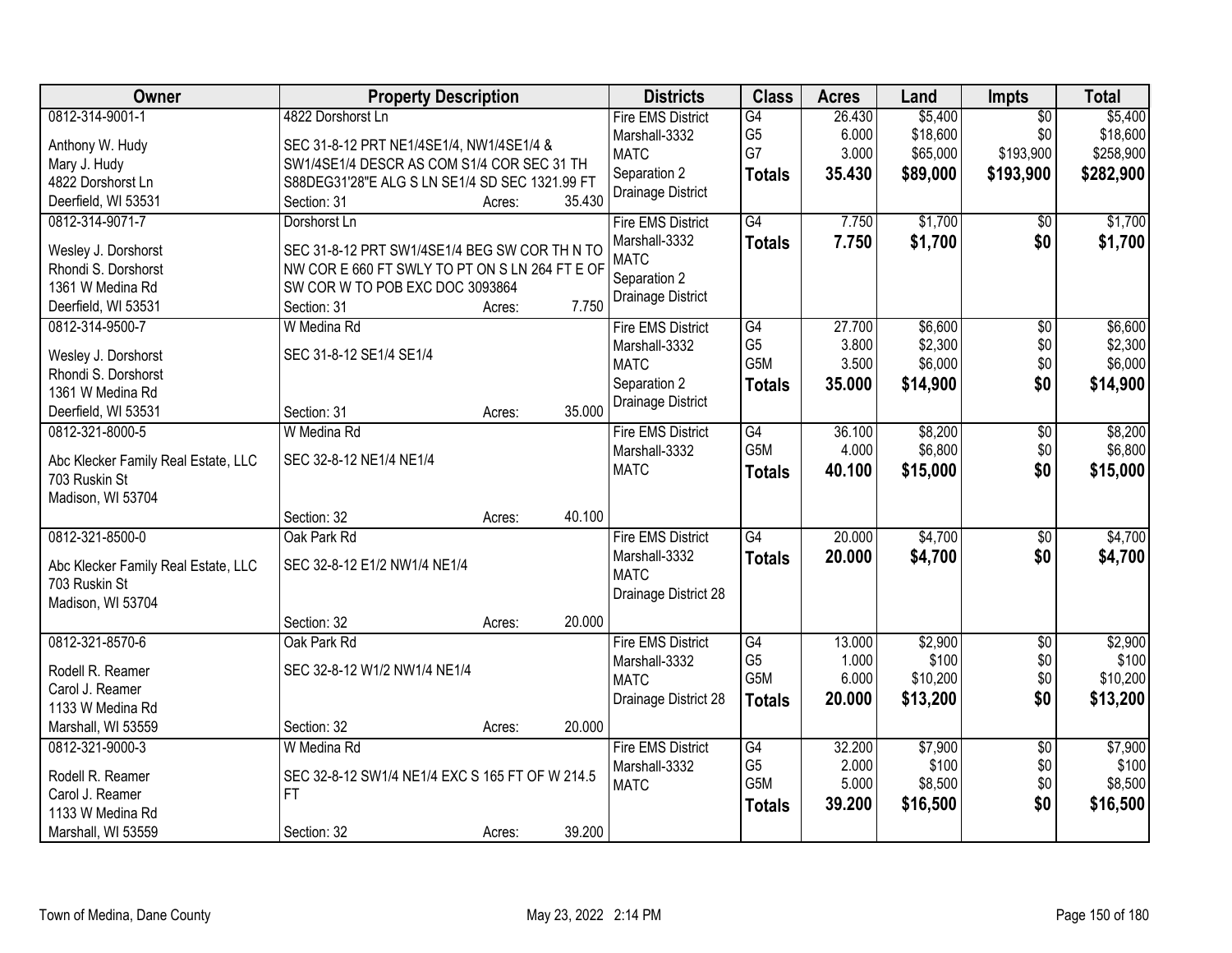| Owner                               | <b>Property Description</b>                     | <b>Districts</b>         | <b>Class</b>    | <b>Acres</b> | Land     | Impts                  | <b>Total</b> |
|-------------------------------------|-------------------------------------------------|--------------------------|-----------------|--------------|----------|------------------------|--------------|
| 0812-321-9240-3                     | 1182 W Medina Rd                                | <b>Fire EMS District</b> | $\overline{G1}$ | 0.812        | \$66,700 | \$45,200               | \$111,900    |
| Waxue Moua                          | SEC 32-8-12 PRT SW1/4NE1/4 DESCR AS COM AT SW   | Marshall-3332            | <b>Totals</b>   | 0.812        | \$66,700 | \$45,200               | \$111,900    |
| 1182 W Medina Rd                    | COR OF SD SW1/4NE1/4 TH N ON 1/4 SEC LN 165 FT  | <b>MATC</b>              |                 |              |          |                        |              |
| Marshall, WI 53559                  | TH E AT R < TO SD N&S 1/4 SEC LN 214.5 FT TH S  |                          |                 |              |          |                        |              |
|                                     | 0.812<br>Section: 32<br>Acres:                  |                          |                 |              |          |                        |              |
| 0812-321-9501-0                     | 1096 W Medina Rd                                | <b>Fire EMS District</b> | G4              | 32.034       | \$6,800  | $\overline{30}$        | \$6,800      |
|                                     |                                                 | Marshall-3332            | G5M             | 2.514        | \$4,300  | \$0                    | \$4,300      |
| Abc Klecker Family Real Estate, LLC | SEC 32-8-12 SE1/4 NE1/4 EXC CSM 10775           | <b>MATC</b>              | G7              | 3.000        | \$65,000 | \$174,400              | \$239,400    |
| 703 Ruskin St                       |                                                 |                          | <b>Totals</b>   | 37.548       | \$76,100 | \$174,400              | \$250,500    |
| Madison, WI 53704                   |                                                 |                          |                 |              |          |                        |              |
|                                     | 0.000<br>Section: 32<br>Acres:                  |                          |                 |              |          |                        |              |
| 0812-321-9860-0                     | 1060 W Medina Rd                                | <b>Fire EMS District</b> | $\overline{G1}$ | 1.894        | \$76,700 | \$283,100              | \$359,800    |
| Brenda K. Klecker                   | LOT 1 CSM 10775 CS64/127&128-6/12/2003 DESCR    | Marshall-3332            | G4              | 1.250        | \$300    | \$0                    | \$300        |
| George V. Josheff Jr                | AS SEC 32-8-12 PRT SE1/4NE1/4 (3.144 ACRES EXCL | <b>MATC</b>              | <b>Totals</b>   | 3.144        | \$77,000 | \$283,100              | \$360,100    |
| 1060 W Medina                       | R/W                                             |                          |                 |              |          |                        |              |
| Marshall, WI 53559                  | Section: 32<br>3.144<br>Acres:                  |                          |                 |              |          |                        |              |
| 0812-322-8070-0                     |                                                 | <b>Fire EMS District</b> | $\overline{G5}$ | 18.800       | \$11,300 | \$0                    | \$11,300     |
|                                     |                                                 | Marshall-3332            | G <sub>6</sub>  | 11.587       | \$39,400 | \$0                    | \$39,400     |
| Andrew Kirch                        | SEC 32-8-12 NE1/4 NW1/4 EXC CSM 15260           | <b>MATC</b>              | <b>Totals</b>   | 30.387       | \$50,700 | \$0                    | \$50,700     |
| Shannan Shade                       |                                                 | Separation 2             |                 |              |          |                        |              |
| 5455 County Highway Tt              |                                                 | Drainage District        |                 |              |          |                        |              |
| Marshall, WI 53559                  | 30.387<br>Section: 32<br>Acres:                 |                          |                 |              |          |                        |              |
| 0812-322-8500-9                     | Oak Park Rd                                     | <b>Fire EMS District</b> | G4              | 29.500       | \$6,900  | $\overline{30}$        | \$6,900      |
| Scott Reamer                        | SEC 32-8-12 NW1/4 NW1/4                         | Marshall-3332            | G <sub>5</sub>  | 8.500        | \$5,100  | \$0                    | \$5,100      |
| 1161 W Medina Rd                    |                                                 | <b>MATC</b>              | G5M             | 2.000        | \$3,400  | \$0                    | \$3,400      |
| Marshall, WI 53559                  |                                                 | Separation 2             | <b>Totals</b>   | 40.000       | \$15,400 | \$0                    | \$15,400     |
|                                     | 40.000<br>Section: 32<br>Acres:                 | Drainage District        |                 |              |          |                        |              |
| 0812-322-9000-2                     | W Medina Rd                                     | <b>Fire EMS District</b> | G4              | 29.500       | \$6,500  | $\overline{50}$        | \$6,500      |
| Rodell R. Reamer                    | SEC 32-8-12 PRT S1/2 NW1/4 COM SEC W1/4 COR TH  | Marshall-3332            | G <sub>5</sub>  | 0.500        | \$100    | \$0                    | \$100        |
| Carol J. Reamer                     | N88DEGE 658.34 FT TO POB TH CONT N88DEGE        | <b>MATC</b>              | <b>Totals</b>   | 30.000       | \$6,600  | \$0                    | \$6,600      |
| 1133 W Medina Rd                    | 799.42 FT TH N16DEGE 479.06 FT TH N18DEGE       | Separation 2             |                 |              |          |                        |              |
| Marshall, WI 53559                  | 30.000<br>Section: 32<br>Acres:                 | Drainage District        |                 |              |          |                        |              |
| 0812-322-9071-0                     | W Medina Rd                                     | <b>Fire EMS District</b> | G4              | 15.300       | \$4,100  |                        | \$4,100      |
|                                     |                                                 | Marshall-3332            | G5M             | 4.200        | \$7,200  | $\overline{50}$<br>\$0 | \$7,200      |
| Scott Reamer                        | SEC 32-8-12 W1/2 SW1/4 NW1/4 EXC CSM 13853      | <b>MATC</b>              |                 |              |          | \$0                    |              |
| 1161 W Medina Rd                    |                                                 | Separation 2             | <b>Totals</b>   | 19.500       | \$11,300 |                        | \$11,300     |
| Marshall, WI 53559                  |                                                 | <b>Drainage District</b> |                 |              |          |                        |              |
|                                     | 0.000<br>Section: 32<br>Acres:                  |                          |                 |              |          |                        |              |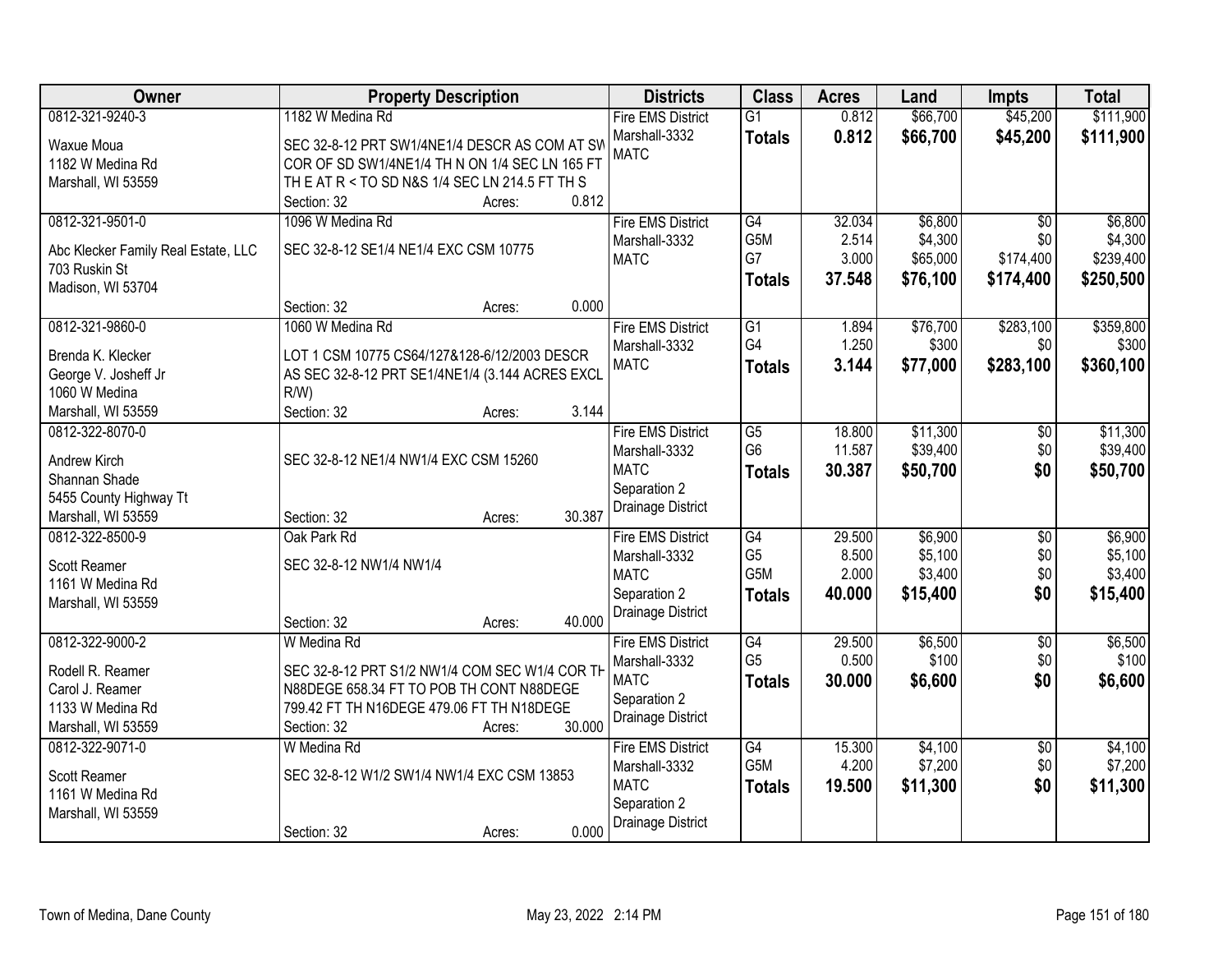| Owner                                        | <b>Property Description</b>                     | <b>Districts</b>             | <b>Class</b>                      | <b>Acres</b>    | Land      | <b>Impts</b>           | <b>Total</b>       |
|----------------------------------------------|-------------------------------------------------|------------------------------|-----------------------------------|-----------------|-----------|------------------------|--------------------|
| 0812-322-9100-0                              | 1292 W Medina Rd                                | <b>Fire EMS District</b>     | $\overline{G1}$                   | 3.000           | \$85,000  | \$428,000              | \$513,000          |
| <b>Robert Billig</b>                         | LOT 1 CSM 13853 CS92/38&39-11/18/2014 DESCR AS  | Marshall-3332                | <b>Totals</b>                     | 3.000           | \$85,000  | \$428,000              | \$513,000          |
| Robyn Billig                                 | SEC 32-8-12 PRT SW1/4 NW1/4 & SEC 31-8-12 PRT   | <b>MATC</b>                  |                                   |                 |           |                        |                    |
| 1292 W Medina Rd                             | SE1/4 NE1/4 (3.000 ACRES)                       | Separation 2                 |                                   |                 |           |                        |                    |
| Deerfield, WI 53531                          | 3.000<br>Section: 32<br>Acres:                  | Drainage District            |                                   |                 |           |                        |                    |
| 0812-322-9580-0                              |                                                 | <b>Fire EMS District</b>     | $\overline{G5}$                   | 0.998           | \$600     | $\overline{50}$        | \$600              |
|                                              |                                                 | Marshall-3332                | <b>Totals</b>                     | 0.998           | \$600     | \$0                    | \$600              |
| Andrew Kirch                                 | SEC 32-8-12 SE1/4 NW1/4 EXC R1931/43 & ALSO EXC | <b>MATC</b>                  |                                   |                 |           |                        |                    |
| Shannan Shade                                | <b>CSM 15260</b>                                | Separation 2                 |                                   |                 |           |                        |                    |
| 5455 County Highway Tt                       |                                                 | Drainage District            |                                   |                 |           |                        |                    |
| Marshall, WI 53559                           | 0.998<br>Section: 32<br>Acres:                  |                              |                                   |                 |           |                        |                    |
| 0812-322-9820-0                              | 4925 Oak Park Rd                                | <b>Fire EMS District</b>     | $\overline{G1}$                   | 4.000           | \$92,500  | \$211,800              | \$304,300          |
| Cailyn A. Schave                             | LOT 1 CSM 15260 CS109/1&2-10/14/2019 DESCR AS   | Marshall-3332                | G4<br>G <sub>5</sub>              | 20.000          | \$4,400   | \$0<br>\$0             | \$4,400            |
| 4925 Oak Park Rd                             | SEC 32-8-12 PRT SE1/4NW1/4 & PRT NE1/4NW1/4     | <b>MATC</b>                  | G5M                               | 4.481<br>2.000  | \$1,900   | \$0                    | \$1,900            |
| Marshall, WI 53559                           | (30.481 ACRES INCL R/W)                         | Separation 2                 |                                   |                 | \$3,400   |                        | \$3,400            |
|                                              | 30.481<br>Section: 32<br>Acres:                 | Drainage District            | <b>Totals</b>                     | 30.481          | \$102,200 | \$211,800              | \$314,000          |
| 0812-322-9855-0                              | 1240 W Medina Rd                                | <b>Fire EMS District</b>     | G4                                | 6.000           | \$1,600   | \$0                    | \$1,600            |
|                                              |                                                 | Marshall-3332                | G <sub>5</sub>                    | 2.000           | \$1,000   | \$0                    | \$1,000            |
| Andrew Kirch                                 | LOT 2 CSM 15260 CS109/1&2-10/14/2019 DESCR AS   | <b>MATC</b>                  | <b>Totals</b>                     | 8.000           | \$2,600   | \$0                    | \$2,600            |
| Shannan Shade                                | SEC 32-8-12 PRT SE1/4NW1/4 & PRT NE1/4NW1/4     | Separation 2                 |                                   |                 |           |                        |                    |
| 5455 County Highway Tt<br>Marshall, WI 53559 | (8.000 ACRES EXCL R/W)<br>8.000                 | Drainage District            |                                   |                 |           |                        |                    |
|                                              | Section: 32<br>Acres:<br>1233 W Medina Rd       |                              |                                   |                 | \$8,500   |                        |                    |
| 0812-323-8000-3                              |                                                 | <b>Fire EMS District</b>     | $\overline{G4}$<br>G <sub>5</sub> | 35.000<br>2.000 | \$1,200   | $\overline{50}$<br>\$0 | \$8,500<br>\$1,200 |
| Dahl Rev Living Tr, Russell R &              | SEC 32-8-12 NE1/4 SW1/4                         | Marshall-3332<br><b>MATC</b> | G7                                | 3.000           | \$65,000  | \$137,100              | \$202,100          |
| Kathleen D                                   |                                                 |                              |                                   | 40.000          | \$74,700  | \$137,100              |                    |
| 1233 W Medina Rd                             |                                                 |                              | <b>Totals</b>                     |                 |           |                        | \$211,800          |
| Deerfield, WI 53531                          | 40.000<br>Section: 32<br>Acres:                 |                              |                                   |                 |           |                        |                    |
| 0812-323-8500-8                              | W Medina Rd                                     | <b>Fire EMS District</b>     | G4                                | 39.000          | \$8,500   | $\sqrt{6}$             | \$8,500            |
| Dahl Rev Living Tr, Russell R &              | SEC 32-8-12 NW1/4 SW1/4                         | Marshall-3332                | G5M                               | 1.000           | \$1,700   | \$0                    | \$1,700            |
| Kathleen D                                   |                                                 | <b>MATC</b>                  | <b>Totals</b>                     | 40.000          | \$10,200  | \$0                    | \$10,200           |
| 1233 W Medina Rd                             |                                                 | Separation 2                 |                                   |                 |           |                        |                    |
| Deerfield, WI 53531                          | 40.000<br>Section: 32<br>Acres:                 | Drainage District            |                                   |                 |           |                        |                    |
| 0812-323-9000-1                              | W Medina Rd                                     | <b>Fire EMS District</b>     | G4                                | 25.500          | \$6,000   | $\overline{50}$        | \$6,000            |
|                                              |                                                 | Marshall-3332                | G5M                               | 8.000           | \$13,600  | \$0                    | \$13,600           |
| Dahl Rev Living Tr, Russell R &              | SEC 32-8-12 SW1/4 SW1/4                         | <b>MATC</b>                  |                                   | 33.500          | \$19,600  | \$0                    | \$19,600           |
| Kathleen D                                   |                                                 |                              | <b>Totals</b>                     |                 |           |                        |                    |
| 1233 W Medina Rd                             |                                                 |                              |                                   |                 |           |                        |                    |
| Deerfield, WI 53531                          | 33.500<br>Section: 32<br>Acres:                 |                              |                                   |                 |           |                        |                    |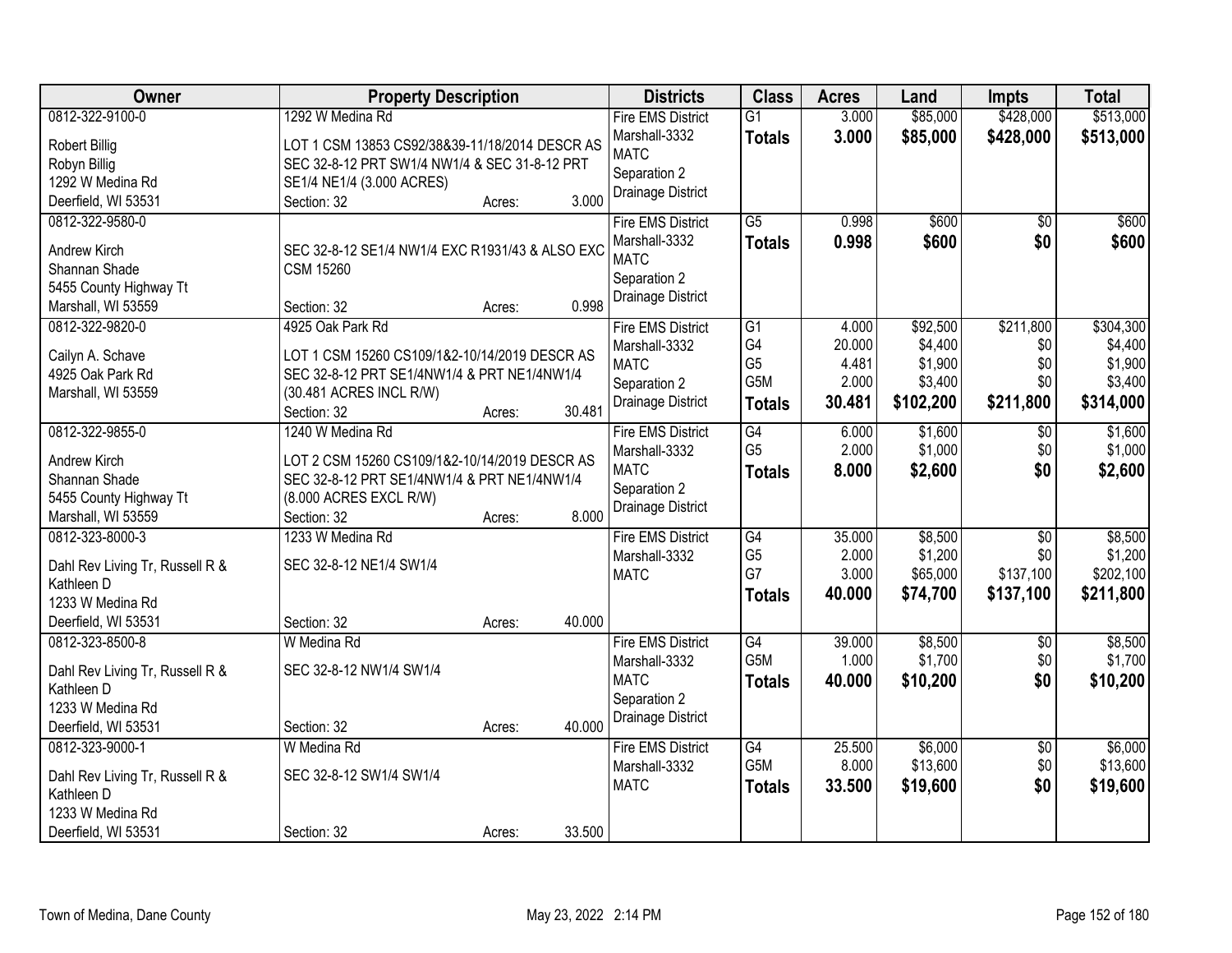| Owner                                                | <b>Property Description</b>                                |        |        | <b>Districts</b>             | <b>Class</b>         | <b>Acres</b>   | Land                | Impts            | <b>Total</b>         |
|------------------------------------------------------|------------------------------------------------------------|--------|--------|------------------------------|----------------------|----------------|---------------------|------------------|----------------------|
| 0812-323-9500-6                                      | Oak Park Rd                                                |        |        | <b>Fire EMS District</b>     | $\overline{G4}$      | 33.200         | \$8,400             | $\overline{50}$  | \$8,400              |
| Dahl Rev Living Tr, Russell R &                      | SEC 32-8-12 SE1/4 SW1/4                                    |        |        | Marshall-3332                | G <sub>5</sub>       | 1.000          | \$100               | \$0              | \$100                |
| Kathleen D                                           |                                                            |        |        | <b>MATC</b>                  | <b>Totals</b>        | 34.200         | \$8,500             | \$0              | \$8,500              |
| 1233 W Medina Rd                                     |                                                            |        |        |                              |                      |                |                     |                  |                      |
| Deerfield, WI 53531                                  | Section: 32                                                | Acres: | 34.200 |                              |                      |                |                     |                  |                      |
| 0812-324-8001-0                                      | W Medina Rd                                                |        |        | <b>Fire EMS District</b>     | G4                   | 36.548         | \$6,800             | $\overline{50}$  | \$6,800              |
|                                                      | SEC 32-8-12 NE 1/4 SE1/4 EXC CSM 12198                     |        |        | Marshall-3332                | G <sub>5</sub>       | 1.000          | \$100               | \$0              | \$100                |
| Abc Klecker Family Real Estate, LLC<br>703 Ruskin St |                                                            |        |        | <b>MATC</b>                  | <b>Totals</b>        | 37.548         | \$6,900             | \$0              | \$6,900              |
| Madison, WI 53704                                    |                                                            |        |        |                              |                      |                |                     |                  |                      |
|                                                      | Section: 32                                                | Acres: | 0.000  |                              |                      |                |                     |                  |                      |
| 0812-324-8080-0                                      | 1095 W Medina Rd                                           |        |        | <b>Fire EMS District</b>     | $\overline{G1}$      | 1.000          | \$70,000            | \$279,400        | \$349,400            |
|                                                      |                                                            |        |        | Marshall-3332                | G4                   | 1.152          | \$300               | \$0              | \$300                |
| Alan Klecker<br>1095 W Medina Rd                     | LOT 1 CSM 12198 CS75/195&197-7/13/2007 DESCR               |        |        | <b>MATC</b>                  | <b>Totals</b>        | 2.152          | \$70,300            | \$279,400        | \$349,700            |
| Marshall, WI 53559                                   | AS SEC 32-8-12 PRT NE1/4SE1/4 (2.152 ACRES EXCL<br>$R/W$ ) |        |        |                              |                      |                |                     |                  |                      |
|                                                      | Section: 32                                                | Acres: | 2.152  |                              |                      |                |                     |                  |                      |
| 0812-324-8500-7                                      | 1161 W Medina Rd                                           |        |        | <b>Fire EMS District</b>     | G4                   | 31.500         | \$7,600             | \$0              | \$7,600              |
|                                                      |                                                            |        |        | Marshall-3332                | G <sub>5</sub>       | 1.800          | \$100               | \$0              | \$100                |
| Carol J. Reamer et al                                | SEC 32-8-12 NW1/4 SE1/4 EXC N 181.5 FT OF W 198            |        |        | <b>MATC</b>                  | G7                   | 5.200          | \$87,000            | \$232,900        | \$319,900            |
| 1133 W Medina Rd                                     | FT EXC R252/436                                            |        |        |                              | <b>Totals</b>        | 38.500         | \$94,700            | \$232,900        | \$327,600            |
| Marshall, WI 53559                                   | Section: 32                                                | Acres: | 38.500 |                              |                      |                |                     |                  |                      |
| 0812-324-8520-3                                      | 1133 W Medina Rd                                           |        |        | <b>Fire EMS District</b>     | $\overline{G1}$      | 0.602          | \$57,700            | \$162,000        | \$219,700            |
|                                                      |                                                            |        |        | Marshall-3332                | <b>Totals</b>        | 0.602          | \$57,700            | \$162,000        | \$219,700            |
| Carol J. Reamer                                      | LOT 1 CSM 514 CS3/5-4/21/71 DESCR AS SEC                   |        |        | <b>MATC</b>                  |                      |                |                     |                  |                      |
| Rodell R. Reamer                                     | 32-8-12 PRT NW1/4SE1/4                                     |        |        |                              |                      |                |                     |                  |                      |
| 1133 W Medina Rd                                     |                                                            |        |        |                              |                      |                |                     |                  |                      |
| Marshall, WI 53559                                   | Section: 32                                                | Acres: | 0.602  |                              |                      |                |                     |                  |                      |
| 0812-324-8610-4                                      | 1177 W Medina Rd                                           |        |        | <b>Fire EMS District</b>     | $\overline{G1}$      | 0.825          | \$66,900            | \$81,500         | \$148,400            |
| D & D Kurt LLC                                       | SEC 32-8-12 N 181.5 FT OF W 198 FT OF NW1/4 SE1/4          |        |        | Marshall-3332<br><b>MATC</b> | <b>Totals</b>        | 0.825          | \$66,900            | \$81,500         | \$148,400            |
| 4498 Ridge Rd                                        |                                                            |        |        |                              |                      |                |                     |                  |                      |
| Deerfield, WI 53531                                  |                                                            |        |        |                              |                      |                |                     |                  |                      |
|                                                      | Section: 32                                                | Acres: | 0.825  |                              |                      |                |                     |                  |                      |
| 0812-324-9001-0                                      | 1110 Plantz Rd                                             |        |        | <b>Fire EMS District</b>     | G4                   | 23.561         | \$6,300             | $\overline{30}$  | \$6,300              |
| Daniel R. Howard                                     | SEC 32-8-12 SW1/4 SE1/4 EXC COM INTS C/L STH 30            |        |        | Marshall-3332                | G <sub>5</sub><br>G7 | 4.839<br>1.000 | \$2,900<br>\$40,000 | \$0<br>\$153,400 | \$2,900<br>\$193,400 |
| Kelly L. Howard                                      | & C/L N&S TOWN RD TH N ALG C/L SD TOWN RD TO               |        |        | <b>MATC</b>                  |                      | 29.400         |                     | \$153,400        |                      |
| 100 Farwell Dr                                       | A PT 182 FT N OF STH 30 N R/W LN TH E PARA WITH            |        |        |                              | <b>Totals</b>        |                | \$49,200            |                  | \$202,600            |
| Cottage Grove, WI 53527                              | Section: 32                                                | Acres: | 0.000  |                              |                      |                |                     |                  |                      |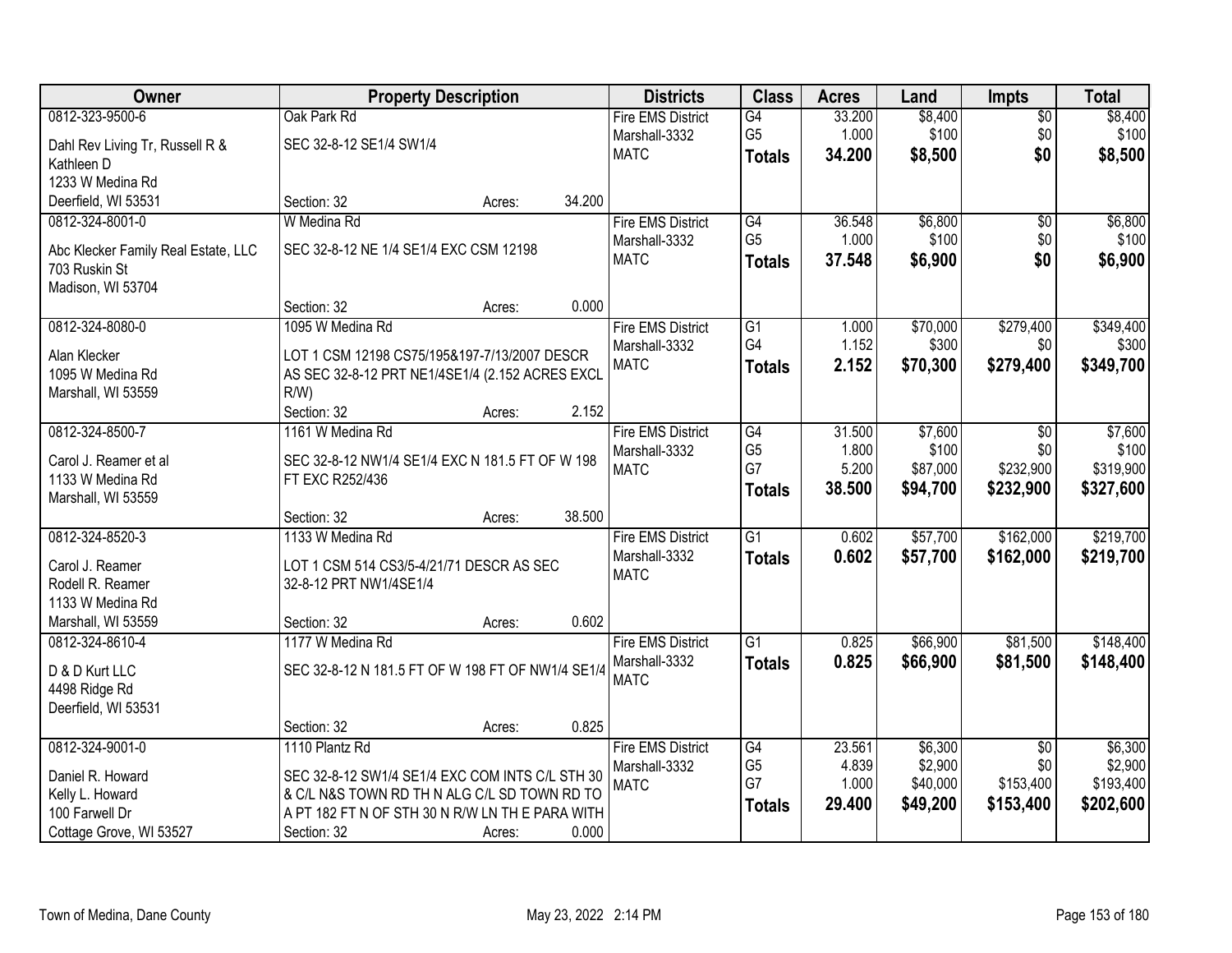| Owner                   | <b>Property Description</b>                     |        |        | <b>Districts</b>         | <b>Class</b>     | <b>Acres</b> | Land     | <b>Impts</b> | <b>Total</b> |
|-------------------------|-------------------------------------------------|--------|--------|--------------------------|------------------|--------------|----------|--------------|--------------|
| 0812-324-9050-0         | 1126 Plantz Rd                                  |        |        | <b>Fire EMS District</b> | $\overline{G1}$  | 2.161        | \$78,700 | \$341,500    | \$420,200    |
| Dean Pennekamp          | LOT 1 CSM 10949 CS65/270&271-12/23/2003 DESCR   |        |        | Marshall-3332            | <b>Totals</b>    | 2.161        | \$78,700 | \$341,500    | \$420,200    |
| Stacee Pennekamp        | AS SEC 32-8-12 PRT SW1/4SE1/4 (2.161 ACRES INCL |        |        | <b>MATC</b>              |                  |              |          |              |              |
| 1126 Plantz Rd          | $R/W$ )                                         |        |        |                          |                  |              |          |              |              |
| Deerfield, WI 53531     | Section: 32                                     | Acres: | 2.161  |                          |                  |              |          |              |              |
| 0812-324-9220-4         | 4764 Oak Park Rd                                |        |        | <b>Fire EMS District</b> | $\overline{G1}$  | 0.530        | \$53,900 | \$83,200     | \$137,100    |
|                         |                                                 |        |        | Marshall-3332            | <b>Totals</b>    | 0.530        | \$53,900 | \$83,200     | \$137,100    |
| Rolland D. Schutz       | SEC 32-8-12 PRT SW1/4SE1/4 BEG AT INTERS OF     |        |        | <b>MATC</b>              |                  |              |          |              |              |
| 4764 Oak Park Rd        | C/LS OF OAK PARK RD & STH 30 TH N ALG C/L SD    |        |        |                          |                  |              |          |              |              |
| Deerfield, WI 53531     | OAK PARK RD TO A PT 182 FT N OF N R/W LN STH    |        |        |                          |                  |              |          |              |              |
|                         | Section: 32                                     | Acres: | 0.530  |                          |                  |              |          |              |              |
| 0812-324-9500-5         | 4776 Oak Park Rd                                |        |        | <b>Fire EMS District</b> | G4               | 16.000       | \$3,700  | \$0          | \$3,700      |
| Daniel R. Howard        | SEC 32-8-12 SE1/4 SE1/4                         |        |        | Marshall-3332            | G <sub>5</sub>   | 4.200        | \$2,500  | \$0          | \$2,500      |
| Kelly L. Howard         |                                                 |        |        | <b>MATC</b>              | G <sub>5</sub> M | 12.000       | \$20,400 | \$0          | \$20,400     |
| 100 Farwell Dr          |                                                 |        |        |                          | G7               | 2.000        | \$16,000 | \$40,900     | \$56,900     |
| Cottage Grove, WI 53527 | Section: 32                                     | Acres: | 34.200 |                          | <b>Totals</b>    | 34.200       | \$42,600 | \$40,900     | \$83,500     |
| 0812-331-4801-2         | 4905 High Chaparral Rd                          |        |        | <b>Fire EMS District</b> | $\overline{G1}$  | 0.716        | \$63,600 | \$168,000    | \$231,600    |
|                         |                                                 |        |        | Marshall-3332            | <b>Totals</b>    | 0.716        | \$63,600 | \$168,000    | \$231,600    |
| Matthew R. Westfall     | HIGH CHAPARRAL LOT 1                            |        |        | <b>MATC</b>              |                  |              |          |              |              |
| Lydia R. Westfall       |                                                 |        |        | Drainage District 28     |                  |              |          |              |              |
| 4905 High Chaparral Rd  |                                                 |        |        |                          |                  |              |          |              |              |
| Marshall, WI 53559      | Section: 33                                     | Acres: | 0.716  |                          |                  |              |          |              |              |
| 0812-331-4812-9         | 4901 High Chaparral Rd                          |        |        | <b>Fire EMS District</b> | $\overline{G1}$  | 0.696        | \$62,500 | \$200,200    | \$262,700    |
| Robert D. Bechtold      | HIGH CHAPARRAL LOT 2                            |        |        | Marshall-3332            | <b>Totals</b>    | 0.696        | \$62,500 | \$200,200    | \$262,700    |
| Tiana R. Bechtold       |                                                 |        |        | <b>MATC</b>              |                  |              |          |              |              |
| 4901 High Chaparral Rd  |                                                 |        |        | Drainage District 28     |                  |              |          |              |              |
| Marshall, WI 53559      | Section: 33                                     | Acres: | 0.000  |                          |                  |              |          |              |              |
| 0812-331-4823-6         | 4897 High Chaparral Rd                          |        |        | <b>Fire EMS District</b> | $\overline{G1}$  | 0.604        | \$57,700 | \$214,500    | \$272,200    |
|                         |                                                 |        |        | Marshall-3332            | <b>Totals</b>    | 0.604        | \$57,700 | \$214,500    | \$272,200    |
| Thomas E. Seasor        | HIGH CHAPARRAL LOT 3                            |        |        | <b>MATC</b>              |                  |              |          |              |              |
| Gail R. Seasor          |                                                 |        |        | Drainage District 28     |                  |              |          |              |              |
| 4897 High Chaparral Rd  |                                                 |        |        |                          |                  |              |          |              |              |
| Marshall, WI 53559      | Section: 33                                     | Acres: | 0.000  |                          |                  |              |          |              |              |
| 0812-331-4834-3         | 4893 High Chaparral Rd                          |        |        | <b>Fire EMS District</b> | $\overline{G1}$  | 0.666        | \$60,900 | \$192,800    | \$253,700    |
| Randall Luchterhand     | HIGH CHAPARRAL LOT 4                            |        |        | Marshall-3332            | <b>Totals</b>    | 0.666        | \$60,900 | \$192,800    | \$253,700    |
| Charlene Luchterhand    |                                                 |        |        | <b>MATC</b>              |                  |              |          |              |              |
| 4893 High Chaparral Rd  |                                                 |        |        | Drainage District 28     |                  |              |          |              |              |
| Marshall, WI 53559      | Section: 33                                     | Acres: | 0.000  |                          |                  |              |          |              |              |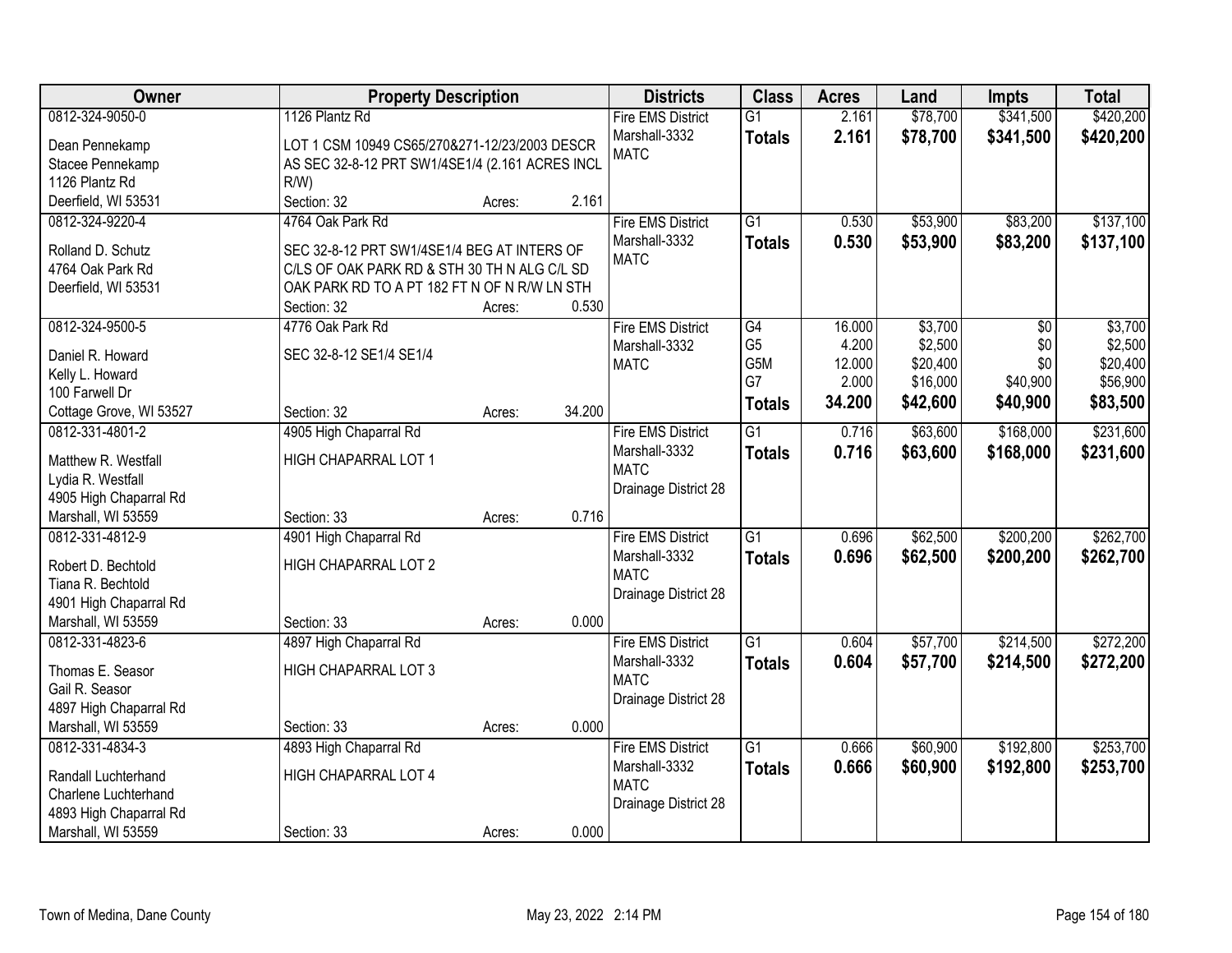| Owner                                        | <b>Property Description</b>                 |        |       | <b>Districts</b>             | <b>Class</b>    | <b>Acres</b> | Land     | <b>Impts</b> | <b>Total</b> |
|----------------------------------------------|---------------------------------------------|--------|-------|------------------------------|-----------------|--------------|----------|--------------|--------------|
| 0812-331-4845-0                              | 4889 High Chaparral Rd                      |        |       | <b>Fire EMS District</b>     | $\overline{G1}$ | 0.715        | \$63,500 | \$216,700    | \$280,200    |
| James Cayo III                               | HIGH CHAPARRAL LOT 5 EXC 20 FT SQUARE IN NE |        |       | Marshall-3332                | <b>Totals</b>   | 0.715        | \$63,500 | \$216,700    | \$280,200    |
| Jamie N. Cayo                                | COR THF FOR WATER WELL SUBJ TO WELL AGRMT   |        |       | <b>MATC</b>                  |                 |              |          |              |              |
| 4889 High Chaparral Rd                       | IN R8895/31                                 |        |       | Drainage District 28         |                 |              |          |              |              |
| Marshall, WI 53559                           | Section: 33                                 | Acres: | 0.000 |                              |                 |              |          |              |              |
| 0812-331-4856-7                              | 4885 High Chaparral Rd                      |        |       | <b>Fire EMS District</b>     | G1              | 0.756        | \$65,500 | \$247,200    | \$312,700    |
|                                              |                                             |        |       | Marshall-3332                | <b>Totals</b>   | 0.756        | \$65,500 | \$247,200    | \$312,700    |
| Christopher M. Olson                         | HIGH CHAPARRAL LOT 6                        |        |       | <b>MATC</b>                  |                 |              |          |              |              |
| Sarah Olson                                  |                                             |        |       | Drainage District 28         |                 |              |          |              |              |
| 4885 High Chaparral Rd                       |                                             |        |       |                              |                 |              |          |              |              |
| Marshall, WI 53559                           | Section: 33                                 | Acres: | 0.000 |                              |                 |              |          |              |              |
| 0812-331-4867-4                              | 4894 High Chaparral Rd                      |        |       | <b>Fire EMS District</b>     | G1              | 0.717        | \$63,600 | \$256,000    | \$319,600    |
| Dmaml Tr                                     | HIGH CHAPARRAL LOT 7                        |        |       | Marshall-3332                | <b>Totals</b>   | 0.717        | \$63,600 | \$256,000    | \$319,600    |
| 4894 High Chaparral Rd                       |                                             |        |       | <b>MATC</b>                  |                 |              |          |              |              |
| Marshall, WI 53559                           |                                             |        |       | Drainage District 28         |                 |              |          |              |              |
|                                              | Section: 33                                 | Acres: | 0.000 |                              |                 |              |          |              |              |
| 0812-331-4878-1                              | 4896 High Chaparral Rd                      |        |       | <b>Fire EMS District</b>     | G1              | 0.807        | \$67,100 | \$214,400    | \$281,500    |
|                                              |                                             |        |       | Marshall-3332                | <b>Totals</b>   | 0.807        | \$67,100 | \$214,400    | \$281,500    |
| Philip R. Haerterich                         | HIGH CHAPARRAL LOT 8                        |        |       | <b>MATC</b>                  |                 |              |          |              |              |
| Tammi S. Haerterich                          |                                             |        |       | Drainage District 28         |                 |              |          |              |              |
| 4896 High Chaparral Rd<br>Marshall, WI 53559 |                                             |        | 0.000 |                              |                 |              |          |              |              |
|                                              | Section: 33                                 | Acres: |       |                              | $\overline{G1}$ |              |          |              |              |
| 0812-331-4900-2                              | 4900 High Chaparral Rd                      |        |       | <b>Fire EMS District</b>     |                 | 0.820        | \$67,500 | \$264,500    | \$332,000    |
| Tyler T. Dumke                               | HIGH CHAPARRAL FIRST ADDITION LOT 10        |        |       | Marshall-3332<br><b>MATC</b> | <b>Totals</b>   | 0.820        | \$67,500 | \$264,500    | \$332,000    |
| Karen L. Dumke                               |                                             |        |       |                              |                 |              |          |              |              |
| 4900 High Chaparral Rd                       |                                             |        |       | Drainage District 28         |                 |              |          |              |              |
| Marshall, WI 53559                           | Section: 33                                 | Acres: | 0.000 |                              |                 |              |          |              |              |
| 0812-331-4911-9                              | 4902 High Chaparral Rd                      |        |       | <b>Fire EMS District</b>     | $\overline{G1}$ | 1.226        | \$76,700 | \$190,200    | \$266,900    |
| Jeremy J. Fuelling                           | HIGH CHAPARRAL FIRST ADDN LOT 11            |        |       | Marshall-3332                | <b>Totals</b>   | 1.226        | \$76,700 | \$190,200    | \$266,900    |
| Allison J. Fuelling                          |                                             |        |       | <b>MATC</b>                  |                 |              |          |              |              |
| 4902 High Chaparral Rd                       |                                             |        |       | Drainage District 28         |                 |              |          |              |              |
| Marshall, WI 53559                           | Section: 33                                 | Acres: | 0.000 |                              |                 |              |          |              |              |
| 0812-331-4922-6                              | 4904 High Chaparral Rd                      |        |       | <b>Fire EMS District</b>     | $\overline{G1}$ | 1.061        | \$75,500 | \$184,700    | \$260,200    |
|                                              |                                             |        |       | Marshall-3332                |                 |              |          |              |              |
| Fong Lor                                     | HIGH CHAPARRAL FIRST ADDITION LOT 12        |        |       | <b>MATC</b>                  | <b>Totals</b>   | 1.061        | \$75,500 | \$184,700    | \$260,200    |
| Maisu Lor                                    |                                             |        |       | Drainage District 28         |                 |              |          |              |              |
| 4904 High Chaparral Rd                       |                                             |        |       |                              |                 |              |          |              |              |
| Marshall, WI 53559                           | Section: 33                                 | Acres: | 0.000 |                              |                 |              |          |              |              |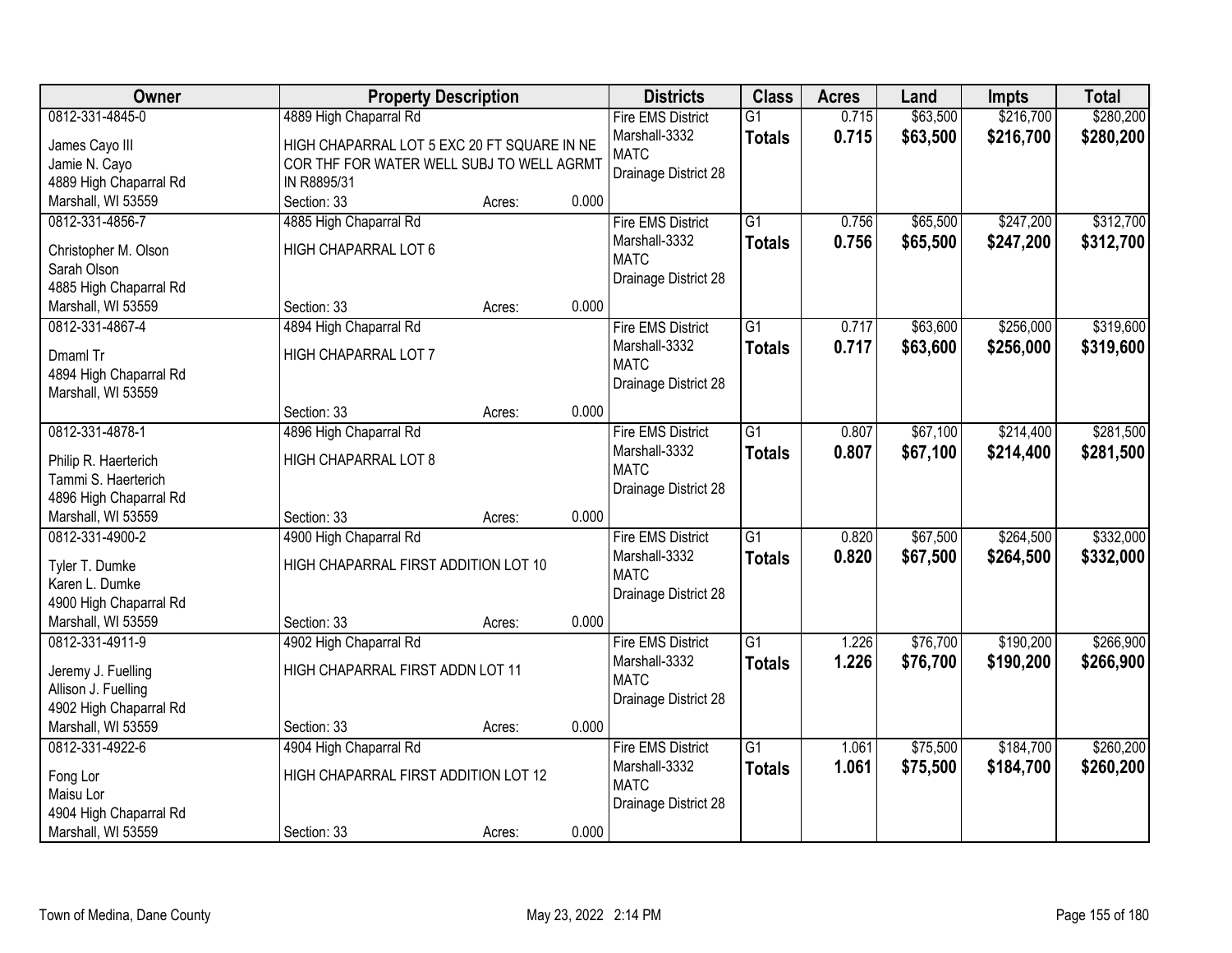| Owner                  | <b>Property Description</b>                     | <b>Districts</b>         | <b>Class</b>    | <b>Acres</b> | Land     | <b>Impts</b> | <b>Total</b> |
|------------------------|-------------------------------------------------|--------------------------|-----------------|--------------|----------|--------------|--------------|
| 0812-331-4933-3        | 4906 High Chaparral Rd                          | <b>Fire EMS District</b> | $\overline{G1}$ | 0.992        | \$74,400 | \$175,900    | \$250,300    |
| <b>Bradley Lahner</b>  | HIGH CHAPARRAL FIRST ADDITION LOT 13 EXC        | Marshall-3332            | <b>Totals</b>   | 0.992        | \$74,400 | \$175,900    | \$250,300    |
| Shawna Lahner          | BEG AT NE COR SD LOT 13 TH N80DEG31'W 210.00    | <b>MATC</b>              |                 |              |          |              |              |
| 4906 High Chaparral Rd | FT ALG N LN LOT 13 TH S1DEG10'W 117.20 FT ALG V | Drainage District 28     |                 |              |          |              |              |
| Marshall, WI 53559     | 0.000<br>Section: 33<br>Acres:                  |                          |                 |              |          |              |              |
| 0812-331-4941-3        | High Chaparral Rd                               | <b>Fire EMS District</b> | $\overline{G1}$ | 0.390        | \$3,500  | \$0          | \$3,500      |
|                        |                                                 | Marshall-3332            | <b>Totals</b>   | 0.390        | \$3,500  | \$0          | \$3,500      |
| Ellen Maier            | HIGH CHAPARRAL FIRST ADDITION PRT LOT 13        | <b>MATC</b>              |                 |              |          |              |              |
| Crystal Rossman-Maier  | DESCR AS FOLL BEG AT NE COR SD LOT 13 TH        | Drainage District 28     |                 |              |          |              |              |
| 4908 High Chaparral Rd | N80DEG31'W 210.00 FT ALG N LN LOT 13 TH         |                          |                 |              |          |              |              |
| Marshall, WI 53559     | 0.000<br>Section: 33<br>Acres:                  |                          |                 |              |          |              |              |
| 0812-331-4944-0        | 4908 High Chaparral Rd                          | <b>Fire EMS District</b> | G1              | 0.935        | \$71,000 | \$191,300    | \$262,300    |
| <b>Ellen Maier</b>     | HIGH CHAPARRAL FIRST ADDITION LOT 14 EXC TO     | Marshall-3332            | <b>Totals</b>   | 0.935        | \$71,000 | \$191,300    | \$262,300    |
| Crystal Rossman-Maier  | WI DOT IN R22694/45                             | <b>MATC</b>              |                 |              |          |              |              |
| 4908 High Chaparral Rd |                                                 | Drainage District 28     |                 |              |          |              |              |
| Marshall, WI 53559     | 0.000<br>Section: 33<br>Acres:                  |                          |                 |              |          |              |              |
| 0812-331-4955-7        | 4886 High Chaparral Rd                          | <b>Fire EMS District</b> | $\overline{G1}$ | 0.778        | \$66,200 | \$166,100    | \$232,300    |
|                        |                                                 | Marshall-3332            | <b>Totals</b>   | 0.778        | \$66,200 | \$166,100    | \$232,300    |
| Ralph M. Carthew       | HIGH CHAPARRAL FIRST ADDITION LOT 15            | <b>MATC</b>              |                 |              |          |              |              |
| Jennie L. Carthew      |                                                 | Drainage District 28     |                 |              |          |              |              |
| 4886 High Chaparral Rd |                                                 |                          |                 |              |          |              |              |
| Marshall, WI 53559     | 0.000<br>Section: 33<br>Acres:                  |                          |                 |              |          |              |              |
| 0812-331-4966-4        | 4890 High Chaparral Rd                          | <b>Fire EMS District</b> | $\overline{G1}$ | 0.628        | \$59,000 | \$156,300    | \$215,300    |
| Debra A. Fredenberg    | HIGH CHAPARRAL FIRST ADDITION LOT 16            | Marshall-3332            | <b>Totals</b>   | 0.628        | \$59,000 | \$156,300    | \$215,300    |
| 4890 High Chaparral Rd |                                                 | <b>MATC</b>              |                 |              |          |              |              |
| Marshall, WI 53559     |                                                 | Drainage District 28     |                 |              |          |              |              |
|                        | 0.000<br>Section: 33<br>Acres:                  |                          |                 |              |          |              |              |
| 0812-331-4977-1        | 4892 High Chaparral Rd                          | <b>Fire EMS District</b> | $\overline{G1}$ | 3.850        | \$96,400 | \$220,700    | \$317,100    |
|                        |                                                 | Marshall-3332            | <b>Totals</b>   | 3.850        | \$96,400 | \$220,700    | \$317,100    |
| Craig C. Charlton      | HIGH CHAPARRAL FIRST ADDITION LOT 17 & ALSO     | <b>MATC</b>              |                 |              |          |              |              |
| Sara B. Charlton       | INCL SEC 33-8-12 PRT SW1/4NE1/4 & PRT           | Drainage District 28     |                 |              |          |              |              |
| 4892 High Chaparral    | NW1/4SE1/4 BEG AT SE COR LOT 7 HIGH             |                          |                 |              |          |              |              |
| Marshall, WI 53559     | 0.000<br>Section: 33<br>Acres:                  |                          |                 |              |          |              |              |
| 0812-331-7001-4        | 4912 Feenstra Rd                                | <b>Fire EMS District</b> | $\overline{G1}$ | 1.080        | \$75,600 | \$221,000    | \$296,600    |
| Catherine H. Lindeman  | KRAAKSVILLE LOT 1                               | Marshall-3332            | <b>Totals</b>   | 1.080        | \$75,600 | \$221,000    | \$296,600    |
| 4912 Feenstra Rd       |                                                 | <b>MATC</b>              |                 |              |          |              |              |
| Marshall, WI 53559     |                                                 | Drainage District 28     |                 |              |          |              |              |
|                        | 0.000<br>Section: 33<br>Acres:                  |                          |                 |              |          |              |              |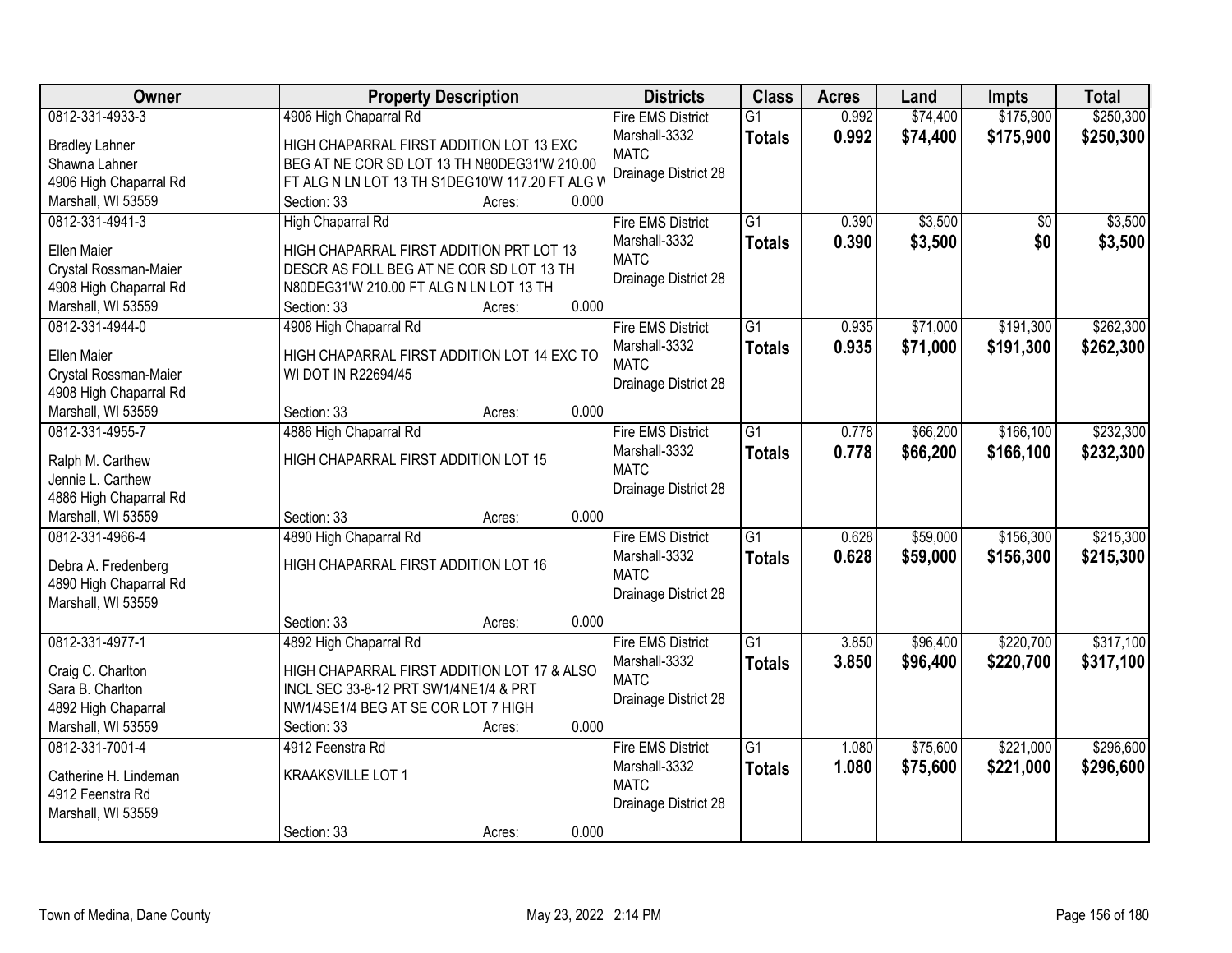| Owner                            |                                                 | <b>Property Description</b> |       | <b>Districts</b>         | <b>Class</b>    | <b>Acres</b> | Land     | <b>Impts</b> | <b>Total</b> |
|----------------------------------|-------------------------------------------------|-----------------------------|-------|--------------------------|-----------------|--------------|----------|--------------|--------------|
| 0812-331-7012-1                  | 4906 Feenstra Rd                                |                             |       | <b>Fire EMS District</b> | $\overline{G1}$ | 1.024        | \$75,200 | \$217,300    | \$292,500    |
| Storlie Living Tr                | KRAAKSVILLE LOT 2                               |                             |       | Marshall-3332            | <b>Totals</b>   | 1.024        | \$75,200 | \$217,300    | \$292,500    |
| 4906 Feenstra Rd                 |                                                 |                             |       | <b>MATC</b>              |                 |              |          |              |              |
| Marshall, WI 53559               |                                                 |                             |       | Drainage District 28     |                 |              |          |              |              |
|                                  | Section: 33                                     | Acres:                      | 0.000 |                          |                 |              |          |              |              |
| 0812-331-7025-6                  | 4902 Feenstra Rd                                |                             |       | <b>Fire EMS District</b> | $\overline{G1}$ | 1.651        | \$79,900 | \$277,300    | \$357,200    |
| Tabat Family Tr, Ronald & Bonnie | LOT 1 CSM 5852 CS27/296-5/17/89 F/K/A           |                             |       | Marshall-3332            | <b>Totals</b>   | 1.651        | \$79,900 | \$277,300    | \$357,200    |
| 4902 Feenstra Rd                 | KRAAKSVILLE LOTS 3, 4 & 5 DESCR AS SEC 33-8-12  |                             |       | <b>MATC</b>              |                 |              |          |              |              |
| Marshall, WI 53559               | PRT SE1/4NE1/4 & PRT NE1/4SE1/4                 |                             |       | Drainage District 28     |                 |              |          |              |              |
|                                  | Section: 33                                     | Acres:                      | 0.000 |                          |                 |              |          |              |              |
| 0812-331-7040-7                  | 4894 Feenstra Rd                                |                             |       | <b>Fire EMS District</b> | G1              | 1.611        | \$79,600 | \$236,100    | \$315,700    |
| Jean E. Schaap                   | LOT 2 CSM 5852 CS27/296 R12840/62-5/17/89 F/K/A |                             |       | Marshall-3332            | <b>Totals</b>   | 1.611        | \$79,600 | \$236,100    | \$315,700    |
| 4894 Feenstra Rd                 | KRAAKSVILLE LOTS 3, 4 & 5 DESCR AS SEC 33-8-12  |                             |       | <b>MATC</b>              |                 |              |          |              |              |
| Marshall, WI 53559               | PRT SE1/4NE1/4 & PRT NE1/4SE1/4 (71,359 SQ FT)  |                             |       | Drainage District 28     |                 |              |          |              |              |
|                                  | Section: 33                                     | Acres:                      | 0.000 |                          |                 |              |          |              |              |
| 0812-331-7056-9                  | 4899 Feenstra Rd                                |                             |       | <b>Fire EMS District</b> | $\overline{G1}$ | 0.804        | \$67,000 | \$218,500    | \$285,500    |
|                                  |                                                 |                             |       | Marshall-3332            | <b>Totals</b>   | 0.804        | \$67,000 | \$218,500    | \$285,500    |
| Sarah L. Carek                   | KRAAKSVILLE LOT 6                               |                             |       | <b>MATC</b>              |                 |              |          |              |              |
| 4899 Feenstra Rd                 |                                                 |                             |       | Drainage District 28     |                 |              |          |              |              |
| Marshall, WI 53559               | Section: 33                                     | Acres:                      | 0.000 |                          |                 |              |          |              |              |
| 0812-331-7067-6                  | 4903 Feenstra Rd                                |                             |       | <b>Fire EMS District</b> | $\overline{G1}$ | 0.792        | \$66,600 | \$256,800    | \$323,400    |
|                                  |                                                 |                             |       | Marshall-3332            | <b>Totals</b>   | 0.792        | \$66,600 | \$256,800    | \$323,400    |
| Kyle J. Rust                     | KRAAKSVILLE LOT 7                               |                             |       | <b>MATC</b>              |                 |              |          |              |              |
| Valerie C. Rust                  |                                                 |                             |       | Drainage District 28     |                 |              |          |              |              |
| 4903 Feenstra Rd                 |                                                 |                             |       |                          |                 |              |          |              |              |
| Marshall, WI 53559               | Section: 33                                     | Acres:                      | 0.000 |                          |                 |              |          |              |              |
| 0812-331-7078-3                  | 4907 Feenstra Rd                                |                             |       | <b>Fire EMS District</b> | G1              | 0.779        | \$66,200 | \$173,400    | \$239,600    |
| Patrick D. Ruesch                | KRAAKSVILLE LOT 8                               |                             |       | Marshall-3332            | <b>Totals</b>   | 0.779        | \$66,200 | \$173,400    | \$239,600    |
| Diana L. Ruesch                  |                                                 |                             |       | <b>MATC</b>              |                 |              |          |              |              |
| 4907 Feenstra Rd                 |                                                 |                             |       | Drainage District 28     |                 |              |          |              |              |
| Marshall, WI 53559               | Section: 33                                     | Acres:                      | 0.000 |                          |                 |              |          |              |              |
| 0812-331-7089-0                  | 4915 Feenstra Rd                                |                             |       | <b>Fire EMS District</b> | $\overline{G1}$ | 1.469        | \$78,500 | \$171,900    | \$250,400    |
| Jeffry L. Geier                  | KRAAKSVILLE LOT 9                               |                             |       | Marshall-3332            | <b>Totals</b>   | 1.469        | \$78,500 | \$171,900    | \$250,400    |
| Debra A. Geier                   |                                                 |                             |       | <b>MATC</b>              |                 |              |          |              |              |
| 4915 Feenstra Rd                 |                                                 |                             |       | Drainage District 28     |                 |              |          |              |              |
| Marshall, WI 53559               | Section: 33                                     | Acres:                      | 0.000 |                          |                 |              |          |              |              |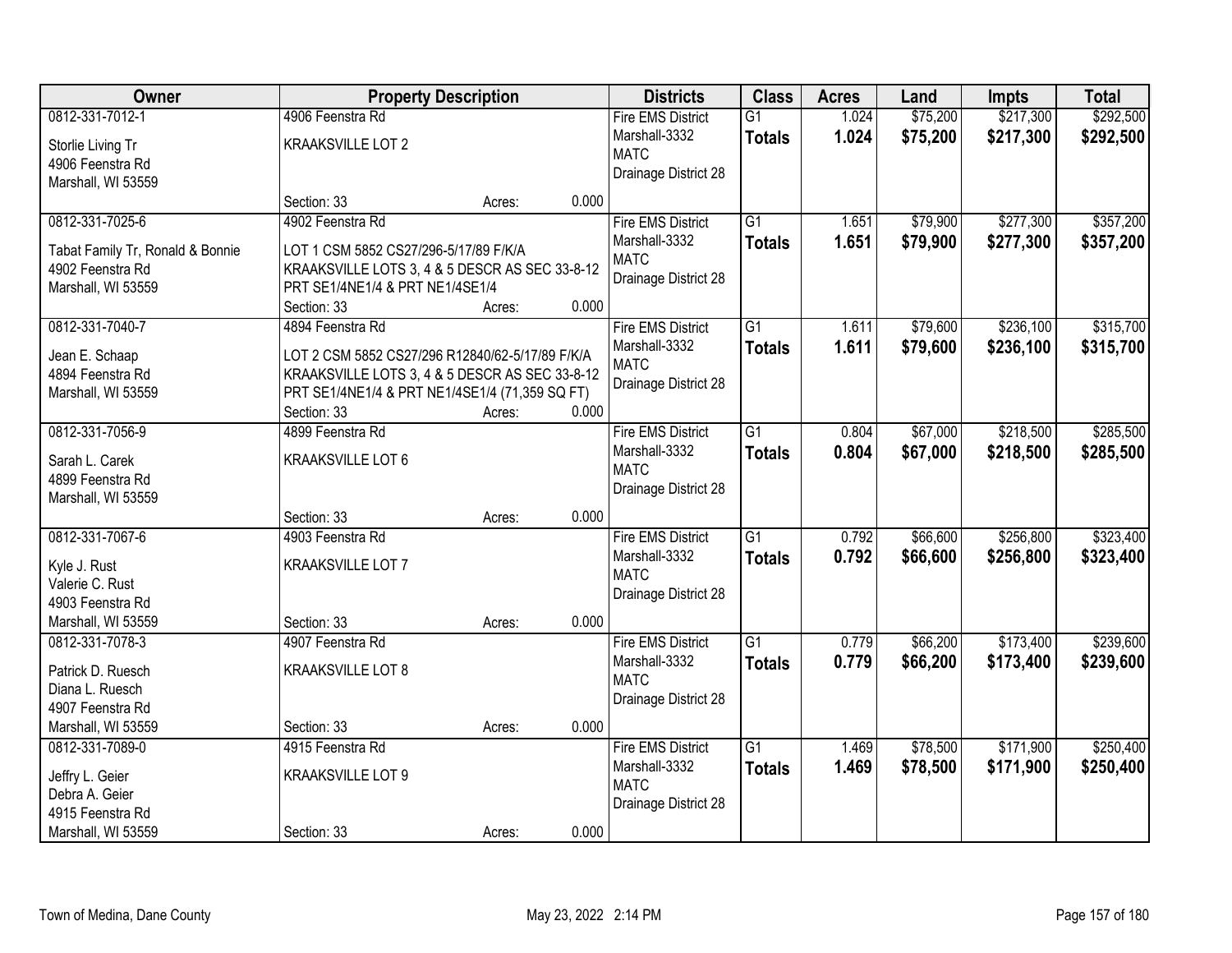| Owner                                      | <b>Property Description</b>                 |        |        | <b>Districts</b>         | <b>Class</b>     | <b>Acres</b> | Land      | <b>Impts</b>    | <b>Total</b> |
|--------------------------------------------|---------------------------------------------|--------|--------|--------------------------|------------------|--------------|-----------|-----------------|--------------|
| 0812-331-7100-4                            | 4929 Feenstra Rd                            |        |        | <b>Fire EMS District</b> | $\overline{G1}$  | 1.695        | \$80,200  | \$310,800       | \$391,000    |
| David Grob                                 | KRAAKSVILLE LOT 10                          |        |        | Marshall-3332            | <b>Totals</b>    | 1.695        | \$80,200  | \$310,800       | \$391,000    |
| Kelly Grob                                 |                                             |        |        | <b>MATC</b>              |                  |              |           |                 |              |
| 4929 Feenstra Rd                           |                                             |        |        | Drainage District 28     |                  |              |           |                 |              |
| Marshall, WI 53559                         | Section: 33                                 | Acres: | 0.000  |                          |                  |              |           |                 |              |
| 0812-331-7131-7                            | S Feenstra Rd                               |        |        | Fire EMS District        | $\overline{G1}$  | 2.053        | \$15,400  | $\overline{50}$ | \$15,400     |
|                                            |                                             |        |        | Marshall-3332            | <b>Totals</b>    | 2.053        | \$15,400  | \$0             | \$15,400     |
| Tabat Family Tr, Ronald & Bonnie           | KRAAKSVILLE OUTLOT 1                        |        |        | <b>MATC</b>              |                  |              |           |                 |              |
| 4902 Feenstra Rd                           |                                             |        |        | Drainage District 28     |                  |              |           |                 |              |
| Marshall, WI 53559                         |                                             |        |        |                          |                  |              |           |                 |              |
|                                            | Section: 33                                 | Acres: | 0.000  |                          |                  |              |           |                 |              |
| 0812-331-7150-4                            | S Feenstra Rd                               |        |        | <b>Fire EMS District</b> | G1               | 1.017        | \$7,600   | \$0             | \$7,600      |
| Jean E. Schaap                             | KRAAKSVILLE PUBLIC PARK NOW VACATED DESCR   |        |        | Marshall-3332            | <b>Totals</b>    | 1.017        | \$7,600   | \$0             | \$7,600      |
| 4894 Feenstra Rd                           | AS FOLL SEC 33-8-12 PRT SE1/4NE1/4 & PRT    |        |        | <b>MATC</b>              |                  |              |           |                 |              |
| Marshall, WI 53559                         | NE1/4SE1/4 BEG AT E1/4 COR SEC 33 TH        |        |        | Drainage District 28     |                  |              |           |                 |              |
|                                            | Section: 33                                 | Acres: | 0.000  |                          |                  |              |           |                 |              |
| 0812-331-8000-3                            | State Highway 73                            |        |        | <b>Fire EMS District</b> | G4               | 35.300       | \$7,300   | \$0             | \$7,300      |
|                                            |                                             |        |        | Marshall-3332            | G <sub>5</sub> M | 4.500        | \$7,700   | \$0             | \$7,700      |
| John N. Ward                               | SEC 33-8-12 NE1/4 NE1/4                     |        |        | <b>MATC</b>              | <b>Totals</b>    | 39.800       | \$15,000  | \$0             | \$15,000     |
| Jacquelyn C. Ward<br>5052 State Highway 73 |                                             |        |        | Drainage District 28     |                  |              |           |                 |              |
| Marshall, WI 53559                         | Section: 33                                 | Acres: | 39.800 |                          |                  |              |           |                 |              |
| 0812-331-8501-0                            | State Highway 73                            |        |        | <b>Fire EMS District</b> | $\overline{G4}$  | 18.480       | \$4,300   | $\overline{30}$ | \$4,300      |
|                                            |                                             |        |        | Marshall-3332            |                  | 18.480       | \$4,300   | \$0             |              |
| John N. Ward                               | SEC 33-8-12 NW1/4 NE1/4 EXC TO WI DOT IN    |        |        | <b>MATC</b>              | Totals           |              |           |                 | \$4,300      |
| Jacquelyn C. Ward                          | R22778/47 (1.42 A) & ALSO EXC CSM 9567      |        |        |                          |                  |              |           |                 |              |
| 5052 State Highway 73                      |                                             |        |        |                          |                  |              |           |                 |              |
| Marshall, WI 53559                         | Section: 33                                 | Acres: | 18.480 |                          |                  |              |           |                 |              |
| 0812-331-8580-0                            | 4983 State Highway 73                       |        |        | <b>Fire EMS District</b> | $\overline{G1}$  | 2.020        | \$87,700  | \$262,800       | \$350,500    |
| Sean P. Frigo                              | LOT 1 CSM 9567 CS55/10&11-1/6/2000 DESCR AS |        |        | Marshall-3332            | G4               | 4.000        | \$900     | \$0             | \$900        |
| Debra J. Frigo                             | SEC 33-8-12 PRT NW1/4NE1/4 (10.02 ACRES)    |        |        | <b>MATC</b>              | G <sub>6</sub>   | 4.000        | \$13,600  | \$0             | \$13,600     |
| PO Box 423                                 |                                             |        |        |                          | <b>Totals</b>    | 10.020       | \$102,200 | \$262,800       | \$365,000    |
| Marshall, WI 53559                         | Section: 33                                 | Acres: | 10.020 |                          |                  |              |           |                 |              |
| 0812-331-8680-0                            | 4973 State Highway 73                       |        |        | <b>Fire EMS District</b> | $\overline{G1}$  | 7.460        | \$112,300 | \$128,100       | \$240,400    |
|                                            |                                             |        |        | Marshall-3332            | <b>Totals</b>    | 7.460        | \$112,300 | \$128,100       | \$240,400    |
| Ricky R. Schelthelm                        | LOT 2 CSM 9567 CS55/10&11-1/6/2000 DESCR AS |        |        | <b>MATC</b>              |                  |              |           |                 |              |
| Sandra L. Schelthelm                       | SEC 33-8-12 PRT NW1/4NE1/4 (7.46 ACRES)     |        |        |                          |                  |              |           |                 |              |
| 4973 State Highway 73                      |                                             |        |        |                          |                  |              |           |                 |              |
| Marshall, WI 53559                         | Section: 33                                 | Acres: | 7.460  |                          |                  |              |           |                 |              |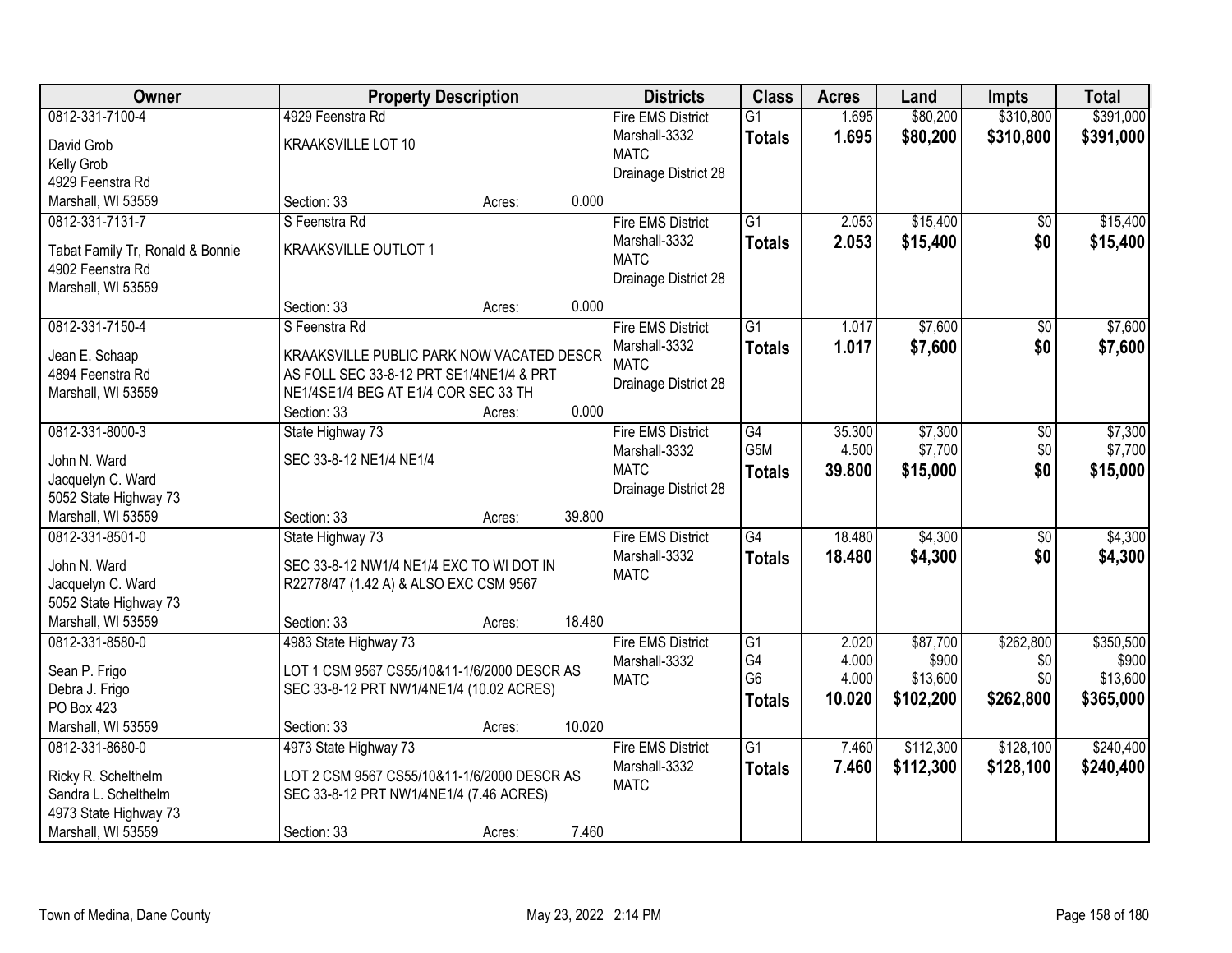| <b>Owner</b>                                | <b>Property Description</b>                       | <b>Districts</b>             | <b>Class</b>    | <b>Acres</b> | Land            | Impts                  | <b>Total</b> |
|---------------------------------------------|---------------------------------------------------|------------------------------|-----------------|--------------|-----------------|------------------------|--------------|
| 0812-331-9000-1                             | Feenstra Rd                                       | <b>Fire EMS District</b>     | X4              | 0.000        | $\overline{60}$ | $\overline{30}$        | \$0          |
| Medina, Town of                             | OUTLOT 1 CSM 480 CS2/282-2/1/71 & ADJ LANDS       | Marshall-3332                | <b>Totals</b>   | 0.000        | \$0             | \$0                    | \$0          |
| PO Box 37                                   | DESCR AS SEC 33-8-12 PRT SW1/4NE1/4 &             | <b>MATC</b>                  |                 |              |                 |                        |              |
| Marshall, WI 53559                          | NE1/4SW1/4 & N 66 FT LYG E OF STH 73 (FEENSTRA    |                              |                 |              |                 |                        |              |
|                                             | 0.000<br>Section: 33<br>Acres:                    |                              |                 |              |                 |                        |              |
| 0812-331-9100-0                             | 4941 State Highway 73                             | <b>Fire EMS District</b>     | $\overline{G1}$ | 0.576        | \$56,300        | \$221,200              | \$277,500    |
|                                             |                                                   | Marshall-3332                | <b>Totals</b>   | 0.576        | \$56,300        | \$221,200              | \$277,500    |
| Us Bank Trust Na, Tre                       | LOT 1 CSM 767 CS3/317-1/28/72 DESCR AS SEC        | <b>MATC</b>                  |                 |              |                 |                        |              |
| c/o Resicap                                 | 33-8-12 PRT SW1/4NE1/4 EXC TO WI DOT IN           | Drainage District 28         |                 |              |                 |                        |              |
| 3630 Peachtree Rd Ne Ste 1500               | R23022/51 (0.03 A) & R24919/71<br>0.576           |                              |                 |              |                 |                        |              |
| Atlanta, GA 30326<br>0812-331-9130-4        | Section: 33<br>Acres:                             | <b>Fire EMS District</b>     | $\overline{G4}$ | 11.000       | \$2,300         |                        | \$2,300      |
|                                             | State Highway 73                                  |                              | G <sub>5</sub>  | 4.020        | \$2,400         | $\overline{50}$<br>\$0 | \$2,400      |
| <b>Scott Reamer</b>                         | SEC 33-8-12 SW1/4NE1/4 EXC HIGH CHAPARRAL &       | Marshall-3332<br><b>MATC</b> | G7              | 0.060        | \$500           | \$0                    | \$500        |
| 1161 W Medina Rd                            | HIGH CHAPARRAL FIRST ADDN EXC CSM 4644 EXC        | Drainage District 28         |                 |              |                 |                        |              |
| Marshall, WI 53559                          | CSM 767 EXC CSM 6588 EXC TO WI DOT IN             |                              | <b>Totals</b>   | 15.080       | \$5,200         | \$0                    | \$5,200      |
|                                             | 15.080<br>Section: 33<br>Acres:                   |                              |                 |              |                 |                        |              |
| 0812-331-9150-0                             | 4931 State Highway 73                             | <b>Fire EMS District</b>     | $\overline{G1}$ | 0.649        | \$60,200        | \$139,800              | \$200,000    |
| <b>Britt Piehl</b>                          | LOT 1 CSM 6588 CS32/192&193 R17116/68-11/12/91    | Marshall-3332                | <b>Totals</b>   | 0.649        | \$60,200        | \$139,800              | \$200,000    |
|                                             | F/K/A LOT 2 & OUTLOT 1 CSM 767 CS3/317-1/28/72    | <b>MATC</b>                  |                 |              |                 |                        |              |
| 4931 State Highway 73<br>Marshall, WI 53559 | DESCR AS SEC 33-8-12 PRT SW1/4NE1/4 (37,664.6)    | Drainage District 28         |                 |              |                 |                        |              |
|                                             | Section: 33<br>0.000                              |                              |                 |              |                 |                        |              |
| 0812-331-9320-4                             | Acres:<br>4898 High Chaparral Rd                  | <b>Fire EMS District</b>     | $\overline{G1}$ | 1.000        | \$75,000        | \$409,600              | \$484,600    |
|                                             |                                                   |                              | G <sub>5</sub>  | 5.953        | \$3,600         | \$0                    | \$3,600      |
| Schulte Tr, Douglas J                       | LOT 1 CSM 4644 CS20/213 R6770/32-5/8/85 F/K/A LOT | Marshall-3332<br><b>MATC</b> |                 | 6.953        |                 | \$409,600              |              |
| Ott Tr, Deloris K                           | 9 HIGH CHAPARRAL FIRST ADDN DESCR AS SEC          |                              | <b>Totals</b>   |              | \$78,600        |                        | \$488,200    |
| 4898 High Chaparral Rd                      | 33-8-12 PRT SW1/4NE1/4 & NW1/4SE1/4 (6.952        | Drainage District 28         |                 |              |                 |                        |              |
| Marshall, WI 53559                          | 6.952<br>Section: 33<br>Acres:                    |                              |                 |              |                 |                        |              |
| 0812-331-9510-4                             | 4948 Feenstra Rd                                  | <b>Fire EMS District</b>     | $\overline{G1}$ | 1.216        | \$76,600        | \$190,200              | \$266,800    |
| Michael F. Netzer                           | LOT 1 CSM 945 CS4/187-10/2/72 DESCR AS SEC        | Marshall-3332                | <b>Totals</b>   | 1.216        | \$76,600        | \$190,200              | \$266,800    |
| 4948 Feenstra Rd                            | 33-8-12 PRT SE1/4NE1/4                            | <b>MATC</b>                  |                 |              |                 |                        |              |
|                                             |                                                   | Drainage District 28         |                 |              |                 |                        |              |
| Marshall, WI 53559                          | 0.000<br>Section: 33<br>Acres:                    |                              |                 |              |                 |                        |              |
| 0812-331-9580-0                             | Feenstra Rd                                       | <b>Fire EMS District</b>     | G4              | 9.700        | \$2,000         | $\overline{50}$        | \$2,000      |
|                                             |                                                   | Marshall-3332                | G <sub>5</sub>  | 1.000        | \$100           | \$0                    | \$100        |
| Scott Reamer                                | SEC 33-8-12 SE1/4 NE1/4 EXC TN RD IN R422/474 &   | <b>MATC</b>                  |                 |              |                 | \$0                    |              |
| 1161 W Medina Rd                            | EXC R341/164                                      |                              | <b>Totals</b>   | 10.700       | \$2,100         |                        | \$2,100      |
| Marshall, WI 53559                          |                                                   | Drainage District 28         |                 |              |                 |                        |              |
|                                             | 10.700<br>Section: 33<br>Acres:                   |                              |                 |              |                 |                        |              |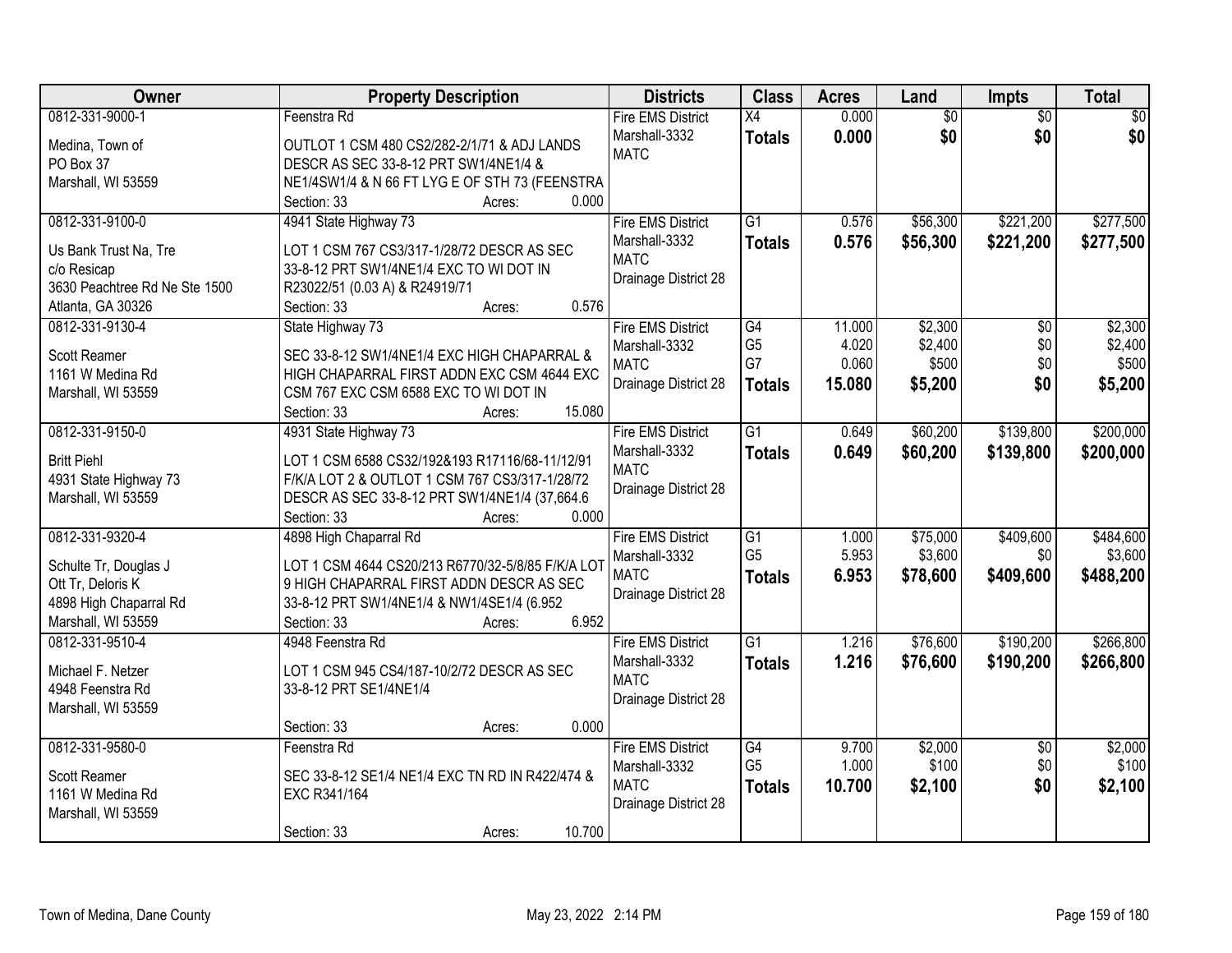| Owner              | <b>Property Description</b>                    | <b>Districts</b>         | <b>Class</b>    | <b>Acres</b> | Land      | <b>Impts</b> | <b>Total</b> |
|--------------------|------------------------------------------------|--------------------------|-----------------|--------------|-----------|--------------|--------------|
| 0812-331-9735-3    | 4893 Feenstra Rd                               | <b>Fire EMS District</b> | $\overline{G1}$ | 0.842        | \$68,100  | \$197,800    | \$265,900    |
| Morris J. Virden   | LOT 1 CSM 1050 CS4/333-1/29/73 DESCR AS SEC    | Marshall-3332            | <b>Totals</b>   | 0.842        | \$68,100  | \$197,800    | \$265,900    |
| Carol A. Virden    | 33-8-12 PRT SE1/4NE1/4                         | <b>MATC</b>              |                 |              |           |              |              |
| 4893 Feenstra Rd   |                                                | Drainage District 28     |                 |              |           |              |              |
| Marshall, WI 53559 | 0.000<br>Section: 33<br>Acres:                 |                          |                 |              |           |              |              |
| 0812-331-9770-0    | 4885 Feenstra Rd                               | <b>Fire EMS District</b> | $\overline{G1}$ | 5.179        | \$105,900 | \$208,000    | \$313,900    |
|                    |                                                | Marshall-3332            | <b>Totals</b>   | 5.179        | \$105,900 | \$208,000    | \$313,900    |
| Trevor J. Burkle   | SEC 33-8-12 PRT SE1/4NE1/4 & PRT NE1/4SE1/4    | <b>MATC</b>              |                 |              |           |              |              |
| Laura C. Bracket   | COM SEC E1/4 COR TH S3DEGW 375.54 FT TH        | Drainage District 28     |                 |              |           |              |              |
| 4885 Feenstra Rd   | S89DEGW 771.57 FT TH N 269.14 FT TO POB TH     |                          |                 |              |           |              |              |
| Marshall, WI 53559 | 0.000<br>Section: 33<br>Acres:                 |                          |                 |              |           |              |              |
| 0812-331-9910-0    | 4932 Feenstra Rd                               | <b>Fire EMS District</b> | G1              | 5.075        | \$105,400 | \$249,700    | \$355,100    |
| Ann M. Graham      | SEC 33-8-12 PRT SE1/4NE1/4 COM SEC E1/4 COR TH | Marshall-3332            | <b>Totals</b>   | 5.075        | \$105,400 | \$249,700    | \$355,100    |
| 4932 Feenstra Rd   | N3DEGE 372.94 FT TO POB TH CONT N3DEGE 957     | <b>MATC</b>              |                 |              |           |              |              |
| Marshall, WI 53559 | FT TH W 93.25 FT ALG 1/41/4 N LN TH S14DEGW    | Drainage District 28     |                 |              |           |              |              |
|                    | 0.000<br>Section: 33<br>Acres:                 |                          |                 |              |           |              |              |
| 0812-331-9940-4    | 4918 Feenstra Rd                               | <b>Fire EMS District</b> | G1              | 1.104        | \$75,800  | \$224,600    | \$300,400    |
|                    |                                                | Marshall-3332            |                 | 1.104        |           | \$224,600    |              |
| Rebekah R. White   | LOT 2 CSM 1334 CS5/290-11/13/73 DESCR AS SEC   | <b>MATC</b>              | <b>Totals</b>   |              | \$75,800  |              | \$300,400    |
| Stephen N. White   | 33-8-12 PRT SE1/4NE1/4                         | Drainage District 28     |                 |              |           |              |              |
| 4918 Feenstra Rd   |                                                |                          |                 |              |           |              |              |
| Marshall, WI 53559 | 0.000<br>Section: 33<br>Acres:                 |                          |                 |              |           |              |              |
| 0812-331-9950-2    | 4926 Feenstra Rd                               | <b>Fire EMS District</b> | $\overline{G1}$ | 0.969        | \$72,000  | \$190,900    | \$262,900    |
|                    |                                                | Marshall-3332            | <b>Totals</b>   | 0.969        | \$72,000  | \$190,900    | \$262,900    |
| Justin Sellnow     | LOT 1 CSM 1334 CS5/290-11/13/73 DESCR AS SEC   | <b>MATC</b>              |                 |              |           |              |              |
| Jenelle Sellnow    | 33-8-12 PRT SE1/4NE1/4                         | Drainage District 28     |                 |              |           |              |              |
| 4926 Feenstra Rd   |                                                |                          |                 |              |           |              |              |
| Marshall, WI 53559 | 0.000<br>Section: 33<br>Acres:                 |                          |                 |              |           |              |              |
| 0812-332-0011-5    | 4974 Midway Ln                                 | <b>Fire EMS District</b> | $\overline{G1}$ | 0.534        | \$54,000  | \$192,600    | \$246,600    |
| Scott A. Hilber    | HOLLANDSVILLE LOT 1                            | Marshall-3332            | <b>Totals</b>   | 0.534        | \$54,000  | \$192,600    | \$246,600    |
| 4974 Midway Ln     |                                                | <b>MATC</b>              |                 |              |           |              |              |
| Marshall, WI 53559 |                                                |                          |                 |              |           |              |              |
|                    | 0.000<br>Section: 33<br>Acres:                 |                          |                 |              |           |              |              |
| 0812-332-0022-2    | 4982 Midway Ln                                 | <b>Fire EMS District</b> | $\overline{G1}$ | 0.530        | \$53,800  | \$233,300    | \$287,100    |
|                    |                                                | Marshall-3332            | <b>Totals</b>   | 0.530        | \$53,800  | \$233,300    | \$287,100    |
| Kevin J. Hatch     | HOLLANDSVILLE LOT 2                            | <b>MATC</b>              |                 |              |           |              |              |
| Julie A. Hatch     |                                                |                          |                 |              |           |              |              |
| 4982 Midway Ln     |                                                |                          |                 |              |           |              |              |
| Marshall, WI 53559 | 0.000<br>Section: 33<br>Acres:                 |                          |                 |              |           |              |              |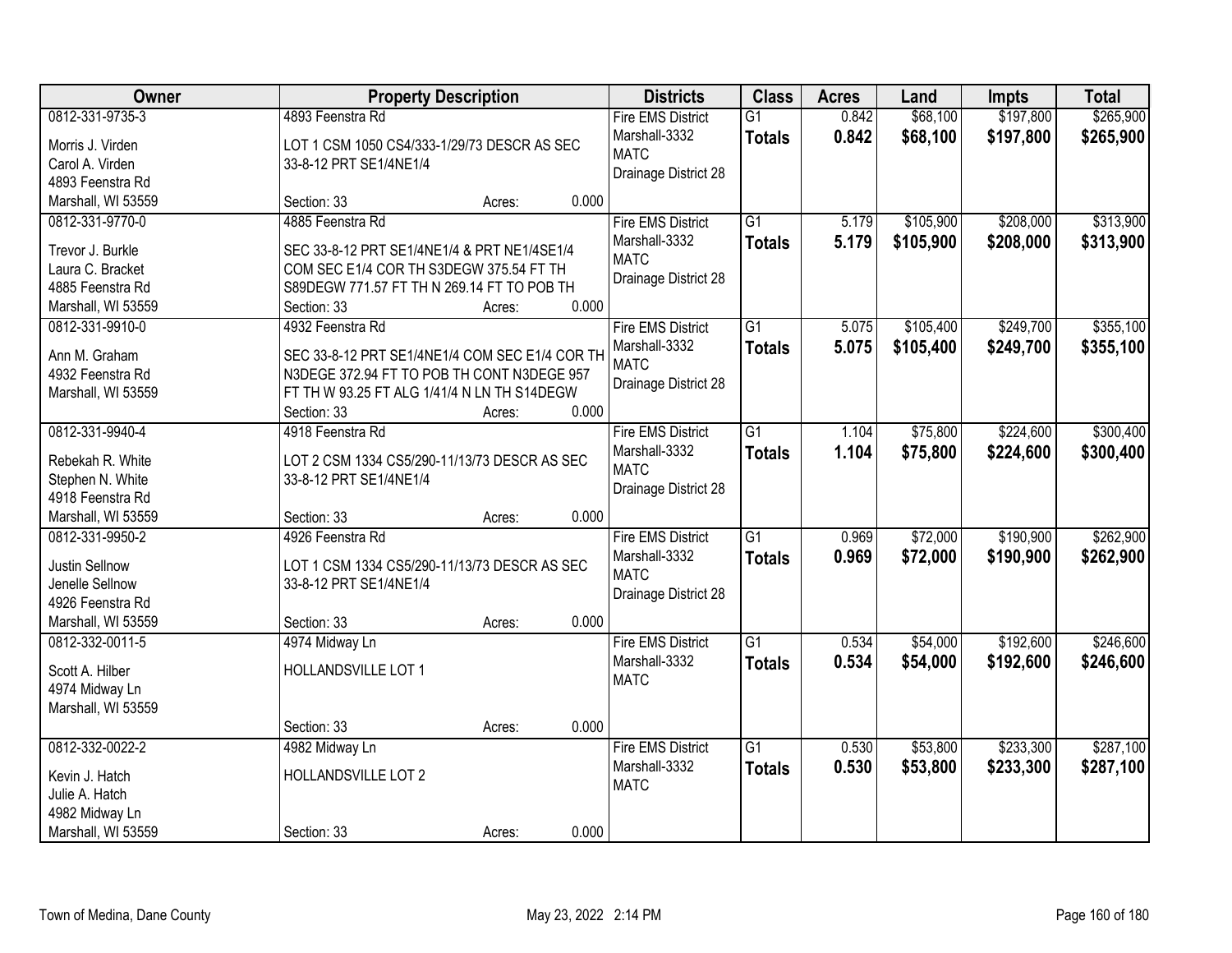| Owner                                      |                                            | <b>Property Description</b> |       | <b>Districts</b>         | <b>Class</b>    | <b>Acres</b> | Land            | <b>Impts</b>    | <b>Total</b>    |
|--------------------------------------------|--------------------------------------------|-----------------------------|-------|--------------------------|-----------------|--------------|-----------------|-----------------|-----------------|
| 0812-332-0033-9                            | 4990 Midway Ln                             |                             |       | <b>Fire EMS District</b> | $\overline{G1}$ | 0.510        | \$52,800        | \$210,600       | \$263,400       |
| Alisa L. Comber                            | HOLLANDSVILLE LOT 3                        |                             |       | Marshall-3332            | <b>Totals</b>   | 0.510        | \$52,800        | \$210,600       | \$263,400       |
| 4990 Midway Ln                             |                                            |                             |       | <b>MATC</b>              |                 |              |                 |                 |                 |
| Marshall, WI 53559                         |                                            |                             |       |                          |                 |              |                 |                 |                 |
|                                            | Section: 33                                | Acres:                      | 0.000 |                          |                 |              |                 |                 |                 |
| 0812-332-0041-9                            | Midway Ln                                  |                             |       | <b>Fire EMS District</b> | $\overline{G1}$ | 0.250        | \$26,100        | \$0             | \$26,100        |
| Alisa L. Comber                            | HOLLANDSVILLE PRT OUTLOT 1 S 70 FT THF     |                             |       | Marshall-3332            | <b>Totals</b>   | 0.250        | \$26,100        | \$0             | \$26,100        |
| 4990 Midway Ln                             |                                            |                             |       | <b>MATC</b>              |                 |              |                 |                 |                 |
| Marshall, WI 53559                         |                                            |                             |       |                          |                 |              |                 |                 |                 |
|                                            | Section: 33                                | Acres:                      | 0.000 |                          |                 |              |                 |                 |                 |
| 0812-332-0044-6                            | 5004 Midway Ln                             |                             |       | <b>Fire EMS District</b> | $\overline{G1}$ | 1.070        | \$75,500        | \$208,600       | \$284,100       |
| Lawrence A. Krenn                          | HOLLANDSVILLE LOT 4 & OUTLOT 1 EXC S 70 FT |                             |       | Marshall-3332            | <b>Totals</b>   | 1.070        | \$75,500        | \$208,600       | \$284,100       |
| Kristine L. Krenn                          | <b>THF</b>                                 |                             |       | <b>MATC</b>              |                 |              |                 |                 |                 |
| 5004 Midway Ln                             |                                            |                             |       |                          |                 |              |                 |                 |                 |
| Marshall, WI 53559                         | Section: 33                                | Acres:                      | 0.000 |                          |                 |              |                 |                 |                 |
| 0812-332-0053-5                            | Midway Ln                                  |                             |       | <b>Fire EMS District</b> | $\overline{X4}$ | 1.068        | $\overline{50}$ | $\overline{50}$ | $\overline{50}$ |
| Medina, Town of                            | HOLLANDSVILLE PUBLIC PARK                  |                             |       | Marshall-3332            | <b>Totals</b>   | 1.068        | \$0             | \$0             | \$0             |
| PO Box 37                                  |                                            |                             |       | <b>MATC</b>              |                 |              |                 |                 |                 |
| Marshall, WI 53559                         |                                            |                             |       |                          |                 |              |                 |                 |                 |
|                                            | Section: 33                                | Acres:                      | 0.000 |                          |                 |              |                 |                 |                 |
| 0812-332-0055-3                            | 5003 Midway Ln                             |                             |       | <b>Fire EMS District</b> | $\overline{G1}$ | 1.120        | \$75,900        | \$256,800       | \$332,700       |
|                                            | HOLLANDSVILLE LOT 5                        |                             |       | Marshall-3332            | <b>Totals</b>   | 1.120        | \$75,900        | \$256,800       | \$332,700       |
| Propson Living Tr, D & S<br>5003 Midway Ln |                                            |                             |       | <b>MATC</b>              |                 |              |                 |                 |                 |
| Marshall, WI 53559                         |                                            |                             |       |                          |                 |              |                 |                 |                 |
|                                            | Section: 33                                | Acres:                      | 0.000 |                          |                 |              |                 |                 |                 |
| 0812-332-0066-0                            | 4987 Midway Ln                             |                             |       | <b>Fire EMS District</b> | $\overline{G1}$ | 1.220        | \$76,700        | \$185,800       | \$262,500       |
| Donald Klumb                               | HOLLANDSVILLE LOT 6                        |                             |       | Marshall-3332            | <b>Totals</b>   | 1.220        | \$76,700        | \$185,800       | \$262,500       |
| Andrzej Triebling                          |                                            |                             |       | <b>MATC</b>              |                 |              |                 |                 |                 |
| 2535 E Kentucky Ave                        |                                            |                             |       |                          |                 |              |                 |                 |                 |
| Denver, CO 80209                           | Section: 33                                | Acres:                      | 0.000 |                          |                 |              |                 |                 |                 |
| 0812-332-0077-7                            | 4977 Midway Ln                             |                             |       | <b>Fire EMS District</b> | $\overline{G1}$ | 0.690        | \$62,200        | \$294,800       | \$357,000       |
|                                            |                                            |                             |       | Marshall-3332            | <b>Totals</b>   | 0.690        | \$62,200        | \$294,800       | \$357,000       |
| John Clark<br>Nicole Degner                | HOLLANDSVILLE LOT 7                        |                             |       | <b>MATC</b>              |                 |              |                 |                 |                 |
| 4977 Midway Ln                             |                                            |                             |       |                          |                 |              |                 |                 |                 |
| Marshall, WI 53559                         | Section: 33                                | Acres:                      | 0.000 |                          |                 |              |                 |                 |                 |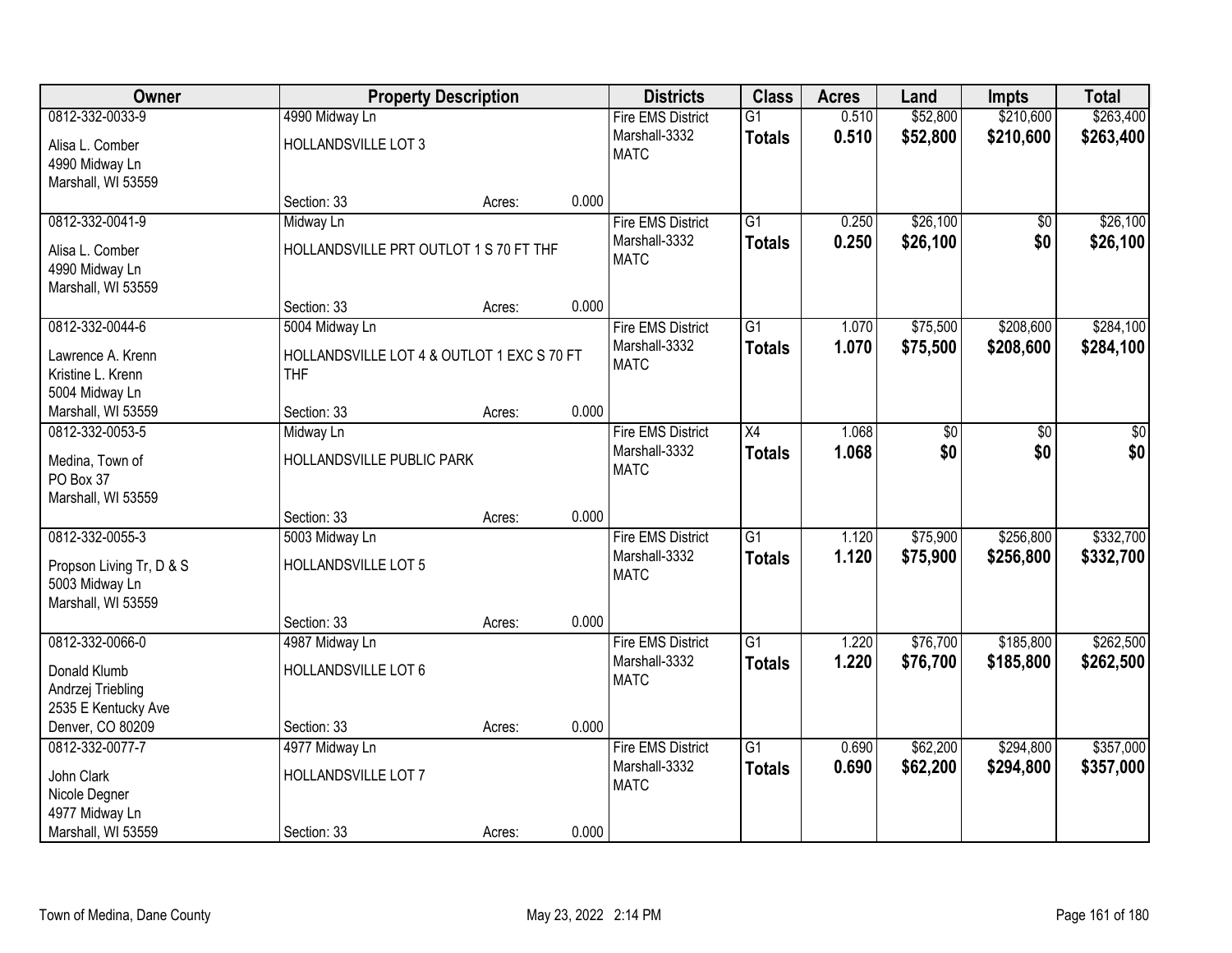| Owner                              |                                                              | <b>Property Description</b> |       | <b>Districts</b>                          | <b>Class</b>    | <b>Acres</b> | Land     | <b>Impts</b> | <b>Total</b> |
|------------------------------------|--------------------------------------------------------------|-----------------------------|-------|-------------------------------------------|-----------------|--------------|----------|--------------|--------------|
| 0812-332-0088-4                    | 906 Kraak Rd                                                 |                             |       | <b>Fire EMS District</b>                  | $\overline{G1}$ | 0.800        | \$66,900 | \$279,800    | \$346,700    |
| Sarah Campagna                     | HOLLANDSVILLE FIRST ADDITION LOT 8                           |                             |       | Marshall-3332                             | <b>Totals</b>   | 0.800        | \$66,900 | \$279,800    | \$346,700    |
| Adam Casper                        |                                                              |                             |       | <b>MATC</b>                               |                 |              |          |              |              |
| 906 Kraak Rd                       |                                                              |                             |       |                                           |                 |              |          |              |              |
| Marshall, WI 53559                 | Section: 33                                                  | Acres:                      | 0.000 |                                           |                 |              |          |              |              |
| 0812-332-0093-7                    | Kraak Rd                                                     |                             |       | <b>Fire EMS District</b>                  | $\overline{G1}$ | 0.140        | \$1,100  | \$0          | \$1,100      |
| Travis C. Becker                   | HOLLANDSVILLE FIRST ADDITION OUTLOT 3                        |                             |       | Marshall-3332                             | <b>Totals</b>   | 0.140        | \$1,100  | \$0          | \$1,100      |
| 907 Kraak Rd                       |                                                              |                             |       | <b>MATC</b>                               |                 |              |          |              |              |
| Marshall, WI 53559                 |                                                              |                             |       |                                           |                 |              |          |              |              |
|                                    | Section: 33                                                  | Acres:                      | 0.000 |                                           |                 |              |          |              |              |
| 0812-332-0099-1                    | 907 Kraak Rd                                                 |                             |       | <b>Fire EMS District</b>                  | $\overline{G1}$ | 1.070        | \$75,500 | \$195,500    | \$271,000    |
|                                    |                                                              |                             |       | Marshall-3332                             | <b>Totals</b>   | 1.070        | \$75,500 | \$195,500    | \$271,000    |
| Travis C. Becker                   | HOLLANDSVILLE FIRST ADDITION LOT 9 TOG<br>W/ESMT IN R27800/1 |                             |       | <b>MATC</b>                               |                 |              |          |              |              |
| 907 Kraak Rd<br>Marshall, WI 53559 |                                                              |                             |       |                                           |                 |              |          |              |              |
|                                    | Section: 33                                                  | Acres:                      | 1.070 |                                           |                 |              |          |              |              |
| 0812-332-0110-5                    | 4965 Midway Ln                                               |                             |       | <b>Fire EMS District</b>                  | $\overline{G1}$ | 0.530        | \$53,800 | \$198,700    | \$252,500    |
|                                    |                                                              |                             |       | Marshall-3332                             | <b>Totals</b>   | 0.530        | \$53,800 | \$198,700    | \$252,500    |
| Gregory G. Weeden                  | HOLLANDSVILLE FIRST ADDITION LOT 10 SUBJ TO                  |                             |       | <b>MATC</b>                               |                 |              |          |              |              |
| Cheryl A. Judd Weeden              | <b>ESMT IN R27800/1</b>                                      |                             |       |                                           |                 |              |          |              |              |
| 4965 Midway Ln                     |                                                              |                             | 0.530 |                                           |                 |              |          |              |              |
| Marshall, WI 53559                 | Section: 33                                                  | Acres:                      |       |                                           | $\overline{G1}$ | 0.500        |          |              | \$354,700    |
| 0812-332-0121-2                    | 4959 Midway Ln                                               |                             |       | <b>Fire EMS District</b><br>Marshall-3332 |                 |              | \$52,300 | \$302,400    |              |
| Charles S. Virgil                  | HOLLANDSVILLE FIRST ADDITION LOT 11                          |                             |       | <b>MATC</b>                               | <b>Totals</b>   | 0.500        | \$52,300 | \$302,400    | \$354,700    |
| Marcia M. Virgil                   |                                                              |                             |       |                                           |                 |              |          |              |              |
| 4959 Midway Ln                     |                                                              |                             |       |                                           |                 |              |          |              |              |
| Marshall, WI 53559                 | Section: 33                                                  | Acres:                      | 0.500 |                                           |                 |              |          |              |              |
| 0812-332-0132-9                    | 4951 Midway Ln                                               |                             |       | <b>Fire EMS District</b>                  | $\overline{G1}$ | 0.500        | \$52,300 | \$259,900    | \$312,200    |
| Carol M. Schweitzer                | HOLLANDSVILLE FIRST ADDITION LOT 12                          |                             |       | Marshall-3332                             | <b>Totals</b>   | 0.500        | \$52,300 | \$259,900    | \$312,200    |
| 4951 Midway Ln                     |                                                              |                             |       | <b>MATC</b>                               |                 |              |          |              |              |
| Marshall, WI 53559                 |                                                              |                             |       |                                           |                 |              |          |              |              |
|                                    | Section: 33                                                  | Acres:                      | 0.000 |                                           |                 |              |          |              |              |
| 0812-332-0143-6                    | 942 Friesland Rd                                             |                             |       | <b>Fire EMS District</b>                  | $\overline{G1}$ | 0.610        | \$58,000 | \$240,200    | \$298,200    |
| Steven W. Jones                    | HOLLANDSVILLE FIRST ADDITION LOT 13                          |                             |       | Marshall-3332                             | <b>Totals</b>   | 0.610        | \$58,000 | \$240,200    | \$298,200    |
| Jenifer L. Hetzel Jones            |                                                              |                             |       | <b>MATC</b>                               |                 |              |          |              |              |
| 942 Friesland Rd                   |                                                              |                             |       |                                           |                 |              |          |              |              |
| Marshall, WI 53559                 | Section: 33                                                  | Acres:                      | 0.000 |                                           |                 |              |          |              |              |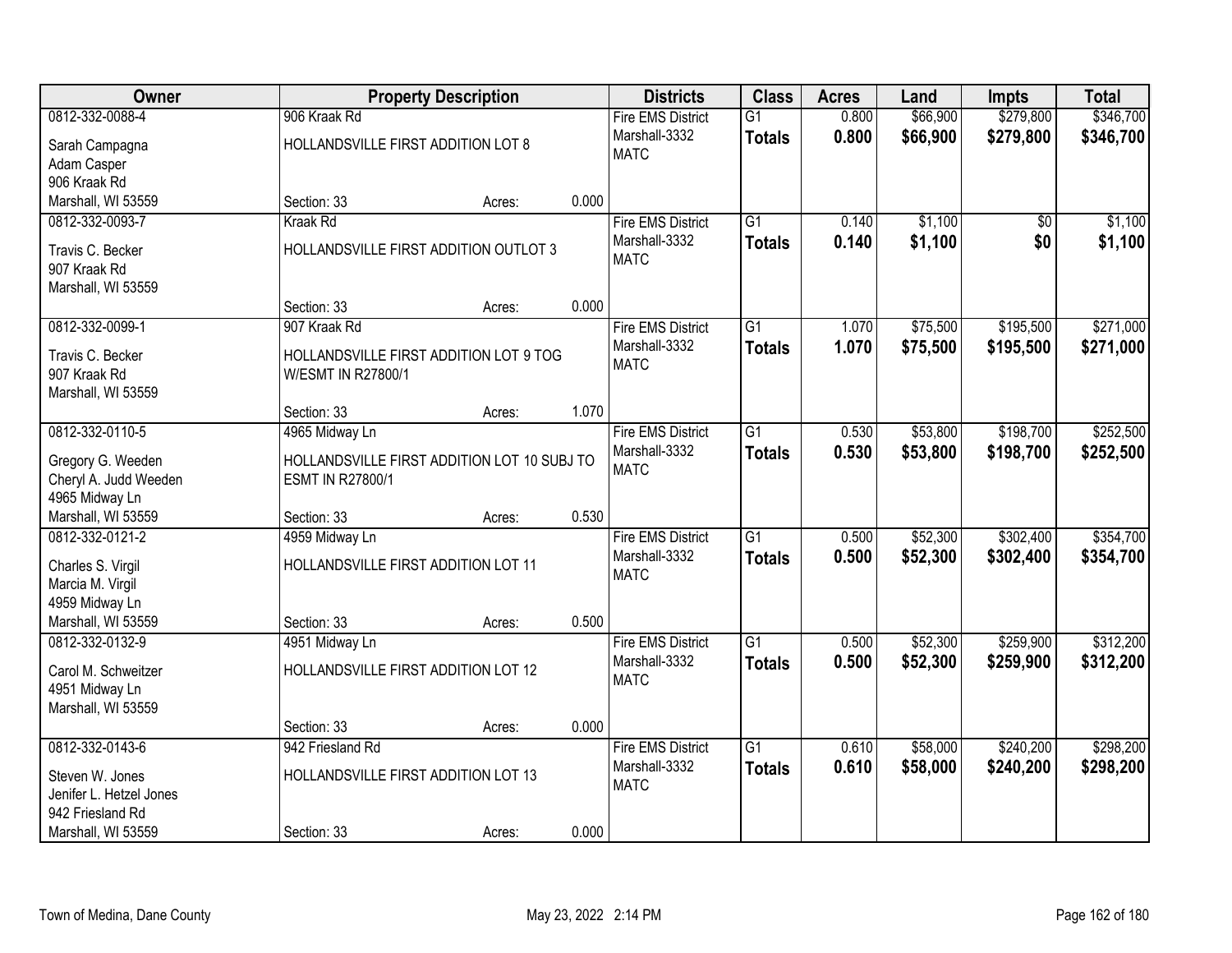| Owner                  | <b>Property Description</b>                   |                  | <b>Districts</b>         | <b>Class</b>     | <b>Acres</b> | Land     | <b>Impts</b>    | <b>Total</b> |
|------------------------|-----------------------------------------------|------------------|--------------------------|------------------|--------------|----------|-----------------|--------------|
| 0812-332-0154-3        | 952 Friesland Rd                              |                  | <b>Fire EMS District</b> | $\overline{G1}$  | 0.550        | \$54,900 | \$311,200       | \$366,100    |
| David M. Cink          | HOLLANDSVILLE FIRST ADDITION LOT 14           |                  | Marshall-3332            | <b>Totals</b>    | 0.550        | \$54,900 | \$311,200       | \$366,100    |
| Catherine S. Cink      |                                               |                  | <b>MATC</b>              |                  |              |          |                 |              |
| 952 Friesland Rd       |                                               |                  |                          |                  |              |          |                 |              |
| Marshall, WI 53559     | Section: 33                                   | 0.000<br>Acres:  |                          |                  |              |          |                 |              |
| 0812-332-0164-1        | <b>Friesland Rd</b>                           |                  | <b>Fire EMS District</b> | $\overline{G1}$  | 0.060        | \$3,200  | \$0             | \$3,200      |
|                        |                                               |                  | Marshall-3332            | <b>Totals</b>    | 0.060        | \$3,200  | \$0             | \$3,200      |
| David M. Cink          | HOLLANDSVILLE FIRST ADDITION OUTLOT 4         |                  | <b>MATC</b>              |                  |              |          |                 |              |
| Catherine S. Cink      |                                               |                  |                          |                  |              |          |                 |              |
| 952 Friesland Rd       |                                               |                  |                          |                  |              |          |                 |              |
| Marshall, WI 53559     | Section: 33                                   | 0.000<br>Acres:  |                          |                  |              |          |                 |              |
| 0812-332-0218-6        | 4939 Midway Ln                                |                  | <b>Fire EMS District</b> | G1               | 0.620        | \$58,500 | \$231,400       | \$289,900    |
| Bradley M. Collins     | HOLLANDSVILLE FIRST ADDITION LOT 18           |                  | Marshall-3332            | <b>Totals</b>    | 0.620        | \$58,500 | \$231,400       | \$289,900    |
| Constance E. Collins   |                                               |                  | <b>MATC</b>              |                  |              |          |                 |              |
| 4939 Midway Ln         |                                               |                  |                          |                  |              |          |                 |              |
| Marshall, WI 53559     | Section: 33                                   | 0.000<br>Acres:  |                          |                  |              |          |                 |              |
| 0812-332-8030-6        | W Medina Rd                                   |                  | <b>Fire EMS District</b> | G4               | 28.000       | \$6,000  | \$0             | \$6,000      |
|                        |                                               |                  | Marshall-3332            | <b>Totals</b>    | 28,000       | \$6,000  | \$0             | \$6,000      |
| Rodell R. Reamer et al | SEC 33-8-12 PRT NE1/4NW1/4 DESCR IN FOL COM   |                  | <b>MATC</b>              |                  |              |          |                 |              |
| 1133 W Medina Rd       | SEC NW COR TH E 2353.07 FT TH S20DEGW 1511.60 |                  | Drainage District 28     |                  |              |          |                 |              |
| Marshall, WI 53559     | FT TH S3DEGW 1234.7 FT TO S LN SD 1/4 TH W    |                  |                          |                  |              |          |                 |              |
|                        | Section: 33                                   | 28.000<br>Acres: |                          |                  |              |          |                 |              |
| 0812-332-8390-1        | 4958 Midway Ln                                |                  | <b>Fire EMS District</b> | $\overline{G1}$  | 0.530        | \$53,800 | \$206,600       | \$260,400    |
| Michelle Hicklin       | LOT 3 CSM 560 CS3/65&66-6/16/71 DESCR AS SEC  |                  | Marshall-3332            | <b>Totals</b>    | 0.530        | \$53,800 | \$206,600       | \$260,400    |
| Nicholas Brown         | 33-8-12 PRT NW1/4                             |                  | <b>MATC</b>              |                  |              |          |                 |              |
| 4958 Midway Ln         |                                               |                  |                          |                  |              |          |                 |              |
| Marshall, WI 53559     | Section: 33                                   | 0.000<br>Acres:  |                          |                  |              |          |                 |              |
| 0812-332-8401-0        | 4966 Midway Ln                                |                  | <b>Fire EMS District</b> | $\overline{G1}$  | 0.790        | \$66,600 | \$167,700       | \$234,300    |
| James M. Duffy         | LOT 4 CSM 560 CS3/65&66-6/16/71 DESCR AS SEC  |                  | Marshall-3332            | <b>Totals</b>    | 0.790        | \$66,600 | \$167,700       | \$234,300    |
| Carolyn A. Duffy       | 33-8-12 PRT NW1/4 & ALSO INCL ADDL LANDS      |                  | <b>MATC</b>              |                  |              |          |                 |              |
| 4966 Midway Ln         | DESCR AS OUTLOT 2 HOLLANDSVILLE               |                  |                          |                  |              |          |                 |              |
| Marshall, WI 53559     | Section: 33                                   | 0.740<br>Acres:  |                          |                  |              |          |                 |              |
| 0812-332-8500-7        | W Medina Rd                                   |                  | <b>Fire EMS District</b> | $\overline{G4}$  | 37.900       | \$8,800  | $\overline{50}$ | \$8,800      |
|                        |                                               |                  | Marshall-3332            | G <sub>5</sub> M | 2.000        | \$3,400  | \$0             | \$3,400      |
| Rodell R. Reamer et al | SEC 33-8-12 NW1/4 NW1/4                       |                  | <b>MATC</b>              | <b>Totals</b>    | 39.900       | \$12,200 | \$0             | \$12,200     |
| 1133 W Medina Rd       |                                               |                  | Drainage District 28     |                  |              |          |                 |              |
| Marshall, WI 53559     |                                               |                  |                          |                  |              |          |                 |              |
|                        | Section: 33                                   | 39.900<br>Acres: |                          |                  |              |          |                 |              |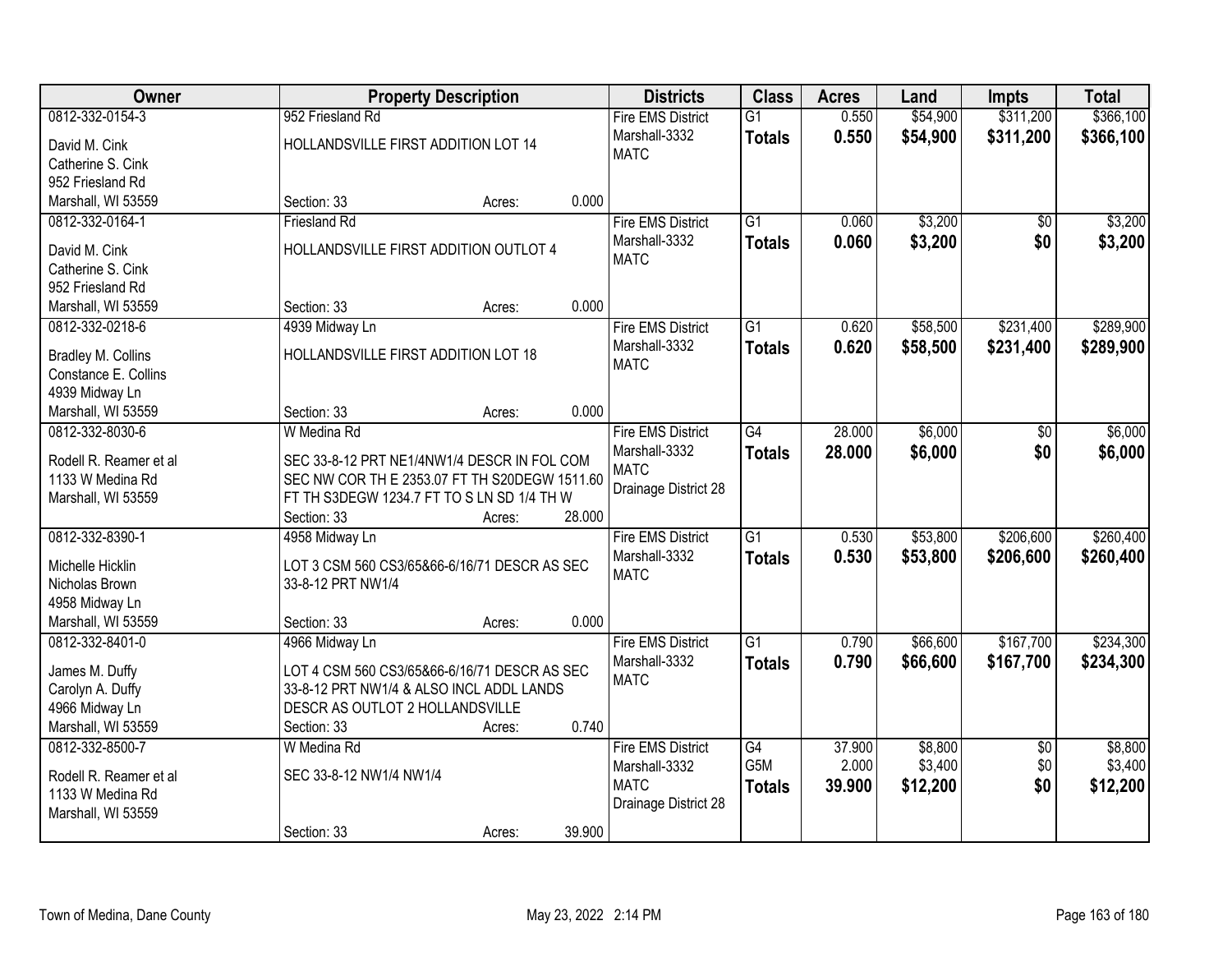| Owner                     | <b>Property Description</b>                      | <b>Districts</b>         | <b>Class</b>    | <b>Acres</b> | Land      | Impts           | <b>Total</b> |
|---------------------------|--------------------------------------------------|--------------------------|-----------------|--------------|-----------|-----------------|--------------|
| 0812-332-9000-0           | W Medina Rd                                      | <b>Fire EMS District</b> | G4              | 30.200       | \$6,900   | $\overline{50}$ | \$6,900      |
| Rodell R. Reamer et al    | SEC 33-8-12 SW1/4 NW1/4 EXC R209/312&313         | Marshall-3332            | G <sub>5</sub>  | 0.700        | \$100     | \$0             | \$100        |
| 1133 W Medina Rd          |                                                  | <b>MATC</b>              | G5M             | 3.800        | \$6,500   | \$0             | \$6,500      |
| Marshall, WI 53559        |                                                  | Drainage District 28     | <b>Totals</b>   | 34.700       | \$13,500  | \$0             | \$13,500     |
|                           | 34.700<br>Section: 33<br>Acres:                  |                          |                 |              |           |                 |              |
| 0812-332-9340-9           | 996 W Medina Rd                                  | <b>Fire EMS District</b> | $\overline{G1}$ | 5.000        | \$100,000 | \$110,100       | \$210,100    |
|                           |                                                  | Marshall-3332            | <b>Totals</b>   | 5.000        | \$100,000 | \$110,100       | \$210,100    |
| James Rafferty            | SEC 33-8-12 PRT SW1/4NW1/4 COM W1/4 COR TH E     | <b>MATC</b>              |                 |              |           |                 |              |
| <b>Grace Rafferty</b>     | 871 FT TO POB TH E 330 FT TH N 660 FT TH W 330   | Drainage District 28     |                 |              |           |                 |              |
| 996 W Medina Rd           | FT TH S 660 FT TO POB 5 ACRES                    |                          |                 |              |           |                 |              |
| Marshall, WI 53559        | 5.000<br>Section: 33<br>Acres:                   |                          |                 |              |           |                 |              |
| 0812-332-9500-5           | 4948 Midway Ln                                   | <b>Fire EMS District</b> | $\overline{G1}$ | 0.670        | \$61,200  | \$167,800       | \$229,000    |
| Parrish Living Tr         | LOT 2 CSM 560 CS3/65&66-6/16/71 DESCR AS SEC     | Marshall-3332            | <b>Totals</b>   | 0.670        | \$61,200  | \$167,800       | \$229,000    |
| 4948 Midway Ln            | 33-8-12 PRT NW1/4                                | <b>MATC</b>              |                 |              |           |                 |              |
| Marshall, WI 53559        |                                                  |                          |                 |              |           |                 |              |
|                           | 0.670<br>Section: 33<br>Acres:                   |                          |                 |              |           |                 |              |
| 0812-332-9510-0           | 951 Friesland Rd                                 | <b>Fire EMS District</b> | $\overline{G1}$ | 1.442        | \$78,300  | \$259,600       | \$337,900    |
|                           |                                                  | Marshall-3332            | <b>Totals</b>   | 1.442        | \$78,300  | \$259,600       | \$337,900    |
| Sandra L. Derus           | LOT 1 CSM 10604 CS63/18&19-11/22/2002 F/K/A      | <b>MATC</b>              |                 |              |           |                 |              |
| 951 Friesland Rd          | HOLLANDSVILLE FIRST ADDITION LOTS 15, 16 & 17    |                          |                 |              |           |                 |              |
| Marshall, WI 53559        | & F/K/A LOT 2 CSM 3925 CS16/164-5/26/82 DESCR AS |                          |                 |              |           |                 |              |
|                           | 1.442<br>Section: 33<br>Acres:                   |                          |                 |              |           |                 |              |
| 0812-332-9530-0           | 939 Friesland Rd                                 | <b>Fire EMS District</b> | $\overline{G1}$ | 1.087        | \$75,700  | \$10,000        | \$85,700     |
| Penny L. Knudtson         | LOT 2 CSM 10604 CS63/18&19-11/22/2002 F/K/A      | Marshall-3332            | <b>Totals</b>   | 1.087        | \$75,700  | \$10,000        | \$85,700     |
| James Knudtson            | HOLLANDSVILLE FIRST ADDITION LOTS 15, 16 & 17    | <b>MATC</b>              |                 |              |           |                 |              |
| 139 Maria Ln              | & F/K/A LOT 2 CSM 3925 CS16/164-5/26/82 DESCR AS |                          |                 |              |           |                 |              |
| Cottage Grove, WI 53527   | 1.087<br>Section: 33<br>Acres:                   |                          |                 |              |           |                 |              |
| 0812-332-9550-0           | 4937 Midway Ln                                   | <b>Fire EMS District</b> | G2              | 0.546        | \$54,700  | \$29,800        | \$84,500     |
|                           |                                                  | Marshall-3332            |                 | 0.546        | \$54,700  | \$29,800        | \$84,500     |
| Dream Weaver Ventures LLC | LOT 3 CSM 10604 CS63/18&19-11/22/2002 F/K/A      | <b>MATC</b>              | <b>Totals</b>   |              |           |                 |              |
| 4939 Midway Ln            | HOLLANDSVILLE FIRST ADDITION LOTS 15, 16 & 17    |                          |                 |              |           |                 |              |
| Marshall, WI 53559        | & F/K/A LOT 2 CSM 3925 CS16/164-5/26/82 DESCR AS |                          |                 |              |           |                 |              |
|                           | 0.546<br>Section: 33<br>Acres:                   |                          |                 |              |           |                 |              |
| 0812-332-9570-1           | W Medina Rd                                      | <b>Fire EMS District</b> | G4              | 14.500       | \$3,100   | $\overline{30}$ | \$3,100      |
| Rodell R. Reamer et al    | SEC 33-8-12 PRT SE1/4NW1/4 DESCR IN FOL COM      | Marshall-3332            | G <sub>5</sub>  | 0.200        | \$100     | \$0             | \$100        |
| 1133 W Medina Rd          | SEC NW COR TH E 2353.07 FT TH S20DEGW 1511.6     | <b>MATC</b>              | <b>Totals</b>   | 14.700       | \$3,200   | \$0             | \$3,200      |
|                           | FT TH S3DEGW 1234.7 FT TO S LN SD 1/4 TH W       |                          |                 |              |           |                 |              |
| Marshall, WI 53559        |                                                  |                          |                 |              |           |                 |              |
|                           | 14.700<br>Section: 33<br>Acres:                  |                          |                 |              |           |                 |              |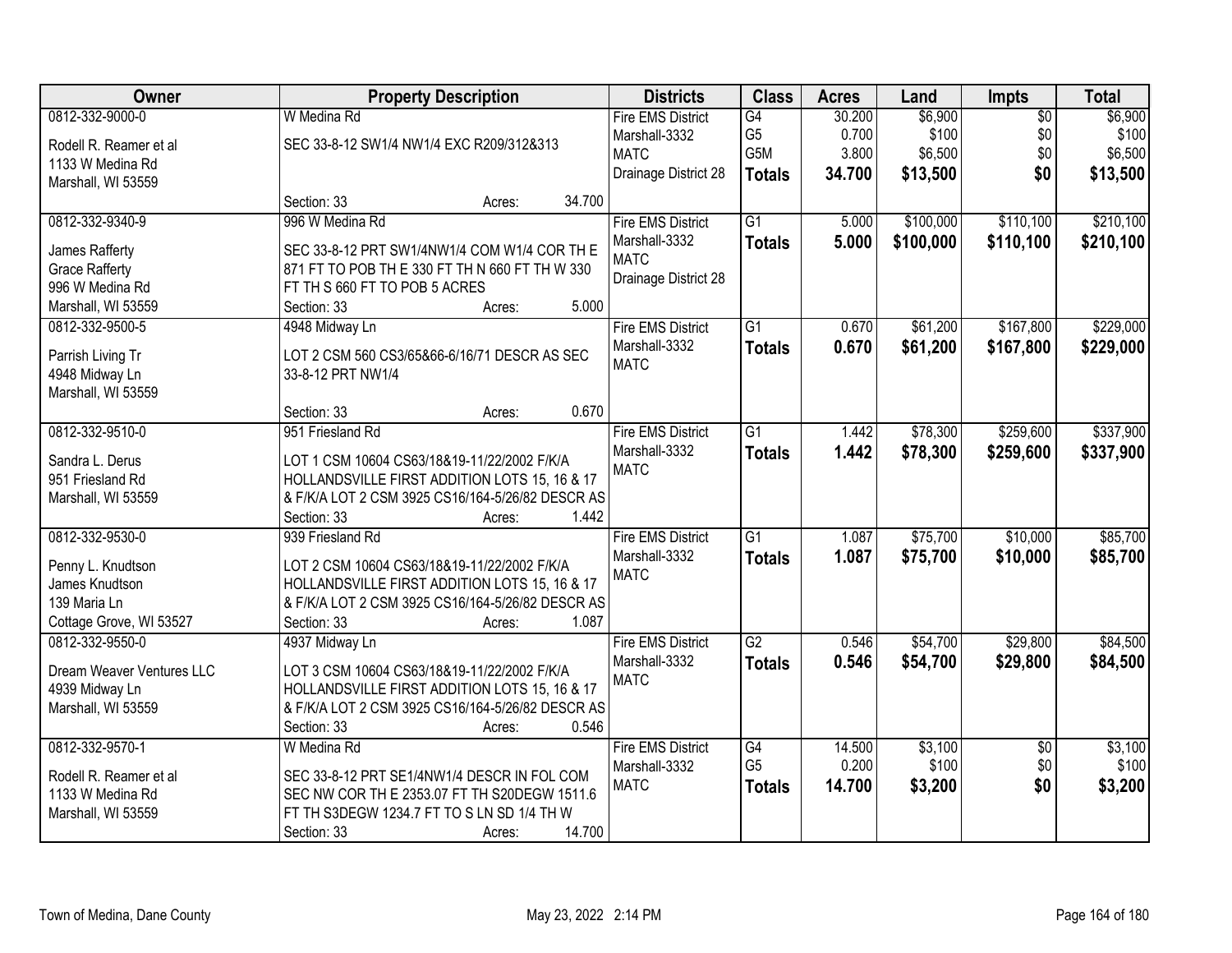| Owner                                        | <b>Property Description</b>                                           | <b>Districts</b>             | <b>Class</b>    | <b>Acres</b> | Land      | <b>Impts</b>    | <b>Total</b> |
|----------------------------------------------|-----------------------------------------------------------------------|------------------------------|-----------------|--------------|-----------|-----------------|--------------|
| 0812-332-9770-9                              | 970 W Medina Rd                                                       | <b>Fire EMS District</b>     | $\overline{G1}$ | 5.720        | \$103,600 | \$159,500       | \$263,100    |
| Nathan A. Neesam                             | LOT 1 CSM 3061 CS12/62&63-12/12/78 DESCR AS                           | Marshall-3332                | <b>Totals</b>   | 5.720        | \$103,600 | \$159,500       | \$263,100    |
| Lauren E. Neesam                             | SEC 33-8-12 PRT SE1/4NW1/4 (5.72 ACRES INCL RD                        | <b>MATC</b>                  |                 |              |           |                 |              |
| 970 W Medina Rd                              | $R/W$ )                                                               |                              |                 |              |           |                 |              |
| Marshall, WI 53559                           | 5.720<br>Section: 33<br>Acres:                                        |                              |                 |              |           |                 |              |
| 0812-332-9820-8                              | 4917 Midway Ln                                                        | <b>Fire EMS District</b>     | $\overline{G2}$ | 6.150        | \$105,800 | \$469,000       | \$574,800    |
|                                              |                                                                       | Marshall-3332                | <b>Totals</b>   | 6.150        | \$105,800 | \$469,000       | \$574,800    |
| Kraak Storage LLC                            | LOT 1 CSM 5813 CS27/223 R12669/89-4/5/89 F/K/A                        | <b>MATC</b>                  |                 |              |           |                 |              |
| 4917 Midway Ln                               | LOT 1 CSM 3925 CS16/164-5/26/82 DESCR AS SEC                          |                              |                 |              |           |                 |              |
| Marshall, WI 53559                           | 33-8-12 PRT SE1/4NW1/4 (268,071 SQ FT)                                |                              |                 |              |           |                 |              |
|                                              | 6.150<br>Section: 33<br>Acres:                                        |                              |                 |              |           |                 |              |
| 0812-332-9830-6                              | 946 W Medina Rd                                                       | <b>Fire EMS District</b>     | $\overline{G2}$ | 4.780        | \$98,400  | \$196,400       | \$294,800    |
| Thomas Lochner                               | LOT 2 CSM 5813 CS27/223 R12669/89-4/5/89 F/K/A                        | Marshall-3332                | <b>Totals</b>   | 4.780        | \$98,400  | \$196,400       | \$294,800    |
| 946 W Medina Rd                              | LOT 1 CSM 3925 CS16/164-5/26/82 DESCR AS SEC                          | <b>MATC</b>                  |                 |              |           |                 |              |
| Marshall, WI 53559                           | 33-8-12 PRT SE1/4NW1/4 (258,884 SQ FT) EXC TO WI                      |                              |                 |              |           |                 |              |
|                                              | Section: 33<br>4.780<br>Acres:                                        |                              |                 |              |           |                 |              |
| 0812-332-9861-0                              | High Chaparral Rd                                                     | <b>Fire EMS District</b>     | $\overline{G1}$ | 1.784        | \$80,900  | $\sqrt[6]{}$    | \$80,900     |
|                                              |                                                                       | Marshall-3332                | <b>Totals</b>   | 1.784        | \$80,900  | \$0             | \$80,900     |
| Christopher M. Olson<br>Sarah Olson          | LOT 1 CSM 1070 CS4/359-2/19/73 DESCR AS SEC                           | <b>MATC</b>                  |                 |              |           |                 |              |
|                                              | 33-8-12 PRT SE1/4NW1/4, PRT SW1/4NE1/4 & PRT                          | Drainage District 28         |                 |              |           |                 |              |
| 4885 High Chaparral Rd<br>Marshall, WI 53559 | NW1/4SE1/4 EXC TO WI DOT IN R22349/57 SUBJ TO<br>0.000<br>Section: 33 |                              |                 |              |           |                 |              |
| 0812-332-9930-5                              | Acres:<br>Midway Ln                                                   | <b>Fire EMS District</b>     | $\overline{G1}$ | 0.990        | \$65,400  | $\overline{50}$ | \$65,400     |
|                                              |                                                                       |                              |                 |              |           |                 |              |
| Kraak Tr                                     | SEC 33-8-12 PRT SE1/4NW1/4 E 45 RODS (742.5 FT)                       | Marshall-3332<br><b>MATC</b> | <b>Totals</b>   | 0.990        | \$65,400  | \$0             | \$65,400     |
| 5555 Tancho Dr Apt 311                       | OF S 65 RODS (1072.5 FT) LYG W OF C/L OF STH 73                       |                              |                 |              |           |                 |              |
| Madison, WI 53718                            | EXC CSM 3925 EXC R252/439 EXC TO TN OF                                |                              |                 |              |           |                 |              |
|                                              | 0.990<br>Section: 33<br>Acres:                                        |                              |                 |              |           |                 |              |
| 0812-332-9980-5                              | 4940 Midway Ln                                                        | <b>Fire EMS District</b>     | $\overline{G1}$ | 0.550        | \$54,900  | \$142,900       | \$197,800    |
| Robert E. Margala                            | LOT 1 CSM 560 CS3/65&66-6/16/71 DESCR AS SEC                          | Marshall-3332                | <b>Totals</b>   | 0.550        | \$54,900  | \$142,900       | \$197,800    |
| 4940 Midway Ln                               | 33-8-12 PRT NW1/4                                                     | <b>MATC</b>                  |                 |              |           |                 |              |
| Marshall, WI 53559                           |                                                                       |                              |                 |              |           |                 |              |
|                                              | 0.000<br>Section: 33<br>Acres:                                        |                              |                 |              |           |                 |              |
| 0812-333-8000-1                              | 4879 High Chaparral Rd                                                | <b>Fire EMS District</b>     | $\overline{G1}$ | 0.700        | \$62,700  | \$169,800       | \$232,500    |
|                                              |                                                                       | Marshall-3332                | <b>Totals</b>   | 0.700        | \$62,700  | \$169,800       | \$232,500    |
| Corey S. Kunde                               | SEC 33-8-12 PRT NE1/4SW1/4 COM SEC W1/4 COR                           | <b>MATC</b>                  |                 |              |           |                 |              |
| Anna D. Kunde                                | TH E 2632.62 FT ALG E-W 1/4 LN TO CTR OF SEC 33                       | Drainage District 28         |                 |              |           |                 |              |
| 4879 High Chaparral Rd                       | & POB TH W 256.75 FT TO C/L STH 73 TH ALG SD C/L                      |                              |                 |              |           |                 |              |
| Marshall, WI 53559                           | 0.000<br>Section: 33<br>Acres:                                        |                              |                 |              |           |                 |              |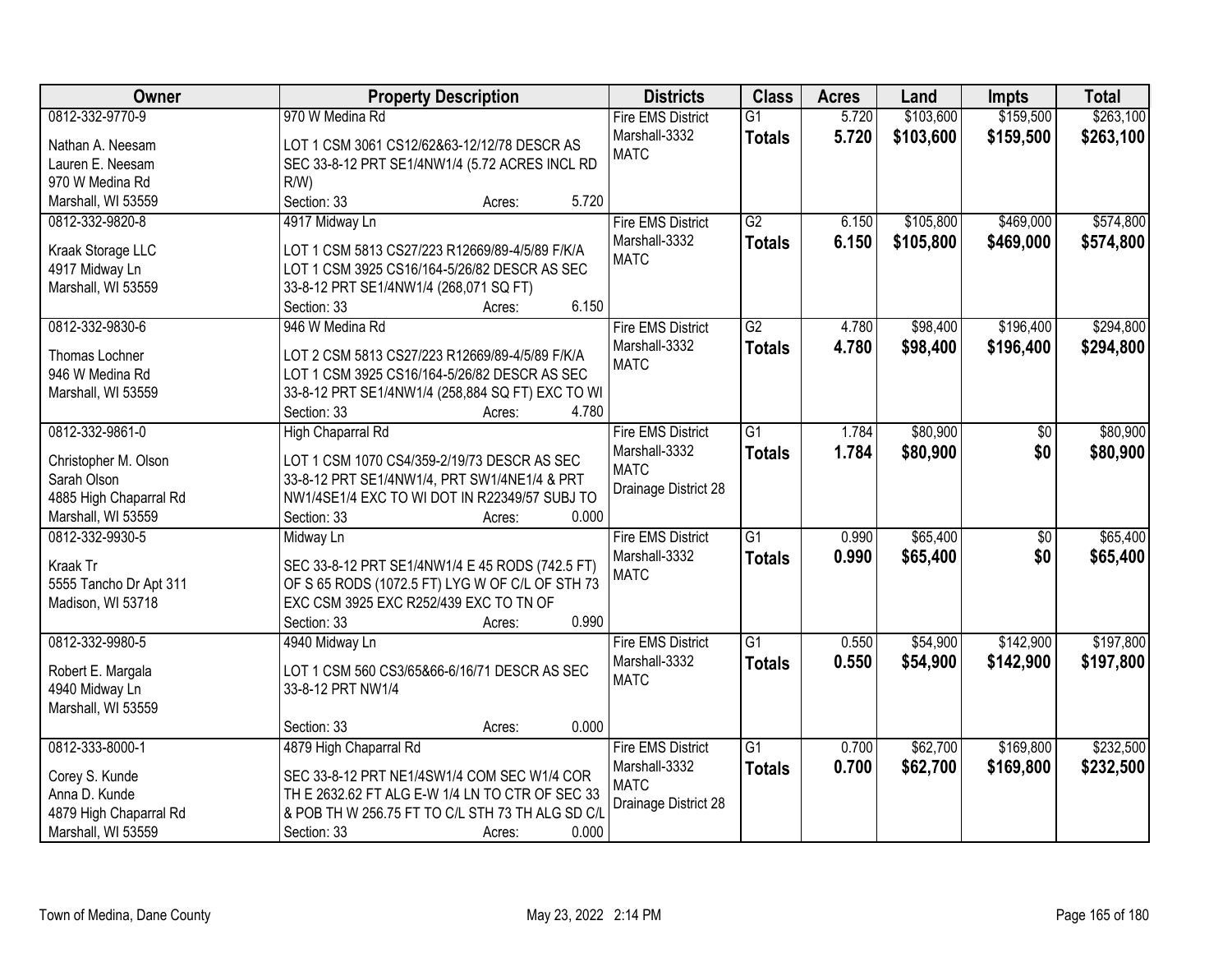| Owner                                   | <b>Property Description</b>                         | <b>Districts</b>         | <b>Class</b>     | <b>Acres</b> | Land     | <b>Impts</b>    | <b>Total</b> |
|-----------------------------------------|-----------------------------------------------------|--------------------------|------------------|--------------|----------|-----------------|--------------|
| 0812-333-8010-9                         | 4873 High Chaparral Rd                              | <b>Fire EMS District</b> | $\overline{G1}$  | 0.678        | \$61,600 | \$160,400       | \$222,000    |
| Shannon M. Hayes                        | LOT 1 CSM 480 CS2/282-2/1/71 DESCR AS SEC           | Marshall-3332            | <b>Totals</b>    | 0.678        | \$61,600 | \$160,400       | \$222,000    |
| 4873 High Chappral Rd                   | 33-8-12 PRT N1/2 S1/2                               | <b>MATC</b>              |                  |              |          |                 |              |
| Marshall, WI 53559                      |                                                     | Drainage District 28     |                  |              |          |                 |              |
|                                         | 0.000<br>Section: 33<br>Acres:                      |                          |                  |              |          |                 |              |
| 0812-333-8032-0                         | W Medina Rd                                         | <b>Fire EMS District</b> | G4               | 22.200       | \$4,400  | $\overline{30}$ | \$4,400      |
| Rodell R. Reamer                        | SEC 33-8-12 PRT NE1/4SW1/4 LYG W OF STH 73          | Marshall-3332            | G <sub>5</sub>   | 0.700        | \$100    | \$0             | \$100        |
| Carol J. Reamer                         |                                                     | <b>MATC</b>              | <b>Totals</b>    | 22.900       | \$4,500  | \$0             | \$4,500      |
| 1133 W Medina Rd                        |                                                     |                          |                  |              |          |                 |              |
| Marshall, WI 53559                      | 0.000<br>Section: 33<br>Acres:                      |                          |                  |              |          |                 |              |
| 0812-333-8330-0                         | State Highway 73                                    | <b>Fire EMS District</b> | G4               | 6.143        | \$1,600  | \$0             | \$1,600      |
|                                         |                                                     | Marshall-3332            | G <sub>5</sub> M | 0.100        | \$200    | \$0             | \$200        |
| Scott Reamer                            | SEC 33-8-12 NE1/4SW1/4 EXC CSM 480 EXC              | <b>MATC</b>              | <b>Totals</b>    | 6.243        | \$1,800  | \$0             | \$1,800      |
| 1161 W Medina Rd                        | R9485/33, R7300/33, R30600/4, R30622/33, R30649/15, | Drainage District 28     |                  |              |          |                 |              |
| Marshall, WI 53559                      | R30720/41, DOC 3622087 & EXC TO WI DOT IN<br>0.000  |                          |                  |              |          |                 |              |
| 0812-333-8440-9                         | Section: 33<br>Acres:                               | <b>Fire EMS District</b> | $\overline{G1}$  | 0.790        | \$66,300 | \$170,300       | \$236,600    |
|                                         | 4860 State Highway 73                               | Marshall-3332            |                  |              |          |                 |              |
| Herschleb Living Tr, Dennis G & Perry A | LOT 2 CSM 480 CS2/282-2/1/71 DESCR AS SEC           | <b>MATC</b>              | <b>Totals</b>    | 0.790        | \$66,300 | \$170,300       | \$236,600    |
| 4860 State Highway 73                   | 33-8-12 PRT N1/2S1/2 & ALSO INCL PRT NW1/4SE1/4     | Drainage District 28     |                  |              |          |                 |              |
| Marshall, WI 53559                      | DESCR AS BEG AT SE COR LOT 3 CSM 480 TH             |                          |                  |              |          |                 |              |
|                                         | 0.000<br>Section: 33<br>Acres:                      |                          |                  |              |          |                 |              |
| 0812-333-8443-0                         | State Highway 73                                    | <b>Fire EMS District</b> | $\overline{G1}$  | 0.048        | \$5,000  | $\overline{50}$ | \$5,000      |
| Perry Herschleb                         | SEC 33-8-12 PRT NE1/4SW1/4 DESCR AS BEG SE          | Marshall-3332            | <b>Totals</b>    | 0.048        | \$5,000  | \$0             | \$5,000      |
| Dennis Herschleb                        | COR LOT 2 CSM 480 TH N89DEG46'E 50.00 FT TH         | <b>MATC</b>              |                  |              |          |                 |              |
| 4860 St Hwy 73                          | N2DEG05'E 84.60 FT TO NE COR SD LOT 2 CSM 480       | Drainage District 28     |                  |              |          |                 |              |
| Marshall, WI 53559                      | 0.000<br>Section: 33<br>Acres:                      |                          |                  |              |          |                 |              |
| 0812-333-8450-7                         | 4872 High Chaparral Rd                              | <b>Fire EMS District</b> | $\overline{G1}$  | 0.690        | \$62,200 | \$173,100       | \$235,300    |
| Ryan J. Hittesdorf                      | LOT 3 CSM 480 CS2/282-2/1/71 DESCR AS SEC           | Marshall-3332            | <b>Totals</b>    | 0.690        | \$62,200 | \$173,100       | \$235,300    |
| Rebekka L. Hittesdorf                   | 33-8-12 PRT NE1/4SW1/4 & PRT NW1/4SE1/4 & ALSO      | <b>MATC</b>              |                  |              |          |                 |              |
| 4872 High Chaparral Rd                  | INCL ADDL LANDS DESCR AS SEC 33-8-12 PRT            | Drainage District 28     |                  |              |          |                 |              |
| Marshall, WI 53559                      | 0.000<br>Section: 33<br>Acres:                      |                          |                  |              |          |                 |              |
| 0812-333-8500-6                         | 999 Medina Rd                                       | <b>Fire EMS District</b> | G1               | 0.500        | \$3,800  | \$27,700        | \$31,500     |
| Zickert Family Tr, Robert               | SEC 33-8-12 NW1/4SW1/4 EXC R504/194 EXC             | Marshall-3332            | G4               | 30.570       | \$6,500  | \$0             | \$6,500      |
| 999 W Medina Rd                         | R596/205 EXC CSM 4923                               | <b>MATC</b>              | G <sub>5</sub>   | 2.000        | \$100    | \$0             | \$100        |
| Marshall, WI 53559                      |                                                     |                          | <b>Totals</b>    | 33.070       | \$10,400 | \$27,700        | \$38,100     |
|                                         | 33.070<br>Section: 33<br>Acres:                     |                          |                  |              |          |                 |              |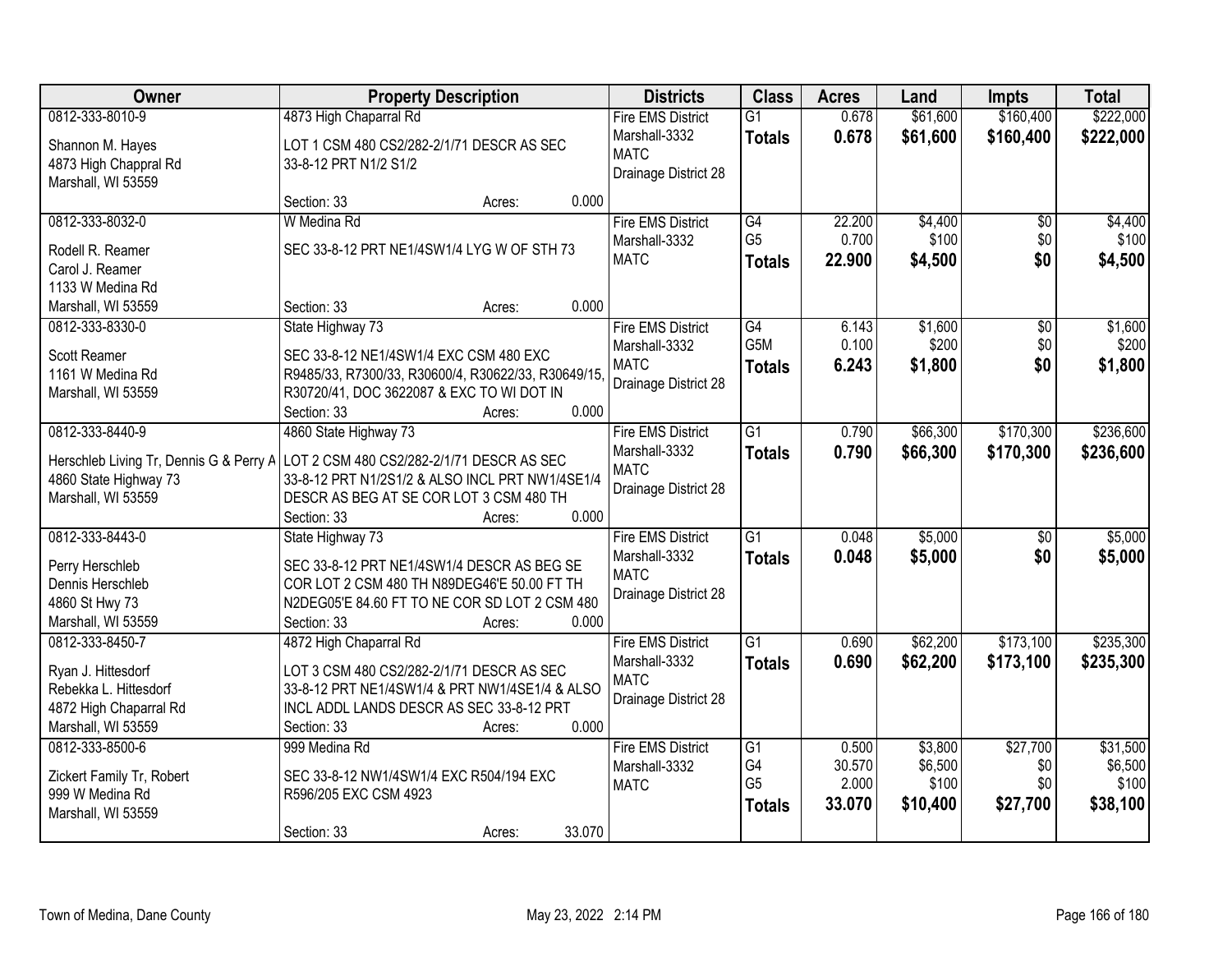| Owner                                   | <b>Property Description</b>                      | <b>Districts</b>                    | <b>Class</b>    | <b>Acres</b>    | Land      | <b>Impts</b>    | <b>Total</b> |
|-----------------------------------------|--------------------------------------------------|-------------------------------------|-----------------|-----------------|-----------|-----------------|--------------|
| 0812-333-8510-4                         | 999 W Medina Rd                                  | <b>Fire EMS District</b>            | $\overline{G1}$ | 1.930           | \$77,000  | \$198,200       | \$275,200    |
| Zickert Family Tr, Robert               | LOT 1 CSM 4923 CS22/42 R8048/83-4/25/86 DESCR    | Marshall-3332                       | <b>Totals</b>   | 1.930           | \$77,000  | \$198,200       | \$275,200    |
| 999 W Medina Rd                         | AS SEC 33-8-12 PRT NW1/4SW1/4 1.93 ACRES         | <b>MATC</b>                         |                 |                 |           |                 |              |
| Marshall, WI 53559                      |                                                  |                                     |                 |                 |           |                 |              |
|                                         | 1.930<br>Section: 33<br>Acres:                   |                                     |                 |                 |           |                 |              |
| 0812-333-8745-0                         | 1027 W Medina Rd                                 | <b>Fire EMS District</b>            | $\overline{G1}$ | 1.700           | \$75,300  | \$243,000       | \$318,300    |
| Steven E. Schulz                        | LOT 1 CSM 14652 CS101/304&306-11/8/2017 DESCR    | Marshall-3332                       | G <sub>4</sub>  | 4.301           | \$1,000   | \$0             | \$1,000      |
| Mitzi M. Soldner-Schulz                 | AS SEC 33-8-12 PRT NW1/4SW1/4 & PRT SW1/SW1/4    | <b>MATC</b>                         | <b>Totals</b>   | 6.001           | \$76,300  | \$243,000       | \$319,300    |
| 1027 W Medina Rd                        | (6.01 ACRES EXCL R/W)                            |                                     |                 |                 |           |                 |              |
| Marshall, WI 53559                      | 6.010<br>Section: 33<br>Acres:                   |                                     |                 |                 |           |                 |              |
| 0812-333-9000-9                         | W Medina Rd                                      | <b>Fire EMS District</b>            | G4              | 32.000          | \$7,000   | \$0             | \$7,000      |
| Zickert Family Tr, Robert               | SEC 33-8-12 SW1/4 SW1/4 EXC R596/205 & IH-94 R/W | Marshall-3332                       | <b>Totals</b>   | 32.000          | \$7,000   | \$0             | \$7,000      |
| 999 W Medina Rd                         |                                                  | <b>MATC</b>                         |                 |                 |           |                 |              |
| Marshall, WI 53559                      |                                                  |                                     |                 |                 |           |                 |              |
|                                         | 32.000<br>Section: 33<br>Acres:                  |                                     |                 |                 |           |                 |              |
| 0812-333-9500-4                         | State Highway 73                                 | <b>Fire EMS District</b>            | G4              | 24.700          | \$5,600   | \$0             | \$5,600      |
| Mandt Living Tr, Dolores Margaret et al | SEC 33-8-12 SE1/4 SW1/4                          | Marshall-3332                       | G <sub>5</sub>  | 1.500           | \$900     | \$0             | \$900        |
| 1225 Liberty Rd                         |                                                  | <b>MATC</b>                         | <b>Totals</b>   | 26.200          | \$6,500   | \$0             | \$6,500      |
| Deerfield, WI 53531                     |                                                  | Drainage District 28                |                 |                 |           |                 |              |
|                                         | 26.200<br>Section: 33<br>Acres:                  |                                     |                 |                 |           |                 |              |
| 0812-334-8000-0                         | 4884 Feenstra Rd                                 | <b>Fire EMS District</b>            | $\overline{G1}$ | 6.500           | \$112,500 | \$220,500       | \$333,000    |
| Palmer Living Tr, Mary Lou              | SEC 33-8-12 PRT NE1/4SE1/4 & SE1/4NE1/4 BEG AT   | Marshall-3332                       | <b>Totals</b>   | 6.500           | \$112,500 | \$220,500       | \$333,000    |
| 4884 Feenstra Rd                        | SEC E1/4 COR TH S3DEG56'55"W 375.54 FT TH        | <b>MATC</b><br>Drainage District 28 |                 |                 |           |                 |              |
| Marshall, WI 53559                      | S89DEG50'W 705.57 FT TH N0DEG41'E 331.86 FT TH   |                                     |                 |                 |           |                 |              |
|                                         | Section: 33<br>6.500<br>Acres:                   |                                     |                 |                 |           |                 |              |
| 0812-334-8075-1                         | S Feenstra Rd                                    | <b>Fire EMS District</b>            | $\overline{G1}$ | 0.407           | \$2,000   | $\overline{50}$ | \$2,000      |
| Palmer Living Tr, Mary Lou              | SEC 33-8-12 PRT NE1/4SE1/4 COM SEC E1/4 COR TH   | Marshall-3332                       | <b>Totals</b>   | 0.407           | \$2,000   | \$0             | \$2,000      |
| 4884 Feenstra Rd                        | S3DEG56'W 375.54 FT ALG E LN OF SEC 33 TH        | <b>MATC</b>                         |                 |                 |           |                 |              |
| Marshall, WI 53559                      | S89DEG50'W 705.57 FT TO POB TH CONT              | Drainage District 28                |                 |                 |           |                 |              |
|                                         | 0.407<br>Section: 33<br>Acres:                   |                                     |                 |                 |           |                 |              |
| 0812-334-8110-7                         | S Feenstra Rd                                    | <b>Fire EMS District</b>            | G4              | 16.100          | \$3,600   | $\overline{50}$ | \$3,600      |
| Scott Reamer                            | SEC 33-8-12 NE1/4 SE1/4 EXC TN RD LN EXC         | Marshall-3332                       | G <sub>5</sub>  | 5.500           | \$3,300   | \$0             | \$3,300      |
| 1161 W Medina Rd                        | R1076/432, R4843/1 & PLAT OF KRAAKSVILLE         | <b>MATC</b>                         | G5M             | 9.500<br>31.100 | \$16,200  | \$0<br>\$0      | \$16,200     |
| Marshall, WI 53559                      |                                                  | Drainage District 28                | <b>Totals</b>   |                 | \$23,100  |                 | \$23,100     |
|                                         | 31.100<br>Section: 33<br>Acres:                  |                                     |                 |                 |           |                 |              |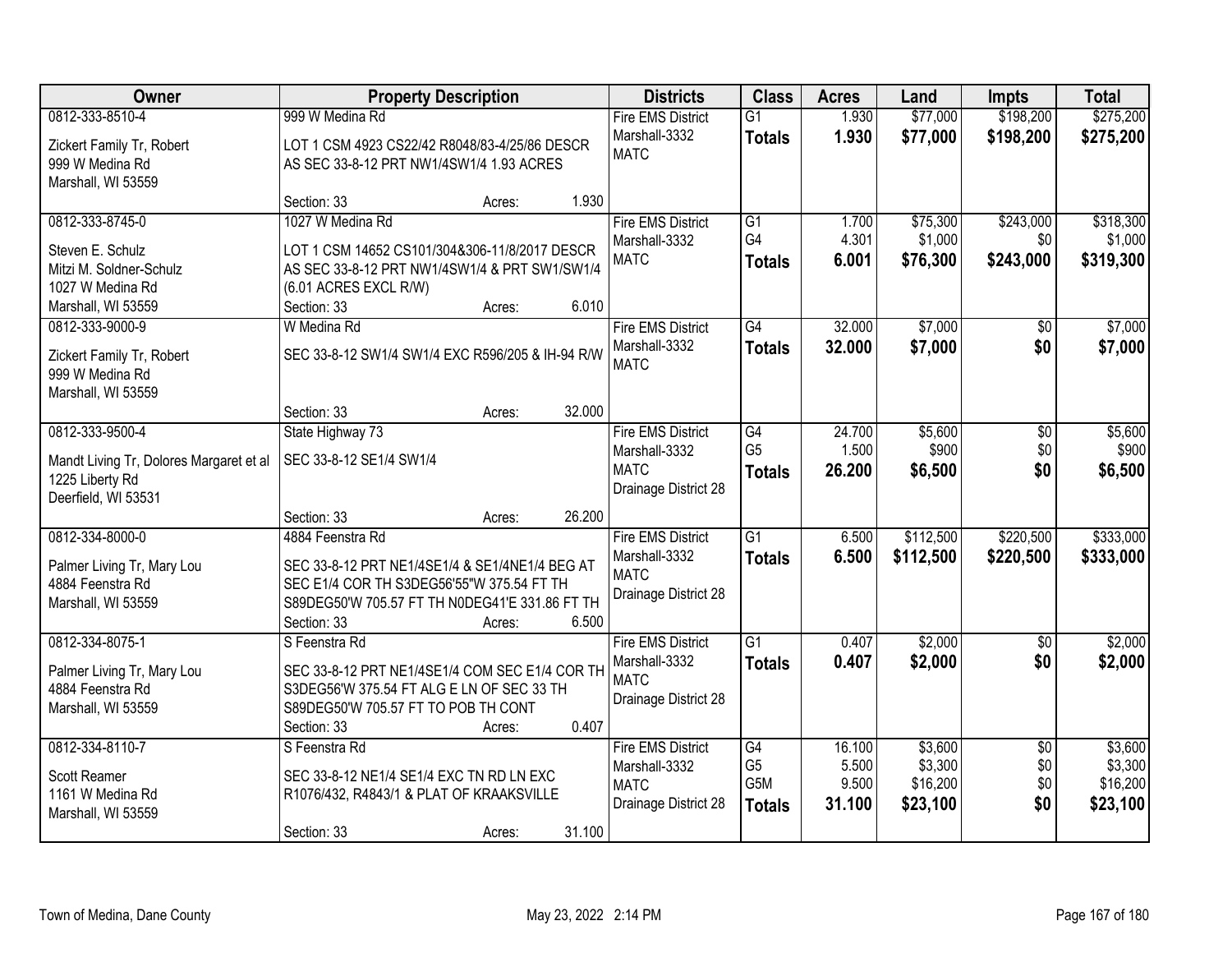| Owner                                   | <b>Property Description</b>                    |        |        | <b>Districts</b>                          | <b>Class</b>         | <b>Acres</b>    | Land               | Impts                  | <b>Total</b>       |
|-----------------------------------------|------------------------------------------------|--------|--------|-------------------------------------------|----------------------|-----------------|--------------------|------------------------|--------------------|
| 0812-334-8501-4                         | 4852 State Highway 73                          |        |        | <b>Fire EMS District</b><br>Marshall-3332 | G4<br>G <sub>5</sub> | 27.000<br>4.000 | \$5,300<br>\$2,400 | $\overline{50}$<br>\$0 | \$5,300<br>\$2,400 |
| Scott Reamer                            | SEC 33-8-12 NW1/4 SE1/4 EXC CSM 480 EXC HIGH   |        |        | <b>MATC</b>                               | G7                   | 3.000           | \$65,000           | \$127,300              | \$192,300          |
| 1161 W Medina Rd                        | CHAPARRAL 1ST ADDN & EXC CSM 4644 SUBJ TO      |        |        | Drainage District 28                      | <b>Totals</b>        | 34.000          | \$72,700           | \$127,300              | \$200,000          |
| Marshall, WI 53559                      | ESMT TO GENERAL TELE CO OF WIS IN R4333/51 &   |        |        |                                           |                      |                 |                    |                        |                    |
|                                         | Section: 33                                    | Acres: | 34.000 |                                           |                      |                 |                    |                        |                    |
| 0812-334-8640-6                         | 4876 High Chaparral Rd                         |        |        | <b>Fire EMS District</b>                  | $\overline{G1}$      | 0.500           | \$52,300           | \$140,300              | \$192,600          |
| James M. Woodworth                      | LOT 4 CSM 480 CS2/282-2/1/71 DESCR AS SEC      |        |        | Marshall-3332                             | <b>Totals</b>        | 0.500           | \$52,300           | \$140,300              | \$192,600          |
| Barbara A. Woodworth                    | 33-8-12 PRT N1/2 S1/2                          |        |        | <b>MATC</b>                               |                      |                 |                    |                        |                    |
| 4876 High Chaparral Rd                  |                                                |        |        | Drainage District 28                      |                      |                 |                    |                        |                    |
| Marshall, WI 53559                      | Section: 33                                    | Acres: | 0.000  |                                           |                      |                 |                    |                        |                    |
| 0812-334-8670-0                         | State Highway 73                               |        |        | <b>Fire EMS District</b>                  | G6                   | 1.900           | \$6,500            | $\sqrt[6]{30}$         | \$6,500            |
| Ralph M. Carthew                        | SEC 33-8-12 PRT NW1/4SE1/4 DESCR AS BEG AT SW  |        |        | Marshall-3332                             | <b>Totals</b>        | 1.900           | \$6,500            | \$0                    | \$6,500            |
| Jennie L. Carthew                       | COR LOT 15 HIGH CHAPARRAL FIRST ADDN TH        |        |        | <b>MATC</b>                               |                      |                 |                    |                        |                    |
| 4886 High Chaparral Rd                  | S86DEG47'00"E ALG S LN SD PLAT 339.15 FT TH    |        |        | Drainage District 28                      |                      |                 |                    |                        |                    |
| Marshall, WI 53559                      | Section: 33                                    | Acres: | 1.900  |                                           |                      |                 |                    |                        |                    |
| 0812-334-9001-0                         | State Highway 73                               |        |        | <b>Fire EMS District</b>                  | G4                   | 28.400          | \$6,000            | \$0                    | \$6,000            |
|                                         |                                                |        |        | Marshall-3332                             | G <sub>5</sub>       | 3.582           | \$2,200            | \$0                    | \$2,200            |
| Mandt Living Tr, Dolores Margaret et al | SEC 33-8-12 SW1/4SE1/4 EXC NW 1 ACRE AS DESCR  |        |        | <b>MATC</b>                               |                      | 31.982          |                    | \$0                    |                    |
| 1225 Liberty Rd                         | IN D806/310 & EXC R1992/54 & ALSO EXC DOC      |        |        | Drainage District 28                      | <b>Totals</b>        |                 | \$8,200            |                        | \$8,200            |
| Deerfield, WI 53531                     | #5472438                                       |        |        |                                           |                      |                 |                    |                        |                    |
|                                         | Section: 33                                    | Acres: | 31.982 |                                           |                      |                 |                    |                        |                    |
| 0812-334-9145-0                         | 4818 State Highway 73                          |        |        | <b>Fire EMS District</b>                  | $\overline{G1}$      | 0.488           | \$51,000           | \$133,300              | \$184,300          |
| Jami Newton                             | LOT 1 CSM 15067 CS106/257&259-3/7/2019 DESCR   |        |        | Marshall-3332                             | G <sub>2</sub>       | 0.417           | \$17,300           | \$66,300               | \$83,600           |
| 4818 State Highway 73                   | AS SEC 33-8-12 PRT SW1/4SE1/4 & PRT SE1/4SW1/4 |        |        | <b>MATC</b>                               | <b>Totals</b>        | 0.905           | \$68,300           | \$199,600              | \$267,900          |
| Deerfield, WI 53531                     | (0.905 ACRES)                                  |        |        | Drainage District 28                      |                      |                 |                    |                        |                    |
|                                         | Section: 33                                    | Acres: | 0.905  |                                           |                      |                 |                    |                        |                    |
| 0812-334-9500-3                         | State Highway 73                               |        |        | <b>Fire EMS District</b>                  | $\overline{G4}$      | 4.000           | \$900              | $\overline{50}$        | \$900              |
|                                         |                                                |        |        | Marshall-3332                             | G5M                  | 22.600          | \$38,400           | \$0                    | \$38,400           |
| Mandt Living Tr, Dolores Margaret et al | SEC 33-8-12 N 2/3 SE1/4 SE1/4                  |        |        | <b>MATC</b>                               | <b>Totals</b>        | 26.600          | \$39,300           | \$0                    | \$39,300           |
| 1225 Liberty Rd                         |                                                |        |        | Drainage District 28                      |                      |                 |                    |                        |                    |
| Deerfield, WI 53531                     |                                                |        |        |                                           |                      |                 |                    |                        |                    |
|                                         | Section: 33                                    | Acres: | 26.600 |                                           |                      |                 |                    |                        |                    |
| 0812-334-9710-9                         | State Highway 73                               |        |        | <b>Fire EMS District</b>                  | $\overline{\chi_3}$  | 13.300          | $\overline{50}$    | $\overline{50}$        | $\frac{1}{2}$      |
| Dane County                             | SEC 33-8-12 S 1/3 SE1/4 SE1/4                  |        |        | Marshall-3332                             | <b>Totals</b>        | 13.300          | \$0                | \$0                    | \$0                |
| 210 Martin Luther King Jr Blvd          |                                                |        |        | <b>MATC</b>                               |                      |                 |                    |                        |                    |
| Madison, WI 53703-3342                  |                                                |        |        |                                           |                      |                 |                    |                        |                    |
|                                         | Section: 33                                    | Acres: | 13.300 |                                           |                      |                 |                    |                        |                    |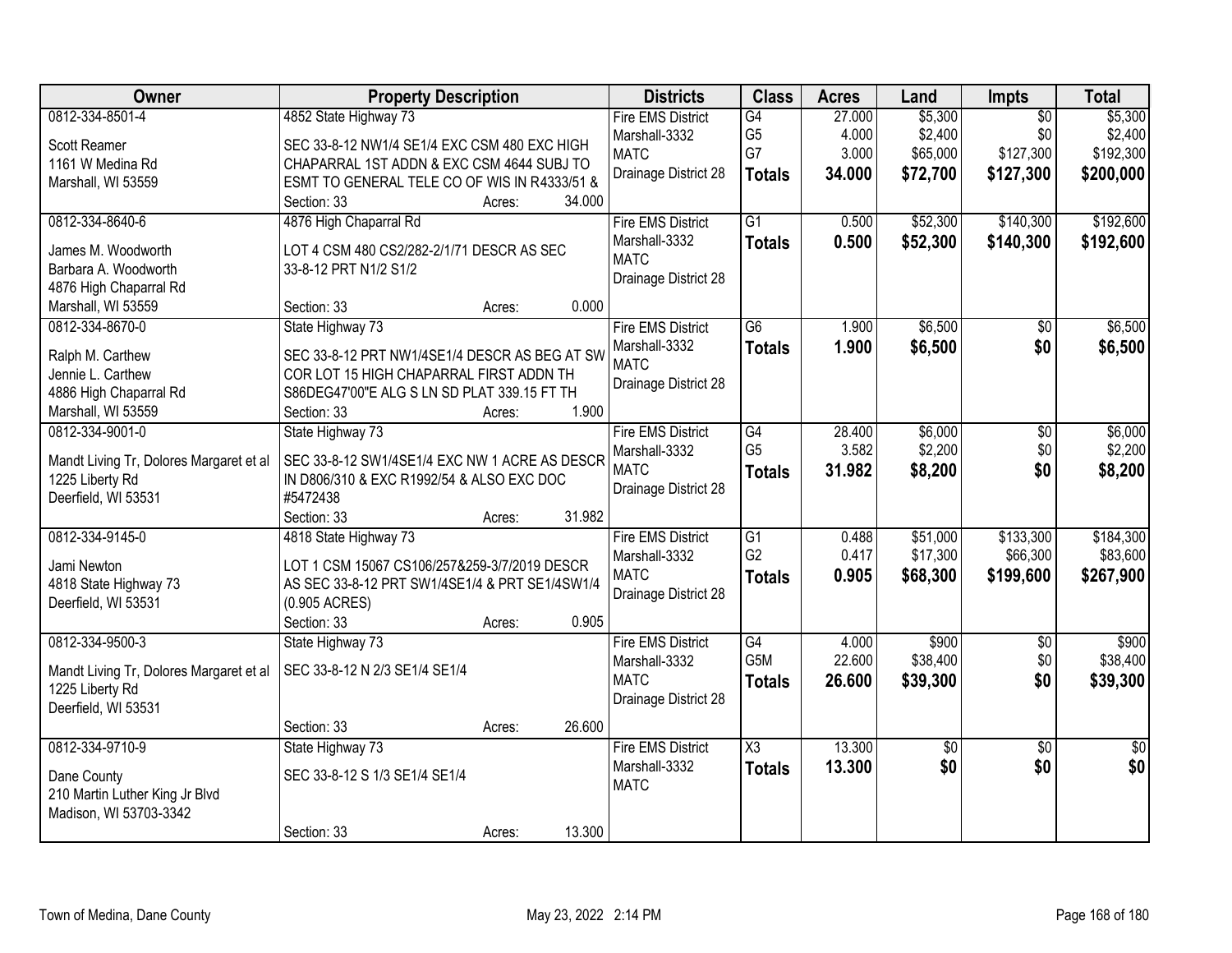| <b>Owner</b>            | <b>Property Description</b>                    |        | <b>Districts</b>         | <b>Class</b>     | <b>Acres</b> | Land      | Impts           | <b>Total</b> |
|-------------------------|------------------------------------------------|--------|--------------------------|------------------|--------------|-----------|-----------------|--------------|
| 0812-341-8001-0         | 5057 Tower Line Rd                             |        | <b>Fire EMS District</b> | G4               | 24.586       | \$5,500   | $\overline{50}$ | \$5,500      |
| David K. Horstmeyer     | SEC 34-8-12 NE1/4 NE1/4 EXC CSM 10369          |        | Marshall-3332            | G <sub>5</sub>   | 1.700        | \$100     | \$0             | \$100        |
| Shannon L. Horstmeyer   |                                                |        | <b>MATC</b>              | G5M              | 6.300        | \$10,700  | \$0             | \$10,700     |
| 5057 Tower Line Rd      |                                                |        | Drainage District 28     | <b>Totals</b>    | 32.586       | \$16,300  | \$0             | \$16,300     |
| Marshall, WI 53559      | Section: 34<br>Acres:                          | 0.000  |                          |                  |              |           |                 |              |
| 0812-341-8500-6         | 666 Raygen Rd                                  |        | <b>Fire EMS District</b> | $\overline{G5}$  | 5.250        | \$3,200   | $\overline{30}$ | \$3,200      |
|                         |                                                |        |                          | G5M              | 3.750        |           |                 |              |
| Susan Y. Hansen         | SEC 34-8-12 N 297 FT OF NW1/4 NE1/4            |        | Marshall-3332            |                  |              | \$6,400   | \$0             | \$6,400      |
| Ludwig K. Hansen        |                                                |        | <b>MATC</b>              | <b>Totals</b>    | 9.000        | \$9,600   | \$0             | \$9,600      |
| 666 Raygen Rd           |                                                |        | Drainage District 28     |                  |              |           |                 |              |
| Marshall, WI 53559      | Section: 34<br>Acres:                          | 9.000  |                          |                  |              |           |                 |              |
| 0812-341-8661-0         | 636 Raygen Rd                                  |        | <b>Fire EMS District</b> | G1               | 3.000        | \$85,000  | \$248,300       | \$333,300    |
|                         |                                                |        | Marshall-3332            | G <sub>5</sub>   | 28.178       | \$25,400  | \$0             | \$25,400     |
| Robert E. Bauer         | LOT 1 CSM 10369 CS61/102&104-4/19/2002 DESCR   |        | <b>MATC</b>              | <b>Totals</b>    | 31.178       | \$110,400 | \$248,300       | \$358,700    |
| Kristine M. Wiese       | AS SEC 34-8-12 PRT NE1/4NE1/4 & PRT NW1/4NE1/4 |        |                          |                  |              |           |                 |              |
| 636 Raygen Rd           | (31.178 ACRES INCL R/W)                        |        |                          |                  |              |           |                 |              |
| Marshall, WI 53559      | Section: 34<br>Acres:                          | 0.000  |                          |                  |              |           |                 |              |
| 0812-341-8771-0         | 616 Raygen Rd                                  |        | <b>Fire EMS District</b> | $\overline{G1}$  | 2.500        | \$81,300  | \$322,600       | \$403,900    |
| Chad T. Petersen        | LOT 2 CSM 10369 CS61/102&104-4/19/2002 DESCR   |        | Marshall-3332            | G4               | 3.080        | \$800     | \$0             | \$800        |
| Heidi J. Petersen       | AS SEC 34-8-12 PRT NE1/4NE1/4 & PRT NW1/4NE1/4 |        | <b>MATC</b>              | <b>Totals</b>    | 5.580        | \$82,100  | \$322,600       | \$404,700    |
| 616 Raygen Rd           | (5.580 ACRES INCL R/W)                         |        |                          |                  |              |           |                 |              |
| Marshall, WI 53559      | Section: 34<br>Acres:                          | 5.580  |                          |                  |              |           |                 |              |
| 0812-341-9001-8         | 4923 Missouri Rd                               |        | <b>Fire EMS District</b> | G4               | 23.000       | \$5,700   | $\overline{60}$ | \$5,700      |
|                         |                                                |        | Marshall-3332            | G <sub>5</sub>   | 3.100        | \$800     | \$0             | \$800        |
| Alvin W. Fedkenheuer    | SEC 34-8-12 SW1/4NE1/4 EXC TH PRT LYG E OF RD  |        | <b>MATC</b>              | G <sub>5</sub> M | 1.000        | \$1,500   | \$0             | \$1,500      |
| Patricia J. Fedkenheuer |                                                |        |                          | G7               | 3.000        | \$65,000  | \$20,900        | \$85,900     |
| 3208 Bearspaw Dr NW     |                                                |        |                          | <b>Totals</b>    | 30.100       | \$73,000  | \$20,900        | \$93,900     |
| Calgary, AB T2L Canada  | Section: 34<br>Acres:                          | 30.100 |                          |                  |              |           |                 |              |
| 0812-341-9300-6         | Missouri Rd                                    |        | <b>Fire EMS District</b> | G4               | 8.000        | \$1,900   | $\sqrt{6}$      | \$1,900      |
| Rodney M. Juedes        | SEC 34-8-12 TH PRT SW1/4NE1/4 LYG E OF         |        | Marshall-3332            | G <sub>5</sub>   | 1.000        | \$100     | \$0             | \$100        |
| Brenda B. Juedes        | <b>MISSOURI RD</b>                             |        | <b>MATC</b>              | G5M              | 1.000        | \$1,700   | \$0             | \$1,700      |
| 542 Juedes Ln           |                                                |        |                          | <b>Totals</b>    | 10.000       | \$3,700   | \$0             | \$3,700      |
| Marshall, WI 53559      |                                                | 10.000 |                          |                  |              |           |                 |              |
|                         | Section: 34<br>Acres:                          |        |                          |                  |              |           |                 |              |
| 0812-341-9500-4         | Missouri Rd                                    |        | <b>Fire EMS District</b> | G4               | 32.700       | \$7,300   | $\overline{50}$ | \$7,300      |
| Rodney M. Juedes        | SEC 34-8-12 SE1/4NE1/4                         |        | Marshall-3332            | G5M              | 7.100        | \$12,100  | \$0             | \$12,100     |
| Brenda B. Juedes        |                                                |        | <b>MATC</b>              | <b>Totals</b>    | 39.800       | \$19,400  | \$0             | \$19,400     |
| 542 Juedes Ln           |                                                |        |                          |                  |              |           |                 |              |
| Marshall, WI 53559      | Section: 34<br>Acres:                          | 39.800 |                          |                  |              |           |                 |              |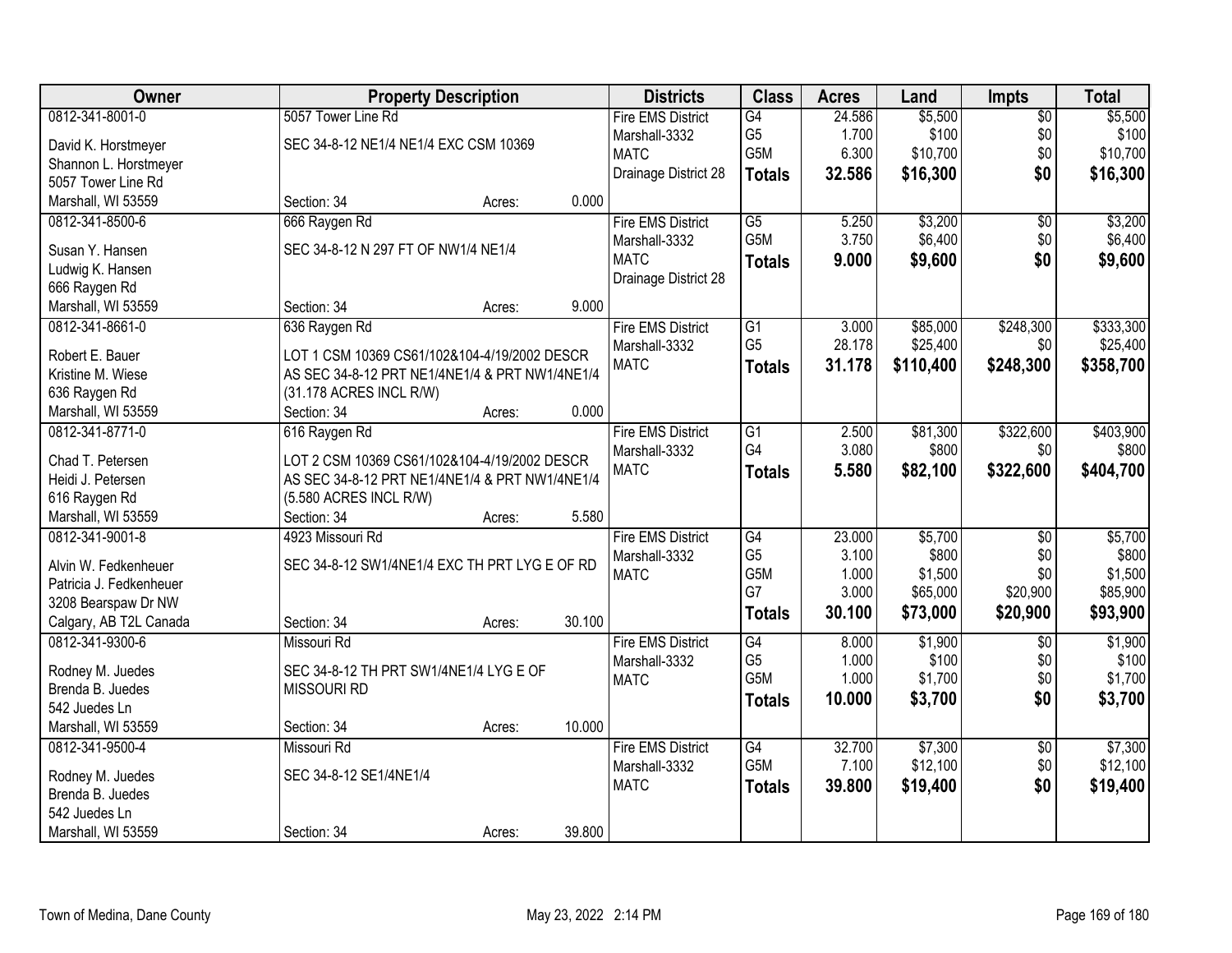| Owner                               | <b>Property Description</b>                  |        |        | <b>Districts</b>         | <b>Class</b>     | <b>Acres</b> | Land     | <b>Impts</b>    | <b>Total</b> |
|-------------------------------------|----------------------------------------------|--------|--------|--------------------------|------------------|--------------|----------|-----------------|--------------|
| 0812-342-8000-0                     | Raygen Rd                                    |        |        | <b>Fire EMS District</b> | G4               | 16.550       | \$3,800  | $\overline{$0}$ | \$3,800      |
| Susan Y. Hansen                     | SEC 34-8-12 N1/2 NE1/4 NW1/4 EXC S 33 FT THF |        |        | Marshall-3332            | G <sub>5</sub>   | 2.500        | \$1,300  | \$0             | \$1,300      |
| Ludwig K. Hansen                    |                                              |        |        | <b>MATC</b>              | <b>Totals</b>    | 19.050       | \$5,100  | \$0             | \$5,100      |
| 666 Raygen Rd                       |                                              |        |        | Drainage District 28     |                  |              |          |                 |              |
| Marshall, WI 53559                  | Section: 34                                  | Acres: | 19.050 |                          |                  |              |          |                 |              |
| 0812-342-8190-1                     | Raygen Rd                                    |        |        | <b>Fire EMS District</b> | $\overline{G5}$  | 1.000        | \$900    | $\overline{50}$ | \$900        |
|                                     | SEC 34-8-12 S 33 FT OF N1/2 NE1/4 NW1/4      |        |        | Marshall-3332            | <b>Totals</b>    | 1.000        | \$900    | \$0             | \$900        |
| Susan Y. Hansen                     |                                              |        |        | <b>MATC</b>              |                  |              |          |                 |              |
| Ludwig K. Hansen                    |                                              |        |        | Drainage District 28     |                  |              |          |                 |              |
| 666 Raygen Rd<br>Marshall, WI 53559 | Section: 34                                  | Acres: | 1.000  |                          |                  |              |          |                 |              |
| 0812-342-8200-8                     | Missouri Rd                                  |        |        | <b>Fire EMS District</b> | G4               | 2.000        | \$500    | \$0             | \$500        |
|                                     |                                              |        |        | Marshall-3332            | G <sub>5</sub>   | 15.500       | \$9,300  | \$0             | \$9,300      |
| Alvin W. Fedkenheuer                | SEC 34-8-12 S1/2 NE1/4NW1/4                  |        |        | <b>MATC</b>              | G <sub>5</sub> M | 2.500        | \$4,300  | \$0             | \$4,300      |
| Patricia J. Fedkenheuer             |                                              |        |        | Drainage District 28     | <b>Totals</b>    | 20.000       | \$14,100 | \$0             | \$14,100     |
| 3208 Bearspaw Dr NW                 |                                              |        |        |                          |                  |              |          |                 |              |
| Calgary, AB T2L Canada              | Section: 34                                  | Acres: | 20.000 |                          |                  |              |          |                 |              |
| 0812-342-8500-5                     | Feenstra Rd                                  |        |        | <b>Fire EMS District</b> | G4               | 27.000       | \$6,100  | \$0             | \$6,100      |
| Susan Y. Hansen                     | SEC 34-8-12 NW1/4 NW1/4                      |        |        | Marshall-3332            | G <sub>5</sub>   | 12.900       | \$7,800  | \$0             | \$7,800      |
| Ludwig K. Hansen                    |                                              |        |        | <b>MATC</b>              | <b>Totals</b>    | 39.900       | \$13,900 | \$0             | \$13,900     |
| 666 Raygen Rd                       |                                              |        |        | Drainage District 28     |                  |              |          |                 |              |
| Marshall, WI 53559                  | Section: 34                                  | Acres: | 39.900 |                          |                  |              |          |                 |              |
| 0812-342-9000-8                     | Feenstra Rd                                  |        |        | <b>Fire EMS District</b> | G4               | 37.000       | \$8,300  | \$0             | \$8,300      |
|                                     |                                              |        |        | Marshall-3332            | G <sub>5</sub>   | 3.000        | \$1,800  | \$0             | \$1,800      |
| Susan Y. Hansen                     | SEC 34-8-12 SW1/4 NW1/4                      |        |        | <b>MATC</b>              | <b>Totals</b>    | 40.000       | \$10,100 | \$0             | \$10,100     |
| Ludwig K. Hansen                    |                                              |        |        | Drainage District 28     |                  |              |          |                 |              |
| 666 Raygen Rd                       |                                              |        |        |                          |                  |              |          |                 |              |
| Marshall, WI 53559                  | Section: 34                                  | Acres: | 40.000 |                          |                  |              |          |                 |              |
| 0812-342-9500-3                     | Missouri Rd                                  |        |        | <b>Fire EMS District</b> | G4               | 13.000       | \$3,000  | $\sqrt{6}$      | \$3,000      |
| Alvin W. Fedkenheuer                | SEC 34-8-12 SE1/4NW1/4                       |        |        | Marshall-3332            | G <sub>5</sub>   | 23.770       | \$14,300 | \$0             | \$14,300     |
| Patricia J. Fedkenheuer             |                                              |        |        | <b>MATC</b>              | G <sub>5</sub> M | 3.330        | \$5,000  | \$0             | \$5,000      |
| 3208 Bearspaw Dr NW                 |                                              |        |        | Drainage District 28     | <b>Totals</b>    | 40.100       | \$22,300 | \$0             | \$22,300     |
| Calgary, AB T2L Canada              | Section: 34                                  | Acres: | 40.100 |                          |                  |              |          |                 |              |
| 0812-343-8501-0                     | Missouri Rd                                  |        |        | <b>Fire EMS District</b> | G4               | 73.000       | \$17,000 | $\overline{50}$ | \$17,000     |
|                                     |                                              |        |        | Marshall-3332            | G <sub>5</sub>   | 68.674       | \$41,200 | \$0             | \$41,200     |
| Thomas M. Zickert                   | SEC 34-8-12 PRT SW1/4SW1/4, SE1/4SW1/4,      |        |        | <b>MATC</b>              | <b>Totals</b>    | 141.674      | \$58,200 | \$0             | \$58,200     |
| Shelli M. Zickert                   | NE1/4SW1/4 & NW1/4SW1/4 DESCR AS BEG AT W1/4 |        |        | Drainage District 28     |                  |              |          |                 |              |
| 4631 Missouri Rd                    | COR OF SEC 34 TH N87DEG21'57"E ALG N LN OF   |        |        |                          |                  |              |          |                 |              |
| Marshall, WI 53559                  | Section: 34                                  | Acres: | 0.000  |                          |                  |              |          |                 |              |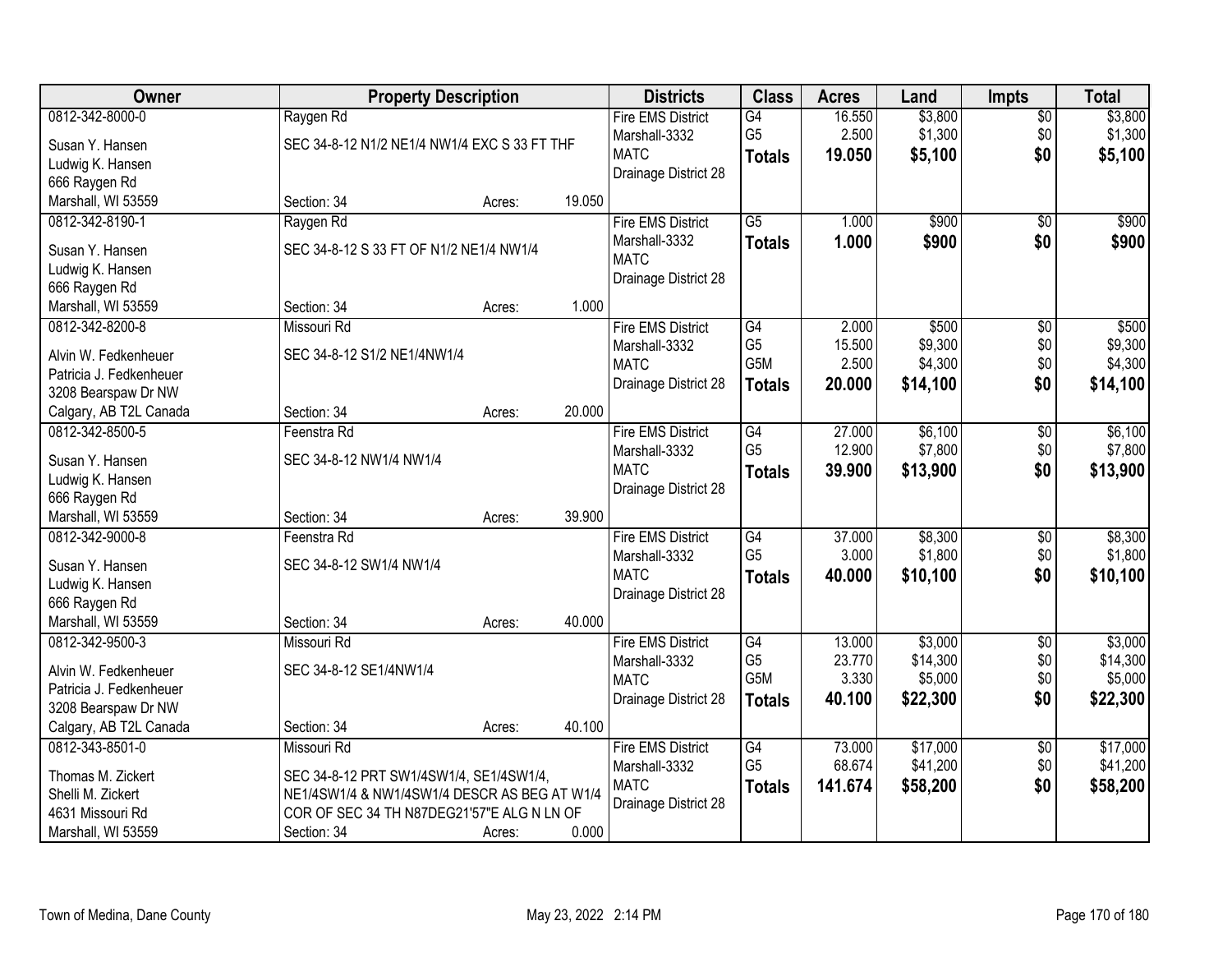| <b>Owner</b>          | <b>Property Description</b>                     | <b>Districts</b>         | <b>Class</b>    | <b>Acres</b> | Land     | <b>Impts</b>    | <b>Total</b> |
|-----------------------|-------------------------------------------------|--------------------------|-----------------|--------------|----------|-----------------|--------------|
| 0812-344-8000-8       | Missouri Rd                                     | <b>Fire EMS District</b> | G4              | 14.500       | \$3,400  | $\overline{50}$ | \$3,400      |
| Rodney M. Juedes      | SEC 34-8-12 NE1/4SE1/4                          | Marshall-3332            | G5              | 2.000        | \$1,200  | \$0             | \$1,200      |
| Brenda B. Juedes      |                                                 | <b>MATC</b>              | G5M             | 23.000       | \$39,100 | \$0             | \$39,100     |
| 542 Juedes Ln         |                                                 |                          | <b>Totals</b>   | 39.500       | \$43,700 | \$0             | \$43,700     |
| Marshall, WI 53559    | 39.500<br>Section: 34<br>Acres:                 |                          |                 |              |          |                 |              |
| 0812-344-8500-3       | Missouri Rd                                     | <b>Fire EMS District</b> | G4              | 33.400       | \$7,300  | $\overline{30}$ | \$7,300      |
|                       |                                                 |                          | G <sub>5</sub>  | 5.900        | \$2,500  |                 |              |
| Rodney M. Juedes      | SEC 34-8-12 NW1/4SE1/4                          | Marshall-3332            |                 |              |          | \$0             | \$2,500      |
| Brenda B. Juedes      |                                                 | <b>MATC</b>              | <b>Totals</b>   | 39.300       | \$9,800  | \$0             | \$9,800      |
| 542 Juedes Ln         |                                                 |                          |                 |              |          |                 |              |
| Marshall, WI 53559    | 39.300<br>Section: 34<br>Acres:                 |                          |                 |              |          |                 |              |
| 0812-344-9020-0       | 588 Juedes Ln                                   | <b>Fire EMS District</b> | $\overline{G1}$ | 4.011        | \$92,600 | \$245,800       | \$338,400    |
|                       |                                                 | Marshall-3332            | <b>Totals</b>   | 4.011        | \$92,600 | \$245,800       | \$338,400    |
| Jason S. Peeks        | LOT 1 CSM 10439 CS61/290&294-7/1/2002 DESCR AS  | <b>MATC</b>              |                 |              |          |                 |              |
| Sarah A. Peeks        | SEC 34-8-12 PRT SE1/4SW1/4, NE1/4SW1/4,         |                          |                 |              |          |                 |              |
| 588 Juedes Ln         | SW1/4SE1/4 (4.011 ACRES) TOG W/JT DRIVEWAY      |                          |                 |              |          |                 |              |
| Marshall, WI 53559    | 0.000<br>Section: 34<br>Acres:                  |                          |                 |              |          |                 |              |
| 0812-344-9045-0       | 584 Juedes Ln                                   | <b>Fire EMS District</b> | $\overline{G1}$ | 4.100        | \$93,300 | \$343,900       | \$437,200    |
| William J. Lobenstein | LOT 2 CSM 10439 CS61/290&294-7/1/2002 DESCR AS  | Marshall-3332            | <b>Totals</b>   | 4.100        | \$93,300 | \$343,900       | \$437,200    |
| 584 Juedes Ln         | SEC 34-8-12 PRT SE1/4SW1/4, NE1/4SW1/4,         | <b>MATC</b>              |                 |              |          |                 |              |
| Marshall, WI 53559    | SW1/4SE1/4 (4.100 ACRES) SUBJ TO JT DRIVEWAY    |                          |                 |              |          |                 |              |
|                       | 0.000<br>Section: 34<br>Acres:                  |                          |                 |              |          |                 |              |
| 0812-344-9070-0       | Juedes Ln                                       | <b>Fire EMS District</b> | G4              | 21.877       | \$4,600  | $\overline{50}$ | \$4,600      |
|                       |                                                 | Marshall-3332            | G <sub>5</sub>  | 0.500        | \$100    | \$0             | \$100        |
| Thomas M. Zickert     | LOT 3 CSM 10439 CS61/290&294-7/1/2002 DESCR AS  | <b>MATC</b>              | <b>Totals</b>   | 22.377       | \$4,700  | \$0             | \$4,700      |
| Shelli M. Zickert     | SEC 34-8-12 PRT SE1/4SW1/4, NE1/4SW1/4,         |                          |                 |              |          |                 |              |
| 4631 Missouri Rd      | SW1/4SE1/4 (22.377 ACRES INCL R/W)              |                          |                 |              |          |                 |              |
| Marshall, WI 53559    | 0.000<br>Section: 34<br>Acres:                  |                          |                 |              |          |                 |              |
| 0812-344-9095-0       | 4799 Missouri Rd                                | <b>Fire EMS District</b> | $\overline{G1}$ | 4.323        | \$94,900 | \$239,200       | \$334,100    |
| Benjamin F. Becker    | LOT 4 CSM 10439 CS61/290&294-7/1/2002 DESCR AS  | Marshall-3332            | <b>Totals</b>   | 4.323        | \$94,900 | \$239,200       | \$334,100    |
| Corrie L. Becker      | SEC 34-8-12 PRT SE1/4SW1/4, NE1/4SW1/4,         | <b>MATC</b>              |                 |              |          |                 |              |
| 4799 Missouri Rd      | SW1/4SE1/4 (4.323 ACRES INCL R/W)               | Drainage District 28     |                 |              |          |                 |              |
| Marshall, WI 53559    | 4.323<br>Section: 34<br>Acres:                  |                          |                 |              |          |                 |              |
| 0812-344-9125-0       | Missouri Rd                                     | <b>Fire EMS District</b> | G4              | 0.940        | \$200    | $\overline{50}$ | \$200        |
|                       |                                                 | Marshall-3332            |                 | 0.940        | \$200    | \$0             | \$200        |
| Thomas M. Zickert     | SEC 34-8-12 PRT SE1/4SW1/4, PRT NE1/4SW1/4 &    | <b>MATC</b>              | <b>Totals</b>   |              |          |                 |              |
| Shelli M. Zickert     | SW1/4SE1/4 DESCR AS COM AT SE COR OF SEC 34     |                          |                 |              |          |                 |              |
| 4631 Missouri Rd      | TH N00DEG54'04"E ALG E LN OF SE1/4SE1/4 1322.90 | Drainage District 28     |                 |              |          |                 |              |
| Marshall, WI 53559    | 0.000<br>Section: 34<br>Acres:                  |                          |                 |              |          |                 |              |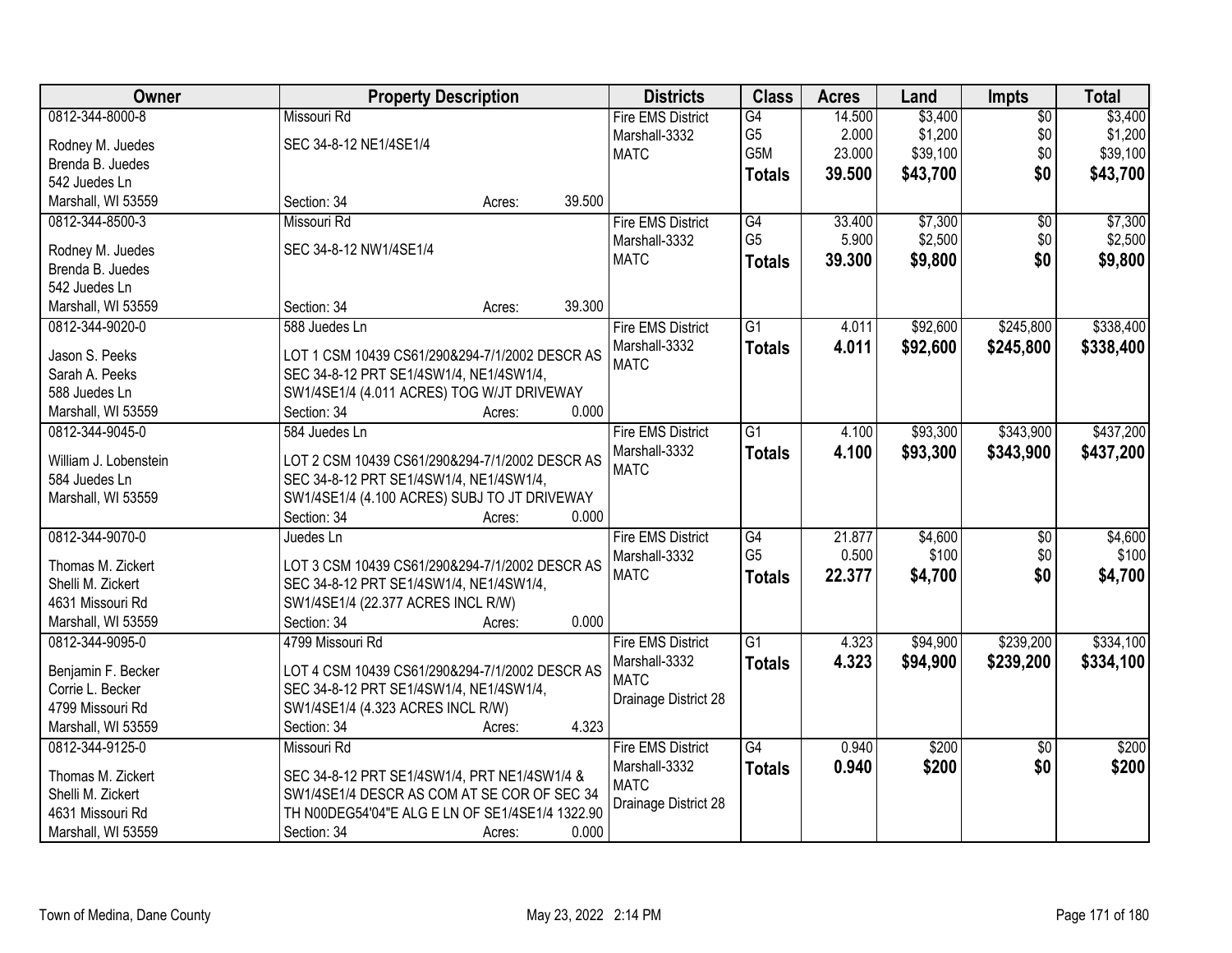| Owner                                                                                           | <b>Property Description</b>           |        |        | <b>Districts</b>         | <b>Class</b>    | <b>Acres</b> | Land       | <b>Impts</b>    | <b>Total</b> |
|-------------------------------------------------------------------------------------------------|---------------------------------------|--------|--------|--------------------------|-----------------|--------------|------------|-----------------|--------------|
| 0812-344-9500-1                                                                                 | 542 Juedes Ln                         |        |        | <b>Fire EMS District</b> | G4              | 29.400       | \$5,400    | \$0             | \$5,400      |
| Rodney M. Juedes                                                                                | SEC 34-8-12 SE1/4SE1/4                |        |        | Marshall-3332            | G5M             | 1.000        | \$1,700    | \$0             | \$1,700      |
| Brenda B. Juedes                                                                                |                                       |        |        | <b>MATC</b>              | G7              | 3.000        | \$65,000   | \$207,000       | \$272,000    |
| 542 Juedes Ln                                                                                   |                                       |        |        |                          | <b>Totals</b>   | 33.400       | \$72,100   | \$207,000       | \$279,100    |
| Marshall, WI 53559                                                                              | Section: 34                           | Acres: | 33.400 |                          |                 |              |            |                 |              |
| 0812-351-8000-9                                                                                 | E Medina Rd                           |        |        | <b>Fire EMS District</b> | $\overline{G5}$ | 0.500        | \$300      | $\overline{50}$ | \$300        |
|                                                                                                 |                                       |        |        | Marshall-3332            | <b>Totals</b>   | 0.500        | \$300      | \$0             | \$300        |
| Theobald Rev Tr, Richard C & Marion M   SEC 35-8-12 E 16.5 FT OF NE1/4 NE1/4<br>120 E Medina Rd |                                       |        |        | <b>MATC</b>              |                 |              |            |                 |              |
| Marshall, WI 53559                                                                              |                                       |        |        |                          |                 |              |            |                 |              |
|                                                                                                 | Section: 35                           | Acres: | 0.500  |                          |                 |              |            |                 |              |
| 0812-351-8010-7                                                                                 | E Medina Rd                           |        |        | <b>Fire EMS District</b> | $\overline{G4}$ | 25.300       | \$6,400    | $\overline{60}$ | \$6,400      |
|                                                                                                 |                                       |        |        | Marshall-3332            | G <sub>5</sub>  | 1.000        | \$100      | \$0             | \$100        |
| Phillip C. Braithwaite                                                                          | SEC 35-8-12 NE1/4 NE1/4 EXC E 16.5 FT |        |        | <b>MATC</b>              | G5M             | 13.500       | \$23,000   | \$0             | \$23,000     |
| Leaota L. Peters                                                                                |                                       |        |        |                          | <b>Totals</b>   | 39.800       | \$29,500   | \$0             | \$29,500     |
| 4996 Tower Line Rd                                                                              |                                       |        |        |                          |                 |              |            |                 |              |
| Marshall, WI 53559                                                                              | Section: 35                           | Acres: | 39.800 |                          |                 |              |            |                 |              |
| 0812-351-8500-4                                                                                 | 4996 Tower Line Rd                    |        |        | <b>Fire EMS District</b> | G4              | 29.300       | \$6,200    | $\overline{50}$ | \$6,200      |
| Phillip C. Braithwaite                                                                          | SEC 35-8-12 NW1/4 NE1/4               |        |        | Marshall-3332            | G <sub>5</sub>  | 8.000        | \$4,300    | \$0             | \$4,300      |
| Leaota L. Peters                                                                                |                                       |        |        | <b>MATC</b>              | G7              | 3.000        | \$65,000   | \$156,400       | \$221,400    |
| 4996 Tower Line Rd                                                                              |                                       |        |        |                          | <b>Totals</b>   | 40.300       | \$75,500   | \$156,400       | \$231,900    |
| Marshall, WI 53559                                                                              | Section: 35                           | Acres: | 40.300 |                          |                 |              |            |                 |              |
| 0812-351-9000-7                                                                                 | 4952 Tower Line Rd                    |        |        | <b>Fire EMS District</b> | G1              | 2.000        | \$77,500   | \$263,500       | \$341,000    |
|                                                                                                 | SEC 35-8-12 SW1/4NE1/4                |        |        | Marshall-3332            | G4              | 5.000        | \$1,200    | \$0             | \$1,200      |
| Chadwick Tr, Michael K & Ellen June<br>4952 Tower Line Rd                                       |                                       |        |        | <b>MATC</b>              | G <sub>5</sub>  | 12.200       | \$7,100    | \$0             | \$7,100      |
| Marshall, WI 53559                                                                              |                                       |        |        |                          | G5M             | 4.000        | \$6,800    | \$0             | \$6,800      |
|                                                                                                 | Section: 35                           | Acres: | 40.200 |                          | W8              | 17.000       | (\$57,800) | \$0             | \$0          |
|                                                                                                 |                                       |        |        |                          | <b>Totals</b>   | 40.200       | \$92,600   | \$263,500       | \$356,100    |
| 0812-351-9500-2                                                                                 | E Medina Rd                           |        |        | <b>Fire EMS District</b> | G4              | 29.270       | \$6,500    | \$0             | \$6,500      |
| Theobald Rev Tr, Richard C & Marion M   SEC 35-8-12 SE1/4 NE1/4                                 |                                       |        |        | Marshall-3332            | G <sub>5</sub>  | 3.000        | \$1,800    | \$0             | \$1,800      |
| 120 E Medina Rd                                                                                 |                                       |        |        | <b>MATC</b>              | G5M             | 8.000        | \$13,600   | \$0             | \$13,600     |
| Marshall, WI 53559                                                                              |                                       |        |        | Drainage District 1      | G7              | 0.030        | \$200      | \$0             | \$200        |
|                                                                                                 | Section: 35                           | Acres: | 40.300 |                          | <b>Totals</b>   | 40.300       | \$22,100   | \$0             | \$22,100     |
| 0812-352-8000-8                                                                                 | 5003 Tower Line Rd                    |        |        | <b>Fire EMS District</b> | G1              | 2.000        | \$77,500   | \$135,400       | \$212,900    |
|                                                                                                 |                                       |        |        | Marshall-3332            | G4              | 30.000       | \$7,100    | \$0             | \$7,100      |
| Billy W. Kubehl                                                                                 | SEC 35-8-12 NE1/4 NW1/4               |        |        | <b>MATC</b>              | G <sub>5</sub>  | 8.000        | \$3,700    | \$0             | \$3,700      |
| Rebecca L. Kubehl                                                                               |                                       |        |        |                          | <b>Totals</b>   | 40.000       | \$88,300   | \$135,400       | \$223,700    |
| 5003 Tower Line Rd                                                                              |                                       |        |        |                          |                 |              |            |                 |              |
| Marshall, WI 53559                                                                              | Section: 35                           | Acres: | 40.000 |                          |                 |              |            |                 |              |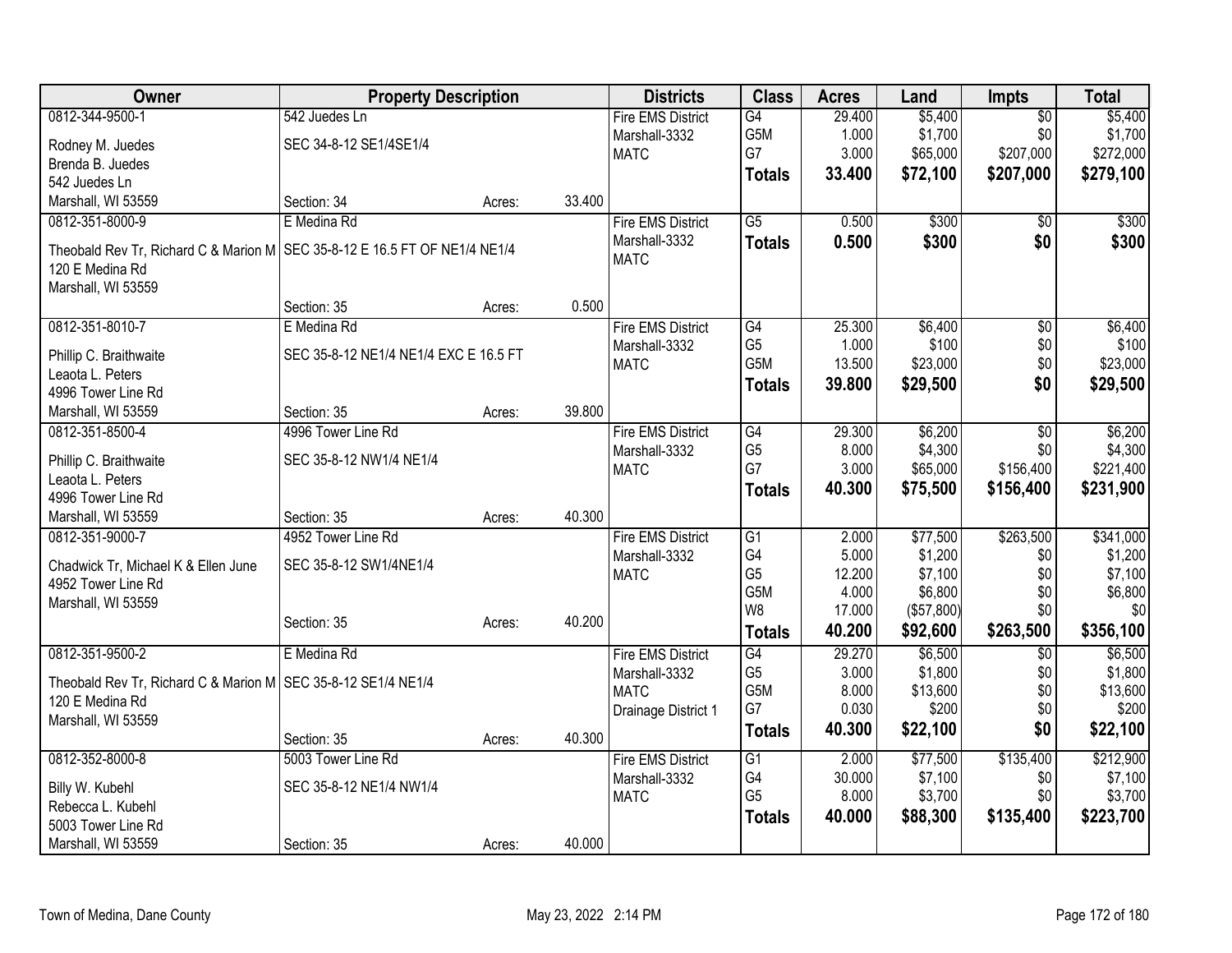| \$201,900<br>0812-352-8500-3<br>485 E Medina Rd<br>1.000<br>\$70,000<br>\$271,900<br><b>Fire EMS District</b><br>G1<br>G4<br>\$7,700<br>33.200<br>\$0<br>\$7,700<br>Marshall-3332<br>SEC 35-8-12 NW1/4 NW1/4<br>Stuntebeck Family Tr, David & Loretta<br>G <sub>5</sub><br>\$100<br>\$0<br>\$100<br>1.000<br><b>MATC</b><br>485 E Medina Rd<br>G5M<br>\$8,000<br>\$0<br>\$8,000<br>4.700<br>Marshall, WI 53559<br>\$201,900<br>\$287,700<br>39.900<br>\$85,800<br><b>Totals</b><br>39.900<br>Section: 35<br>Acres:<br>\$2,200<br>\$2,200<br>0812-352-9000-6<br><b>Tower Line Rd</b><br><b>Fire EMS District</b><br>G4<br>12.000<br>$\overline{30}$<br>G <sub>5</sub> M<br>3.000<br>\$5,100<br>\$5,100<br>\$0<br>Marshall-3332<br>SEC 35-8-12 SW1/4NW1/4 EXC R2641/47<br>Rodney M. Juedes<br><b>MATC</b><br>\$0<br>15.000<br>\$7,300<br>\$7,300<br><b>Totals</b><br>Brenda B. Juedes<br>542 Juedes Ln<br>15.000<br>Marshall, WI 53559<br>Section: 35<br>Acres:<br>\$190,900<br>0812-352-9220-0<br>4881 Tower Line Rd<br>$\overline{G1}$<br>\$70,000<br>\$120,900<br><b>Fire EMS District</b><br>1.000<br>G4<br>\$1,500<br>6.500<br>\$0<br>\$1,500<br>Marshall-3332<br>Travis L. Chadwick<br>SEC 35-8-12 PRT SW1/4NW1/4 W 676.5 FT & S 297 FT<br>G <sub>5</sub><br>\$10,500<br>\$0<br>\$10,500<br>17.500<br><b>MATC</b> |
|-----------------------------------------------------------------------------------------------------------------------------------------------------------------------------------------------------------------------------------------------------------------------------------------------------------------------------------------------------------------------------------------------------------------------------------------------------------------------------------------------------------------------------------------------------------------------------------------------------------------------------------------------------------------------------------------------------------------------------------------------------------------------------------------------------------------------------------------------------------------------------------------------------------------------------------------------------------------------------------------------------------------------------------------------------------------------------------------------------------------------------------------------------------------------------------------------------------------------------------------------------------------------------------------------------------------------|
|                                                                                                                                                                                                                                                                                                                                                                                                                                                                                                                                                                                                                                                                                                                                                                                                                                                                                                                                                                                                                                                                                                                                                                                                                                                                                                                       |
|                                                                                                                                                                                                                                                                                                                                                                                                                                                                                                                                                                                                                                                                                                                                                                                                                                                                                                                                                                                                                                                                                                                                                                                                                                                                                                                       |
|                                                                                                                                                                                                                                                                                                                                                                                                                                                                                                                                                                                                                                                                                                                                                                                                                                                                                                                                                                                                                                                                                                                                                                                                                                                                                                                       |
|                                                                                                                                                                                                                                                                                                                                                                                                                                                                                                                                                                                                                                                                                                                                                                                                                                                                                                                                                                                                                                                                                                                                                                                                                                                                                                                       |
|                                                                                                                                                                                                                                                                                                                                                                                                                                                                                                                                                                                                                                                                                                                                                                                                                                                                                                                                                                                                                                                                                                                                                                                                                                                                                                                       |
|                                                                                                                                                                                                                                                                                                                                                                                                                                                                                                                                                                                                                                                                                                                                                                                                                                                                                                                                                                                                                                                                                                                                                                                                                                                                                                                       |
|                                                                                                                                                                                                                                                                                                                                                                                                                                                                                                                                                                                                                                                                                                                                                                                                                                                                                                                                                                                                                                                                                                                                                                                                                                                                                                                       |
|                                                                                                                                                                                                                                                                                                                                                                                                                                                                                                                                                                                                                                                                                                                                                                                                                                                                                                                                                                                                                                                                                                                                                                                                                                                                                                                       |
|                                                                                                                                                                                                                                                                                                                                                                                                                                                                                                                                                                                                                                                                                                                                                                                                                                                                                                                                                                                                                                                                                                                                                                                                                                                                                                                       |
|                                                                                                                                                                                                                                                                                                                                                                                                                                                                                                                                                                                                                                                                                                                                                                                                                                                                                                                                                                                                                                                                                                                                                                                                                                                                                                                       |
|                                                                                                                                                                                                                                                                                                                                                                                                                                                                                                                                                                                                                                                                                                                                                                                                                                                                                                                                                                                                                                                                                                                                                                                                                                                                                                                       |
|                                                                                                                                                                                                                                                                                                                                                                                                                                                                                                                                                                                                                                                                                                                                                                                                                                                                                                                                                                                                                                                                                                                                                                                                                                                                                                                       |
|                                                                                                                                                                                                                                                                                                                                                                                                                                                                                                                                                                                                                                                                                                                                                                                                                                                                                                                                                                                                                                                                                                                                                                                                                                                                                                                       |
| <b>THF</b><br>Deanna L. Chadwick<br>25.000<br>\$82,000<br>\$120,900<br>\$202,900<br><b>Totals</b>                                                                                                                                                                                                                                                                                                                                                                                                                                                                                                                                                                                                                                                                                                                                                                                                                                                                                                                                                                                                                                                                                                                                                                                                                     |
| 4881 Tower Line Rd                                                                                                                                                                                                                                                                                                                                                                                                                                                                                                                                                                                                                                                                                                                                                                                                                                                                                                                                                                                                                                                                                                                                                                                                                                                                                                    |
| 25.000<br>Section: 35<br>Marshall, WI 53559<br>Acres:                                                                                                                                                                                                                                                                                                                                                                                                                                                                                                                                                                                                                                                                                                                                                                                                                                                                                                                                                                                                                                                                                                                                                                                                                                                                 |
| 0812-352-9500-1<br><b>Tower Line Rd</b><br><b>Fire EMS District</b><br>28.200<br>\$7,000<br>\$7,000<br>G4<br>\$0                                                                                                                                                                                                                                                                                                                                                                                                                                                                                                                                                                                                                                                                                                                                                                                                                                                                                                                                                                                                                                                                                                                                                                                                      |
| \$100<br>\$100<br>G <sub>5</sub><br>0.800<br>\$0<br>Marshall-3332<br>Rodney M. Juedes<br>SEC 35-8-12 SE1/4NW1/4 EXC R2641/47<br><b>MATC</b><br>\$0                                                                                                                                                                                                                                                                                                                                                                                                                                                                                                                                                                                                                                                                                                                                                                                                                                                                                                                                                                                                                                                                                                                                                                    |
| 29.000<br>\$7,100<br>\$7,100<br><b>Totals</b><br>Brenda B. Juedes                                                                                                                                                                                                                                                                                                                                                                                                                                                                                                                                                                                                                                                                                                                                                                                                                                                                                                                                                                                                                                                                                                                                                                                                                                                     |
| 542 Juedes Ln                                                                                                                                                                                                                                                                                                                                                                                                                                                                                                                                                                                                                                                                                                                                                                                                                                                                                                                                                                                                                                                                                                                                                                                                                                                                                                         |
| 29.000<br>Marshall, WI 53559<br>Section: 35<br>Acres:                                                                                                                                                                                                                                                                                                                                                                                                                                                                                                                                                                                                                                                                                                                                                                                                                                                                                                                                                                                                                                                                                                                                                                                                                                                                 |
| $\overline{G1}$<br>2.000<br>\$15,000<br>\$14,400<br>\$29,400<br>0812-352-9720-5<br>4881 Tower Line Rd<br><b>Fire EMS District</b>                                                                                                                                                                                                                                                                                                                                                                                                                                                                                                                                                                                                                                                                                                                                                                                                                                                                                                                                                                                                                                                                                                                                                                                     |
| G4<br>3.500<br>\$800<br>\$800<br>\$0<br>Marshall-3332<br>Travis L. Chadwick<br>SEC 35-8-12 PRT SE1/4NW1/4 S 297 FT LYG W OF                                                                                                                                                                                                                                                                                                                                                                                                                                                                                                                                                                                                                                                                                                                                                                                                                                                                                                                                                                                                                                                                                                                                                                                           |
| G <sub>5</sub><br>0.600<br>\$100<br>\$0<br>\$100<br><b>MATC</b><br>Deanna L. Chadwick<br>TOWER LINE RD & ALL THAT PRT LYG E OF SD RD                                                                                                                                                                                                                                                                                                                                                                                                                                                                                                                                                                                                                                                                                                                                                                                                                                                                                                                                                                                                                                                                                                                                                                                  |
| \$0<br>G5M<br>5.000<br>\$8,500<br>\$8,500<br>4881 Tower Line Rd                                                                                                                                                                                                                                                                                                                                                                                                                                                                                                                                                                                                                                                                                                                                                                                                                                                                                                                                                                                                                                                                                                                                                                                                                                                       |
| \$14,400<br>11.100<br>\$24,400<br>\$38,800<br><b>Totals</b><br>11.100<br>Marshall, WI 53559<br>Section: 35<br>Acres:                                                                                                                                                                                                                                                                                                                                                                                                                                                                                                                                                                                                                                                                                                                                                                                                                                                                                                                                                                                                                                                                                                                                                                                                  |
| \$3,700<br>\$3,700<br>0812-353-8000-7<br><b>Tower Line Rd</b><br><b>Fire EMS District</b><br>G4<br>17.100<br>$\overline{50}$                                                                                                                                                                                                                                                                                                                                                                                                                                                                                                                                                                                                                                                                                                                                                                                                                                                                                                                                                                                                                                                                                                                                                                                          |
| G <sub>5</sub><br>\$100<br>2.000<br>\$0<br>\$100<br>Marshall-3332<br>SEC 35-8-12 NE1/4SW1/4<br>Rodney M. Juedes                                                                                                                                                                                                                                                                                                                                                                                                                                                                                                                                                                                                                                                                                                                                                                                                                                                                                                                                                                                                                                                                                                                                                                                                       |
| G5M<br>\$35,700<br>21.000<br>\$0<br>\$35,700<br><b>MATC</b><br>Brenda B. Juedes                                                                                                                                                                                                                                                                                                                                                                                                                                                                                                                                                                                                                                                                                                                                                                                                                                                                                                                                                                                                                                                                                                                                                                                                                                       |
| \$0<br>\$39,500<br>40.100<br>\$39,500<br><b>Totals</b><br>542 Juedes Ln                                                                                                                                                                                                                                                                                                                                                                                                                                                                                                                                                                                                                                                                                                                                                                                                                                                                                                                                                                                                                                                                                                                                                                                                                                               |
| Marshall, WI 53559<br>Section: 35<br>40.100<br>Acres:                                                                                                                                                                                                                                                                                                                                                                                                                                                                                                                                                                                                                                                                                                                                                                                                                                                                                                                                                                                                                                                                                                                                                                                                                                                                 |
| \$7,000<br>0812-353-8500-2<br>4840 Tower Line Rd<br><b>Fire EMS District</b><br>$\overline{G4}$<br>32.900<br>\$7,000<br>$\overline{30}$                                                                                                                                                                                                                                                                                                                                                                                                                                                                                                                                                                                                                                                                                                                                                                                                                                                                                                                                                                                                                                                                                                                                                                               |
| G <sub>5</sub><br>\$600<br>\$600<br>1.000<br>\$0<br>Marshall-3332                                                                                                                                                                                                                                                                                                                                                                                                                                                                                                                                                                                                                                                                                                                                                                                                                                                                                                                                                                                                                                                                                                                                                                                                                                                     |
| SEC 35-8-12 NW1/4SW1/4 SUBJ TO ACCESS ESMT IN<br>Julie A. Juedes<br>G5M<br>3.000<br>\$5,100<br>\$0<br>\$5,100<br><b>MATC</b><br>4840 Tower Line Rd<br>DOC 3506868                                                                                                                                                                                                                                                                                                                                                                                                                                                                                                                                                                                                                                                                                                                                                                                                                                                                                                                                                                                                                                                                                                                                                     |
| G7<br>3.000<br>\$65,000<br>\$191,800<br>\$256,800<br>Marshall, WI 53559                                                                                                                                                                                                                                                                                                                                                                                                                                                                                                                                                                                                                                                                                                                                                                                                                                                                                                                                                                                                                                                                                                                                                                                                                                               |
| 39.900<br>\$77,700<br>\$191,800<br>\$269,500<br><b>Totals</b><br>39.900<br>Section: 35<br>Acres:                                                                                                                                                                                                                                                                                                                                                                                                                                                                                                                                                                                                                                                                                                                                                                                                                                                                                                                                                                                                                                                                                                                                                                                                                      |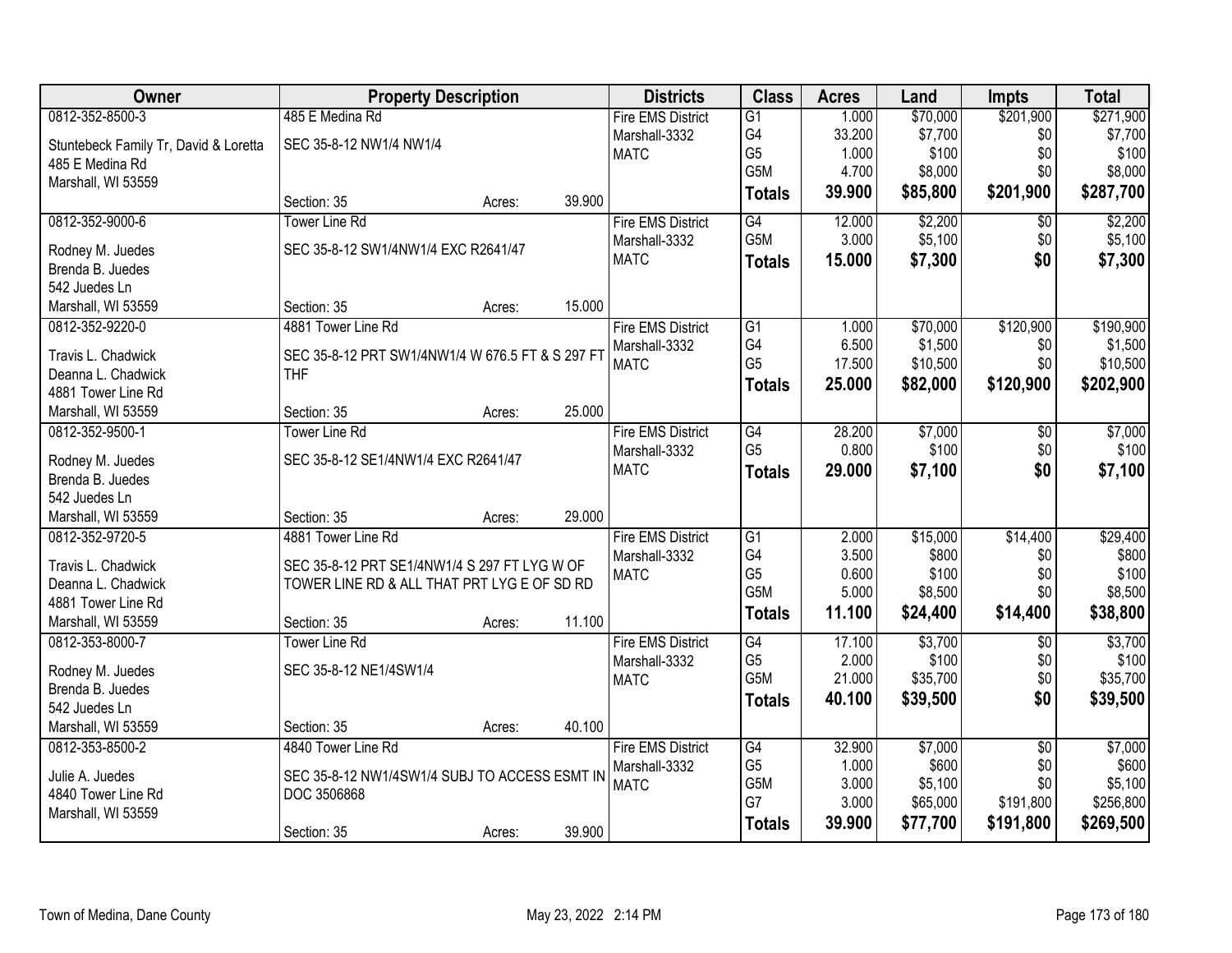| Owner                                                           | <b>Property Description</b>      |        |        | <b>Districts</b>         | <b>Class</b>   | <b>Acres</b> | Land       | <b>Impts</b>    | <b>Total</b> |
|-----------------------------------------------------------------|----------------------------------|--------|--------|--------------------------|----------------|--------------|------------|-----------------|--------------|
| 0812-353-9000-5                                                 | Juedes Ln                        |        |        | <b>Fire EMS District</b> | G4             | 34.600       | \$4,800    | $\overline{50}$ | \$4,800      |
| Rodney M. Juedes                                                | SEC 35-8-12 SW1/4SW1/4           |        |        | Marshall-3332            | <b>Totals</b>  | 34.600       | \$4,800    | \$0             | \$4,800      |
| Brenda B. Juedes                                                |                                  |        |        | <b>MATC</b>              |                |              |            |                 |              |
| 542 Juedes Ln                                                   |                                  |        |        |                          |                |              |            |                 |              |
| Marshall, WI 53559                                              | Section: 35                      | Acres: | 34.600 |                          |                |              |            |                 |              |
| 0812-353-9500-0                                                 | 4874 Tower Line Rd               |        |        | <b>Fire EMS District</b> | G4             | 28.800       | \$4,000    | $\overline{50}$ | \$4,000      |
| Rodney M. Juedes                                                | SEC 35-8-12 SE1/4SW1/4           |        |        | Marshall-3332            | G <sub>5</sub> | 5.000        | \$3,000    | \$0             | \$3,000      |
| Brenda B. Juedes                                                |                                  |        |        | <b>MATC</b>              | G5M            | 2.000        | \$3,400    | \$0             | \$3,400      |
| 542 Juedes Ln                                                   |                                  |        |        |                          | <b>Totals</b>  | 35.800       | \$10,400   | \$0             | \$10,400     |
| Marshall, WI 53559                                              | Section: 35                      | Acres: | 35.800 |                          |                |              |            |                 |              |
| 0812-354-8000-6                                                 | E Medina Rd                      |        |        | <b>Fire EMS District</b> | G4             | 24.600       | \$5,800    | \$0             | \$5,800      |
| Theobald Rev Tr, Richard C & Marion M   SEC 35-8-12 NE1/4 SE1/4 |                                  |        |        | Marshall-3332            | G5M            | 15.500       | \$26,400   | \$0             | \$26,400     |
| 120 E Medina Rd                                                 |                                  |        |        | <b>MATC</b>              | <b>Totals</b>  | 40.100       | \$32,200   | \$0             | \$32,200     |
| Marshall, WI 53559                                              |                                  |        |        | Drainage District 1      |                |              |            |                 |              |
|                                                                 | Section: 35                      | Acres: | 40.100 |                          |                |              |            |                 |              |
| 0812-354-8500-1                                                 | <b>Tower Line Rd</b>             |        |        | <b>Fire EMS District</b> | G4             | 27.000       | \$6,100    | \$0             | \$6,100      |
|                                                                 |                                  |        |        | Marshall-3332            | G <sub>5</sub> | 2.100        | \$1,300    | \$0             | \$1,300      |
| Chadwick Tr, Michael K & Ellen June<br>4952 Tower Line Rd       | SEC 35-8-12 NW1/4SE1/4           |        |        | <b>MATC</b>              | W <sub>8</sub> | 11.000       | (\$37,400) | \$0             | \$0          |
| Marshall, WI 53559                                              |                                  |        |        |                          | <b>Totals</b>  | 40.100       | \$7,400    | \$0             | \$7,400      |
|                                                                 | Section: 35                      | Acres: | 40.100 |                          |                |              |            |                 |              |
| 0812-354-9000-4                                                 |                                  |        |        | <b>Fire EMS District</b> | W8             | 8.000        | (\$24,800) | $\overline{50}$ | \$0          |
|                                                                 |                                  |        |        | Marshall-3332            | <b>Totals</b>  | 8.000        | \$0        | \$0             | \$0          |
| Chadwick Tr, Michael K & Ellen June                             | SEC 35-8-12 E1/2 E1/2 SW1/4SE1/4 |        |        | <b>MATC</b>              |                |              |            |                 |              |
| 4952 Tower Line Rd<br>Marshall, WI 53559                        |                                  |        |        |                          |                |              |            |                 |              |
|                                                                 | Section: 35                      | Acres: | 8.000  |                          |                |              |            |                 |              |
| 0812-354-9030-8                                                 | <b>Tower Line Rd</b>             |        |        | <b>Fire EMS District</b> | W <sub>8</sub> | 8.000        | (\$27,200) | $\overline{50}$ | $\sqrt{50}$  |
|                                                                 |                                  |        |        | Marshall-3332            | <b>Totals</b>  | 8.000        | \$0        | \$0             | \$0          |
| Chadwick Tr, Michael K & Ellen June                             | SEC 35-8-12 W1/2 E1/2 SW1/4SE1/4 |        |        | <b>MATC</b>              |                |              |            |                 |              |
| 4952 Tower Line Rd                                              |                                  |        |        |                          |                |              |            |                 |              |
| Marshall, WI 53559                                              | Section: 35                      | Acres: | 8.000  |                          |                |              |            |                 |              |
| 0812-354-9070-0                                                 | <b>Tower Line Rd</b>             |        |        | <b>Fire EMS District</b> | G4             | 6.500        | \$1,500    | $\overline{50}$ | \$1,500      |
|                                                                 |                                  |        |        | Marshall-3332            | G <sub>5</sub> | 5.000        | \$3,000    | \$0             | \$3,000      |
| Retallick Living Tr                                             | SEC 35-8-12 W1/2 SW1/4 SE1/4     |        |        | <b>MATC</b>              | G5M            | 6.500        | \$11,100   | \$0             | \$11,100     |
| 4797 Jacobs Rd                                                  |                                  |        |        |                          | <b>Totals</b>  | 18.000       | \$15,600   | \$0             | \$15,600     |
| Marshall, WI 53559                                              |                                  |        |        |                          |                |              |            |                 |              |
|                                                                 | Section: 35                      | Acres: | 18.000 |                          |                |              |            |                 |              |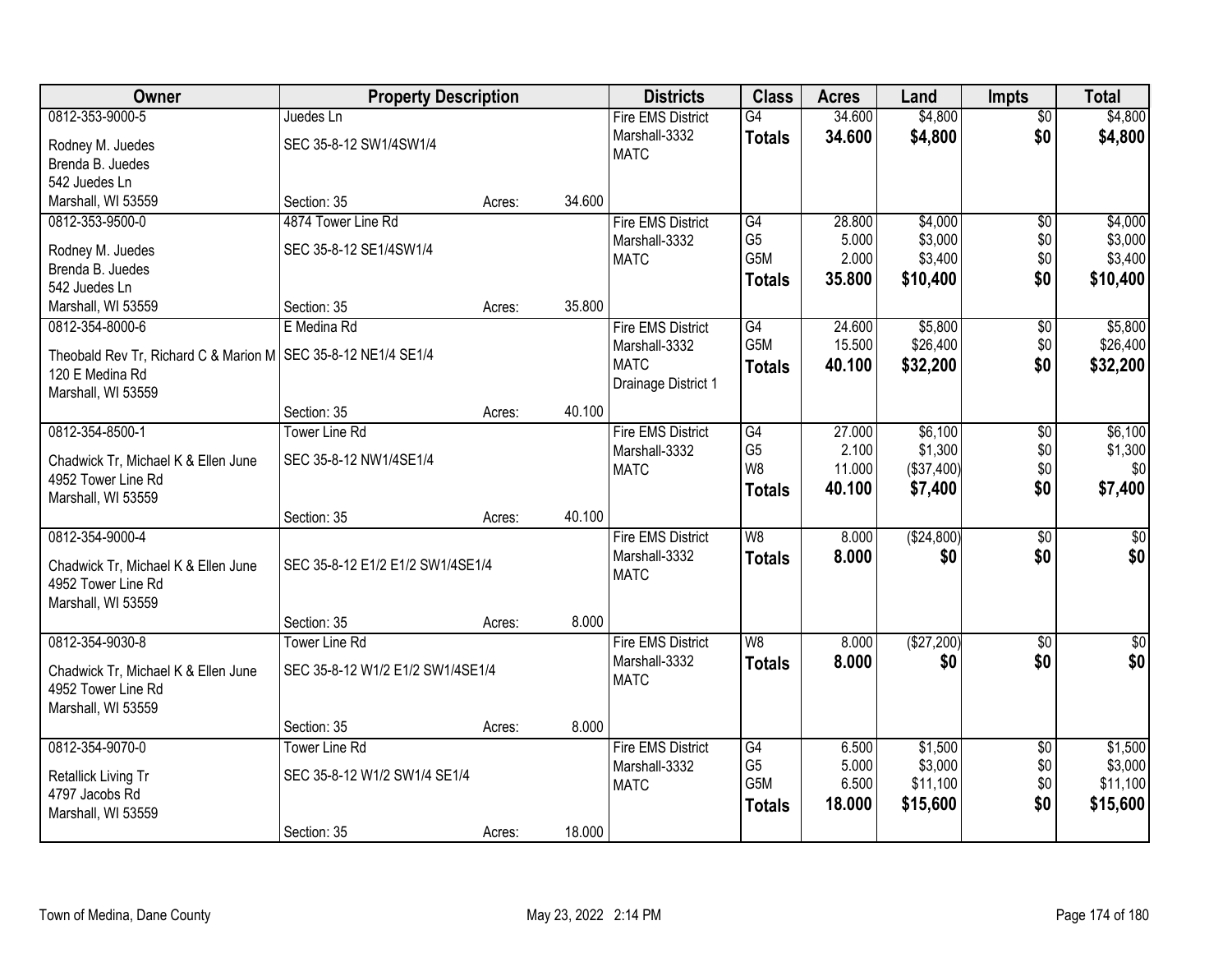| Owner                                   |                                        | <b>Property Description</b>                    |        | <b>Districts</b>         | <b>Class</b>    | <b>Acres</b> | Land       | <b>Impts</b>    | <b>Total</b>     |
|-----------------------------------------|----------------------------------------|------------------------------------------------|--------|--------------------------|-----------------|--------------|------------|-----------------|------------------|
| 0812-354-9500-9                         | Jacobs Rd                              |                                                |        | <b>Fire EMS District</b> | $\overline{G6}$ | 13.000       | \$41,400   | $\overline{50}$ | \$41,400         |
| Retallick Living Tr                     | SEC 35-8-12 E 3/4 E1/2 SE1/4 SE1/4     |                                                |        | Marshall-3332            | <b>Totals</b>   | 13.000       | \$41,400   | \$0             | \$41,400         |
| 4797 Jacobs Rd                          |                                        |                                                |        | <b>MATC</b>              |                 |              |            |                 |                  |
| Marshall, WI 53559                      |                                        |                                                |        |                          |                 |              |            |                 |                  |
|                                         | Section: 35                            | Acres:                                         | 13.000 |                          |                 |              |            |                 |                  |
| 0812-354-9550-9                         | Jacobs Rd                              |                                                |        | <b>Fire EMS District</b> | $\overline{G6}$ | 4.000        | \$12,000   | \$0             | \$12,000         |
| Retallick Living Tr                     | SEC 35-8-12 W1/2 W1/2 E1/2 SE1/4SE1/4  |                                                |        | Marshall-3332            | <b>Totals</b>   | 4.000        | \$12,000   | \$0             | \$12,000         |
| 4797 Jacobs Rd                          |                                        |                                                |        | <b>MATC</b>              |                 |              |            |                 |                  |
| Marshall, WI 53559                      |                                        |                                                |        |                          |                 |              |            |                 |                  |
|                                         | Section: 35                            | Acres:                                         | 4.000  |                          |                 |              |            |                 |                  |
| 0812-354-9570-5                         | Jacobs Rd                              |                                                |        | <b>Fire EMS District</b> | $\overline{G6}$ | 4.000        | \$13,600   | $\overline{50}$ | \$13,600         |
| Retallick Living Tr, John W & Darlene S | SEC 35-8-12 E1/4 W1/2 SE1/4 SE1/4      |                                                |        | Marshall-3332            | <b>Totals</b>   | 4.000        | \$13,600   | \$0             | \$13,600         |
| 4797 Jacob Rd                           |                                        |                                                |        | <b>MATC</b>              |                 |              |            |                 |                  |
| Marshall, WI 53559                      |                                        |                                                |        |                          |                 |              |            |                 |                  |
|                                         | Section: 35                            | Acres:                                         | 4.000  |                          |                 |              |            |                 |                  |
| 0812-354-9590-1                         | Jacobs Rd                              |                                                |        | <b>Fire EMS District</b> | $\overline{G6}$ | 4.000        | \$12,000   | \$0             | \$12,000         |
| Retallick Living Tr                     | SEC 35-8-12 W1/2 E1/2 W1/2 SE1/4 SE1/4 |                                                |        | Marshall-3332            | <b>Totals</b>   | 4.000        | \$12,000   | \$0             | \$12,000         |
| 4797 Jacobs Rd                          |                                        |                                                |        | <b>MATC</b>              |                 |              |            |                 |                  |
| Marshall, WI 53559                      |                                        |                                                |        |                          |                 |              |            |                 |                  |
|                                         | Section: 35                            | Acres:                                         | 4.000  |                          |                 |              |            |                 |                  |
| 0812-354-9600-8                         | Jacobs Rd                              |                                                |        | <b>Fire EMS District</b> | $\overline{G5}$ | 1.000        | \$600      | $\overline{30}$ | \$600            |
| Chadwick Tr, Michael K & Ellen June     |                                        | SEC 35-8-12 E1/2 W1/4 SE1/4SE1/4 EXC TO STATE  |        | Marshall-3332            | W <sub>8</sub>  | 3.000        | (\$9,000)  | \$0             | \$0              |
| 4952 Tower Line Rd                      |                                        |                                                |        | <b>MATC</b>              | <b>Totals</b>   | 4.000        | \$600      | \$0             | \$600            |
| Marshall, WI 53559                      |                                        |                                                |        |                          |                 |              |            |                 |                  |
|                                         | Section: 35                            | Acres:                                         | 4.000  |                          |                 |              |            |                 |                  |
| 0812-354-9610-6                         | Jacobs Rd                              |                                                |        | <b>Fire EMS District</b> | W <sub>8</sub>  | 4.000        | (\$12,000) | $\overline{60}$ | $\overline{\$0}$ |
| Chadwick Tr, Michael K & Ellen June     | SEC 35-8-12 W1/2 W1/4 SE1/4SE1/4       |                                                |        | Marshall-3332            | <b>Totals</b>   | 4.000        | \$0        | \$0             | \$0              |
| 4952 Tower Line Rd                      |                                        |                                                |        | <b>MATC</b>              |                 |              |            |                 |                  |
| Marshall, WI 53559                      |                                        |                                                |        |                          |                 |              |            |                 |                  |
|                                         | Section: 35                            | Acres:                                         | 4.000  |                          |                 |              |            |                 |                  |
| 0812-361-8002-0                         | 17 E Medina Rd                         |                                                |        | <b>Fire EMS District</b> | G4              | 23.759       | \$6,200    | $\overline{50}$ | \$6,200          |
| Thomas M. Zickert                       |                                        | SEC 36-8-12 NE1/4 NE1/4 EXC DOC #4385402 & EXC |        | Marshall-3332            | G <sub>5</sub>  | 1.000        | \$100      | \$0             | \$100            |
| Shelli M. Zickert                       | <b>CSM 13002</b>                       |                                                |        | <b>MATC</b>              | <b>Totals</b>   | 24.759       | \$6,300    | \$0             | \$6,300          |
| 4631 Missouri Rd                        |                                        |                                                |        | Drainage District 1      |                 |              |            |                 |                  |
| Marshall, WI 53559                      | Section: 36                            | Acres:                                         | 0.000  |                          |                 |              |            |                 |                  |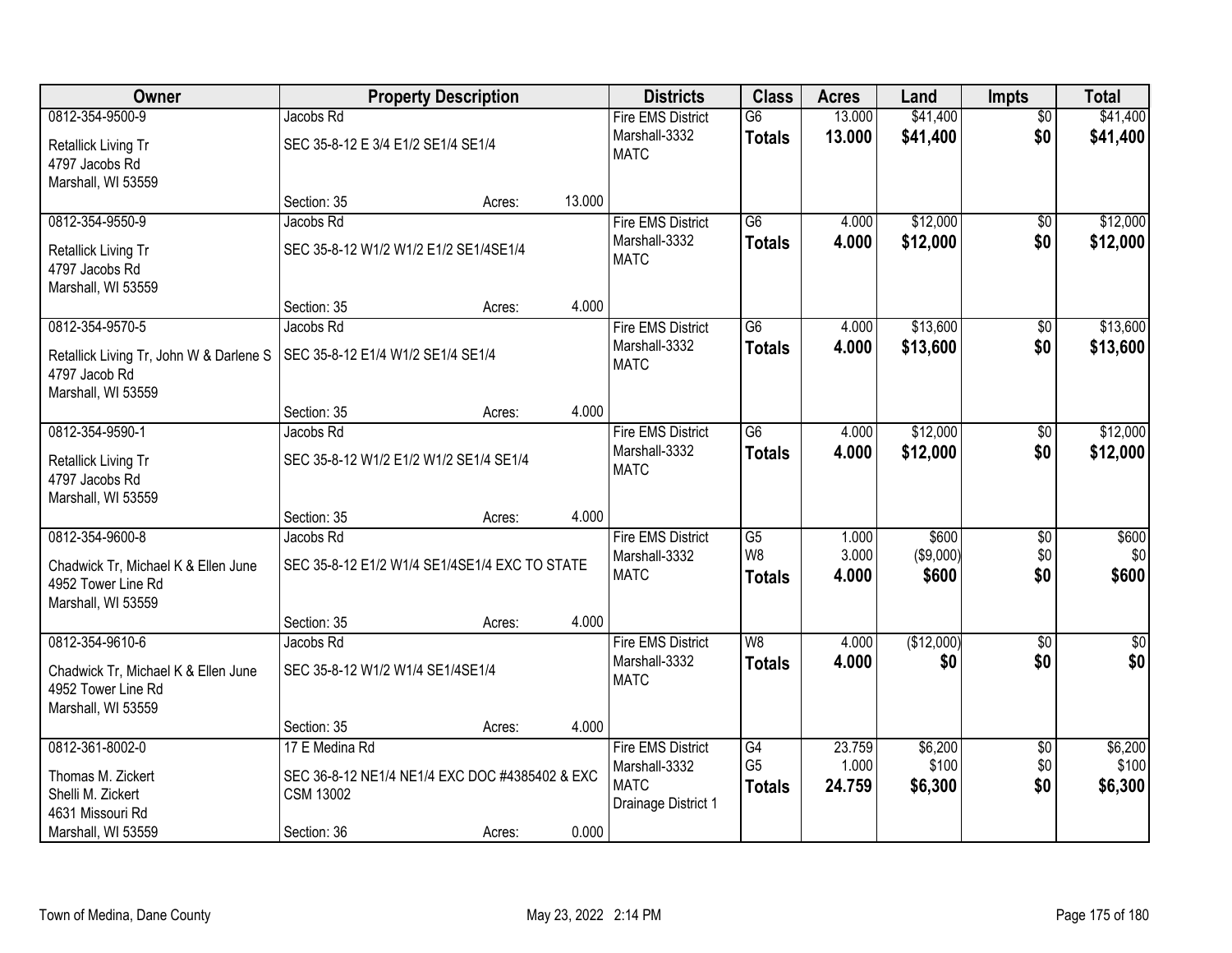| Owner                                  |                                                             | <b>Property Description</b> |        | <b>Districts</b>         | <b>Class</b>    | <b>Acres</b> | Land       | <b>Impts</b>    | <b>Total</b> |
|----------------------------------------|-------------------------------------------------------------|-----------------------------|--------|--------------------------|-----------------|--------------|------------|-----------------|--------------|
| 0812-361-8010-0                        | 17 E Medina Rd                                              |                             |        | <b>Fire EMS District</b> | $\overline{G1}$ | 2.331        | \$80,000   | \$114,000       | \$194,000    |
| Eric G. Mankowski                      | LOT 1 CSM 13002 CS83/87&88-10/14/2010 DESCR AS              |                             |        | Marshall-3332            | G4              | 2.000        | \$500      | \$0             | \$500        |
| Wanda M. Mankowski                     | SEC 36-8-12 PRT NE1/4NE1/4 (4.331 ACRES)                    |                             |        | <b>MATC</b>              | <b>Totals</b>   | 4.331        | \$80,500   | \$114,000       | \$194,500    |
| 17 E Medina Rd                         |                                                             |                             |        | Drainage District 1      |                 |              |            |                 |              |
| Marshall, WI 53559                     | Section: 36                                                 | Acres:                      | 4.331  |                          |                 |              |            |                 |              |
| 0812-361-8501-0                        | E Medina Rd                                                 |                             |        | <b>Fire EMS District</b> | G4              | 27.810       | \$5,700    | $\overline{50}$ | \$5,700      |
|                                        |                                                             |                             |        | Marshall-3332            | G <sub>5</sub>  | 16.470       | \$9,500    | \$0             | \$9,500      |
| 4 Z's Farm LLC                         | SEC 36-8-12 PRT NE1/4 DESCR AS BEG AT NW COR                |                             |        | <b>MATC</b>              | <b>Totals</b>   | 44.280       | \$15,200   | \$0             | \$15,200     |
| 613 Central Ave                        | OF NE1/4NE1/4 TH E ALG N LN OF SD 1/4 1/4 280 FT            |                             |        | Drainage District 1      |                 |              |            |                 |              |
| Deerfield, WI 53531                    | TH S10DEG28'E 1674 FT TH W PARA WITH S LN OF<br>Section: 36 | Acres:                      | 0.000  |                          |                 |              |            |                 |              |
| 0812-361-8590-4                        | E Medina Rd                                                 |                             |        | <b>Fire EMS District</b> | G4              | 9.100        | \$2,300    | \$0             | \$2,300      |
|                                        |                                                             |                             |        | Marshall-3332            | G <sub>5</sub>  | 1.000        | \$100      | \$0             | \$100        |
| Braunschweig Le A. Mar                 | SEC 36-8-12 W 10.1 A NW 1/4 NE1/4                           |                             |        | <b>MATC</b>              | <b>Totals</b>   | 10.100       | \$2,400    | \$0             | \$2,400      |
| Carolyn Kassube                        |                                                             |                             |        | Drainage District 1      |                 |              |            |                 |              |
| 147 E Medina Rd                        |                                                             |                             |        |                          |                 |              |            |                 |              |
| Marshall, WI 53559                     | Section: 36                                                 | Acres:                      | 10.100 |                          |                 |              |            |                 |              |
| 0812-361-9000-5                        | Jacobs Rd                                                   |                             |        | <b>Fire EMS District</b> | $\overline{G5}$ | 29.400       | \$17,700   | \$0             | \$17,700     |
| Raasch Rev Tr, Ohne L & Karen L        | SEC 36-8-12 SW1/4 NE1/4                                     |                             |        | Marshall-3332            | G <sub>6</sub>  | 11.000       | \$37,400   | \$0             | \$37,400     |
| N7566 Rock Lake Rd                     |                                                             |                             |        | <b>MATC</b>              | <b>Totals</b>   | 40.400       | \$55,100   | \$0             | \$55,100     |
| Lake Mills, WI 53551                   |                                                             |                             |        | Drainage District 1      |                 |              |            |                 |              |
|                                        | Section: 36                                                 | Acres:                      | 40.400 |                          |                 |              |            |                 |              |
| 0812-361-9501-0                        | E Medina Rd                                                 |                             |        | <b>Fire EMS District</b> | $\overline{G4}$ | 12.630       | \$2,900    | $\overline{50}$ | \$2,900      |
|                                        |                                                             |                             |        | Marshall-3332            | <b>Totals</b>   | 12.630       | \$2,900    | \$0             | \$2,900      |
| Thomas M. Zickert<br>Shelli M. Zickert | SEC 36-8-12 N 15 A SE1/4 NE1/4 EXC DOC #4385402             |                             |        | <b>MATC</b>              |                 |              |            |                 |              |
| 4631 Missouri Rd                       |                                                             |                             |        | Drainage District 1      |                 |              |            |                 |              |
| Marshall, WI 53559                     | Section: 36                                                 | Acres:                      | 0.000  |                          |                 |              |            |                 |              |
| 0812-361-9680-3                        | E Medina Rd                                                 |                             |        | <b>Fire EMS District</b> | G5              | 13.300       | \$8,000    | $\overline{60}$ | \$8,000      |
|                                        |                                                             |                             |        | Marshall-3332            | W <sub>8</sub>  | 12.000       | (\$40,800) | \$0             | \$0          |
| Raasch Rev Tr, Ohne L & Karen L        | SEC 36-8-12 SE1/4 NE1/4 EXC N 15 A                          |                             |        | <b>MATC</b>              | <b>Totals</b>   | 25.300       | \$8,000    | \$0             | \$8,000      |
| N7566 Rock Lake Rd                     |                                                             |                             |        | Drainage District 1      |                 |              |            |                 |              |
| Lake Mills, WI 53551                   |                                                             |                             |        |                          |                 |              |            |                 |              |
|                                        | Section: 36                                                 | Acres:                      | 25.300 |                          |                 |              |            |                 |              |
| 0812-362-8000-6                        | 147 E Medina Rd                                             |                             |        | <b>Fire EMS District</b> | G4              | 24.500       | \$5,200    | $\overline{50}$ | \$5,200      |
| Braunschweig Le A. Mar                 | SEC 36-8-12 NE1/4 NW1/4                                     |                             |        | Marshall-3332            | G <sub>5</sub>  | 12.300       | \$6,100    | \$0             | \$6,100      |
| Carolyn Kassube                        |                                                             |                             |        | <b>MATC</b>              | G7              | 3.000        | \$65,000   | \$32,800        | \$97,800     |
| 147 E Medina Rd                        |                                                             |                             |        | Drainage District 1      | <b>Totals</b>   | 39.800       | \$76,300   | \$32,800        | \$109,100    |
| Marshall, WI 53559                     | Section: 36                                                 | Acres:                      | 39.800 |                          |                 |              |            |                 |              |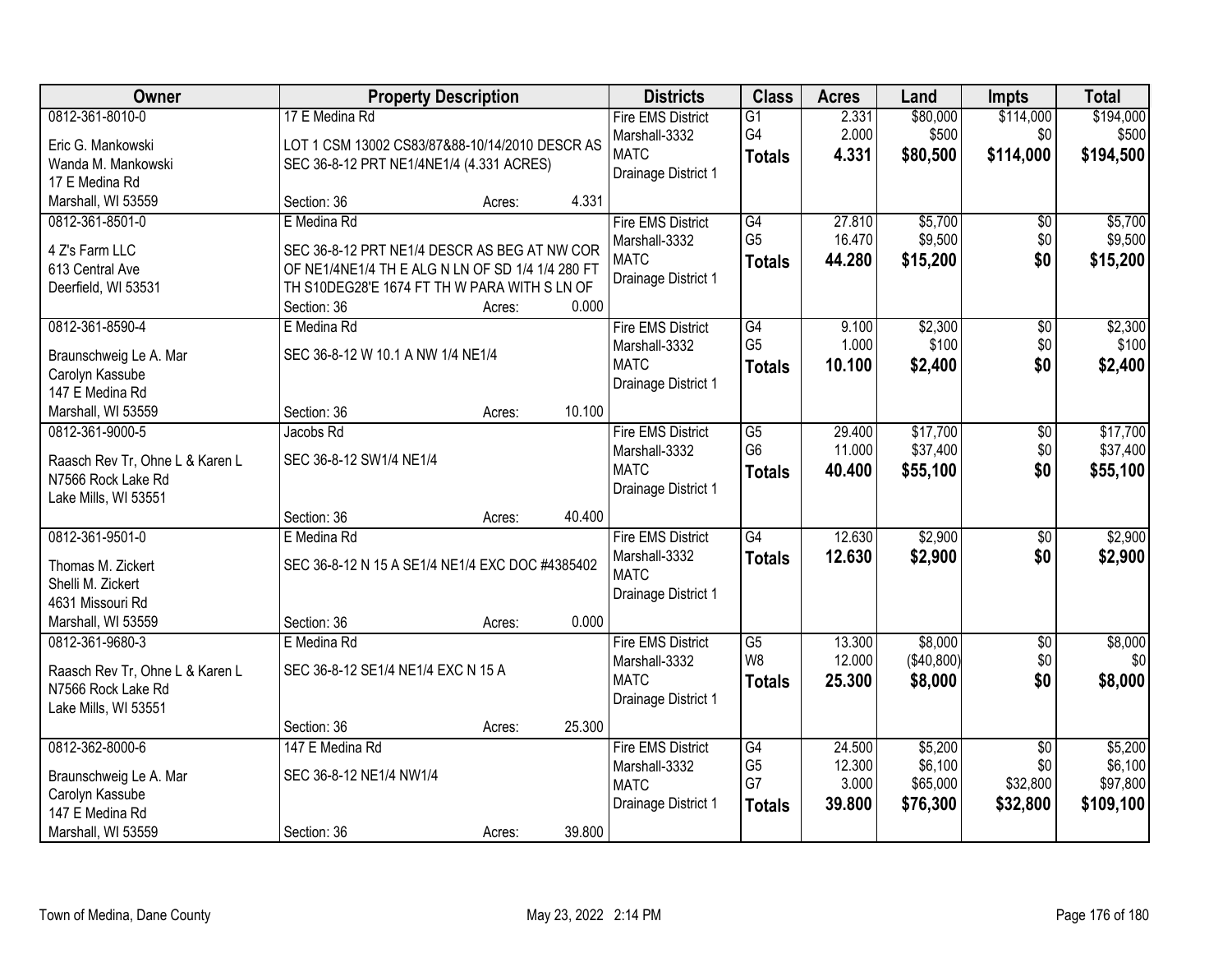| Owner                                                                                 | <b>Property Description</b>                       |        |        | <b>Districts</b>                          | <b>Class</b>    | <b>Acres</b> | Land     | <b>Impts</b>    | <b>Total</b> |
|---------------------------------------------------------------------------------------|---------------------------------------------------|--------|--------|-------------------------------------------|-----------------|--------------|----------|-----------------|--------------|
| 0812-362-8501-0                                                                       | E Medina Rd                                       |        |        | <b>Fire EMS District</b>                  | G4              | 19.400       | \$4,000  | $\overline{50}$ | \$4,000      |
| Theobald Rev Tr, Richard C & Marion M   SEC 36-8-12 E1/2NW1/4NW1/4                    |                                                   |        |        | Marshall-3332                             | G <sub>5</sub>  | 0.500        | \$100    | \$0             | \$100        |
| 120 E Medina Rd                                                                       |                                                   |        |        | <b>MATC</b>                               | <b>Totals</b>   | 19.900       | \$4,100  | \$0             | \$4,100      |
| Marshall, WI 53559                                                                    |                                                   |        |        | Drainage District 1                       |                 |              |          |                 |              |
|                                                                                       | Section: 36                                       | Acres: | 19.900 |                                           |                 |              |          |                 |              |
| 0812-362-8560-9                                                                       | E Medina Rd                                       |        |        | <b>Fire EMS District</b>                  | G4              | 17.100       | \$3,800  | $\overline{50}$ | \$3,800      |
| Theobald Rev Tr, Richard C & Marion M   SEC 36-8-12 W1/2 NW1/4NW1/4                   |                                                   |        |        | Marshall-3332                             | G <sub>5</sub>  | 2.800        | \$1,500  | \$0             | \$1,500      |
| 120 E Medina Rd                                                                       |                                                   |        |        | <b>MATC</b>                               | <b>Totals</b>   | 19.900       | \$5,300  | \$0             | \$5,300      |
| Marshall, WI 53559                                                                    |                                                   |        |        | Drainage District 1                       |                 |              |          |                 |              |
|                                                                                       | Section: 36                                       | Acres: | 19.900 |                                           |                 |              |          |                 |              |
| 0812-362-9250-0                                                                       | E Medina Rd                                       |        |        | <b>Fire EMS District</b>                  | G4              | 4.500        | \$1,000  | $\overline{50}$ | \$1,000      |
| Theobald Rev Tr, Richard C & Marion M   SEC 36-8-12 PRT SW1/4 NW1/4 LYG W OF LN DRAWN |                                                   |        |        | Marshall-3332                             | G <sub>5</sub>  | 12.700       | \$7,600  | \$0             | \$7,600      |
| 120 E Medina Rd                                                                       | FROM A PT 577.5 FT E NW COR SD SW1/4 NW1/4 TO     |        |        | <b>MATC</b>                               | <b>Totals</b>   | 17.200       | \$8,600  | \$0             | \$8,600      |
| Marshall, WI 53559                                                                    | A PT ON S LN SD SW1/4 NW1/4 627.0 FT E SW COR     |        |        | Drainage District 1                       |                 |              |          |                 |              |
|                                                                                       | Section: 36                                       | Acres: | 0.000  |                                           |                 |              |          |                 |              |
| 0812-362-9280-0                                                                       | Jacobs Rd                                         |        |        | <b>Fire EMS District</b>                  | $\overline{G5}$ | 1.800        | \$1,100  | \$0             | \$1,100      |
|                                                                                       |                                                   |        |        | Marshall-3332                             | <b>Totals</b>   | 1.800        | \$1,100  | \$0             | \$1,100      |
| Willard H. Behnke                                                                     | SEC 36-8-12 COM W 1/4 COR SD SEC 36 TH            |        |        | <b>MATC</b>                               |                 |              |          |                 |              |
| Victoria L. Behnke                                                                    | N88DEG27'39"E ALG SLY LN SW1/4 NW1/4 627.00 FT    |        |        | Drainage District 1                       |                 |              |          |                 |              |
| 4917 Jacobs Rd                                                                        | TO A REF LN DESC IN DOC #3782292 & POB TH         |        | 0.000  |                                           |                 |              |          |                 |              |
| Marshall, WI 53559<br>0812-362-9300-0                                                 | Section: 36<br>Jacobs Rd                          | Acres: |        |                                           | G4              | 13.900       | \$3,100  |                 | \$3,100      |
|                                                                                       |                                                   |        |        | <b>Fire EMS District</b><br>Marshall-3332 | G <sub>5</sub>  | 6.000        | \$3,600  | \$0<br>\$0      | \$3,600      |
| Willard H. Behnke                                                                     | SEC 36-8-12 E 1/2 SW1/4 NW1/4                     |        |        | <b>MATC</b>                               |                 | 19.900       | \$6,700  | \$0             | \$6,700      |
| Victoria L. Behnke                                                                    |                                                   |        |        | Drainage District 1                       | Totals          |              |          |                 |              |
| 4917 Jacobs Rd                                                                        |                                                   |        |        |                                           |                 |              |          |                 |              |
| Marshall, WI 53559                                                                    | Section: 36                                       | Acres: | 0.000  |                                           |                 |              |          |                 |              |
| 0812-362-9500-9                                                                       | Jacobs Rd                                         |        |        | <b>Fire EMS District</b>                  | $\overline{G5}$ | 0.300        | \$200    | $\overline{60}$ | \$200        |
| Raasch Rev Tr, Ohne L & Karen L                                                       | SEC 36-8-12 PRT SE1/4 NW1/4 BEG NE COR SD 1/4     |        |        | Marshall-3332                             | <b>Totals</b>   | 0.300        | \$200    | \$0             | \$200        |
| N7566 Rock Lake Rd                                                                    | 1/4 TH W TO C/L HWY S 33 FT E TO E LN 1/41/4 N 33 |        |        | <b>MATC</b>                               |                 |              |          |                 |              |
| Lake Mills, WI 53551                                                                  | FT TO POB                                         |        |        | Drainage District 1                       |                 |              |          |                 |              |
|                                                                                       | Section: 36                                       | Acres: | 0.300  |                                           |                 |              |          |                 |              |
| 0812-362-9550-9                                                                       | 4917 Jacobs Rd                                    |        |        | <b>Fire EMS District</b>                  | G4              | 25.800       | \$4,900  | $\overline{50}$ | \$4,900      |
| Willard H. Behnke                                                                     | SEC 36-8-12 SE1/4 NW1/4 EXC BEG NE COR SD         |        |        | Marshall-3332                             | G <sub>5</sub>  | 6.800        | \$3,600  | \$0             | \$3,600      |
| Victoria L. Behnke                                                                    | 1/41/4 TH W TO C/L HWY S 33 FT E TO E LN N 33 FT  |        |        | <b>MATC</b>                               | G5M             | 4.000        | \$6,800  | \$0             | \$6,800      |
| 4917 Jacobs Rd                                                                        | TO POB                                            |        |        | Drainage District 1                       | G7              | 3.000        | \$65,000 | \$154,900       | \$219,900    |
| Marshall, WI 53559                                                                    | Section: 36                                       | Acres: | 39.600 |                                           | <b>Totals</b>   | 39.600       | \$80,300 | \$154,900       | \$235,200    |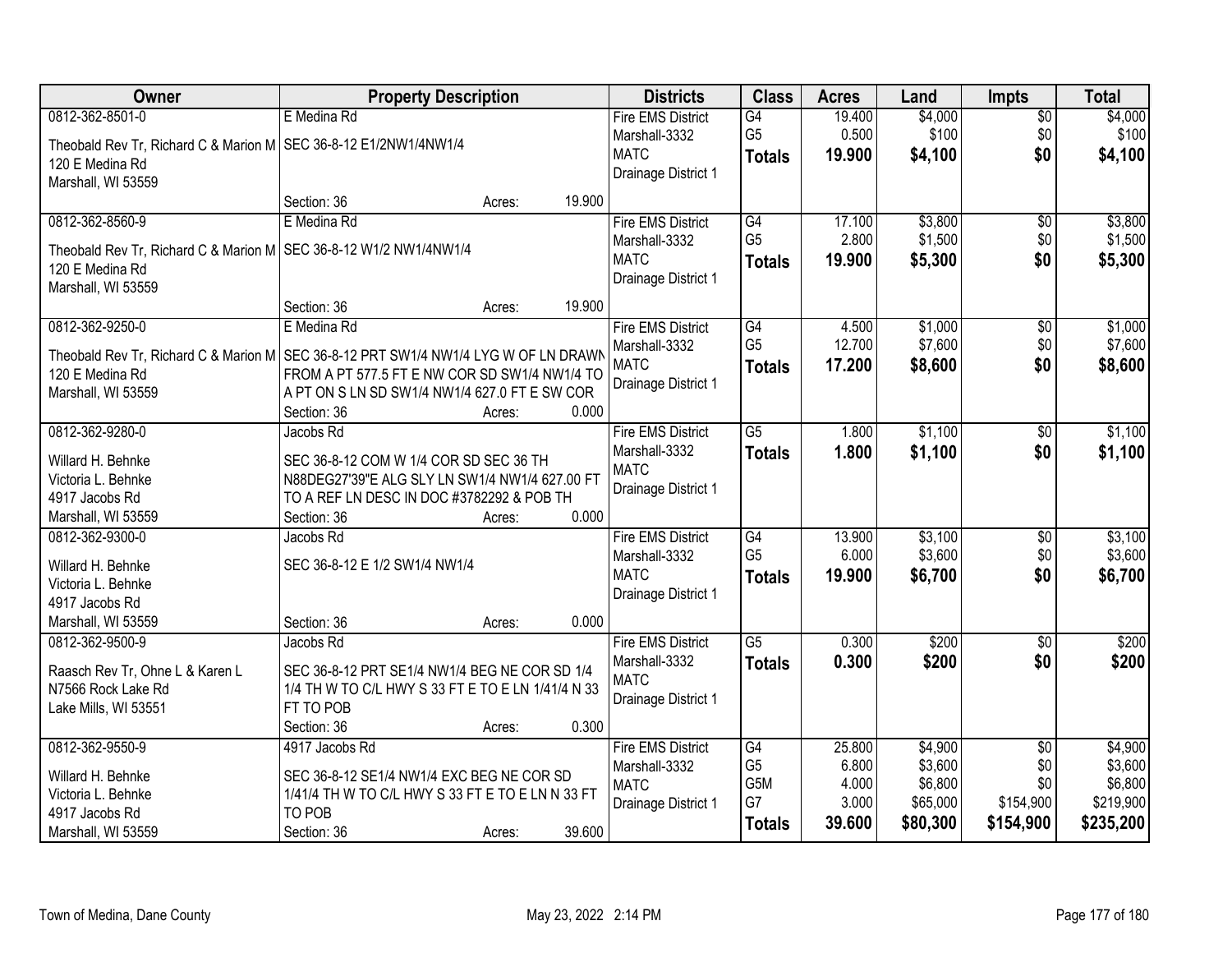| Owner                     | <b>Property Description</b>                     | <b>Districts</b>             | <b>Class</b>          | <b>Acres</b>    | Land               | <b>Impts</b>    | <b>Total</b>       |
|---------------------------|-------------------------------------------------|------------------------------|-----------------------|-----------------|--------------------|-----------------|--------------------|
| 0812-363-8230-7           | 4810 Jacobs Rd                                  | <b>Fire EMS District</b>     | $\overline{G1}$       | 1.700           | \$67,700           | \$208,600       | \$276,300          |
| Patrick Nampel            | SEC 36-8-12 PRT S1/2 N1/2 SW1/4 COM S1/4 COR    | Marshall-3332                | <b>Totals</b>         | 1.700           | \$67,700           | \$208,600       | \$276,300          |
| Cindy Cook                | SEC 36 TH N02DEG03'58"E 1325.28 FT TO SE COR    | <b>MATC</b>                  |                       |                 |                    |                 |                    |
| 4810 Jacobs Rd            | SD S1/2 N1/2 SW1/4 TH S88DEG39'34"W 787.18 TO   | Drainage District 1          |                       |                 |                    |                 |                    |
| Marshall, WI 53559        | 1.700<br>Section: 36<br>Acres:                  |                              |                       |                 |                    |                 |                    |
| 0812-363-8320-0           | Jacobs Rd                                       | <b>Fire EMS District</b>     | G4                    | 15.500          | \$3,500            | \$0             | \$3,500            |
|                           |                                                 | Marshall-3332                | G <sub>5</sub> M      | 5.380           | \$9,200            | \$0             | \$9,200            |
| Hellenbrand Family Tr     | SEC 36-8-12 NE1/4SW1/4 EXC R9827/59&60 & EXC    | <b>MATC</b>                  | <b>Totals</b>         | 20.880          | \$12,700           | \$0             | \$12,700           |
| c/o Arlene M. Hellenbrand | R33103/41 & EXC DOC #4830809                    | Drainage District 1          |                       |                 |                    |                 |                    |
| 732 Mourning Dove Dr      | 0.000                                           |                              |                       |                 |                    |                 |                    |
| Cottage Grove, WI 53527   | Section: 36<br>Acres:                           |                              |                       |                 |                    |                 |                    |
| 0812-363-8501-9           | 4875 Jacobs Rd                                  | <b>Fire EMS District</b>     | $\overline{G1}$<br>G4 | 2.000           | \$77,500           | \$171,000       | \$248,500          |
| Kris S. Hellenbrand       | SEC 36-8-12 PRT NW1/4SW1/4, PRT NE1/4SW1/4 &    | Marshall-3332<br><b>MATC</b> | G <sub>5</sub>        | 8.903<br>17.000 | \$1,900<br>\$9,700 | \$0<br>\$0      | \$1,900<br>\$9,700 |
| Callie A. Hellenbrand     | PRT NW1/4SE1/4 DESCR AS BEG AT W1/4 COR SD      |                              | G5M                   | 8.000           | \$13,600           | \$0             | \$13,600           |
| 4875 Jacobs Rd            | SEC 36 TH N88DEG56'39"E ALG N LN SW1/4 2634.62  | Drainage District 1          |                       |                 |                    |                 |                    |
| Marshall, WI 53559        | Section: 36<br>35.903<br>Acres:                 |                              | <b>Totals</b>         | 35.903          | \$102,700          | \$171,000       | \$273,700          |
| 0812-363-8680-0           | Jacobs Rd                                       | <b>Fire EMS District</b>     | G4                    | 10.000          | \$2,300            | \$0             | \$2,300            |
|                           |                                                 | Marshall-3332                | G <sub>5</sub>        | 2.500           | \$1,500            | \$0             | \$1,500            |
| Kris Hellenbrand          | SEC 36-8-12 PRT NW1/4SW1/4 & PRT NE1/4SW1/4     | <b>MATC</b>                  | G5M                   | 6.500           | \$9,800            | \$0             | \$9,800            |
| Callie Hellenbrand        | DESCR AS COM AT SW COR OF SEC 36 TH N ALG W     |                              | <b>Totals</b>         | 19.000          | \$13,600           | \$0             | \$13,600           |
| 4875 Jacob Rd             | LN OF SW1/4 2144.4 FT TO POB TH ELY 1577.3 FT   |                              |                       |                 |                    |                 |                    |
| Marshall, WI 53559        | 15.500<br>Section: 36<br>Acres:                 |                              |                       |                 |                    |                 |                    |
| 0812-363-8720-4           |                                                 | <b>Fire EMS District</b>     | $\overline{G5}$<br>G7 | 8.450           | \$5,100            | $\overline{30}$ | \$5,100            |
| Steven G. Nampel          | SEC 36-8-12 S 360 FT OF S1/2 N1/2 SW1/4 LYING W | Marshall-3332                |                       | 2.000           | \$16,000           | \$35,400        | \$51,400           |
| Michelle M. Nampel        | OF C/L OF JACOBS RD DESC AS COM SW COR SEC      | <b>MATC</b>                  | <b>Totals</b>         | 10.450          | \$21,100           | \$35,400        | \$56,500           |
| W3872 County Highway B    | 36 TH N02DEG00'E 1328.00 FT TO SW COR SD S1/2   |                              |                       |                 |                    |                 |                    |
| Johnson Creek, WI 53038   | 10.450<br>Section: 36<br>Acres:                 |                              |                       |                 |                    |                 |                    |
| 0812-363-9000-3           | 4797 Jacobs Rd                                  | <b>Fire EMS District</b>     | $\overline{G1}$       | 2.000           | \$77,500           | \$306,300       | \$383,800          |
|                           | SEC 36-8-12 N1/2 SW1/4SW1/4 LYG W OF HWY        | Marshall-3332                | G <sub>5</sub>        | 16.570          | \$10,000           | \$0             | \$10,000           |
| Retallick Living Tr       |                                                 | <b>MATC</b>                  | <b>Totals</b>         | 18.570          | \$87,500           | \$306,300       | \$393,800          |
| 4797 Jacobs Rd            |                                                 |                              |                       |                 |                    |                 |                    |
| Marshall, WI 53559        |                                                 |                              |                       |                 |                    |                 |                    |
| 0812-363-9190-4           | 18.570<br>Section: 36<br>Acres:                 | <b>Fire EMS District</b>     |                       | 15.000          | \$9,000            |                 |                    |
|                           | Jacobs Rd                                       |                              | $\overline{G5}$       |                 |                    | $\overline{30}$ | \$9,000            |
| Andrew J. Strasburg       | SEC 36-8-12 S1/2 SW1/4 SW1/4 EXC TO STATE FOR   | Marshall-3332<br><b>MATC</b> | <b>Totals</b>         | 15.000          | \$9,000            | \$0             | \$9,000            |
| 5544 Langer Rd            | I-94 HWY                                        |                              |                       |                 |                    |                 |                    |
| Marshall, WI 53559        |                                                 |                              |                       |                 |                    |                 |                    |
|                           | 15.000<br>Section: 36<br>Acres:                 |                              |                       |                 |                    |                 |                    |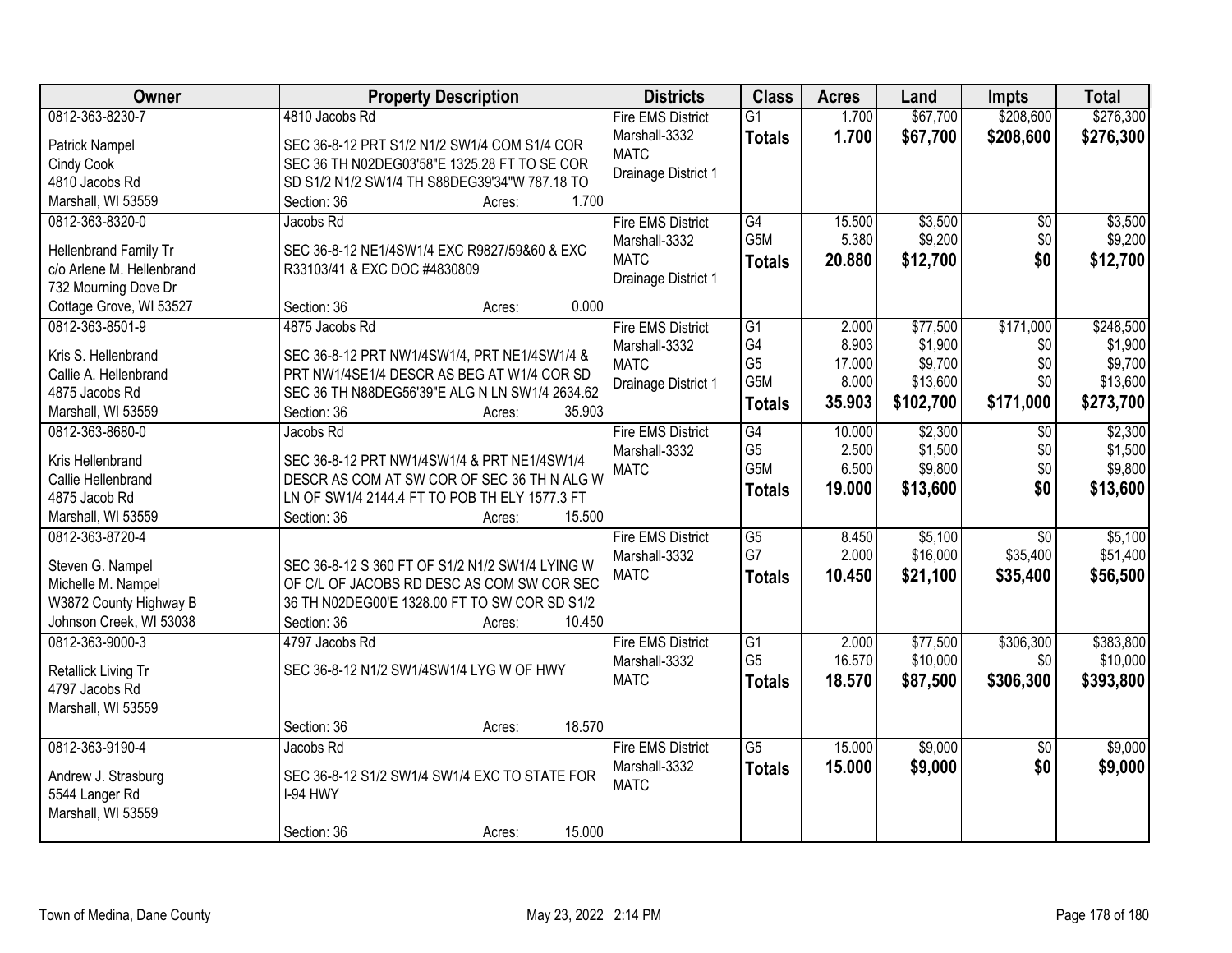| Owner                                             | <b>Property Description</b>                     | <b>Districts</b>             | <b>Class</b>    | <b>Acres</b> | Land     | Impts           | <b>Total</b> |
|---------------------------------------------------|-------------------------------------------------|------------------------------|-----------------|--------------|----------|-----------------|--------------|
| 0812-363-9501-0                                   | Jacobs Rd                                       | <b>Fire EMS District</b>     | G4              | 11.800       | \$2,500  | $\overline{50}$ | \$2,500      |
| Steven G. Nampel                                  | SEC 36-8-12 N1/2 S1/2 SW1/4 LYG E OF JACOBS RD  | Marshall-3332                | G <sub>5</sub>  | 0.750        | \$500    | \$0             | \$500        |
| Michelle M. Nampel                                | DESC AS COM S1/4 COR SEC 36 TH N02DEG03'58"E    | <b>MATC</b>                  | G5M             | 4.000        | \$6,800  | \$0             | \$6,800      |
| W3872 County Highway B                            | 662.64 FT TO POB TH S88DEG37'45"W 1375.04 FT TO |                              | G7              | 2.000        | \$16,000 | \$13,100        | \$29,100     |
| Johnson Creek, WI 53038                           | 0.000<br>Section: 36<br>Acres:                  |                              | <b>Totals</b>   | 18.550       | \$25,800 | \$13,100        | \$38,900     |
| 0812-363-9685-0                                   | Jacobs Rd                                       | <b>Fire EMS District</b>     | G4              | 0.700        | \$200    | $\overline{50}$ | \$200        |
|                                                   |                                                 | Marshall-3332                | G <sub>5</sub>  | 1.300        | \$800    | \$0             | \$800        |
| Steven G. Nampel                                  | LOT 1 CSM 13779 CS91/97&100-8/12/2014 DESCR AS  | <b>MATC</b>                  | <b>Totals</b>   | 2.000        | \$1,000  | \$0             | \$1,000      |
| Michelle M. Nampel                                | SEC 36-8-12 PRT NW1/4SW1/4, PRT NE1/4SW1/4 &    |                              |                 |              |          |                 |              |
| W3872 County Highway B                            | PRT SE1/4SW1/4 (1.000 ACRES EXCL R/W)           |                              |                 |              |          |                 |              |
| Johnson Creek, WI 53038                           | 1.000<br>Section: 36<br>Acres:                  |                              |                 |              |          |                 |              |
| 0812-363-9750-0                                   | 4758 Jacobs Rd                                  | <b>Fire EMS District</b>     | $\overline{G4}$ | 7.500        | \$1,800  | $\overline{50}$ | \$1,800      |
| Steven G. Nampel                                  | SEC 36-8-12 S1/2 SE1/4 SW1/4 EXC TO STATE FOR   | Marshall-3332                | G <sub>5</sub>  | 5.000        | \$3,000  | \$0             | \$3,000      |
|                                                   | I-94 HWY & ALSO EXC CSM 13779                   | <b>MATC</b>                  | G5M             | 1.000        | \$1,700  | \$0             | \$1,700      |
| Michelle M. Nampel                                |                                                 |                              | G7              | 2.000        | \$16,000 | \$17,200        | \$33,200     |
| W3872 County Highway B<br>Johnson Creek, WI 53038 | 0.000<br>Section: 36                            |                              | <b>Totals</b>   | 15.500       | \$22,500 | \$17,200        | \$39,700     |
| 0812-364-8000-4                                   | Acres:<br><b>Hellenbrand Ln</b>                 |                              | $\overline{G4}$ |              |          |                 |              |
|                                                   |                                                 | <b>Fire EMS District</b>     |                 | 14.000       | \$2,900  | \$0             | \$2,900      |
| <b>Hellenbrand Family Tr</b>                      | SEC 36-8-12 NE1/4 SE1/4                         | Marshall-3332<br><b>MATC</b> | G <sub>5</sub>  | 26.200       | \$15,700 | \$0             | \$15,700     |
| c/o Arlene M. Hellenbrand                         |                                                 |                              | <b>Totals</b>   | 40.200       | \$18,600 | \$0             | \$18,600     |
| 732 Mourning Dove Dr                              |                                                 |                              |                 |              |          |                 |              |
| Cottage Grove, WI 53527                           | 40.200<br>Section: 36<br>Acres:                 |                              |                 |              |          |                 |              |
| 0812-364-8501-8                                   | Jacobs Rd                                       | <b>Fire EMS District</b>     | $\overline{G4}$ | 21.500       | \$4,600  | $\overline{50}$ | \$4,600      |
|                                                   |                                                 | Marshall-3332                | G <sub>5</sub>  | 11.300       | \$6,800  | \$0             | \$6,800      |
| Hellenbrand Family Tr                             | SEC 36-8-12 NW1/4 SE1/4 & EXC R33103/41         | <b>MATC</b>                  | G5M             | 2.500        | \$4,300  | \$0             | \$4,300      |
| c/o Arlene M. Hellenbrand                         |                                                 |                              | <b>Totals</b>   | 35.300       | \$15,700 | \$0             | \$15,700     |
| 732 Mourning Dove Dr                              |                                                 |                              |                 |              |          |                 |              |
| Cottage Grove, WI 53527                           | 35.300<br>Section: 36<br>Acres:                 |                              |                 |              |          |                 |              |
| 0812-364-9000-2                                   | Jacobs Rd                                       | <b>Fire EMS District</b>     | G4              | 7.000        | \$1,400  | $\overline{50}$ | \$1,400      |
| <b>Hellenbrand Family Tr</b>                      | SEC 36-8-12 PRT SW1/4 SE1/4 COM ON W LN 930.6   | Marshall-3332                | G <sub>5</sub>  | 4.000        | \$2,400  | \$0             | \$2,400      |
| c/o Arlene M. Hellenbrand                         | FT N OF SW COR TH E 1188 FT TH S73DEG45'E TO E  | <b>MATC</b>                  | <b>Totals</b>   | 11.000       | \$3,800  | \$0             | \$3,800      |
| 732 Mourning Dove Dr                              | LN TH N TO NE COR TH W TO NW COR TH S TO POB    | Drainage District 1          |                 |              |          |                 |              |
| Cottage Grove, WI 53527                           | Section: 36<br>11.000<br>Acres:                 |                              |                 |              |          |                 |              |
| 0812-364-9171-6                                   | Jacobs Rd                                       | <b>Fire EMS District</b>     | $\overline{G4}$ | 42.700       | \$7,000  | $\overline{50}$ | \$7,000      |
|                                                   |                                                 | Marshall-3332                | <b>Totals</b>   | 42.700       | \$7,000  | \$0             | \$7,000      |
| <b>Hellenbrand Family Tr</b>                      | SEC 36-8-12 PRT SW1/4SE1/4 & PRT SE1/4SE1/4 BEG | <b>MATC</b>                  |                 |              |          |                 |              |
| c/o Arlene M. Hellenbrand                         | SEC SE COR TH N 881.1 FT TH W 333.96 FT TH S    | Drainage District 1          |                 |              |          |                 |              |
| 732 Mourning Dove Dr                              | 181.5 FT TH W 330 FT TH N73DEGW TO PT 1465.2 FT |                              |                 |              |          |                 |              |
| Cottage Grove, WI 53527                           | 42.700<br>Section: 36<br>Acres:                 |                              |                 |              |          |                 |              |